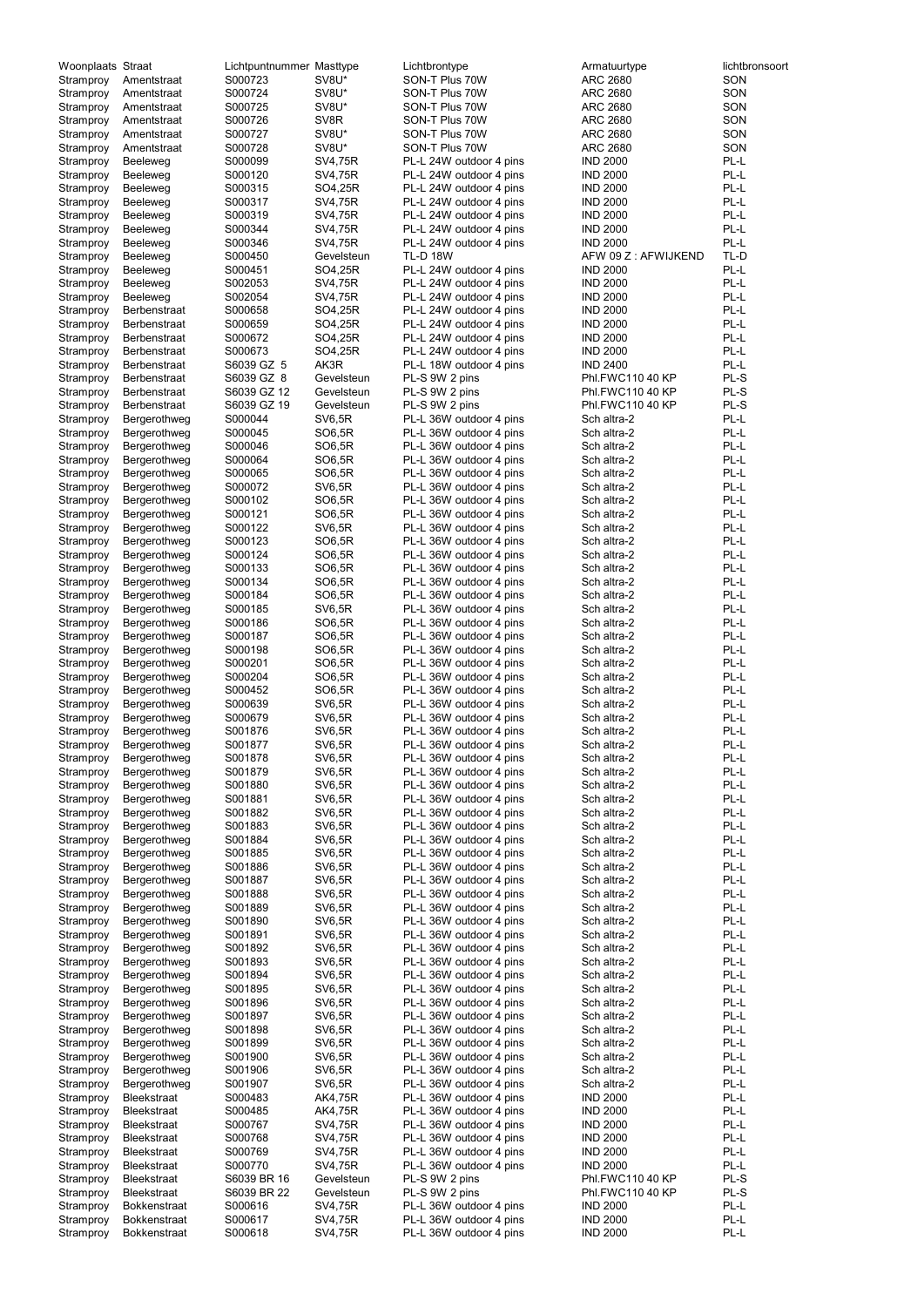| Stramproy | <b>Bokkenstraat</b>         | S000619     | SV4,75R        | PL-L 36W outdoor 4 pins | <b>IND 2000</b>       | PL-L       |
|-----------|-----------------------------|-------------|----------------|-------------------------|-----------------------|------------|
|           |                             |             |                |                         |                       |            |
| Stramproy | <b>Bokkenstraat</b>         | S000620     | SV4,75R        | PL-L 36W outdoor 4 pins | I2000DIM (paaltop)    | PL-L       |
| Stramproy | <b>Bokkenstraat</b>         | S000621     | SV4,75R        | PL-L 36W outdoor 4 pins | <b>IND 2000</b>       | PL-L       |
|           | <b>Bokkenstraat</b>         | S000681     | SV4,75R        | PL-L 24W outdoor 4 pins | <b>IND 2000</b>       | PL-L       |
| Stramproy |                             |             |                |                         |                       |            |
| Stramproy | <b>Bokkenstraat</b>         | S000773     | SV4,75R        | PL-L 36W outdoor 4 pins | <b>IND 2000</b>       | PL-L       |
| Stramproy | <b>Bokkenstraat</b>         | S6039 GR 30 | AK3R           | PL-L 18W outdoor 4 pins | <b>IND 2400</b>       | PL-L       |
|           |                             |             |                |                         |                       |            |
| Stramproy | <b>Boonenstraat</b>         | S000535     | SO4,25R        | PL-L 24W outdoor 4 pins | <b>IND 2000</b>       | PL-L       |
| Stramproy | <b>Boonenstraat</b>         | S000536     | SO4,25R        | PL-L 24W outdoor 4 pins | <b>IND 2000</b>       | PL-L       |
|           |                             |             |                |                         |                       |            |
| Stramproy | <b>Boonenstraat</b>         | S000537     | SO4,25R        | PL-L 24W outdoor 4 pins | <b>IND 2000</b>       | PL-L       |
| Stramproy | <b>Boonenstraat</b>         | S000538     | SO4,25R        | PL-L 24W outdoor 4 pins | <b>IND 2000</b>       | PL-L       |
|           |                             |             |                |                         |                       |            |
| Stramproy | <b>Boonenstraat</b>         | S000572     | SO4,25R        | PL-L 24W outdoor 4 pins | <b>IND 2000</b>       | PL-L       |
|           | <b>Boonenstraat</b>         | S000573     | SO4,25R        | PL-L 24W outdoor 4 pins | <b>IND 2000</b>       | PL-L       |
| Stramproy |                             |             |                |                         |                       |            |
| Stramproy | <b>Boonenstraat</b>         | S6039 GA 1  | Gevelsteun     | PL-S 9W 2 pins          | Phl.FWC110 40 KP      | PL-S       |
|           |                             |             |                |                         |                       | PL-S       |
| Stramproy | <b>Boonenstraat</b>         | S6039 GA 3  | Gevelsteun     | PL-S 9W 2 pins          | Phl.FWC110 40 KP      |            |
| Stramproy | <b>Boonenstraat</b>         | S6039 GA 12 | Gevelsteun     | LED 9W                  | PHI BWC 110           | <b>LED</b> |
|           |                             |             |                |                         |                       |            |
| Stramproy | Boonenstraat                | S6039 GA 14 | Gevelsteun     | PL-S 9W 2 pins          | Phl.FWC110 40 KP      | PL-S       |
| Stramproy | <b>Breyvin</b>              | S000026     | SO6,5R         | PL-L 36W outdoor 4 pins | Sch altra-2           | PL-L       |
|           |                             |             |                |                         |                       |            |
| Stramproy | <b>Breyvin</b>              | S000235     | <b>SV6,5R</b>  | PL-L 36W outdoor 4 pins | Sch altra-2           | PL-L       |
| Stramproy | <b>Breyvin</b>              | S000421     | SO6,5R         | PL-L 36W outdoor 4 pins | Sch altra-2           | PL-L       |
|           |                             |             |                |                         |                       |            |
| Stramproy | <b>Breyvin</b>              | S000458     | <b>SV6,5R</b>  | PL-L 36W outdoor 4 pins | Sch altra-2           | PL-L       |
| Stramproy | <b>Breyvin</b>              | S000570     | SO6,5R         | PL-L 36W outdoor 4 pins | Sch altra-2           | PL-L       |
|           |                             |             |                |                         |                       |            |
| Stramproy | <b>Brouwerij Maeshof</b>    | S001761     | SK4R*          | PL-L 24W outdoor 4 pins | <b>IND 2037</b>       | PL-L       |
| Stramproy | <b>Brouwerij Maeshof</b>    | S001762     | SK4R*          | PL-L 24W outdoor 4 pins | <b>IND 2037</b>       | PL-L       |
|           |                             |             |                |                         |                       |            |
| Stramproy | <b>Brouwerij Maeshof</b>    | S001763     | SK4R*          | PL-L 24W outdoor 4 pins | <b>IND 2037</b>       | PL-L       |
| Stramproy | <b>Brouwerij Maeshof</b>    | S001764     | SK4R*          | PL-L 24W outdoor 4 pins | <b>IND 2037</b>       | PL-L       |
|           |                             |             |                |                         |                       |            |
| Stramproy | Brouwerij Maeshof           | S001765     | SK4R*          | PL-L 24W outdoor 4 pins | <b>IND 2037</b>       | PL-L       |
| Stramproy | Brouwerij Maeshof           | S001766     | SK4R*          | PL-L 24W outdoor 4 pins | <b>IND 2037</b>       | PL-L       |
|           |                             |             |                |                         |                       |            |
| Stramproy | Brouwerij Maeshof           | S001767     | SK4R*          | PL-L 24W outdoor 4 pins | <b>IND 2037</b>       | PL-L       |
| Stramproy | Brouwerij Maeshof           | S001768     | SK4R*          | PL-L 24W outdoor 4 pins | <b>IND 2037</b>       | PL-L       |
|           |                             |             |                |                         |                       |            |
| Stramproy | Burgemeester Hoeijr S000372 |             | SV4,75R        | PL-L 24W outdoor 4 pins | <b>IND 2000</b>       | PL-L       |
|           | Burgemeester Hoeijr S000373 |             | SV4,75R        | PL-L 24W outdoor 4 pins | <b>IND 2000</b>       | PL-L       |
| Stramproy |                             |             |                |                         |                       |            |
| Stramproy | Burgemeester Hoeijr S000374 |             | SV4,75R        | PL-L 24W outdoor 4 pins | <b>IND 2000</b>       | PL-L       |
|           |                             |             |                | PL-L 24W outdoor 4 pins |                       | PL-L       |
| Stramproy | Burgemeester Hoeijr S000375 |             | SO4,25R        |                         | <b>IND 2000</b>       |            |
| Stramproy | Burgemeester Hoeijr S000376 |             | SO4,25R        | PL-L 24W outdoor 4 pins | <b>IND 2000</b>       | PL-L       |
|           |                             |             |                |                         |                       |            |
| Stramproy | Burgemeester Hoeijr S000823 |             | <b>SV4,75R</b> | PL-L 24W outdoor 4 pins | <b>IND 2000</b>       | PL-L       |
| Stramproy | Burgemeester Hoeijr S000824 |             | SV4,75R        | PL-L 24W outdoor 4 pins | <b>IND 2000</b>       | PL-L       |
|           |                             |             |                |                         |                       |            |
| Stramproy | Burgemeester Hoeijr S000825 |             | <b>SV4,75R</b> | PL-L 24W outdoor 4 pins | <b>IND 2000</b>       | PL-L       |
| Stramproy | Burgemeester Hoeijr S000826 |             | SV4,75R        | PL-L 24W outdoor 4 pins | <b>IND 2000</b>       | PL-L       |
|           |                             |             |                |                         |                       |            |
| Stramproy | Burgemeester Hoeijr S001901 |             | SV3,75R        | PL-L 24W outdoor 4 pins | PHI FGS 103 PL-L 24 W | PL-L       |
| Stramproy | Burgemeester Hoeijr S001902 |             | SV3,75R        | PL-L 24W outdoor 4 pins | PHI FGS 103 PL-L 24 W | PL-L       |
|           |                             |             |                |                         |                       |            |
| Stramproy | Burgemeester Hoeijr S001903 |             | SV3,75R        | PL-L 24W outdoor 4 pins | PHI FGS 103 PL-L 24 W | PL-L       |
| Stramproy | Burgemeester Smeij S000233  |             | SO4,25R        | PL-L 24W outdoor 4 pins | <b>IND 2000</b>       | PL-L       |
|           |                             |             |                |                         |                       |            |
| Stramproy | Burgemeester Smeij S000489  |             | SK4R*          | PL-L 24W outdoor 4 pins | <b>IND 2000</b>       | PL-L       |
| Stramproy | Burgemeester Smeij S000490  |             | SO4,25R        | PL-L 24W outdoor 4 pins | <b>IND 2000</b>       | PL-L       |
|           |                             |             |                |                         |                       |            |
| Stramproy | Burgemeester Smeij S000491  |             | SO4,25R        | PL-L 24W outdoor 4 pins | <b>IND 2000</b>       | PL-L       |
|           | Burgemeester Smeij S000558  |             | SV4,75R        | PL-L 24W outdoor 4 pins | <b>IND 2000</b>       | PL-L       |
| Stramproy |                             |             |                |                         |                       |            |
| Stramproy | Burgemeester Smeij S000559  |             | SO4,25R        | PL-L 24W outdoor 4 pins | <b>IND 2000</b>       | PL-L       |
|           | Burgemeester Smeij S000676  |             | SV4,75R        | PL-L 24W outdoor 4 pins | <b>IND 2000</b>       | PL-L       |
| Stramproy |                             |             |                |                         |                       |            |
| Stramproy | Burgemeester Smeij S000682  |             | SV4,75R        | PL-L 24W outdoor 4 pins | <b>IND 2000</b>       | PL-L       |
|           |                             |             | SV4,75R        | PL-L 24W outdoor 4 pins | <b>IND 2000</b>       | PL-L       |
| Stramproy | Burgemeester Smeij S000730  |             |                |                         |                       |            |
| Stramproy | Burgemeester Smeij S000731  |             | SV4,75R        | PL-L 24W outdoor 4 pins | <b>IND 2000</b>       | PL-L       |
|           |                             |             |                |                         |                       | PL-L       |
| Stramproy | Burgemeester Smeij S000732  |             | SV4,75R        | PL-L 24W outdoor 4 pins | <b>IND 2000</b>       |            |
| Stramproy | Burgemeester Smeij S000733  |             | SV4,75R        | PL-L 24W outdoor 4 pins | <b>IND 2000</b>       | PL-L       |
|           |                             |             |                |                         |                       |            |
| Stramproy | Burgemeester Smeij S000734  |             | SV4,75R        | PL-L 24W outdoor 4 pins | <b>IND 2000</b>       | PL-L       |
| Stramproy | Burgemeester Smeij S000735  |             | SV4,75R        | PL-L 24W outdoor 4 pins | <b>IND 2000</b>       | PL-L       |
|           |                             |             |                |                         |                       |            |
| Stramproy | Burgemeester Smeij S000736  |             | SV4,75R        | PL-L 24W outdoor 4 pins | <b>IND 2000</b>       | PL-L       |
| Stramproy | Burgemeester Smeij S000750  |             | SV4,75R        | PL-L 24W outdoor 4 pins | <b>IND 2000</b>       | PL-L       |
|           |                             |             |                |                         |                       |            |
| Stramproy | Burgemeester Smeij S000751  |             | SV4,75R        | PL-L 24W outdoor 4 pins | <b>IND 2000</b>       | PL-L       |
| Stramproy | Burgemeester Smeij S000830  |             | SV4,75R        | PL-L 24W outdoor 4 pins | <b>IND 2000</b>       | PL-L       |
|           |                             |             |                |                         |                       |            |
| Stramproy | Caesarstraat                | S000469     | AK4,75R        | PL-L 36W outdoor 4 pins | <b>IND 2000</b>       | PL-L       |
| Stramproy | Caesarstraat                | S000471     | SV4,75R        | PL-L 36W outdoor 4 pins | <b>IND 2000</b>       | PL-L       |
|           |                             |             |                |                         |                       | PL-L       |
| Stramproy | Caesarstraat                | S000828     | SV4,75R        | PL-L 36W outdoor 4 pins | <b>IND 2000</b>       |            |
| Stramproy | Caesarstraat                | S000829     | <b>SV4,75R</b> | PL-L 36W outdoor 4 pins | <b>IND 2000</b>       | PL-L       |
|           | Caesarstraat                |             |                |                         |                       | PL-L       |
| Stramproy |                             | S000831     | SV4,75R        | PL-L 36W outdoor 4 pins | <b>IND 2000</b>       |            |
| Stramproy | Caesarstraat                | S000832     | SV4,75R        | PL-L 36W outdoor 4 pins | <b>IND 2000</b>       | PL-L       |
|           |                             |             |                |                         |                       | PL-L       |
| Stramproy | Carolinenstraat             | S000459     | SO4,25R        | PL-L 36W outdoor 4 pins | <b>IND 2000</b>       |            |
| Stramproy | Carolinenstraat             | S000481     | SO4,25R        | PL-L 36W outdoor 4 pins | <b>IND 2000</b>       | PL-L       |
|           | Carolinenstraat             |             |                | PL-L 24W outdoor 4 pins |                       | PL-L       |
| Stramproy |                             | S000604     | SO4,25R        |                         | <b>IND 2000</b>       |            |
| Stramproy | Carolinenstraat             | S000605     | SO4,25R        | PL-L 24W outdoor 4 pins | <b>IND 2000</b>       | PL-L       |
|           |                             |             |                |                         |                       |            |
| Stramproy | Carolinenstraat             | S000606     | SO4,25R        | PL-L 24W outdoor 4 pins | <b>IND 2000</b>       | PL-L       |
| Stramproy | Carolinenstraat             | S000607     | SO4,25R        | PL-L 24W outdoor 4 pins | <b>IND 2000</b>       | PL-L       |
|           |                             |             |                |                         |                       |            |
| Stramproy | Carolinenstraat             | S000674     | SO4,25R        | PL-L 24W outdoor 4 pins | <b>IND 2000</b>       | PL-L       |
| Stramproy | Carolinenstraat             | S000675     | SV4,75R        | PL-L 24W outdoor 4 pins | <b>IND 2000</b>       | PL-L       |
|           |                             |             |                |                         |                       |            |
| Stramproy | Carolinenstraat             | S000778     | <b>SV4,75R</b> | PL-L 36W outdoor 4 pins | <b>IND 2000</b>       | PL-L       |
| Stramproy | Carolinenstraat             | S000779     | SV4,75R        | PL-L 24W outdoor 4 pins | <b>IND 2000</b>       | PL-L       |
|           |                             |             |                |                         |                       |            |
| Stramproy | Carolinenstraat             | S000780     | <b>SV4,75R</b> | PL-L 24W outdoor 4 pins | <b>IND 2000</b>       | PL-L       |
| Stramproy | Carolinenstraat             | S000781     | <b>SV4,75R</b> | PL-L 24W outdoor 4 pins | <b>IND 2000</b>       | PL-L       |
|           |                             |             |                |                         |                       |            |
| Stramproy | Crixhoek                    | S000117     | SO6,5R         | PL-L 36W outdoor 4 pins | Sch altra-2           | PL-L       |
| Stramproy | Crixhoek                    | S000342     | SO6,5R         | PL-L 36W outdoor 4 pins | Sch altra-2           | PL-L       |
|           |                             |             |                |                         |                       |            |
| Stramproy | Crixhoek                    | S000717     | <b>SV6,5R</b>  | PL-L 36W outdoor 4 pins | Sch altra-2           | PL-L       |
|           | Crixhoek                    | S000718     | <b>SV6,5R</b>  | PL-L 36W outdoor 4 pins |                       | PL-L       |
| Stramproy |                             |             |                |                         | Sch altra-2           |            |
| Stramproy | Crixhoek                    | S000722     | <b>SV6,5R</b>  | PL-L 36W outdoor 4 pins | Sch altra-2           | PL-L       |
|           |                             | S000071     |                | PL-L 36W outdoor 4 pins |                       | PL-L       |
| Stramproy | Crixstraat                  |             | SO6,5R         |                         | Sch altra-2           |            |
| Stramproy | Crixstraat                  | S000387     | SO6,5R         | PL-L 36W outdoor 4 pins | Sch altra-2           | PL-L       |
| Stramproy | Crixstraat                  | S000645     | SO3,5R         | PL-L 24W outdoor 4 pins | <b>IND 2000</b>       | PL-L       |
|           |                             |             |                |                         |                       |            |
| Stramproy | Crixstraat                  | S000646     | SO3,5R         | PL-L 24W outdoor 4 pins | <b>IND 2000</b>       | PL-L       |
| Stramproy | Crixstraat                  | S000647     | SO3,5R         | PL-L 24W outdoor 4 pins | <b>IND 2000</b>       | PL-L       |
|           |                             |             |                |                         |                       |            |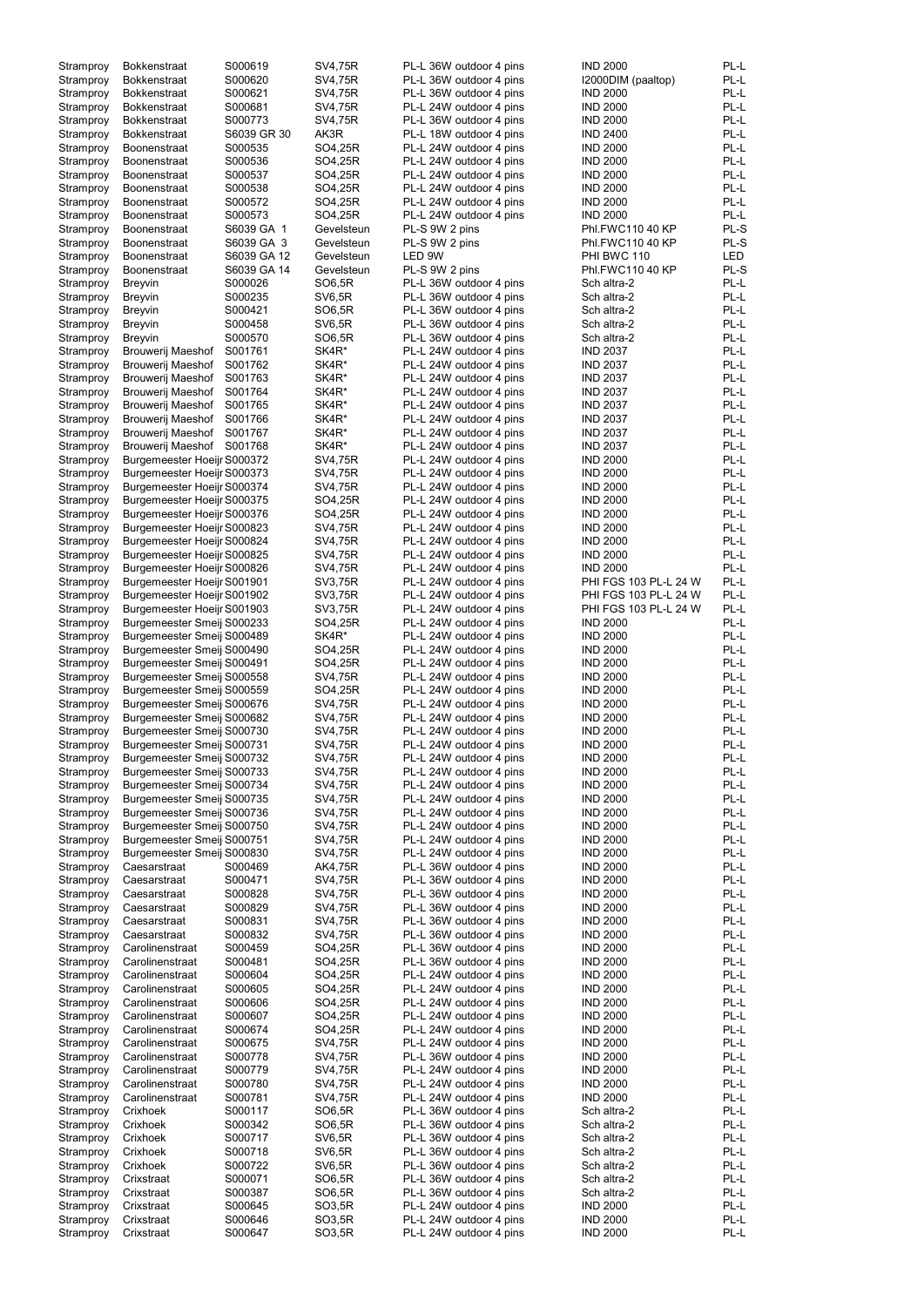| Stramproy              | Crixstraat                                      | S000648            | SO3,5R            | PL-L 24W outdoor 4 pins          | <b>IND 2000</b>             | PL-L       |
|------------------------|-------------------------------------------------|--------------------|-------------------|----------------------------------|-----------------------------|------------|
| Stramproy              | Crixstraat                                      | S000649            | SO3,5R            | PL-L 24W outdoor 4 pins          | <b>IND 2000</b>             | PL-L       |
|                        |                                                 |                    |                   |                                  |                             |            |
| Stramproy              | Crixstraat                                      | S000652            | SO6,5R            | PL-L 36W outdoor 4 pins          | Sch altra-2                 | PL-L       |
| Stramproy              | Crixstraat                                      | S000653            | SO6,5R            | PL-L 36W outdoor 4 pins          | Sch altra-2                 | PL-L       |
|                        |                                                 |                    |                   |                                  |                             |            |
| Stramproy              | Crixstraat                                      | S000654            | SO6,5R            | PL-L 36W outdoor 4 pins          | Sch altra-2                 | PL-L       |
| Stramproy              | Crixstraat                                      | S000655            | SO6,5R            | PL-L 36W outdoor 4 pins          | Sch altra-2                 | PL-L       |
| Stramproy              | Crixstraat                                      | S000656            | SO6,5R            | PL-L 36W outdoor 4 pins          | Sch altra-2                 | PL-L       |
|                        |                                                 |                    |                   |                                  |                             |            |
| Stramproy              | Crixstraat                                      | S000911            | <b>SV6,5R</b>     | PL-L 36W outdoor 4 pins          | Sch altra-2                 | PL-L       |
| Stramproy              | Crixstraat                                      | S000912            | <b>SV6,5R</b>     | PL-L 36W outdoor 4 pins          | Sch altra-2                 | PL-L       |
|                        |                                                 |                    |                   |                                  |                             |            |
| Stramproy              | Crixstraat                                      | S000913            | <b>SV6,5R</b>     | PL-L 36W outdoor 4 pins          | Sch altra-2                 | PL-L       |
| Stramproy              | Crixstraat                                      | S000914            | SV3,75R           | PL-L 24W outdoor 4 pins          | <b>IND 2000</b>             | PL-L       |
|                        |                                                 |                    |                   |                                  |                             |            |
| Stramproy              | Crixstraat                                      | S000915            | <b>SV3,75R</b>    | PL-L 24W outdoor 4 pins          | <b>IND 2000</b>             | PL-L       |
| Stramproy              | Crixstraat                                      | S000916            | SV3,75R           | PL-L 24W outdoor 4 pins          | <b>IND 2000</b>             | PL-L       |
|                        |                                                 |                    |                   |                                  |                             |            |
| Stramproy              | Crixstraat                                      | S000917            | <b>SV3,75R</b>    | PL-L 24W outdoor 4 pins          | <b>IND 2000</b>             | PL-L       |
| Stramproy              | De Boberden                                     | S000240            | SO6,5R            | PL-L 36W outdoor 4 pins          | Sch altra-2                 | PL-L       |
|                        |                                                 |                    |                   |                                  |                             |            |
| Stramproy              | De Horst                                        | S000715            | <b>SV6,5R</b>     | PL-L 36W outdoor 4 pins          | Sch altra-2                 | PL-L       |
| Stramproy              | De Horst                                        | S000716            | <b>SV6,5R</b>     | PL-L 36W outdoor 4 pins          | Sch altra-2                 | PL-L       |
|                        |                                                 |                    |                   |                                  |                             | PL-L       |
| Stramproy              | Demerstraat                                     | S000431            | SO6,5R            | PL-L 36W outdoor 4 pins          | Sch altra-2                 |            |
| Stramproy              | Demerstraat                                     | S000432            | SO6,5R            | PL-L 36W outdoor 4 pins          | Sch altra-2                 | PL-L       |
| Stramproy              | Demerstraat                                     | S000480            | SO6,5R            | PL-L 36W outdoor 4 pins          | Sch altra-2                 | PL-L       |
|                        |                                                 |                    |                   |                                  |                             |            |
| Stramproy              | Demerstraat                                     | S000519            | SO6,5R            | PL-L 36W outdoor 4 pins          | Sch altra-2                 | PL-L       |
| Stramproy              | Demerstraat                                     | S000520            | SO6,5R            | PL-L 36W outdoor 4 pins          | Sch altra-2                 | PL-L       |
|                        |                                                 |                    |                   |                                  |                             |            |
| Stramproy              | Demerstraat                                     | S000525            | SO6,5R            | PL-L 36W outdoor 4 pins          | Sch altra-2                 | PL-L       |
| Stramproy              | Demerstraat                                     | S000526            | SV6U              | PL-L 36W outdoor 4 pins          | Sch altra-2                 | PL-L       |
|                        |                                                 |                    |                   |                                  |                             |            |
| Stramproy              | Demerstraat                                     | S000527            | SO6,5R            | PL-L 36W outdoor 4 pins          | Sch altra-2                 | PL-L       |
| Stramproy              | Demerstraat                                     | S000528            | SO6,5R            | PL-L 36W outdoor 4 pins          | Sch altra-2                 | PL-L       |
|                        |                                                 |                    |                   |                                  |                             |            |
| Stramproy              | Demerstraat                                     | S000529            | SO6,5R            | PL-L 36W outdoor 4 pins          | Sch altra-2                 | PL-L       |
| Stramproy              | Demerstraat                                     | S000549            | SO6,5R            | PL-L 36W outdoor 4 pins          | Sch altra-2                 | PL-L       |
|                        |                                                 |                    |                   |                                  |                             | PL-L       |
| Stramproy              | Demerstraat                                     | S000910            | <b>SV6,5R</b>     | PL-L 36W outdoor 4 pins          | Sch altra-2                 |            |
| Stramproy              | Dr. Poelsstraat (S)                             | S000028            | SV4,75R           | PL-L 24W outdoor 4 pins          | <b>IND 2000</b>             | PL-L       |
|                        |                                                 | S000073            | SV4,75R           | PL-L 24W outdoor 4 pins          | <b>IND 2000</b>             | PL-L       |
| Stramproy              | Dr. Poelsstraat (S)                             |                    |                   |                                  |                             |            |
| Stramproy              | Dr. Poelsstraat (S)                             | S000074            | SV4,75R           | PL-L 24W outdoor 4 pins          | <b>IND 2000</b>             | PL-L       |
| Stramproy              | Dr. Poelsstraat (S)                             | S000821            | SV4,75R           | PL-L 24W outdoor 4 pins          | <b>IND 2000</b>             | PL-L       |
|                        |                                                 |                    |                   |                                  |                             |            |
| Stramproy              | Dr. Poelsstraat (S)                             | S000822            | SV4,75R           | PL-L 24W outdoor 4 pins          | <b>IND 2000</b>             | PL-L       |
| Stramproy              | Dr. Schaepmanstraa S000031                      |                    | SV4,75R           | PL-L 36W outdoor 4 pins          | <b>IND 2000</b>             | PL-L       |
|                        |                                                 |                    |                   |                                  |                             |            |
| Stramproy              | Dr. Schaepmanstraa S000367                      |                    | <b>SV4,75R</b>    | PL-L 36W outdoor 4 pins          | <b>IND 2000</b>             | PL-L       |
| Stramproy              | Dr. Schaepmanstraa S000368                      |                    | SO4,25R           | PL-L 36W outdoor 4 pins          | <b>IND 2000</b>             | PL-L       |
|                        |                                                 |                    |                   |                                  |                             |            |
| Stramproy              | Dr. Schaepmanstraa S000369                      |                    | SV4,75R           | PL-L 36W outdoor 4 pins          | <b>IND 2000</b>             | PL-L       |
| Stramproy              | Dr. Schaepmanstraa S000477                      |                    | SV4,75R           | PL-L 36W outdoor 4 pins          | I2000DIM (paaltop)          | PL-L       |
|                        |                                                 |                    |                   |                                  |                             |            |
| Stramproy              | Dr. Schaepmanstraa S000478                      |                    | SV4,75R           | PL-L 36W outdoor 4 pins          | I2000DIM (paaltop)          | PL-L       |
| Stramproy              | Dr. Schaepmanstraa S000504                      |                    | SO4,25R           | PL-L 36W outdoor 4 pins          | <b>IND 2000</b>             | PL-L       |
|                        |                                                 |                    |                   |                                  |                             |            |
| Stramproy              | Dr. Schaepmanstraa S000511                      |                    | SK4R*             | PL-L 36W outdoor 4 pins          | <b>IND 2000</b>             | PL-L       |
| Stramproy              | Dr. Schaepmanstraa S000835                      |                    | SV4,75R           | PL-L 36W outdoor 4 pins          | <b>IND 2000</b>             | PL-L       |
|                        |                                                 |                    |                   |                                  | <b>IND 2000</b>             | PL-L       |
| Stramproy              | Dr. Schaepmanstraa S000836                      |                    | SV4,75R           | PL-L 36W outdoor 4 pins          |                             |            |
| Stramproy              | Dr. Schaepmanstraa S000837                      |                    | <b>SV4,75R</b>    | PL-L 36W outdoor 4 pins          | <b>IND 2000</b>             | PL-L       |
| Stramproy              | Dr. Schaepmanstraa S000838                      |                    | <b>SV4,75R</b>    | PL-L 36W outdoor 4 pins          | <b>IND 2000</b>             | PL-L       |
|                        |                                                 |                    |                   |                                  |                             |            |
| Stramproy              | Dr. Schaepmanstraa S000839                      |                    | SV4,75R           | PL-L 36W outdoor 4 pins          | <b>IND 2000</b>             | PL-L       |
| Stramproy              | Dr. Schaepmanstraa S001940                      |                    | SV8R              | CPO-TW 60W                       | <b>ARC 2685</b>             | <b>CPO</b> |
|                        |                                                 |                    |                   |                                  |                             |            |
| Stramproy              | Dr. Schaepmanstraa S001941                      |                    | SV8R              | CPO-TW 60W                       | <b>ARC 2685</b>             | <b>CPO</b> |
| Stramproy              | Dr. Schaepmanstraa S001942                      |                    | SV8R              | CPO-TW 60W                       | <b>ARC 2685</b>             | CPO        |
|                        |                                                 |                    |                   |                                  |                             |            |
| Stramproy              | Dr. Schaepmanstraa S001943                      |                    | SV <sub>8</sub> R | CPO-TW 60W                       | <b>ARC 2685</b>             | <b>CPO</b> |
| Stramproy              | Dr. Schaepmanstraa S001944                      |                    | SV <sub>8</sub> R | CPO-TW 60W                       | ARC 2685                    | <b>CPO</b> |
|                        |                                                 |                    |                   |                                  |                             |            |
| Stramproy              | Dr. Schaepmanstraa S001945                      |                    | SV <sub>8R</sub>  | CPO-TW 60W                       | <b>ARC 2685</b>             | CPO        |
| Stramproy              | Dr. Schaepmanstraa S001946                      |                    | Gevelsteun        | CPO-TW 60W                       | Phi`CDS 594 Metronomis      | CPO        |
|                        |                                                 |                    |                   |                                  |                             |            |
| Stramproy              | Dr. Schaepmanstraa S001947                      |                    | Gevelsteun        | CPO-TW 60W                       | Phi`CDS 594 Metronomis      | CPO        |
| Stramproy              | Dr. Schaepmanstraa S001948                      |                    | Gevelsteun        | CPO-TW 60W                       | Phi`CDS 594 Metronomis      | CPO        |
|                        | Dr. Schaepmanstraa S001949                      |                    | Gevelsteun        | CPO-TW 60W                       | Phi`CDS 594 Metronomis      | CPO        |
| Stramproy              |                                                 |                    |                   |                                  |                             |            |
| Stramproy              | Dr. Schaepmanstraa S001950                      |                    | Gevelsteun        | CPO-TW 60W                       | Phi`CDS 594 Metronomis      | CPO        |
| Stramproy              | Dr. Schaepmanstraa S001951                      |                    | Gevelsteun        | CPO-TW 60W                       | Phi`CDS 594 Metronomis      | CPO        |
|                        |                                                 |                    |                   |                                  |                             |            |
| Stramproy              | Dr. Schaepmanstraa S6039 CS 30                  |                    | Gevelsteun        | PL-S 9W 2 pins                   | Phl.FWC110 40 KP            | PL-S       |
| Stramproy              | Dr. Schaepmanstraa S6039 CS 36                  |                    | Gevelsteun        | PL-S 9W 2 pins                   | Phl.FWC110 40 KP            | PL-S       |
|                        |                                                 |                    |                   |                                  |                             |            |
| Stramproy              | Dr. Schaepmanstraa S6039 CS 40                  |                    | Gevelsteun        | LED 9W                           | PHI BWC 110                 | <b>LED</b> |
| Stramproy              | Dreiersstraat                                   | S000712            | SO6,5R            | PL-L 36W outdoor 4 pins          | Sch altra-2                 | PL-L       |
| Stramproy              | Ellerweg                                        | S000049            | SO6,5R            | PL-L 36W outdoor 4 pins          | Sch altra-2                 | PL-L       |
|                        |                                                 |                    |                   |                                  |                             |            |
| Stramproy              | Ellerweg                                        | S000066            | <b>SV6,5R</b>     | PL-L 36W outdoor 4 pins          | Sch altra-2                 | PL-L       |
| Stramproy              | Ellerweg                                        | S000849            | <b>SV6,5R</b>     | PL-L 36W outdoor 4 pins          | Sch altra-2                 | PL-L       |
|                        |                                                 |                    |                   |                                  |                             |            |
| Stramproy              | Ellerweg                                        | S000850            | <b>SV6,5R</b>     | PL-L 36W outdoor 4 pins          | Sch altra-2                 | PL-L       |
| Stramproy              | Ellerweg                                        | S000851            | <b>SV6,5R</b>     | PL-L 36W outdoor 4 pins          | Sch altra-2                 | PL-L       |
|                        |                                                 |                    |                   |                                  |                             |            |
| Stramproy              | Ellerweg                                        | S000853            | <b>SV6,5R</b>     | PL-L 36W outdoor 4 pins          | Sch altra-2                 | PL-L       |
| Stramproy              | Eltenbosdijk                                    | S000005            | SO6,5R            | PL-L 36W outdoor 4 pins          | Sch altra-2                 | PL-L       |
|                        |                                                 |                    |                   |                                  |                             |            |
| Stramproy              | Eltenbosdijk                                    | S000239            | <b>SV6,5R</b>     | PL-L 36W outdoor 4 pins          | Sch altra-2                 | PL-L       |
| Stramproy              | Eltenbosdijk                                    | S000453            | SO6,5R            | PL-L 36W outdoor 4 pins          | Sch altra-2                 | PL-L       |
|                        |                                                 |                    |                   |                                  |                             |            |
| Stramproy              | Emmastraat                                      | S000188            | SO4,25R           | PL-L 36W outdoor 4 pins          | <b>IND 2000</b>             | $PL-L$     |
| Stramproy              | Emmastraat                                      | S000190            | SO4,25R           | PL-L 36W outdoor 4 pins          | <b>IND 2000</b>             | PL-L       |
|                        |                                                 |                    |                   |                                  |                             |            |
| Stramproy              | Emmastraat                                      | S000889            | SV4,75R           | PL-L 36W outdoor 4 pins          | <b>IND 2000</b>             | PL-L       |
| Stramproy              | Emmastraat                                      | S000890            | SV4,75R           | PL-L 36W outdoor 4 pins          | <b>IND 2000</b>             | PL-L       |
|                        |                                                 |                    |                   |                                  |                             |            |
| Stramproy              | Europastraat                                    | S000479            | SO4,25R           | PL-L 36W outdoor 4 pins          | <b>IND 2000</b>             | PL-L       |
| Stramproy              | Europastraat                                    | S000496            | SO4,25R           | PL-L 24W outdoor 4 pins          | <b>IND 2000</b>             | PL-L       |
| Stramproy              |                                                 |                    | <b>SV4,75R</b>    | PL-L 36W outdoor 4 pins          | <b>IND 2000</b>             | PL-L       |
|                        |                                                 |                    |                   |                                  |                             |            |
|                        | Europastraat                                    | S000827            |                   |                                  |                             |            |
| Stramproy              | <b>Frans Strouxstraat</b>                       | S000157            | SV8R              | SON-T Plus 70W                   | <b>ARC 2680</b>             | SON        |
|                        |                                                 |                    |                   |                                  |                             |            |
| Stramproy              | <b>Frans Strouxstraat</b>                       | S000158            | SV8R              | SON-T Plus 70W                   | <b>ARC 2680</b>             | SON        |
| Stramproy              | <b>Frans Strouxstraat</b>                       | S000159            | SV8R              | SON-T Plus 70W                   | ARC 2680                    | SON        |
|                        |                                                 |                    |                   |                                  |                             |            |
| Stramproy              | <b>Frans Strouxstraat</b>                       | S000160            | SV8U*             | SON-T Plus 70W                   | ARC 2680                    | SON        |
| Stramproy              | <b>Frans Strouxstraat</b>                       | S000161            | SV8U*             | SON-T Plus 70W                   | ARC 2680                    | SON        |
|                        |                                                 |                    |                   |                                  |                             |            |
| Stramproy              | <b>Frans Strouxstraat</b>                       | S000162            | SV8U*             | SON-T Plus 70W                   | ARC 2680                    | SON        |
| Stramproy<br>Stramproy | <b>Frans Strouxstraat</b><br>Frans Strouxstraat | S000163<br>S000164 | SV8U*<br>SV8U*    | SON-T Plus 70W<br>SON-T Plus 70W | ARC 2680<br><b>ARC 2680</b> | SON<br>SON |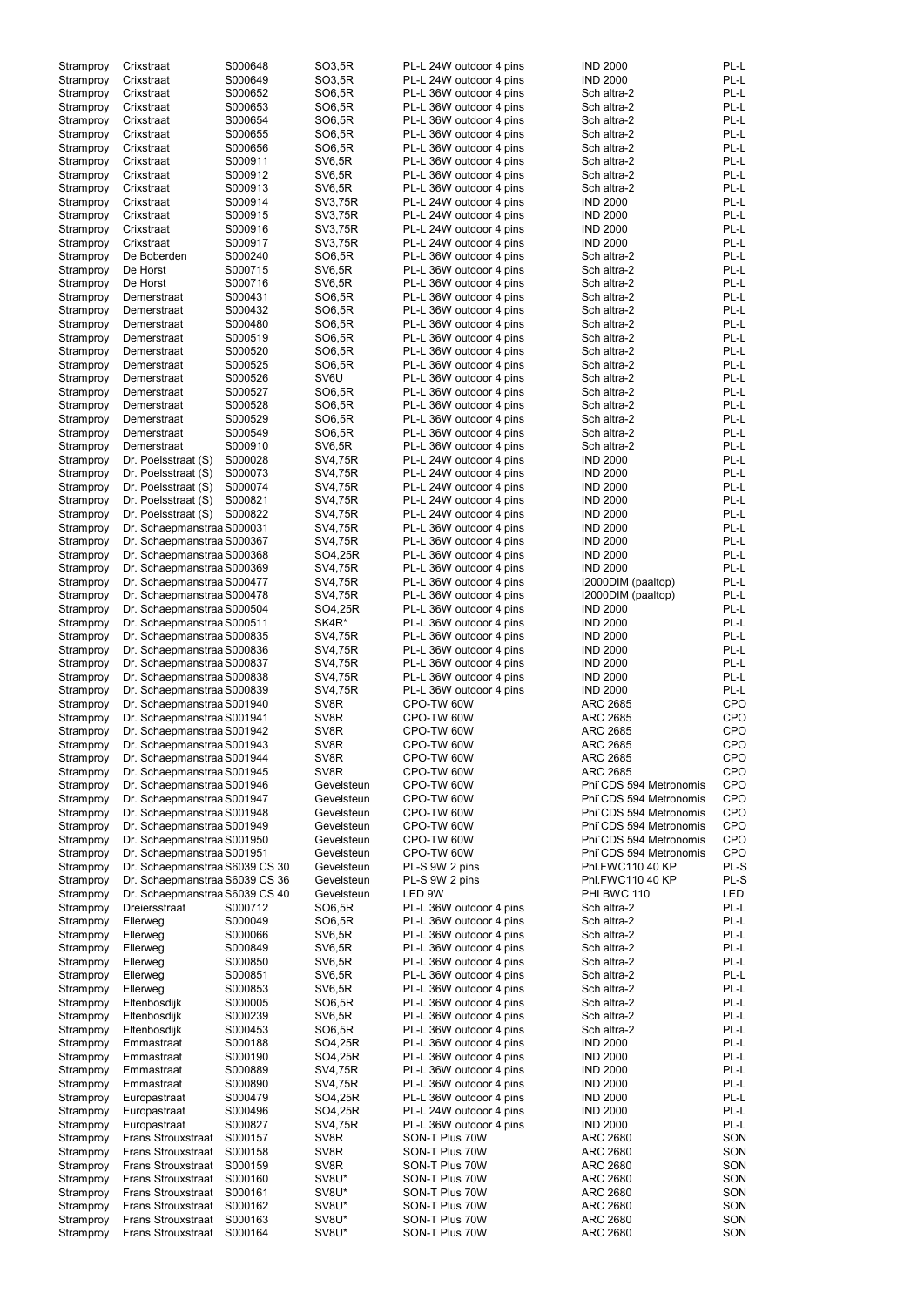| Stramproy | <b>Frans Strouxstraat</b> | S000165 | SV8U*          | SON-T Plus 100W         | IND ARC 2680           | SON        |
|-----------|---------------------------|---------|----------------|-------------------------|------------------------|------------|
| Stramproy | <b>Frans Strouxstraat</b> | S000166 | SV8U*          | SON-T Plus 70W          | <b>ARC 2680</b>        | SON        |
|           |                           |         |                |                         |                        |            |
| Stramproy | <b>Frans Strouxstraat</b> | S000167 | SV8U*          | SON-T Plus 70W          | <b>ARC 2680</b>        | SON        |
| Stramproy | Frans Strouxstraat        | S000168 | SV8U*          | SON-T Plus 70W          | ARC 2680               | SON        |
| Stramproy | <b>Frans Strouxstraat</b> | S000169 | SV8U*          | SON-T Plus 70W          | <b>ARC 2680</b>        | SON        |
| Stramproy | <b>Frans Strouxstraat</b> | S000170 | SV8U*          | SON-T Plus 70W          | ARC 2680               | SON        |
|           |                           |         |                |                         |                        |            |
| Stramproy | <b>Frans Strouxstraat</b> | S000171 | SV8U*          | SON-T Plus 70W          | <b>ARC 2680</b>        | SON        |
| Stramproy | <b>Frans Strouxstraat</b> | S000172 | SV8U*          | SON-T Plus 70W          | <b>ARC 2680</b>        | SON        |
| Stramproy | <b>Frans Strouxstraat</b> | S000173 | SV8U*          | SON-T Plus 70W          | <b>ARC 2680</b>        | SON        |
|           |                           |         |                |                         |                        |            |
| Stramproy | <b>Frans Strouxstraat</b> | S000567 | LWW8U          | SON-T Plus 70W          | <b>ARC 2680</b>        | SON        |
| Stramproy | <b>Frans Strouxstraat</b> | S000847 | Abri           | <b>TL-M 65W</b>         | <b>ABRI</b>            | TL-M       |
|           | <b>Frans Strouxstraat</b> | S000847 | Abri           | <b>TL-M 65W</b>         | <b>ABRI</b>            | TL-M       |
| Stramproy |                           |         |                |                         |                        |            |
| Stramproy | <b>Frans Strouxstraat</b> | S000847 | Abri           | <b>TL-M 65W</b>         | <b>ABRI</b>            | TL-M       |
| Stramproy | Gouverneur Houben S000377 |         | SV4,75R        | PL-L 24W outdoor 4 pins | <b>IND 2000</b>        | PL-L       |
|           |                           |         |                |                         |                        |            |
| Stramproy | Gouverneur Houben S000378 |         | SV4,75R        | PL-L 24W outdoor 4 pins | <b>IND 2000</b>        | PL-L       |
| Stramproy | Gouverneur Houben S000379 |         | SV4,75R        | PL-L 24W outdoor 4 pins | <b>IND 2000</b>        | PL-L       |
| Stramproy | Gouverneur Houben S001869 |         | SV4,75R        | PL-L 24W outdoor 4 pins | <b>IND 2000</b>        | PL-L       |
|           |                           |         |                |                         |                        |            |
| Stramproy | Gouverneur Houben S001870 |         | SV4,75R        | PL-L 24W outdoor 4 pins | <b>IND 2000</b>        | PL-L       |
| Stramproy | Gouverneur Houben S001871 |         | <b>SV4,75R</b> | PL-L 24W outdoor 4 pins | <b>IND 2000</b>        | PL-L       |
| Stramproy | Gouverneur Houben S001872 |         | <b>SV4,75R</b> | PL-L 24W outdoor 4 pins | <b>IND 2000</b>        | PL-L       |
|           |                           |         |                |                         |                        |            |
| Stramproy | Grensweg                  | S000631 | SO6,5R         | PL-L 36W outdoor 4 pins | Sch altra-2            | PL-L       |
| Stramproy | Hoppertstraat             | S000530 | SO4,25R        | PL-L 36W outdoor 4 pins | <b>IND 2000</b>        | PL-L       |
|           |                           | S000531 |                |                         | <b>IND 2000</b>        | PL-L       |
| Stramproy | Hoppertstraat             |         | SO4,25R        | PL-L 36W outdoor 4 pins |                        |            |
| Stramproy | Hoppertstraat             | S000532 | SO4,25R        | PL-L 36W outdoor 4 pins | <b>IND 2000</b>        | PL-L       |
| Stramproy | Hoppertstraat             | S000579 | SO4,25R        | PL-L 36W outdoor 4 pins | <b>IND 2000</b>        | PL-L       |
|           |                           |         |                |                         |                        | PL-L       |
| Stramproy | Horsterweg                | S000047 | SO4,25R        | PL-L 36W outdoor 4 pins | <b>IND 2000</b>        |            |
| Stramproy | Horsterweg                | S000054 | SO6,5R         | PL-L 36W outdoor 4 pins | Sch altra-2            | PL-L       |
| Stramproy | Horsterweg                | S000055 | SO6,5R         | PL-L 36W outdoor 4 pins | Sch altra-2            | PL-L       |
|           |                           |         |                |                         |                        |            |
| Stramproy | Horsterweg                | S000061 | SO6,5R         | PL-L 36W outdoor 4 pins | Sch altra-2            | PL-L       |
| Stramproy | Horsterweg                | S000082 | SO6,5R         | PL-L 36W outdoor 4 pins | Sch altra-2            | PL-L       |
| Stramproy | Horsterweg                | S000085 | SO6,5R         | PL-L 36W outdoor 4 pins | Sch altra-2            | PL-L       |
|           |                           |         |                |                         |                        |            |
| Stramproy | Horsterweg                | S000100 | SK4R*          | PL-L 36W outdoor 4 pins | <b>IND 2000</b>        | PL-L       |
| Stramproy | Horsterweg                | S000113 | <b>SV6,5R</b>  | PL-L 36W outdoor 4 pins | Sch altra-2            | PL-L       |
| Stramproy | Horsterweg                | S000118 | SO6,5R         | PL-L 36W outdoor 4 pins | Sch altra-2            | PL-L       |
|           |                           |         |                |                         |                        |            |
| Stramproy | Horsterweg                | S000119 | SO6,5R         | PL-L 36W outdoor 4 pins | Sch altra-2            | PL-L       |
| Stramproy | Horsterweg                | S000380 | SO4,25R        | PL-L 36W outdoor 4 pins | <b>IND 2000</b>        | PL-L       |
| Stramproy | Horsterweg                | S000381 | SO4,25R        | PL-L 36W outdoor 4 pins | <b>IND 2000</b>        | PL-L       |
|           |                           |         |                |                         |                        |            |
| Stramproy | Horsterweg                | S000382 | SO4,25R        | PL-L 36W outdoor 4 pins | <b>IND 2000</b>        | PL-L       |
| Stramproy | Horsterweg                | S000383 | SO4,25R        | PL-L 36W outdoor 4 pins | <b>IND 2000</b>        | PL-L       |
|           |                           | S000384 | SV4,75R        | PL-L 36W outdoor 4 pins | <b>IND 2000</b>        | PL-L       |
| Stramproy | Horsterweg                |         |                |                         |                        |            |
| Stramproy | Horsterweg                | S000385 | SV4,75R        | PL-L 36W outdoor 4 pins | <b>IND 2000</b>        | PL-L       |
| Stramproy | Horsterweg                | S000386 | SO4,25R        | PL-L 36W outdoor 4 pins | <b>IND 2000</b>        | PL-L       |
|           |                           | S000456 |                |                         |                        | PL-L       |
| Stramproy | Horsterweg                |         | SO6,5R         | PL-L 36W outdoor 4 pins | Sch altra-2            |            |
| Stramproy | Horsterweg                | S000517 | SO6,5R         | PL-L 36W outdoor 4 pins | Sch altra-2            | PL-L       |
| Stramproy | Horsterweg                | S000518 | SO6,5R         | PL-L 36W outdoor 4 pins | Sch altra-2            | PL-L       |
|           |                           |         |                |                         |                        |            |
| Stramproy | Horsterweg                | S000901 | <b>SV4,75R</b> | PL-L 36W outdoor 4 pins | <b>IND 2000</b>        | PL-L       |
| Stramproy | Horsterweg                | S000902 | <b>SV4,75R</b> | PL-L 36W outdoor 4 pins | <b>IND 2000</b>        | PL-L       |
| Stramproy | Horsterweg                | S000903 | SV4,75R        | PL-L 36W outdoor 4 pins | <b>IND 2000</b>        | PL-L       |
|           |                           |         |                |                         |                        |            |
| Stramproy | Horsterweg                | S000904 | SV4,75R        | PL-L 36W outdoor 4 pins | <b>IND 2000</b>        | PL-L       |
| Stramproy | Horsterweg                | S000905 | SV4,75R        | PL-L 36W outdoor 4 pins | <b>IND 2000</b>        | PL-L       |
| Stramproy | Horsterweg                | S000906 | SV4,75R        | PL-L 36W outdoor 4 pins | <b>IND 2000</b>        | PL-L       |
|           |                           |         |                |                         |                        |            |
| Stramproy | Horsterweg                | S000907 | <b>SV6,5R</b>  | PL-L 36W outdoor 4 pins | Sch altra-2            | PL-L       |
| Stramproy | Horsterweg                | S000908 | <b>SV6,5R</b>  | PL-L 36W outdoor 4 pins | Sch altra-2            | PL-L       |
|           |                           | S000909 | <b>SV6,5R</b>  | PL-L 36W outdoor 4 pins | Sch altra-2            | PL-L       |
| Stramproy | Horsterweg                |         |                |                         |                        |            |
| Stramproy | Horsterweg                | S001852 | <b>SV4,75R</b> | PL-L 36W outdoor 4 pins | I2000DIM (paaltop)     | PL-L       |
| Stramproy | Horsterweg                | S001908 | <b>SV6,5R</b>  | PL-L 36W outdoor 4 pins | Sch altra-2            | PL-L       |
| Stramproy | Horsterweg                | S001909 | SV6,5R         | PL-L 36W outdoor 4 pins | Sch altra-2            | PL-L       |
|           |                           |         |                |                         |                        |            |
| Stramproy | Horsterweg                | S001910 | SV6,5R         | PL-L 36W outdoor 4 pins | Sch altra-2            | PL-L       |
| Stramproy | Horsterweg                | S001911 | <b>SV6,5R</b>  | PL-L 36W outdoor 4 pins | Sch altra-2            | PL-L       |
| Stramproy | Horsterweg                | S001912 | <b>SV6,5R</b>  | PL-L 36W outdoor 4 pins | Sch altra-2            | PL-L       |
|           |                           |         |                |                         |                        |            |
| Stramproy | Horsterweg                | S002046 | Gevelsteun     | CPO-TW 60W              | Phi CDS 594 Metronomis | <b>CPO</b> |
| Stramproy | Horsterweg                | S002047 | Gevelsteun     | CPO-TW 60W              | Phi CDS 594 Metronomis | CPO        |
| Stramproy | Horsterweg                | S002048 | Gevelsteun     | CPO-TW 60W              | Phi CDS 594 Metronomis | CPO        |
|           |                           | S002049 | Gevelsteun     | CPO-TW 60W              | Phi CDS 594 Metronomis | CPO        |
| Stramproy | Horsterweg                |         |                |                         |                        |            |
| Stramproy | Houtbroek                 | S000060 | SO6,5R         | PL-L 36W outdoor 4 pins | Sch altra-2            | PL-L       |
| Stramproy | Houtbroek                 | S000683 | <b>SV6,5R</b>  | PL-L 36W outdoor 4 pins | <b>IND 2000</b>        | PL-L       |
|           |                           |         |                |                         |                        |            |
| Stramproy | Hoverveld                 | S000327 | SO6,5R         | PL-L 36W outdoor 4 pins | Sch altra-2            | PL-L       |
| Stramproy | Hoverveld                 | S000329 | <b>SV6,5R</b>  | PL-L 36W outdoor 4 pins | Sch altra-2            | PL-L       |
| Stramproy | Hoverveld                 | S000335 | <b>SV6,5R</b>  | PL-L 36W outdoor 4 pins | Sch altra-2            | PL-L       |
|           |                           |         |                |                         |                        |            |
| Stramproy | Hoverveld                 | S001958 | <b>SV6,5R</b>  | PL-L 36W outdoor 4 pins | Sch altra-2            | PL-L       |
| Stramproy | Hoverveld                 | S001959 | <b>SV6,5R</b>  | PL-L 36W outdoor 4 pins | Sch altra-2            | PL-L       |
| Stramproy | Hoverveld                 | S001960 | <b>SV6,5R</b>  | PL-L 36W outdoor 4 pins | Sch altra-2            | PL-L       |
|           |                           |         |                |                         |                        |            |
| Stramproy | Hoverveld                 | S001961 | <b>SV6,5R</b>  | PL-L 36W outdoor 4 pins | Sch altra-2            | PL-L       |
| Stramproy | Hoverveld                 | S001962 | SV6,5R         | PL-L 36W outdoor 4 pins | Sch altra-2            | PL-L       |
| Stramproy | Hoverveld                 | S001963 | <b>SV6,5R</b>  | PL-L 36W outdoor 4 pins | Sch altra-2            | PL-L       |
|           |                           |         |                |                         |                        |            |
| Stramproy | Hoverveld                 | S001964 | <b>SV6,5R</b>  | PL-L 36W outdoor 4 pins | Sch altra-2            | PL-L       |
| Stramproy | Hoverveld                 | S001965 | <b>SV6,5R</b>  | PL-L 36W outdoor 4 pins | Sch altra-2            | PL-L       |
|           |                           |         |                |                         |                        |            |
| Stramproy | Hoverveld                 | S001966 | <b>SV6,5R</b>  | PL-L 36W outdoor 4 pins | Sch altra-2            | PL-L       |
| Stramproy | Hoverveld                 | S001967 | <b>SV6,5R</b>  | PL-L 36W outdoor 4 pins | Sch altra-2            | PL-L       |
| Stramproy | Hoverveld                 | S001968 | <b>SV6,5R</b>  | PL-L 36W outdoor 4 pins | Sch altra-2            | PL-L       |
|           |                           |         |                |                         |                        |            |
| Stramproy | Hoverveld                 | S001969 | <b>SV6,5R</b>  | PL-L 36W outdoor 4 pins | Sch altra-2            | PL-L       |
| Stramproy | Hoverveld                 | S001970 | <b>SV6,5R</b>  | PL-L 36W outdoor 4 pins | Sch altra-2            | PL-L       |
| Stramproy | Hoverveld                 | S001971 | <b>SV6,5R</b>  | PL-L 36W outdoor 4 pins | Sch altra-2            | PL-L       |
|           |                           |         |                |                         |                        |            |
| Stramproy | Hoverveld                 | S001972 | <b>SV6,5R</b>  | PL-L 36W outdoor 4 pins | Sch altra-2            | PL-L       |
| Stramproy | Hoverveld                 | S001973 | <b>SV6,5R</b>  | PL-L 36W outdoor 4 pins | Sch altra-2            | PL-L       |
| Stramproy | Hoverveld                 | S001974 | <b>SV6,5R</b>  | PL-L 36W outdoor 4 pins | Sch altra-2            | PL-L       |
|           |                           |         |                |                         |                        |            |
| Stramproy | Hoverveld                 | S001975 | <b>SV6,5R</b>  | PL-L 36W outdoor 4 pins | Sch altra-2            | PL-L       |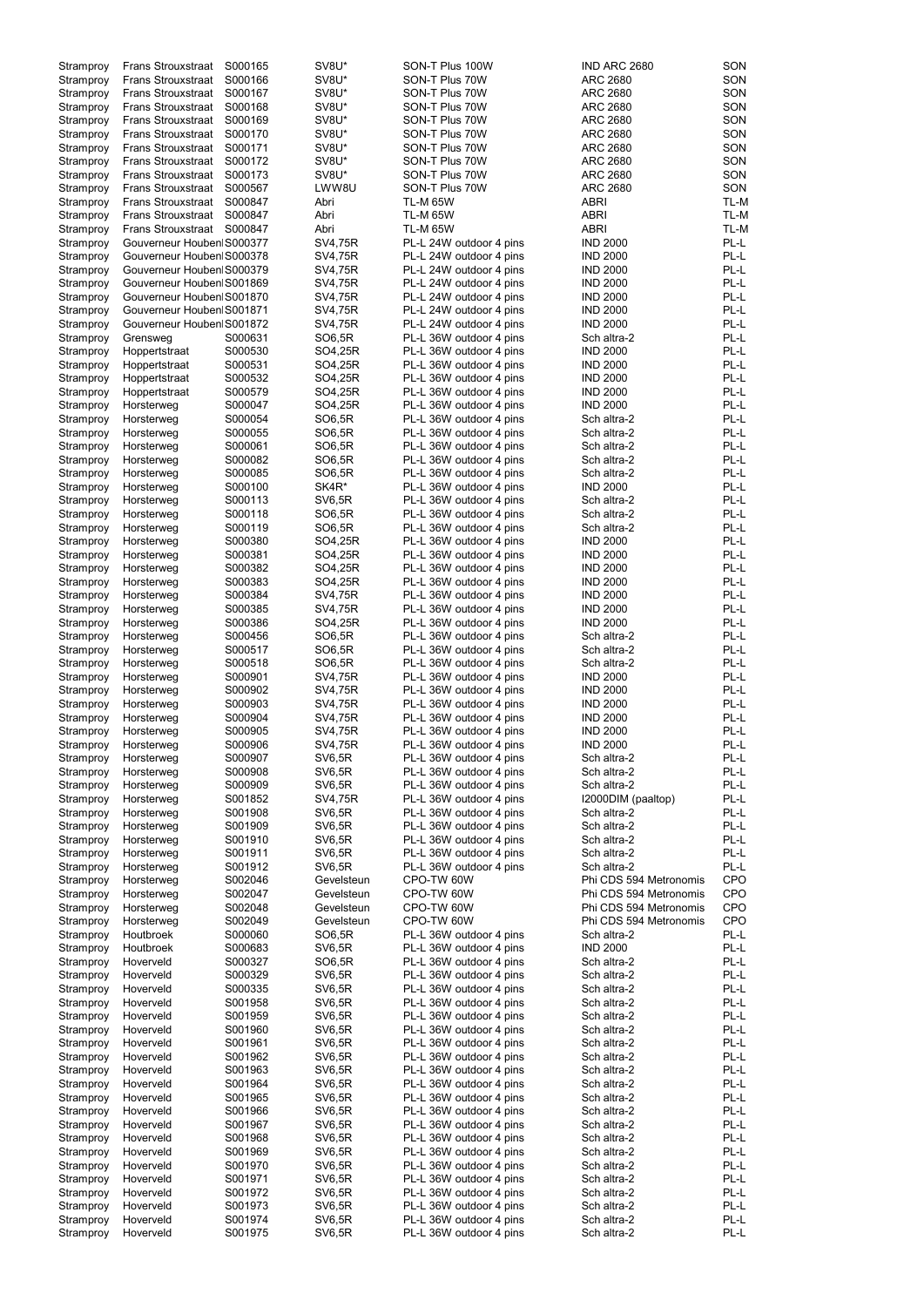| Stramproy | Hoverveld                   | S001976 | <b>SV6,5R</b>              | PL-L 36W outdoor 4 pins                   | Sch altra-2            | PL-L       |
|-----------|-----------------------------|---------|----------------------------|-------------------------------------------|------------------------|------------|
| Stramproy | Industrieweg                | S000328 | <b>SV6,5R</b>              | PL-L 36W outdoor 4 pins                   | Sch altra-2            | PL-L       |
| Stramproy | Industrieweg                | S000330 | <b>SV6,5R</b>              | PL-L 36W outdoor 4 pins                   | Sch altra-2            | PL-L       |
| Stramproy | Industrieweg                | S000332 | SO6,5R                     | PL-L 36W outdoor 4 pins                   | Sch altra-2            | PL-L       |
|           |                             | S000334 | SK6U*                      | PL-L 36W outdoor 4 pins                   | Sch altra-2            | PL-L       |
| Stramproy | Industrieweg                |         |                            |                                           |                        |            |
| Stramproy | Industrieweg                | S000336 | <b>SV6,5R</b>              | PL-L 36W outdoor 4 pins                   | Sch altra-2            | PL-L       |
| Stramproy | Industrieweg                | S000417 | <b>SV6,5R</b>              | PL-L 36W outdoor 4 pins                   | Sch altra-2            | PL-L       |
| Stramproy | Industrieweg                | S000418 | <b>SV6,5R</b>              | PL-L 36W outdoor 4 pins                   | Sch altra-2            | PL-L       |
| Stramproy | Industrieweg                | S000514 | <b>SV6,5R</b>              | PL-L 36W outdoor 4 pins                   | Sch altra-2            | PL-L       |
|           | Industrieweg                | S000515 | <b>SV6,5R</b>              | PL-L 36W outdoor 4 pins                   | Sch altra-2            | PL-L       |
| Stramproy |                             |         |                            |                                           |                        |            |
| Stramproy | Industrieweg                | S000516 | SK6U*                      | Led siteco 16W 1840lm 1.3a                | Siteco SL20            | <b>LED</b> |
| Stramproy | Industrieweg                | S001775 | <b>SV6,5R</b>              | PL-L 36W outdoor 4 pins                   | Sch altra-2            | PL-L       |
| Stramproy | Industrieweg                | S001776 | <b>SV6,5R</b>              | PL-L 36W outdoor 4 pins                   | Sch altra-2            | PL-L       |
| Stramproy | Industrieweg                | S001777 | <b>SV6,5R</b>              | PL-L 36W outdoor 4 pins                   | Sch altra-2            | PL-L       |
| Stramproy | Industrieweg                | S001778 | <b>SV6,5R</b>              | PL-L 36W outdoor 4 pins                   | Sch altra-2            | PL-L       |
|           |                             |         |                            |                                           |                        |            |
| Stramproy | Industrieweg                | S001779 | <b>SV6,5R</b>              | PL-L 36W outdoor 4 pins                   | Sch altra-2            | PL-L       |
| Stramproy | Industrieweg                | S001780 | <b>SV6,5R</b>              | PL-L 36W outdoor 4 pins                   | Sch altra-2            | PL-L       |
| Stramproy | Industrieweg                | S001781 | <b>SV6,5R</b>              | PL-L 36W outdoor 4 pins                   | Sch altra-2            | PL-L       |
| Stramproy | Industrieweg                | S001782 |                            | staal conisch 6 m PL-L 36W outdoor 4 pins | Sch altra-2            | PL-L       |
| Stramproy | Industrieweg                | S001783 | <b>SV6,5R</b>              | PL-L 36W outdoor 4 pins                   | Sch altra-2            | PL-L       |
|           |                             |         |                            |                                           |                        |            |
| Stramproy | Industrieweg                | S001784 | <b>SV6,5R</b>              | PL-L 36W outdoor 4 pins                   | Sch altra-2            | PL-L       |
| Stramproy | Industrieweg                | S001785 | <b>SV6,5R</b>              | PL-L 36W outdoor 4 pins                   | Sch altra-2            | PL-L       |
| Stramproy | Industrieweg                | S001977 | <b>SV6,5R</b>              | PL-L 36W outdoor 4 pins                   | Sch altra-2            | PL-L       |
| Stramproy | Industrieweg                | S001978 | <b>SV6,5R</b>              | PL-L 36W outdoor 4 pins                   | Sch altra-2            | PL-L       |
| Stramproy | Jeupenhof                   | S000771 | SV4,75R                    | PL-L 24W outdoor 4 pins                   | <b>IND 2000</b>        | PL-L       |
|           |                             |         |                            |                                           | <b>IND 2000</b>        | PL-L       |
| Stramproy | Jeupenhof                   | S000772 | SV4,75R                    | PL-L 24W outdoor 4 pins                   |                        |            |
| Stramproy | Joachimstraat               | S000465 | SO4,25R                    | PL-L 24W outdoor 4 pins                   | <b>IND 2000</b>        | PL-L       |
| Stramproy | Joachimstraat               | S000466 | SV4,75R                    | PL-L 24W outdoor 4 pins                   | <b>IND 2000</b>        | PL-L       |
| Stramproy | Joachimstraat               | S001866 | SV4,75R                    | PL-L 24W outdoor 4 pins                   | <b>IND 2000</b>        | PL-L       |
| Stramproy | Joachimstraat               | S001867 | SV4,75R                    | PL-L 24W outdoor 4 pins                   | <b>IND 2000</b>        | PL-L       |
|           | Joachimstraat               | S001868 | SV4,75R                    | PL-L 24W outdoor 4 pins                   | <b>IND 2000</b>        | PL-L       |
| Stramproy |                             |         |                            |                                           |                        |            |
| Stramproy | Julianastraat (S)           | S000007 | SV8U*                      | SON-T Plus 70W                            | <b>ARC 2680</b>        | SON        |
| Stramproy | Julianastraat (S)           | S000008 | SV8U*                      | SON-T Plus 70W                            | <b>ARC 2680</b>        | SON        |
| Stramproy | Julianastraat (S)           | S000009 | SV8U*                      | SON-T Plus 70W                            | <b>ARC 2680</b>        | SON        |
| Stramproy | Julianastraat (S)           | S000036 | SO <sub>8</sub> M          | SON-T Plus 70W                            | <b>ARC 2680</b>        | SON        |
|           | Julianastraat (S)           | S000042 | SV8U*                      | SON-T Plus 70W                            | <b>ARC 2680</b>        | SON        |
| Stramproy |                             |         |                            |                                           |                        |            |
| Stramproy | Julianastraat (S)           | S000069 | SV8U*                      | SON-T Plus 70W                            | <b>ARC 2680</b>        | SON        |
| Stramproy | Julianastraat (S)           | S000103 | SV8U*                      | SON-T Plus 70W                            | ARC 2680               | SON        |
| Stramproy | Julianastraat (S)           | S000142 | SO <sub>8</sub> M          | SON-T Plus 70W                            | <b>ARC 2680</b>        | SON        |
| Stramproy | Julianastraat (S)           | S000143 | SV8U*                      | SON-T Plus 70W                            | <b>ARC 2680</b>        | SON        |
| Stramproy | Julianastraat (S)           | S000144 | SV8U*                      | SON-T Plus 70W                            | <b>ARC 2680</b>        | SON        |
|           |                             |         |                            |                                           |                        |            |
| Stramproy | Julianastraat (S)           | S000145 | SV <sub>8</sub> R          | SON-T Plus 70W                            | <b>ARC 2680</b>        | SON        |
| Stramproy | Julianastraat (S)           | S000146 | SV8U*                      | SON-T Plus 70W                            | <b>ARC 2680</b>        | SON        |
| Stramproy | Julianastraat (S)           | S000147 | SV8U*                      | SON-T Plus 70W                            | <b>ARC 2680</b>        | SON        |
| Stramproy | Julianastraat (S)           | S000148 | SV8U*                      | SON-T Plus 70W                            | <b>ARC 2680</b>        | SON        |
| Stramproy | Julianastraat (S)           | S000149 | SV8U*                      | SON-T Plus 70W                            | <b>ARC 2680</b>        | SON        |
|           |                             |         |                            |                                           |                        |            |
| Stramproy | Julianastraat (S)           | S000150 | SV8U*                      | SON-T Plus 70W                            | <b>ARC 2680</b>        | SON        |
| Stramproy | Julianastraat (S)           | S000151 | SV8U*                      | SON-T Plus 70W                            | ARC 2680               | SON        |
| Stramproy | Julianastraat (S)           | S000152 | SV8U*                      | SON-T Plus 70W                            | <b>ARC 2680</b>        | SON        |
| Stramproy | Julianastraat (S)           | S000153 | SV8U*                      | SON-T Plus 70W                            | <b>ARC 2680</b>        | SON        |
| Stramproy | Julianastraat (S)           | S000154 | SV <sub>8</sub> R          | SON-T Plus 70W                            | <b>ARC 2680</b>        | SON        |
|           |                             |         |                            |                                           |                        |            |
| Stramproy | Julianastraat (S)           | S000155 | SV <sub>8</sub> R          | SON-T Plus 70W                            | <b>ARC 2680</b>        | SON        |
| Stramproy | Julianastraat (S)           | S000756 | Abri                       | <b>TL-D 36W</b>                           | <b>ABRI</b>            | TL-D       |
| Stramproy | Julianastraat (S)           | S000756 | Abri                       | <b>TL-D 36W</b>                           | <b>ABRI</b>            | TL-D       |
| Stramproy | Julianastraat (S)           | S000756 | Abri                       | <b>TL-D 36W</b>                           | <b>ABRI</b>            | TL-D       |
| Stramproy | Julianastraat (S)           | S001939 | Abri                       | <b>TL-M 65W</b>                           | <b>ABRI</b>            | TL-M       |
| Stramproy | Julianastraat (S)           | S001939 | Abri                       | <b>TL-M 65W</b>                           | <b>ABRI</b>            | TL-M       |
|           |                             |         |                            |                                           |                        |            |
| Stramproy | Julianastraat (S)           | S001939 | Abri                       | TL-M 65W                                  | <b>ABRI</b>            | TL-M       |
| Stramproy | Kapelstraat (S)             | S000029 | <b>SV6,5R</b>              | PL-L 36W outdoor 4 pins                   | Sch altra-2            | PL-L       |
| Stramproy | Kapelstraat (S)             | S000052 | SO6,5R                     | PL-L 36W outdoor 4 pins                   | Sch altra-2            | PL-L       |
| Stramproy | Kapelstraat (S)             | S000053 | SO6,5R                     | PL-L 36W outdoor 4 pins                   | Sch altra-2            | PL-L       |
| Stramproy | Kapelstraat (S)             | S000114 | SO6,5R                     | PL-L 36W outdoor 4 pins                   | Sch altra-2            | PL-L       |
| Stramproy | Karel Doormanstraal S000210 |         | SV4,75R                    | PL-L 36W outdoor 4 pins                   | <b>IND 2000</b>        | PL-L       |
|           | Karel Doormanstraal S000213 |         | SO4,25R                    | PL-L 36W outdoor 4 pins                   | <b>IND 2000</b>        | PL-L       |
| Stramproy |                             |         |                            |                                           |                        |            |
| Stramproy | Karel Doormanstraal S000218 |         | SO4,25R                    | PL-L 36W outdoor 4 pins                   | <b>IND 2000</b>        | PL-L       |
| Stramproy | Karel Doormanstraal S000220 |         | SO3,5R                     | PL-L 24W outdoor 4 pins                   | <b>IND 2310</b>        | PL-L       |
| Stramproy | Karel Doormanstraal S000220 |         | SO3,5R                     | PL-L 24W outdoor 4 pins                   | <b>IND 2310</b>        | PL-L       |
| Stramproy | Karel Doormanstraal S000221 |         | SV3,75R                    | PL-L 24W outdoor 4 pins                   | <b>IND 2310</b>        | PL-L       |
| Stramproy | Karel Doormanstraal S000221 |         | SV3,75R                    | PL-L 24W outdoor 4 pins                   | <b>IND 2310</b>        | PL-L       |
|           |                             |         |                            |                                           |                        |            |
| Stramproy | Karel Doormanstraal S000884 |         | SV4,75R                    | PL-L 36W outdoor 4 pins                   | <b>IND 2000</b>        | PL-L       |
| Stramproy | Karel Doormanstraal S000885 |         | SV4,75R                    | PL-L 36W outdoor 4 pins                   | <b>IND 2000</b>        | PL-L       |
| Stramproy | Karel Doormanstraal S000886 |         | <b>SV4,75R</b>             | PL-L 36W outdoor 4 pins                   | <b>IND 2000</b>        | PL-L       |
| Stramproy | Karel Doormanstraal S001874 |         | SV4,75R                    | PL-L 36W outdoor 4 pins                   | I2000DIM (paaltop)     | PL-L       |
| Stramproy | Keijersstraat               | S001913 | SV4,75R                    | PL-L 36W outdoor 4 pins                   | I2000DIM (paaltop)     | PL-L       |
| Stramproy | Keijersstraat               | S001914 | SV4,75R                    | PL-L 36W outdoor 4 pins                   | I2000DIM (paaltop)     | PL-L       |
|           |                             |         |                            |                                           |                        |            |
| Stramproy | Keijersstraat               | S001915 | SV4,75R                    | PL-L 36W outdoor 4 pins                   | I2000DIM (paaltop)     | PL-L       |
| Stramproy | Keijersstraat               | S001916 | SV4,75R                    | PL-L 36W outdoor 4 pins                   | I2000DIM (paaltop)     | PL-L       |
| Stramproy | Keijersstraat               | S001936 | SV4,75R                    | PL-L 36W outdoor 4 pins                   | I2000DIM (paaltop)     | PL-L       |
| Stramproy | Kerkplein                   | S000020 | CL 5.0 PT133-GS CPO-TW 60W |                                           | Phi`CDS 594 Metronomis | <b>CPO</b> |
| Stramproy | Kerkplein                   | S000275 | CL 5.0 PT133-GS CPO-TW 60W |                                           | Phi`CDS 594 Metronomis | <b>CPO</b> |
| Stramproy | Kerkplein                   | S001952 | CL 5.0 PT133-GS CPO-TW 60W |                                           | Phi`CDS 594 Metronomis | <b>CPO</b> |
|           |                             |         |                            |                                           |                        |            |
| Stramproy | Kerkplein                   | S001952 | CL 5.0 PT133-GS CPO-TW 60W |                                           | Phi`CDS 594 Metronomis | <b>CPO</b> |
| Stramproy | Kerkplein                   | S001953 | CL 5.0 PT133-GS CPO-TW 60W |                                           | Phi`CDS 594 Metronomis | <b>CPO</b> |
| Stramproy | Kerkplein                   | S001953 | CL 5.0 PT133-GS CPO-TW 60W |                                           | Phi`CDS 594 Metronomis | <b>CPO</b> |
| Stramproy | Kerkplein                   | S001954 | CL 5.0 PT133-GS CPO-TW 60W |                                           | Phi CDS 594 Metronomis | <b>CPO</b> |
| Stramproy | Kerkplein                   | S001955 | CL 5.0 PT133-GS CPO-TW 60W |                                           | Phi CDS 594 Metronomis | <b>CPO</b> |
| Stramproy | Kerkplein                   | S001956 | CL 5.0 PT133-GS CPO-TW 60W |                                           | Phi CDS 594 Metronomis | <b>CPO</b> |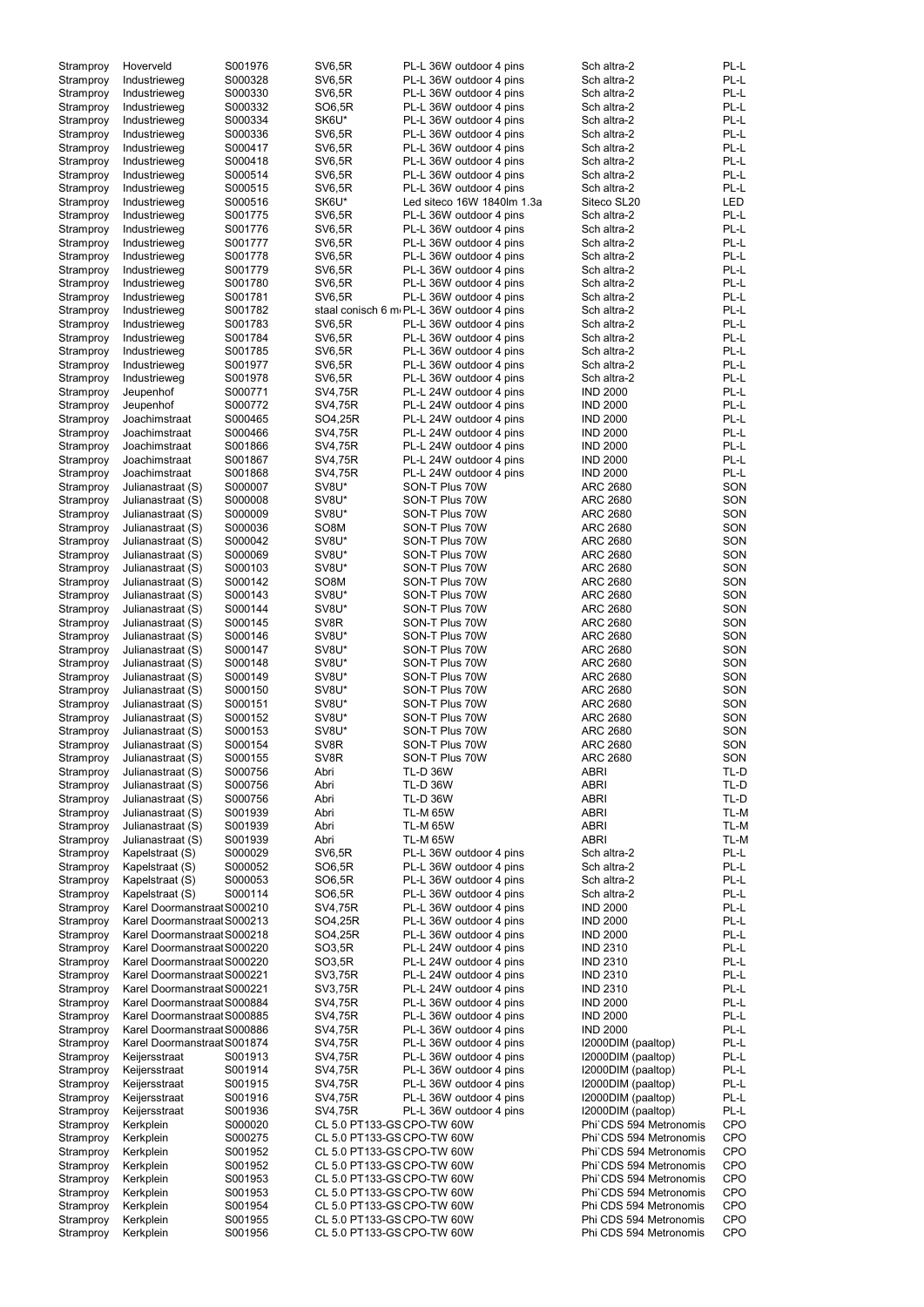| Stramproy              | Kerkplein                          | S001957            | CL 5.0 PT133-GS CPO-TW 60W |                                                    | Phi CDS 594 Metronomis             | <b>CPO</b>   |
|------------------------|------------------------------------|--------------------|----------------------------|----------------------------------------------------|------------------------------------|--------------|
| Stramproy              | Kerkplein                          | S002028            | Grondspot                  | CPO-TW 60W                                         | <b>GRONDSPOT WE-EF ETC1CPO</b>     |              |
| Stramproy              | Kerkplein                          | S002029            | Grondspot                  | 20066039 LED 1W (18*)                              | <b>GRONDSPOT WE-EF ETC1LED</b>     |              |
|                        |                                    | S002033            | Grondspot                  | CDM-T 70W                                          | GRONDSPOT PHI DBP 522 CDM          |              |
| Stramproy              | Kerkplein                          |                    |                            |                                                    | PHI Decoscene DBP522               |              |
| Stramproy              | Kerkplein                          | S002034            | Grondspot                  | CDM-T 70W                                          |                                    | <b>CDM</b>   |
| Stramproy              | Kerkplein                          | S002035            | CL 5.0 PT133-GS CPO-TW 60W |                                                    | Phi CDS 594 Metronomis             | <b>CPO</b>   |
| Stramproy              | Kerkplein                          | S002036            | CL 5.0 PT133-GS CPO-TW 60W |                                                    | Phi CDS 594 Metronomis             | CPO          |
| Stramproy              | Kerkplein                          | S002037            | CL 5.0 PT133-GS CPO-TW 60W |                                                    | Phi CDS 594 Metronomis             | CPO          |
| Stramproy              | Kerkplein                          | S002038            | CL 5.0 PT133-GS CPO-TW 60W |                                                    | Phi CDS 594 Metronomis             | CPO          |
| Stramproy              | Kerkplein                          | S002039            | CL 5.0 PT133-GS CPO-TW 60W |                                                    | Phi CDS 594 Metronomis             | CPO          |
| Stramproy              | Kerkplein                          | S002040            | CL 5.0 PT133-GS CPO-TW 60W |                                                    | Phi CDS 594 Metronomis             | CPO          |
| Stramproy              | Kerkplein                          | S002041            | CL 5.0 PT133-GS CPO-TW 60W |                                                    | Phi CDS 594 Metronomis             | CPO          |
| Stramproy              | Kerkplein                          | S002042            | CL 5.0 PT133-GS CPO-TW 60W |                                                    | Phi CDS 594 Metronomis             | CPO          |
| Stramproy              | Kerkplein                          | S002043            | CL 5.0 PT133-GS CPO-TW 60W |                                                    | Phi CDS 594 Metronomis             | CPO          |
| Stramproy              | Kerkplein                          | S002044            | CL 5.0 PT133-GS CPO-TW 60W |                                                    | Phi CDS 594 Metronomis             | <b>CPO</b>   |
| Stramproy              | Kerkplein                          | S002045            | CL 5.0 PT133-GS CPO-TW 60W |                                                    | Phi CDS 594 Metronomis             | CPO          |
| Stramproy              | Klemmenstraat                      | S000625            | SO4,25R                    | PL-L 36W outdoor 4 pins                            | <b>IND 2000</b>                    | PL-L         |
| Stramproy              | Klemmenstraat                      | S000633            | SO4,25R                    | PL-L 36W outdoor 4 pins                            | <b>IND 2000</b>                    | PL-L         |
| Stramproy              | Klemmenstraat                      | S000634            | SO4,25R                    | PL-L 36W outdoor 4 pins                            | <b>IND 2000</b>                    | PL-L         |
| Stramproy              | Klemmenstraat                      | S000635            | SO4,25R                    | PL-L 36W outdoor 4 pins                            | <b>IND 2000</b>                    | PL-L         |
| Stramproy              | Klemmenstraat                      | S000636            | SO4,25R                    | PL-L 36W outdoor 4 pins                            | <b>IND 2000</b>                    | PL-L         |
| Stramproy              | Klemmenstraat                      | S000775            | SV4,75R                    | PL-L 36W outdoor 4 pins                            | <b>IND 2000</b>                    | PL-L         |
| Stramproy              | Klemmenstraat                      | S000776            | SV4,75R                    | PL-L 36W outdoor 4 pins                            | <b>IND 2000</b>                    | PL-L         |
| Stramproy              | Klemmenstraat                      | S6039 GT 22        | AK3R                       | PL-L 18W outdoor 4 pins                            | <b>IND 2400</b>                    | PL-L         |
| Stramproy              | Klemmenstraat                      | S6039 GT 31        | AK3R                       | PL-L 18W outdoor 4 pins                            | <b>IND 2400</b>                    | PL-L         |
| Stramproy              | Klemmenstraat                      | S6039 GT 31 1      | AK3R                       | PL-L 18W outdoor 4 pins                            | <b>IND 2400</b>                    | PL-L         |
| Stramproy              | Klingestraat                       | S000533            | SO4,25R                    | PL-L 36W outdoor 4 pins                            | <b>IND 2000</b>                    | PL-L         |
| Stramproy              | Klingestraat                       | S000534            | SO4,25R                    | PL-L 36W outdoor 4 pins                            | <b>IND 2000</b>                    | PL-L         |
| Stramproy              | Klingestraat                       | S000546            | SO4,25R                    | PL-L 36W outdoor 4 pins                            | <b>IND 2000</b>                    | PL-L         |
| Stramproy              | Klingestraat                       | S000571            | SO4,25R                    | PL-L 36W outdoor 4 pins                            | <b>IND 2000</b>                    | PL-L         |
| Stramproy              | Klingestraat                       | S000578            | SO4,25R                    | PL-L 36W outdoor 4 pins                            | <b>IND 2000</b>                    | PL-L         |
| Stramproy              | Klingestraat                       | S6039 EX 10        | AK3R                       | PL-L 18W outdoor 4 pins                            | <b>IND 2400</b>                    | PL-L         |
| Stramproy              | Klingestraat                       | S6039 EX 10 1      | AK3R                       | PL-L 18W outdoor 4 pins                            | <b>IND 2400</b>                    | PL-L         |
|                        |                                    | S000524            | SO4,25R                    | PL-L 36W outdoor 4 pins                            | <b>IND 2000</b>                    | PL-L         |
| Stramproy              | Klutjesstraat                      |                    |                            |                                                    |                                    |              |
| Stramproy              | Klutjesstraat                      | S000541            | SO4,25R                    | PL-L 36W outdoor 4 pins                            | <b>IND 2000</b>                    | PL-L         |
| Stramproy              | Klutjesstraat                      | S000542            | SO4,25R                    | PL-L 36W outdoor 4 pins                            | <b>IND 2000</b>                    | PL-L         |
| Stramproy              | Klutjesstraat                      | S000543            | SO4,25R                    | PL-L 36W outdoor 4 pins                            | <b>IND 2000</b>                    | PL-L         |
| Stramproy              | Klutjesstraat                      | S000544            | SO4,25R                    | PL-L 36W outdoor 4 pins                            | <b>IND 2000</b>                    | PL-L         |
| Stramproy              | Klutjesstraat                      | S000545            | SO4,25R                    | PL-L 36W outdoor 4 pins                            | <b>IND 2000</b>                    | PL-L         |
| Stramproy              | Klutjesstraat                      | S000574            | SO4,25R                    | PL-L 36W outdoor 4 pins                            | <b>IND 2000</b>                    | PL-L         |
| Stramproy              | Klutjesstraat                      | S000592            | SO4,25R                    | PL-L 36W outdoor 4 pins                            | <b>IND 2000</b>                    | PL-L         |
| Stramproy              | Klutjesstraat                      | S000593            | SO4,25R                    | PL-L 36W outdoor 4 pins                            | <b>IND 2000</b>                    | PL-L         |
| Stramproy              | Klutjesstraat                      | S6039 ET 5         | Gevelsteun                 | PL-S 9W 2 pins                                     | Phl.FWC110 40 KP                   | PL-S         |
| Stramproy              | Klutjesstraat                      | S6039 ET 29        | Gevelsteun                 | PL-S 9W 2 pins                                     | Phl.FWC110 40 KP                   | PL-S         |
| Stramproy              | Klutjesstraat                      | S6039 ET 31        | Gevelsteun                 | PL-S 9W 2 pins                                     | Phl.FWC110 40 KP                   | PL-S         |
| Stramproy              | Klutjesstraat                      | S6039 ET 311       | Gevelsteun                 | PL-S 9W 2 pins                                     | Phl.FWC110 40 KP                   | PL-S         |
| Stramproy              | Klutjesstraat                      | S6039 EV 4         | Gevelsteun                 | PL-S 9W 2 pins                                     | Phl.FWC110 40 KP                   | PL-S         |
| Stramproy              | Kroonstraat                        | S000409            | SV4,75R                    | PL-L 36W outdoor 4 pins                            | <b>IND 2000</b>                    | PL-L         |
| Stramproy              | Kroonstraat                        | S000411            | SO4,25R                    | PL-L 36W outdoor 4 pins                            | <b>IND 2000</b>                    | PL-L         |
| Stramproy              | Kroonstraat                        | S000413            | SO4,25R                    | PL-L 36W outdoor 4 pins                            | <b>IND 2000</b>                    | PL-L         |
| Stramproy              | Kroonstraat                        | S000879            | SK4R*                      | PL-L 24W outdoor 4 pins                            | <b>IND 2037</b>                    | PL-L         |
| Stramproy              | Kroonstraat                        | S000891            | SV4,75R                    | PL-L 36W outdoor 4 pins                            | <b>IND 2000</b>                    | PL-L         |
| Stramproy              | Kroonstraat                        | S000892            | SV4,75R                    | PL-L 36W outdoor 4 pins                            | <b>IND 2000</b>                    | PL-L         |
| Stramproy              | Kroonstraat                        | S000893            | SV4,75R                    | PL-L 36W outdoor 4 pins                            | <b>IND 2000</b>                    | PL-L         |
| Stramproy              | Kroonstraat                        | S000894            | SV4,75R                    | PL-L 36W outdoor 4 pins                            | <b>IND 2000</b>                    | PL-L         |
| Stramproy              | Kruisstraat (S)                    | S000130            | SO6,5R                     | PL-L 36W outdoor 4 pins                            | Sch altra-2                        | PL-L         |
| Stramproy              | Kruisstraat (S)                    | S000684            | SV4,75R                    | PL-L 24W outdoor 4 pins                            | <b>IND 2000</b>                    | PL-L         |
| Stramproy              | Kruisstraat (S)                    | S000685            | SV4,75R                    | PL-L 24W outdoor 4 pins                            | <b>IND 2000</b>                    | PL-L         |
|                        |                                    |                    |                            |                                                    |                                    | PL-L         |
| Stramproy<br>Stramproy | Kruisstraat (S)<br>Kruisstraat (S) | S000686<br>S000687 | SV4,75R<br>SV4,75R         | PL-L 24W outdoor 4 pins<br>PL-L 24W outdoor 4 pins | <b>IND 2000</b><br><b>IND 2000</b> | PL-L         |
|                        |                                    |                    |                            |                                                    |                                    | PL-L         |
| Stramproy              | Kruisstraat (S)                    | S000688<br>S000689 | SV4,75R<br>SV4,75R         | PL-L 24W outdoor 4 pins<br>PL-L 24W outdoor 4 pins | <b>IND 2000</b><br><b>IND 2000</b> | PL-L         |
| Stramproy              | Kruisstraat (S)                    |                    |                            |                                                    |                                    | PL-L         |
| Stramproy              | Kruisstraat (S)                    | S000691<br>S000692 | SV4,75R<br>SV4,75R         | PL-L 24W outdoor 4 pins<br>PL-L 24W outdoor 4 pins | <b>IND 2000</b><br><b>IND 2000</b> | PL-L         |
| Stramproy              | Kruisstraat (S)                    |                    |                            |                                                    |                                    |              |
| Stramproy              | Kruisstraat (S)                    | S000693            | SV4,75R                    | PL-L 24W outdoor 4 pins                            | <b>IND 2000</b>                    | PL-L         |
| Stramproy              | Kruisstraat (S)                    | S000694            | SV4,75R                    | PL-L 24W outdoor 4 pins                            | <b>IND 2000</b>                    | PL-L         |
| Stramproy              | Kruisstraat (S)                    | S000695            | SV4,75R                    | PL-L 24W outdoor 4 pins                            | <b>IND 2000</b>                    | PL-L         |
| Stramproy              | Kruisstraat (S)                    | S000696            | SV4,75R                    | PL-L 24W outdoor 4 pins                            | <b>IND 2000</b>                    | PL-L         |
| Stramproy              | Kruisstraat (S)                    | S000697            | SV4,75R                    | PL-L 24W outdoor 4 pins                            | <b>IND 2000</b>                    | PL-L         |
| Stramproy              | Kruisstraat (S)                    | S000698            | SV4,75R                    | PL-L 24W outdoor 4 pins                            | <b>IND 2000</b>                    | PL-L         |
| Stramproy              | Kruisstraat (S)                    | S000699            | SV4,75R                    | PL-L 24W outdoor 4 pins                            | <b>IND 2000</b>                    | PL-L         |
| Stramproy              | Kruisstraat (S)                    | S000700            | SV4,75R                    | PL-L 24W outdoor 4 pins                            | <b>IND 2000</b>                    | PL-L         |
| Stramproy              | Kruisstraat (S)                    | S000701            | SV4,75R                    | PL-L 24W outdoor 4 pins                            | <b>IND 2000</b>                    | PL-L         |
| Stramproy              | Kruisstraat (S)                    | S000702            | SV4,75R                    | PL-L 24W outdoor 4 pins                            | <b>IND 2000</b>                    | PL-L         |
| Stramproy              | Kruisstraat (S)                    | S001864            | SV4,75R                    | PL-L 24W outdoor 4 pins                            | <b>IND 2000</b>                    | PL-L         |
| Stramproy              | Kruisstraat (S)                    | S001865            | SV4,75R                    | PL-L 24W outdoor 4 pins                            | <b>IND 2000</b>                    | PL-L         |
| Stramproy              | Kruisstraat (S)                    | S6039 EK 36        | Gevelsteun                 | PL-S 9W 2 pins                                     | Phl.FWC110 40 KP                   | PL-S         |
| Stramproy              | Krukkestraat                       | S000234            | SO4,25R                    | PL-L 36W outdoor 4 pins                            | <b>IND 2000</b>                    | PL-L         |
| Stramproy              | Krukkestraat                       | S000539            | SO4,25R                    | PL-L 36W outdoor 4 pins                            | <b>IND 2000</b>                    | PL-L         |
| Stramproy              |                                    | S6039 GB 4         | Gevelsteun                 | PL-S 9W 2 pins                                     | <b>Phl.FWC110 40 KP</b>            | PL-S         |
|                        | Krukkestraat                       |                    |                            |                                                    |                                    |              |
| Stramproy              | Krukkewieër                        | S000540            | SO4,25R                    | PL-L 36W outdoor 4 pins                            | <b>IND 2000</b>                    | PL-L         |
| Stramproy              | Krukkewieër                        | S000677            | SV4,75R                    | PL-L 24W outdoor 4 pins                            | <b>IND 2000</b>                    | PL-L         |
|                        |                                    | S000027            | SO4,25R                    | PL-L 24W outdoor 4 pins                            |                                    | PL-L         |
| Stramproy              | Kuperstraat                        | S000777            | SV4,75R                    | PL-L 24W outdoor 4 pins                            | <b>IND 2000</b><br><b>IND 2000</b> | PL-L         |
| Stramproy              | Kuperstraat<br>Lambertusstraat     |                    |                            | PL-L 24W outdoor 4 pins                            |                                    | PL-L         |
| Stramproy              |                                    | S000127            | SO3,5R                     |                                                    | <b>IND 2000</b>                    |              |
| Stramproy<br>Stramproy | Lambertusstraat<br>Lambroekweg     | S000128<br>S000690 | SO3,5R<br>SV4,75R          | PL-L 24W outdoor 4 pins<br>PL-L 24W outdoor 4 pins | <b>IND 2000</b><br><b>IND 2000</b> | PL-L<br>PL-L |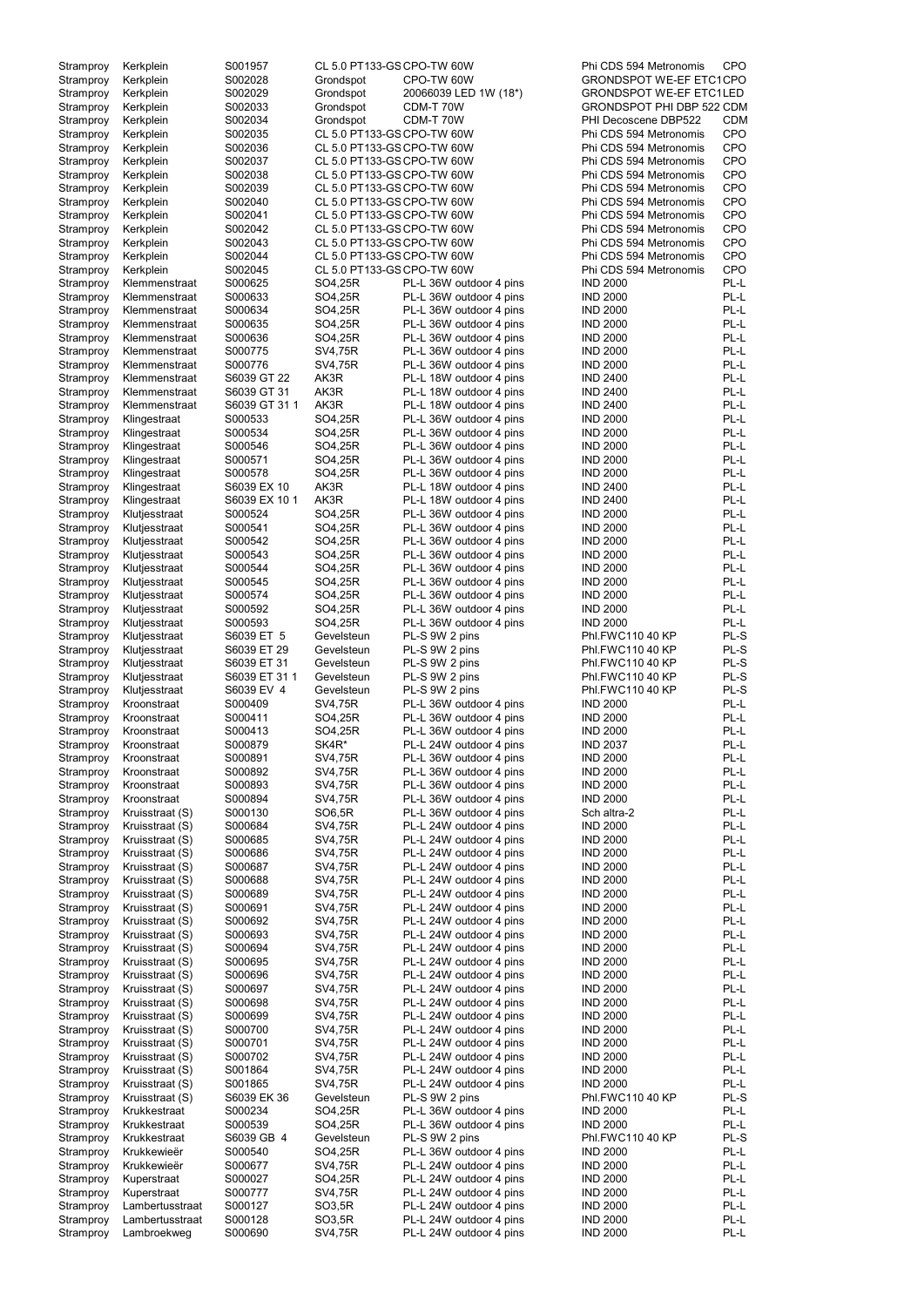| Stramproy | Lambroekweg       | S000703       | SV4,75R           | PL-L 24W outdoor 4 pins                      | <b>IND 2000</b> | PL-L       |
|-----------|-------------------|---------------|-------------------|----------------------------------------------|-----------------|------------|
| Stramproy | Lambroekweg       | S000704       | <b>SV4,75R</b>    | PL-L 24W outdoor 4 pins                      | <b>IND 2000</b> | PL-L       |
| Stramproy | Lambroekweg       | S000705       | SV4,75R           | PL-L 24W outdoor 4 pins                      | <b>IND 2000</b> | PL-L       |
|           |                   |               |                   |                                              |                 | PL-L       |
| Stramproy | Lambroekweg       | S000706       | SV4,75R           | PL-L 24W outdoor 4 pins                      | <b>IND 2000</b> |            |
| Stramproy | Lambroekweg       | S000707       | SV4,75R           | PL-L 24W outdoor 4 pins                      | <b>IND 2000</b> | PL-L       |
| Stramproy | Lambroekweg       | S000708       | SV4,75R           | PL-L 24W outdoor 4 pins                      | <b>IND 2000</b> | PL-L       |
| Stramproy | Lambroekweg       | S000709       | <b>SV4,75R</b>    | PL-L 24W outdoor 4 pins                      | <b>IND 2000</b> | PL-L       |
|           |                   |               |                   |                                              |                 |            |
| Stramproy | Lambroekweg       | S000710       | SV4,75R           | PL-L 24W outdoor 4 pins                      | <b>IND 2000</b> | PL-L       |
| Stramproy | Lambroekweg       | S000711       | SV4,75R           | <b>TL-D 18W</b>                              | <b>IND 2000</b> | TL-D       |
| Stramproy | Leitsstraat       | S000225       | SO4,25R           | PL-L 36W outdoor 4 pins                      | <b>IND 2000</b> | PL-L       |
|           |                   |               |                   |                                              |                 |            |
| Stramproy | Leitsstraat       | S000557       | SO4,25R           | PL-L 36W outdoor 4 pins                      | <b>IND 2000</b> | PL-L       |
| Stramproy | Leitsstraat       | S000787       | SV4,75R           | PL-L 36W outdoor 4 pins                      | <b>IND 2000</b> | PL-L       |
| Stramproy | Lochtstraat       | S000051       | SO6,5R            | PL-L 36W outdoor 4 pins                      | Sch altra-2     | PL-L       |
| Stramproy | Lochtstraat       | S000115       | SO6,5R            | PL-L 36W outdoor 4 pins                      | Sch altra-2     | PL-L       |
|           |                   |               |                   |                                              |                 |            |
| Stramproy | Lochtstraat       | S000116       | SO6,5R            | PL-L 36W outdoor 4 pins                      | Sch altra-2     | PL-L       |
| Stramproy | Lochtstraat       | S000632       | SO6,5R            | PL-L 36W outdoor 4 pins                      | Sch altra-2     | PL-L       |
| Stramproy | Lochtstraat       | S002701       |                   | staal conisch 6 m Led siteco 16W 1840lm 1.3a | Siteco SL20     | LED        |
|           |                   |               |                   |                                              |                 |            |
| Stramproy | Mariastraat       | S000041       | SV4,75R           | PL-L 24W outdoor 4 pins                      | <b>IND 2000</b> | PL-L       |
| Stramproy | Mariastraat       | S000043       | SO4,25R           | PL-L 24W outdoor 4 pins                      | <b>IND 2000</b> | PL-L       |
| Stramproy | Mariastraat       | S000132       | SV3,75R           | PL-L 24W outdoor 4 pins                      | <b>IND 2310</b> | PL-L       |
|           |                   |               |                   |                                              |                 | PL-L       |
| Stramproy | Mariastraat       | S000132       | SV3,75R           | PL-L 24W outdoor 4 pins                      | <b>IND 2310</b> |            |
| Stramproy | Mariastraat       | S000182       | SV4,75R           | PL-L 24W outdoor 4 pins                      | <b>IND 2000</b> | PL-L       |
| Stramproy | Mariastraat       | S000183       | SO4,25R           | PL-L 24W outdoor 4 pins                      | <b>IND 2000</b> | PL-L       |
| Stramproy | Mariastraat       | S000223       | SO4,25R           | PL-L 24W outdoor 4 pins                      | <b>IND 2310</b> | PL-L       |
|           |                   |               |                   |                                              |                 |            |
| Stramproy | Mariastraat       | S000223       | SO4,25R           | PL-L 24W outdoor 4 pins                      | <b>IND 2310</b> | PL-L       |
| Stramproy | Mariastraat       | S000224       | SV3,75R           | PL-L 24W outdoor 4 pins                      | <b>IND 2310</b> | PL-L       |
| Stramproy | Mariastraat       | S000224       | SV3,75R           | PL-L 24W outdoor 4 pins                      | <b>IND 2310</b> | PL-L       |
|           |                   |               |                   |                                              |                 |            |
| Stramproy | Mariastraat       | S000798       | SV4,75R           | PL-L 24W outdoor 4 pins                      | <b>IND 2000</b> | PL-L       |
| Stramproy | Mariastraat       | S000799       | SV4,75R           | PL-L 24W outdoor 4 pins                      | <b>IND 2000</b> | PL-L       |
| Stramproy | Mariastraat       | S000800       | SV4,75R           | PL-L 24W outdoor 4 pins                      | <b>IND 2000</b> | PL-L       |
|           |                   |               |                   |                                              |                 |            |
| Stramproy | Mariastraat       | S000801       | SV4,75R           | PL-L 24W outdoor 4 pins                      | <b>IND 2000</b> | PL-L       |
| Stramproy | Mariastraat       | S000802       | SV4,75R           | PL-L 24W outdoor 4 pins                      | <b>IND 2000</b> | PL-L       |
| Stramproy | Mariastraat       | S000803       | SV4,75R           | PL-L 24W outdoor 4 pins                      | <b>IND 2000</b> | PL-L       |
|           |                   |               |                   |                                              |                 |            |
| Stramproy | Mariastraat       | S001769       | SV <sub>4</sub> R | PL-L 24W outdoor 4 pins                      | <b>IND 2310</b> | PL-L       |
| Stramproy | Mariastraat       | S001769       | SV <sub>4</sub> R | PL-L 24W outdoor 4 pins                      | <b>IND 2310</b> | PL-L       |
| Stramproy | Mariastraat       | S001770       | SV <sub>4</sub> R | PL-L 24W outdoor 4 pins                      | <b>IND 2310</b> | PL-L       |
|           |                   | S001770       | SV <sub>4</sub> R | PL-L 24W outdoor 4 pins                      | <b>IND 2310</b> | PL-L       |
| Stramproy | Mariastraat       |               |                   |                                              |                 |            |
| Stramproy | Mariastraat       | S001771       | SV <sub>4</sub> R | PL-L 24W outdoor 4 pins                      | <b>IND 2310</b> | PL-L       |
| Stramproy | Mariastraat       | S001771       | SV <sub>4</sub> R | PL-L 24W outdoor 4 pins                      | <b>IND 2310</b> | PL-L       |
| Stramproy | Mariastraat       | S001905       | SV <sub>4</sub> R | PL-L 24W outdoor 4 pins                      | <b>IND 2310</b> | PL-L       |
|           |                   |               |                   |                                              |                 |            |
| Stramproy | Mariastraat       | S001905       | SV <sub>4R</sub>  | PL-L 24W outdoor 4 pins                      | <b>IND 2310</b> | PL-L       |
| Stramproy | Mgr. Nolensstraat | S000021       | SO4,25R           | PL-L 36W outdoor 4 pins                      | <b>IND 2000</b> | PL-L       |
| Stramproy | Mgr. Nolensstraat | S000022       | SO4,25R           | PL-L 36W outdoor 4 pins                      | <b>IND 2000</b> | PL-L       |
|           |                   |               |                   |                                              |                 |            |
| Stramproy | Mgr. Nolensstraat | S000425       | SO4,25R           | CPO TW 45W                                   | <b>IND 2000</b> | <b>CPO</b> |
| Stramproy | Molenbroek        | S000057       | <b>SV6,5R</b>     | PL-L 36W outdoor 4 pins                      | Sch altra-2     | PL-L       |
| Stramproy | Molenbroek        | S000101       | <b>SV6,5R</b>     | PL-L 36W outdoor 4 pins                      | Sch altra-2     | PL-L       |
|           |                   |               |                   |                                              |                 |            |
| Stramproy | Molenbroek        | S000721       | <b>SV6,5R</b>     | PL-L 36W outdoor 4 pins                      | Sch altra-2     | PL-L       |
| Stramproy | Molenweg (S)      | S000037       | SO6,5R            | PL-L 36W outdoor 4 pins                      | Sch altra-2     | PL-L       |
| Stramproy | Molenweg (S)      | S000227       | SO6,5R            | PL-L 36W outdoor 4 pins                      | Sch altra-2     | PL-L       |
|           |                   | S000393       | SO6,5R            | PL-L 55W outdoor 4 pins                      | <b>IND 2551</b> | PL-L       |
| Stramproy | Molenweg (S)      |               |                   |                                              |                 |            |
| Stramproy | Molenweg (S)      | S000397       | <b>SV6,5R</b>     | PL-L 36W outdoor 4 pins                      | Sch altra-2     | PL-L       |
| Stramproy | Molenweg (S)      | S000404       | <b>SV6,5R</b>     | PL-L 36W outdoor 4 pins                      | Sch altra-2     | PL-L       |
| Stramproy | Molenweg (S)      | S000609       | SO6,5R            | PL-L 36W outdoor 4 pins                      | Sch altra-2     | PL-L       |
|           |                   |               |                   |                                              |                 |            |
| Stramproy | Molenweg (S)      | S000610       | SO6,5R            | PL-L 36W outdoor 4 pins                      | Sch altra-2     | PL-L       |
| Stramproy | Molenweg (S)      | S000663       | <b>SV6,5R</b>     | PL-L 36W outdoor 4 pins                      | Sch altra-2     | PL-L       |
| Stramproy | Molenweg (S)      | S000664       | SO6,5R            | PL-L 36W outdoor 4 pins                      | Sch altra-2     | PL-L       |
|           |                   |               |                   |                                              |                 |            |
| Stramproy | Molenweg (S)      | S000720       | <b>SV6,5R</b>     | PL-L 36W outdoor 4 pins                      | Sch altra-2     | PL-L       |
| Stramproy | Molenweg (S)      | S000895       | <b>SV6,5R</b>     | PL-L 36W outdoor 4 pins                      | Sch altra-2     | PL-L       |
| Stramproy | Molenweg (S)      | S000896       | <b>SV6,5R</b>     | PL-L 36W outdoor 4 pins                      | Sch altra-2     | PL-L       |
| Stramproy | Molenweg (S)      | S000897       | <b>SV6,5R</b>     | PL-L 36W outdoor 4 pins                      | Sch altra-2     | PL-L       |
|           |                   |               |                   |                                              |                 |            |
| Stramproy | Molenweg (S)      | S000898       | <b>SV6,5R</b>     | PL-L 36W outdoor 4 pins                      | Sch altra-2     | PL-L       |
| Stramproy | Molenweg (S)      | S000899       | <b>SV6,5R</b>     | PL-L 36W outdoor 4 pins                      | Sch altra-2     | PL-L       |
| Stramproy | Molenweg (S)      | S001754       | <b>SV6,5R</b>     | PL-L 36W outdoor 4 pins                      | Sch altra-2     | PL-L       |
|           |                   |               |                   |                                              |                 | PL-L       |
| Stramproy | Molenweg (S)      | S001772       | <b>SV6,5R</b>     | PL-L 36W outdoor 4 pins                      | Sch altra-2     |            |
| Stramproy | Molenweg (S)      | S002027       | Gevelsteun        | PL-S 9W 4 pins                               | Hogro TPS       | PL-S       |
| Stramproy | Mulderstraat      | S000323       | SO3,5R            | PL-L 24W outdoor 4 pins                      | <b>IND 2000</b> | PL-L       |
| Stramproy | Mulderstraat      | S000591       | SO4,25R           | PL-L 36W outdoor 4 pins                      | <b>IND 2000</b> | PL-L       |
|           |                   |               |                   |                                              |                 |            |
| Stramproy | Mulderstraat      | S000600       | SO4,25R           | PL-L 36W outdoor 4 pins                      | <b>IND 2000</b> | PL-L       |
| Stramproy | Mulderstraat      | S000601       | SO4,25R           | PL-L 36W outdoor 4 pins                      | <b>IND 2000</b> | PL-L       |
| Stramproy | Mulderstraat      | S000602       | SO4,25R           | PL-L 36W outdoor 4 pins                      | <b>IND 2000</b> | PL-L       |
|           |                   |               |                   |                                              |                 |            |
| Stramproy | Mulderstraat      | S000856       | SV4,75R           | PL-L 36W outdoor 4 pins                      | <b>IND 2000</b> | PL-L       |
| Stramproy | Mulderstraat      | S000857       | SV4,75R           | PL-L 36W outdoor 4 pins                      | <b>IND 2000</b> | PL-L       |
| Stramproy | Nantenstraat      | S000622       | <b>SV4,75R</b>    | PL-L 36W outdoor 4 pins                      | <b>IND 2000</b> | PL-L       |
|           | Nantenstraat      |               |                   | PL-L 36W outdoor 4 pins                      |                 |            |
| Stramproy |                   | S000623       | SV4,75R           |                                              | <b>IND 2000</b> | PL-L       |
| Stramproy | Nantenstraat      | S000624       | SV4,75R           | PL-L 36W outdoor 4 pins                      | <b>IND 2000</b> | PL-L       |
| Stramproy | Nantenstraat      | S6039 GX 10   | AK3R              | PL-L 18W outdoor 4 pins                      | <b>IND 2400</b> | PL-L       |
| Stramproy | Nantenstraat      | S6039 GX 10 1 | AK3R              | PL-L 18W outdoor 4 pins                      | <b>IND 2400</b> | PL-L       |
|           |                   |               |                   |                                              |                 |            |
| Stramproy | Neelestraat       | S000104       | SO6,5R            | PL-L 36W outdoor 4 pins                      | Sch altra-2     | PL-L       |
| Stramproy | Neelestraat       | S000112       | SO6,5R            | PL-L 36W outdoor 4 pins                      | Sch altra-2     | PL-L       |
| Stramproy | Neelestraat       | S000321       | <b>SV6,5R</b>     | PL-L 36W outdoor 4 pins                      | Sch altra-2     | PL-L       |
|           |                   |               |                   |                                              |                 |            |
| Stramproy | Neelestraat       | S000569       | <b>SV6,5R</b>     | PL-L 36W outdoor 4 pins                      | Sch altra-2     | PL-L       |
| Stramproy | Neelestraat       | S002030       | SV4,75R           | PL-L 24W outdoor 4 pins                      | <b>IND 2000</b> | PL-L       |
| Stramproy | Oude Trambaan     | S000194       | SO4,25R           | PL-L 24W outdoor 4 pins                      | <b>IND 2000</b> | PL-L       |
|           |                   |               |                   |                                              |                 |            |
| Stramproy | Oude Trambaan     | S000230       | SO4,25R           | PL-L 24W outdoor 4 pins                      | <b>IND 2000</b> | PL-L       |
| Stramproy | Oude Trambaan     | S000231       | SO4,25R           | PL-L 24W outdoor 4 pins                      | <b>IND 2000</b> | PL-L       |
| Stramproy | Oude Trambaan     | S000232       | SO4,25R           | PL-L 24W outdoor 4 pins                      | <b>IND 2000</b> | PL-L       |
| Stramproy | Oude Trambaan     | S000562       | SO4,25R           | PL-L 24W outdoor 4 pins                      | <b>IND 2000</b> | PL-L       |
|           |                   |               |                   |                                              |                 |            |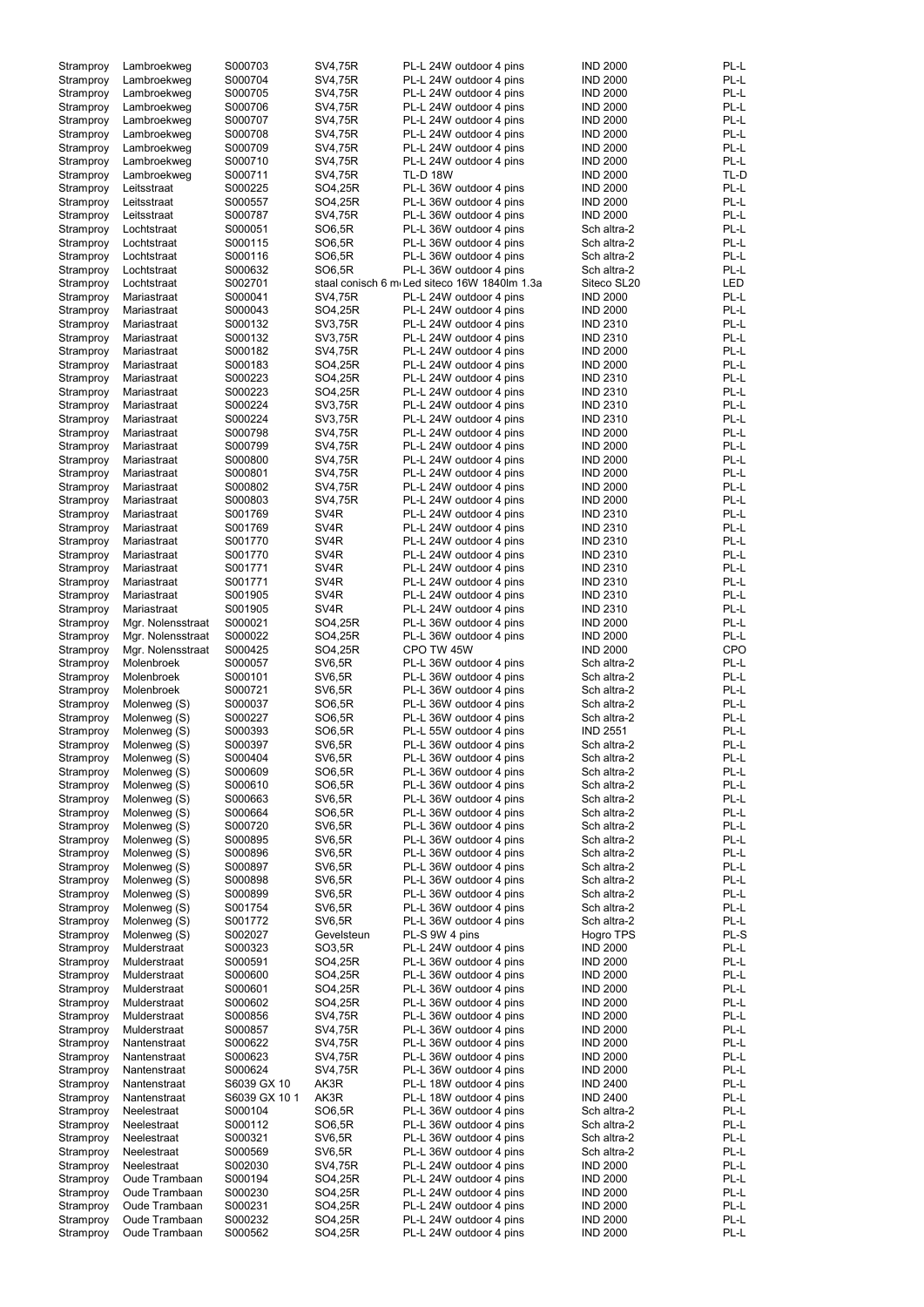| Stramproy | Oude Trambaan               | S000563    | SO4,25R        | PL-L 24W outdoor 4 pins | <b>IND 2000</b>    | PL-L |
|-----------|-----------------------------|------------|----------------|-------------------------|--------------------|------|
|           |                             |            |                |                         |                    | PL-L |
| Stramproy | Oude Trambaan               | S000564    | SV4,75R        | PL-L 24W outdoor 4 pins | <b>IND 2000</b>    |      |
| Stramproy | Oude Trambaan               | S000565    | SO4,25R        | PL-L 24W outdoor 4 pins | <b>IND 2000</b>    | PL-L |
| Stramproy | Oude Trambaan               | S000746    | SV4,75R        | PL-L 24W outdoor 4 pins | <b>IND 2000</b>    | PL-L |
|           |                             |            |                |                         |                    |      |
| Stramproy | <b>Oude Trambaan</b>        | S000747    | SV4,75R        | PL-L 24W outdoor 4 pins | <b>IND 2000</b>    | PL-L |
| Stramproy | Oude Trambaan               | S000748    | SV4,75R        | PL-L 24W outdoor 4 pins | <b>IND 2000</b>    | PL-L |
|           |                             |            |                |                         |                    |      |
| Stramproy | Oude Trambaan               | S000749    | SV4,75R        | PL-L 24W outdoor 4 pins | <b>IND 2000</b>    | PL-L |
| Stramproy | Oude Trambaan               | S000756    | SV4,75R        | PL-L 24W outdoor 4 pins | <b>IND 2000</b>    | PL-L |
|           | Oude Trambaan               | S000757    | <b>SV4,75R</b> | PL-L 24W outdoor 4 pins | <b>IND 2000</b>    | PL-L |
| Stramproy |                             |            |                |                         |                    |      |
| Stramproy | Oude Trambaan               | S000760    | <b>SV4,75R</b> | PL-L 24W outdoor 4 pins | <b>IND 2310</b>    | PL-L |
| Stramproy | Oude Trambaan               | S000760    | SV4,75R        | PL-L 24W outdoor 4 pins | <b>IND 2310</b>    | PL-L |
|           |                             |            |                |                         |                    |      |
| Stramproy | Oude Trambaan               | S000761    | SV4,75R        | PL-L 24W outdoor 4 pins | <b>IND 2310</b>    | PL-L |
| Stramproy | Oude Trambaan               | S000761    | SV4,75R        | PL-L 24W outdoor 4 pins | <b>IND 2310</b>    | PL-L |
|           |                             |            |                |                         |                    |      |
| Stramproy | Oude Trambaan               | S000762    | SV4,75R        | PL-L 24W outdoor 4 pins | <b>IND 2310</b>    | PL-L |
| Stramproy | Oude Trambaan               | S000762    | SV4,75R        | PL-L 24W outdoor 4 pins | <b>IND 2310</b>    | PL-L |
|           |                             |            |                |                         |                    |      |
| Stramproy | Oude Trambaan               | S000763    | <b>SV4,75R</b> | PL-L 24W outdoor 4 pins | <b>IND 2310</b>    | PL-L |
| Stramproy | Oude Trambaan               | S000763    | SV4,75R        | PL-L 24W outdoor 4 pins | <b>IND 2310</b>    | PL-L |
|           |                             |            |                |                         |                    |      |
| Stramproy | Oude Trambaan               | S000764    | <b>SV4,75R</b> | PL-L 24W outdoor 4 pins | <b>IND 2310</b>    | PL-L |
| Stramproy | Oude Trambaan               | S000764    | SV4,75R        | PL-L 24W outdoor 4 pins | <b>IND 2310</b>    | PL-L |
|           |                             |            |                |                         |                    | PL-L |
| Stramproy | Oude Trambaan               | S000765    | SV4,75R        | PL-L 24W outdoor 4 pins | <b>IND 2310</b>    |      |
| Stramproy | Oude Trambaan               | S000765    | SV4,75R        | PL-L 24W outdoor 4 pins | <b>IND 2310</b>    | PL-L |
| Stramproy | Oude Trambaan               | S000854    | SV4,75R        | PL-L 36W outdoor 4 pins | I2000DIM (paaltop) | PL-L |
|           |                             |            |                |                         |                    |      |
| Stramproy | Oude Trambaan               | S000855    | <b>SV4,75R</b> | PL-L 36W outdoor 4 pins | I2000DIM (paaltop) | PL-L |
| Stramproy | Oude Trambaan               | S002656    | SV4,75R        | PL-L 24W outdoor 4 pins | <b>IND 2000</b>    | PL-L |
|           |                             |            |                |                         |                    |      |
| Stramproy | Parkhof                     | S000587    | SO4,25R        | PL-L 24W outdoor 4 pins | <b>IND 2000</b>    | PL-L |
| Stramproy | Parkhof                     | S000613    | SO4,25R        | PL-L 24W outdoor 4 pins | <b>IND 2000</b>    | PL-L |
|           |                             |            |                |                         |                    |      |
| Stramproy | Parkhof                     | S6039 DH 7 | AK3R           | PL-L 18W outdoor 4 pins | <b>IND 2400</b>    | PL-L |
| Stramproy | Parklaan (S)                | S000280    | SV4,75R        | PL-L 24W outdoor 4 pins | <b>IND 2000</b>    | PL-L |
|           | Parklaan (S)                | S000282    | SO4,25R        | PL-L 24W outdoor 4 pins | <b>IND 2000</b>    | PL-L |
| Stramproy |                             |            |                |                         |                    |      |
| Stramproy | Parklaan (S)                | S000284    | SV4,75R        | PL-L 24W outdoor 4 pins | <b>IND 2000</b>    | PL-L |
| Stramproy | Parklaan (S)                | S000295    | SO4,25R        | PL-L 24W outdoor 4 pins | <b>IND 2000</b>    | PL-L |
|           |                             |            |                |                         |                    |      |
| Stramproy | Parklaan (S)                | S000297    | SO4,25R        | PL-L 24W outdoor 4 pins | <b>IND 2000</b>    | PL-L |
| Stramproy | Parklaan (S)                | S000309    | SV4,75R        | PL-L 24W outdoor 4 pins | <b>IND 2000</b>    | PL-L |
|           |                             |            |                |                         |                    |      |
| Stramproy | Parklaan (S)                | S000311    | SV4,75R        | PL-L 24W outdoor 4 pins | <b>IND 2000</b>    | PL-L |
| Stramproy | Parklaan (S)                | S000313    | SO4,25R        | PL-L 24W outdoor 4 pins | <b>IND 2000</b>    | PL-L |
|           |                             |            |                |                         |                    |      |
| Stramproy | Parklaan (S)                | S000804    | <b>SV4,75R</b> | PL-L 24W outdoor 4 pins | <b>IND 2000</b>    | PL-L |
| Stramproy | Parklaan (S)                | S000805    | <b>SV4,75R</b> | PL-L 24W outdoor 4 pins | <b>IND 2000</b>    | PL-L |
|           |                             |            |                |                         |                    |      |
| Stramproy | Parklaan (S)                | S000806    | <b>SV4,75R</b> | PL-L 24W outdoor 4 pins | <b>IND 2000</b>    | PL-L |
| Stramproy | Parklaan (S)                | S000807    | SV4,75R        | PL-L 24W outdoor 4 pins | <b>IND 2000</b>    | PL-L |
|           |                             |            |                |                         |                    |      |
| Stramproy | Parklaan (S)                | S000808    | SV4,75R        | PL-L 24W outdoor 4 pins | <b>IND 2000</b>    | PL-L |
| Stramproy | Parklaan (S)                | S000809    | SV4,75R        | PL-L 24W outdoor 4 pins | <b>IND 2000</b>    | PL-L |
|           |                             |            |                | PL-L 24W outdoor 4 pins | <b>IND 2000</b>    | PL-L |
| Stramproy | Parklaan (S)                | S000810    | SV4,75R        |                         |                    |      |
| Stramproy | Parklaan (S)                | S000811    | SV4,75R        | PL-L 24W outdoor 4 pins | <b>IND 2000</b>    | PL-L |
|           | Parklaan (S)                | S000848    | SO4,25R        | PL-L 24W outdoor 4 pins | <b>IND 2000</b>    | PL-L |
| Stramproy |                             |            |                |                         |                    |      |
| Stramproy | Pastoor Greijmansst S000139 |            | SO4,25R        | PL-L 36W outdoor 4 pins | <b>IND 2000</b>    | PL-L |
| Stramproy | Pastoor Greijmansst S000140 |            | SO4,25R        | PL-L 36W outdoor 4 pins | <b>IND 2000</b>    | PL-L |
|           |                             |            |                |                         |                    |      |
| Stramproy | Pastoor Greijmansst S000141 |            | SO4,25R        | PL-L 36W outdoor 4 pins | <b>IND 2000</b>    | PL-L |
| Stramproy | Pastoor Greijmansst S000900 |            | SV4,75R        | PL-L 36W outdoor 4 pins | <b>IND 2000</b>    | PL-L |
|           |                             |            |                |                         |                    |      |
| Stramproy | Pastoor Takkenstraa S000666 |            | SO4,25R        | PL-L 24W outdoor 4 pins | <b>IND 2000</b>    | PL-L |
| Stramproy | Pastoor Takkenstraa S000667 |            | SO4,25R        | PL-L 24W outdoor 4 pins | <b>IND 2000</b>    | PL-L |
|           |                             |            |                |                         |                    |      |
| Stramproy | Pastoor Takkenstraa S000668 |            | SO4,25R        | PL-L 24W outdoor 4 pins | <b>IND 2000</b>    | PL-L |
| Stramproy | Pompejusstraat              | S000473    | SV4,75R        | PL-L 36W outdoor 4 pins | <b>IND 2000</b>    | PL-L |
|           |                             |            |                |                         |                    |      |
| Stramproy | Pompejusstraat              | S000475    | SV4,75R        | PL-L 36W outdoor 4 pins | <b>IND 2000</b>    | PL-L |
| Stramproy | Pompejusstraat              | S000833    | SV4,75R        | PL-L 36W outdoor 4 pins | <b>IND 2000</b>    | PL-L |
|           |                             |            |                |                         |                    |      |
| Stramproy | Pompejusstraat              | S000834    | SV4,75R        | PL-L 36W outdoor 4 pins | <b>IND 2000</b>    | PL-L |
| Stramproy | Pr. Beatrixstraat           | S000023    | SO4,25R        | PL-L 24W outdoor 4 pins | <b>IND 2000</b>    | PL-L |
|           | Pr. Beatrixstraat           | S000024    | SV4,75R        | PL-L 24W outdoor 4 pins | <b>IND 2000</b>    | PL-L |
| Stramproy |                             |            |                |                         |                    |      |
| Stramproy | Pr. Beatrixstraat           | S000025    | SO4,25R        | PL-L 24W outdoor 4 pins | <b>IND 2000</b>    | PL-L |
| Stramproy | Pr. Beatrixstraat           | S000075    | SV4,75R        | PL-L 36W outdoor 4 pins | <b>IND 2000</b>    | PL-L |
|           |                             |            |                |                         |                    |      |
| Stramproy | Pr. Beatrixstraat           | S000078    | SV4,75R        | PL-L 24W outdoor 4 pins | <b>IND 2000</b>    | PL-L |
| Stramproy | Pr. Beatrixstraat           | S000078    | SV4,75R        | 20066039 LED 1W (18*)   | WE-EF ETC 130      | LED  |
|           | Pr. Beatrixstraat           | S000078    | SV4,75R        | 20066039 LED 1W (18*)   | WE-EF ETC 130      | LED  |
| Stramproy |                             |            |                |                         |                    |      |
| Stramproy | Pr. Beatrixstraat           | S000079    | SV4,75R        | PL-L 24W outdoor 4 pins | <b>IND 2000</b>    | PL-L |
| Stramproy | Pr. Beatrixstraat           | S000260    | SO4,25R        | PL-L 24W outdoor 4 pins | <b>IND 2000</b>    | PL-L |
|           |                             |            |                |                         |                    |      |
| Stramproy | Pr. Beatrixstraat           | S000262    | SO4,25R        | PL-L 24W outdoor 4 pins | <b>IND 2000</b>    | PL-L |
| Stramproy | Pr. Beatrixstraat           | S000264    | SV4,75R        | PL-L 24W outdoor 4 pins | <b>IND 2000</b>    | PL-L |
|           |                             |            |                |                         |                    |      |
| Stramproy | Pr. Beatrixstraat           | S000266    | SO4,25R        | PL-L 24W outdoor 4 pins | <b>IND 2000</b>    | PL-L |
| Stramproy | Pr. Beatrixstraat           | S000268    | SV4,75R        | PL-L 24W outdoor 4 pins | <b>IND 2000</b>    | PL-L |
|           |                             |            |                |                         |                    |      |
| Stramproy | Pr. Beatrixstraat           | S000270    | SO4,25R        | PL-L 24W outdoor 4 pins | <b>IND 2000</b>    | PL-L |
| Stramproy | Pr. Beatrixstraat           | S000812    | SV4,75R        | PL-L 24W outdoor 4 pins | <b>IND 2000</b>    | PL-L |
|           |                             | S000813    |                |                         | <b>IND 2000</b>    | PL-L |
| Stramproy | Pr. Beatrixstraat           |            | SV4,75R        | PL-L 24W outdoor 4 pins |                    |      |
| Stramproy | Pr. Beatrixstraat           | S000815    | SV4,75R        | PL-L 24W outdoor 4 pins | <b>IND 2000</b>    | PL-L |
| Stramproy | Pr. Beatrixstraat           | S000816    | SV4,75R        | PL-L 24W outdoor 4 pins | <b>IND 2000</b>    | PL-L |
|           |                             |            |                |                         |                    |      |
| Stramproy | Pr. Beatrixstraat           | S000817    | SV4,75R        | PL-L 24W outdoor 4 pins | <b>IND 2000</b>    | PL-L |
| Stramproy | Pr. Beatrixstraat           | S000818    | SV4,75R        | PL-L 24W outdoor 4 pins | <b>IND 2000</b>    | PL-L |
|           |                             |            |                |                         |                    |      |
| Stramproy | Pr. Beatrixstraat           | S000819    | SV4,75R        | PL-L 24W outdoor 4 pins | <b>IND 2000</b>    | PL-L |
| Stramproy | Pr. Beatrixstraat           | S000820    | SV4,75R        | PL-L 24W outdoor 4 pins | <b>IND 2000</b>    | PL-L |
|           |                             |            |                |                         |                    |      |
| Stramproy | Pr. Bernhardstraat          | S000757    | SO6,5R         | PL-L 36W outdoor 4 pins | Sch altra-2        | PL-L |
| Stramproy | Pr. Bernhardstraat          | S002050    | SV4,75R        | PL-L 24W outdoor 4 pins | <b>IND 2000</b>    | PL-L |
|           |                             |            |                |                         |                    |      |
| Stramproy | Pr. Bernhardstraat          | S002051    | SV4,75R        | PL-L 24W outdoor 4 pins | <b>IND 2000</b>    | PL-L |
| Stramproy | Pr. Bernhardstraat          | S002058    | SV4,75R        | PL-L 24W outdoor 4 pins | <b>IND 2000</b>    | PL-L |
|           |                             |            |                |                         |                    |      |
| Stramproy | Pr. Bernhardstraat          | S002059    | SV4,75R        | PL-L 24W outdoor 4 pins | <b>IND 2000</b>    | PL-L |
| Stramproy | Pr. Bernhardstraat          | S002060    | <b>SV4,75R</b> | PL-L 24W outdoor 4 pins | <b>IND 2000</b>    | PL-L |
| Stramproy | Pr. Bernhardstraat          | S002061    | SV4,75R        | PL-L 24W outdoor 4 pins | <b>IND 2000</b>    | PL-L |
|           |                             |            |                |                         |                    |      |
| Stramproy | Pr. Bernhardstraat          | S002062    | SV4,75R        | PL-L 24W outdoor 4 pins | <b>IND 2000</b>    | PL-L |
| Stramproy | Pr. Bernhardstraat          | S002063    | SV4,75R        | PL-L 24W outdoor 4 pins | <b>IND 2000</b>    | PL-L |
|           |                             |            |                |                         |                    |      |
| Stramproy | Pr. Clausstraat             | S000492    | SO4,25R        | PL-L 24W outdoor 4 pins | <b>IND 2000</b>    | PL-L |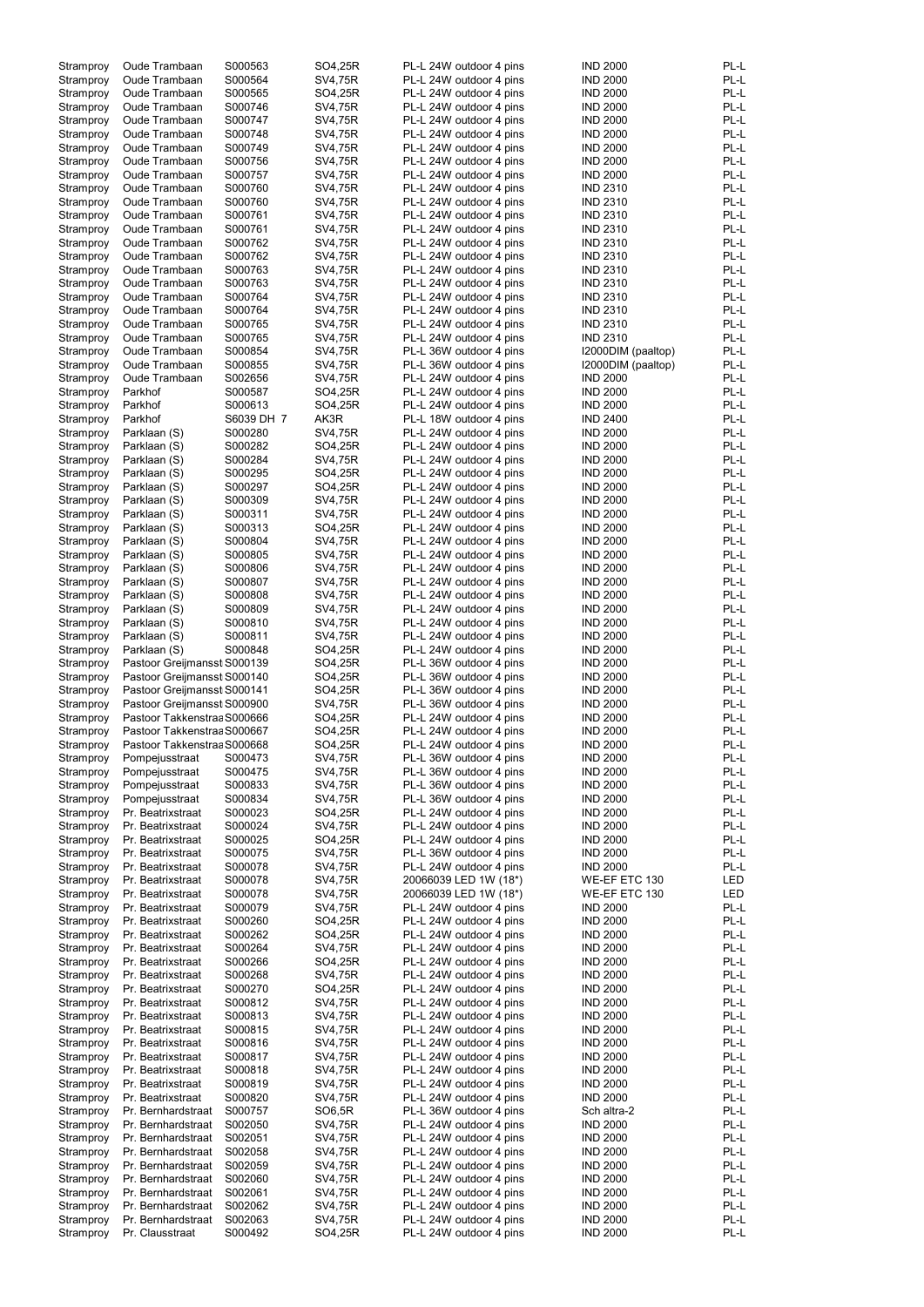| Stramproy | Pr. Clausstraat    | S000493 | SO4,25R       | PL-L 24W outdoor 4 pins                   | <b>IND 2000</b>   | PL-L |
|-----------|--------------------|---------|---------------|-------------------------------------------|-------------------|------|
| Stramproy | Pr. Irenestraat    | S000083 | SO4,25R       | PL-L 24W outdoor 4 pins                   | <b>IND 2000</b>   | PL-L |
| Stramproy | Pr. Irenestraat    | S000106 | SV4,75R       | PL-L 24W outdoor 4 pins                   | <b>IND 2000</b>   | PL-L |
| Stramproy | Pr. Irenestraat    | S000107 | SV4,75R       | PL-L 24W outdoor 4 pins                   | <b>IND 2000</b>   | PL-L |
| Stramproy | Pr. Irenestraat    | S000794 | SV4,75R       | PL-L 24W outdoor 4 pins                   | <b>IND 2000</b>   | PL-L |
| Stramproy | Pr. Irenestraat    | S000795 | SV4,75R       | PL-L 24W outdoor 4 pins                   | <b>IND 2000</b>   | PL-L |
| Stramproy | Pr. Irenestraat    | S000796 | SV4,75R       | PL-L 24W outdoor 4 pins                   | <b>IND 2000</b>   | PL-L |
| Stramproy | Pr. Irenestraat    | S000797 | SV4,75R       | PL-L 24W outdoor 4 pins                   | <b>IND 2000</b>   | PL-L |
| Stramproy | Pr. Margrietstraat | S000215 | SV4,75R       | PL-L 36W outdoor 4 pins                   | <b>IND 2000</b>   | PL-L |
| Stramproy | Pr. Margrietstraat | S000217 | SO4,25R       | PL-L 36W outdoor 4 pins                   | <b>IND 2000</b>   | PL-L |
| Stramproy | Pr. Margrietstraat | S000887 | SV4,75R       | PL-L 36W outdoor 4 pins                   | <b>IND 2000</b>   | PL-L |
| Stramproy | Pr. Margrietstraat | S000888 | SV4,75R       | PL-L 36W outdoor 4 pins                   | <b>IND 2000</b>   | PL-L |
| Stramproy | Pr. Marijkestraat  | S000091 | SV4,75R       | PL-L 24W outdoor 4 pins                   | <b>IND 2000</b>   | PL-L |
| Stramproy | Pr. Marijkestraat  | S000092 | SV4,75R       | PL-L 24W outdoor 4 pins                   | <b>IND 2000</b>   | PL-L |
| Stramproy | Pr. Marijkestraat  | S000180 | SV4,75R       | PL-L 24W outdoor 4 pins                   | <b>IND 2000</b>   | PL-L |
| Stramproy | Pr. Marijkestraat  | S000219 | SO3,5R        | PL-L 24W outdoor 4 pins                   | <b>IND 2310</b>   | PL-L |
| Stramproy | Pr. Marijkestraat  | S000219 | SO3,5R        | PL-L 24W outdoor 4 pins                   | <b>IND 2310</b>   | PL-L |
| Stramproy | Pr. Marijkestraat  | S000289 | SO4,25R       | PL-L 36W outdoor 4 pins                   | <b>IND 2000</b>   | PL-L |
|           | Pr. Marijkestraat  | S000293 | SV4,75R       | PL-L 24W outdoor 4 pins                   | <b>IND 2000</b>   | PL-L |
| Stramproy |                    | S000360 |               |                                           |                   | PL-L |
| Stramproy | Pr. Marijkestraat  |         | SO4,25R       | PL-L 36W outdoor 4 pins                   | <b>IND 2000</b>   |      |
| Stramproy | Pr. Marijkestraat  | S000362 | SV4,75R       | PL-L 24W outdoor 4 pins                   | <b>IND 2000</b>   | PL-L |
| Stramproy | Pr. Marijkestraat  | S000863 | SV4,75R       | PL-L 36W outdoor 4 pins                   | <b>IND 2000</b>   | PL-L |
| Stramproy | Pr. Marijkestraat  | S000864 | SV4,75R       | PL-L 36W outdoor 4 pins                   | <b>IND 2000</b>   | PL-L |
| Stramproy | Pr. Marijkestraat  | S000865 | SV4,75R       | PL-L 36W outdoor 4 pins                   | <b>IND 2000</b>   | PL-L |
| Stramproy | Pr. Marijkestraat  | S000866 | SV4,75R       | PL-L 24W outdoor 4 pins                   | <b>IND 2000</b>   | PL-L |
| Stramproy | Pr. Marijkestraat  | S000867 | SV4,75R       | PL-L 36W outdoor 4 pins                   | <b>IND 2000</b>   | PL-L |
| Stramproy | Pr. Marijkestraat  | S000868 | SV4,75R       | PL-L 36W outdoor 4 pins                   | <b>IND 2000</b>   | PL-L |
| Stramproy | Pr. Marijkestraat  | S000869 | SV4,75R       | PL-L 36W outdoor 4 pins                   | <b>IND 2000</b>   | PL-L |
| Stramproy | Pr. Marijkestraat  | S000870 | SV4,75R       | PL-L 36W outdoor 4 pins                   | <b>IND 2000</b>   | PL-L |
| Stramproy | Pr. Marijkestraat  | S000871 | SV4,75R       | PL-L 36W outdoor 4 pins                   | <b>IND 2000</b>   | PL-L |
| Stramproy | Pr. Marijkestraat  | S002065 | SV4,75R       | PL-L 24W outdoor 4 pins                   | <b>IND 2000</b>   | PL-L |
| Stramproy | Rietbroek          | S000229 | SO6,5R        | PL-L 36W outdoor 4 pins                   | Sch altra-2       | PL-L |
| Stramproy | Rietbroek          | S000611 | SO6,5R        | PL-L 36W outdoor 4 pins                   | Sch altra-2       | PL-L |
| Stramproy | Rietbroek          | S000719 | <b>SV6,5R</b> | PL-L 36W outdoor 4 pins                   | Sch altra-2       | PL-L |
|           | Savelveld          | S000056 |               |                                           | <b>SCH Altr-2</b> | PL-L |
| Stramproy |                    |         | SO6,5R        | PL-L 36W outdoor 4 pins                   |                   |      |
| Stramproy | Savelveld          | S000059 | SO4,25R       | PL-L 24W outdoor 4 pins                   | <b>IND 2000</b>   | PL-L |
| Stramproy | Savelveld          | S000097 | <b>SV6,5R</b> | PL-L 36W outdoor 4 pins                   | <b>SCH Altr-2</b> | PL-L |
| Stramproy | Savelveld          | S000192 | SO6,5R        | PL-L 36W outdoor 4 pins                   | <b>SCH Altr-2</b> | PL-L |
| Stramproy | Savelveld          | S000419 | SO6,5R        | PL-L 36W outdoor 4 pins                   | <b>SCH Altr-2</b> | PL-L |
| Stramproy | Savelveld          | S000581 | <b>SV6,5R</b> | PL-L 36W outdoor 4 pins                   | <b>SCH Altr-2</b> | PL-L |
| Stramproy | Savelveld          | S000766 | SV4,75R       | PL-L 24W outdoor 4 pins                   | <b>IND 2000</b>   | PL-L |
| Stramproy | Savelveld          | S001825 | <b>SV6,5R</b> | PL-L 36W outdoor 4 pins                   | <b>SCH Altr-2</b> | PL-L |
| Stramproy | Savelveld          | S001826 | <b>SV6,5R</b> | PL-L 36W outdoor 4 pins                   | SCH Altr-2        | PL-L |
| Stramproy | Savelveld          | S001827 | <b>SV6,5R</b> | PL-L 36W outdoor 4 pins                   | <b>SCH Altr-2</b> | PL-L |
| Stramproy | Savelveld          | S001828 | <b>SV6,5R</b> | PL-L 36W outdoor 4 pins                   | <b>SCH Altr-2</b> | PL-L |
| Stramproy | Savelveld          | S001829 | <b>SV6,5R</b> | PL-L 36W outdoor 4 pins                   | SCH Altr-2        | PL-L |
| Stramproy | Savelveld          | S001830 | <b>SV6,5R</b> | PL-L 36W outdoor 4 pins                   | <b>SCH Altr-2</b> | PL-L |
| Stramproy | Savelveld          | S001831 | <b>SV6,5R</b> | PL-L 36W outdoor 4 pins                   | <b>SCH Altr-2</b> | PL-L |
| Stramproy | Savelveld          | S001832 | <b>SV6,5R</b> | PL-L 36W outdoor 4 pins                   | <b>SCH Altr-2</b> | PL-L |
| Stramproy | Savelveld          | S001833 | <b>SV6,5R</b> | PL-L 36W outdoor 4 pins                   | <b>SCH Altr-2</b> | PL-L |
| Stramproy | Savelveld          | S001834 | <b>SV6,5R</b> | PL-L 36W outdoor 4 pins                   | <b>SCH Altr-2</b> | PL-L |
|           |                    | S001835 | <b>SV6,5R</b> |                                           |                   | PL-L |
| Stramproy | Savelveld          |         |               | PL-L 36W outdoor 4 pins                   | <b>SCH Altr-2</b> |      |
| Stramproy | Savelveld          | S001836 | <b>SV6,5R</b> | PL-L 36W outdoor 4 pins                   | SCH Altr-2        | PL-L |
| Stramproy | Savelveld          | S001837 | <b>SV6,5R</b> | PL-L 36W outdoor 4 pins                   | <b>SCH Altr-2</b> | PL-L |
| Stramproy | Savelveld          | S001838 | <b>SV6,5R</b> | PL-L 36W outdoor 4 pins                   | <b>SCH Altr-2</b> | PL-L |
| Stramproy | Savelveld          | S001839 | <b>SV6,5R</b> | PL-L 36W outdoor 4 pins                   | SCH Altr-2        | PL-L |
| Stramproy | Savelveld          | S001840 | <b>SV6,5R</b> | PL-L 36W outdoor 4 pins                   | SCH Altr-2        | PL-L |
| Stramproy | Savelveld          | S001841 | <b>SV6,5R</b> | PL-L 36W outdoor 4 pins                   | SCH Altr-2        | PL-L |
| Stramproy | Savelveld          | S001842 | <b>SV6,5R</b> | PL-L 36W outdoor 4 pins                   | SCH Altr-2        | PL-L |
| Stramproy | Savelveld          | S001843 | <b>SV6,5R</b> | PL-L 36W outdoor 4 pins                   | SCH Altr-2        | PL-L |
| Stramproy | Savelveld          | S001844 | <b>SV6,5R</b> | PL-L 36W outdoor 4 pins                   | SCH Altr-2        | PL-L |
| Stramproy | Savelveld          | S001845 | <b>SV6,5R</b> | PL-L 36W outdoor 4 pins                   | SCH Altr-2        | PL-L |
| Stramproy | Savelveld          | S001846 | <b>SV6,5R</b> | PL-L 36W outdoor 4 pins                   | SCH Altr-2        | PL-L |
| Stramproy | Savelveld          | S001847 | <b>SV6,5R</b> | PL-L 36W outdoor 4 pins                   | SCH Altr-2        | PL-L |
| Stramproy | Savelveld          | S001848 | <b>SV6,5R</b> | PL-L 36W outdoor 4 pins                   | <b>SCH Altr-2</b> | PL-L |
| Stramproy | Servatiusstraat    | S000125 | SO3,5R        | PL-L 24W outdoor 4 pins                   | <b>IND 2000</b>   | PL-L |
| Stramproy | Servatiusstraat    | S000126 |               | Staal conisch 5 m PL-L 24W outdoor 4 pins | <b>IND 2000</b>   | PL-L |
| Stramproy | Soutsweg           | S000038 | SO6,5R        | PL-L 36W outdoor 4 pins                   | Sch altra-2       | PL-L |
| Stramproy | Soutsweg           | S000058 | SO6,5R        | PL-L 36W outdoor 4 pins                   | Sch altra-2       | PL-L |
| Stramproy | Soutsweg           | S001786 | SV6,5R        | PL-L 36W outdoor 4 pins                   | Sch altra-2       | PL-L |
| Stramproy | Spinstraat         | S000276 | SO4,25R       | PL-L 36W outdoor 4 pins                   | <b>IND 2000</b>   | PL-L |
| Stramproy | Spinstraat         | S000512 | SO4,25R       | PL-L 36W outdoor 4 pins                   | <b>IND 2000</b>   | PL-L |
|           | Spinstraat         | S000583 | SO4,25R       | PL-L 36W outdoor 4 pins                   | <b>IND 2000</b>   | PL-L |
| Stramproy |                    |         | SO4,25R       |                                           | <b>IND 2000</b>   | PL-L |
| Stramproy | Spinstraat         | S000584 |               | PL-L 36W outdoor 4 pins                   |                   |      |
| Stramproy | Spinstraat         | S000585 | SO4,25R       | PL-L 36W outdoor 4 pins                   | <b>IND 2000</b>   | PL-L |
| Stramproy | Spinstraat         | S000603 | SO4,25R       | PL-L 36W outdoor 4 pins                   | <b>IND 2000</b>   | PL-L |
| Stramproy | Spinstraat         | S000861 | SV4,75R       | PL-L 36W outdoor 4 pins                   | <b>IND 2000</b>   | PL-L |
| Stramproy | Spinstraat         | S000862 | SV4,75R       | PL-L 36W outdoor 4 pins                   | <b>IND 2000</b>   | PL-L |
| Stramproy | St. Annastraat     | S000211 | SV4,75R       | PL-L 36W outdoor 4 pins                   | <b>IND 2000</b>   | PL-L |
| Stramproy | St. Annastraat     | S000883 | SV4,75R       | PL-L 36W outdoor 4 pins                   | <b>IND 2000</b>   | PL-L |
| Stramproy | St. Jozefstraat    | S000222 | SO4,25R       | PL-L 24W outdoor 4 pins                   | <b>IND 2310</b>   | PL-L |
| Stramproy | St. Jozefstraat    | S000222 | SO4,25R       | PL-L 24W outdoor 4 pins                   | <b>IND 2310</b>   | PL-L |
| Stramproy | St. Jozefstraat    | S000301 | SV4,75R       | PL-L 24W outdoor 4 pins                   | <b>IND 2000</b>   | PL-L |
| Stramproy | St. Jozefstraat    | S000302 | SV4,75R       | PL-L 24W outdoor 4 pins                   | <b>IND 2000</b>   | PL-L |
| Stramproy | St. Jozefstraat    | S000304 | SV4,75R       | PL-L 24W outdoor 4 pins                   | <b>IND 2000</b>   | PL-L |
| Stramproy | St. Jozefstraat    | S000351 | SV4,75R       | PL-L 24W outdoor 4 pins                   | <b>IND 2000</b>   | PL-L |
| Stramproy | St. Jozefstraat    | S000463 | SO4,25R       | PL-L 24W outdoor 4 pins                   | <b>IND 2000</b>   | PL-L |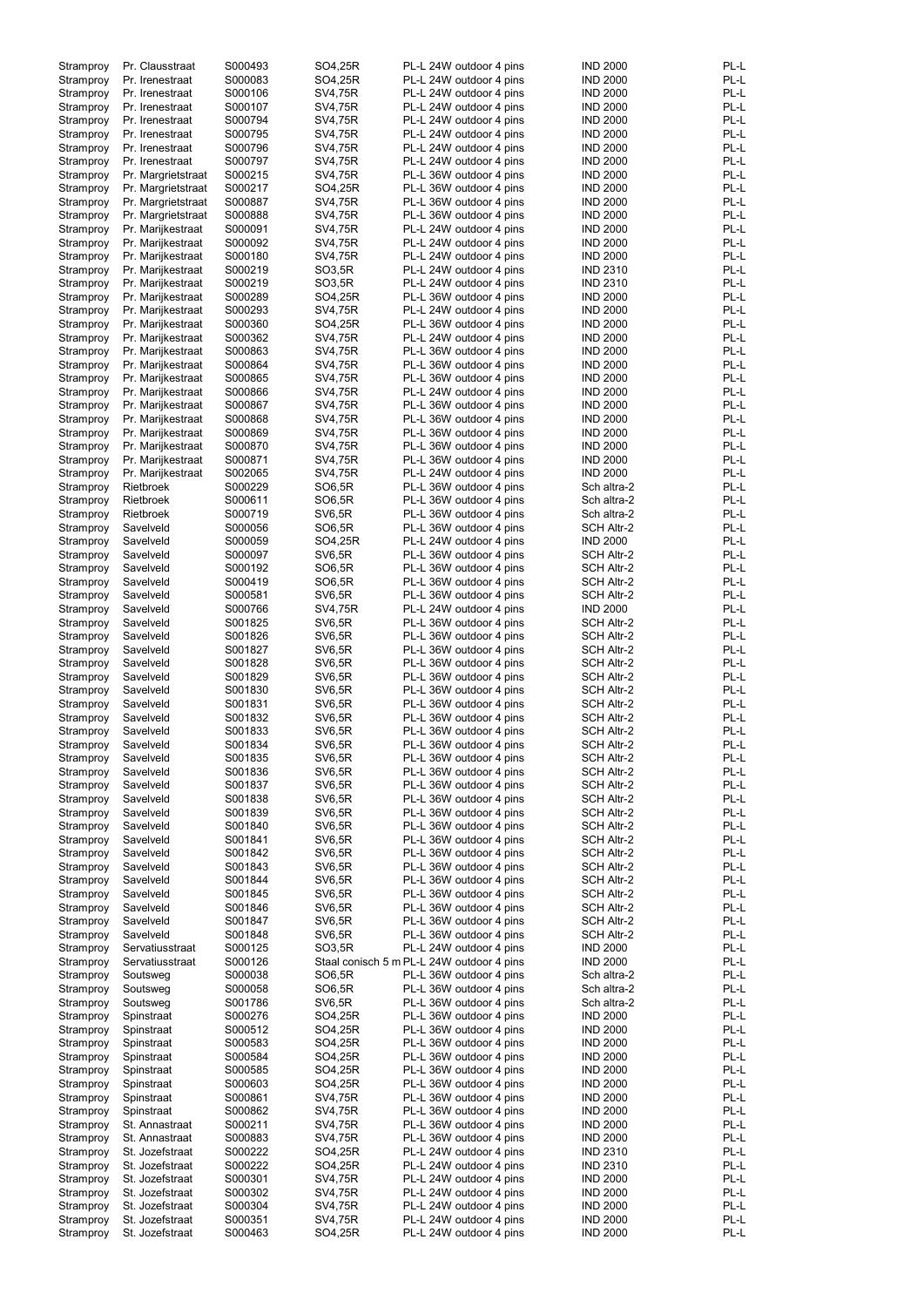| Stramproy |                                |         |                |                         |                       |      |
|-----------|--------------------------------|---------|----------------|-------------------------|-----------------------|------|
|           | St. Jozefstraat                | S000464 | SV4,75R        | PL-L 24W outdoor 4 pins | <b>IND 2000</b>       | PL-L |
|           |                                |         |                |                         |                       | PL-L |
| Stramproy | St. Jozefstraat                | S000872 | SV4,75R        | PL-L 24W outdoor 4 pins | <b>IND 2000</b>       |      |
| Stramproy | St. Jozefstraat                | S000873 | SV4,75R        | PL-L 24W outdoor 4 pins | <b>IND 2000</b>       | PL-L |
| Stramproy | St. Jozefstraat                | S000874 | SV4,75R        | PL-L 24W outdoor 4 pins | <b>IND 2000</b>       | PL-L |
|           |                                |         |                |                         |                       |      |
| Stramproy | St. Jozefstraat                | S000875 | SV4,75R        | PL-L 24W outdoor 4 pins | <b>IND 2000</b>       | PL-L |
| Stramproy | St. Jozefstraat                | S000876 | SV4,75R        | PL-L 24W outdoor 4 pins | <b>IND 2000</b>       | PL-L |
|           |                                |         |                |                         |                       |      |
| Stramproy | St. Jozefstraat                | S000877 | SV4,75R        | PL-L 24W outdoor 4 pins | <b>IND 2000</b>       | PL-L |
| Stramproy | St. Jozefstraat                | S000878 | SV4,75R        | PL-L 24W outdoor 4 pins | <b>IND 2000</b>       | PL-L |
|           |                                |         |                |                         |                       |      |
| Stramproy | St. Jozefstraat                | S000880 | SV4,75R        | PL-L 24W outdoor 4 pins | <b>IND 2000</b>       | PL-L |
| Stramproy | St. Jozefstraat                | S000881 | SV4,75R        | PL-L 24W outdoor 4 pins | <b>IND 2000</b>       | PL-L |
|           |                                |         |                |                         |                       |      |
| Stramproy | St. Jozefstraat                | S000882 | SV4,75R        | PL-L 24W outdoor 4 pins | <b>IND 2000</b>       | PL-L |
| Stramproy | St. Maartenslaan (S) S000285   |         | SV4,75R        | PL-L 24W outdoor 4 pins | <b>IND 2000</b>       | PL-L |
|           |                                |         |                |                         |                       |      |
| Stramproy | St. Maartenslaan (S) S000286   |         | SV4,75R        | PL-L 24W outdoor 4 pins | <b>IND 2000</b>       | PL-L |
|           |                                |         |                |                         |                       | PL-L |
| Stramproy | St. Maartenslaan (S) S000287   |         | SV4,75R        | PL-L 24W outdoor 4 pins | <b>IND 2000</b>       |      |
| Stramproy | St. Maartenslaan (S) S000298   |         | SO4,25R        | PL-L 24W outdoor 4 pins | <b>IND 2000</b>       | PL-L |
|           |                                |         |                |                         |                       |      |
| Stramproy | St. Maartenslaan (S) S000299   |         | <b>SV4,75R</b> | PL-L 24W outdoor 4 pins | <b>IND 2000</b>       | PL-L |
| Stramproy | St. Maartenslaan (S) S000305   |         | SO4,25R        | PL-L 24W outdoor 4 pins | <b>IND 2000</b>       | PL-L |
|           |                                |         |                |                         |                       |      |
| Stramproy | St. Maartenslaan (S) S000306   |         | SV4,75R        | PL-L 24W outdoor 4 pins | <b>IND 2000</b>       | PL-L |
| Stramproy | St. Maartenslaan (S) S000307   |         | SV4,75R        | PL-L 24W outdoor 4 pins | <b>IND 2000</b>       | PL-L |
|           | St. Maartenslaan (S) S000365   |         |                |                         |                       | PL-L |
| Stramproy |                                |         | SV4,75R        | PL-L 24W outdoor 4 pins | <b>IND 2000</b>       |      |
| Stramproy | St. Maartenslaan (S) S000366   |         | SV4,75R        | PL-L 24W outdoor 4 pins | <b>IND 2000</b>       | PL-L |
| Stramproy |                                |         | SV4,75R        | PL-L 24W outdoor 4 pins | <b>IND 2000</b>       | PL-L |
|           | St. Maartenslaan (S) S000461   |         |                |                         |                       |      |
| Stramproy | St. Maartenslaan (S) S000462   |         | SV4,75R        | PL-L 24W outdoor 4 pins | <b>IND 2000</b>       | PL-L |
| Stramproy | St. Maartenslaan (S) S000494   |         | SV4,75R        | PL-L 24W outdoor 4 pins | <b>IND 2000</b>       | PL-L |
|           |                                |         |                |                         |                       |      |
| Stramproy | St. Maartenslaan (S) S001809   |         | SV4,75R        | PL-L 24W outdoor 4 pins | <b>IND 2000</b>       | PL-L |
| Stramproy | St. Maartenslaan (S) S001810   |         | SV4,75R        | PL-L 24W outdoor 4 pins | <b>IND 2000</b>       | PL-L |
|           |                                |         |                |                         |                       |      |
| Stramproy | St. Maartenslaan (S) S001811   |         | SV4,75R        | PL-L 24W outdoor 4 pins | <b>IND 2000</b>       | PL-L |
| Stramproy | St. Maartenslaan (S) S001812   |         | SV4,75R        | PL-L 24W outdoor 4 pins | <b>IND 2000</b>       | PL-L |
|           |                                |         |                |                         |                       |      |
| Stramproy | St. Maartenslaan (S) S001813   |         | SV4,75R        | PL-L 24W outdoor 4 pins | <b>IND 2000</b>       | PL-L |
| Stramproy | St. Maartenslaan (S) S001814   |         | SV4,75R        | PL-L 24W outdoor 4 pins | <b>IND 2000</b>       | PL-L |
|           |                                |         |                |                         |                       |      |
| Stramproy | St. Maartenslaan (S) S001815   |         | SV4,75R        | PL-L 24W outdoor 4 pins | <b>IND 2000</b>       | PL-L |
| Stramproy | St. Maartenslaan (S) S001816   |         | SV4,75R        | PL-L 24W outdoor 4 pins | <b>IND 2000</b>       | PL-L |
|           |                                |         |                |                         |                       |      |
| Stramproy | St. Maartenslaan (S) S001817   |         | SV4,75R        | PL-L 24W outdoor 4 pins | <b>IND 2000</b>       | PL-L |
| Stramproy | St. Maartenslaan (S) S001818   |         | <b>SV4,75R</b> | PL-L 24W outdoor 4 pins | <b>IND 2000</b>       | PL-L |
|           |                                |         |                |                         |                       |      |
| Stramproy | St. Maartenslaan (S) S001819   |         | SV4,75R        | PL-L 24W outdoor 4 pins | <b>IND 2000</b>       | PL-L |
| Stramproy | St. Maartenslaan (S) S001820   |         | <b>SV4,75R</b> | PL-L 24W outdoor 4 pins | <b>IND 2000</b>       | PL-L |
|           |                                |         |                |                         |                       |      |
| Stramproy | St. Maartenslaan (S) S001821   |         | SV4,75R        | PL-L 24W outdoor 4 pins | <b>IND 2000</b>       | PL-L |
| Stramproy | St. Maartenslaan (S) S001822   |         | SV4,75R        | PL-L 24W outdoor 4 pins | <b>IND 2000</b>       | PL-L |
|           |                                |         |                |                         |                       |      |
| Stramproy | St. Maartenslaan (S) S001904   |         | SV3,75R        | PL-L 24W outdoor 4 pins | PHI FGS 103 PL-L 24 W | PL-L |
| Stramproy | St. Willibrordusstraal S000080 |         | SV4,75R        | PL-L 36W outdoor 4 pins | <b>IND 2000</b>       | PL-L |
|           |                                |         |                |                         |                       |      |
| Stramproy | St. Willibrordusstraal S000093 |         | SO4,25R        | PL-L 36W outdoor 4 pins | <b>IND 2000</b>       | PL-L |
| Stramproy | St. Willibrordusstraal S000094 |         | SO4,25R        | PL-L 36W outdoor 4 pins | <b>IND 2000</b>       | PL-L |
|           |                                |         |                |                         |                       |      |
| Stramproy | St. Willibrordusstraal S000095 |         | SO4,25R        | PL-L 36W outdoor 4 pins | <b>IND 2000</b>       | PL-L |
| Stramproy | St. Willibrordusstraal S000791 |         | SV4,75R        | PL-L 36W outdoor 4 pins | <b>IND 2000</b>       | PL-L |
|           |                                |         |                |                         |                       |      |
|           |                                |         |                |                         |                       |      |
| Stramproy | St. Willibrordusstraal S000792 |         | <b>SV4,75R</b> | PL-L 36W outdoor 4 pins | <b>IND 2000</b>       | PL-L |
|           |                                |         |                |                         |                       |      |
| Stramproy | St. Willibrordusstraal S000793 |         | SO4,25R        | PL-L 36W outdoor 4 pins | <b>IND 2000</b>       | PL-L |
| Stramproy | Teune Smeedstraat S000226      |         | SO4,25R        | PL-L 36W outdoor 4 pins | <b>IND 2000</b>       | PL-L |
|           |                                |         |                |                         |                       |      |
| Stramproy | Teune Smeedstraat S000228      |         | SO4,25R        | PL-L 36W outdoor 4 pins | <b>IND 2000</b>       | PL-L |
| Stramproy | Teune Smeedstraat S000278      |         | SO4,25R        | PL-L 36W outdoor 4 pins | <b>IND 2000</b>       | PL-L |
|           |                                |         |                |                         |                       |      |
| Stramproy | Teune Smeedstraat S000279      |         | SO4,25R        | PL-L 36W outdoor 4 pins | <b>IND 2000</b>       | PL-L |
| Stramproy | Teune Smeedstraat S000555      |         | SO4,25R        | PL-L 36W outdoor 4 pins | <b>IND 2000</b>       | PL-L |
|           |                                |         |                |                         |                       |      |
| Stramproy | Teune Smeedstraat S000556      |         | SO4,25R        | PL-L 36W outdoor 4 pins | <b>IND 2000</b>       | PL-L |
| Stramproy | Teune Smeedstraat S000644      |         | SO4,25R        | PL-L 36W outdoor 4 pins | <b>IND 2000</b>       | PL-L |
|           |                                |         |                |                         |                       |      |
| Stramproy | Teune Smeedstraat S000670      |         | SV4,75R        | PL-L 36W outdoor 4 pins | <b>IND 2000</b>       | PL-L |
| Stramproy | Teune Smeedstraat S000671      |         | SV4,75R        | PL-L 36W outdoor 4 pins | <b>IND 2000</b>       | PL-L |
|           |                                |         |                |                         |                       | PL-L |
| Stramproy | Teune Smeedstraat S000788      |         | SV4,75R        | PL-L 36W outdoor 4 pins | <b>IND 2000</b>       |      |
| Stramproy | Teune Smeedstraat S000790      |         | SV4,75R        | PL-L 36W outdoor 4 pins | <b>IND 2000</b>       | PL-L |
| Stramproy | Teune Smeedstraat S000918      |         | SK4R*          | PL-L 18W outdoor 4 pins | <b>IND 2400</b>       | PL-L |
|           |                                |         |                |                         |                       |      |
| Stramproy | Teune Smeedstraat S000919      |         | SK4R*          | PL-L 18W outdoor 4 pins | <b>IND 2400</b>       | PL-L |
| Stramproy | Tissenstraat                   | S000522 | SO4,25R        | PL-L 24W outdoor 4 pins | <b>IND 2000</b>       | PL-L |
|           |                                |         |                |                         |                       |      |
| Stramproy | Tissenstraat                   | S000523 | SO4,25R        | PL-L 24W outdoor 4 pins | <b>IND 2000</b>       | PL-L |
| Stramproy | Tissenstraat                   | S000575 | SO4,25R        | PL-L 24W outdoor 4 pins | <b>IND 2000</b>       | PL-L |
|           |                                |         |                |                         |                       |      |
| Stramproy | Tissenstraat                   | S000576 | SO4,25R        | PL-L 24W outdoor 4 pins | <b>IND 2000</b>       | PL-L |
| Stramproy | Tissenstraat                   | S000577 | SO4,25R        | PL-L 24W outdoor 4 pins | <b>IND 2000</b>       | PL-L |
|           |                                | S000737 |                |                         |                       | PL-L |
| Stramproy | Torenroth                      |         | SV4,75R        | PL-L 24W outdoor 4 pins | <b>IND 2000</b>       |      |
| Stramproy | Torenroth                      | S000738 | SV4,75R        | PL-L 24W outdoor 4 pins | <b>IND 2000</b>       | PL-L |
|           |                                | S000739 | SV4,75R        |                         | <b>IND 2000</b>       | PL-L |
| Stramproy | Torenroth                      |         |                | PL-L 24W outdoor 4 pins |                       |      |
| Stramproy | Torenroth                      | S000740 | SV4,75R        | PL-L 24W outdoor 4 pins | <b>IND 2000</b>       | PL-L |
| Stramproy | Torenroth                      | S000741 | SV4,75R        | PL-L 24W outdoor 4 pins | <b>IND 2000</b>       | PL-L |
|           |                                |         |                |                         |                       |      |
| Stramproy | Torenroth                      | S000742 | SV4,75R        | PL-L 24W outdoor 4 pins | <b>IND 2000</b>       | PL-L |
| Stramproy | Torenroth                      | S000743 | SV4,75R        | PL-L 24W outdoor 4 pins | <b>IND 2000</b>       | PL-L |
|           |                                |         |                |                         |                       |      |
| Stramproy | Torenroth                      | S000744 | SV4,75R        | PL-L 24W outdoor 4 pins | <b>IND 2000</b>       | PL-L |
| Stramproy | Torenroth                      | S000745 | SV4,75R        | PL-L 24W outdoor 4 pins | <b>IND 2000</b>       | PL-L |
|           |                                |         |                |                         |                       |      |
| Stramproy | Veldstraat (S)                 | S000048 | SV6,5R         | PL-L 36W outdoor 4 pins | Sch altra-2           | PL-L |
| Stramproy | Veldstraat (S)                 | S000070 | SO6,5R         | PL-L 36W outdoor 4 pins | Sch altra-2           | PL-L |
|           |                                |         |                |                         |                       |      |
| Stramproy | Veldstraat (S)                 | S000098 | SV6,5R         | PL-L 36W outdoor 4 pins | Sch altra-2           | PL-L |
| Stramproy | Veldstraat (S)                 | S000237 | SV4,75R        | PL-L 36W outdoor 4 pins | I2000DIM (paaltop)    | PL-L |
|           |                                |         |                |                         |                       |      |
| Stramproy | Veldstraat (S)                 | S000241 | SO6,5R         | PL-L 36W outdoor 4 pins | Sch altra-2           | PL-L |
| Stramproy | Veldstraat (S)                 | S000242 | SO6,5R         | PL-L 36W outdoor 4 pins | Sch altra-2           | PL-L |
|           |                                | S000322 |                | PL-L 36W outdoor 4 pins | Sch altra-2           | PL-L |
| Stramproy | Veldstraat (S)                 |         | SO6,5R         |                         |                       |      |
| Stramproy | Veldstraat (S)                 | S000324 | SO6,5R         | PL-L 36W outdoor 4 pins | Sch altra-2           | PL-L |
|           |                                |         |                | PL-L 36W outdoor 4 pins |                       |      |
| Stramproy | Veldstraat (S)                 | S000388 | SO6,5R         |                         | Sch altra-2           | PL-L |
| Stramproy | Veldstraat (S)                 | S000420 | SO6,5R         | PL-L 36W outdoor 4 pins | Sch altra-2           | PL-L |
| Stramproy | Veldstraat (S)                 | S000423 | SO6,5R         | PL-L 36W outdoor 4 pins | Sch altra-2           | PL-L |
|           |                                |         |                |                         |                       |      |
| Stramproy | Veldstraat (S)                 | S000424 | SV6,5R         | PL-L 36W outdoor 4 pins | Sch altra-2           | PL-L |
| Stramproy | Veldstraat (S)                 | S000443 | SV6,5R         | PL-L 36W outdoor 4 pins | Sch altra-2           | PL-L |
| Stramproy | Veldstraat (S)                 | S000446 | SO6,5R         | PL-L 36W outdoor 4 pins | Sch altra-2           | PL-L |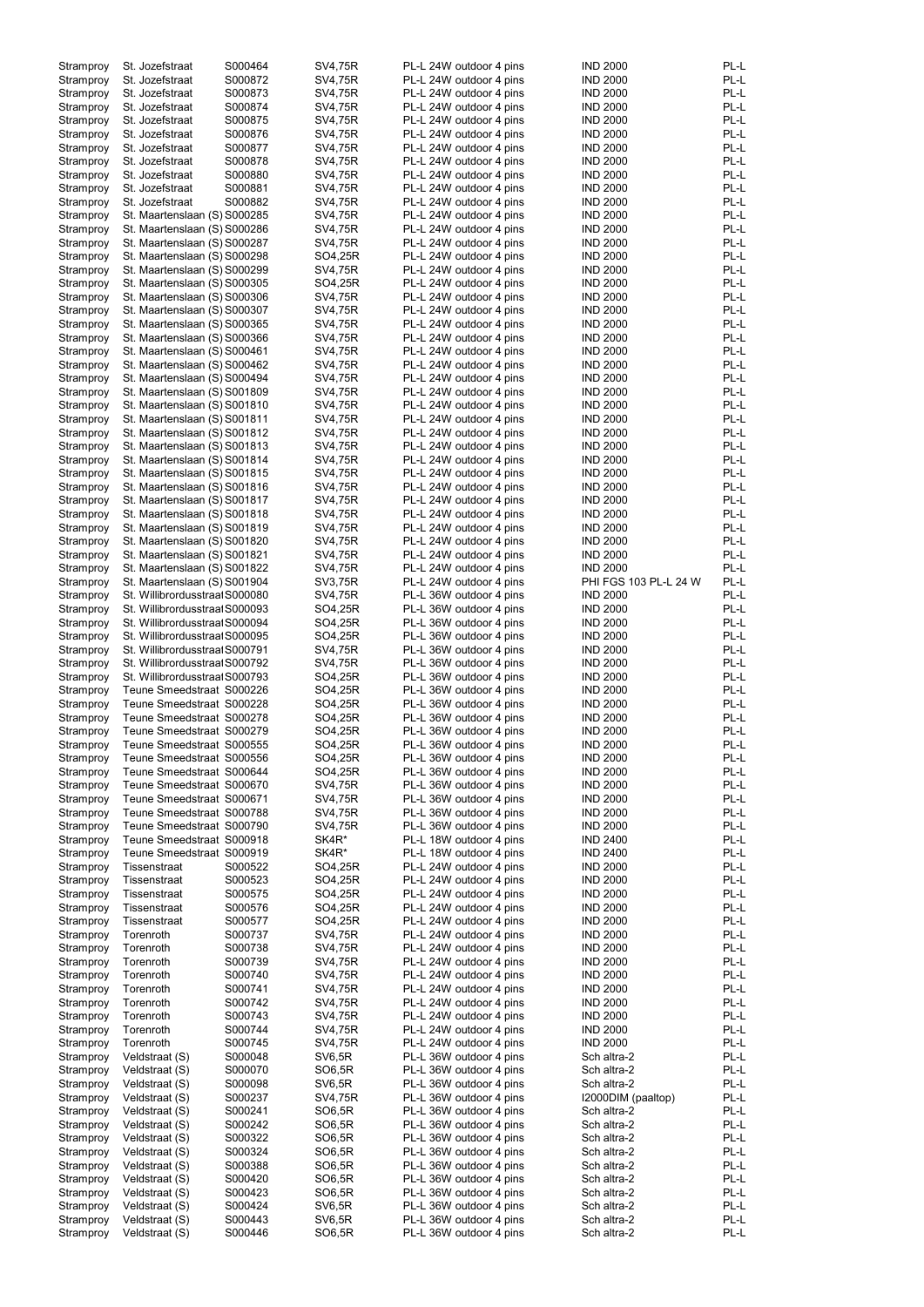| Stramproy | Veldstraat (S) | S000447      | <b>SV6,5R</b> | PL-L 36W outdoor 4 pins | Sch altra-2        | PL-L |
|-----------|----------------|--------------|---------------|-------------------------|--------------------|------|
| Stramproy | Veldstraat (S) | S000454      | SO4,25R       | PL-L 24W outdoor 4 pins | <b>IND 2000</b>    | PL-L |
|           |                |              |               |                         | Sch altra-2        | PL-L |
| Stramproy | Veldstraat (S) | S000550      | <b>SV6,5R</b> | PL-L 36W outdoor 4 pins |                    |      |
| Stramproy | Veldstraat (S) | S000551      | <b>SV6,5R</b> | PL-L 36W outdoor 4 pins | Sch altra-2        | PL-L |
| Stramproy | Veldstraat (S) | S000552      | <b>SV6,5R</b> | PL-L 36W outdoor 4 pins | Sch altra-2        | PL-L |
| Stramproy | Veldstraat (S) | S000553      | <b>SV6,5R</b> | PL-L 36W outdoor 4 pins | Sch altra-2        | PL-L |
| Stramproy | Veldstraat (S) | S000554      | SV6,5R        | PL-L 36W outdoor 4 pins | Sch altra-2        | PL-L |
|           |                |              |               |                         |                    |      |
| Stramproy | Veldstraat (S) | S000665      | SO6,5R        | PL-L 36W outdoor 4 pins | Sch altra-2        | PL-L |
| Stramproy | Veldstraat (S) | S001798      | <b>SV6,5R</b> | PL-L 36W outdoor 4 pins | Sch altra-2        | PL-L |
| Stramproy | Veldstraat (S) | S001799      | <b>SV6,5R</b> | PL-L 36W outdoor 4 pins | Sch altra-2        | PL-L |
| Stramproy | Veldstraat (S) | S001800      | <b>SV6,5R</b> | PL-L 36W outdoor 4 pins | Sch altra-2        | PL-L |
|           |                |              |               |                         |                    |      |
| Stramproy | Veldstraat (S) | S001801      | <b>SV6,5R</b> | PL-L 36W outdoor 4 pins | Sch altra-2        | PL-L |
| Stramproy | Veldstraat (S) | S001802      | <b>SV6,5R</b> | PL-L 36W outdoor 4 pins | Sch altra-2        | PL-L |
| Stramproy | Veldstraat (S) | S001803      | <b>SV6,5R</b> | PL-L 36W outdoor 4 pins | Sch altra-2        | PL-L |
| Stramproy | Veldstraat (S) | S001804      | <b>SV6,5R</b> | PL-L 36W outdoor 4 pins | Sch altra-2        | PL-L |
|           |                |              |               |                         |                    |      |
| Stramproy | Veldstraat (S) | S001805      | <b>SV6,5R</b> | PL-L 36W outdoor 4 pins | Sch altra-2        | PL-L |
| Stramproy | Veldstraat (S) | S001806      | <b>SV6,5R</b> | PL-L 36W outdoor 4 pins | Sch altra-2        | PL-L |
| Stramproy | Veldstraat (S) | S001807      | <b>SV6,5R</b> | PL-L 36W outdoor 4 pins | Sch altra-2        | PL-L |
| Stramproy | Veldstraat (S) | S001808      | SV4,75R       | PL-L 36W outdoor 4 pins | I2000DIM (paaltop) | PL-L |
|           |                |              |               |                         |                    |      |
| Stramproy | Veldstraat (S) | S001824      | <b>SV6,5R</b> | PL-L 36W outdoor 4 pins | Sch altra-2        | PL-L |
| Stramproy | Veuskensstraat | S001853      | SV4,75R       | PL-L 36W outdoor 4 pins | I2000DIM (paaltop) | PL-L |
| Stramproy | Veuskensstraat | S001854      | SV4,75R       | PL-L 36W outdoor 4 pins | I2000DIM (paaltop) | PL-L |
| Stramproy | Veuskensstraat | S001855      | SV4,75R       | PL-L 36W outdoor 4 pins | I2000DIM (paaltop) | PL-L |
|           |                |              |               |                         |                    |      |
| Stramproy | Veuskensstraat | S001856      | SV4,75R       | PL-L 36W outdoor 4 pins | I2000DIM (paaltop) | PL-L |
| Stramproy | Veuskensstraat | S001857      | SV4,75R       | PL-L 36W outdoor 4 pins | I2000DIM (paaltop) | PL-L |
| Stramproy | Veuskensstraat | S001858      | SV4,75R       | PL-L 36W outdoor 4 pins | I2000DIM (paaltop) | PL-L |
| Stramproy | Veuskensstraat | S001859      | SV4,75R       | PL-L 36W outdoor 4 pins | I2000DIM (paaltop) | PL-L |
|           |                |              |               |                         |                    |      |
| Stramproy | Veuskensstraat | S001860      | SV4,75R       | PL-L 36W outdoor 4 pins | I2000DIM (paaltop) | PL-L |
| Stramproy | Veuskensstraat | S001861      | SV4,75R       | PL-L 36W outdoor 4 pins | I2000DIM (paaltop) | PL-L |
| Stramproy | Veuskensstraat | S001862      | SV4,75R       | PL-L 36W outdoor 4 pins | I2000DIM (paaltop) | PL-L |
|           | Veuskensstraat | S001863      | SK4R*         |                         |                    | PL-L |
| Stramproy |                |              |               | PL-L 24W outdoor 4 pins | Sch altra-2        |      |
| Stramproy | Vlasakker      | S000586      | SO4,25R       | PL-L 36W outdoor 4 pins | <b>IND 2000</b>    | PL-L |
| Stramproy | Vlasakker      | S000595      | SO4,25R       | PL-L 36W outdoor 4 pins | <b>IND 2000</b>    | PL-L |
| Stramproy | Vlasakker      | S000596      | SO4,25R       | PL-L 36W outdoor 4 pins | <b>IND 2000</b>    | PL-L |
|           |                |              |               |                         |                    |      |
| Stramproy | Vlasakker      | S000597      | SO4,25R       | PL-L 36W outdoor 4 pins | <b>IND 2000</b>    | PL-L |
| Stramproy | Vlasakker      | S000599      | SO4,25R       | PL-L 36W outdoor 4 pins | <b>IND 2000</b>    | PL-L |
| Stramproy | Vlasakker      | S000661      | SO4,25R       | PL-L 36W outdoor 4 pins | <b>IND 2000</b>    | PL-L |
| Stramproy | Vloedmolenweg  | S000062      | SO6,5R        | PL-L 36W outdoor 4 pins | Sch altra-2        | PL-L |
|           |                |              |               |                         |                    |      |
| Stramproy | Vloedmolenweg  | S000467      | <b>SV6,5R</b> | PL-L 36W outdoor 4 pins | Sch altra-2        | PL-L |
| Stramproy | Vloedmolenweg  | S000614      | SV6,5R        | PL-L 36W outdoor 4 pins | Sch altra-2        | PL-L |
| Stramproy | Vloedmolenweg  | S000713      | SO6,5R        | PL-L 36W outdoor 4 pins | Sch altra-2        | PL-L |
| Stramproy | Vloedmolenweg  | S001773      | SV6,5R        | PL-L 36W outdoor 4 pins | Sch altra-2        | PL-L |
|           |                |              |               |                         |                    |      |
| Stramproy | Vloedmolenweg  | S001774      | <b>SV6,5R</b> | PL-L 36W outdoor 4 pins | Sch altra-2        | PL-L |
| Stramproy | Vloedmolenweg  | S001849      | <b>SV6,5R</b> | PL-L 36W outdoor 4 pins | Sch altra-2        | PL-L |
| Stramproy | Vloedmolenweg  | S001850      | <b>SV6,5R</b> | PL-L 36W outdoor 4 pins | Sch altra-2        | PL-L |
|           |                | S000714      | SO6,5R        |                         |                    | PL-L |
| Stramproy | Vlootkant      |              |               | PL-L 36W outdoor 4 pins | Sch altra-2        |      |
| Stramproy | Vrinssenstraat | S000650      | SO4,25R       | PL-L 24W outdoor 4 pins | <b>IND 2000</b>    | PL-L |
| Stramproy | Vrinssenstraat | S000651      | SO4,25R       | PL-L 24W outdoor 4 pins | <b>IND 2000</b>    | PL-L |
| Stramproy | Vrinssenstraat | S000660      | SO4,25R       | PL-L 24W outdoor 4 pins | <b>IND 2000</b>    | PL-L |
|           |                |              |               |                         |                    |      |
| Stramproy | Vrinssenstraat | S000662      | SO4,25R       | PL-L 24W outdoor 4 pins | <b>IND 2000</b>    | PL-L |
| Stramproy | Vrinssenstraat | S000669      | SO4,25R       | PL-L 24W outdoor 4 pins | <b>IND 2000</b>    | PL-L |
| Stramproy | Vrinssenstraat | S6039 GW 35  | AK3R          | PL-L 18W outdoor 4 pins | <b>IND 2400</b>    | PL-L |
| Stramproy | Walestraat     | S001917      | SV4,75R       | PL-L 36W outdoor 4 pins | I2000DIM (paaltop) | PL-L |
|           |                |              |               |                         |                    |      |
| Stramproy | Walestraat     | S001918      | SV4,75R       | PL-L 36W outdoor 4 pins | I2000DIM (paaltop) | PL-L |
| Stramproy | Walestraat     | S001919      | SV4,75R       | PL-L 36W outdoor 4 pins | I2000DIM (paaltop) | PL-L |
| Stramproy | Walestraat     | S001920      | SV4,75R       | PL-L 36W outdoor 4 pins | I2000DIM (paaltop) | PL-L |
| Stramproy | Walestraat     | S001921      | SV4,75R       | PL-L 36W outdoor 4 pins | I2000DIM (paaltop) | PL-L |
|           |                |              |               |                         |                    | PL-L |
| Stramproy | Walestraat     | S001922      | SV4,75R       | PL-L 36W outdoor 4 pins | I2000DIM (paaltop) |      |
| Stramproy | Walestraat     | S001923      | SV4,75R       | PL-L 36W outdoor 4 pins | I2000DIM (paaltop) | PL-L |
| Stramproy | Walestraat     | S001924      | SV4,75R       | PL-L 36W outdoor 4 pins | I2000DIM (paaltop) | PL-L |
| Stramproy | Walestraat     | S001925      | SV4,75R       | PL-L 36W outdoor 4 pins | I2000DIM (paaltop) | PL-L |
| Stramproy | Walestraat     | S001926      | SV4,75R       | PL-L 36W outdoor 4 pins | I2000DIM (paaltop) | PL-L |
|           |                |              |               |                         |                    |      |
| Stramproy | Walestraat     | S001927      | SV4,75R       | PL-L 36W outdoor 4 pins | I2000DIM (paaltop) | PL-L |
| Stramproy | Walestraat     | S001928      | SV4,75R       | PL-L 36W outdoor 4 pins | I2000DIM (paaltop) | PL-L |
| Stramproy | Walestraat     | S001929      | SV4,75R       | PL-L 36W outdoor 4 pins | I2000DIM (paaltop) | PL-L |
| Stramproy | Walestraat     | S001930      | SV4,75R       | PL-L 36W outdoor 4 pins | I2000DIM (paaltop) | PL-L |
|           |                |              |               |                         |                    |      |
| Stramproy | Walestraat     | S001931      | SV4,75R       | PL-L 36W outdoor 4 pins | I2000DIM (paaltop) | PL-L |
| Stramproy | Walestraat     | S001932      | SV4,75R       | PL-L 36W outdoor 4 pins | I2000DIM (paaltop) | PL-L |
| Stramproy | Walestraat     | S001933      | SV4,75R       | PL-L 36W outdoor 4 pins | I2000DIM (paaltop) | PL-L |
| Stramproy | Walestraat     | S001934      | SV4,75R       | PL-L 36W outdoor 4 pins | I2000DIM (paaltop) | PL-L |
|           |                |              |               |                         |                    |      |
| Stramproy | Walestraat     | S001937      | SV4,75R       | PL-L 36W outdoor 4 pins | I2000DIM (paaltop) | PL-L |
| Stramproy | Walestraat     | S001938      | SV4,75R       | PL-L 24W outdoor 4 pins | <b>IND 2000</b>    | PL-L |
| Stramproy | Weekershof     | S000472      | SO4,25R       | PL-L 24W outdoor 4 pins | <b>IND 2000</b>    | PL-L |
| Stramproy | Weekershof     | S000474      | SV4,75R       | PL-L 36W outdoor 4 pins | <b>IND 2000</b>    | PL-L |
|           |                |              |               |                         |                    |      |
| Stramproy | Weekershof     | S000497      | SO4,25R       | PL-L 36W outdoor 4 pins | <b>IND 2000</b>    | PL-L |
| Stramproy | Weekershof     | S000612      | SV4,75R       | PL-L 36W outdoor 4 pins | <b>IND 2000</b>    | PL-L |
| Stramproy | Weekershof     | S000782      | SV4,75R       | PL-L 36W outdoor 4 pins | <b>IND 2000</b>    | PL-L |
| Stramproy | Weekershof     | S000783      | SV4,75R       | PL-L 36W outdoor 4 pins | <b>IND 2000</b>    | PL-L |
|           |                |              |               |                         |                    |      |
| Stramproy | Weekershof     | S000784      | SV4,75R       | PL-L 36W outdoor 4 pins | <b>IND 2000</b>    | PL-L |
| Stramproy | Weekershof     | S000785      | SV4,75R       | PL-L 36W outdoor 4 pins | <b>IND 2000</b>    | PL-L |
| Stramproy | Weekershof     | S000786      | SV4,75R       | PL-L 36W outdoor 4 pins | <b>IND 2000</b>    | PL-L |
| Stramproy | Weekershof     | S6039 GP 2   | AK3R          | PL-L 18W outdoor 4 pins | <b>IND 2400</b>    | PL-L |
|           |                |              |               |                         |                    |      |
| Stramproy | Weekershof     | S6039 GP 13  | AK3R          | PL-L 18W outdoor 4 pins | <b>IND 2400</b>    | PL-L |
| Stramproy | Weekershof     | S6039 GP 131 | AK3R          | PL-L 18W outdoor 4 pins | <b>IND 2400</b>    | PL-L |
| Stramproy | Weekershof     | S6039 GP 21  | AK3R          | PL-L 18W outdoor 4 pins | <b>IND 2400</b>    | PL-L |
| Stramproy | Weekershof     | S6039 GP 22  | AK3R          | PL-L 18W outdoor 4 pins | <b>IND 2400</b>    | PL-L |
|           |                |              |               |                         |                    |      |
| Stramproy | Weekershof     | S6039 GP 21  | AK3R          | PL-L 18W outdoor 4 pins | <b>IND 2400</b>    | PL-L |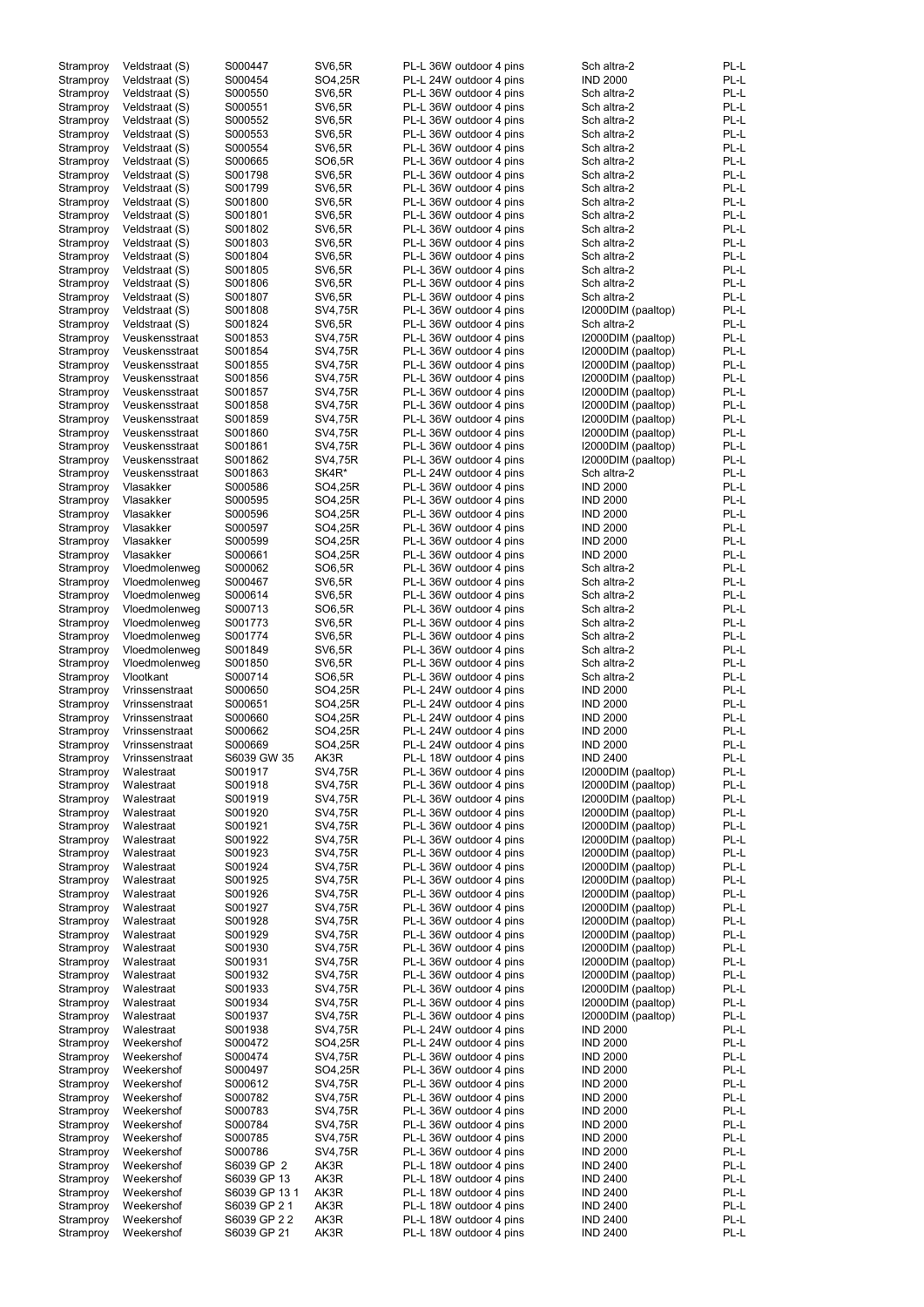| Stramproy | Weekershof                   | S6039 GP 21 1 | AK3R          | PL-L 18W outdoor 4 pins  | <b>IND 2400</b> | PL-L       |
|-----------|------------------------------|---------------|---------------|--------------------------|-----------------|------------|
| Stramproy | Weverstraat (S)              | S000277       | SO4,25R       | PL-L 36W outdoor 4 pins  | <b>IND 2000</b> | PL-L       |
| Stramproy | Weverstraat (S)              | S000389       | SO4,25R       | PL-L 36W outdoor 4 pins  | <b>IND 2000</b> | PL-L       |
| Stramproy | Weverstraat (S)              | S000588       | SO4,25R       | PL-L 36W outdoor 4 pins  | <b>IND 2000</b> | PL-L       |
|           |                              | S000589       |               |                          |                 | PL-L       |
| Stramproy | Weverstraat (S)              |               | SO4,25R       | PL-L 36W outdoor 4 pins  | <b>IND 2000</b> |            |
| Stramproy | Weverstraat (S)              | S000590       | SO4,25R       | PL-L 36W outdoor 4 pins  | <b>IND 2000</b> | PL-L       |
| Stramproy | Weverstraat (S)              | S000594       | SO4,25R       | PL-L 36W outdoor 4 pins  | <b>IND 2000</b> | PL-L       |
| Stramproy | Weverstraat (S)              | S000598       | SO4,25R       | PL-L 36W outdoor 4 pins  | <b>IND 2000</b> | PL-L       |
|           |                              |               |               |                          |                 |            |
| Stramproy | Weverstraat (S)              | S000858       | SV4,75R       | PL-L 36W outdoor 4 pins  | <b>IND 2000</b> | PL-L       |
| Stramproy | Weverstraat (S)              | S000859       | SV4,75R       | PL-L 36W outdoor 4 pins  | <b>IND 2000</b> | PL-L       |
| Stramproy | Weverstraat (S)              | S000860       | SV4,75R       | PL-L 36W outdoor 4 pins  | <b>IND 2000</b> | PL-L       |
| Stramproy | Wilhelminastraat (S) S000011 |               | <b>SV6,5R</b> | PL-L 36W outdoor 4 pins  | Sch altra-2     | PL-L       |
|           |                              |               |               |                          |                 |            |
| Stramproy | Wilhelminastraat (S) S000013 |               | <b>SV6,5R</b> | PL-L 36W outdoor 4 pins  | Sch altra-2     | PL-L       |
| Stramproy | Wilhelminastraat (S) S000034 |               | <b>SV6,5R</b> | PL-L 36W outdoor 4 pins  | Sch altra-2     | PL-L       |
| Stramproy | Wilhelminastraat (S) S000035 |               | <b>SV6,5R</b> | PL-L 36W outdoor 4 pins  | Sch altra-2     | PL-L       |
| Stramproy | Wilhelminastraat (S) S000040 |               | <b>SV6,5R</b> | PL-L 36W outdoor 4 pins  | Sch altra-2     | PL-L       |
|           |                              |               |               |                          |                 |            |
| Stramproy | Wilhelminastraat (S) S000338 |               | <b>SV6,5R</b> | PL-L 36W outdoor 4 pins  | Sch altra-2     | PL-L       |
| Stramproy | Wilhelminastraat (S) S000390 |               | <b>SV6,5R</b> | PL-L 36W outdoor 4 pins  | Sch altra-2     | PL-L       |
| Stramproy | Wilhelminastraat (S) S000395 |               | SO4,25R       | PL-L 24W outdoor 4 pins  | <b>IND 2000</b> | PL-L       |
| Stramproy | Wilhelminastraat (S) S000560 |               | SO4,25R       | PL-L 24W outdoor 4 pins  | <b>IND 2000</b> | PL-L       |
|           |                              |               |               |                          |                 |            |
| Stramproy | Wilhelminastraat (S) S000680 |               | <b>SV6,5R</b> | PL-L 36W outdoor 4 pins  | Sch altra-2     | PL-L       |
| Stramproy | Wilhelminastraat (S) S000758 |               | SV4,75R       | PL-L 24W outdoor 4 pins  | <b>IND 2000</b> | PL-L       |
| Stramproy | Wilhelminastraat (S) S000759 |               | SV4,75R       | PL-L 24W outdoor 4 pins  | <b>IND 2000</b> | PL-L       |
|           | Wilhelminastraat (S) S001788 |               | <b>SV6,5R</b> | PL-L 36W outdoor 4 pins  | Sch altra-2     | PL-L       |
| Stramproy |                              |               |               |                          |                 |            |
| Stramproy | Wilhelminastraat (S) S001789 |               | <b>SV6,5R</b> | PL-L 36W outdoor 4 pins  | Sch altra-2     | PL-L       |
| Stramproy | Wilhelminastraat (S) S001790 |               | <b>SV6,5R</b> | PL-L 36W outdoor 4 pins  | Sch altra-2     | PL-L       |
| Stramproy | Wilhelminastraat (S) S001791 |               | <b>SV6,5R</b> | PL-L 36W outdoor 4 pins  | Sch altra-2     | PL-L       |
|           | Wilhelminastraat (S) S001792 |               | <b>SV6,5R</b> | PL-L 36W outdoor 4 pins  | Sch altra-2     | PL-L       |
| Stramproy |                              |               |               |                          |                 |            |
| Stramproy | Wilhelminastraat (S) S001793 |               | <b>SV6,5R</b> | PL-L 36W outdoor 4 pins  | Sch altra-2     | PL-L       |
| Stramproy | Wilhelminastraat (S) S001794 |               | <b>SV6,5R</b> | PL-L 24W outdoor 4 pins  | Sch altra-2     | PL-L       |
| Stramproy | Wilhelminastraat (S) S001795 |               | <b>SV6,5R</b> | PL-L 36W outdoor 4 pins  | Sch altra-2     | PL-L       |
|           |                              |               |               |                          |                 |            |
| Stramproy | Wisbroek                     | S000067       | SO6,5R        | PL-L 36W outdoor 4 pins  | Sch altra-2     | PL-L       |
| Stramproy | Wisbroek                     | S000196       | SO6,5R        | PL-L 36W outdoor 4 pins  | Sch altra-2     | PL-L       |
| Stramproy | Wisbroek                     | S000852       | <b>SV6,5R</b> | PL-L 36W outdoor 4 pins  | Sch altra-2     | PL-L       |
| Weert     | Aan Botkoel                  |               | 11013 SK6U*   | PS-LHP saled ipv PL-L 24 | <b>IND 2551</b> | LED        |
|           |                              |               |               |                          |                 |            |
| Weert     | Aan Botkoel                  |               | 11014 SK6U*   | PS-LHP saled ipv PL-L 24 | <b>IND 2551</b> | <b>LED</b> |
| Weert     | Aan Botkoel                  |               | 11015 SK6U*   | PS-LHP saled ipv PL-L 24 | <b>IND 2551</b> | LED        |
| Weert     | Aan Botkoel                  |               | 11016 SK3,5R  | PL-L 18W outdoor 4 pins  | <b>IND 2400</b> | PL-L       |
| Weert     | Aan Botkoel                  |               | 11017 SK3,5R  | PL-L 18W outdoor 4 pins  | <b>IND 2400</b> | PL-L       |
|           |                              |               |               |                          |                 |            |
| Weert     | Abshove                      |               | 1317 SK4R*    | PL-L 24W outdoor 4 pins  | <b>IND 2000</b> | PL-L       |
| Weert     | Abshove                      |               | 4878 SK4R*    | PL-L 24W outdoor 4 pins  | <b>IND 2000</b> | PL-L       |
| Weert     | Abshove                      |               | 4879 SK4R*    | PL-L 24W outdoor 4 pins  | <b>IND 2000</b> | PL-L       |
| Weert     | Abshove                      |               | 4880 SK4R*    | PL-L 24W outdoor 4 pins  | <b>IND 2000</b> | PL-L       |
|           |                              |               |               |                          |                 |            |
| Weert     | Abshove                      |               | 4881 SK4R*    | PL-L 24W outdoor 4 pins  | <b>IND 2000</b> | PL-L       |
| Weert     | Abshove                      |               | 4882 SK4R*    | PL-L 24W outdoor 4 pins  | <b>IND 2000</b> | PL-L       |
| Weert     | Abshove                      |               | 4883 SK4R*    | PL-L 24W outdoor 4 pins  | <b>IND 2000</b> | PL-L       |
|           | Abshove                      |               |               |                          |                 | PL-L       |
| Weert     |                              |               | 5171 SK4R*    | PL-L 24W outdoor 4 pins  | <b>IND 2000</b> |            |
| Weert     | Abshove                      |               | 5172 SK4R*    | PL-L 24W outdoor 4 pins  | <b>IND 2000</b> | PL-L       |
| Weert     | Abshove                      |               | 5173 SK4R*    | PL-L 24W outdoor 4 pins  | <b>IND 2000</b> | PL-L       |
| Weert     | Abshove                      |               | 5174 SK4R*    | PL-L 24W outdoor 4 pins  | <b>IND 2000</b> | PL-L       |
|           |                              |               |               |                          |                 |            |
| Weert     | Abshove                      |               | 5175 SK4R*    | PL-L 24W outdoor 4 pins  | <b>IND 2000</b> | PL-L       |
| Weert     | Abshove                      |               | 5176 SK4R*    | PL-L 24W outdoor 4 pins  | <b>IND 2000</b> | PL-L       |
| Weert     | Abshove                      |               | 5177 SK4R*    | PL-L 24W outdoor 4 pins  | <b>IND 2000</b> | PL-L       |
| Weert     | Abshove                      |               | 5178 SK4R*    | PL-L 24W outdoor 4 pins  | <b>IND 2000</b> | PL-L       |
|           |                              |               |               |                          |                 |            |
| Weert     | Achterstestraat              |               | 3470 SK6U*    | PL-L 24W outdoor 4 pins  | <b>IND 2550</b> | PL-L       |
| Weert     | Achterstestraat              |               | 3471 SK6U*    | PL-L 24W outdoor 4 pins  | <b>IND 2550</b> | PL-L       |
| Weert     | Achterstestraat              |               | 3472 SK6U*    | PL-L 24W outdoor 4 pins  | <b>IND 2550</b> | PL-L       |
| Weert     | Achterstestraat              |               | 3473 SK6U*    | PL-L 24W outdoor 4 pins  | <b>IND 2550</b> | PL-L       |
|           |                              |               |               |                          |                 |            |
| Weert     | Achterstestraat              |               | 3474 SK6U*    | PL-L 24W outdoor 4 pins  | <b>IND 2550</b> | PL-L       |
| Weert     | Achterstestraat              |               | 3475 SK6U*    | PL-L 24W outdoor 4 pins  | <b>IND 2550</b> | PL-L       |
| Weert     | Achterstestraat              |               | 3476 SK6U*    | PL-L 24W outdoor 4 pins  | <b>IND 2550</b> | PL-L       |
| Weert     | Achterstestraat              |               | 3477 SK6U*    | PL-L 24W outdoor 4 pins  | <b>IND 2550</b> | PL-L       |
| Weert     | Achterstestraat              |               | 3478 SK6U*    | PL-L 24W outdoor 4 pins  | <b>IND 2550</b> | PL-L       |
|           |                              |               |               |                          |                 |            |
| Weert     | Achterstestraat              |               | 3479 SK6U*    | PL-L 24W outdoor 4 pins  | <b>IND 2550</b> | PL-L       |
| Weert     | Achterstestraat              |               | 3480 SK6U*    | PL-L 24W outdoor 4 pins  | <b>IND 2550</b> | PL-L       |
| Weert     | Achterstestraat              |               | 3481 SK6U*    | PL-L 24W outdoor 4 pins  | <b>IND 2550</b> | PL-L       |
| Weert     | Achterstestraat              |               | 3482 SK6U*    | PL-L 24W outdoor 4 pins  | <b>IND 2550</b> | PL-L       |
|           |                              |               |               |                          |                 |            |
| Weert     | Achterstestraat              |               | 3483 SK6U*    | PL-L 24W outdoor 4 pins  | <b>IND 2550</b> | PL-L       |
| Weert     | Achterstestraat              |               | 4313 SK4R*    | PL-L 24W outdoor 4 pins  | <b>IND 2000</b> | PL-L       |
| Weert     | Achterstestraat              |               | 4314 SK4R*    | PL-L 24W outdoor 4 pins  | <b>IND 2000</b> | PL-L       |
| Weert     | Achterstestraat              |               | 4315 SK4R*    | PL-L 24W outdoor 4 pins  | <b>IND 2000</b> | PL-L       |
|           |                              |               |               |                          |                 |            |
| Weert     | Achterstestraat              |               | 4316 SK4R*    | PL-L 24W outdoor 4 pins  | <b>IND 2000</b> | PL-L       |
| Weert     | Achterstestraat              |               | 4317 SK4R*    | PL-L 24W outdoor 4 pins  | <b>IND 2000</b> | PL-L       |
| Weert     | Achterstestraat              |               | 4318 SK4R*    | PL-L 24W outdoor 4 pins  | <b>IND 2000</b> | PL-L       |
| Weert     | Achterstestraat              |               | 4319 SK4R*    | PL-L 24W outdoor 4 pins  | <b>IND 2000</b> | PL-L       |
|           |                              |               |               |                          |                 |            |
| Weert     | Achterstestraat              |               | 4320 SK4R*    | PL-L 24W outdoor 4 pins  | <b>IND 2000</b> | PL-L       |
| Weert     | Achterstestraat              |               | 4321 SK4R*    | PL-L 24W outdoor 4 pins  | <b>IND 2000</b> | PL-L       |
| Weert     | Achterstestraat              |               | 4322 SK6U*    | PL-L 24W outdoor 4 pins  | <b>IND 2550</b> | PL-L       |
| Weert     | Achterstestraat              |               | 4339 SK6U*    | PL-L 24W outdoor 4 pins  | <b>IND 2550</b> | PL-L       |
|           |                              |               |               |                          |                 |            |
| Weert     | Achterstestraat              |               | 4340 SK6U*    | PL-L 24W outdoor 4 pins  | <b>IND 2550</b> | PL-L       |
| Weert     | Achterstestraat              |               | 4341 SK6U*    | PL-L 24W outdoor 4 pins  | <b>IND 2550</b> | PL-L       |
| Weert     | Achterstestraat              |               | 4342 SK6U*    | PL-L 24W outdoor 4 pins  | <b>IND 2550</b> | PL-L       |
| Weert     | Achterstestraat              |               | 5122 SK4R*    | PL-L 24W outdoor 4 pins  | <b>IND 2000</b> | PL-L       |
|           |                              |               |               |                          |                 |            |
| Weert     | Achterstestraat              |               | 5123 SK4R*    | PL-L 24W outdoor 4 pins  | <b>IND 2000</b> | PL-L       |
| Weert     | Achterstestraat              |               | 5124 SK4R*    | PL-L 24W outdoor 4 pins  | <b>IND 2000</b> | PL-L       |
| Weert     | Achterstestraat              |               | 5208 SK6U*    | PL-L 24W outdoor 4 pins  | <b>IND 2550</b> | PL-L       |
| Weert     | Achterstestraat              |               | 5209 SK6U*    | PL-L 24W outdoor 4 pins  | <b>IND 2550</b> | PL-L       |
|           |                              |               |               |                          |                 |            |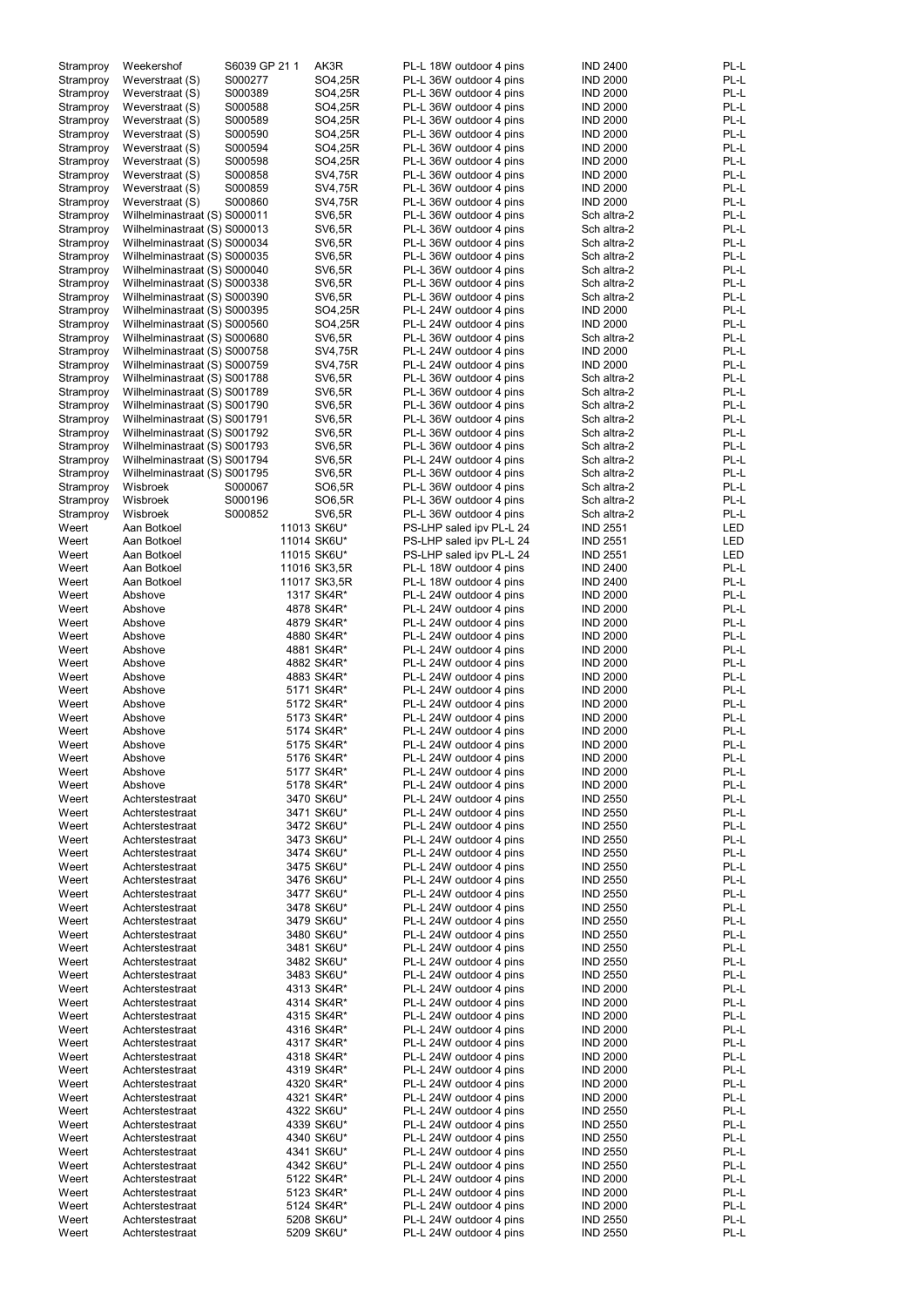| Weert | Achterstestraat                | 5210 SK6U*    | PL-L 24W outdoor 4 pins  | <b>IND 2550</b>  | PL-L |
|-------|--------------------------------|---------------|--------------------------|------------------|------|
| Weert | Achterstestraat                | 5211 SK6U*    | PL-L 24W outdoor 4 pins  | <b>IND 2550</b>  | PL-L |
| Weert | Achterstestraat                | 5212 SK6U*    | PL-L 24W outdoor 4 pins  | <b>IND 2550</b>  | PL-L |
| Weert | Achterstestraat                | 5213 SK6U*    | PL-L 24W outdoor 4 pins  | <b>IND 2550</b>  | PL-L |
|       |                                |               |                          |                  |      |
| Weert | Achterstestraat                | 5214 SK6U*    | PL-L 24W outdoor 4 pins  | <b>IND 2550</b>  | PL-L |
| Weert | Achterstestraat                | 5215 SK6U*    | PL-L 24W outdoor 4 pins  | <b>IND 2550</b>  | PL-L |
| Weert | Achterstestraat                | 5216 SK6U*    | PL-L 24W outdoor 4 pins  | <b>IND 2550</b>  | PL-L |
| Weert | Achterstestraat                | 5217 SK6U*    | PL-L 24W outdoor 4 pins  | <b>IND 2550</b>  | PL-L |
| Weert | 6004 AW 33<br>Achterstestraat  | Gevelsteun    | LED 9W                   | PHI BWC 110      | LED  |
|       |                                |               |                          |                  |      |
| Weert | 6004 AX 131<br>Achterstestraat | Gevelsteun    | PL-S 9W 2 pins           | Phl.FWC110 40 KP | PL-S |
| Weert | Achtkantmolen                  | 1960 SK5U*    | <b>TL-D 18W</b>          | <b>IND 2050</b>  | TL-D |
| Weert | Achtkantmolen                  | 5556 SK5U*    | PL-L 24W outdoor 4 pins  | <b>IND 2600</b>  | PL-L |
| Weert | Achtkantmolen                  | 7670 SK4R*    | PL-L 24W outdoor 4 pins  | <b>IND 2000</b>  | PL-L |
|       |                                |               |                          |                  |      |
| Weert | Achtkantmolen                  | 7671 SK4R*    | PL-L 24W outdoor 4 pins  | <b>IND 2000</b>  | PL-L |
| Weert | Achtkantmolen                  | 7902 SK4R*    | PL-L 24W outdoor 4 pins  | <b>IND 2000</b>  | PL-L |
| Weert | Achtkantmolen                  | 7903 SK5U*    | PL-L 24W outdoor 4 pins  | <b>IND 2600</b>  | PL-L |
| Weert | Achtkantmolen                  | 7904 SK4R*    | PL-L 24W outdoor 4 pins  | <b>IND 2000</b>  | PL-L |
| Weert | Achtkantmolen                  | 7905 SK4R*    | PL-L 24W outdoor 4 pins  | <b>IND 2000</b>  | PL-L |
|       |                                |               |                          |                  |      |
| Weert | Achtkantmolen                  | 7906 SK4R*    | PL-L 24W outdoor 4 pins  | <b>IND 2000</b>  | PL-L |
| Weert | Achtkantmolen                  | 7907 SK5U*    | PL-L 24W outdoor 4 pins  | <b>IND 2600</b>  | PL-L |
| Weert | Achtkantmolen                  | 7943 SK5U*    | PL-L 24W outdoor 4 pins  | <b>IND 2600</b>  | PL-L |
| Weert | Achtkantmolen                  | 8214 SK5U*    | PL-L 24W outdoor 4 pins  | <b>IND 2600</b>  | PL-L |
|       |                                |               |                          |                  |      |
| Weert | Achtkantmolen                  | 8272 AK8U     | SON-T Plus 70W           | <b>IND 2600</b>  | SON  |
| Weert | Achtkantmolen                  | 8273 SK5U*    | PL-L 24W outdoor 4 pins  | <b>IND 2600</b>  | PL-L |
| Weert | Achtkantmolen                  | 8274 SK5U*    | PL-L 24W outdoor 4 pins  | <b>IND 2600</b>  | PL-L |
| Weert | Achtkantmolen                  | 8275 SK5U*    | PL-L 24W outdoor 4 pins  | <b>IND 2600</b>  | PL-L |
| Weert | Achtkantmolen                  | 8276 SK5U*    | PL-L 24W outdoor 4 pins  | <b>IND 2600</b>  | PL-L |
|       |                                |               |                          |                  |      |
| Weert | Achtkantmolen                  | 8277 SK5U*    | PL-L 24W outdoor 4 pins  | <b>IND 2600</b>  | PL-L |
| Weert | Achtkantmolen                  | 8278 SK5U*    | PL-L 24W outdoor 4 pins  | <b>IND 2600</b>  | PL-L |
| Weert | Achtkantmolen                  | 8279 SK5U*    | PL-L 24W outdoor 4 pins  | <b>IND 2600</b>  | PL-L |
| Weert | Achtkantmolen                  | 8280 SK5U*    | PL-L 24W outdoor 4 pins  | <b>IND 2600</b>  | PL-L |
|       |                                |               |                          |                  |      |
| Weert | Achtkantmolen                  | 8281 SK5U*    | PL-L 24W outdoor 4 pins  | <b>IND 2600</b>  | PL-L |
| Weert | Achtkantmolen                  | 8282 SK5U*    | PL-L 24W outdoor 4 pins  | <b>IND 2600</b>  | PL-L |
| Weert | Achtkantmolen                  | 8283 SK5U*    | PL-L 24W outdoor 4 pins  | <b>IND 2600</b>  | PL-L |
| Weert | Achtkantmolen                  | 8284 SK5U*    | PL-L 24W outdoor 4 pins  | <b>IND 2600</b>  | PL-L |
| Weert | Achtkantmolen                  | 8285 SK5U*    | PL-L 24W outdoor 4 pins  | <b>IND 2600</b>  | PL-L |
|       |                                |               |                          |                  |      |
| Weert | Achtkantmolen                  | 8286 SK5U*    | PL-L 24W outdoor 4 pins  | <b>IND 2600</b>  | PL-L |
| Weert | Achtkantmolen                  | 8288 SK4R*    | PL-L 24W outdoor 4 pins  | <b>IND 2000</b>  | PL-L |
| Weert | Achtkantmolen                  | 8289 SK4R*    | PL-L 24W outdoor 4 pins  | <b>IND 2000</b>  | PL-L |
| Weert | Achtkantmolen                  | 8514 SK4R*    | <b>TL-D 18W</b>          | <b>IND 2050</b>  | TL-D |
|       |                                |               |                          |                  |      |
| Weert | Achtkantmolen                  | 8519 SK4R*    | PL-L 18W outdoor 4 pins  | <b>IND 2050</b>  | PL-L |
| Weert | Achtkantmolen                  | 11416 SK4R*   | PL-L 24W outdoor 4 pins  | <b>IND 2000</b>  | PL-L |
| Weert | Achtkantmolen                  | 11417 SK4R*   | PL-L 24W outdoor 4 pins  | <b>IND 2000</b>  | PL-L |
| Weert | Adelastraat                    | 2552 SK6U*    | PL-L 24W outdoor 4 pins  | <b>IND 2550</b>  | PL-L |
|       |                                |               |                          |                  |      |
| Weert | Adelastraat                    | 2553 SK6U*    | PL-L 24W outdoor 4 pins  | <b>IND 2550</b>  | PL-L |
| Weert | Adelastraat                    | 2554 SK6U*    | PL-L 24W outdoor 4 pins  | <b>IND 2550</b>  | PL-L |
| Weert | Adelastraat                    | 2555 SK6U*    | PL-L 24W outdoor 4 pins  | <b>IND 2550</b>  | PL-L |
| Weert | Adelastraat                    | 2556 SK6U*    | PL-L 24W outdoor 4 pins  | <b>IND 2550</b>  | PL-L |
|       |                                |               |                          |                  | PL-L |
| Weert | Adelastraat                    | 2557 SK6U*    | PL-L 24W outdoor 4 pins  | <b>IND 2550</b>  |      |
| Weert | Albertina Agnesstraa           | 1935 SK6U*    | PL-L 24W outdoor 4 pins  | <b>IND 2550</b>  | PL-L |
| Weert | Albertina Agnesstraa           | 1936 SK6U*    | PL-L 24W outdoor 4 pins  | <b>IND 2550</b>  | PL-L |
| Weert | Albertina Agnesstraa           | 1937 SK6U*    | PL-L 24W outdoor 4 pins  | <b>IND 2550</b>  | PL-L |
| Weert | Albertina Agnesstraa           | 1938 SK6U*    | PL-L 24W outdoor 4 pins  | <b>IND 2550</b>  | PL-L |
|       |                                |               |                          |                  |      |
| Weert | Albertina Agnesstraa           | 1939 SK6U*    | PL-L 24W outdoor 4 pins  | <b>IND 2550</b>  | PL-L |
| Weert | Albertina Agnesstraa           | 10224 SK3,5R  | PL-L 18W outdoor 4 pins  | <b>IND 2400</b>  | PL-L |
| Weert | Albertina Agnesstraa 010224a   | <b>SK3,5R</b> | PL-L 18W outdoor 4 pins  | <b>IND 2400</b>  | PL-L |
| Weert | Albertina Agnesstraa 010224b   | SK3,5R        | PL-L 18W outdoor 4 pins  | <b>IND 2400</b>  | PL-L |
| Weert |                                | 10225 SK3,5R  |                          | <b>IND 2400</b>  | PL-L |
|       | Albertina Agnesstraa           |               | PL-L 18W outdoor 4 pins  |                  |      |
| Weert | Albertina Agnesstraa 010225a   | <b>SK3,5R</b> | PL-L 18W outdoor 4 pins  | <b>IND 2400</b>  | PL-L |
| Weert | Albertina Agnesstraa 010225b   | <b>SK3,5R</b> | PL-L 18W outdoor 4 pins  | <b>IND 2400</b>  | PL-L |
| Weert | Aldenborghstraat               | 1384 SK4R*    | PL-L 24W outdoor 4 pins  | <b>IND 2000</b>  | PL-L |
| Weert | Aldenborghstraat               | 1385 SK4R*    | PL-L 24W outdoor 4 pins  | <b>IND 2000</b>  | PL-L |
| Weert | Aldenghoor                     | 5243 SK4R*    | PL-L 24W outdoor 4 pins  | <b>IND 2600</b>  | PL-L |
|       |                                |               |                          |                  | PL-L |
| Weert | Aldenghoor                     | 5244 SK4R*    | PL-L 24W outdoor 4 pins  | <b>IND 2600</b>  |      |
| Weert | Aldenghoor                     | 5245 SK4R*    | PL-L 24W outdoor 4 pins  | <b>IND 2600</b>  | PL-L |
| Weert | Aldenghoor                     | 5246 SK4R*    | PL-L 24W outdoor 4 pins  | <b>IND 2600</b>  | PL-L |
| Weert | Aldenghoor                     | 5247 SK4R*    | PL-L 24W outdoor 4 pins  | <b>IND 2600</b>  | PL-L |
| Weert | Aldenghoor                     | 5248 SK4R*    | PL-L 24W outdoor 4 pins  | <b>IND 2600</b>  | PL-L |
|       |                                |               |                          |                  |      |
| Weert | Aldenghoor                     | 5249 SK4R*    | PL-L 24W outdoor 4 pins  | <b>IND 2600</b>  | PL-L |
| Weert | Aldenghoor                     | 5250 SK4R*    | PL-L 24W outdoor 4 pins  | <b>IND 2600</b>  | PL-L |
| Weert | Aldenghoor                     | 5251 SK4R*    | PL-L 24W outdoor 4 pins  | <b>IND 2600</b>  | PL-L |
| Weert | Aldenghoor                     | 5252 SK4R*    | PL-L 24W outdoor 4 pins  | <b>IND 2600</b>  | PL-L |
| Weert | Aldenghoor                     | 5253 SK4R*    | PL-L 24W outdoor 4 pins  | <b>IND 2600</b>  | PL-L |
|       |                                |               |                          |                  |      |
| Weert | Aldenghoor                     | 5254 SK4R*    | PL-L 24W outdoor 4 pins  | <b>IND 2600</b>  | PL-L |
| Weert | Aldenghoor                     | 5255 SK4R*    | PL-L 24W outdoor 4 pins  | <b>IND 2600</b>  | PL-L |
| Weert | Aldenghoor                     | 5367 SK4R*    | PL-L 24W outdoor 4 pins  | <b>IND 2000</b>  | PL-L |
| Weert | Aldenghoor                     | 5376 SK4R*    | PL-L 24W outdoor 4 pins  | <b>IND 2000</b>  | PL-L |
|       |                                |               | PL-L 24W outdoor 4 pins  |                  |      |
| Weert | Aldenghoor                     | 5377 SK4R*    |                          | <b>IND 2000</b>  | PL-L |
| Weert | Aldenheerd                     | 1046 SK6U*    | PS-LHP saled ipv PL-L 24 | <b>IND 2550</b>  | LED  |
| Weert | Aldenheerd                     | 1047 SK6U*    | PS-LHP saled ipv PL-L 24 | <b>IND 2550</b>  | LED  |
| Weert | Aldenheerd                     | 1048 SK6U*    | PS-LHP saled ipv PL-L 24 | <b>IND 2550</b>  | LED  |
| Weert | Aldenheerd                     | 1049 SK6U*    | PS-LHP saled ipv PL-L 24 | <b>IND 2550</b>  | LED  |
|       |                                |               |                          |                  |      |
| Weert | Aldenheerd                     | 1050 SK6U*    | PS-LHP saled ipv PL-L 24 | <b>IND 2550</b>  | LED  |
| Weert | Aldenheerd                     | 1051 SK6U*    | PS-LHP saled ipv PL-L 24 | <b>IND 2550</b>  | LED  |
| Weert | Aldenheerd                     | 1961 SK6U*    | PS-LHP saled ipv PL-L 24 | <b>IND 2550</b>  | LED  |
| Weert | Aldenheerd                     | 1962 SK6U*    | PS-LHP saled ipv PL-L 24 | <b>IND 2550</b>  | LED  |
| Weert | Aldenheerd                     | 2229 SK4R*    | Lumin Led                | <b>IND 2000</b>  | LED  |
|       |                                |               |                          |                  |      |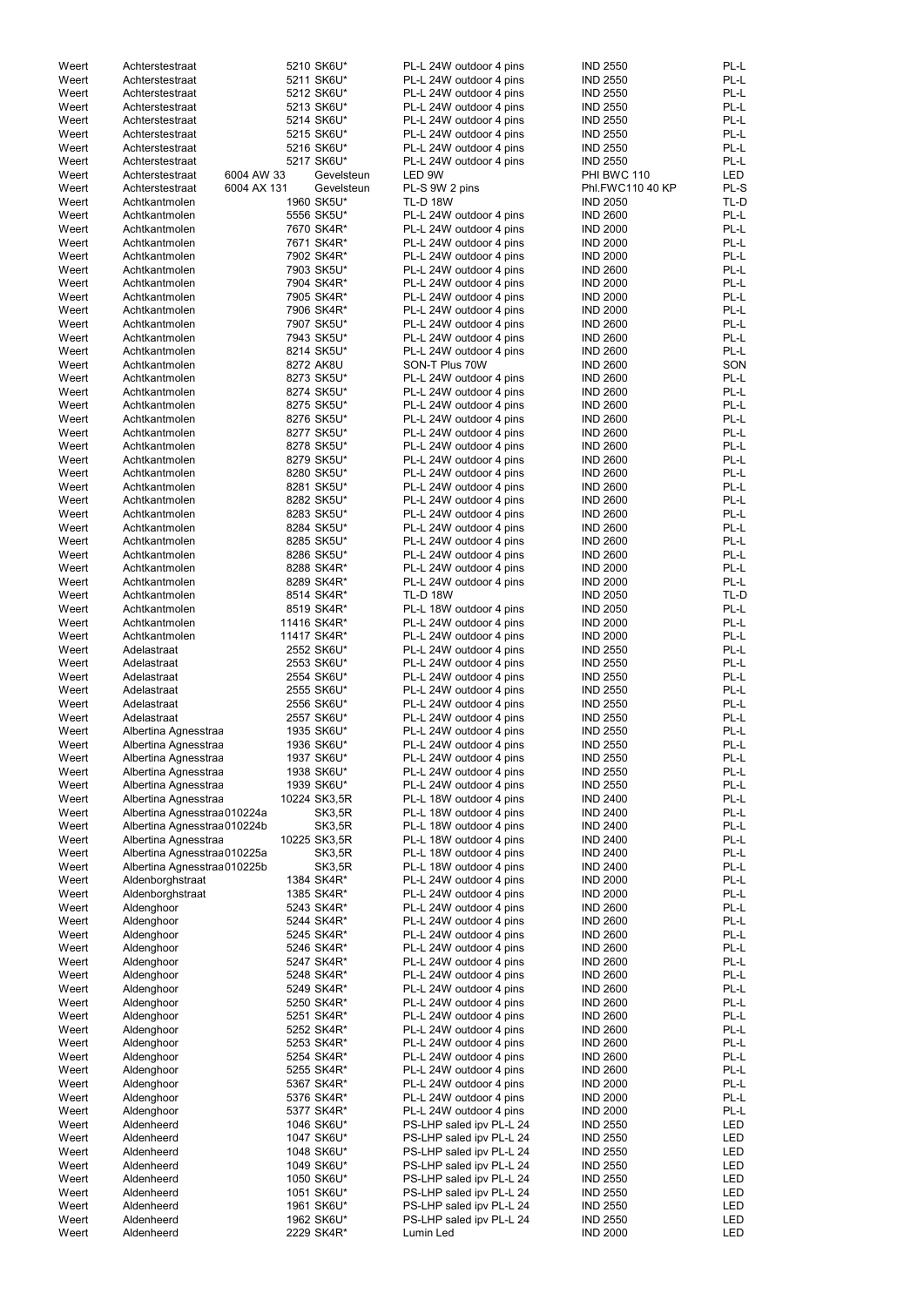|       | Aldenheerd           |            |           | 2230 SK4R*        | Lumin Led                          | <b>IND 2000</b>                  | <b>LED</b> |
|-------|----------------------|------------|-----------|-------------------|------------------------------------|----------------------------------|------------|
| Weert |                      |            |           |                   |                                    |                                  |            |
| Weert | Aldenheerd           |            |           | 2231 SK4R*        | Lumin Led                          | <b>IND 2000</b>                  | <b>LED</b> |
| Weert | Aldenheerd           |            |           | 2232 SK4R*        | <b>TL-D 18W</b>                    | <b>IND 2050</b>                  | TL-D       |
| Weert | Aldenheerd           |            |           | 3526 SK6U*        | PS-LHP saled ipv PL-L 24           | <b>IND 2550</b>                  | LED        |
| Weert | Aldenheerd           |            |           | 3527 SK6U*        | PS-LHP saled ipv PL-L 24           | <b>IND 2550</b>                  | <b>LED</b> |
| Weert | Aldenheerd           |            |           | 3528 SK6U*        | PS-LHP saled ipv PL-L 24           | <b>IND 2550</b>                  | <b>LED</b> |
| Weert | Aldenheerd           |            |           | 3529 SK6U*        | PS-LHP saled ipv PL-L 24           | <b>IND 2550</b>                  | <b>LED</b> |
|       |                      |            |           |                   |                                    |                                  |            |
| Weert | Aldenheerd           |            |           | 3530 SK6U*        | PS-LHP saled ipv PL-L 24           | <b>IND 2550</b>                  | <b>LED</b> |
| Weert | Aldenheerd           |            |           | 3540 SK6U*        | PS-LHP saled ipv PL-L 24           | <b>IND 2550</b>                  | <b>LED</b> |
| Weert | Aldenheerd           |            |           | 3541 SK6U*        | PS-LHP saled ipv PL-L 24           | <b>IND 2550</b>                  | <b>LED</b> |
| Weert | Aldenheerd           |            |           | 3542 SK6U*        | PS-LHP saled ipv PL-L 24           | <b>IND 2550</b>                  | <b>LED</b> |
|       | Aldenheerd           |            |           |                   |                                    |                                  |            |
| Weert |                      |            |           | 3543 SK6U*        | PS-LHP saled ipv PL-L 24           | <b>IND 2550</b>                  | <b>LED</b> |
| Weert | Aldenheerd           |            | 10048 VIP |                   | <b>TL-D 58W</b>                    | Reclame bord verlicht            | TL-D       |
| Weert | Aldenheerd           |            | 10048 VIP |                   | <b>TL-D 58W</b>                    | Reclame bord verlicht            | TL-D       |
| Weert | Aldenheerd           |            | 10048 VIP |                   | <b>TL-D 58W</b>                    | Reclame bord verlicht            | TL-D       |
| Weert | Aldenheerd           | 010669a    |           | <b>BEGA34-915</b> | CDM-T 35W                          | <b>BEGA 8791</b>                 | <b>CDM</b> |
|       |                      |            |           |                   |                                    |                                  |            |
| Weert | Aldenheerd           | 010669b    |           | <b>BEGA34-915</b> | CDM-T 35W                          | <b>BEGA 8791</b>                 | <b>CDM</b> |
| Weert | Aldenheerd           | 010669c    |           | <b>BEGA34-915</b> | CDM-T 35W                          | <b>BEGA 8791</b>                 | <b>CDM</b> |
| Weert | Aldenheerd           | 010669d    |           | <b>BEGA34-915</b> | CDM-T 35W                          | <b>BEGA 8791</b>                 | <b>CDM</b> |
| Weert | Aldenheerd           | 010669e    |           | BEGA34-915        | CDM-T 35W                          | <b>BEGA 8791</b>                 | <b>CDM</b> |
|       |                      | 010669f    |           |                   |                                    | WRTRTR 1L model Vondel Gloeilamp |            |
| Weert | Aldenheerd           |            |           |                   | GY3R Haagse ma GI60W Gloeilamp E27 |                                  |            |
| Weert | Aletta Jacobstraat   |            |           | 11158 SK6U*       | PL-T 32W 4 pins                    | Evolo 2 AG 2018                  | PL-T       |
| Weert | Aletta Jacobstraat   |            |           | 11159 SK6U*       | PL-T 32W 4 pins                    | Evolo 2 AG 2018                  | PL-T       |
| Weert | Aletta Jacobstraat   |            |           | 11160 SK6U*       | PL-T 32W 4 pins                    | Evolo 2 AG 2018                  | PL-T       |
| Weert | Aletta Jacobstraat   |            |           | 11161 SK6U*       | PL-T 32W 4 pins                    | Evolo 2 AG 2018                  | PL-T       |
|       |                      |            |           |                   |                                    |                                  |            |
| Weert | Aletta Jacobstraat   |            |           | 11162 SK6U*       | PL-T 32W 4 pins                    | Evolo 2 AG 2018                  | PL-T       |
| Weert | Aletta Jacobstraat   |            |           | 11163 SK6U*       | PL-T 32W 4 pins                    | Evolo 2 AG 2018                  | PL-T       |
| Weert | Aletta Jacobstraat   |            |           | 11164 SK6U*       | PL-T 32W 4 pins                    | Evolo 2 AG 2018                  | PL-T       |
| Weert | Aletta Jacobstraat   |            |           | 11165 SK6U*       | PL-T 32W 4 pins                    | Evolo 2 AG 2018                  | PL-T       |
|       |                      |            |           |                   |                                    |                                  |            |
| Weert | Aletta Jacobstraat   |            |           | 11166 SK6U*       | PL-T 32W 4 pins                    | Evolo 2 AG 2018                  | PL-T       |
| Weert | Aletta Jacobstraat   |            |           | 11167 SK6U*       | PL-T 32W 4 pins                    | Evolo 2 AG 2018                  | PL-T       |
| Weert | Alexanderstraat      |            |           | 1945 SK6U*        | PL-L 24W outdoor 4 pins            | <b>IND 2550</b>                  | PL-L       |
| Weert | Alexanderstraat      |            |           | 1946 SK6U*        | PL-L 24W outdoor 4 pins            | <b>IND 2550</b>                  | PL-L       |
|       |                      |            |           |                   |                                    |                                  |            |
| Weert | Alexanderstraat      |            |           | 1947 SK6U*        | PL-L 24W outdoor 4 pins            | <b>IND 2550</b>                  | PL-L       |
| Weert | Alexanderstraat      | 6006 BW 10 |           | Gevelsteun        | LED 9W                             | PHI BWC 110                      | <b>LED</b> |
| Weert | Alexanderstraat      | 6006 GD 2  |           | Gevelsteun        | PL-S 9W 2 pins                     | Phl.FWC110 40 KP                 | PL-S       |
| Weert | Alexanderstraat      | 6006 GD 4  |           | Gevelsteun        | PL-S 9W 2 pins                     | Phl.FWC110 40 KP                 | PL-S       |
|       |                      |            |           |                   |                                    |                                  |            |
| Weert | Alphons Boostenstra  |            |           | 575 SK6U*         | PL-L 24W outdoor 4 pins            | <b>IND 2550</b>                  | PL-L       |
| Weert | Alphons Boostenstra  |            |           | 576 SK6U*         | PL-L 24W outdoor 4 pins            | <b>IND 2550</b>                  | PL-L       |
| Weert | Alphons Boostenstra  |            |           | 577 SK6U*         | PL-L 24W outdoor 4 pins            | <b>IND 2550</b>                  | PL-L       |
| Weert | Alphons Boostenstra  |            |           | 578 SK6U*         | PL-L 24W outdoor 4 pins            | <b>IND 2550</b>                  | PL-L       |
|       |                      |            |           |                   |                                    |                                  |            |
| Weert | Alphons Boostenstra  |            |           | 579 SK6U*         | PL-L 24W outdoor 4 pins            | <b>IND 2550</b>                  | PL-L       |
| Weert | Alphons Boostenstra  |            |           | 580 SK4R*         | PL-L 24W outdoor 4 pins            | <b>IND 2000</b>                  | PL-L       |
| Weert | Alphons Boostenstra  |            |           | 581 SK4R*         | PL-L 24W outdoor 4 pins            | <b>IND 2000</b>                  | PL-L       |
| Weert | Alphons Boostenstra  |            |           | 1948 SK6U*        | PL-L 24W outdoor 4 pins            | <b>IND 2550</b>                  | PL-L       |
| Weert |                      |            |           |                   |                                    | <b>IND 2000</b>                  | PL-L       |
|       | Alphons Boostenstra  |            |           | 1949 SK4R*        | PL-L 24W outdoor 4 pins            |                                  |            |
| Weert | Alphons Boostenstra  |            |           | 3578 SK6U*        | PL-L 24W outdoor 4 pins            | <b>IND 2550</b>                  | PL-L       |
| Weert | Alphons Boostenstra  |            |           | 3579 SK6U*        | PL-L 24W outdoor 4 pins            | <b>IND 2550</b>                  | PL-L       |
| Weert | Alphons Boostenstra  |            |           | 3580 SK6U*        | PL-L 24W outdoor 4 pins            | <b>IND 2550</b>                  | PL-L       |
| Weert | Alphons Boostenstra  |            |           | 3581 SK6U*        | PL-L 24W outdoor 4 pins            | <b>IND 2550</b>                  | PL-L       |
|       |                      |            |           |                   |                                    |                                  |            |
| Weert | Alphons Boostenstra  |            |           | 5264 SK4R*        | PL-L 24W outdoor 4 pins            | <b>IND 2000</b>                  | PL-L       |
| Weert | Alphons Boostenstra  |            |           | 5265 SK4R*        | PL-L 24W outdoor 4 pins            | <b>IND 2000</b>                  | PL-L       |
| Weert | Alphons Boostenstra  |            |           | 5266 SK4R*        | PL-L 24W outdoor 4 pins            | <b>IND 2000</b>                  | PL-L       |
| Weert | Alphons Boostenstra  |            |           | 5267 SK4R*        | PL-L 24W outdoor 4 pins            | <b>IND 2000</b>                  | PL-L       |
|       |                      |            |           |                   |                                    |                                  |            |
| Weert | Alphons Boostenstra  |            |           | 5268 SK6U*        | PL-L 24W outdoor 4 pins            | <b>IND 2550</b>                  | PL-L       |
| Weert | Alphons Boostenstra  |            |           | 5269 SK6U*        | PL-L 24W outdoor 4 pins            | <b>IND 2550</b>                  | PL-L       |
| Weert | Alphons Boostenstra  |            |           | 5270 SK6U*        | PL-L 24W outdoor 4 pins            | <b>IND 2550</b>                  | PL-L       |
| Weert | Altenastraat         |            |           | 4956 SK3R         | PL-L 24W outdoor 4 pins            | <b>IND 2000</b>                  | PL-L       |
| Weert | Altenastraat         |            |           | 4957 SK4R*        | PL-L 24W outdoor 4 pins            | <b>IND 2000</b>                  | PL-L       |
|       |                      |            |           |                   |                                    |                                  |            |
| Weert | Altenastraat         |            |           | 4958 SK4R*        | PL-L 24W outdoor 4 pins            | <b>IND 2000</b>                  | PL-L       |
| Weert | Altenastraat         |            |           | 4959 SK4R*        | PL-L 24W outdoor 4 pins            | <b>IND 2000</b>                  | PL-L       |
| Weert | Altweerterkapelstraa |            |           | 246 SK5R*         | PL-L 24W outdoor 4 pins            | <b>IND 2550</b>                  | PL-L       |
| Weert | Altweerterkapelstraa |            |           | 871 SK5R*         | Led siteco 16W 1840lm 1.3a         | Siteco SL20                      | LED        |
| Weert | Altweerterkapelstraa |            |           | 872 SK5R*         | Led siteco 16W 1840lm 1.3a         | Siteco SL20                      | LED        |
|       |                      |            |           |                   |                                    |                                  |            |
| Weert | Altweerterkapelstraa |            |           | 1723 SK5R*        | PL-L 24W outdoor 4 pins            | <b>IND 2550</b>                  | PL-L       |
| Weert | Altweerterkapelstraa |            |           | 1724 AK5R         | PL-L 24W outdoor 4 pins            | <b>IND 2550</b>                  | PL-L       |
| Weert | Altweerterkapelstraa |            |           | 1725 SK5R*        | PL-L 24W outdoor 4 pins            | <b>IND 2550</b>                  | PL-L       |
| Weert | Altweerterkapelstraa |            |           | 1726 AK5R         | PL-L 24W outdoor 4 pins            | <b>IND 2550</b>                  | PL-L       |
| Weert | Altweerterkapelstraa |            |           | 1727 SK5R*        | PL-L 24W outdoor 4 pins            | <b>IND 2550</b>                  | PL-L       |
|       |                      |            |           |                   |                                    |                                  |            |
| Weert | Altweerterkapelstraa |            |           | 1728 SK5R*        | Led siteco 16W 1840lm 1.3a         | Siteco SL20                      | LED        |
| Weert | Altweerterkapelstraa |            |           | 1729 SK5R*        | Led siteco 16W 1840lm 1.3a         | Siteco SL20                      | LED        |
| Weert | Altweerterkapelstraa |            |           | 2087 AK5R         | PL-L 24W outdoor 4 pins            | <b>IND 2550</b>                  | PL-L       |
| Weert | Altweerterkapelstraa |            |           | 2088 AK5R         | PL-L 24W outdoor 4 pins            | <b>IND 2550</b>                  | PL-L       |
|       |                      |            |           |                   |                                    |                                  |            |
| Weert | Altweerterkapelstraa |            |           | 2616 SV5R         | PL-L 24W outdoor 4 pins            | <b>IND 2550</b>                  | PL-L       |
| Weert | Altweerterkapelstraa |            |           | 2617 AK5R         | PL-L 24W outdoor 4 pins            | <b>IND 2550</b>                  | PL-L       |
| Weert | Altweerterkapelstraa |            |           | 3218 SK5R*        | PL-L 24W outdoor 4 pins            | <b>IND 2550</b>                  | PL-L       |
| Weert | Altweerterkapelstraa |            |           | 4563 SK5R*        | PL-L 24W outdoor 4 pins            | <b>IND 2550</b>                  | PL-L       |
|       |                      |            |           |                   |                                    |                                  |            |
| Weert | Altweerterkapelstraa |            |           | 4564 AK5R         | PL-L 24W outdoor 4 pins            | <b>IND 2550</b>                  | PL-L       |
| Weert | Altweerterkapelstraa |            |           | 4797 SK5R*        | PL-L 24W outdoor 4 pins            | <b>IND 2550</b>                  | PL-L       |
| Weert | Altweerterkapelstraa |            |           | 4798 AK5R         | PL-L 24W outdoor 4 pins            | <b>IND 2550</b>                  | PL-L       |
| Weert | Altweerterkapelstraa |            |           | 4799 SK5R*        | PL-L 24W outdoor 4 pins            | <b>IND 2550</b>                  | PL-L       |
|       |                      |            |           |                   |                                    |                                  |            |
| Weert | Altweerterkapelstraa |            |           | 4800 AK5R         | PL-L 24W outdoor 4 pins            | <b>IND 2550</b>                  | PL-L       |
| Weert | Altweerterkapelstraa |            |           | 4801 AK5R         | PL-L 24W outdoor 4 pins            | <b>IND 2550</b>                  | PL-L       |
| Weert | Altweerterkapelstraa |            |           | 4802 AK5R         | PL-L 24W outdoor 4 pins            | <b>IND 2550</b>                  | PL-L       |
| Weert | Altweerterkapelstraa |            |           | 4809 SK5R*        | PL-L 24W outdoor 4 pins            | <b>IND 2550</b>                  | PL-L       |
| Weert | Altweerterkapelstraa |            |           |                   |                                    |                                  |            |
|       |                      |            |           | 4810 SK5R*        | PL-L 24W outdoor 4 pins            | <b>IND 2550</b>                  | PL-L       |
| Weert | Altweerterkapelstraa |            |           | 4965 SK4R*        | PL-L 24W outdoor 4 pins            | <b>IND 2000</b>                  | PL-L       |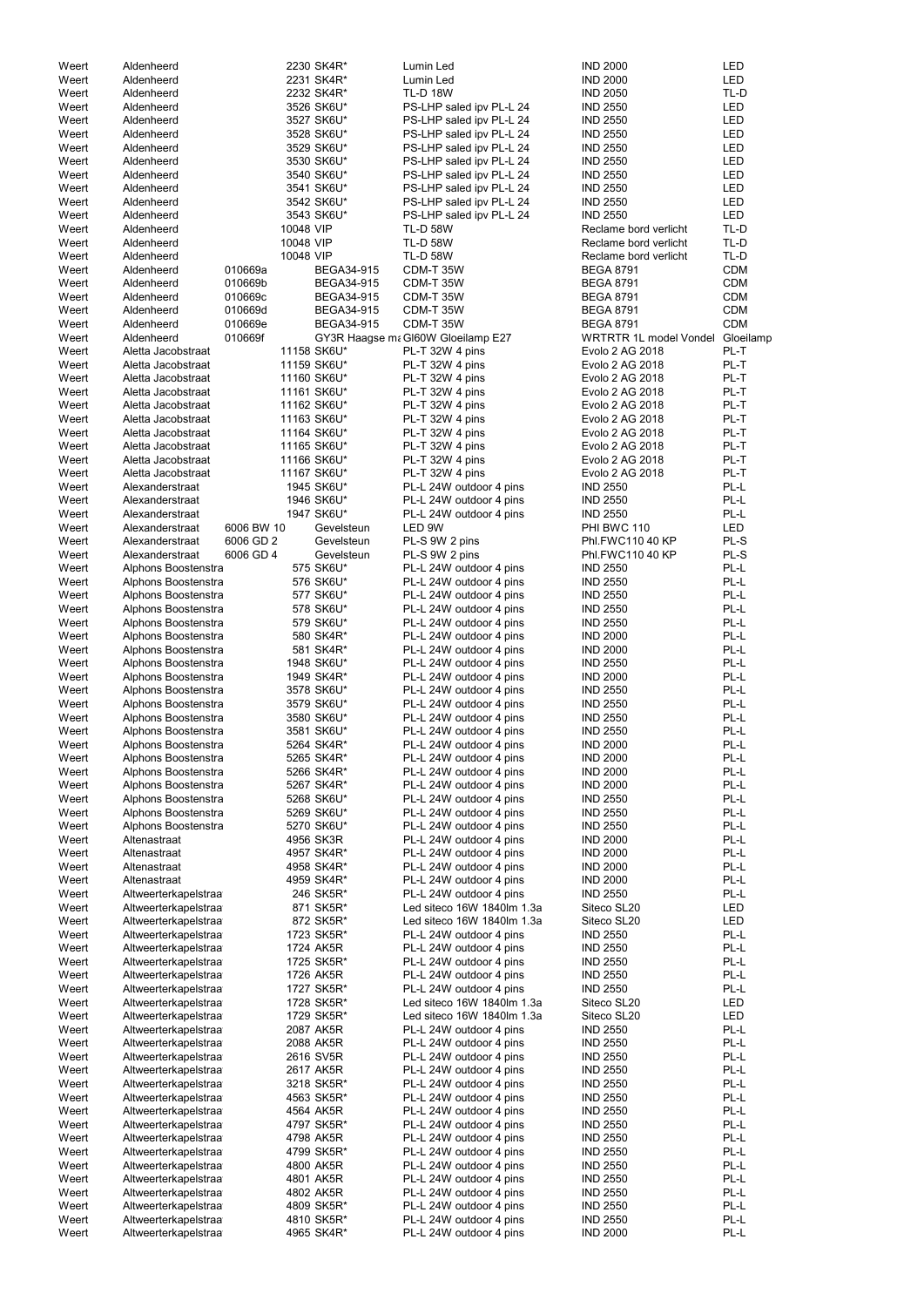| Weert          | Altweerterkapelstraa             | 4966 SV4R   | PL-L 24W outdoor 4 pins    | <b>IND 2000</b>         | PL-L       |
|----------------|----------------------------------|-------------|----------------------------|-------------------------|------------|
| Weert          | Altweerterkapelstraa             | 4967 SK4R*  | PL-L 24W outdoor 4 pins    | <b>IND 2000</b>         | PL-L       |
| Weert          | Altweerterkapelstraa             | 5128 SV5U   | Led siteco 16W 1840lm 1.3a | Siteco SL20             | <b>LED</b> |
| Weert          | Altweerterkapelstraa             | 5128 SV5U   | Led siteco 16W 1840lm 1.3a | Siteco SL20             | <b>LED</b> |
| Weert          | Altweerterkapelstraa             | 5526 SK5R*  | Led siteco 16W 1840lm 1.3a | Siteco SL20             | <b>LED</b> |
| Weert          | Altweerterkapelstraa             | 5819 AK5R   | PL-L 24W outdoor 4 pins    | <b>IND 2550</b>         | PL-L       |
| Weert          | Altweerterkapelstraa             | 5820 SK5R*  | PL-L 24W outdoor 4 pins    | <b>IND 2550</b>         | PL-L       |
| Weert          | Altweerterkapelstraa             | 5821 SK5R*  | PL-L 24W outdoor 4 pins    | <b>IND 2550</b>         | PL-L       |
| Weert          | Altweerterkapelstraa             | 5822 SK5R*  | PL-L 24W outdoor 4 pins    | <b>IND 2550</b>         | PL-L       |
| Weert          | Altweerterkapelstraa             | 5823 AK5R   | PL-L 24W outdoor 4 pins    | <b>IND 2550</b>         | PL-L       |
| Weert          | Altweerterkapelstraa             | 8243 AK9U   | SON-T Plus 70W             | <b>IND 2600</b>         | SON        |
|                |                                  |             | SON-T Plus 70W             |                         | SON        |
| Weert          | Altweerterkapelstraa             | 8243 AK9U   |                            | <b>IND 2600</b>         |            |
| Weert          | Altweerterkapelstraa             | 10332 AK8U  | SON-T Plus 70W             | <b>IND 2600</b>         | SON        |
| Weert          | Altweerterkapelstraa             | 10338 SK4R* | PL-L 18W outdoor 4 pins    | <b>IND 2400</b>         | PL-L       |
| Weert          | Altweerterkapelstraa             | 10339 SK4R* | PL-L 18W outdoor 4 pins    | <b>IND 2400</b>         | PL-L       |
| Weert          | Amalia van Solmsstr              | 1891 SK6U*  | PL-L 24W outdoor 4 pins    | <b>IND 2550</b>         | PL-L       |
| Weert          | Amalia van Solmsstr              | 1892 SK6U*  | PL-L 24W outdoor 4 pins    | <b>IND 2550</b>         | PL-L       |
| Weert          | Amalia van Solmsstr              | 1932 SK6U*  | PL-L 24W outdoor 4 pins    | <b>IND 2550</b>         | PL-L       |
| Weert          | Amalia van Solmsstr              | 1933 SK6U*  | PL-L 24W outdoor 4 pins    | <b>IND 2550</b>         | PL-L       |
| Weert          | Amalia van Solmsstr              | 1934 SK6U*  | PL-L 24W outdoor 4 pins    | <b>IND 2550</b>         | PL-L       |
| Weert          | Amalia van Solmsstr              | 1987 SK6U*  | PL-L 24W outdoor 4 pins    | <b>IND 2550</b>         | PL-L       |
| Weert          | Amalia van Solmsstr              | 1988 SK6U*  | PL-L 24W outdoor 4 pins    | <b>IND 2550</b>         | PL-L       |
| Weert          | Amalia van Solmsstr              | 1989 SK6U*  | PL-L 24W outdoor 4 pins    | <b>IND 2550</b>         | PL-L       |
| Weert          | Amalia van Solmsstr 6006 EH 22   | Gevelsteun  | PL-S 9W 2 pins             | Phl.FWC110 40 KP        | PL-S       |
| Weert          | Ambachtenhof                     | 4463 SK4R*  | PL-L 24W outdoor 4 pins    | <b>IND 2000</b>         | PL-L       |
| Weert          | Ambachtenhof                     | 4464 SK4R*  | PL-L 24W outdoor 4 pins    | <b>IND 2000</b>         | PL-L       |
| Weert          | Ambachtenhof                     | 4620 SK6U*  | PS-LHP saled ipv PL-L 24   | <b>IND 2550</b>         | LED        |
| Weert          | Ambachtenhof                     | 4620 SK6U*  |                            | <b>IND 2550</b>         | <b>LED</b> |
|                |                                  |             | PS-LHP saled ipv PL-L 24   |                         |            |
| Weert          | Ambachtenhof                     | 4643 SK4R*  | PL-L 24W outdoor 4 pins    | <b>IND 2000</b>         | PL-L       |
| Weert          | Ambachtenhof                     | 4644 SK4R*  | PL-L 24W outdoor 4 pins    | <b>IND 2000</b>         | PL-L       |
| Weert          | Ambachtenhof                     | 4645 SK4R*  | PL-L 24W outdoor 4 pins    | <b>IND 2000</b>         | PL-L       |
| Weert          | Ambachtenhof                     | 4646 SK4R*  | PL-L 24W outdoor 4 pins    | <b>IND 2000</b>         | PL-L       |
| Weert          | Ambachtenhof                     | 4647 SK4R*  | PL-L 24W outdoor 4 pins    | <b>IND 2000</b>         | PL-L       |
| Weert          | Ambachtenhof                     | 4648 SK4R*  | PL-L 24W outdoor 4 pins    | <b>IND 2000</b>         | PL-L       |
| Weert          | Ambachtenhof                     | 4649 SK4R*  | PL-L 24W outdoor 4 pins    | <b>IND 2000</b>         | PL-L       |
| Weert          | Ambachtenhof                     | 4650 SK4R*  | PL-L 24W outdoor 4 pins    | <b>IND 2000</b>         | PL-L       |
| Weert          | Ambachtenhof                     | 5061 SK3R   | PL-L 24W outdoor 4 pins    | <b>IND 2015</b>         | PL-L       |
| Weert          | Ambachtenhof                     | 5062 SK3R   | PL-L 24W outdoor 4 pins    | <b>IND 2015</b>         | PL-L       |
| Weert          | Ambachtenhof                     | 5967 AK3R   | PL-L 24W outdoor 4 pins    | <b>IND 2000</b>         | PL-L       |
| Weert          | Ambachtenhof                     | 9504 SK4R*  | LED Bart kegel 1800lm      | LT Bart                 | <b>LED</b> |
| Weert          | Amperestraat                     | 9244 SV8U*  | AXia 4790lm 490mA          | SCH Axia 2.1            | LED        |
| Weert          | Amperestraat                     | 9246 SV8U*  | AXia 4790lm 490mA          | SCH Axia 2.1            | LED        |
| Weert          |                                  | 9249 SV8U*  | AXia 4790lm 490mA          | SCH Axia 2.1            | LED        |
|                | Amperestraat                     |             |                            |                         |            |
| Weert          | Amperestraat                     | 9250 SV8U*  | AXia 4790lm 490mA          | SCH Axia 2.1            | LED        |
| Weert          | Amperestraat                     | 9251 SV8U*  | AXia 4790lm 490mA          | SCH Axia 2.1            | LED        |
| Weert          | Amperestraat                     | 9252 SV8U*  | AXia 4790lm 490mA          | SCH Axia 2.1            | LED        |
| Weert          | Anemoonhof                       | 6285 SK4R*  | Lumin Led                  | <b>IND 2000</b>         | LED        |
| Weert          | Anemoonhof                       | 6286 SK4R*  | Lumin Led                  | <b>IND 2000</b>         | <b>LED</b> |
| Weert          | Anemoonhof                       | 6287 SK4R*  | Lumin Led                  | <b>IND 2000</b>         | LED        |
| Weert          | Anemoonhof                       | 6288 SK4R*  | Lumin Led                  | <b>IND 2000</b>         | <b>LED</b> |
| Weert          | Anemoonhof                       | 6289 SK4R*  | Lumin Led                  | <b>IND 2000</b>         | LED        |
| Weert          | Anemoonhof                       | 6290 SK4R*  | Lumin Led                  | <b>IND 2000</b>         | LED        |
| Weert          | Anemoonhof                       | 6291 SK4R*  | Lumin Led                  | <b>IND 2000</b>         | LED        |
| Weert          | Anemoonhof                       | 6329 SK4R*  | Lumin Led                  | <b>IND 2000</b>         | <b>LED</b> |
| Weert          | Anemoonhof                       | 6330 SK4R*  | Lumin Led                  | <b>IND 2000</b>         | LED        |
| Weert          | Anemoonhof                       | 6331 SK4R*  | Lumin Led                  | <b>IND 2000</b>         | <b>LED</b> |
| Weert          | Anemoonhof                       | 6512 SK4R*  | Lumin Led                  | <b>IND 2000</b>         | <b>LED</b> |
|                |                                  | 6061 SK4R*  | PL-L 24W outdoor 4 pins    | <b>IND 2000</b>         | PL-L       |
| Weert<br>Weert | Anjelierstraat<br>Anjelierstraat | 6062 SK4R*  | PL-L 24W outdoor 4 pins    | <b>IND 2000</b>         | PL-L       |
|                |                                  |             |                            |                         |            |
| Weert          | Anjelierstraat                   | 6063 SK4R*  | PL-L 24W outdoor 4 pins    | <b>IND 2000</b>         | PL-L       |
| Weert          | Anjelierstraat                   | 6064 SK4R*  | PL-L 24W outdoor 4 pins    | <b>IND 2000</b>         | PL-L       |
| Weert          | Anjelierstraat                   | 6128 SK4R*  | LED 13,2W 1800lm           | KFKLED1800-28/730       | LED        |
| Weert          | Anjelierstraat                   | 6129 SK4R*  | LED 13,2W 1800lm           | KFKLED1800-28/730       | <b>LED</b> |
| Weert          | Anjelierstraat                   | 6130 SK4R*  | LED 13,2W 1800lm           | KFKLED1800-28/730       | <b>LED</b> |
| Weert          | Anjelierstraat                   | 6131 SK4R*  | PL-L 24W outdoor 4 pins    | <b>IND 2000</b>         | PL-L       |
| Weert          | Anjelierstraat                   | 6269 SK4R*  | PL-L 24W outdoor 4 pins    | <b>IND 2000</b>         | PL-L       |
| Weert          | Anjelierstraat                   | 6270 SK4R*  | PL-L 24W outdoor 4 pins    | <b>IND 2000</b>         | PL-L       |
| Weert          | Anjelierstraat                   | 6271 SK4R*  | PL-L 24W outdoor 4 pins    | <b>IND 2000</b>         | PL-L       |
| Weert          | Anjelierstraat                   | 6362 SK4R*  | PL-L 24W outdoor 4 pins    | <b>IND 2000</b>         | PL-L       |
| Weert          | Anjelierstraat                   | 6610 SK6U*  | PL-L 24W outdoor 4 pins    | <b>ASD Diamond Mini</b> | PL-L       |
| Weert          | 6002 TP 10<br>Anjelierstraat     | Gevelsteun  | LED 9W                     | PHI BWC 110             | <b>LED</b> |
| Weert          | 6002 TP 4<br>Anjelierstraat      | Gevelsteun  | PL-S 5W 2 pins             | Mini Quad               | PL-S       |
| Weert          | 6002 TP 4<br>Anjelierstraat      | Gevelsteun  | PL-S 5W 2 pins             | Mini Quad               | PL-S       |
| Weert          | Anna Paulownastraa               | 1540 SK6U*  | PL-L 24W outdoor 4 pins    | <b>IND 2550</b>         | PL-L       |
|                |                                  |             |                            |                         |            |
| Weert          | Anna Paulownastraa               | 1940 SK6U*  | PL-L 24W outdoor 4 pins    | <b>IND 2550</b>         | PL-L       |
| Weert          | Anna Paulownastraa               | 1941 SK6U*  | PL-L 24W outdoor 4 pins    | <b>IND 2550</b>         | PL-L       |
| Weert          | Anna Paulownastraa               | 1942 SK6U*  | PL-L 24W outdoor 4 pins    | <b>IND 2550</b>         | PL-L       |
| Weert          | Anna Paulownastraa               | 1943 SK6U*  | PL-L 24W outdoor 4 pins    | <b>IND 2550</b>         | PL-L       |
| Weert          | Anna Paulownastraa               | 1944 SK6U*  | PL-L 24W outdoor 4 pins    | <b>IND 2550</b>         | PL-L       |
| Weert          | Anna Paulownastraa               | 2135 SK6U*  | PL-L 24W outdoor 4 pins    | <b>IND 2550</b>         | PL-L       |
| Weert          | Anna Paulownastraa               | 2136 SK6U*  | PL-L 24W outdoor 4 pins    | <b>IND 2550</b>         | PL-L       |
| Weert          | Anna Paulownastraa 6006 GB 5     | Gevelsteun  | PL-S 9W 2 pins             | Phl.FWC110 40 KP        | PL-S       |
| Weert          | Anna Paulownastraa 6006 GC 4     | Gevelsteun  | PL-S 9W 2 pins             | Phl.FWC110 40 KP        | PL-S       |
| Weert          | Anna Paulownastraa 6006 GC 8     | Gevelsteun  | PL-S 9W 2 pins             | Phl.FWC110 40 KP        | PL-S       |
| Weert          | Anna Paulownastraa 6006 GC 8 1   | Gevelsteun  | PL-S 9W 2 pins             | Phl.FWC110 40 KP        | PL-S       |
| Weert          | Anna van Burenstraa              | 1548 SK6U*  | PL-L 24W outdoor 4 pins    | <b>IND 2550</b>         | PL-L       |
| Weert          | Anna van Burenstraa              | 1549 SK6U*  | PL-L 24W outdoor 4 pins    | <b>IND 2550</b>         | PL-L       |
|                |                                  |             |                            |                         |            |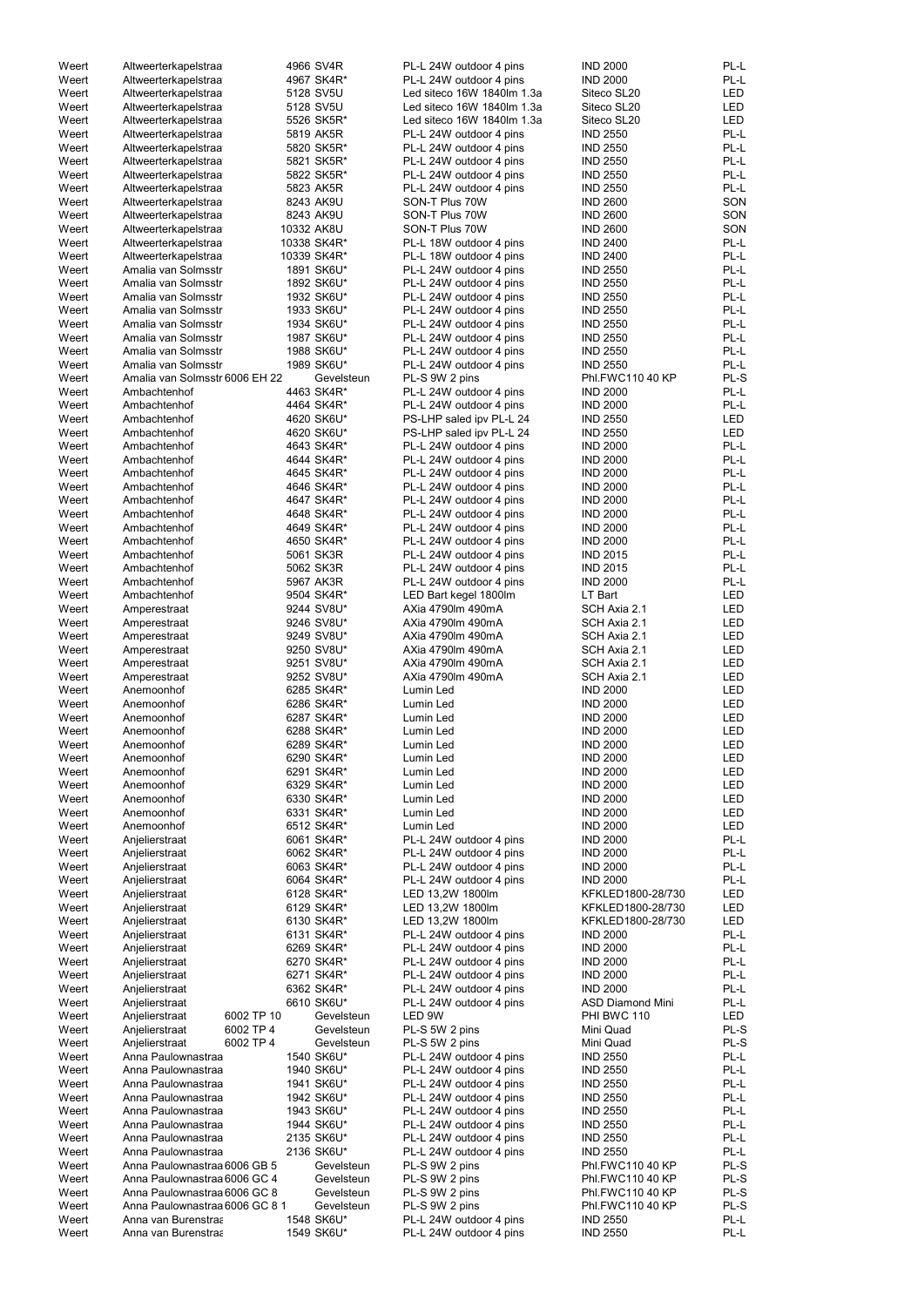| Weert | Anna van Burenstraa            | 1550 SK6U*  | PL-L 24W outdoor 4 pins | <b>IND 2550</b>  | PL-L       |
|-------|--------------------------------|-------------|-------------------------|------------------|------------|
| Weert | Anna van Burenstraa            | 1551 SK6U*  | PL-L 24W outdoor 4 pins | <b>IND 2550</b>  | PL-L       |
| Weert | Anna van Burenstraa            | 1552 SK6U*  | PL-L 24W outdoor 4 pins | <b>IND 2550</b>  | PL-L       |
| Weert | Anna van Burenstraa            | 10362 SK4R* | PL-L 24W outdoor 4 pins | <b>IND 2000</b>  | PL-L       |
| Weert | Anna van Burenstraa            | 10363 SK4R* | PL-L 24W outdoor 4 pins | <b>IND 2000</b>  | PL-L       |
| Weert | Anna van Burenstraa            | 10364 SK4R* | PL-L 24W outdoor 4 pins | <b>IND 2000</b>  | PL-L       |
| Weert | Anna van Burenstraa            | 10365 SK4R* | PL-L 24W outdoor 4 pins | <b>IND 2000</b>  | PL-L       |
| Weert | Anna van Burenstraa            | 10366 SK4R* | PL-L 24W outdoor 4 pins | <b>IND 2000</b>  | PL-L       |
| Weert | Anna van Burenstras 6006 BX 27 | Gevelsteun  | PL-S 9W 2 pins          | Phl.FWC110 40 KP | PL-S       |
| Weert | Anna van Burenstraa 6006 BX 29 | Gevelsteun  | PL-S 9W 2 pins          | Phl.FWC110 40 KP | PL-S       |
| Weert | Anna van Burenstras 6006 BZ 11 | Gevelsteun  | PL-S 9W 2 pins          | Phl.FWC110 40 KP | PL-S       |
| Weert | Anna van Burenstras 6006 BZ 22 | Gevelsteun  | PL-S 9W 2 pins          | Phl.FWC110 40 KP | PL-S       |
| Weert | Anna van Burenstras 6006 BZ 28 | Gevelsteun  | PL-S 9W 2 pins          | Phl.FWC110 40 KP | PL-S       |
| Weert | Anna van Burenstras 6006 BZ 30 | Gevelsteun  | PL-S 9W 2 pins          | Phl.FWC110 40 KP | PL-S       |
|       |                                |             |                         |                  | PL-S       |
| Weert | Anna van Burenstras 6006 BZ 34 | Gevelsteun  | PL-S 9W 2 pins          | Phl.FWC110 40 KP |            |
| Weert | Anna van Burenstra 6006 BZ 6   | Gevelsteun  | PL-S 9W 2 pins          | Phl.FWC110 40 KP | PL-S       |
| Weert | Anna van Saksenstra            | 1541 SK6U*  | PL-L 24W outdoor 4 pins | <b>IND 2550</b>  | PL-L       |
| Weert | Anna van Saksenstra            | 1542 SK6U*  | PL-L 24W outdoor 4 pins | <b>IND 2550</b>  | PL-L       |
| Weert | Anna van Saksenstra            | 1770 SK6U*  | PL-L 24W outdoor 4 pins | <b>IND 2550</b>  | PL-L       |
| Weert | Anna van Saksenstr 6006 CH 12  | Gevelsteun  | PL-S 9W 2 pins          | Phl.FWC110 40 KP | PL-S       |
| Weert | Anna van Saksenstr 6006 CH 14  | Gevelsteun  | PL-S 9W 2 pins          | Phl.FWC110 40 KP | PL-S       |
| Weert | Anna van Saksenstr 6006 CH 4   | Gevelsteun  | LED 9W                  | PHI BWC 110      | <b>LED</b> |
| Weert | Anna van Saksenstr 6006 CH 8   | Gevelsteun  | LED 9W                  | PHI BWC 110      | <b>LED</b> |
| Weert | Annendaal                      | 5081 SK4R*  | PL-L 24W outdoor 4 pins | <b>IND 2000</b>  | PL-L       |
| Weert | Annendaal                      | 5364 SK4R*  | PL-L 24W outdoor 4 pins | <b>IND 2000</b>  | PL-L       |
| Weert | Annendaal                      | 5365 SK4R*  | PL-L 24W outdoor 4 pins | <b>IND 2000</b>  | PL-L       |
| Weert | Annendaal                      | 5368 SK4R*  | PL-L 24W outdoor 4 pins | <b>IND 2000</b>  | PL-L       |
| Weert | Annendaal                      | 5370 SK4R*  | PL-L 24W outdoor 4 pins | <b>IND 2000</b>  | PL-L       |
| Weert | Annendaal                      | 5373 SK4R*  | PL-L 24W outdoor 4 pins | <b>IND 2000</b>  | PL-L       |
| Weert | Annendaal                      | 5374 SK4R*  | PL-L 24W outdoor 4 pins | <b>IND 2000</b>  | PL-L       |
| Weert | Annendaal                      | 5375 SK4R*  | PL-L 24W outdoor 4 pins | <b>IND 2000</b>  | PL-L       |
| Weert | Antoon de Winterstra           | 5970 SK4R*  | PL-L 24W outdoor 4 pins | <b>IND 2000</b>  | PL-L       |
| Weert | Antoon de Winterstra           | 6033 SK4R*  | PL-L 24W outdoor 4 pins | <b>IND 2000</b>  | PL-L       |
| Weert | Antoon de Winterstra           | 6034 SK4R*  | PL-L 24W outdoor 4 pins | <b>IND 2000</b>  | PL-L       |
|       |                                | 6056 SK4R*  |                         | <b>IND 2000</b>  | PL-L       |
| Weert | Antoon de Winterstra           |             | PL-L 24W outdoor 4 pins |                  |            |
| Weert | Antoon de Winterstra           | 7216 SK4R*  | PL-L 24W outdoor 4 pins | <b>IND 2000</b>  | PL-L       |
| Weert | Antoon de Winterstra           | 7217 SK4R*  | PL-L 24W outdoor 4 pins | <b>IND 2000</b>  | PL-L       |
| Weert | Antoon de Winterstra           | 8062 SK4R*  | PL-L 24W outdoor 4 pins | <b>IND 2000</b>  | PL-L       |
| Weert | Antoon de Winterstra           | 8063 SK4R*  | PL-L 24W outdoor 4 pins | <b>IND 2000</b>  | PL-L       |
| Weert | Antoon de Winterstra           | 8242 SK4R*  | PL-L 24W outdoor 4 pins | <b>IND 2000</b>  | PL-L       |
| Weert | Arenborgh                      | 4758 SK4R*  | PL-L 24W outdoor 4 pins | <b>IND 2000</b>  | PL-L       |
| Weert | Arenborgh                      | 4759 SK4R*  | PL-L 24W outdoor 4 pins | <b>IND 2000</b>  | PL-L       |
| Weert | Arenborgh                      | 4760 SK4R*  | <b>TL-D 18W</b>         | <b>IND 2050</b>  | TL-D       |
| Weert | Ariensstraat                   | 537 SK6U*   | PL-L 24W outdoor 4 pins | <b>IND 2550</b>  | PL-L       |
| Weert | Ariensstraat                   | 538 SK6U*   | PL-L 24W outdoor 4 pins | <b>IND 2550</b>  | PL-L       |
| Weert | Ariensstraat                   | 539 SK6U*   | PL-L 24W outdoor 4 pins | <b>IND 2550</b>  | PL-L       |
| Weert | Ariensstraat                   | 589 SK6U*   | PL-L 24W outdoor 4 pins | <b>IND 2550</b>  | PL-L       |
| Weert | Ariensstraat                   | 2769 SK3,5R | PL-L 18W outdoor 4 pins | <b>IND 2400</b>  | PL-L       |
| Weert | Ariensstraat                   | 2770 SK3,5R | PL-L 18W outdoor 4 pins | <b>IND 2400</b>  | PL-L       |
| Weert | Ariensstraat                   | 2772 SK3,5R | PL-L 18W outdoor 4 pins | <b>IND 2400</b>  | PL-L       |
| Weert | Ariensstraat                   | 2966 SK6U*  | PL-L 24W outdoor 4 pins | <b>IND 2550</b>  | PL-L       |
| Weert | Ariensstraat                   | 10367 SK6U* | PL-L 24W outdoor 4 pins | <b>IND 2550</b>  | PL-L       |
|       |                                |             |                         |                  | PL-L       |
| Weert | Asseltstraat                   | 7927 SK4R*  | PL-L 24W outdoor 4 pins | <b>IND 2000</b>  |            |
| Weert | Asseltstraat                   | 7928 SK4R*  | PL-L 24W outdoor 4 pins | <b>IND 2000</b>  | PL-L       |
| Weert | Asserlaan                      | 4991 SK4R*  | PL-L 24W outdoor 4 pins | <b>IND 2000</b>  | PL-L       |
| Weert | Asserlaan                      | 4992 SK4R*  | PL-L 24W outdoor 4 pins | <b>IND 2000</b>  | PL-L       |
| Weert | Asserlaan                      | 4993 SK4R*  | PL-L 24W outdoor 4 pins | <b>IND 2000</b>  | PL-L       |
| Weert | Asserlaan                      | 4994 SK4R*  | PL-L 24W outdoor 4 pins | <b>IND 2000</b>  | PL-L       |
| Weert | Asserlaan                      | 4995 SK4R*  | PL-L 24W outdoor 4 pins | <b>IND 2000</b>  | PL-L       |
| Weert | Azaleaweg                      | 3288 SK6U*  | PL-L 18W outdoor 4 pins | <b>IND 2500</b>  | PL-L       |
| Weert | Azaleaweg                      | 3289 SK6U*  | PL-L 18W outdoor 4 pins | <b>IND 2500</b>  | PL-L       |
| Weert | Azaleaweg                      | 3290 SK6U*  | <b>TL-D 18W</b>         | <b>IND 2500</b>  | TL-D       |
| Weert | Azaleaweg                      | 3944 SK6U*  | PL-L 24W outdoor 4 pins | <b>IND 2550</b>  | PL-L       |
| Weert | Azaleaweg                      | 3945 SK6U*  | PL-L 24W outdoor 4 pins | <b>IND 2550</b>  | PL-L       |
| Weert | Azaleaweg                      | 5998 SK4R*  | Lumin Led               | <b>IND 2000</b>  | <b>LED</b> |
| Weert | Azaleaweg                      | 6668 SK6U*  | <b>TL-D 18W</b>         | <b>IND 2500</b>  | TL-D       |
| Weert | Azaleaweg                      | 6669 SK6U*  | PL-L 18W outdoor 4 pins | <b>IND 2500</b>  | PL-L       |
| Weert | Azaleaweg                      | 6670 SK6U*  | PL-L 18W outdoor 4 pins | <b>IND 2500</b>  | PL-L       |
| Weert | Azaleaweg                      | 6671 SK6U*  | PL-L 18W outdoor 4 pins | <b>IND 2500</b>  | PL-L       |
| Weert | Azaleaweg                      | 6672 SK6U*  | PL-L 18W outdoor 4 pins | <b>IND 2500</b>  | PL-L       |
| Weert | Azaleaweg                      | 6960 SK6U*  | <b>TL-D 18W</b>         | <b>IND 2500</b>  | TL-D       |
| Weert | <b>Baetenhof</b>               | 13061 SK5R* | LED 22,5W 2400lm        | Friso Kramer     | <b>LED</b> |
| Weert | Baetenhof                      | 13062 SK5R* | LED 22,5W 2400lm        | Friso Kramer     | LED        |
| Weert | Baetenhof                      | 13063 SK5R* | LED 22,5W 2400lm        | Friso Kramer     | LED        |
| Weert | Baetenhof                      | 13064 SK5R* | LED 22,5W 2400lm        | Friso Kramer     | LED        |
|       |                                |             |                         |                  |            |
| Weert | <b>Baetenhof</b>               | 13066 SK5R* | LED 22,5W 2400lm        | Friso Kramer     | LED        |
| Weert | Baetenhof                      | 13067 SK5R* | LED 22,5W 2400lm        | Friso Kramer     | LED        |
| Weert | Baetenhof                      | 13068 SK5R* | LED 22,5W 2400lm        | Friso Kramer     | LED        |
| Weert | Baetenhof                      | 13069 SK5R* | LED 22,5W 2400lm        | Friso Kramer     | LED        |
| Weert | <b>Barentsstraat</b>           | 4373 SK4R*  | PL-L 24W outdoor 4 pins | <b>IND 2000</b>  | PL-L       |
| Weert | <b>Barentsstraat</b>           | 4374 SK4R*  | PL-L 24W outdoor 4 pins | <b>IND 2000</b>  | PL-L       |
| Weert | Barentsstraat                  | 4375 SK4R*  | PL-L 24W outdoor 4 pins | <b>IND 2000</b>  | PL-L       |
| Weert | Baroniestraat                  | 1113 SK6U*  | PL-L 24W outdoor 4 pins | <b>IND 2550</b>  | PL-L       |
| Weert | Baroniestraat                  | 1114 SK6U*  | PL-L 24W outdoor 4 pins | <b>IND 2550</b>  | PL-L       |
| Weert | Baroniestraat                  | 1115 SK6U*  | PL-L 24W outdoor 4 pins | <b>IND 2550</b>  | PL-L       |
| Weert | Baroniestraat                  | 1116 SK6U*  | PL-L 24W outdoor 4 pins | <b>IND 2550</b>  | PL-L       |
| Weert | Baroniestraat                  | 1117 SK6U*  | PL-L 24W outdoor 4 pins | <b>IND 2550</b>  | PL-L       |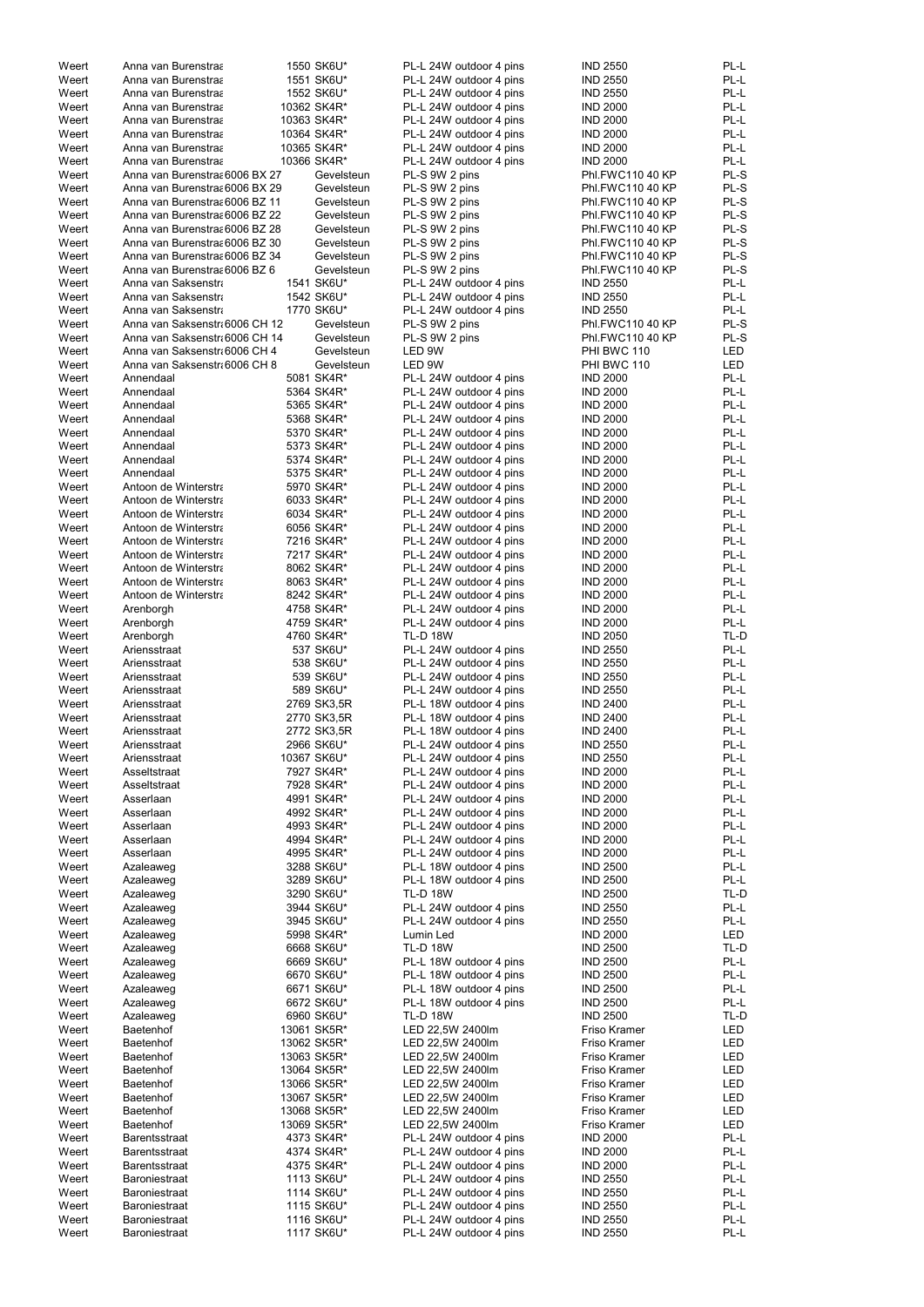| Weert          | <b>Baroniestraat</b>       |                        | 1346 SK6U*                           | PL-L 24W outdoor 4 pins                            | <b>IND 2550</b>                    | PL-L         |
|----------------|----------------------------|------------------------|--------------------------------------|----------------------------------------------------|------------------------------------|--------------|
| Weert          | Baroniestraat              |                        | 1347 SK6U*                           | PL-L 24W outdoor 4 pins                            | <b>IND 2550</b>                    | PL-L         |
| Weert          | Baroniestraat              |                        | 1348 SK6U*                           | PL-L 24W outdoor 4 pins                            | <b>IND 2550</b>                    | PL-L         |
| Weert          | <b>Baroniestraat</b>       |                        | 1349 SK6U*                           | PL-L 24W outdoor 4 pins                            | <b>IND 2550</b>                    | PL-L         |
| Weert          |                            |                        | 1353 SK6U*                           | PL-L 24W outdoor 4 pins                            | <b>IND 2550</b>                    | PL-L         |
|                | <b>Baroniestraat</b>       |                        |                                      |                                                    |                                    |              |
| Weert          | <b>Baroniestraat</b>       |                        | 1963 SK6U*                           | PL-L 24W outdoor 4 pins                            | <b>IND 2550</b>                    | PL-L         |
| Weert          | <b>Baroniestraat</b>       |                        | 5462 SK4R*                           | PL-L 24W outdoor 4 pins                            | <b>IND 2000</b>                    | PL-L         |
| Weert          | <b>Baroniestraat</b>       |                        | 5463 SK4R*                           | PL-L 24W outdoor 4 pins                            | <b>IND 2000</b>                    | PL-L         |
| Weert          | Baroniestraat              |                        | 5464 SK4R*                           | PL-L 24W outdoor 4 pins                            | <b>IND 2000</b>                    | PL-L         |
| Weert          | Baroniestraat              |                        | 5465 SK4R*                           | PL-L 24W outdoor 4 pins                            | <b>IND 2000</b>                    | PL-L         |
| Weert          | Baroniestraat              |                        | 5466 SK4R*                           | PL-L 24W outdoor 4 pins                            | <b>IND 2000</b>                    | PL-L         |
| Weert          | Baroniestraat              | 6004 HL 20             | Gevelsteun                           | PL-S 9W 2 pins                                     | Phl.FWC110 40 KP                   | PL-S         |
|                |                            |                        |                                      |                                                    |                                    |              |
| Weert          | Baroniestraat              | 6004 HL 30             | Gevelsteun                           | PL-S 9W 2 pins                                     | Phl.FWC110 40 KP                   | PL-S         |
| Weert          | Basculeweg                 |                        | 10492 SV8U*                          | LED 43W 5400lm                                     | Alexia                             | <b>LED</b>   |
| Weert          | <b>Basculeweg</b>          |                        | 10493 SK4R*                          | PL-L 18W outdoor 4 pins                            | <b>IND 2400</b>                    | PL-L         |
| Weert          | Basculeweg                 |                        | 10494 SV8U*                          | LED 43W 5400lm                                     | Alexia                             | <b>LED</b>   |
| Weert          | <b>Basculeweg</b>          |                        | 10495 SK4R*                          | PL-L 18W outdoor 4 pins                            | <b>IND 2400</b>                    | PL-L         |
| Weert          | <b>Basculeweg</b>          |                        | 10496 SK4R*                          | PL-L 18W outdoor 4 pins                            | <b>IND 2400</b>                    | PL-L         |
| Weert          | <b>Basculeweg</b>          |                        | 10497 SV8U*                          | LED 43W 5400lm                                     | Alexia                             | <b>LED</b>   |
|                |                            |                        |                                      |                                                    |                                    | PL-L         |
| Weert          | <b>Basculeweg</b>          |                        | 10498 SK4R*                          | PL-L 18W outdoor 4 pins                            | <b>IND 2400</b>                    |              |
| Weert          | Basculeweg                 |                        | 10499 SK4R*                          | PL-L 18W outdoor 4 pins                            | <b>IND 2400</b>                    | PL-L         |
| Weert          | <b>Basculeweg</b>          |                        | 10500 SK4R*                          | PL-L 18W outdoor 4 pins                            | <b>IND 2400</b>                    | PL-L         |
| Weert          | <b>Basculeweg</b>          |                        | 10501 SV8U*                          | LED 43W 5400lm                                     | Alexia                             | <b>LED</b>   |
| Weert          | Basculeweg                 |                        | 10501 SV8U*                          | LED 43W 5400lm                                     | Alexia                             | <b>LED</b>   |
| Weert          | <b>Bassin</b>              |                        | 3 SV8U*                              | LED 56-350mA                                       | <b>SCH TECEO-2</b>                 | <b>LED</b>   |
| Weert          | Bassin                     |                        | 122 SV8U*                            | LED 56-350mA                                       | <b>SCH TECEO-2</b>                 | <b>LED</b>   |
| Weert          | Bassin                     |                        | 2416 SV8U*                           | LED 56-350mA                                       | <b>SCH TECEO-2</b>                 | <b>LED</b>   |
|                |                            |                        |                                      |                                                    |                                    |              |
| Weert          | Bassin                     |                        | 2419 SV9U                            | LED 56-350mA                                       | <b>SCH TECEO-2</b>                 | <b>LED</b>   |
| Weert          | Bassin                     |                        | 2419 SV9U                            | LED 56-350mA                                       | <b>SCH TECEO-2</b>                 | <b>LED</b>   |
| Weert          | Bassin                     |                        | 2419 SV9U                            | <b>TL 30W</b>                                      | Reclame bord verlicht              | TL.          |
| Weert          | Bassin                     |                        | 2419 SV9U                            | <b>TL 30W</b>                                      | Reclame bord verlicht              | TL.          |
| Weert          | <b>Bassin</b>              |                        | 2419 SV9U                            | <b>TL 30W</b>                                      | Reclame bord verlicht              | TL.          |
| Weert          | <b>Bassin</b>              | 002421 + VRI bas SV9U  |                                      | LED 56-350mA                                       | <b>PHI SGS 203</b>                 | <b>LED</b>   |
|                |                            | 002421 + VRI bas SV9U  |                                      |                                                    |                                    |              |
| Weert          | <b>Bassin</b>              |                        |                                      | LED 56-350mA                                       | <b>SCH TECEO-2</b>                 | <b>LED</b>   |
| Weert          | <b>Bassin</b>              | 002424 + VRI bas SV8U* |                                      | LED 56-350mA                                       | <b>SCH TECEO-2</b>                 | <b>LED</b>   |
| Weert          | <b>Bassin</b>              | 002424 + VRI bas SV8U* |                                      | LED 56-350mA                                       | <b>SCH TECEO-2</b>                 | <b>LED</b>   |
| Weert          | Bassin                     | 002424 + VRI bas SV8U* |                                      | LED 56-350mA                                       | <b>SCH TECEO-2</b>                 | LED          |
| Weert          | <b>Bassin</b>              |                        | 2425 Zuilkastje                      | Mira atlantis 2 36 led                             | Mira atlantis 2                    | LED          |
| Weert          | <b>Bassin</b>              | 002425a                | Zuilkastje                           | Mira atlantis 2 36 led                             | Mira atlantis 2                    | <b>LED</b>   |
| Weert          | Bassin                     | 002425b                | Zuilkastje                           | Mira atlantis 2 36 led                             | Mira atlantis 2                    | LED          |
|                |                            |                        |                                      |                                                    |                                    |              |
| Weert          | Bassin                     | 002425c                | Zuilkastje                           | Mira atlantis 2 36 led                             | Mira atlantis 2                    | <b>LED</b>   |
| Weert          | Bassin                     |                        | 2426 Zuilkastje                      | Mira atlantis 2 36 led                             | Mira atlantis 2                    | LED          |
| Weert          | Bassin                     | 002426a                | Zuilkastje                           | Mira atlantis 2 36 led                             | Mira atlantis 2                    | LED          |
|                |                            |                        |                                      |                                                    |                                    |              |
| Weert          | <b>Bassin</b>              | 002426b                | Zuilkastje                           | Mira atlantis 2 36 led                             | Mira atlantis 2                    | LED          |
|                |                            |                        |                                      |                                                    |                                    |              |
| Weert          | <b>Bassin</b>              | 002426c                | Zuilkastje                           | Mira atlantis 2 36 led                             | Mira atlantis 2                    | LED          |
| Weert          | <b>Bassin</b>              |                        | 11394 Parkeerverwijsbor Led vol/vrij |                                                    | parkeerverwijzing vol/vrij         | LED          |
| Weert          | Bassin                     |                        |                                      | 11665 Bega 8977 K3 led Bega 8977 K3 Led            | Bega 8977 K3 Led                   | LED          |
| Weert          | Bassin                     |                        |                                      | 11666 Bega 8977 K3 led Bega 8977 K3 Led            | Bega 8977 K3 Led                   | LED          |
| Weert          | <b>Bassin</b>              |                        |                                      | 11667 Bega 8978 K3 Le Bega 8977 K3 Led             | Bega 8977 K3 Led                   | LED          |
| Weert          | <b>Bassin</b>              |                        |                                      | 11667 Bega 8978 K3 Le Bega 8977 K3 Led             | Bega 8977 K3 Led                   | LED          |
|                |                            |                        |                                      |                                                    |                                    | LED          |
| Weert          | Bassin                     |                        |                                      | 11668 Bega 8978 K3 Le Bega 8977 K3 Led             | Bega 8977 K3 Led                   |              |
| Weert          | Bassin                     |                        |                                      | 11668 Bega 8978 K3 Le Bega 8977 K3 Led             | Bega 8977 K3 Led                   | LED          |
| Weert          | <b>Bassin</b>              |                        |                                      | 11669 Bega 8977 K3 led Bega 8977 K3 Led            | Bega 8977 K3 Led                   | <b>LED</b>   |
| Weert          | Bassin                     |                        |                                      | 11670 Bega 8977 K3 led Bega 8977 K3 Led            | Bega 8977 K3 Led                   | <b>LED</b>   |
| Weert          | <b>Bassin</b>              |                        |                                      | 11691 Bega 9075 K3 Le Bega 9075 K3 Led             | Bega 9075 K3 Led                   | <b>LED</b>   |
| Weert          | <b>Bassin</b>              |                        |                                      | 11692 Bega 9075 K3 Le Bega 9075 K3 Led             | Bega 9075 K3 Led                   | <b>LED</b>   |
| Weert          | Bassin                     |                        |                                      | 11693 Bega 9075 K3 Le Bega 9075 K3 Led             | Bega 9075 K3 Led                   | LED          |
| Weert          | Bassin                     |                        |                                      | 11694 Bega 9075 K3 Ler Bega 9075 K3 Led            | Bega 9075 K3 Led                   | LED          |
| Weert          | <b>Bassin</b>              |                        |                                      | 11695 Bega 8977 K3 led Bega 8977 K3 Led            | Bega 8977 K3 Led                   | LED          |
|                |                            |                        |                                      |                                                    |                                    |              |
| Weert          | Bassin                     |                        |                                      | 11696 Bega 8977 K3 led Bega 8977 K3 Led            | Bega 8977 K3 Led                   | LED          |
| Weert          | Bassin                     |                        |                                      | 11697 Bega 8977 K3 led Bega 8977 K3 Led            | Bega 8977 K3 Led                   | LED          |
| Weert          | Bassin                     |                        |                                      | 11698 Bega 8977 K3 led Bega 8977 K3 Led            | Bega 8977 K3 Led                   | LED          |
| Weert          | Bassin                     |                        |                                      | 11699 Bega 8977 K3 led Bega 8977 K3 Led            | Bega 8977 K3 Led                   | LED          |
| Weert          | Bassin                     |                        |                                      | 11700 Bega 8977 K3 led Bega 8977 K3 Led            | Bega 8977 K3 Led                   | <b>LED</b>   |
| Weert          | <b>Bassin</b>              |                        |                                      | 11701 Bega 8977 K3 led Bega 8977 K3 Led            | Bega 8977 K3 Led                   | LED          |
| Weert          | <b>Bassin</b>              |                        |                                      | 11702 Bega 8977 K3 led Bega 8977 K3 Led            | Bega 8977 K3 Led                   | LED          |
| Weert          | <b>Bassin</b>              |                        |                                      | 11703 Bega 8977 K3 led Bega 8977 K3 Led            | Bega 8977 K3 Led                   | LED          |
|                |                            |                        |                                      |                                                    |                                    |              |
| Weert          | <b>Bassin</b>              |                        |                                      | 11704 Bega 8977 K3 led Bega 8977 K3 Led            | Bega 8977 K3 Led                   | LED          |
| Weert          | Batavierenstraat           |                        | 3467 SK5R*                           | PL-L 24W outdoor 4 pins                            | <b>IND 2550</b>                    | PL-L         |
| Weert          | <b>Batavierenstraat</b>    |                        | 3468 SK5R*                           | PL-L 24W outdoor 4 pins                            | <b>IND 2550</b>                    | PL-L         |
| Weert          | <b>Batavierenstraat</b>    |                        | 3469 SK5R*                           | PL-L 24W outdoor 4 pins                            | <b>IND 2550</b>                    | PL-L         |
| Weert          | <b>Batavierenstraat</b>    |                        | 4234 SK5R*                           | PL-L 24W outdoor 4 pins                            | <b>IND 2550</b>                    | PL-L         |
| Weert          | <b>Batavierenstraat</b>    |                        | 4235 SK5R*                           | PL-L 24W outdoor 4 pins                            | <b>IND 2550</b>                    | PL-L         |
| Weert          | <b>Batavierenstraat</b>    |                        | 4236 SK5R*                           | PL-L 24W outdoor 4 pins                            | <b>IND 2550</b>                    | PL-L         |
| Weert          | <b>Batavierenstraat</b>    |                        |                                      | PL-L 24W outdoor 4 pins                            | <b>IND 2550</b>                    | PL-L         |
|                |                            |                        | 4237 SK5R*                           |                                                    |                                    |              |
| Weert          | <b>Batavierenstraat</b>    |                        | 4238 SK5R*                           | PL-L 24W outdoor 4 pins                            | <b>IND 2550</b>                    | PL-L         |
| Weert          | <b>Batavierenstraat</b>    |                        | 4239 SK5R*                           | PL-L 24W outdoor 4 pins                            | <b>IND 2550</b>                    | PL-L         |
| Weert          | <b>Batavierenstraat</b>    |                        | 4240 SK5R*                           | PL-L 24W outdoor 4 pins                            | <b>IND 2550</b>                    | PL-L         |
| Weert          | <b>Batavierenstraat</b>    |                        | 4241 SK5R*                           | PL-L 24W outdoor 4 pins                            | <b>IND 2550</b>                    | PL-L         |
| Weert          | Batavierenstraat           |                        | 10337 SK4R*                          | PL-L 24W outdoor 4 pins                            | <b>IND 2000</b>                    | PL-L         |
| Weert          | Beatrixlaan                |                        | 1812 AK8U                            | PL-L 36W outdoor 4 pins                            | <b>IND 2551</b>                    | PL-L         |
|                |                            |                        |                                      |                                                    |                                    |              |
| Weert          | Beatrixlaan                |                        | 1813 AK7,5U                          | PL-L 36W outdoor 4 pins                            | <b>IND 2551</b>                    | PL-L         |
| Weert          | Beatrixlaan                |                        | 1814 AK7,5U                          | PL-L 36W outdoor 4 pins                            | <b>IND 2551</b>                    | PL-L         |
| Weert          | Beatrixlaan                |                        | 1815 AK8U                            | PL-L 36W outdoor 4 pins                            | <b>IND 2551</b>                    | PL-L         |
| Weert          | Beatrixlaan                |                        | 1816 AK7,5U                          | PL-L 36W outdoor 4 pins                            | <b>IND 2551</b>                    | PL-L         |
| Weert<br>Weert | Beatrixlaan<br>Beatrixlaan |                        | 1817 AK8U<br>1818 AK8U               | PL-L 36W outdoor 4 pins<br>PL-L 36W outdoor 4 pins | <b>IND 2551</b><br><b>IND 2551</b> | PL-L<br>PL-L |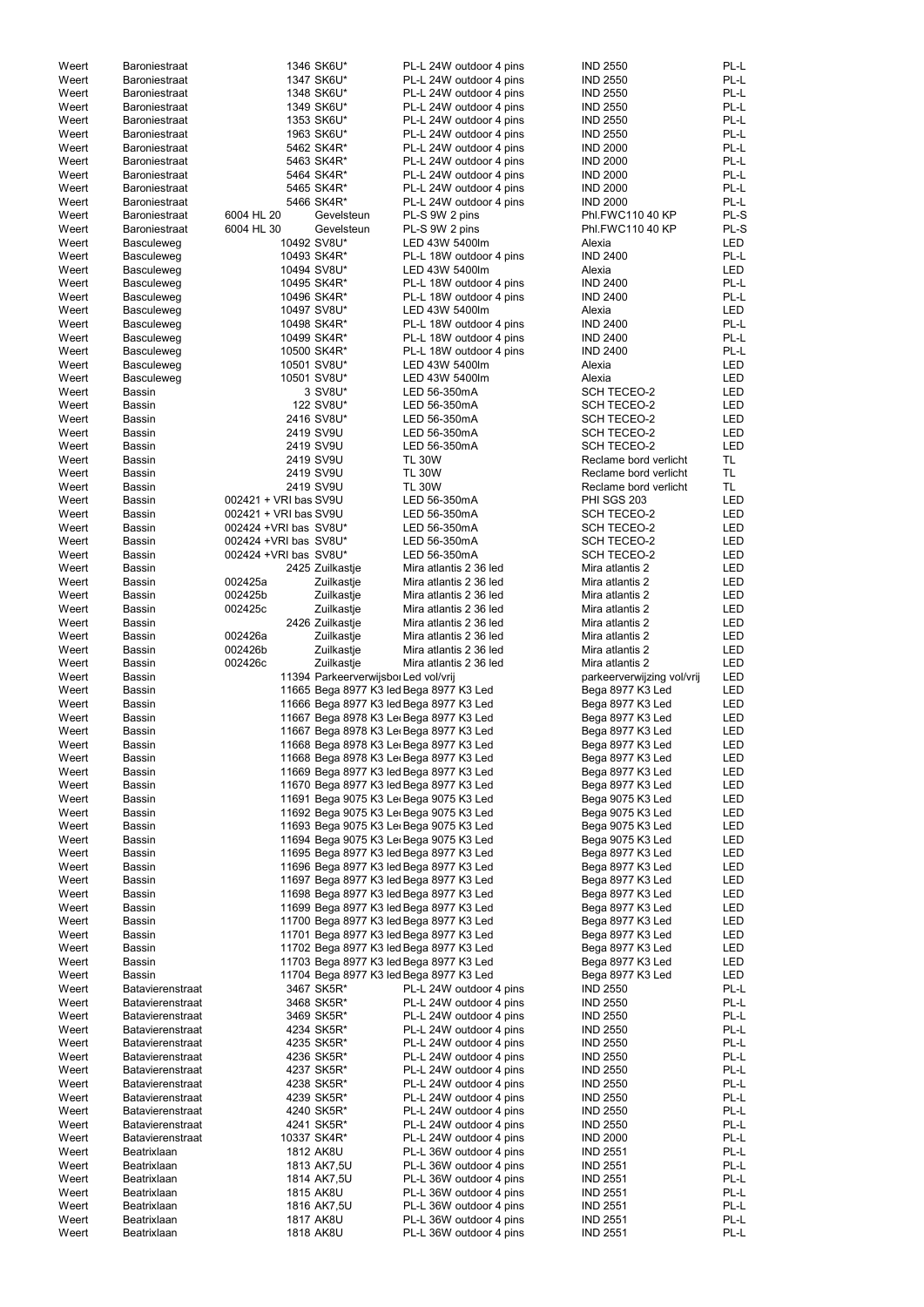| Weert<br>Weert |                                |                          |                                                    |                                    |            |
|----------------|--------------------------------|--------------------------|----------------------------------------------------|------------------------------------|------------|
|                | Beatrixlaan                    | 1819 AK7,5U              | PL-L 36W outdoor 4 pins                            | <b>IND 2551</b>                    | PL-L       |
|                | Beatrixlaan                    | 2126 AK7,5U              | PL-L 36W outdoor 4 pins                            | <b>IND 2551</b>                    | PL-L       |
| Weert          | Beatrixlaan                    | 2127 AK7,5U              | PL-L 36W outdoor 4 pins                            | <b>IND 2551</b>                    | PL-L       |
| Weert          | Beatrixlaan                    | 2128 AK8U                | PL-L 36W outdoor 4 pins                            | <b>IND 2551</b>                    | PL-L       |
| Weert          | Beatrixlaan                    | 2129 AK8U                | PL-L 36W outdoor 4 pins                            | <b>IND 2551</b>                    | PL-L       |
| Weert          | Beatrixlaan                    | 2130 AK7,5U              | PL-L 36W outdoor 4 pins                            | <b>IND 2551</b>                    | PL-L       |
| Weert          | Beatrixlaan                    | 2131 AK7,5U              | PL-L 36W outdoor 4 pins                            | <b>IND 2551</b>                    | PL-L       |
| Weert          | Beatrixlaan                    |                          | 11978 staal conisch 6 m Aresa-2 24led              | <b>SCH Aresa-2</b>                 | LED        |
| Weert          | Beatrixlaan                    |                          | 11979 staal conisch 6 m Aresa-2 24led              | <b>SCH Aresa-2</b>                 | <b>LED</b> |
| Weert          | Beatrixlaan                    |                          | 11980 staal conisch 6 m Aresa-2 24led              | <b>SCH Aresa-2</b>                 | <b>LED</b> |
| Weert          | Beatrixlaan                    |                          | 11981 staal conisch 6 m Aresa-2 24led              | <b>SCH Aresa-2</b>                 | <b>LED</b> |
| Weert          | Beatrixlaan                    |                          | 11982 staal conisch 6 m Aresa-2 24led              | <b>SCH Aresa-2</b>                 | <b>LED</b> |
| Weert          | Beatrixlaan                    |                          | 11983 staal conisch 6 m Aresa-2 24led              | <b>SCH Aresa-2</b>                 | <b>LED</b> |
| Weert          | Beatrixlaan                    |                          | 11984 staal conisch 6 m Aresa-2 24led              | <b>SCH Aresa-2</b>                 | <b>LED</b> |
| Weert          | Beatrixlaan                    |                          | 11985 staal conisch 6 m Aresa-2 24led              | <b>SCH Aresa-2</b>                 | <b>LED</b> |
| Weert          | Beatrixlaan                    |                          | 11986 staal conisch 6 m Aresa-2 24led              | <b>SCH Aresa-2</b>                 | <b>LED</b> |
| Weert          | Beatrixlaan                    |                          | 11987 staal conisch 6 m Aresa-2 24led              | <b>SCH Aresa-2</b>                 | <b>LED</b> |
|                |                                |                          | 11988 staal conisch 6 m Aresa-2 24led              |                                    | <b>LED</b> |
| Weert          | Beatrixlaan                    |                          |                                                    | <b>SCH Aresa-2</b>                 |            |
| Weert          | Beatrixlaan                    |                          | 11989 staal conisch 6 m Aresa-2 24led              | <b>SCH Aresa-2</b>                 | <b>LED</b> |
| Weert          | Beatrixlaan                    |                          | 11990 staal conisch 6 m Aresa-2 24led              | <b>SCH Aresa-2</b>                 | <b>LED</b> |
| Weert          | Beegdenstraat                  | 3871 SK4R*               | PL-L 24W outdoor 4 pins                            | <b>IND 2000</b>                    | PL-L       |
| Weert          | Beegdenstraat                  | 3872 SK4R*               | PL-L 24W outdoor 4 pins                            | <b>IND 2000</b>                    | PL-L       |
| Weert          | Beegdenstraat                  | 3873 SK4R*               | PL-L 24W outdoor 4 pins                            | <b>IND 2000</b>                    | PL-L       |
| Weert          | Beegdenstraat                  | 3874 SK4R*               | PL-L 24W outdoor 4 pins                            | <b>IND 2000</b>                    | PL-L       |
| Weert          | Beegdenstraat                  | 3875 SK4R*               | PL-L 24W outdoor 4 pins                            | <b>IND 2000</b>                    | PL-L       |
| Weert          | Beegdenstraat                  | 3876 SK4R*               | PL-L 24W outdoor 4 pins                            | <b>IND 2000</b>                    | PL-L       |
| Weert          | Beekpoort                      | 6 SK6U*                  | PL-L 18W outdoor 4 pins                            | <b>IND 2500</b>                    | PL-L       |
| Weert          | <b>Beekstraat</b>              |                          | 108 Bambu530 DEA STronic Retro 525mA 6296lm LED    | <b>DAE Tronic</b>                  | <b>LED</b> |
| Weert          | <b>Beekstraat</b>              | 2634 Gevelsteun          | PL-L 24W outdoor 4 pins                            | <b>IND 2550</b>                    | PL-L       |
| Weert          | <b>Beekstraat</b>              |                          | 4303 Bambu530 DEA STronic Retro 525mA 6296Im LED   | <b>DAE Tronic</b>                  | <b>LED</b> |
| Weert          | <b>Beekstraat</b>              |                          | 4304 Bambu530 DEA STronic Retro 525mA 6296lm LED   | <b>DAE Tronic</b>                  | <b>LED</b> |
| Weert          | <b>Beekstraat</b>              |                          | 4305 Bambu530 DEA STronic Retro 525mA 6296lm LED   | <b>DAE Tronic</b>                  | <b>LED</b> |
| Weert          | <b>Beekstraat</b>              | 4306 Gevelsteun          | Tronic Retro 525mA 6296lm LED                      | <b>DAE Tronic</b>                  | <b>LED</b> |
| Weert          | <b>Beekstraat</b>              |                          | 4401 Bambu530 DEA STronic Retro 525mA 6296lm LED   | <b>DAE Tronic</b>                  | <b>LED</b> |
| Weert          | <b>Beekstraat</b>              |                          | 4402 Bambu530 DEA S Tronic Retro 525mA 6296lm LED  | <b>DAE Tronic</b>                  | <b>LED</b> |
| Weert          | <b>Beekstraat</b>              |                          | 4404 Bambu530 DEA STronic Retro 525mA 6296lm LED   | <b>DAE Tronic</b>                  | <b>LED</b> |
| Weert          | <b>Beekstraat</b>              |                          | 4405 Bambu530 DEA STronic Retro 525mA 6296Im LED   | <b>DAE Tronic</b>                  | LED        |
| Weert          | <b>Beekstraat</b>              | 4406 Gevelsteun          | Tronic Retro 525mA 6296lm LED                      | <b>DAE Tronic</b>                  | <b>LED</b> |
| Weert          | <b>Beekstraat</b>              | 4407 Gevelsteun          | Tronic Retro 525mA 6296lm LED                      | <b>DAE Tronic</b>                  | <b>LED</b> |
| Weert          | <b>Beekstraat</b>              | 4408 Gevelsteun          | Tronic Retro 525mA 6296lm LED                      | <b>DAE Tronic</b>                  | <b>LED</b> |
| Weert          | <b>Beekstraat</b>              | 4409 Gevelsteun          | Tronic Retro 525mA 6296lm LED                      | <b>DAE Tronic</b>                  | <b>LED</b> |
| Weert          |                                | 4410 Gevelsteun          | Tronic Retro 525mA 6296lm LED                      | <b>DAE Tronic</b>                  | <b>LED</b> |
|                | <b>Beekstraat</b>              |                          |                                                    |                                    |            |
| Weert          | <b>Beekstraat</b>              | 4411 Gevelsteun          | Tronic Retro 525mA 6296lm LED                      | <b>DAE Tronic</b>                  | <b>LED</b> |
| Weert          | <b>Beekstraat</b>              | 9979 Gevelsteun          | Tronic Retro 525mA 6296lm LED                      | <b>DAE Tronic</b>                  | <b>LED</b> |
| Weert          | <b>Beekstraat</b>              |                          | 12345 DAE Farola BAMI Tronic led 10 1600lm         | <b>DAE Tronic</b>                  | <b>LED</b> |
| Weert          | <b>Beekstraat</b>              |                          | 12431 DAE Farola BAMI Tronic led 10 1600lm         | <b>DAE Tronic</b>                  | <b>LED</b> |
| Weert          | <b>Beekstraat</b>              |                          | 12432 DAE Farola BAMI Tronic led 10 1600lm         | <b>DAE Tronic</b>                  | <b>LED</b> |
|                |                                |                          | 12433 DAE Farola BAMI Tronic led 10 1600lm         | <b>DAE Tronic</b>                  | LED        |
| Weert          | <b>Beekstraat</b>              |                          |                                                    |                                    |            |
| Weert          | <b>Beekstraat</b>              |                          | 12434 DAE Farola BAMI Tronic led 10 1600lm         | <b>DAE Tronic</b>                  | LED        |
| Weert          | Beelenhofweg                   | 3621 SK6U*               | Led siteco 16W 1840lm 1.3a                         | Siteco SL20                        | <b>LED</b> |
| Weert          | Beelenhofweg                   | 5096 SK6U*               | Led siteco 16W 1840lm 1.3a                         | Siteco SL20                        | <b>LED</b> |
| Weert          | Beelenhofweg                   | 5917 SK6U*               | Led siteco 16W 1840lm 1.3a                         | Siteco SL20                        | <b>LED</b> |
| Weert          | Beelenhofweg                   | 8832 SK6U*               | Led siteco 16W 1840lm 1.3a                         | Siteco SL20                        | <b>LED</b> |
| Weert          | Beemdenstraat                  | 706 SK4R*                | PL-L 24W outdoor 4 pins                            | <b>IND 2000</b>                    | PL-L       |
| Weert          | Beemdenstraat                  | 707 SK4R*                | PL-L 24W outdoor 4 pins                            | <b>IND 2000</b>                    | PL-L       |
| Weert          | Beemdenstraat                  | 708 SK4R*                | PL-L 24W outdoor 4 pins                            | <b>IND 2000</b>                    | PL-L       |
| Weert          | Beemdenstraat                  | 2282 SK4R*               | PL-L 24W outdoor 4 pins                            | <b>IND 2000</b>                    | PL-L       |
| Weert          |                                |                          |                                                    |                                    | PL-L       |
| Weert          | Beemdenstraat<br>Beemdenstraat | 2666 SK4R*<br>3566 SK6U* | PL-L 24W outdoor 4 pins<br>PL-L 24W outdoor 4 pins | <b>IND 2000</b><br><b>IND 2550</b> | PL-L       |
| Weert          | Beemdenstraat                  | 3567 SK6U*               | PL-L 24W outdoor 4 pins                            | <b>IND 2550</b>                    | PL-L       |
| Weert          | Beemdenstraat                  | 3568 SK6U*               | PL-L 24W outdoor 4 pins                            | <b>IND 2550</b>                    | PL-L       |
| Weert          | Beemdenstraat                  |                          |                                                    |                                    | PL-L       |
|                |                                | 3764 SK4R*               | PL-L 24W outdoor 4 pins                            | <b>IND 2000</b>                    |            |
| Weert          | Beemdenstraat                  | 3765 SK4R*               | PL-L 24W outdoor 4 pins                            | <b>IND 2000</b>                    | PL-L       |
| Weert          | Beemdenstraat                  | 3788 SK4R*               | PL-L 24W outdoor 4 pins                            | <b>IND 2000</b>                    | PL-L       |
| Weert          | Beemdenstraat                  | 3789 SK4R*               | PL-L 24W outdoor 4 pins                            | <b>IND 2000</b>                    | PL-L       |
| Weert          | Beemdenstraat                  | 3790 SK4R*               | PL-L 24W outdoor 4 pins                            | <b>IND 2000</b>                    | PL-L       |
| Weert          | Beemdenstraat                  | 3791 SK4R*               | PL-L 24W outdoor 4 pins                            | <b>IND 2000</b>                    | PL-L       |
| Weert          | Beemdenstraat                  | 5098 SK4R*               | PL-L 24W outdoor 4 pins                            | <b>IND 2000</b>                    | PL-L       |
| Weert          | Beemdenstraat                  | 5099 SK4R*               | PL-L 24W outdoor 4 pins                            | <b>IND 2000</b>                    | PL-L       |
| Weert          | Beemdenstraat                  | 5100 SK4R*               | PL-L 24W outdoor 4 pins                            | <b>IND 2000</b>                    | PL-L       |
| Weert          | Beemdenstraat                  | 5101 SK4R*               | PL-L 24W outdoor 4 pins                            | <b>IND 2000</b>                    | PL-L       |
| Weert          | Begijnenhofstraat              | 170 SK6U*                | PL-L 36W outdoor 4 pins                            | <b>IND 2551</b>                    | PL-L       |
| Weert          | Begijnenhofstraat              | 172 SK6U*                | PL-L 36W outdoor 4 pins                            | <b>IND 2551</b>                    | PL-L       |
| Weert          | Begijnenhofstraat              | 173 SK6U*                | PL-L 36W outdoor 4 pins                            | <b>IND 2551</b>                    | PL-L       |
| Weert          | Begijnenhofstraat              | 174 SK6U*                | PL-L 36W outdoor 4 pins                            | <b>IND 2551</b>                    | PL-L       |
| Weert          | Begijnenhofstraat              | 1251 SK6U*               | PL-L 36W outdoor 4 pins                            | <b>IND 2551</b>                    | PL-L       |
| Weert          | Begijnenhofstraat              | 1980 SK6U*               | PL-L 36W outdoor 4 pins                            | <b>IND 2551</b>                    | PL-L       |
| Weert          | Begijnenhofstraat              | 1981 SK6U*               | PL-L 36W outdoor 4 pins                            | <b>IND 2551</b>                    | PL-L       |
| Weert          | Begijnenhofstraat              | 1982 SK6U*               | PL-L 36W outdoor 4 pins                            | <b>IND 2551</b>                    | PL-L       |
| Weert          | Begijnenhofstraat              | 5753 SK6U*               | PL-L 36W outdoor 4 pins                            | <b>IND 2551</b>                    | PL-L       |
| Weert          | Begijnenhofstraat              | 7438 AK8U                | SON-T Plus 70W                                     | <b>IND 2600</b>                    | SON        |
| Weert          | Begijnenhofstraat              | 7439 AK8U                | SON-T Plus 70W                                     | <b>IND 2600</b>                    | SON        |
| Weert          | Begijnenhofstraat              | 7440 AK8U                | SON-T Plus 70W                                     | <b>IND 2600</b>                    | SON        |
| Weert          | Begijnenhofstraat              | 10355 SK3,5R             | PL-L 18W outdoor 4 pins                            | <b>IND 2400</b>                    | PL-L       |
| Weert          | Begijnenpeelweg                | 7912 SK6U*               | Led siteco 16W 1840lm 1.3a                         | Siteco SL20                        | LED        |
| Weert          | Begijnenpeelweg                | 7913 SK6U*               | Led siteco 16W 1840lm 1.3a                         | Siteco SL20                        | <b>LED</b> |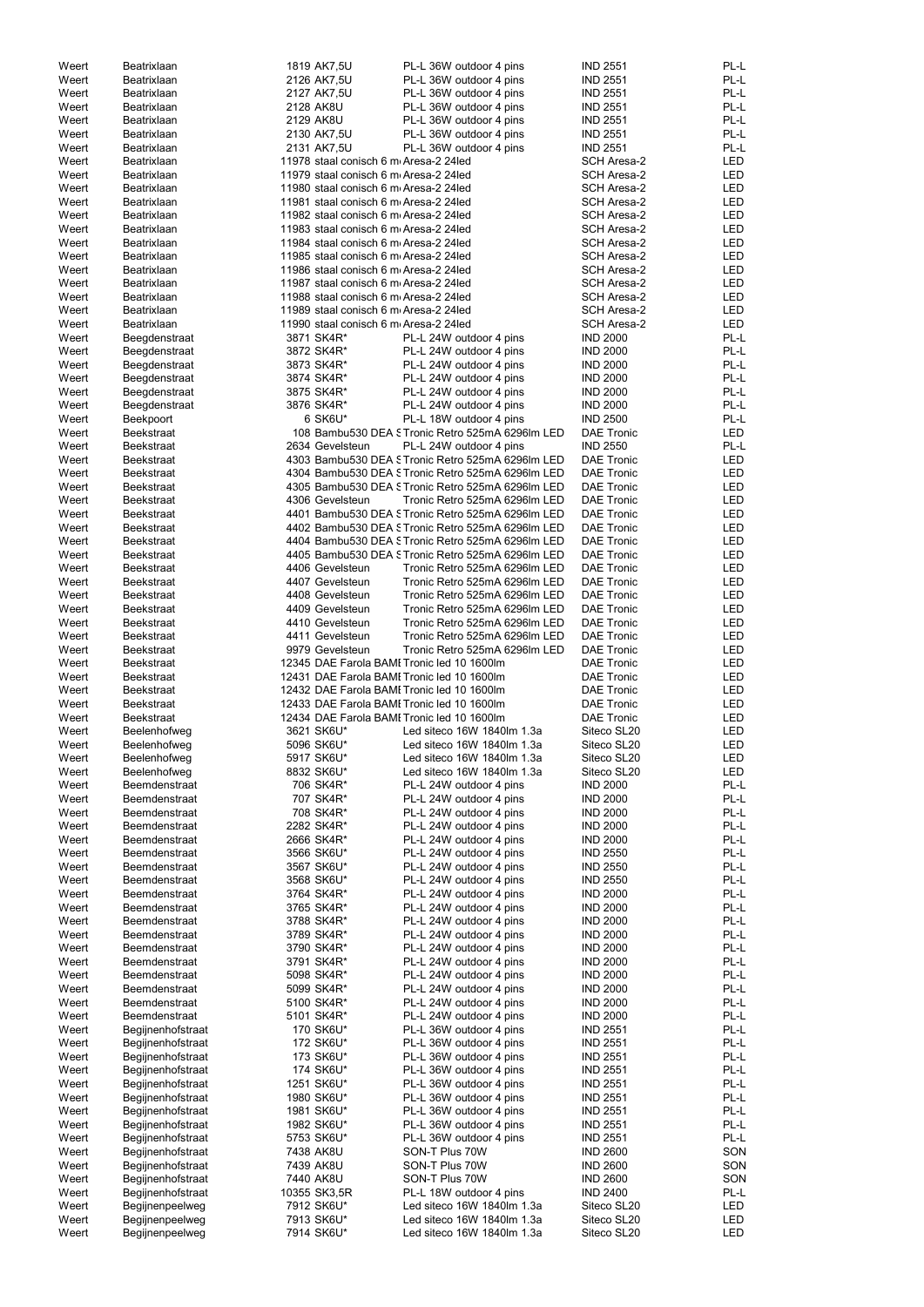| Weert | Begijnenpeelweg        |            | 7915 SK6U*     | Led siteco 16W 1840lm 1.3a    | Siteco SL20       | LED        |
|-------|------------------------|------------|----------------|-------------------------------|-------------------|------------|
| Weert | Begijnenpeelweg        |            | 8219 SK6U*     | Led siteco 16W 1840lm 1.3a    | Siteco SL20       | <b>LED</b> |
| Weert | Begijnensteeg          |            | 250 Gevelsteun | Tronic Retro 525mA 6296lm LED | <b>DAE Tronic</b> | <b>LED</b> |
| Weert | Begijnensteeg          |            | 251 Gevelsteun | PL-L 24W outdoor 4 pins       | <b>IND 2600</b>   | PL-L       |
| Weert | Begijnensteeg          |            | 4723 SK5R*     | PL-L 24W outdoor 4 pins       | <b>IND 2600</b>   | PL-L       |
| Weert | Belle van Zuylenhof    |            | 11182 SK6U*    | PL-T 32W 4 pins               | Evolo 2 AG 2018   | PL-T       |
| Weert | Belle van Zuylenhof    |            | 11183 SK6U*    | PL-T 32W 4 pins               | Evolo 2 AG 2018   | PL-T       |
| Weert | Belle van Zuylenhof    |            | 11184 SK6U*    | PL-T 32W 4 pins               | Evolo 2 AG 2018   | PL-T       |
| Weert | <b>Beltmolen</b>       |            | 8485 SK5U*     | PL-L 24W outdoor 4 pins       | <b>IND 2600</b>   | PL-L       |
|       |                        |            |                |                               |                   | PL-L       |
| Weert | Beltmolen              |            | 8486 SK5U*     | PL-L 24W outdoor 4 pins       | <b>IND 2600</b>   |            |
| Weert | <b>Beltmolen</b>       |            | 8487 AK8U      | SON-T Plus 70W                | <b>IND 2600</b>   | SON        |
| Weert | Beltmolen              |            | 8682 AK8U      | SON-T Plus 70W                | <b>IND 2600</b>   | SON        |
| Weert | <b>Beltmolen</b>       |            | 8683 AK8U      | SON-T Plus 70W                | <b>IND 2600</b>   | SON        |
| Weert | Beltmolen              |            | 8684 AK8U      | SON-T Plus 70W                | <b>IND 2600</b>   | SON        |
| Weert | Beltmolen              |            | 8685 AK8U      | SON-T Plus 70W                | <b>IND 2600</b>   | SON        |
| Weert | Beltmolen              |            | 8686 AK8U      | SON-T Plus 70W                | <b>IND 2600</b>   | SON        |
| Weert | <b>Beltmolen</b>       |            | 8687 AK8U      | SON-T Plus 70W                | <b>IND 2600</b>   | SON        |
| Weert | Beltmolen              |            | 8688 AK8U      | SON-T Plus 70W                | <b>IND 2600</b>   | SON        |
| Weert | Beltmolen              |            | 8689 AK8U      | SON-T Plus 70W                | <b>IND 2600</b>   | SON        |
| Weert | Beltmolen              |            | 8690 AK8U      | SON-T Plus 70W                | <b>IND 2600</b>   | SON        |
| Weert | Beltmolen              |            | 8691 AK8U      | SON-T Plus 70W                | <b>IND 2600</b>   | SON        |
| Weert | Beltmolen              |            | 8699 SK4R*     | Lumin Led                     | <b>IND 2000</b>   | LED        |
| Weert | Beltmolen              |            | 8723 SK4R*     | Lumin Led                     | <b>IND 2000</b>   | <b>LED</b> |
| Weert | Beltmolen              |            | 8780 SK5R*     | PL-L 24W outdoor 4 pins       | <b>IND 2550</b>   | PL-L       |
| Weert | <b>Beltmolen</b>       |            | 8781 SK5R*     | PL-L 24W outdoor 4 pins       | <b>IND 2550</b>   | PL-L       |
| Weert | Beltmolen              |            | 9715 SK6U*     | PL-L 24W outdoor 4 pins       | <b>IND 2550</b>   | PL-L       |
| Weert | Beltmolen              |            | 9716 SK3,5R    | PL-L 18W outdoor 4 pins       | <b>IND 2400</b>   | PL-L       |
| Weert | Beltmolen              |            | 9727 SK6U*     | PL-L 24W outdoor 4 pins       | <b>IND 2550</b>   | PL-L       |
| Weert | Beltmolen              |            | 9728 SK6U*     | PL-L 24W outdoor 4 pins       | <b>IND 2550</b>   | PL-L       |
| Weert | Beltmolen              |            | 9729 SK6U*     | PL-L 24W outdoor 4 pins       | <b>IND 2550</b>   | PL-L       |
| Weert | Beltmolen              |            | 9730 SK6U*     | PL-L 24W outdoor 4 pins       | <b>IND 2550</b>   | PL-L       |
| Weert | Beltmolen              |            | 9731 SK6U*     | PL-L 24W outdoor 4 pins       | <b>IND 2550</b>   | PL-L       |
|       |                        |            |                |                               |                   |            |
| Weert | Beltmolen              |            | 9732 SK6U*     | PL-L 24W outdoor 4 pins       | <b>IND 2550</b>   | PL-L       |
| Weert | Beltmolen              |            | 9733 SK6U*     | PL-L 24W outdoor 4 pins       | <b>IND 2550</b>   | PL-L       |
| Weert | Beltmolen              |            | 9734 SK4R*     | Lumin Led                     | <b>IND 2000</b>   | LED        |
| Weert | Beltmolen              |            | 9735 SK6U*     | PL-L 24W outdoor 4 pins       | <b>IND 2550</b>   | PL-L       |
| Weert | Beltmolen              |            | 9736 SK4R*     | Lumin Led                     | <b>IND 2000</b>   | LED        |
| Weert | <b>Beltmolen</b>       |            | 9737 SK3,5R    | PL-L 18W outdoor 4 pins       | <b>IND 2400</b>   | PL-L       |
| Weert | Beltmolen              |            | 9738 SK6U*     | PL-L 24W outdoor 4 pins       | <b>IND 2550</b>   | PL-L       |
| Weert | Beltmolen              |            | 9738 SK6U*     | PL-L 24W outdoor 4 pins       | <b>IND 2550</b>   | PL-L       |
| Weert | Beltmolen              |            | 9739 SK6U*     | PL-L 24W outdoor 4 pins       | <b>IND 2550</b>   | PL-L       |
| Weert | <b>Beltmolen</b>       |            | 9739 SK6U*     | PL-L 24W outdoor 4 pins       | <b>IND 2550</b>   | PL-L       |
| Weert | Beltmolen              |            | 9740 SK4R*     | Lumin Led                     | <b>IND 2000</b>   | LED        |
| Weert | Beltmolen              |            | 9741 SK4R*     | Lumin Led                     | <b>IND 2000</b>   | <b>LED</b> |
| Weert | Beltmolen              |            | 9742 SK4R*     | Lumin Led                     | <b>IND 2000</b>   | LED        |
| Weert | Beltmolen              |            | 9743 SK3,5R    | PL-L 18W outdoor 4 pins       | <b>IND 2400</b>   | PL-L       |
| Weert | Beltmolen              |            | 9744 SK4R*     | PL-L 24W outdoor 4 pins       | <b>IND 2550</b>   | PL-L       |
| Weert | Beltmolen              |            | 9745 SK4R*     | Lumin Led                     | <b>IND 2000</b>   | LED        |
| Weert | Beltmolen              |            | 9746 SK4R*     | Lumin Led                     | <b>IND 2000</b>   | <b>LED</b> |
| Weert | Beltmolen              |            | 9747 SK4R*     | Lumin Led                     | <b>IND 2000</b>   | LED        |
| Weert | Beltmolen              |            | 9748 SK4R*     | Lumin Led                     | <b>IND 2000</b>   | <b>LED</b> |
| Weert | Beltmolen              |            | 9749 SK3,5R    | PL-L 18W outdoor 4 pins       | <b>IND 2400</b>   | PL-L       |
| Weert | Beltmolen              |            | 9750 SK4R*     | Lumin Led                     | <b>IND 2000</b>   | <b>LED</b> |
|       | Beltmolen              |            |                | PL-L 18W outdoor 4 pins       | <b>IND 2400</b>   | PL-L       |
| Weert |                        |            | 9751 SK3,5R    |                               |                   |            |
| Weert | Beltmolen              |            | 9752 SK6U*     | PL-L 24W outdoor 4 pins       | <b>IND 2550</b>   | PL-L       |
| Weert | Beltmolen              |            | 9752 SK6U*     | PL-L 24W outdoor 4 pins       | <b>IND 2550</b>   | PL-L       |
| Weert | Beltmolen              |            | 9753 SK6U*     | PL-L 24W outdoor 4 pins       | <b>IND 2550</b>   | PL-L       |
| Weert | Beltmolen              |            | 9753 SK6U*     | PL-L 24W outdoor 4 pins       | <b>IND 2550</b>   | PL-L       |
| Weert | <b>Beltmolen</b>       |            | 9754 SK6U*     | PL-L 24W outdoor 4 pins       | <b>IND 2550</b>   | PL-L       |
| Weert | Beltmolen              |            | 9755 SK4R*     | Lumin Led                     | <b>IND 2000</b>   | <b>LED</b> |
| Weert | Beltmolen              |            | 9756 SK3,5R    | PL-L 18W outdoor 4 pins       | <b>IND 2400</b>   | PL-L       |
| Weert | Beltmolen              |            | 11311 SK4R*    | Lumin Led                     | <b>IND 2000</b>   | LED        |
| Weert | Bergsheisteeg          |            | 6303 SK6U*     | Led siteco 16W 1840lm 1.3a    | Siteco SL20       | LED        |
| Weert | Bernhardlaan           |            | 1773 SK6U*     | PL-L 24W outdoor 4 pins       | <b>IND 2550</b>   | PL-L       |
| Weert | Bernhardlaan           |            | 1774 SK6U*     | PL-L 24W outdoor 4 pins       | <b>IND 2550</b>   | PL-L       |
| Weert | Bernhardlaan           |            | 1826 SK6U*     | PL-L 24W outdoor 4 pins       | <b>IND 2550</b>   | PL-L       |
| Weert | Bernhardlaan           |            | 1827 SK6U*     | PL-L 24W outdoor 4 pins       | <b>IND 2550</b>   | PL-L       |
| Weert | Bernhardlaan           |            | 1828 SK6U*     | PL-L 24W outdoor 4 pins       | <b>IND 2550</b>   | PL-L       |
| Weert | Bernhardlaan           |            | 1829 SK6U*     | PL-L 24W outdoor 4 pins       | <b>IND 2550</b>   | PL-L       |
| Weert | Bernhardlaan           |            | 1830 SK6U*     | PL-L 24W outdoor 4 pins       | <b>IND 2550</b>   | PL-L       |
| Weert | Bernhardlaan           |            | 1831 SK6U*     | PL-L 24W outdoor 4 pins       | <b>IND 2550</b>   | PL-L       |
| Weert | Bernhardlaan           |            | 2111 SK6U*     | PL-L 24W outdoor 4 pins       | <b>IND 2550</b>   | PL-L       |
| Weert | Bernhardlaan           | 6006 ZP 13 | Gevelsteun     | PL-S 9W 2 pins                | Phl.FWC110 40 KP  | PL-S       |
| Weert | Bernhardlaan           | 6006 ZP 19 | Gevelsteun     | PL-S 9W 2 pins                | Phl.FWC110 40 KP  | PL-S       |
| Weert | <b>Bertestraat</b>     |            | 1442 SK6U*     | PL-L 24W outdoor 4 pins       | <b>IND 2550</b>   | PL-L       |
| Weert | Bertestraat            |            | 1443 SK6U*     | PL-L 24W outdoor 4 pins       | <b>IND 2550</b>   | PL-L       |
| Weert | <b>Bertestraat</b>     |            | 1444 SK6U*     | PL-L 24W outdoor 4 pins       | <b>IND 2550</b>   | PL-L       |
| Weert | <b>Bertestraat</b>     |            | 1445 SK6U*     | PL-L 24W outdoor 4 pins       | <b>IND 2550</b>   | PL-L       |
| Weert | <b>Bertiliastraat</b>  |            | 2627 SK6U*     | PS-LHP saled ipv PL-L 24      | <b>IND 2550</b>   | LED        |
| Weert | Bertiliastraat         |            | 2628 SK6U*     | PS-LHP saled ipv PL-L 24      | <b>IND 2550</b>   | LED        |
| Weert | Bertiliastraat         |            | 2629 SK6U*     | PS-LHP saled ipv PL-L 24      | <b>IND 2550</b>   | LED        |
| Weert | <b>Bertiliastraat</b>  |            | 2630 SK6U*     | PS-LHP saled ipv PL-L 24      | <b>IND 2550</b>   | LED        |
| Weert | <b>Bertiliastraat</b>  |            | 2631 SK6U*     | PS-LHP saled ipv PL-L 24      | <b>IND 2550</b>   | LED        |
| Weert | <b>Bertiliastraat</b>  |            | 2632 SK6U*     | PS-LHP saled ipv PL-L 24      | <b>IND 2550</b>   | LED        |
| Weert | <b>Bertiliastraat</b>  |            | 2633 SK6U*     | PS-LHP saled ipv PL-L 24      | <b>IND 2550</b>   | LED        |
|       |                        |            |                |                               |                   |            |
| Weert | <b>Beutsevenstraat</b> |            | 3413 SK6U*     | PL-L 24W outdoor 4 pins       | <b>IND 2550</b>   | PL-L       |
| Weert | Beutsevenstraat        |            | 3414 SK6U*     | PL-L 24W outdoor 4 pins       | <b>IND 2550</b>   | PL-L       |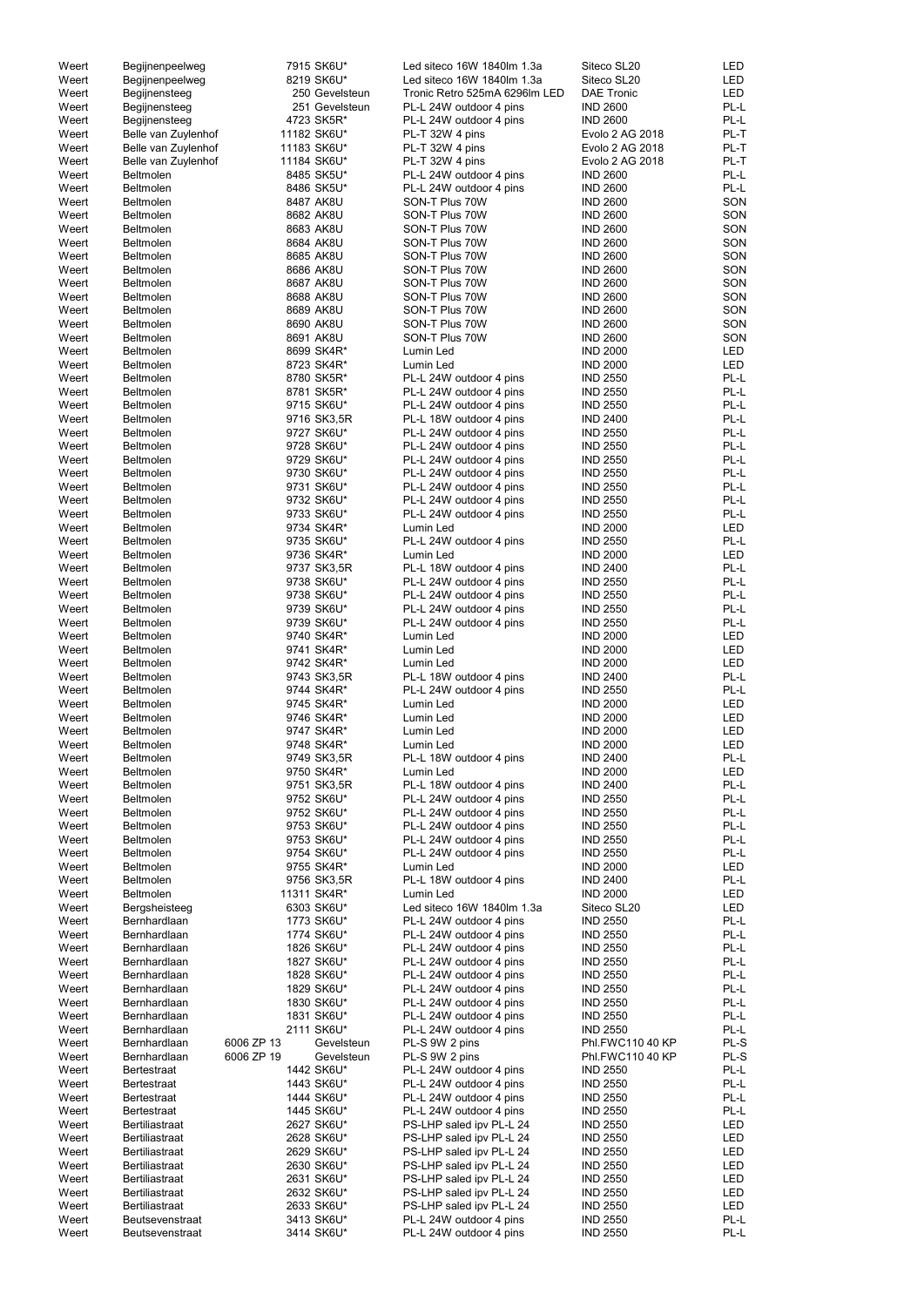| Weert          | <b>Beutsevenstraat</b>                     |            | 3415 SK6U*                 | PL-L 24W outdoor 4 pins                      | <b>IND 2550</b>                | PL-L        |
|----------------|--------------------------------------------|------------|----------------------------|----------------------------------------------|--------------------------------|-------------|
| Weert          | <b>Beutsevenstraat</b>                     |            | 3416 SK6U*                 | PL-L 24W outdoor 4 pins                      | <b>IND 2550</b>                | PL-L        |
| Weert          | <b>Biemansstraat</b>                       |            | 7535 SK5U*                 | PL-L 24W outdoor 4 pins                      | <b>IND 2600</b>                | PL-L        |
| Weert          | <b>Biemansstraat</b>                       |            | 7537 SK5U*                 | PL-L 24W outdoor 4 pins                      | <b>IND 2600</b>                | PL-L        |
| Weert          | <b>Biemansstraat</b>                       |            | 7540 SK5U*                 | PL-L 24W outdoor 4 pins                      | <b>IND 2600</b>                | PL-L        |
| Weert          | <b>Biemansstraat</b>                       |            | 7541 SK5U*                 | PL-L 24W outdoor 4 pins                      | <b>IND 2600</b>                | PL-L        |
| Weert          | Biemansstraat                              |            | 7542 SK5U*                 | PL-L 24W outdoor 4 pins                      | <b>IND 2600</b>                | PL-L        |
| Weert          | Biemansstraat                              |            | 7543 SK5U*                 | PL-L 24W outdoor 4 pins                      | <b>IND 2600</b>                | PL-L        |
| Weert          | Biemansstraat                              |            | 7572 SK5U*                 | PL-L 24W outdoor 4 pins                      | <b>IND 2600</b>                | PL-L        |
| Weert          | Biemansstraat                              |            | 7573 SK5U*                 | PL-L 24W outdoor 4 pins                      | <b>IND 2600</b>                | PL-L        |
| Weert          | Biemansstraat                              |            | 7574 SK5U*                 | PL-L 24W outdoor 4 pins                      | <b>IND 2600</b>                | PL-L        |
| Weert          | Biemansstraat                              |            | 7575 SK5U*                 | PL-L 24W outdoor 4 pins                      | <b>IND 2600</b>                | PL-L        |
| Weert          | <b>Biemansstraat</b>                       |            | 7576 SK5U*                 | PL-L 24W outdoor 4 pins                      | <b>IND 2600</b>                | PL-L        |
| Weert          | Biemansstraat                              |            | 7577 SK4R*                 | <b>TL-D 18W</b>                              | <b>IND 2050</b>                | TL-D        |
| Weert          | Biemansstraat                              |            | 7977 SK5U*                 | PL-L 24W outdoor 4 pins                      | <b>IND 2600</b>                | PL-L        |
| Weert          | Biemansstraat                              | 6001 HS 17 | Gevelsteun                 | LED 9W                                       | PHI BWC 110                    | <b>LED</b>  |
| Weert          | Biemansstraat                              | 6001 HS 7  | Gevelsteun                 | PL-S 9W 2 pins                               | Phl.FWC110 40 KP               | PL-S        |
| Weert          | Bieskampweg                                |            | 1907 SK6U*                 | Led siteco 16W 1840lm 1.3a                   | Siteco SL20                    | <b>LED</b>  |
| Weert          | Bieskampweg                                |            | 1908 SK6U*                 | Led siteco 16W 1840lm 1.3a                   | Siteco SL20                    | <b>LED</b>  |
| Weert          | Bieskampweg                                |            | 1909 SK6U*                 | Led siteco 16W 1840lm 1.3a                   | Siteco SL20                    | <b>LED</b>  |
| Weert          | Bieskampweg                                |            | 5930 SK6U*                 | Led siteco 16W 1840lm 1.3a                   | Siteco SL20                    | <b>LED</b>  |
| Weert          | <b>Biest</b>                               |            | 66 AK10U                   | SON-T Plus 100W                              | <b>ARC 2685</b>                | SON         |
| Weert          | <b>Biest</b>                               |            | 66 AK10U                   | SON-T Plus 100W                              | <b>ARC 2685</b>                | SON         |
| Weert          | <b>Biest</b>                               |            | 374 AK8U                   | SON-T Plus 70W                               | <b>IND 2600</b>                | SON         |
| Weert          | <b>Biest</b>                               |            | 375 AK8U                   | <b>TL 30W</b>                                | Reclame bord verlicht          | TL          |
| Weert          | <b>Biest</b>                               |            | 375 AK8U                   | <b>TL 30W</b>                                | Reclame bord verlicht          | <b>TL</b>   |
| Weert          | <b>Biest</b>                               |            | 375 AK8U                   | <b>TL 30W</b>                                | Reclame bord verlicht          | TL.         |
| Weert          | <b>Biest</b>                               |            | 375 AK8U                   | SON-T Plus 70W                               | <b>IND 2600</b>                | SON         |
| Weert          | <b>Biest</b>                               |            | 376 AK8U                   | SON-T Plus 70W                               | <b>IND 2600</b>                | SON         |
| Weert          | <b>Biest</b>                               |            | 377 AK8U                   | SON-T Plus 70W                               | <b>IND 2600</b>                | SON         |
| Weert          | <b>Biest</b>                               |            | 378 AK8U                   | SON-T Plus 70W                               | <b>IND 2600</b>                | SON         |
| Weert          | <b>Biest</b>                               |            | 379 AK8U                   | SON-T Plus 70W                               | <b>IND 2600</b>                | SON         |
| Weert          | <b>Biest</b>                               |            | 380 AK8U                   | SON-T Plus 70W                               | <b>IND 2600</b>                | SON         |
| Weert          | <b>Biest</b>                               |            | 381 AK8U                   | SON-T Plus 70W                               | <b>IND 2600</b>                | SON         |
| Weert          | <b>Biest</b>                               |            | 382 AK8U                   | SON-T Plus 70W                               | <b>IND 2600</b>                | SON         |
| Weert          | <b>Biest</b>                               |            | 383 AK8U                   | SON-T Plus 70W                               | <b>IND 2600</b>                | SON         |
| Weert          | <b>Biest</b>                               |            | 384 AK8U                   | SON-T Plus 70W                               | <b>IND 2600</b>                | SON         |
| Weert          | <b>Biest</b>                               |            | 385 AK8U                   | SON-T Plus 70W                               | <b>IND 2600</b>                | SON         |
| Weert          | <b>Biest</b>                               |            | 386 AK8U                   | SON-T Plus 70W                               | <b>IND 2600</b>                | SON         |
| Weert          | <b>Biest</b>                               |            | 387 AK8U                   | SON-T Plus 70W                               | <b>IND 2600</b>                | SON         |
| Weert          | <b>Biest</b>                               |            | 388 AK8U                   | SON-T Plus 70W                               | <b>IND 2600</b>                | SON         |
| Weert          | <b>Biest</b>                               |            | 389 AK8U                   | SON-T Plus 70W                               | <b>IND 2600</b>                | SON         |
| Weert          | <b>Biest</b>                               |            | 390 AK8U                   | SON-T Plus 70W                               | <b>IND 2600</b>                | SON         |
| Weert          | <b>Biest</b>                               |            | 391 AK8U                   | SON-T Plus 70W                               | <b>IND 2600</b>                | SON         |
| Weert          | <b>Biest</b>                               |            | 392 SV8U*                  | SON-T Plus 70W                               | <b>IND 2600</b>                | SON         |
| Weert          | <b>Biest</b>                               |            | 393 AK8U                   | SON-T Plus 70W                               | <b>IND 2600</b>                | SON         |
| Weert          | <b>Biest</b>                               |            | 394 AK8U                   | SON-T Plus 70W                               | <b>IND 2600</b>                | SON         |
| Weert          | <b>Biest</b>                               |            | 395 SV8U*                  | SON-T Plus 70W                               | <b>IND 2600</b>                | SON         |
| Weert          | <b>Biest</b>                               |            | 396 AK8U                   | SON-T Plus 70W                               | <b>IND 2600</b>                | SON         |
| Weert          | <b>Biest</b>                               |            | 397 AK8U                   | SON Pia Plus 100W                            | <b>PHI SGS 203</b>             | SON         |
| Weert          | <b>Biest</b>                               |            | 714 Gevelsteun             | PL-L 24W outdoor 4 pins                      | <b>IND 2550</b>                | PL-L        |
| Weert          | <b>Biest</b>                               |            | 4869 WND-PLFND ond TLS 20W |                                              | AGM PLH 1L                     | TL.         |
| Weert          | <b>Biest</b>                               |            | 10511 SK4R*                | PL-L 24W outdoor 4 pins                      | <b>IND 2000</b>                | PL-L        |
| Weert          | <b>Biest</b>                               |            | 10512 SK4R*                | PL-L 24W outdoor 4 pins                      | <b>IND 2000</b>                | PL-L        |
| Weert          | <b>Biest</b>                               |            | 10753 Pautomaat            | PL-C 13W 2 pins                              | Pautomaat                      | PL-C<br>LED |
| Weert<br>Weert | <b>Bij Polderte</b><br><b>Bij Polderte</b> |            | 11463 SK4R*<br>11464 SK4R* | Tronic led 10 1600lm<br>Tronic led 10 1600lm | KFK LED L2WG4<br>KFK LED L2WG4 | LED         |
| Weert          | <b>Bij Polderte</b>                        |            | 11465 SK4R*                | Tronic led 10 1600lm                         | KFK LED L2WG4                  | <b>LED</b>  |
| Weert          | <b>Bij Polderte</b>                        |            | 11466 SK4R*                | Tronic led 10 1600lm                         | KFK LED L2WG4                  | <b>LED</b>  |
| Weert          | <b>Bij Polderte</b>                        |            | 11467 SK4R*                | Tronic led 10 1600lm                         | KFK LED L2WG4                  | <b>LED</b>  |
| Weert          | <b>Bij Polderte</b>                        |            | 11468 SK4R*                | Tronic led 10 1600lm                         | KFK LED L2WG4                  | <b>LED</b>  |
| Weert          | <b>Bij Polderte</b>                        |            | 11469 SK4R*                | Tronic led 10 1600lm                         | KFK LED L2WG4                  | <b>LED</b>  |
| Weert          | <b>Bij Polderte</b>                        |            | 11470 SK4R*                | Tronic led 10 1600lm                         | KFK LED L2WG4                  | <b>LED</b>  |
| Weert          | <b>Bij Polderte</b>                        |            | 11471 SK4R*                | Tronic led 10 1600lm                         | KFK LED L2WG4                  | <b>LED</b>  |
| Weert          | Bilderdijkstraat                           |            | 6434 SV3R                  | PL-L 24W outdoor 4 pins                      | <b>IND 2015</b>                | PL-L        |
| Weert          | Bilderdijkstraat                           |            | 6435 SV3R                  | PL-L 24W outdoor 4 pins                      | <b>IND 2015</b>                | PL-L        |
| Weert          | Bilderdijkstraat                           |            | 6436 SV3R                  | PL-L 24W outdoor 4 pins                      | <b>IND 2015</b>                | PL-L        |
| Weert          | Bilderdijkstraat                           |            | 8529 SK5U*                 | PL-L 24W outdoor 4 pins                      | <b>IND 2550</b>                | PL-L        |
| Weert          | <b>Binnenwiek</b>                          |            | 4437 SK5R*                 | PL-L 24W outdoor 4 pins                      | <b>IND 2000</b>                | PL-L        |
| Weert          | <b>Binnenwiek</b>                          | 004437a    |                            | CDM-T 35W                                    | Bega grndspt 8022              | <b>CDM</b>  |
| Weert          | <b>Binnenwiek</b>                          |            | 10697 SK4R*                | PL-L 24W outdoor 4 pins                      | IND 2101SOW(luxor)             | PL-L        |
| Weert          | <b>Binnenwiek</b>                          |            | 10698 SK4R*                | PL-L 24W outdoor 4 pins                      | IND 2101SOW(luxor)             | PL-L        |
| Weert          | Binnenwiek                                 |            | 11024 SK4R*                | PL-L 24W outdoor 4 pins                      | IND 2101SOW(luxor)             | PL-L        |
| Weert          | <b>Bisschop Moorsstraa</b>                 |            | 1718 SK6U*                 | PS-LHP saled ipv PL-L 24                     | <b>IND 2550</b>                | LED         |
| Weert          | <b>Bisschop Moorsstraa</b>                 |            | 1719 SK6U*                 | PS-LHP saled ipv PL-L 24                     | <b>IND 2550</b>                | LED         |
| Weert          | <b>Bisschop Moorsstraa</b>                 |            | 1720 SK6U*                 | PS-LHP saled ipv PL-L 24                     | <b>IND 2550</b>                | LED         |
| Weert          | <b>Bisschop Moorsstraa</b>                 |            | 1721 SK6U*                 | PS-LHP saled ipv PL-L 24                     | <b>IND 2550</b>                | LED         |
| Weert          | <b>Bisschop Moorsstraa</b>                 |            | 1722 SK6U*                 | PS-LHP saled ipv PL-L 24                     | <b>IND 2550</b>                | LED         |
| Weert          | <b>Bisschop Moorsstraa</b>                 |            | 2311 SK6U*                 | PS-LHP saled ipv PL-L 24                     | <b>IND 2550</b>                | LED         |
| Weert          | <b>Bisschop Moorsstraa</b>                 |            | 2312 SK6U*                 | PS-LHP saled ipv PL-L 24                     | <b>IND 2550</b>                | <b>LED</b>  |
| Weert          | Blankenberg                                |            | 4403 AK8U                  | SON-T Plus 70W                               | <b>IND 2600</b>                | SON         |
| Weert          | Blankenberg                                |            | 4779 SK4R*                 | PL-L 24W outdoor 4 pins                      | <b>IND 2000</b>                | PL-L        |
| Weert          | Blankenberg                                |            | 4780 SK4R*                 | PL-L 24W outdoor 4 pins                      | <b>IND 2000</b>                | PL-L        |
| Weert          | Blankenberg                                |            | 4782 SK4R*                 | PL-L 24W outdoor 4 pins                      | <b>IND 2000</b>                | PL-L        |
| Weert          | Blankenberg                                |            | 4783 SK4R*                 | PL-L 24W outdoor 4 pins                      | <b>IND 2000</b>                | PL-L        |
| Weert          | Blankenberg                                |            | 4784 SK4R*                 | PL-L 24W outdoor 4 pins                      | <b>IND 2000</b>                | PL-L        |
| Weert          | Blekerstraat                               |            | 8323 SK6U*                 | PL-L 24W outdoor 4 pins                      | <b>IND 2550</b>                | PL-L        |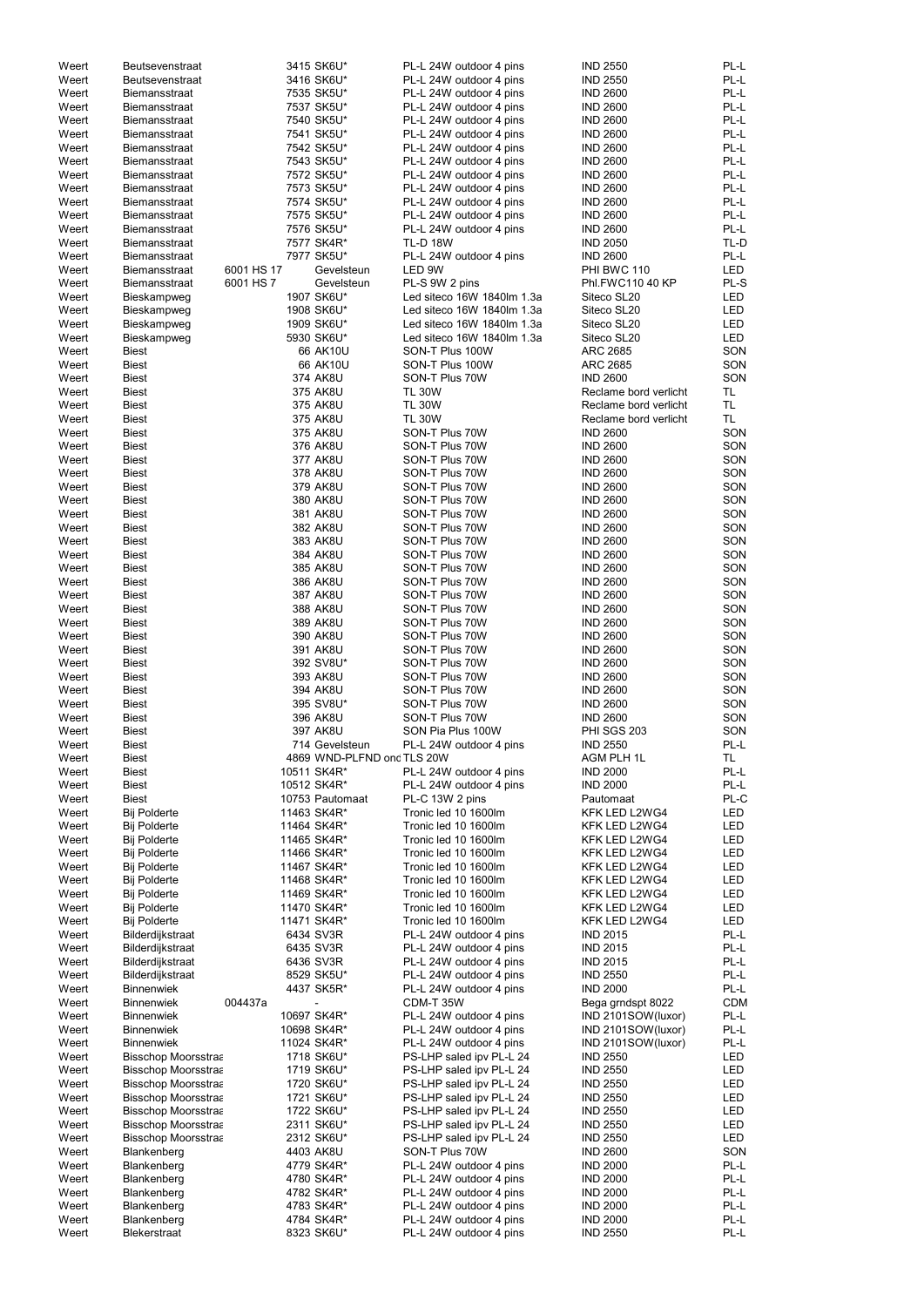| Weert | <b>Blekerstraat</b>    | 8324 SK6U*  | PL-L 24W outdoor 4 pins    | <b>IND 2550</b>         | PL-L       |
|-------|------------------------|-------------|----------------------------|-------------------------|------------|
| Weert | <b>Blekerstraat</b>    | 8325 SK6U*  | PL-L 24W outdoor 4 pins    | <b>IND 2550</b>         | PL-L       |
| Weert | <b>Blekerstraat</b>    | 8326 SK6U*  | PL-L 24W outdoor 4 pins    | <b>IND 2550</b>         | PL-L       |
| Weert | Blekerstraat           | 8327 SK6U*  | PL-L 24W outdoor 4 pins    | <b>IND 2550</b>         | PL-L       |
| Weert | <b>Blekerstraat</b>    | 8328 SK6U*  | PL-L 24W outdoor 4 pins    | <b>IND 2550</b>         | PL-L       |
| Weert | <b>Blekerstraat</b>    | 8329 SK6U*  | PL-L 36W outdoor 4 pins    | <b>IND 2551</b>         | PL-L       |
| Weert | <b>Blekerstraat</b>    | 8330 SK6U*  | PL-L 36W outdoor 4 pins    | <b>IND 2551</b>         | PL-L       |
| Weert | <b>Blekerstraat</b>    | 8331 SK6U*  | PL-L 36W outdoor 4 pins    | <b>IND 2551</b>         | PL-L       |
| Weert | <b>Blekerstraat</b>    | 8332 SK6U*  | PL-L 36W outdoor 4 pins    | <b>IND 2551</b>         | PL-L       |
| Weert | <b>Blekerstraat</b>    | 8333 SK6U*  | PL-L 36W outdoor 4 pins    | <b>IND 2551</b>         | PL-L       |
| Weert | <b>Blekerstraat</b>    | 8334 SK6U*  | PL-L 36W outdoor 4 pins    | <b>IND 2551</b>         | PL-L       |
| Weert | <b>Blekerstraat</b>    | 8335 SK6U*  | PL-L 36W outdoor 4 pins    | <b>IND 2551</b>         | PL-L       |
| Weert | <b>Blekerstraat</b>    | 8336 SK6U*  | PL-L 36W outdoor 4 pins    | <b>IND 2551</b>         | PL-L       |
| Weert | <b>Blekerstraat</b>    | 8337 SK6U*  | PL-L 36W outdoor 4 pins    | <b>IND 2551</b>         | PL-L       |
| Weert | <b>Blekerstraat</b>    | 8354 SK4R*  | PL-L 24W outdoor 4 pins    | <b>IND 2000</b>         | PL-L       |
| Weert | <b>Blekerstraat</b>    | 8355 SK4R*  | PL-L 24W outdoor 4 pins    | <b>IND 2000</b>         | PL-L       |
| Weert | <b>Bloemartsstraat</b> | 12971 SK6U* | LED 16W 2040lm             | <b>ASD Diamond Mini</b> | <b>LED</b> |
| Weert |                        | 12972 SK6U* | LED 16W 2040lm             | <b>ASD Diamond Mini</b> | LED        |
|       | <b>Bloemartsstraat</b> | 12973 SK6U* | LED 16W 2040lm             | <b>ASD Diamond Mini</b> | LED        |
| Weert | <b>Bloemartsstraat</b> | 12974 SK6U* |                            |                         |            |
| Weert | Bloemartsstraat        |             | LED 16W 2040lm             | <b>ASD Diamond Mini</b> | LED        |
| Weert | <b>Bloemartsstraat</b> | 12975 SK6U* | LED 16W 2040lm             | <b>ASD Diamond Mini</b> | LED        |
| Weert | Bocholterweg           | 51 SK6U*    | Led siteco 16W 1840lm 1.3a | Siteco SL20             | LED        |
| Weert | Bocholterweg           | 59 SK4R*    | Lumin Led                  | <b>IND 2000</b>         | <b>LED</b> |
| Weert | Bocholterweg           | 60 SK4R*    | Lumin Led                  | <b>IND 2000</b>         | <b>LED</b> |
| Weert | Bocholterweg           | 61 SK4R*    | Lumin Led                  | <b>IND 2000</b>         | <b>LED</b> |
| Weert | Bocholterweg           | 76 SK6U*    | Led siteco 16W 1840lm 1.3a | Siteco SL20             | LED        |
| Weert | Bocholterweg           | 792 AK8U    | PS-LHP saled ipv PL-L 36   | <b>IND 2551</b>         | LED        |
| Weert | Bocholterweg           | 842 SK6U*   | Led siteco 16W 1840lm 1.3a | Siteco SL20             | LED        |
| Weert | Bocholterweg           | 843 SK6U*   | Led siteco 16W 1840lm 1.3a | Siteco SL20             | <b>LED</b> |
| Weert | Bocholterweg           | 844 SK6U*   | Led siteco 16W 1840lm 1.3a | Siteco SL20             | <b>LED</b> |
| Weert | Bocholterweg           | 845 SK6U*   | Led siteco 16W 1840lm 1.3a | Siteco SL20             | <b>LED</b> |
| Weert | Bocholterweg           | 847 AK8U    | PS-LHP saled ipv PL-L 36   | <b>IND 2551</b>         | <b>LED</b> |
| Weert | Bocholterweg           | 849 AK8U    | PS-LHP saled ipv PL-L 36   | <b>IND 2551</b>         | <b>LED</b> |
| Weert | Bocholterweg           | 928 SK6U*   | Led siteco 16W 1840lm 1.3a | Siteco SL20             | <b>LED</b> |
| Weert | Bocholterweg           | 929 SK6U*   | Led siteco 16W 1840lm 1.3a | Siteco SL20             | LED        |
| Weert | Bocholterweg           | 930 SK6U*   | Led siteco 16W 1840lm 1.3a | Siteco SL20             | <b>LED</b> |
| Weert | Bocholterweg           | 1168 AK8U   | PS-LHP saled ipv PL-L 36   | <b>IND 2551</b>         | LED        |
| Weert | Bocholterweg           | 1169 AK8U   | PS-LHP saled ipv PL-L 36   | <b>IND 2551</b>         | LED        |
| Weert | Bocholterweg           | 1173 AK8U   | PS-LHP saled ipv PL-L 36   | <b>IND 2551</b>         | <b>LED</b> |
| Weert | Bocholterweg           | 1174 AK8U   | PS-LHP saled ipv PL-L 36   | <b>IND 2551</b>         | <b>LED</b> |
| Weert | Bocholterweg           | 1175 AK8U   | PS-LHP saled ipv PL-L 36   | <b>IND 2551</b>         | <b>LED</b> |
| Weert | Bocholterweg           | 1176 AK8U   | PS-LHP saled ipv PL-L 36   | <b>IND 2551</b>         | <b>LED</b> |
| Weert | Bocholterweg           | 1177 SK6U*  | Led siteco 16W 1840lm 1.3a | Siteco SL20             | LED        |
| Weert | Bocholterweg           | 1178 SK6U*  | Led siteco 16W 1840lm 1.3a | Siteco SL20             | <b>LED</b> |
| Weert | Bocholterweg           | 1179 SK6U*  | Led siteco 16W 1840lm 1.3a | Siteco SL20             | <b>LED</b> |
| Weert | Bocholterweg           | 1647 AK8U   | PS-LHP saled ipv PL-L 36   | <b>IND 2551</b>         | <b>LED</b> |
| Weert | Bocholterweg           | 2150 AK8U   | PS-LHP saled ipv PL-L 36   | <b>IND 2551</b>         | <b>LED</b> |
| Weert | Bocholterweg           | 2778 SK6U*  | Led siteco 16W 1840lm 1.3a | Siteco SL20             | <b>LED</b> |
|       |                        |             | Led siteco 16W 1840lm 1.3a | Siteco SL20             | <b>LED</b> |
| Weert | Bocholterweg           | 2779 SK6U*  |                            |                         |            |
| Weert | Bocholterweg           | 2780 SK6U*  | Led siteco 16W 1840lm 1.3a | Siteco SL20             | <b>LED</b> |
| Weert | Bocholterweg           | 2781 SK6U*  | Led siteco 16W 1840lm 1.3a | Siteco SL20             | LED        |
| Weert | Bocholterweg           | 2967 SK6U*  | Led siteco 16W 1840lm 1.3a | Siteco SL20             | <b>LED</b> |
| Weert | Bocholterweg           | 4479 AK8U   | PS-LHP saled ipv PL-L 36   | <b>IND 2551</b>         | LED        |
| Weert | Bocholterweg           | 4480 AK8U   | PS-LHP saled ipv PL-L 36   | <b>IND 2551</b>         | LED        |
| Weert | Bocholterweg           | 4481 AK8U   | PS-LHP saled ipv PL-L 36   | <b>IND 2551</b>         | LED        |
| Weert | Bocholterweg           | 4482 AK8U   | PS-LHP saled ipv PL-L 36   | <b>IND 2551</b>         | LED        |
| Weert | Bocholterweg           | 4483 AK8U   | PS-LHP saled ipv PL-L 36   | <b>IND 2551</b>         | LED        |
| Weert | Bocholterweg           | 4484 AK8U   | PS-LHP saled ipv PL-L 36   | <b>IND 2551</b>         | <b>LED</b> |
| Weert | Bocholterweg           | 4485 AK8U   | PS-LHP saled ipv PL-L 36   | <b>IND 2551</b>         | <b>LED</b> |
| Weert | Bocholterweg           | 4694 SK6U*  | Led siteco 16W 1840lm 1.3a | Siteco SL20             | <b>LED</b> |
| Weert | Bocholterweg           | 4695 SK6U*  | Led siteco 16W 1840lm 1.3a | Siteco SL20             | <b>LED</b> |
| Weert | Bocholterweg           | 5289 SK6U*  | Led White moonlight 21W    | <b>INN Nicole</b>       | <b>LED</b> |
| Weert | Bocholterweg           | 5290 SK6U*  | Led White moonlight 21W    | <b>INN Nicole</b>       | <b>LED</b> |
| Weert | Bocholterweg           | 5745 SK6U*  | Led siteco 16W 1840lm 1.3a | Siteco SL20             | <b>LED</b> |
| Weert | Bocholterweg           | 5746 SK6U*  | Led siteco 16W 1840lm 1.3a | Siteco SL20             | <b>LED</b> |
| Weert | Bocholterweg           | 5747 SK6U*  | Led siteco 16W 1840lm 1.3a | Siteco SL20             | <b>LED</b> |
| Weert | Bocholterweg           | 5748 SK6U*  | Led siteco 16W 1840lm 1.3a | Siteco SL20             | <b>LED</b> |
| Weert | Bocholterweg           | 5749 SK6U*  | Led siteco 16W 1840lm 1.3a | Siteco SL20             | LED        |
| Weert | Bocholterweg           | 5750 SK6U*  | Led siteco 16W 1840lm 1.3a | Siteco SL20             | LED        |
| Weert | Bocholterweg           | 6165 AK8U   | PS-LHP saled ipv PL-L 36   | <b>IND 2551</b>         | LED        |
| Weert | Bocholterweg           | 6166 AK8U   | PS-LHP saled ipv PL-L 36   | <b>IND 2551</b>         | LED        |
| Weert | Bocholterweg           | 6167 AK8U   | PS-LHP saled ipv PL-L 36   | <b>IND 2551</b>         | LED        |
| Weert | Bocholterweg           | 6168 AK8U   | PS-LHP saled ipv PL-L 36   | <b>IND 2551</b>         | LED        |
| Weert | Bocholterweg           | 6835 SK4R*  | Lumin Led                  | <b>IND 2000</b>         | LED        |
| Weert | Bocholterweg           | 6836 SK4R*  | Lumin Led                  | <b>IND 2000</b>         | LED        |
| Weert | Bocholterweg           | 6837 SK4R*  | Lumin Led                  | <b>IND 2000</b>         | LED        |
| Weert | Bocholterweg           | 7602 AK8U   | PS-LHP saled ipv PL-L 36   | <b>IND 2551</b>         | LED        |
| Weert | Bocholterweg           | 7990 AK8U   | Led White Moonlight 43W    | <b>INN Nicole</b>       | LED        |
| Weert | Bocholterweg           | 7991 AK8U   | Led White Moonlight 43W    | <b>INN Nicole</b>       | LED        |
| Weert | Bocholterweg           | 7992 AK8U   | Led White Moonlight 43W    | <b>INN Nicole</b>       | LED        |
| Weert | Bocholterweg           | 9988 LWW6,5 | Led ANWB                   | ANWB vlag Led           | LED        |
| Weert | Bocholterweg           | 9988 LWW6,5 | Led ANWB                   | ANWB vlag Led           | LED        |
| Weert | Bocholterweg           | 9988 LWW6,5 | Led ANWB                   | ANWB vlag Led           | LED        |
| Weert | Bocholterweg           | 9988 LWW6,5 | Led ANWB                   | ANWB vlag Led           | LED        |
| Weert | Bocholterweg           | 9988 LWW6,5 | Led ANWB                   | ANWB vlag Led           | LED        |
| Weert | Bocholterweg           | 9988 LWW6,5 | Led ANWB                   | ANWB vlag Led           | LED        |
| Weert | Bocholterweg           | 9988 LWW6,5 | Led ANWB                   | ANWB vlag Led           | LED        |
|       |                        |             |                            |                         |            |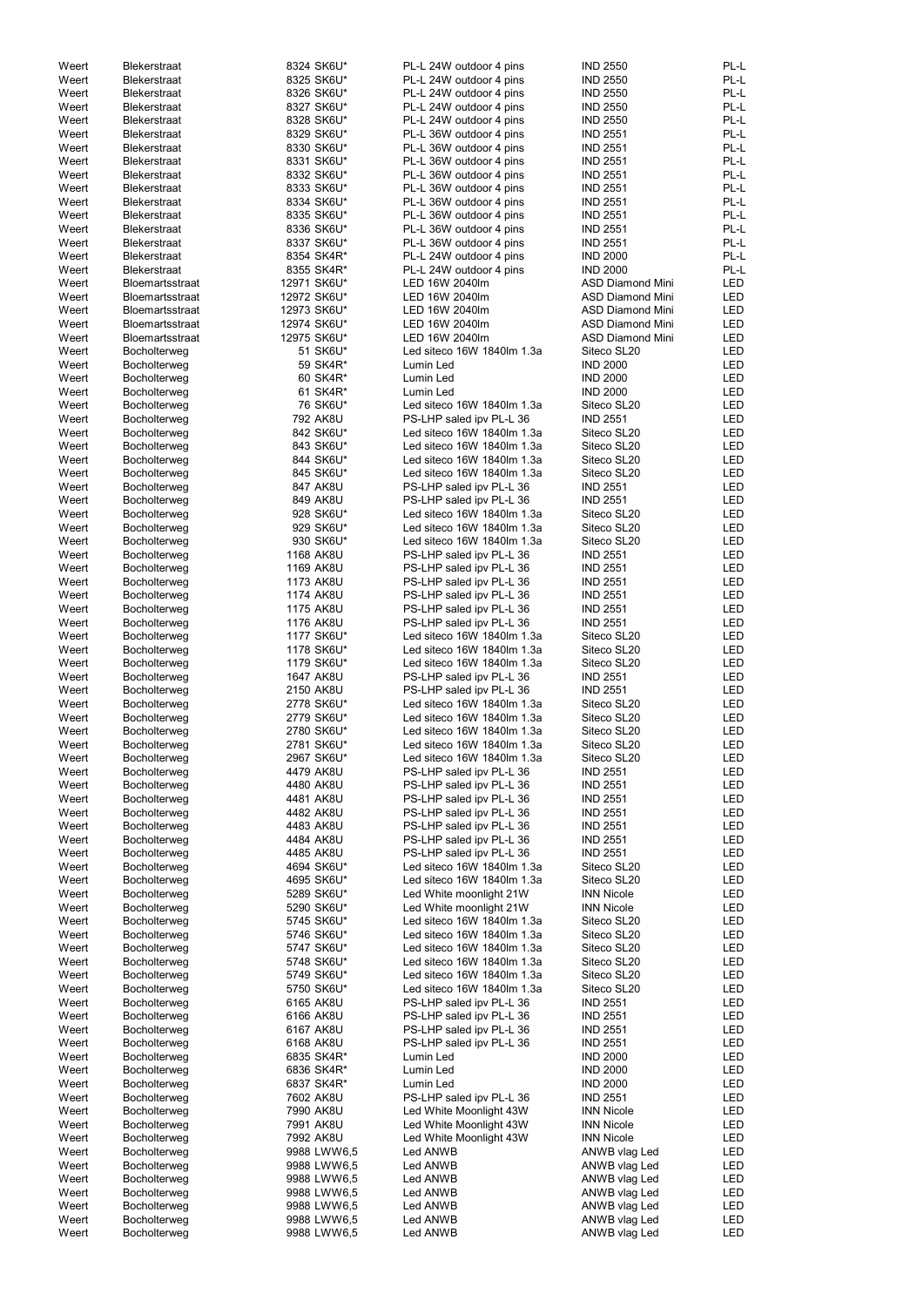| Weert          | Bocholterweg                               | 10051 VIP |                                       | <b>TL-D 58W</b>                                    | Reclame bord verlicht              | TL-D         |
|----------------|--------------------------------------------|-----------|---------------------------------------|----------------------------------------------------|------------------------------------|--------------|
| Weert          | Bocholterweg                               | 10051 VIP |                                       | <b>TL-D 58W</b>                                    | Reclame bord verlicht              | TL-D         |
| Weert          | Bocholterweg                               | 10051 VIP |                                       | <b>TL-D 58W</b>                                    | Reclame bord verlicht              | TL-D         |
| Weert          | Boeketweg                                  |           | 729 SK6U*                             | Led siteco 16W 1840lm 1.3a                         | Siteco SL20                        | LED          |
| Weert          | Boeketweg                                  |           | 5602 SK6U*                            | Led siteco 16W 1840lm 1.3a                         | Siteco SL20                        | LED          |
| Weert          | Boeketweg                                  |           | 5603 SK6U*                            | Led siteco 16W 1840lm 1.3a                         | Siteco SL20                        | LED          |
| Weert          | Boeketweg                                  |           | 5604 SK6U*                            | Led siteco 16W 1840lm 1.3a                         | Siteco SL20                        | LED          |
| Weert          | Boeketweg                                  |           | 5605 SK6U*                            | Led siteco 16W 1840lm 1.3a                         | Siteco SL20                        | LED          |
| Weert          | Boeketweg                                  |           | 6651 SK6U*                            | Led siteco 16W 1840lm 1.3a                         | Siteco SL20                        | LED          |
| Weert          | Boender                                    |           | 11721 staal conisch 6 m LED 12-1500NW |                                                    | Luma 12 led mini R4                | LED          |
| Weert          | <b>Boender</b>                             |           | 11722 staal conisch 6 m LED 12-1500NW |                                                    | Luma 12 led mini R4                | LED          |
| Weert          | Boender                                    |           | 11723 staal conisch 6 m LED 12-1500NW |                                                    | Luma 12 led mini R4                | LED          |
| Weert          | Boender                                    |           | 11724 staal conisch 6 m LED 12-1500NW |                                                    | Luma 12 led mini R4                | LED          |
| Weert          | Boender                                    |           | 11725 staal conisch 6 m LED 12-1500NW |                                                    | Luma 12 led mini R4                | LED          |
| Weert          | <b>Boender</b>                             |           | 11726 staal conisch 6 m LED 12-1500NW |                                                    | Luma 12 led mini R4                | <b>LED</b>   |
| Weert          | Boender                                    |           | 11726 staal conisch 6 m LED 12-1500NW |                                                    | Luma 12 led mini R4                | LED          |
| Weert          | Boender                                    |           | 11727 staal conisch 6 m LED 12-1500NW |                                                    | Luma 12 led mini R4                | LED          |
| Weert          | Boender                                    |           | 11727 staal conisch 6 m LED 12-1500NW |                                                    | Luma 12 led mini R4                | LED          |
| Weert          | <b>Boender</b>                             |           | 11728 staal conisch 6 m LED 12-1500NW |                                                    | Luma 12 led mini R4                | LED          |
| Weert          | Boender                                    |           | 11729 staal conisch 6 m LED 12-1500NW |                                                    | Luma 12 led mini R4                | LED          |
| Weert          | Boender                                    |           | 11730 staal conisch 6 m LED 12-1500NW |                                                    | Luma 12 led mini R4                | LED          |
| Weert          | Boender                                    |           | 11731 staal conisch 6 m LED 12-1500NW |                                                    | Luma 12 led mini R4                | <b>LED</b>   |
| Weert          | <b>Boender</b>                             |           | 11847 Staal conisch 4 m LED 12-1500NW |                                                    | Alura 16 led NW optiek 510. LED    |              |
| Weert          | <b>Boender</b>                             |           | 12541 AK6U                            | LED 11W 1500lm                                     | Mini Luma, BGP 621                 | LED          |
| Weert          | Boender                                    |           | 12542 AK6U                            | LED 11W 1500lm                                     | Mini Luma, BGP 621                 | LED          |
| Weert          | <b>Boender</b>                             |           | 12543 AK6U                            | LED 11W 1500lm                                     | Mini Luma, BGP 621                 | LED          |
| Weert          | Boerhaavestraat                            |           | 129 AK10U                             | SON Pia Plus 100W                                  | PHI SGS 203                        | SON          |
| Weert          | <b>Boerhaavestraat</b>                     |           | 130 AK10U                             | SON Pia Plus 100W                                  | PHI SGS 203                        | SON          |
| Weert          | Boerhaavestraat                            |           | 131 AK10U                             | SON Pia Plus 100W                                  | PHI SGS 203                        | SON          |
| Weert          | Boerhaavestraat                            |           | 132 AK10U                             | SON Pia Plus 100W                                  | <b>PHI SGS 203</b>                 | SON          |
| Weert          | <b>Boerhaavestraat</b>                     |           | 133 AK10U                             | SON Pia Plus 100W                                  | <b>PHI SGS 203</b>                 | SON          |
| Weert          | <b>Boerhaavestraat</b>                     |           | 134 AK10U                             | SON Pia Plus 100W                                  | <b>PHI SGS 203</b>                 | SON          |
| Weert          | <b>Boerhaavestraat</b>                     |           | 136 AK10U                             | SON Pia Plus 100W                                  | <b>PHI SGS 203</b>                 | SON          |
| Weert          | Boerhaavestraat                            |           | 3829 AK9U                             | SON Pia Plus 100W                                  | PHI SGS 203                        | SON          |
| Weert          | <b>Boerhaavestraat</b>                     |           | 3829 AK9U                             | SON Pia Plus 100W                                  | PHI SGS 203                        | SON          |
| Weert          | <b>Boermansstraat</b>                      |           |                                       | 294 staal conisch 6 m DS-NW 12 1450lm              | Arc 84 RetroLed SRN 12             | LED          |
| Weert          | Boermansstraat                             |           | 295 SK6U*                             | DS-NW 12 1450lm                                    | Arc 84 RetroLed SRN 12             | LED          |
| Weert          | <b>Boermansstraat</b>                      |           | 296 SK6U*                             | DS-NW 12 1450lm                                    | Arc 84 RetroLed SRN 12             | LED          |
| Weert          | Boermansstraat                             |           | 297 SK6U*                             | DS-NW 12 1450lm                                    | Arc 84 RetroLed SRN 12             | LED          |
| Weert          | <b>Boermansstraat</b>                      |           | 3192 SK6U*                            | DS-NW 12 1450lm                                    | Arc 84 RetroLed SRN 12             | LED          |
| Weert          | <b>Boermansstraat</b>                      |           | 3193 SK6U*                            | DS-NW 12 1450lm                                    | Arc 84 RetroLed SRN 12             | LED          |
| Weert          | Bokkenrijdersstraat                        |           | 10397 SK6U*                           | PS-LHP saled ipv PL-L 24                           | <b>IND 2550</b>                    | LED          |
| Weert          | Bokkenrijdersstraat                        |           | 10398 SK6U*                           | PS-LHP saled ipv PL-L 24                           | <b>IND 2550</b>                    | LED          |
| Weert          | Bokkenrijdersstraat                        |           | 10399 SK6U*                           | PS-LHP saled ipv PL-L 24                           | <b>IND 2550</b>                    | LED          |
| Weert          | Bokkenrijdersstraat                        |           | 10400 SK6U*                           | PS-LHP saled ipv PL-L 24                           | <b>IND 2550</b>                    | LED          |
| Weert          |                                            |           | 10401 SK6U*                           | PS-LHP saled ipv PL-L 24                           | <b>IND 2550</b>                    | LED          |
| Weert          | Bokkenrijdersstraat                        |           |                                       |                                                    |                                    | LED          |
|                | Bokkenrijdersstraat                        |           | 10402 SK6U*                           | PS-LHP saled ipv PL-L 24                           | <b>IND 2550</b>                    | PL-L         |
| Weert          | <b>Bomansstraat</b>                        |           | 6710 SV3R                             | PL-L 24W outdoor 4 pins                            | <b>IND 2015</b>                    |              |
| Weert          | Bomansstraat                               |           | 6711 SV3R                             | PL-L 24W outdoor 4 pins                            | <b>IND 2015</b>                    | PL-L         |
| Weert          | Bomansstraat                               |           | 6712 SV3R                             | PL-L 24W outdoor 4 pins                            | <b>IND 2015</b>                    | PL-L         |
| Weert          | Bomansstraat                               |           | 6713 SV3R                             | PL-L 24W outdoor 4 pins                            | <b>IND 2015</b>                    | PL-L         |
| Weert          | Bomansstraat                               |           | 6714 SV3R                             | PL-L 24W outdoor 4 pins                            | <b>IND 2015</b>                    | PL-L         |
| Weert          | <b>Bomansstraat</b>                        |           | 6715 SV3R                             | PL-L 24W outdoor 4 pins                            | <b>IND 2015</b>                    | PL-L         |
| Weert          | <b>Bomansstraat</b>                        |           | 6716 SV3R                             | PL-L 24W outdoor 4 pins                            | <b>IND 2015</b>                    | PL-L         |
| Weert          | <b>Bomansstraat</b>                        |           | 6717 SV3R                             | PL-L 24W outdoor 4 pins                            | <b>IND 2015</b>                    | PL-L         |
| Weert          | Bosbeemd                                   |           | 6874 SK4R*                            | PL-L 24W outdoor 4 pins                            | <b>IND 2000</b>                    | PL-L         |
| Weert          | <b>Bosbeemd</b>                            |           | 6875 SK4R*                            | PL-L 24W outdoor 4 pins                            | <b>IND 2000</b>                    | PL-L         |
| Weert          | <b>Bosbeemd</b>                            |           | 6876 SK4R*                            | PL-L 24W outdoor 4 pins                            | <b>IND 2000</b>                    | PL-L         |
| Weert          | <b>Bosbeemd</b>                            |           | 6877 SK4R*                            | PL-L 24W outdoor 4 pins                            | <b>IND 2000</b>                    | PL-L         |
| Weert          | <b>Bosbeemd</b><br><b>Boshoverbeek</b>     |           | 6878 SK4R*                            | PL-L 24W outdoor 4 pins                            | <b>IND 2000</b>                    | PL-L<br>PL-L |
| Weert          |                                            |           | 622 SK6U*                             | PL-L 24W outdoor 4 pins                            | <b>IND 2550</b>                    |              |
| Weert          | <b>Boshoverbeek</b><br><b>Boshoverbeek</b> |           | 623 SK6U*                             | PL-L 24W outdoor 4 pins                            | <b>IND 2550</b>                    | PL-L<br>PL-L |
| Weert<br>Weert | <b>Boshoverbeek</b>                        |           | 624 SK6U*<br>625 SK6U*                | PL-L 24W outdoor 4 pins<br>PL-L 24W outdoor 4 pins | <b>IND 2550</b><br><b>IND 2550</b> | PL-L         |
|                |                                            |           |                                       |                                                    |                                    |              |
| Weert          | <b>Boshoverbeek</b><br><b>Boshoverbeek</b> |           | 3002 SK6U*<br>3003 SK6U*              | PL-L 24W outdoor 4 pins<br>PL-L 24W outdoor 4 pins | <b>IND 2550</b>                    | PL-L<br>PL-L |
| Weert          |                                            |           |                                       |                                                    | <b>IND 2550</b>                    |              |
| Weert          | <b>Boshoverbeek</b>                        |           | 3004 SK6U*                            | PL-L 24W outdoor 4 pins                            | <b>IND 2550</b>                    | PL-L         |
| Weert          | <b>Boshoverbeek</b>                        |           | 3005 SK6U*                            | PL-L 24W outdoor 4 pins                            | <b>IND 2550</b>                    | PL-L         |
| Weert          | <b>Boshoverbeek</b>                        |           | 3006 SK6U*                            | PL-L 24W outdoor 4 pins                            | <b>IND 2550</b>                    | PL-L         |
| Weert          | <b>Boshoverbeek</b>                        |           | 3007 SK6U*                            | PL-L 24W outdoor 4 pins                            | <b>IND 2550</b>                    | PL-L         |
| Weert          | <b>Boshoverbeek</b>                        |           | 3008 SK6U*                            | PL-L 24W outdoor 4 pins                            | <b>IND 2550</b>                    | PL-L         |
| Weert          | <b>Boshoverbeek</b>                        |           | 3009 SK6U*                            | PL-L 24W outdoor 4 pins                            | <b>IND 2550</b>                    | PL-L         |
| Weert          | <b>Boshoverbeek</b>                        |           | 3010 SK6U*                            | PL-L 24W outdoor 4 pins                            | <b>IND 2550</b>                    | PL-L         |
| Weert          | <b>Boshoverbeek</b>                        |           | 3011 SK6U*                            | PL-L 24W outdoor 4 pins                            | <b>IND 2550</b>                    | PL-L         |
| Weert          | <b>Boshoverbeek</b>                        |           | 3012 SK6U*                            | PL-L 24W outdoor 4 pins                            | <b>IND 2550</b>                    | PL-L         |
| Weert          | <b>Boshoverbeek</b>                        |           | 3013 SK6U*                            | PL-L 24W outdoor 4 pins                            | <b>IND 2550</b>                    | PL-L         |
| Weert          | <b>Boshoverbeek</b>                        |           | 3014 SK6U*                            | PL-L 24W outdoor 4 pins                            | <b>IND 2550</b>                    | PL-L         |
| Weert          | <b>Boshoverbeek</b>                        |           | 3015 SK6U*                            | PL-L 24W outdoor 4 pins                            | <b>IND 2550</b>                    | PL-L         |
| Weert          | <b>Boshoverbeek</b>                        |           | 7385 SK5R*                            | PL-L 24W outdoor 4 pins                            | <b>IND 2600</b>                    | PL-L         |
| Weert          | <b>Boshoverbeek</b>                        |           | 12056 staal conisch 6 m Aresa-2 24led |                                                    | <b>SCH Aresa-2</b>                 | LED          |
| Weert          | Boshoverweg                                |           | 123 SK8U                              | PL-L 36W outdoor 4 pins                            | <b>IND 2551</b>                    | PL-L         |
| Weert          | Boshoverweg                                |           | 124 SV8U*                             | PL-L 36W outdoor 4 pins                            | <b>IND 2551</b>                    | PL-L         |
| Weert          | Boshoverweg                                |           | 125 SV8U*                             | PL-L 36W outdoor 4 pins                            | <b>IND 2551</b>                    | PL-L         |
| Weert          | Boshoverweg                                |           | 766 SK8U                              | PL-L 36W outdoor 4 pins                            | <b>IND 2551</b>                    | PL-L         |
| Weert          | Boshoverweg                                |           | 767 SV8U*                             | PL-L 36W outdoor 4 pins                            | <b>IND 2551</b>                    | PL-L         |
| Weert          | Boshoverweg                                |           | 768 SV8U*                             | PL-L 36W outdoor 4 pins                            | <b>IND 2551</b>                    | PL-L         |
| Weert          | Boshoverweg                                |           | 770 SK5R*                             | PL-L 24W outdoor 4 pins                            | <b>IND 2150</b>                    | PL-L         |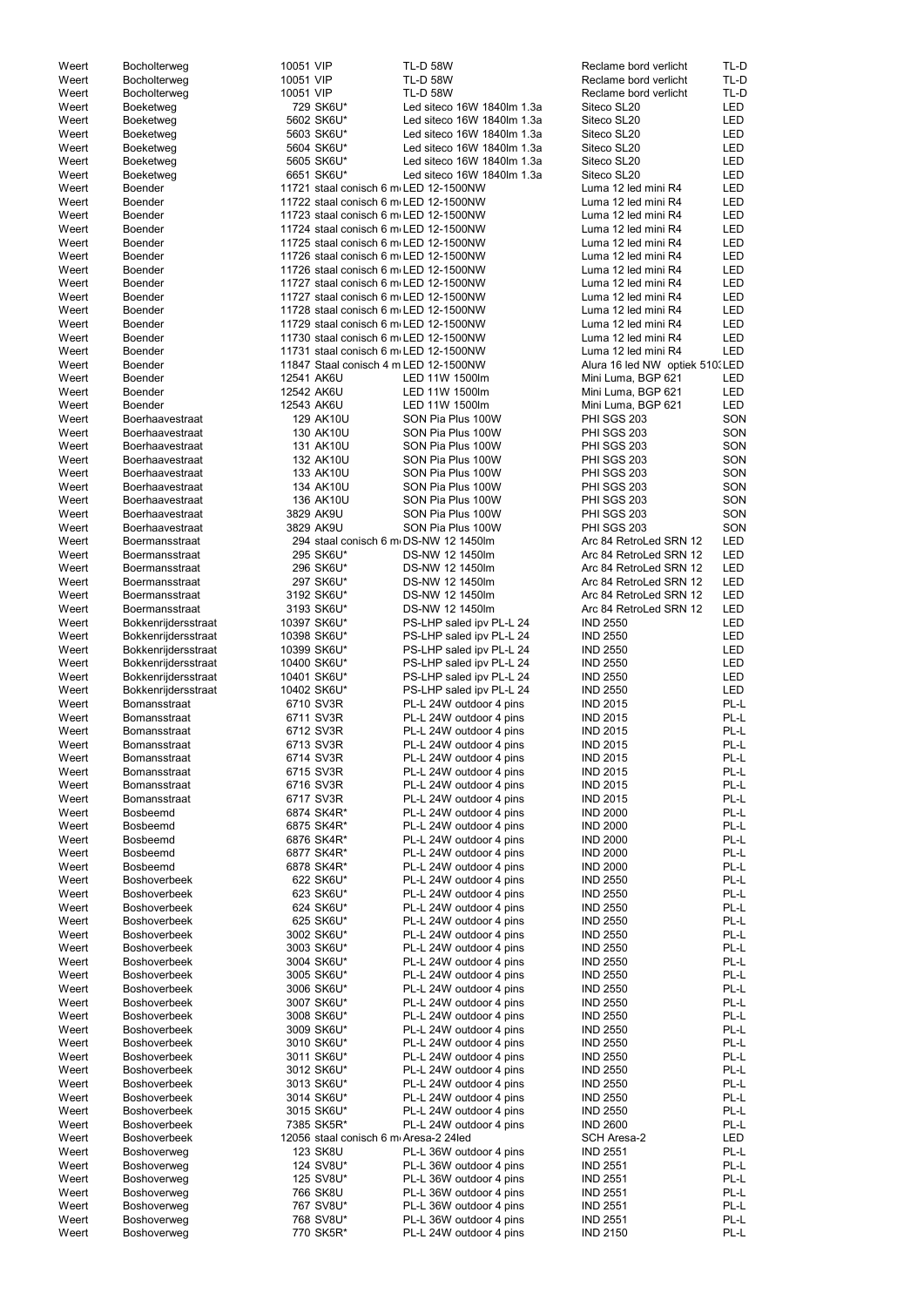| Weert          | Boshoverweg                          | 771 SV8U*                  | PL-L 36W outdoor 4 pins    | <b>IND 2551</b>                    | PL-L       |
|----------------|--------------------------------------|----------------------------|----------------------------|------------------------------------|------------|
| Weert          | Boshoverweg                          | 772 SK6U*                  | PL-L 24W outdoor 4 pins    | <b>IND 2550</b>                    | PL-L       |
| Weert          | Boshoverweg                          | 773 SK6U*                  | Led siteco 16W 1840lm 1.3a | Siteco SL20                        | <b>LED</b> |
| Weert          | Boshoverweg                          | 884 AK5R                   | PL-L 24W outdoor 4 pins    | <b>IND 2150</b>                    | PL-L       |
| Weert          | Boshoverweg                          | 980 SV8U*                  | PL-L 36W outdoor 4 pins    | <b>IND 2551</b>                    | PL-L       |
|                |                                      |                            |                            |                                    |            |
| Weert          | Boshoverweg                          | 981 SV8U*                  | PL-L 36W outdoor 4 pins    | <b>IND 2551</b>                    | PL-L       |
| Weert          | Boshoverweg                          | 982 SV8U*                  | PL-L 36W outdoor 4 pins    | <b>IND 2551</b>                    | PL-L       |
| Weert          | Boshoverweg                          | 983 SV8U*                  | PL-L 36W outdoor 4 pins    | <b>IND 2551</b>                    | PL-L       |
| Weert          | Boshoverweg                          | 1095 SK6U*                 | PL-L 36W outdoor 4 pins    | <b>IND 2551</b>                    | PL-L       |
| Weert          | Boshoverweg                          | 1716 AV6U                  | Led siteco 16W 1840lm 1.3a | Siteco SL20                        | <b>LED</b> |
| Weert          | Boshoverweg                          | 3232 SK8U                  | PL-L 36W outdoor 4 pins    | <b>IND 2551</b>                    | PL-L       |
|                |                                      |                            |                            |                                    |            |
| Weert          | Boshoverweg                          | 4540 SV8U*                 | PL-L 36W outdoor 4 pins    | <b>IND 2551</b>                    | PL-L       |
| Weert          | Boshoverweg                          | 4598 SK8U                  | PL-L 36W outdoor 4 pins    | <b>IND 2551</b>                    | PL-L       |
| Weert          | Boshoverweg                          | 4605 SV8U*                 | PL-L 36W outdoor 4 pins    | <b>IND 2551</b>                    | PL-L       |
| Weert          | Boshoverweg                          | 4614 SV8U*                 | PL-L 36W outdoor 4 pins    | <b>IND 2551</b>                    | PL-L       |
| Weert          | Boshoverweg                          | 4615 SV8U*                 | PL-L 36W outdoor 4 pins    | <b>IND 2551</b>                    | PL-L       |
| Weert          | Boshoverweg                          | 4616 SV8U*                 | PL-L 36W outdoor 4 pins    | <b>IND 2551</b>                    | PL-L       |
|                |                                      |                            | PL-L 36W outdoor 4 pins    | <b>IND 2551</b>                    | PL-L       |
| Weert          | Boshoverweg                          | 4618 SK8U                  |                            |                                    |            |
| Weert          | Boshoverweg                          | 4619 SK8U                  | PL-L 36W outdoor 4 pins    | <b>IND 2551</b>                    | PL-L       |
| Weert          | Boshoverweg                          | 4655 SV8U*                 | PL-L 36W outdoor 4 pins    | <b>IND 2551</b>                    | PL-L       |
| Weert          | Boshoverweg                          | 4656 SV8U*                 | PL-L 36W outdoor 4 pins    | <b>IND 2551</b>                    | PL-L       |
| Weert          | Boshoverweg                          | 4657 SV8U*                 | PL-L 36W outdoor 4 pins    | <b>IND 2551</b>                    | PL-L       |
| Weert          | Boshoverweg                          | 4702 SV8U*                 | PL-L 36W outdoor 4 pins    | <b>IND 2551</b>                    | PL-L       |
| Weert          | Boshoverweg                          | 4703 SV8U*                 | PL-L 36W outdoor 4 pins    | <b>IND 2551</b>                    | PL-L       |
| Weert          | Boshoverweg                          | 4704 SV8U*                 | PL-L 36W outdoor 4 pins    | <b>IND 2551</b>                    | PL-L       |
|                |                                      |                            |                            |                                    |            |
| Weert          | Boshoverweg                          | 5093 AV6U                  | Led siteco 16W 1840lm 1.3a | Siteco SL20                        | <b>LED</b> |
| Weert          | Boshoverweg                          | 5097 SK6U*                 | PL-L 24W outdoor 4 pins    | <b>IND 2550</b>                    | PL-L       |
| Weert          | Boshoverweg                          | 5623 SK6U*                 | PL-L 24W outdoor 4 pins    | <b>IND 2550</b>                    | PL-L       |
| Weert          | Boshoverweg                          | 5938 SK6U*                 | PL-L 24W outdoor 4 pins    | <b>IND 2550</b>                    | PL-L       |
| Weert          | Boshoverweg                          | 5939 SK6U*                 | PL-L 24W outdoor 4 pins    | <b>IND 2550</b>                    | PL-L       |
| Weert          | Boshoverweg                          | 5940 AV6U                  | Led siteco 16W 1840lm 1.3a | Siteco SL20                        | <b>LED</b> |
|                |                                      |                            | PL-L 36W outdoor 4 pins    |                                    | PL-L       |
| Weert          | Boshoverweg                          | 6325 SK8U                  |                            | <b>IND 2551</b>                    |            |
| Weert          | Boshoverweg                          | 6326 SK8U                  | PL-L 36W outdoor 4 pins    | <b>IND 2551</b>                    | PL-L       |
| Weert          | Boshoverweg                          | 6842 SK4R*                 | Lumin Led                  | <b>IND 2000</b>                    | <b>LED</b> |
| Weert          | Boshoverweg                          | 6843 SK4R*                 | Lumin Led                  | <b>IND 2000</b>                    | <b>LED</b> |
| Weert          | Boshoverweg                          | 6844 SK5R*                 | Lumin Led                  | <b>IND 2000</b>                    | <b>LED</b> |
| Weert          | Boshoverweg                          | 6845 SK5R*                 | Lumin Led                  | <b>IND 2000</b>                    | LED        |
| Weert          | Boshoverweg                          | 6846 SK4R*                 | PL-L 24W outdoor 4 pins    | <b>IND 2600</b>                    | PL-L       |
|                |                                      |                            |                            |                                    |            |
| Weert          | Boshoverweg                          | 6847 SK4R*                 | Lumin Led                  | <b>IND 2000</b>                    | LED        |
| Weert          | Boshoverweg                          | 7299 SK4R*                 | Lumin Led                  | <b>IND 2000</b>                    | LED        |
| Weert          | Boshoverweg                          | 9573 SK5R*                 | PL-L 24W outdoor 4 pins    | <b>IND 2000</b>                    | PL-L       |
| Weert          | Boshoverweg                          | 9574 SK5R*                 | PL-L 24W outdoor 4 pins    | <b>IND 2000</b>                    | PL-L       |
| Weert          | Boshoverweg                          | 9575 SK5R*                 | PL-L 24W outdoor 4 pins    | <b>IND 2000</b>                    | PL-L       |
| Weert          | Boshoverweg                          | 9576 SK5R*                 | PL-L 24W outdoor 4 pins    | <b>IND 2550</b>                    | PL-L       |
|                |                                      |                            |                            |                                    |            |
|                |                                      |                            |                            |                                    |            |
| Weert          | Boshoverweg                          | 9711 SK6U*                 | PL-L 24W outdoor 4 pins    | <b>IND 2550</b>                    | PL-L       |
| Weert          | Boshoverweg                          | 9712 SK6U*                 | PL-L 24W outdoor 4 pins    | <b>IND 2550</b>                    | PL-L       |
| Weert          | Boshoverweg                          | 9713 SK6U*                 | PL-L 24W outdoor 4 pins    | <b>IND 2550</b>                    | PL-L       |
| Weert          | Boshoverweg                          | 9714 SK6U*                 | PL-L 24W outdoor 4 pins    | <b>IND 2550</b>                    | PL-L       |
|                |                                      |                            |                            |                                    |            |
| Weert          | Boshoverweg                          | 10052 VIP                  | <b>TL-D 58W</b>            | Reclame bord verlicht              | TL-D       |
| Weert          | Boshoverweg                          | 10052 VIP                  | <b>TL-D 58W</b>            | Reclame bord verlicht              | TL-D       |
| Weert          | Boshoverweg                          | 10052 VIP                  | <b>TL-D 58W</b>            | Reclame bord verlicht              | TL-D       |
| Weert          | Boshoverweg                          | 10629 SK3,5R               | PL-L 18W outdoor 4 pins    | <b>IND 2400</b>                    | PL-L       |
| Weert          | <b>Bosstraat</b>                     | 1751 SK6U*                 | PS-LHP saled ipv PL-L 24   | <b>IND 2550</b>                    | LED        |
| Weert          | <b>Bosstraat</b>                     | 1752 SK6U*                 | PS-LHP saled ipv PL-L 24   | <b>IND 2550</b>                    | LED        |
| Weert          | <b>Bosstraat</b>                     | 2228 SK6U*                 | PS-LHP saled ipv PL-L 24   | <b>IND 2550</b>                    | LED        |
|                |                                      |                            |                            |                                    |            |
| Weert          | <b>Bosstraat</b>                     | 5732 SK4R*                 | Lumin Led                  | <b>IND 2000</b>                    | <b>LED</b> |
| Weert          | <b>Bosstraat</b>                     | 5733 SK4R*                 | Lumin Led                  | <b>IND 2000</b>                    | LED        |
| Weert          | <b>Bosstraat</b>                     | 5734 SK4R*                 | Lumin Led                  | <b>IND 2000</b>                    | LED        |
| Weert          | Boterbloemstraat                     | 9851 SK6U*                 | Lumin Led                  | <b>IND 2550</b>                    | LED        |
| Weert          | Boterbloemstraat                     | 9859 SK6U*                 | PL-L 24W outdoor 4 pins    | <b>IND 2550</b>                    | PL-L       |
| Weert          | Boterbloemstraat                     | 9860 SK6U*                 | PL-L 24W outdoor 4 pins    | <b>IND 2550</b>                    | PL-L       |
| Weert          | Boterbloemstraat                     | 9909 SK6U*                 | Lumin Led                  | <b>IND 2550</b>                    | LED        |
| Weert          | Boterbloemstraat                     | 9910 SK6U*                 | Lumin Led                  | <b>IND 2550</b>                    | LED        |
|                |                                      |                            |                            |                                    |            |
| Weert          | Boterbloemstraat                     | 9911 SK6U*                 | Lumin Led                  | <b>IND 2550</b>                    | LED        |
| Weert          | Boterbloemstraat                     | 9913 SK6U*                 | PL-L 24W outdoor 4 pins    | <b>IND 2550</b>                    | PL-L       |
| Weert          | Boterbloemstraat                     | 9914 SK6U*                 | PL-L 24W outdoor 4 pins    | <b>IND 2550</b>                    | PL-L       |
| Weert          | Boterbloemstraat                     | 9915 SK4R*                 | PL-L 24W outdoor 4 pins    | <b>IND 2000</b>                    | PL-L       |
| Weert          | Boterbloemstraat                     | 9916 SK4R*                 | PL-L 24W outdoor 4 pins    | <b>IND 2000</b>                    | PL-L       |
| Weert          | Boterbloemstraat                     | 9917 SK4R*                 | PL-L 24W outdoor 4 pins    | <b>IND 2000</b>                    | PL-L       |
| Weert          | Boterbloemstraat                     | 9918 SK4R*                 |                            | <b>IND 2000</b>                    | PL-L       |
|                |                                      |                            | PL-L 24W outdoor 4 pins    |                                    |            |
| Weert          | Boterbloemstraat                     | 9958 SK6U*                 | PL-L 24W outdoor 4 pins    | <b>IND 2550</b>                    | PL-L       |
| Weert          | <b>Boterbloemstraat</b>              | 10133 SK5R*                | PL-L 24W outdoor 4 pins    | <b>IND 2000</b>                    | PL-L       |
| Weert          | Boterbloemstraat                     | 10134 SK4R*                | PL-L 18W outdoor 4 pins    | <b>IND 2400</b>                    | PL-L       |
| Weert          | <b>Boterbloemstraat</b>              | 10135 SK5R*                | PL-L 24W outdoor 4 pins    | <b>IND 2000</b>                    | PL-L       |
| Weert          | <b>Boterbloemstraat</b>              | 10145 SK4R*                | Lumin Led                  | <b>IND 2000</b>                    | LED        |
| Weert          | <b>Boterbloemstraat</b>              | 10146 SK4R*                | Lumin Led                  | <b>IND 2000</b>                    | LED        |
|                |                                      |                            |                            |                                    |            |
| Weert          | <b>Boterbloemstraat</b>              | 10147 SK4R*                | Lumin Led                  | <b>IND 2000</b>                    | <b>LED</b> |
| Weert          | <b>Boterbloemstraat</b>              | 10148 SK4R*                | Lumin Led                  | <b>IND 2000</b>                    | <b>LED</b> |
| Weert          | <b>Boterbloemstraat</b>              | 10149 SK4R*                | Lumin Led                  | <b>IND 2000</b>                    | <b>LED</b> |
| Weert          | <b>Boterbloemstraat</b>              | 10150 SK4R*                | Lumin Led                  | <b>IND 2000</b>                    | <b>LED</b> |
| Weert          | <b>Boterbloemstraat</b>              | 10151 SK4R*                | Lumin Led                  | <b>IND 2000</b>                    | <b>LED</b> |
| Weert          | <b>Boterbloemstraat</b>              | 10152 SK4R*                | Lumin Led                  | <b>IND 2000</b>                    | <b>LED</b> |
|                | <b>Boterbloemstraat</b>              | 10153 SK4R*                | Lumin Led                  | <b>IND 2000</b>                    | <b>LED</b> |
| Weert          |                                      |                            |                            |                                    |            |
| Weert          | <b>Boterbloemstraat</b>              | 10154 SK4R*                | Lumin Led                  | <b>IND 2000</b>                    | LED        |
| Weert          | <b>Boterbloemstraat</b>              | 10155 SK4R*                | PL-L 24W outdoor 4 pins    | <b>IND 2000</b>                    | PL-L       |
| Weert<br>Weert | Boterbloemstraat<br>Boterbloemstraat | 10156 SK4R*<br>10157 SK4R* | Lumin Led<br>Lumin Led     | <b>IND 2000</b><br><b>IND 2000</b> | LED<br>LED |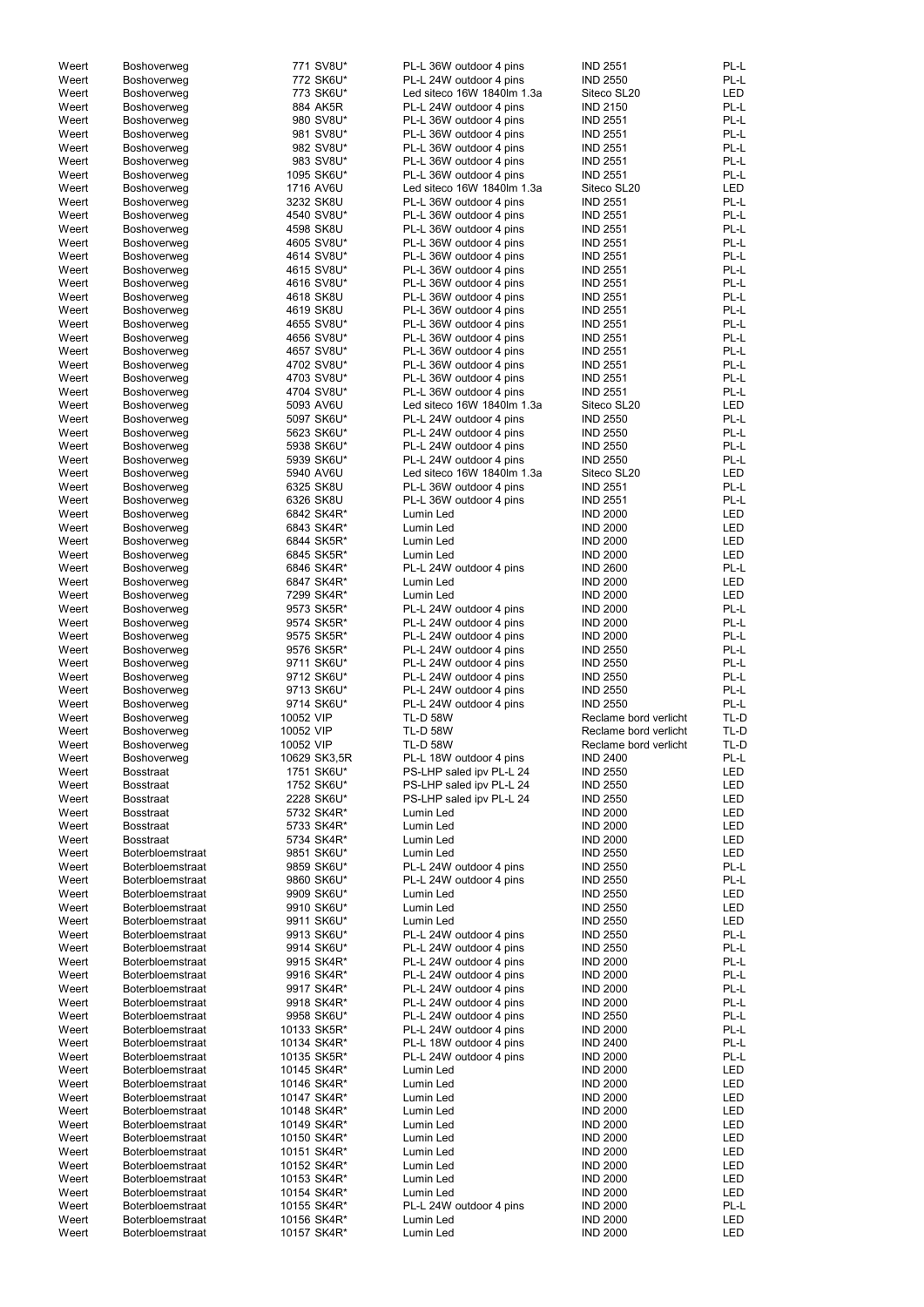| Weert | <b>Boterbloemstraat</b> |           | 10158 SK4R*   | Lumin Led                  | <b>IND 2000</b>   | LED        |
|-------|-------------------------|-----------|---------------|----------------------------|-------------------|------------|
| Weert | <b>Boterbloemstraat</b> |           | 10159 SK4R*   | PL-L 24W outdoor 4 pins    | <b>IND 2000</b>   | PL-L       |
| Weert | <b>Boterbloemstraat</b> |           | 10160 SK4R*   | PL-L 24W outdoor 4 pins    | <b>IND 2000</b>   | PL-L       |
| Weert | <b>Braakstraat</b>      |           | 1311 SK6U*    | PL-L 24W outdoor 4 pins    | <b>IND 2600</b>   | PL-L       |
|       |                         |           |               |                            |                   |            |
| Weert | <b>Braakstraat</b>      |           | 1312 SK6U*    | PL-L 24W outdoor 4 pins    | <b>IND 2600</b>   | PL-L       |
| Weert | <b>Braakstraat</b>      |           | 1313 SK6U*    | PL-L 24W outdoor 4 pins    | <b>IND 2600</b>   | PL-L       |
| Weert | <b>Braakstraat</b>      |           | 2157 SK6U*    | PL-L 24W outdoor 4 pins    | <b>IND 2600</b>   | PL-L       |
| Weert | <b>Braakstraat</b>      |           | 2158 SK6U*    | PL-L 24W outdoor 4 pins    | <b>IND 2600</b>   | PL-L       |
|       |                         |           |               |                            |                   |            |
| Weert | <b>Braakstraat</b>      |           | 2159 SK6U*    | PL-L 24W outdoor 4 pins    | <b>IND 2600</b>   | PL-L       |
| Weert | <b>Braakstraat</b>      |           | 2722 SK3,5R   | PL-L 18W outdoor 4 pins    | <b>IND 2400</b>   | PL-L       |
| Weert | <b>Braakstraat</b>      | 002722a   | SK3,5R        | PL-L 18W outdoor 4 pins    | <b>IND 2400</b>   | PL-L       |
|       |                         |           |               |                            |                   |            |
| Weert | <b>Braakstraat</b>      | 002722b   | <b>SK3,5R</b> | PL-L 18W outdoor 4 pins    | <b>IND 2400</b>   | PL-L       |
| Weert | <b>Braakstraat</b>      | 6004 CW 1 | Gevelsteun    | PL-S 9W 2 pins             | Phl.FWC110 40 KP  | PL-S       |
| Weert | <b>Braakstraat</b>      | 6004 CW 3 | Gevelsteun    | PL-S 9W 2 pins             | Phl.FWC110 40 KP  | PL-S       |
| Weert | <b>Brandstraat</b>      |           | 4794 SK6U*    | PS-LHP saled ipv PL-L 24   | <b>IND 2550</b>   | LED        |
|       |                         |           |               |                            |                   |            |
| Weert | <b>Brandstraat</b>      |           | 4795 SK6U*    | PS-LHP saled ipv PL-L 24   | <b>IND 2550</b>   | <b>LED</b> |
| Weert | <b>Brandstraat</b>      |           | 4796 SK6U*    | PS-LHP saled ipv PL-L 24   | <b>IND 2550</b>   | <b>LED</b> |
| Weert | <b>Brederostraat</b>    |           | 6476 SV3R     | PL-L 24W outdoor 4 pins    | <b>IND 2015</b>   | PL-L       |
|       |                         |           |               |                            |                   |            |
| Weert | <b>Brederostraat</b>    |           | 6480 SV3R     | PL-L 24W outdoor 4 pins    | <b>IND 2015</b>   | PL-L       |
| Weert | <b>Brederostraat</b>    |           | 6481 SV3R     | PL-L 24W outdoor 4 pins    | <b>IND 2015</b>   | PL-L       |
| Weert | <b>Brederostraat</b>    |           | 6482 SV3R     | PL-L 24W outdoor 4 pins    | <b>IND 2015</b>   | PL-L       |
| Weert |                         |           | 6483 SV3R     |                            | <b>IND 2015</b>   | PL-L       |
|       | <b>Brederostraat</b>    |           |               | PL-L 24W outdoor 4 pins    |                   |            |
| Weert | <b>Brederostraat</b>    |           | 6485 SV3R     | PL-L 24W outdoor 4 pins    | <b>IND 2015</b>   | PL-L       |
| Weert | <b>Brederostraat</b>    |           | 6486 SV3R     | PL-L 24W outdoor 4 pins    | <b>IND 2015</b>   | PL-L       |
| Weert | <b>Brederostraat</b>    |           | 6496 SV3R     | PL-L 24W outdoor 4 pins    | <b>IND 2015</b>   | PL-L       |
|       |                         |           |               |                            |                   |            |
| Weert | <b>Brederostraat</b>    |           | 6709 SV3R     | PL-L 24W outdoor 4 pins    | <b>IND 2015</b>   | PL-L       |
| Weert | <b>Bregterstraat</b>    |           | 600 SK6U*     | PL-L 24W outdoor 4 pins    | <b>IND 2550</b>   | PL-L       |
| Weert | Bregterstraat           |           | 601 SK6U*     | PL-L 24W outdoor 4 pins    | <b>IND 2550</b>   | PL-L       |
|       |                         |           |               |                            |                   | PL-L       |
| Weert | <b>Bregterstraat</b>    |           | 3181 SK6U*    | PL-L 24W outdoor 4 pins    | <b>IND 2550</b>   |            |
| Weert | <b>Bregterstraat</b>    |           | 3182 SK6U*    | PL-L 24W outdoor 4 pins    | <b>IND 2550</b>   | PL-L       |
| Weert | <b>Bregterstraat</b>    |           | 3183 SK6U*    | PL-L 24W outdoor 4 pins    | <b>IND 2550</b>   | PL-L       |
| Weert | <b>Bregterstraat</b>    |           | 10343 SK3,5R  | PL-L 18W outdoor 4 pins    | <b>IND 2400</b>   | PL-L       |
|       |                         |           |               |                            |                   |            |
| Weert | <b>Bregterweg</b>       |           | 2090 SK4R*    | <b>TL-D 18W</b>            | <b>IND 2050</b>   | TL-D       |
| Weert | Bregterweg              |           | 3624 SK5U*    | PL-L 24W outdoor 4 pins    | <b>IND 2600</b>   | PL-L       |
| Weert | <b>Bregterweg</b>       |           | 8533 SK5U*    | PL-L 24W outdoor 4 pins    | <b>IND 2550</b>   | PL-L       |
|       |                         |           |               |                            |                   |            |
| Weert | Bregterweg              |           | 8534 SK5U*    | PL-L 24W outdoor 4 pins    | <b>IND 2550</b>   | PL-L       |
| Weert | <b>Bregterweg</b>       |           | 8535 SK5U*    | PL-L 24W outdoor 4 pins    | <b>IND 2550</b>   | PL-L       |
| Weert | <b>Bregterweg</b>       |           | 8536 SK5U*    | PL-L 24W outdoor 4 pins    | <b>IND 2550</b>   | PL-L       |
| Weert | <b>Bregterweg</b>       |           | 11264 SK5R*   | Stela Square 10LED         | Stela Square      | LED        |
|       |                         |           |               |                            |                   |            |
| Weert | <b>Bregterweg</b>       |           | 11265 SK5R*   | Stela Square 10LED         | Stela Square      | LED        |
| Weert | <b>Bregterweg</b>       |           | 11266 SK5R*   | Stela Square 10LED         | Stela Square      | LED        |
| Weert | <b>Bregterweg</b>       |           | 11267 SK5R*   | Stela Square 10LED         | Stela Square      | LED        |
|       |                         |           |               |                            |                   |            |
| Weert | <b>Bregterweg</b>       |           | 11268 SK5R*   | Stela Square 10LED         | Stela Square      | <b>LED</b> |
| Weert | <b>Bregterweg</b>       |           | 11269 SK5R*   | Stela Square 10LED         | Stela Square      | LED        |
| Weert | <b>Bregterweg</b>       |           | 11270 SK5R*   | Stela Square 10LED         | Stela Square      | <b>LED</b> |
|       |                         |           | 711 SK6U*     | Led siteco 16W 1840lm 1.3a |                   | LED        |
| Weert | Breijbaan               |           |               |                            | Siteco SL20       |            |
| Weert | Breijbaan               |           | 1133 SK6U*    | Led siteco 16W 1840lm 1.3a | Siteco SL20       | LED        |
| Weert | Breijbaan               |           | 1134 SK6U*    | PL-L 24W outdoor 4 pins    | <b>IND 2550</b>   | PL-L       |
| Weert | Breijbaan               |           | 1135 SK6U*    | PL-L 24W outdoor 4 pins    | <b>IND 2550</b>   | PL-L       |
|       |                         |           |               |                            |                   |            |
| Weert | Breijbaan               |           | 4229 SK6U*    | PL-L 24W outdoor 4 pins    | <b>IND 2550</b>   | PL-L       |
| Weert | Breijbaan               |           | 4231 SK6U*    | PL-L 24W outdoor 4 pins    | <b>IND 2550</b>   | PL-L       |
| Weert | Breijbaan               |           | 4232 SK6U*    | PL-L 24W outdoor 4 pins    | <b>IND 2550</b>   | PL-L       |
| Weert | Breijbaan               |           | 4233 SK6U*    | PL-L 24W outdoor 4 pins    | <b>IND 2550</b>   | PL-L       |
|       |                         |           |               |                            |                   |            |
| Weert | Breijbaan               |           | 5315 SK6U*    | PL-L 24W outdoor 4 pins    | <b>IND 2550</b>   | PL-L       |
| Weert | Breijbaan               |           | 5316 SK6U*    | PL-L 24W outdoor 4 pins    | <b>IND 2550</b>   | PL-L       |
| Weert | Breijbaan               |           | 5317 SK6U*    | PL-L 24W outdoor 4 pins    | <b>IND 2550</b>   | PL-L       |
|       |                         |           |               |                            |                   |            |
| Weert | <b>Breijbaan</b>        |           | 5318 SK6U*    | PL-L 24W outdoor 4 pins    | <b>IND 2550</b>   | PL-L       |
| Weert | <b>Breijbaan</b>        |           | 5319 SK6U*    | PL-L 24W outdoor 4 pins    | <b>IND 2550</b>   | PL-L       |
| Weert | Breijbaan               |           | 5320 SK6U*    | PL-L 24W outdoor 4 pins    | <b>IND 2550</b>   | PL-L       |
| Weert | Breijbaan               |           | 5714 SK6U*    | PL-L 24W outdoor 4 pins    | <b>IND 2550</b>   | PL-L       |
|       |                         |           |               |                            |                   |            |
| Weert | Breijbaan               |           | 5715 SK6U*    | PL-L 24W outdoor 4 pins    | <b>IND 2550</b>   | PL-L       |
| Weert | Breijbaan               |           | 7297 SK6U*    | Led siteco 16W 1840lm 1.3a | Siteco SL20       | <b>LED</b> |
| Weert | Breijbaan               |           | 7298 SK6U*    | Led siteco 16W 1840lm 1.3a | Siteco SL20       | LED        |
| Weert | Breijvensweg            |           | 4829 SK4R*    | PL-L 24W outdoor 4 pins    | <b>IND 2000</b>   | PL-L       |
|       |                         |           |               |                            |                   |            |
| Weert | Breijvensweg            |           | 4830 SK4R*    | PL-L 24W outdoor 4 pins    | <b>IND 2000</b>   | PL-L       |
| Weert | Breijvensweg            |           | 4831 SK4R*    | PL-L 24W outdoor 4 pins    | <b>IND 2000</b>   | PL-L       |
| Weert | Breijvensweg            |           | 6238 SK6U*    | Led White moonlight 21W    | <b>INN Nicole</b> | <b>LED</b> |
|       |                         |           |               |                            |                   |            |
| Weert | Breugellaan             |           | 2206 SK4R*    | PL-L 24W outdoor 4 pins    | <b>IND 2000</b>   | PL-L       |
| Weert | Breugellaan             |           | 2207 SK4R*    | PL-L 24W outdoor 4 pins    | <b>IND 2000</b>   | PL-L       |
| Weert | Breugellaan             |           | 2208 SK4R*    | PL-L 24W outdoor 4 pins    | <b>IND 2000</b>   | PL-L       |
|       |                         |           |               |                            |                   |            |
| Weert | Breugellaan             |           | 2209 SK4R*    | PL-L 24W outdoor 4 pins    | <b>IND 2000</b>   | PL-L       |
| Weert | Breugellaan             |           | 2210 SK4R*    | PL-L 24W outdoor 4 pins    | <b>IND 2000</b>   | PL-L       |
| Weert | Breugellaan             |           | 2211 SK4R*    | <b>TL-D 18W</b>            | <b>IND 2050</b>   | TL-D       |
|       |                         |           | 2599 SK4R*    |                            | <b>IND 2000</b>   | PL-L       |
| Weert | Breugellaan             |           |               | PL-L 24W outdoor 4 pins    |                   |            |
| Weert | Brunenberghof           |           | 6831 SK4R*    | PL-L 24W outdoor 4 pins    | <b>IND 2000</b>   | PL-L       |
| Weert | Brunenberghof           |           | 6832 SK4R*    | PL-L 24W outdoor 4 pins    | <b>IND 2000</b>   | PL-L       |
| Weert | Brunenberghof           |           | 6833 SK4R*    | PL-L 24W outdoor 4 pins    | <b>IND 2000</b>   | PL-L       |
|       |                         |           |               |                            |                   |            |
| Weert | Brunenberghof           |           | 6834 SK4R*    | PL-L 24W outdoor 4 pins    | <b>IND 2000</b>   | PL-L       |
| Weert | Buggenumstraat          |           | 3976 SK4R*    | PL-L 24W outdoor 4 pins    | <b>IND 2000</b>   | PL-L       |
| Weert | Buggenumstraat          |           | 3977 SK4R*    | PL-L 24W outdoor 4 pins    | <b>IND 2000</b>   | PL-L       |
|       |                         |           |               |                            |                   |            |
| Weert | Buggenumstraat          |           | 3978 SK4R*    | PL-L 24W outdoor 4 pins    | <b>IND 2000</b>   | PL-L       |
| Weert | Buggenumstraat          |           | 3979 SK4R*    | PL-L 24W outdoor 4 pins    | <b>IND 2000</b>   | PL-L       |
| Weert | Buggenumstraat          |           | 3980 SK4R*    | PL-L 24W outdoor 4 pins    | <b>IND 2000</b>   | PL-L       |
|       |                         |           |               |                            | <b>IND 2000</b>   | PL-L       |
| Weert | Buggenumstraat          |           | 3981 SK4R*    | PL-L 24W outdoor 4 pins    |                   |            |
| Weert | Buggenumstraat          |           | 7929 SK4R*    | PL-L 24W outdoor 4 pins    | <b>IND 2000</b>   | PL-L       |
| Weert | <b>Buitenwiek</b>       |           | 7983 SK4R*    | <b>TL-D 18W</b>            | <b>IND 2050</b>   | TL-D       |
| Weert | <b>Buitenwiek</b>       |           | 7984 SK4R*    | <b>TL-D 18W</b>            | <b>IND 2050</b>   | TL-D       |
|       |                         |           |               |                            |                   |            |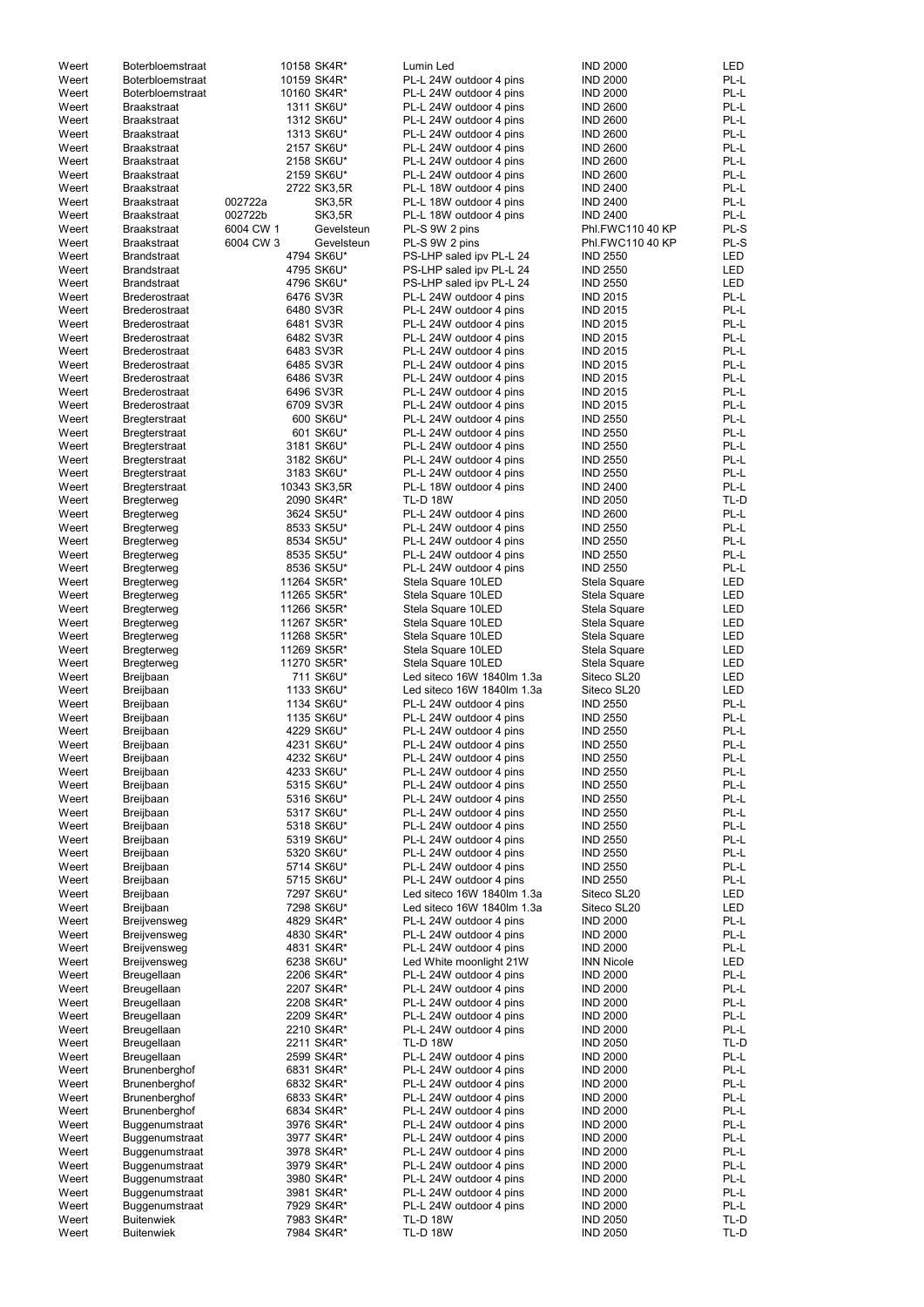| Weert | <b>Buitenwiek</b>            | 7985 SK4R*       | <b>TL-D 18W</b>                                   | <b>IND 2050</b>    | TL-D       |
|-------|------------------------------|------------------|---------------------------------------------------|--------------------|------------|
| Weert | <b>Buitenwiek</b>            | 8287 SK5U*       | PL-L 24W outdoor 4 pins                           | <b>IND 2600</b>    | PL-L       |
| Weert | <b>Buitenwiek</b>            | 8290 SK4R*       | <b>TL-D 18W</b>                                   | <b>IND 2050</b>    | TL-D       |
|       |                              | 8291 SK4R*       | PL-L 18W outdoor 4 pins                           | <b>IND 2050</b>    | PL-L       |
| Weert | <b>Buitenwiek</b>            |                  |                                                   |                    |            |
| Weert | <b>Buitenwiek</b>            | 8292 SK4R*       | <b>TL-D 18W</b>                                   | <b>IND 2050</b>    | TL-D       |
| Weert | <b>Buitenwiek</b>            | 8293 SK4R*       | <b>TL-D 18W</b>                                   | <b>IND 2050</b>    | TL-D       |
| Weert | <b>Buitenwiek</b>            | 8294 SK4R*       | PL-L 24W outdoor 4 pins                           | <b>IND 2000</b>    | PL-L       |
| Weert | Burgemeesterlaan             | 8964 SV8U*       | AXia 4790lm 490mA                                 | SCH Axia 2.1       | <b>LED</b> |
| Weert | Burgemeesterlaan             | 8965 SV8U*       | AXia 4790lm 490mA                                 | SCH Axia 2.1       | <b>LED</b> |
| Weert | Burgemeesterlaan             | 8966 SV8U*       | AXia 4790lm 490mA                                 | SCH Axia 2.1       | <b>LED</b> |
| Weert | Burgemeesterlaan             | 8967 SV8U*       | AXia 4790lm 490mA                                 | SCH Axia 2.1       | <b>LED</b> |
| Weert | Burgemeesterlaan             | 8968 SV8U*       | AXia 4790lm 490mA                                 | SCH Axia 2.1       | <b>LED</b> |
| Weert | Carisstraatje                |                  | 10415 Bambu530 DEA STronic Retro 525mA 6296lm LED | <b>DAE Tronic</b>  | <b>LED</b> |
| Weert | Carisstraatje                | 10416 Gevelsteun | Tronic Retro 525mA 6296lm LED                     | <b>DAE Tronic</b>  | <b>LED</b> |
| Weert | Carringtonlaan               | 4 AK9U           | SON-T Plus 100W                                   | <b>PHI SGS 203</b> | SON        |
| Weert | Carringtonlaan               | 763 AK9U         | SON-T Plus 100W                                   | PHI SGS 203        | SON        |
| Weert | Carringtonlaan               | 1096 AK9U        | SON-T Plus 100W                                   | <b>PHI SGS 203</b> | SON        |
| Weert | Carringtonlaan               | 1760 AK9U        | SON-T Plus 100W                                   | PHI SGS 203        | SON        |
| Weert | Castertweg                   | 725 SK6U*        | Led White moonlight 21W                           | <b>INN Nicole</b>  | LED        |
| Weert |                              | 2331 SK6U*       | Led White moonlight 21W                           | <b>INN Nicole</b>  | <b>LED</b> |
|       | Castertweg                   |                  |                                                   |                    |            |
| Weert | Castertweg                   | 3272 SK6U*       | Led White moonlight 21W                           | <b>INN Nicole</b>  | <b>LED</b> |
| Weert | Castertweg                   | 3273 SK6U*       | Led White moonlight 21W                           | <b>INN Nicole</b>  | <b>LED</b> |
| Weert | Castertweg                   | 3296 SK6U*       | Led White moonlight 21W                           | <b>INN Nicole</b>  | <b>LED</b> |
| Weert | Castertweg                   | 3297 SK6U*       | Led White moonlight 21W                           | <b>INN Nicole</b>  | <b>LED</b> |
| Weert | Castertweg                   | 3298 SK6U*       | Led White moonlight 21W                           | <b>INN Nicole</b>  | <b>LED</b> |
| Weert | Castertweg                   | 3299 SK6U*       | Led White moonlight 21W                           | <b>INN Nicole</b>  | <b>LED</b> |
| Weert | Castertweg                   | 5885 SK6U*       | Led White moonlight 21W                           | <b>INN Nicole</b>  | <b>LED</b> |
| Weert | Castertweg                   | 5888 SK6U*       | Led White moonlight 21W                           | <b>INN Nicole</b>  | <b>LED</b> |
| Weert | Castertweg                   | 5889 SK6U*       | Led White moonlight 21W                           | <b>INN Nicole</b>  | <b>LED</b> |
| Weert | Castertweg                   | 5890 SK6U*       | Led White moonlight 21W                           | <b>INN Nicole</b>  | LED        |
| Weert | Castertweg                   | 6283 SK6U*       | Led White moonlight 21W                           | <b>INN Nicole</b>  | <b>LED</b> |
| Weert | Castertweg                   | 6406 SK6U*       | Led White moonlight 21W                           | <b>INN Nicole</b>  | <b>LED</b> |
| Weert | Castertweg                   | 6650 SK6U*       | Led White moonlight 21W                           | <b>INN Nicole</b>  | <b>LED</b> |
| Weert | Catsstraat                   | 6484 SV3R        | PL-L 24W outdoor 4 pins                           | <b>IND 2015</b>    | PL-L       |
| Weert | Celsiusstraat                | 8456 SV8U*       | AXia 4790lm 490mA                                 | SCH Axia 2.1       | <b>LED</b> |
|       |                              |                  |                                                   |                    |            |
| Weert | Celsiusstraat                | 8457 SV8U*       | AXia 4790lm 490mA                                 | SCH Axia 2.1       | <b>LED</b> |
| Weert | Celsiusstraat                | 8458 SV8U*       | AXia 4790lm 490mA                                 | SCH Axia 2.1       | LED        |
| Weert | Celsiusstraat                | 8459 SV8U*       | AXia 4790lm 490mA                                 | SCH Axia 2.1       | LED        |
| Weert | Celsiusstraat                | 8464 SV8U*       | AXia 4790lm 490mA                                 | SCH Axia 2.1       | LED        |
| Weert | Celsiusstraat                | 8465 SV8U*       | AXia 4790lm 490mA                                 | SCH Axia 2.1       | <b>LED</b> |
| Weert | Celsiusstraat                | 8466 SV8U*       | AXia 4790lm 490mA                                 | SCH Axia 2.1       | <b>LED</b> |
| Weert | Celsiusstraat                | 9214 SV8U*       | AXia 4790lm 490mA                                 | SCH Axia 2.1       | LED        |
| Weert | Celsiusstraat                | 9216 SV8U*       | AXia 4790lm 490mA                                 | SCH Axia 2.1       | LED        |
| Weert | Celsiusstraat                | 9217 SV8U*       | AXia 4790lm 490mA                                 | SCH Axia 2.1       | LED        |
| Weert | Celsiusstraat                | 9218 SV8U*       | AXia 4790lm 490mA                                 | SCH Axia 2.1       | LED        |
| Weert | Celsiusstraat                | 9219 SV8U*       | AXia 4790lm 490mA                                 | SCH Axia 2.1       | LED        |
| Weert | Celsiusstraat                | 9220 SV8U*       | AXia 4790lm 490mA                                 | SCH Axia 2.1       | LED        |
| Weert | Celsiusstraat                | 9221 SV8U*       | AXia 4790lm 490mA                                 | SCH Axia 2.1       | LED        |
| Weert | Celsiusstraat                | 9222 SV8U*       | AXia 4790lm 490mA                                 | SCH Axia 2.1       | LED        |
| Weert | Celsiusstraat                | 9223 SV8U*       | AXia 4790lm 490mA                                 | SCH Axia 2.1       | LED        |
|       |                              |                  |                                                   |                    |            |
| Weert | Celsiusstraat                | 9224 SV8U*       | AXia 4790lm 490mA                                 | SCH Axia 2.1       | LED        |
| Weert | Celsiusstraat                | 9228 SV8U*       | AXia 4790lm 490mA                                 | SCH Axia 2.1       | LED        |
| Weert | Celsiusstraat                | 9229 SV8U*       | AXia 4790lm 490mA                                 | SCH Axia 2.1       | LED        |
| Weert | Celsiusstraat                | 9234 SV8U*       | AXia 4790lm 490mA                                 | SCH Axia 2.1       | LED        |
| Weert | Charitashof                  | 2391 SK6U*       | PL-L 24W outdoor 4 pins                           | <b>IND 2550</b>    | PL-L       |
| Weert | Charitashof                  | 5874 SK5R*       | PL-L 24W outdoor 4 pins                           | <b>IND 2550</b>    | PL-L       |
| Weert | Charitashof                  | 5875 SV2,5R      | PL-L 24W outdoor 4 pins                           | <b>IND 2015</b>    | PL-L       |
| Weert | Charitashof                  | 5876 SV2,5R      | PL-L 24W outdoor 4 pins                           | <b>IND 2015</b>    | PL-L       |
| Weert | Charitashof                  | 5877 SV2,5R      | PL-L 24W outdoor 4 pins                           | <b>IND 2015</b>    | PL-L       |
| Weert | Charitashof                  | 5878 SV2,5R      | PL-L 24W outdoor 4 pins                           | <b>IND 2015</b>    | PL-L       |
| Weert | Charitashof                  | 5879 SV2,5R      | PL-L 24W outdoor 4 pins                           | <b>IND 2015</b>    | PL-L       |
| Weert | Charitashof                  | 6025 SV2,5R      | PL-L 24W outdoor 4 pins                           | <b>IND 2015</b>    | PL-L       |
| Weert | Charitasstraat               | 440 SK6U*        | PL-L 24W outdoor 4 pins                           | <b>IND 2550</b>    | PL-L       |
| Weert | Charitasstraat               | 441 SK6U*        | PL-L 24W outdoor 4 pins                           | <b>IND 2550</b>    | PL-L       |
|       |                              |                  |                                                   |                    | PL-L       |
| Weert | Charitasstraat               | 2392 SK6U*       | PL-L 24W outdoor 4 pins                           | <b>IND 2550</b>    |            |
| Weert | Charitasstraat               | 2393 SK6U*       | PL-L 24W outdoor 4 pins                           | <b>IND 2550</b>    | PL-L       |
| Weert | Charitasstraat               | 2394 SK6U*       | PL-L 24W outdoor 4 pins                           | <b>IND 2550</b>    | PL-L       |
| Weert | Charitasstraat               | 3596 SK6U*       | PL-L 24W outdoor 4 pins                           | <b>IND 2550</b>    | PL-L       |
| Weert | Charitasstraat               | 3597 SK6U*       | PL-L 24W outdoor 4 pins                           | <b>IND 2550</b>    | PL-L       |
| Weert | Charitasstraat               | 3598 SK6U*       | PL-L 24W outdoor 4 pins                           | <b>IND 2550</b>    | PL-L       |
| Weert | Charitasstraat<br>6001 XT 13 | Gevelsteun       | PL-S 9W 2 pins                                    | Phl.FWC110 40 KP   | PL-S       |
| Weert | 6001 XT 23<br>Charitasstraat | AK3R             | PL-L 18W outdoor 4 pins                           | <b>IND 2400</b>    | PL-L       |
| Weert | Charlotte van Bourbo         | 1543 SK6U*       | PL-L 24W outdoor 4 pins                           | <b>IND 2550</b>    | $PL-L$     |
| Weert | Charlotte van Bourbo         | 1544 SK6U*       | PL-L 24W outdoor 4 pins                           | <b>IND 2550</b>    | PL-L       |
| Weert | Charlotte van Bourbo         | 1545 SK6U*       | PL-L 24W outdoor 4 pins                           | <b>IND 2550</b>    | PL-L       |
| Weert | Charlotte van Bourbo         | 1546 SK6U*       | PL-L 24W outdoor 4 pins                           | <b>IND 2550</b>    | PL-L       |
| Weert | Charlotte van Bourbo         | 1547 SK6U*       | PL-L 24W outdoor 4 pins                           | <b>IND 2550</b>    | PL-L       |
| Weert | Charlotte van Bourbo         | 1643 SK6U*       | PL-L 24W outdoor 4 pins                           | <b>IND 2550</b>    | PL-L       |
|       | Charlotte van Bourbo         |                  |                                                   |                    |            |
| Weert |                              | 2110 SK6U*       | PL-L 24W outdoor 4 pins                           | <b>IND 2550</b>    | PL-L       |
| Weert | Charlotte van Bourbo         | 10356 SK4R*      | PL-L 24W outdoor 4 pins                           | <b>IND 2000</b>    | PL-L       |
| Weert | Charlotte van Bourbo         | 10357 SK4R*      | PL-L 24W outdoor 4 pins                           | <b>IND 2000</b>    | PL-L       |
| Weert | Charlotte van Bourbo         | 10358 SK4R*      | PL-L 24W outdoor 4 pins                           | <b>IND 2000</b>    | PL-L       |
| Weert | Charlotte van Bourbo         | 10359 SK4R*      | PL-L 24W outdoor 4 pins                           | <b>IND 2000</b>    | PL-L       |
| Weert | Charlotte van Bourbo         | 10360 SK4R*      | PL-L 24W outdoor 4 pins                           | <b>IND 2000</b>    | PL-L       |
| Weert | Charlotte van Bourbo         | 10361 SK4R*      | PL-L 24W outdoor 4 pins                           | <b>IND 2000</b>    | PL-L       |
| Weert | Charlotte van Bourbo         | 10418 SK4R*      | PL-L 24W outdoor 4 pins                           | <b>IND 2000</b>    | PL-L       |
| Weert | Charlotte van Bourbo         | 11018 SK3,5R     | PL-L 18W outdoor 4 pins                           | <b>IND 2400</b>    | PL-L       |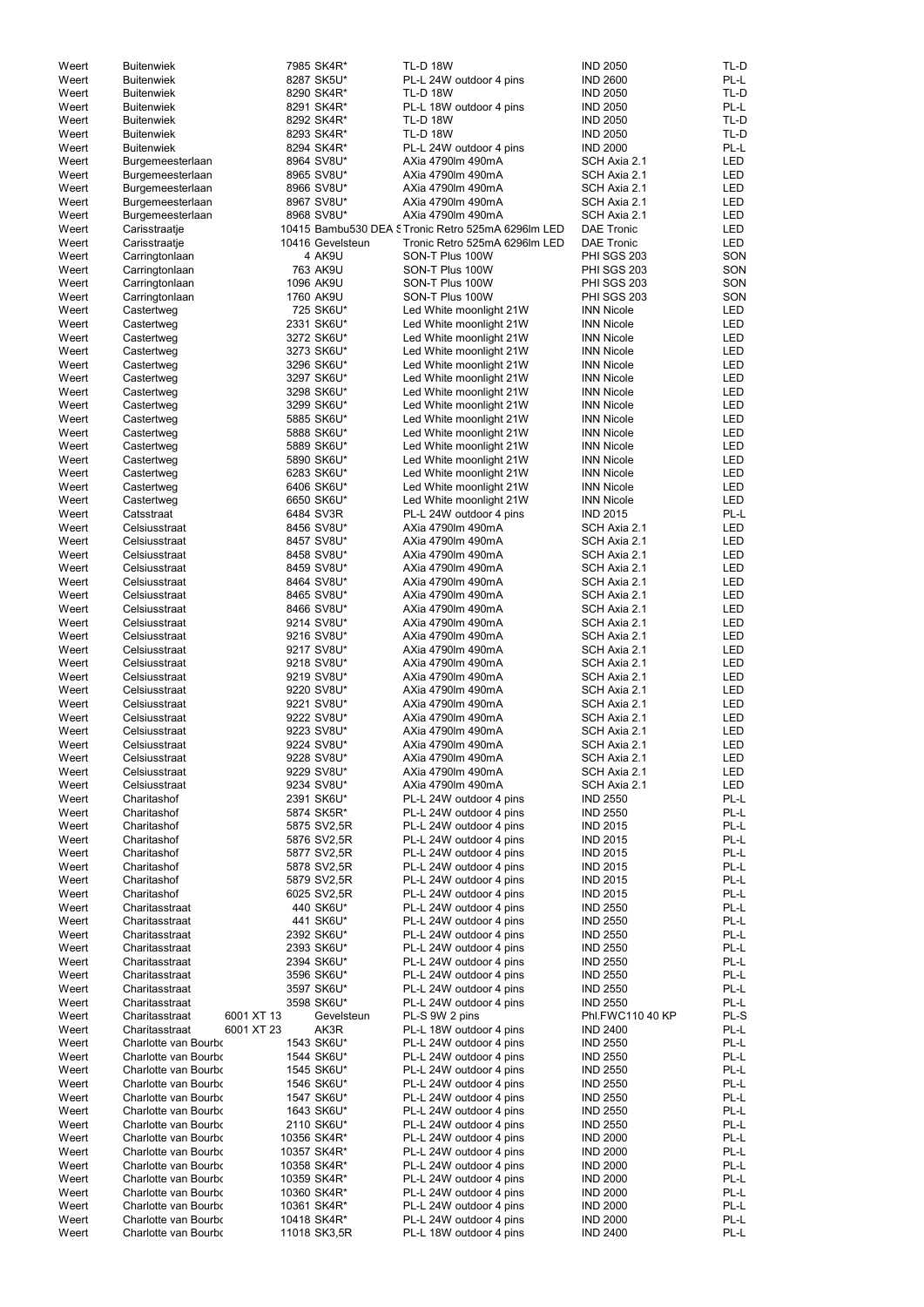| Weert | Charlotte van Bourb 6006 CE 17                 | Gevelsteun               | PL-S 9W 2 pins                       | Phl.FWC110 40 KP        | PL-S       |
|-------|------------------------------------------------|--------------------------|--------------------------------------|-------------------------|------------|
| Weert | Charlotte van Bourb 6006 CE 25                 | Gevelsteun               | PL-S 9W 2 pins                       | Phl.FWC110 40 KP        | PL-S       |
| Weert | Charlotte van Bourb 6006 CE 25 1               | Gevelsteun               | PL-S 9W 2 pins                       | Phl.FWC110 40 KP        | PL-S       |
| Weert | Charlotte van Bourb 6006 CE 3                  | Gevelsteun               | PL-S 9W 2 pins                       | Phl.FWC110 40 KP        | PL-S       |
| Weert | Charlotte van Bourb 6006 CE 31                 | Gevelsteun               | PL-S 9W 2 pins                       | Phl.FWC110 40 KP        | PL-S       |
| Weert | Charlotte van Bourb 6006 CE 35                 | Gevelsteun               | PL-S 9W 2 pins                       | Phl.FWC110 40 KP        | PL-S       |
| Weert | Charlotte van Bourb 6006 CE 39                 | Gevelsteun               | PL-S 9W 2 pins                       | Phl.FWC110 40 KP        | PL-S       |
| Weert | Charlotte van Bourb 6006 CE 7                  | Gevelsteun               | LED 9W                               | PHI BWC 110             | <b>LED</b> |
| Weert | Charlotte van Bourb 6006 CG 10                 | Gevelsteun               | PL-S 9W 2 pins                       | <b>Phl.FWC110 40 KP</b> | PL-S       |
| Weert | Charlotte van Bourb 6006 CG 18                 | Gevelsteun               | PL-S 9W 2 pins                       | <b>Phl.FWC110 40 KP</b> | PL-S       |
| Weert | Charlotte van Bourb 6006 CG 2                  | Gevelsteun               | PL-S 9W 2 pins                       | <b>Phl.FWC110 40 KP</b> | PL-S       |
| Weert | Charlotte van Bourb 6006 CG 26                 | Gevelsteun               | PL-S 9W 2 pins                       | Phl.FWC110 40 KP        | PL-S       |
| Weert | Charlotte van Bourb 6006 CG 32                 | Gevelsteun               | PL-S 9W 2 pins                       | Phl.FWC110 40 KP        | PL-S       |
| Weert | Charlotte van Bourb 6006 CG 6                  | Gevelsteun               | PL-S 9W 2 pins                       | Phl.FWC110 40 KP        | PL-S       |
| Weert | Christinelaan                                  | 1524 SK6U*               | PL-L 24W outdoor 4 pins              | <b>IND 2550</b>         | PL-L       |
| Weert | Christinelaan                                  | 1525 SK6U*               | PL-L 24W outdoor 4 pins              | <b>IND 2550</b>         | PL-L       |
| Weert | Christinelaan                                  | 1526 SK6U*               | PL-L 24W outdoor 4 pins              | <b>IND 2550</b>         | PL-L       |
| Weert | Christinelaan                                  | 1761 SK6U*               | PL-L 24W outdoor 4 pins              | <b>IND 2550</b>         | PL-L       |
| Weert | Christinelaan                                  | 1762 SK6U*               | PL-L 24W outdoor 4 pins              | <b>IND 2550</b>         | PL-L       |
| Weert | Christinelaan                                  | 1763 SK6U*               | PL-L 24W outdoor 4 pins              | <b>IND 2550</b>         | PL-L       |
| Weert | Christinelaan                                  | 1764 SK6U*               | PL-L 24W outdoor 4 pins              | <b>IND 2550</b>         | PL-L       |
| Weert | Christinelaan                                  | 1765 SK6U*               | PL-L 24W outdoor 4 pins              | <b>IND 2550</b>         | PL-L       |
| Weert | Christinelaan                                  | 1839 SK6U*               | PL-L 24W outdoor 4 pins              | <b>IND 2550</b>         | PL-L       |
| Weert | Christinelaan                                  | 1840 SK6U*               | PL-L 24W outdoor 4 pins              | <b>IND 2550</b>         | PL-L       |
| Weert | 6006 CJ 13<br>Christinelaan                    | Gevelsteun               | PL-S 9W 2 pins                       | Phl.FWC110 40 KP        | PL-S       |
| Weert | 6006 cj 6<br>Christinelaan                     | Gevelsteun               | PL-S 9W 2 pins                       | Phl.FWC110 40 KP        | PL-S       |
| Weert | Christinelaan<br>6006 CJ 8                     | Gevelsteun               | PL-S 9W 2 pins                       | Phl.FWC110 40 KP        | PL-S       |
| Weert | 6006 CJ 9<br>Christinelaan                     | Gevelsteun               | PL-S 9W 2 pins                       | Phl.FWC110 40 KP        | PL-S       |
| Weert | Chrysantstraat                                 | 6132 SK4R*               | Lumin Led                            | <b>IND 2000</b>         | <b>LED</b> |
| Weert | Chrysantstraat                                 | 6133 SK4R*               | Lumin Led                            | <b>IND 2000</b>         | <b>LED</b> |
| Weert | Chrysantstraat                                 | 6363 SK4R*               | Lumin Led                            | <b>IND 2000</b>         | <b>LED</b> |
| Weert | Chrysantstraat                                 | 6364 SK4R*               | Lumin Led                            | <b>IND 2000</b>         | <b>LED</b> |
| Weert | Chrysantstraat                                 | 6365 SK4R*               | Lumin Led                            | <b>IND 2000</b>         | <b>LED</b> |
| Weert | 6002 TJ 11<br>Chrysantstraat                   | Gevelsteun               | PL-S 9W 2 pins                       | Phl.FWC110 40 KP        | PL-S       |
| Weert | 6002 TJ 23<br>Chrysantstraat                   | Gevelsteun               | PL-S 9W 2 pins                       | <b>Phl.FWC110 40 KP</b> | PL-S       |
| Weert | 6002 TJ 27                                     |                          | PL-S 5W 2 pins                       | Mini Quad               | PL-S       |
| Weert | Chrysantstraat<br>6002 TJ 27<br>Chrysantstraat | Gevelsteun<br>Gevelsteun | PL-S 5W 2 pins                       | Mini Quad               | PL-S       |
| Weert | 6002 TJ 31                                     | Gevelsteun               | PL-S 9W 2 pins                       | Phl.FWC110 40 KP        | PL-S       |
|       | Chrysantstraat<br>Clarastraat                  |                          |                                      |                         | PL-L       |
| Weert |                                                | 3280 SK4R*               | PL-L 24W outdoor 4 pins              | <b>IND 2000</b>         | PL-L       |
| Weert | Clarastraat                                    | 3281 SK4R*               | PL-L 24W outdoor 4 pins              | <b>IND 2000</b>         |            |
| Weert | Clarastraat                                    | 3282 SK4R*               | PL-L 24W outdoor 4 pins              | <b>IND 2000</b>         | PL-L       |
| Weert | Coenraad Abelsstraa                            | 193 SK6U*                | PL-L 24W outdoor 4 pins              | <b>IND 2550</b>         | PL-L       |
| Weert | Coenraad Abelsstraa                            | 344 SK4R*                | PL-L 24W outdoor 4 pins              | <b>IND 2000</b>         | PL-L       |
| Weert | Coenraad Abelsstraa                            | 345 SV6U                 | PL-L 24W outdoor 4 pins              | <b>IND 2550</b>         | PL-L       |
| Weert | Coenraad Abelsstraa                            | 346 AK6U                 | PL-L 24W outdoor 4 pins              | <b>IND 2550</b>         | PL-L       |
| Weert | Coenraad Abelsstraa                            | 347 SK6U*                | PL-L 24W outdoor 4 pins              | <b>IND 2550</b>         | PL-L       |
| Weert | Coenraad Abelsstraa                            | 363 SK4R*                | PL-L 24W outdoor 4 pins              | <b>IND 2000</b>         | PL-L       |
| Weert | Coenraad Abelsstraa                            | 1512 AK6U                | PL-L 24W outdoor 4 pins              | <b>IND 2550</b>         | PL-L       |
| Weert | Coenraad Abelsstraa                            | 2370 SK6U*               | PL-L 24W outdoor 4 pins              | <b>IND 2550</b>         | PL-L       |
| Weert | Coenraad Abelsstraa 002370a                    | SK4R*                    | PL-L 24W outdoor 4 pins              | <b>IND 2000</b>         | PL-L       |
| Weert | Coenraad Abelsstraa                            | 2371 SK6U*               | PL-L 24W outdoor 4 pins              | <b>IND 2550</b>         | PL-L       |
| Weert | Coenraad Abelsstraa                            | 2372 AK6U                | PL-L 24W outdoor 4 pins              | <b>IND 2550</b>         | PL-L       |
| Weert | Coenraad Abelsstraa                            | 2373 SK6U*               | PL-L 24W outdoor 4 pins              | <b>IND 2550</b>         | PL-L       |
| Weert | Coenraad Abelsstraa                            | 2374 SK4R*               | PL-L 24W outdoor 4 pins              | <b>IND 2000</b>         | PL-L       |
| Weert | Coenraad Abelsstraa                            | 2384 SK4R*               | PL-L 24W outdoor 4 pins              | <b>IND 2000</b>         | PL-L       |
| Weert | Coenraad Abelsstraa                            | 2385 SK4R*               | PL-L 24W outdoor 4 pins              | <b>IND 2000</b>         | PL-L       |
| Weert | Coenraad Abelsstraa                            | 2410 SK6U*               | PL-L 24W outdoor 4 pins              | <b>IND 2550</b>         | PL-L       |
| Weert | Coenraad Abelsstraa                            | 2411 SK6U*               | PL-L 24W outdoor 4 pins              | <b>IND 2550</b>         | PL-L       |
| Weert | Coenraad Abelsstraa                            | 2413 SK6U*               | <b>TL-D 18W</b>                      | <b>IND 2500</b>         | TL-D       |
| Weert | Coenraad Abelsstraa                            | 5633 SK5R*               | PL-L 24W outdoor 4 pins              | <b>IND 2550</b>         | PL-L       |
| Weert | Coenraad Abelsstraa                            | 5634 SK5R*               | PL-L 24W outdoor 4 pins              | <b>IND 2550</b>         | PL-L       |
| Weert | Coenraad Abelsstraa                            | 6416 SK4R*               | PL-L 24W outdoor 4 pins              | <b>IND 2000</b>         | PL-L       |
| Weert | Coenraad Abelsstraa                            | 6557 SK6U*               | PL-L 24W outdoor 4 pins              | <b>IND 2550</b>         | PL-L       |
| Weert | Coenraad Abelsstraa                            | 6979 SK4R*               | PS-LHP saled ipv PL-L 24             | <b>IND 2000</b>         | <b>LED</b> |
| Weert | Coenraad Abelsstraa                            | 6980 SK4R*               | PS-LHP saled ipv PL-L 24             | <b>IND 2000</b>         | <b>LED</b> |
| Weert | Coenraad Abelsstraa                            | 8843 SK4R*               | PL-L 24W outdoor 4 pins              | <b>IND 2000</b>         | PL-L       |
| Weert | Coenraad Abelsstraa                            | 11718 SK4R*              | PS-LHP saled ipv PL-L 24             | <b>IND 2000</b>         | <b>LED</b> |
| Weert | Coenraad Abelsstraa                            | 11719 SK4R*              | PS-LHP saled ipv PL-L 24             | <b>IND 2000</b>         | <b>LED</b> |
| Weert | Coenraad Abelsstra: 6001 VL 44                 | Gevelsteun               | PL-S 9W 2 pins                       | Phl.FWC110 40 KP        | PL-S       |
| Weert | Coenraad Abelsstra 6001 VL 46                  | Gevelsteun               | PL-S 9W 2 pins                       | Phl.FWC110 40 KP        | PL-S       |
| Weert | Collegeplein                                   |                          | 3798 Bambu530 DEA SSON-T Plus 100W   | <b>DAE Tronic</b>       | SON        |
| Weert | Collegeplein                                   |                          | 3799 Bambu530 DEA SSON-T Plus 100W   | <b>DAE Tronic</b>       | SON        |
| Weert | Collegeplein                                   |                          | 4473 Tica DEA Samsor SON-T Plus 100W | <b>DAE Tronic</b>       | SON        |
| Weert | Collegeplein                                   |                          | 4473 Tica DEA Samsor SON-T Plus 100W | <b>DAE Tronic</b>       | SON        |
| Weert | Collegeplein                                   |                          | 4474 Tica DEA Samsor SON-T Plus 100W | <b>DAE Tronic</b>       | SON        |
| Weert | Collegeplein                                   |                          | 4474 Tica DEA Samsor SON-T Plus 100W | <b>DAE Tronic</b>       | SON        |
| Weert | Collegeplein                                   |                          | 4475 Tica DEA Samsor SON-T Plus 100W | <b>DAE Tronic</b>       | SON        |
| Weert | Collegeplein                                   |                          | 4475 Tica DEA Samsor SON-T Plus 100W | <b>DAE Tronic</b>       | SON        |
| Weert | Collegeplein                                   |                          | 4477 Bambu530 DEA SSON-T Plus 100W   | <b>DAE Tronic</b>       | SON        |
| Weert | Collegeplein                                   | 4559 Grondspot           | Ph Par 38 750lm                      | PhminiPompei            | LED        |
| Weert | Collegeplein                                   | 4560 Grondspot           | Ph Par 38 750lm                      | PhminiPompei            | <b>LED</b> |
| Weert | Collegeplein                                   | 4561 Grondspot           | Ph Par 38 750lm                      | PhminiPompei            | <b>LED</b> |
| Weert | Collegeplein                                   | 4562 Grondspot           | Ph Par 38 750lm                      | PhminiPompei            | <b>LED</b> |
| Weert | Collegeplein                                   | 9702 Grondspot           | SON-T Plus 70W                       | PhminiPompei            | SON        |
| Weert | Collegeplein                                   | 9703 Grondspot           | SON-T Plus 70W                       | PhminiPompei            | SON        |
|       |                                                |                          |                                      |                         |            |
| Weert | Collegeplein                                   |                          | 9704 Bambu530 DEA SSON-T Plus 100W   | <b>DAE Tronic</b>       | SON        |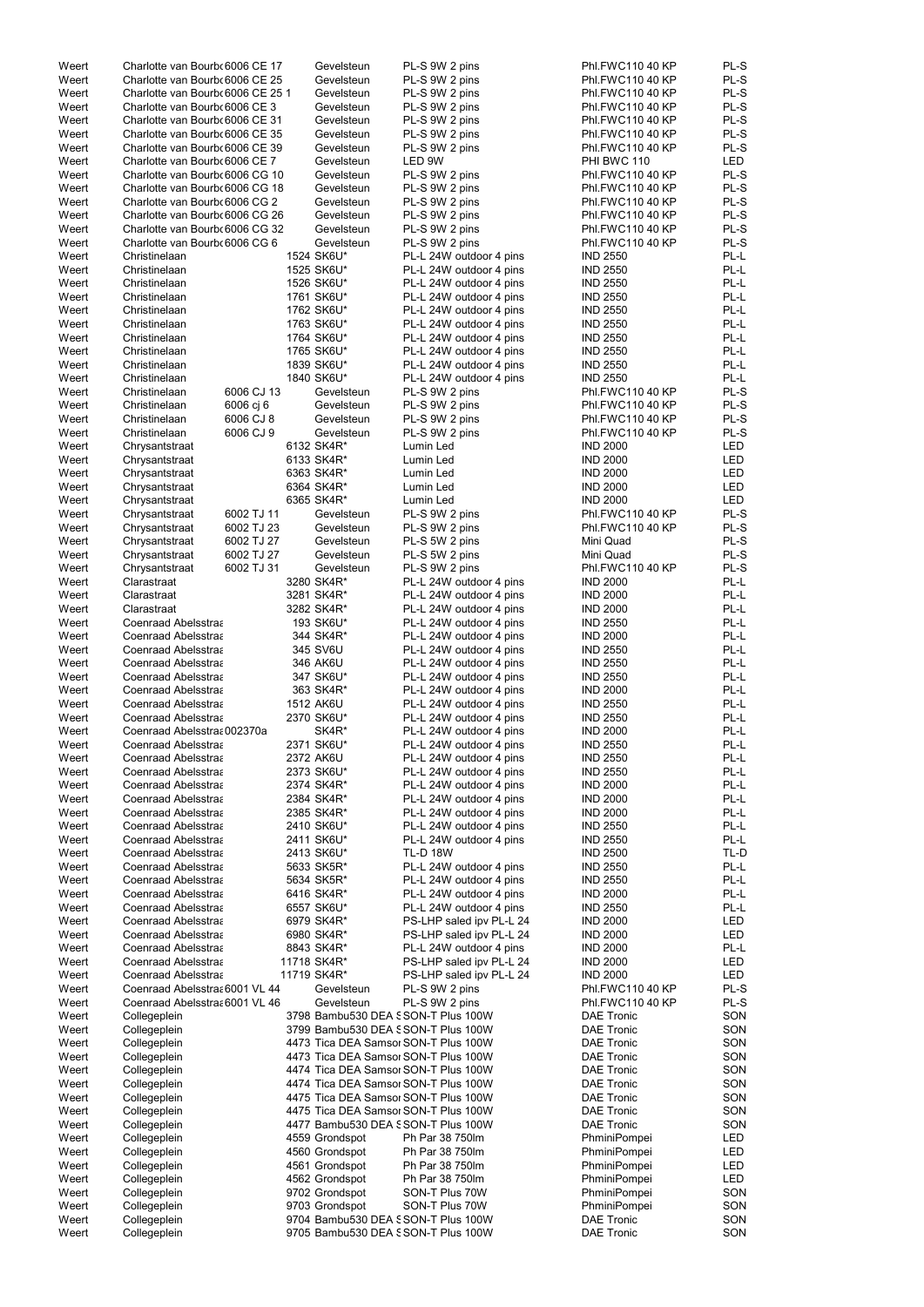| Weert | Collegeplein        |                 | 9706 Bambu530 DEA SSON-T Plus 100W   | <b>DAE Tronic</b> | SON        |
|-------|---------------------|-----------------|--------------------------------------|-------------------|------------|
| Weert | Collegeplein        |                 | 9707 Tica DEA Samsor SON-T Plus 100W | <b>DAE Tronic</b> | SON        |
| Weert | Collegeplein        |                 | 9707 Tica DEA Samsor SON-T Plus 100W | <b>DAE Tronic</b> | SON        |
| Weert | Collegeplein        |                 | 9707 Tica DEA Samsor SON-T Plus 100W | <b>DAE Tronic</b> | SON        |
| Weert | Collegeplein        | 9708 Grondspot  | Ph Par 38 750lm                      | PhminiPompei      | LED        |
| Weert |                     | 9709 Grondspot  | Ph Par 38 750lm                      |                   | LED        |
|       | Collegeplein        |                 |                                      | PhminiPompei      |            |
| Weert | Collegeplein        |                 | 9710 Bambu530 DEA SSON-T Plus 100W   | <b>DAE Tronic</b> | SON        |
| Weert | Collegeplein        | 10094 Pautomaat | PL-L 36W outdoor 4 pins              | Pautomaat         | PL-L       |
| Weert | Coolenstraat        | 863 AK8U        | PS-LHP saled ipv PL-L 36             | <b>IND 2551</b>   | <b>LED</b> |
| Weert | Coolenstraat        | 864 AK8U        | PS-LHP saled ipv PL-L 36             | <b>IND 2551</b>   | LED        |
| Weert | Coolenstraat        | 865 AV6U        | PS-LHP saled ipv PL-L 24             | <b>IND 2550</b>   | <b>LED</b> |
| Weert | Coolenstraat        | 1479 AK8U       | PS-LHP saled ipv PL-L 36             | <b>IND 2551</b>   | LED        |
| Weert | Coolenstraat        | 3869 AK8U       | PS-LHP saled ipv PL-L 36             | <b>IND 2551</b>   | LED        |
| Weert | Coolenstraat        | 4219 AK8U       | PS-LHP saled ipv PL-L 36             | <b>IND 2551</b>   | <b>LED</b> |
| Weert | Coolenstraat        | 4220 AK8U       | PS-LHP saled ipv PL-L 36             | <b>IND 2551</b>   | LED        |
| Weert | Coolenstraat        | 4221 SK6U*      | PS-LHP saled ipv PL-L 24             | <b>IND 2550</b>   | LED        |
| Weert | Coolenstraat        | 4222 SK6U*      | PS-LHP saled ipv PL-L 24             | <b>IND 2550</b>   | <b>LED</b> |
| Weert | Coolenstraat        | 4223 AV6U       | PS-LHP saled ipv PL-L 24             | <b>IND 2550</b>   | LED        |
| Weert | Coolenstraat        | 4224 SK6U*      | PS-LHP saled ipv PL-L 24             | <b>IND 2550</b>   | LED        |
| Weert | Coolenstraat        | 4225 AV6U       | PS-LHP saled ipv PL-L 24             | <b>IND 2550</b>   | LED        |
| Weert | Coolenstraat        | 4226 AV6U       | Led siteco 16W 1840lm 1.3a           | Siteco SL20       | LED        |
| Weert | Coolenstraat        | 4227 AV6U       | Led siteco 16W 1840lm 1.3a           | Siteco SL20       | LED        |
| Weert | Coolenstraat        | 6200 AK8U       | PS-LHP saled ipv PL-L 36             | <b>IND 2551</b>   | LED        |
| Weert | Coolenstraat        | 6201 AK8U       | PS-LHP saled ipv PL-L 36             | <b>IND 2551</b>   | LED        |
| Weert | Coolenstraat        | 6202 AK8U       | PS-LHP saled ipv PL-L 36             | <b>IND 2551</b>   | <b>LED</b> |
|       |                     |                 |                                      | <b>IND 2551</b>   |            |
| Weert | Coolenstraat        | 6203 AK8U       | PS-LHP saled ipv PL-L 36             |                   | <b>LED</b> |
| Weert | Coolenstraat        | 6204 AK8U       | PS-LHP saled ipv PL-L 36             | <b>IND 2551</b>   | <b>LED</b> |
| Weert | Copernicusstraat    | 8255 SV8U*      | AXia 4790lm 490mA                    | SCH Axia 2.1      | LED        |
| Weert | Copernicusstraat    | 8256 SV8U*      | AXia 4790lm 490mA                    | SCH Axia 2.1      | <b>LED</b> |
| Weert | Copernicusstraat    | 8257 SV8U*      | AXia 4790lm 490mA                    | SCH Axia 2.1      | <b>LED</b> |
| Weert | Copernicusstraat    | 8258 SV8U*      | AXia 4790lm 490mA                    | SCH Axia 2.1      | LED        |
| Weert | Copernicusstraat    | 8259 SV8U*      | AXia 4790lm 490mA                    | SCH Axia 2.1      | LED        |
| Weert | Copernicusstraat    | 8260 SV8U*      | AXia 4790lm 490mA                    | SCH Axia 2.1      | <b>LED</b> |
| Weert | Copernicusstraat    | 8261 SV8U*      | AXia 4790lm 490mA                    | SCH Axia 2.1      | LED        |
| Weert | Copernicusstraat    | 8262 SV8U*      | AXia 4790lm 490mA                    | SCH Axia 2.1      | <b>LED</b> |
| Weert | Copernicusstraat    | 8263 SV8U*      | AXia 4790lm 490mA                    | SCH Axia 2.1      | <b>LED</b> |
| Weert | Copernicusstraat    | 9284 SV8U*      | AXia 4790lm 490mA                    | SCH Axia 2.1      | LED        |
| Weert | Copernicusstraat    | 9285 SV8U*      | AXia 4790lm 490mA                    | SCH Axia 2.1      | LED        |
| Weert | Copernicusstraat    | 9286 SV8U*      | AXia 4790lm 490mA                    | SCH Axia 2.1      | LED        |
| Weert | Copernicusstraat    | 9287 SV8U*      | AXia 4790lm 490mA                    | SCH Axia 2.1      | LED        |
| Weert | Copernicusstraat    | 9288 SV8U*      | AXia 4790lm 490mA                    | SCH Axia 2.1      | LED        |
| Weert | Copernicusstraat    | 9289 SV8U*      | AXia 4790lm 490mA                    | SCH Axia 2.1      | LED        |
| Weert | Copernicusstraat    | 9290 SV8U*      | AXia 4790lm 490mA                    | SCH Axia 2.1      | LED        |
| Weert | Copernicusstraat    | 9291 SV8U*      | AXia 4790lm 490mA                    | SCH Axia 2.1      | LED        |
|       |                     |                 |                                      |                   |            |
| Weert | Copernicusstraat    | 9292 SV8U*      | AXia 4790lm 490mA                    | SCH Axia 2.1      | LED        |
| Weert | Copernicusstraat    | 9293 SV8U*      | AXia 4790lm 490mA                    | SCH Axia 2.1      | <b>LED</b> |
| Weert | Copernicusstraat    | 9297 SV8U*      | AXia 7805lm 890mA                    | SCH Axia 2.1      | LED        |
| Weert | Copernicusstraat    | 9297 SV8U*      | AXia 7805lm 890mA                    | SCH Axia 2.1      | LED        |
| Weert | Cornelia Katzstraat | 11173 SK6U*     | PL-T 32W 4 pins                      | Evolo 2 AG 2018   | PL-T       |
| Weert | Cornelia Katzstraat | 11174 SK6U*     | PL-T 32W 4 pins                      | Evolo 2 AG 2018   | PL-T       |
| Weert | Cornelia Katzstraat | 11175 SK6U*     | PL-T 32W 4 pins                      | Evolo 2 AG 2018   | PL-T       |
| Weert | Cornelia Katzstraat | 11176 SK6U*     | PL-T 32W 4 pins                      | Evolo 2 AG 2018   | PL-T       |
| Weert | Cornelia Katzstraat | 11177 SK6U*     | PL-T 32W 4 pins                      | Evolo 2 AG 2018   | PL-T       |
| Weert | Cornelia Katzstraat | 11178 SK6U*     | PL-T 32W 4 pins                      | Evolo 2 AG 2018   | PL-T       |
| Weert | Cornelia Katzstraat | 11179 SK6U*     | PL-T 32W 4 pins                      | Evolo 2 AG 2018   | PL-T       |
| Weert | Cornelia Katzstraat | 11180 SK6U*     | PL-T 32W 4 pins                      | Evolo 2 AG 2018   | PL-T       |
| Weert | Cornelia Katzstraat | 11181 SK6U*     | PL-T 32W 4 pins                      | Evolo 2 AG 2018   | PL-T       |
| Weert | Couperusstraat      | 5976 SV3R       | PL-L 24W outdoor 4 pins              | <b>IND 2015</b>   | PL-L       |
| Weert | Couperusstraat      | 5977 SV3R       | PL-L 24W outdoor 4 pins              | <b>IND 2015</b>   | PL-L       |
| Weert | Couperusstraat      | 5978 SV3R       | PL-L 24W outdoor 4 pins              | <b>IND 2015</b>   | PL-L       |
| Weert | Cranendonck         | 4392 SK4R*      | PL-L 24W outdoor 4 pins              | <b>IND 2000</b>   | PL-L       |
| Weert | Cranendonck         | 4393 SK4R*      | PL-L 24W outdoor 4 pins              | <b>IND 2000</b>   | PL-L       |
| Weert | Cranendonck         | 4394 SK4R*      | PL-L 24W outdoor 4 pins              | <b>IND 2000</b>   | PL-L       |
| Weert | Cranendonck         | 4395 SK4R*      | PL-L 24W outdoor 4 pins              | <b>IND 2000</b>   | PL-L       |
| Weert | Cranendonck         | 4396 SK4R*      | PL-L 24W outdoor 4 pins              | <b>IND 2000</b>   | PL-L       |
|       | Cranendonck         | 4397 SK4R*      |                                      | <b>IND 2000</b>   | PL-L       |
| Weert | Cranendonck         | 4398 SK4R*      | PL-L 24W outdoor 4 pins              | <b>IND 2000</b>   | PL-L       |
| Weert |                     |                 | PL-L 24W outdoor 4 pins              |                   |            |
| Weert | Cranendonck         | 4399 SK4R*      | PL-L 24W outdoor 4 pins              | <b>IND 2000</b>   | PL-L       |
| Weert | Cranendonck         | 4400 SK4R*      | PL-L 24W outdoor 4 pins              | <b>IND 2000</b>   | PL-L       |
| Weert | Crocusstraat        | 6142 SK4R*      | Lumin Led                            | <b>IND 2000</b>   | LED        |
| Weert | Crocusstraat        | 6144 SK4R*      | Lumin Led                            | <b>IND 2000</b>   | LED        |
| Weert | Crocusstraat        | 6145 SK4R*      | Lumin Led                            | <b>IND 2000</b>   | LED        |
| Weert | Crocusstraat        | 6146 SK4R*      | Lumin Led                            | <b>IND 2000</b>   | LED        |
| Weert | Crocusstraat        | 6147 SK4R*      | Lumin Led                            | <b>IND 2000</b>   | LED        |
| Weert | Da costastraat      | 8268 SK5U*      | PL-L 24W outdoor 4 pins              | <b>IND 2550</b>   | PL-L       |
| Weert | Da costastraat      | 8527 SK5U*      | PL-L 24W outdoor 4 pins              | <b>IND 2550</b>   | PL-L       |
| Weert | Da costastraat      | 8528 SK5U*      | PL-L 24W outdoor 4 pins              | <b>IND 2550</b>   | PL-L       |
| Weert | Daelenbroek         | 5137 SK4R*      | PL-L 24W outdoor 4 pins              | <b>IND 2000</b>   | PL-L       |
| Weert | <b>Daelenbroek</b>  | 5138 SK4R*      | PL-L 24W outdoor 4 pins              | <b>IND 2000</b>   | PL-L       |
| Weert | <b>Daelenbroek</b>  | 5139 SK4R*      | PL-L 24W outdoor 4 pins              | <b>IND 2000</b>   | PL-L       |
| Weert | Daelenbroek         | 5140 SK5R*      | PL-L 24W outdoor 4 pins              | <b>IND 2600</b>   | PL-L       |
| Weert | <b>Daelenbroek</b>  | 5141 SK4R*      | PL-L 24W outdoor 4 pins              | <b>IND 2000</b>   | PL-L       |
| Weert | <b>Daelenbroek</b>  | 5142 SK4R*      | PL-L 24W outdoor 4 pins              | <b>IND 2000</b>   | PL-L       |
| Weert | <b>Daelenbroek</b>  | 5143 SK4R*      | PL-L 24W outdoor 4 pins              | <b>IND 2000</b>   | PL-L       |
| Weert | <b>Daelenbroek</b>  | 5630 SK4R*      | PL-L 24W outdoor 4 pins              | <b>IND 2000</b>   | PL-L       |
| Weert | Daelenbroek         | 5631 SK4R*      | PL-L 24W outdoor 4 pins              | <b>IND 2000</b>   | PL-L       |
| Weert | Daelenbroek         | 5632 SK4R*      | PL-L 24W outdoor 4 pins              | <b>IND 2000</b>   | PL-L       |
|       |                     |                 |                                      |                   |            |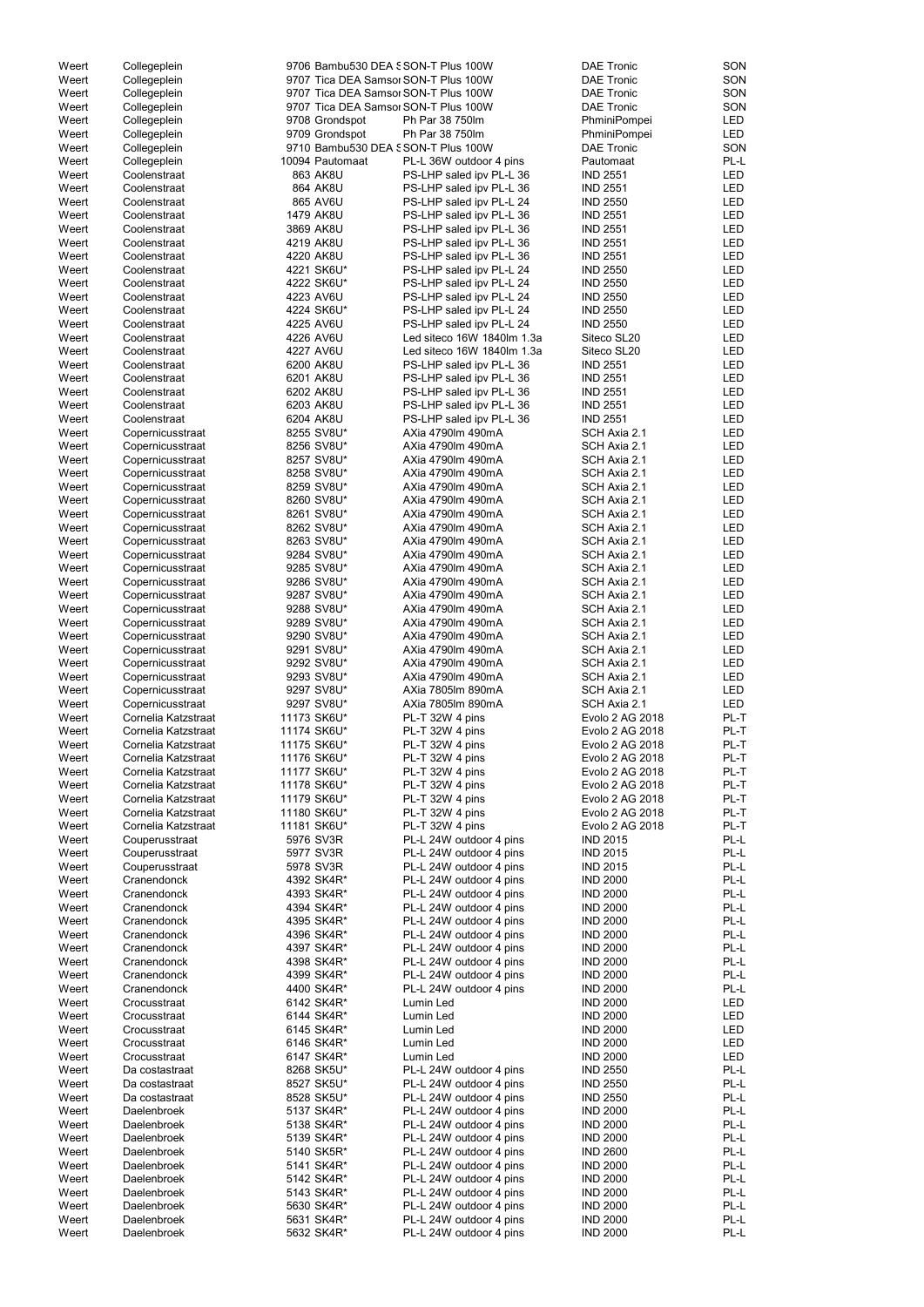| Weert          | Daelenbroek                                |                          | 5684 SK4R*                | PL-L 24W outdoor 4 pins                            | <b>IND 2000</b>                              | PL-L         |
|----------------|--------------------------------------------|--------------------------|---------------------------|----------------------------------------------------|----------------------------------------------|--------------|
| Weert          | Daelenbroek                                | 6002 VN 20               | Gevelsteun                | PL-S 9W 2 pins                                     | Phl.FWC110 40 KP                             | PL-S         |
| Weert          | Daelenbroek                                | 6002 VN 26               | AK3R                      | PL-L 18W outdoor 4 pins                            | <b>IND 2400</b>                              | PL-L         |
| Weert          | Daelenbroek                                | 6002 VN 38               | Gevelsteun                | LED 9W                                             | PHI BWC 110                                  | LED          |
| Weert<br>Weert | Daelhemstraat<br>Daelhemstraat             |                          | 1466 SK6U*<br>1467 SK6U*  | PL-L 24W outdoor 4 pins<br>PL-L 24W outdoor 4 pins | <b>IND 2550</b><br><b>IND 2550</b>           | PL-L<br>PL-L |
| Weert          | Daelhemstraat                              |                          | 1468 SK6U*                | PL-L 24W outdoor 4 pins                            | <b>IND 2550</b>                              | PL-L         |
| Weert          | Daelhemstraat                              | 6004 TR 2                | Gevelsteun                | PL-S 9W 2 pins                                     | Phl.FWC110 40 KP                             | PL-S         |
| Weert          | Daelhemstraat                              | 6004 TR 6                | Gevelsteun                | PL-S 9W 2 pins                                     | Phl.FWC110 40 KP                             | PL-S         |
| Weert          | Daenenstraat                               |                          | 3877 SK6U*                | Brisa FFII16                                       | Brisa BRU3A12AG6                             | <b>LED</b>   |
| Weert          | Dahliastraat                               |                          | 6075 SK4R*                | PL-L 24W outdoor 4 pins                            | <b>IND 2000</b>                              | PL-L         |
| Weert<br>Weert | Dahliastraat<br>Dahliastraat               |                          | 6081 SK4R*<br>6082 SK4R*  | PL-L 24W outdoor 4 pins<br>PL-L 24W outdoor 4 pins | <b>IND 2000</b><br><b>IND 2000</b>           | PL-L<br>PL-L |
| Weert          | Dahliastraat                               |                          | 6083 SK4R*                | PL-L 24W outdoor 4 pins                            | <b>IND 2000</b>                              | PL-L         |
| Weert          | Dahliastraat                               |                          | 6084 SK4R*                | PL-L 24W outdoor 4 pins                            | <b>IND 2000</b>                              | PL-L         |
| Weert          | Dahliastraat                               |                          | 6085 SK4R*                | PL-L 24W outdoor 4 pins                            | <b>IND 2000</b>                              | PL-L         |
| Weert          | Dahliastraat                               |                          | 6086 SK4R*                | PL-L 24W outdoor 4 pins                            | <b>IND 2000</b>                              | PL-L         |
| Weert          | Dahliastraat                               |                          | 6087 SK4R*                | PL-L 24W outdoor 4 pins                            | <b>IND 2000</b>                              | PL-L         |
| Weert<br>Weert | Dahliastraat<br>Dahliastraat               |                          | 6299 SK4R*<br>6300 SK4R*  | PL-L 24W outdoor 4 pins<br>PL-L 24W outdoor 4 pins | <b>IND 2000</b><br><b>IND 2000</b>           | PL-L<br>PL-L |
| Weert          | Dahliastraat                               |                          | 6301 SK4R*                | PL-L 24W outdoor 4 pins                            | <b>IND 2000</b>                              | PL-L         |
| Weert          | Dahliastraat                               |                          | 6304 SK4R*                | PL-L 24W outdoor 4 pins                            | <b>IND 2000</b>                              | PL-L         |
| Weert          | Dahliastraat                               |                          | 6470 SK4R*                | PL-L 24W outdoor 4 pins                            | <b>IND 2000</b>                              | PL-L         |
| Weert          | Dahliastraat                               |                          | 6471 SK4R*                | PL-L 24W outdoor 4 pins                            | <b>IND 2000</b>                              | PL-L         |
| Weert          | Dahliastraat                               |                          | 6473 SK4R*                | PL-L 24W outdoor 4 pins                            | <b>IND 2000</b>                              | PL-L         |
| Weert<br>Weert | Dahliastraat<br>Dahliastraat               |                          | 6474 SK4R*<br>6475 SK4R*  | PL-L 24W outdoor 4 pins<br>PL-L 24W outdoor 4 pins | <b>IND 2000</b><br><b>IND 2000</b>           | PL-L<br>PL-L |
| Weert          | Dahliastraat                               |                          | 7508 SK4R*                | PL-L 24W outdoor 4 pins                            | <b>IND 2000</b>                              | PL-L         |
| Weert          | Dahliastraat                               |                          | 7661 SK4R*                | PL-L 24W outdoor 4 pins                            | <b>IND 2000</b>                              | PL-L         |
| Weert          | Dahliastraat                               | 6002 WV 20               | Gevelsteun                | PL-S 9W 2 pins                                     | Phl.FWC110 40 KP                             | PL-S         |
| Weert          | Dahliastraat                               | 6002 WV 4                | Gevelsteun                | PL-S 9W 2 pins                                     | Phl.FWC110 40 KP                             | PL-S         |
| Weert          | Dahliastraat                               | 6002 WV 56               | Gevelsteun                | PL-S 9W 2 pins                                     | <b>Phl.FWC110 40 KP</b>                      | PL-S         |
| Weert<br>Weert | Dahliastraat<br>Dahliastraat               | 6002 WV 66<br>6002 WX 1a | Gevelsteun<br>Gevelsteun  | PL-S 9W 2 pins<br>PL-S 9W 2 pins                   | Phl.FWC110 40 KP<br>Phl.FWC110 40 KP         | PL-S<br>PL-S |
| Weert          | Dahliastraat                               | 6002 WX 1a 1             | Gevelsteun                | PL-S 9W 2 pins                                     | <b>Phl.FWC110 40 KP</b>                      | PL-S         |
| Weert          | Dahliastraat                               | 6002 WX 101              | Gevelsteun                | PL-S 9W 2 pins                                     | Phl.FWC110 40 KP                             | PL-S         |
| Weert          | Dahliastraat                               | 6002 WX 105              | Gevelsteun                | PL-S 9W 2 pins                                     | Phl.FWC110 40 KP                             | PL-S         |
| Weert          | Dahliastraat                               | 6002 WX 107              | Gevelsteun                | PL-S 9W 2 pins                                     | Phl.FWC110 40 KP                             | PL-S         |
| Weert          | Dahliastraat                               | 6002 WX 23               | Gevelsteun                | LED 9W                                             | PHI BWC 110                                  | LED          |
| Weert<br>Weert | Dahliastraat<br>Dahliastraat               | 6002 WX 25<br>6002 WX 30 | Gevelsteun<br>Gevelsteun  | PL-S 9W 2 pins<br>PL-S 9W 2 pins                   | Phl.FWC110 40 KP<br>Phl.FWC110 40 KP         | PL-S<br>PL-S |
| Weert          | Dahliastraat                               | 6002 WX 34               | Gevelsteun                | PL-S 9W 2 pins                                     | Phl.FWC110 40 KP                             | PL-S         |
| Weert          | Dahliastraat                               | 6002 WX 39               | Gevelsteun                | PL-S 9W 2 pins                                     | Phl.FWC110 40 KP                             | PL-S         |
| Weert          | Dahliastraat                               | 6002 WX 95               | Gevelsteun                | PL-S 9W 2 pins                                     | Phl.FWC110 40 KP                             | PL-S         |
| Weert          | <b>Dalstraat</b>                           |                          | 10340 SK3,5R              | PL-L 18W outdoor 4 pins                            | <b>IND 2400</b>                              | PL-L         |
| Weert          | Dalstraat                                  |                          | 12968 SK6U*               | LED 16W 2040lm                                     | <b>ASD Diamond Mini</b>                      | LED          |
| Weert<br>Weert | Dalstraat                                  |                          | 12969 SK6U*<br>8831 SK6U* | LED 16W 2040lm<br>Led White moonlight 21W          | <b>ASD Diamond Mini</b><br><b>INN Nicole</b> | LED<br>LED   |
| Weert          | De Achterste Singel<br>De Achterste Singel |                          | 9604 SK6U*                | Led siteco 16W 1840lm 1.3a                         | Siteco SL20                                  | LED          |
| Weert          | De Achterste Singel                        |                          | 9605 SK6U*                | Led siteco 16W 1840lm 1.3a                         | Siteco SL20                                  | LED          |
| Weert          | De Burcht                                  |                          | 4651 SV8U*                | PL-L 36W outdoor 4 pins                            | <b>IND 2551</b>                              | PL-L         |
| Weert          |                                            |                          |                           |                                                    |                                              |              |
| Weert          | De Burcht                                  |                          | 4652 SV8U*                | PL-L 36W outdoor 4 pins                            | <b>IND 2551</b>                              | PL-L         |
|                | De Burcht                                  |                          | 4653 SV8U*                | PL-L 36W outdoor 4 pins                            | <b>IND 2551</b>                              | PL-L         |
| Weert          | De Burcht                                  |                          | 4654 SV8U*                | PL-L 36W outdoor 4 pins                            | <b>IND 2551</b>                              | PL-L         |
| Weert          | De Burcht                                  |                          | 4675 SV8U*                | PL-L 36W outdoor 4 pins                            | <b>IND 2551</b>                              | PL-L         |
| Weert<br>Weert | De Burcht<br>De Burcht                     |                          | 4837 SV8U*<br>4838 SV8U*  | PL-L 36W outdoor 4 pins<br>PL-L 36W outdoor 4 pins | <b>IND 2551</b><br><b>IND 2551</b>           | PL-L<br>PL-L |
| Weert          | De Burcht                                  |                          | 4839 SV8U*                | PL-L 36W outdoor 4 pins                            | <b>IND 2551</b>                              | PL-L         |
| Weert          | De Burcht                                  |                          | 4840 SV8U*                | PL-L 36W outdoor 4 pins                            | <b>IND 2551</b>                              | PL-L         |
| Weert          | De Burcht                                  |                          | 4841 SV8U*                | PL-L 36W outdoor 4 pins                            | <b>IND 2551</b>                              | PL-L         |
| Weert          | De Burcht                                  |                          | 5161 SV8U*                | PL-L 36W outdoor 4 pins                            | <b>IND 2551</b>                              | PL-L         |
| Weert<br>Weert | De Burcht<br>De Burcht                     |                          | 5162 SV8U*<br>5163 SV8U*  | PL-L 36W outdoor 4 pins<br>PL-L 36W outdoor 4 pins | <b>IND 2551</b><br><b>IND 2551</b>           | PL-L<br>PL-L |
| Weert          | De Burcht                                  |                          | 5164 SV8U*                | PL-L 36W outdoor 4 pins                            | <b>IND 2551</b>                              | PL-L         |
| Weert          | De Burcht                                  |                          | 5165 SV8U*                | PL-L 36W outdoor 4 pins                            | <b>IND 2551</b>                              | PL-L         |
| Weert          | De Burcht                                  |                          | 5166 SV8U*                | PL-L 36W outdoor 4 pins                            | <b>IND 2551</b>                              | PL-L         |
| Weert          | De Burcht                                  |                          | 5167 SV8U*                | PL-L 36W outdoor 4 pins                            | <b>IND 2551</b>                              | PL-L         |
| Weert          | De Burcht                                  |                          | 5168 SV8U*                | PL-L 36W outdoor 4 pins                            | <b>IND 2551</b>                              | PL-L         |
| Weert<br>Weert | De Burcht<br>De Burcht                     |                          | 5169 SV8U*<br>5170 SV8U*  | PL-L 36W outdoor 4 pins                            | <b>IND 2551</b>                              | PL-L<br>PL-L |
| Weert          | De Burcht                                  |                          | 5271 SV8U*                | PL-L 36W outdoor 4 pins<br>PL-L 36W outdoor 4 pins | <b>IND 2551</b><br><b>IND 2551</b>           | PL-L         |
| Weert          | De Burcht                                  |                          | 5272 SV9U                 | PL-L 36W outdoor 4 pins                            | <b>IND 2551</b>                              | PL-L         |
| Weert          | De Burcht                                  |                          | 5272 SV9U                 | PL-L 36W outdoor 4 pins                            | <b>IND 2551</b>                              | PL-L         |
| Weert          | De Burcht                                  |                          | 8238 SK4R*                | <b>TL-D 18W</b>                                    | <b>IND 2050</b>                              | TL-D         |
| Weert          | De Burcht                                  |                          | 8239 SK4R*                | <b>TL-D 18W</b>                                    | <b>IND 2050</b>                              | TL-D         |
| Weert<br>Weert | De Burcht<br>De Fuus                       | 6002 BZ 78               | AK3R<br>2099 SV8U*        | PL-L 18W outdoor 4 pins<br>AXia 4790lm 490mA       | <b>IND 2400</b><br>SCH Axia 2.1              | PL-L<br>LED  |
| Weert          | De Fuus                                    |                          | 5496 SV8U*                | AXia 4790lm 490mA                                  | SCH Axia 2.1                                 | LED          |
| Weert          | De Fuus                                    |                          | 5497 SV8U*                | AXia 4790lm 490mA                                  | SCH Axia 2.1                                 | LED          |
| Weert          | De Fuus                                    |                          | 5498 SV8U*                | AXia 4790lm 490mA                                  | SCH Axia 2.1                                 | LED          |
| Weert          | De Graspieper                              |                          | 6477 SK4R*                | PL-L 24W outdoor 4 pins                            | <b>IND 2000</b>                              | PL-L         |
| Weert          | De Graspieper                              |                          | 6478 SK4R*                | PL-L 24W outdoor 4 pins                            | <b>IND 2000</b>                              | PL-L         |
| Weert<br>Weert | De Graspieper<br>De Graspieper             |                          | 6479 SK4R*<br>6506 SK4R*  | PL-L 24W outdoor 4 pins<br>PL-L 24W outdoor 4 pins | <b>IND 2000</b><br><b>IND 2000</b>           | PL-L<br>PL-L |
| Weert          | De Graspieper                              |                          | 6507 SK4R*                | PL-L 24W outdoor 4 pins                            | <b>IND 2000</b>                              | PL-L         |
| Weert<br>Weert | De Graspieper<br>De Graspieper             |                          | 6518 SK4R*<br>6519 SK4R*  | PL-L 24W outdoor 4 pins<br>PL-L 24W outdoor 4 pins | <b>IND 2000</b><br><b>IND 2000</b>           | PL-L<br>PL-L |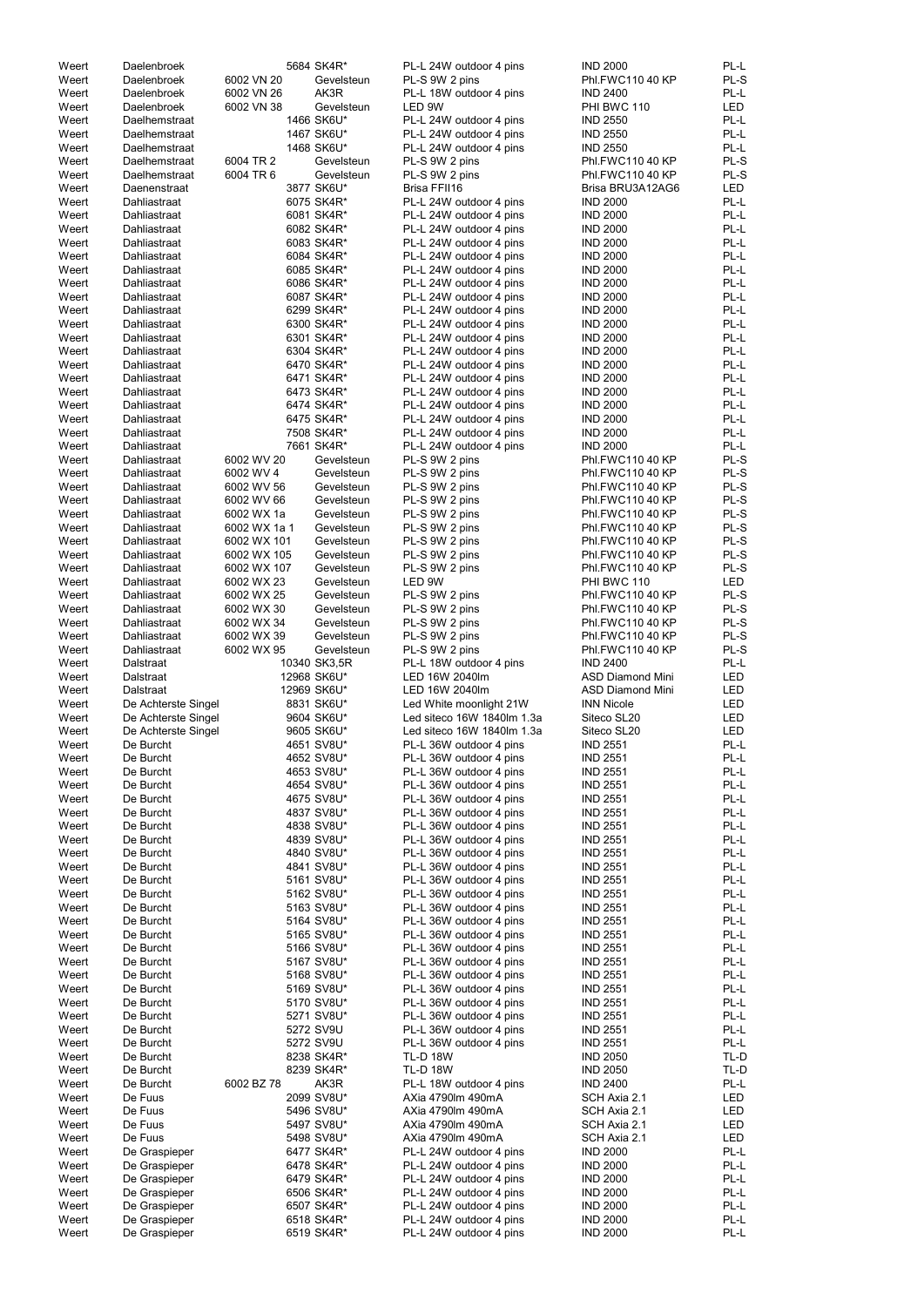| Weert | De Groenling       |         | 6549 SK6U*                         | Brisa LC-N 11              | Brisa BR 932311011N | LED        |
|-------|--------------------|---------|------------------------------------|----------------------------|---------------------|------------|
| Weert | De Groenling       |         | 6550 SK6U*                         | Brisa LC-N 11              | Brisa BR 932311011N | <b>LED</b> |
| Weert | De Groenling       |         | 6929 SK6U*                         | Brisa LC-N 11              | Brisa BR 932311011N | <b>LED</b> |
| Weert | De Groenling       |         | 6930 SK6U*                         | Brisa LC-N 11              | Brisa BR 932311011N | <b>LED</b> |
|       |                    |         |                                    |                            |                     |            |
| Weert | De Groenling       |         | 6931 SK6U*                         | Brisa LC-N 11              | Brisa BR 932311011N | LED        |
| Weert | De Groenling       |         | 6933 SK6U*                         | Brisa LC-N 11              | Brisa BR 932311011N | LED        |
| Weert | De Groenling       |         | 6934 SK6U*                         | Brisa LC-N 11              | Brisa BR 932311011N | <b>LED</b> |
| Weert | De Groenling       |         | 6935 SK6U*                         | Brisa LC-N 11              | Brisa BR 932311011N | LED        |
| Weert | De Groenling       |         | 6936 SK6U*                         | Brisa LC-N 11              | Brisa BR 932311011N | LED        |
| Weert | De Groenling       | 6005 AA | SK3,5R                             | PL-L 18W outdoor 4 pins    | <b>IND 2400</b>     | PL-L       |
|       |                    |         |                                    |                            |                     |            |
| Weert | De Groenling       | 6005 AB | SK3,5R                             | PL-L 18W outdoor 4 pins    | <b>IND 2400</b>     | PL-L       |
| Weert | De Groenling       | 6005 AC | SK3,5R                             | PL-L 18W outdoor 4 pins    | <b>IND 2400</b>     | PL-L       |
| Weert | De Groenling       | 6005 AD | SK3,5R                             | PL-L 18W outdoor 4 pins    | <b>IND 2400</b>     | PL-L       |
| Weert | De Groenling       | 6005 AE | SK3,5R                             | PL-L 18W outdoor 4 pins    | <b>IND 2400</b>     | PL-L       |
| Weert | De Hoge Kei        |         | 7544 AK8U                          | SON Pia Plus 100W          | <b>PHI SGS 203</b>  | SON        |
| Weert | De Hoge Kei        |         | 7545 AK8U                          | SON Pia Plus 100W          | <b>PHI SGS 203</b>  | SON        |
|       |                    |         |                                    |                            |                     |            |
| Weert | De Oude Schut      |         | 11527 Bambu530 DEA SSON-T Plus 70W |                            | <b>DAE Tronic</b>   | SON        |
| Weert | De Oude Schut      |         | 11527 Bambu530 DEA SSON-T Plus 70W |                            | <b>DAE Tronic</b>   | SON        |
| Weert | De Oude Schut      |         | 11527 Bambu530 DEA SSON-T Plus 70W |                            | <b>DAE Tronic</b>   | SON        |
| Weert | De Raak            |         | 728 SK6U*                          | PS-LHP saled ipv PL-L 24   | <b>IND 2550</b>     | LED        |
| Weert | De Raak            |         | 4545 SK6U*                         | PS-LHP saled ipv PL-L 24   | <b>IND 2550</b>     | LED        |
| Weert | De Raak            |         | 4546 SK6U*                         | PS-LHP saled ipv PL-L 24   | <b>IND 2550</b>     | <b>LED</b> |
|       |                    |         |                                    |                            |                     |            |
| Weert | De Raak            |         | 4547 SK6U*                         | PS-LHP saled ipv PL-L 24   | <b>IND 2550</b>     | LED        |
| Weert | De Raak            |         | 4548 SK6U*                         | PS-LHP saled ipv PL-L 24   | <b>IND 2550</b>     | LED        |
| Weert | De Raak            |         | 4549 SK6U*                         | PS-LHP saled ipv PL-L 24   | <b>IND 2550</b>     | LED        |
| Weert | De Raak            |         | 4550 SK6U*                         | PS-LHP saled ipv PL-L 24   | <b>IND 2550</b>     | <b>LED</b> |
| Weert | De Raak            |         | 4551 SK6U*                         | PS-LHP saled ipv PL-L 24   | <b>IND 2550</b>     | <b>LED</b> |
| Weert | De Raak            |         | 6919 SK4R*                         | PS-LHP saled ipv PL-L 24   | <b>IND 2000</b>     | <b>LED</b> |
|       |                    |         |                                    |                            |                     |            |
| Weert | De Raak            |         | 6920 SK4R*                         | PS-LHP saled ipv PL-L 24   | <b>IND 2000</b>     | <b>LED</b> |
| Weert | De Raak            |         | 6921 SK4R*                         | PS-LHP saled ipv PL-L 24   | <b>IND 2000</b>     | LED        |
| Weert | De Ruyterstraat    |         | 1848 SK6U*                         | PL-L 24W outdoor 4 pins    | <b>IND 2550</b>     | PL-L       |
| Weert | De Ruyterstraat    |         | 1849 SK6U*                         | PL-L 24W outdoor 4 pins    | <b>IND 2550</b>     | PL-L       |
| Weert | De Ruyterstraat    |         | 1850 SK6U*                         | PL-L 24W outdoor 4 pins    | <b>IND 2550</b>     | PL-L       |
| Weert | De Ruyterstraat    |         | 1851 SK6U*                         | PL-L 24W outdoor 4 pins    | <b>IND 2550</b>     | PL-L       |
|       |                    |         |                                    |                            |                     |            |
| Weert | De Ruyterstraat    |         | 1876 SK6U*                         | PL-L 24W outdoor 4 pins    | <b>IND 2550</b>     | PL-L       |
| Weert | De Ruyterstraat    |         | 11203 SK4R*                        | PL-L 24W outdoor 4 pins    | <b>IND 2400</b>     | PL-L       |
| Weert | De Savornin Lohmar |         | 5759 SK6U*                         | Led siteco 16W 1840lm 1.3a | Siteco SL20         | LED        |
| Weert | De Savornin Lohmar |         | 5760 SK6U*                         | Led siteco 16W 1840lm 1.3a | Siteco SL20         | LED        |
| Weert | De Savornin Lohmar |         | 5761 SK6U*                         | Led siteco 16W 1840lm 1.3a | Siteco SL20         | <b>LED</b> |
| Weert | De Savornin Lohmar |         | 5762 SK6U*                         | Led siteco 16W 1840lm 1.3a | Siteco SL20         | <b>LED</b> |
|       |                    |         |                                    |                            |                     |            |
| Weert | De Vrouwehof       |         | 12480 SK5R*                        | Friso Kramer led 3100lm    | <b>Lightwell FK</b> | <b>LED</b> |
| Weert | De Vrouwehof       |         | 12481 SK5R*                        | Friso Kramer led 2400lm    | <b>Lightwell FK</b> | LED        |
| Weert | De Vrouwehof       |         | 12482 SK5R*                        | Friso Kramer led 2400lm    | <b>Lightwell FK</b> | <b>LED</b> |
| Weert | De Vrouwehof       |         | 12483 SK5R*                        | Friso Kramer led 2400lm    | <b>Lightwell FK</b> | <b>LED</b> |
| Weert | De Vrouwehof       |         | 12484 SK5R*                        | Friso Kramer led 2400lm    | <b>Lightwell FK</b> | LED        |
|       |                    |         |                                    | Friso Kramer led 2400lm    |                     |            |
| Weert | De Vrouwehof       |         | 12485 SK5R*                        |                            | <b>Lightwell FK</b> | <b>LED</b> |
| Weert | De Vrouwehof       |         | 12486 SK5R*                        | Friso Kramer led 2400lm    | <b>Lightwell FK</b> | <b>LED</b> |
| Weert | De Vrouwehof       |         | 12487 SK5R*                        | Friso Kramer led 2400lm    | <b>Lightwell FK</b> | LED        |
| Weert | De Vrouwehof       |         | 12488 SK5R*                        | Friso Kramer led 2400lm    | <b>Lightwell FK</b> | <b>LED</b> |
| Weert | De Vrouwehof       |         | 12489 SK5R*                        | Friso Kramer led 1800lm    | <b>Lightwell FK</b> | <b>LED</b> |
| Weert | De Vrouwehof       |         | 12490 SK5R*                        | Friso Kramer led 1800lm    | <b>Lightwell FK</b> | <b>LED</b> |
|       |                    |         |                                    |                            |                     |            |
| Weert | De Vrouwehof       |         | 12491 SK5R*                        | Friso Kramer led 1800lm    | <b>Lightwell FK</b> | <b>LED</b> |
| Weert | De Vrouwehof       |         | 12492 SK5R*                        | Friso Kramer led 1800lm    | <b>Lightwell FK</b> | <b>LED</b> |
| Weert | De Vrouwehof       |         | 12493 SK5R*                        | Friso Kramer led 1800lm    | <b>Lightwell FK</b> | LED        |
| Weert | De Vrouwehof       |         | 12494 SK5R*                        | Friso Kramer led 1800lm    | <b>Lightwell FK</b> | <b>LED</b> |
| Weert | De Vrouwehof       |         | 12495 SK5R*                        | BGP615 750lm               | PHI Micro LUMA      | <b>LED</b> |
| Weert | De Vrouwehof       |         | 12496 SK5R*                        | BGP615 750lm               | PHI Micro LUMA      | <b>LED</b> |
|       |                    |         |                                    |                            |                     |            |
| Weert | De Vrouwehof       |         | 12497 SK5R*                        | BGP615 750lm               | PHI Micro LUMA      | LED        |
| Weert | De Vrouwehof       |         | 12498 SK5R*                        | BGP615 750lm               | PHI Micro LUMA      | <b>LED</b> |
| Weert | De Vrouwehof       |         | 12499 SK5R*                        | BGP615 750lm               | PHI Micro LUMA      | <b>LED</b> |
| Weert | De Vrouwehof       |         | 12500 SK5R*                        | BGP615 750lm               | PHI Micro LUMA      | <b>LED</b> |
| Weert | De Vrouwehof       |         | 12501 SK5R*                        | BGP615 750lm               | PHI Micro LUMA      | <b>LED</b> |
| Weert | De Vrouwehof       |         | 12502 SK5R*                        | BGP615 750lm               | PHI Micro LUMA      | <b>LED</b> |
|       |                    |         |                                    |                            |                     |            |
| Weert | De Vrouwehof       |         | 12503 SK5R*                        | BGP615 750lm               | PHI Micro LUMA      | <b>LED</b> |
| Weert | De Vrouwehof       |         | 12504 SK5R*                        | BGP615 750lm               | PHI Micro LUMA      | <b>LED</b> |
| Weert | De Vrouwehof       |         | 12505 SK5R*                        | BGP615 750lm               | PHI Micro LUMA      | <b>LED</b> |
| Weert | De Vrouwehof       |         | 12506 SK5R*                        | BGP615 750lm               | PHI Micro LUMA      | <b>LED</b> |
| Weert | De Vrouwehof       |         | 12507 SK5R*                        | BGP615 750lm               | PHI Micro LUMA      | <b>LED</b> |
| Weert | De Vrouwehof       |         | 12508 SK5R*                        | BGP615 750lm               | PHI Micro LUMA      | LED        |
|       |                    |         |                                    |                            |                     |            |
| Weert | De Vrouwehof       |         | 12509 SK5R*                        | BGP615 750lm               | PHI Micro LUMA      | <b>LED</b> |
| Weert | De Vrouwehof       |         | 12510 SK5R*                        | BGP615 750lm               | PHI Micro LUMA      | LED        |
| Weert | De Vrouwehof       |         | 12511 SK5R*                        | BGP615 750lm               | PHI Micro LUMA      | <b>LED</b> |
| Weert | De Vrouwehof       |         | 12512 SK5R*                        | BGP615 750lm               | PHI Micro LUMA      | LED        |
| Weert | De Vrouwehof       |         | 12513 SK5R*                        | BGP615 750lm               | PHI Micro LUMA      | LED        |
|       |                    |         |                                    |                            |                     |            |
| Weert | De Wielewaal       |         | 6682 SK4R*                         | <b>TL-D 18W</b>            | <b>IND 2050</b>     | TL-D       |
| Weert | De Wielewaal       |         | 6683 SK4R*                         | PL-L 24W outdoor 4 pins    | <b>IND 2000</b>     | PL-L       |
| Weert | De Wielewaal       |         | 6684 SK4R*                         | PL-L 24W outdoor 4 pins    | <b>IND 2000</b>     | PL-L       |
| Weert | De Wolwasser       |         | 10334 SK6U*                        | PL-L 24W outdoor 4 pins    | <b>IND 2550</b>     | PL-L       |
| Weert | Debijelaan         |         | 4998 SK4R*                         | PL-L 24W outdoor 4 pins    | <b>IND 2000</b>     | PL-L       |
| Weert | Debijelaan         |         | 4999 SK4R*                         | PL-L 24W outdoor 4 pins    | <b>IND 2000</b>     | PL-L       |
|       |                    |         |                                    |                            |                     |            |
| Weert | Debijelaan         |         | 5000 SK4R*                         | PL-L 24W outdoor 4 pins    | <b>IND 2000</b>     | PL-L       |
| Weert | Debijelaan         |         | 5274 SK4R*                         | PL-L 24W outdoor 4 pins    | <b>IND 2000</b>     | PL-L       |
| Weert | Debijelaan         |         | 5275 SK4R*                         | PL-L 24W outdoor 4 pins    | <b>IND 2000</b>     | PL-L       |
| Weert | Debijelaan         |         | 5309 SK4R*                         | PL-L 24W outdoor 4 pins    | <b>IND 2000</b>     | PL-L       |
| Weert | Debijelaan         |         | 5310 SK4R*                         | PL-L 24W outdoor 4 pins    | <b>IND 2000</b>     | PL-L       |
|       |                    |         |                                    |                            |                     |            |
| Weert | Debijelaan         |         | 5311 SK4R*                         | PL-L 24W outdoor 4 pins    | <b>IND 2000</b>     | PL-L       |
| Weert | Deken Moonenhof    |         | 9577 SK4R*                         | <b>TL-D 18W</b>            | <b>IND 2050</b>     | TL-D       |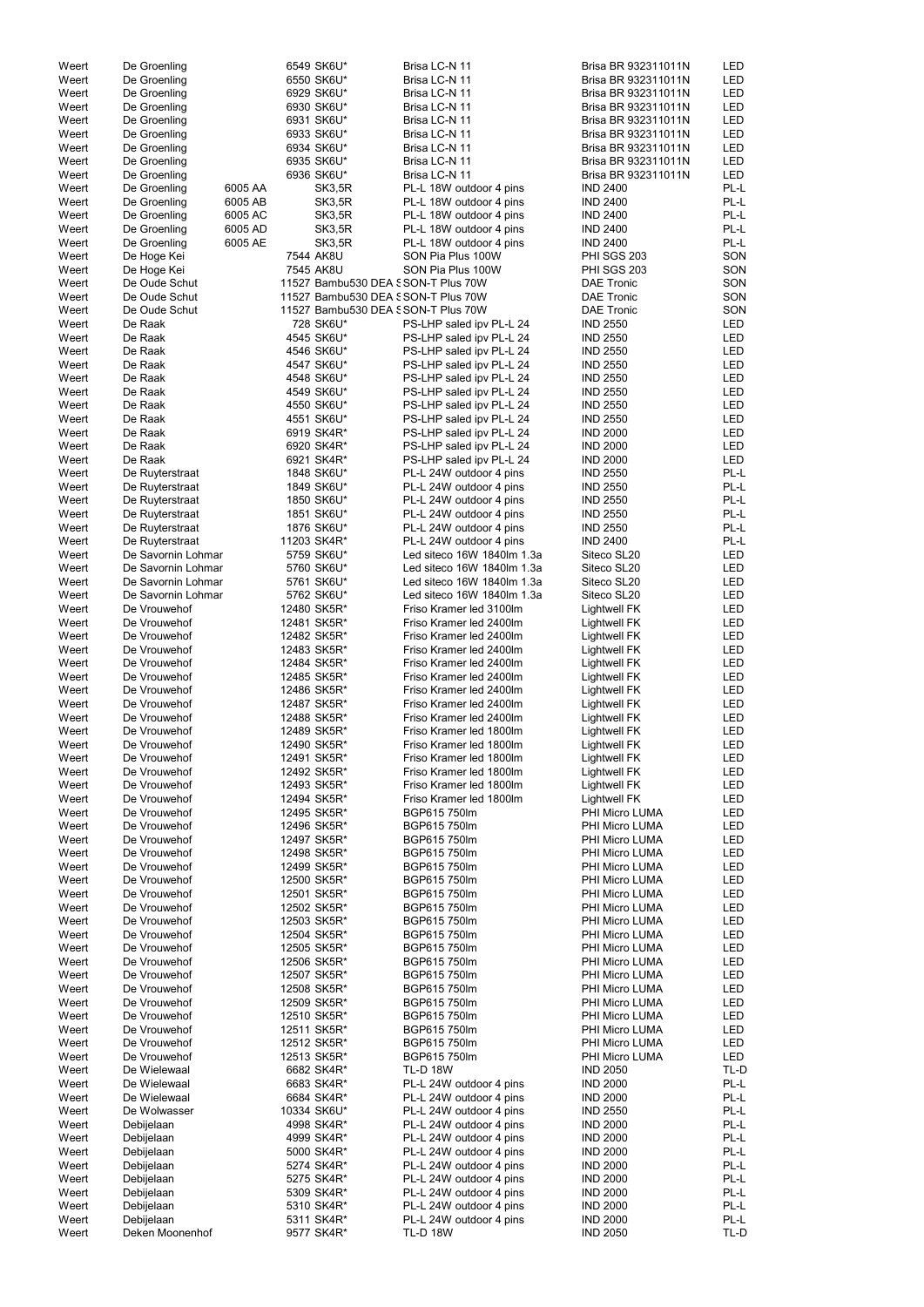| Weert | Deken Moonenhof   | 9578 SK4R*  | <b>TL-D 18W</b>            | <b>IND 2050</b>   | TL-D       |
|-------|-------------------|-------------|----------------------------|-------------------|------------|
| Weert | Deken Moonenhof   | 9579 SK4R*  | <b>TL-D 18W</b>            | <b>IND 2050</b>   | TL-D       |
| Weert | Deken Sourenplein | 545 SK6U*   | PL-L 24W outdoor 4 pins    | <b>IND 2550</b>   | PL-L       |
| Weert | Deken Sourenplein | 546 SK6U*   | PL-L 24W outdoor 4 pins    | <b>IND 2550</b>   | PL-L       |
| Weert | Deken Sourenplein | 547 SK6U*   | PL-L 24W outdoor 4 pins    | <b>IND 2550</b>   | PL-L       |
| Weert | Deken Sourenplein | 548 SK6U*   | PL-L 24W outdoor 4 pins    | <b>IND 2550</b>   | PL-L       |
| Weert | Deken Sourenplein | 549 SK6U*   | PL-L 24W outdoor 4 pins    | <b>IND 2550</b>   | PL-L       |
| Weert | Deken Sourenplein | 550 SK6U*   | PL-L 24W outdoor 4 pins    | <b>IND 2550</b>   | PL-L       |
| Weert | Deken Sourenplein | 2660 SK6U*  | PL-L 24W outdoor 4 pins    | <b>IND 2550</b>   | PL-L       |
| Weert | Deken Sourenplein | 2661 SK6U*  | PL-L 24W outdoor 4 pins    | <b>IND 2550</b>   | PL-L       |
| Weert | Deken Sourenplein | 2984 SK6U*  | PL-L 24W outdoor 4 pins    | <b>IND 2550</b>   | PL-L       |
|       |                   |             |                            |                   |            |
| Weert | Diesterbaan       | 3219 SK5R*  | Led siteco 16W 1840lm 1.3a | Siteco SL20       | LED        |
| Weert | Diesterbaan       | 3700 SK5R*  | Led siteco 16W 1840lm 1.3a | Siteco SL20       | LED        |
| Weert | Diesterbaan       | 3701 SK5R*  | Led siteco 16W 1840lm 1.3a | Siteco SL20       | LED        |
| Weert | Diesterbaan       | 3702 SK5R*  | Led siteco 16W 1840lm 1.3a | Siteco SL20       | LED        |
| Weert | Diesterbaan       | 3703 SK5R*  | Led siteco 16W 1840lm 1.3a | Siteco SL20       | LED        |
| Weert | Diesterbaan       | 3704 SK5R*  | Led siteco 16W 1840lm 1.3a | Siteco SL20       | LED        |
| Weert | Diesterbaan       | 3705 SK5R*  | Led siteco 16W 1840lm 1.3a | Siteco SL20       | LED        |
| Weert | Diesterbaan       | 3706 SK5R*  | Led siteco 16W 1840lm 1.3a | Siteco SL20       | LED        |
| Weert | Diesterbaan       | 3707 SK5R*  | Led siteco 16W 1840lm 1.3a | Siteco SL20       | LED        |
| Weert | Diesterbaan       | 3708 SK5R*  | Led siteco 16W 1840lm 1.3a | Siteco SL20       | LED        |
| Weert | Diesterbaan       | 3709 SK5R*  | Led siteco 16W 1840lm 1.3a | Siteco SL20       | LED        |
| Weert | Diesterbaan       | 3710 SK5R*  | Led siteco 16W 1840lm 1.3a | Siteco SL20       | LED        |
| Weert | Diesterbaan       | 3711 SK5R*  | Led siteco 16W 1840lm 1.3a | Siteco SL20       | LED        |
| Weert | Diesterbaan       | 3712 SK5R*  | Led siteco 16W 1840lm 1.3a | Siteco SL20       | LED        |
| Weert | Diesterbaan       | 3713 SK5R*  | Led siteco 16W 1840lm 1.3a | Siteco SL20       | LED        |
| Weert | Diesterbaan       | 4158 SK6U*  | Led siteco 16W 1840lm 1.3a | Siteco SL20       | LED        |
|       | Diesterbaan       |             | Led siteco 16W 1840lm 1.3a | Siteco SL20       | LED        |
| Weert |                   | 4159 SK6U*  |                            |                   |            |
| Weert | Diesterbaan       | 4160 SK6U*  | Led siteco 16W 1840lm 1.3a | Siteco SL20       | LED        |
| Weert | Diesterbaan       | 4161 SK6U*  | Led siteco 16W 1840lm 1.3a | Siteco SL20       | LED        |
| Weert | Diesterbaan       | 4162 SK6U*  | Led siteco 16W 1840lm 1.3a | Siteco SL20       | LED        |
| Weert | Diesterbaan       | 4496 SK6U*  | Led siteco 16W 1840lm 1.3a | Siteco SL20       | LED        |
| Weert | Diesterbaan       | 4497 SK6U*  | Led siteco 16W 1840lm 1.3a | Siteco SL20       | LED        |
| Weert | Diesterbaan       | 4498 SK6U*  | Led siteco 16W 1840lm 1.3a | Siteco SL20       | LED        |
| Weert | Diesterbaan       | 4499 SK6U*  | Led siteco 16W 1840lm 1.3a | Siteco SL20       | LED        |
| Weert | Diesterbaan       | 4501 SK6U*  | Led siteco 16W 1840lm 1.3a | Siteco SL20       | LED        |
| Weert | Diesterbaan       | 4502 SK6U*  | Led siteco 16W 1840lm 1.3a | Siteco SL20       | LED        |
| Weert | Diesterbaan       | 4503 SK6U*  | Led siteco 16W 1840lm 1.3a | Siteco SL20       | LED        |
| Weert | Diesterbaan       | 4505 SK6U*  | Led siteco 16W 1840lm 1.3a | Siteco SL20       | LED        |
| Weert | Diesterbaan       | 4506 SK6U*  | Led siteco 16W 1840lm 1.3a | Siteco SL20       | LED        |
| Weert | Diesterbaan       | 4507 SK6U*  | Led siteco 16W 1840lm 1.3a | Siteco SL20       | LED        |
| Weert | Diesterbaan       | 4508 SK6U*  | Led siteco 16W 1840lm 1.3a | Siteco SL20       | LED        |
| Weert | Diesterbaan       | 4765 SK6U*  | Led White moonlight 21W    | <b>INN Nicole</b> | LED        |
| Weert | Diesterbaan       | 4767 SK6U*  | Led White moonlight 21W    | <b>INN Nicole</b> | LED        |
|       |                   |             |                            |                   |            |
| Weert | Diesterbaan       | 5291 SK6U*  | Led White moonlight 21W    | <b>INN Nicole</b> | LED        |
| Weert | Diesterbaan       | 5298 SK6U*  | Led                        | <b>INN Nicole</b> | LED        |
| Weert | Diesterbaan       | 5301 SK6U*  | Led White moonlight 21W    | <b>INN Nicole</b> | LED        |
| Weert | Diesterbaan       | 5302 SK6U*  | Led White moonlight 21W    | <b>INN Nicole</b> | <b>LED</b> |
| Weert | Diesterbaan       | 6102 SK6U*  | Led White moonlight 21W    | <b>INN Nicole</b> | <b>LED</b> |
| Weert | Dijkerhof         | 7403 SK4R*  | Lumin Led                  | <b>IND 2000</b>   | <b>LED</b> |
| Weert | Dijkerhof         | 7404 SK4R*  | Lumin Led                  | <b>IND 2000</b>   | <b>LED</b> |
| Weert | Dijkerhof         | 7405 SK4R*  | Lumin Led                  | <b>IND 2000</b>   | <b>LED</b> |
| Weert | Dijkerhof         | 7406 SK4R*  | Lumin Led                  | <b>IND 2000</b>   | <b>LED</b> |
| Weert | Dijkerhof         | 7407 SK4R*  | Lumin Led                  | <b>IND 2000</b>   | LED        |
| Weert | Dijkerhof         | 7408 SK4R*  | Lumin Led                  | <b>IND 2000</b>   | LED        |
| Weert | Dijkerhof         | 7409 SK4R*  | Lumin Led                  | <b>IND 2000</b>   | <b>LED</b> |
| Weert | Dijkerhof         | 7410 SK4R*  | Lumin Led                  | <b>IND 2000</b>   | <b>LED</b> |
| Weert | Dijkerhof         | 7411 SK4R*  | Lumin Led                  | <b>IND 2000</b>   | <b>LED</b> |
| Weert | Dijkerhof         | 7412 SK4R*  | Lumin Led                  | <b>IND 2000</b>   | LED        |
| Weert |                   | 7413 SK4R*  | Lumin Led                  | <b>IND 2000</b>   | LED        |
|       | Dijkerhof         |             |                            |                   |            |
| Weert | Dijkerpeelweg     | 6520 SK6U*  | Led White moonlight 21W    | <b>INN Nicole</b> | LED        |
| Weert | Dijkerpeelweg     | 10639 SK6U* | Led White moonlight 21W    | <b>INN Nicole</b> | LED        |
| Weert | Dijkerstraat      | 846 SK6U*   | Led siteco 16W 1840lm 1.3a | Siteco SL20       | LED        |
| Weert | Dijkerstraat      | 1742 SK6U*  | Led siteco 16W 1840lm 1.3a | Siteco SL20       | LED        |
| Weert | Dijkerstraat      | 2532 SK6U*  | Led siteco 16W 1840lm 1.3a | Siteco SL20       | <b>LED</b> |
| Weert | Dijkerstraat      | 2923 SK6U*  | Led siteco 16W 1840lm 1.3a | Siteco SL20       | LED        |
| Weert | Dijkerstraat      | 2924 SK6U*  | Led siteco 16W 1840lm 1.3a | Siteco SL20       | <b>LED</b> |
| Weert | Dijkerstraat      | 2925 SK6U*  | Led siteco 16W 1840lm 1.3a | Siteco SL20       | LED        |
| Weert | Dijkerstraat      | 4743 SK6U*  | Led siteco 16W 1840lm 1.3a | Siteco SL20       | LED        |
| Weert | Dijkerstraat      | 5527 SK6U*  | Led siteco 16W 1840lm 1.3a | Siteco SL20       | LED        |
| Weert | Dijkerstraat      | 5528 SK6U*  | Led siteco 16W 1840lm 1.3a | Siteco SL20       | LED        |
| Weert | Dijkerstraat      | 5529 SK6U*  | Led siteco 16W 1840lm 1.3a | Siteco SL20       | LED        |
| Weert | Dijkerstraat      | 5530 SK6U*  | Led siteco 16W 1840lm 1.3a | Siteco SL20       | LED        |
| Weert | Dijkerstraat      | 5531 SK6U*  | Led siteco 16W 1840lm 1.3a | Siteco SL20       | LED        |
| Weert | Dijkerstraat      | 5532 SK6U*  | Led siteco 16W 1840lm 1.3a | Siteco SL20       | LED        |
| Weert |                   | 5533 SK6U*  | Led siteco 16W 1840lm 1.3a | Siteco SL20       | LED        |
|       | Dijkerstraat      |             | Led siteco 16W 1840lm 1.3a |                   |            |
| Weert | Dijkerstraat      | 5534 SK6U*  |                            | Siteco SL20       | LED        |
| Weert | Dijkerstraat      | 6134 SK6U*  | Led siteco 16W 1840lm 1.3a | Siteco SL20       | LED        |
| Weert | Dijkerstraat      | 6135 SK6U*  | Led siteco 16W 1840lm 1.3a | Siteco SL20       | LED        |
| Weert | Dijkerstraat      | 6136 SK6U*  | Led siteco 16W 1840lm 1.3a | Siteco SL20       | LED        |
| Weert | Dijkerstraat      | 6137 SK6U*  | Led siteco 16W 1840lm 1.3a | Siteco SL20       | LED        |
| Weert | Dijkerstraat      | 6138 SK6U*  | Led siteco 16W 1840lm 1.3a | Siteco SL20       | LED        |
| Weert | Dijkerstraat      | 6387 SK6U*  | Led siteco 16W 1840lm 1.3a | Siteco SL20       | LED        |
| Weert | Dijkerstraat      | 6388 SK6U*  | Led siteco 16W 1840lm 1.3a | Siteco SL20       | LED        |
| Weert | Dijkerstraat      | 6389 SK6U*  | Led siteco 16W 1840lm 1.3a | Siteco SL20       | LED        |
| Weert | Dijkerstraat      | 6390 SK6U*  | Led siteco 16W 1840lm 1.3a | Siteco SL20       | LED        |
| Weert | Dijkerstraat      | 6391 SK6U*  | Led siteco 16W 1840lm 1.3a | Siteco SL20       | LED        |
|       |                   |             |                            |                   |            |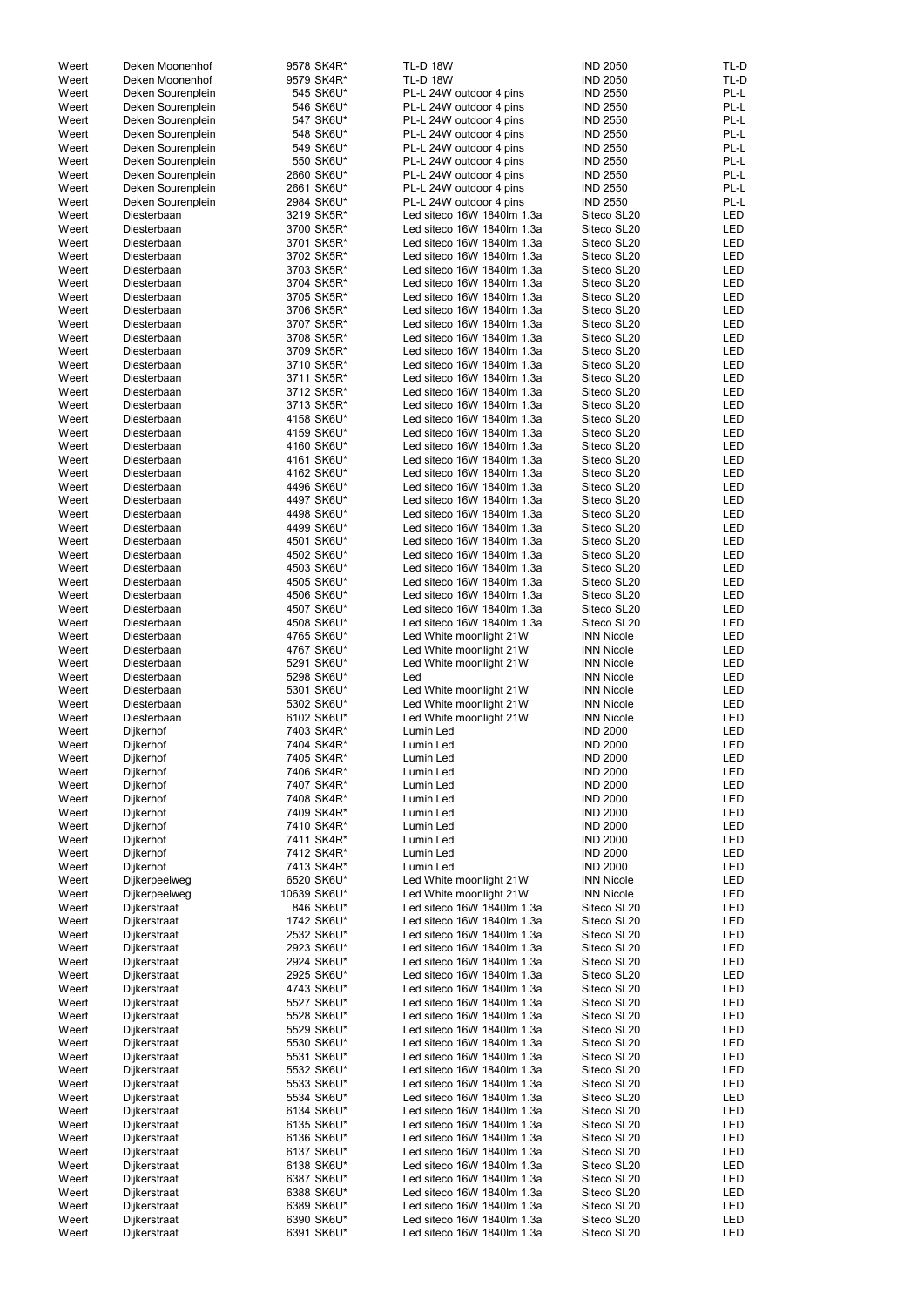| Weert          | Dijkerstraat                         | 6392 SK6U*               | Led siteco 16W 1840lm 1.3a                         | Siteco SL20                        | LED          |
|----------------|--------------------------------------|--------------------------|----------------------------------------------------|------------------------------------|--------------|
| Weert          | Dijkerstraat                         | 6393 SK6U*               | Led siteco 16W 1840lm 1.3a                         | Siteco SL20                        | LED          |
| Weert          | Dijkerstraat                         | 6394 SK6U*               | Led siteco 16W 1840lm 1.3a                         | Siteco SL20                        | LED          |
| Weert          | Dijkerstraat                         | 6395 SK6U*               | Led siteco 16W 1840lm 1.3a                         | Siteco SL20                        | LED          |
| Weert          | Dijkerstraat                         | 6396 SK6U*               | Led siteco 16W 1840lm 1.3a                         | Siteco SL20                        | LED          |
| Weert          | Dijkerstraat                         | 6397 SK6U*               | Led siteco 16W 1840lm 1.3a                         | Siteco SL20                        | LED          |
| Weert          | Dijkerstraat                         | 6398 SK6U*               | Led siteco 16W 1840lm 1.3a                         | Siteco SL20                        | LED          |
| Weert          | Dijkerstraat                         | 6399 SK6U*               | Led siteco 16W 1840lm 1.3a                         | Siteco SL20                        | LED          |
| Weert          | Dijkerstraat                         | 6400 SK6U*               | Led siteco 16W 1840lm 1.3a                         | Siteco SL20                        | LED          |
| Weert          | Dijkerstraat                         | 6401 SK6U*               | Led siteco 16W 1840lm 1.3a                         | Siteco SL20                        | LED          |
| Weert          | Dijkerstraat                         | 6428 SK6U*               | Led siteco 16W 1840lm 1.3a                         | Siteco SL20                        | LED          |
| Weert          | Dijkerstraat                         | 6429 SK6U*               | Led siteco 16W 1840lm 1.3a                         | Siteco SL20                        | LED          |
| Weert          | Dijkerstraat                         | 6430 SK6U*               | Led siteco 16W 1840lm 1.3a                         | Siteco SL20                        | LED          |
| Weert          | Dijkerstraat                         | 6431 SK6U*               | Led siteco 16W 1840lm 1.3a                         | Siteco SL20                        | LED          |
| Weert          | Dijkerstraat                         | 6432 SK6U*               | Led siteco 16W 1840lm 1.3a                         | Siteco SL20                        | LED          |
| Weert          | Dijkerstraat                         | 6433 SK6U*               | Led siteco 16W 1840lm 1.3a                         | Siteco SL20                        | <b>LED</b>   |
| Weert          | Dillenburg                           | 1502 SK6U*               | PL-L 24W outdoor 4 pins                            | <b>IND 2550</b>                    | PL-L         |
| Weert          | Dillenburg                           | 1503 SK6U*               | PL-L 24W outdoor 4 pins                            | <b>IND 2550</b>                    | PL-L         |
| Weert          | Dillenburg                           | 1504 SK6U*               | PL-L 24W outdoor 4 pins                            | <b>IND 2550</b>                    | PL-L         |
| Weert          | Dillenburg                           | 1567 SK6U*               | PL-L 24W outdoor 4 pins                            | <b>IND 2550</b>                    | PL-L         |
| Weert          | Dillenburg                           | 1568 SK6U*               | PL-L 24W outdoor 4 pins                            | <b>IND 2550</b>                    | PL-L         |
| Weert          | Dillenburg                           | 1569 SK6U*               | PL-L 24W outdoor 4 pins                            | <b>IND 2550</b>                    | PL-L         |
| Weert          | Dillenburg                           | 1687 SK6U*               | PL-L 24W outdoor 4 pins                            | <b>IND 2550</b>                    | PL-L         |
| Weert          | Dillenburg                           | 2503 SK6U*               | PL-L 24W outdoor 4 pins                            | <b>IND 2550</b>                    | PL-L         |
| Weert          | Dillenburg                           | 2504 SK6U*               | PL-L 24W outdoor 4 pins                            | <b>IND 2550</b>                    | PL-L         |
| Weert          | Dillenburg                           | 2505 SK6U*               | PL-L 24W outdoor 4 pins                            | <b>IND 2550</b>                    | PL-L         |
| Weert          | Dillenburg                           | 2506 SK6U*               | PL-L 24W outdoor 4 pins                            | <b>IND 2550</b>                    | PL-L         |
| Weert          | Dillenburg                           | 11493 SK4R*              | PL-L 24W outdoor 4 pins                            | <b>IND 2000</b>                    | PL-L         |
| Weert          | Dillenburg                           | 11494 SK4R*              | PL-L 24W outdoor 4 pins                            | <b>IND 2000</b>                    | PL-L         |
| Weert          | Doemesweg                            | 7342 AK8U                | AXia 4790lm 490mA                                  | SCH Axia 2.1                       | LED          |
| Weert<br>Weert | Doemesweg                            | 7343 AK8U                | AXia 4790lm 490mA<br>AXia 4790lm 490mA             | SCH Axia 2.1<br>SCH Axia 2.1       | LED<br>LED   |
| Weert          | Doemesweg                            | 7344 AK8U<br>7345 AK8U   | AXia 4790lm 490mA                                  | SCH Axia 2.1                       | LED          |
| Weert          | Doemesweg<br>Doemesweg               | 7346 AK8U                | AXia 4790lm 490mA                                  | SCH Axia 2.1                       | LED          |
| Weert          | Doemesweg                            | 7347 AK8U                | AXia 4790lm 490mA                                  | SCH Axia 2.1                       | LED          |
| Weert          | Doemesweg                            | 7348 AK8U                | AXia 4790lm 490mA                                  | SCH Axia 2.1                       | <b>LED</b>   |
| Weert          | Doolhofstraat                        | 945 SK6U*                | PL-L 24W outdoor 4 pins                            | <b>IND 2550</b>                    | PL-L         |
| Weert          | Doolhofstraat                        | 994 SK6U*                | PL-L 24W outdoor 4 pins                            | <b>IND 2550</b>                    | PL-L         |
| Weert          | Doolhofstraat                        | 995 SK6U*                | PL-L 24W outdoor 4 pins                            | <b>IND 2550</b>                    | PL-L         |
| Weert          | Doolhofstraat                        | 996 SK6U*                | PL-L 24W outdoor 4 pins                            | <b>IND 2550</b>                    | PL-L         |
| Weert          | Doolhofstraat                        | 3303 SK6U*               | PL-L 24W outdoor 4 pins                            | <b>IND 2550</b>                    | PL-L         |
| Weert          | Doolhofstraat                        | 3304 SK6U*               | PL-L 24W outdoor 4 pins                            | <b>IND 2550</b>                    | PL-L         |
| Weert          | Doormanstraat                        | 2180 SK6U*               | PL-L 24W outdoor 4 pins                            | <b>IND 2550</b>                    | PL-L         |
| Weert          | Doormanstraat                        | 2181 SK6U*               | PL-L 24W outdoor 4 pins                            | <b>IND 2550</b>                    | PL-L         |
| Weert          | Doormanstraat                        | 2478 SK6U*               | PL-L 24W outdoor 4 pins                            | <b>IND 2550</b>                    | PL-L         |
| Weert          | Doormanstraat                        | 2479 SK6U*               | PL-L 24W outdoor 4 pins                            | <b>IND 2550</b>                    | PL-L         |
| Weert          | Doskesakker                          | 7483 SK5U*               | PL-L 18W outdoor 4 pins                            | <b>IND 2500</b>                    | PL-L         |
| Weert          | Doskesakker                          | 7982 Tunnel              | PL-L 18W outdoor 4 pins                            | <b>IND 2500</b>                    | PL-L         |
| Weert          | Doskesakker                          | 7995 SK6U*               | PL-L 18W outdoor 4 pins                            | <b>IND 2500</b>                    | PL-L         |
| Weert          | Doskesakker                          | 7996 SK6U*               | PL-L 18W outdoor 4 pins                            | <b>IND 2500</b>                    | PL-L         |
| Weert          | Doskesakker                          | 7997 SK6U*               | PL-L 18W outdoor 4 pins                            | <b>IND 2500</b>                    | PL-L         |
| Weert          | Doskesakker                          | 7998 SK6U*               | PL-L 18W outdoor 4 pins                            | <b>IND 2500</b>                    | PL-L         |
| Weert          | Dotterbloemstraat                    | 9844 SK5R*               | PL-L 24W outdoor 4 pins                            | <b>IND 2550</b>                    | PL-L         |
| Weert          | Dotterbloemstraat                    | 9889 SK5R*               | PL-L 24W outdoor 4 pins                            | <b>IND 2550</b>                    | PL-L         |
| Weert          | Dotterbloemstraat                    | 9890 SK5R*               | PL-L 24W outdoor 4 pins                            | <b>IND 2550</b>                    | PL-L         |
| Weert          | Dotterbloemstraat                    | 9891 SK5R*               | PL-L 24W outdoor 4 pins                            | <b>IND 2550</b>                    | PL-L         |
| Weert          | Dr. Anton Philipsweg                 | 3660 SK6U*               | Valopaa led VP1011 2500lm                          | Valopaa VL1011                     | LED          |
| Weert          | Dr. Anton Philipsweg                 | 3661 SK6U*               | Valopaa led VP1011 2500lm                          | Valopaa VL1011                     | LED          |
| Weert          | Dr. Anton Philipsweg                 | 3662 SK6U*               | Valopaa led VP1011 2500lm                          | Valopaa VL1011                     | <b>LED</b>   |
| Weert          | Dr. Anton Philipsweg                 | 7314 AV10U               | Led Sox bulb                                       | <b>PHI SRS 201</b>                 | <b>LED</b>   |
| Weert          | Dr. Anton Philipsweg                 | 7315 LWW10U              | Led ANWB                                           | AGMI LVV vlag                      | LED          |
| Weert          | Dr. Anton Philipsweg                 | 7315 LWW10U              | Led ANWB                                           | AGMI LVV vlag                      | LED          |
| Weert          | Dr. Anton Philipsweg                 | 7315 LWW10U              | Led Sox bulb                                       | PHI SRS 201                        | LED          |
| Weert          | Dr. Anton Philipsweg                 | 7315 LWW10U              | Led ANWB                                           | AGMI LVV vlag                      | LED          |
| Weert          | Dr. Anton Philipsweg                 | 7315 LWW10U              | Led ANWB                                           | AGMI LVV vlag                      | LED          |
| Weert          | Dr. Anton Philipsweg                 | 7317 AV10U               | Led Sox bulb                                       | <b>PHI SRS 201</b>                 | <b>LED</b>   |
| Weert          | Dr. Anton Philipsweg                 | 11499 LWW10U             | Led ANWB                                           | AGMI LVV vlag                      | LED          |
| Weert          | Dr. Anton Philipsweg                 | 11499 LWW10U             | Valopaa led VP1011 2500lm                          | Valopaa VL1011                     | LED          |
| Weert          | Dr. Anton Philipsweg                 | 11499 LWW10U             | Led ANWB                                           | AGMI LVV vlag                      | <b>LED</b>   |
| Weert          | Dr. Kuyperstraat                     | 1644 SK6U*               | PL-L 18W outdoor 4 pins                            | <b>IND 2500</b>                    | PL-L         |
| Weert          | Dr. Kuyperstraat                     | 1645 SK6U*               | PL-L 18W outdoor 4 pins                            | <b>IND 2500</b>                    | PL-L         |
| Weert          | Dr. Kuyperstraat                     | 1646 SK6U*               | <b>TL-D 18W</b>                                    | <b>IND 2500</b>                    | TL-D         |
| Weert          | Dr. Kuyperstraat                     | 1648 SK6U*               | PL-L 18W outdoor 4 pins                            | <b>IND 2500</b>                    | PL-L         |
| Weert          | Dr. Kuyperstraat                     | 1649 SK6U*               | PL-L 18W outdoor 4 pins                            | <b>IND 2500</b>                    | PL-L         |
| Weert          | Dr. Kuyperstraat                     | 1650 SK6U*               | PL-L 18W outdoor 4 pins                            | <b>IND 2500</b>                    | PL-L<br>PL-L |
| Weert          | Dr. Kuyperstraat                     | 1651 SK6U*<br>1780 SK6U* | PL-L 18W outdoor 4 pins                            | <b>IND 2500</b>                    | PL-L         |
| Weert<br>Weert | Dr. Kuyperstraat                     | 4565 SK4R*               | PL-L 18W outdoor 4 pins<br>PL-L 24W outdoor 4 pins | <b>IND 2500</b><br><b>IND 2000</b> | PL-L         |
| Weert          | Dr. Kuyperstraat<br>Dr. Kuyperstraat | 4566 SK4R*               | PL-L 24W outdoor 4 pins                            | <b>IND 2000</b>                    | PL-L         |
| Weert          | Dr. Kuyperstraat                     | 4567 SK6U*               | PL-L 24W outdoor 4 pins                            | <b>IND 2550</b>                    | PL-L         |
| Weert          | Dr. Kuyperstraat                     | 4568 SK6U*               | PL-L 24W outdoor 4 pins                            | <b>IND 2550</b>                    | PL-L         |
| Weert          | Dr. Kuyperstraat                     | 4569 SK6U*               | PL-L 24W outdoor 4 pins                            | <b>IND 2550</b>                    | PL-L         |
| Weert          | Dr. Kuyperstraat                     | 4570 SK4R*               | PL-L 24W outdoor 4 pins                            | <b>IND 2000</b>                    | PL-L         |
| Weert          | Dr. Kuyperstraat                     | 4571 SK6U*               | PL-L 18W outdoor 4 pins                            | <b>IND 2500</b>                    | PL-L         |
| Weert          | Dr. Kuyperstraat                     | 4572 SK6U*               | PL-L 18W outdoor 4 pins                            | <b>IND 2500</b>                    | PL-L         |
| Weert          | Dr. Kuyperstraat                     | 4573 SK4R*               | PL-L 24W outdoor 4 pins                            | <b>IND 2600</b>                    | PL-L         |
| Weert          | Dr. Kuyperstraat                     | 4574 SK4R*               | PL-L 24W outdoor 4 pins                            | <b>IND 2600</b>                    | PL-L         |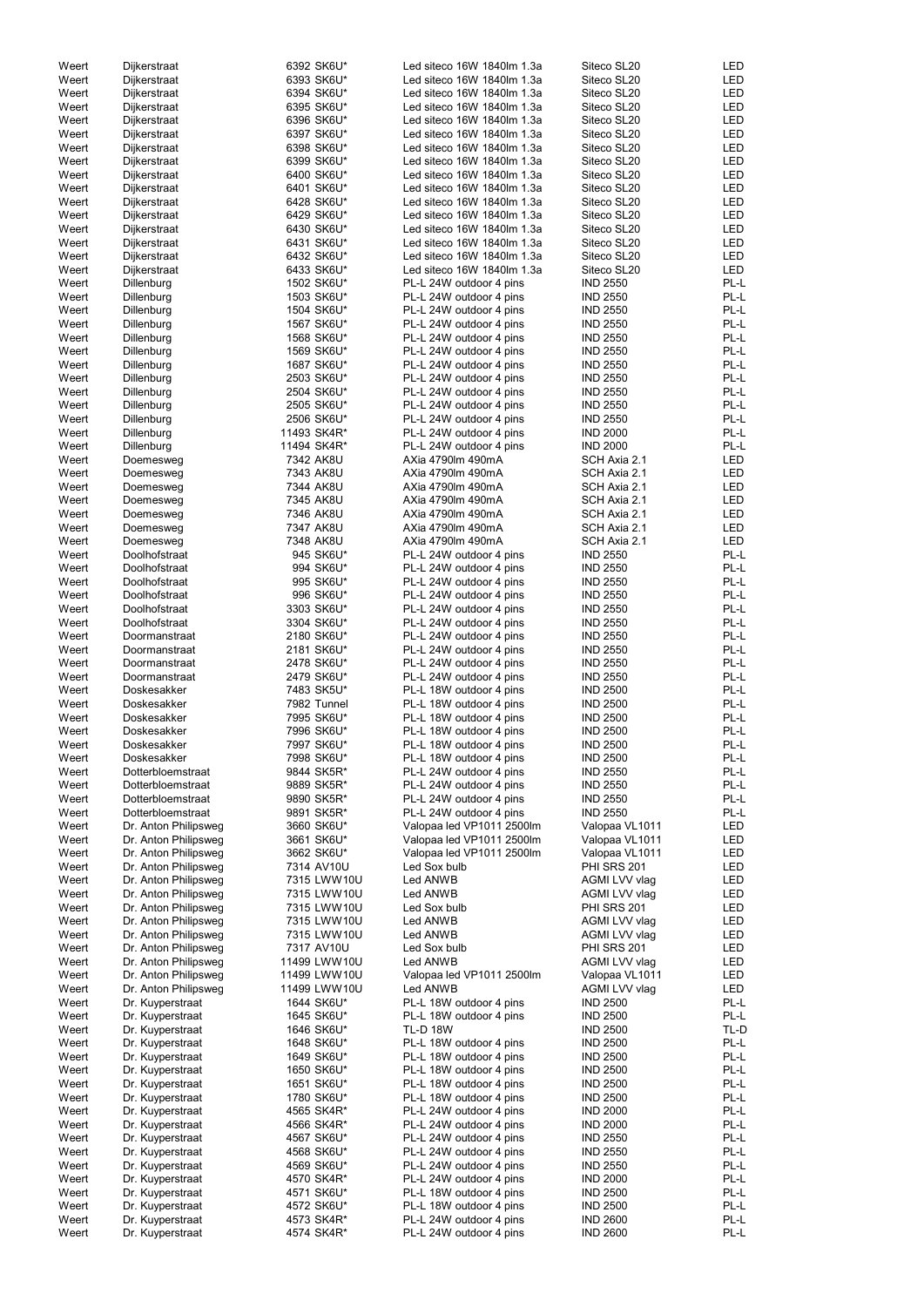| Weert          | Dr. Nolensstraat                         |                          | 540 SK6U*                  | PL-L 24W outdoor 4 pins                            | <b>IND 2550</b>                                | PL-L                     |
|----------------|------------------------------------------|--------------------------|----------------------------|----------------------------------------------------|------------------------------------------------|--------------------------|
| Weert          | Dr. Nolensstraat                         |                          | 541 SK6U*                  | PL-L 24W outdoor 4 pins                            | <b>IND 2550</b>                                | PL-L                     |
| Weert          | Dr. Nolensstraat                         |                          | 542 SK6U*                  | PL-L 24W outdoor 4 pins                            | <b>IND 2550</b>                                | PL-L                     |
| Weert          | Dr. Nolensstraat                         |                          | 543 SK6U*                  | PL-L 24W outdoor 4 pins                            | <b>IND 2550</b>                                | PL-L                     |
| Weert          | Dr. Nolensstraat                         |                          | 544 SK6U*                  | PL-L 24W outdoor 4 pins                            | <b>IND 2550</b>                                | PL-L                     |
| Weert<br>Weert | Dr. Nolensstraat<br>Dr. Nolensstraat     |                          | 2511 SK3,5R<br>2512 SK3,5R | PL-L 18W outdoor 4 pins<br>PL-L 18W outdoor 4 pins | <b>IND 2400</b><br><b>IND 2400</b>             | PL-L<br>PL-L             |
| Weert          | Dr. Nolensstraat                         |                          | 2513 SK3,5R                | PL-L 18W outdoor 4 pins                            | <b>IND 2400</b>                                | PL-L                     |
| Weert          | Dr. Nolensstraat                         |                          | 10368 SK6U*                | PL-L 24W outdoor 4 pins                            | <b>IND 2550</b>                                | PL-L                     |
| Weert          | Dr. Nolensstraat                         | 10510 AK3R               |                            | PL-L 18W outdoor 4 pins                            | <b>IND 2400</b>                                | PL-L                     |
| Weert          | Dr. Nolensstraat                         | 010510a                  | AK3R                       | PL-L 18W outdoor 4 pins                            | <b>IND 2400</b>                                | PL-L                     |
| Weert          | Dr. Nolensstraat                         | 010510b                  | AK3R                       | PL-L 18W outdoor 4 pins                            | <b>IND 2400</b>                                | PL-L                     |
| Weert          | Dr. Nolensstraat                         | 010510c                  | AK3R                       | PL-L 18W outdoor 4 pins                            | <b>IND 2400</b>                                | PL-L                     |
| Weert          | Dr. Nolensstraat                         | 6006 ZC 16               | Gevelsteun                 | PL-S 9W 2 pins                                     | Phl.FWC110 40 KP                               | PL-S                     |
| Weert          | Dr. Nolensstraat                         | 6006 ZC 16 1             | Gevelsteun                 | PL-S 9W 2 pins                                     | Phl.FWC110 40 KP                               | PL-S                     |
| Weert          | Dr. Nolensstraat                         | 6006 ZC 2                | Gevelsteun                 | PL-S 9W 2 pins                                     | Phl.FWC110 40 KP                               | PL-S                     |
| Weert          | Dr. Poelsstraat                          |                          | 532 SK6U*                  | PL-L 24W outdoor 4 pins                            | <b>IND 2550</b>                                | PL-L                     |
| Weert<br>Weert | Dr. Poelsstraat<br>Dr. Poelsstraat       |                          | 533 SK6U*<br>534 SK6U*     | PL-L 24W outdoor 4 pins                            | <b>IND 2550</b><br><b>IND 2550</b>             | PL-L<br>PL-L             |
| Weert          | Dr. Poelsstraat                          |                          | 535 SK6U*                  | PL-L 24W outdoor 4 pins<br>PL-L 24W outdoor 4 pins | <b>IND 2550</b>                                | PL-L                     |
| Weert          | Dr. Poelsstraat                          |                          | 536 SK6U*                  | PL-L 24W outdoor 4 pins                            | <b>IND 2550</b>                                | PL-L                     |
| Weert          | Dr. Poelsstraat                          |                          | 551 SK6U*                  | PL-L 24W outdoor 4 pins                            | <b>IND 2550</b>                                | PL-L                     |
| Weert          | Dr. Poelsstraat                          |                          | 2963 SK6U*                 | PL-L 24W outdoor 4 pins                            | <b>IND 2550</b>                                | PL-L                     |
| Weert          | Dr. Poelsstraat                          |                          | 2964 SK6U*                 | PL-L 24W outdoor 4 pins                            | <b>IND 2550</b>                                | PL-L                     |
| Weert          | Dr. Poelsstraat                          |                          | 2965 SK6U*                 | PL-L 24W outdoor 4 pins                            | <b>IND 2550</b>                                | PL-L                     |
| Weert          | Dr. Schaepmanstraa                       |                          | 1702 SK6U*                 | PL-L 18W outdoor 4 pins                            | <b>IND 2500</b>                                | PL-L                     |
| Weert          | Dr. Schaepmanstraa                       |                          | 1703 SK6U*                 | PL-L 18W outdoor 4 pins                            | <b>IND 2500</b>                                | PL-L                     |
| Weert          | Dr. Schaepmanstraa                       |                          | 1704 SK6U*                 | <b>TL-D 18W</b>                                    | <b>IND 2500</b>                                | TL-D                     |
| Weert          | Dr. Schaepmanstraa                       |                          | 1758 SK6U*                 | <b>TL-D 18W</b>                                    | <b>IND 2500</b>                                | TL-D                     |
| Weert          | Dr. Schaepmanstraa                       |                          | 1781 SV8U*                 | AXia 4790lm 490mA                                  | SCH Axia 2.1                                   | <b>LED</b>               |
| Weert<br>Weert | Dr. Schaepmanstraa<br>Dr. Schaepmanstraa |                          | 1782 SV8U*<br>1783 SV8U*   | AXia 4790lm 490mA<br>AXia 4790lm 490mA             | SCH Axia 2.1<br>SCH Axia 2.1                   | <b>LED</b><br>LED        |
| Weert          | Dr. Schaepmanstraa                       |                          | 1784 SV8U*                 | AXia 4790lm 490mA                                  | SCH Axia 2.1                                   | LED                      |
| Weert          | Dr. Schaepmanstraa                       |                          | 1785 SV8U*                 | AXia 4790lm 490mA                                  | SCH Axia 2.1                                   | LED                      |
| Weert          | Dr. Schaepmanstraa                       |                          | 1786 SV8U*                 | AXia 4790lm 490mA                                  | SCH Axia 2.1                                   | <b>LED</b>               |
| Weert          | Dr. Schaepmanstraa                       |                          | 1787 SV8U*                 | AXia 4790lm 490mA                                  | SCH Axia 2.1                                   | <b>LED</b>               |
| Weert          | Dr. Schaepmanstraa                       |                          | 1788 SV8U*                 | AXia 4790lm 490mA                                  | SCH Axia 2.1                                   | <b>LED</b>               |
| Weert          | Dr. Schaepmanstraa                       |                          | 1789 SK6U*                 | <b>TL-D 18W</b>                                    | <b>IND 2500</b>                                | TL-D                     |
| Weert          | Dr. Schaepmanstraa                       |                          | 1790 SK6U*                 | PL-L 18W outdoor 4 pins                            | <b>IND 2500</b>                                | PL-L                     |
| Weert          | Dr. Schaepmanstraa                       |                          | 1791 SK6U*                 | PL-L 18W outdoor 4 pins                            | <b>IND 2500</b>                                | PL-L                     |
| Weert          | Dr. Schaepmanstraa                       |                          | 5071 SV8U*                 | AXia 4790lm 490mA                                  | SCH Axia 2.1                                   | <b>LED</b>               |
| Weert          | Dr. Schaepmanstraa                       |                          | 5072 SV8U*                 | AXia 4790lm 490mA                                  | SCH Axia 2.1                                   | <b>LED</b>               |
| Weert<br>Weert | Dr. Schaepmanstraa                       |                          | 5073 SV9U<br>5073 SV9U     | AXia 4790lm 490mA<br>AXia 4790lm 490mA             | SCH Axia 2.1<br>SCH Axia 2.1                   | <b>LED</b><br><b>LED</b> |
| Weert          | Dr. Schaepmanstraa<br>Drakesteyn         |                          | 3335 SK6U*                 | PL-L 24W outdoor 4 pins                            | <b>IND 2550</b>                                | PL-L                     |
| Weert          | Drakesteyn                               |                          | 3336 SK6U*                 | PL-L 24W outdoor 4 pins                            | <b>IND 2550</b>                                | PL-L                     |
| Weert          | Drakesteyn                               |                          | 3337 SK6U*                 | PL-L 24W outdoor 4 pins                            | <b>IND 2550</b>                                | PL-L                     |
| Weert          | Drakesteyn                               |                          | 3338 SK6U*                 | PL-L 24W outdoor 4 pins                            | <b>IND 2550</b>                                | PL-L                     |
| Weert          | Drakesteyn                               |                          | 3339 SK6U*                 | PL-L 24W outdoor 4 pins                            | <b>IND 2550</b>                                | PL-L                     |
| Weert          | Drakesteyn                               |                          | 3340 SK6U*                 | PL-L 24W outdoor 4 pins                            | <b>IND 2550</b>                                | PL-L                     |
| Weert          | Drakesteyn                               |                          | 4494 AK8U                  | SON-T Plus 70W                                     | <b>IND 2600</b>                                | SON                      |
| Weert          | Drakesteyn                               |                          | 4495 AK8U                  | SON-T Plus 70W                                     | <b>IND 2600</b>                                | SON                      |
| Weert          | Drakesteyn                               |                          | 5661 SK5R*                 | PL-L 24W outdoor 4 pins                            | <b>IND 2550</b>                                | PL-L                     |
| Weert          | Drakesteyn                               |                          | 5662 SK5R*                 | PL-L 24W outdoor 4 pins                            | <b>IND 2550</b>                                | PL-L                     |
| Weert          | Drakesteyn                               |                          | 7092 AK8U<br>7093 AK8U     | CDM-TT 70W<br>CDM-TT 70W                           | <b>IND 2600</b><br><b>IND 2600</b>             | <b>CDM</b><br><b>CDM</b> |
| Weert<br>Weert | Drakesteyn<br>Drehmansstraat             |                          | 292 SK6U*                  | DS-NW 12 1450lm                                    | Arc 84 RetroLed SRN 12                         | LED                      |
| Weert          | Drehmansstraat                           |                          | 293 SK6U*                  | DS-NW 12 1450lm                                    | Arc 84 RetroLed SRN 12                         | <b>LED</b>               |
| Weert          | Drehmansstraat                           |                          | 1013 SK4R*                 | DS-NW 12 1450lm                                    | Arc 84 RetroLed SRN 12                         | <b>LED</b>               |
| Weert          | Drehmansstraat                           |                          | 10762 Pautomaat            | PL-C 13W 2 pins                                    | Reclame bord verlicht                          | PL-C                     |
| Weert          | Drehmansstraat                           | 12279 AK6U               |                            | DS-NW 12 1450lm                                    | Arc 84 RetroLed SRN 12                         | LED                      |
| Weert          | Drehmansstraat                           | 12280 AK6U               |                            | DS-NW 12 1450lm                                    | Arc 84 RetroLed SRN 12                         | <b>LED</b>               |
| Weert          | <b>Dries</b>                             |                          | 500 SK5U*                  | SON-T Plus 50W                                     | <b>IND 2600</b>                                | SON                      |
| Weert          | <b>Dries</b>                             |                          | 502 SK5U*                  | SON-T Plus 50W                                     | <b>IND 2600</b>                                | SON                      |
| Weert          | <b>Dries</b><br><b>Dries</b>             |                          | 504 SK5U*                  | SON-T Plus 50W<br>SON-T Plus 50W                   | <b>IND 2600</b><br><b>IND 2600</b>             | SON<br>SON               |
| Weert<br>Weert | <b>Dries</b>                             |                          | 505 SK5U*<br>506 SK5U*     | SON-T Plus 50W                                     | <b>IND 2600</b>                                | SON                      |
| Weert          | <b>Dries</b>                             |                          | 507 SK5U*                  | SON-T Plus 50W                                     | <b>IND 2600</b>                                | SON                      |
| Weert          | <b>Dries</b>                             |                          | 508 SK5U*                  | SON-T Plus 50W                                     | <b>IND 2600</b>                                | SON                      |
| Weert          | <b>Dries</b>                             |                          | 509 SK5U*                  | SON-T Plus 50W                                     | <b>IND 2600</b>                                | SON                      |
| Weert          | <b>Dries</b>                             |                          | 510 SK5U*                  | SON-T Plus 50W                                     | <b>IND 2600</b>                                | SON                      |
| Weert          | <b>Dries</b>                             |                          | 4864 AK10U                 | SON Pia Plus 100W                                  | PHI SGS 203                                    | SON                      |
| Weert          | <b>Dries</b>                             |                          | 4865 AK10U                 | SON Pia Plus 100W                                  | PHI SGS 203                                    | SON                      |
| Weert          | <b>Dries</b>                             |                          | 4866 AK10U                 | SON Pia Plus 100W                                  | <b>PHI SGS 203</b>                             | SON                      |
| Weert          | <b>Dries</b>                             |                          | 6965 WND-PLFND ond TLS 20W |                                                    | AGM PLH 1L                                     | TL                       |
| Weert          | <b>Dries</b>                             |                          | 8318 SK5U*                 | SON-T Plus 50W                                     | <b>IND 2600</b>                                | SON                      |
| Weert          | <b>Dries</b><br><b>Dries</b>             | 10020 Abri<br>10020 Abri |                            | <b>TL-D 58W</b>                                    | Reclame bord verlicht<br>Reclame bord verlicht | TL-D<br>TL-D             |
| Weert<br>Weert | <b>Dries</b>                             | 10020 Abri               |                            | <b>TL-D 58W</b><br><b>TL-D 58W</b>                 | Reclame bord verlicht                          | TL-D                     |
| Weert          | <b>Dries</b>                             |                          | 10763 Pautomaat            | PL-C 13W 2 pins                                    | Pautomaat                                      | PL-C                     |
| Weert          | <b>Dries</b>                             | 12022 SK8U               |                            | Luma-2 5500lm                                      | Luma-2 R1                                      | LED                      |
| Weert          | <b>Dries</b>                             | 12022 SK8U               |                            | Luma-2 5500lm                                      | Luma-2 R1                                      | LED                      |
| Weert          | Drieslagstraat                           |                          | 1303 SK6U*                 | PL-L 24W outdoor 4 pins                            | <b>IND 2550</b>                                | PL-L                     |
| Weert          | Drieslagstraat                           |                          | 1304 SK6U*                 | PL-L 24W outdoor 4 pins                            | <b>IND 2550</b>                                | PL-L                     |
| Weert          | Drieslagstraat                           |                          | 1305 SK6U*                 | PL-L 24W outdoor 4 pins                            | <b>IND 2550</b>                                | PL-L                     |
| Weert          | Drieslagstraat                           |                          | 1306 SK6U*                 | PL-L 24W outdoor 4 pins                            | <b>IND 2550</b>                                | PL-L                     |
| Weert          | Drieslagstraat                           |                          | 5738 SK6U*                 | PL-L 24W outdoor 4 pins                            | <b>IND 2550</b>                                | PL-L                     |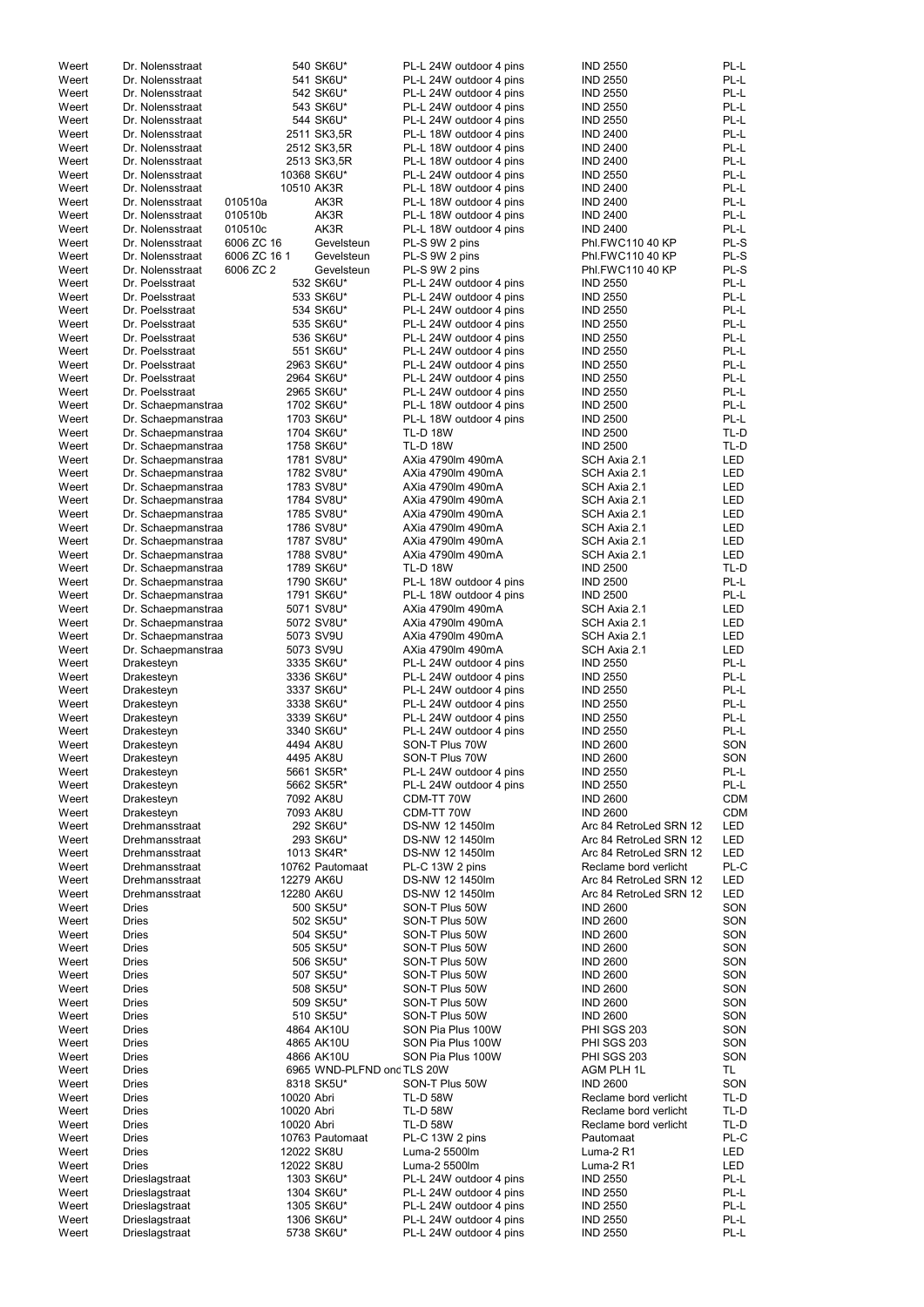| Weert | Drieslagstraat  |            | 5739 SK6U*                           | PL-L 24W outdoor 4 pins                          | <b>IND 2550</b>            | PL-L       |
|-------|-----------------|------------|--------------------------------------|--------------------------------------------------|----------------------------|------------|
|       |                 |            |                                      |                                                  |                            |            |
| Weert | Drieslagstraat  |            | 5740 SK6U*                           | PL-L 24W outdoor 4 pins                          | <b>IND 2550</b>            | PL-L       |
| Weert | Drieslagstraat  |            | 5741 SK6U*                           | PL-L 24W outdoor 4 pins                          | <b>IND 2550</b>            | PL-L       |
| Weert | Driesveldlaan   |            | 5068 AK9U                            | DS-NW 85 8650lm                                  | Arc 94 RetroLed WRN 44     | LED        |
| Weert | Driesveldlaan   |            | 5069 AK8U                            | DS-NW 85 8650lm                                  | Arc 94 RetroLed WRN 44     | <b>LED</b> |
|       |                 |            |                                      |                                                  |                            |            |
| Weert | Driesveldlaan   |            | 5070 AK8U                            | DS-NW 85 8650lm                                  | Arc 94 RetroLed WRN 44     | <b>LED</b> |
| Weert | Driesveldlaan   |            | 5075 SV8U*                           | DS-NW 85 8650lm                                  | Arc 94 RetroLed WRN 44     | <b>LED</b> |
| Weert | Driesveldlaan   |            | 6562 AK8U                            | DS-NW 85 8650lm                                  | Arc 94 RetroLed WRN 44     | LED        |
| Weert | Driesveldlaan   |            | 6563 AK8U                            | DS-NW 85 8650lm                                  | Arc 94 RetroLed WRN 44     | LED        |
|       |                 |            |                                      |                                                  |                            |            |
| Weert | Driesveldlaan   |            | 6564 AK8U                            | DS-NW 85 8650lm                                  | Arc 94 RetroLed WRN 44     | <b>LED</b> |
| Weert | Driesveldlaan   |            | 6565 AK8U                            | DS-NW 85 8650lm                                  | Arc 94 RetroLed WRN 44     | LED        |
| Weert | Driesveldlaan   |            | 6565 AK8U                            | <b>TL 30W</b>                                    | Reclame bord verlicht      | <b>TL</b>  |
|       |                 |            |                                      |                                                  |                            |            |
| Weert | Driesveldlaan   |            | 6565 AK8U                            | <b>TL 30W</b>                                    | Reclame bord verlicht      | <b>TL</b>  |
| Weert | Driesveldlaan   |            | 6565 AK8U                            | <b>TL 30W</b>                                    | Reclame bord verlicht      | <b>TL</b>  |
| Weert | Driesveldlaan   |            | 6566 AK8U                            | DS-NW 85 8650lm                                  | Arc 94 RetroLed WRN 44     | <b>LED</b> |
| Weert | Driesveldlaan   |            | 11566 Parkeerverwijsbor Led vol/vrij |                                                  | parkeerverwijzing vol/vrij | <b>LED</b> |
|       |                 |            |                                      |                                                  |                            |            |
| Weert | Driesveldlaan   |            | 11566 Parkeerverwijsbol Led vol/vrij |                                                  | parkeerverwijzing vol/vrij | <b>LED</b> |
| Weert | Drukkerijstraat |            |                                      | 12216 staal conisch 6 m PL-L 24W outdoor 4 pins  | <b>IND 2550</b>            | PL-L       |
| Weert | Drukkerijstraat |            |                                      | 12217 staal conisch 6 m PL-L 24W outdoor 4 pins  | <b>IND 2550</b>            | PL-L       |
| Weert | Drukkerijstraat |            |                                      | 12218 staal conisch 6 m. PL-L 24W outdoor 4 pins | <b>IND 2550</b>            | PL-L       |
|       |                 |            |                                      |                                                  |                            |            |
| Weert | Drukkerijstraat |            |                                      | 12219 staal conisch 6 m. PL-L 24W outdoor 4 pins | <b>IND 2550</b>            | PL-L       |
| Weert | Drukkerijstraat |            |                                      | 12220 staal conisch 6 m PL-L 24W outdoor 4 pins  | <b>IND 2550</b>            | PL-L       |
| Weert | Eburonenhof     |            | 4242 SK4R*                           | PL-L 24W outdoor 4 pins                          | <b>IND 2000</b>            | PL-L       |
|       |                 |            |                                      |                                                  |                            |            |
| Weert | Eburonenhof     |            | 4243 SK4R*                           | PL-L 24W outdoor 4 pins                          | <b>IND 2000</b>            | PL-L       |
| Weert | Eburonenhof     |            | 4244 SK4R*                           | PL-L 24W outdoor 4 pins                          | <b>IND 2000</b>            | PL-L       |
| Weert | Eburonenhof     |            | 4245 SK4R*                           | PL-L 24W outdoor 4 pins                          | <b>IND 2000</b>            | PL-L       |
| Weert | Eburonenhof     |            | 4246 SK4R*                           | PL-L 24W outdoor 4 pins                          | <b>IND 2000</b>            | PL-L       |
|       |                 |            |                                      |                                                  |                            |            |
| Weert | Eburonenhof     |            | 4247 SK4R*                           | PL-L 24W outdoor 4 pins                          | <b>IND 2000</b>            | PL-L       |
| Weert | Eburonenhof     |            | 4248 SK4R*                           | PL-L 24W outdoor 4 pins                          | <b>IND 2000</b>            | PL-L       |
| Weert | Eburonenhof     |            | 4249 SK4R*                           | PL-L 24W outdoor 4 pins                          | <b>IND 2000</b>            | PL-L       |
| Weert | Edelweishof     |            | 6402 SK4R*                           | Lumin Led                                        | <b>IND 2000</b>            | LED        |
|       |                 |            |                                      |                                                  |                            |            |
| Weert | Edisonlaan      |            | 8096 SV10U*                          | AXia 4790lm 490mA                                | SCH Axia 2.1               | <b>LED</b> |
| Weert | Edisonlaan      |            | 8097 SV10U*                          | AXia 4790lm 490mA                                | SCH Axia 2.1               | LED        |
| Weert | Edisonlaan      |            | 8098 SV10U*                          | AXia 6390lm 690mA                                | SCH Axia 2.1               | <b>LED</b> |
|       |                 |            |                                      |                                                  |                            |            |
| Weert | Edisonlaan      |            | 8099 SV10U*                          | AXia 6390lm 690mA                                | SCH Axia 2.1               | <b>LED</b> |
| Weert | Edisonlaan      |            | 8100 SV10U*                          | AXia 6390lm 690mA                                | SCH Axia 2.1               | LED        |
| Weert | Edisonlaan      |            | 8101 SV10U*                          | AXia 6390lm 690mA                                | SCH Axia 2.1               | <b>LED</b> |
| Weert | Edisonlaan      |            | 8102 SV10U*                          | AXia 6390Im 690mA                                | SCH Axia 2.1               | LED        |
|       |                 |            |                                      |                                                  |                            |            |
| Weert | Edisonlaan      |            | 8103 SV10U*                          | AXia 6390lm 690mA                                | SCH Axia 2.1               | LED        |
| Weert | Edisonlaan      |            | 8104 SV10U*                          | AXia 6390lm 690mA                                | SCH Axia 2.1               | LED        |
| Weert | Edisonlaan      |            | 8105 SV10U*                          | AXia 6390lm 690mA                                | SCH Axia 2.1               | LED        |
|       |                 |            |                                      | AXia 6390lm 690mA                                |                            |            |
| Weert | Edisonlaan      |            | 8106 SV10U*                          |                                                  | SCH Axia 2.1               | LED        |
| Weert | Edisonlaan      |            | 8107 SV10U*                          | AXia 6390lm 690mA                                | SCH Axia 2.1               | LED        |
| Weert | Edisonlaan      |            | 8108 SV10U*                          | AXia 6390lm 690mA                                | SCH Axia 2.1               | LED        |
| Weert | Edisonlaan      |            | 8109 SV10U*                          | AXia 7805lm 890mA                                | SCH Axia 2.1               | <b>LED</b> |
|       |                 |            |                                      |                                                  |                            |            |
| Weert | Edisonlaan      |            | 8109 SV10U*                          | AXia 7805lm 890mA                                | SCH Axia 2.1               | LED        |
| Weert | Edisonlaan      |            | 8110 SV10U*                          | AXia 7805lm 890mA                                | SCH Axia 2.1               | LED        |
| Weert | Edisonlaan      |            | 8110 SV10U*                          | AXia 7805lm 890mA                                | SCH Axia 2.1               | <b>LED</b> |
|       |                 |            |                                      |                                                  |                            |            |
| Weert | Edisonlaan      |            | 8111 SV10U*                          | AXia 7805lm 890mA                                | SCH Axia 2.1               | LED        |
| Weert | Edisonlaan      |            | 8111 SV10U*                          | AXia 7805lm 890mA                                | SCH Axia 2.1               | LED        |
| Weert | Edisonlaan      |            | 8112 SV10U*                          | AXia 7805lm 890mA                                | SCH Axia 2.1               | <b>LED</b> |
|       |                 |            |                                      |                                                  |                            |            |
| Weert | Edisonlaan      |            | 8113 SV10U*                          | AXia 7805lm 890mA                                | SCH Axia 2.1               | <b>LED</b> |
| Weert | Edisonlaan      |            | 8114 SV10U*                          | AXia 7805lm 890mA                                | SCH Axia 2.1               | <b>LED</b> |
| Weert | Edisonlaan      |            | 8115 SV10U*                          | AXia 7805lm 890mA                                | SCH Axia 2.1               | <b>LED</b> |
| Weert | Edisonlaan      |            | 9236 SV10U*                          | AXia 6390lm 690mA                                | SCH Axia 2.1               | <b>LED</b> |
|       |                 |            |                                      |                                                  |                            |            |
| Weert | Edisonlaan      |            | 9237 SV10U*                          | AXia 6390lm 690mA                                | SCH Axia 2.1               | <b>LED</b> |
| Weert | Edisonlaan      |            | 9238 SV10U*                          | AXia 6390lm 690mA                                | SCH Axia 2.1               | <b>LED</b> |
| Weert | Edisonlaan      |            | 9239 SV10U*                          | AXia 6390lm 690mA                                | SCH Axia 2.1               | LED        |
|       |                 |            |                                      |                                                  |                            |            |
| Weert | Edisonlaan      |            | 9240 SV10U*                          | AXia 6390lm 690mA                                | SCH Axia 2.1               | LED        |
| Weert | Edisonlaan      |            | 9241 SV10U*                          | AXia 6390lm 690mA                                | SCH Axia 2.1               | LED        |
| Weert | Edisonlaan      |            | 9242 SV10U*                          | AXia 6390lm 690mA                                | SCH Axia 2.1               | LED        |
| Weert | Edisonlaan      |            | 9294 SV8U*                           | AXia 7805lm 890mA                                | SCH Axia 2.1               | <b>LED</b> |
| Weert | Edisonlaan      |            | 9295 SV8U*                           | AXia 7805lm 890mA                                | SCH Axia 2.1               | <b>LED</b> |
|       |                 |            |                                      |                                                  |                            |            |
| Weert | Edisonlaan      |            | 9296 SV8U*                           | AXia 7805lm 890mA                                | SCH Axia 2.1               | <b>LED</b> |
| Weert | Edisonlaan      |            | 9296 SV8U*                           | AXia 7805lm 890mA                                | SCH Axia 2.1               | LED        |
| Weert | Edisonlaan      |            | 9298 SV8U*                           | AXia 7805lm 890mA                                | SCH Axia 2.1               | <b>LED</b> |
|       | Edisonlaan      | 10022 Abri |                                      | <b>TL-D 58W</b>                                  | Reclame bord verlicht      | TL-D       |
| Weert |                 |            |                                      |                                                  |                            |            |
| Weert | Edisonlaan      | 10022 Abri |                                      | <b>TL-D 58W</b>                                  | Reclame bord verlicht      | TL-D       |
| Weert | Edisonlaan      | 10022 Abri |                                      | <b>TL-D 58W</b>                                  | Reclame bord verlicht      | TL-D       |
| Weert | Egmondstraat    |            | 155 SK4R*                            | PL-L 24W outdoor 4 pins                          | <b>IND 2000</b>            | PL-L       |
|       |                 |            |                                      |                                                  |                            |            |
| Weert | Egmondstraat    |            | 156 SK4R*                            | PL-L 24W outdoor 4 pins                          | <b>IND 2000</b>            | PL-L       |
| Weert | Egmondstraat    |            | 710 SK4R*                            | PL-L 24W outdoor 4 pins                          | <b>IND 2000</b>            | PL-L       |
| Weert | Egmondstraat    |            | 4770 SK4R*                           | PL-L 24W outdoor 4 pins                          | <b>IND 2000</b>            | PL-L       |
| Weert | Egmondstraat    |            | 5635 SK4R*                           | PL-L 24W outdoor 4 pins                          | <b>IND 2000</b>            | PL-L       |
|       |                 |            |                                      |                                                  |                            |            |
| Weert | Egmondstraat    |            | 5636 SK4R*                           | PL-L 24W outdoor 4 pins                          | <b>IND 2000</b>            | PL-L       |
| Weert | Ehrenstein      |            | 5343 SK4R*                           | PL-L 24W outdoor 4 pins                          | <b>IND 2000</b>            | PL-L       |
| Weert | Ehrenstein      |            | 5344 SK4R*                           | PL-L 24W outdoor 4 pins                          | <b>IND 2000</b>            | PL-L       |
|       |                 |            |                                      |                                                  |                            |            |
| Weert | Ehrenstein      |            | 5345 SK4R*                           | <b>TL-D 18W</b>                                  | <b>IND 2050</b>            | TL-D       |
| Weert | Ehrenstein      |            | 5363 SK4R*                           | PL-L 24W outdoor 4 pins                          | <b>IND 2000</b>            | PL-L       |
| Weert | Ehrenstein      |            | 5371 SK4R*                           | PL-L 24W outdoor 4 pins                          | <b>IND 2000</b>            | PL-L       |
| Weert | Ehrenstein      |            | 5372 SK4R*                           | PL-L 24W outdoor 4 pins                          | <b>IND 2000</b>            | PL-L       |
|       |                 |            |                                      |                                                  |                            |            |
| Weert | Eigen Erf       |            | 10478 SK6U*                          | PS-LHP saled ipv PL-L 24                         | <b>IND 2550</b>            | LED        |
| Weert | Eigen Erf       |            | 10479 SK6U*                          | PS-LHP saled ipv PL-L 24                         | <b>IND 2550</b>            | LED        |
| Weert | Eigen Erf       |            | 10480 SK6U*                          | PS-LHP saled ipv PL-L 24                         | <b>IND 2550</b>            | LED        |
|       |                 |            |                                      |                                                  |                            |            |
| Weert | Eigen Erf       |            | 10481 SK6U*                          | PS-LHP saled ipv PL-L 24                         | <b>IND 2550</b>            | LED        |
| Weert | Eigen Erf       |            | 10482 SK6U*                          | PS-LHP saled ipv PL-L 24                         | <b>IND 2550</b>            | LED        |
| Weert | Eigen Erf       |            | 10483 SK6U*                          | PS-LHP saled ipv PL-L 24                         | <b>IND 2550</b>            | <b>LED</b> |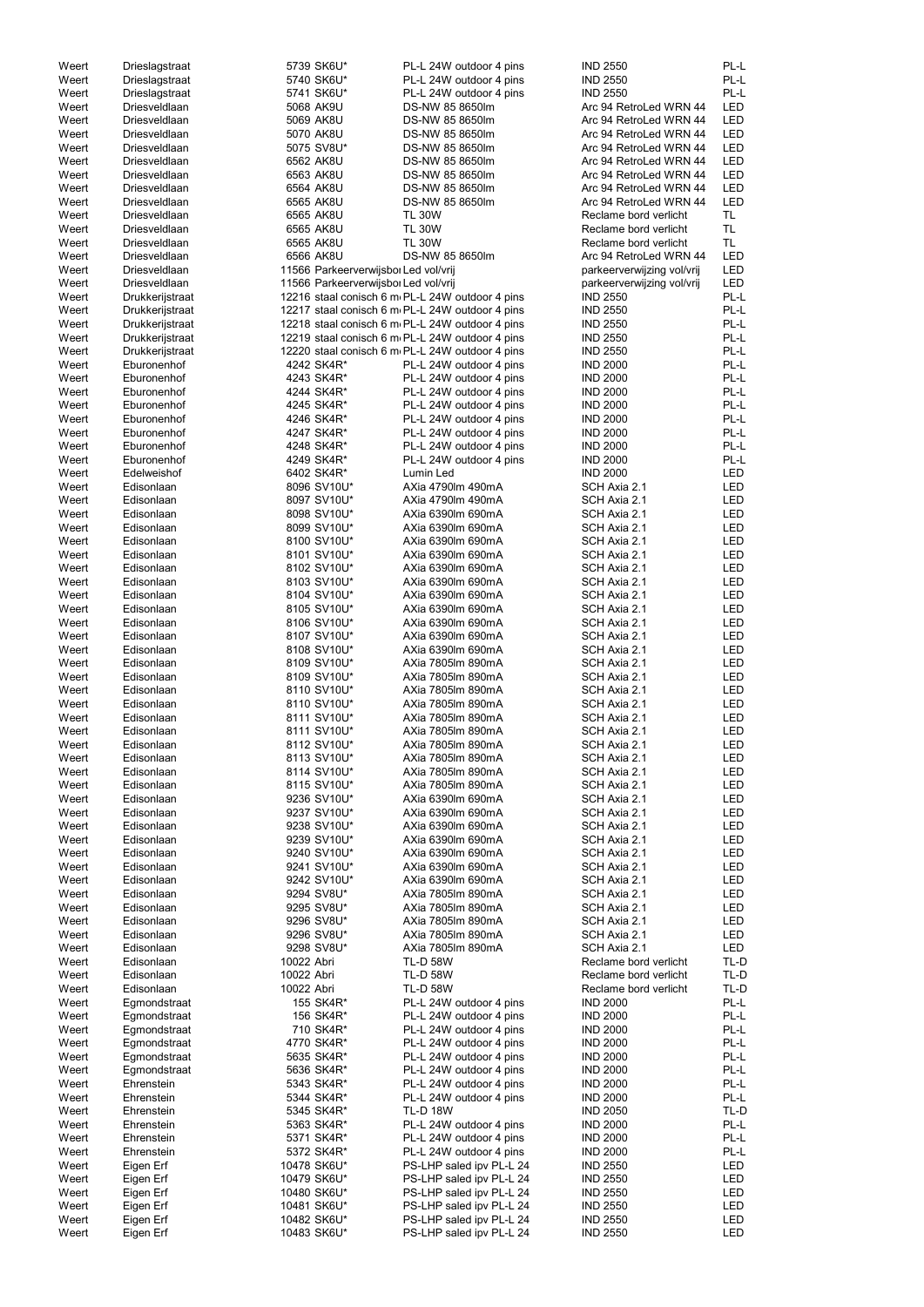| Weert          |                                  |                          |                              |                                   |            |
|----------------|----------------------------------|--------------------------|------------------------------|-----------------------------------|------------|
|                | Eigen Erf                        | 10484 SK6U*              | PS-LHP saled ipv PL-L 24     | <b>IND 2550</b>                   | <b>LED</b> |
| Weert          | Eigen Erf                        | 10485 SK6U*              | PS-LHP saled ipv PL-L 24     | <b>IND 2550</b>                   | LED        |
|                |                                  |                          |                              |                                   |            |
| Weert          | Eigen Erf                        | 10486 SK6U*              | PS-LHP saled ipv PL-L 24     | <b>IND 2550</b>                   | <b>LED</b> |
| Weert          | Eigen Erf                        | 10487 SK6U*              | PS-LHP saled ipv PL-L 24     | <b>IND 2550</b>                   | LED        |
| Weert          | Eigen Erf                        | 10488 SK6U*              | PS-LHP saled ipv PL-L 24     | <b>IND 2550</b>                   | <b>LED</b> |
| Weert          | Eigen Erf                        | 10489 SK3,5R             | PL-L 18W outdoor 4 pins      | <b>IND 2400</b>                   | PL-L       |
| Weert          | Eigen Erf                        | 10490 SK3,5R             | PL-L 18W outdoor 4 pins      | <b>IND 2400</b>                   | PL-L       |
| Weert          | Eijckstraat                      | 1118 SK6U*               | PL-L 24W outdoor 4 pins      | <b>IND 2550</b>                   | PL-L       |
| Weert          | Eijckstraat                      | 4312 SK6U*               | PL-L 24W outdoor 4 pins      | <b>IND 2550</b>                   | PL-L       |
| Weert          | Eijckstraat                      | 5281 SK6U*               | PL-L 24W outdoor 4 pins      | <b>IND 2550</b>                   | PL-L       |
|                |                                  |                          |                              |                                   |            |
| Weert          | Eindhovenseweg                   | 1030 AK9U                | LED 56-350mA                 | <b>SCH TECEO-2</b>                | <b>LED</b> |
| Weert          | Eindhovenseweg                   | 1030 AK9U                | LED 56-350mA                 | SCH TECEO-2                       | <b>LED</b> |
| Weert          | Eindhovenseweg                   | 1031 AK9U                | LED 56-350mA                 | <b>SCH TECEO-2</b>                | <b>LED</b> |
| Weert          | Eindhovenseweg                   | 1031 AK9U                | LED 56-350mA                 | <b>SCH TECEO-2</b>                | <b>LED</b> |
| Weert          | Eindhovenseweg                   | 1033 AK9U                | LED 56-350mA                 | <b>SCH TECEO-2</b>                | <b>LED</b> |
| Weert          | Eindhovenseweg                   | 1033 AK9U                | LED 56-350mA                 | SCH TECEO-2                       | LED        |
| Weert          | Eindhovenseweg                   | 002255 + VRI bas SV8U*   | LED 56-350mA                 | SCH TECEO-2                       | LED        |
| Weert          | Eindhovenseweg                   | 002255 + VRI bas SV8U*   | LED 56-350mA                 | <b>SCH TECEO-2</b>                | LED        |
| Weert          | Eindhovenseweg                   | 002255 + VRI bas SV8U*   | LED 56-350mA                 | <b>SCH TECEO-2</b>                | <b>LED</b> |
|                |                                  |                          |                              |                                   |            |
| Weert          | Eindhovenseweg                   | 2439 SK4R*               | Lumin Led                    | <b>IND 2000</b>                   | <b>LED</b> |
| Weert          | Eindhovenseweg                   | 3657 AV6U                | Valopaa led VP1011 2500lm    | Valopaa VL1011                    | LED        |
| Weert          | Eindhovenseweg                   | 3658 SK6U*               | Valopaa led VP1011 2500lm    | Valopaa VL1011                    | LED        |
| Weert          | Eindhovenseweg                   | 3659 SK6U*               | Valopaa led VP1011 2500lm    | Valopaa VL1011                    | LED        |
| Weert          | Eindhovenseweg                   | 3779 AK9U                | LED 56-350mA                 | <b>SCH TECEO-2</b>                | LED        |
| Weert          | Eindhovenseweg                   | 3780 AK9U                | LED 56-350mA                 | <b>SCH TECEO-2</b>                | LED        |
| Weert          | Eindhovenseweg                   | 3781 AK9U                | LED 56-350mA                 | <b>SCH TECEO-2</b>                | LED        |
| Weert          | Eindhovenseweg                   | 3782 AK9U                | LED 56-350mA                 | <b>SCH TECEO-2</b>                | <b>LED</b> |
| Weert          | Eindhovenseweg                   | 3783 AK9U                | LED 56-350mA                 | <b>SCH TECEO-2</b>                | <b>LED</b> |
|                |                                  |                          |                              |                                   |            |
| Weert          | Eindhovenseweg                   | 3784 AK9U                | LED 56-350mA                 | <b>SCH TECEO-2</b>                | <b>LED</b> |
| Weert          | Eindhovenseweg                   | 3785 AK9U                | LED 56-350mA                 | SCH TECEO-2                       | <b>LED</b> |
| Weert          | Eindhovenseweg                   | 3821 AK9U                | LED 56-350mA                 | <b>SCH TECEO-2</b>                | LED        |
| Weert          | Eindhovenseweg                   | 3822 AK9U                | LED 56-350mA                 | <b>SCH TECEO-2</b>                | LED        |
| Weert          | Eindhovenseweg                   | 3823 AK9U                | LED 56-350mA                 | <b>SCH TECEO-2</b>                | <b>LED</b> |
| Weert          | Eindhovenseweg                   | 3824 AK9U                | LED 56-350mA                 | SCH TECEO-2                       | LED        |
| Weert          | Eindhovenseweg                   | 3826 AK9U                | LED 56-350mA                 | <b>SCH TECEO-2</b>                | LED        |
| Weert          | Eindhovenseweg                   | 3827 AK9U                | LED 56-350mA                 | <b>SCH TECEO-2</b>                | <b>LED</b> |
|                |                                  | 3827 AK9U                | Led reclamebord 16W          | Reclame bord verlicht             | LED        |
| Weert          | Eindhovenseweg                   |                          |                              |                                   |            |
| Weert          | Eindhovenseweg                   | 3828 AK9U                | <b>TL 30W</b>                | Reclame bord verlicht             | TL         |
| Weert          | Eindhovenseweg                   | 3828 AK9U                | <b>TL 30W</b>                | Reclame bord verlicht             | TL.        |
| Weert          | Eindhovenseweg                   | 3828 AK9U                | <b>TL 30W</b>                | Reclame bord verlicht             | TL.        |
| Weert          | Eindhovenseweg                   | 3828 AK9U                | LED 56-350mA                 | <b>SCH TECEO-2</b>                | <b>LED</b> |
| Weert          | Eindhovenseweg                   | 4608 SK6U*               | PL-L 24W outdoor 4 pins      | <b>IND 2550</b>                   | PL-L       |
| Weert          | Eindhovenseweg                   | 5149 SK4R*               | Lumin Led                    | <b>IND 2000</b>                   | <b>LED</b> |
| Weert          | Eindhovenseweg                   | 5150 SK5R*               | PL-L 24W outdoor 4 pins      | <b>IND 2550</b>                   | PL-L       |
| Weert          | Eindhovenseweg                   | 5151 SK5R*               | PL-L 24W outdoor 4 pins      | <b>IND 2550</b>                   | PL-L       |
|                |                                  |                          |                              |                                   |            |
| Weert          | Eindhovenseweg                   | 5152 SK5R*               | PL-L 24W outdoor 4 pins      | <b>IND 2550</b>                   | PL-L       |
| Weert          | Eindhovenseweg                   | 5153 SK5R*               | PL-L 24W outdoor 4 pins      | <b>IND 2550</b>                   | PL-L       |
| Weert          | Eindhovenseweg                   | 5154 SK5R*               | PL-L 24W outdoor 4 pins      | <b>IND 2550</b>                   | PL-L       |
| Weert          | Eindhovenseweg                   | 5155 SK5R*               | PL-L 24W outdoor 4 pins      | <b>IND 2550</b>                   | PL-L       |
| Weert          | Eindhovenseweg                   | 5156 SK5R*               | PL-L 24W outdoor 4 pins      | <b>IND 2550</b>                   | PL-L       |
| Weert          | Eindhovenseweg                   | 5157 SK5R*               | PL-L 24W outdoor 4 pins      | <b>IND 2550</b>                   | PL-L       |
| Weert          | Eindhovenseweg                   | 7300 AV10U               | LED 43W 5400lm               | Alexia                            | LED        |
| Weert          | Eindhovenseweg                   | 7300 AV10U               | LED 43W 5400lm               | Alexia                            | LED        |
|                |                                  |                          | LED 43W 5400lm               | Alexia                            | LED        |
| Weert          |                                  |                          |                              |                                   |            |
|                | Eindhovenseweg                   | 7301 AV10U               |                              |                                   |            |
| Weert          | Eindhovenseweg                   | 7302 LWW10U              | Led ANWB                     | AGMI LVV vlag                     | LED        |
| Weert          | Eindhovenseweg                   | 7302 LWW10U              | Led ANWB                     | AGMI LVV vlag                     | LED        |
| Weert          | Eindhovenseweg                   | 7302 LWW10U              | Led ANWB                     | AGMI LVV vlag                     | LED        |
| Weert          | Eindhovenseweg                   | 7302 LWW10U              | LED 43W 5400lm               | Alexia                            | LED        |
| Weert          | Eindhovenseweg                   | 7302 LWW10U              | LED 43W 5400lm               | Alexia                            | LED        |
| Weert          | Eindhovenseweg                   | 7303 AV10U               | LED 43W 5400lm               | Alexia                            | LED        |
| Weert          | Eindhovenseweg                   | 7304 AV10U               | LED 43W 5400lm               | Alexia                            | <b>LED</b> |
|                |                                  |                          |                              |                                   |            |
| Weert          | Eindhovenseweg                   | 7304 AV10U               | LED 43W 5400lm               | Alexia                            | <b>LED</b> |
| Weert          | Eindhovenseweg                   | 7305 AV10U               | LED 43W 5400lm               | Alexia                            | <b>LED</b> |
| Weert          | Eindhovenseweg                   | 7305 AV10U               | LED 43W 5400lm               | Alexia                            | <b>LED</b> |
| Weert          | Eindhovenseweg                   | 7306 AV10U               | LED 43W 5400lm               | Alexia                            | <b>LED</b> |
| Weert          | Eindhovenseweg                   | 7306 AV10U               | LED 43W 5400lm               | Alexia                            | <b>LED</b> |
| Weert          | Eindhovenseweg                   | 7307 AV10U               | LED 43W 5400lm               | Alexia                            | LED        |
| Weert          | Eindhovenseweg                   | 7307 AV10U               | LED 43W 5400lm               | Alexia                            | LED        |
| Weert          | Eindhovenseweg                   | 7308 AV10U               | LED 43W 5400lm               | Alexia                            | LED        |
| Weert          |                                  | 7309 AV10U               | LED 43W 5400lm               | Alexia                            | LED        |
|                | Eindhovenseweg                   | 7310 LWW10U              | LED 43W 5400lm               |                                   | <b>LED</b> |
| Weert          | Eindhovenseweg                   |                          |                              | Alexia                            |            |
| Weert          | Eindhovenseweg                   | 7310 LWW10U              | LED 43W 5400lm               | Alexia                            | <b>LED</b> |
| Weert          | Eindhovenseweg                   | 7310 LWW10U              | Led ANWB                     | AGMI LVV vlag                     | <b>LED</b> |
| Weert          | Eindhovenseweg                   | 7311 AV10U               | LED 43W 5400lm               | Alexia                            | LED        |
| Weert          | Eindhovenseweg                   | 7312 AV10U               | LED 43W 5400lm               | Alexia                            | LED        |
| Weert          | Eindhovenseweg                   | 7313 AV10U               | LED 43W 5400lm               | Alexia                            | LED        |
| Weert          | Eindhovenseweg                   | 7316 AV10U               | LED 43W 5400lm               | Alexia                            | LED        |
| Weert          | Eindhovenseweg                   | 8437 AK10U               | Led Sox bulb                 | <b>PHI SRS 201</b>                | LED        |
| Weert          | Eindhovenseweg                   | 8438 AK10U               | Led Sox bulb                 | <b>PHI SRS 201</b>                | LED        |
|                |                                  |                          |                              |                                   |            |
| Weert          | Eindhovenseweg                   | 8439 AK10U               | Led Sox bulb                 | <b>PHI SRS 201</b>                | LED        |
| Weert          | Eindhovenseweg                   | 8440 AK10U               | Led Sox bulb                 | <b>PHI SRS 201</b>                | LED        |
| Weert          | Eindhovenseweg                   | 8441 LWW10U              | Led Sox bulb                 | <b>PHI SRS 201</b>                | LED        |
| Weert          | Eindhovenseweg                   | 8441 LWW10U              | Led ANWB                     | AGMI LVV vlag                     | LED        |
| Weert          | Eindhovenseweg                   | 8441 LWW10U              | Led ANWB                     | AGMI LVV vlag                     | LED        |
| Weert          | Eindhovenseweg                   | 8442 AK10U               | Led Sox bulb                 | <b>PHI SRS 201</b>                | LED        |
| Weert<br>Weert | Eindhovenseweg<br>Eindhovenseweg | 8443 AK10U<br>8443 AK10U | Led Sox bulb<br>Led Sox bulb | <b>PHI SRS 201</b><br>PHI SRS 201 | LED<br>LED |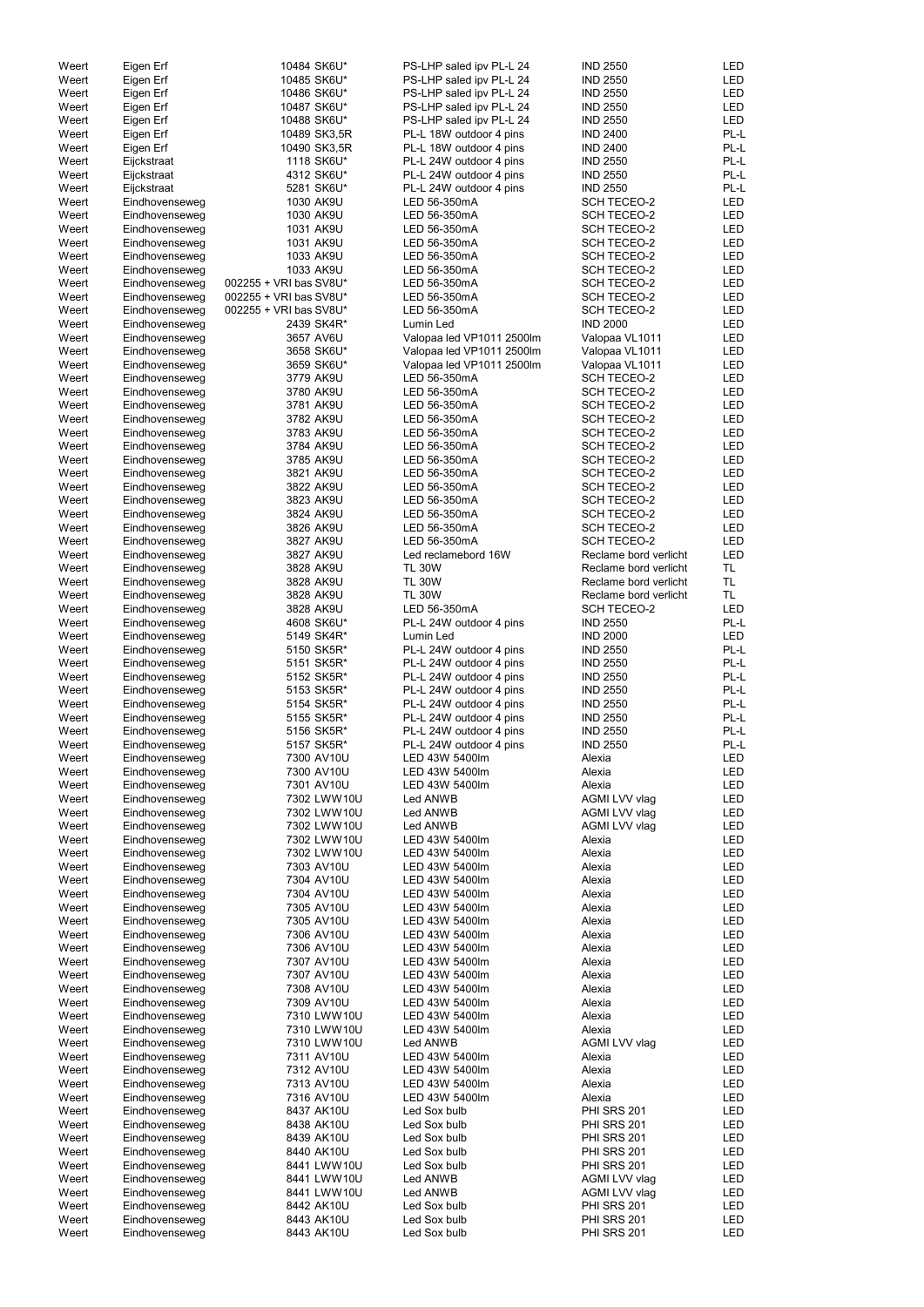| Weert          | Eindhovenseweg              |         | 8444 AK10U             | Led Sox bulb                                      | <b>PHI SRS 201</b>                 | LED         |
|----------------|-----------------------------|---------|------------------------|---------------------------------------------------|------------------------------------|-------------|
|                |                             |         |                        |                                                   |                                    |             |
| Weert          | Eindhovenseweg              |         | 8444 AK10U             | Led Sox bulb                                      | <b>PHI SRS 201</b>                 | <b>LED</b>  |
| Weert          | Eindhovenseweg              |         | 8445 AK10U             | Led Sox bulb                                      | <b>PHI SRS 201</b>                 | <b>LED</b>  |
| Weert          | Eindhovenseweg              |         | 8446 LWW10U            | LED 56-500mA                                      | <b>SCH TECEO-2</b>                 | <b>LED</b>  |
| Weert          | Eindhovenseweg              |         | 8446 LWW10U            | Led ANWB                                          | AGMI LVV vlag                      | <b>LED</b>  |
| Weert          | Eindhovenseweg              |         | 8446 LWW10U            | LED 56-500mA                                      | <b>SCH TECEO-2</b>                 | <b>LED</b>  |
| Weert          | Eindhovenseweg              |         | 8446 LWW10U            | Led ANWB                                          | AGMI LVV vlag                      | <b>LED</b>  |
| Weert          | Eindhovenseweg              |         | 8447 AK10U             | Led Sox bulb                                      | <b>PHI SRS 201</b>                 | <b>LED</b>  |
| Weert          |                             |         | 8448 AK10U             | Led Sox bulb                                      | <b>PHI SRS 201</b>                 | <b>LED</b>  |
|                | Eindhovenseweg              |         |                        |                                                   |                                    |             |
| Weert          | Eindhovenseweg              |         | 8449 AK10U             | Led Sox bulb                                      | <b>PHI SRS 201</b>                 | <b>LED</b>  |
| Weert          | Eindhovenseweg              |         | 8450 AK10U             | Led Sox bulb                                      | <b>PHI SRS 201</b>                 | <b>LED</b>  |
| Weert          | Eindhovenseweg              |         | 9384 SK5R*             | PL-L 24W outdoor 4 pins                           | <b>IND 2550</b>                    | PL-L        |
| Weert          | Eindhovenseweg              |         | 9385 SK5R*             | PL-L 24W outdoor 4 pins                           | <b>IND 2550</b>                    | PL-L        |
| Weert          | Eindhovenseweg              |         | 9386 SK5R*             | PL-L 24W outdoor 4 pins                           | <b>IND 2550</b>                    | PL-L        |
| Weert          | Eindhovenseweg              |         | 9387 SK5R*             | PL-L 24W outdoor 4 pins                           | <b>IND 2550</b>                    | PL-L        |
|                |                             |         |                        |                                                   |                                    |             |
| Weert          | Eindhovenseweg              |         | 9388 SK5R*             | PL-L 24W outdoor 4 pins                           | <b>IND 2550</b>                    | PL-L        |
| Weert          | Eindhovenseweg              |         | 9389 SK5R*             | PL-L 24W outdoor 4 pins                           | <b>IND 2550</b>                    | PL-L        |
| Weert          | Eindhovenseweg              |         | 9390 SK5R*             | PL-L 24W outdoor 4 pins                           | <b>IND 2550</b>                    | PL-L        |
| Weert          | Eindhovenseweg              |         | 9505 AK8U              | SON-T Plus 70W                                    | <b>IND 2600</b>                    | SON         |
| Weert          | Eindhovenseweg              |         | 9506 AK8U              | SON-T Plus 70W                                    | <b>IND 2600</b>                    | SON         |
| Weert          |                             |         | 9507 AK8U              | SON-T Plus 70W                                    | <b>IND 2600</b>                    | SON         |
|                | Eindhovenseweg              |         |                        |                                                   |                                    |             |
| Weert          | Eindhovenseweg              |         | 9980 LWW6,5            | Led ANWB                                          | AGMI LVV vlag                      | <b>LED</b>  |
| Weert          | Eindhovenseweg              |         | 9980 LWW6,5            | Led ANWB                                          | AGMI LVV vlag                      | <b>LED</b>  |
| Weert          | Eindhovenseweg              |         | 9980 LWW6,5            | Led ANWB                                          | AGMI LVV vlag                      | <b>LED</b>  |
| Weert          | Eindhovenseweg              |         | 9995 LWW6,5            | Led ANWB                                          | AGMI LVV vlag                      | <b>LED</b>  |
| Weert          | Eindhovenseweg              |         | 11579 Tekla            | Piano 2 Led 64W                                   | SCH Piano 2                        | <b>LED</b>  |
| Weert          |                             |         | 11580 Tekla            | Piano 2 Led 96W                                   | SCH Piano 2                        | <b>LED</b>  |
|                | Eindhovenseweg              |         |                        |                                                   |                                    |             |
| Weert          | Eindhovenseweg              |         | 11581 Tekla            | Piano 2 Led 96W                                   | SCH Piano 2                        | <b>LED</b>  |
| Weert          | Eindhovenseweg              |         | 11581 Tekla            | <b>TL 30W</b>                                     | Reclame bord verlicht              | TL.         |
| Weert          | Eindhovenseweg              |         | 11581 Tekla            | <b>TL 30W</b>                                     | Reclame bord verlicht              | <b>TL</b>   |
| Weert          | Eindhovenseweg              |         | 11581 Tekla            | <b>TL 30W</b>                                     | Reclame bord verlicht              | TL.         |
| Weert          | Eindhovenseweg              |         | 11582 Tekla            | Piano 2 Led 96W                                   | SCH Piano 2                        | <b>LED</b>  |
| Weert          | Eindhovenseweg              |         | 11583 Tekla            | Piano 2 Led 96W                                   | SCH Piano 2                        | <b>LED</b>  |
|                |                             |         |                        |                                                   |                                    |             |
| Weert          | Eindhovenseweg              |         | 11584 Tekla            | Piano 2 Led 64W                                   | SCH Piano 2                        | <b>LED</b>  |
| Weert          | Eindhovenseweg              |         | 11584 Tekla            | <b>TL 30W</b>                                     | Reclame bord verlicht              | <b>TL</b>   |
| Weert          | Eindhovenseweg              |         | 11584 Tekla            | <b>TL 30W</b>                                     | Reclame bord verlicht              | <b>TL</b>   |
| Weert          | Eindhovenseweg              |         | 11584 Tekla            | <b>TL 30W</b>                                     | Reclame bord verlicht              | <b>TL</b>   |
| Weert          | Eindhovenseweg              |         | 11585 Tekla            | Piano 2 Led 64W                                   | SCH Piano 2                        | <b>LED</b>  |
| Weert          | Eindhovenseweg              |         | 11586 Tekla            | Piano 2 Led 64W                                   | SCH Piano 2                        | <b>LED</b>  |
|                |                             |         |                        |                                                   |                                    |             |
| Weert          | Eindhovenseweg              |         | 11586 Tekla            | <b>TL 30W</b>                                     | Reclame bord verlicht              | TL.         |
| Weert          | Eindhovenseweg              |         | 11586 Tekla            | <b>TL 30W</b>                                     | Reclame bord verlicht              | TL.         |
| Weert          | Eindhovenseweg              |         | 11586 Tekla            | <b>TL 30W</b>                                     | Reclame bord verlicht              | TL.         |
| Weert          | Eindhovenseweg              |         | 11587 Tekla            | Piano 2 Led 64W                                   | SCH Piano 2                        | LED         |
| Weert          | Eindhovenseweg              |         | 11588 Tekla            | Piano 2 Led 64W                                   | SCH Piano 2                        | <b>LED</b>  |
| Weert          | Eindhovenseweg              |         | 11588 Tekla            | <b>TL 30W</b>                                     | Reclame bord verlicht              | TL.         |
|                |                             |         |                        |                                                   |                                    |             |
| Weert          | Eindhovenseweg              |         | 11588 Tekla            | <b>TL 30W</b>                                     | Reclame bord verlicht              | <b>TL</b>   |
| Weert          | Eindhovenseweg              |         | 11588 Tekla            | <b>TL 30W</b>                                     | Reclame bord verlicht              | <b>TL</b>   |
| Weert          | Eindhovenseweg              |         | 11589 Tekla            | Piano 2 Led 64W                                   | SCH Piano 2                        | <b>LED</b>  |
| Weert          | Eindhovenseweg              |         | 11590 Tekla combi      | Piano 2 Led 64W                                   | SCH Piano 2                        | <b>LED</b>  |
| Weert          | Eindhovenseweg              |         | 11590 Tekla combi      | Led ANWB                                          | AGMI LVV vlag                      | <b>LED</b>  |
| Weert          | Eindhovenseweg              |         | 11605 Tekla            | Piano 2 Led 64W                                   | SCH Piano 2                        | <b>LED</b>  |
|                |                             |         |                        |                                                   |                                    |             |
| Weert          | Eindhovenseweg              |         | 11606 Tekla            | Piano 2 Led 96W                                   | SCH Piano 2                        | <b>LED</b>  |
| Weert          | Eindhovenseweg              |         | 11607 Tekla            | Piano 2 Led 96W                                   | SCH Piano 2                        | <b>LED</b>  |
| Weert          | Eindhovenseweg              |         | 11608 Tekla            | Piano 2 Led 96W                                   | SCH Piano 2                        | <b>LED</b>  |
| Weert          | Eindhovenseweg              |         | 11609 Tekla            | Piano 2 Led 96W                                   | SCH Piano 2                        | <b>LED</b>  |
| Weert          | Eindhovenseweg              |         | 11610 Tekla            | Piano 2 Led 96W                                   | SCH Piano 2                        | <b>LED</b>  |
| Weert          | Eindhovenseweg              |         | 11611 Tekla            | Piano 2 Led 64W                                   | SCH Piano 2                        | <b>LED</b>  |
|                |                             |         |                        |                                                   |                                    |             |
| Weert          | Eindhovenseweg              |         | 11612 Tekla            | Piano 2 Led 64W                                   | SCH Piano 2                        | <b>LED</b>  |
| Weert          | Eindhovenseweg              |         | 11613 Tekla            | Piano 2 Led 64W                                   | SCH Piano 2                        | <b>LED</b>  |
| Weert          | Eindhovenseweg              |         | 11614 Tekla combi      | Piano 2 Led 64W                                   | SCH Piano 2                        | <b>LED</b>  |
| Weert          | Eindhovenseweg              |         | 11614 Tekla combi      | Led ANWB                                          | AGMI LVV vlag                      | <b>LED</b>  |
| Weert          | Eindhovenseweg              |         | 11615 Tekla            | Piano 2 Led 64W                                   | SCH Piano 2                        | <b>LED</b>  |
| Weert          | Eindhovenseweg              |         | 11616 Grondspot        | <b>CDM-T 150W</b>                                 | 8032Bega spot sym.                 | <b>CDM</b>  |
| Weert          | Eindhovenseweg              |         | 11616 Grondspot        | <b>CDM-T 150W</b>                                 | 8032Bega spot sym.                 | <b>CDM</b>  |
|                |                             |         |                        |                                                   |                                    |             |
| Weert          | Eindhovenseweg              |         | 11616 Grondspot        | <b>CDM-T 150W</b>                                 | 8032Bega spot sym.                 | <b>CDM</b>  |
| Weert          | Eindhovenseweg              |         | 11616 Grondspot        | <b>CDM-T 150W</b>                                 | 8032Bega spot sym.                 | <b>CDM</b>  |
| Weert          | Eindhovenseweg              |         | 12205 SV8U*            | Led Sox bulb                                      | <b>PHI SRS 201</b>                 | <b>LED</b>  |
| Weert          | Eindhovenseweg              |         | 12206 SV8U*            | Led Sox bulb                                      | <b>PHI SRS 201</b>                 | <b>LED</b>  |
| Weert          | Eindhovenseweg              |         | 12207 SV8U*            | Led Sox bulb                                      | <b>PHI SRS 201</b>                 | <b>LED</b>  |
| Weert          | Eindhovenseweg              |         | 12208 SV8U*            | Led Sox bulb                                      | <b>PHI SRS 201</b>                 | <b>LED</b>  |
|                |                             |         |                        |                                                   |                                    |             |
| Weert          | Eindhovenseweg              |         | 12209 SV8U*            | Led Sox bulb                                      | <b>PHI SRS 201</b>                 | <b>LED</b>  |
| Weert          | Eindhovenseweg              |         | 12210 SV8U*            | Led Sox bulb                                      | PHI SRS 201                        | <b>LED</b>  |
| Weert          | Eindhovenseweg              |         | 12211 SV8U*            | Led Sox bulb                                      | PHI SRS 201                        | LED         |
| Weert          | Eindhovenseweg              |         | 12212 SV8U*            | Led Sox bulb                                      | <b>PHI SRS 201</b>                 | LED         |
| Weert          | Eindhovenseweg              |         | 12213 SV8U*            | Led Sox bulb                                      | <b>PHI SRS 201</b>                 | LED         |
|                |                             |         | 12214 SV8U*            | Led Sox bulb                                      | <b>PHI SRS 201</b>                 | LED         |
|                |                             |         |                        |                                                   |                                    |             |
| Weert          | Eindhovenseweg              |         | 1411 SK5U*             | PL-L 24W outdoor 4 pins                           | <b>IND 2550</b>                    | PL-L        |
| Weert          | Elisabethsdal               |         |                        | PL-L 24W outdoor 4 pins                           | <b>IND 2550</b>                    | PL-L        |
| Weert          | Elisabethsdal               |         | 1412 SK5U*             |                                                   |                                    |             |
| Weert          | Elisabethsdal               |         | 1413 SK5U*             | PL-L 24W outdoor 4 pins                           | <b>IND 2550</b>                    | PL-L        |
|                |                             |         |                        |                                                   |                                    |             |
| Weert          | Elisabethsdal               |         | 2028 SK5U*             | PL-L 24W outdoor 4 pins                           | <b>IND 2550</b>                    | PL-L        |
| Weert          | Elisabethsdal               |         | 2515 SK3,5R            | PL-L 18W outdoor 4 pins                           | <b>IND 2400</b>                    | PL-L        |
| Weert          | Elisabethsdal               | 002515a | SK3,5R                 | PL-L 18W outdoor 4 pins                           | <b>IND 2400</b>                    | PL-L        |
| Weert          | Elisabethsdal               | 002515b | SK3,5R                 | PL-L 18W outdoor 4 pins                           | <b>IND 2400</b>                    | PL-L        |
| Weert          | Elisabethsdal               |         | 3204 SK5U*             | PL-L 24W outdoor 4 pins                           | <b>IND 2550</b>                    | PL-L        |
| Weert          | Elisabethsdal               |         | 3205 SK5U*             | PL-L 24W outdoor 4 pins                           | <b>IND 2550</b>                    | PL-L        |
|                |                             |         |                        |                                                   |                                    |             |
| Weert<br>Weert | Elisabethsdal<br>Emmasingel |         | 3206 SK5U*<br>55 AK10U | PL-L 24W outdoor 4 pins<br>Led Street light ARC 1 | <b>IND 2550</b><br><b>ARC 2685</b> | PL-L<br>LED |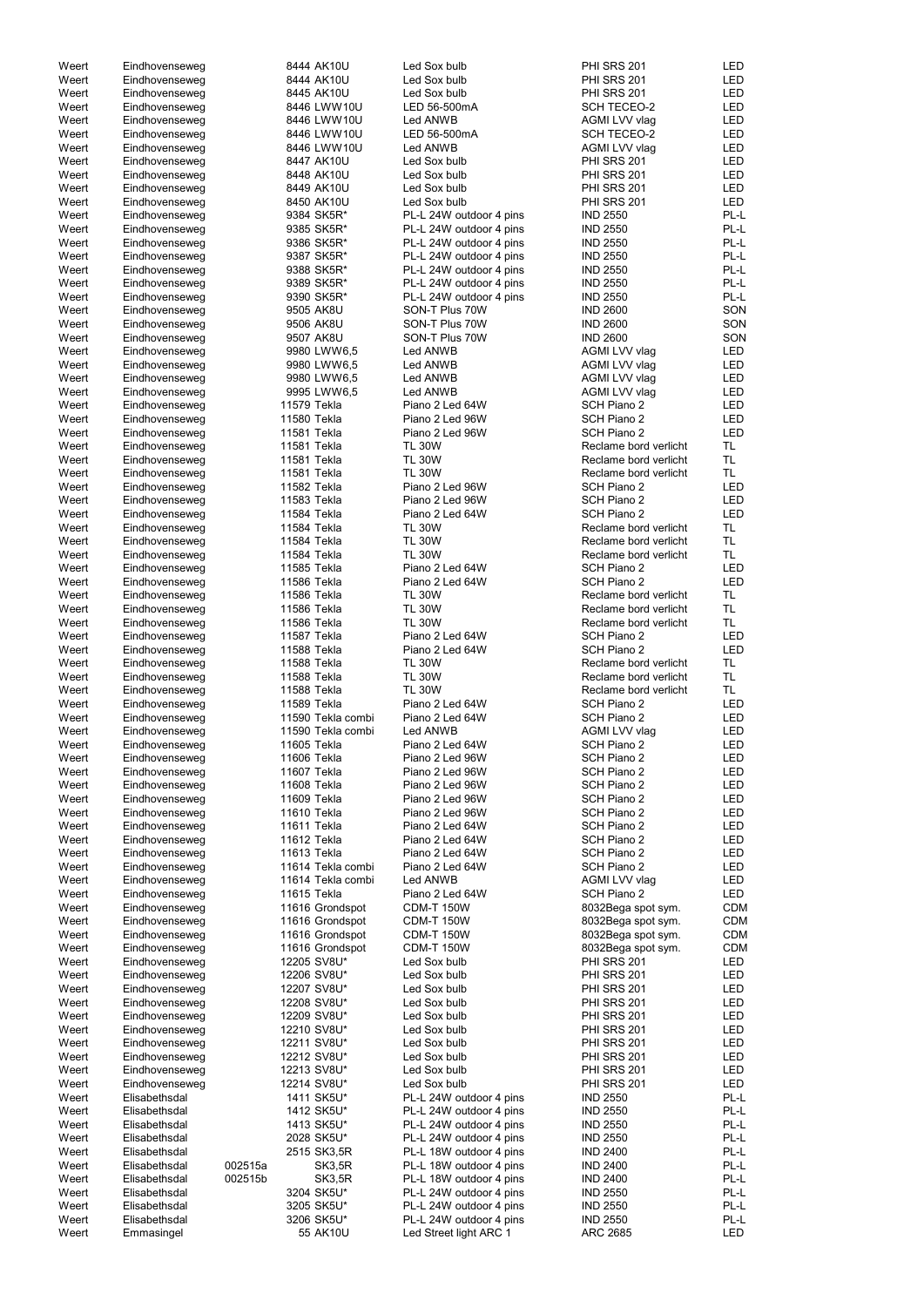| Weert | Emmasingel        |            | 56 AK10U       | Led Street light ARC 1    | ARC 2685              | LED        |
|-------|-------------------|------------|----------------|---------------------------|-----------------------|------------|
| Weert | Emmasingel        |            | 71 AK10U       | Led Street light ARC 1    | <b>ARC 2685</b>       | <b>LED</b> |
| Weert | Emmasingel        |            | <b>72 AK9U</b> | Led Street light ARC 1    | <b>ARC 2685</b>       | <b>LED</b> |
| Weert |                   |            | <b>73 AK9U</b> | Led Street light ARC 1    | <b>ARC 2685</b>       | <b>LED</b> |
|       | Emmasingel        |            |                |                           |                       |            |
| Weert | Emmasingel        |            | <b>73 AK9U</b> | Led Street light ARC 1    | <b>ARC 2685</b>       | <b>LED</b> |
| Weert | Emmasingel        |            | <b>74 AK9U</b> | Led Street light ARC 1    | <b>ARC 2685</b>       | <b>LED</b> |
| Weert | Emmasingel        |            | <b>74 AK9U</b> | Led Street light ARC 1    | <b>ARC 2685</b>       | <b>LED</b> |
| Weert | Emmasingel        |            | <b>75 AK9U</b> | Led Street light ARC 1    | <b>ARC 2685</b>       | <b>LED</b> |
|       |                   |            |                |                           |                       |            |
| Weert | Emmasingel        |            | <b>75 AK9U</b> | Led Street light ARC 1    | <b>ARC 2685</b>       | <b>LED</b> |
| Weert | Emmasingel        |            | 1052 AK9U      | Led Street light ARC 1    | <b>ARC 2685</b>       | <b>LED</b> |
| Weert | Emmasingel        |            | 1052 AK9U      | <b>TL 30W</b>             | Reclame bord verlicht | TL.        |
| Weert | Emmasingel        |            | 1052 AK9U      | <b>TL 30W</b>             | Reclame bord verlicht | <b>TL</b>  |
|       |                   |            |                |                           |                       |            |
| Weert | Emmasingel        |            | 1052 AK9U      | <b>TL 30W</b>             | Reclame bord verlicht | <b>TL</b>  |
| Weert | Emmasingel        |            | 1052 AK9U      | Led Street light ARC 1    | <b>ARC 2685</b>       | <b>LED</b> |
| Weert | Emmasingel        |            | 1053 AK9U      | Led Street light ARC 1    | <b>ARC 2685</b>       | <b>LED</b> |
| Weert | Emmasingel        |            | 1053 AK9U      | Led Street light ARC 1    | <b>ARC 2685</b>       | <b>LED</b> |
| Weert | Emmasingel        |            | 1054 AK9U      | Led Street light ARC 1    | <b>ARC 2685</b>       | <b>LED</b> |
|       |                   |            |                |                           |                       |            |
| Weert | Emmasingel        |            | 1054 AK9U      | Led Street light ARC 1    | <b>ARC 2685</b>       | <b>LED</b> |
| Weert | Emmasingel        |            | 1055 AK9U      | Led Street light ARC 1    | <b>ARC 2685</b>       | <b>LED</b> |
| Weert | Emmasingel        |            | 1055 AK9U      | Led Street light ARC 1    | <b>ARC 2685</b>       | <b>LED</b> |
| Weert | Emmasingel        |            | 1055 AK9U      | <b>TL 30W</b>             | Reclame bord verlicht | TL.        |
|       |                   |            |                |                           |                       | <b>TL</b>  |
| Weert | Emmasingel        |            | 1055 AK9U      | <b>TL 30W</b>             | Reclame bord verlicht |            |
| Weert | Emmasingel        |            | 1055 AK9U      | <b>TL 30W</b>             | Reclame bord verlicht | TL.        |
| Weert | Emmasingel        |            | 1056 AK9U      | CDO-TT Plus 70 City White | <b>ARC 2680</b>       | CDO        |
| Weert | Emmasingel        |            | 1056 AK9U      | CDO-TT Plus 70 City White | <b>ARC 2680</b>       | CDO        |
| Weert | Emmasingel        |            | 1057 LWW10U    | CDM-TT 70W                | ARC 2680              | <b>CDM</b> |
|       |                   |            |                |                           |                       |            |
| Weert | Emmasingel        |            | 1057 LWW10U    | CDM-TT 70W                | <b>ARC 2680</b>       | <b>CDM</b> |
| Weert | Emmasingel        |            | 1057 LWW10U    | Led ANWB                  | AGMI LVV vlag         | LED        |
| Weert | Emmasingel        |            | 1057 LWW10U    | Led ANWB                  | AGMI LVV vlag         | LED        |
| Weert | Emmasingel        |            | 1057 LWW10U    | Led ANWB                  | AGMI LVV vlag         | <b>LED</b> |
|       |                   |            | 1057 LWW10U    |                           |                       | <b>LED</b> |
| Weert | Emmasingel        |            |                | Led ANWB                  | AGMI LVV vlag         |            |
| Weert | Emmasingel        |            | 1058 AK9U      | Led Street light ARC 1    | <b>ARC 2685</b>       | <b>LED</b> |
| Weert | Emmasingel        |            | 1058 AK9U      | <b>TL 30W</b>             | Reclame bord verlicht | <b>TL</b>  |
| Weert | Emmasingel        |            | 1058 AK9U      | <b>TL 30W</b>             | Reclame bord verlicht | <b>TL</b>  |
| Weert | Emmasingel        |            | 1058 AK9U      | <b>TL 30W</b>             | Reclame bord verlicht | <b>TL</b>  |
|       |                   |            |                |                           |                       |            |
| Weert | Emmasingel        |            | 1058 AK9U      | Led Street light ARC 1    | <b>ARC 2685</b>       | <b>LED</b> |
| Weert | Emmasingel        |            | 1059 AK9U      | Led Street light ARC 1    | <b>ARC 2685</b>       | <b>LED</b> |
| Weert | Emmasingel        |            | 1059 AK9U      | Led Street light ARC 1    | <b>ARC 2685</b>       | <b>LED</b> |
| Weert | Emmasingel        |            | 1060 AK9U      | Led Street light ARC 1    | ARC 2685              | <b>LED</b> |
|       |                   |            |                |                           |                       |            |
| Weert | Emmasingel        |            | 1060 AK9U      | Led Street light ARC 1    | <b>ARC 2685</b>       | <b>LED</b> |
| Weert | Emmasingel        |            | 1060 AK9U      | <b>TL 30W</b>             | Reclame bord verlicht | TL.        |
| Weert | Emmasingel        |            | 1060 AK9U      | <b>TL 30W</b>             | Reclame bord verlicht | TL.        |
| Weert | Emmasingel        |            | 1060 AK9U      | <b>TL 30W</b>             | Reclame bord verlicht | TL.        |
|       |                   |            |                |                           |                       |            |
| Weert | Emmasingel        |            | 1061 AK9U      | Led Street light ARC 1    | <b>ARC 2685</b>       | <b>LED</b> |
| Weert | Emmasingel        |            | 1061 AK9U      | Led Street light ARC 1    | <b>ARC 2685</b>       | LED        |
| Weert | Emmasingel        |            | 1062 AK9U      | Led Street light ARC 1    | <b>ARC 2685</b>       | <b>LED</b> |
| Weert | Emmasingel        |            | 1062 AK9U      | <b>TL 30W</b>             | Reclame bord verlicht | <b>TL</b>  |
|       |                   |            | 1062 AK9U      | <b>TL 30W</b>             |                       | <b>TL</b>  |
| Weert | Emmasingel        |            |                |                           | Reclame bord verlicht |            |
| Weert | Emmasingel        |            | 1062 AK9U      | <b>TL 30W</b>             | Reclame bord verlicht | TL.        |
| Weert | Emmasingel        |            | 1062 AK9U      | Led Street light ARC 1    | ARC 2685              | <b>LED</b> |
| Weert | Emmasingel        |            | 1063 AK9U      | Led Street light ARC 1    | ARC 2685              | <b>LED</b> |
| Weert | Emmasingel        |            | 1063 AK9U      | Led Street light ARC 1    | <b>ARC 2685</b>       | <b>LED</b> |
|       |                   |            |                |                           |                       |            |
| Weert | Emmasingel        |            | 1064 SV10U*    | Led Street light ARC 1    | ARC 2685              | <b>LED</b> |
| Weert | Emmasingel        |            | 1064 SV10U*    | Led Street light ARC 1    | ARC 2685              | <b>LED</b> |
| Weert | Emmasingel        |            | 1065 AK9U      | Led Street light ARC 1    | ARC 2685              | <b>LED</b> |
| Weert | Emmasingel        |            | 1065 AK9U      | Led Street light ARC 1    | ARC 2685              | <b>LED</b> |
|       |                   |            |                |                           |                       | <b>LED</b> |
| Weert | Emmasingel        |            | 1066 AK9U      | Led Street light ARC 1    | ARC 2685              |            |
| Weert | Emmasingel        |            | 1066 AK9U      | Led Street light ARC 1    | <b>ARC 2685</b>       | <b>LED</b> |
| Weert | Emmasingel        |            | 1067 AK9U      | <b>TL 30W</b>             | Reclame bord verlicht | TL.        |
| Weert | Emmasingel        |            | 1067 AK9U      | <b>TL 30W</b>             | Reclame bord verlicht | TL.        |
| Weert | Emmasingel        |            | 1067 AK9U      | Led Street light ARC 1    | <b>ARC 2685</b>       | <b>LED</b> |
| Weert | Emmasingel        |            | 1067 AK9U      | <b>TL 30W</b>             | Reclame bord verlicht | TL.        |
|       |                   |            |                |                           |                       |            |
| Weert | Emmasingel        |            | 1067 AK9U      | Led Street light ARC 1    | <b>ARC 2685</b>       | <b>LED</b> |
| Weert | Emmasingel        |            | 1068 AK9U      | Led Street light ARC 1    | ARC 2685              | <b>LED</b> |
| Weert | Emmasingel        |            | 1068 AK9U      | Led Street light ARC 1    | ARC 2685              | <b>LED</b> |
| Weert | Emmasingel        |            | 1077 LWW10U    | PL-L 36W outdoor 4 pins   | <b>IND 2551</b>       | PL-L       |
| Weert |                   |            | 1077 LWW10U    | PL-L 36W outdoor 4 pins   | <b>IND 2551</b>       | PL-L       |
|       | Emmasingel        |            |                |                           |                       |            |
| Weert | Emmasingel        |            | 1077 LWW10U    | Led ANWB                  | AGMI LVV vlag         | <b>LED</b> |
| Weert | Emmasingel        |            | 1077 LWW10U    | Led ANWB                  | AGMI LVV vlag         | <b>LED</b> |
| Weert | Emmasingel        |            | 1077 LWW10U    | Led ANWB                  | AGMI LVV vlag         | <b>LED</b> |
| Weert | Emmasingel        |            | 2517 Grondspot | SON-T Plus 150W           | grndspt Philips       | SON        |
| Weert |                   |            |                |                           |                       | SON        |
|       | Emmasingel        |            | 2518 Grondspot | SON-T Plus 150W           | grndspt Philips       |            |
| Weert | Emmasingel        |            | 3830 AK9U      | Led Street light ARC 1    | <b>ARC 2685</b>       | LED        |
| Weert | Emmasingel        |            | 3830 AK9U      | Led Street light ARC 1    | <b>ARC 2685</b>       | LED        |
| Weert | Emmasingel        |            | 6533 SK5U*     | PL-L 24W outdoor 4 pins   | <b>IND 2600</b>       | PL-L       |
| Weert | Emmasingel        |            | 7536 SK5U*     | PL-L 24W outdoor 4 pins   | <b>IND 2600</b>       | PL-L       |
|       |                   |            |                |                           |                       |            |
| Weert | Emmasingel        | 10024 Abri |                | <b>TL-D 58W</b>           | Reclame bord verlicht | TL-D       |
| Weert | Emmasingel        | 10024 Abri |                | <b>TL-D 58W</b>           | Reclame bord verlicht | TL-D       |
| Weert | Emmasingel        | 10024 Abri |                | <b>TL-D 58W</b>           | Reclame bord verlicht | TL-D       |
| Weert | Emmasingel        |            | 12311 AK10U    | Led 40-6000lm             | SCH TECEO-1           | LED        |
|       |                   |            |                |                           |                       | PL-L       |
| Weert | Engelbrechtstraat |            | 1494 SK6U*     | PL-L 24W outdoor 4 pins   | <b>IND 2550</b>       |            |
| Weert | Engelbrechtstraat |            | 1495 SK6U*     | PL-L 24W outdoor 4 pins   | <b>IND 2550</b>       | PL-L       |
| Weert | Engelbrechtstraat |            | 1496 SK6U*     | PL-L 24W outdoor 4 pins   | <b>IND 2550</b>       | PL-L       |
| Weert | Engelbrechtstraat |            | 1497 SK6U*     | PL-L 24W outdoor 4 pins   | <b>IND 2550</b>       | PL-L       |
| Weert | Engelbrechtstraat |            | 1498 SK6U*     | PL-L 24W outdoor 4 pins   | <b>IND 2550</b>       | PL-L       |
| Weert | Engelbrechtstraat |            |                |                           |                       |            |
|       |                   | 6006 ZT 14 | Gevelsteun     | PL-S 9W 2 pins            | Phl.FWC110 40 KP      | PL-S       |
| Weert | Engelbrechtstraat | 6006 ZT 16 | Gevelsteun     | PL-S 9W 2 pins            | Phl.FWC110 40 KP      | PL-S       |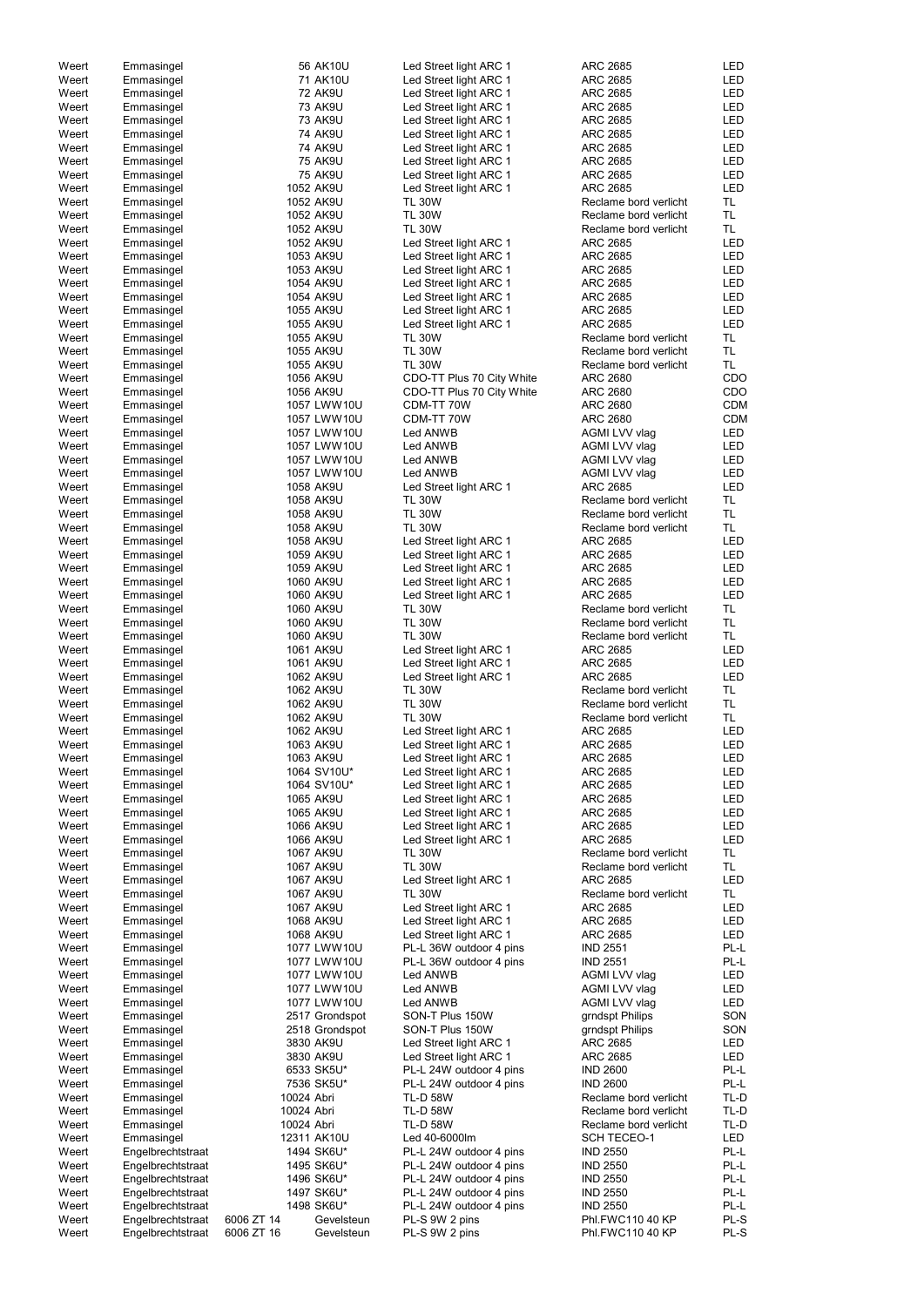| Weert | Engelbrechtstraat          | 6006 ZT 28 | Gevelsteun   | PL-S 9W 2 pins           | Phl.FWC110 40 KP | PL-S       |
|-------|----------------------------|------------|--------------|--------------------------|------------------|------------|
| Weert | Engelbrechtstraat          | 6006 ZT 34 | Gevelsteun   | PL-S 9W 2 pins           | Phl.FWC110 40 KP | PL-S       |
| Weert | Engelbrechtstraat          | 6006 ZT 4  | Gevelsteun   | PL-S 9W 2 pins           | Phl.FWC110 40 KP | PL-S       |
| Weert | Engelbrechtstraat          | 6006 ZT 6  | Gevelsteun   | PL-S 9W 2 pins           | Phl.FWC110 40 KP | PL-S       |
|       |                            |            |              |                          |                  |            |
| Weert | Ensenbroek                 |            | 4928 SK4R*   | Lumin Led                | <b>IND 2000</b>  | <b>LED</b> |
| Weert | Ensenbroek                 |            | 4930 SK6U*   | PL-L 24W outdoor 4 pins  | <b>IND 2550</b>  | PL-L       |
| Weert | Ensenbroek                 |            | 4931 SK6U*   | PL-L 24W outdoor 4 pins  | <b>IND 2550</b>  | PL-L       |
| Weert | Ensenbroek                 |            | 4932 SK6U*   | PL-L 24W outdoor 4 pins  | <b>IND 2550</b>  | PL-L       |
|       |                            |            |              |                          |                  |            |
| Weert | Ensenbroek                 |            | 4933 SK6U*   | PL-L 24W outdoor 4 pins  | <b>IND 2550</b>  | PL-L       |
| Weert | Ensenbroek                 |            | 4934 SK6U*   | PL-L 24W outdoor 4 pins  | <b>IND 2550</b>  | PL-L       |
| Weert | Ensenbroek                 |            | 4935 SK6U*   | PL-L 24W outdoor 4 pins  | <b>IND 2550</b>  | PL-L       |
|       |                            | 6002 VS 13 |              |                          |                  |            |
| Weert | Ensenbroek                 |            | Gevelsteun   | PL-S 9W 2 pins           | Phl.FWC110 40 KP | PL-S       |
| Weert | Ensenbroek                 | 6002 VS 25 | AK3R         | PL-L 18W outdoor 4 pins  | <b>IND 2400</b>  | PL-L       |
| Weert | Ensenbroek                 | 6002 VS 27 | Gevelsteun   | PL-S 9W 2 pins           | Phl.FWC110 40 KP | PL-S       |
| Weert | Ensenbroek                 | 6002 VS 7  | Gevelsteun   | LED 9W                   | PHI BWC 110      | <b>LED</b> |
|       |                            |            |              |                          |                  |            |
| Weert | Erasmushof                 |            | 415 SK4R*    | PL-L 24W outdoor 4 pins  | <b>IND 2000</b>  | PL-L       |
| Weert | Erasmushof                 |            | 416 SK4R*    | PL-L 24W outdoor 4 pins  | <b>IND 2000</b>  | PL-L       |
| Weert | Erasmushof                 |            | 417 SK4R*    | PL-L 24W outdoor 4 pins  | <b>IND 2000</b>  | PL-L       |
| Weert | Erasmushof                 |            | 418 SK4R*    | PL-L 24W outdoor 4 pins  | <b>IND 2000</b>  | PL-L       |
|       |                            |            |              |                          |                  |            |
| Weert | Erasmushof                 |            | 419 SK4R*    | PL-L 24W outdoor 4 pins  | <b>IND 2000</b>  | PL-L       |
| Weert | Erasmushof                 |            | 422 SK4R*    | PL-L 24W outdoor 4 pins  | <b>IND 2000</b>  | PL-L       |
| Weert | Erasmushof                 |            | 433 SK4R*    | PL-L 24W outdoor 4 pins  | <b>IND 2000</b>  | PL-L       |
|       |                            |            |              |                          |                  |            |
| Weert | Erasmushof                 |            | 1296 SK4R*   | PL-L 24W outdoor 4 pins  | <b>IND 2000</b>  | PL-L       |
| Weert | <b>Ernst Casimirstraat</b> |            | 2990 SK4R*   | PL-L 24W outdoor 4 pins  | <b>IND 2000</b>  | PL-L       |
| Weert | <b>Ernst Casimirstraat</b> |            | 2991 SK4R*   | PL-L 24W outdoor 4 pins  | <b>IND 2000</b>  | PL-L       |
| Weert | <b>Ernst Casimirstraat</b> |            | 2992 SK4R*   | PL-L 24W outdoor 4 pins  | <b>IND 2000</b>  | PL-L       |
|       |                            |            |              |                          |                  |            |
| Weert | <b>Ernst Casimirstraat</b> |            | 2993 SK4R*   | PL-L 24W outdoor 4 pins  | <b>IND 2000</b>  | PL-L       |
| Weert | <b>Ernst Casimirstraat</b> |            | 2994 SK4R*   | PL-L 24W outdoor 4 pins  | <b>IND 2000</b>  | PL-L       |
| Weert | <b>Ernst Casimirstraat</b> |            | 2995 SK4R*   | PL-L 24W outdoor 4 pins  | <b>IND 2000</b>  | PL-L       |
|       |                            |            |              |                          |                  |            |
| Weert | <b>Ernst Casimirstraat</b> |            | 3042 SK4R*   | PL-L 24W outdoor 4 pins  | <b>IND 2000</b>  | PL-L       |
| Weert | <b>Ernst Casimirstraat</b> |            | 3043 SK4R*   | PL-L 24W outdoor 4 pins  | <b>IND 2000</b>  | PL-L       |
| Weert | <b>Ernst Casimirstraat</b> |            | 3044 SK4R*   | PL-L 24W outdoor 4 pins  | <b>IND 2000</b>  | PL-L       |
| Weert | <b>Ernst Casimirstraat</b> |            | 3045 SK4R*   | PL-L 24W outdoor 4 pins  | <b>IND 2000</b>  | PL-L       |
|       |                            |            |              |                          |                  |            |
| Weert | <b>Ernst Casimirstraat</b> |            | 3046 SK4R*   | PL-L 24W outdoor 4 pins  | <b>IND 2000</b>  | PL-L       |
| Weert | Eutropiastraat             |            | 1162 SK4R*   | PS-LHP saled ipv PL-L 24 | <b>IND 2000</b>  | LED        |
| Weert | Eutropiastraat             |            | 1275 SK4R*   | PS-LHP saled ipv PL-L 24 | <b>IND 2000</b>  | <b>LED</b> |
|       |                            |            |              |                          |                  |            |
| Weert | Eutropiastraat             |            | 4346 SK4R*   | PS-LHP saled ipv PL-L 24 | <b>IND 2000</b>  | LED        |
| Weert | Eutropiastraat             |            | 4347 SK4R*   | PS-LHP saled ipv PL-L 24 | <b>IND 2000</b>  | LED        |
| Weert | Eutropiastraat             |            | 4348 SK4R*   | PS-LHP saled ipv PL-L 24 | <b>IND 2000</b>  | LED        |
|       |                            |            |              |                          |                  |            |
| Weert | Eutropiastraat             |            | 4356 SK4R*   | PS-LHP saled ipv PL-L 24 | <b>IND 2000</b>  | LED        |
| Weert | Eutropiastraat             |            | 5593 SK4R*   | PS-LHP saled ipv PL-L 24 | <b>IND 2000</b>  | LED        |
| Weert | Eutropiastraat             |            | 6097 SK4R*   | PS-LHP saled ipv PL-L 24 | <b>IND 2000</b>  | LED        |
| Weert |                            |            | 6098 SK4R*   | PS-LHP saled ipv PL-L 24 | <b>IND 2000</b>  | LED        |
|       | Eutropiastraat             |            |              |                          |                  |            |
| Weert | Eutropiastraat             |            | 6099 SK4R*   | PS-LHP saled ipv PL-L 24 | <b>IND 2000</b>  | LED        |
| Weert | Eutropiastraat             |            | 6100 SK4R*   | PS-LHP saled ipv PL-L 24 | <b>IND 2000</b>  | LED        |
| Weert | Eutropiastraat             |            | 9584 SK6U*   | PS-LHP saled ipv PL-L 24 | <b>IND 2550</b>  | LED        |
|       |                            |            |              |                          |                  |            |
| Weert | Evertsenstraat             |            | 2318 SK6U*   | PL-L 24W outdoor 4 pins  | <b>IND 2550</b>  | PL-L       |
| Weert | Evertsenstraat             |            | 2319 SK6U*   | PL-L 24W outdoor 4 pins  | <b>IND 2550</b>  | PL-L       |
| Weert | Evertsenstraat             |            | 2320 SK6U*   | PL-L 24W outdoor 4 pins  | <b>IND 2550</b>  | PL-L       |
|       |                            |            |              |                          |                  |            |
| Weert | Evertsenstraat             |            | 2321 SK6U*   | PL-L 24W outdoor 4 pins  | <b>IND 2550</b>  | PL-L       |
| Weert | Evertsenstraat             |            | 2322 SK6U*   | PL-L 24W outdoor 4 pins  | <b>IND 2550</b>  | PL-L       |
| Weert | Evertsenstraat             |            | 10179 SK3,5R | PL-L 18W outdoor 4 pins  | <b>IND 2400</b>  | PL-L       |
| Weert | Evertsenstraat             |            | 10180 SK3,5R | PL-L 18W outdoor 4 pins  | <b>IND 2400</b>  | PL-L       |
|       |                            |            |              |                          |                  |            |
| Weert | Evertsenstraat             |            | 10266 SK3,5R | PL-L 18W outdoor 4 pins  | <b>IND 2400</b>  | PL-L       |
| Weert | Evertsenstraat             |            | 10267 SK3,5R | PL-L 18W outdoor 4 pins  | <b>IND 2400</b>  | PL-L       |
| Weert | Evertsenstraat             | 6004 CJ 11 | Gevelsteun   | PL-S 9W 2 pins           | Phl.FWC110 40 KP | PL-S       |
|       |                            |            |              |                          |                  |            |
| Weert | Evertsenstraat             | 6004 CJ 15 | Gevelsteun   | PL-S 9W 2 pins           | Phl.FWC110 40 KP | PL-S       |
| Weert | Evertsenstraat             | 6004 CJ 3  | Gevelsteun   | PL-S 9W 2 pins           | Phl.FWC110 40 KP | PL-S       |
| Weert | Evertsenstraat             | 6004 CJ 4  | Gevelsteun   | PL-S 9W 2 pins           | Phl.FWC110 40 KP | PL-S       |
| Weert | Exaten                     |            | 5256 SK4R*   | PL-L 24W outdoor 4 pins  | <b>IND 2600</b>  | PL-L       |
|       |                            |            |              |                          |                  |            |
| Weert | Exaten                     |            | 5257 SK4R*   | PL-L 24W outdoor 4 pins  | <b>IND 2600</b>  | PL-L       |
| Weert | Exaten                     |            | 5258 SK4R*   | PL-L 24W outdoor 4 pins  | <b>IND 2600</b>  | PL-L       |
| Weert | Exaten                     |            | 5259 SK4R*   | PL-L 24W outdoor 4 pins  | <b>IND 2600</b>  | PL-L       |
| Weert | Exaten                     |            | 5260 SK4R*   | PL-L 24W outdoor 4 pins  | <b>IND 2600</b>  | PL-L       |
|       |                            |            |              |                          |                  |            |
| Weert | Fahrenheitstraat           |            | 1888 SV8U*   | AXia 4790lm 490mA        | SCH Axia 2.1     | LED        |
| Weert | Fahrenheitstraat           |            | 3832 SV8U*   | AXia 4790lm 490mA        | SCH Axia 2.1     | LED        |
| Weert | Fahrenheitstraat           |            | 3833 SV8U*   | AXia 4790lm 490mA        | SCH Axia 2.1     | LED        |
| Weert | Fahrenheitstraat           |            | 8246 SV8U*   | AXia 4790lm 490mA        | SCH Axia 2.1     | LED        |
|       |                            |            |              |                          |                  |            |
| Weert | Fahrenheitstraat           |            | 8247 SV8U*   | AXia 4790lm 490mA        | SCH Axia 2.1     | LED        |
| Weert | Fahrenheitstraat           |            | 8248 SV8U*   | AXia 4790lm 490mA        | SCH Axia 2.1     | <b>LED</b> |
| Weert | Fahrenheitstraat           |            | 8249 SV8U*   | AXia 4790lm 490mA        | SCH Axia 2.1     | LED        |
|       |                            |            |              |                          |                  |            |
| Weert | Fahrenheitstraat           |            | 8250 SV8U*   | AXia 4790lm 490mA        | SCH Axia 2.1     | LED        |
| Weert | Fahrenheitstraat           |            | 8251 SV8U*   | AXia 4790lm 490mA        | SCH Axia 2.1     | LED        |
| Weert | Fahrenheitstraat           |            | 8252 SV8U*   | AXia 4790lm 490mA        | SCH Axia 2.1     | LED        |
| Weert | Fahrenheitstraat           |            | 8253 SV8U*   |                          |                  |            |
|       |                            |            |              | AXia 4790lm 490mA        | SCH Axia 2.1     | LED        |
| Weert | Fahrenheitstraat           |            | 8254 SV8U*   | AXia 4790lm 490mA        | SCH Axia 2.1     | LED        |
| Weert | Fahrenheitstraat           |            | 10253 SV8U*  | AXia 4790lm 490mA        | SCH Axia 2.1     | LED        |
| Weert | Fahrenheitstraat           |            | 10254 SV8U*  | AXia 4790lm 490mA        | SCH Axia 2.1     | LED        |
|       |                            |            |              |                          |                  |            |
| Weert | Fahrenheitstraat           |            | 10255 SV8U*  | AXia 4790lm 490mA        | SCH Axia 2.1     | LED        |
| Weert | Fahrenheitstraat           |            | 10256 SV8U*  | AXia 4790lm 490mA        | SCH Axia 2.1     | LED        |
| Weert | Fahrenheitstraat           |            | 10257 SV8U*  | AXia 4790lm 490mA        | SCH Axia 2.1     | LED        |
|       |                            |            |              |                          |                  |            |
| Weert | Fahrenheitstraat           |            | 10258 SV8U*  | AXia 4790lm 490mA        | SCH Axia 2.1     | LED        |
| Weert | Fatimalaan                 |            | 5880 SK4R*   | PL-L 24W outdoor 4 pins  | <b>IND 2000</b>  | PL-L       |
| Weert | Fatimalaan                 |            | 5881 SK4R*   | PL-L 24W outdoor 4 pins  | <b>IND 2000</b>  | PL-L       |
| Weert | Fatimalaan                 |            | 5882 SK4R*   | PL-L 24W outdoor 4 pins  | <b>IND 2000</b>  | PL-L       |
|       |                            |            |              |                          |                  |            |
| Weert |                            |            |              |                          | <b>IND 2000</b>  |            |
|       | Fatimalaan                 |            | 5883 SK4R*   | PL-L 24W outdoor 4 pins  |                  | PL-L       |
| Weert | Fatimalaan                 |            | 5884 SK4R*   | PS-LHP saled ipv PL-L 24 | <b>IND 2000</b>  | LED        |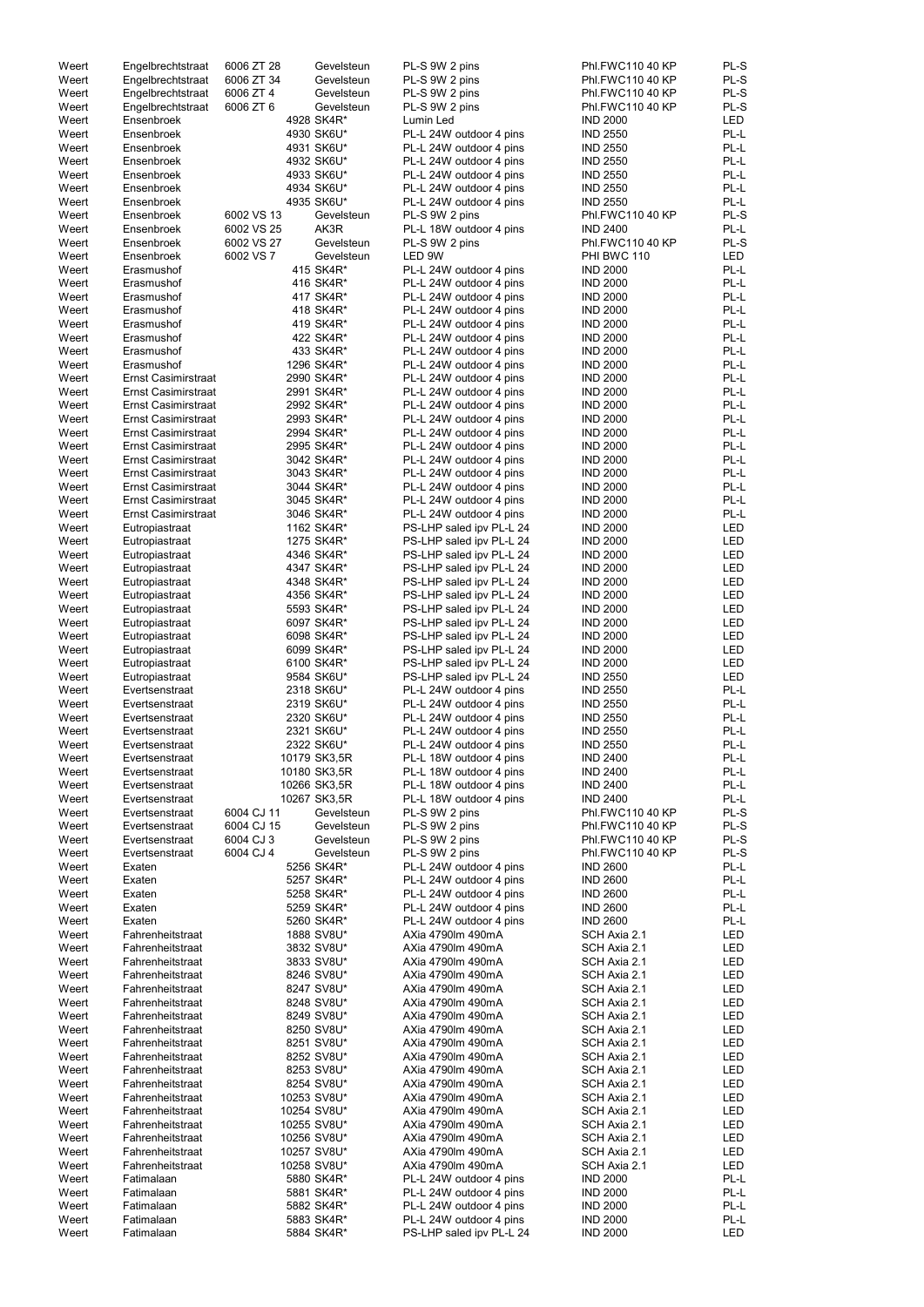| Weert | Fatimalaan         |            | 6359 SK4R*  | PS-LHP saled ipv PL-L 24 | <b>IND 2000</b>                    | LED        |
|-------|--------------------|------------|-------------|--------------------------|------------------------------------|------------|
| Weert | Fazantstraat       |            | 6801 SK4R*  | PL-L 24W outdoor 4 pins  | <b>IND 2000</b>                    | PL-L       |
| Weert | Fazantstraat       |            | 6973 SK5R*  | <b>TL-D 18W</b>          | <b>IND 2050</b>                    | TL-D       |
| Weert | Fazantstraat       |            | 6974 SK4R*  | PL-L 24W outdoor 4 pins  | <b>IND 2000</b>                    | PL-L       |
|       |                    |            |             |                          |                                    |            |
| Weert | Fazantstraat       |            | 6975 SK4R*  | PL-L 24W outdoor 4 pins  | <b>IND 2000</b>                    | PL-L       |
| Weert | Floralaan          |            | 3913 SK8U   | PL-L 36W outdoor 4 pins  | <b>IND 2551</b>                    | PL-L       |
| Weert | Floralaan          |            | 3914 SK8U   | PL-L 36W outdoor 4 pins  | <b>IND 2551</b>                    | PL-L       |
| Weert | Floralaan          |            | 3915 SK8U   | PL-L 36W outdoor 4 pins  | <b>IND 2551</b>                    | PL-L       |
| Weert | Floralaan          |            | 3916 SK8U   | PL-L 36W outdoor 4 pins  | <b>IND 2551</b>                    | PL-L       |
| Weert | Floralaan          |            | 3917 SK8U   | PL-L 36W outdoor 4 pins  | <b>IND 2551</b>                    | PL-L       |
|       |                    |            |             | PL-L 36W outdoor 4 pins  |                                    | PL-L       |
| Weert | Floralaan          |            | 3918 SK8U   |                          | <b>IND 2551</b>                    |            |
| Weert | Floralaan          |            | 3919 SK8U   | PL-L 36W outdoor 4 pins  | <b>IND 2551</b>                    | PL-L       |
| Weert | Floralaan          |            | 3920 AK8U   | PL-L 36W outdoor 4 pins  | <b>IND 2551</b>                    | PL-L       |
| Weert | Floralaan          |            | 3921 SV9U   | AXia 4790lm 490mA        | SCH Axia 2.1                       | <b>LED</b> |
| Weert | Floralaan          |            | 3922 SV9U   | AXia 4790lm 490mA        | SCH Axia 2.1                       | <b>LED</b> |
| Weert | Floralaan          |            | 3923 AK8U   | SON-T Plus 70W           | <b>IND 2600</b>                    | SON        |
| Weert | Floralaan          |            | 3924 AK8U   | SON-T Plus 70W           | <b>IND 2600</b>                    | SON        |
| Weert | Floralaan          |            | 3925 AV7,5U | SON-T Plus 70W           | <b>IND 2600</b>                    | SON        |
|       |                    |            |             |                          |                                    |            |
| Weert | Floralaan          |            | 3926 SK8U   | SON-T Plus 70W           | <b>IND 2600</b>                    | SON        |
| Weert | Floralaan          |            | 3927 AK9U   | SON-T Plus 70W           | <b>IND 2600</b>                    | SON        |
| Weert | Floralaan          |            | 3928 AV7,5U | SON-T Plus 70W           | <b>IND 2600</b>                    | SON        |
| Weert | Floralaan          |            | 4509 SK4R*  | Lumin Led                | <b>IND 2000</b>                    | LED        |
| Weert | Floralaan          |            | 4513 SK4R*  | Lumin Led                | <b>IND 2000</b>                    | <b>LED</b> |
| Weert | Floralaan          |            | 4515 SK4R*  | Lumin Led                | <b>IND 2000</b>                    | <b>LED</b> |
| Weert | Floralaan          |            | 4617 SV9U   | PL-L 36W outdoor 4 pins  | <b>IND 2551</b>                    | PL-L       |
| Weert | Floralaan          |            | 4617 SV9U   | PL-L 36W outdoor 4 pins  | <b>IND 2551</b>                    | PL-L       |
|       |                    |            |             |                          |                                    |            |
| Weert | Floralaan          |            | 5721 SK8U   | PL-L 36W outdoor 4 pins  | <b>IND 2551</b>                    | PL-L       |
| Weert | Floralaan          |            | 5722 SK8U   | PL-L 36W outdoor 4 pins  | <b>IND 2551</b>                    | PL-L       |
| Weert | Floralaan          |            | 5723 SK8U   | PL-L 36W outdoor 4 pins  | <b>IND 2551</b>                    | PL-L       |
| Weert | Floralaan          |            | 5724 SK8U   | PL-L 36W outdoor 4 pins  | <b>IND 2551</b>                    | PL-L       |
| Weert | Floralaan          |            | 6197 SK8U   | PL-L 36W outdoor 4 pins  | <b>IND 2551</b>                    | PL-L       |
| Weert | Floralaan          |            | 6198 SK8U   | PL-L 36W outdoor 4 pins  | <b>IND 2551</b>                    | PL-L       |
| Weert | Floralaan          |            | 6199 SK8U   | PL-L 36W outdoor 4 pins  | <b>IND 2551</b>                    | PL-L       |
|       |                    |            |             | LL Ultimate T8 58W Aura  |                                    |            |
| Weert | Floralaan          |            | 9993 LWW6,5 |                          | AGMI LVV vlag                      | LED        |
| Weert | Floralaan          |            | 9993 LWW6,5 | LL Ultimate T8 58W Aura  | AGMI LVV vlag                      | LED        |
| Weert | Floralaan          | 6002 WL 11 | Gevelsteun  | PL-S 9W 2 pins           | Phl.FWC110 40 KP                   | PL-S       |
| Weert | Floralaan          | 6002 WL 15 | Gevelsteun  | PL-S 9W 2 pins           | Phl.FWC110 40 KP                   | PL-S       |
| Weert | Floralaan          | 6002 WL 21 | Gevelsteun  | PL-S 5W 2 pins           | Mini Quad                          | PL-S       |
| Weert | Floralaan          | 6002 WL 21 | Gevelsteun  | PL-S 5W 2 pins           | Mini Quad                          | PL-S       |
| Weert | Floralaan          | 6002 WL 27 | Gevelsteun  | PL-S 5W 2 pins           | Mini Quad                          | PL-S       |
| Weert | Floralaan          | 6002 WL 27 | Gevelsteun  | PL-S 5W 2 pins           | Mini Quad                          | PL-S       |
|       |                    |            |             |                          |                                    |            |
| Weert | Floralaan          | 6002 WL 7  | Gevelsteun  | PL-S 9W 2 pins           | Phl.FWC110 40 KP                   | PL-S       |
| Weert | Florisstraat       |            | 1424 SK6U*  | PL-L 24W outdoor 4 pins  | <b>IND 2550</b>                    | PL-L       |
| Weert | Florisstraat       |            | 1425 SK6U*  | PL-L 24W outdoor 4 pins  | <b>IND 2550</b>                    | PL-L       |
| Weert | Florisstraat       |            | 1426 SK6U*  | PL-L 24W outdoor 4 pins  | <b>IND 2550</b>                    | PL-L       |
| Weert | Florisstraat       |            | 1427 SK6U*  | PL-L 24W outdoor 4 pins  | <b>IND 2550</b>                    | PL-L       |
| Weert | Florisstraat       |            | 1428 SK6U*  | PL-L 24W outdoor 4 pins  | <b>IND 2550</b>                    | PL-L       |
| Weert |                    | 6004 JG 1  |             |                          | Phl.FWC110 40 KP                   | PL-S       |
|       | Florisstraat       |            |             | PL-S 9W 2 pins           |                                    |            |
| Weert | Florisstraat       | 6004 JG 11 |             | PL-S 9W 2 pins           | Phl.FWC110 40 KP                   | PL-S       |
| Weert | Florisstraat       | 6004 JG 17 | Gevelsteun  | PL-S 9W 2 pins           | Phl.FWC110 40 KP                   | PL-S       |
| Weert | Florisstraat       | 6004 JG 2  | Gevelsteun  | PL-S 9W 2 pins           | Phl.FWC110 40 KP                   | PL-S       |
| Weert | Florisstraat       | 6004 JG 23 | Gevelsteun  | PL-S 9W 2 pins           | Phl.FWC110 40 KP                   | PL-S       |
| Weert | Florisstraat       | 6004 JG 25 | Gevelsteun  | PL-S 9W 2 pins           | Phl.FWC110 40 KP                   | PL-S       |
| Weert | Florisstraat       | 6004 JG 6  | Gevelsteun  | PL-S 9W 2 pins           | Phl.FWC110 40 KP                   | PL-S       |
| Weert | Florisstraat       | 6004 JG 7  | Gevelsteun  | PL-S 9W 2 pins           | Phl.FWC110 40 KP                   | PL-S       |
|       | Florisstraat       | 6004 JG 9  |             |                          |                                    | PL-S       |
| Weert |                    |            | Gevelsteun  | PL-S 9W 2 pins           | Phl.FWC110 40 KP                   |            |
| Weert | Franciscanenstraat |            | 439 SK6U*   | PL-L 24W outdoor 4 pins  | <b>IND 2550</b>                    | PL-L       |
| Weert | Franciscanenstraat |            | 9398 SK6U*  | PL-L 24W outdoor 4 pins  | <b>IND 2550</b>                    | PL-L       |
| Weert | Franciscuslaan     |            | 2347 AK8U   | SON Pia Plus 100W        | <b>PHI SGS 203</b>                 | SON        |
| Weert | Franciscuslaan     |            | 2347 AK8U   | SON Pia Plus 100W        | <b>PHI SGS 203</b>                 | SON        |
| Weert | Franciscuslaan     |            | 2348 AK7,5U | Saled BSS ipv Son 70     | <b>IND 2600</b>                    | LED        |
| Weert | Franciscuslaan     |            | 2349 AK7,5U | Saled BSS ipv Son 70     | <b>IND 2600</b>                    | LED        |
| Weert | Franciscuslaan     |            | 2350 AK7,5U | Saled BSS ipv Son 70     | <b>IND 2600</b>                    | <b>LED</b> |
| Weert | Franciscuslaan     |            |             |                          | <b>IND 2600</b>                    | <b>LED</b> |
|       |                    |            | 2351 AK7,5U | Saled BSS ipv Son 70     |                                    |            |
| Weert | Franciscuslaan     |            | 2352 AK7,5U | Saled BSS ipv Son 70     | <b>IND 2600</b>                    | <b>LED</b> |
| Weert | Franciscuslaan     |            | 2353 AK7,5U | Saled BSS ipv Son 70     | <b>IND 2600</b>                    | <b>LED</b> |
| Weert | Franciscuslaan     |            | 2354 AK7,5U | Saled BSS ipv Son 70     | <b>IND 2600</b>                    | <b>LED</b> |
| Weert | Franciscuslaan     |            | 2355 SK8U   | Saled BSS ipv Son 70     | <b>IND 2600</b>                    | <b>LED</b> |
| Weert | Franciscuslaan     |            | 2356 SV8U*  | Saled BSS ipv Son 70     | <b>IND 2600</b>                    | LED        |
| Weert | Franciscuslaan     |            | 2357 AK7,5U | Saled BSS ipv Son 70     | <b>IND 2600</b>                    | LED        |
|       | Franciscuslaan     |            |             |                          |                                    |            |
| Weert |                    |            | 2358 AK7,5U | Saled BSS ipv Son 70     | <b>IND 2600</b><br><b>IND 2600</b> | LED        |
| Weert | Franciscuslaan     |            | 2359 AK7,5U | Saled BSS ipv Son 70     |                                    | <b>LED</b> |
| Weert | Franciscuslaan     |            | 2360 SV9U   | LED 24-350mA 3300lm      | <b>SCH TECEO-1</b>                 | <b>LED</b> |
| Weert | Franciscuslaan     |            | 2360 SV9U   | LED 24-350mA 3300lm      | <b>SCH TECEO-1</b>                 | LED        |
| Weert | Frankenstraat      |            | 1918 SK4R*  | PL-L 24W outdoor 4 pins  | <b>IND 2000</b>                    | PL-L       |
| Weert | Frankenstraat      |            | 1919 SK4R*  | PL-L 24W outdoor 4 pins  | <b>IND 2000</b>                    | PL-L       |
| Weert | Frankenstraat      |            | 1920 SK4R*  | PL-L 24W outdoor 4 pins  | <b>IND 2000</b>                    | PL-L       |
| Weert | Frankenstraat      |            | 1921 SK4R*  | PL-L 24W outdoor 4 pins  | <b>IND 2000</b>                    | PL-L       |
|       |                    |            |             |                          |                                    |            |
| Weert | Frankenstraat      |            | 3364 SK4R*  | PL-L 24W outdoor 4 pins  | <b>IND 2000</b>                    | PL-L       |
| Weert | Franklinstraat     |            | 9258 SV8U*  | AXia 4790lm 490mA        | SCH Axia 2.1                       | LED        |
| Weert | Franklinstraat     |            | 9259 SV8U*  | AXia 4790lm 490mA        | SCH Axia 2.1                       | LED        |
| Weert | Franklinstraat     |            | 9260 SV8U*  | AXia 4790lm 490mA        | SCH Axia 2.1                       | LED        |
| Weert | Franklinstraat     |            | 9261 SV8U*  | AXia 4790lm 490mA        | SCH Axia 2.1                       | LED        |
| Weert | Franklinstraat     |            | 9269 SV6U   | AXia 4790lm 490mA        | SCH Axia 2.1                       | LED        |
| Weert | Franklinstraat     |            | 9270 SV6U   | AXia 4790lm 490mA        | SCH Axia 2.1                       | LED        |
| Weert | Franklinstraat     |            | 9271 SV6U   | AXia 4790lm 490mA        | SCH Axia 2.1                       |            |
|       |                    |            |             |                          |                                    | LED        |
| Weert | Franklinstraat     |            | 9308 SV8U*  | AXia 4790lm 490mA        | SCH Axia 2.1                       | LED        |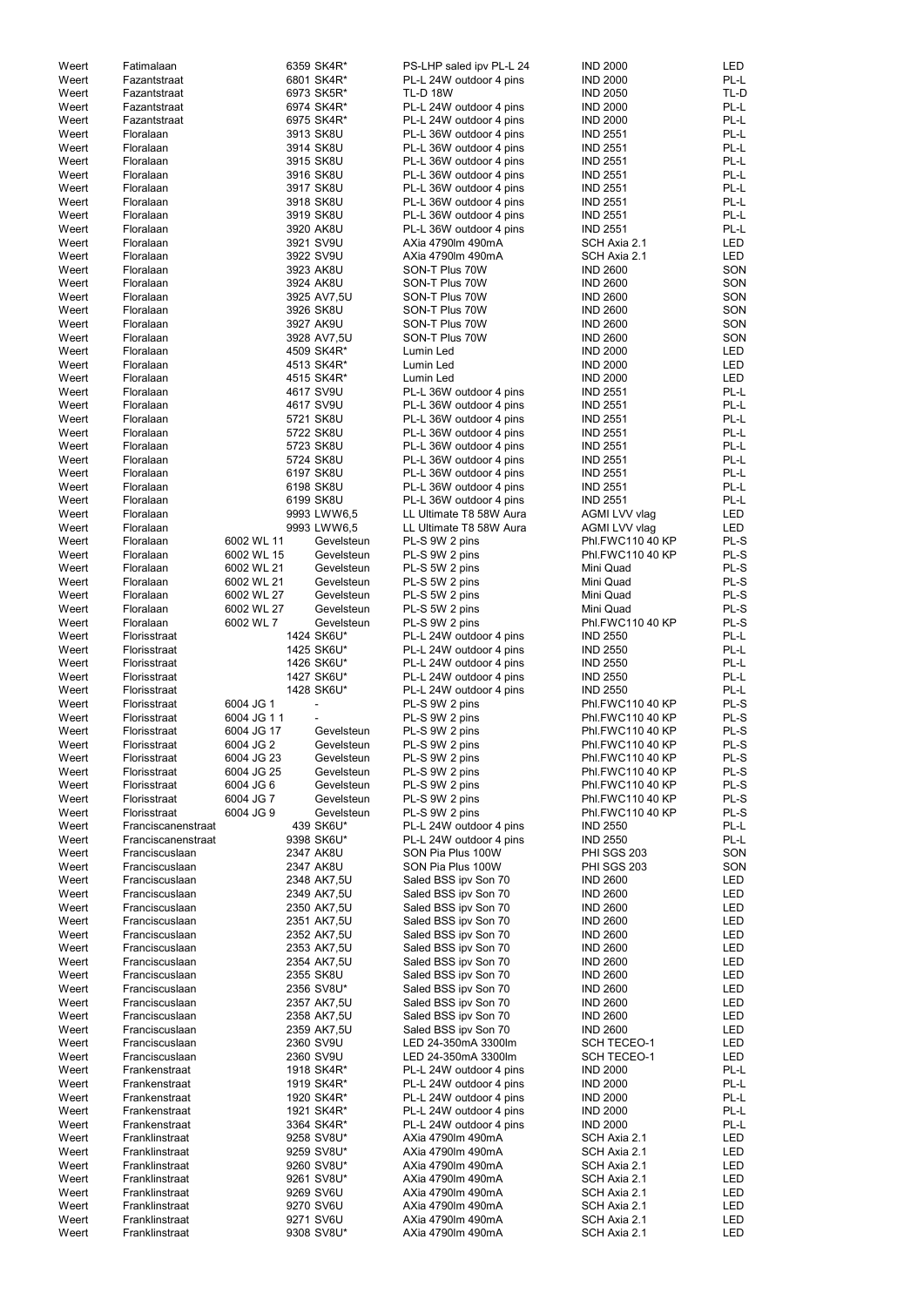| Weert          | Franklinstraat                    |           | 9309 SV8U*               | AXia 4790lm 490mA                | SCH Axia 2.1                             | LED        |
|----------------|-----------------------------------|-----------|--------------------------|----------------------------------|------------------------------------------|------------|
| Weert          | Franklinstraat                    |           | 9310 SV8U*               | AXia 4790lm 490mA                | SCH Axia 2.1                             | LED        |
| Weert          | Franklinstraat                    |           | 9311 SV8U*               | AXia 4790lm 490mA                | SCH Axia 2.1                             | LED        |
| Weert          | Franklinstraat                    |           | 9312 SV8U*               | AXia 4790lm 490mA                | SCH Axia 2.1                             | <b>LED</b> |
| Weert          | Franklinstraat                    |           | 9313 SV8U*               | AXia 4790lm 490mA                | SCH Axia 2.1                             | <b>LED</b> |
| Weert          | Frans Halslaan                    |           |                          |                                  | <b>IND 2000</b>                          | PL-L       |
|                |                                   |           | 2212 SK4R*               | PL-L 24W outdoor 4 pins          |                                          |            |
| Weert          | Frans Halslaan                    |           | 2213 SK4R*               | PL-L 24W outdoor 4 pins          | <b>IND 2000</b>                          | PL-L       |
| Weert          | Frans Halslaan                    |           | 2214 SK4R*               | PL-L 24W outdoor 4 pins          | <b>IND 2000</b>                          | PL-L       |
| Weert          | Frans Halslaan                    |           | 2215 SK4R*               | PL-L 24W outdoor 4 pins          | <b>IND 2000</b>                          | PL-L       |
| Weert          | Frans Halslaan                    |           | 2216 SK4R*               | PL-L 24W outdoor 4 pins          | <b>IND 2000</b>                          | PL-L       |
| Weert          | Frans Halslaan                    |           | 2217 SK4R*               | PL-L 24W outdoor 4 pins          | <b>IND 2000</b>                          | PL-L       |
|                | Frans Halslaan                    |           | 2218 SK4R*               |                                  | <b>IND 2000</b>                          | PL-L       |
| Weert          |                                   |           |                          | PL-L 24W outdoor 4 pins          |                                          |            |
| Weert          | Frans Halslaan                    |           | 2219 SK4R*               | PL-L 24W outdoor 4 pins          | <b>IND 2000</b>                          | PL-L       |
| Weert          | Frans Halslaan                    |           | 2220 SK4R*               | PL-L 24W outdoor 4 pins          | <b>IND 2000</b>                          | PL-L       |
| Weert          | Frans Halslaan                    |           | 2221 SK4R*               | PL-L 24W outdoor 4 pins          | <b>IND 2000</b>                          | PL-L       |
| Weert          | <b>Franse Patersstraat</b>        |           | 319 SK4R*                | PL-L 24W outdoor 4 pins          | <b>IND 2000</b>                          | PL-L       |
| Weert          | <b>Franse Patersstraat</b>        |           | 1916 SK4R*               | PL-L 24W outdoor 4 pins          | <b>IND 2000</b>                          | PL-L       |
|                |                                   |           |                          |                                  | Phl.FWC110 40 KP                         | PL-S       |
| Weert          | Franse Patersstraat 6001 TT 13    |           | Gevelsteun               | PL-S 9W 2 pins                   |                                          |            |
| Weert          | Franse Patersstraat 6001 TT 7     |           | Gevelsteun               | PL-S 9W 2 pins                   | Phl.FWC110 40 KP                         | PL-S       |
| Weert          | Frederik Hendrikstra              |           | 1900 SK6U*               | PL-L 24W outdoor 4 pins          | <b>IND 2550</b>                          | PL-L       |
| Weert          | Frederik Hendrikstra              |           | 1901 SK6U*               | PL-L 24W outdoor 4 pins          | <b>IND 2550</b>                          | PL-L       |
| Weert          | Frederik Hendrikstra              |           | 1902 SK6U*               | PL-L 24W outdoor 4 pins          | <b>IND 2550</b>                          | PL-L       |
| Weert          | Frederik Hendrikstra              |           | 1903 SK6U*               | PL-L 24W outdoor 4 pins          | <b>IND 2550</b>                          | PL-L       |
| Weert          | Frederik Hendrikstra              |           | 1928 SK6U*               | PL-L 24W outdoor 4 pins          | <b>IND 2550</b>                          | PL-L       |
|                |                                   |           |                          |                                  |                                          |            |
| Weert          | Frederik Hendrikstra              |           | 1929 SK6U*               | PL-L 24W outdoor 4 pins          | <b>IND 2550</b>                          | PL-L       |
| Weert          | Frederik Hendrikstra              |           | 1930 SK6U*               | PL-L 24W outdoor 4 pins          | <b>IND 2550</b>                          | PL-L       |
| Weert          | Frederik Hendrikstra              |           | 1931 SK6U*               | PL-L 24W outdoor 4 pins          | <b>IND 2550</b>                          | PL-L       |
| Weert          | Frederik Hendrikstra              |           | 11403 SK3,5R             | PL-L 18W outdoor 4 pins          | <b>IND 2400</b>                          | PL-L       |
| Weert          | Frederik Hendrikstra 011403a      |           | SK3,5R                   | PL-L 18W outdoor 4 pins          | <b>IND 2400</b>                          | PL-L       |
|                |                                   |           |                          |                                  |                                          | PL-L       |
| Weert          | Frederik Hendrikstra              |           | 11404 SK3,5R             | PL-L 18W outdoor 4 pins          | <b>IND 2400</b>                          |            |
| Weert          | Frederik Hendrikstra              |           | 11405 SK3,5R             | PL-L 18W outdoor 4 pins          | <b>IND 2400</b>                          | PL-L       |
| Weert          | Frederik Hendrikstra 011405a      |           | <b>SK3,5R</b>            | PL-L 18W outdoor 4 pins          | <b>IND 2400</b>                          | PL-L       |
| Weert          | Frederik Hendrikstra 6006 EA 17   |           | Gevelsteun               | PL-S 9W 2 pins                   | Phl.FWC110 40 KP                         | PL-S       |
| Weert          | Frederik Hendrikstra 6006 EB 37   |           | Gevelsteun               | PL-S 9W 2 pins                   | Phl.FWC110 40 KP                         | PL-S       |
| Weert          | Frederik Hendrikstra 6006 EB 39   |           | Gevelsteun               | PL-S 9W 2 pins                   | Phl.FWC110 40 KP                         | PL-S       |
|                |                                   |           | Gevelsteun               |                                  |                                          | PL-S       |
| Weert          | Frederik Hendrikstra 6006 EB 43   |           |                          | PL-S 9W 2 pins                   | Phl.FWC110 40 KP                         |            |
| Weert          | Frederik Hendrikstra 6006 EB 45   |           | Gevelsteun               | LED 9W                           | PHI BWC 110                              | <b>LED</b> |
| Weert          | Frederik Hendrikstra 6006 EB 55   |           | Gevelsteun               | PL-S 9W 2 pins                   | Phl.FWC110 40 KP                         | PL-S       |
| Weert          | Frederik Hendrikstra 6006 EC 4    |           | Gevelsteun               | PL-S 9W 2 pins                   | Phl.FWC110 40 KP                         | PL-S       |
| Weert          | Frederik Hendrikstra 6006 ED 36   |           | Gevelsteun               | PL-S 9W 2 pins                   | Phl.FWC110 40 KP                         | PL-S       |
| Weert          | Frederik Hendrikstra 6006 ED 36 1 |           | Gevelsteun               | PL-S 9W 2 pins                   | Phl.FWC110 40 KP                         | PL-S       |
|                | Frederik Hendrikstra 6006 ED 52   |           | Gevelsteun               | PL-S 9W 2 pins                   |                                          | PL-S       |
| Weert          |                                   |           |                          |                                  | Phl.FWC110 40 KP                         |            |
| Weert          | Frederik Hendrikstra 6006 ED 54   |           | Gevelsteun               | PL-S 9W 2 pins                   | Phl.FWC110 40 KP                         | PL-S       |
| Weert          | Frederik Hendrikstra 6006 ED 62   |           | Gevelsteun               | PL-S 9W 2 pins                   | Phl.FWC110 40 KP                         | PL-S       |
| Weert          | Fresiastraat                      |           | 6604 SK6U*               | LED 15W 1700lm                   | <b>ASD Diamond Mini</b>                  | <b>LED</b> |
| Weert          | Fresiastraat                      |           | 6605 SK6U*               | LED 15W 1700lm                   | <b>ASD Diamond Mini</b>                  | LED        |
| Weert          | Fresiastraat                      |           | 6606 SK6U*               | LED 15W 1700lm                   | <b>ASD Diamond Mini</b>                  | LED        |
| Weert          |                                   |           | 6607 SK6U*               | LED 15W 1700lm                   | <b>ASD Diamond Mini</b>                  | LED        |
|                | Fresiastraat                      |           |                          |                                  |                                          |            |
| Weert          | Fresiastraat                      |           | 6608 SK6U*               | LED 15W 1700lm                   | <b>ASD Diamond Mini</b>                  | <b>LED</b> |
| Weert          | Fresiastraat                      |           | 6609 SK6U*               | LED 15W 1700lm                   | <b>ASD Diamond Mini</b>                  | <b>LED</b> |
| Weert          | Fresiastraat                      |           | 6940 SK6U*               | LED 15W 1700lm                   | <b>ASD Diamond Mini</b>                  | <b>LED</b> |
| Weert          | Fresiastraat                      |           | 6944 SK6U*               | LED 15W 1700lm                   | <b>ASD Diamond Mini</b>                  | LED        |
| Weert          | Fresiastraat                      |           | 6945 SK6U*               | LED 15W 1700lm                   | <b>ASD Diamond Mini</b>                  | LED        |
| Weert          | Fresiastraat                      |           | 6946 SK6U*               | LED 15W 1700lm                   | <b>ASD Diamond Mini</b>                  | LED        |
|                |                                   |           |                          |                                  |                                          |            |
| Weert          | Fresiastraat                      |           | 6950 SK6U*               | LED 15W 1700lm                   | <b>ASD Diamond Mini</b>                  | <b>LED</b> |
| Weert          | Friezenstraat                     |           | 3367 SK4R*               | PL-L 24W outdoor 4 pins          | <b>IND 2000</b>                          | PL-L       |
| Weert          | Friezenstraat                     |           | 3368 SK4R*               | PL-L 24W outdoor 4 pins          | <b>IND 2000</b>                          | PL-L       |
| Weert          | Friezenstraat                     |           | 3369 SK4R*               | PL-L 24W outdoor 4 pins          | <b>IND 2000</b>                          | PL-L       |
| Weert          | Friezenstraat                     |           | 3370 SK4R*               | PL-L 24W outdoor 4 pins          | <b>IND 2000</b>                          | PL-L       |
| Weert          | Friezenstraat                     |           | 3371 SK4R*               | PL-L 24W outdoor 4 pins          | <b>IND 2000</b>                          | PL-L       |
| Weert          | Friezenstraat                     |           | 3372 SK4R*               | PL-L 24W outdoor 4 pins          | <b>IND 2000</b>                          | PL-L       |
|                |                                   |           |                          |                                  |                                          |            |
| Weert          | Friezenstraat                     |           | 3373 SK4R*               | PL-L 24W outdoor 4 pins          | <b>IND 2000</b>                          | PL-L       |
| Weert          | Friezenstraat                     |           | 3374 SK4R*               | PL-L 24W outdoor 4 pins          | <b>IND 2000</b>                          | PL-L       |
| Weert          | Friezenstraat                     |           | 4682 SK5R*               | PL-L 24W outdoor 4 pins          | <b>IND 2600</b>                          | PL-L       |
| Weert          | Friezenstraat                     |           | 4683 SK5R*               | PL-L 24W outdoor 4 pins          | <b>IND 2600</b>                          | PL-L       |
| Weert          | Friezenstraat                     |           | 4684 SK5R*               | PL-L 24W outdoor 4 pins          | <b>IND 2600</b>                          | PL-L       |
| Weert          | Friezenstraat                     | 10054 VIP |                          | <b>TL-D 58W</b>                  | Reclame bord verlicht                    | TL-D       |
|                | Friezenstraat                     |           |                          |                                  |                                          |            |
| Weert          |                                   | 10054 VIP |                          | <b>TL-D 58W</b>                  | Reclame bord verlicht                    | TL-D       |
| Weert          | Friezenstraat                     | 10054 VIP |                          | <b>TL-D 58W</b>                  | Reclame bord verlicht                    | TL-D       |
| Weert          | Fuutstraat                        |           | 6795 SK8U                | SON-T Plus 70W                   | <b>IND 2600</b>                          | SON        |
| Weert          | Fuutstraat                        |           | 6795 SK8U                | SON-T Plus 70W                   | <b>IND 2600</b>                          | SON        |
| Weert          | Fuutstraat                        |           | 6796 AK8U                | SON-T Plus 70W                   | <b>IND 2600</b>                          | SON        |
| Weert          | Fuutstraat                        |           | 6797 AK8U                | SON-T Plus 70W                   | <b>IND 2600</b>                          | SON        |
|                |                                   |           |                          |                                  |                                          |            |
| Weert          | Fuutstraat                        |           | 6798 AK8U                | SON-T Plus 70W                   | <b>IND 2600</b>                          | SON        |
| Weert          | Fuutstraat                        |           | 6799 AK8U                | SON-T Plus 70W                   | <b>IND 2600</b>                          | SON        |
| Weert          | Fuutstraat                        |           | 6800 AK8U                | SON-T Plus 70W                   | <b>IND 2600</b>                          | SON        |
| Weert          | Gaffel                            |           | 12593 AK6U               | LED 11W 1500lm                   | Mini Luma, BGP 621                       | LED        |
| Weert          | Gaffel                            |           | 12594 AK6U               | LED 11W 1500lm                   | Mini Luma, BGP 621                       | LED        |
| Weert          |                                   |           | 12595 AK6U               | LED 11W 1500lm                   | Mini Luma, BGP 621                       | LED        |
|                |                                   |           |                          |                                  |                                          |            |
|                | Gaffel                            |           |                          |                                  |                                          |            |
| Weert          | Gaffel                            |           | 12596 AK6U               | LED 11W 1500lm                   | Mini Luma, BGP 621                       | LED        |
| Weert          | Gaffel                            |           | 12597 AK6U               | LED 11W 1500lm                   | Mini Luma, BGP 621                       | LED        |
| Weert          | Gaffel                            |           | 12598 AK4R               | LED 19W 2400lm                   | Alura 16 led NW optiek 510. LED          |            |
| Weert          | Gaffel                            |           | 12599 AK4R               | LED 19W 2400lm                   | Alura 16 led NW optiek 510. LED          |            |
|                |                                   |           |                          |                                  |                                          |            |
| Weert          | Gaffel                            |           | 12600 AK6U               | LED 11W 1500lm                   | Mini Luma, BGP 621                       | LED        |
| Weert          | Gaffel                            |           | 12601 AK6U               | LED 11W 1500lm                   | Mini Luma, BGP 621                       | LED        |
| Weert<br>Weert | Gaffel<br>Gaffel                  |           | 12602 AK6U<br>12603 AK6U | LED 11W 1500lm<br>LED 11W 1500lm | Mini Luma, BGP 621<br>Mini Luma, BGP 621 | LED<br>LED |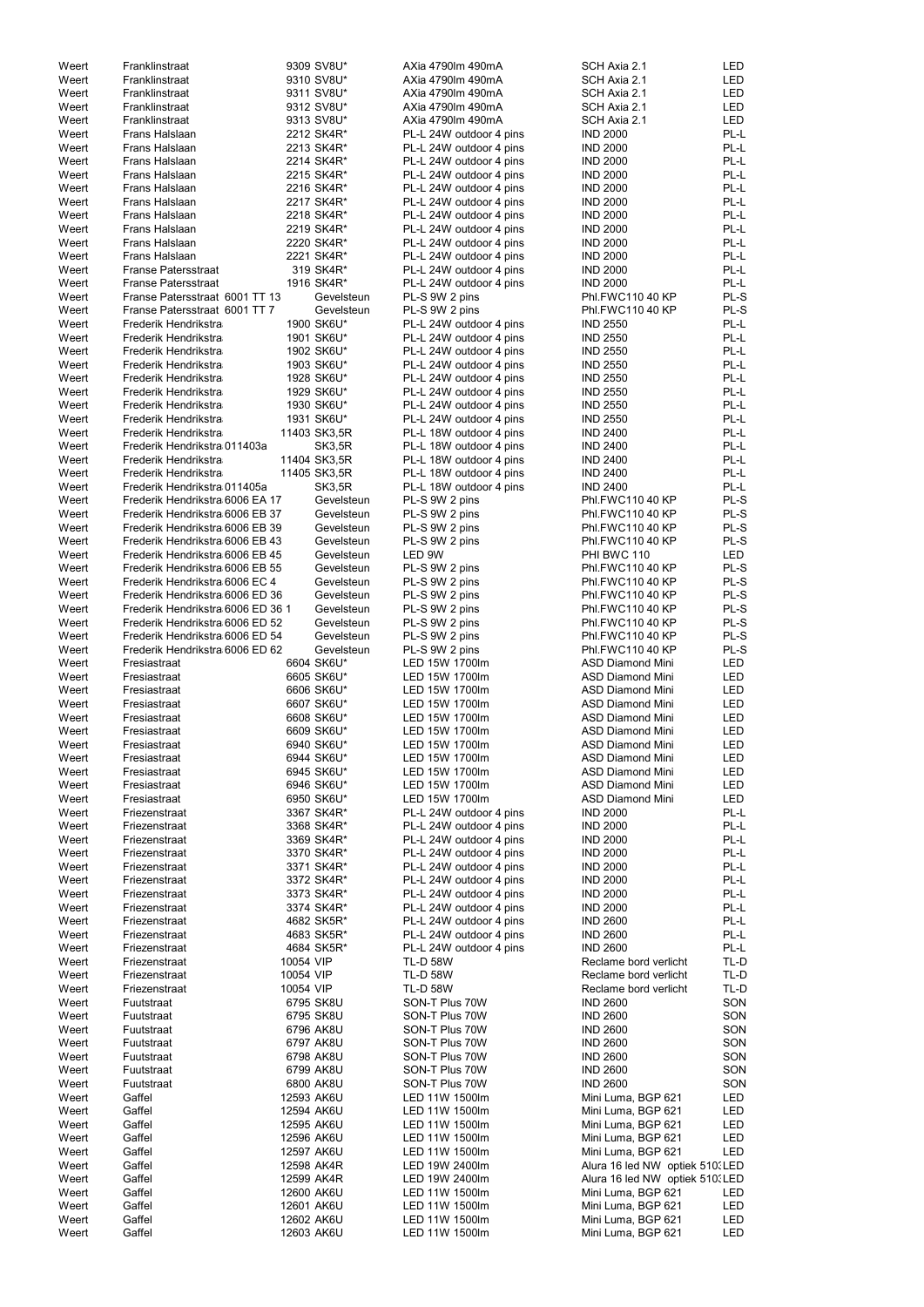| Weert | Gaffel          | 12604 AK4R  |             | LED 19W 2400lm             | Alura 16 led NW optiek 510. LED |            |
|-------|-----------------|-------------|-------------|----------------------------|---------------------------------|------------|
| Weert | Gaffel          | 12605 AK4R  |             | LED 19W 2400lm             | Alura 16 led NW optiek 510. LED |            |
|       |                 |             |             |                            |                                 |            |
| Weert | Gaffel          | 12606 AK4R  |             | LED 19W 2400lm             | Alura 16 led NW optiek 510. LED |            |
| Weert | Gaffel          | 12607 AK4R  |             | LED 19W 2400lm             | Alura 16 led NW optiek 510. LED |            |
| Weert | Gaffel          | 12608 AK6U  |             | LED 11W 1500lm             | Mini Luma, BGP 621              | LED        |
|       |                 |             |             |                            |                                 |            |
| Weert | Gaffel          | 12609 AK6U  |             | LED 11W 1500lm             | Mini Luma, BGP 621              | <b>LED</b> |
| Weert | Gaffel          | 12610 AK4R  |             | LED 28W 3600lm             | Alura 16 led NW optiek 510. LED |            |
| Weert | Gaffel          | 12611 AK4R  |             | LED 28W 3600lm             | Alura 16 led NW optiek 510. LED |            |
|       |                 |             |             |                            |                                 |            |
| Weert | Gaffel          | 12611A      | AK4R        | LED 28W 3600lm             | Alura 16 led NW optiek 510. LED |            |
| Weert | Galliershof     | 4187 SK4R*  |             | PL-L 24W outdoor 4 pins    | <b>IND 2000</b>                 | PL-L       |
|       |                 |             |             |                            |                                 |            |
| Weert | Galliershof     | 4188 SK4R*  |             | PL-L 24W outdoor 4 pins    | <b>IND 2000</b>                 | PL-L       |
| Weert | Galliershof     | 4189 SK4R*  |             | PL-L 24W outdoor 4 pins    | <b>IND 2000</b>                 | PL-L       |
| Weert | Galliershof     | 4190 SK4R*  |             | PL-L 24W outdoor 4 pins    | <b>IND 2000</b>                 | PL-L       |
|       |                 |             |             |                            |                                 |            |
| Weert | Galliershof     | 4191 SK4R*  |             | PL-L 24W outdoor 4 pins    | <b>IND 2000</b>                 | PL-L       |
| Weert | Galliershof     | 4192 SK4R*  |             | PL-L 24W outdoor 4 pins    | <b>IND 2000</b>                 | PL-L       |
|       |                 |             |             |                            |                                 | PL-L       |
| Weert | Galliershof     | 4193 SK4R*  |             | PL-L 24W outdoor 4 pins    | <b>IND 2000</b>                 |            |
| Weert | Galliershof     | 10667 SK6U* |             | PL-L 24W outdoor 4 pins    | <b>IND 2550</b>                 | PL-L       |
| Weert | Galliershof     | 10668 SK6U* |             | PL-L 24W outdoor 4 pins    | <b>IND 2550</b>                 | PL-L       |
|       |                 |             |             |                            |                                 |            |
| Weert | Galliershof     | 6004 BV 6   | Gevelsteun  | PL-S 9W 2 pins             | Phl.FWC110 40 KP                | PL-S       |
| Weert | Gebint          | 12557 AK6U  |             | LED 11W 1500lm             | Mini Luma, BGP 621              | <b>LED</b> |
| Weert | Gebint          | 12558 AK6U  |             | LED 11W 1500lm             | Mini Luma, BGP 621              | LED        |
|       |                 |             |             |                            |                                 |            |
| Weert | Gebint          | 12559 AK6U  |             | LED 11W 1500lm             | Mini Luma, BGP 621              | LED        |
| Weert | Gebint          | 12560 AK6U  |             | LED 11W 1500lm             | Mini Luma, BGP 621              | LED        |
| Weert |                 |             |             | Led siteco 16W 1840lm 1.3a | Siteco SL20                     | <b>LED</b> |
|       | Gebleektesteeg  | 1382 SK6U*  |             |                            |                                 |            |
| Weert | Gebleektesteeg  | 5551 AV6U   |             | Led siteco 16W 1840lm 1.3a | Siteco SL20                     | <b>LED</b> |
| Weert | Gebleektesteeg  | 5638 AK5R   |             | PL-L 24W outdoor 4 pins    | <b>IND 2600</b>                 | PL-L       |
|       |                 |             |             |                            |                                 |            |
| Weert | Gebleektesteeg  | 5712 SK6U*  |             | PL-L 24W outdoor 4 pins    | <b>IND 2600</b>                 | PL-L       |
| Weert | Gebleektesteeg  | 5713 AK6U   |             | Led siteco 16W 1840lm 1.3a | Siteco SL20                     | LED        |
| Weert | Gebleektesteeg  | 7993 SK6U*  |             | Led siteco 16W 1840lm 1.3a | Siteco SL20                     | LED        |
|       |                 |             |             |                            |                                 |            |
| Weert | Gebleektesteeg  | 7994 SK6U*  |             | Led siteco 16W 1840lm 1.3a | Siteco SL20                     | <b>LED</b> |
| Weert | Gebroek         |             | 5891 SV2,5R | PL-L 24W outdoor 4 pins    | <b>IND 2015</b>                 | PL-L       |
|       |                 |             |             |                            |                                 |            |
| Weert | Gebroek         |             | 5892 SV2,5R | PL-L 24W outdoor 4 pins    | <b>IND 2015</b>                 | PL-L       |
| Weert | Gebroek         |             | 5893 SV2,5R | PL-L 24W outdoor 4 pins    | <b>IND 2015</b>                 | PL-L       |
| Weert | Gebroek         |             | 5894 SV2,5R | PL-L 24W outdoor 4 pins    | <b>IND 2015</b>                 | PL-L       |
|       |                 |             |             |                            |                                 |            |
| Weert | Gebroek         |             | 5895 SV2,5R | PL-L 24W outdoor 4 pins    | <b>IND 2015</b>                 | PL-L       |
| Weert | Gebroek         |             | 5896 SV2,5R | PL-L 24W outdoor 4 pins    | <b>IND 2015</b>                 | PL-L       |
|       | Gebroek         |             |             |                            | <b>IND 2015</b>                 | PL-L       |
| Weert |                 |             | 5897 SV2,5R | PL-L 24W outdoor 4 pins    |                                 |            |
| Weert | Geelgorshof     | 7318 SK4R*  |             | PL-L 24W outdoor 4 pins    | <b>IND 2000</b>                 | PL-L       |
| Weert | Geelgorshof     | 7319 SK4R*  |             | PL-L 24W outdoor 4 pins    | <b>IND 2000</b>                 | PL-L       |
|       |                 |             |             |                            |                                 |            |
| Weert | Geelgorshof     | 7320 SK4R*  |             | PL-L 24W outdoor 4 pins    | <b>IND 2000</b>                 | PL-L       |
| Weert | Geelgorshof     | 7321 SK4R*  |             | PL-L 24W outdoor 4 pins    | <b>IND 2000</b>                 | PL-L       |
| Weert | Geelgorshof     | 7322 SK4R*  |             | PL-L 24W outdoor 4 pins    | <b>IND 2000</b>                 | PL-L       |
|       |                 |             |             |                            |                                 |            |
| Weert | Geertenhof      | 7211 AK8U   |             | SON-T Plus 70W             | <b>IND 2600</b>                 | SON        |
| Weert | Geertenhof      | 7212 AK8U   |             | SON-T Plus 70W             | <b>IND 2600</b>                 | SON        |
|       |                 |             |             |                            |                                 |            |
| Weert | Geertenhof      | 7213 AK8U   |             | SON-T Plus 70W             | <b>IND 2600</b>                 | SON        |
| Weert | Geertenhof      | 7214 AK8U   |             | SON-T Plus 70W             | <b>IND 2600</b>                 | SON        |
| Weert | Geertenhof      | 7215 AK8U   |             | SON-T Plus 70W             | <b>IND 2600</b>                 | SON        |
|       |                 |             |             |                            |                                 |            |
| Weert | Genovevastraat  | 1480 SK6U*  |             | PS-LHP saled ipv PL-L 24   | <b>IND 2550</b>                 | LED        |
| Weert | Genovevastraat  | 1481 SK6U*  |             | PS-LHP saled ipv PL-L 24   | <b>IND 2550</b>                 | <b>LED</b> |
| Weert | Genovevastraat  | 1482 SK6U*  |             | PS-LHP saled ipv PL-L 24   | <b>IND 2550</b>                 | <b>LED</b> |
|       |                 |             |             |                            |                                 |            |
| Weert | Genovevastraat  | 3870 SK6U*  |             | PS-LHP saled ipv PL-L 24   | <b>IND 2550</b>                 | <b>LED</b> |
| Weert | Genovevastraat  | 4349 SK6U*  |             | PS-LHP saled ipv PL-L 24   | <b>IND 2550</b>                 | <b>LED</b> |
|       |                 |             |             |                            |                                 |            |
| Weert | Genovevastraat  | 4350 SK6U*  |             | PS-LHP saled ipv PL-L 24   | <b>IND 2550</b>                 | <b>LED</b> |
| Weert | Genovevastraat  | 4351 SK6U*  |             | PS-LHP saled ipv PL-L 24   | <b>IND 2550</b>                 | <b>LED</b> |
| Weert | Gentiaanstraat  | 6534 SK4R*  |             | Lumin Led                  | <b>IND 2000</b>                 | <b>LED</b> |
|       |                 |             |             |                            |                                 |            |
| Weert | Gentiaanstraat  | 6535 SK4R*  |             | Lumin Led                  | <b>IND 2000</b>                 | <b>LED</b> |
| Weert | Gentiaanstraat  | 6536 SK4R*  |             | Lumin Led                  | <b>IND 2000</b>                 | <b>LED</b> |
| Weert | Gerrishof       | 4535 SK4R*  |             | Lumin Led                  | <b>IND 2000</b>                 | <b>LED</b> |
|       |                 |             |             |                            |                                 |            |
| Weert | Gerrishof       | 4536 SK4R*  |             | Lumin Led                  | <b>IND 2000</b>                 | LED        |
| Weert | Gerrishof       | 4537 SK4R*  |             | Lumin Led                  | <b>IND 2000</b>                 | <b>LED</b> |
| Weert | Gerrishof       | 4538 SK4R*  |             | Lumin Led                  | <b>IND 2000</b>                 | LED        |
|       |                 |             |             |                            |                                 |            |
| Weert | Gerrishof       | 4539 SK4R*  |             | Lumin Led                  | <b>IND 2000</b>                 | <b>LED</b> |
| Weert | Gerrishof       | 4541 SK6U*  |             | PL-L 24W outdoor 4 pins    | <b>IND 2550</b>                 | PL-L       |
| Weert | Gerrishof       | 4542 SK6U*  |             | PL-L 24W outdoor 4 pins    | <b>IND 2550</b>                 | PL-L       |
|       |                 |             |             |                            |                                 |            |
| Weert | Gerrishof       | 4543 SK6U*  |             | PL-L 24W outdoor 4 pins    | <b>IND 2550</b>                 | PL-L       |
| Weert | Gerrishof       | 6233 SK4R*  |             | Lumin Led                  | <b>IND 2000</b>                 | LED        |
| Weert | Gerrishof       | 6324 SK4R*  |             | Lumin Led                  | <b>IND 2000</b>                 | <b>LED</b> |
|       |                 |             |             |                            |                                 |            |
| Weert | Gertrudisstraat |             | 739 SK6U*   | Led siteco 16W 1840lm 1.3a | Siteco SL20                     | <b>LED</b> |
| Weert | Gertrudisstraat | 2249 SK6U*  |             | Led siteco 16W 1840lm 1.3a | Siteco SL20                     | <b>LED</b> |
|       |                 |             |             | Led siteco 16W 1840lm 1.3a |                                 |            |
| Weert | Gertrudisstraat | 3786 SK6U*  |             |                            | Siteco SL20                     | <b>LED</b> |
| Weert | Gertrudisstraat | 3964 SK6U*  |             | Led siteco 16W 1840lm 1.3a | Siteco SL20                     | <b>LED</b> |
| Weert | Gertrudisstraat | 6292 SK6U*  |             | Led siteco 16W 1840lm 1.3a | Siteco SL20                     | <b>LED</b> |
|       |                 |             |             |                            |                                 |            |
| Weert | Gertrudisstraat | 12696 SK6R  |             | PS-LHP saled ipv PL-L 24   | <b>IND 2600</b>                 | <b>LED</b> |
| Weert | Gertrudisstraat | 12697 SK6R  |             | PS-LHP saled ipv PL-L 24   | <b>IND 2600</b>                 | LED        |
| Weert | Gertrudisstraat | 12698 SK6R  |             | PS-LHP saled ipv PL-L 24   | <b>IND 2600</b>                 | LED        |
|       |                 |             |             |                            |                                 |            |
| Weert | Gertrudisstraat | 12699 SK6R  |             | PS-LHP saled ipv PL-L 24   | <b>IND 2600</b>                 | LED        |
| Weert | Gertrudisstraat | 12700 SK6R  |             | PS-LHP saled ipv PL-L 24   | <b>IND 2600</b>                 | LED        |
|       |                 |             |             |                            |                                 |            |
| Weert | Geurtsvenweg    | 1487 SK6U*  |             | Brisa FFIII32 4320Im       | Brisa BRU3A13BH4                | LED        |
| Weert | Geurtsvenweg    | 1488 SK4R*  |             | PL-L 24W outdoor 4 pins    | <b>IND 2000</b>                 | PL-L       |
| Weert | Geurtsvenweg    | 1489 SK4R*  |             | PL-L 24W outdoor 4 pins    | <b>IND 2000</b>                 | PL-L       |
|       |                 |             |             |                            |                                 |            |
| Weert | Geurtsvenweg    | 1490 SK4R*  |             | PL-L 24W outdoor 4 pins    | <b>IND 2000</b>                 | PL-L       |
| Weert | Geurtsvenweg    | 6316 SK4R*  |             | PL-L 24W outdoor 4 pins    | <b>IND 2000</b>                 | PL-L       |
| Weert | Geurtsvenweg    | 7253 SK6U*  |             | Brisa FFIII32 4320Im       | Brisa BRU3A13BH4                | LED        |
|       |                 |             |             |                            |                                 |            |
| Weert | Geurtsvenweg    | 7254 SK6U*  |             | Brisa FFIII32 4320Im       | Brisa BRU3A13BH4                | LED        |
| Weert | Geurtsvenweg    | 7255 SK6U*  |             | Brisa FFIII32 4320Im       | Brisa BRU3A13BH4                | LED        |
|       | Geurtsvenweg    |             |             |                            |                                 |            |
| Weert |                 | 7256 SK6U*  |             | Brisa FFIII32 4320Im       | Brisa BRU3A13BH4                | LED        |
| Weert | Geurtsvenweg    | 7257 SK6U*  |             | Brisa FFIII32 4320Im       | Brisa BRU3A13BH4                | LED        |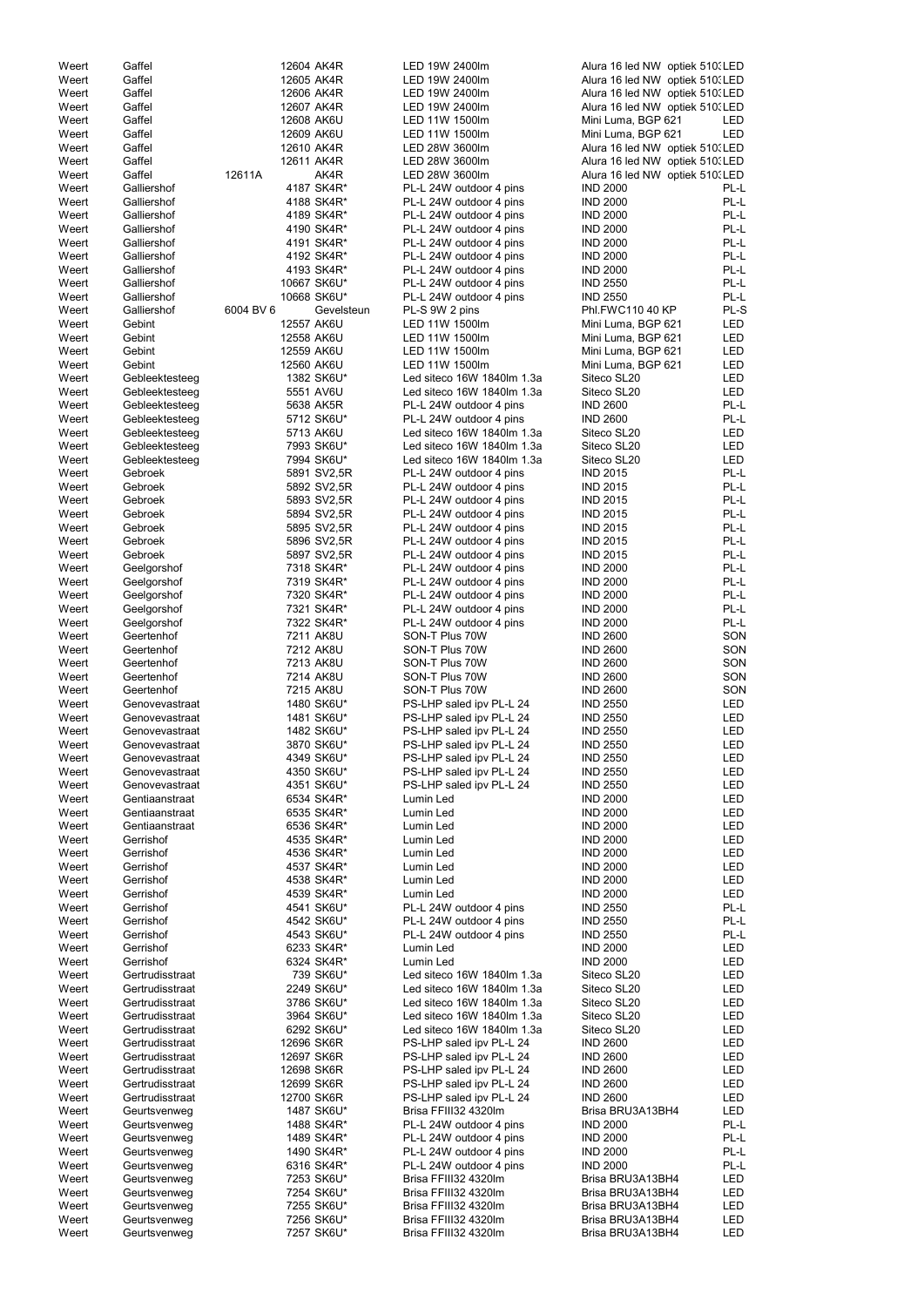| Weert | Geurtsvenweg     |           | 7258 SK6U*                            | Brisa FFIII32 4320Im    | Brisa BRU3A13BH4                | LED        |
|-------|------------------|-----------|---------------------------------------|-------------------------|---------------------------------|------------|
| Weert | Geurtsvenweg     |           | 7259 SK6U*                            | Brisa FFIII32 4320Im    | Brisa BRU3A13BH4                | <b>LED</b> |
| Weert | Geurtsvenweg     |           | 7260 SK5R*                            | Brisa FFIII32 4320Im    | Brisa BRU3A13BH4                | <b>LED</b> |
| Weert | Geurtsvenweg     |           | 7261 SK5R*                            | Brisa FFIII32 4320Im    | Brisa BRU3A13BH4                | <b>LED</b> |
| Weert | Geurtsvenweg     |           | 7262 SK6U*                            | Brisa FFIII32 4320Im    | Brisa BRU3A13BH4                | <b>LED</b> |
| Weert | Geurtsvenweg     |           | 7263 SK6U*                            | Brisa FFIII32 4320Im    | Brisa BRU3A13BH4                | LED        |
| Weert |                  |           | 7264 SK5R*                            | Brisa FFIII32 4320Im    | Brisa BRU3A13BH4                | <b>LED</b> |
|       | Geurtsvenweg     |           |                                       | Brisa FFIII32 4320Im    |                                 | LED        |
| Weert | Geurtsvenweg     |           | 7265 SK5R*                            |                         | Brisa BRU3A13BH4                |            |
| Weert | Geurtsvenweg     |           | 7266 SK6U*                            | Brisa FFIII32 4320Im    | Brisa BRU3A13BH4                | <b>LED</b> |
| Weert | Geurtsvenweg     |           | 7267 SK6U*                            | Brisa FFIII32 4320Im    | Brisa BRU3A13BH4                | <b>LED</b> |
| Weert | Geurtsvenweg     |           | 7268 SK5R*                            | Brisa FFIII32 4320Im    | Brisa BRU3A13BH4                | <b>LED</b> |
| Weert | Geurtsvenweg     |           | 7269 SK5R*                            | Brisa FFIII32 4320Im    | Brisa BRU3A13BH4                | <b>LED</b> |
| Weert | Geurtsvenweg     |           | 7270 SK6U*                            | Brisa FFIII32 4320Im    | Brisa BRU3A13BH4                | LED        |
| Weert | Geurtsvenweg     |           | 7271 SK6U*                            | Brisa FFIII32 4320Im    | Brisa BRU3A13BH4                | <b>LED</b> |
| Weert | Geurtsvenweg     |           | 7272 SK6U*                            | Brisa FFIII32 4320Im    | Brisa BRU3A13BH4                | <b>LED</b> |
| Weert | Geurtsvenweg     |           | 7273 SK6U*                            | Brisa FFIII32 4320Im    | Brisa BRU3A13BH4                | <b>LED</b> |
| Weert | Geurtsvenweg     |           | 7274 SK6U*                            | Brisa FFIII32 4320Im    | Brisa BRU3A13BH4                | <b>LED</b> |
| Weert | Geurtsvenweg     |           | 7275 SK6U*                            | Brisa FFIII32 4320Im    | Brisa BRU3A13BH4                | <b>LED</b> |
| Weert | Geurtsvenweg     |           | 7276 SK6U*                            | Brisa FFIII32 4320Im    | Brisa BRU3A13BH4                | <b>LED</b> |
| Weert | Geurtsvenweg     |           | 7277 SK4R*                            | PL-L 24W outdoor 4 pins | <b>IND 2000</b>                 | PL-L       |
| Weert | Geurtsvenweg     |           | 7278 SK6U*                            | Brisa FFIII32 4320Im    | Brisa BRU3A13BH4                | LED        |
| Weert | Geurtsvenweg     |           | 7279 SK6U*                            | Brisa FFIII32 4320Im    | Brisa BRU3A13BH4                | <b>LED</b> |
| Weert | Geurtsvenweg     |           | 7279 SK6U*                            | Brisa FFIII32 4320Im    | Brisa BRU3A13BH4                | <b>LED</b> |
|       |                  |           |                                       | Brisa FFIII32 4320Im    | Brisa BRU3A13BH4                | <b>LED</b> |
| Weert | Geurtsvenweg     |           | 7280 SK6U*                            |                         |                                 |            |
| Weert | Geurtsvenweg     |           | 7281 SK6U*                            | Brisa FFIII32 4320Im    | Brisa BRU3A13BH4                | <b>LED</b> |
| Weert | Geurtsvenweg     |           | 7282 SK6U*                            | Brisa FFIII32 4320Im    | Brisa BRU3A13BH4                | <b>LED</b> |
| Weert | Geurtsvenweg     |           | 7282 SK6U*                            | Brisa FFIII32 4320Im    | Brisa BRU3A13BH4                | <b>LED</b> |
| Weert | Geurtsvenweg     |           | 7283 SK6U*                            | Brisa FFIII32 4320Im    | Brisa BRU3A13BH4                | <b>LED</b> |
| Weert | Geurtsvenweg     |           | 7283 SK6U*                            | Brisa FFIII32 4320Im    | Brisa BRU3A13BH4                | <b>LED</b> |
| Weert | Geurtsvenweg     |           | 7284 SK6U*                            | Brisa FFIII32 4320Im    | Brisa BRU3A13BH4                | LED        |
| Weert | Geurtsvenweg     |           | 7285 SK6U*                            | Brisa FFIII32 4320Im    | Brisa BRU3A13BH4                | <b>LED</b> |
| Weert | Geurtsvenweg     |           | 7286 SK6U*                            | Brisa FFIII32 4320Im    | Brisa BRU3A13BH4                | <b>LED</b> |
| Weert | Geurtsvenweg     |           | 7287 SK6U*                            | Brisa FFIII32 4320Im    | Brisa BRU3A13BH4                | <b>LED</b> |
| Weert | Geurtsvenweg     |           | 8206 SK6U*                            | Brisa FFIII32 4320Im    | Brisa BRU3A13BH4                | <b>LED</b> |
| Weert | Geurtsvenweg     |           | 8207 SK6U*                            | Brisa FFIII32 4320Im    | Brisa BRU3A13BH4                | <b>LED</b> |
| Weert | Geurtsvenweg     |           | 8208 SK6U*                            | Brisa FFIII32 4320Im    | Brisa BRU3A13BH4                | <b>LED</b> |
| Weert | Geurtsvenweg     |           | 8209 SK6U*                            | Brisa FFIII32 4320Im    | Brisa BRU3A13BH4                | LED        |
| Weert | Geurtsvenweg     |           | 8210 SK6U*                            | Brisa FFIII32 4320Im    | Brisa BRU3A13BH4                | LED        |
|       |                  |           |                                       |                         |                                 | <b>LED</b> |
| Weert | Geurtsvenweg     |           | 8211 SK6U*                            | Brisa FFIII32 4320Im    | Brisa BRU3A13BH4                |            |
| Weert | Geurtsvenweg     |           | 8212 SK6U*                            | Brisa FFIII32 4320Im    | Brisa BRU3A13BH4                | <b>LED</b> |
| Weert | Geurtsvenweg     |           | 10212 SK6U*                           | Brisa FFIII32 4320Im    | Brisa BRU3A13BH4                | <b>LED</b> |
| Weert | Geurtsvenweg     |           | 10213 SK6U*                           | Brisa FFIII32 4320Im    | Brisa BRU3A13BH4                | <b>LED</b> |
| Weert | Geurtsvenweg     |           | 10214 SK6U*                           | Brisa FFIII32 4320Im    | Brisa BRU3A13BH4                | <b>LED</b> |
| Weert | Geurtsvenweg     |           | 10215 SK6U*                           | Brisa FFIII32 4320Im    | Brisa BRU3A13BH4                | <b>LED</b> |
| Weert | Geurtsvenweg     |           | 10216 SK6U*                           | Brisa FFIII32 4320Im    | Brisa BRU3A13BH4                | <b>LED</b> |
| Weert | Geurtsvenweg     |           | 10217 SK6U*                           | Brisa FFIII32 4320Im    | Brisa BRU3A13BH4                | LED        |
| Weert | Geurtsvenweg     |           | 10218 SK6U*                           | Brisa FFIII32 4320Im    | Brisa BRU3A13BH4                | LED        |
| Weert | Geurtsvenweg     |           | 10219 SK6U*                           | Brisa FFIII32 4320Im    | Brisa BRU3A13BH4                | <b>LED</b> |
| Weert | Geurtsvenweg     |           | 10220 SK6U*                           | Brisa FFIII32 4320Im    | Brisa BRU3A13BH4                | <b>LED</b> |
| Weert | Geurtsvenweg     |           | 10221 SK4R*                           | PL-L 24W outdoor 4 pins | <b>IND 2000</b>                 | PL-L       |
| Weert | Geurtsvenweg     |           | 10222 SK4R*                           | PL-L 24W outdoor 4 pins | <b>IND 2000</b>                 | PL-L       |
| Weert | Geuzendijk       |           | 1707 AK8U                             | Brisa FFII32            | Brisa BRU3A12BH3                | <b>LED</b> |
|       |                  |           | 3614 LWW10U                           |                         | Brisa BRU3A12BH3                | <b>LED</b> |
| Weert | Geuzendijk       |           |                                       | Brisa FFII32            |                                 |            |
| Weert | Geuzendijk       |           | 3615 AK7,5U                           | Brisa FFII32            | Brisa BRU3A12BH3                | <b>LED</b> |
| Weert | Geuzendijk       |           | 3616 SV8U*                            | Brisa FFII32            | Brisa BRU3A12BH3                | <b>LED</b> |
| Weert | Geuzendijk       |           | 5293 AK7,5U                           | Brisa FFII32            | Brisa BRU3A12BH3                | <b>LED</b> |
| Weert | Geuzendijk       |           | 5294 AK7,5U                           | Brisa FFII32            | Brisa BRU3A12BH3                | <b>LED</b> |
| Weert | Geuzendijk       |           | 5295 SV8U*                            | Brisa FFII32            | Brisa BRU3A12BH3                | LED        |
| Weert | Geuzendijk       |           | 5296 AK7,5U                           | Brisa FFII32            | Brisa BRU3A12BH3                | <b>LED</b> |
| Weert | Geuzendijk       |           | 5297 AK8U                             | Brisa FFII32            | Brisa BRU3A12BH3                | <b>LED</b> |
| Weert | Geystingenstraat |           | 4824 SK4R*                            | PL-L 24W outdoor 4 pins | <b>IND 2000</b>                 | PL-L       |
| Weert | Geystingenstraat |           | 4825 SK4R*                            | PL-L 24W outdoor 4 pins | <b>IND 2000</b>                 | PL-L       |
| Weert | Gezellenstraat   |           | 4094 SK4R*                            | Lumin Led               | <b>IND 2000</b>                 | LED        |
| Weert | Gezellenstraat   |           | 4095 SK4R*                            | Lumin Led               | <b>IND 2000</b>                 | LED        |
| Weert | Gezellenstraat   |           | 4096 SK4R*                            | Lumin Led               | <b>IND 2000</b>                 | <b>LED</b> |
| Weert | Gezellenstraat   |           | 4097 SK4R*                            | Lumin Led               | <b>IND 2000</b>                 | <b>LED</b> |
| Weert | Gieterijstraat   |           | 2047 SK5U*                            | PL-L 24W outdoor 4 pins | <b>IND 2600</b>                 | PL-L       |
| Weert | Gieterijstraat   |           | 7459 SK5U*                            | PL-L 24W outdoor 4 pins | <b>IND 2600</b>                 | PL-L       |
| Weert | Gieterijstraat   |           | 7460 SK5U*                            | PL-L 24W outdoor 4 pins | <b>IND 2600</b>                 | PL-L       |
|       |                  |           | 7461 SK5U*                            |                         | <b>IND 2600</b>                 | PL-L       |
| Weert | Gieterijstraat   |           |                                       | PL-L 24W outdoor 4 pins |                                 | PL-S       |
| Weert | Gieterijstraat   | 6001 HV 8 | Gevelsteun                            | PL-S 9W 2 pins          | Phl.FWC110 40 KP                |            |
| Weert | Gildestraat      |           | 4083 SK6U*                            | PL-L 24W outdoor 4 pins | <b>IND 2550</b>                 | PL-L       |
| Weert | Gildestraat      |           | 4084 SK6U*                            | PL-L 24W outdoor 4 pins | <b>IND 2550</b>                 | PL-L       |
| Weert | Gildestraat      |           | 4085 SK6U*                            | PL-L 24W outdoor 4 pins | <b>IND 2550</b>                 | PL-L       |
| Weert | Gildestraat      |           | 4086 SK6U*                            | PL-L 24W outdoor 4 pins | <b>IND 2550</b>                 | PL-L       |
| Weert | Gildestraat      |           | 4087 SK6U*                            | PL-L 24W outdoor 4 pins | <b>IND 2550</b>                 | PL-L       |
| Weert | Gildestraat      |           | 4088 SK6U*                            | PL-L 24W outdoor 4 pins | <b>IND 2550</b>                 | PL-L       |
| Weert | Gildestraat      |           | 4089 SK6U*                            | PL-L 24W outdoor 4 pins | <b>IND 2550</b>                 | PL-L       |
| Weert | Goedenis         |           | 11732 Staal conisch 4 m LED 12-1500NW |                         | Alura 16 led NW optiek 510. LED |            |
| Weert | Goedenis         |           | 11733 Staal conisch 4 m LED 12-1500NW |                         | Alura 16 led NW optiek 510. LED |            |
| Weert | Goedenis         |           | 11734 Staal conisch 4 m LED 12-1500NW |                         | Alura 16 led NW optiek 510. LED |            |
| Weert | Goedenis         |           | 11735 staal conisch 6 m LED 12-1500NW |                         | Luma 12 led mini R4             | LED        |
| Weert | Goedenis         |           | 11736 staal conisch 6 m LED 12-1500NW |                         | Luma 12 led mini R4             | LED        |
| Weert | Goedenis         |           | 11737 staal conisch 6 m LED 12-1500NW |                         | Luma 12 led mini R4             | LED        |
| Weert | Goedenis         |           | 11738 staal conisch 6 m LED 12-1500NW |                         | Luma 12 led mini R4             | LED        |
| Weert | Goedenis         |           | 11739 staal conisch 6 m LED 12-1500NW |                         | Luma 12 led mini R4             | LED        |
| Weert | Goorstraat       |           | 889 SK6U*                             | Led White moonlight 21W | <b>INN Nicole</b>               | <b>LED</b> |
|       |                  |           |                                       |                         |                                 |            |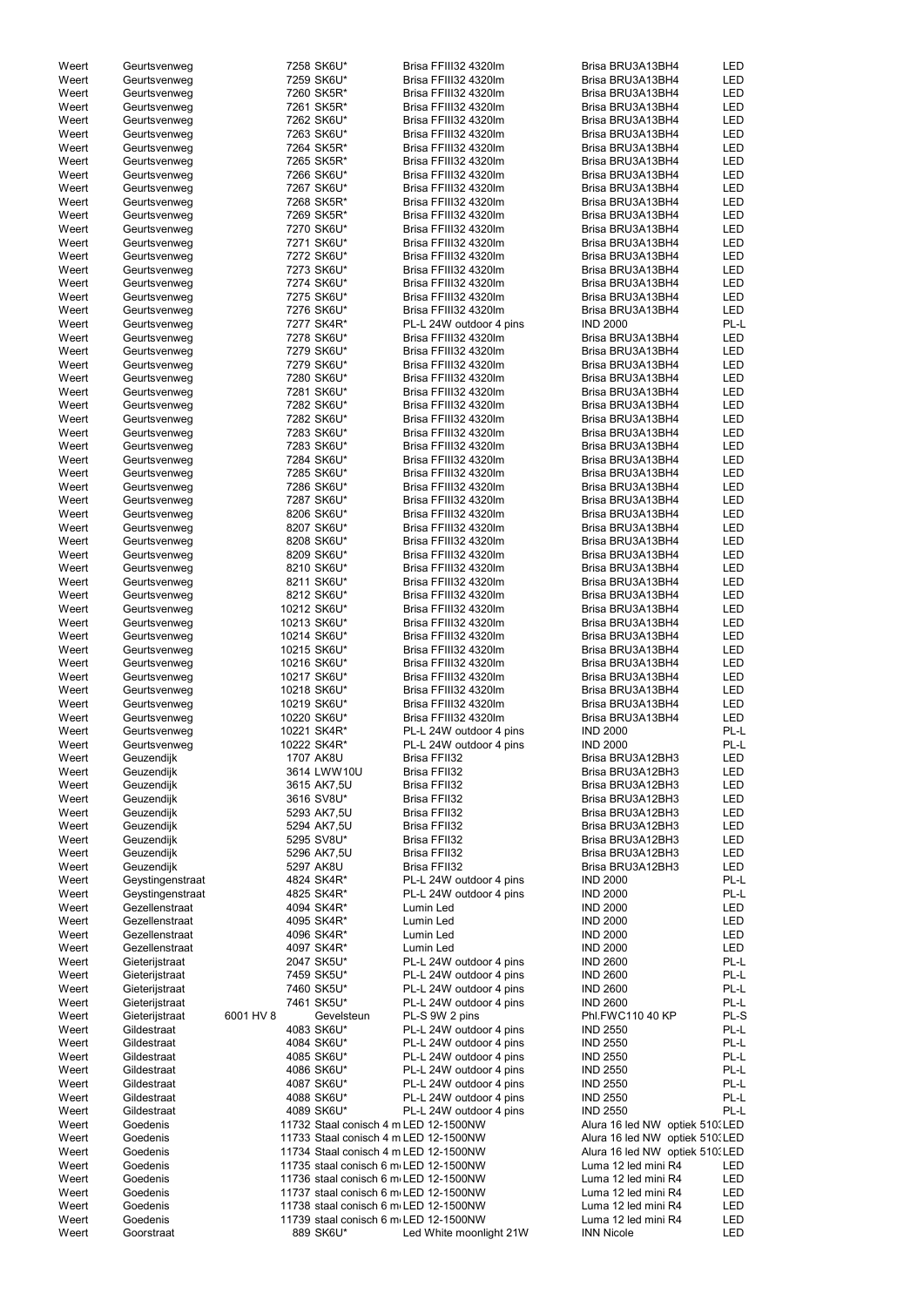| Weert | Goorstraat         | 5443 SK6U*      | Led White moonlight 21W | <b>INN Nicole</b>  | LED        |
|-------|--------------------|-----------------|-------------------------|--------------------|------------|
| Weert | Gorterstraat       | 5980 SV3R       | PL-L 24W outdoor 4 pins | <b>IND 2015</b>    | PL-L       |
| Weert | Gorterstraat       | 5983 SV3R       | PL-L 24W outdoor 4 pins | <b>IND 2015</b>    | PL-L       |
| Weert | Gorterstraat       | 5984 SV3R       | PL-L 24W outdoor 4 pins | <b>IND 2015</b>    | PL-L       |
| Weert | Gorterstraat       | 9719 Gevelsteun | PL-L 24W outdoor 4 pins | <b>IND 2015</b>    | PL-L       |
| Weert | Gothenhof          | 4179 SK4R*      | PL-L 24W outdoor 4 pins | <b>IND 2000</b>    | PL-L       |
| Weert | Gothenhof          | 4180 SK4R*      | PL-L 24W outdoor 4 pins | <b>IND 2000</b>    | PL-L       |
| Weert | Gothenhof          | 4181 AK5R       | PL-L 24W outdoor 4 pins | <b>IND 2550</b>    | PL-L       |
| Weert | Gothenhof          | 4182 SK4R*      | PL-L 24W outdoor 4 pins | <b>IND 2000</b>    | PL-L       |
|       |                    |                 |                         |                    |            |
| Weert | Gothenhof          | 4183 SK4R*      | PL-L 24W outdoor 4 pins | <b>IND 2000</b>    | PL-L       |
| Weert | Gothenhof          | 4184 SK4R*      | PL-L 24W outdoor 4 pins | <b>IND 2000</b>    | PL-L       |
| Weert | Gothenhof          | 4185 SK4R*      | PL-L 24W outdoor 4 pins | <b>IND 2000</b>    | PL-L       |
| Weert | Gothenhof          | 4186 SK4R*      | PL-L 24W outdoor 4 pins | <b>IND 2000</b>    | PL-L       |
| Weert | Goudriaanstraat    | 582 SK6U*       | PL-L 24W outdoor 4 pins | <b>IND 2550</b>    | PL-L       |
| Weert | Goudriaanstraat    | 583 SK6U*       | PL-L 24W outdoor 4 pins | <b>IND 2550</b>    | PL-L       |
| Weert | Goudriaanstraat    | 2917 SK6U*      | PL-L 24W outdoor 4 pins | <b>IND 2550</b>    | PL-L       |
| Weert | Goudriaanstraat    | 2918 SK6U*      | PL-L 24W outdoor 4 pins | <b>IND 2550</b>    | PL-L       |
| Weert | Goudriaanstraat    | 2919 SK6U*      | PL-L 24W outdoor 4 pins | <b>IND 2550</b>    | PL-L       |
| Weert | Goudriaanstraat    | 2920 SK6U*      | PL-L 24W outdoor 4 pins | <b>IND 2550</b>    | PL-L       |
| Weert | Goudriaanstraat    | 11420 SK6U*     | PL-L 24W outdoor 4 pins | <b>IND 2550</b>    | PL-L       |
| Weert | Gouverneurlaan     | 8900 SV10U*     | SON Pia Plus 100W       | <b>PHI SGS 203</b> | SON        |
| Weert | Gouverneurlaan     | 8901 SV10U*     | SON Pia Plus 100W       | <b>PHI SGS 203</b> | SON        |
| Weert | Gouverneurlaan     | 8902 SV10U*     | SON Pia Plus 100W       | PHI SGS 203        | SON        |
| Weert | Gouverneurlaan     | 8903 SV10U*     | SON Pia Plus 100W       | <b>PHI SGS 203</b> | SON        |
| Weert | Gouverneurlaan     | 8911 SV10U*     | SON Pia Plus 100W       | <b>PHI SGS 203</b> | SON        |
| Weert | Gouverneurlaan     | 8913 SV10U*     | SON Pia Plus 100W       | <b>PHI SGS 203</b> | SON        |
| Weert | Graaf Jacobstraat  | 135 SK4R*       | PL-L 24W outdoor 4 pins | <b>IND 2000</b>    | PL-L       |
| Weert | Graaf Jacobstraat  | 163 SK4R*       | PL-L 24W outdoor 4 pins | <b>IND 2000</b>    | PL-L       |
| Weert | Graaf Jacobstraat  | 164 SK4R*       | PL-L 24W outdoor 4 pins | <b>IND 2000</b>    | PL-L       |
|       |                    |                 |                         |                    | PL-L       |
| Weert | Graaf Jacobstraat  | 165 SK4R*       | PL-L 24W outdoor 4 pins | <b>IND 2000</b>    |            |
| Weert | Graaf Jacobstraat  | 166 SK4R*       | PL-L 24W outdoor 4 pins | <b>IND 2000</b>    | PL-L       |
| Weert | Graaf Jacobstraat  | 167 SK4R*       | PL-L 24W outdoor 4 pins | <b>IND 2000</b>    | PL-L       |
| Weert | Graaf Jacobstraat  | 887 SK6U*       | PL-L 24W outdoor 4 pins | <b>IND 2550</b>    | PL-L       |
| Weert | Graaf Jacobstraat  | 2390 SK6U*      | PL-L 24W outdoor 4 pins | <b>IND 2550</b>    | PL-L       |
| Weert | Graaf Jacobstraat  | 5601 SK4R*      | PL-L 24W outdoor 4 pins | <b>IND 2000</b>    | PL-L       |
| Weert | Graaf Jacobstraat  | 5641 SK4R*      | PL-L 24W outdoor 4 pins | <b>IND 2000</b>    | PL-L       |
| Weert | Graafschap Hornela | 1220 AK10U      | SON Pia Plus 100W       | PHI SGS 203        | SON        |
| Weert | Graafschap Hornela | 1220 AK10U      | SON Pia Plus 100W       | PHI SGS 203        | SON        |
| Weert | Graafschap Hornela | 1221 AK10U      | SON Pia Plus 100W       | PHI SGS 203        | SON        |
| Weert | Graafschap Hornela | 1221 AK10U      | SON Pia Plus 100W       | PHI SGS 203        | SON        |
| Weert | Graafschap Hornela | 2147 SV9U       | Teceo 1 24-500mA        | <b>SCH TECEO-1</b> | LED        |
| Weert | Graafschap Hornela | 2148 SV9U       | Teceo 1 24-500mA        | <b>SCH TECEO-1</b> | LED        |
| Weert | Graafschap Hornela | 2361 SV9U       | LED 24-350mA 3300lm     | <b>SCH TECEO-1</b> | <b>LED</b> |
| Weert | Graafschap Hornela | 2361 SV9U       | LED 24-350mA 3300lm     | <b>SCH TECEO-1</b> | <b>LED</b> |
| Weert | Graafschap Hornela | 2362 SV9U       | LED 24-350mA 3300lm     | <b>SCH TECEO-1</b> | <b>LED</b> |
| Weert |                    | 2363 SV9U       | LED 24-350mA 3300lm     | <b>SCH TECEO-1</b> | <b>LED</b> |
|       | Graafschap Hornela |                 |                         |                    |            |
| Weert | Graafschap Hornela | 2364 SV9U       | LED 24-350mA 3300lm     | <b>SCH TECEO-1</b> | LED        |
| Weert | Graafschap Hornela | 2364 SV9U       | LED 24-350mA 3300lm     | <b>SCH TECEO-1</b> | LED        |
| Weert | Graafschap Hornela | 2365 SV9U       | LED 24-350mA 3300lm     | <b>SCH TECEO-1</b> | LED        |
| Weert | Graafschap Hornela | 2366 SV9U       | LED 24-350mA 3300lm     | <b>SCH TECEO-1</b> | LED        |
| Weert | Graafschap Hornela | 2366 SV9U       | LED 24-350mA 3300lm     | <b>SCH TECEO-1</b> | LED        |
| Weert | Graafschap Hornela | 2367 SV9U       | LED 24-350mA 3300lm     | <b>SCH TECEO-1</b> | LED        |
| Weert | Graafschap Hornela | 2367 SV9U       | LED 24-350mA 3300lm     | <b>SCH TECEO-1</b> | LED        |
| Weert | Graafschap Hornela | 2368 SV9U       | LED 24-350mA 3300lm     | <b>SCH TECEO-1</b> | LED        |
| Weert | Graafschap Hornela | 2369 SV9U       | LED 24-350mA 3300lm     | <b>SCH TECEO-1</b> | LED        |
| Weert | Graafschap Hornela | 2848 SV9U       | LED 24-350mA 3300lm     | <b>SCH TECEO-1</b> | LED        |
| Weert | Graafschap Hornela | 2848 SV9U       | LED 24-350mA 3300lm     | <b>SCH TECEO-1</b> | LED        |
| Weert | Graafschap Hornela | 2849 SV9U       | LED 24-350mA 3300lm     | <b>SCH TECEO-1</b> | LED        |
| Weert | Graafschap Hornela | 2849 SV9U       | LED 24-350mA 3300lm     | <b>SCH TECEO-1</b> | LED        |
| Weert | Graafschap Hornela | 2850 SV9U       | LED 24-350mA 3300lm     | <b>SCH TECEO-1</b> | LED        |
| Weert | Graafschap Hornela | 2850 SV9U       | LED 24-350mA 3300lm     | <b>SCH TECEO-1</b> | LED        |
| Weert | Graafschap Hornela | 2851 SV9U       | Teceo 1 24-500mA        | <b>SCH TECEO-1</b> | LED        |
| Weert | Graafschap Hornela | 2851 SV9U       | Teceo 1 24-500mA        | <b>SCH TECEO-1</b> | LED        |
| Weert | Graafschap Hornela | 2852 SV9U       | Teceo 1 24-500mA        | <b>SCH TECEO-1</b> | LED        |
| Weert | Graafschap Hornela | 2852 SV9U       | Teceo 1 24-500mA        | <b>SCH TECEO-1</b> | LED        |
| Weert |                    | 2853 SV9U       | Teceo 1 24-500mA        | <b>SCH TECEO-1</b> | LED        |
|       | Graafschap Hornela |                 |                         |                    |            |
| Weert | Graafschap Hornela | 2853 SV9U       | Teceo 1 24-500mA        | <b>SCH TECEO-1</b> | LED        |
| Weert | Graafschap Hornela | 2854 SV9U       | Teceo 1 24-500mA        | <b>SCH TECEO-1</b> | <b>LED</b> |
| Weert | Graafschap Hornela | 2854 SV9U       | Teceo 1 24-500mA        | <b>SCH TECEO-1</b> | LED        |
| Weert | Graafschap Hornela | 2855 SV9U       | Teceo 1 24-500mA        | <b>SCH TECEO-1</b> | LED        |
| Weert | Graafschap Hornela | 2855 SV9U       | Teceo 1 24-500mA        | <b>SCH TECEO-1</b> | LED        |
| Weert | Graafschap Hornela | 2856 SV9U       | Teceo 1 24-500mA        | <b>SCH TECEO-1</b> | LED        |
| Weert | Graafschap Hornela | 2856 SV9U       | Teceo 1 24-500mA        | <b>SCH TECEO-1</b> | LED        |
| Weert | Graafschap Hornela | 2857 SV9U       | Teceo 1 24-500mA        | <b>SCH TECEO-1</b> | LED        |
| Weert | Graafschap Hornela | 2857 SV9U       | Teceo 1 24-500mA        | <b>SCH TECEO-1</b> | LED        |
| Weert | Graafschap Hornela | 2858 SV9U       | Teceo 1 24-500mA        | <b>SCH TECEO-1</b> | LED        |
| Weert | Graafschap Hornela | 2858 SV9U       | Teceo 1 24-500mA        | <b>SCH TECEO-1</b> | LED        |
| Weert | Graafschap Hornela | 2859 SV9U       | Teceo 1 24-500mA        | <b>SCH TECEO-1</b> | LED        |
| Weert | Graafschap Hornela | 2859 SV9U       | Teceo 1 24-500mA        | <b>SCH TECEO-1</b> | LED        |
| Weert | Graafschap Hornela | 2860 SV9U       | Teceo 1 24-500mA        | <b>SCH TECEO-1</b> | LED        |
| Weert | Graafschap Hornela | 2860 SV9U       | Teceo 1 24-500mA        | <b>SCH TECEO-1</b> | LED        |
| Weert | Graafschap Hornela | 2861 SV9U       | Teceo 1 24-500mA        | <b>SCH TECEO-1</b> | LED        |
| Weert | Graafschap Hornela | 2861 SV9U       | Teceo 1 24-500mA        | <b>SCH TECEO-1</b> | LED        |
| Weert | Graafschap Hornela | 2862 SV9U       | Teceo 1 24-500mA        | <b>SCH TECEO-1</b> | LED        |
|       |                    |                 | Teceo 1 24-500mA        |                    |            |
| Weert | Graafschap Hornela | 2862 SV9U       |                         | <b>SCH TECEO-1</b> | LED        |
| Weert | Graafschap Hornela | 2863 SV9U       | Teceo 1 24-500mA        | <b>SCH TECEO-1</b> | LED        |
| Weert | Graafschap Hornela | 2863 SV9U       | Teceo 1 24-500mA        | <b>SCH TECEO-1</b> | LED        |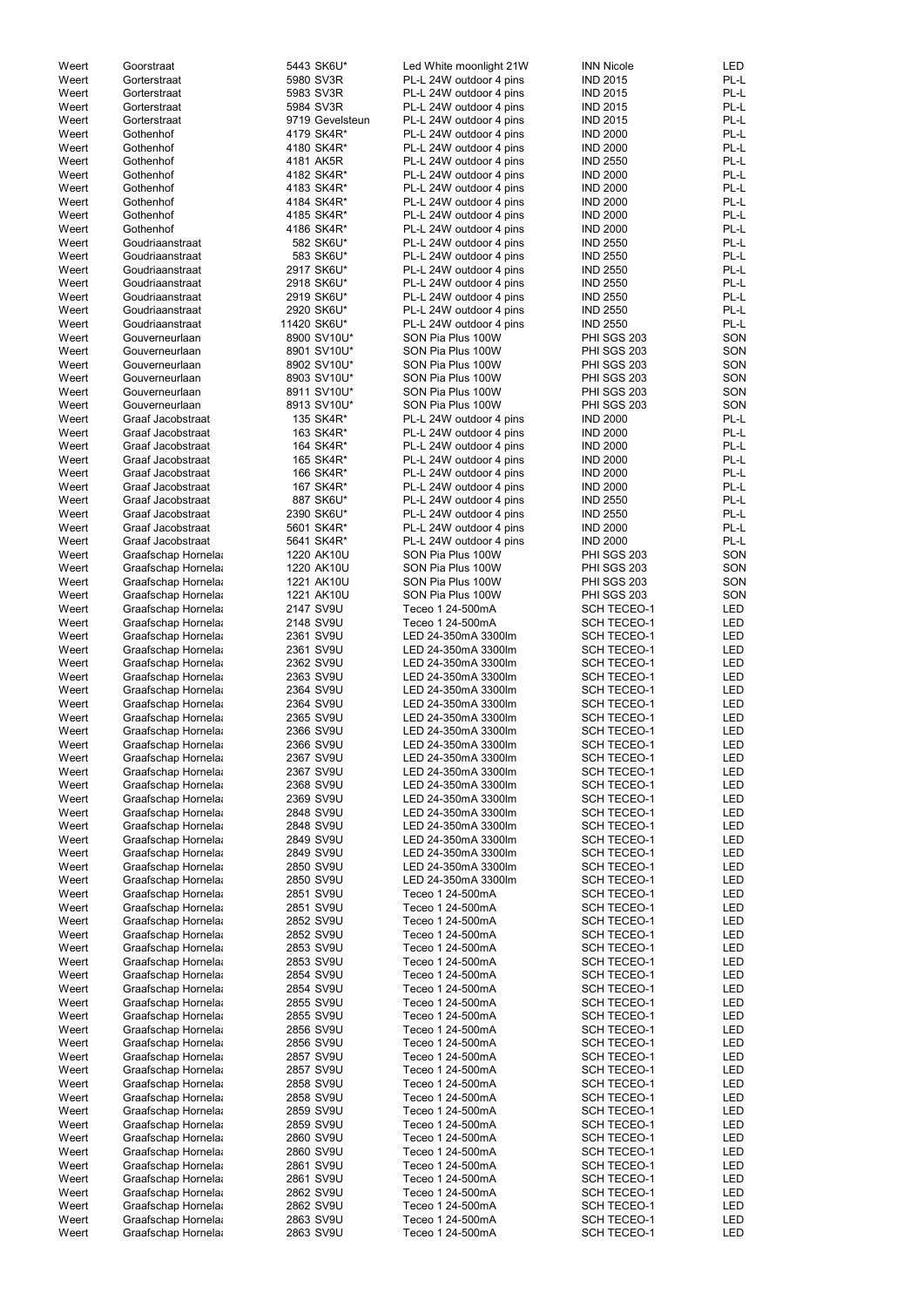| Weert | Graafschap Hornela | 2864 SV9U                  | Teceo 1 24-500mA                 | <b>SCH TECEO-1</b>                 | <b>LED</b> |
|-------|--------------------|----------------------------|----------------------------------|------------------------------------|------------|
| Weert | Graafschap Hornela | 2864 SV9U                  | Teceo 1 24-500mA                 | <b>SCH TECEO-1</b>                 | <b>LED</b> |
| Weert | Graafschap Hornela | 2865 SV9U                  | Teceo 1 24-500mA                 | <b>SCH TECEO-1</b>                 | <b>LED</b> |
|       |                    |                            |                                  |                                    |            |
| Weert | Graafschap Hornela | 2865 SV9U                  | Teceo 1 24-500mA                 | <b>SCH TECEO-1</b>                 | <b>LED</b> |
| Weert | Graafschap Hornela | 2866 SV9U                  | Teceo 1 24-500mA                 | <b>SCH TECEO-1</b>                 | <b>LED</b> |
| Weert | Graafschap Hornela | 2867 SV9U                  | Teceo 1 24-500mA                 | <b>SCH TECEO-1</b>                 | <b>LED</b> |
| Weert | Graafschap Hornela | 2868 LWW10U                | LL Ultimate T8 58W Aura          | <b>AGMI LVV vlag</b>               | <b>LED</b> |
|       |                    |                            |                                  |                                    |            |
| Weert | Graafschap Hornela | 2868 LWW10U                | Teceo 1 24-500mA                 | <b>SCH TECEO-1</b>                 | <b>LED</b> |
| Weert | Graafschap Hornela | 2868 LWW10U                | LL Ultimate T8 58W Aura          | <b>AGMI LVV vlag</b>               | <b>LED</b> |
| Weert | Graafschap Hornela | 2869 SV9U                  | Teceo 1 24-500mA                 | <b>SCH TECEO-1</b>                 | <b>LED</b> |
| Weert | Graafschap Hornela | 2900 LWW10U                | Led ANWB                         | <b>AGMI LVV vlag</b>               | <b>LED</b> |
|       |                    |                            |                                  |                                    |            |
| Weert | Graafschap Hornela | 2900 LWW10U                | Teceo 1 24-500mA                 | <b>SCH TECEO-1</b>                 | <b>LED</b> |
| Weert | Graafschap Hornela | 2901 SV9U                  | Teceo 1 24-500mA                 | <b>SCH TECEO-1</b>                 | <b>LED</b> |
| Weert | Graafschap Hornela | 3233 Tunnel                | Ph True Force 4000lm             | Ind76502.101 Tunnelarm.            | <b>LED</b> |
| Weert | Graafschap Hornela | 3234 Tunnel                | Ph True Force 4000lm             | Ind76502.101 Tunnelarm.            | <b>LED</b> |
|       |                    |                            |                                  |                                    |            |
| Weert | Graafschap Hornela | 3235 Tunnel                | Ph True Force 4000lm             | Ind76502.101 Tunnelarm.            | <b>LED</b> |
| Weert | Graafschap Hornela | 3236 Tunnel                | Ph True Force 4000lm             | Ind76502.101 Tunnelarm.            | <b>LED</b> |
| Weert | Graafschap Hornela | 3237 Tunnel                | Led Sox bulb                     | Ind76502.101 Tunnelarm.            | <b>LED</b> |
|       |                    |                            |                                  |                                    |            |
| Weert | Graafschap Hornela | 3238 Tunnel                | Led Sox bulb                     | Ind76502.101 Tunnelarm.            | <b>LED</b> |
| Weert | Graafschap Hornela | 3284 AK10U                 | Teceo 1 48-350mA                 | <b>SCH TECEO-1</b>                 | <b>LED</b> |
| Weert | Graafschap Hornela | 3284 AK10U                 | Teceo 1 48-350mA                 | <b>SCH TECEO-1</b>                 | <b>LED</b> |
| Weert | Graafschap Hornela | 3393 SV9U                  | Teceo 1 24-500mA                 | <b>SCH TECEO-1</b>                 | <b>LED</b> |
|       |                    |                            |                                  |                                    |            |
| Weert | Graafschap Hornela | 3394 SV9U                  | Teceo 1 24-500mA                 | <b>SCH TECEO-1</b>                 | <b>LED</b> |
| Weert | Graafschap Hornela | 3395 SV9U                  | Teceo 1 24-500mA                 | <b>SCH TECEO-1</b>                 | <b>LED</b> |
| Weert | Graafschap Hornela | 3395 SV9U                  | Teceo 1 24-500mA                 | <b>SCH TECEO-1</b>                 | <b>LED</b> |
| Weert |                    |                            | Teceo 1 24-500mA                 | <b>SCH TECEO-1</b>                 | <b>LED</b> |
|       | Graafschap Hornela | 3396 SV9U                  |                                  |                                    |            |
| Weert | Graafschap Hornela | 3396 SV9U                  | Teceo 1 24-500mA                 | <b>SCH TECEO-1</b>                 | <b>LED</b> |
| Weert | Graafschap Hornela | 3397 SV9U                  | Teceo 1 24-500mA                 | <b>SCH TECEO-1</b>                 | <b>LED</b> |
| Weert | Graafschap Hornela | 3398 SV9U                  | Teceo 1 24-500mA                 | <b>SCH TECEO-1</b>                 | <b>LED</b> |
|       |                    |                            |                                  |                                    | <b>LED</b> |
| Weert | Graafschap Hornela | 3399 SV9U                  | Teceo 1 24-500mA                 | <b>SCH TECEO-1</b>                 |            |
| Weert | Graafschap Hornela | 3400 SV9U                  | Teceo 1 24-500mA                 | <b>SCH TECEO-1</b>                 | <b>LED</b> |
| Weert | Graafschap Hornela | 3569 Tunnel                | Led Sox bulb                     | Ind76502.101 Tunnelarm.            | <b>LED</b> |
| Weert | Graafschap Hornela | 3570 Tunnel                | Led Sox bulb                     | Ind76502.101 Tunnelarm.            | <b>LED</b> |
|       |                    |                            |                                  |                                    |            |
| Weert | Graafschap Hornela | 4202 SV9U                  | Teceo 1 24-500mA                 | <b>SCH TECEO-1</b>                 | <b>LED</b> |
| Weert | Graafschap Hornela | 4203 SV9U                  | Teceo 1 24-500mA                 | <b>SCH TECEO-1</b>                 | <b>LED</b> |
| Weert | Graafschap Hornela | 5417 SV9U                  | Teceo 1 24-500mA                 | <b>SCH TECEO-1</b>                 | <b>LED</b> |
| Weert |                    | 5418 SV9U                  | Teceo 1 24-500mA                 | <b>SCH TECEO-1</b>                 | LED        |
|       | Graafschap Hornela |                            |                                  |                                    |            |
| Weert | Graafschap Hornela | 5419 SV9U                  | Teceo 1 24-500mA                 | <b>SCH TECEO-1</b>                 | LED        |
| Weert | Graafschap Hornela | 5420 SV9U                  | Teceo 1 24-500mA                 | <b>SCH TECEO-1</b>                 | LED        |
| Weert | Graafschap Hornela | 5421 SV9U                  | Teceo 1 24-500mA                 | <b>SCH TECEO-1</b>                 | <b>LED</b> |
|       |                    | 5422 SV9U                  |                                  |                                    |            |
| Weert | Graafschap Hornela |                            | Teceo 1 24-500mA                 | <b>SCH TECEO-1</b>                 | <b>LED</b> |
| Weert | Graafschap Hornela | 5472 SV9U                  | Teceo 1 24-500mA                 | <b>SCH TECEO-1</b>                 | <b>LED</b> |
| Weert | Graafschap Hornela | 5473 SV9U                  | Teceo 1 24-500mA                 | <b>SCH TECEO-1</b>                 | <b>LED</b> |
| Weert | Graafschap Hornela | 5474 SV9U                  | Teceo 1 24-500mA                 | <b>SCH TECEO-1</b>                 | <b>LED</b> |
|       |                    |                            |                                  |                                    |            |
| Weert | Graafschap Hornela | 5475 SV9U                  | Teceo 1 24-500mA                 | <b>SCH TECEO-1</b>                 | <b>LED</b> |
| Weert | Graafschap Hornela | 5476 SV9U                  | Teceo 1 24-500mA                 | <b>SCH TECEO-1</b>                 | LED        |
| Weert | Graafschap Hornela | 5477 SV9U                  | Teceo 1 24-500mA                 | <b>SCH TECEO-1</b>                 | <b>LED</b> |
|       |                    |                            |                                  |                                    |            |
| Weert | Graafschap Hornela | 5478 SV9U                  | Teceo 1 24-500mA                 | <b>SCH TECEO-1</b>                 | <b>LED</b> |
| Weert | Graafschap Hornela | 6120 WND-PLFND ond TLS 20W |                                  | AGM PLH 1L                         | TL.        |
| Weert | Graafschap Hornela | 6121 WND-PLFND ond TLS 20W |                                  | AGM PLH 1L                         | TL.        |
| Weert | Graafschap Hornela | 6122 WND-PLFND ond TLS 20W |                                  | AGM PLH 1L                         | TL.        |
|       |                    |                            |                                  |                                    |            |
| Weert | Graafschap Hornela | 6205 SV10U*                | Teceo 1 24-500mA                 | <b>SCH TECEO-1</b>                 | <b>LED</b> |
| Weert | Graafschap Hornela | 6206 SV10U*                | Teceo 1 24-500mA                 | <b>SCH TECEO-1</b>                 | <b>LED</b> |
| Weert | Graafschap Hornela | 6207 SV10U*                | Teceo 1 24-500mA                 | <b>SCH TECEO-1</b>                 | LED        |
|       |                    |                            |                                  |                                    |            |
| Weert | Graafschap Hornela | 6208 SV10U*                | Teceo 1 24-500mA                 | <b>SCH TECEO-1</b>                 | <b>LED</b> |
| Weert | Graafschap Hornela | 6209 SV10U*                | Teceo 1 24-500mA                 | <b>SCH TECEO-1</b>                 | LED        |
| Weert | Graafschap Hornela | 6210 SV10U*                | Teceo 1 24-500mA                 | <b>SCH TECEO-1</b>                 | <b>LED</b> |
| Weert | Graafschap Hornela | 6211 SV10U*                | Teceo 1 24-500mA                 | <b>SCH TECEO-1</b>                 | <b>LED</b> |
|       |                    | 7696 SK5U*                 | SON-T Plus 50W                   | <b>IND 2600</b>                    | SON        |
| Weert | Graafschap Hornela |                            |                                  |                                    |            |
| Weert | Graafschap Hornela | 7697 SK5U*                 | SON-T Plus 50W                   | <b>IND 2600</b>                    | SON        |
| Weert | Graafschap Hornela | 7698 SK5U*                 | SON-T Plus 50W                   | <b>IND 2600</b>                    | SON        |
| Weert | Graafschap Hornela | 7699 SK5U*                 | SON-T Plus 50W                   | <b>IND 2600</b>                    | SON        |
| Weert |                    | 7700 SK5U*                 | SON-T Plus 50W                   | <b>IND 2600</b>                    | SON        |
|       | Graafschap Hornela |                            |                                  |                                    |            |
| Weert | Graafschap Hornela | 7701 SK5U*                 | SON-T Plus 50W                   | <b>IND 2600</b>                    | SON        |
| Weert | Graafschap Hornela | 7702 SK5U*                 | SON-T Plus 50W                   | <b>IND 2600</b>                    | SON        |
| Weert | Graafschap Hornela | 7703 SK5U*                 | SON-T Plus 50W                   | <b>IND 2600</b>                    | SON        |
|       |                    |                            |                                  |                                    |            |
| Weert | Graafschap Hornela | 7704 AK8U                  | SON Pia Plus 100W                | PHI SGS 203                        | SON        |
| Weert | Graafschap Hornela | 7705 SK5U*                 | SON-T Plus 50W                   | <b>IND 2600</b>                    | SON        |
| Weert | Graafschap Hornela | 7706 AK8U                  | SON Pia Plus 100W                | <b>PHI SGS 203</b>                 | SON        |
| Weert | Graafschap Hornela | 7707 SK5U*                 | SON-T Plus 50W                   | <b>IND 2600</b>                    | SON        |
|       |                    |                            |                                  |                                    |            |
| Weert | Graafschap Hornela | 7708 SK5U*                 | SON-T Plus 50W                   | <b>IND 2600</b>                    | SON        |
| Weert | Graafschap Hornela | 7709 SK5U*                 | SON-T Plus 50W                   | <b>IND 2600</b>                    | SON        |
| Weert | Graafschap Hornela | 7710 SK5U*                 | SON-T Plus 50W                   | <b>IND 2600</b>                    | SON        |
| Weert | Graafschap Hornela | 7711 SK5U*                 | SON-T Plus 50W                   | <b>IND 2600</b>                    | SON        |
|       |                    |                            |                                  |                                    |            |
| Weert | Graafschap Hornela | 7712 SK5U*                 | SON-T Plus 50W                   | <b>IND 2600</b>                    | SON        |
| Weert | Graafschap Hornela | 7713 SK5U*                 | SON-T Plus 50W                   | <b>IND 2600</b>                    | SON        |
| Weert | Graafschap Hornela | 7714 SK5U*                 | SON-T Plus 50W                   | <b>IND 2600</b>                    | SON        |
|       |                    |                            |                                  |                                    |            |
| Weert | Graafschap Hornela | 7715 SK5U*                 | SON-T Plus 50W                   | <b>IND 2600</b>                    | SON        |
| Weert | Graafschap Hornela | 7716 SK5U*                 | SON-T Plus 50W                   | <b>IND 2600</b>                    | SON        |
| Weert | Graafschap Hornela | 7717 SK5U*                 | SON-T Plus 50W                   | <b>IND 2600</b>                    | SON        |
| Weert | Graafschap Hornela | 7718 SK5U*                 | SON-T Plus 50W                   | <b>IND 2600</b>                    | SON        |
|       |                    |                            |                                  |                                    |            |
| Weert | Graafschap Hornela | 7719 SK5U*                 | SON-T Plus 50W                   | <b>IND 2600</b>                    | SON        |
| Weert | Graafschap Hornela | 7720 SK5U*                 | SON-T Plus 50W                   | <b>IND 2600</b>                    | SON        |
| Weert | Graafschap Hornela | 7721 SK5U*                 | SON-T Plus 50W                   | <b>IND 2600</b>                    | SON        |
| Weert | Graafschap Hornela | 7722 SK5U*                 | SON-T Plus 50W                   | <b>IND 2600</b>                    | SON        |
|       |                    |                            |                                  |                                    |            |
| Weert | Graafschap Hornela | 7723 SK5U*                 | SON-T Plus 50W<br>SON-T Plus 50W | <b>IND 2600</b><br><b>IND 2600</b> | SON        |
| Weert | Graafschap Hornela | 7724 SK5U*                 |                                  |                                    | SON        |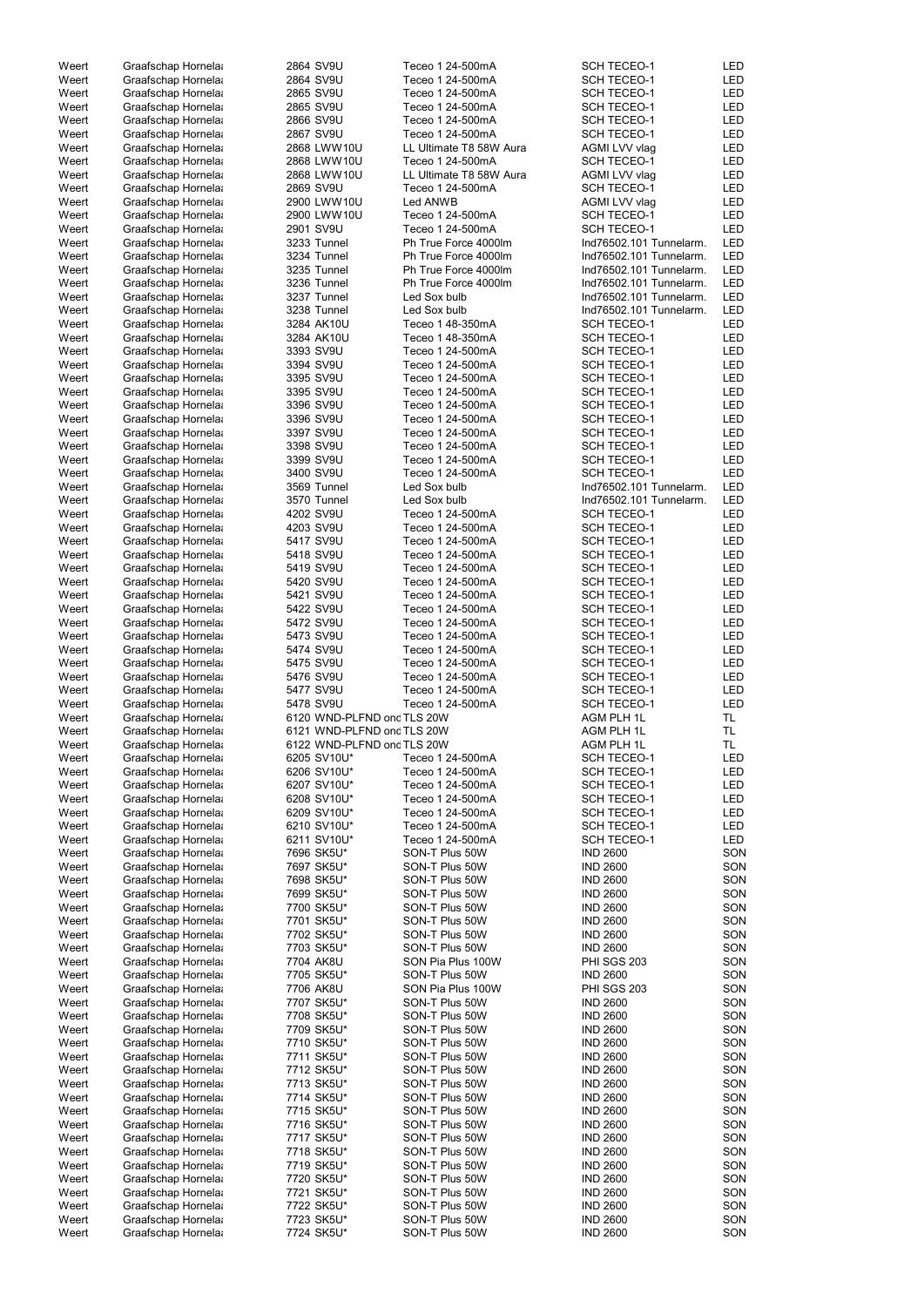| Weert | Graafschap Hornela | 7725 SK5U*   | SON-T Plus 50W                             | <b>IND 2600</b>       | SON        |
|-------|--------------------|--------------|--------------------------------------------|-----------------------|------------|
| Weert | Graafschap Hornela | 7726 SK5U*   | SON-T Plus 50W                             | <b>IND 2600</b>       | SON        |
| Weert | Graafschap Hornela | 7727 SK5U*   | SON-T Plus 50W                             | <b>IND 2600</b>       | SON        |
| Weert | Graafschap Hornela | 7728 SK5U*   | SON-T Plus 50W                             | <b>IND 2600</b>       | SON        |
| Weert |                    | 7729 SK5U*   | SON-T Plus 50W                             | <b>IND 2600</b>       | SON        |
|       | Graafschap Hornela |              |                                            |                       |            |
| Weert | Graafschap Hornela | 7730 SK5U*   | SON-T Plus 50W                             | <b>IND 2600</b>       | SON        |
| Weert | Graafschap Hornela | 7731 SK5U*   | SON-T Plus 50W                             | <b>IND 2600</b>       | SON        |
| Weert | Graafschap Hornela | 7732 SK5U*   | SON-T Plus 50W                             | <b>IND 2600</b>       | SON        |
| Weert | Graafschap Hornela | 7733 SK5U*   | SON-T Plus 50W                             | <b>IND 2600</b>       | SON        |
| Weert | Graafschap Hornela | 7734 SK5U*   | SON-T Plus 50W                             | <b>IND 2600</b>       | SON        |
|       |                    |              | SON-T Plus 50W                             |                       | SON        |
| Weert | Graafschap Hornela | 7735 SK5U*   |                                            | <b>IND 2600</b>       |            |
| Weert | Graafschap Hornela | 7736 SK5U*   | SON-T Plus 50W                             | <b>IND 2600</b>       | SON        |
| Weert | Graafschap Hornela | 7737 SK5U*   | SON-T Plus 50W                             | <b>IND 2600</b>       | SON        |
| Weert | Graafschap Hornela | 7738 SK5U*   | SON-T Plus 50W                             | <b>IND 2600</b>       | SON        |
| Weert | Graafschap Hornela | 7739 SK5U*   | SON-T Plus 50W                             | <b>IND 2600</b>       | SON        |
| Weert | Graafschap Hornela | 7740 SK5U*   | SON-T Plus 50W                             | <b>IND 2600</b>       | SON        |
|       |                    |              |                                            |                       |            |
| Weert | Graafschap Hornela | 7741 SK5U*   | SON-T Plus 50W                             | <b>IND 2600</b>       | SON        |
| Weert | Graafschap Hornela | 7742 SK5U*   | SON-T Plus 50W                             | <b>IND 2600</b>       | SON        |
| Weert | Graafschap Hornela | 7743 SK5U*   | SON-T Plus 50W                             | <b>IND 2600</b>       | SON        |
| Weert | Graafschap Hornela | 7744 SK5U*   | SON-T Plus 50W                             | <b>IND 2600</b>       | SON        |
| Weert | Graafschap Hornela | 7745 SK5U*   | SON-T Plus 50W                             | <b>IND 2600</b>       | SON        |
| Weert | Graafschap Hornela | 7746 SK5U*   | SON-T Plus 50W                             | <b>IND 2600</b>       | SON        |
|       |                    | 7747 SK5U*   | SON-T Plus 50W                             | <b>IND 2600</b>       | SON        |
| Weert | Graafschap Hornela |              |                                            |                       |            |
| Weert | Graafschap Hornela | 7748 SK5U*   | SON-T Plus 50W                             | <b>IND 2600</b>       | SON        |
| Weert | Graafschap Hornela | 7749 SK5U*   | SON-T Plus 50W                             | <b>IND 2600</b>       | SON        |
| Weert | Graafschap Hornela | 7750 SK5U*   | SON-T Plus 50W                             | <b>IND 2600</b>       | SON        |
| Weert | Graafschap Hornela | 7751 SK5U*   | SON-T Plus 50W                             | <b>IND 2600</b>       | SON        |
| Weert | Graafschap Hornela | 7752 SK5U*   | SON-T Plus 50W                             | <b>IND 2600</b>       | SON        |
|       |                    |              |                                            |                       |            |
| Weert | Graafschap Hornela | 7753 SK5U*   | SON-T Plus 50W                             | <b>IND 2600</b>       | SON        |
| Weert | Graafschap Hornela | 7754 SK5U*   | SON-T Plus 50W                             | <b>IND 2600</b>       | SON        |
| Weert | Graafschap Hornela | 9994 LWW6,5  | Led ANWB                                   | AGMI LVV vlag         | LED        |
| Weert | Graafschap Hornela | 9994 LWW6,5  | Led ANWB                                   | AGMI LVV vlag         | LED        |
| Weert | Graafschap Hornela | 9994 LWW6,5  | Led ANWB                                   | AGMI LVV vlag         | <b>LED</b> |
| Weert | Graafschap Hornela | 10025 Abri   | <b>TL-D 58W</b>                            | Reclame bord verlicht | TL-D       |
|       |                    |              |                                            |                       |            |
| Weert | Graafschap Hornela | 10025 Abri   | <b>TL-D 58W</b>                            | Reclame bord verlicht | TL-D       |
| Weert | Graafschap Hornela | 10025 Abri   | <b>TL-D 58W</b>                            | Reclame bord verlicht | TL-D       |
| Weert | Graafschap Hornela | 10055 VIP    | <b>TL-D 58W</b>                            | Reclame bord verlicht | TL-D       |
| Weert | Graafschap Hornela | 10055 VIP    | <b>TL-D 58W</b>                            | Reclame bord verlicht | TL-D       |
| Weert | Graafschap Hornela | 10055 VIP    | <b>TL-D 58W</b>                            | Reclame bord verlicht | TL-D       |
| Weert | Graafschap Hornela | 10506 SV8U*  | Teceo 1 24-500mA                           | <b>SCH TECEO-1</b>    | <b>LED</b> |
|       |                    |              |                                            |                       |            |
| Weert | Graafschap Hornela | 10507 SV8U*  | Teceo 1 24-500mA                           | <b>SCH TECEO-1</b>    | <b>LED</b> |
| Weert | Graafschap Hornela | 10565 SV8U*  | Teceo 1 24-500mA                           | <b>SCH TECEO-1</b>    | <b>LED</b> |
| Weert | Graafschap Hornela | 10566 SV8U*  | Teceo 1 24-500mA                           | <b>SCH TECEO-1</b>    | LED        |
| Weert | Graafschap Hornela | 10567 SV8U*  | Teceo 1 24-500mA                           | <b>SCH TECEO-1</b>    | LED        |
| Weert | Graafschap Hornela | 10568 SV8U*  | Teceo 1 24-500mA                           | <b>SCH TECEO-1</b>    | LED        |
|       |                    |              |                                            |                       |            |
| Weert | Graafschap Hornela | 10569 SV8U*  | Teceo 1 24-500mA                           | <b>SCH TECEO-1</b>    | LED        |
| Weert | Graafschap Hornela | 10570 SV8U*  | Teceo 1 24-500mA                           | <b>SCH TECEO-1</b>    | LED        |
| Weert | Graafschap Hornela | 10571 SV8U*  | Teceo 1 24-500mA                           | <b>SCH TECEO-1</b>    | LED        |
| Weert | Graafschap Hornela | 10572 SV8U*  | Teceo 1 24-500mA                           | <b>SCH TECEO-1</b>    | <b>LED</b> |
| Weert | Graafschap Hornela | 10573 SV8U*  | Teceo 1 24-500mA                           | <b>SCH TECEO-1</b>    | LED        |
| Weert | Graafschap Hornela | 10574 SV8U*  | Teceo 1 24-500mA                           | <b>SCH TECEO-1</b>    | LED        |
|       |                    |              |                                            |                       |            |
| Weert | Graafschap Hornela | 10575 SV8U*  | Teceo 1 24-500mA                           | <b>SCH TECEO-1</b>    | LED        |
| Weert | Graafschap Hornela | 10576 SV8U*  | Teceo 1 24-500mA                           | <b>SCH TECEO-1</b>    | LED        |
| Weert | Graafschap Hornela | 10577 SV8U*  | Teceo 1 24-500mA                           | <b>SCH TECEO-1</b>    | LED        |
| Weert | Graafschap Hornela | 11409 SK5R*  | Stela Square 10LED                         | Stela Square          | LED        |
| Weert | Graafschap Hornela | 11410 SK5R*  | Stela Square 10LED                         | Stela Square          | LED        |
| Weert | Graafschap Hornela | 11411 SK5R*  | Stela Square 10LED                         | Stela Square          | LED        |
|       |                    | 11412 SK5R*  |                                            |                       | LED        |
| Weert | Graafschap Hornela |              | Stela Square 10LED                         | Stela Square          |            |
| Weert | Graafschap Hornela | 11413 SK5R*  | Stela Square 10LED                         | Stela Square          | LED        |
| Weert | Graafschap Hornela | 11414 SK5R*  | Stela Square 10LED                         | Stela Square          | LED        |
| Weert | Graafschap Hornela | 11415 SK5R*  | Stela Square 10LED                         | Stela Square          | LED        |
| Weert | Graafschap Hornela |              | 12093 staal conisch 6 m Brisa G4LCs 3000lm | Brisa Led             | LED        |
| Weert | Graafschap Hornela |              | 12094 staal conisch 6 m Brisa G4LCs 3000lm | <b>Brisa Led</b>      | LED        |
|       |                    |              |                                            |                       |            |
| Weert | Graafschap Hornela |              | 12095 staal conisch 6 m Brisa G4LCs 3000lm | <b>Brisa Led</b>      | LED        |
| Weert | Graafschap Hornela |              | 12095 staal conisch 6 m Brisa G4LCs 3000lm | Brisa Led             | LED        |
| Weert | Graafschap Hornela | 12517 SK4R*  | PL-L 24W outdoor 4 pins                    | <b>IND 2600</b>       | PL-L       |
| Weert | Graafschap Hornela | 12518 SK4R*  | PL-L 24W outdoor 4 pins                    | <b>IND 2600</b>       | PL-L       |
| Weert | Graafschap Hornela | 12519 SK4R*  | PL-L 24W outdoor 4 pins                    | <b>IND 2600</b>       | PL-L       |
| Weert |                    | 12533 LWW6,5 | Led ANWB                                   | AGMI LVV vlag         | LED        |
|       | Graafschap Hornela |              |                                            |                       |            |
| Weert | Graafschap Hornela | 12533 LWW6,5 | Led ANWB                                   | AGMI LVV vlag         | LED        |
| Weert | Graanmolen         | 8700 SK4R*   | PL-L 24W outdoor 4 pins                    | <b>IND 2000</b>       | PL-L       |
| Weert | Graanmolen         | 8701 SK4R*   | PL-L 24W outdoor 4 pins                    | <b>IND 2000</b>       | PL-L       |
| Weert | Graanmolen         | 8702 SK4R*   | PL-L 24W outdoor 4 pins                    | <b>IND 2000</b>       | PL-L       |
| Weert | Graanmolen         | 8703 SK4R*   | PL-L 24W outdoor 4 pins                    | <b>IND 2000</b>       | PL-L       |
|       | Graanmolen         |              | PL-L 24W outdoor 4 pins                    |                       | PL-L       |
| Weert |                    | 8704 SK5U*   |                                            | <b>IND 2600</b>       |            |
| Weert | Graanmolen         | 8705 SK5U*   | PL-L 24W outdoor 4 pins                    | <b>IND 2600</b>       | PL-L       |
| Weert | Graanmolen         | 8706 SK5U*   | PL-L 24W outdoor 4 pins                    | <b>IND 2600</b>       | PL-L       |
| Weert | Graanmolen         | 8707 SK5U*   | PL-L 24W outdoor 4 pins                    | <b>IND 2600</b>       | PL-L       |
| Weert | Graanmolen         | 8708 SK4R*   | PL-L 24W outdoor 4 pins                    | <b>IND 2000</b>       | PL-L       |
| Weert | Graanmolen         | 8709 SK4R*   | PL-L 24W outdoor 4 pins                    | <b>IND 2000</b>       | PL-L       |
|       |                    |              |                                            |                       |            |
| Weert | Graanmolen         | 8710 SK4R*   | PL-L 24W outdoor 4 pins                    | <b>IND 2000</b>       | PL-L       |
| Weert | Graanmolen         | 8711 SK4R*   | PL-L 24W outdoor 4 pins                    | <b>IND 2000</b>       | PL-L       |
| Weert | Graanmolen         | 8712 SK5U*   | PL-L 24W outdoor 4 pins                    | <b>IND 2600</b>       | PL-L       |
| Weert | Graanmolen         | 8713 SK5U*   | PL-L 24W outdoor 4 pins                    | <b>IND 2600</b>       | PL-L       |
| Weert | Graanmolen         | 8714 SK5U*   | PL-L 24W outdoor 4 pins                    | <b>IND 2600</b>       | PL-L       |
| Weert | Graanmolen         | 8715 SK5U*   | PL-L 24W outdoor 4 pins                    | <b>IND 2600</b>       | PL-L       |
|       | Graanmolen         | 8716 SK5U*   | PL-L 24W outdoor 4 pins                    | <b>IND 2600</b>       | PL-L       |
| Weert |                    |              |                                            |                       |            |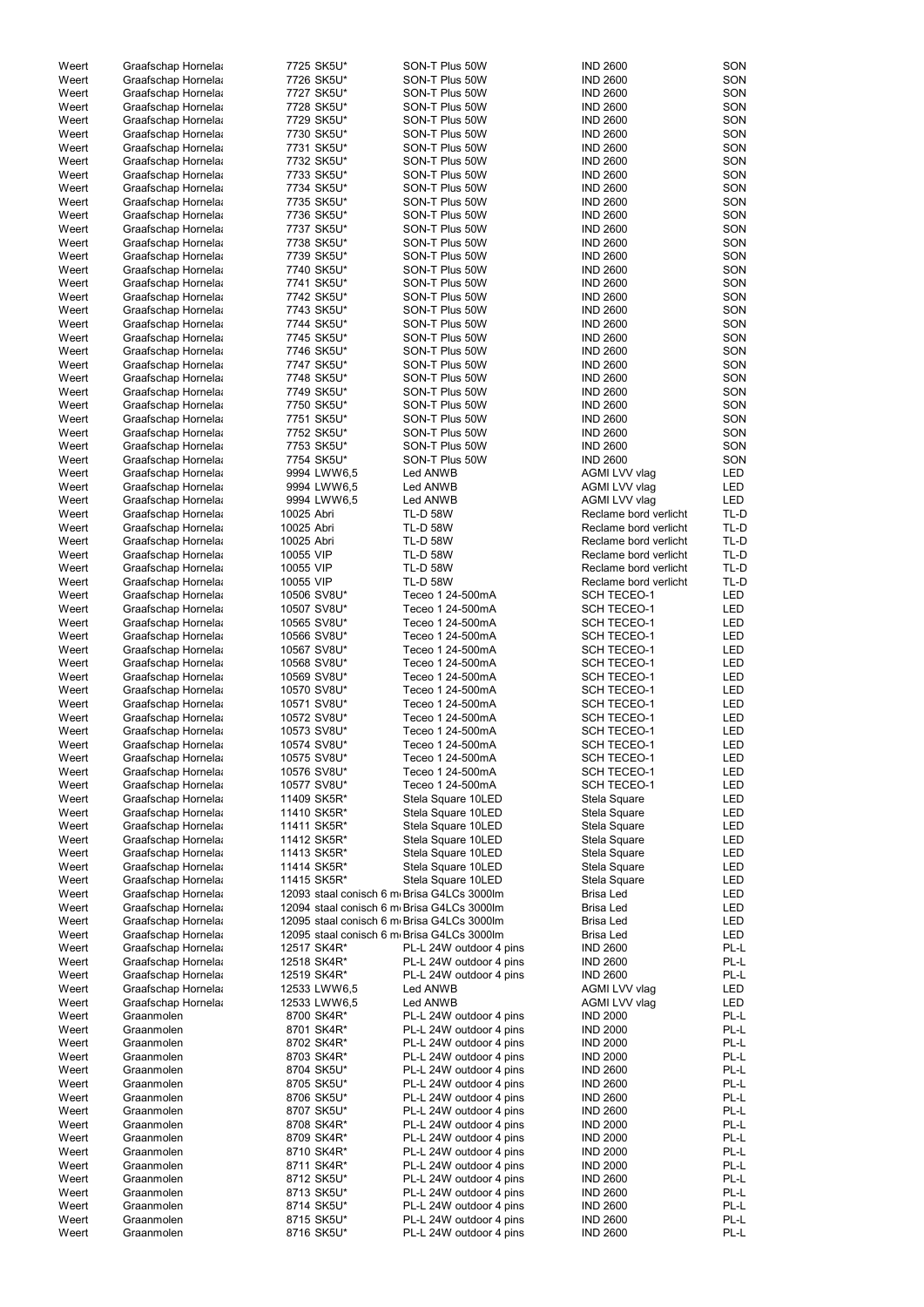| Weert | Graanmolen     | 8717 SK5U*                | PL-L 24W outdoor 4 pins | <b>IND 2600</b>       | PL-L       |
|-------|----------------|---------------------------|-------------------------|-----------------------|------------|
| Weert | Graanmolen     | 8718 SK5U*                | PL-L 24W outdoor 4 pins | <b>IND 2600</b>       | PL-L       |
| Weert | Graanmolen     | 8719 SK5U*                | PL-L 24W outdoor 4 pins | <b>IND 2600</b>       | PL-L       |
| Weert | Graanmolen     | 8720 SK5U*                | PL-L 24W outdoor 4 pins | <b>IND 2600</b>       | PL-L       |
|       | Graanmolen     |                           |                         |                       | PL-L       |
| Weert |                | 8721 SK4R*                | PL-L 24W outdoor 4 pins | <b>IND 2000</b>       |            |
| Weert | Graanmolen     | 8722 SK5U*                | PL-L 24W outdoor 4 pins | <b>IND 2600</b>       | PL-L       |
| Weert | Graanmolen     | 8724 SK5U*                | PL-L 24W outdoor 4 pins | <b>IND 2600</b>       | PL-L       |
| Weert | Graanmolen     | 8725 SK4R*                | PL-L 24W outdoor 4 pins | <b>IND 2000</b>       | PL-L       |
| Weert | Graanmolen     | 8775 SK5R*                | PL-L 24W outdoor 4 pins | <b>IND 2550</b>       | PL-L       |
|       |                |                           |                         |                       |            |
| Weert | Graanmolen     | 8776 SK5R*                | PL-L 24W outdoor 4 pins | <b>IND 2550</b>       | PL-L       |
| Weert | Graanmolen     | 8777 SK5R*                | PL-L 24W outdoor 4 pins | <b>IND 2550</b>       | PL-L       |
| Weert | Graanmolen     | 8778 SK5R*                | PL-L 24W outdoor 4 pins | <b>IND 2550</b>       | PL-L       |
| Weert | Graanmolen     | 8779 SK5R*                | PL-L 24W outdoor 4 pins | <b>IND 2550</b>       | PL-L       |
|       |                |                           |                         |                       |            |
| Weert | Graanmolen     | 9597 SK4R*                | PL-L 24W outdoor 4 pins | <b>IND 2000</b>       | PL-L       |
| Weert | Graanmolen     | 9598 SK4R*                | PL-L 24W outdoor 4 pins | <b>IND 2000</b>       | PL-L       |
| Weert | Grasbroek      | 5144 SK6U*                | PL-L 36W outdoor 4 pins | <b>IND 2500</b>       | PL-L       |
| Weert | Grasbroek      | 5145 SK6U*                | PL-L 36W outdoor 4 pins | <b>IND 2500</b>       | PL-L       |
| Weert | Grasbroek      | 5626 SK4R*                | PL-L 24W outdoor 4 pins | <b>IND 2000</b>       | PL-L       |
|       |                |                           |                         |                       |            |
| Weert | Grasbroek      | 5627 SK4R*                | PL-L 24W outdoor 4 pins | <b>IND 2000</b>       | PL-L       |
| Weert | Grasbroek      | 5628 SK4R*                | PL-L 24W outdoor 4 pins | <b>IND 2000</b>       | PL-L       |
| Weert | Grasbroek      | 5629 SK4R*                | PL-L 24W outdoor 4 pins | <b>IND 2000</b>       | PL-L       |
| Weert | Graswinkellaan | 837 AK8U                  | Teceo 1 40-350mA        | <b>SCH TECEO-1</b>    | <b>LED</b> |
|       |                |                           |                         |                       |            |
| Weert | Graswinkellaan | 837 AK8U                  | Teceo 1 40-350mA        | <b>SCH TECEO-1</b>    | LED        |
| Weert | Graswinkellaan | 6490 AK8U                 | SON-T Plus 70W          | <b>IND 2600</b>       | SON        |
| Weert | Graswinkellaan | 6491 AK8U                 | SON-T Plus 70W          | <b>IND 2600</b>       | SON        |
| Weert | Graswinkellaan | 6492 AK8U                 | SON-T Plus 70W          | <b>IND 2600</b>       | SON        |
| Weert | Graswinkellaan | 6493 AK8U                 | SON-T Plus 70W          | <b>IND 2600</b>       | SON        |
|       |                |                           |                         |                       |            |
| Weert | Graswinkellaan | 6494 AK8U                 | SON-T Plus 70W          | <b>IND 2600</b>       | SON        |
| Weert | Graswinkellaan | 6495 AK8U                 | SON-T Plus 70W          | <b>IND 2600</b>       | SON        |
| Weert | Graswinkellaan | 6547 AK8U                 | SON-T Plus 70W          | <b>IND 2600</b>       | SON        |
| Weert | Graswinkellaan | 6548 AK8U                 | SON-T Plus 70W          | <b>IND 2600</b>       | SON        |
|       |                |                           |                         |                       |            |
| Weert | Graswinkellaan | 6723 SK4R*                | PL-L 24W outdoor 4 pins | <b>IND 2000</b>       | PL-L       |
| Weert | Graswinkellaan | 6724 SK4R*                | PL-L 24W outdoor 4 pins | <b>IND 2000</b>       | PL-L       |
| Weert | Graswinkellaan | 6725 SK4R*                | PL-L 24W outdoor 4 pins | <b>IND 2000</b>       | PL-L       |
| Weert | Graswinkellaan | 6735 AK8U                 | SON-T Plus 70W          | <b>IND 2600</b>       | SON        |
|       |                | 6783 AK8U                 | SON-T Plus 70W          | <b>IND 2600</b>       | SON        |
| Weert | Graswinkellaan |                           |                         |                       |            |
| Weert | Graswinkellaan | 6784 AK8U                 | SON-T Plus 70W          | <b>IND 2600</b>       | SON        |
| Weert | Graswinkellaan | 6785 AK8U                 | SON-T Plus 70W          | <b>IND 2600</b>       | SON        |
| Weert | Graswinkellaan | 6786 AK8U                 | SON-T Plus 70W          | <b>IND 2600</b>       | SON        |
| Weert | Graswinkellaan | 6787 AK8U                 | SON-T Plus 70W          | <b>IND 2600</b>       | SON        |
|       |                |                           |                         |                       |            |
| Weert | Graswinkellaan | 6788 AK8U                 | SON-T Plus 70W          | <b>IND 2600</b>       | SON        |
| Weert | Graswinkellaan | 6789 AK8U                 | SON-T Plus 70W          | <b>IND 2600</b>       | SON        |
| Weert | Graswinkellaan | 6790 AK8U                 | SON-T Plus 70W          | <b>IND 2600</b>       | SON        |
| Weert | Graswinkellaan | 6791 AK8U                 | SON-T Plus 70W          | <b>IND 2600</b>       | SON        |
|       |                |                           |                         |                       |            |
| Weert | Graswinkellaan | 6792 AK8U                 | SON-T Plus 70W          | <b>IND 2600</b>       | SON        |
| Weert | Graswinkellaan | 6793 AK8U                 | SON-T Plus 70W          | <b>IND 2600</b>       | SON        |
| Weert | Graswinkellaan | 6794 AK8U                 | SON-T Plus 70W          | <b>IND 2600</b>       | SON        |
| Weert | Graswinkellaan | 6911 SK4R*                | PL-L 24W outdoor 4 pins | <b>IND 2000</b>       | PL-L       |
|       |                |                           |                         |                       |            |
| Weert | Graswinkellaan | 6922 AK8U                 | SON-T Plus 70W          | <b>IND 2600</b>       | SON        |
| Weert | Graswinkellaan | 6923 AK8U                 | SON-T Plus 70W          | <b>IND 2600</b>       | SON        |
| Weert | Graswinkellaan | 6924 AK8U                 | SON-T Plus 70W          | <b>IND 2600</b>       | SON        |
| Weert | Graswinkellaan | 6925 AK8U                 | SON-T Plus 70W          | <b>IND 2600</b>       | SON        |
|       |                |                           |                         | <b>IND 2600</b>       | SON        |
| Weert | Graswinkellaan | 6926 AK8U                 | SON-T Plus 70W          |                       |            |
| Weert | Graswinkellaan | 6927 AK8U                 | SON-T Plus 70W          | <b>IND 2600</b>       | SON        |
| Weert | Graswinkellaan | 6928 AK8U                 | SON-T Plus 70W          | <b>IND 2600</b>       | SON        |
| Weert | Graswinkellaan | 6932 SK4R*                | PL-L 24W outdoor 4 pins | <b>IND 2000</b>       | PL-L       |
| Weert | Graswinkellaan | 6971 SK5R*                | PL-L 24W outdoor 4 pins | <b>IND 2600</b>       | PL-L       |
|       |                |                           |                         |                       |            |
| Weert | Graswinkellaan | 6972 SK5R*                | PL-L 24W outdoor 4 pins | <b>IND 2600</b>       | PL-L       |
| Weert | Graswinkellaan | 6982 AK8U                 | SON-T Plus 70W          | <b>IND 2600</b>       | SON        |
| Weert | Graswinkellaan | 6983 AK8U                 | SON-T Plus 70W          | <b>IND 2600</b>       | SON        |
| Weert | Graswinkellaan | 6984 AK8U                 | SON-T Plus 70W          | <b>IND 2600</b>       | SON        |
| Weert | Graswinkellaan | 6985 AK8U                 | SON-T Plus 70W          | <b>IND 2600</b>       | SON        |
| Weert | Graswinkellaan | 6986 AK8U                 | SON-T Plus 70W          | <b>IND 2600</b>       | SON        |
|       |                |                           |                         |                       |            |
| Weert | Graswinkellaan | 6987 AK8U                 | SON-T Plus 70W          | <b>IND 2600</b>       | SON        |
| Weert | Graswinkellaan | 6988 AK8U                 | SON-T Plus 70W          | <b>IND 2600</b>       | SON        |
| Weert | Graswinkellaan | 6989 AK8U                 | SON-T Plus 70W          | <b>IND 2600</b>       | SON        |
| Weert | Graswinkellaan | 6990 AK8U                 | SON-T Plus 70W          | <b>IND 2600</b>       | SON        |
| Weert | Graswinkellaan | 6991 AK8U                 | SON-T Plus 70W          | <b>IND 2600</b>       | SON        |
|       |                |                           |                         |                       |            |
| Weert | Graswinkellaan | 6992 AK8U                 | SON-T Plus 70W          | <b>IND 2600</b>       | SON        |
| Weert | Graswinkellaan | 7019 AK8U                 | SON-T Plus 70W          | <b>IND 2600</b>       | SON        |
| Weert | Graswinkellaan | 7020 AK8U                 | SON-T Plus 70W          | <b>IND 2600</b>       | SON        |
| Weert | Graswinkellaan | 7021 AK8U                 | SON-T Plus 70W          | <b>IND 2600</b>       | SON        |
|       | Graswinkellaan |                           | TL-D 58W                | Reclame bord verlicht |            |
| Weert |                | 10056 VIP                 |                         |                       | TL-D       |
| Weert | Graswinkellaan | 10056 VIP                 | <b>TL-D 58W</b>         | Reclame bord verlicht | TL-D       |
| Weert | Graswinkellaan | 10056 VIP                 | <b>TL-D 58W</b>         | Reclame bord verlicht | TL-D       |
| Weert | Graswinkellaan | 6005 KE 173<br>Gevelsteun | PL-S 9W 2 pins          | Phl.FWC110 40 KP      | PL-S       |
| Weert | Groenenberg    | 4789 SK6U*                | PL-L 24W outdoor 4 pins | <b>IND 2550</b>       | PL-L       |
|       |                |                           |                         |                       |            |
| Weert | Groenenberg    | 4790 SK6U*                | PL-L 24W outdoor 4 pins | <b>IND 2550</b>       | PL-L       |
| Weert | Groenenberg    | 4842 SK6U*                | PL-L 24W outdoor 4 pins | <b>IND 2550</b>       | PL-L       |
| Weert | Groenenberg    | 4843 SK6U*                | PL-L 24W outdoor 4 pins | <b>IND 2550</b>       | PL-L       |
| Weert | Groenenberg    | 4844 SK6U*                | PL-L 24W outdoor 4 pins | <b>IND 2550</b>       | PL-L       |
|       |                |                           |                         |                       |            |
| Weert | Groenenberg    | 4845 SK6U*                | PL-L 24W outdoor 4 pins | <b>IND 2550</b>       | PL-L       |
| Weert | Groenenberg    | 4846 SK6U*                | PL-L 24W outdoor 4 pins | <b>IND 2550</b>       | PL-L       |
| Weert | Groenenberg    | 4847 SK6U*                | PL-L 24W outdoor 4 pins | <b>IND 2550</b>       | PL-L       |
| Weert | Groenenberg    | 4848 SK6U*                | PL-L 24W outdoor 4 pins | <b>IND 2550</b>       | PL-L       |
| Weert | Groenenberg    | 4849 SK6U*                | PL-L 24W outdoor 4 pins | <b>IND 2550</b>       | PL-L       |
|       |                |                           |                         |                       |            |
| Weert | Groenenberg    | 4850 SK6U*                | PL-L 24W outdoor 4 pins | <b>IND 2550</b>       | PL-L       |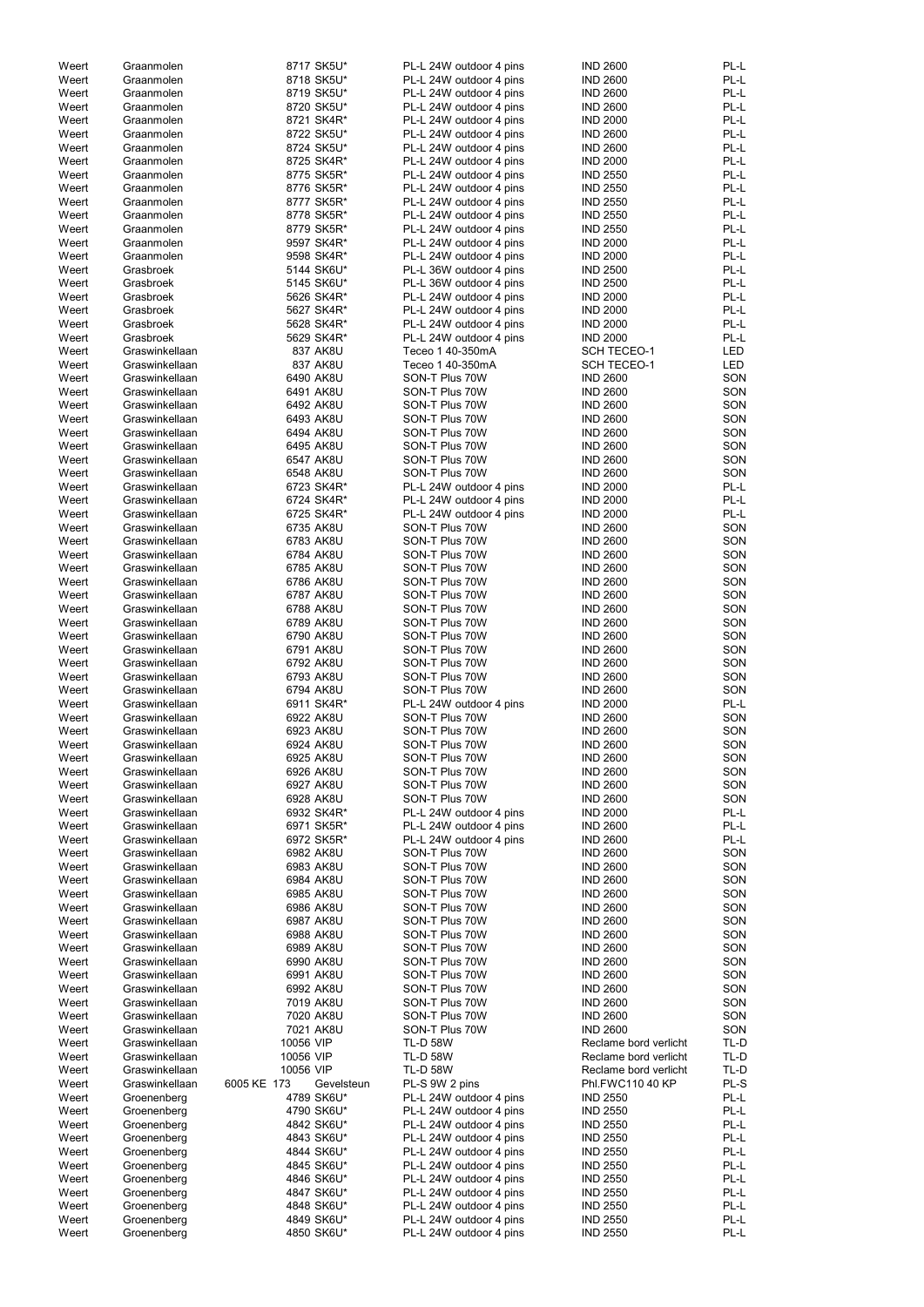| Weert          | Groenenberg     |            | 8244 SK4R*  | Lumin Led                  | <b>IND 2000</b>     | LED        |
|----------------|-----------------|------------|-------------|----------------------------|---------------------|------------|
| Weert          | Groenenberg     |            | 8245 SK4R*  | Lumin Led                  | <b>IND 2000</b>     | <b>LED</b> |
| Weert          | Groenenberg     | 6002 XJ 14 | Gevelsteun  | PL-S 9W 2 pins             | Phl.FWC110 40 KP    | PL-S       |
| Weert          | Groenenberg     | 6002 XJ 20 | Gevelsteun  | LED 9W                     | PHI BWC 110         | LED        |
| Weert          | Groenenberg     | 6002 XJ 6  | Gevelsteun  | PL-S 9W 2 pins             | Phl.FWC110 40 KP    | PL-S       |
| Weert          | Groenewoudlaan  |            | 881 SK6U*   | PL-L 24W outdoor 4 pins    | <b>IND 2550</b>     | PL-L       |
| Weert          | Groenewoudlaan  |            | 1270 SK6U*  | PL-L 24W outdoor 4 pins    | <b>IND 2550</b>     | PL-L       |
| Weert          | Groenewoudlaan  |            | 1271 SK6U*  | PL-L 24W outdoor 4 pins    | <b>IND 2550</b>     | PL-L       |
|                |                 |            | 1274 SK6U*  |                            | <b>IND 2550</b>     | PL-L       |
| Weert          | Groenewoudlaan  |            |             | PL-L 24W outdoor 4 pins    |                     |            |
| Weert          | Groenewoudlaan  |            | 1436 SK6U*  | PL-L 24W outdoor 4 pins    | <b>IND 2550</b>     | PL-L       |
| Weert          | Groenewoudlaan  |            | 1652 SK6U*  | PL-L 24W outdoor 4 pins    | <b>IND 2550</b>     | PL-L       |
| Weert          | Groenewoudlaan  |            | 1654 SK6U*  | PL-L 24W outdoor 4 pins    | <b>IND 2550</b>     | PL-L       |
| Weert          | Groenewoudlaan  |            | 1655 SK6U*  | PL-L 24W outdoor 4 pins    | <b>IND 2550</b>     | PL-L       |
| Weert          | Groenewoudlaan  |            | 1656 SK6U*  | PL-L 24W outdoor 4 pins    | <b>IND 2550</b>     | PL-L       |
| Weert          | Groenewoudlaan  |            | 1657 SK6U*  | PL-L 24W outdoor 4 pins    | <b>IND 2550</b>     | PL-L       |
| Weert          | Groenewoudlaan  |            | 1658 SK6U*  | PL-L 24W outdoor 4 pins    | <b>IND 2550</b>     | PL-L       |
| Weert          | Groenewoudlaan  |            | 1659 SK6U*  | PL-L 24W outdoor 4 pins    | <b>IND 2550</b>     | PL-L       |
|                | Groenewoudlaan  |            | 1660 SK6U*  |                            | <b>IND 2550</b>     | PL-L       |
| Weert          |                 |            |             | PL-L 24W outdoor 4 pins    |                     |            |
| Weert          | Groenewoudlaan  |            | 1661 SK6U*  | PL-L 24W outdoor 4 pins    | <b>IND 2550</b>     | PL-L       |
| Weert          | Groenewoudlaan  |            | 1662 SK6U*  | PL-L 24W outdoor 4 pins    | <b>IND 2550</b>     | PL-L       |
| Weert          | Groenewoudlaan  |            | 1663 SK6U*  | PL-L 24W outdoor 4 pins    | <b>IND 2550</b>     | PL-L       |
| Weert          | Groenewoudlaan  |            | 1664 SK6U*  | PL-L 24W outdoor 4 pins    | <b>IND 2550</b>     | PL-L       |
| Weert          | Groenewoudlaan  |            | 2010 SK6U*  | PL-L 24W outdoor 4 pins    | <b>IND 2550</b>     | PL-L       |
| Weert          | Groenewoudlaan  |            | 2569 SK6U*  | PL-L 24W outdoor 4 pins    | <b>IND 2550</b>     | PL-L       |
| Weert          | Groenewoudlaan  |            | 2570 SK6U*  | PL-L 24W outdoor 4 pins    | <b>IND 2550</b>     | PL-L       |
| Weert          | Groenewoudlaan  |            | 3465 SK6U*  | PL-L 24W outdoor 4 pins    | <b>IND 2550</b>     | PL-L       |
| Weert          | Groenewoudlaan  |            | 3466 SK6U*  | PL-L 24W outdoor 4 pins    | <b>IND 2550</b>     | PL-L       |
| Weert          | Groenewoudlaan  |            | 5686 SK6U*  | PL-L 24W outdoor 4 pins    | <b>IND 2550</b>     | PL-L       |
| Weert          | Groenewoudlaan  | 6004 VC 13 |             | PL-S 9W 2 pins             | Phl.FWC110 40 KP    | PL-S       |
|                |                 |            | Gevelsteun  |                            |                     |            |
| Weert          | Groenewoudlaan  | 6004 VC 19 | Gevelsteun  | PL-S 9W 2 pins             | Phl.FWC110 40 KP    | PL-S       |
| Weert          | Groenewoudlaan  | 6004 VC 27 | Gevelsteun  | PL-S 9W 2 pins             | Phl.FWC110 40 KP    | PL-S       |
| Weert          | Groenewoudlaan  | 6004 VD 73 | Gevelsteun  | PL-S 9W 2 pins             | Phl.FWC110 40 KP    | PL-S       |
| Weert          | Groenewoudlaan  | 6004 VD 83 | Gevelsteun  | PL-S 9W 2 pins             | Phl.FWC110 40 KP    | PL-S       |
| Weert          | Groenewoudlaan  | 6004 VD 91 | Gevelsteun  | PL-S 9W 2 pins             | Phl.FWC110 40 KP    | PL-S       |
| Weert          | Groenewoudlaan  | 6004 VE 12 | Gevelsteun  | PL-S 9W 2 pins             | Phl.FWC110 40 KP    | PL-S       |
| Weert          | Groenewoudlaan  | 6004 VE 28 | Gevelsteun  | PL-S 9W 2 pins             | Phl.FWC110 40 KP    | PL-S       |
| Weert          | Groenstraat     |            | 963 SK6U*   | PL-L 36W outdoor 4 pins    | <b>IND 2551</b>     | PL-L       |
| Weert          | Groenstraat     |            | 1110 SK6U*  | PL-L 24W outdoor 4 pins    | <b>IND 2550</b>     | PL-L       |
| Weert          | Groenstraat     |            | 1111 SK6U*  | PL-L 24W outdoor 4 pins    | <b>IND 2550</b>     | PL-L       |
|                |                 |            |             |                            |                     |            |
| Weert          | Groenstraat     |            | 1343 SK6U*  | PL-L 24W outdoor 4 pins    | <b>IND 2550</b>     | PL-L       |
| Weert          | Groenstraat     |            | 1344 SK6U*  | PL-L 24W outdoor 4 pins    | <b>IND 2550</b>     | PL-L       |
| Weert          | Groenstraat     |            | 1345 SK6U*  | PL-L 24W outdoor 4 pins    | <b>IND 2550</b>     | PL-L       |
| Weert          | Groenstraat     |            | 1357 SK6U*  | PL-L 36W outdoor 4 pins    | <b>IND 2551</b>     | PL-L       |
| Weert          | Groenstraat     |            | 1358 SK6U*  | PL-L 36W outdoor 4 pins    | <b>IND 2551</b>     | PL-L       |
| Weert          | Groenstraat     |            | 1375 SK6U*  | PL-L 36W outdoor 4 pins    | <b>IND 2551</b>     | PL-L       |
| Weert          | Groenstraat     |            | 1376 AK9U   | Teceo 1 48-350mA           | <b>SCH TECEO-1</b>  | LED        |
| Weert          | Groenstraat     |            | 1376 AK9U   | Teceo 1 48-350mA           | <b>SCH TECEO-1</b>  | LED        |
| Weert          | Groenstraat     |            | 8834 SK6U*  | PL-L 36W outdoor 4 pins    | <b>IND 2551</b>     | PL-L       |
| Weert          | Groenstraat     | 6004 GW 29 | Gevelsteun  | PL-S 9W 2 pins             | Phl.FWC110 40 KP    | PL-S       |
| Weert          |                 |            | 8822 SK6U*  | Led siteco 16W 1840lm 1.3a | Siteco SL20         | LED        |
|                | Groothulsterweg |            |             |                            |                     |            |
| Weert          | Grotesteeg      |            | 5541 SK6U*  | Led White moonlight 21W    | <b>INN Nicole</b>   | LED        |
| Weert          | Grotesteeg      |            | 5542 SK6U*  | Led White moonlight 21W    | <b>INN Nicole</b>   | LED        |
| Weert          | Grotesteeg      |            | 5813 SK6U*  | Led siteco 16W 1840lm 1.3a | Siteco SL20         | LED        |
| Weert          | Gruttolaan      |            | 6513 SK4R*  | PL-L 24W outdoor 4 pins    | <b>IND 2000</b>     | PL-L       |
| Weert          | Gruttolaan      |            | 6514 SK4R*  | PL-L 24W outdoor 4 pins    | <b>IND 2000</b>     | PL-L       |
| Weert          | Gruttolaan      |            | 6515 SK4R*  | PL-L 24W outdoor 4 pins    | <b>IND 2000</b>     | PL-L       |
| Weert          | Gruttolaan      |            | 6516 SK4R*  | PL-L 24W outdoor 4 pins    | <b>IND 2000</b>     | PL-L       |
| Weert          | Gruttolaan      |            | 6517 SK6U*  | Brisa LC-N 11              | Brisa BR 932311011N | LED        |
| Weert          | Gruttolaan      |            | 6531 SK4R*  | PL-L 24W outdoor 4 pins    | <b>IND 2000</b>     | PL-L       |
| Weert          | Gruttolaan      |            | 6532 SK4R*  | PL-L 24W outdoor 4 pins    | <b>IND 2000</b>     | PL-L       |
| Weert          | Gruttolaan      |            | 6961 SK4R*  | PL-L 24W outdoor 4 pins    | <b>IND 2000</b>     | PL-L       |
| Weert          | Gruttolaan      |            | 7427 SK5R*  | PL-L 24W outdoor 4 pins    | <b>IND 2600</b>     | PL-L       |
| Weert          | Gruttolaan      |            | 7428 SK5R*  | PL-L 24W outdoor 4 pins    | <b>IND 2600</b>     | PL-L       |
| Weert          | Gruttolaan      |            | 7429 SK5R*  | PL-L 24W outdoor 4 pins    | <b>IND 2600</b>     | PL-L       |
| Weert          | Gruttolaan      |            | 7430 SK5R*  | PL-L 24W outdoor 4 pins    | <b>IND 2600</b>     | PL-L       |
|                |                 |            |             |                            |                     |            |
| Weert          | Gruttolaan      |            | 7431 SK5R*  | PL-L 24W outdoor 4 pins    | <b>IND 2600</b>     | PL-L       |
| Weert          | Gruttolaan      |            | 7432 SK5R*  | PL-L 24W outdoor 4 pins    | <b>IND 2600</b>     | PL-L       |
| Weert          | Gulikstraat     |            | 1192 SK6U*  | PL-L 24W outdoor 4 pins    | <b>IND 2550</b>     | PL-L       |
| Weert          | Gulikstraat     |            | 1193 SK6U*  | PL-L 24W outdoor 4 pins    | <b>IND 2550</b>     | PL-L       |
| Weert          | Gulikstraat     |            | 1194 SK6U*  | PL-L 24W outdoor 4 pins    | <b>IND 2550</b>     | PL-L       |
| Weert          | Gulikstraat     |            | 1328 SK6U*  | PL-L 24W outdoor 4 pins    | <b>IND 2550</b>     | PL-L       |
| Weert          | Gulikstraat     |            | 1329 SK6U*  | PL-L 24W outdoor 4 pins    | <b>IND 2550</b>     | PL-L       |
| Weert          | Gulikstraat     |            | 5728 SK6U*  | PL-L 24W outdoor 4 pins    | <b>IND 2550</b>     | PL-L       |
| Weert          | Gulikstraat     |            | 5729 SK6U*  | PL-L 24W outdoor 4 pins    | <b>IND 2550</b>     | PL-L       |
| Weert          | Gulikstraat     |            | 5730 SK6U*  | PL-L 24W outdoor 4 pins    | <b>IND 2550</b>     | PL-L       |
| Weert          | Gulikstraat     | 6004 GJ 31 | Gevelsteun  | PL-S 9W 2 pins             | Phl.FWC110 40 KP    | PL-S       |
|                |                 |            |             |                            |                     |            |
| Weert          | Gulikstraat     | 6004 GJ 7  | Gevelsteun  | PL-S 9W 2 pins             | Phl.FWC110 40 KP    | PL-S       |
| Weert          | Gulikstraat     | 6004 TK 2  | Gevelsteun  | PL-S 9W 2 pins             | Phl.FWC110 40 KP    | PL-S       |
| Weert          | H R Holststraat |            | 11168 SK6U* | PL-T 32W 4 pins            | Evolo 2 AG 2018     | PL-T       |
| Weert          | H R Holststraat |            | 11169 SK6U* | PL-T 32W 4 pins            | Evolo 2 AG 2018     | PL-T       |
| Weert          | H R Holststraat |            | 11170 SK6U* | PL-T 32W 4 pins            | Evolo 2 AG 2018     | PL-T       |
| Weert          | H R Holststraat |            | 11171 SK6U* | PL-T 32W 4 pins            | Evolo 2 AG 2018     | PL-T       |
| Weert          | H R Holststraat |            | 11172 SK6U* | PL-T 32W 4 pins            | Evolo 2 AG 2018     | PL-T       |
| Weert          | Haam            |            | 12605 SK6U* | Saled LSS ipv sox 26       | <b>SCH Altr-2</b>   | LED        |
| Weert          | Haam            |            | 12614 SK6U* | Saled LSS ipv sox 26       | <b>SCH Altr-2</b>   | LED        |
|                |                 |            | 12617 SK6U* | PS-LHP saled ipv PL-L 24   | <b>IND 2550</b>     | LED        |
|                |                 |            |             |                            |                     |            |
| Weert<br>Weert | Haam<br>Hadsweg |            | 820 SK6U*   | Led White moonlight 21W    | <b>INN Nicole</b>   | LED        |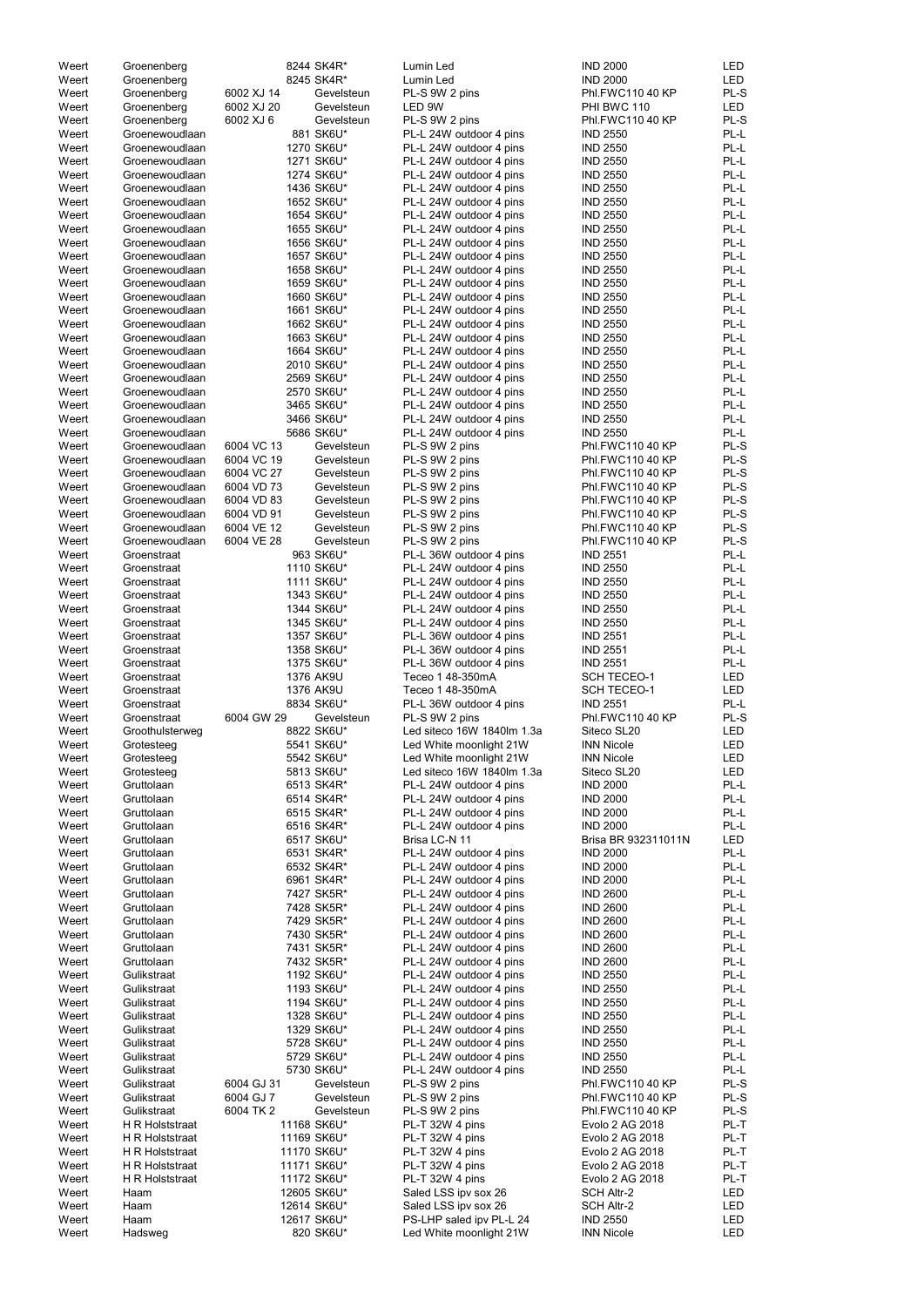| Weert          | Hadsweg                                      | 1079 SK6U*                 | Led White moonlight 21W                              | <b>INN Nicole</b>                    | LED                      |
|----------------|----------------------------------------------|----------------------------|------------------------------------------------------|--------------------------------------|--------------------------|
| Weert          | Hadsweg                                      | 1080 SK6U*                 | Led White moonlight 21W                              | <b>INN Nicole</b>                    | LED                      |
| Weert          | Haegenbroek                                  | 5922 SK4R*                 | PL-L 24W outdoor 4 pins                              | <b>IND 2000</b>                      | PL-L                     |
| Weert          | Haegenbroek                                  | 5923 SK4R*                 | PL-L 24W outdoor 4 pins                              | <b>IND 2000</b>                      | PL-L                     |
| Weert          | Haegenbroek                                  | 5924 SK4R*<br>5925 SK4R*   | PL-L 24W outdoor 4 pins                              | <b>IND 2000</b><br><b>IND 2000</b>   | PL-L<br>PL-L             |
| Weert<br>Weert | Haegenbroek<br>Haegenbroek                   | 5987 SV3R                  | PL-L 24W outdoor 4 pins<br>PL-L 24W outdoor 4 pins   | <b>IND 2015</b>                      | PL-L                     |
| Weert          | Haegenbroek                                  | 5988 SK4R*                 | <b>TL-D 18W</b>                                      | <b>IND 2050</b>                      | TL-D                     |
| Weert          | Haegenbroek                                  | 5991 SK4R*                 | PL-L 24W outdoor 4 pins                              | <b>IND 2000</b>                      | PL-L                     |
| Weert          | Haegenbroek                                  | 5992 SV3R                  | PL-L 24W outdoor 4 pins                              | <b>IND 2015</b>                      | PL-L                     |
| Weert          | Haegenbroek                                  | 5993 SV3R                  | PL-L 24W outdoor 4 pins                              | <b>IND 2015</b>                      | PL-L                     |
| Weert          | Haegenbroek                                  | 5996 SV3R                  | PL-L 24W outdoor 4 pins                              | <b>IND 2015</b>                      | PL-L                     |
| Weert          | Hakkeweg                                     | 1745 SK6U*                 | Led White moonlight 21W                              | <b>INN Nicole</b>                    | <b>LED</b>               |
| Weert<br>Weert | Hakkeweg<br>Halfersstraat                    | 4748 SK6U*<br>3807 SK4R*   | Led White moonlight 21W                              | <b>INN Nicole</b><br><b>IND 2000</b> | <b>LED</b><br><b>LED</b> |
| Weert          | Halfersstraat                                | 3808 SK4R*                 | PS-LHP saled ipv PL-L 24<br>PS-LHP saled ipv PL-L 24 | <b>IND 2000</b>                      | LED                      |
| Weert          | Halfersstraat                                | 3809 SK4R*                 | PS-LHP saled ipv PL-L 24                             | <b>IND 2000</b>                      | LED                      |
| Weert          | Halfersstraat                                | 3810 SK4R*                 | PS-LHP saled ipv PL-L 24                             | <b>IND 2000</b>                      | LED                      |
| Weert          | Hallenhof                                    | 4253 SK4R*                 | PL-L 24W outdoor 4 pins                              | <b>IND 2000</b>                      | PL-L                     |
| Weert          | Hallenhof                                    | 4254 SK4R*                 | PL-L 24W outdoor 4 pins                              | <b>IND 2000</b>                      | PL-L                     |
| Weert          | Hallenhof                                    | 4255 SK4R*                 | PL-L 24W outdoor 4 pins                              | <b>IND 2000</b>                      | PL-L                     |
| Weert          | Hallenhof                                    | 4621 SK6U*                 | PL-L 24W outdoor 4 pins                              | <b>IND 2550</b>                      | PL-L                     |
| Weert          | Hallenhof                                    | 4622 SK4R*                 | PL-L 24W outdoor 4 pins                              | <b>IND 2000</b>                      | PL-L                     |
| Weert<br>Weert | Hallenhof<br>Hallenhof                       | 4623 SK4R*<br>4624 SK4R*   | PL-L 24W outdoor 4 pins<br>PL-L 24W outdoor 4 pins   | <b>IND 2000</b><br><b>IND 2000</b>   | PL-L<br>PL-L             |
| Weert          | Hallenhof                                    | 4625 SK4R*                 | PL-L 24W outdoor 4 pins                              | <b>IND 2000</b>                      | PL-L                     |
| Weert          | Hallenhof                                    | 4626 SK4R*                 | PL-L 24W outdoor 4 pins                              | <b>IND 2000</b>                      | PL-L                     |
| Weert          | Hallenhof                                    | 4627 SK4R*                 | PL-L 24W outdoor 4 pins                              | <b>IND 2000</b>                      | PL-L                     |
| Weert          | Hallenhof                                    | 4628 SK4R*                 | PL-L 24W outdoor 4 pins                              | <b>IND 2000</b>                      | PL-L                     |
| Weert          | Hallenhof                                    | 4629 SK4R*                 | PL-L 24W outdoor 4 pins                              | <b>IND 2000</b>                      | PL-L                     |
| Weert          | Hallenhof                                    | 4630 SK4R*                 | PL-L 24W outdoor 4 pins                              | <b>IND 2000</b>                      | PL-L                     |
| Weert          | Hallenhof                                    | 5045 SK3R                  | PL-L 24W outdoor 4 pins                              | <b>IND 2015</b>                      | PL-L                     |
| Weert          | Hallenhof                                    | 5046 SK3R                  | PL-L 24W outdoor 4 pins                              | <b>IND 2015</b>                      | PL-L                     |
| Weert          | Hallenhof                                    | 5047 SK3R                  | PL-L 24W outdoor 4 pins                              | <b>IND 2015</b>                      | PL-L<br>PL-L             |
| Weert<br>Weert | Hallenhof<br>Hallenhof                       | 5048 SK3R<br>11023 SK4R*   | PL-L 24W outdoor 4 pins<br>PL-L 24W outdoor 4 pins   | <b>IND 2015</b><br><b>IND 2000</b>   | PL-L                     |
| Weert          | Halster                                      | 12576 SK6U*                | Saled LSS ipv sox 26                                 | <b>SCH Altr-2</b>                    | <b>LED</b>               |
| Weert          | Halster                                      | 12578 SK4R*                | PL-T 42W 4 pins                                      | PHI Decoscene DBP522                 | PL-T                     |
| Weert          | Halster                                      | 12580 SK4R*                | PL-T 42W 4 pins                                      | PHI Decoscene DBP522                 | PL-T                     |
| Weert          | Halster                                      | 12582 SK4R*                | PL-T 42W 4 pins                                      | PHI Decoscene DBP522                 | PL-T                     |
| Weert          | Hansehof                                     | 11303 SK5R*                | Friso kramer Led 4000lm                              | <b>Lightwell FK</b>                  | LED                      |
| Weert          | Hansehof                                     | 11304 SK5R*                | Friso kramer Led 4000lm                              | <b>Lightwell FK</b>                  | LED                      |
| Weert          | Hansehof                                     | 11305 SK5R*                | Friso kramer Led 4000lm                              | Lightwell FK                         | LED                      |
| Weert          | Hansehof                                     | 12460 SK5R*                | Friso Kramer led 2400lm                              | Lightwell FK                         | <b>LED</b>               |
| Weert          | Hansehof                                     | 12461 SK5R*                | Friso Kramer led 2400lm                              | Lightwell FK                         | <b>LED</b>               |
| Weert<br>Weert | Hansehof<br>Hansehof                         | 12462 SK5R*<br>12463 SK5R* | Friso Kramer led 2400lm<br>Friso Kramer led 2400lm   | Lightwell FK                         | <b>LED</b><br><b>LED</b> |
| Weert          | Harry Neijnensstraat                         | 6051 SK4R*                 | Lumin Led                                            | Lightwell FK<br><b>IND 2000</b>      | LED                      |
| Weert          | Harry Neijnensstraat                         | 6052 SK4R*                 | Lumin Led                                            | <b>IND 2000</b>                      | LED                      |
| Weert          | Harry Neijnensstraat                         | 6053 SK4R*                 | Lumin Led                                            | <b>IND 2000</b>                      | LED                      |
| Weert          | Harry Neijnensstraat                         | 6054 SK4R*                 | Lumin Led                                            | <b>IND 2000</b>                      | LED                      |
| Weert          | Harry Neijnensstraat                         | 6489 SK4R*                 | Lumin Led                                            | <b>IND 2000</b>                      | LED                      |
| Weert          | Harry Neijnensstraat 6001 SW 10              | Gevelsteun                 | PL-S 9W 2 pins                                       | Phl.FWC110 40 KP                     | PL-S                     |
| Weert          | Harry Neijnensstraat 6001 SW 16              | Gevelsteun                 | PL-S 9W 2 pins                                       | Phl.FWC110 40 KP                     | PL-S                     |
| Weert          | Harry Neijnensstraat 6001 SW 20              | Gevelsteun                 | PL-S 9W 2 pins                                       | Phl.FWC110 40 KP                     | PL-S                     |
| Weert          | Harry Neijnensstraat 6001 SW 4               | Gevelsteun<br>5444 SK4R*   | PL-S 9W 2 pins                                       | Phl.FWC110 40 KP<br><b>IND 2000</b>  | PL-S<br><b>LED</b>       |
| Weert<br>Weert | Hartelstein<br>Hartelstein                   | 5445 SK4R*                 | Lumin Led<br>Lumin Led                               | <b>IND 2000</b>                      | <b>LED</b>               |
| Weert          | Hartelstein                                  | 10519 SK4R*                | PL-L 24W outdoor 4 pins                              | <b>IND 2000</b>                      | PL-L                     |
| Weert          | Haveneind                                    | 5754 SV8U*                 | AXia 4790lm 490mA                                    | SCH Axia 2.1                         | LED                      |
| Weert          | Haveneind                                    | 5755 SV8U*                 | AXia 4790lm 490mA                                    | SCH Axia 2.1                         | LED                      |
| Weert          | Haveneind                                    | 5756 SV8U*                 | AXia 4790lm 490mA                                    | SCH Axia 2.1                         | LED                      |
| Weert          | Haveneind                                    | 5757 SV8U*                 | AXia 4790lm 490mA                                    | SCH Axia 2.1                         | LED                      |
| Weert          | Haveneind                                    | 5758 SV8U*                 | AXia 4790lm 490mA                                    | SCH Axia 2.1                         | LED                      |
| Weert          | Havenweg                                     | 1623 SV8U*                 | AXia 7805lm 890mA<br>AXia 7805lm 890mA               | SCH Axia 2.1                         | LED                      |
| Weert<br>Weert | Havenweg<br>Havenweg                         | 1624 SV8U*<br>1625 SV8U*   | AXia 7805lm 890mA                                    | SCH Axia 2.1<br>SCH Axia 2.1         | LED<br>LED               |
| Weert          | Havenweg                                     | 1852 SV8U*                 | AXia 7805lm 890mA                                    | SCH Axia 2.1                         | LED                      |
| Weert          | Havenweg                                     | 1853 SV8U*                 | AXia 7805lm 890mA                                    | SCH Axia 2.1                         | LED                      |
| Weert          | Havenweg                                     | 1854 SV8U*                 | AXia 7805lm 890mA                                    | SCH Axia 2.1                         | LED                      |
| Weert          | Havenweg                                     | 1855 SV8U*                 | AXia 7805lm 890mA                                    | SCH Axia 2.1                         | <b>LED</b>               |
| Weert          | Havenweg                                     | 1856 SV8U*                 | AXia 7805lm 890mA                                    | SCH Axia 2.1                         | <b>LED</b>               |
| Weert          | Havenweg                                     | 1857 SV8U*                 | AXia 7805lm 890mA                                    | SCH Axia 2.1                         | LED                      |
| Weert          | Havenweg                                     | 1858 SV8U*                 | AXia 7805lm 890mA                                    | SCH Axia 2.1                         | LED                      |
| Weert          | Hazenweg                                     | 6360 SV9U                  | SON Pia Plus 100W                                    | <b>PHI SGS 203</b>                   | SON                      |
| Weert          | Heer Gerardstraat                            | 151 SK4R*                  | PL-L 24W outdoor 4 pins                              | <b>IND 2000</b>                      | PL-L                     |
| Weert<br>Weert | <b>Heer Gerardstraat</b>                     | 152 SK4R*                  | PL-L 24W outdoor 4 pins<br>PL-L 24W outdoor 4 pins   | <b>IND 2000</b><br><b>IND 2000</b>   | PL-L<br>PL-L             |
| Weert          |                                              |                            |                                                      |                                      |                          |
|                | <b>Heer Gerardstraat</b>                     | 153 SK4R*                  |                                                      |                                      |                          |
|                | <b>Heer Gerardstraat</b>                     | 154 SK4R*                  | PL-L 24W outdoor 4 pins                              | <b>IND 2000</b>                      | PL-L                     |
| Weert<br>Weert | <b>Heer Gerardstraat</b><br>Heerlijkheidlaan | 5625 SK4R*<br>950 SK6U*    | PL-L 24W outdoor 4 pins<br>PL-L 24W outdoor 4 pins   | <b>IND 2000</b><br><b>IND 2550</b>   | PL-L<br>PL-L             |
| Weert          | Heerlijkheidlaan                             | 989 SK6U*                  | PL-L 24W outdoor 4 pins                              | <b>IND 2550</b>                      | PL-L                     |
| Weert          | Heerlijkheidlaan                             | 1119 SK6U*                 | PL-L 24W outdoor 4 pins                              | <b>IND 2550</b>                      | PL-L                     |
| Weert          | Heerlijkheidlaan                             | 1120 SK6U*                 | PL-L 24W outdoor 4 pins                              | <b>IND 2550</b>                      | PL-L                     |
| Weert          | Heerlijkheidlaan                             | 1293 SK4R*                 | PL-L 18W outdoor 4 pins                              | <b>IND 2400</b>                      | PL-L                     |
| Weert<br>Weert | Heerlijkheidlaan<br>Heerlijkheidlaan         | 1294 SK4R*<br>3329 SK6U*   | PL-L 24W outdoor 4 pins<br>PL-L 24W outdoor 4 pins   | <b>IND 2000</b><br><b>IND 2550</b>   | PL-L<br>PL-L             |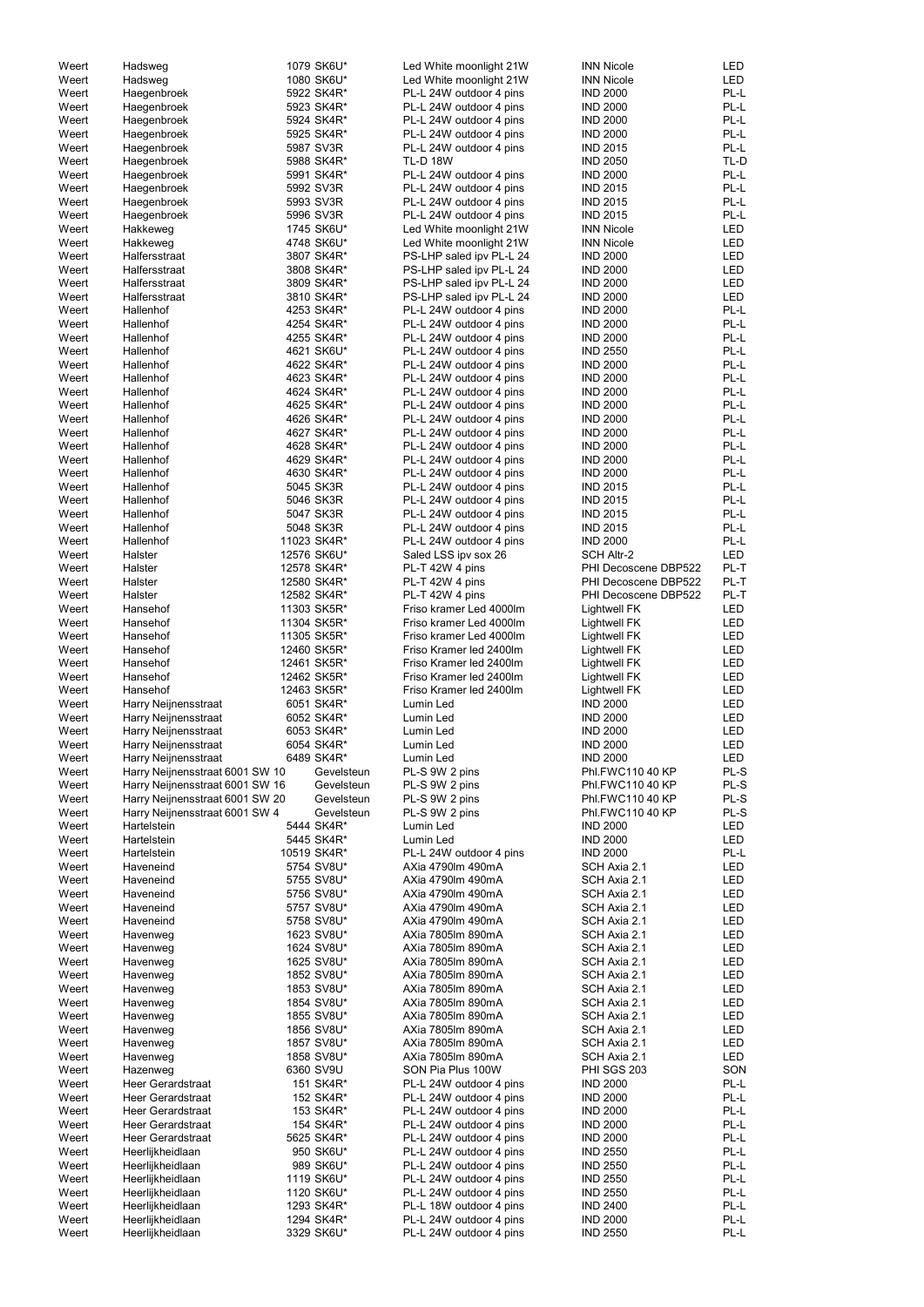| Weert | Heerlijkheidlaan |         | 3796 SK4R*       | PL-L 18W outdoor 4 pins       | <b>IND 2400</b>      | PL-L       |
|-------|------------------|---------|------------------|-------------------------------|----------------------|------------|
| Weert | Heerlijkheidlaan |         | 4981 SK4R*       | PL-L 18W outdoor 4 pins       | <b>IND 2400</b>      | PL-L       |
| Weert | Heerlijkheidlaan |         | 4982 SK4R*       | PL-L 24W outdoor 4 pins       | <b>IND 2000</b>      | PL-L       |
|       |                  |         |                  |                               |                      | PL-L       |
| Weert | Heerlijkheidlaan |         | 4984 SK6U*       | PL-L 24W outdoor 4 pins       | <b>IND 2550</b>      |            |
| Weert | Heerlijkheidlaan |         | 5285 SK6U*       | PL-L 24W outdoor 4 pins       | <b>IND 2550</b>      | PL-L       |
| Weert | Heerlijkheidlaan |         | 11000 SV8U*      | CPO-TW 60W                    | <b>IND Airtrace1</b> | <b>CPO</b> |
| Weert | Heerlijkheidlaan |         | 11001 SV8U*      | CPO-TW 60W                    | <b>IND Airtrace1</b> | <b>CPO</b> |
| Weert | Heerlijkheidlaan |         | 11002 SV8U*      | CPO-TW 60W                    | <b>IND Airtrace1</b> | <b>CPO</b> |
|       |                  |         |                  |                               |                      |            |
| Weert | Heerlijkheidlaan |         | 11400 SK5R*      | Stela Square 10LED            | Stela Square         | <b>LED</b> |
| Weert | Heerlijkheidlaan |         | 11401 SK5R*      | Stela Square 10LED            | Stela Square         | <b>LED</b> |
| Weert | Heerlijkheidlaan |         | 11407 SK5R*      | Stela Square 10LED            | Stela Square         | <b>LED</b> |
| Weert | Heerlijkheidlaan |         | 11408 SK5R*      | Stela Square 10LED            | Stela Square         | <b>LED</b> |
| Weert | Heerlijkheidlaan | 011408a | SK5R*            | Stela Square 10LED            | Stela Square         | <b>LED</b> |
|       |                  |         |                  |                               |                      |            |
| Weert | Heerlijkheidlaan | 011408b | SK5R*            | Stela Square 10LED            | Stela Square         | <b>LED</b> |
| Weert | Heerlijkheidlaan | 011408c | SK5R*            | Stela Square 10LED            | Stela Square         | <b>LED</b> |
| Weert | Heerlijkheidlaan | 011408d | SK5R*            | Stela Square 10LED            | Stela Square         | <b>LED</b> |
| Weert | Heerspad         |         | 8221 SK5U*       | PL-L 18W outdoor 4 pins       | <b>IND 2500</b>      | PL-L       |
|       |                  |         | 8222 SK5U*       | PL-L 18W outdoor 4 pins       | <b>IND 2500</b>      | PL-L       |
| Weert | Heerspad         |         |                  |                               |                      |            |
| Weert | Heerspad         |         | 8223 SK5U*       | PL-L 18W outdoor 4 pins       | <b>IND 2500</b>      | PL-L       |
| Weert | Heerspad         |         | 8224 SK5U*       | PL-L 18W outdoor 4 pins       | <b>IND 2500</b>      | PL-L       |
| Weert | Heerspad         |         | 8225 SK5U*       | PL-L 18W outdoor 4 pins       | <b>IND 2500</b>      | PL-L       |
| Weert | Heerspad         |         | 10422 SK4R*      | PL-L 24W outdoor 4 pins       | <b>IND 2000</b>      | PL-L       |
|       |                  |         | 10423 SK4R*      | PL-L 24W outdoor 4 pins       | <b>IND 2000</b>      | PL-L       |
| Weert | Heerspad         |         |                  |                               |                      |            |
| Weert | Heerspad         |         | 10424 SK4R*      | PL-L 24W outdoor 4 pins       | <b>IND 2000</b>      | PL-L       |
| Weert | Heerspad         |         | 10425 SK4R*      | PL-L 24W outdoor 4 pins       | <b>IND 2000</b>      | PL-L       |
| Weert | Hegstraat        |         | 86 Zuilkastje    | Tronic Retro 525mA 6296lm LED | <b>DAE Tronic</b>    | <b>LED</b> |
| Weert | Hegstraat        |         | 789 Gevelsteun   | SON-T Plus 70W                | <b>IND 2600</b>      | SON        |
| Weert |                  |         | 956 AK8U         | AXia 6390Im 690mA             | SCH Axia 2.1         | <b>LED</b> |
|       | Hegstraat        |         |                  |                               |                      |            |
| Weert | Hegstraat        |         | 3224 SK4R*       | led 21W                       | KFKLED1800-28/730    | <b>LED</b> |
| Weert | Hegstraat        |         | 4584 AK8U        | SON-T Plus 70W                | <b>IND 2600</b>      | SON        |
| Weert | Hegstraat        |         | 4586 AK8U        | SON-T Plus 70W                | <b>IND 2600</b>      | SON        |
| Weert | Hegstraat        |         | 4586 AK8U        | SON-T Plus 70W                | <b>IND 2600</b>      | SON        |
|       |                  |         |                  |                               |                      |            |
| Weert | Hegstraat        |         | 4587 AK8U        | SON-T Plus 70W                | <b>IND 2600</b>      | SON        |
| Weert | Hegstraat        |         | 4588 AK8U        | SON-T Plus 70W                | <b>IND 2600</b>      | SON        |
| Weert | Hegstraat        |         | 4589 AK8U        | SON-T Plus 70W                | <b>IND 2600</b>      | SON        |
| Weert | Hegstraat        |         | 5807 AK8U        | SON-T Plus 70W                | <b>IND 2600</b>      | SON        |
| Weert | Hegstraat        |         | 5808 AK8U        | SON-T Plus 70W                | <b>IND 2600</b>      | SON        |
|       |                  |         |                  |                               |                      |            |
| Weert | Hegstraat        |         | 5809 AK8U        | SON-T Plus 70W                | <b>IND 2600</b>      | SON        |
| Weert | Hegstraat        |         | 5810 AK8U        | SON-T Plus 70W                | <b>IND 2600</b>      | SON        |
| Weert | Hegstraat        |         | 10096 Pautomaat  | PL-L 36W outdoor 4 pins       | Pautomaat            | PL-L       |
| Weert | Hegstraat        |         | 11398 Gevelsteun | PL-L 24W outdoor 4 pins       | <b>IND 2600</b>      | PL-L       |
| Weert | Heidebeemd       |         | 9996 SK6U*       | PS-LHP saled ipv PL-L 24      | <b>IND 2550</b>      | <b>LED</b> |
|       |                  |         |                  |                               |                      |            |
| Weert | Heidebeemd       |         | 9997 SK6U*       | PS-LHP saled ipv PL-L 24      | <b>IND 2550</b>      | <b>LED</b> |
| Weert | Heidebeemd       |         | 9998 SK6U*       | PS-LHP saled ipv PL-L 24      | <b>IND 2550</b>      | <b>LED</b> |
| Weert | Heidebeemd       |         | 9999 SK6U*       | PS-LHP saled ipv PL-L 24      | <b>IND 2550</b>      | <b>LED</b> |
| Weert | Heidebeemd       |         | 10000 SK6U*      | PS-LHP saled ipv PL-L 24      | <b>IND 2550</b>      | <b>LED</b> |
|       | Heidebeemd       |         |                  |                               | <b>IND 2550</b>      |            |
| Weert |                  |         | 10001 SK6U*      | PS-LHP saled ipv PL-L 24      |                      | LED        |
| Weert | Heidebeemd       |         | 10002 SK4R*      | PS-LHP saled ipv PL-L 24      | <b>IND 2400</b>      | LED        |
| Weert | Heidebeemd       |         | 10003 SK6U*      | PS-LHP saled ipv PL-L 24      | <b>IND 2550</b>      | <b>LED</b> |
| Weert | Heidebeemd       |         | 10004 SK6U*      | PS-LHP saled ipv PL-L 24      | <b>IND 2550</b>      | <b>LED</b> |
| Weert | Heidebeemd       |         | 10005 SK6U*      | PS-LHP saled ipv PL-L 24      | <b>IND 2550</b>      | <b>LED</b> |
|       | Heidebeemd       |         |                  |                               |                      |            |
| Weert |                  |         | 10006 SK6U*      | PS-LHP saled ipv PL-L 24      | <b>IND 2550</b>      | <b>LED</b> |
| Weert | Heidebeemd       |         | 10007 SK6U*      | PS-LHP saled ipv PL-L 24      | <b>IND 2550</b>      | LED        |
| Weert | Heidehof         |         | 4163 SK4R*       | <b>TL-D 18W</b>               | <b>IND 2050</b>      | TL-D       |
| Weert | Heidehof         |         | 4164 SK4R*       | <b>TL-D 18W</b>               | <b>IND 2050</b>      | TL-D       |
| Weert | Heidehof         |         | 4165 SK4R*       | PS-LHP saled ipv PL-L 24      | <b>IND 2000</b>      | <b>LED</b> |
| Weert | Heidehof         |         | 4166 SK4R*       | PS-LHP saled ipv PL-L 24      | <b>IND 2000</b>      | LED        |
| Weert | Heidehof         |         | 4167 SK4R*       | PS-LHP saled ipv PL-L 24      | <b>IND 2000</b>      | <b>LED</b> |
|       |                  |         |                  |                               |                      |            |
| Weert | Heidehof         |         | 4168 SK4R*       | PS-LHP saled ipv PL-L 24      | <b>IND 2000</b>      | <b>LED</b> |
| Weert | Heidehof         |         | 10420 SK4R*      | PS-LHP saled ipv PL-L 24      | <b>IND 2000</b>      | <b>LED</b> |
| Weert | Heihuisweg       |         | 5303 SK6U*       | Led White moonlight 21W       | <b>INN Nicole</b>    | <b>LED</b> |
| Weert | Heihuisweg       |         | 5305 SK6U*       | Led White moonlight 21W       | <b>INN Nicole</b>    | <b>LED</b> |
| Weert | Heikempweg       |         | 3143 SK6U*       | Led White moonlight 21W       | <b>INN Nicole</b>    | LED        |
|       |                  |         |                  |                               | <b>INN Nicole</b>    | LED        |
| Weert | Heikempweg       |         | 3144 SK6U*       | Led White moonlight 21W       |                      |            |
| Weert | Heikempweg       |         | 11686 SK6U*      | Led White moonlight 21W       | <b>INN Nicole</b>    | LED        |
| Weert | Heiligenberg     |         | 4690 SK6U*       | PL-L 36W outdoor 4 pins       | <b>IND 2500</b>      | PL-L       |
| Weert | Heiligenberg     |         | 4705 SK6U*       | PL-L 24W outdoor 4 pins       | <b>IND 2550</b>      | PL-L       |
| Weert | Heiligenberg     |         | 4706 SK6U*       | PL-L 24W outdoor 4 pins       | <b>IND 2550</b>      | PL-L       |
|       |                  |         |                  |                               |                      | PL-L       |
| Weert | Heiligenberg     |         | 4707 SK6U*       | PL-L 24W outdoor 4 pins       | <b>IND 2550</b>      |            |
| Weert | Heiligenberg     |         | 4708 SK6U*       | PL-L 24W outdoor 4 pins       | <b>IND 2550</b>      | PL-L       |
| Weert | Heiligenberg     |         | 4709 SK6U*       | PL-L 24W outdoor 4 pins       | <b>IND 2550</b>      | PL-L       |
| Weert | Heiligenberg     |         | 4710 SK6U*       | PL-L 24W outdoor 4 pins       | <b>IND 2550</b>      | PL-L       |
| Weert | Heiligenberg     |         | 4711 SK6U*       | PL-L 36W outdoor 4 pins       | <b>IND 2500</b>      | PL-L       |
| Weert | Heiligenberg     |         | 4756 SK5R*       | PL-L 24W outdoor 4 pins       | <b>IND 2600</b>      | PL-L       |
|       |                  |         |                  |                               |                      |            |
| Weert | Heiligenberg     |         | 4763 SK4R*       | PL-L 24W outdoor 4 pins       | <b>IND 2000</b>      | PL-L       |
| Weert | Helfrichstraat   |         | 2270 SK6U*       | PL-L 24W outdoor 4 pins       | <b>IND 2550</b>      | PL-L       |
| Weert | Helfrichstraat   |         | 2271 SK6U*       | PL-L 24W outdoor 4 pins       | <b>IND 2550</b>      | PL-L       |
| Weert | Helfrichstraat   |         | 2272 SK6U*       | PL-L 24W outdoor 4 pins       | <b>IND 2550</b>      | PL-L       |
| Weert | Helfrichstraat   |         | 2273 SK6U*       | PL-L 24W outdoor 4 pins       | <b>IND 2550</b>      | PL-L       |
|       |                  |         |                  |                               |                      |            |
| Weert | Helmondseweg     |         | 1089 SK6U*       | Led siteco 16W 1840lm 1.3a    | Siteco SL20          | LED        |
| Weert | Helmondseweg     |         | 4436 SK5R*       | PL-L 24W outdoor 4 pins       | <b>IND 2000</b>      | PL-L       |
| Weert | Helmondseweg     |         | 4725 AK8U        | Led Sox bulb                  | <b>PHI SRS 201</b>   | LED        |
| Weert | Helmondseweg     |         | 4726 SV9U        | AXia 4790lm 490mA             | SCH Axia 2.1         | LED        |
| Weert | Helmondseweg     |         | 4727 SV5U        | AXia 4790lm 490mA             | SCH Axia 2.1         | LED        |
|       |                  |         |                  |                               |                      |            |
| Weert | Helmondseweg     |         | 4728 SV5U        | AXia 4790lm 490mA             | SCH Axia 2.1         | LED        |
| Weert | Helmondseweg     |         | 4729 SV9U        | AXia 4790lm 490mA             | SCH Axia 2.1         | LED        |
| Weert | Helmondseweg     |         | 4730 SV9U        | AXia 4790lm 490mA             | SCH Axia 2.1         | LED        |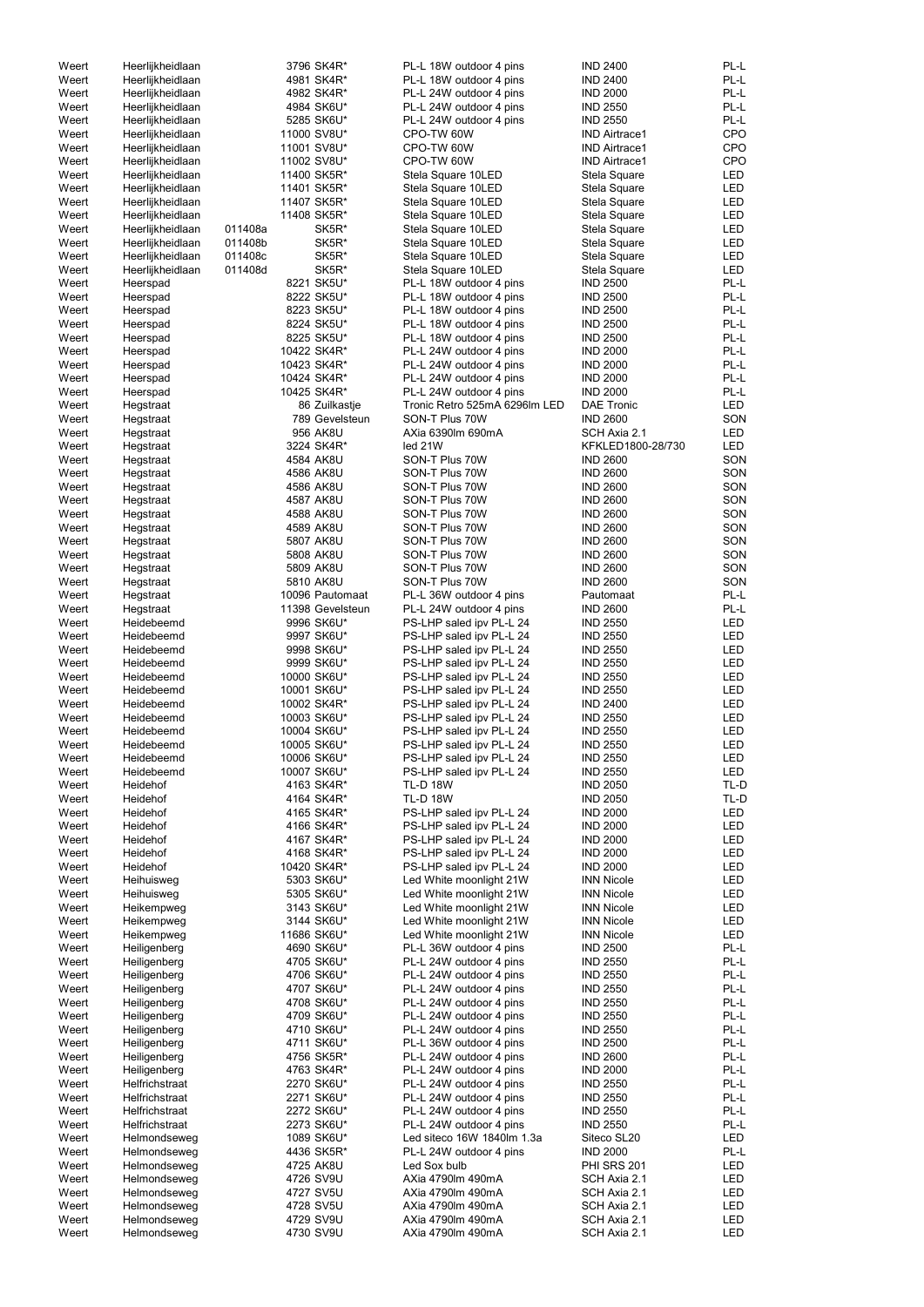| Weert | Helmondseweg                             | 6441 SK6U*                  | PL-L 24W outdoor 4 pins    | <b>IND 2550</b>              | PL-L         |
|-------|------------------------------------------|-----------------------------|----------------------------|------------------------------|--------------|
| Weert | Helmondseweg                             | 6442 SK6U*                  | PL-L 24W outdoor 4 pins    | <b>IND 2550</b>              | PL-L         |
| Weert | Helmondseweg                             | 6443 SK6U*                  | PL-L 24W outdoor 4 pins    | <b>IND 2550</b>              | PL-L         |
| Weert | Helmondseweg                             | 6444 SK6U*                  | PL-L 24W outdoor 4 pins    | <b>IND 2550</b>              | PL-L         |
| Weert | Helmondseweg                             | 6445 SK5R*                  | PL-L 24W outdoor 4 pins    | <b>IND 2000</b>              | PL-L         |
| Weert | Helmondseweg                             | 6937 AK8U                   | Led Sox bulb               | <b>PHI SRS 201</b>           | <b>LED</b>   |
| Weert | Helmondseweg                             | 6938 AK8U                   | Led Sox bulb               | PHI SRS 201                  | LED          |
| Weert | Helmondseweg                             | 6939 AK8U                   | Led Sox bulb               | PHI SRS 201                  | LED          |
| Weert | Helmondseweg                             | 8653 AK8U                   | SON-T Plus 70W             | <b>IND 2600</b>              | SON          |
| Weert | Helmondseweg                             | 8654 AK8U                   | SON-T Plus 70W             | <b>IND 2600</b>              | SON          |
| Weert | Helmondseweg                             | 8655 AK8U                   | SON-T Plus 70W             | <b>IND 2600</b>              | SON          |
| Weert | Helmondseweg                             | 8656 AK8U                   | SON-T Plus 70W             | <b>IND 2600</b>              | SON          |
| Weert | Helmondseweg                             | 8657 AK8U                   | SON-T Plus 70W             | <b>IND 2600</b>              | SON          |
| Weert | Helmondseweg                             | 8658 AK8U                   | SON-T Plus 70W             | <b>IND 2600</b>              | SON          |
| Weert | Helmondseweg                             | 8659 AK8U                   | SON-T Plus 70W             | <b>IND 2600</b>              | SON          |
| Weert | Helmondseweg                             | 8660 AK8U                   | SON-T Plus 70W             | <b>IND 2600</b>              | SON          |
| Weert | Helmondseweg                             | 8661 AK8U                   | SON-T Plus 70W             | <b>IND 2600</b>              | SON          |
| Weert | Helmondseweg                             | 8662 AK8U                   | SON-T Plus 70W             | <b>IND 2600</b>              | SON          |
| Weert |                                          | 8663 AK8U                   | SON-T Plus 70W             | <b>IND 2600</b>              | SON          |
| Weert | Helmondseweg                             | 9970 SV8U*                  | AXia 4790lm 490mA          | SCH Axia 2.1                 | LED          |
|       | Helmondseweg                             | 9971 SV8U*                  | AXia 4790lm 490mA          |                              | <b>LED</b>   |
| Weert | Helmondseweg                             |                             |                            | SCH Axia 2.1<br>SCH Axia 2.1 |              |
| Weert | Helmondseweg                             | 9972 SV8U*                  | AXia 4790lm 490mA          |                              | <b>LED</b>   |
| Weert | Helmondseweg                             | 9973 SV8U*                  | AXia 4790lm 490mA          | SCH Axia 2.1                 | LED          |
| Weert | Helmondseweg                             | 9974 SV8U*                  | AXia 4790lm 490mA          | SCH Axia 2.1                 | <b>LED</b>   |
| Weert | Helmondseweg                             | 9975 SV8U*                  | AXia 4790lm 490mA          | SCH Axia 2.1                 | <b>LED</b>   |
| Weert | Helmondseweg                             | 10057 VIP                   | <b>TL-D 58W</b>            | Reclame bord verlicht        | TL-D         |
| Weert | Helmondseweg                             | 10057 VIP                   | <b>TL-D 58W</b>            | Reclame bord verlicht        | TL-D         |
| Weert | Helmondseweg                             | 10057 VIP                   | <b>TL-D 58W</b>            | Reclame bord verlicht        | TL-D         |
| Weert | Helmondseweg                             | 10264 AK10U                 | Led Sox bulb               | <b>PHI SRS 201</b>           | <b>LED</b>   |
| Weert | Helmondseweg                             | 10265 AV10U                 | SON-T Plus 100W            | <b>PHI SGS 203</b>           | SON          |
| Weert | Helmondseweg                             | 10265 AV10U                 | SON-T Plus 100W            | <b>PHI SGS 203</b>           | SON          |
| Weert | Heltenbosdijk                            | 5546 AV6U                   | Led siteco 16W 1840lm 1.3a | Siteco SL20                  | LED          |
| Weert | Heltenbosdijk                            | 6113 SK6U*                  | Led White moonlight 21W    | <b>INN Nicole</b>            | LED          |
| Weert | Heltenbosdijk                            | 6123 SK6U*                  | led 21W                    | Philips Fortima led          | <b>LED</b>   |
| Weert | Heltenbosdijk                            | 6124 SK6U*                  | Led White moonlight 21W    | <b>INN Nicole</b>            | <b>LED</b>   |
| Weert | Henderweg                                | 5356 SK6U*                  | Led siteco 16W 1840lm 1.3a | Siteco SL20                  | <b>LED</b>   |
| Weert | Hendrik IV straat                        | 448 SK6U*                   | PL-L 24W outdoor 4 pins    | <b>IND 2550</b>              | PL-L         |
| Weert | Hendrik IV straat                        | 449 SK6U*                   | PL-L 24W outdoor 4 pins    | <b>IND 2550</b>              | PL-L         |
| Weert | Hendrik IV straat                        | 3264 SK6U*                  | PL-L 24W outdoor 4 pins    | <b>IND 2550</b>              | PL-L         |
| Weert | Hendrik IV straat                        | 3266 SK6U*                  | PL-L 24W outdoor 4 pins    | <b>IND 2550</b>              | PL-L         |
| Weert | Hendrik IV straat                        | 3267 SK6U*                  | PL-L 24W outdoor 4 pins    | <b>IND 2550</b>              | PL-L         |
| Weert | Hendrik IV straat                        | 3268 SK6U*                  | PL-L 24W outdoor 4 pins    | <b>IND 2550</b>              | PL-L         |
| Weert | Hendrik IV straat                        | 6966 WND-PLFND ond TL-D 18W |                            | AGM PLH 1L                   | TL-D         |
| Weert | Hendrikkehofstraat                       | 13114 -                     | Friso Kramer led 2400lm    | Lightwell FK                 | <b>LED</b>   |
| Weert | Hendrikkehofstraat                       | $13115 -$                   | Friso Kramer led 2400lm    | Lightwell FK                 | LED          |
| Weert | Hendrikkehofstraat                       | $13116 -$                   | Friso Kramer led 2400lm    | Lightwell FK                 | LED          |
| Weert | Hendrikkehofstraat                       | $13117 -$                   | Friso Kramer led 2400lm    | Lightwell FK                 | LED          |
| Weert | Hendrikkehofstraat                       | $13118 -$                   | Friso Kramer led 2400lm    | Lightwell FK                 | <b>LED</b>   |
| Weert | Hendrikkehofstraat                       | 13119 -                     | Friso Kramer led 2400lm    | Lightwell FK                 | <b>LED</b>   |
| Weert | Hendrikkehofstraat                       | $13120 -$                   | Friso Kramer led 2400lm    | <b>Lightwell FK</b>          | LED          |
| Weert | Hennenstraatje                           | 5493 SK6U*                  | Led siteco 16W 1840lm 1.3a | Siteco SL20                  | <b>LED</b>   |
| Weert | Hennenstraatje                           | 5494 SK6U*                  | Led siteco 16W 1840lm 1.3a | Siteco SL20                  | LED          |
| Weert | Hennenstraatje                           | 5495 SK6U*                  | Led White moonlight 21W    | <b>INN Nicole</b>            | <b>LED</b>   |
| Weert | Henri Dunantstraat                       | 621 SK6U*                   | PL-L 24W outdoor 4 pins    | <b>IND 2550</b>              | PL-L         |
| Weert | Henri Dunantstraat                       | 7386 SK5R*                  | PL-L 24W outdoor 4 pins    | <b>IND 2600</b>              | PL-L         |
|       | Henri Dunantstraat                       |                             |                            | <b>IND 2600</b>              | PL-L         |
| Weert |                                          | 7387 SK5R*<br>7388 SK5R*    | PL-L 24W outdoor 4 pins    | <b>IND 2600</b>              | PL-L         |
| Weert | Henri Dunantstraat                       |                             | PL-L 24W outdoor 4 pins    |                              | PL-L         |
| Weert | Henri Dunantstraat                       | 7389 SK5R*                  | PL-L 24W outdoor 4 pins    | <b>IND 2600</b>              |              |
| Weert | Henri Dunantstraat<br>Henri Dunantstraat | 7390 SK5R*                  | PL-L 24W outdoor 4 pins    | <b>IND 2600</b>              | PL-L<br>PL-L |
| Weert |                                          | 7391 SK5R*                  | PL-L 24W outdoor 4 pins    | <b>IND 2600</b>              |              |
| Weert | <b>Henricus Woutersstr</b>               | 480 SK4R*                   | PL-L 24W outdoor 4 pins    | <b>IND 2000</b>              | PL-L         |
| Weert | Henricus Woutersstr                      | 481 SK4R*                   | PL-L 24W outdoor 4 pins    | <b>IND 2000</b>              | PL-L         |
| Weert | Henricus Woutersstr                      | 482 SK4R*                   | PL-L 24W outdoor 4 pins    | <b>IND 2000</b>              | PL-L         |
| Weert | <b>Henricus Woutersstr</b>               | 483 SK4R*                   | PL-L 24W outdoor 4 pins    | <b>IND 2000</b>              | PL-L         |
| Weert | <b>Henricus Woutersstr</b>               | 5909 SK4R*                  | PL-L 24W outdoor 4 pins    | <b>IND 2000</b>              | PL-L         |
| Weert | <b>Henricus Woutersstr</b>               | 10630 SK3,5R                | PL-L 18W outdoor 4 pins    | <b>IND 2400</b>              | PL-L         |
| Weert | Henricus Woutersstr 010630a              | <b>SK3,5R</b>               | PL-L 18W outdoor 4 pins    | <b>IND 2400</b>              | PL-L         |
| Weert | Henricus Woutersstr 010630b              | <b>SK3,5R</b>               | PL-L 18W outdoor 4 pins    | <b>IND 2400</b>              | PL-L         |
| Weert | Henricus Woutersstr 010630c              | <b>SK3,5R</b>               | PL-L 18W outdoor 4 pins    | <b>IND 2400</b>              | PL-L         |
| Weert | Henricus Woutersstr 010630d              | <b>SK3,5R</b>               | PL-L 18W outdoor 4 pins    | <b>IND 2400</b>              | PL-L         |
| Weert | Herenhuisstraat                          | 1446 SK6U*                  | PL-L 24W outdoor 4 pins    | <b>IND 2550</b>              | PL-L         |
| Weert | Herenhuisstraat                          | 1447 SK6U*                  | PL-L 24W outdoor 4 pins    | <b>IND 2550</b>              | PL-L         |
| Weert | Herenhuisstraat                          | 1448 SK6U*                  | PL-L 24W outdoor 4 pins    | <b>IND 2550</b>              | PL-L         |
| Weert | Herenhuisstraat                          | 1449 SK6U*                  | PL-L 24W outdoor 4 pins    | <b>IND 2550</b>              | PL-L         |
| Weert | Herenhuisstraat                          | 1450 SK6U*                  | PL-L 24W outdoor 4 pins    | <b>IND 2550</b>              | PL-L         |
| Weert | Herenhuisstraat                          | 1451 SK6U*                  | PL-L 24W outdoor 4 pins    | <b>IND 2550</b>              | PL-L         |
| Weert | Herenhuisstraat                          | 1452 SK6U*                  | PL-L 24W outdoor 4 pins    | <b>IND 2550</b>              | PL-L         |
| Weert | Herenhuisstraat                          | 1453 SK6U*                  | PL-L 24W outdoor 4 pins    | <b>IND 2550</b>              | PL-L         |
| Weert | Herenhuisstraat                          | 3227 SK6U*                  | PL-L 24W outdoor 4 pins    | <b>IND 2550</b>              | PL-L         |
| Weert | Herenhuisstraat                          | 3555 SK6U*                  | PL-L 24W outdoor 4 pins    | <b>IND 2550</b>              | PL-L         |
| Weert | Herenhuisstraat                          | 3556 SK6U*                  | PL-L 24W outdoor 4 pins    | <b>IND 2550</b>              | PL-L         |
| Weert | Herenhuisstraat                          | 3954 SK6U*                  | PL-L 24W outdoor 4 pins    | <b>IND 2550</b>              | PL-L         |
| Weert | Herenstraat                              | 420 AK8U                    | SON-T Plus 50W             | <b>IND 2600</b>              | SON          |
| Weert | Herenstraat                              | 421 AK8U                    | SON-T Plus 50W             | <b>IND 2600</b>              | SON          |
| Weert | Herenstraat                              | 424 SK5U*                   | LED 10W 1350lm             | Luxis Square                 | LED          |
| Weert | Herenstraat                              | 425 SK5U*                   | LED 10W 1350lm             | Luxis Square                 | LED          |
| Weert | Herenstraat                              | 426 SK5U*                   | LED 10W 1350lm             | Luxis Square                 | LED          |
|       |                                          |                             |                            |                              |              |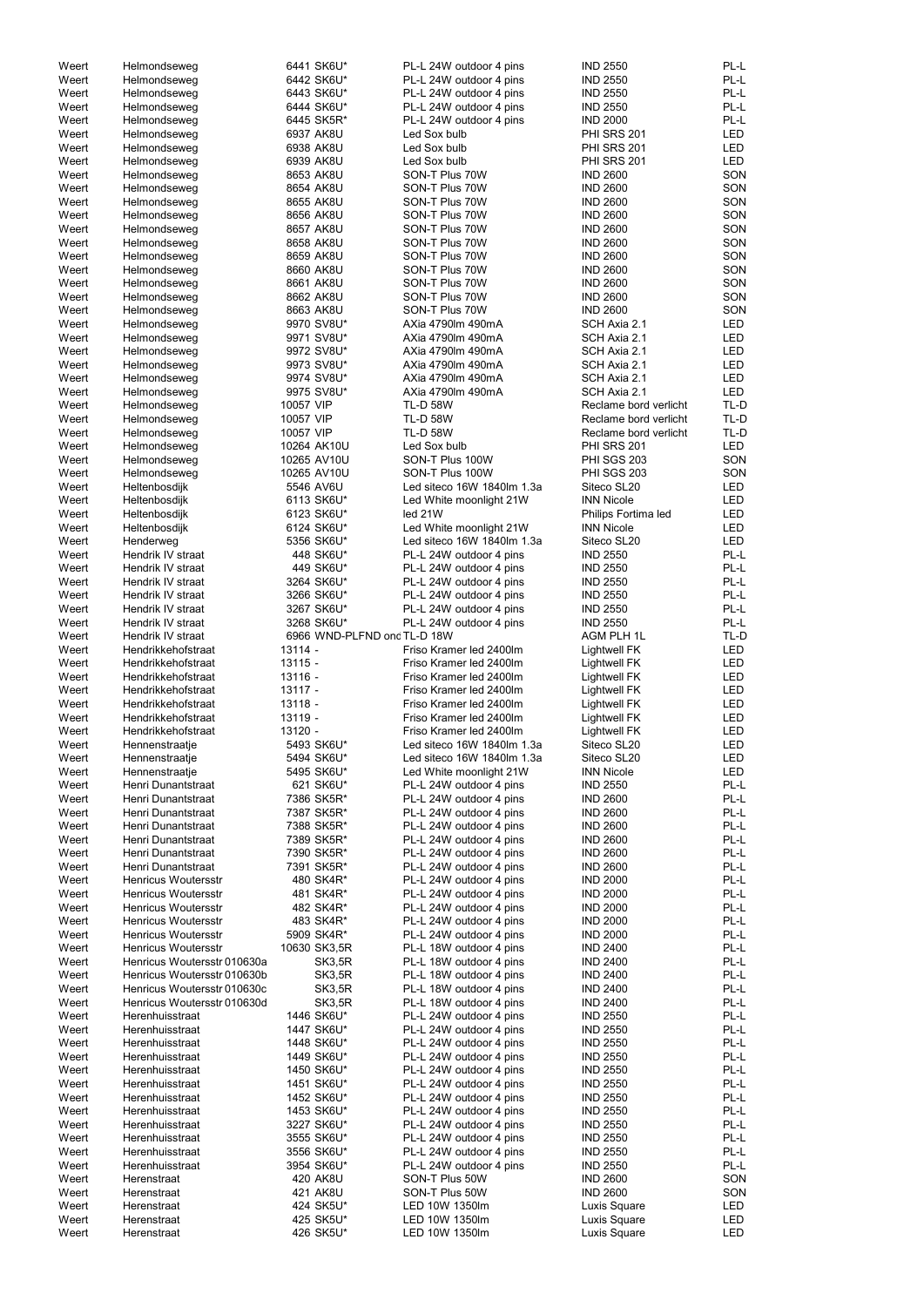| Weert | Herenstraat    |               | 427 SK5U*                  | LED 10W 1350lm             | Luxis Square      | LED        |
|-------|----------------|---------------|----------------------------|----------------------------|-------------------|------------|
| Weert | Herenstraat    |               | 951 SK5U*                  | LED 10W 1350lm             | Luxis Square      | LED        |
| Weert | Herenstraat    |               | 952 SK5U*                  | LED 10W 1350lm             | Luxis Square      | LED        |
| Weert | Herenstraat    |               | 1237 SK5U*                 | LED 10W 1350lm             | Luxis Square      | LED        |
| Weert | Herenstraat    |               | 1238 SK5U*                 | LED 10W 1350lm             | Luxis Square      | <b>LED</b> |
|       |                |               | 1239 SK5U*                 | LED 10W 1350lm             | Luxis Square      | LED        |
| Weert | Herenstraat    |               |                            |                            |                   |            |
| Weert | Herenstraat    |               | 1250 SK5U*                 | LED 10W 1350lm             | Luxis Square      | LED        |
| Weert | Herenstraat    |               | 1281 SK5U*                 | LED 10W 1350lm             | Luxis Square      | LED        |
| Weert | Herenstraat    |               | 1282 SK5U*                 | LED 10W 1350lm             | Luxis Square      | LED        |
| Weert | Herenstraat    |               | 1283 SK5U*                 | LED 10W 1350lm             | Luxis Square      | LED        |
| Weert | Herenstraat    |               | 1297 SK5U*                 | LED 10W 1350lm             | Luxis Square      | LED        |
| Weert | Herenstraat    |               | 1300 SK5U*                 | LED 10W 1350lm             | Luxis Square      | LED        |
|       |                |               |                            |                            |                   |            |
| Weert | Herenstraat    |               | 3189 AK8U                  | SON-T Plus 50W             | <b>IND 2600</b>   | SON        |
| Weert | Herenstraat    |               | 3190 AK8U                  | SON-T Plus 50W             | <b>IND 2600</b>   | SON        |
| Weert | Herenstraat    |               | 3484 SK5U*                 | LED 10W 1350lm             | Luxis Square      | LED        |
| Weert | Herenstraat    |               | 3485 SK5U*                 | LED 10W 1350lm             | Luxis Square      | LED        |
| Weert | Herenstraat    |               | 3486 SK5U*                 | LED 10W 1350lm             | Luxis Square      | LED        |
| Weert | Herenstraat    |               | 3487 SK5U*                 | LED 10W 1350lm             | Luxis Square      | LED        |
|       | Herenstraat    |               | 3488 SK5U*                 | LED 10W 1350lm             |                   | LED        |
| Weert |                |               |                            |                            | Luxis Square      |            |
| Weert | Herenstraat    |               | 3489 SK5U*                 | LED 10W 1350lm             | Luxis Square      | LED        |
| Weert | Herenstraat    |               | 3496 SK5U*                 | LED 10W 1350lm             | Luxis Square      | LED        |
| Weert | Herenstraat    |               | 3497 SK5U*                 | LED 10W 1350lm             | Luxis Square      | LED        |
| Weert | Herenstraat    |               | 3498 SK5U*                 | LED 10W 1350lm             | Luxis Square      | LED        |
| Weert | Herenstraat    |               | 3499 SK5U*                 | LED 10W 1350lm             | Luxis Square      | LED        |
| Weert | Herenstraat    |               | 3500 SK5U*                 | LED 10W 1350lm             | Luxis Square      | LED        |
|       |                |               |                            |                            |                   |            |
| Weert | Herenstraat    |               | 4256 SK5U*                 | LED 10W 1350lm             | Luxis Square      | LED        |
| Weert | Herenstraat    |               | 4257 SK5U*                 | LED 10W 1350lm             | Luxis Square      | LED        |
| Weert | Herenstraat    |               | 4258 SK5U*                 | LED 10W 1350lm             | Luxis Square      | LED        |
| Weert | Herenstraat    |               | 4259 SK5U*                 | LED 10W 1350lm             | Luxis Square      | LED        |
| Weert | Herenstraat    |               | 4260 SK5U*                 | LED 10W 1350lm             | Luxis Square      | LED        |
| Weert | Herenstraat    |               | 6114 WND-PLFND ond TLS 20W |                            | <b>AGM PLH 1L</b> | <b>TL</b>  |
| Weert | Herenstraat    |               | 6115 WND-PLFND ond TLS 20W |                            | <b>AGM PLH 1L</b> | <b>TL</b>  |
|       |                |               |                            |                            |                   |            |
| Weert | Herenstraat    |               | 6116 WND-PLFND ond TLS 20W |                            | AGM PLH 1L        | TL         |
| Weert | Herenstraat    |               | 6117 WND-PLFND ond TLS 20W |                            | AGM PLH 1L        | TL         |
| Weert | Herenstraat    |               | 6118 WND-PLFND ond TLS 20W |                            | AGM PLH 1L        | <b>TL</b>  |
| Weert | Herenstraat    |               | 6119 WND-PLFND ond TLS 20W |                            | <b>AGM PLH 1L</b> | <b>TL</b>  |
| Weert | Herenstraat    |               | 8056 SK4R*                 | PL-L 24W outdoor 4 pins    | <b>IND 2000</b>   | PL-L       |
| Weert | Herenstraat    |               | 8057 SK4R*                 | PL-L 24W outdoor 4 pins    | <b>IND 2000</b>   | PL-L       |
|       |                |               |                            |                            |                   |            |
| Weert | Herenstraat    |               | 8058 SK4R*                 | PL-L 24W outdoor 4 pins    | <b>IND 2000</b>   | PL-L       |
| Weert | Herenstraat    |               | 8059 SK4R*                 | PL-L 24W outdoor 4 pins    | <b>IND 2000</b>   | PL-L       |
| Weert | Herenstraat    |               | 8060 SK4R*                 | <b>TL-D 18W</b>            | <b>IND 2050</b>   | TL-D       |
| Weert | Herenstraat    |               | 8061 SK4R*                 | PL-L 24W outdoor 4 pins    | <b>IND 2000</b>   | PL-L       |
| Weert | Herenstraat    |               | 8064 SK5U*                 | LED 10W 1350lm             | Luxis Square      | LED        |
| Weert | Herenstraat    |               | 8065 SK5U*                 | LED 10W 1350lm             | Luxis Square      | LED        |
|       |                |               |                            |                            |                   |            |
| Weert | Herenstraat    |               | 8066 SK5U*                 | LED 10W 1350lm             | Luxis Square      | LED        |
| Weert | Herenstraat    |               | 8067 SK5U*                 | LED 10W 1350lm             | Luxis Square      | LED        |
| Weert | Herenstraat    |               | 8068 SK5U*                 | LED 10W 1350lm             | Luxis Square      | LED        |
| Weert | Herenstraat    |               | 8069 SK5U*                 | LED 10W 1350lm             | Luxis Square      | LED        |
| Weert | Herenstraat    |               | 8070 SK5U*                 | LED 10W 1350lm             | Luxis Square      | <b>LED</b> |
| Weert | Herenstraat    |               | 8071 SK5U*                 | LED 10W 1350lm             | Luxis Square      | LED        |
|       |                |               |                            |                            |                   |            |
| Weert | Herenstraat    |               | 8072 SK5U*                 | LED 10W 1350lm             | Luxis Square      | LED        |
| Weert | Herenstraat    |               | 8073 SK5U*                 | LED 10W 1350lm             | Luxis Square      | LED        |
| Weert | Herenstraat    |               | 8074 SK5U*                 | LED 10W 1350lm             | Luxis Square      | LED        |
| Weert | Herenstraat    |               | 8075 SK5U*                 | LED 10W 1350lm             | Luxis Square      | LED        |
| Weert | Herenstraat    |               | 8076 SK5U*                 | LED 10W 1350lm             | Luxis Square      | LED        |
| Weert | Herenstraat    |               | 8077 SK5U*                 | LED 10W 1350lm             | Luxis Square      | LED        |
| Weert | Herenstraat    |               | 8078 SK5U*                 | LED 10W 1350lm             |                   | LED        |
|       |                |               |                            |                            | Luxis Square      |            |
| Weert | Herenstraat    |               | 8079 SK5U*                 | LED 10W 1350lm             | Luxis Square      | LED        |
| Weert | Herenstraat    |               | 8080 SK5U*                 | LED 10W 1350lm             | Luxis Square      | LED        |
| Weert | Herenstraat    |               | 8081 SK5U*                 | LED 10W 1350lm             | Luxis Square      | LED        |
| Weert | Herenstraat    |               | 8082 SK5U*                 | LED 10W 1350lm             | Luxis Square      | LED        |
| Weert | Herenstraat    |               | 8083 SK5U*                 | LED 10W 1350lm             | Luxis Square      | LED        |
| Weert | Herenstraat    |               | 8084 SK5U*                 | LED 10W 1350lm             | Luxis Square      | LED        |
|       |                |               |                            | LED 10W 1350lm             |                   |            |
| Weert | Herenstraat    |               | 8085 SK5U*                 |                            | Luxis Square      | <b>LED</b> |
| Weert | Herenstraat    |               | 8086 SK5U*                 | LED 10W 1350lm             | Luxis Square      | <b>LED</b> |
| Weert | Herenstraat    |               | 8087 SK5U*                 | LED 10W 1350lm             | Luxis Square      | LED        |
| Weert | Herenstraat    | 6001 XP 134   | Gevelsteun                 | PL-S 9W 2 pins             | Phl.FWC110 40 KP  | PL-S       |
| Weert | Herenstraat    | 6001 XP 156   | Gevelsteun                 | LED 9W                     | PHI BWC 110       | <b>LED</b> |
| Weert | Herenstraat    | 6004 XH 163   | Gevelsteun                 | PL-S 5W 2 pins             | Mini Quad         | PL-S       |
| Weert | Herenstraat    | 6004 XH 163   | Gevelsteun                 | PL-S 5W 2 pins             | Mini Quad         | PL-S       |
|       |                |               |                            |                            |                   |            |
| Weert | Herenstraat    | 6004 XK 273   | Gevelsteun                 | PL-S 9W 2 pins             | Phl.FWC110 40 KP  | PL-S       |
| Weert | Herenstraat    | 6004 XK 281   | Gevelsteun                 | PL-S 5W 2 pins             | Mini Quad         | PL-S       |
| Weert | Herenstraat    | 6004 XK 281   | Gevelsteun                 | PL-S 5W 2 pins             | Mini Quad         | $PL-S$     |
| Weert | Herenstraat    | 6004 XK 281 1 | Gevelsteun                 | PL-S 5W 2 pins             | Mini Quad         | PL-S       |
| Weert | Herenstraat    | 6004 XK 281 1 | Gevelsteun                 | PL-S 5W 2 pins             | Mini Quad         | PL-S       |
| Weert | Herenstraat    | 6004 XL 304   | Gevelsteun                 | PL-S 9W 2 pins             | Phl.FWC110 40 KP  | PL-S       |
|       |                |               |                            |                            |                   |            |
| Weert | Herenstraat    | 6004 XL 308   | Gevelsteun                 | PL-S 9W 2 pins             | Phl.FWC110 40 KP  | PL-S       |
| Weert | Herenstraat    | 6004 XL 320   | Gevelsteun                 | PL-S 9W 2 pins             | Phl.FWC110 40 KP  | PL-S       |
| Weert | Herenstraat    | 6004 XM 366   | Gevelsteun                 | PL-S 9W 2 pins             | Phl.FWC110 40 KP  | PL-S       |
| Weert | Herenstraat    | 6004 XM 366 1 | Gevelsteun                 | PL-S 9W 2 pins             | Phl.FWC110 40 KP  | PL-S       |
| Weert | Herenstraat    | 6004 XM 370   | Gevelsteun                 | PL-S 9W 2 pins             | Phl.FWC110 40 KP  | PL-S       |
| Weert | Herenstraat    | 6004 XM 380   | Gevelsteun                 | PL-S 9W 2 pins             | Phl.FWC110 40 KP  | PL-S       |
|       |                |               |                            |                            |                   |            |
| Weert | Herenstraat    | 6004 XM 380 1 | Gevelsteun                 | PL-S 9W 2 pins             | Phl.FWC110 40 KP  | PL-S       |
| Weert | Herenstraat    | 6004 XM 384   | Gevelsteun                 | PL-S 9W 2 pins             | Phl.FWC110 40 KP  | PL-S       |
| Weert | Herenstraat    | 6004 XM 388   | Gevelsteun                 | PL-S 9W 2 pins             | Phl.FWC110 40 KP  | PL-S       |
| Weert | Herenvennenweg |               | 340 SK6U*                  | Led siteco 16W 1840lm 1.3a | Siteco SL20       | LED        |
| Weert | Herenvennenweg |               | 503 SK6U*                  | Led White moonlight 21W    | <b>INN Nicole</b> | LED        |
|       |                |               |                            |                            |                   |            |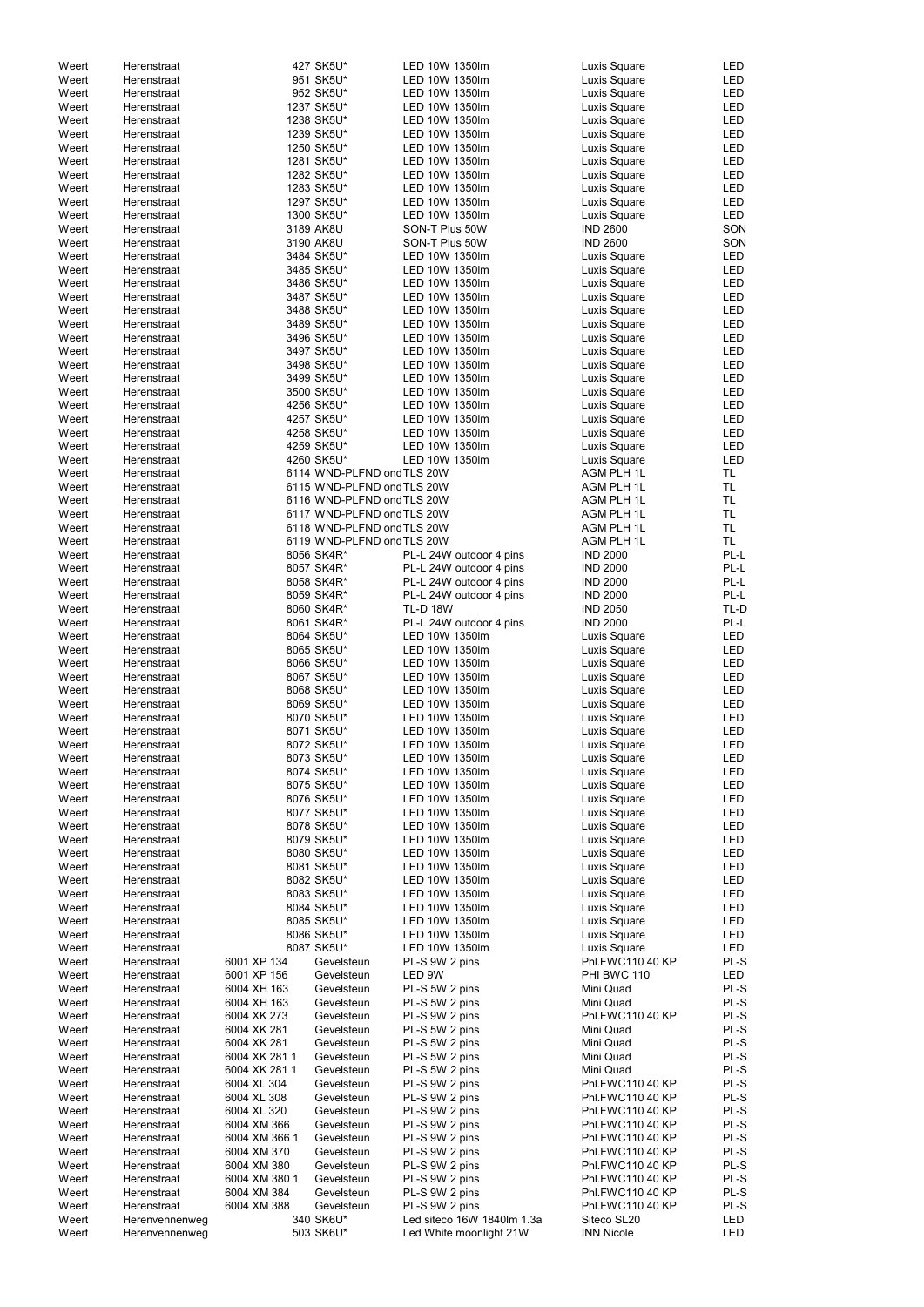| Weert | Herenvennenweg    | 840 SK6U*       | Led siteco 16W 1840lm 1.3a | Siteco SL20             | LED        |
|-------|-------------------|-----------------|----------------------------|-------------------------|------------|
|       |                   |                 |                            |                         |            |
| Weert | Herenvennenweg    | 848 SK6U*       | PS-LHP saled ipv PL-L 24   | <b>IND 2550</b>         | LED        |
| Weert | Herenvennenweg    | 1170 SK6U*      | PS-LHP saled ipv PL-L 24   | <b>IND 2550</b>         | <b>LED</b> |
| Weert | Herenvennenweg    | 1171 SK6U*      | PS-LHP saled ipv PL-L 24   | <b>IND 2550</b>         | <b>LED</b> |
| Weert | Herenvennenweg    | 1172 SK6U*      | Led siteco 16W 1840lm 1.3a | Siteco SL20             | <b>LED</b> |
| Weert | Herenvennenweg    | 1754 SK8U       | Led White moonlight 31W    | <b>INN Nicole</b>       | <b>LED</b> |
| Weert | Herenvennenweg    | 2097 SK6U*      | Led siteco 16W 1840lm 1.3a | Siteco SL20             | LED        |
| Weert | Herenvennenweg    | 3610 AK9U       | Led White moonlight 31W    | <b>INN Nicole</b>       | LED        |
| Weert |                   | 4214 SK6U*      | PS-LHP saled ipv PL-L 24   |                         | <b>LED</b> |
|       | Herenvennenweg    |                 |                            | <b>IND 2550</b>         |            |
| Weert | Herenvennenweg    | 4215 AV6U       | PL-L 18W outdoor 4 pins    | <b>IND 2500</b>         | PL-L       |
| Weert | Herenvennenweg    | 4216 AV6U       | PL-L 18W outdoor 4 pins    | <b>IND 2500</b>         | PL-L       |
| Weert | Herenvennenweg    | 4217 SK6U*      | PS-LHP saled ipv PL-L 24   | <b>IND 2550</b>         | LED        |
| Weert | Herenvennenweg    | 4218 SK6U*      | PS-LHP saled ipv PL-L 24   | <b>IND 2550</b>         | <b>LED</b> |
| Weert | Herenvennenweg    | 4764 SK6U*      | Led White moonlight 21W    | <b>INN Nicole</b>       | <b>LED</b> |
| Weert | Herenvennenweg    | 4766 SK6U*      | Led White moonlight 21W    | <b>INN Nicole</b>       | <b>LED</b> |
|       |                   |                 |                            |                         |            |
| Weert | Herenvennenweg    | 5304 SV8U*      | Led White moonlight 31W    | <b>INN Nicole</b>       | <b>LED</b> |
| Weert | Herenvennenweg    | 5362 SK6U*      | Led White moonlight 21W    | <b>INN Nicole</b>       | LED        |
| Weert | Herenvennenweg    | 5814 SK8U       | Led White moonlight 31W    | <b>INN Nicole</b>       | <b>LED</b> |
| Weert | Herenvennenweg    | 5815 SK8U       | Led White moonlight 31W    | <b>INN Nicole</b>       | LED        |
| Weert | Herenvennenweg    | 5816 SK8U       | Led White moonlight 31W    | <b>INN Nicole</b>       | <b>LED</b> |
| Weert | Herenvennenweg    | 9500 AV6U       | Led siteco 16W 1840lm 1.3a | Siteco SL20             | LED        |
| Weert | Herenvennenweg    | 9501 SK6U*      | Led siteco 16W 1840lm 1.3a | Siteco SL20             | LED        |
|       |                   |                 |                            |                         |            |
| Weert | Herenvennenweg    | 9502 SK6U*      | Led siteco 16W 1840lm 1.3a | Siteco SL20             | LED        |
| Weert | Herenvennenweg    | 9503 SK6U*      | Led siteco 16W 1840lm 1.3a | Siteco SL20             | LED        |
| Weert | Herenvennenweg    | 10058 VIP       | <b>TL-D 58W</b>            | Reclame bord verlicht   | TL-D       |
| Weert | Herenvennenweg    | 10058 VIP       | <b>TL-D 58W</b>            | Reclame bord verlicht   | TL-D       |
| Weert | Herenvennenweg    | 10058 VIP       | <b>TL-D 58W</b>            | Reclame bord verlicht   | TL-D       |
| Weert | Hertogstraat      | 476 SK6U*       | PL-L 24W outdoor 4 pins    | <b>IND 2550</b>         | PL-L       |
| Weert | Hertogstraat      | 477 SK6U*       | PL-L 24W outdoor 4 pins    | <b>IND 2550</b>         | PL-L       |
|       |                   |                 |                            |                         |            |
| Weert | Hertogstraat      | 478 SK6U*       | PL-L 24W outdoor 4 pins    | <b>IND 2550</b>         | PL-L       |
| Weert | Hertogstraat      | 479 SK6U*       | PL-L 24W outdoor 4 pins    | <b>IND 2550</b>         | PL-L       |
| Weert | Hertogstraat      | 2623 SK6U*      | PL-L 24W outdoor 4 pins    | <b>IND 2550</b>         | PL-L       |
| Weert | Hertogstraat      | 4601 SK6U*      | PL-L 24W outdoor 4 pins    | <b>IND 2550</b>         | PL-L       |
| Weert | Hertogstraat      | 4602 Gevelsteun | PL-L 18W outdoor 4 pins    | <b>IND 2500</b>         | PL-L       |
| Weert | Hertogstraat      | 4603 Gevelsteun | PL-L 18W outdoor 4 pins    | <b>IND 2500</b>         | PL-L       |
|       |                   |                 |                            |                         |            |
| Weert | Hertogstraat      | 4604 SK6U*      | PL-L 24W outdoor 4 pins    | <b>IND 2550</b>         | PL-L       |
| Weert | Het Dal           | 10341 SK3,5R    | PL-L 18W outdoor 4 pins    | <b>IND 2400</b>         | PL-L       |
| Weert | Het Dal           | 12949 SK6U*     | LED 16W 2040lm             | <b>ASD Diamond Mini</b> | LED        |
| Weert | Het Dal           | 12950 SK6U*     | LED 16W 2040lm             | <b>ASD Diamond Mini</b> | LED        |
| Weert | Het Dal           | 12951 SK6U*     | LED 16W 2040lm             | <b>ASD Diamond Mini</b> | LED        |
| Weert | <b>Het Dal</b>    | 12952 SK6U*     | LED 16W 2040lm             | <b>ASD Diamond Mini</b> | LED        |
|       |                   |                 |                            |                         |            |
| Weert | Het Dal           | 12953 SK6U*     | LED 16W 2040lm             | <b>ASD Diamond Mini</b> | LED        |
| Weert | Het Dal           | 12954 SK6U*     | LED 16W 2040lm             | <b>ASD Diamond Mini</b> | LED        |
| Weert | Het Dal           | 12955 SK4R*     | LED 13,2W 1800lm           | KFK LED L2WG5           | LED        |
| Weert | Het Dal           | 12956 SK4R*     | LED 13,2W 1800lm           | KFK LED L2WG5           | LED        |
| Weert | Het Dal           | 12957 SK4R*     | LED 13,2W 1800lm           | KFK LED L2WG5           | LED        |
| Weert | <b>Het Dal</b>    | 12958 SK4R*     | LED 13,2W 1800lm           | KFK LED L2WG5           | <b>LED</b> |
|       |                   |                 |                            |                         |            |
| Weert | <b>Het Dal</b>    | 12959 SK4R*     | LED 13,2W 1800lm           | KFK LED L2WG5           | <b>LED</b> |
| Weert | <b>Het Vendel</b> | 5866 SV2,5R     | PL-L 24W outdoor 4 pins    | <b>IND 2015</b>         | PL-L       |
| Weert | <b>Het Vendel</b> | 5867 SV2,5R     | PL-L 24W outdoor 4 pins    | <b>IND 2015</b>         | PL-L       |
| Weert | <b>Het Vendel</b> | 5868 SV2,5R     | PL-L 24W outdoor 4 pins    | <b>IND 2015</b>         | PL-L       |
| Weert | Heugterbroekdijk  | 247 SK6U*       | PS-LHP saled ipv PL-L 24   | <b>IND 2550</b>         | LED        |
| Weert | Heugterbroekdijk  | 723 SK6U*       | PS-LHP saled ipv PL-L 24   | <b>IND 2550</b>         | LED        |
| Weert | Heugterbroekdijk  | 724 SK6U*       | PS-LHP saled ipv PL-L 24   | <b>IND 2550</b>         | LED        |
|       |                   |                 |                            |                         |            |
| Weert | Heugterbroekdijk  | 2789 SK6U*      | Valopaa led VP1011 2500lm  | Valopaa VL1011          | LED        |
| Weert | Heugterbroekdijk  | 2790 SK6U*      | Valopaa led VP1011 2500lm  | Valopaa VL1011          | LED        |
| Weert | Heugterbroekdijk  | 2791 SK6U*      | Valopaa led VP1011 2500lm  | Valopaa VL1011          | LED        |
| Weert | Heugterbroekdijk  | 2825 SK6U*      | PS-LHP saled ipv PL-L 24   | <b>IND 2550</b>         | LED        |
| Weert | Heugterbroekdijk  | 3228 SK6U*      | PS-LHP saled ipv PL-L 24   | <b>IND 2550</b>         | LED        |
| Weert | Heugterbroekdijk  | 3433 SK6U*      | PS-LHP saled ipv PL-L 24   | <b>IND 2550</b>         | LED        |
|       |                   |                 |                            |                         |            |
| Weert | Heugterbroekdijk  | 3434 SK6U*      | PS-LHP saled ipv PL-L 24   | <b>IND 2550</b>         | LED        |
| Weert | Heugterbroekdijk  | 3435 SK6U*      | PS-LHP saled ipv PL-L 24   | <b>IND 2550</b>         | LED        |
| Weert | Heugterbroekdijk  | 4343 SK6U*      | Valopaa led VP1011 2500lm  | Valopaa VL1011          | LED        |
| Weert | Heugterbroekdijk  | 11008 SK6U*     | PS-LHP saled ipv PL-L 24   | <b>IND 2550</b>         | LED        |
| Weert | Heugterbroekdijk  | 11009 SK6U*     | PS-LHP saled ipv PL-L 24   | <b>IND 2550</b>         | LED        |
| Weert | Heugterbroekdijk  | 11010 SK6U*     | PS-LHP saled ipv PL-L 24   | <b>IND 2550</b>         | LED        |
| Weert | Heugterbroekdijk  | 11011 SK6U*     | PS-LHP saled ipv PL-L 24   | <b>IND 2550</b>         | LED        |
| Weert | Heugterbroekdijk  | 11012 SK6U*     |                            | <b>IND 2550</b>         | LED        |
|       |                   |                 | PS-LHP saled ipv PL-L 24   |                         |            |
| Weert | Heulsterbeemd     | 6755 SK4R*      | PL-L 24W outdoor 4 pins    | <b>IND 2000</b>         | PL-L       |
| Weert | Heulsterbeemd     | 6756 SK4R*      | PL-L 24W outdoor 4 pins    | <b>IND 2000</b>         | PL-L       |
| Weert | Heulsterbeemd     | 6757 SK4R*      | PL-L 24W outdoor 4 pins    | <b>IND 2000</b>         | PL-L       |
| Weert | Heulsterbeemd     | 6758 SK4R*      | PL-L 24W outdoor 4 pins    | <b>IND 2000</b>         | PL-L       |
| Weert | Heulsterbeemd     | 6759 SK4R*      | PL-L 24W outdoor 4 pins    | <b>IND 2000</b>         | PL-L       |
| Weert | Heulsterbeemd     | 6760 SK4R*      | PL-L 24W outdoor 4 pins    | <b>IND 2000</b>         | PL-L       |
|       |                   |                 |                            |                         |            |
| Weert | Heulsterbeemd     | 6761 SK4R*      | <b>TL-D 18W</b>            | <b>IND 2500</b>         | TL-D       |
| Weert | Heuvelweg         | 2939 AK10U      | LED 43W 5400lm             | Alexia                  | LED        |
| Weert | Heuvelweg         | 2939 AK10U      | LED 43W 5400lm             | Alexia                  | LED        |
| Weert | Heuvelweg         | 2940 SK6U*      | LED 15,4W 2500lm           | Mini Luma, BGP 621      | LED        |
| Weert | Heuvelweg         | 11481 SK6U*     | PL-T 32W 4 pins            | Evolo 2 AG 2018         | PL-T       |
| Weert | Heuvelweg         | 11482 SK6U*     | PL-T 32W 4 pins            | Evolo 2 AG 2018         | PL-T       |
|       |                   |                 |                            |                         |            |
| Weert | Heuvelweg         | 11483 SK6U*     | PL-T 32W 4 pins            | Evolo 2 AG 2018         | PL-T       |
| Weert | Heuvelweg         | 11484 SK4R*     | PL-L 36W outdoor 4 pins    | I2000DIM (paaltop)      | PL-L       |
| Weert | Heuvelweg         | 11485 SK4R*     | PL-L 36W outdoor 4 pins    | I2000DIM (paaltop)      | PL-L       |
| Weert | Heuvelweg         | 11486 SK4R*     | PL-L 36W outdoor 4 pins    | I2000DIM (paaltop)      | PL-L       |
| Weert | Heuvelweg         | 11901 SK6U*     | LED 12,3W 2000lm           | Mini Luma, BGP 621      | LED        |
| Weert | Heuvelweg         | 11902 SK6U*     | LED 12,3W 2000lm           | Mini Luma, BGP 621      | LED        |
| Weert | Heuvelweg         | 11903 SK6U*     | LED 12,3W 2000lm           | Mini Luma, BGP 621      | LED        |
|       |                   |                 |                            |                         |            |
|       |                   |                 |                            |                         |            |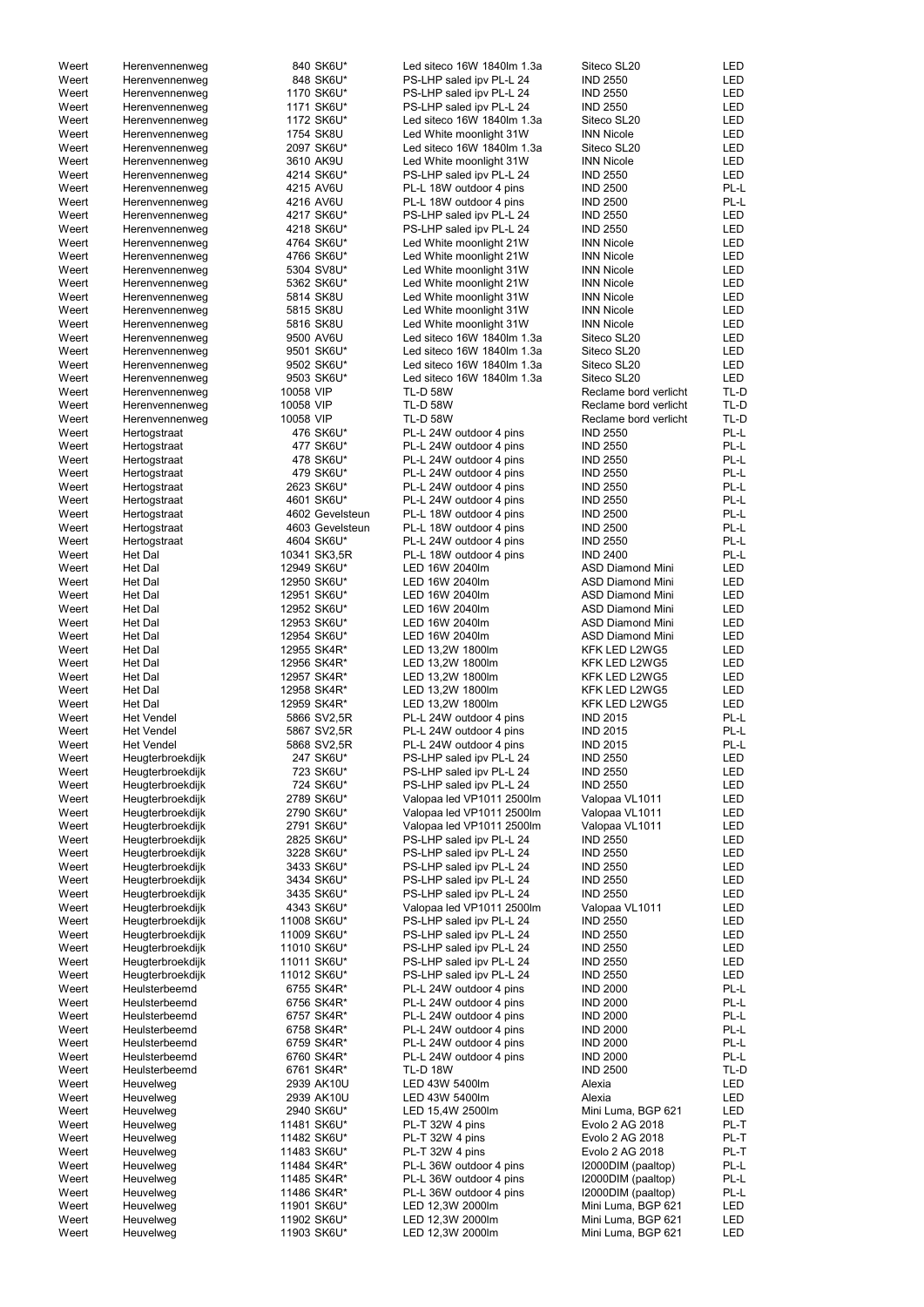| Weert | Heuvelweg        |              | 11904 SK6U* | LED 12,3W 2000lm        | Mini Luma, BGP 621 | LED        |
|-------|------------------|--------------|-------------|-------------------------|--------------------|------------|
| Weert | Heuvelweg        |              | 11905 SK6U* | LED 12,3W 2000lm        | Mini Luma, BGP 621 | <b>LED</b> |
|       |                  |              |             | LED 12,3W 2000lm        |                    | <b>LED</b> |
| Weert | Heuvelweg        |              | 11906 SK6U* |                         | Mini Luma, BGP 621 |            |
| Weert | Heuvelweg        |              | 11907 SK6U* | LED 12,3W 2000lm        | Mini Luma, BGP 621 | <b>LED</b> |
| Weert | Heuvelweg        |              | 11908 SK6U* | LED 12,3W 2000lm        | Mini Luma, BGP 621 | <b>LED</b> |
| Weert | Heuvelweg        |              | 11909 SK6U* | LED 12,3W 2000lm        | Mini Luma, BGP 621 | <b>LED</b> |
| Weert | Heuvelweg        |              | 11910 SK6U* | LED 12,3W 2000lm        | Mini Luma, BGP 621 | LED        |
|       |                  |              |             |                         |                    |            |
| Weert | Heuvelweg        |              | 11911 SK4R* | LED 11W 1500lm          | KFK LED L2WG5      | <b>LED</b> |
| Weert | Heuvelweg        |              | 11912 SK4R* | LED 11W 1500lm          | KFK LED L2WG5      | <b>LED</b> |
| Weert | Heuvelweg        |              | 11913 SK4R* | LED 11W 1500lm          | KFK LED L2WG5      | LED        |
| Weert | Heuvelweg        |              | 11914 SK4R* | LED 11W 1500lm          | KFK LED L2WG5      | LED        |
|       |                  |              |             |                         |                    |            |
| Weert | Heuvelweg        |              | 11915 SK4R* | LED 11W 1500lm          | KFK LED L2WG5      | <b>LED</b> |
| Weert | Heuvelweg        |              | 11916 SK4R* | LED 11W 1500lm          | KFK LED L2WG5      | <b>LED</b> |
| Weert | Heuvelweg        |              | 11917 SK4R* | LED 11W 1500lm          | KFK LED L2WG5      | <b>LED</b> |
| Weert | Heuvelweg        |              | 11918 SK4R* | LED 11W 1500lm          | KFK LED L2WG5      | <b>LED</b> |
|       |                  |              |             |                         |                    |            |
| Weert | Heuvelweg        |              | 11919 SK6U* | LED 12,3W 2000lm        | Mini Luma, BGP 621 | <b>LED</b> |
| Weert | Heuvelweg        |              | 11920 SK6U* | LED 12,3W 2000lm        | Mini Luma, BGP 621 | <b>LED</b> |
| Weert | Heuvelweg        |              | 11921 SK6U* | LED 12,3W 2000lm        | Mini Luma, BGP 621 | <b>LED</b> |
| Weert | Heuvelweg        |              | 11922 SK6U* | LED 12,3W 2000lm        | Mini Luma, BGP 621 | <b>LED</b> |
| Weert | Heuvelweg        |              | 11923 SK6U* | LED 12,3W 2000lm        | Mini Luma, BGP 621 | <b>LED</b> |
|       |                  |              |             |                         |                    |            |
| Weert | Heuvelweg        |              | 11924 SK6U* | LED 12,3W 2000lm        | Mini Luma, BGP 621 | <b>LED</b> |
| Weert | Heuvelweg        |              | 11925 SK6U* | LED 12,3W 2000lm        | Mini Luma, BGP 621 | <b>LED</b> |
| Weert | Heuvelweg        |              | 11926 SK6U* | LED 12,3W 2000lm        | Mini Luma, BGP 621 | LED        |
| Weert | Heuvelweg        |              | 11927 SK6U* | LED 12,3W 2000lm        | Mini Luma, BGP 621 | <b>LED</b> |
|       |                  |              |             |                         |                    |            |
| Weert | Heuvelweg        |              | 11928 SK6U* | LED 12,3W 2000lm        | Mini Luma, BGP 621 | <b>LED</b> |
| Weert | Heuvelweg        |              | 11929 SK4R* | LED 11W 1500lm          | KFK LED L2WG5      | <b>LED</b> |
| Weert | Heuvelweg        |              | 11930 SK4R* | LED 11W 1500lm          | KFK LED L2WG5      | <b>LED</b> |
| Weert | Heuvelweg        |              | 11931 SK4R* | LED 11W 1500lm          | KFK LED L2WG5      | <b>LED</b> |
|       |                  |              |             |                         |                    |            |
| Weert | Heuvelweg        |              | 11932 SK4R* | LED 11W 1500lm          | KFK LED L2WG5      | <b>LED</b> |
| Weert | Heuvelweg        |              | 11933 SK4R* | LED 11W 1500lm          | KFK LED L2WG5      | LED        |
| Weert | Heuvelweg        |              | 11934 SK4R* | LED 11W 1500lm          | KFK LED L2WG5      | <b>LED</b> |
| Weert | Heuvelweg        |              | 11935 SK4R* | LED 11W 1500lm          | KFK LED L2WG5      | <b>LED</b> |
|       |                  |              |             |                         |                    |            |
| Weert | Heuvelweg        |              | 11936 SK4R* | LED 11W 1500lm          | KFK LED L2WG5      | <b>LED</b> |
| Weert | Heuvelweg        |              | 11937 SK4R* | LED 11W 1500lm          | KFK LED L2WG5      | LED        |
| Weert | Heuvelweg        |              | 11938 SK4R* | LED 11W 1500lm          | KFK LED L2WG5      | <b>LED</b> |
| Weert | Heuvelweg        |              | 11939 SK4R* | LED 11W 1500lm          | KFK LED L2WG5      | <b>LED</b> |
|       |                  |              |             |                         |                    |            |
| Weert | Heuvelweg        |              | 11940 SK4R* | LED 11W 1500lm          | KFK LED L2WG5      | <b>LED</b> |
| Weert | Heuvelweg        |              | 11941 SK6U* | LED 10,8W 1750lm        | Mini Luma, BGP 621 | <b>LED</b> |
| Weert | Heuvelweg        |              | 11942 SK6U* | LED 10,8W 1750lm        | Mini Luma, BGP 621 | <b>LED</b> |
| Weert | Heuvelweg        |              | 11943 SK6U* | LED 10,8W 1750lm        | Mini Luma, BGP 621 | <b>LED</b> |
|       |                  |              |             |                         |                    |            |
| Weert | Heuvelweg        |              | 11944 SK6U* | LED 10,8W 1750lm        | Mini Luma, BGP 621 | <b>LED</b> |
| Weert | Heuvelweg        |              | 11945 SK6U* | LED 12,3W 2000lm        | Mini Luma, BGP 621 | LED        |
| Weert | Heuvelweg        |              | 11946 SK4R* | LED 10W 1350lm          | KFK LED L2WG5      | LED        |
| Weert | Heuvelweg        |              | 11947 SK4R* | LED 10W 1350lm          | KFK LED L2WG5      | LED        |
|       |                  |              |             |                         |                    |            |
| Weert | Heuvelweg        |              | 11948 SK4R* | LED 10W 1350lm          | KFK LED L2WG5      | LED        |
| Weert | Heuvelweg        |              | 11949 SK5U* | LED 15W 1700lm          | Stela Square       | <b>LED</b> |
| Weert | Heuvelweg        |              | 11950 SK5U* | LED 15W 1700lm          | Stela Square       | <b>LED</b> |
| Weert | Heuvelweg        |              | 11951 SK5U* | LED 15W 1700lm          | Stela Square       | <b>LED</b> |
|       |                  |              |             |                         |                    |            |
| Weert | Heythuysenstraat |              | 4942 SK3R   | PL-L 24W outdoor 4 pins | <b>IND 2000</b>    | PL-L       |
| Weert | Heythuysenstraat |              | 4943 SK3R   | PL-L 24W outdoor 4 pins | <b>IND 2000</b>    | PL-L       |
| Weert | Heythuysenstraat |              | 4944 SK3R   | PL-L 24W outdoor 4 pins | <b>IND 2000</b>    | PL-L       |
| Weert | Hillenraad       |              | 4577 SK4R*  | PL-L 24W outdoor 4 pins | <b>IND 2000</b>    | PL-L       |
|       |                  |              |             |                         |                    |            |
| Weert | Hillenraad       |              | 4578 SK4R*  | PL-L 24W outdoor 4 pins | <b>IND 2000</b>    | PL-L       |
| Weert | Hillenraad       |              | 4579 SK4R*  | PL-L 24W outdoor 4 pins | <b>IND 2000</b>    | PL-L       |
| Weert | Hillenraad       |              | 4580 SK4R*  | PL-L 24W outdoor 4 pins | <b>IND 2000</b>    | PL-L       |
| Weert | Hillenraad       |              | 4581 SK4R*  | PL-L 24W outdoor 4 pins | <b>IND 2000</b>    | PL-L       |
|       |                  |              | 4582 SK4R*  |                         | <b>IND 2000</b>    | PL-L       |
| Weert | Hillenraad       |              |             | PL-L 24W outdoor 4 pins |                    |            |
| Weert | Hillenraad       |              | 4583 SK4R*  | PL-L 24W outdoor 4 pins | <b>IND 2000</b>    | PL-L       |
| Weert | Hillenraad       |              | 5414 SK4R*  | PL-L 24W outdoor 4 pins | <b>IND 2000</b>    | PL-L       |
| Weert | Hillenraad       |              | 5415 SK4R*  | PL-L 24W outdoor 4 pins | <b>IND 2000</b>    | PL-L       |
| Weert | Hillenraad       |              | 5416 SK4R*  | PL-L 24W outdoor 4 pins | <b>IND 2000</b>    | PL-L       |
| Weert | Hofakkerstraat   |              | 137 SK5R*   | PL-L 24W outdoor 4 pins | <b>IND 2600</b>    | PL-L       |
|       |                  |              |             |                         |                    |            |
| Weert | Hofakkerstraat   |              | 138 AK10U   | SON Pia Plus 100W       | <b>PHI SGS 203</b> | SON        |
| Weert | Hofakkerstraat   |              | 239 AK10U   | SON Pia Plus 100W       | <b>PHI SGS 203</b> | SON        |
| Weert | Hofakkerstraat   |              | 239 AK10U   | SON Pia Plus 100W       | <b>PHI SGS 203</b> | SON        |
| Weert | Hofakkerstraat   |              | 874 SK5R*   | PL-L 24W outdoor 4 pins | <b>IND 2600</b>    | PL-L       |
| Weert | Hofakkerstraat   |              | 1008 SK5R*  | PL-L 24W outdoor 4 pins | <b>IND 2600</b>    | PL-L       |
|       |                  |              |             |                         |                    |            |
| Weert | Hofakkerstraat   |              | 1153 AK10U  | SON Pia Plus 100W       | <b>PHI SGS 203</b> | SON        |
| Weert | Hofakkerstraat   |              | 1154 AK10U  | SON Pia Plus 100W       | PHI SGS 203        | SON        |
| Weert | Hofakkerstraat   |              | 1155 AK10U  | SON Pia Plus 100W       | PHI SGS 203        | SON        |
|       | Hogenakkerstraat |              | 1454 SK4R*  | PL-L 24W outdoor 4 pins | <b>IND 2000</b>    | PL-L       |
| Weert |                  |              |             |                         |                    |            |
| Weert | Hogenakkerstraat |              | 1455 SK4R*  | PL-L 24W outdoor 4 pins | <b>IND 2000</b>    | PL-L       |
| Weert | Hogenakkerstraat |              | 1456 SK4R*  | PL-L 24W outdoor 4 pins | <b>IND 2000</b>    | PL-L       |
| Weert | Hogenakkerstraat |              | 1457 SK6U*  | PL-L 24W outdoor 4 pins | <b>IND 2550</b>    | PL-L       |
| Weert | Hogenakkerstraat |              | 1458 SK6U*  | PL-L 24W outdoor 4 pins | <b>IND 2550</b>    | PL-L       |
|       |                  |              |             |                         |                    |            |
| Weert | Hogenakkerstraat |              | 1459 SK6U*  | PL-L 24W outdoor 4 pins | <b>IND 2550</b>    | PL-L       |
| Weert | Hogenakkerstraat |              | 3417 SK6U*  | PL-L 24W outdoor 4 pins | <b>IND 2550</b>    | PL-L       |
| Weert | Hogenakkerstraat |              | 3418 SK6U*  | PL-L 24W outdoor 4 pins | <b>IND 2550</b>    | PL-L       |
| Weert | Hogenakkerstraat |              | 3419 SK6U*  | PL-L 24W outdoor 4 pins | <b>IND 2550</b>    | PL-L       |
|       |                  |              |             |                         |                    |            |
| Weert | Hogenakkerstraat |              | 5130 SK4R*  | PL-L 24W outdoor 4 pins | <b>IND 2000</b>    | PL-L       |
| Weert | Hogenakkerstraat |              | 10165 SK4R* | PL-L 24W outdoor 4 pins | <b>IND 2550</b>    | PL-L       |
| Weert | Hogenakkerstraat |              | 10166 SK4R* | PL-L 24W outdoor 4 pins | <b>IND 2550</b>    | PL-L       |
| Weert | Hogenakkerstraat | 6002 BB 26   | Gevelsteun  | PL-S 9W 2 pins          | Phl.FWC110 40 KP   | PL-S       |
|       |                  |              |             |                         |                    |            |
| Weert | Hogenakkerstraat | 6002 BB 30   | Gevelsteun  | PL-S 9W 2 pins          | Phl.FWC110 40 KP   | PL-S       |
| Weert | Hogenakkerstraat | 6002 BB 30 1 | Gevelsteun  | PL-S 9W 2 pins          | Phl.FWC110 40 KP   | PL-S       |
| Weert | Hogenakkerstraat | 6002 BB 32   | AK3R        | PL-L 18W outdoor 4 pins | <b>IND 2400</b>    | PL-L       |
| Weert | Hogenakkerstraat | 6002 BB 36   | Gevelsteun  | PL-S 9W 2 pins          | Phl.FWC110 40 KP   | PL-S       |
|       |                  |              |             |                         |                    |            |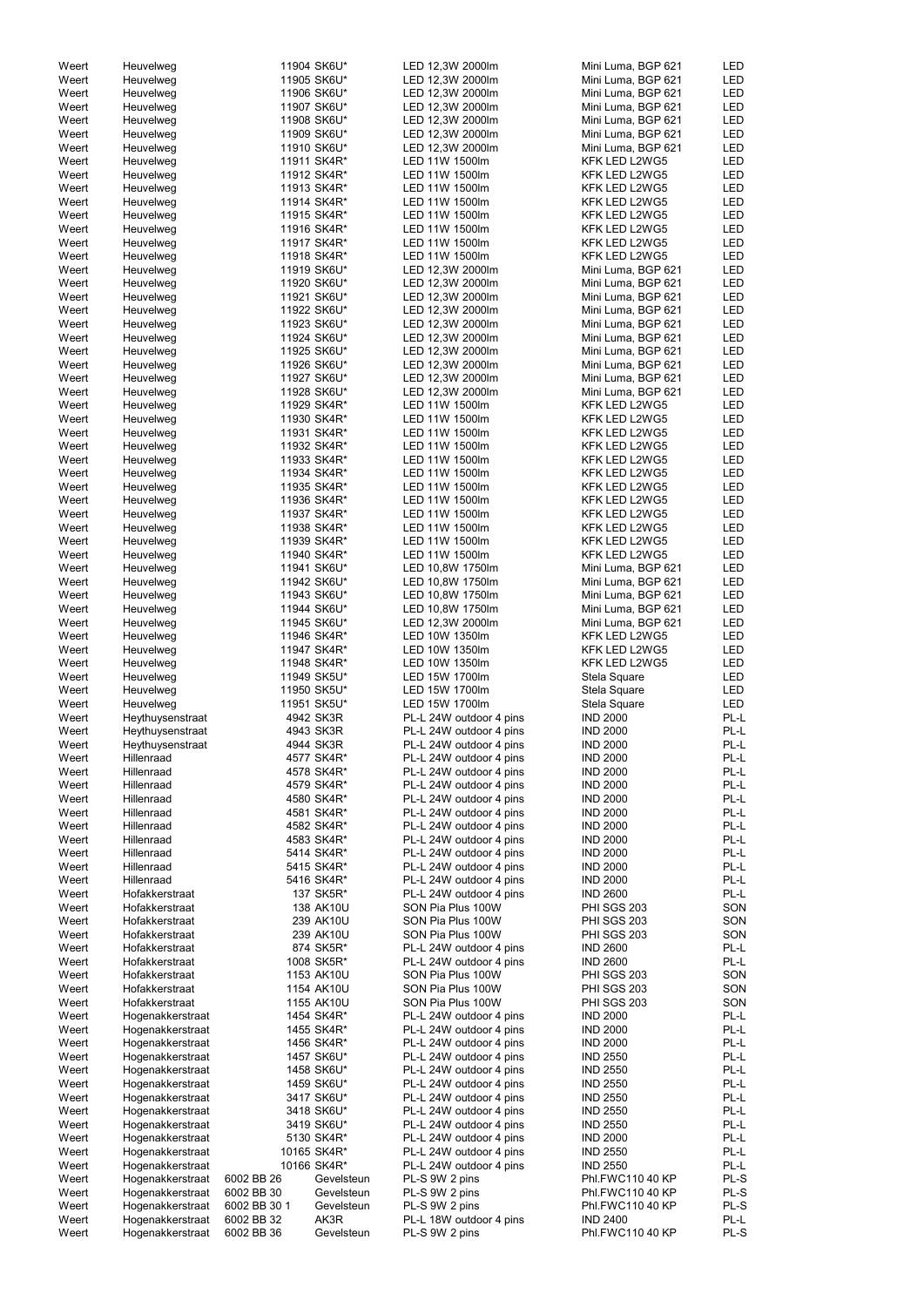| Weert          | Hogenakkerstraat                 | 6002 BB 40 | AK3R                                                                           | PL-L 18W outdoor 4 pins                                         | <b>IND 2400</b><br>PL-L                                    |
|----------------|----------------------------------|------------|--------------------------------------------------------------------------------|-----------------------------------------------------------------|------------------------------------------------------------|
| Weert          | Hogerweide                       |            | 5131 SK4R*                                                                     | PL-L 24W outdoor 4 pins                                         | PL-L<br><b>IND 2000</b>                                    |
| Weert          | Hogerweide                       |            | 5132 SK4R*                                                                     | PL-L 24W outdoor 4 pins                                         | PL-L<br><b>IND 2000</b>                                    |
| Weert          | Hogerweide                       |            | 5133 SK4R*                                                                     | PL-L 24W outdoor 4 pins                                         | PL-L<br><b>IND 2000</b>                                    |
| Weert          | Hogerweide                       |            | 5240 SK4R*                                                                     | PL-L 24W outdoor 4 pins                                         | PL-L<br><b>IND 2000</b>                                    |
| Weert          | Hogerweide                       |            | 5241 SK4R*                                                                     | PL-L 24W outdoor 4 pins                                         | PL-L<br><b>IND 2000</b>                                    |
| Weert          | Hogerweide                       |            | 5242 SK4R*<br>5346 SK4R*                                                       | PL-L 24W outdoor 4 pins<br>PL-L 24W outdoor 4 pins              | PL-L<br><b>IND 2000</b><br>PL-L<br><b>IND 2000</b>         |
| Weert<br>Weert | Hogerweide<br>Hogerweide         |            | 5347 SK4R*                                                                     | PL-L 24W outdoor 4 pins                                         | PL-L<br><b>IND 2000</b>                                    |
| Weert          | Hogerweide                       |            | 5348 SK4R*                                                                     | PL-L 24W outdoor 4 pins                                         | PL-L<br><b>IND 2000</b>                                    |
| Weert          | Hogerweide                       |            | 5349 SK4R*                                                                     | PL-L 24W outdoor 4 pins                                         | PL-L<br><b>IND 2000</b>                                    |
| Weert          | Hogerweide                       |            | 5350 SK4R*                                                                     | PL-L 24W outdoor 4 pins                                         | PL-L<br><b>IND 2000</b>                                    |
| Weert          | Hogerweide                       |            | 5446 SK4R*                                                                     | PL-L 24W outdoor 4 pins                                         | PL-L<br><b>IND 2000</b>                                    |
| Weert          | Hogerweide                       |            | 5447 SK4R*                                                                     | PL-L 24W outdoor 4 pins                                         | <b>IND 2000</b><br>PL-L                                    |
| Weert          | Hogerweide                       |            | 5448 SK4R*                                                                     | PL-L 24W outdoor 4 pins                                         | PL-L<br><b>IND 2000</b>                                    |
| Weert          | Hogerweide                       |            | 5449 SK4R*                                                                     | PL-L 24W outdoor 4 pins                                         | PL-L<br><b>IND 2000</b>                                    |
| Weert          | Hogerweide                       |            | 5450 SK4R*                                                                     | PL-L 24W outdoor 4 pins                                         | <b>IND 2000</b><br>PL-L                                    |
| Weert          | Hogerweide                       |            | 10170 SK4R*                                                                    | Lumin Led                                                       | <b>LED</b><br><b>IND 2550</b>                              |
| Weert<br>Weert | Hogerweide                       |            | 10171 SK4R*<br>1081 SV10R                                                      | PL-L 24W outdoor 4 pins<br>SON-T Plus 70W                       | PL-L<br><b>IND 2550</b><br><b>IND 2600</b><br>SON          |
| Weert          | Hogesteenweg<br>Hogesteenweg     |            | 1081 SV10R                                                                     | SON-T Plus 70W                                                  | <b>IND 2600</b><br>SON                                     |
| Weert          | Hogesteenweg                     |            | 1081 SV10R                                                                     | SON-T Plus 70W                                                  | <b>IND 2600</b><br>SON                                     |
| Weert          | Hogesteenweg                     |            | 1081 SV10R                                                                     | SON-T Plus 70W                                                  | SON<br><b>IND 2600</b>                                     |
| Weert          | Hogesteenweg                     |            | 1082 AK8U                                                                      | SON Pia Plus 100W                                               | PHI SGS 203<br>SON                                         |
| Weert          | Hogesteenweg                     |            | 1084 AK8U                                                                      | SON Pia Plus 100W                                               | SON<br>PHI SGS 203                                         |
| Weert          | Hogesteenweg                     |            | 4590 AK8U                                                                      | SON Pia Plus 100W                                               | PHI SGS 203<br>SON                                         |
| Weert          | Hogesteenweg                     |            | 10095 Pautomaat                                                                | PL-L 36W outdoor 4 pins                                         | PL-L<br>Pautomaat                                          |
| Weert          | Hollandiastraat                  |            | 3427 SK6U*                                                                     | PS-LHP saled ipv PL-L 24                                        | <b>IND 2550</b><br><b>LED</b>                              |
| Weert          | Hollandiastraat                  |            | 3428 SK6U*                                                                     | PS-LHP saled ipv PL-L 24                                        | <b>LED</b><br><b>IND 2550</b>                              |
| Weert          | Hollandiastraat                  |            | 3429 SK6U*                                                                     | PS-LHP saled ipv PL-L 24                                        | <b>LED</b><br><b>IND 2550</b>                              |
| Weert          | Hollandiastraat                  |            | 3430 SK6U*                                                                     | PS-LHP saled ipv PL-L 24                                        | <b>LED</b><br><b>IND 2550</b>                              |
| Weert<br>Weert | hoofstel                         |            | 12621 SK6U*<br>5916 SK6U*                                                      | PL-L 55W outdoor 4 pins<br>Led White moonlight 21W              | PL-L<br><b>IND 2570</b><br><b>INN Nicole</b><br><b>LED</b> |
| Weert          | Hoogbosweg<br>Hoogbosweg         |            | 7221 SK6U*                                                                     | Led White moonlight 21W                                         | <b>LED</b><br><b>INN Nicole</b>                            |
| Weert          | Hoogbosweg                       |            | 7224 SK6U*                                                                     | Valopaa led VP1011 2500lm                                       | LED<br>Valopaa VL1011                                      |
| Weert          | Hoogbosweg                       |            | 7225 SK6U*                                                                     | Valopaa led VP1011 2500lm                                       | <b>LED</b><br>Valopaa VL1011                               |
| Weert          | Hoogbosweg                       |            | 7226 SK6U*                                                                     | Valopaa led VP1011 2500lm                                       | LED<br>Valopaa VL1011                                      |
| Weert          | Hoogpoort                        |            | 2823 AK8U                                                                      | SON-T Plus 100W                                                 | SON<br><b>ARC 2685</b>                                     |
| Weert          | Hoogpoort                        |            | 4669 AK8U                                                                      | SON-T Plus 100W                                                 | SON<br><b>ARC 2685</b>                                     |
| Weert          | Hoogpoort                        |            | 4671 AK8U                                                                      | SON Pia Plus 100W                                               | SON<br><b>ARC 2685</b>                                     |
| Weert          | Hoogpoort                        |            | 4672 SK5R*                                                                     | PL-L 24W outdoor 4 pins                                         | PL-L<br><b>IND 2000</b>                                    |
| Weert          | Hoogpoort                        |            | 4673 SK4R*                                                                     | <b>TL-D 18W</b>                                                 | TL-D<br><b>IND 2050</b>                                    |
| Weert          | Hoogpoort                        |            | 9775 AK8U                                                                      | SON-T Plus 100W                                                 | SON<br>ARC 2685                                            |
| Weert<br>Weert | Hoogpoort                        |            | 10093 Pautomaat                                                                | PL-L 36W outdoor 4 pins<br>104 Overspan verlicht SON-T Plus 70W | PL-L<br>Pautomaat<br>SON<br>ReveHang armatuur              |
| Weert          | Hoogstraat<br>Hoogstraat         |            |                                                                                | 105 Overspan verlicht SON-T Plus 70W                            | SON<br>ReveHang armatuur                                   |
| Weert          | Hoogstraat                       |            |                                                                                | 106 Overspan verlicht SON-T Plus 70W                            | SON<br>ReveHang armatuur                                   |
| Weert          | Hoogstraat                       |            |                                                                                | 107 Overspan verlicht SON-T Plus 70W                            | SON<br>ReveHang armatuur                                   |
| Weert          | Hoogstraat                       |            |                                                                                | 7392 Overspan verlicht SON-T Plus 70W                           | SON<br>ReveHang armatuur                                   |
| Weert          | Hoogstraat                       |            |                                                                                | 7395 Overspan verlichti SON-T Plus 70W                          | SON<br>ReveHang armatuur                                   |
| Weert          | Hoogstraat                       |            |                                                                                | 7396 Overspan verlicht SON-T Plus 70W                           | SON<br>ReveHang armatuur                                   |
| Weert          | Hoogveldstraat                   |            | 5052 SK6U*                                                                     | PL-L 24W outdoor 4 pins                                         | PL-L<br><b>IND 2550</b>                                    |
| Weert          | Hoogveldstraat                   |            | 5053 SK6U*                                                                     | PL-L 24W outdoor 4 pins                                         | PL-L<br><b>IND 2550</b>                                    |
| Weert          | Hoogveldstraat                   |            | 5055 SK6U*                                                                     | PL-L 24W outdoor 4 pins                                         | PL-L<br><b>IND 2550</b>                                    |
| Weert          | Hoogveldstraat                   |            | 5056 SK6U*<br>5057 SK6U*                                                       | PL-L 24W outdoor 4 pins                                         | PL-L<br><b>IND 2550</b><br>PL-L<br><b>IND 2550</b>         |
| Weert<br>Weert | Hoogveldstraat<br>Hoogveldstraat |            | 5058 SK6U*                                                                     | PL-L 24W outdoor 4 pins<br>PL-L 24W outdoor 4 pins              | PL-L<br><b>IND 2550</b>                                    |
| Weert          | Hoogveldstraat                   |            | 5059 SK6U*                                                                     | PL-L 24W outdoor 4 pins                                         | PL-L<br><b>IND 2550</b>                                    |
| Weert          | Hoogveldstraat                   |            | 5060 SK6U*                                                                     | PL-L 24W outdoor 4 pins                                         | PL-L<br><b>IND 2550</b>                                    |
| Weert          | Hoogveldstraat                   |            | 5351 AK6U                                                                      | PL-L 24W outdoor 4 pins                                         | PL-L<br><b>IND 2550</b>                                    |
| Weert          | Hoogveldstraat                   |            | 5352 AK6U                                                                      | PL-L 24W outdoor 4 pins                                         | PL-L<br><b>IND 2550</b>                                    |
| Weert          | Hoogveldstraat                   |            | 5353 AK6U                                                                      | PL-L 24W outdoor 4 pins                                         | PL-L<br><b>IND 2550</b>                                    |
| Weert          | Hoogveldstraat                   |            | 5354 SK6U*                                                                     | PL-L 24W outdoor 4 pins                                         | PL-L<br><b>IND 2550</b>                                    |
| Weert          | Hoogveldstraat                   |            | 10174 SK4R*                                                                    | PL-L 24W outdoor 4 pins                                         | PL-L<br><b>IND 2000</b>                                    |
| Weert          | Hoogveldstraat                   |            | 10175 SK4R*                                                                    | PL-L 24W outdoor 4 pins                                         | PL-L<br><b>IND 2000</b><br><b>IND 2000</b><br>PL-L         |
| Weert<br>Weert | Hoogveldstraat<br>Hoogveldstraat |            | 10176 SK4R*<br>10177 SK4R*                                                     | PL-L 24W outdoor 4 pins<br>PL-L 24W outdoor 4 pins              | PL-L<br><b>IND 2000</b>                                    |
| Weert          | Hooiruiter                       |            | 11747 staal conisch 6 m LED 12-1500NW                                          |                                                                 | Luma 12 led mini R4<br>LED                                 |
| Weert          | Hooiruiter                       |            | 11748 staal conisch 6 m LED 12-1500NW                                          |                                                                 | LED<br>Luma 12 led mini R4                                 |
| Weert          | Hooiruiter                       |            | 11749 staal conisch 6 m LED 12-1500NW                                          |                                                                 | Luma 12 led mini R4<br>LED                                 |
| Weert          | Hooiruiter                       |            | 11750 staal conisch 6 m LED 12-1500NW                                          |                                                                 | LED<br>Luma 12 led mini R4                                 |
| Weert          | Hooiruiter                       |            | 11751 staal conisch 6 m LED 12-1500NW                                          |                                                                 | LED<br>Luma 12 led mini R4                                 |
| Weert          | Hooiruiter                       |            | 11752 staal conisch 6 m LED 12-1500NW                                          |                                                                 | LED<br>Luma 12 led mini R4                                 |
| Weert          | Hooiruiter                       |            | 11753 staal conisch 6 m LED 12-1500NW                                          |                                                                 | LED<br>Luma 12 led mini R4                                 |
| Weert          | Hooiruiter                       |            | 11754 staal conisch 6 m LED 12-1500NW                                          |                                                                 | LED<br>Luma 12 led mini R4                                 |
| Weert          | Hooiruiter                       |            | 11755 staal conisch 6 m LED 12-1500NW                                          |                                                                 | LED<br>Luma 12 led mini R4                                 |
| Weert          | Hooiruiter                       |            | 11756 staal conisch 6 m LED 12-1500NW<br>11757 staal conisch 6 m LED 12-1500NW |                                                                 | Luma 12 led mini R4<br>LED<br>Luma 12 led mini R4<br>LED   |
| Weert<br>Weert | Hooiruiter<br>Hooiruiter         |            | 11867 Staal conisch 4 m LED 12-1500NW                                          |                                                                 | Alura 16 led NW optiek 510. LED                            |
|                |                                  |            |                                                                                | LED 11W 1500lm                                                  | Mini Luma, BGP 621<br>LED                                  |
|                |                                  |            |                                                                                |                                                                 |                                                            |
| Weert<br>Weert | Hooiruiter<br>Hooiruiter         | 12585 AK6U | 12586 AK6U                                                                     | LED 11W 1500lm                                                  | Mini Luma, BGP 621<br>LED                                  |
| Weert          | Hooiruiter                       |            | 12587 AK6U                                                                     | LED 11W 1500lm                                                  | Mini Luma, BGP 621<br>LED                                  |
| Weert          | Hooiruiter                       |            | 12588 AK4R                                                                     | LED 28W 3600lm                                                  | Alura 16 led NW optiek 510. LED                            |
| Weert          | Hooiruiter                       |            | 12589 AK4R                                                                     | LED 28W 3600lm                                                  | Alura 16 led NW optiek 510. LED                            |
| Weert          | Hooiruiter                       |            | 12590 AK6U                                                                     | LED 11W 1500lm                                                  | Mini Luma, BGP 621<br>LED                                  |
| Weert<br>Weert | Hooiruiter<br>Hooiruiter         |            | 12591 AK6U<br>12592 AK6U                                                       | LED 11W 1500lm<br>LED 11W 1500lm                                | Mini Luma, BGP 621<br>LED<br>Mini Luma, BGP 621<br>LED     |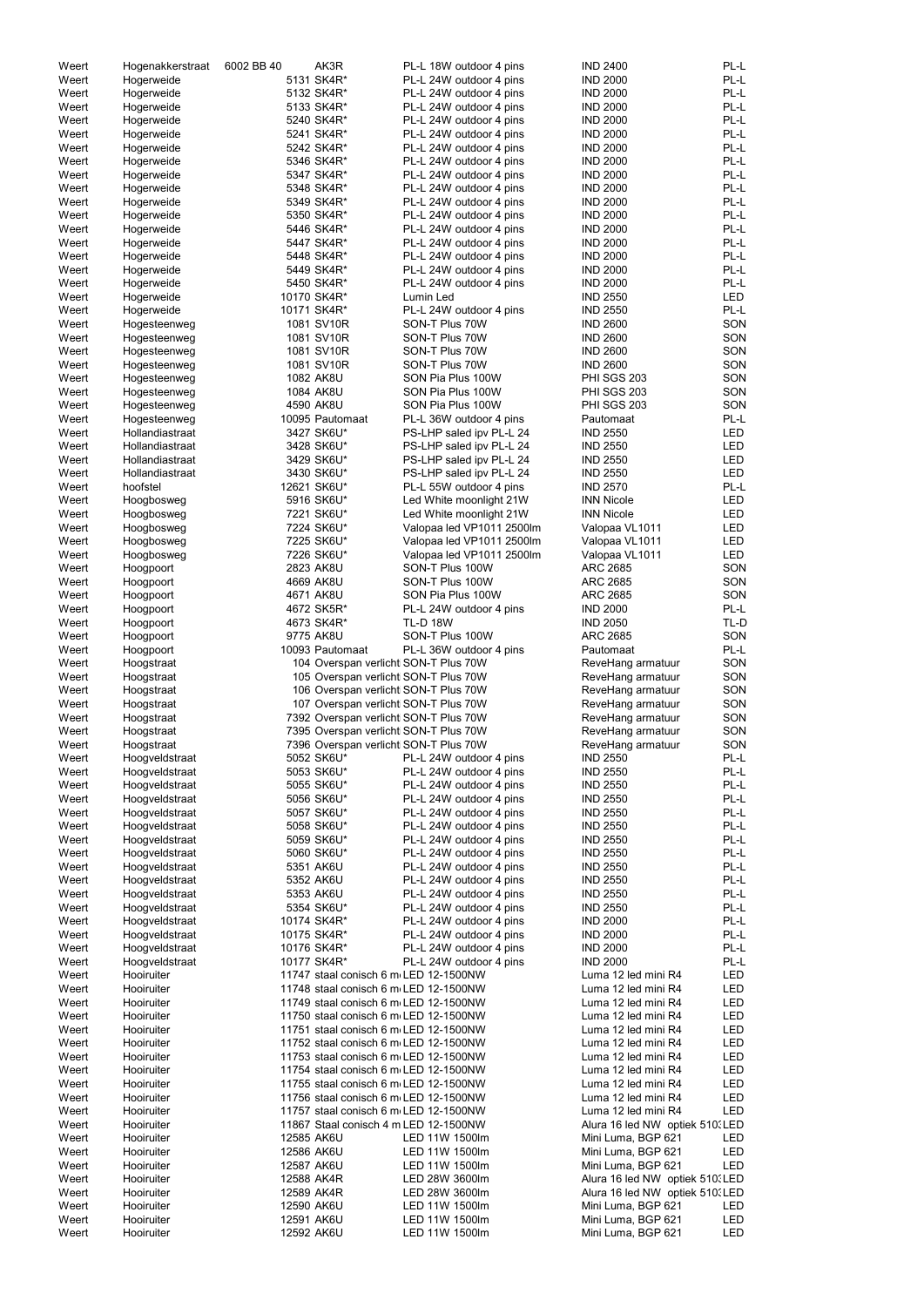| Weert | Hoolstraat      |           | 3401 AK7,5U | PL-L 36W outdoor 4 pins | <b>IND 2551</b>     | PL-L       |
|-------|-----------------|-----------|-------------|-------------------------|---------------------|------------|
| Weert | Hoolstraat      |           | 3402 AK7,5U | PL-L 36W outdoor 4 pins | <b>IND 2551</b>     | PL-L       |
| Weert | Hoolstraat      |           | 3403 AK7,5U | PL-L 36W outdoor 4 pins | <b>IND 2551</b>     | PL-L       |
| Weert | Hoolstraat      |           | 3404 AK7,5U | PL-L 36W outdoor 4 pins | <b>IND 2551</b>     | PL-L       |
| Weert | Hoolstraat      |           | 3405 AK8U   | PL-L 36W outdoor 4 pins | <b>IND 2551</b>     | PL-L       |
|       |                 |           |             |                         |                     |            |
| Weert | Hoolstraat      |           | 3406 AK7,5U | PL-L 36W outdoor 4 pins | <b>IND 2551</b>     | PL-L       |
| Weert | Hoolstraat      |           | 3407 AK7,5U | PL-L 36W outdoor 4 pins | <b>IND 2551</b>     | PL-L       |
| Weert | Hoolstraat      |           | 3408 AK7,5U | PL-L 36W outdoor 4 pins | <b>IND 2551</b>     | PL-L       |
| Weert | Hoolstraat      |           | 3409 AK7,5U | PL-L 36W outdoor 4 pins | <b>IND 2551</b>     | PL-L       |
| Weert | Hoolstraat      |           | 3410 AK7,5U | PL-L 36W outdoor 4 pins | <b>IND 2551</b>     | PL-L       |
| Weert | Hoolstraat      |           | 3411 AK7,5U | PL-L 36W outdoor 4 pins | <b>IND 2551</b>     | PL-L       |
| Weert | Hoolstraat      |           | 3412 AK7,5U | PL-L 36W outdoor 4 pins | <b>IND 2551</b>     | PL-L       |
| Weert | Hortensiastraat |           | 6151 SK4R*  | PL-L 24W outdoor 4 pins | <b>IND 2000</b>     | PL-L       |
| Weert | Hortensiastraat |           | 6152 SK4R*  |                         | <b>IND 2000</b>     | PL-L       |
|       |                 |           |             | PL-L 24W outdoor 4 pins |                     |            |
| Weert | Hortensiastraat |           | 6153 SK4R*  | PL-L 24W outdoor 4 pins | <b>IND 2000</b>     | PL-L       |
| Weert | Hortensiastraat | 6002 WT 2 | Gevelsteun  | PL-S 9W 2 pins          | Phl.FWC110 40 KP    | PL-S       |
| Weert | Houtduif        |           | 6901 SK4R*  | PL-L 24W outdoor 4 pins | <b>IND 2000</b>     | PL-L       |
| Weert | Houtduif        |           | 6902 SK4R*  | PL-L 24W outdoor 4 pins | <b>IND 2000</b>     | PL-L       |
| Weert | Houtduif        |           | 6903 SK4R*  | PL-L 24W outdoor 4 pins | <b>IND 2000</b>     | PL-L       |
| Weert | Houtduif        |           | 6904 SK4R*  | PL-L 24W outdoor 4 pins | <b>IND 2000</b>     | PL-L       |
| Weert | Houtduif        |           | 6905 SK4R*  | PL-L 24W outdoor 4 pins | <b>IND 2000</b>     | PL-L       |
| Weert | Houtsnip        |           | 6748 SK6U*  | Brisa LC-N 11           | Brisa BR 932311011N | LED        |
| Weert |                 |           |             | Brisa LC-N 11           | Brisa BR 932311011N | <b>LED</b> |
|       | Houtsnip        |           | 6782 SK6U*  |                         |                     |            |
| Weert | Houtsnip        |           | 6802 SK6U*  | Brisa LC-N 11           | Brisa BR 932311011N | <b>LED</b> |
| Weert | Houtsnip        |           | 6803 SK6U*  | Brisa LC-N 11           | Brisa BR 932311011N | <b>LED</b> |
| Weert | Houtsnip        |           | 6804 SK6U*  | Brisa LC-N 11           | Brisa BR 932311011N | <b>LED</b> |
| Weert | Houtsnip        |           | 6805 SK6U*  | Brisa LC-N 11           | Brisa BR 932311011N | LED        |
| Weert | Houtsnip        |           | 6810 SK6U*  | Brisa LC-N 11           | Brisa BR 932311011N | <b>LED</b> |
| Weert | Houtsnip        |           | 6811 SK6U*  | Brisa LC-N 11           | Brisa BR 932311011N | <b>LED</b> |
| Weert | Houtsnip        |           | 6812 SK6U*  | Brisa LC-N 11           | Brisa BR 932311011N | LED        |
| Weert | Houtsnip        |           | 6813 SK6U*  | Brisa LC-N 11           | Brisa BR 932311011N | LED        |
|       |                 |           |             |                         |                     |            |
| Weert | Houtsnip        |           | 6814 SK6U*  | Brisa LC-N 11           | Brisa BR 932311011N | LED        |
| Weert | Houtsnip        |           | 6892 SK6U*  | Brisa LC-N 11           | Brisa BR 932311011N | <b>LED</b> |
| Weert | Houtsnip        |           | 6893 SK6U*  | Brisa LC-N 11           | Brisa BR 932311011N | <b>LED</b> |
| Weert | Houtsnip        |           | 6894 SK6U*  | Brisa LC-N 11           | Brisa BR 932311011N | <b>LED</b> |
| Weert | Houtsnip        |           | 6895 SK6U*  | Brisa LC-N 11           | Brisa BR 932311011N | <b>LED</b> |
| Weert | Houtsnip        |           | 6896 SK6U*  | Brisa LC-N 11           | Brisa BR 932311011N | <b>LED</b> |
| Weert | Houtsnip        |           | 6898 SK6U*  | Brisa LC-N 11           | Brisa BR 932311011N | <b>LED</b> |
| Weert | Houtsnip        |           | 6899 SK6U*  | Brisa LC-N 11           | Brisa BR 932311011N | <b>LED</b> |
| Weert | Houtsnip        |           | 6900 SK6U*  | Brisa LC-N 11           | Brisa BR 932311011N | <b>LED</b> |
|       |                 |           |             |                         |                     |            |
| Weert | Houtstraat      |           | 942 SK6U*   | PL-L 24W outdoor 4 pins | <b>IND 2550</b>     | PL-L       |
| Weert | Houtstraat      |           | 943 SK6U*   | PL-L 24W outdoor 4 pins | <b>IND 2550</b>     | PL-L       |
| Weert | Houtstraat      |           | 2395 SK6U*  | PL-L 24W outdoor 4 pins | <b>IND 2550</b>     | PL-L       |
| Weert | Houtstraat      |           | 2396 SK6U*  | PL-L 24W outdoor 4 pins | <b>IND 2550</b>     | PL-L       |
| Weert | Houtstraat      |           | 2397 SK6U*  | PL-L 24W outdoor 4 pins | <b>IND 2550</b>     | PL-L       |
| Weert | Houtstraat      |           | 2399 SK6U*  | PL-L 24W outdoor 4 pins | <b>IND 2550</b>     | PL-L       |
| Weert | Houtstraat      |           | 2450 SK6U*  | PL-L 24W outdoor 4 pins | <b>IND 2550</b>     | PL-L       |
| Weert | Houtstraat      |           | 2451 SK6U*  | PL-L 24W outdoor 4 pins | <b>IND 2550</b>     | PL-L       |
| Weert |                 |           |             |                         | <b>IND 2550</b>     | PL-L       |
|       | Houtstraat      |           | 2452 SK6U*  | PL-L 24W outdoor 4 pins |                     |            |
| Weert | Houtstraat      |           | 2453 SK6U*  | PL-L 24W outdoor 4 pins | <b>IND 2550</b>     | PL-L       |
| Weert | Houtstraat      |           | 2454 SK6U*  | PL-L 24W outdoor 4 pins | <b>IND 2550</b>     | PL-L       |
| Weert | Houtstraat      |           | 10474 SK6U* | PL-L 24W outdoor 4 pins | <b>IND 2550</b>     | PL-L       |
| Weert | Houtstraat      |           | 10475 SK6U* | PL-L 24W outdoor 4 pins | <b>IND 2550</b>     | PL-L       |
| Weert | Houtstraat      |           | 10476 SK6U* | PL-L 24W outdoor 4 pins | <b>IND 2550</b>     | PL-L       |
| Weert | Houtstraat      |           | 10477 SK6U* | PL-L 24W outdoor 4 pins | <b>IND 2550</b>     | PL-L       |
| Weert | Houtstraat      |           | 10508 SK4R* | PL-L 18W outdoor 4 pins | <b>IND 2400</b>     | PL-L       |
| Weert | Houtstraat      |           | 10509 SK4R* | PL-L 18W outdoor 4 pins | <b>IND 2400</b>     | PL-L       |
| Weert | Houtzaagmolen   |           | 7488 SK4R*  | PL-L 24W outdoor 4 pins | <b>IND 2000</b>     | PL-L       |
|       |                 |           |             |                         |                     |            |
| Weert | Houtzaagmolen   |           | 7489 SK5U*  | PL-L 24W outdoor 4 pins | <b>IND 2600</b>     | PL-L       |
| Weert | Houtzaagmolen   |           | 7490 SK5U*  | PL-L 24W outdoor 4 pins | <b>IND 2600</b>     | PL-L       |
| Weert | Houtzaagmolen   |           | 7491 SK5U*  | PL-L 24W outdoor 4 pins | <b>IND 2600</b>     | PL-L       |
| Weert | Houtzaagmolen   |           | 7499 SK5U*  | PL-L 24W outdoor 4 pins | <b>IND 2600</b>     | PL-L       |
| Weert | Houtzaagmolen   |           | 7500 SK4R*  | PL-L 24W outdoor 4 pins | <b>IND 2000</b>     | PL-L       |
| Weert | Houtzaagmolen   |           | 7501 SK4R*  | PL-L 24W outdoor 4 pins | <b>IND 2000</b>     | PL-L       |
| Weert | Houtzaagmolen   |           | 7502 SK4R*  | PL-L 24W outdoor 4 pins | <b>IND 2000</b>     | PL-L       |
| Weert | Houtzaagmolen   |           | 7503 SK5U*  | PL-L 24W outdoor 4 pins | <b>IND 2600</b>     | PL-L       |
| Weert | Houtzaagmolen   |           | 7504 SK4R*  | PL-L 24W outdoor 4 pins | <b>IND 2000</b>     | PL-L       |
| Weert | Houtzaagmolen   |           | 7505 SK5U*  | PL-L 24W outdoor 4 pins | <b>IND 2600</b>     | PL-L       |
| Weert | Houtzaagmolen   |           | 7641 SK4R*  | PL-L 24W outdoor 4 pins | <b>IND 2000</b>     | PL-L       |
|       |                 |           |             |                         |                     |            |
| Weert | Houtzaagmolen   |           | 7642 SK4R*  | PL-L 24W outdoor 4 pins | <b>IND 2000</b>     | PL-L       |
| Weert | Houtzaagmolen   |           | 7643 SK4R*  | PL-L 24W outdoor 4 pins | <b>IND 2000</b>     | PL-L       |
| Weert | Houtzaagmolen   |           | 7793 SK5U*  | PL-L 24W outdoor 4 pins | <b>IND 2600</b>     | PL-L       |
| Weert | Houtzaagmolen   |           | 7858 SK5U*  | PL-L 24W outdoor 4 pins | <b>IND 2600</b>     | PL-L       |
| Weert | Houtzaagmolen   |           | 7859 SK5U*  | PL-L 24W outdoor 4 pins | <b>IND 2600</b>     | PL-L       |
| Weert | Houtzaagmolen   |           | 7860 AK8U   | SON-T Plus 70W          | <b>IND 2600</b>     | SON        |
| Weert | Houtzaagmolen   |           | 7861 SK4R*  | PL-L 24W outdoor 4 pins | <b>IND 2000</b>     | PL-L       |
| Weert | Houtzaagmolen   |           | 7862 SK4R*  | PL-L 24W outdoor 4 pins | <b>IND 2000</b>     | PL-L       |
| Weert | Houtzaagmolen   |           | 7863 SK5U*  | PL-L 24W outdoor 4 pins | <b>IND 2600</b>     | PL-L       |
|       |                 |           |             |                         |                     |            |
| Weert | Houtzaagmolen   |           | 7864 SK4R*  | PL-L 24W outdoor 4 pins | <b>IND 2000</b>     | PL-L       |
| Weert | Houtzaagmolen   |           | 7865 SK5U*  | PL-L 24W outdoor 4 pins | <b>IND 2600</b>     | PL-L       |
| Weert | Houtzaagmolen   |           | 7866 SK4R*  | PL-L 24W outdoor 4 pins | <b>IND 2000</b>     | PL-L       |
| Weert | Houtzaagmolen   |           | 7867 SK5U*  | PL-L 24W outdoor 4 pins | <b>IND 2600</b>     | PL-L       |
| Weert | Houtzaagmolen   |           | 7868 SK5U*  | PL-L 24W outdoor 4 pins | <b>IND 2600</b>     | PL-L       |
| Weert | Houtzaagmolen   |           | 7869 SK4R*  | PL-L 24W outdoor 4 pins | <b>IND 2000</b>     | PL-L       |
| Weert | Houtzaagmolen   |           | 7870 SK5U*  | PL-L 24W outdoor 4 pins | <b>IND 2600</b>     | PL-L       |
| Weert | Houtzaagmolen   |           | 7871 SK5U*  | PL-L 24W outdoor 4 pins | <b>IND 2600</b>     | PL-L       |
| Weert | Houtzaagmolen   |           | 7872 SK5U*  | PL-L 24W outdoor 4 pins | <b>IND 2600</b>     | PL-L       |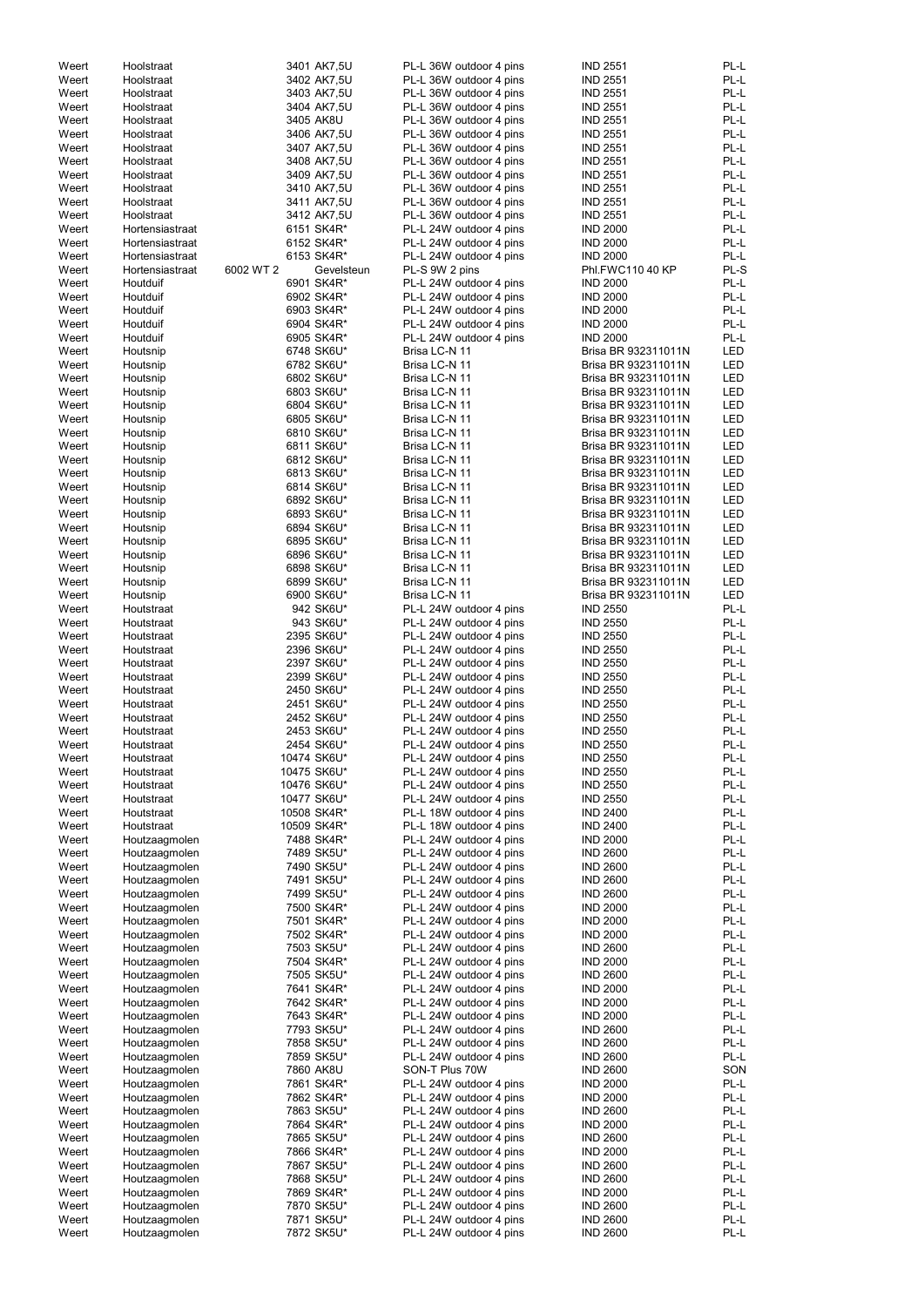| Weert          | Houtzaagmolen              | 7873 SK5U*             | PL-L 24W outdoor 4 pins            | <b>IND 2600</b>                                | PL-L         |
|----------------|----------------------------|------------------------|------------------------------------|------------------------------------------------|--------------|
| Weert          | Houtzaagmolen              | 7874 SK5U*             | PL-L 24W outdoor 4 pins            | <b>IND 2600</b>                                | PL-L         |
|                |                            |                        |                                    |                                                |              |
| Weert          | Houtzaagmolen              | 7875 SK5U*             | PL-L 24W outdoor 4 pins            | <b>IND 2600</b>                                | PL-L         |
| Weert          | Houtzaagmolen              | 7876 SK5U*             | PL-L 24W outdoor 4 pins            | <b>IND 2600</b>                                | PL-L         |
| Weert          | Houtzaagmolen              | 7877 SK5U*             | PL-L 24W outdoor 4 pins            | <b>IND 2600</b>                                | PL-L         |
| Weert          | Houtzaagmolen              | 7878 SK5U*             | PL-L 24W outdoor 4 pins            | <b>IND 2600</b>                                | PL-L         |
| Weert          |                            | 7879 SK4R*             | PL-L 24W outdoor 4 pins            | <b>IND 2000</b>                                | PL-L         |
|                | Houtzaagmolen              |                        |                                    |                                                |              |
| Weert          | Houtzaagmolen              | 7880 SK4R*             | PL-L 24W outdoor 4 pins            | <b>IND 2000</b>                                | PL-L         |
| Weert          | Houtzaagmolen              | 7881 SK4R*             | PL-L 24W outdoor 4 pins            | <b>IND 2000</b>                                | PL-L         |
| Weert          | Houtzaagmolen              | 7882 SK4R*             | PL-L 24W outdoor 4 pins            | <b>IND 2000</b>                                | PL-L         |
| Weert          | Houtzaagmolen              | 7883 SK4R*             | PL-L 24W outdoor 4 pins            | <b>IND 2000</b>                                | PL-L         |
|                |                            |                        |                                    |                                                |              |
| Weert          | Houtzaagmolen              | 7884 SK5U*             | PL-L 24W outdoor 4 pins            | <b>IND 2600</b>                                | PL-L         |
| Weert          | Houtzaagmolen              | 7885 SK5U*             | PL-L 24W outdoor 4 pins            | <b>IND 2600</b>                                | PL-L         |
| Weert          | Houtzaagmolen              | 8483 SK4R*             | PL-L 24W outdoor 4 pins            | <b>IND 2000</b>                                | PL-L         |
| Weert          | Houtzaagmolen              | 8484 SK5U*             | PL-L 24W outdoor 4 pins            | <b>IND 2600</b>                                | PL-L         |
| Weert          | Houtzaagmolen              | 10263 SK5U*            | PL-L 24W outdoor 4 pins            | <b>IND 2600</b>                                | PL-L         |
|                |                            |                        |                                    |                                                |              |
| Weert          | Hovenierstraat             | 2449 SV2,5R            | PL-L 24W outdoor 4 pins            | <b>IND 2015</b>                                | PL-L         |
| Weert          | Hovenierstraat             | 3201 SK3R              | PL-L 24W outdoor 4 pins            | <b>IND 2015</b>                                | PL-L         |
| Weert          | Hovenierstraat             | 3202 SK3R              | PL-L 24W outdoor 4 pins            | <b>IND 2015</b>                                | PL-L         |
| Weert          | Hovenierstraat             | 3203 SK3R              | PL-L 24W outdoor 4 pins            | <b>IND 2015</b>                                | PL-L         |
| Weert          |                            |                        |                                    |                                                | PL-L         |
|                | Hovenierstraat             | 3221 SV2,5R            | PL-L 24W outdoor 4 pins            | <b>IND 2015</b>                                |              |
| Weert          | Hovenierstraat             | 3222 SK4R*             | PL-L 24W outdoor 4 pins            | <b>IND 2000</b>                                | PL-L         |
| Weert          | Hovenierstraat             | 3223 SK4R*             | PL-L 24W outdoor 4 pins            | <b>IND 2000</b>                                | PL-L         |
| Weert          | Hovenierstraat             | 3308 SK3R              | PL-L 24W outdoor 4 pins            | <b>IND 2015</b>                                | PL-L         |
| Weert          | Hovenierstraat             | 3309 SK3R              | PL-L 24W outdoor 4 pins            | <b>IND 2015</b>                                | PL-L         |
|                |                            |                        |                                    |                                                |              |
| Weert          | Hovenierstraat             | 3310 SK3R              | PL-L 24W outdoor 4 pins            | <b>IND 2015</b>                                | PL-L         |
| Weert          | Hovenierstraat             | 3311 SK3R              | PL-L 24W outdoor 4 pins            | <b>IND 2015</b>                                | PL-L         |
| Weert          | Hovenierstraat             | 3312 SK3R              | PL-L 24W outdoor 4 pins            | <b>IND 2015</b>                                | PL-L         |
| Weert          | Hovenierstraat             | 3313 SK3R              | PL-L 24W outdoor 4 pins            | <b>IND 2015</b>                                | PL-L         |
|                |                            | 774 SK6U*              | Led siteco 16W 1840lm 1.3a         | Siteco SL20                                    | <b>LED</b>   |
| Weert          | Hulsterdijk                |                        |                                    |                                                |              |
| Weert          | Hulsterdijk                | 775 SK6U*              | Led siteco 16W 1840lm 1.3a         | Siteco SL20                                    | <b>LED</b>   |
| Weert          | Hulsterdijk                | 5926 SK6U*             | Led siteco 16W 1840lm 1.3a         | Siteco SL20                                    | <b>LED</b>   |
| Weert          | Hulsterdijk                | 5927 SK6U*             | Led siteco 16W 1840lm 1.3a         | Siteco SL20                                    | <b>LED</b>   |
| Weert          | Hulsterdijk                | 5928 SK6U*             | Led siteco 16W 1840lm 1.3a         | Siteco SL20                                    | <b>LED</b>   |
|                |                            |                        |                                    |                                                |              |
| Weert          | Hulsterdijk                | 5929 SK6U*             | Led siteco 16W 1840lm 1.3a         | Siteco SL20                                    | <b>LED</b>   |
| Weert          | Hulsterdijk                | 5946 SK6U*             | Led siteco 16W 1840lm 1.3a         | Siteco SL20                                    | <b>LED</b>   |
| Weert          | Hulsterdijk                | 5947 SK6U*             | Led siteco 16W 1840lm 1.3a         | Siteco SL20                                    | <b>LED</b>   |
| Weert          | Hulsterdijk                | 5948 SK6U*             | Led siteco 16W 1840lm 1.3a         | Siteco SL20                                    | LED          |
|                |                            |                        |                                    |                                                |              |
| Weert          | Hulsterdijk                | 5949 SK6U*             | Led siteco 16W 1840lm 1.3a         | Siteco SL20                                    | <b>LED</b>   |
| Weert          | Hulsterdijk                | 8240 SK6U*             | Led siteco 16W 1840lm 1.3a         | Siteco SL20                                    | <b>LED</b>   |
| Weert          | Hulsweg                    | 5442 SK6U*             | Led White moonlight 21W            | <b>INN Nicole</b>                              | <b>LED</b>   |
| Weert          | Hulsweg                    | 5958 SK6U*             | Led White moonlight 21W            | <b>INN Nicole</b>                              | LED          |
|                |                            |                        | Led White moonlight 21W            |                                                | <b>LED</b>   |
| Weert          | Hushoverheggen             | 1157 SK6U*             |                                    | <b>INN Nicole</b>                              |              |
| Weert          | Hushoverheggen             | 1158 SK6U*             | Led White moonlight 21W            | <b>INN Nicole</b>                              | LED          |
| Weert          | Hushoverheggen             | 1159 SK6U*             | Led White moonlight 21W            | <b>INN Nicole</b>                              | <b>LED</b>   |
| Weert          | Hushoverheggen             | 3768 SK6U*             | Led White moonlight 21W            | <b>INN Nicole</b>                              | <b>LED</b>   |
| Weert          | Hushoverheggen             | 5485 SK6U*             | Led White moonlight 21W            | <b>INN Nicole</b>                              | <b>LED</b>   |
|                |                            |                        |                                    |                                                |              |
| Weert          | Hushoverheggen             | 5913 SK6U*             | Led White moonlight 21W            | <b>INN Nicole</b>                              | <b>LED</b>   |
| Weert          | Hushoverheggen             | 5914 SK6U*             | Led White moonlight 21W            | <b>INN Nicole</b>                              | <b>LED</b>   |
| Weert          | Hushoverheggen             | 5915 SK6U*             | Led White moonlight 21W            | <b>INN Nicole</b>                              | <b>LED</b>   |
| Weert          | Hushoverheggen             | 6551 SK6U*             | Led White moonlight 21W            | <b>INN Nicole</b>                              | <b>LED</b>   |
|                |                            |                        |                                    |                                                | <b>LED</b>   |
| Weert          | Hushoverheggen             | 6552 SK6U*             | Led White moonlight 21W            | <b>INN Nicole</b>                              |              |
| Weert          | Hushoverheggen             | 7244 SK6U*             | Led White moonlight 21W            | <b>INN Nicole</b>                              | <b>LED</b>   |
| Weert          | Hushoverheggen             | 7245 SK6U*             | Led White moonlight 21W            | <b>INN Nicole</b>                              | <b>LED</b>   |
| Weert          | Hushoverweg                | 746 SK6U*              | Brisa FFII16                       | Brisa BRU3A12AG6                               | <b>LED</b>   |
| Weert          | Hushoverweg                | 747 SK6U*              | Brisa FFII16                       | Brisa BRU3A12AG6                               | <b>LED</b>   |
|                |                            |                        |                                    |                                                |              |
| Weert          | Hushoverweg                | 748 SK6U*              | Brisa FFII16                       | Brisa BRU3A12AG6                               | LED          |
| Weert          | Hushoverweg                | 749 SK6U*              | Brisa FFII16                       | Brisa BRU3A12AG6                               | <b>LED</b>   |
| Weert          | Hushoverweg                | 750 SK6U*              | Brisa FFII16                       | Brisa BRU3A12AG6                               | LED          |
| Weert          | Hushoverweg                | 751 SK6U*              | Brisa FFII16                       | Brisa BRU3A12AG6                               | <b>LED</b>   |
| Weert          | Hushoverweg                | 752 SK6U*              | Brisa FFII16                       | Brisa BRU3A12AG6                               | <b>LED</b>   |
|                |                            |                        |                                    |                                                |              |
| Weert          | Hushoverweg                | 753 SK6U*              | Brisa FFII16                       | Brisa BRU3A12AG6                               | <b>LED</b>   |
| Weert          | Hushoverweg                | 754 SK6U*              | Brisa FFII16                       | Brisa BRU3A12AG6                               | <b>LED</b>   |
| Weert          | Hushoverweg                | 755 SK6U*              | Brisa FFII16                       | Brisa BRU3A12AG6                               | <b>LED</b>   |
| Weert          | Hushoverweg                | 756 SK6U*              | Brisa FFII16                       | Brisa BRU3A12AG6                               | <b>LED</b>   |
| Weert          | Hushoverweg                | 1744 SK6U*             | Brisa FFII16                       | Brisa BRU3A12AG6                               | <b>LED</b>   |
|                |                            |                        |                                    |                                                |              |
| Weert          | Hushoverweg                | 2785 SK6U*             | Brisa FFII16                       | Brisa BRU3A12AG6                               | <b>LED</b>   |
| Weert          | Hushoverweg                | 3932 SK6U*             | <b>Brisa FFII16</b>                | Brisa BRU3A12AG6                               | <b>LED</b>   |
| Weert          | Hushoverweg                | 3938 AV7,5U            | Brisa FFII16                       | Brisa BRU3A12AG6                               | <b>LED</b>   |
| Weert          | Hushoverweg                | 3939 SV8U*             | Led White moonlight 31W            | <b>INN Nicole</b>                              | <b>LED</b>   |
| Weert          |                            |                        |                                    | Brisa BRU3A12AG6                               | <b>LED</b>   |
|                |                            |                        |                                    |                                                |              |
|                | Hushoverweg                | 3940 SK6U*             | Brisa FFII16                       |                                                |              |
| Weert          | Hushoverweg                | 3941 SK6U*             | Brisa FFII16                       | Brisa BRU3A12AG6                               | <b>LED</b>   |
| Weert          | Hushoverweg                | 3942 SK6U*             | Brisa FFII16                       | Brisa BRU3A12AG6                               | <b>LED</b>   |
| Weert          | Hushoverweg                | 3943 SK6U*             | Brisa FFII16                       | Brisa BRU3A12AG6                               | LED          |
|                |                            |                        |                                    |                                                |              |
| Weert          | Hushoverweg                | 5557 SK6U*             | Brisa FFII16                       | Brisa BRU3A12AG6                               | LED          |
| Weert          | Hushoverweg                | 5558 SK6U*             | Brisa FFII16                       | Brisa BRU3A12AG6                               | LED          |
| Weert          | Hushoverweg                | 5559 SK6U*             | Brisa FFII16                       | Brisa BRU3A12AG6                               | LED          |
| Weert          | Hushoverweg                | 5560 SK6U*             | Brisa FFII16                       | Brisa BRU3A12AG6                               | LED          |
|                |                            |                        |                                    |                                                |              |
| Weert          | Hushoverweg                | 5561 SK6U*             | Brisa FFII16                       | Brisa BRU3A12AG6                               | LED          |
| Weert          | Hushoverweg                | 5562 SK6U*             | Brisa FFII16                       | Brisa BRU3A12AG6                               | LED          |
| Weert          | Hushoverweg                | 5563 SK6U*             | Brisa FFII16                       | Brisa BRU3A12AG6                               | LED          |
| Weert          | Hushoverweg                | 5564 SK6U*             | Brisa FFII16                       | Brisa BRU3A12AG6                               | LED          |
| Weert          | Hushoverweg                | 8451 AV7,5U            | Brisa FFII16                       | Brisa BRU3A12AG6                               | LED          |
|                |                            |                        |                                    |                                                |              |
| Weert          | Hushoverweg                | 8453 AV7,5U            | Brisa FFII16                       | Brisa BRU3A12AG6                               | LED          |
| Weert          | Hushoverweg                | 10059 VIP              | <b>TL-D 58W</b>                    | Reclame bord verlicht                          | TL-D         |
| Weert<br>Weert | Hushoverweg<br>Hushoverweg | 10059 VIP<br>10059 VIP | <b>TL-D 58W</b><br><b>TL-D 58W</b> | Reclame bord verlicht<br>Reclame bord verlicht | TL-D<br>TL-D |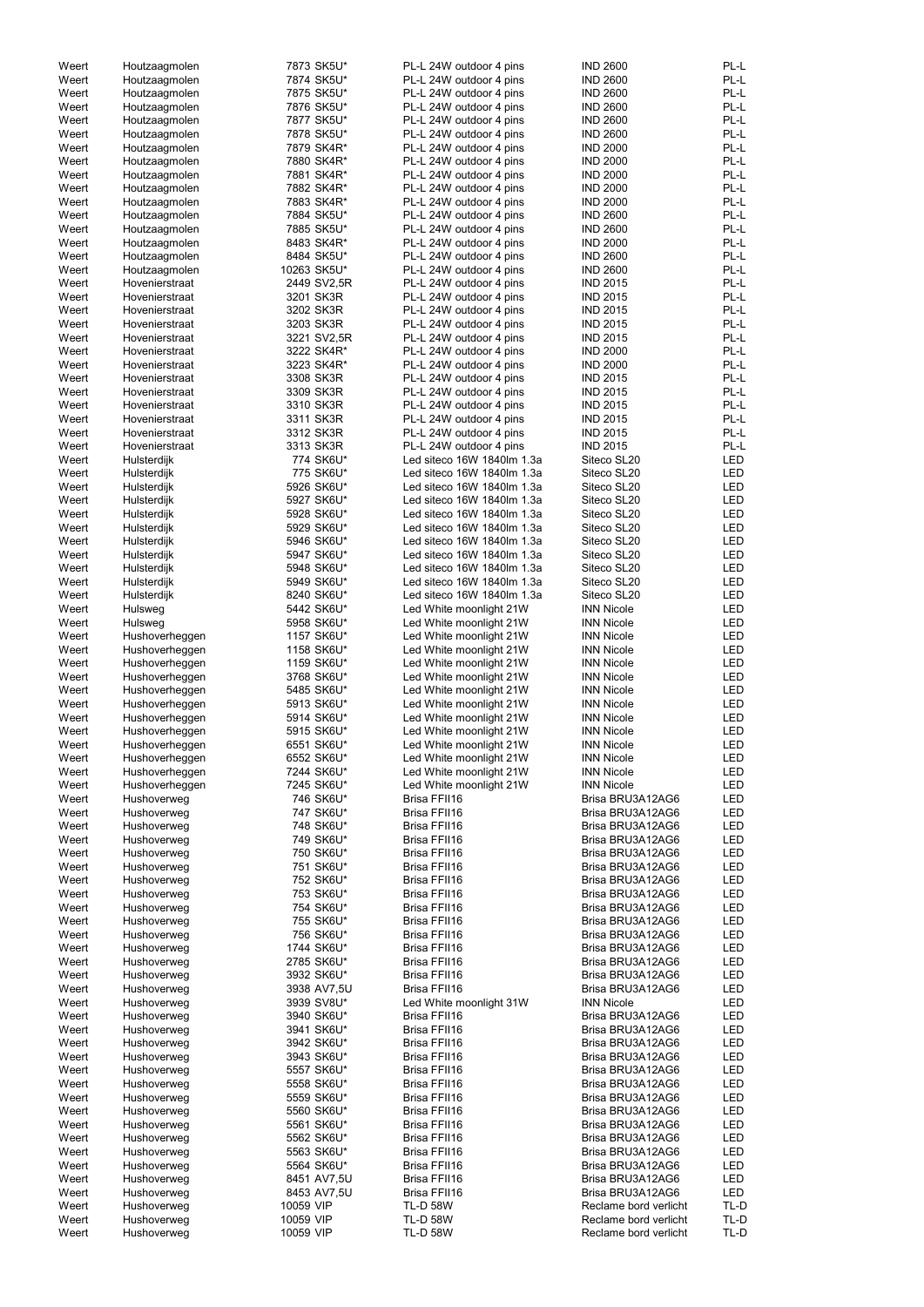| Weert | Huygenshof           | 7917 SK5U*  | PL-L 24W outdoor 4 pins   | <b>IND 2600</b> | PL-L       |
|-------|----------------------|-------------|---------------------------|-----------------|------------|
| Weert | Huygenshof           | 7918 SK5U*  | PL-L 24W outdoor 4 pins   | <b>IND 2600</b> | PL-L       |
| Weert | Huygenshof           | 7919 SK5U*  | PL-L 24W outdoor 4 pins   | <b>IND 2600</b> | PL-L       |
|       |                      |             |                           |                 |            |
| Weert | Huygenshof           | 7920 SK4R*  | PL-L 24W outdoor 4 pins   | <b>IND 2000</b> | PL-L       |
| Weert | Huygenshof           | 7921 SK4R*  | PL-L 24W outdoor 4 pins   | <b>IND 2000</b> | PL-L       |
| Weert | Huygenshof           | 7922 SK4R*  | PL-L 24W outdoor 4 pins   | <b>IND 2000</b> | PL-L       |
| Weert | Huygenshof           | 7923 SK4R*  | PL-L 24W outdoor 4 pins   | <b>IND 2000</b> | PL-L       |
| Weert | Huygenshof           | 7924 SK4R*  | PL-L 24W outdoor 4 pins   | <b>IND 2000</b> | PL-L       |
|       |                      |             |                           |                 |            |
| Weert | Huygenshof           | 7925 SK4R*  | PL-L 24W outdoor 4 pins   | <b>IND 2000</b> | PL-L       |
| Weert | Huygenshof           | 7926 SK4R*  | PL-L 24W outdoor 4 pins   | <b>IND 2000</b> | PL-L       |
| Weert | Huygenshof           | 8523 SK5R*  | PL-L 24W outdoor 4 pins   | <b>IND 2000</b> | PL-L       |
| Weert | Huygenshof           | 11286 SK6U* | PL-L 36W outdoor 4 pins   | <b>IND 2551</b> | PL-L       |
| Weert | Huygenshof           | 11287 SK6U* | PL-L 36W outdoor 4 pins   | <b>IND 2551</b> | PL-L       |
|       |                      |             |                           |                 |            |
| Weert | Huygenshof           | 11288 SK6U* | PL-L 36W outdoor 4 pins   | <b>IND 2551</b> | PL-L       |
| Weert | Huygenshof           | 11289 SK6U* | PL-L 36W outdoor 4 pins   | <b>IND 2551</b> | PL-L       |
| Weert | Huygenshof           | 11290 SK6U* | PL-L 36W outdoor 4 pins   | <b>IND 2551</b> | PL-L       |
| Weert | Huygenshof           | 11291 SK6U* | PL-L 36W outdoor 4 pins   | <b>IND 2551</b> | PL-L       |
| Weert | Huygenshof           | 11292 SK6U* | PL-L 36W outdoor 4 pins   | <b>IND 2551</b> | PL-L       |
| Weert | Huygenshof           | 11293 SK6U* | PL-L 36W outdoor 4 pins   | <b>IND 2551</b> | PL-L       |
|       |                      |             |                           |                 |            |
| Weert | Huygenshof           | 11294 SK4R* | PL-L 36W outdoor 4 pins   | <b>IND 2000</b> | PL-L       |
| Weert | Huygenshof           | 11295 SK4R* | PL-L 36W outdoor 4 pins   | <b>IND 2000</b> | PL-L       |
| Weert | Huygenshof           | 11296 SK4R* | PL-L 36W outdoor 4 pins   | <b>IND 2000</b> | PL-L       |
| Weert | Huygenshof           | 11297 SK4R* | PL-L 36W outdoor 4 pins   | <b>IND 2000</b> | PL-L       |
| Weert | Huygenshof           | 11298 SK4R* | PL-L 36W outdoor 4 pins   | <b>IND 2000</b> | PL-L       |
|       |                      | 6752 SK6U*  |                           |                 | <b>LED</b> |
| Weert | <b>IJzerenmanweg</b> |             | Valopaa led VP1011 2500lm | Valopaa VL1011  |            |
| Weert | <b>IJzerenmanweg</b> | 6912 SK6U*  | Valopaa led VP1011 2500lm | Valopaa VL1011  | <b>LED</b> |
| Weert | <b>IJzerenmanweg</b> | 6913 SK6U*  | Valopaa led VP1011 2500lm | Valopaa VL1011  | <b>LED</b> |
| Weert | <b>IJzerenmanweg</b> | 6914 SK6U*  | Valopaa led VP1011 2500lm | Valopaa VL1011  | <b>LED</b> |
| Weert | <b>IJzerenmanweg</b> | 6915 SK6U*  | Valopaa led VP1011 2500lm | Valopaa VL1011  | <b>LED</b> |
| Weert | <b>IJzerenmanweg</b> | 6916 SK6U*  | Valopaa led VP1011 2500lm | Valopaa VL1011  | <b>LED</b> |
|       |                      |             |                           |                 | <b>LED</b> |
| Weert | <b>IJzerenmanweg</b> | 6917 SK6U*  | Valopaa led VP1011 2500lm | Valopaa VL1011  |            |
| Weert | <b>IJzerenmanweg</b> | 11478 SK4R* | PL-L 24W outdoor 4 pins   | <b>IND 2000</b> | PL-L       |
| Weert | <b>IJzerenmanweg</b> | 11479 SK4R* | PL-L 24W outdoor 4 pins   | <b>IND 2000</b> | PL-L       |
| Weert | <b>IJzerenmanweg</b> | 11480 SK4R* | PL-L 24W outdoor 4 pins   | <b>IND 2000</b> | PL-L       |
| Weert | Industriekade        | 1589 SV10U* | AXia 7805lm 890mA         | SCH Axia 2.1    | <b>LED</b> |
| Weert | Industriekade        | 1590 SV10U* | AXia 7805lm 890mA         | SCH Axia 2.1    | <b>LED</b> |
|       |                      |             |                           |                 |            |
| Weert | Industriekade        | 1591 SV10U* | AXia 7805lm 890mA         | SCH Axia 2.1    | LED        |
| Weert | Industriekade        | 1592 SV10U* | AXia 7805lm 890mA         | SCH Axia 2.1    | LED        |
| Weert | Industriekade        | 1593 SV10U* | AXia 7805lm 890mA         | SCH Axia 2.1    | LED        |
| Weert | Industriekade        | 1594 SV10U* | AXia 7805lm 890mA         | SCH Axia 2.1    | LED        |
| Weert | Industriekade        | 1595 LWW10U | Led ANWB                  | AGMI LVV vlag   | LED        |
| Weert | Industriekade        | 1595 LWW10U | Led ANWB                  | AGMI LVV vlag   | LED        |
| Weert | Industriekade        | 1595 LWW10U | Led ANWB                  | AGMI LVV vlag   | <b>LED</b> |
|       |                      |             |                           |                 |            |
| Weert | Industriekade        | 1595 LWW10U | AXia 7805lm 890mA         | SCH Axia 2.1    | <b>LED</b> |
| Weert | Industriekade        | 1595 LWW10U | Led ANWB                  | AGMI LVV vlag   | <b>LED</b> |
| Weert | Industriekade        | 1596 SV10U* | AXia 7805lm 890mA         | SCH Axia 2.1    | <b>LED</b> |
| Weert | Industriekade        | 1597 SV10U* | AXia 7805lm 890mA         | SCH Axia 2.1    | LED        |
| Weert | Industriekade        | 1598 SV10U* | AXia 7805lm 890mA         | SCH Axia 2.1    | <b>LED</b> |
| Weert | Industriekade        | 1600 SV10U* | AXia 7805lm 890mA         | SCH Axia 2.1    | <b>LED</b> |
|       |                      |             |                           |                 |            |
| Weert | Industriekade        | 1601 SV10U* | AXia 7805lm 890mA         | SCH Axia 2.1    | <b>LED</b> |
| Weert | Industriekade        | 1602 SV10U* | AXia 7805lm 890mA         | SCH Axia 2.1    | <b>LED</b> |
| Weert | Industriekade        | 1603 SV10U* | AXia 7805lm 890mA         | SCH Axia 2.1    | <b>LED</b> |
| Weert | Industriekade        | 1604 SV10U* | AXia 7805lm 890mA         | SCH Axia 2.1    | LED        |
| Weert | Industriekade        | 1605 SV10U* | AXia 7805lm 890mA         | SCH Axia 2.1    | <b>LED</b> |
| Weert | Industriekade        | 1606 SV10U* | AXia 7805lm 890mA         | SCH Axia 2.1    | LED        |
|       |                      |             |                           |                 |            |
| Weert | Industriekade        | 1607 SV10U* | AXia 7805lm 890mA         | SCH Axia 2.1    | LED        |
| Weert | Industriekade        | 1608 SV10U* | AXia 7805lm 890mA         | SCH Axia 2.1    | <b>LED</b> |
| Weert | Industriekade        | 1609 SV10U* | AXia 7805lm 890mA         | SCH Axia 2.1    | LED        |
| Weert | Industriekade        | 1610 SV10U* | AXia 7805lm 890mA         | SCH Axia 2.1    | LED        |
| Weert | Industriekade        | 1611 SV10U* | AXia 7805lm 890mA         | SCH Axia 2.1    | <b>LED</b> |
| Weert | Industriekade        | 1612 SV8U*  | AXia 7805lm 890mA         | SCH Axia 2.1    | <b>LED</b> |
|       |                      |             |                           |                 |            |
| Weert | Industriekade        | 1613 LWW10U | AXia 7805lm 890mA         | SCH Axia 2.1    | <b>LED</b> |
| Weert | Industriekade        | 1613 LWW10U | Led ANWB                  | AGMI LVV vlag   | <b>LED</b> |
| Weert | Industriekade        | 1613 LWW10U | Led ANWB                  | AGMI LVV vlag   | <b>LED</b> |
| Weert | Industriekade        | 1613 LWW10U | Led ANWB                  | AGMI LVV vlag   | <b>LED</b> |
| Weert | Industriekade        | 1613 LWW10U | Led ANWB                  | AGMI LVV vlag   | <b>LED</b> |
| Weert | Industriekade        | 1614 SV8U*  | AXia 7805lm 890mA         | SCH Axia 2.1    | <b>LED</b> |
| Weert |                      | 1615 SV8U*  | AXia 7805lm 890mA         | SCH Axia 2.1    | <b>LED</b> |
|       | Industriekade        |             |                           |                 |            |
| Weert | Industriekade        | 1616 SV8U*  | AXia 7805lm 890mA         | SCH Axia 2.1    | <b>LED</b> |
| Weert | Industriekade        | 1617 SV8U*  | AXia 7805lm 890mA         | SCH Axia 2.1    | <b>LED</b> |
| Weert | Industriekade        | 1618 SV8U*  | AXia 7805lm 890mA         | SCH Axia 2.1    | <b>LED</b> |
| Weert | Industriekade        | 1619 SV8U*  | AXia 7805lm 890mA         | SCH Axia 2.1    | <b>LED</b> |
| Weert | Industriekade        | 1620 SV8U*  | AXia 7805lm 890mA         | SCH Axia 2.1    | LED        |
|       |                      | 1621 SV8U*  | AXia 7805lm 890mA         | SCH Axia 2.1    | LED        |
| Weert | Industriekade        |             |                           |                 |            |
| Weert | Industriekade        | 1622 SV8U*  | AXia 7805lm 890mA         | SCH Axia 2.1    | LED        |
| Weert | Industriekade        | 1626 SV8U*  | AXia 7805lm 890mA         | SCH Axia 2.1    | LED        |
| Weert | Industriekade        | 1627 SV8U*  | AXia 7805lm 890mA         | SCH Axia 2.1    | LED        |
| Weert | Industriekade        | 1628 SV8U*  | AXia 7805lm 890mA         | SCH Axia 2.1    | LED        |
| Weert | Industriekade        | 1629 SV8U*  | AXia 7805lm 890mA         | SCH Axia 2.1    | LED        |
|       |                      | 1630 SV8U*  | AXia 7805lm 890mA         |                 | LED        |
| Weert | Industriekade        |             |                           | SCH Axia 2.1    |            |
| Weert | Industriekade        | 1631 SV8U*  | AXia 7805lm 890mA         | SCH Axia 2.1    | LED        |
| Weert | Industriekade        | 1632 SV8U*  | AXia 7805lm 890mA         | SCH Axia 2.1    | LED        |
| Weert | Industriekade        | 1633 SV8U*  | AXia 7805lm 890mA         | SCH Axia 2.1    | LED        |
| Weert | Industriekade        | 1634 SV8U*  | AXia 7805lm 890mA         | SCH Axia 2.1    | LED        |
| Weert | Industriekade        | 1635 SV8U*  | AXia 7805lm 890mA         | SCH Axia 2.1    | LED        |
| Weert | Industriekade        | 1636 SV8U*  | AXia 7805lm 890mA         | SCH Axia 2.1    | LED        |
|       |                      |             |                           |                 |            |
| Weert | Industriekade        | 1637 LWW10U | Led ANWB                  | AGMI LVV vlag   | LED        |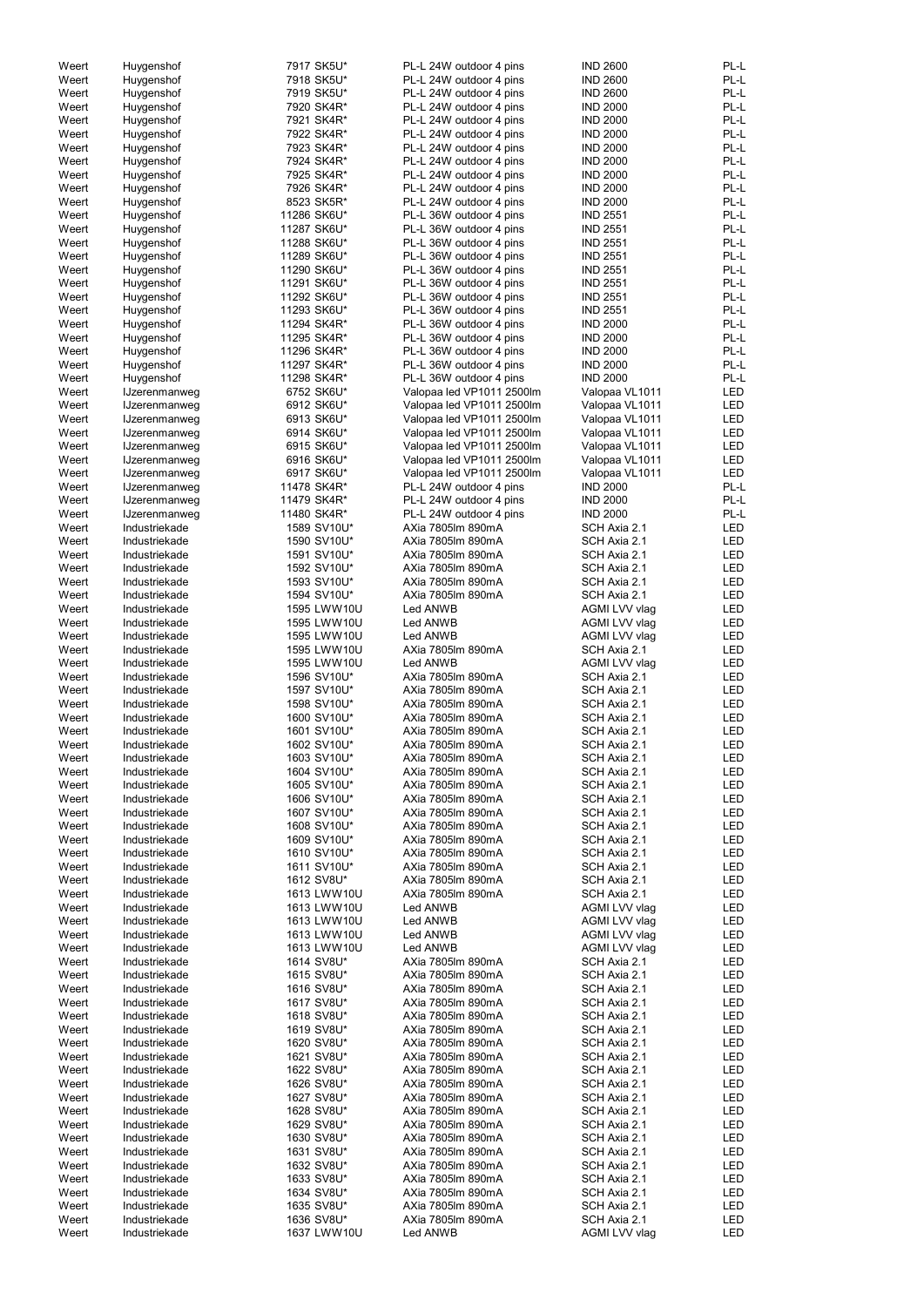| Weert | Industriekade   | 1637 LWW10U                             | Led ANWB                   | AGMI LVV vlag    | LED        |
|-------|-----------------|-----------------------------------------|----------------------------|------------------|------------|
| Weert | Industriekade   | 1637 LWW10U                             | Led ANWB                   | AGMI LVV vlag    | LED        |
| Weert | Industriekade   | 1637 LWW10U                             | Led ANWB                   | AGMI LVV vlag    | LED        |
|       |                 |                                         |                            |                  |            |
| Weert | Industriekade   | 1637 LWW10U                             | Led ANWB                   | AGMI LVV vlag    | LED        |
| Weert | Industriekade   | 1637 LWW10U                             | Led ANWB                   | AGMI LVV vlag    | LED        |
| Weert | Industriekade   | 1637 LWW10U                             | Led ANWB                   | AGMI LVV vlag    | LED        |
| Weert | Industriekade   | 2423 LWW10U                             | LED 56-350mA               | SCH TECEO-2      | LED        |
| Weert | Industriekade   | 2423 LWW10U                             | Led ANWB                   | AGMI LVV vlag    | LED        |
|       |                 |                                         |                            |                  |            |
| Weert | Industriekade   | 2423 LWW10U                             | Led ANWB                   | AGMI LVV vlag    | <b>LED</b> |
| Weert | Industriekade   | 2423 LWW10U                             | Led ANWB                   | AGMI LVV vlag    | LED        |
| Weert | Industriekade   | 13181 Bega 8977 K3 led Bega 8977 K3 Led |                            | Bega 8977 K3 Led | LED        |
| Weert | Industriekade   | 13182 Bega 8977 K3 led Bega 8977 K3 Led |                            | Bega 8977 K3 Led | LED        |
| Weert | Industriekade   | 13183 Bega 8977 K3 led Bega 8977 K3 Led |                            | Bega 8977 K3 Led | LED        |
|       |                 |                                         |                            |                  |            |
| Weert | Industriekade   | 13184 Bega 8977 K3 led Bega 8977 K3 Led |                            | Bega 8977 K3 Led | <b>LED</b> |
| Weert | Industriekade   | 13185 Bega 8977 K3 led Bega 8977 K3 Led |                            | Bega 8977 K3 Led | <b>LED</b> |
| Weert | Industriekade   | 13186 Bega 8977 K3 led Bega 8977 K3 Led |                            | Bega 8977 K3 Led | <b>LED</b> |
| Weert | Industriekade   | 13187 Bega 8977 K3 led Bega 8977 K3 Led |                            | Bega 8977 K3 Led | <b>LED</b> |
|       |                 |                                         |                            |                  |            |
| Weert | Industriekade   | 13188 Bega 8977 K3 led Bega 8977 K3 Led |                            | Bega 8977 K3 Led | LED        |
| Weert | Industriekade   | 13189 Bega 8977 K3 led Bega 8977 K3 Led |                            | Bega 8977 K3 Led | LED        |
| Weert | Industriekade   | 13190 Bega 8977 K3 led Bega 8977 K3 Led |                            | Bega 8977 K3 Led | LED        |
| Weert | Industriekade   | 13191 Bega 8977 K3 led Bega 8977 K3 Led |                            | Bega 8977 K3 Led | LED        |
| Weert | Industriekade   | 13192 Bega 8977 K3 led Bega 8977 K3 Led |                            | Bega 8977 K3 Led | LED        |
|       |                 |                                         |                            |                  |            |
| Weert | Industriekade   | 13193 Bega 8977 K3 led Bega 8977 K3 Led |                            | Bega 8977 K3 Led | LED        |
| Weert | Industriekade   | 13194 Bega 8977 K3 led Bega 8977 K3 Led |                            | Bega 8977 K3 Led | LED        |
| Weert | Industriekade   | 13195 SV4,75R                           | Sch Teceo S 16 LEd         | Sch Teceo S      | <b>LED</b> |
| Weert | Industriekade   | 13196 SV4,75R                           | Sch Teceo S 16 LEd         | Sch Teceo S      | LED        |
| Weert | Industriekade   | 13197 SV4,75R                           | Sch Teceo S 16 LEd         | Sch Teceo S      | LED        |
|       |                 |                                         |                            |                  |            |
| Weert | Industriekade   | 13198 Bega 8977 K3 led Bega 8977 K3 Led |                            | Bega 8977 K3 Led | LED        |
| Weert | Industriekade   | 13199 Bega 8977 K3 led Bega 8977 K3 Led |                            | Bega 8977 K3 Led | LED        |
| Weert | Industriekade   | 13200 Bega 8977 K3 led Bega 8977 K3 Led |                            | Bega 8977 K3 Led | LED        |
| Weert | Industriekade   | 13201 Bega 8977 K3 led Bega 8977 K3 Led |                            | Bega 8977 K3 Led | <b>LED</b> |
| Weert | Industriekade   | 13202 Bega 8977 K3 led Bega 8977 K3 Led |                            | Bega 8977 K3 Led | LED        |
|       |                 |                                         |                            |                  |            |
| Weert | Industriekade   | 13203 Bega 8977 K3 led Bega 8977 K3 Led |                            | Bega 8977 K3 Led | <b>LED</b> |
| Weert | Industriekade   | 13204 Bega 8977 K3 led Bega 8977 K3 Led |                            | Bega 8977 K3 Led | LED        |
| Weert | Industriekade   | 13205 Bega 8977 K3 led Bega 8977 K3 Led |                            | Bega 8977 K3 Led | LED        |
| Weert | Industriekade   | 13206 SV4,75R                           | Sch Teceo S 16 LEd         | Sch Teceo S      | <b>LED</b> |
|       |                 |                                         | PL-L 24W outdoor 4 pins    |                  | PL-L       |
| Weert | Irenelaan       | 839 SK6U*                               |                            | <b>IND 2550</b>  |            |
| Weert | Irenelaan       | 2121 SK6U*                              | PL-L 24W outdoor 4 pins    | <b>IND 2550</b>  | PL-L       |
| Weert | Irenelaan       | 2122 SK6U*                              | PL-L 24W outdoor 4 pins    | <b>IND 2550</b>  | PL-L       |
| Weert | Irenelaan       | 2123 SK6U*                              | PL-L 24W outdoor 4 pins    | <b>IND 2550</b>  | PL-L       |
| Weert | Irenelaan       | 2124 SK6U*                              | PL-L 24W outdoor 4 pins    | <b>IND 2550</b>  | PL-L       |
|       |                 |                                         | PL-L 24W outdoor 4 pins    | <b>IND 2550</b>  | PL-L       |
| Weert | Irenelaan       | 2125 SK6U*                              |                            |                  |            |
| Weert | Irenelaan       | 2792 SK6U*                              | PL-L 24W outdoor 4 pins    | <b>IND 2550</b>  | PL-L       |
| Weert | Irenelaan       | 3016 SK6U*                              | PL-L 24W outdoor 4 pins    | <b>IND 2550</b>  | PL-L       |
| Weert | Irenelaan       | 3017 SK6U*                              | PL-L 24W outdoor 4 pins    | <b>IND 2550</b>  | PL-L       |
| Weert | Irenelaan       | 3018 SK6U*                              | PL-L 24W outdoor 4 pins    | <b>IND 2550</b>  | PL-L       |
|       |                 |                                         |                            |                  |            |
| Weert | Irenelaan       | 3019 SK6U*                              | PL-L 24W outdoor 4 pins    | <b>IND 2550</b>  | PL-L       |
| Weert | Irenelaan       | 3020 SK6U*                              | PL-L 24W outdoor 4 pins    | <b>IND 2550</b>  | PL-L       |
| Weert | Irenelaan       | 3021 SK6U*                              | PL-L 24W outdoor 4 pins    | <b>IND 2550</b>  | PL-L       |
| Weert | Irenelaan       | 3022 SK6U*                              | PL-L 24W outdoor 4 pins    | <b>IND 2550</b>  | PL-L       |
|       |                 |                                         |                            |                  | PL-L       |
| Weert | Irenelaan       | 3023 SK6U*                              | PL-L 24W outdoor 4 pins    | <b>IND 2550</b>  |            |
| Weert | Irenelaan       | 3024 SK6U*                              | PL-L 24W outdoor 4 pins    | <b>IND 2550</b>  | PL-L       |
| Weert | Irenelaan       | 3025 SK6U*                              | PL-L 24W outdoor 4 pins    | <b>IND 2550</b>  | PL-L       |
| Weert | Irenelaan       | 3026 SK6U*                              | PL-L 24W outdoor 4 pins    | <b>IND 2550</b>  | PL-L       |
| Weert | Irenelaan       | 3027 SK6U*                              | PL-L 24W outdoor 4 pins    | <b>IND 2550</b>  | PL-L       |
|       | Irenelaan       |                                         |                            |                  | PL-L       |
| Weert |                 | 3028 SK6U*                              | PL-L 24W outdoor 4 pins    | <b>IND 2550</b>  |            |
| Weert | Irenelaan       | 3732 SK6U*                              | PL-L 24W outdoor 4 pins    | <b>IND 2550</b>  | PL-L       |
| Weert | Irenelaan       | 3733 SK6U*                              | PL-L 24W outdoor 4 pins    | <b>IND 2550</b>  | PL-L       |
| Weert | Irenelaan       | 3734 SK6U*                              | PL-L 24W outdoor 4 pins    | <b>IND 2550</b>  | PL-L       |
| Weert | Irenelaan       | 3735 SK6U*                              | PL-L 24W outdoor 4 pins    | <b>IND 2550</b>  | PL-L       |
| Weert | Irenelaan       | 3736 SK6U*                              | PL-L 24W outdoor 4 pins    | <b>IND 2550</b>  | PL-L       |
|       |                 |                                         |                            |                  |            |
| Weert | Irenelaan       | 3738 SK6U*                              | PL-L 24W outdoor 4 pins    | <b>IND 2550</b>  | PL-L       |
| Weert | Irenelaan       | 3739 SK6U*                              | PL-L 24W outdoor 4 pins    | <b>IND 2550</b>  | PL-L       |
| Weert | Irenelaan       | 3740 SK6U*                              | PL-L 24W outdoor 4 pins    | <b>IND 2550</b>  | PL-L       |
| Weert | Irenelaan       | 3741 SK6U*                              | PL-L 24W outdoor 4 pins    | <b>IND 2550</b>  | PL-L       |
| Weert | Irenelaan       | 3742 SK6U*                              | PL-L 24W outdoor 4 pins    | <b>IND 2550</b>  | PL-L       |
| Weert | Irenelaan       | 3743 SK6U*                              | PL-L 24W outdoor 4 pins    | <b>IND 2550</b>  | PL-L       |
|       |                 |                                         |                            |                  |            |
| Weert | Irenelaan       | 7464 SK4R*                              | PL-L 18W outdoor 4 pins    | <b>IND 2050</b>  | PL-L       |
| Weert | Ittervoorterweg | 861 AK8U                                | Led siteco 16W 1840lm 1.3a | Siteco SL20      | LED        |
| Weert | Ittervoorterweg | 867 AK8U                                | PS-LHP saled ipv PL-L 36   | <b>IND 2551</b>  | <b>LED</b> |
| Weert | Ittervoorterweg | 868 SV8U*                               | SON-T Plus 100W            | ARC 2685         | SON        |
|       |                 |                                         |                            |                  |            |
| Weert | Ittervoorterweg | 885 SV8U*                               | SON-T Plus 100W            | <b>ARC 2685</b>  | SON        |
| Weert | Ittervoorterweg | 886 AK8U                                | PS-LHP saled ipv PL-L 36   | <b>IND 2551</b>  | <b>LED</b> |
| Weert | Ittervoorterweg | 1253 SV8U*                              | SON-T Plus 100W            | ARC 2685         | SON        |
| Weert | Ittervoorterweg | 2626 AK8U                               | PS-LHP saled ipv PL-L 36   | <b>IND 2551</b>  | LED        |
| Weert | Ittervoorterweg | 3863 AK8U                               | PS-LHP saled ipv PL-L 36   | <b>IND 2551</b>  | LED        |
|       |                 |                                         |                            |                  |            |
| Weert | Ittervoorterweg | 3864 AK8U                               | PS-LHP saled ipv PL-L 36   | <b>IND 2551</b>  | LED        |
| Weert | Ittervoorterweg | 3865 AK8U                               | PS-LHP saled ipv PL-L 36   | <b>IND 2551</b>  | LED        |
| Weert | Ittervoorterweg | 3866 AK8U                               | PS-LHP saled ipv PL-L 36   | <b>IND 2551</b>  | LED        |
| Weert | Ittervoorterweg | 3867 AK8U                               | PS-LHP saled ipv PL-L 36   | <b>IND 2551</b>  | LED        |
| Weert | Ittervoorterweg | 3868 AK8U                               | PS-LHP saled ipv PL-L 36   | <b>IND 2551</b>  | LED        |
|       |                 |                                         |                            |                  |            |
| Weert | Ittervoorterweg | 3905 AK8U                               | PS-LHP saled ipv PL-L 36   | <b>IND 2551</b>  | LED        |
| Weert | Ittervoorterweg | 3906 AK8U                               | PS-LHP saled ipv PL-L 36   | <b>IND 2551</b>  | LED        |
| Weert | Ittervoorterweg | 3907 AK8U                               | PS-LHP saled ipv PL-L 36   | <b>IND 2551</b>  | LED        |
| Weert | Ittervoorterweg | 3908 AK8U                               | PS-LHP saled ipv PL-L 36   | <b>IND 2551</b>  | LED        |
| Weert | Ittervoorterweg | 4907 AK8U                               | PS-LHP saled ipv PL-L 36   | <b>IND 2551</b>  | LED        |
|       |                 |                                         |                            | <b>IND 2551</b>  | <b>LED</b> |
| Weert | Ittervoorterweg | 4908 AK8U                               | PS-LHP saled ipv PL-L 36   |                  |            |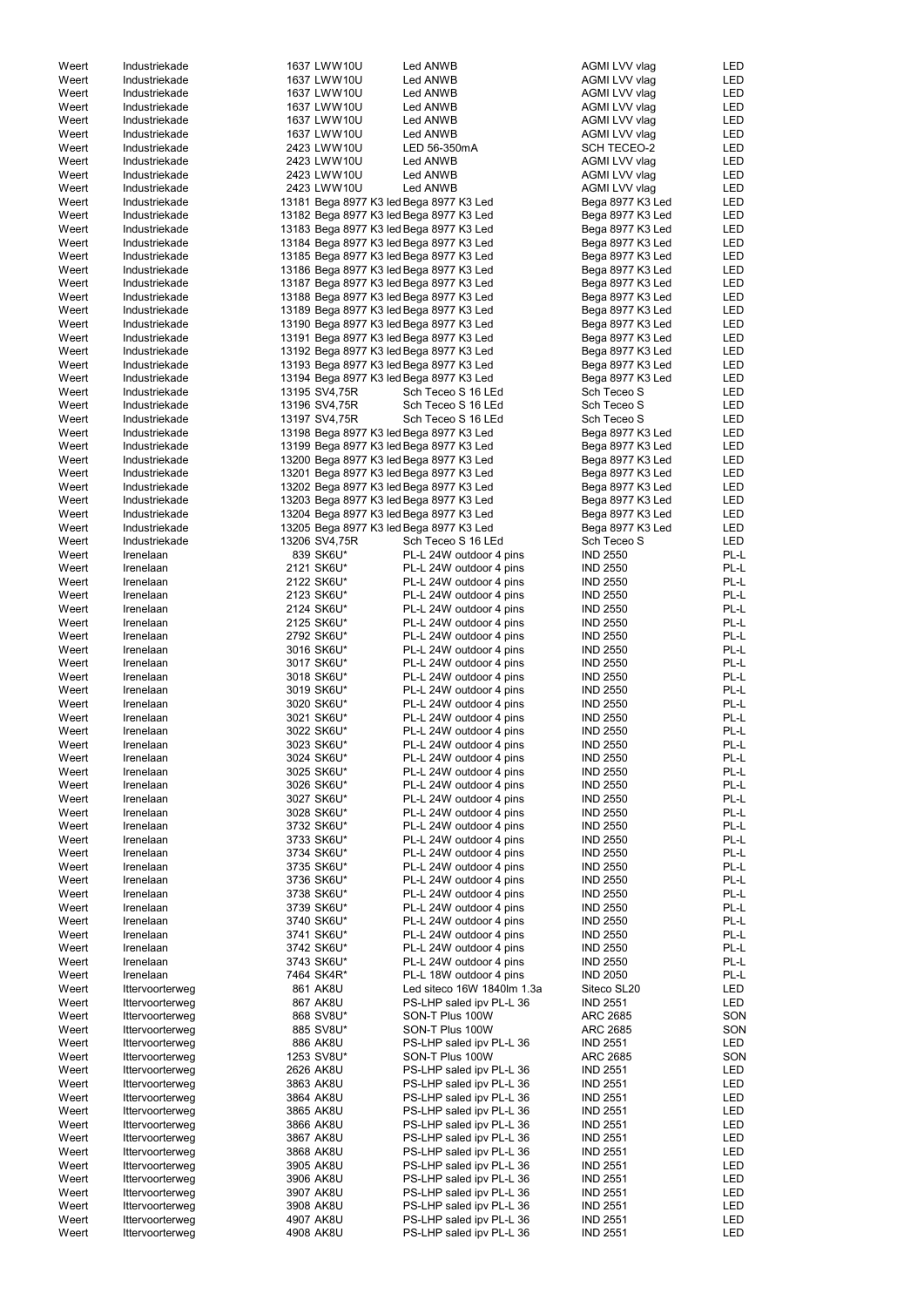| Weert          | Ittervoorterweg      |                          | 4909 AK8U      | PS-LHP saled ipv PL-L 36           | <b>IND 2551</b>        | LED          |
|----------------|----------------------|--------------------------|----------------|------------------------------------|------------------------|--------------|
| Weert          | Ittervoorterweg      |                          | 4910 AK8U      | PS-LHP saled ipv PL-L 36           | <b>IND 2551</b>        | <b>LED</b>   |
| Weert          | Ittervoorterweg      |                          | 5486 SV8U*     | SON-T Plus 100W                    | <b>ARC 2685</b>        | SON          |
| Weert          | Ittervoorterweg      |                          | 5487 SV8U*     | SON-T Plus 100W                    | <b>ARC 2685</b>        | SON          |
| Weert          | Ittervoorterweg      |                          | 5488 SV8U*     | SON-T Plus 100W                    | ARC 2685               | SON          |
| Weert          | Ittervoorterweg      |                          | 5489 SV8U*     | SON-T Plus 100W                    | <b>ARC 2685</b>        | SON          |
| Weert          | Ittervoorterweg      |                          | 5490 SV8U*     | SON-T Plus 100W                    | ARC 2685               | SON          |
| Weert          | Ittervoorterweg      |                          | 5491 SV8U*     | SON-T Plus 100W                    | <b>ARC 2685</b>        | SON          |
| Weert          | Ittervoorterweg      |                          | 5952 AK8U      | Led siteco 16W 1840lm 1.3a         | Siteco SL20            | <b>LED</b>   |
| Weert          | Ittervoorterweg      |                          | 5953 AK8U      | Led siteco 16W 1840lm 1.3a         | Siteco SL20            | <b>LED</b>   |
|                |                      |                          |                |                                    |                        |              |
| Weert          | Ittervoorterweg      |                          | 5954 AK8U      | Led siteco 16W 1840lm 1.3a         | Siteco SL20            | <b>LED</b>   |
| Weert          | Ittervoorterweg      |                          | 6261 SV8U*     | SON-T Plus 100W                    | <b>ARC 2685</b>        | SON          |
| Weert          | Ittervoorterweg      |                          | 6508 SV8U*     | SON-T Plus 100W                    | ARC 2685               | SON          |
| Weert          | Ittervoorterweg      |                          | 6509 SV8U*     | SON-T Plus 100W                    | ARC 2685               | SON          |
| Weert          | Ittervoorterweg      |                          | 6510 SV8U*     | SON-T Plus 100W                    | ARC 2685               | SON          |
| Weert          | Ittervoorterweg      |                          | 6530 SV8U*     | SON-T Plus 100W                    | ARC 2685               | SON          |
| Weert          | Ittervoorterweg      |                          | 7469 AK8U      | PS-LHP saled ipv PL-L 36           | <b>IND 2551</b>        | <b>LED</b>   |
| Weert          | Ittervoorterweg      |                          | 7470 AK8U      | PS-LHP saled ipv PL-L 36           | <b>IND 2551</b>        | <b>LED</b>   |
| Weert          | Ittervoorterweg      |                          | 8046 SK5U*     | Valopaa led VP1011 2500lm          | Valopaa VL1011         | <b>LED</b>   |
| Weert          | Ittervoorterweg      |                          | 8047 SK5U*     | Valopaa led VP1011 2500lm          | Valopaa VL1011         | <b>LED</b>   |
| Weert          | Ittervoorterweg      |                          | 8048 SK5U*     | Valopaa led VP1011 2500lm          | Valopaa VL1011         | <b>LED</b>   |
| Weert          | Ittervoorterweg      |                          | 8049 SK5U*     | Valopaa led VP1011 2500lm          | Valopaa VL1011         | LED          |
| Weert          | Ittervoorterweg      |                          | 8050 SK5U*     | Valopaa led VP1011 2500lm          | Valopaa VL1011         | <b>LED</b>   |
| Weert          | Ittervoorterweg      |                          | 8051 SK5U*     | Valopaa led VP1011 2500lm          | Valopaa VL1011         | <b>LED</b>   |
| Weert          | Ittervoorterweg      |                          | 8052 SK5U*     | Valopaa led VP1011 2500lm          | Valopaa VL1011         | <b>LED</b>   |
| Weert          | Ittervoorterweg      |                          | 8053 SK5U*     | Valopaa led VP1011 2500lm          | Valopaa VL1011         | <b>LED</b>   |
| Weert          | Ittervoorterweg      |                          | 8054 SK5U*     | Valopaa led VP1011 2500lm          | Valopaa VL1011         | <b>LED</b>   |
| Weert          | Ittervoorterweg      |                          | 8055 SK5U*     | Valopaa led VP1011 2500lm          | Valopaa VL1011         | <b>LED</b>   |
|                |                      |                          |                |                                    |                        |              |
| Weert<br>Weert | Ittervoorterweg      | 10026 Abri<br>10026 Abri |                | <b>TL-D 58W</b><br><b>TL-D 58W</b> | Reclame bord verlicht  | TL-D<br>TL-D |
|                | Ittervoorterweg      |                          |                |                                    | Reclame bord verlicht  |              |
| Weert          | Ittervoorterweg      | 10026 Abri               |                | <b>TL-D 58W</b>                    | Reclame bord verlicht  | TL-D         |
| Weert          | Ittervoorterweg      |                          | 11459 SK4R*    | Led                                | <b>IND Stela Round</b> | LED          |
| Weert          | Ittervoorterweg      |                          | 11654 ZP-10ZP2 | LED 56-500mA                       | <b>SCH TECEO-2</b>     | <b>LED</b>   |
| Weert          | Ittervoorterweg      |                          | 11655 ZP-10ZP2 | LED 56-500mA                       | <b>SCH TECEO-2</b>     | <b>LED</b>   |
| Weert          | Ittervoorterweg      |                          | 11656 SK4R*    | Valopaa led VP1011 2500lm          | Valopaa VL1011         | <b>LED</b>   |
| Weert          | Ittervoorterweg      |                          | 11657 SK4R*    | Valopaa led VP1011 2500lm          | Valopaa VL1011         | <b>LED</b>   |
| Weert          | Jan de Oudestraat    |                          | 2985 SK4R*     | PL-L 24W outdoor 4 pins            | <b>IND 2000</b>        | PL-L         |
| Weert          | Jan de Oudestraat    |                          | 2986 SK4R*     | PL-L 24W outdoor 4 pins            | <b>IND 2000</b>        | PL-L         |
| Weert          | Jan de Oudestraat    |                          | 2987 SK4R*     | PL-L 24W outdoor 4 pins            | <b>IND 2000</b>        | PL-L         |
| Weert          | Jan de Oudestraat    |                          | 2988 SK4R*     | PL-L 24W outdoor 4 pins            | <b>IND 2000</b>        | PL-L         |
| Weert          | Jan de Oudestraat    |                          | 2989 SK4R*     | PL-L 24W outdoor 4 pins            | <b>IND 2000</b>        | PL-L         |
| Weert          | Jan de Oudestraat    |                          | 11492 SK4R*    | PL-L 24W outdoor 4 pins            | <b>IND 2000</b>        | PL-L         |
| Weert          | Jan Henderiksstraat  |                          | 7379 SK4R*     | PS-LHP saled ipv PL-L 24           | <b>IND 2000</b>        | LED          |
| Weert          | Jan Henderiksstraat  |                          | 7380 SK4R*     | PS-LHP saled ipv PL-L 24           | <b>IND 2000</b>        | <b>LED</b>   |
| Weert          | Jan Henderiksstraat  |                          | 7381 SK4R*     | PS-LHP saled ipv PL-L 24           | <b>IND 2000</b>        | <b>LED</b>   |
| Weert          | Jan Steenhof         |                          | 5696 SK4R*     | PL-L 24W outdoor 4 pins            | <b>IND 2000</b>        | PL-L         |
|                |                      |                          |                |                                    |                        |              |
| Weert          | Jan Steenhof         |                          | 5697 SK4R*     | PL-L 24W outdoor 4 pins            | <b>IND 2000</b>        | PL-L         |
| Weert          | Jan Truijenstraat    |                          | 492 SK4R*      | PL-L 24W outdoor 4 pins            | <b>IND 2000</b>        | PL-L         |
| Weert          | Jan Truijenstraat    |                          | 493 SK4R*      | PL-L 24W outdoor 4 pins            | <b>IND 2000</b>        | PL-L         |
| Weert          | Jan Truijenstraat    |                          | 494 SK4R*      | PL-L 24W outdoor 4 pins            | <b>IND 2000</b>        | PL-L         |
| Weert          | Jan Truijenstraat    |                          | 495 SK4R*      | PL-L 24W outdoor 4 pins            | <b>IND 2000</b>        | PL-L         |
| Weert          | Jan Truijenstraat    |                          | 3626 SK4R*     | PL-L 24W outdoor 4 pins            | <b>IND 2000</b>        | PL-L         |
| Weert          | Jan Truijenstraat    |                          | 5467 SK4R*     | PL-L 24W outdoor 4 pins            | <b>IND 2000</b>        | PL-L         |
| Weert          | Jan Truijenstraat    |                          | 5468 SK4R*     | PL-L 24W outdoor 4 pins            | <b>IND 2000</b>        | PL-L         |
| Weert          | Jan Truijenstraat    |                          | 5469 SK4R*     | PL-L 24W outdoor 4 pins            | <b>IND 2000</b>        | PL-L         |
| Weert          | Jan Truijenstraat    |                          | 5470 SK4R*     | PL-L 24W outdoor 4 pins            | <b>IND 2000</b>        | PL-L         |
| Weert          | Jan Truijenstraat    |                          | 5471 SK4R*     | PL-L 24W outdoor 4 pins            | <b>IND 2000</b>        | PL-L         |
| Weert          | Jan van der Croonsti |                          | 1006 SK6U*     | PL-L 36W outdoor 4 pins            | <b>IND 2500</b>        | PL-L         |
| Weert          | Jan van der Croonsti |                          | 1007 SK6U*     | PL-L 36W outdoor 4 pins            | <b>IND 2500</b>        | PL-L         |
| Weert          | Jan van der Croonsti |                          | 1516 SK6U*     | PL-L 36W outdoor 4 pins            | <b>IND 2500</b>        | PL-L         |
| Weert          | Jan van der Croonst  |                          | 1517 SK6U*     | PL-L 36W outdoor 4 pins            | <b>IND 2500</b>        | PL-L         |
| Weert          | Jan van der Croonsti |                          | 2711 SK6U*     | PL-L 36W outdoor 4 pins            | <b>IND 2500</b>        | PL-L         |
| Weert          | Jan van der Croonsti |                          | 5624 SK6U*     | PL-L 36W outdoor 4 pins            | <b>IND 2500</b>        | PL-L         |
| Weert          | Jankushofstraat      |                          | 9816 SK6U*     | PL-L 24W outdoor 4 pins            | <b>IND 2550</b>        | PL-L         |
| Weert          | Jankushofstraat      |                          | 9817 SK6U*     | PL-L 24W outdoor 4 pins            | <b>IND 2550</b>        | PL-L         |
| Weert          | Jankushofstraat      |                          | 9818 SK6U*     | PL-L 24W outdoor 4 pins            | <b>IND 2550</b>        | PL-L         |
|                |                      |                          |                |                                    |                        | PL-L         |
| Weert          | Jankushofstraat      |                          | 9819 SK6U*     | PL-L 24W outdoor 4 pins            | <b>IND 2550</b>        |              |
| Weert          | Jankushofstraat      |                          | 9820 SK6U*     | PL-L 24W outdoor 4 pins            | <b>IND 2550</b>        | PL-L         |
| Weert          | Jankushofstraat      |                          | 9821 SK4R*     | Lumin Led                          | <b>IND 2000</b>        | LED          |
| Weert          | Jankushofstraat      |                          | 9822 SK4R*     | Lumin Led                          | <b>IND 2000</b>        | <b>LED</b>   |
| Weert          | Jankushofstraat      |                          | 9823 SK4R*     | Lumin Led                          | <b>IND 2000</b>        | <b>LED</b>   |
| Weert          | Jankushofstraat      |                          | 9840 SK6U*     | PL-L 24W outdoor 4 pins            | <b>IND 2550</b>        | PL-L         |
| Weert          | Jankushofstraat      |                          | 9841 SK6U*     | PL-L 24W outdoor 4 pins            | <b>IND 2550</b>        | $PL-L$       |
| Weert          | Jankushofstraat      |                          | 9842 SK6U*     | PL-L 24W outdoor 4 pins            | <b>IND 2550</b>        | PL-L         |
| Weert          | Jankushofstraat      |                          | 9884 SK6U*     | PL-L 24W outdoor 4 pins            | <b>IND 2550</b>        | PL-L         |
| Weert          | Jankushofstraat      |                          | 9885 SK6U*     | PL-L 24W outdoor 4 pins            | <b>IND 2550</b>        | PL-L         |
| Weert          | Jankushofstraat      |                          | 9886 SK6U*     | PL-L 24W outdoor 4 pins            | <b>IND 2550</b>        | PL-L         |
| Weert          | Jankushofstraat      |                          | 9887 SK6U*     | PL-L 24W outdoor 4 pins            | <b>IND 2550</b>        | PL-L         |
| Weert          | Jasmijnstraat        |                          | 6072 SK4R*     | PL-L 24W outdoor 4 pins            | <b>IND 2000</b>        | PL-L         |
| Weert          | Jasmijnstraat        |                          | 6073 SK4R*     | PL-L 24W outdoor 4 pins            | <b>IND 2000</b>        | PL-L         |
| Weert          | Jasmijnstraat        |                          | 6074 SK4R*     | PL-L 24W outdoor 4 pins            | <b>IND 2000</b>        | PL-L         |
| Weert          | Jasmijnstraat        |                          | 6336 SK4R*     | PL-L 24W outdoor 4 pins            | <b>IND 2000</b>        | PL-L         |
| Weert          | Jasmijnstraat        |                          | 6337 SK4R*     | PL-L 24W outdoor 4 pins            | <b>IND 2000</b>        | PL-L         |
| Weert          | Jasmijnstraat        |                          | 6366 SK4R*     | PL-L 24W outdoor 4 pins            | <b>IND 2000</b>        | PL-L         |
| Weert          | Jasmijnstraat        |                          | 6403 SK4R*     | PL-L 24W outdoor 4 pins            | <b>IND 2000</b>        | PL-L         |
| Weert          |                      | 6002 TG 12               |                | PL-S 9W 2 pins                     | Phl.FWC110 40 KP       | PL-S         |
|                | Jasmijnstraat        |                          | Gevelsteun     |                                    |                        |              |
| Weert          | Jasmijnstraat        | 6002 TG 20               | Gevelsteun     | PL-S 9W 2 pins                     | Phl.FWC110 40 KP       | PL-S         |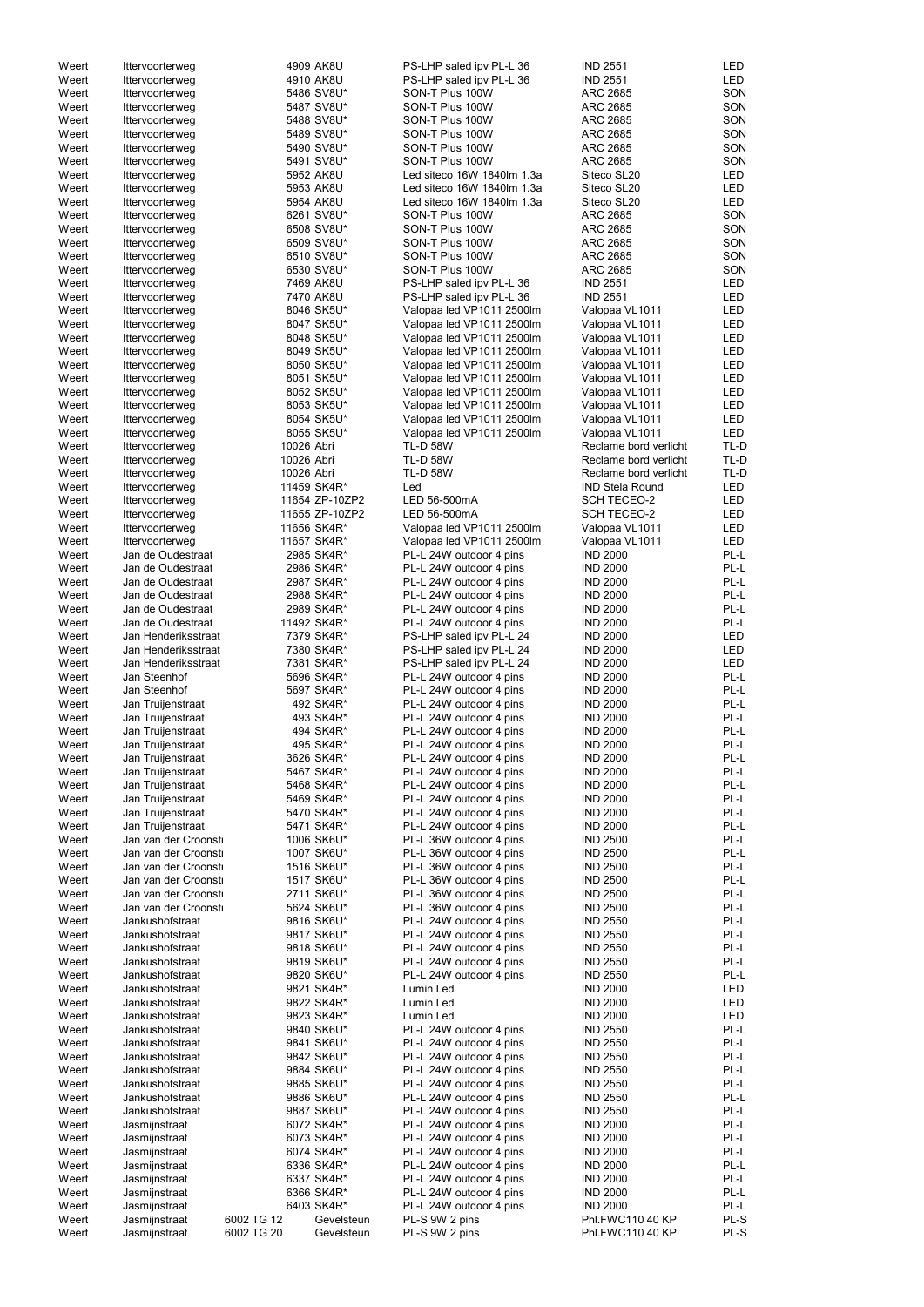| Weert          | Jasmijnstraat                                | 6002 TG 28  | Gevelsteun               | PL-S 9W 2 pins                                     | Phl.FWC110 40 KP                   | PL-S         |
|----------------|----------------------------------------------|-------------|--------------------------|----------------------------------------------------|------------------------------------|--------------|
| Weert          | Jasmijnstraat                                | 6002 TH 1   | Gevelsteun               | PL-S 5W 2 pins                                     | Mini Quad                          | PL-S         |
| Weert          | Jasmijnstraat                                | 6002 TH 1   | Gevelsteun               | PL-S 5W 2 pins                                     | Mini Quad                          | PL-S         |
| Weert          | Jasmijnstraat                                | 6002 TH 1 1 | Gevelsteun               | PL-S 9W 2 pins                                     | Phl.FWC110 40 KP                   | PL-S         |
| Weert          | Jasmijnstraat                                | 6002 TH 11  | Gevelsteun               | PL-S 9W 2 pins                                     | Phl.FWC110 40 KP                   | PL-S         |
| Weert          | Jasmijnstraat                                | 6002 TH 15  | Gevelsteun               | PL-S 9W 2 pins                                     | Phl.FWC110 40 KP                   | PL-S         |
| Weert          | Jasmijnstraat                                | 6002 TH 3   | Gevelsteun               | PL-S 5W 2 pins                                     | Mini Quad                          | PL-S         |
| Weert          | Jasmijnstraat                                | 6002 TH 3   | Gevelsteun               | PL-S 5W 2 pins                                     | Mini Quad                          | PL-S         |
| Weert          | Jean Amentstraat                             |             | 2089 SK4R*               | PS-LHP saled ipv PL-L 24                           | <b>IND 2000</b>                    | LED          |
| Weert          | Jean Amentstraat                             |             | 2305 SK6U*               | PS-LHP saled ipv PL-L 24                           | <b>IND 2550</b>                    | LED          |
| Weert          | Jean Amentstraat                             |             | 2306 SK6U*               | PS-LHP saled ipv PL-L 24                           | <b>IND 2550</b>                    | LED          |
| Weert          | Jean Amentstraat                             |             | 2307 SK6U*               | PS-LHP saled ipv PL-L 24                           | <b>IND 2550</b>                    | LED          |
| Weert          | Jean Amentstraat                             |             | 2308 SK6U*               | PS-LHP saled ipv PL-L 24                           | <b>IND 2550</b>                    | LED          |
| Weert          | Jean Amentstraat                             |             | 2309 SK6U*               | PS-LHP saled ipv PL-L 24                           | <b>IND 2550</b>                    | LED          |
| Weert          | Jean Amentstraat                             |             | 2310 SK6U*               | PS-LHP saled ipv PL-L 24                           | <b>IND 2550</b>                    | <b>LED</b>   |
| Weert          | Jean Amentstraat                             |             | 4298 SK6U*               | PS-LHP saled ipv PL-L 24                           | <b>IND 2550</b>                    | LED          |
| Weert          | Jean Amentstraat                             |             | 4299 SK6U*               | PS-LHP saled ipv PL-L 24                           | <b>IND 2550</b>                    | LED          |
| Weert          | Jean Amentstraat                             |             | 4300 SK6U*               | PS-LHP saled ipv PL-L 24                           | <b>IND 2550</b>                    | LED          |
| Weert          | Jean Amentstraat                             |             | 4301 SK6U*               | PS-LHP saled ipv PL-L 24                           | <b>IND 2550</b>                    | LED          |
| Weert          | Jean Amentstraat                             |             | 4302 SK6U*               | PS-LHP saled ipv PL-L 24                           | <b>IND 2550</b>                    | LED          |
| Weert          | Jean Verheggenstra                           |             | 6094 SK4R*               | PL-L 24W outdoor 4 pins                            | <b>IND 2000</b>                    | PL-L         |
| Weert          | Jean Verheggenstra                           |             | 6095 SK4R*               | PL-L 24W outdoor 4 pins                            | <b>IND 2000</b>                    | PL-L         |
| Weert          | Jean Verheggenstra                           |             | 6096 SK4R*               | PL-L 24W outdoor 4 pins                            | <b>IND 2000</b>                    | PL-L         |
| Weert          | Jean Verheggenstra                           |             | 6163 SK4R*               | PL-L 24W outdoor 4 pins                            | <b>IND 2000</b>                    | PL-L         |
| Weert          | Jean Verheggenstra                           |             | 6164 SK4R*               | PL-L 24W outdoor 4 pins                            | <b>IND 2000</b>                    | PL-L         |
| Weert          | Jean Verheggenstra                           |             | 7094 SK4R*               | PL-L 24W outdoor 4 pins                            | <b>IND 2000</b>                    | PL-L         |
| Weert          | Jean Verheggenstra                           |             | 7095 SK4R*               | PL-L 24W outdoor 4 pins                            | <b>IND 2000</b>                    | PL-L         |
| Weert          | Jean Verheggenstra                           |             | 7096 SK4R*               | PL-L 24W outdoor 4 pins                            | <b>IND 2000</b>                    | PL-L         |
| Weert          | Jean Verheggenstra                           |             | 7097 SK4R*               | PL-L 24W outdoor 4 pins                            | <b>IND 2000</b>                    | PL-L         |
| Weert          | Jean Verheggenstra                           |             | 7098 SK4R*               | PL-L 24W outdoor 4 pins                            | <b>IND 2000</b>                    | PL-L         |
| Weert          | Jean Verheggenstra                           |             | 7099 SK4R*               | PL-L 24W outdoor 4 pins                            | <b>IND 2000</b>                    | PL-L         |
| Weert          | Jean Verheggenstra                           |             | 7100 SK4R*               | PL-L 24W outdoor 4 pins                            | <b>IND 2000</b>                    | PL-L         |
| Weert          | Jean Verheggenstra                           |             | 7101 SK4R*               | PL-L 24W outdoor 4 pins                            | <b>IND 2000</b>                    | PL-L         |
| Weert          | Jean Verheggenstra                           |             | 7102 SK4R*               | PL-L 24W outdoor 4 pins                            | <b>IND 2000</b>                    | PL-L         |
| Weert          | Joannes Knaepenstr                           |             | 12946 SK6U*              | LED 16W 2040lm                                     | <b>ASD Diamond Mini</b>            | LED          |
| Weert          | Joannes Knaepenstr                           |             | 12947 SK6U*              | LED 16W 2040lm                                     | <b>ASD Diamond Mini</b>            | <b>LED</b>   |
| Weert          | Joannes Knaepenstr                           |             | 12948 SK6U*              | LED 16W 2040lm                                     | <b>ASD Diamond Mini</b>            | LED          |
| Weert          | Johan van Hornestra                          |             | 139 SK4R*                | PL-L 24W outdoor 4 pins                            | <b>IND 2000</b>                    | PL-L         |
| Weert          | Johan van Hornestra                          |             | 140 SK4R*                | PL-L 24W outdoor 4 pins                            | <b>IND 2000</b>                    | PL-L         |
| Weert          | Johan van Hornestra                          |             | 141 SK4R*                | PL-L 24W outdoor 4 pins                            | <b>IND 2000</b>                    | PL-L         |
| Weert          | Johan van Hornestra                          |             | 5642 SK4R*               | PL-L 24W outdoor 4 pins                            | <b>IND 2000</b>                    | PL-L         |
| Weert          | Johan van Hornestra                          |             | 10223 SK4R*              | PL-L 24W outdoor 4 pins                            | <b>IND 2000</b>                    | PL-L         |
| Weert          | Johan Willem Frisola                         |             | 1535 SK6U*               | PL-L 24W outdoor 4 pins                            | <b>IND 2550</b>                    | PL-L<br>PL-L |
| Weert          | Johan Willem Frisola                         |             | 1573 SK6U*               | PL-L 24W outdoor 4 pins                            | <b>IND 2550</b>                    |              |
| Weert          | Johan Willem Frisola<br>Johan Willem Frisola |             | 1574 SK6U*               | PL-L 24W outdoor 4 pins<br>PL-L 24W outdoor 4 pins | <b>IND 2550</b>                    | PL-L<br>PL-L |
| Weert<br>Weert | Johan Willem Frisola                         |             | 1990 SK6U*<br>1991 SK6U* | PL-L 24W outdoor 4 pins                            | <b>IND 2550</b><br><b>IND 2550</b> | PL-L         |
| Weert          | Johan Willem Frisola                         |             | 1992 SK6U*               | PL-L 24W outdoor 4 pins                            | <b>IND 2550</b>                    | PL-L         |
| Weert          | Johan Willem Frisola                         |             | 1993 SK6U*               | PL-L 24W outdoor 4 pins                            | <b>IND 2550</b>                    | PL-L         |
| Weert          | Johan Willem Frisola                         |             | 1994 SK6U*               | PL-L 24W outdoor 4 pins                            | <b>IND 2550</b>                    | PL-L         |
| Weert          | Johan Willem Frisola                         |             | 1995 SK6U*               | PL-L 24W outdoor 4 pins                            | <b>IND 2550</b>                    | PL-L         |
| Weert          | Johan Willem Frisola                         |             | 1996 SK6U*               | PL-L 24W outdoor 4 pins                            | <b>IND 2550</b>                    | PL-L         |
| Weert          | Johan Willem Frisola                         |             | 1997 SK6U*               | PL-L 24W outdoor 4 pins                            | <b>IND 2550</b>                    | PL-L         |
| Weert          | Johan Willem Frisola                         |             | 1998 SK6U*               | PL-L 24W outdoor 4 pins                            | <b>IND 2550</b>                    | PL-L         |
| Weert          | Johan Willem Frisola                         |             | 1999 SK6U*               | PL-L 24W outdoor 4 pins                            | <b>IND 2550</b>                    | PL-L         |
| Weert          | Johan Willem Frisola                         |             | 2000 SK6U*               | PL-L 24W outdoor 4 pins                            | <b>IND 2550</b>                    | PL-L         |
| Weert          | Johan Willem Frisola                         |             | 2001 SK6U*               | PL-L 24W outdoor 4 pins                            | <b>IND 2550</b>                    | PL-L         |
| Weert          | Johan Willem Frisola                         |             | 2002 SK6U*               | PL-L 24W outdoor 4 pins                            | <b>IND 2550</b>                    | PL-L         |
| Weert          | Johan Willem Frisola                         |             | 2003 SK6U*               | PL-L 24W outdoor 4 pins                            | <b>IND 2550</b>                    | PL-L         |
| Weert          | Johan Willem Frisola                         |             | 2004 SK6U*               | PL-L 24W outdoor 4 pins                            | <b>IND 2550</b>                    | PL-L         |
| Weert          | Johan Willem Frisola                         |             | 2005 SK6U*               | PL-L 24W outdoor 4 pins                            | <b>IND 2550</b>                    | PL-L         |
| Weert          | Johan Willem Frisola                         |             | 2006 SK6U*               | PL-L 24W outdoor 4 pins                            | <b>IND 2550</b>                    | PL-L         |
| Weert          | Johan Willem Frisola                         |             | 2007 SK6U*               | PL-L 24W outdoor 4 pins                            | <b>IND 2550</b>                    | PL-L         |
| Weert          | Johan Willem Frisola                         |             | 2085 AK9U                | LED 43W 5400lm                                     | Alexia                             | LED          |
| Weert          | Johan Willem Frisola                         |             | 2085 AK9U                | LED 43W 5400lm                                     | Alexia                             | <b>LED</b>   |
| Weert          | Johan Willem Frisola                         |             |                          | 2086 staal conisch 6 m PL-L 24W outdoor 4 pins     | <b>IND 2550</b>                    | PL-L         |
| Weert          | Johan Willem Frisola 6006 EV 19              |             | Gevelsteun               | PL-S 9W 2 pins                                     | Phl.FWC110 40 KP                   | PL-S         |
| Weert          | Johan Willem Frisola 6006 EV 21              |             | Gevelsteun               | LED 9W                                             | PHI BWC 110                        | LED          |
| Weert          | Johan Willem Frisola 6006 EV 31              |             | Gevelsteun               | PL-S 9W 2 pins                                     | Phl.FWC110 40 KP                   | PL-S         |
| Weert          | Johan Willem Frisola 6006 EV 33              |             | Gevelsteun               | LED 9W                                             | PHI BWC 110                        | LED          |
| Weert          | Johan Willem Frisola 6006 EW 24              |             | Gevelsteun               | PL-S 9W 2 pins                                     | Phl.FWC110 40 KP                   | PL-S         |
| Weert          | Johan Willem Frisola 6006 EW 24 1            |             | Gevelsteun               | PL-S 9W 2 pins                                     | Phl.FWC110 40 KP                   | PL-S         |
| Weert          | Johan Willem Frisola 6006 EW 24 2            |             | Gevelsteun               | PL-S 9W 2 pins                                     | Phl.FWC110 40 KP                   | PL-S         |
| Weert          | Johan Willem Frisola 6006 EW 26              |             | Gevelsteun               | PL-S 9W 2 pins                                     | Phl.FWC110 40 KP                   | PL-S         |
| Weert          | Johan Willem Frisola 6006 EW 30              |             | Gevelsteun               | PL-S 9W 2 pins                                     | Phl.FWC110 40 KP                   | PL-S         |
| Weert          | Johan Willem Frisola 6006 EW 32              |             | Gevelsteun               | PL-S 9W 2 pins                                     | Phl.FWC110 40 KP                   | PL-S         |
| Weert          | Johan Willem Frisola 6006 EW 34              |             | Gevelsteun               | PL-S 9W 2 pins                                     | Phl.FWC110 40 KP                   | PL-S         |
| Weert          | Johan Willem Frisola 6006 EW 38              |             | Gevelsteun               | PL-S 9W 2 pins                                     | Phl.FWC110 40 KP                   | PL-S         |
| Weert          | Johan Willem Frisola 6006 EW 46              |             | Gevelsteun               | PL-S 9W 2 pins                                     | Phl.FWC110 40 KP                   | PL-S         |
| Weert          | Johan Willem Frisola 6006 EW 48              |             | Gevelsteun               | PL-S 9W 2 pins                                     | Phl.FWC110 40 KP                   | PL-S         |
| Weert          | Johan Willem Frisola 6006 EW 50              |             | Gevelsteun               | PL-S 9W 2 pins                                     | Phl.FWC110 40 KP                   | PL-S         |
| Weert          | Johanna van Meurss                           |             | 157 SK4R*                | PL-L 24W outdoor 4 pins                            | <b>IND 2000</b>                    | PL-L         |
| Weert          | Johanna van Meurss                           |             | 158 SK4R*                | PL-L 24W outdoor 4 pins                            | <b>IND 2000</b>                    | PL-L         |
| Weert          | Johanna van Meurss                           |             | 159 SK4R*                | <b>TL-D 18W</b>                                    | <b>IND 2050</b>                    | TL-D         |
| Weert          | Johanna van Meurss                           |             | 160 SK4R*                | PL-L 24W outdoor 4 pins                            | <b>IND 2000</b>                    | PL-L         |
| Weert          | Johanna van Meurss                           |             | 161 SK4R*                | PL-L 24W outdoor 4 pins                            | <b>IND 2000</b>                    | PL-L         |
| Weert          | Johanna van Meurss                           |             | 162 SK4R*                | PL-L 24W outdoor 4 pins                            | <b>IND 2000</b>                    | PL-L         |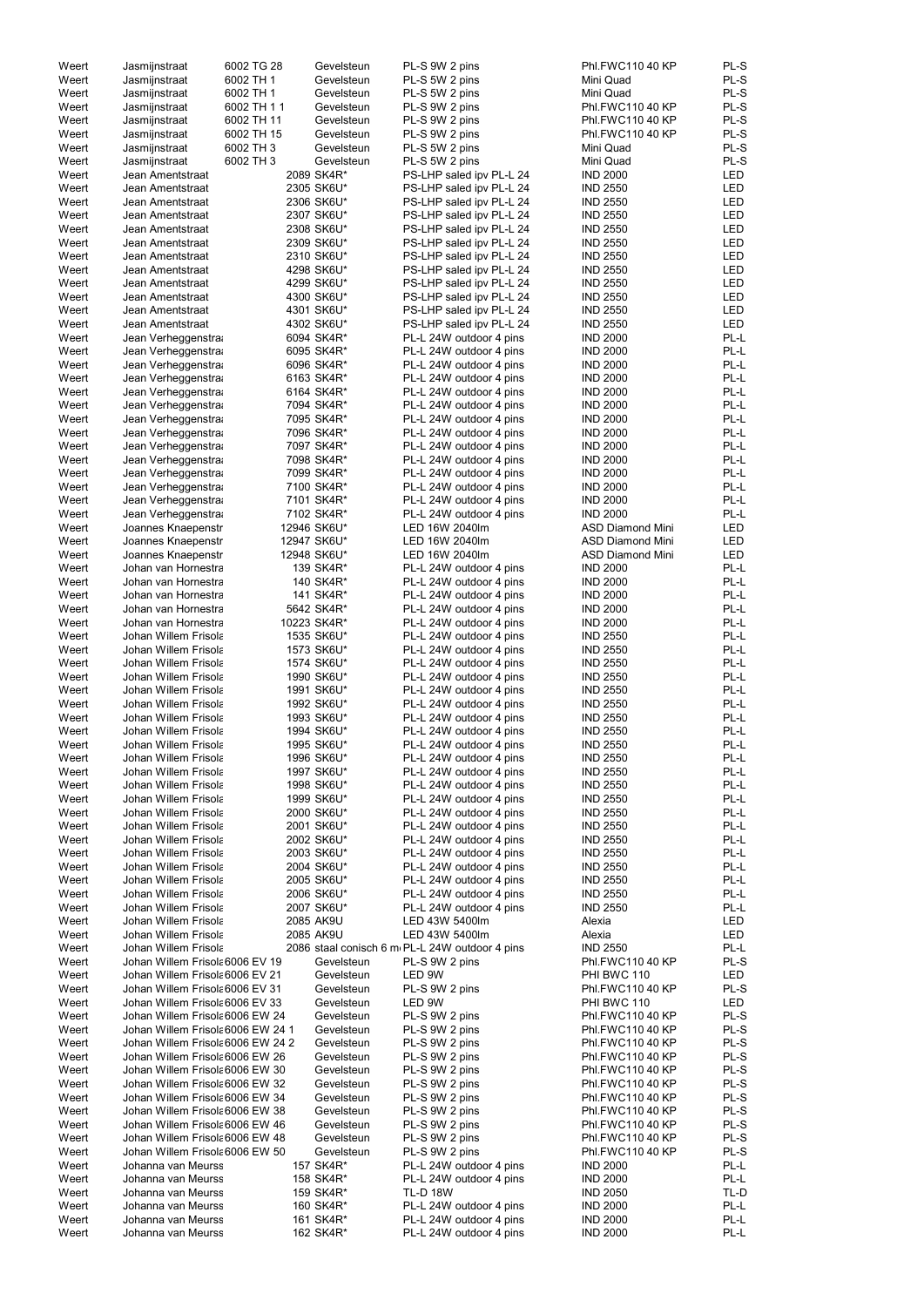| Weert | Johanna van Meurss              | 709 SK4R*                             | PL-L 24W outdoor 4 pins | <b>IND 2000</b>         | PL-L       |
|-------|---------------------------------|---------------------------------------|-------------------------|-------------------------|------------|
| Weert | Johanna van Meurss              | 4771 SK4R*                            | <b>TL-D 18W</b>         | <b>IND 2050</b>         | TL-D       |
| Weert | Johanna van Meurss              | 4772 SK4R*                            | PL-L 24W outdoor 4 pins | <b>IND 2000</b>         | PL-L       |
| Weert | Johanna van Meurss              | 4773 SK4R*                            | PL-L 24W outdoor 4 pins | <b>IND 2000</b>         | PL-L       |
| Weert | Johanna van Meurss              | 4774 SK4R*                            | PL-L 24W outdoor 4 pins | <b>IND 2000</b>         | PL-L       |
| Weert | Johanna van Meurss              | 4775 SK4R*                            | PL-L 24W outdoor 4 pins | <b>IND 2000</b>         | PL-L       |
| Weert | Johanna van Polane              | 2112 SK6U*                            | PL-L 24W outdoor 4 pins | <b>IND 2550</b>         | PL-L       |
|       |                                 |                                       |                         |                         |            |
| Weert | Johanna van Polane              | 2543 SK6U*                            | PL-L 24W outdoor 4 pins | <b>IND 2550</b>         | PL-L       |
| Weert | Johanna van Polane              | 2544 SK6U*                            | PL-L 24W outdoor 4 pins | <b>IND 2550</b>         | PL-L       |
| Weert | Johanna van Polane              | 2545 SK6U*                            | PL-L 24W outdoor 4 pins | <b>IND 2550</b>         | PL-L       |
| Weert | Johanna van Polane              | 2546 SK6U*                            | PL-L 24W outdoor 4 pins | <b>IND 2550</b>         | PL-L       |
| Weert | Johanna van Polane              | 2547 SK6U*                            | PL-L 24W outdoor 4 pins | <b>IND 2550</b>         | PL-L       |
|       |                                 |                                       |                         |                         | PL-L       |
| Weert | Johanna van Polane              | 9717 SK4R*                            | PL-L 24W outdoor 4 pins | <b>IND 2000</b>         |            |
| Weert | Johanna van Polane              | 9774 SK4R*                            | PL-L 24W outdoor 4 pins | <b>IND 2000</b>         | PL-L       |
| Weert | Jonge Schuttenstraa             | 278 SK5R*                             | PL-L 36W outdoor 4 pins | <b>IND 2551</b>         | PL-L       |
| Weert | Jonge Schuttenstraa             | 3737 SK5R*                            | PL-L 24W outdoor 4 pins | <b>IND 2600</b>         | PL-L       |
| Weert | Jonge Schuttenstraa             | 5765 SK5R*                            | PL-L 36W outdoor 4 pins | <b>IND 2551</b>         | PL-L       |
| Weert | Joost van den Vonde             | 5950 SV3R                             |                         | <b>IND 2015</b>         | PL-L       |
|       |                                 |                                       | PL-L 24W outdoor 4 pins |                         |            |
| Weert | Joost van den Vonde             | 5951 SV3R                             | PL-L 24W outdoor 4 pins | <b>IND 2015</b>         | PL-L       |
| Weert | Joost van den Vonde             | 5974 SV3R                             | PL-L 24W outdoor 4 pins | <b>IND 2015</b>         | PL-L       |
| Weert | Joost van den Vonde             | 5975 SV3R                             | PL-L 24W outdoor 4 pins | <b>IND 2015</b>         | PL-L       |
| Weert | Joost van den Vonde             | 8530 SV3R                             | PL-L 24W outdoor 4 pins | <b>IND 2015</b>         | PL-L       |
| Weert | Joost van den Vonde             | 8531 SV3R                             | PL-L 24W outdoor 4 pins | <b>IND 2015</b>         | PL-L       |
|       |                                 |                                       |                         |                         |            |
| Weert | Joost van den Vonde             | 8532 SV3R                             | PL-L 24W outdoor 4 pins | <b>IND 2015</b>         | PL-L       |
| Weert | Juliana van Stolberg            | 1775 SK6U*                            | PL-L 24W outdoor 4 pins | <b>IND 2550</b>         | PL-L       |
| Weert | Juliana van Stolberg            | 1776 SK6U*                            | PL-L 24W outdoor 4 pins | <b>IND 2550</b>         | PL-L       |
| Weert | Juliana van Stolberg:           | 1777 SK6U*                            | PL-L 24W outdoor 4 pins | <b>IND 2550</b>         | PL-L       |
| Weert | Juliana van Stolberg            | 1778 SK6U*                            | PL-L 24W outdoor 4 pins | <b>IND 2550</b>         | PL-L       |
|       |                                 |                                       |                         |                         |            |
| Weert | Juliana van Stolberg 6006 ZM 13 | Gevelsteun                            | PL-S 9W 2 pins          | Phl.FWC110 40 KP        | PL-S       |
| Weert | Juliana van Stolberg 6006 ZM 17 | Gevelsteun                            | PL-S 9W 2 pins          | Phl.FWC110 40 KP        | PL-S       |
| Weert | Juliana van Stolberg 6006 ZM 18 | Gevelsteun                            | PL-S 9W 2 pins          | Phl.FWC110 40 KP        | PL-S       |
| Weert | Juliana van Stolberg 6006 ZM 7  | Gevelsteun                            | PL-S 9W 2 pins          | Phl.FWC110 40 KP        | PL-S       |
| Weert | Juliana van Stolberg 6006 ZM 8  | Gevelsteun                            | PL-S 9W 2 pins          | Phl.FWC110 40 KP        | PL-S       |
|       |                                 |                                       |                         |                         |            |
| Weert | Julianalaan                     | 6361 SK4R*                            | PL-L 24W outdoor 4 pins | <b>IND 2000</b>         | PL-L       |
| Weert | Julianalaan                     | 11991 staal conisch 6 m Aresa-2 24led |                         | SCH Aresa-2             | <b>LED</b> |
| Weert | Julianalaan                     | 11992 staal conisch 6 m Aresa-2 24led |                         | <b>SCH Aresa-2</b>      | <b>LED</b> |
| Weert | Julianalaan                     | 11993 staal conisch 6 m Aresa-2 24led |                         | <b>SCH Aresa-2</b>      | LED        |
| Weert | Julianalaan                     | 11994 staal conisch 6 m Aresa-2 24led |                         | <b>SCH Aresa-2</b>      | LED        |
|       |                                 |                                       |                         |                         |            |
| Weert | Julianalaan                     | 11995 staal conisch 6 m Aresa-2 24led |                         | SCH Aresa-2             | LED        |
| Weert | Julianalaan                     | 11996 staal conisch 6 m Aresa-2 24led |                         | <b>SCH Aresa-2</b>      | LED        |
| Weert | Julianalaan                     | 11997 staal conisch 6 m Aresa-2 24led |                         | <b>SCH Aresa-2</b>      | LED        |
| Weert | Julianalaan                     | 11998 staal conisch 6 m Aresa-2 24led |                         | <b>SCH Aresa-2</b>      | <b>LED</b> |
| Weert | Julianalaan                     | 11999 staal conisch 6 m Aresa-2 24led |                         | <b>SCH Aresa-2</b>      | <b>LED</b> |
|       |                                 |                                       |                         |                         |            |
| Weert | Julianalaan                     | 12000 staal conisch 6 m Aresa-2 24led |                         | <b>SCH Aresa-2</b>      | LED        |
| Weert | Julianalaan                     | 12001 staal conisch 6 m Aresa-2 24led |                         | <b>SCH Aresa-2</b>      | <b>LED</b> |
| Weert | Julianalaan                     | 12002 staal conisch 6 m Aresa-2 24led |                         | <b>SCH Aresa-2</b>      | LED        |
| Weert | Julianalaan                     | 12003 staal conisch 6 m Aresa-2 24led |                         | <b>SCH Aresa-2</b>      | LED        |
| Weert | Julianalaan                     | 12004 staal conisch 6 m Aresa-2 24led |                         | SCH Aresa-2             | LED        |
|       |                                 |                                       |                         |                         |            |
| Weert | Julianalaan                     | 12005 staal conisch 6 m Aresa-2 24led |                         | SCH Aresa-2             | <b>LED</b> |
| Weert | Julianalaan                     | 12006 staal conisch 6 m Aresa-2 24led |                         | <b>SCH Aresa-2</b>      | LED        |
| Weert | Julianalaan                     | 12007 staal conisch 6 m Aresa-2 24led |                         | SCH Aresa-2             | LED        |
| Weert | Julianalaan                     | 12008 staal conisch 6 m Aresa-2 24led |                         | <b>SCH Aresa-2</b>      | LED        |
| Weert | Julianalaan                     | 12009 staal conisch 6 m Aresa-2 24led |                         | SCH Aresa-2             | LED        |
|       |                                 |                                       |                         |                         |            |
| Weert | Julianalaan                     | 12010 staal conisch 6 m Aresa-2 24led |                         | <b>SCH Aresa-2</b>      | LED        |
| Weert | Julianalaan                     | 12011 staal conisch 6 m Aresa-2 24led |                         | SCH Aresa-2             | LED        |
| Weert | Julianalaan                     | 12012 staal conisch 6 m Aresa-2 24led |                         | <b>SCH Aresa-2</b>      | LED        |
| Weert | Julianalaan                     | 12013 staal conisch 6 m Aresa-2 24led |                         | <b>SCH Aresa-2</b>      | LED        |
| Weert | Julianalaan                     | 12014 SK6U*                           | Aresa-2 24led           | <b>SCH Aresa-2</b>      | LED        |
| Weert | Julianalaan                     | 12015 SK6U*                           | Aresa-2 24led           | <b>SCH Aresa-2</b>      | LED        |
|       |                                 |                                       |                         |                         |            |
| Weert | Julianalaan                     | 12016 SK6U*                           | Aresa-2 24led           | <b>SCH Aresa-2</b>      | <b>LED</b> |
| Weert | Julianalaan                     | 12017 SK6U*                           | Aresa-2 24led           | <b>SCH Aresa-2</b>      | LED        |
| Weert | Julianalaan                     | 12018 SK6U*                           | Aresa-2 24led           | <b>SCH Aresa-2</b>      | <b>LED</b> |
| Weert | Julianalaan                     | 12019 SK6U*                           | Aresa-2 24led           | SCH Aresa-2             | LED        |
| Weert | Julianalaan                     | 12061 Staal conisch 4 m Calla 30led   |                         | <b>SCH Calla</b>        | LED        |
| Weert | Julianalaan                     | 12062 Staal conisch 4 m Calla 30led   |                         | <b>SCH Calla</b>        | LED        |
|       |                                 |                                       |                         |                         |            |
| Weert | Julianalaan                     | 12063 Staal conisch 4 m Calla 30led   |                         | <b>SCH Calla</b>        | LED        |
| Weert | Julianalaan                     | 12064 Staal conisch 4 m Calla 30led   |                         | <b>SCH Calla</b>        | LED        |
| Weert | Julianalaan                     | 12065 Staal conisch 4 m Calla 30led   |                         | <b>SCH Calla</b>        | LED        |
| Weert | Julianalaan                     | 12066 Staal conisch 4 m Calla 30led   |                         | <b>SCH Calla</b>        | LED        |
| Weert | Julianalaan                     | 12067 Staal conisch 4 m Calla 30led   |                         | <b>SCH Calla</b>        | LED        |
|       |                                 |                                       |                         |                         |            |
| Weert | Julianalaan                     | 12068 Staal conisch 4 m Calla 30led   |                         | <b>SCH Calla</b>        | LED        |
| Weert | Julianalaan                     | 13081 SK6U*                           | LED 22,5W 2400lm        | <b>ASD Diamond Mini</b> | LED        |
| Weert | Julianalaan                     | 13082 SK6U*                           | LED 22,5W 2400lm        | <b>ASD Diamond Mini</b> | <b>LED</b> |
| Weert | Julianalaan                     | 13083 SK6U*                           | LED 22,5W 2400lm        | <b>ASD Diamond Mini</b> | LED        |
| Weert | Julianalaan                     | 13084 SK6U*                           | LED 22,5W 2400lm        | <b>ASD Diamond Mini</b> | LED        |
| Weert | Julianalaan                     | 13085 SK6U*                           | LED 22,5W 2400lm        | <b>ASD Diamond Mini</b> | <b>LED</b> |
|       |                                 |                                       |                         |                         |            |
| Weert | Julianalaan                     | 13086 SK6U*                           | LED 22,5W 2400lm        | <b>ASD Diamond Mini</b> | <b>LED</b> |
| Weert | Julianalaan                     | 13087 SK6U*                           | LED 22,5W 2400lm        | <b>ASD Diamond Mini</b> | <b>LED</b> |
| Weert | Julianalaan                     | 13088 SK6U*                           | LED 22,5W 2400lm        | <b>ASD Diamond Mini</b> | <b>LED</b> |
| Weert | Julianalaan                     | 13089 SK4R*                           | LED 8,8W 1100lm         | KFK LED L2WG5           | LED        |
| Weert | Julianalaan                     | 13090 SK4R*                           | LED 8,8W 1100lm         | KFK LED L2WG5           | LED        |
|       |                                 |                                       |                         |                         |            |
| Weert | Julianalaan                     | 13091 SK4R*                           | LED 8,8W 1100lm         | KFK LED L2WG5           | <b>LED</b> |
| Weert | Julianalaan                     | 13092 SK4R*                           | LED 8,8W 1100lm         | KFK LED L2WG5           | LED        |
| Weert | Julianalaan                     | 13093 SK4R*                           | LED 8,8W 1100lm         | KFK LED L2WG5           | LED        |
| Weert | Julianalaan                     | 13094 SK4R*                           | LED 8,8W 1100lm         | KFK LED L2WG5           | LED        |
| Weert | Julianalaan                     | 13095 SK4R*                           | LED 8,8W 1100lm         | KFK LED L2WG5           | LED        |
| Weert | Julianalaan                     | 13096 SK4R*                           | LED 8,8W 1100lm         | KFK LED L2WG5           | LED        |
|       |                                 |                                       |                         |                         |            |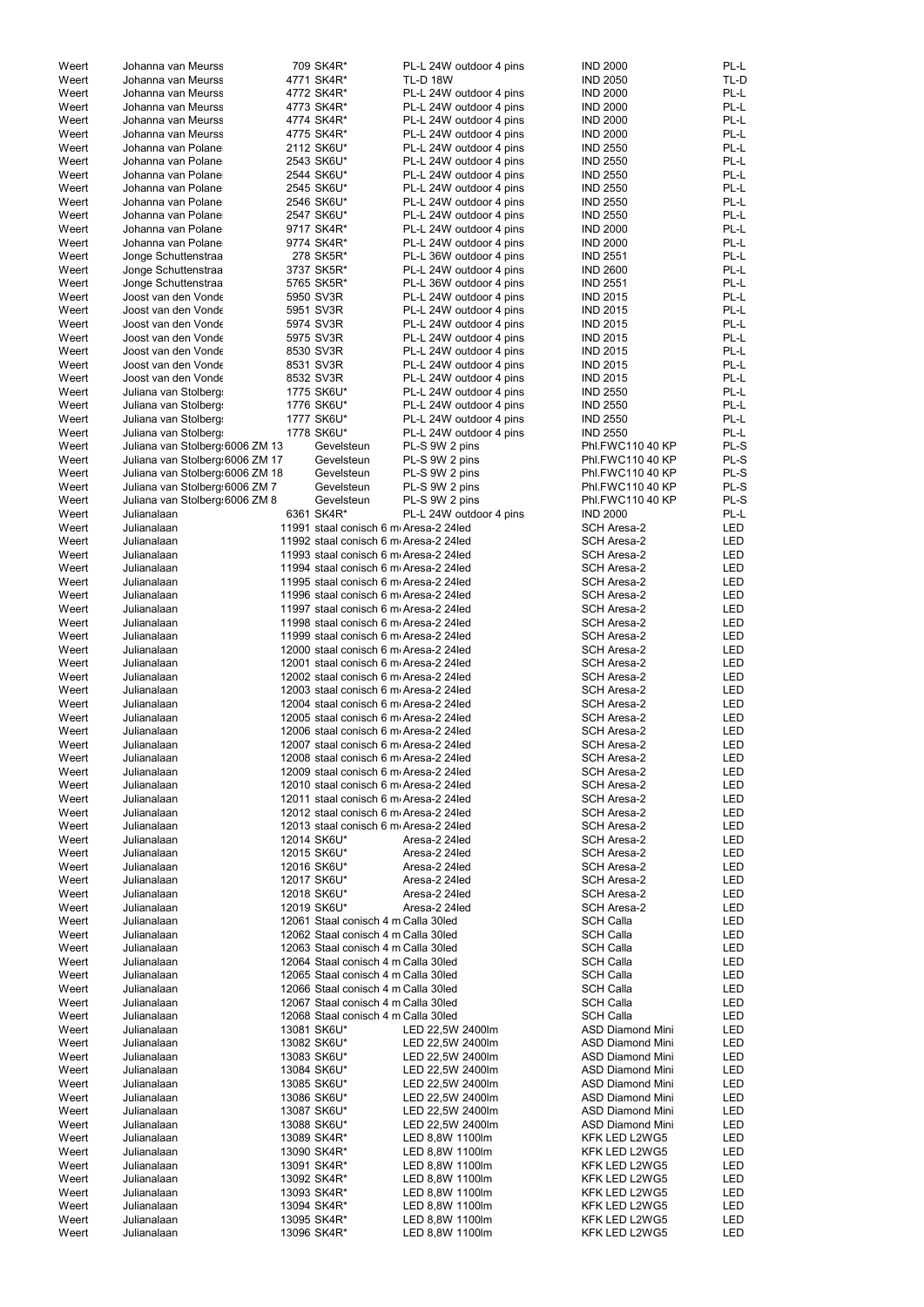| Weert | Kaarderstraat    |                              | 8366 SK5R*       | PL-L 24W outdoor 4 pins    | <b>IND 2550</b>    | PL-L       |
|-------|------------------|------------------------------|------------------|----------------------------|--------------------|------------|
| Weert | Kaarderstraat    |                              | 8367 SK5R*       | PL-L 24W outdoor 4 pins    | <b>IND 2550</b>    | PL-L       |
| Weert | Kaarderstraat    |                              | 8368 SK5R*       | PL-L 24W outdoor 4 pins    | <b>IND 2550</b>    | PL-L       |
| Weert | Kaarderstraat    |                              | 8369 SK5R*       | PL-L 24W outdoor 4 pins    | <b>IND 2550</b>    | PL-L       |
|       |                  |                              | 8370 SK5R*       |                            | <b>IND 2550</b>    | PL-L       |
| Weert | Kaarderstraat    |                              |                  | PL-L 24W outdoor 4 pins    |                    |            |
| Weert | Kaarderstraat    |                              | 8371 SK5R*       | PL-L 24W outdoor 4 pins    | <b>IND 2550</b>    | PL-L       |
| Weert | Kaaskampweg      |                              | 11057 SK5R*      | LED Bart kegel 1800lm      | KFKLED1800-28/730  | <b>LED</b> |
| Weert | Kaaskampweg      |                              | 11101 SK6U*      | PL-T 32W 4 pins            | Evolo 2 AG 2018    | PL-T       |
| Weert | Kaaskampweg      |                              | 11102 SK6U*      | PL-T 32W 4 pins            | Evolo 2 AG 2018    | PL-T       |
| Weert | Kaaskampweg      |                              | 11103 SK6U*      | PL-T 32W 4 pins            | Evolo 2 AG 2018    | PL-T       |
| Weert | Kaaskampweg      |                              | 11104 SK6U*      | PL-T 32W 4 pins            | Evolo 2 AG 2018    | PL-T       |
|       |                  |                              |                  |                            |                    | PL-L       |
| Weert | Kaaskampweg      |                              | 11105 SK5R*      | PL-L 36W outdoor 4 pins    | I2000DIM (paaltop) |            |
| Weert | Kaaskampweg      |                              | 11106 SK5R*      | PL-L 36W outdoor 4 pins    | I2000DIM (paaltop) | PL-L       |
| Weert | Kaaskampweg      |                              | 11107 SK5R*      | PL-L 36W outdoor 4 pins    | I2000DIM (paaltop) | PL-L       |
| Weert | Kaaskampweg      |                              | 11108 SK5R*      | PL-L 36W outdoor 4 pins    | I2000DIM (paaltop) | PL-L       |
| Weert | Kaaskampweg      |                              | 11109 SK5R*      | PL-L 36W outdoor 4 pins    | I2000DIM (paaltop) | PL-L       |
| Weert | Kaaskampweg      |                              | 11110 SK5R*      | PL-L 36W outdoor 4 pins    | I2000DIM (paaltop) | PL-L       |
| Weert | Kaaskampweg      |                              | 11111 SK5R*      | PL-L 36W outdoor 4 pins    | I2000DIM (paaltop) | PL-L       |
| Weert | Kaaskampweg      |                              | 11112 SK5R*      | PL-L 36W outdoor 4 pins    | I2000DIM (paaltop) | PL-L       |
|       |                  |                              |                  |                            |                    |            |
| Weert | Kaaskampweg      |                              | 11885 SK5R*      | Led 14W                    | Stela Square       | <b>LED</b> |
| Weert | Kaaskampweg      |                              | 11886 SK5R*      | Led 14W                    | Stela Square       | <b>LED</b> |
| Weert | Kaaskampweg      |                              | 11887 SK5R*      | Led 14W                    | Stela Square       | <b>LED</b> |
| Weert | Kaaskampweg      |                              | 11888 SK5R*      | Led 14W                    | Stela Square       | <b>LED</b> |
| Weert | Kaaskampweg      |                              | 11889 SK5R*      | Led 14W                    | Stela Square       | <b>LED</b> |
| Weert | Kaaskampweg      |                              | 11890 SK5R*      | Led 14W                    | Stela Square       | <b>LED</b> |
| Weert | Kaaskampweg      |                              | 11891 SK5R*      | Led 14W                    | Stela Square       | <b>LED</b> |
| Weert |                  |                              |                  | PL-T 32W 4 pins            | Evolo 2 AG 2018    | PL-T       |
|       | Kaaskampweg      |                              | 11892 SK6U*      |                            |                    |            |
| Weert | Kaaskampweg      |                              | 11893 SK6U*      | PL-T 32W 4 pins            | Evolo 2 AG 2018    | PL-T       |
| Weert | Kaaskampweg      |                              | 11895 SK4R*      | PL-L 24W outdoor 4 pins    | <b>IND 2000</b>    | PL-L       |
| Weert | Kaaskampweg      |                              | 11896 SK4R*      | PL-L 24W outdoor 4 pins    | <b>IND 2000</b>    | PL-L       |
| Weert | Kaaskampweg      |                              | 11897 SK4R*      | PL-L 24W outdoor 4 pins    | <b>IND 2000</b>    | PL-L       |
| Weert | Kaaskampweg      |                              | 11898 SK4R*      | PL-L 24W outdoor 4 pins    | <b>IND 2000</b>    | PL-L       |
| Weert | Kaaskampweg      |                              | 11899 SK4R*      | PL-L 24W outdoor 4 pins    | <b>IND 2000</b>    | PL-L       |
| Weert |                  |                              | 11900 SK4R*      | PL-L 24W outdoor 4 pins    | <b>IND 2000</b>    | PL-L       |
|       | Kaaskampweg      |                              |                  |                            |                    |            |
| Weert | Kaldenbroek      |                              | 5985 SV3R        | PL-L 24W outdoor 4 pins    | <b>IND 2015</b>    | PL-L       |
| Weert | Kaldenbroek      |                              | 5986 SV3R        | PL-L 24W outdoor 4 pins    | <b>IND 2015</b>    | PL-L       |
| Weert | Kammerstraat     |                              | 8338 SK6U*       | PL-L 36W outdoor 4 pins    | <b>IND 2551</b>    | PL-L       |
| Weert | Kammerstraat     |                              | 8339 SK6U*       | PL-L 36W outdoor 4 pins    | <b>IND 2551</b>    | PL-L       |
| Weert | Kammerstraat     |                              | 8340 SK6U*       | PL-L 24W outdoor 4 pins    | <b>IND 2550</b>    | PL-L       |
| Weert | Kammerstraat     |                              | 8341 SK6U*       | PL-L 36W outdoor 4 pins    | <b>IND 2551</b>    | PL-L       |
| Weert |                  |                              |                  | PL-L 24W outdoor 4 pins    |                    | PL-L       |
|       | Kammerstraat     |                              | 8342 SK6U*       |                            | <b>IND 2550</b>    |            |
| Weert | Kammerstraat     |                              | 8343 SK6U*       | PL-L 24W outdoor 4 pins    | <b>IND 2550</b>    | PL-L       |
| Weert | Kammerstraat     |                              | 8344 SK6U*       | PL-L 24W outdoor 4 pins    | <b>IND 2550</b>    | PL-L       |
| Weert | Kammerstraat     |                              | 8345 SK6U*       | PL-L 24W outdoor 4 pins    | <b>IND 2550</b>    | PL-L       |
| Weert | Kammerstraat     |                              | 8346 SK6U*       | PL-L 24W outdoor 4 pins    | <b>IND 2550</b>    | PL-L       |
| Weert | Kammerstraat     |                              | 8347 SK6U*       | PL-L 36W outdoor 4 pins    | <b>IND 2551</b>    | PL-L       |
| Weert | Kanaalstraat     |                              | 10448 SK6U*      | PL-L 80W outdoor 4 pins    | <b>IND 2571</b>    | PL-L       |
|       |                  |                              |                  |                            |                    |            |
| Weert | Kanaalstraat     |                              | 10449 SK6U*      | PL-L 80W outdoor 4 pins    | <b>IND 2571</b>    | PL-L       |
| Weert | Kanaalstraat     |                              | 10450 SK6U*      | PL-L 80W outdoor 4 pins    | <b>IND 2571</b>    | PL-L       |
| Weert | Kanaalstraat     |                              | 10451 SK6U*      | PL-L 80W outdoor 4 pins    | <b>IND 2571</b>    | PL-L       |
| Weert | Kanaalstraat     |                              | 10452 SK6U*      | PL-L 80W outdoor 4 pins    | <b>IND 2571</b>    | PL-L       |
| Weert | Kanaalstraat     |                              | 10453 SK6U*      | PL-L 80W outdoor 4 pins    | <b>IND 2571</b>    | PL-L       |
| Weert | Kanaalstraat     |                              | 10454 SK6U*      | PL-L 80W outdoor 4 pins    | <b>IND 2571</b>    | PL-L       |
| Weert | Kanaalstraat     |                              | 10455 SK6U*      | PL-L 80W outdoor 4 pins    | <b>IND 2571</b>    | PL-L       |
|       |                  |                              |                  |                            |                    |            |
| Weert | Kanaalstraat     |                              | 10456 SK6U*      | PL-L 80W outdoor 4 pins    | <b>IND 2571</b>    | PL-L       |
| Weert | Kanaalstraat     |                              | 10457 SK6U*      | PL-L 80W outdoor 4 pins    | <b>IND 2571</b>    | PL-L       |
| Weert | Kanaalstraat     |                              | 11690 Cameramast | Camera                     | Camera             | geen       |
| Weert | Kanunnikenstraat |                              | 312 SK6U*        | PL-L 24W outdoor 4 pins    | <b>IND 2550</b>    | PL-L       |
| Weert | Kanunnikenstraat |                              | 326 SK4R*        | PL-L 24W outdoor 4 pins    | <b>IND 2000</b>    | PL-L       |
| Weert | Kanunnikenstraat |                              | 6590 SK4R*       | PL-L 24W outdoor 4 pins    | <b>IND 2000</b>    | PL-L       |
| Weert | Kanunnikenstraat |                              | 6591 SK4R*       | PL-L 24W outdoor 4 pins    | <b>IND 2000</b>    | PL-L       |
| Weert | Kanunnikenstraat |                              | 6592 SK4R*       | PL-L 24W outdoor 4 pins    | <b>IND 2000</b>    | PL-L       |
| Weert | Kanunnikenstraat |                              | 6593 SK4R*       | PL-L 24W outdoor 4 pins    | <b>IND 2000</b>    | PL-L       |
|       |                  |                              |                  |                            |                    |            |
| Weert | Kanunnikenstraat |                              | 6636 SK6U*       | PL-L 24W outdoor 4 pins    | <b>IND 2550</b>    | PL-L       |
| Weert | Kanunnikenstraat | 6001 TR 11                   | Gevelsteun       | PL-S 9W 2 pins             | Phl.FWC110 40 KP   | PL-S       |
| Weert | Kanunnikenstraat | 6001 TR 3                    | Gevelsteun       | PL-S 9W 2 pins             | Phl.FWC110 40 KP   | PL-S       |
| Weert | Kanunnikenstraat | 6001 TR 4                    | Gevelsteun       | PL-S 9W 2 pins             | Phl.FWC110 40 KP   | PL-S       |
| Weert | Kanunnikenstraat | 6001 TR 8                    | Gevelsteun       | PL-S 9W 2 pins             | Phl.FWC110 40 KP   | PL-S       |
| Weert | Kapellestraat    |                              | 7414 SK6U*       | Led siteco 16W 1840lm 1.3a | Siteco SL20        | <b>LED</b> |
| Weert | Kapellestraat    |                              | 7415 SK6U*       | Led siteco 16W 1840lm 1.3a | Siteco SL20        | <b>LED</b> |
| Weert | Kapellestraat    |                              | 7416 SK6U*       | Led siteco 16W 1840lm 1.3a | Siteco SL20        | <b>LED</b> |
|       |                  |                              | 7417 SK6U*       |                            |                    | <b>LED</b> |
| Weert | Kapellestraat    |                              |                  | Led siteco 16W 1840lm 1.3a | Siteco SL20        |            |
| Weert | Kapellestraat    |                              | 7418 SK6U*       | Led siteco 16W 1840lm 1.3a | Siteco SL20        | <b>LED</b> |
| Weert | Kapellestraat    |                              | 7419 SK6U*       | Led siteco 16W 1840lm 1.3a | Siteco SL20        | LED        |
| Weert | Kapellestraat    |                              | 7420 SK6U*       | Led siteco 16W 1840lm 1.3a | Siteco SL20        | LED        |
| Weert | Kapellestraat    |                              | 7622 SK6U*       | Led siteco 16W 1840lm 1.3a | Siteco SL20        | LED        |
| Weert | Kapellestraat    |                              | 7623 SK4R*       | LED Bart kegel 1800lm      | LT Bart            | LED        |
| Weert | Kapittelstraat   |                              | 451 SK6U*        | PL-L 24W outdoor 4 pins    | <b>IND 2550</b>    | PL-L       |
| Weert | Kapittelstraat   |                              | 3319 SK6U*       | PL-L 24W outdoor 4 pins    | <b>IND 2550</b>    | PL-L       |
|       |                  |                              |                  |                            |                    |            |
| Weert | Kapittelstraat   |                              | 3320 SK6U*       | PL-L 24W outdoor 4 pins    | <b>IND 2550</b>    | PL-L       |
| Weert | Kapittelstraat   |                              | 3321 SK6U*       | PL-L 24W outdoor 4 pins    | <b>IND 2550</b>    | PL-L       |
| Weert | Kapittelstraat   |                              | 3599 SK5R*       | PL-L 24W outdoor 4 pins    | <b>IND 2550</b>    | PL-L       |
| Weert | Kapittelstraat   |                              | 3600 SK5R*       | PL-L 24W outdoor 4 pins    | <b>IND 2550</b>    | PL-L       |
| Weert | Kapittelstraat   | 6004 R 14                    | Gevelsteun       | PL-S 9W 2 pins             | Phl.FWC110 40 KP   | PL-S       |
| Weert | Kapittelstraat   | 6004 XR 18 per 1- Gevelsteun |                  | PL-S 9W 2 pins             | Phl.FWC110 40 KP   | PL-S       |
| Weert | Kapittelstraat   | 6004 XR 22                   | Gevelsteun       | PL-S 5W 2 pins             | Mini Quad          | PL-S       |
| Weert |                  | 6004 XR 22                   |                  |                            | Mini Quad          | PL-S       |
|       | Kapittelstraat   |                              | Gevelsteun       | PL-S 5W 2 pins             |                    |            |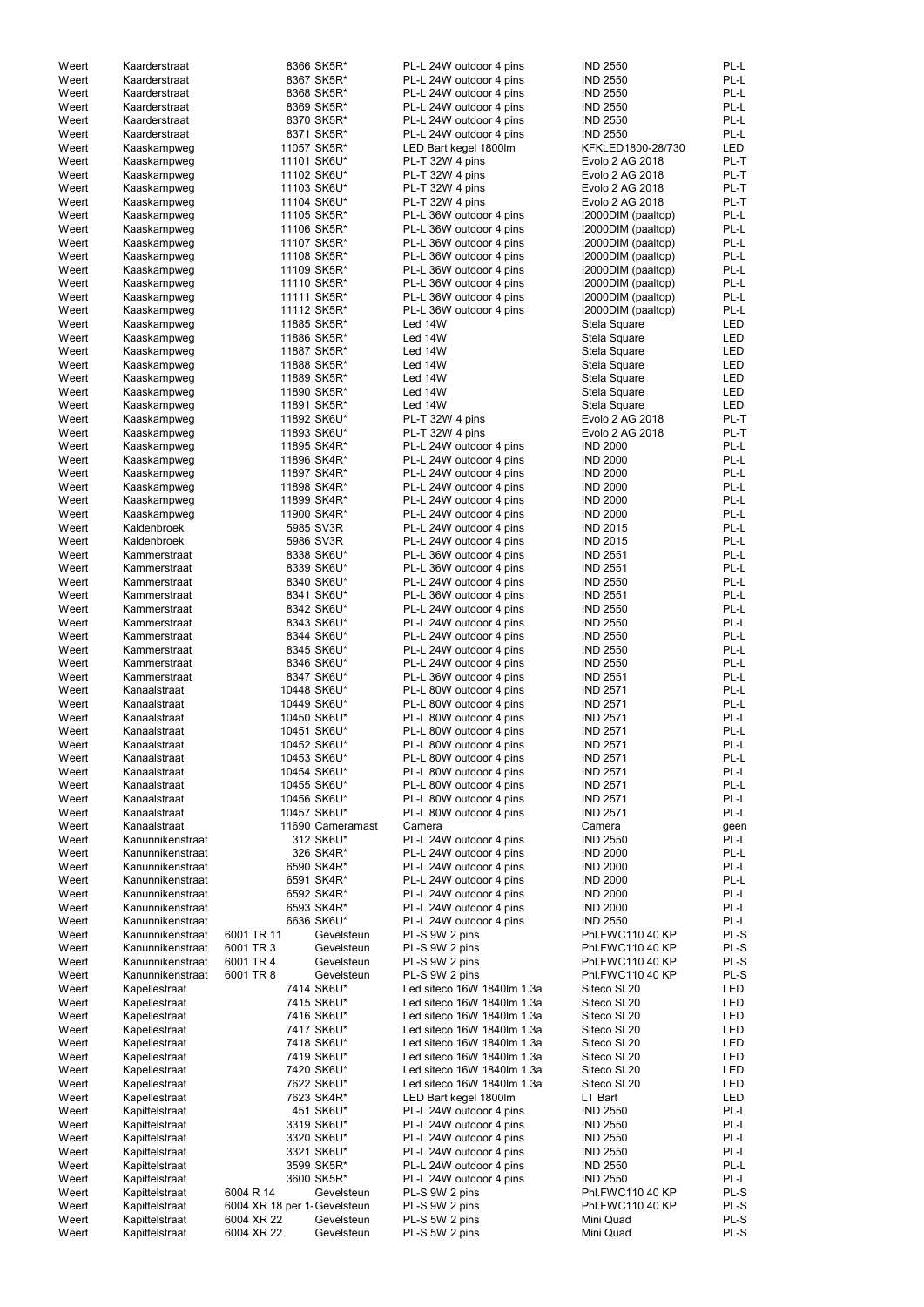| Weert          | Kapittelstraat                 | 6004 XR 24<br>Gevelsteun | PL-S 9W 2 pins                                     | Phl.FWC110 40 KP                         | PL-S                     |
|----------------|--------------------------------|--------------------------|----------------------------------------------------|------------------------------------------|--------------------------|
| Weert          | Karekiethof                    | 4527 SK4R*               | PL-L 24W outdoor 4 pins                            | <b>IND 2000</b>                          | PL-L                     |
| Weert          | Karekiethof                    | 4528 SK4R*               | PL-L 24W outdoor 4 pins                            | <b>IND 2000</b>                          | PL-L                     |
| Weert<br>Weert | Karekiethof<br>Karekiethof     | 4529 SK4R*<br>4530 SK4R* | PL-L 24W outdoor 4 pins<br>PL-L 24W outdoor 4 pins | <b>IND 2000</b><br><b>IND 2000</b>       | PL-L<br>PL-L             |
| Weert          | Karekiethof                    | 7610 SK4R*               | PL-L 24W outdoor 4 pins                            | <b>IND 2000</b>                          | PL-L                     |
| Weert          | Karekiethof                    | 7611 SK4R*               | PL-L 24W outdoor 4 pins                            | <b>IND 2000</b>                          | PL-L                     |
| Weert          | Karekiethof                    | 7612 SK4R*               | PL-L 24W outdoor 4 pins                            | <b>IND 2000</b>                          | PL-L                     |
| Weert          | Karekiethof                    | 7613 SK4R*               | PL-L 24W outdoor 4 pins                            | <b>IND 2000</b>                          | PL-L                     |
| Weert          | Karekiethof                    | 7614 SK4R*               | PL-L 24W outdoor 4 pins                            | <b>IND 2000</b>                          | PL-L                     |
| Weert          | Karekiethof                    | 8488 SK4R*               | PL-L 24W outdoor 4 pins                            | <b>IND 2000</b>                          | PL-L                     |
| Weert          | Karekiethof                    | 9512 SK4R*               | <b>TL-D 18W</b>                                    | <b>IND 2050</b>                          | TL-D                     |
| Weert          | Karekiethof                    | 9513 SK4R*               | PL-L 24W outdoor 4 pins                            | <b>IND 2000</b>                          | PL-L                     |
| Weert          | Karekiethof                    | 9514 SK4R*               | <b>TL-D 18W</b>                                    | <b>IND 2050</b>                          | TL-D                     |
| Weert<br>Weert | Karekiethof<br>Karekiethof     | 9515 SK4R*<br>9516 SK4R* | PL-L 18W outdoor 4 pins<br><b>TL-D 18W</b>         | <b>IND 2050</b><br><b>IND 2050</b>       | PL-L<br>TL-D             |
| Weert          | Karekiethof                    | 9517 SK4R*               | <b>TL-D 18W</b>                                    | <b>IND 2050</b>                          | TL-D                     |
| Weert          | Karelkeweg                     | 5540 AV6U                | Led White moonlight 21W                            | <b>INN Nicole</b>                        | LED                      |
| Weert          | Karelkeweg                     | 11461 SK6U*              | PS-LHP saled ipv PL-L 24                           | <b>IND 2550</b>                          | LED                      |
| Weert          | Karelkeweg                     | 11462 SK6U*              | PS-LHP saled ipv PL-L 24                           | <b>IND 2550</b>                          | <b>LED</b>               |
| Weert          | Kasteelpassage                 | 4585 SK5R*               | SON-T Plus 50W                                     | <b>IND 2600</b>                          | SON                      |
| Weert          | Kasteelpassage                 | 8806 SK5R*               | SON-T Plus 50W                                     | <b>IND 2600</b>                          | SON                      |
| Weert          | Kasteelpassage                 | 8807 SK5R*               | SON-T Plus 50W                                     | <b>IND 2600</b>                          | SON                      |
| Weert          | Kasteelplein                   | 1069 SV8U*               | SON Pia Plus 100W                                  | PHI SGS 203                              | SON                      |
| Weert          | Kasteelplein                   | 1070 SV8U*               | SON Pia Plus 100W                                  | PHI SGS 203                              | SON                      |
| Weert          | Kasteelplein                   | 1886 SV8U*               | SON Pia Plus 100W                                  | PHI SGS 203                              | SON                      |
| Weert          | Kasteelplein                   | 2109 SV10R               | SON-T Plus 70W                                     | <b>IND 2600</b>                          | SON                      |
| Weert          | Kasteelplein                   | 2109 SV10R               | SON-T Plus 70W<br>SON-T Plus 70W                   | <b>IND 2600</b>                          | SON<br>SON               |
| Weert<br>Weert | Kasteelplein<br>Kasteelplein   | 2109 SV10R<br>2109 SV10R | SON-T Plus 70W                                     | <b>IND 2600</b><br><b>IND 2600</b>       | SON                      |
| Weert          | Kasteelplein                   | 4754 SV10R               | SON-T Plus 70W                                     | <b>IND 2600</b>                          | SON                      |
| Weert          | Kasteelplein                   | 4754 SV10R               | SON-T Plus 70W                                     | <b>IND 2600</b>                          | SON                      |
| Weert          | Kasteelplein                   | 4754 SV10R               | SON-T Plus 70W                                     | <b>IND 2600</b>                          | SON                      |
| Weert          | Kasteelplein                   | 4754 SV10R               | SON-T Plus 70W                                     | <b>IND 2600</b>                          | SON                      |
| Weert          | Kasteelplein                   | 5864 SV10R               | SON-T Plus 70W                                     | <b>IND 2600</b>                          | SON                      |
| Weert          | Kasteelplein                   | 5864 SV10R               | SON-T Plus 70W                                     | <b>IND 2600</b>                          | SON                      |
| Weert          | Kasteelplein                   | 5864 SV10R               | SON-T Plus 70W                                     | <b>IND 2600</b>                          | SON                      |
| Weert          | Kasteelplein                   | 5864 SV10R               | SON-T Plus 70W                                     | <b>IND 2600</b>                          | SON                      |
| Weert          | Kasteelplein                   | 8800 AK8U                | SON Pia Plus 100W                                  | PHI SGS 203                              | SON                      |
| Weert          | Kasteelplein                   | 8801 SK5R*               | SON-T Plus 50W                                     | <b>IND 2600</b>                          | SON                      |
| Weert          | Kasteelplein                   | 8802 SK4R*               | PL-L 24W outdoor 4 pins                            | <b>IND 2000</b>                          | PL-L                     |
| Weert          | Kasteelplein                   | 8803 SK4R*               | PL-L 24W outdoor 4 pins                            | <b>IND 2000</b>                          | PL-L<br>PL-L             |
| Weert<br>Weert | Kasteelplein<br>Kasteelplein   | 8804 SK4R*<br>8805 SK4R* | PL-L 24W outdoor 4 pins<br>PL-L 24W outdoor 4 pins | <b>IND 2000</b><br><b>IND 2000</b>       | PL-L                     |
| Weert          | Kasteelplein                   | 9757 SK4R*               | PL-L 24W outdoor 4 pins                            | <b>IND 2550</b>                          | PL-L                     |
| Weert          | Kasteelplein                   | 9758 SK4R*               | PL-L 24W outdoor 4 pins                            | <b>IND 2550</b>                          | PL-L                     |
| Weert          | Kasteelplein                   | 9759 SV8U*               | SON Pia Plus 100W                                  | PHI SGS 203                              | SON                      |
| Weert          | Kasteelplein                   | 9760 SV10R               | SON-T Plus 70W                                     | <b>IND 2600</b>                          | SON                      |
| Weert          | Kasteelplein                   | 9760 SV10R               | SON-T Plus 70W                                     | <b>IND 2600</b>                          | SON                      |
| Weert          | Kasteelplein                   | 9760 SV10R               | SON-T Plus 70W                                     | <b>IND 2600</b>                          | SON                      |
| Weert          | Kasteelplein                   | 9760 SV10R               | SON-T Plus 70W                                     | <b>IND 2600</b>                          | SON                      |
| Weert          | Kasteelplein                   | 9761 SV10R               | SON-T Plus 70W                                     | <b>IND 2600</b>                          | SON                      |
| Weert          | Kasteelplein                   | 9761 SV10R               | SON-T Plus 70W                                     | <b>IND 2600</b>                          | SON                      |
| Weert          | Kasteelplein                   | 9761 SV10R               | SON-T Plus 70W                                     | <b>IND 2600</b>                          | SON                      |
| Weert          | Kasteelplein                   | 9761 SV10R               | SON-T Plus 70W                                     | <b>IND 2600</b>                          | SON                      |
| Weert<br>Weert | Kasteelplein<br>Kasteelplein   | 9762 SV10R<br>9762 SV10R | SON-T Plus 70W<br>SON-T Plus 70W                   | <b>IND 2600</b><br><b>IND 2600</b>       | SON<br>SON               |
| Weert          | Kasteelplein                   | 9762 SV10R               | SON-T Plus 70W                                     | <b>IND 2600</b>                          | SON                      |
| Weert          | Kasteelplein                   | 9762 SV10R               | SON-T Plus 70W                                     | <b>IND 2600</b>                          | SON                      |
| Weert          | Kasteelplein                   | 9763 SV8U*               | SON Pia Plus 100W                                  | PHI SGS 203                              | SON                      |
| Weert          | Kasteelplein                   | 9764 SV8U*               | SON Pia Plus 100W                                  | <b>PHI SGS 203</b>                       | SON                      |
| Weert          | Kasteelplein                   | 10097 Pautomaat          | PL-L 36W outdoor 4 pins                            | Pautomaat                                | PL-L                     |
| Weert          | Kasteelsingel                  | 002422 + VRI bas LWW10U  | LED 56-350mA                                       | <b>SCH TECEO-2</b>                       | <b>LED</b>               |
| Weert          | Kasteelsingel                  | 002422 + VRI bas LWW10U  | LED 56-350mA                                       | <b>SCH TECEO-2</b>                       | <b>LED</b>               |
| Weert          | Kasteelsingel                  | 3831 AK9U                | <b>LED 45W</b>                                     | <b>ARC 2685</b>                          | <b>LED</b>               |
| Weert          | Kasteelsingel                  | 3831 AK9U                | LED 45W                                            | <b>ARC 2685</b>                          | <b>LED</b>               |
| Weert          | Kasteelsingel                  | 3879 SK8U                | LED 56-350mA                                       | <b>SCH TECEO-2</b>                       | <b>LED</b>               |
| Weert          | Kasteelsingel                  | 3879 SK8U                | LED 56-350mA                                       | <b>SCH TECEO-2</b>                       | LED                      |
| Weert<br>Weert | Kasteelsingel                  | 3880 SK8U<br>3880 SK8U   | LED 56-350mA<br>LED 56-350mA                       | <b>SCH TECEO-2</b><br><b>SCH TECEO-2</b> | <b>LED</b><br><b>LED</b> |
| Weert          | Kasteelsingel<br>Kasteelsingel | 3880 SK8U                | <b>TL 30W</b>                                      | Reclame bord verlicht                    | <b>TL</b>                |
| Weert          | Kasteelsingel                  | 3880 SK8U                | <b>TL 30W</b>                                      | Reclame bord verlicht                    | TL                       |
| Weert          | Kasteelsingel                  | 3880 SK8U                | <b>TL 30W</b>                                      | Reclame bord verlicht                    | <b>TL</b>                |
| Weert          | Kasteelsingel                  | 3883 AK9U                | LED 56-350mA                                       | <b>SCH TECEO-2</b>                       | LED                      |
| Weert          | Kasteelsingel                  | 3883 AK9U                | LED 56-350mA                                       | <b>SCH TECEO-2</b>                       | LED                      |
| Weert          | Kasteelsingel                  | 3884 AK9U                | LED 56-350mA                                       | <b>SCH TECEO-2</b>                       | LED                      |
| Weert          | Kasteelsingel                  | 3884 AK9U                | LED 56-350mA                                       | <b>SCH TECEO-2</b>                       | LED                      |
| Weert          | Kasteelsingel                  | 3885 AK9U                | <b>LED 45W</b>                                     | <b>ARC 2685</b>                          | LED                      |
| Weert          | Kasteelsingel                  | 3885 AK9U                | <b>LED 45W</b>                                     | ARC 2685                                 | LED                      |
| Weert          | Kasteelsingel                  | 3886 AK9U                | <b>LED 45W</b>                                     | ARC 2685                                 | LED                      |
| Weert          | Kasteelsingel                  | 3886 AK9U                | LED 45W                                            | ARC 2685                                 | LED                      |
| Weert          | Kasteelsingel                  | 3887 AK9U                | LED 45W                                            | <b>ARC 2685</b>                          | <b>LED</b>               |
| Weert<br>Weert | Kasteelsingel<br>Kasteelsingel | 3887 AK9U<br>3888 AK9U   | LED 45W<br><b>TL 30W</b>                           | <b>ARC 2685</b><br>Reclame bord verlicht | LED<br><b>TL</b>         |
| Weert          | Kasteelsingel                  | 3888 AK9U                | <b>TL 30W</b>                                      | Reclame bord verlicht                    | <b>TL</b>                |
| Weert          | Kasteelsingel                  | 3888 AK9U                | LED 45W                                            | <b>ARC 2685</b>                          | <b>LED</b>               |
| Weert          | Kasteelsingel                  | 3888 AK9U                | <b>TL 30W</b>                                      | Reclame bord verlicht                    | <b>TL</b>                |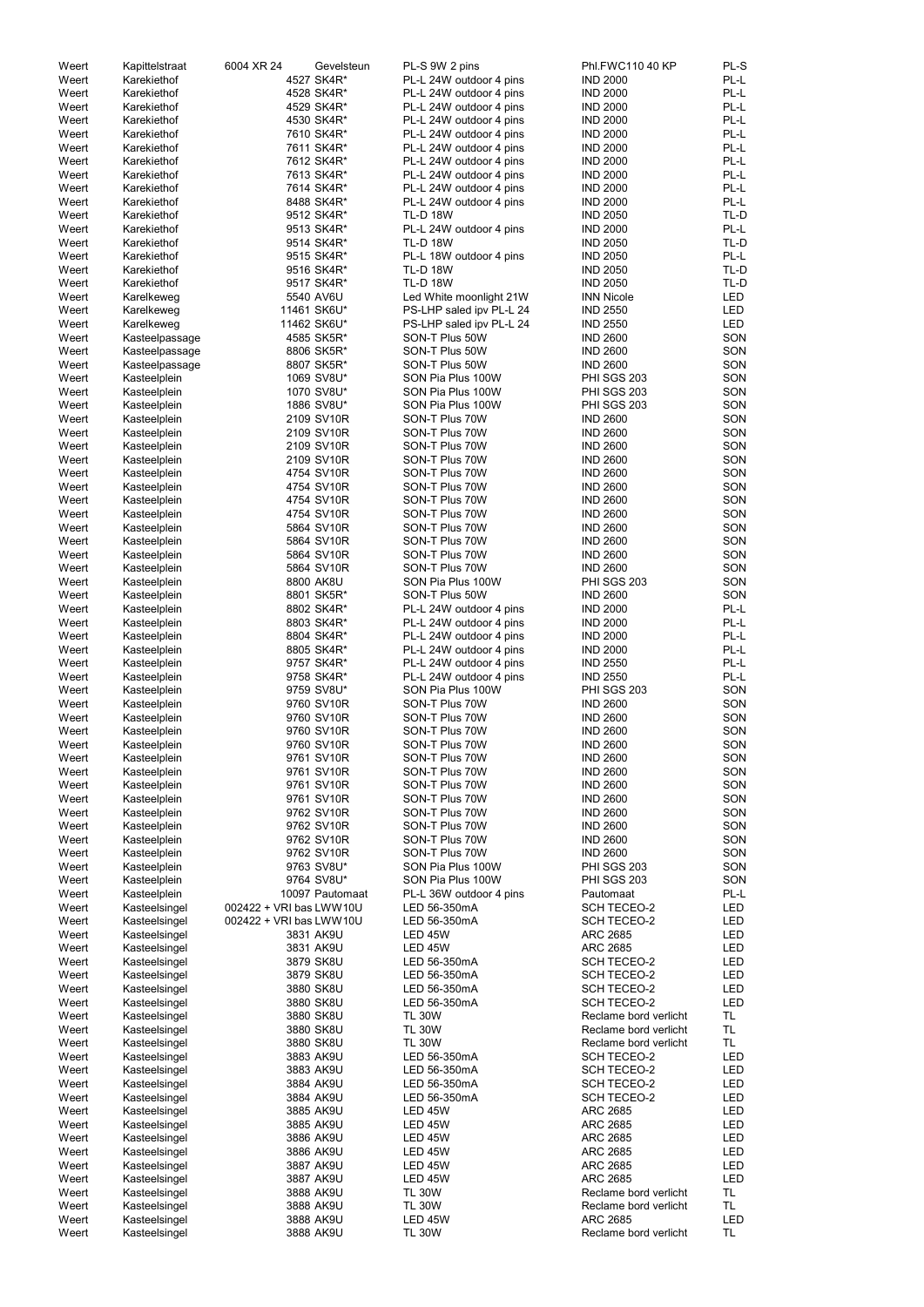| Weert | Kasteelsingel | 3888 AK9U          | LED 45W                    | <b>ARC 2685</b>       | LED        |
|-------|---------------|--------------------|----------------------------|-----------------------|------------|
| Weert | Kasteelsingel | 3889 AK9U          | <b>LED 45W</b>             | <b>ARC 2685</b>       | LED        |
|       |               |                    |                            |                       |            |
| Weert | Kasteelsingel | 3889 AK9U          | LED 45W                    | <b>ARC 2685</b>       | <b>LED</b> |
| Weert | Kasteelsingel | 3890 AK9U          | LED 45W                    | <b>ARC 2685</b>       | <b>LED</b> |
| Weert | Kasteelsingel | 3890 AK9U          | <b>LED 45W</b>             | <b>ARC 2685</b>       | <b>LED</b> |
| Weert | Kasteelsingel | 3891 AK9U          | LED 45W                    | <b>ARC 2685</b>       | <b>LED</b> |
| Weert | Kasteelsingel | 3891 AK9U          | <b>LED 45W</b>             | <b>ARC 2685</b>       | <b>LED</b> |
|       |               |                    |                            |                       |            |
| Weert | Kasteelsingel | 3892 AK9U          | <b>LED 45W</b>             | <b>ARC 2685</b>       | <b>LED</b> |
| Weert | Kasteelsingel | 3892 AK9U          | <b>LED 45W</b>             | <b>ARC 2685</b>       | <b>LED</b> |
| Weert | Kasteelsingel | 3892 AK9U          | <b>TL 30W</b>              | Reclame bord verlicht | <b>TL</b>  |
| Weert | Kasteelsingel | 3892 AK9U          | <b>TL 30W</b>              | Reclame bord verlicht | <b>TL</b>  |
| Weert | Kasteelsingel | 3892 AK9U          | <b>TL 30W</b>              | Reclame bord verlicht | <b>TL</b>  |
|       |               |                    |                            |                       |            |
| Weert | Kasteelsingel | 3893 AK9U          | LED 45W                    | <b>ARC 2685</b>       | LED        |
| Weert | Kasteelsingel | 3893 AK9U          | LED 45W                    | <b>ARC 2685</b>       | <b>LED</b> |
| Weert | Kasteelsingel | 3893 AK9U          | <b>TL 30W</b>              | Reclame bord verlicht | <b>TL</b>  |
| Weert | Kasteelsingel | 3893 AK9U          | <b>TL 30W</b>              | Reclame bord verlicht | <b>TL</b>  |
|       |               | 3893 AK9U          |                            | Reclame bord verlicht | <b>TL</b>  |
| Weert | Kasteelsingel |                    | <b>TL 30W</b>              |                       |            |
| Weert | Kasteelsingel | 10603 Elise Column | PL-L 36W outdoor 4 pins    | Onbekend (uitzoeken)  | PL-L       |
| Weert | Kasteelsingel | 10604 Elise Column | PL-L 36W outdoor 4 pins    | Onbekend (uitzoeken)  | PL-L       |
| Weert | Kasteelsingel | 10605 Elise Column | PL-L 36W outdoor 4 pins    | Onbekend (uitzoeken)  | PL-L       |
| Weert | Kasteelsingel | 10606 Elise Column | PL-L 36W outdoor 4 pins    | Onbekend (uitzoeken)  | PL-L       |
| Weert |               | 10607 Elise Column |                            |                       | PL-L       |
|       | Kasteelsingel |                    | PL-L 36W outdoor 4 pins    | Onbekend (uitzoeken)  |            |
| Weert | Kasteelsingel | 10608 Elise Column | PL-L 36W outdoor 4 pins    | Onbekend (uitzoeken)  | PL-L       |
| Weert | Kazernelaan   | 627 AK7,5U         | SON Pia Plus 100W          | PHI SGS 203           | SON        |
| Weert | Kazernelaan   | 628 AK7,5U         | <b>TL 30W</b>              | Reclame bord verlicht | <b>TL</b>  |
| Weert | Kazernelaan   | 628 AK7,5U         | SON Pia Plus 100W          | PHI SGS 203           | SON        |
| Weert | Kazernelaan   | 628 AK7,5U         | <b>TL 30W</b>              | Reclame bord verlicht | <b>TL</b>  |
|       |               |                    |                            |                       |            |
| Weert | Kazernelaan   | 628 AK7,5U         | <b>TL 30W</b>              | Reclame bord verlicht | <b>TL</b>  |
| Weert | Kazernelaan   | 629 AK7,5U         | <b>TL 30W</b>              | Reclame bord verlicht | <b>TL</b>  |
| Weert | Kazernelaan   | 629 AK7,5U         | <b>TL 30W</b>              | Reclame bord verlicht | <b>TL</b>  |
| Weert | Kazernelaan   | 629 AK7,5U         | <b>TL 30W</b>              | Reclame bord verlicht | <b>TL</b>  |
|       |               |                    | SON Pia Plus 100W          | PHI SGS 203           | SON        |
| Weert | Kazernelaan   | 629 AK7,5U         |                            |                       |            |
| Weert | Kazernelaan   | 630 AK9U           | SON Pia Plus 100W          | PHI SGS 203           | SON        |
| Weert | Kazernelaan   | 631 SV5U           | Led siteco 16W 1840lm 1.3a | Siteco SL20           | LED        |
| Weert | Kazernelaan   | 632 SV5U           | Led siteco 16W 1840lm 1.3a | Siteco SL20           | LED        |
| Weert | Kazernelaan   | 634 SV5U           | Led siteco 16W 1840lm 1.3a | Siteco SL20           | <b>LED</b> |
|       |               |                    |                            |                       |            |
| Weert | Kazernelaan   | 635 SV5U           | Led siteco 16W 1840lm 1.3a | Siteco SL20           | LED        |
| Weert | Kazernelaan   | 636 SV5U           | Led siteco 16W 1840lm 1.3a | Siteco SL20           | LED        |
| Weert | Kazernelaan   | 637 SV5U           | Led siteco 16W 1840lm 1.3a | Siteco SL20           | LED        |
| Weert | Kazernelaan   | 638 SV5U           | Led siteco 16W 1840lm 1.3a | Siteco SL20           | LED        |
| Weert | Kazernelaan   | 639 SV5U           | Led siteco 16W 1840lm 1.3a | Siteco SL20           | LED        |
|       |               |                    |                            |                       |            |
| Weert | Kazernelaan   | 1638 AK9U          | Led Sox bulb               | <b>PHI SRS 201</b>    | LED        |
| Weert | Kazernelaan   | 1639 AK8U          | Led Sox bulb               | PHI SRS 201           | <b>LED</b> |
| Weert | Kazernelaan   | 1956 AK9U          | LED 43W 5400lm             | Alexia                | LED        |
| Weert | Kazernelaan   | 1956 AK9U          | LED 43W 5400lm             | Alexia                | <b>LED</b> |
|       |               |                    |                            |                       |            |
| Weert | Kazernelaan   | 1957 AK9U          | LED 43W 5400lm             | Alexia                | LED        |
| Weert | Kazernelaan   | 1957 AK9U          | LED 43W 5400lm             | Alexia                | <b>LED</b> |
| Weert | Kazernelaan   | 2715 AK7,5U        | SON Pia Plus 100W          | <b>PHI SGS 203</b>    | SON        |
| Weert | Kazernelaan   | 2716 AK7,5U        | SON Pia Plus 100W          | <b>PHI SGS 203</b>    | SON        |
| Weert | Kazernelaan   | 2717 AK7,5U        | SON Pia Plus 100W          | <b>PHI SGS 203</b>    | SON        |
|       |               |                    |                            |                       |            |
| Weert | Kazernelaan   | 3047 SV5U          | Led siteco 16W 1840lm 1.3a | Siteco SL20           | LED        |
| Weert | Kazernelaan   | 3048 SV5U          | Led siteco 16W 1840lm 1.3a | Siteco SL20           | LED        |
| Weert | Kazernelaan   | 3049 SV5U          | Led siteco 16W 1840lm 1.3a | Siteco SL20           | LED        |
| Weert | Kazernelaan   | 3050 SV5U          | Led siteco 16W 1840lm 1.3a | Siteco SL20           | LED        |
| Weert |               | 3051 SV5U          | Led siteco 16W 1840lm 1.3a |                       | LED        |
|       | Kazernelaan   |                    |                            | Siteco SL20           |            |
| Weert | Kazernelaan   | 3052 SV5U          | Led siteco 16W 1840lm 1.3a | Siteco SL20           | LED        |
| Weert | Kazernelaan   | 3053 SV5U          | Led siteco 16W 1840lm 1.3a | Siteco SL20           | LED        |
| Weert | Kazernelaan   | 3054 SV5U          | Led siteco 16W 1840lm 1.3a | Siteco SL20           | LED        |
| Weert | Kazernelaan   | 3055 SV5U          | Led siteco 16W 1840lm 1.3a | Siteco SL20           | LED        |
|       |               |                    |                            |                       |            |
| Weert | Kazernelaan   | 3056 SV5U          | Led siteco 16W 1840lm 1.3a | Siteco SL20           | LED        |
| Weert | Kazernelaan   | 3057 SV5U          | Led siteco 16W 1840lm 1.3a | Siteco SL20           | LED        |
| Weert | Kazernelaan   | 3058 SV5U          | Led siteco 16W 1840lm 1.3a | Siteco SL20           | LED        |
| Weert | Kazernelaan   | 3059 SV5U          | Led siteco 16W 1840lm 1.3a | Siteco SL20           | LED        |
| Weert | Kazernelaan   | 3060 SV5U          | Led siteco 16W 1840lm 1.3a | Siteco SL20           | LED        |
| Weert | Kazernelaan   | 3061 SV5U          | Led siteco 16W 1840lm 1.3a | Siteco SL20           | LED        |
|       |               |                    | Led siteco 16W 1840lm 1.3a |                       | <b>LED</b> |
| Weert | Kazernelaan   | 3062 SV5U          |                            | Siteco SL20           |            |
| Weert | Kazernelaan   | 3063 SV5U          | Led siteco 16W 1840lm 1.3a | Siteco SL20           | LED        |
| Weert | Kazernelaan   | 3064 SV5U          | Led siteco 16W 1840lm 1.3a | Siteco SL20           | LED        |
| Weert | Kazernelaan   | 3065 SV5U          | Led siteco 16W 1840lm 1.3a | Siteco SL20           | LED        |
| Weert | Kazernelaan   | 3066 SV5U          | Led siteco 16W 1840lm 1.3a | Siteco SL20           | LED        |
| Weert |               | 3081 SV5U          | Led siteco 16W 1840lm 1.3a | Siteco SL20           | LED        |
|       | Kazernelaan   |                    |                            |                       |            |
| Weert | Kazernelaan   | 3082 SV5U          | Led siteco 16W 1840lm 1.3a | Siteco SL20           | LED        |
| Weert | Kazernelaan   | 3083 SV5U          | Led siteco 16W 1840lm 1.3a | Siteco SL20           | LED        |
| Weert | Kazernelaan   | 3084 SV5U          | Led siteco 16W 1840lm 1.3a | Siteco SL20           | LED        |
| Weert | Kazernelaan   | 3085 SV5U          | Led siteco 16W 1840lm 1.3a | Siteco SL20           | LED        |
|       |               |                    |                            |                       |            |
| Weert | Kazernelaan   | 3086 SV5U          | Led siteco 16W 1840lm 1.3a | Siteco SL20           | LED        |
| Weert | Kazernelaan   | 3087 SV5U          | Led siteco 16W 1840lm 1.3a | Siteco SL20           | LED        |
| Weert | Kazernelaan   | 3088 SV5U          | Led siteco 16W 1840lm 1.3a | Siteco SL20           | <b>LED</b> |
| Weert | Kazernelaan   | 3089 SV5U          | Led siteco 16W 1840lm 1.3a | Siteco SL20           | LED        |
| Weert | Kazernelaan   | 3090 SV5U          | Led siteco 16W 1840lm 1.3a | Siteco SL20           | LED        |
|       |               |                    |                            |                       |            |
| Weert | Kazernelaan   | 3091 SV5U          | Led siteco 16W 1840lm 1.3a | Siteco SL20           | LED        |
| Weert | Kazernelaan   | 3092 SV5U          | Led siteco 16W 1840lm 1.3a | Siteco SL20           | LED        |
| Weert | Kazernelaan   | 3126 SV5U          | Led siteco 16W 1840lm 1.3a | Siteco SL20           | LED        |
| Weert | Kazernelaan   | 3127 SV5U          | Led siteco 16W 1840lm 1.3a | Siteco SL20           | LED        |
| Weert | Kazernelaan   | 3128 SV5U          | Led siteco 16W 1840lm 1.3a | Siteco SL20           | LED        |
|       |               |                    |                            |                       |            |
| Weert | Kazernelaan   | 3129 SV5U          | Led siteco 16W 1840lm 1.3a | Siteco SL20           | LED        |
| Weert | Kazernelaan   | 3130 SV5U          | Led siteco 16W 1840lm 1.3a | Siteco SL20           | LED        |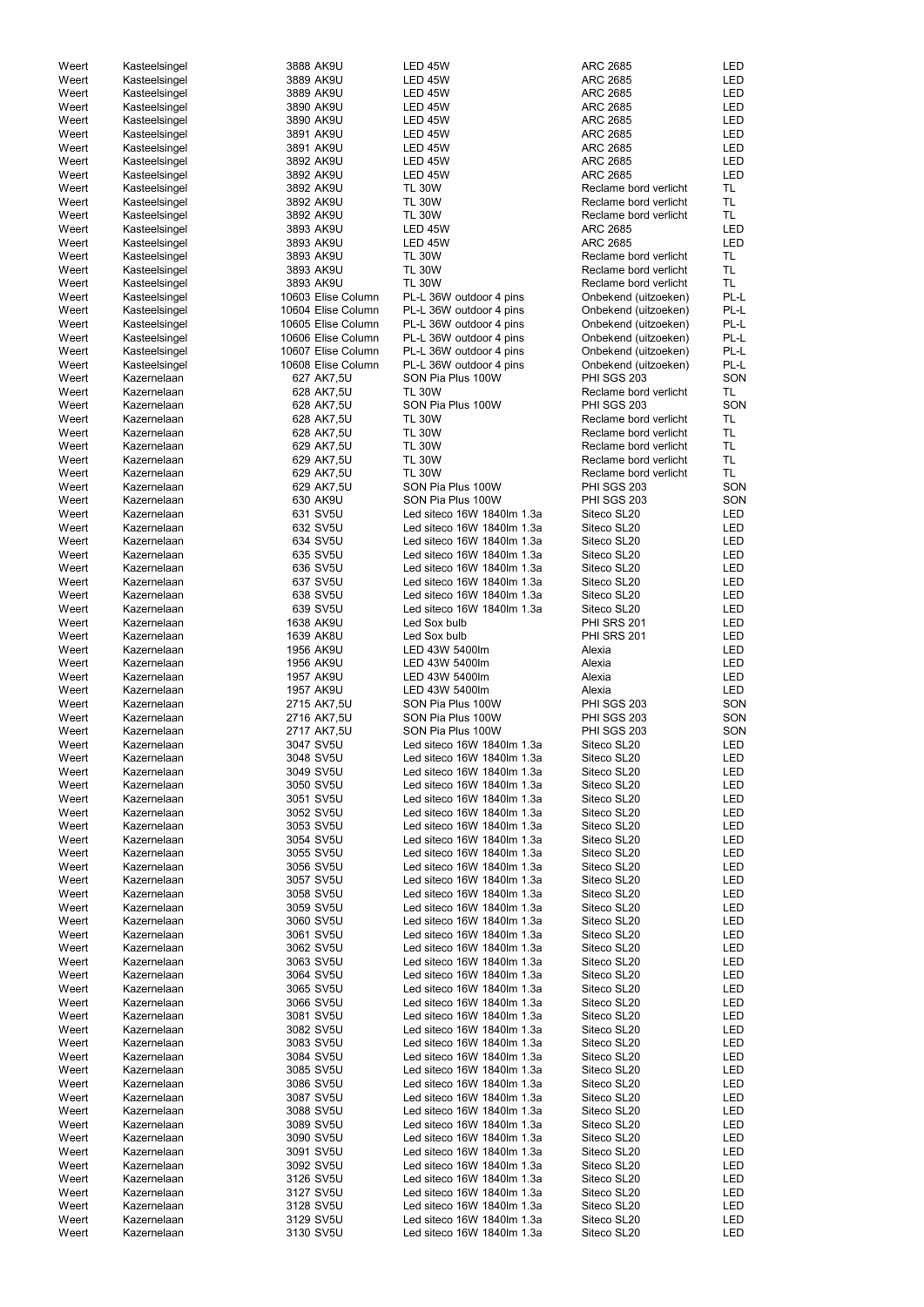| Weert | Kazernelaan | 3131 SV5U  | Led siteco 16W 1840lm 1.3a | Siteco SL20     | <b>LED</b> |
|-------|-------------|------------|----------------------------|-----------------|------------|
| Weert | Kazernelaan | 3132 SV5U  | Led siteco 16W 1840lm 1.3a | Siteco SL20     | <b>LED</b> |
| Weert | Kazernelaan | 3133 SV5U  | Led siteco 16W 1840lm 1.3a | Siteco SL20     | <b>LED</b> |
| Weert | Kazernelaan | 3134 SV5U  | Led siteco 16W 1840lm 1.3a | Siteco SL20     | <b>LED</b> |
|       |             |            |                            |                 |            |
| Weert | Kazernelaan | 3135 SV5U  | Led siteco 16W 1840lm 1.3a | Siteco SL20     | <b>LED</b> |
| Weert | Kazernelaan | 3136 SV5U  | Led siteco 16W 1840lm 1.3a | Siteco SL20     | <b>LED</b> |
| Weert | Kazernelaan | 3137 SV5U  | Led siteco 16W 1840lm 1.3a | Siteco SL20     | <b>LED</b> |
|       |             |            |                            |                 |            |
| Weert | Kazernelaan | 3508 SV5U  | Led siteco 16W 1840lm 1.3a | Siteco SL20     | <b>LED</b> |
| Weert | Kazernelaan | 3509 SV5U  | Led siteco 16W 1840lm 1.3a | Siteco SL20     | <b>LED</b> |
| Weert | Kazernelaan | 7103 SK5R* | PL-L 24W outdoor 4 pins    | <b>IND 2600</b> | PL-L       |
| Weert | Kazernelaan | 7104 SK5R* |                            | <b>IND 2600</b> | PL-L       |
|       |             |            | PL-L 24W outdoor 4 pins    |                 |            |
| Weert | Kazernelaan | 7105 SK5R* | PL-L 24W outdoor 4 pins    | <b>IND 2600</b> | PL-L       |
| Weert | Kazernelaan | 7106 SK5R* | PL-L 24W outdoor 4 pins    | <b>IND 2600</b> | PL-L       |
| Weert | Kazernelaan | 7107 SK5R* | PL-L 24W outdoor 4 pins    | <b>IND 2600</b> | PL-L       |
|       |             |            |                            |                 |            |
| Weert | Kazernelaan | 7108 SK5R* | PL-L 24W outdoor 4 pins    | <b>IND 2600</b> | PL-L       |
| Weert | Kazernelaan | 7109 SK5R* | PL-L 24W outdoor 4 pins    | <b>IND 2600</b> | PL-L       |
| Weert | Kazernelaan | 7110 SK5R* | PL-L 24W outdoor 4 pins    | <b>IND 2600</b> | PL-L       |
| Weert | Kazernelaan | 7111 SK5R* |                            | <b>IND 2600</b> | PL-L       |
|       |             |            | PL-L 24W outdoor 4 pins    |                 |            |
| Weert | Kazernelaan | 7112 SK5R* | PL-L 24W outdoor 4 pins    | <b>IND 2600</b> | PL-L       |
| Weert | Kazernelaan | 7113 SK5R* | PL-L 24W outdoor 4 pins    | <b>IND 2600</b> | PL-L       |
| Weert | Kazernelaan | 7114 SK5R* | PL-L 24W outdoor 4 pins    | <b>IND 2600</b> | PL-L       |
|       |             |            |                            |                 |            |
| Weert | Kazernelaan | 7115 SK5R* | PL-L 24W outdoor 4 pins    | <b>IND 2600</b> | PL-L       |
| Weert | Kazernelaan | 7116 SK5R* | PL-L 24W outdoor 4 pins    | <b>IND 2600</b> | PL-L       |
| Weert | Kazernelaan | 7117 SK5R* | PL-L 24W outdoor 4 pins    | <b>IND 2600</b> | PL-L       |
| Weert | Kazernelaan | 7118 SK5R* | PL-L 24W outdoor 4 pins    | <b>IND 2600</b> | PL-L       |
|       |             |            |                            |                 |            |
| Weert | Kazernelaan | 7119 SK5R* | PL-L 24W outdoor 4 pins    | <b>IND 2600</b> | PL-L       |
| Weert | Kazernelaan | 7120 SK5R* | PL-L 24W outdoor 4 pins    | <b>IND 2600</b> | PL-L       |
| Weert | Kazernelaan | 7121 SK5R* | PL-L 24W outdoor 4 pins    | <b>IND 2600</b> | PL-L       |
|       |             |            |                            |                 |            |
| Weert | Kazernelaan | 7122 SK5R* | PL-L 24W outdoor 4 pins    | <b>IND 2600</b> | PL-L       |
| Weert | Kazernelaan | 7123 SK5R* | PL-L 24W outdoor 4 pins    | <b>IND 2600</b> | PL-L       |
| Weert | Kazernelaan | 7124 SK5R* | PL-L 24W outdoor 4 pins    | <b>IND 2600</b> | PL-L       |
| Weert | Kazernelaan | 7125 SK5R* | PL-L 24W outdoor 4 pins    | <b>IND 2600</b> | PL-L       |
|       |             |            |                            |                 |            |
| Weert | Kazernelaan | 7126 SK5R* | PL-L 24W outdoor 4 pins    | <b>IND 2600</b> | PL-L       |
| Weert | Kazernelaan | 7127 SK5R* | PL-L 24W outdoor 4 pins    | <b>IND 2600</b> | PL-L       |
| Weert | Kazernelaan | 7128 SK5R* | PL-L 24W outdoor 4 pins    | <b>IND 2600</b> | PL-L       |
|       |             |            |                            |                 |            |
| Weert | Kazernelaan | 7129 SK5R* | PL-L 24W outdoor 4 pins    | <b>IND 2600</b> | PL-L       |
| Weert | Kazernelaan | 7130 SK5R* | PL-L 24W outdoor 4 pins    | <b>IND 2600</b> | PL-L       |
| Weert | Kazernelaan | 7131 SK5R* | PL-L 24W outdoor 4 pins    | <b>IND 2600</b> | PL-L       |
|       |             |            |                            |                 | PL-L       |
| Weert | Kazernelaan | 7132 SK5R* | PL-L 24W outdoor 4 pins    | <b>IND 2600</b> |            |
| Weert | Kazernelaan | 7133 SK5R* | PS-LHP saled ipv PL-L 24   | <b>IND 2600</b> | <b>LED</b> |
| Weert | Kazernelaan | 7134 SK5R* | PS-LHP saled ipv PL-L 24   | <b>IND 2600</b> | <b>LED</b> |
| Weert | Kazernelaan | 7135 SK5R* | PS-LHP saled ipv PL-L 24   | <b>IND 2600</b> | <b>LED</b> |
|       |             |            |                            |                 |            |
| Weert | Kazernelaan | 7136 SK5R* | PS-LHP saled ipv PL-L 24   | <b>IND 2600</b> | <b>LED</b> |
| Weert | Kazernelaan | 7137 SK5R* | PS-LHP saled ipv PL-L 24   | <b>IND 2600</b> | <b>LED</b> |
| Weert | Kazernelaan | 7138 SK5R* | PS-LHP saled ipv PL-L 24   | <b>IND 2600</b> | <b>LED</b> |
|       |             |            |                            |                 |            |
| Weert | Kazernelaan | 7139 SK5R* | PS-LHP saled ipv PL-L 24   | <b>IND 2600</b> | <b>LED</b> |
| Weert | Kazernelaan | 7140 SK5R* | PS-LHP saled ipv PL-L 24   | <b>IND 2600</b> | LED        |
| Weert | Kazernelaan | 7141 SK5R* | PS-LHP saled ipv PL-L 24   | <b>IND 2600</b> | LED        |
|       |             |            |                            |                 |            |
| Weert | Kazernelaan | 7142 SK5R* | PS-LHP saled ipv PL-L 24   | <b>IND 2600</b> | LED        |
| Weert | Kazernelaan | 7143 SK5R* | PS-LHP saled ipv PL-L 24   | <b>IND 2600</b> | LED        |
| Weert | Kazernelaan | 7144 SK5R* | PS-LHP saled ipv PL-L 24   | <b>IND 2600</b> | <b>LED</b> |
| Weert | Kazernelaan | 7145 SK5R* | PS-LHP saled ipv PL-L 24   | <b>IND 2600</b> | <b>LED</b> |
|       |             |            |                            |                 |            |
| Weert | Kazernelaan | 7146 SK5R* | PS-LHP saled ipv PL-L 24   | <b>IND 2600</b> | <b>LED</b> |
| Weert | Kazernelaan | 7147 SK5R* | PS-LHP saled ipv PL-L 24   | <b>IND 2600</b> | LED        |
| Weert | Kazernelaan | 7148 SK5R* | PS-LHP saled ipv PL-L 24   | <b>IND 2600</b> | <b>LED</b> |
| Weert | Kazernelaan |            |                            | <b>IND 2600</b> | <b>LED</b> |
|       |             | 7149 SK5R* | PS-LHP saled ipv PL-L 24   |                 |            |
| Weert | Kazernelaan | 7150 SK5R* | PS-LHP saled ipv PL-L 24   | <b>IND 2600</b> | <b>LED</b> |
| Weert | Kazernelaan | 7151 SK5R* | PS-LHP saled ipv PL-L 24   | <b>IND 2600</b> | <b>LED</b> |
| Weert | Kazernelaan | 7152 SK5R* | PL-L 24W outdoor 4 pins    | <b>IND 2600</b> | PL-L       |
|       |             |            |                            |                 |            |
| Weert | Kazernelaan | 7153 SK5R* | PL-L 24W outdoor 4 pins    | <b>IND 2600</b> | PL-L       |
| Weert | Kazernelaan | 7154 SK5R* | PS-LHP saled ipv PL-L 24   | <b>IND 2600</b> | LED        |
| Weert | Kazernelaan | 7155 SK5R* | PL-L 24W outdoor 4 pins    | <b>IND 2600</b> | PL-L       |
| Weert | Kazernelaan | 7156 SK5R* | PL-L 24W outdoor 4 pins    | <b>IND 2600</b> | PL-L       |
|       |             |            |                            |                 |            |
| Weert | Kazernelaan | 7157 SK5R* | PL-L 24W outdoor 4 pins    | <b>IND 2600</b> | PL-L       |
| Weert | Kazernelaan | 7158 SK5R* | PL-L 24W outdoor 4 pins    | <b>IND 2600</b> | PL-L       |
| Weert | Kazernelaan | 7159 SK5R* | PL-L 24W outdoor 4 pins    | <b>IND 2600</b> | PL-L       |
| Weert | Kazernelaan | 7160 SK5R* | PL-L 24W outdoor 4 pins    | <b>IND 2600</b> | PL-L       |
|       |             |            |                            |                 |            |
| Weert | Kazernelaan | 7161 SK5R* | PL-L 24W outdoor 4 pins    | <b>IND 2600</b> | PL-L       |
| Weert | Kazernelaan | 7162 SK5R* | PL-L 24W outdoor 4 pins    | <b>IND 2600</b> | PL-L       |
| Weert | Kazernelaan | 7163 SK5R* | PL-L 24W outdoor 4 pins    | <b>IND 2600</b> | PL-L       |
|       |             |            |                            |                 |            |
| Weert | Kazernelaan | 7164 SK5R* | PL-L 24W outdoor 4 pins    | <b>IND 2600</b> | PL-L       |
| Weert | Kazernelaan | 7165 SK5R* | PL-L 24W outdoor 4 pins    | <b>IND 2600</b> | PL-L       |
| Weert | Kazernelaan | 7166 SK5R* | PL-L 24W outdoor 4 pins    | <b>IND 2600</b> | $PL-L$     |
| Weert | Kazernelaan | 7167 SK5R* | PL-L 24W outdoor 4 pins    | <b>IND 2600</b> | PL-L       |
|       |             |            |                            |                 |            |
| Weert | Kazernelaan | 7168 SK5R* | PL-L 24W outdoor 4 pins    | <b>IND 2600</b> | PL-L       |
| Weert | Kazernelaan | 7169 SK5R* | PL-L 24W outdoor 4 pins    | <b>IND 2600</b> | PL-L       |
| Weert | Kazernelaan | 7170 SK5R* | PL-L 24W outdoor 4 pins    | <b>IND 2600</b> | PL-L       |
|       |             |            |                            |                 |            |
| Weert | Kazernelaan | 7171 SK5R* | PL-L 24W outdoor 4 pins    | <b>IND 2600</b> | PL-L       |
| Weert | Kazernelaan | 7172 SK5R* | PL-L 24W outdoor 4 pins    | <b>IND 2600</b> | PL-L       |
| Weert | Kazernelaan | 7173 SK5R* | PL-L 24W outdoor 4 pins    | <b>IND 2600</b> | PL-L       |
|       | Kazernelaan |            |                            |                 |            |
| Weert |             | 7174 SK5R* | PL-L 24W outdoor 4 pins    | <b>IND 2600</b> | PL-L       |
| Weert | Kazernelaan | 7175 SK5R* | PL-L 24W outdoor 4 pins    | <b>IND 2600</b> | PL-L       |
| Weert | Kazernelaan | 7176 SK5R* | PL-L 24W outdoor 4 pins    | <b>IND 2600</b> | PL-L       |
| Weert | Kazernelaan | 7177 SK5R* | PL-L 24W outdoor 4 pins    | <b>IND 2600</b> | PL-L       |
|       |             |            |                            |                 |            |
| Weert | Kazernelaan | 7178 SK5R* | PL-L 24W outdoor 4 pins    | <b>IND 2600</b> | PL-L       |
| Weert | Kazernelaan | 7179 SK5R* | PL-L 24W outdoor 4 pins    | <b>IND 2600</b> | PL-L       |
| Weert | Kazernelaan | 7180 SK5R* | PL-L 24W outdoor 4 pins    | <b>IND 2600</b> | PL-L       |
|       |             |            |                            |                 |            |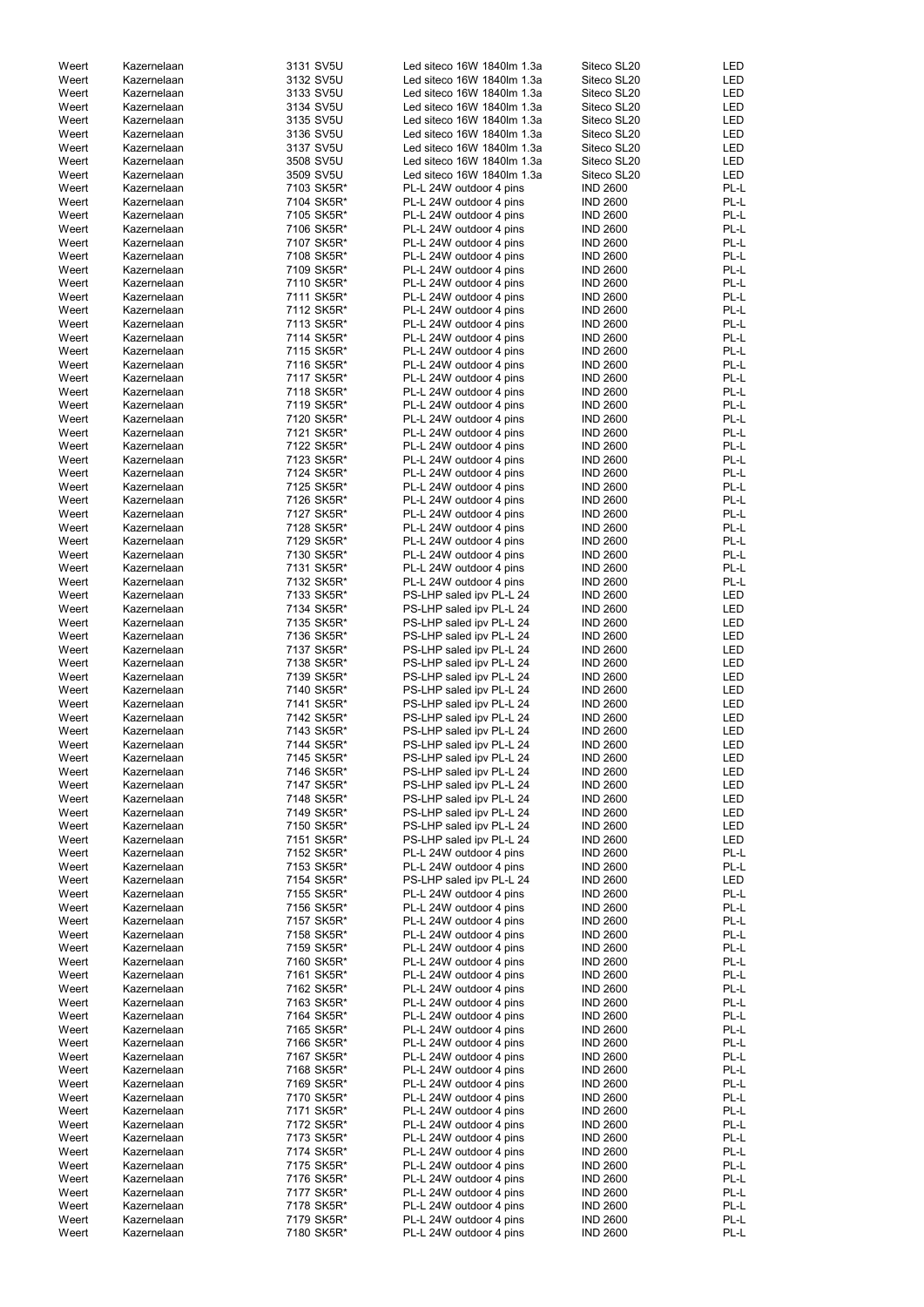| Weert | Kazernelaan   | 7181 SK5R*  | PL-L 24W outdoor 4 pins    | <b>IND 2600</b>       | PL-L       |
|-------|---------------|-------------|----------------------------|-----------------------|------------|
| Weert | Kazernelaan   | 7182 SK5R*  | PL-L 24W outdoor 4 pins    | <b>IND 2600</b>       | PL-L       |
| Weert | Kazernelaan   | 7183 SK5R*  | PL-L 24W outdoor 4 pins    | <b>IND 2600</b>       | PL-L       |
| Weert | Kazernelaan   | 7184 SK5R*  | PL-L 24W outdoor 4 pins    | <b>IND 2600</b>       | PL-L       |
|       |               |             |                            |                       |            |
| Weert | Kazernelaan   | 7185 SK5R*  | PL-L 24W outdoor 4 pins    | <b>IND 2600</b>       | PL-L       |
| Weert | Kazernelaan   | 7186 SK5R*  | PL-L 24W outdoor 4 pins    | <b>IND 2600</b>       | PL-L       |
| Weert | Kazernelaan   | 7187 SK5R*  | PL-L 24W outdoor 4 pins    | <b>IND 2600</b>       | PL-L       |
| Weert | Kazernelaan   | 7188 SK5R*  | PL-L 24W outdoor 4 pins    | <b>IND 2600</b>       | PL-L       |
|       |               |             |                            |                       |            |
| Weert | Kazernelaan   | 7189 SK5R*  | PL-L 24W outdoor 4 pins    | <b>IND 2600</b>       | PL-L       |
| Weert | Kazernelaan   | 7190 SK5R*  | PL-L 24W outdoor 4 pins    | <b>IND 2600</b>       | PL-L       |
| Weert | Kazernelaan   | 7191 SK5R*  | PL-L 24W outdoor 4 pins    | <b>IND 2600</b>       | PL-L       |
|       |               |             |                            |                       | PL-L       |
| Weert | Kazernelaan   | 7192 SK5R*  | PL-L 24W outdoor 4 pins    | <b>IND 2600</b>       |            |
| Weert | Kazernelaan   | 7193 SK5R*  | PL-L 24W outdoor 4 pins    | <b>IND 2600</b>       | PL-L       |
| Weert | Kazernelaan   | 7194 SK5R*  | PL-L 24W outdoor 4 pins    | <b>IND 2600</b>       | PL-L       |
| Weert | Kazernelaan   | 7195 SK5R*  | PL-L 24W outdoor 4 pins    | <b>IND 2600</b>       | PL-L       |
|       | Kazernelaan   |             |                            | <b>IND 2600</b>       |            |
| Weert |               | 7196 SK5R*  | PL-L 24W outdoor 4 pins    |                       | PL-L       |
| Weert | Kazernelaan   | 7197 SK5R*  | PL-L 24W outdoor 4 pins    | <b>IND 2600</b>       | PL-L       |
| Weert | Kazernelaan   | 7198 SK5R*  | PL-L 24W outdoor 4 pins    | <b>IND 2600</b>       | PL-L       |
| Weert | Kazernelaan   | 7249 AK10U  | SON Pia Plus 100W          | PHI SGS 203           | SON        |
|       |               |             |                            |                       |            |
| Weert | Kazernelaan   | 7249 AK10U  | SON Pia Plus 100W          | PHI SGS 203           | SON        |
| Weert | Kazernelaan   | 7250 AK10U  | SON Pia Plus 100W          | <b>PHI SGS 203</b>    | SON        |
| Weert | Kazernelaan   | 7250 AK10U  | SON Pia Plus 100W          | PHI SGS 203           | SON        |
| Weert | Kazernelaan   | 9411 SV5U   | Led siteco 16W 1840lm 1.3a | Siteco SL20           | <b>LED</b> |
|       |               |             |                            |                       |            |
| Weert | Kazernelaan   | 10027 Abri  | <b>TL-D 58W</b>            | Reclame bord verlicht | TL-D       |
| Weert | Kazernelaan   | 10027 Abri  | <b>TL-D 58W</b>            | Reclame bord verlicht | TL-D       |
| Weert | Kazernelaan   | 10027 Abri  | <b>TL-D 58W</b>            | Reclame bord verlicht | TL-D       |
| Weert | Kazernelaan   | 10028 Abri  | <b>TL-D 58W</b>            | Reclame bord verlicht | TL-D       |
|       |               |             |                            |                       |            |
| Weert | Kazernelaan   | 10028 Abri  | <b>TL-D 58W</b>            | Reclame bord verlicht | TL-D       |
| Weert | Kazernelaan   | 10028 Abri  | <b>TL-D 58W</b>            | Reclame bord verlicht | TL-D       |
| Weert | Kazernelaan   | 10029 Abri  | <b>TL-D 58W</b>            | Reclame bord verlicht | TL-D       |
| Weert | Kazernelaan   | 10029 Abri  | <b>TL-D 58W</b>            | Reclame bord verlicht | TL-D       |
|       |               |             |                            |                       |            |
| Weert | Kazernelaan   | 10029 Abri  | <b>TL-D 58W</b>            | Reclame bord verlicht | TL-D       |
| Weert | Keentersteeg  | 3613 SK6U*  | Led siteco 16W 1840lm 1.3a | Siteco SL20           | <b>LED</b> |
| Weert | Keentersteeg  | 9511 SK6U*  | Led siteco 16W 1840lm 1.3a | Siteco SL20           | LED        |
|       |               |             |                            |                       |            |
| Weert | Keenterstraat | 58 SK6U*    | Led siteco 16W 1840lm 1.3a | Siteco SL20           | LED        |
| Weert | Keenterstraat | 1037 SK6U*  | Led siteco 16W 1840lm 1.3a | Siteco SL20           | <b>LED</b> |
| Weert | Keenterstraat | 1038 SK6U*  | Led siteco 16W 1840lm 1.3a | Siteco SL20           | LED        |
| Weert | Keenterstraat | 1039 SK6U*  | Led siteco 16W 1840lm 1.3a | Siteco SL20           | LED        |
|       |               |             |                            |                       |            |
| Weert | Keenterstraat | 1040 SK6U*  | Led siteco 16W 1840lm 1.3a | Siteco SL20           | LED        |
| Weert | Keenterstraat | 1041 SK6U*  | Led siteco 16W 1840lm 1.3a | Siteco SL20           | LED        |
| Weert | Keenterstraat | 1732 SK6U*  | Led siteco 16W 1840lm 1.3a | Siteco SL20           | LED        |
| Weert | Keenterstraat | 1733 SK6U*  | Led siteco 16W 1840lm 1.3a | Siteco SL20           | LED        |
|       |               |             |                            |                       |            |
| Weert | Keenterstraat | 1734 SK6U*  | Led siteco 16W 1840lm 1.3a | Siteco SL20           | LED        |
| Weert | Keenterstraat | 1735 SK6U*  | Led siteco 16W 1840lm 1.3a | Siteco SL20           | LED        |
| Weert | Keenterstraat | 1736 SK6U*  | Led siteco 16W 1840lm 1.3a | Siteco SL20           | LED        |
|       |               |             |                            |                       |            |
| Weert | Keenterstraat | 1737 SK6U*  | Led siteco 16W 1840lm 1.3a | Siteco SL20           | LED        |
| Weert | Keenterstraat | 1738 SK6U*  | Led siteco 16W 1840lm 1.3a | Siteco SL20           | LED        |
| Weert | Keenterstraat | 1739 SK6U*  | Led siteco 16W 1840lm 1.3a | Siteco SL20           | LED        |
|       |               |             |                            |                       |            |
| Weert | Keenterstraat | 1740 SK6U*  | Led siteco 16W 1840lm 1.3a | Siteco SL20           | LED        |
| Weert | Keenterstraat | 1741 SK6U*  | Led siteco 16W 1840lm 1.3a | Siteco SL20           | LED        |
| Weert | Keenterstraat | 2675 SK6U*  | Led siteco 16W 1840lm 1.3a | Siteco SL20           | LED        |
| Weert | Keenterstraat | 2824 SK4R*  | PL-L 24W outdoor 4 pins    | <b>IND 2000</b>       | PL-L       |
|       |               |             |                            |                       |            |
| Weert | Keenterstraat | 5535 SK6U*  | Led siteco 16W 1840lm 1.3a | Siteco SL20           | LED        |
| Weert | Keenterstraat | 5536 SK6U*  | Led siteco 16W 1840lm 1.3a | Siteco SL20           | LED        |
| Weert | Keenterstraat | 5537 SK6U*  | Led siteco 16W 1840lm 1.3a | Siteco SL20           | LED        |
| Weert | Keenterstraat | 5538 SK6U*  | Led siteco 16W 1840lm 1.3a | Siteco SL20           | LED        |
|       |               |             |                            |                       |            |
| Weert | Keenterstraat | 5539 SK6U*  | Led siteco 16W 1840lm 1.3a | Siteco SL20           | LED        |
| Weert | Keltenstraat  | 3443 SK4R*  | PL-L 24W outdoor 4 pins    | <b>IND 2000</b>       | PL-L       |
| Weert | Keltenstraat  | 3444 SK4R*  | PL-L 24W outdoor 4 pins    | <b>IND 2000</b>       | PL-L       |
| Weert | Keltenstraat  | 3445 SK4R*  | PL-L 24W outdoor 4 pins    | <b>IND 2000</b>       | PL-L       |
|       |               |             |                            |                       |            |
| Weert | Keltenstraat  | 3446 SK4R*  | PL-L 24W outdoor 4 pins    | <b>IND 2000</b>       | PL-L       |
| Weert | Keltenstraat  | 3447 SK4R*  | PL-L 24W outdoor 4 pins    | <b>IND 2000</b>       | PL-L       |
| Weert | Keltenstraat  | 3448 SK4R*  | PL-L 24W outdoor 4 pins    | <b>IND 2000</b>       | PL-L       |
| Weert | Kelvinstraat  | 9213 SV8U*  | AXia 4790lm 490mA          | SCH Axia 2.1          | LED        |
|       |               |             | AXia 7805lm 890mA          |                       | LED        |
| Weert | Kelvinstraat  | 9235 SV10U* |                            | SCH Axia 2.1          |            |
| Weert | Kelvinstraat  | 9235 SV10U* | AXia 7805lm 890mA          | SCH Axia 2.1          | LED        |
| Weert | Kelvinstraat  | 9314 SV8U*  | AXia 4790lm 490mA          | SCH Axia 2.1          | LED        |
| Weert | Kelvinstraat  | 9315 SV8U*  | AXia 4790lm 490mA          | SCH Axia 2.1          | LED        |
|       |               |             |                            |                       |            |
| Weert | Kelvinstraat  | 9316 SV8U*  | AXia 4790lm 490mA          | SCH Axia 2.1          | LED        |
| Weert | Kelvinstraat  | 9317 SV8U*  | AXia 4790lm 490mA          | SCH Axia 2.1          | LED        |
| Weert | Kelvinstraat  | 9318 SV8U*  | AXia 4790lm 490mA          | SCH Axia 2.1          | LED        |
|       |               | 9319 SV8U*  | AXia 4790lm 490mA          | SCH Axia 2.1          | LED        |
| Weert | Kelvinstraat  |             |                            |                       |            |
| Weert | Kelvinstraat  | 9320 SV8U*  | AXia 4790lm 490mA          | SCH Axia 2.1          | LED        |
| Weert | Kelvinstraat  | 9321 SV8U*  | AXia 4790lm 490mA          | SCH Axia 2.1          | LED        |
| Weert | Kelvinstraat  | 9322 SV8U*  | AXia 4790lm 490mA          | SCH Axia 2.1          | LED        |
|       |               |             |                            |                       |            |
| Weert | Kelvinstraat  | 9323 SV8U*  | AXia 4790lm 490mA          | SCH Axia 2.1          | LED        |
| Weert | Kelvinstraat  | 9324 SV8U*  | AXia 4790lm 490mA          | SCH Axia 2.1          | LED        |
| Weert | Kelvinstraat  | 9325 SV8U*  | AXia 4790lm 490mA          | SCH Axia 2.1          | LED        |
|       |               |             |                            |                       |            |
| Weert | Kempenweg     | 10060 VIP   | <b>TL-D 58W</b>            | Reclame bord verlicht | TL-D       |
| Weert | Kempenweg     | 10060 VIP   | <b>TL-D 58W</b>            | Reclame bord verlicht | TL-D       |
| Weert | Kempenweg     | 10060 VIP   | <b>TL-D 58W</b>            | Reclame bord verlicht | TL-D       |
| Weert | Kemperveldweg | 1203 SK6U*  | PS-LHP saled ipv PL-L 24   | <b>IND 2550</b>       | LED        |
|       |               |             |                            |                       |            |
| Weert | Kemperveldweg | 1204 AV6U   | PS-LHP saled ipv PL-L 24   | <b>IND 2550</b>       | LED        |
| Weert | Kemperveldweg | 1205 SK6U*  | PS-LHP saled ipv PL-L 24   | <b>IND 2550</b>       | LED        |
| Weert | Kemperveldweg | 2326 SK6U*  | Led siteco 16W 1840lm 1.3a | Siteco SL20           | LED        |
|       |               |             |                            |                       |            |
|       |               |             |                            |                       |            |
| Weert | Kemperveldweg | 2327 AV6U   | Led siteco 16W 1840lm 1.3a | Siteco SL20           | LED        |
| Weert | Kemperveldweg | 2328 AV6U   | PS-LHP saled ipv PL-L 24   | <b>IND 2550</b>       | LED        |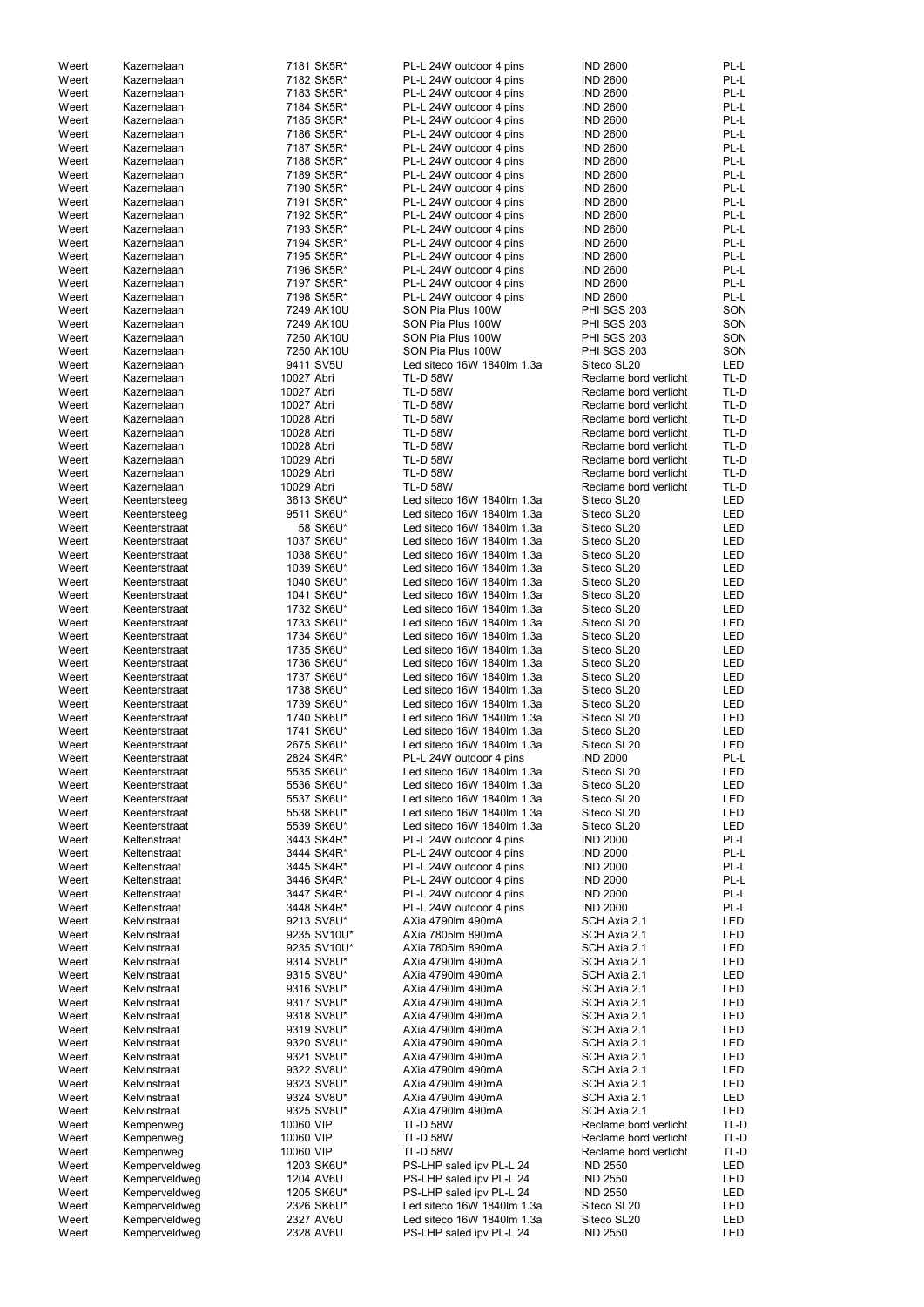| Weert | Kemperveldweg | 2329 AV6U                | PS-LHP saled ipv PL-L 24   | <b>IND 2550</b>         | <b>LED</b> |
|-------|---------------|--------------------------|----------------------------|-------------------------|------------|
| Weert | Kemperveldweg | 4742 AK6U                | Led siteco 16W 1840lm 1.3a | Siteco SL20             | <b>LED</b> |
| Weert | Kemperveldweg | 10030 Abri               | <b>TL-D 58W</b>            | Reclame bord verlicht   | TL-D       |
| Weert | Kemperveldweg | 10030 Abri               | <b>TL-D 58W</b>            | Reclame bord verlicht   | TL-D       |
|       |               |                          |                            |                         |            |
| Weert | Kemperveldweg | 10030 Abri               | <b>TL-D 58W</b>            | Reclame bord verlicht   | TL-D       |
| Weert | Keperhof      | 4308 SK4R*               | PL-L 24W outdoor 4 pins    | <b>IND 2000</b>         | PL-L       |
| Weert | Keperhof      | 4468 SK4R*               | PL-L 24W outdoor 4 pins    | <b>IND 2000</b>         | PL-L       |
| Weert | Keperhof      | 4469 SK4R*               | PL-L 24W outdoor 4 pins    | <b>IND 2000</b>         | PL-L       |
| Weert | Keperhof      | 4470 SK4R*               | PL-L 24W outdoor 4 pins    | <b>IND 2000</b>         | PL-L       |
|       |               | 4631 SK4R*               | PL-L 24W outdoor 4 pins    | <b>IND 2000</b>         | PL-L       |
| Weert | Keperhof      |                          |                            |                         |            |
| Weert | Keperhof      | 4632 SK4R*               | PL-L 24W outdoor 4 pins    | <b>IND 2000</b>         | PL-L       |
| Weert | Keperhof      | 4633 SK4R*               | PL-L 24W outdoor 4 pins    | <b>IND 2000</b>         | PL-L       |
| Weert | Keperhof      | 4634 SK4R*               | PL-L 24W outdoor 4 pins    | <b>IND 2000</b>         | PL-L       |
| Weert | Keperhof      | 4635 SK4R*               | PL-L 24W outdoor 4 pins    | <b>IND 2000</b>         | PL-L       |
| Weert | Keperhof      | 4636 SK4R*               | PL-L 24W outdoor 4 pins    | <b>IND 2000</b>         | PL-L       |
| Weert | Keperhof      | 5064 SK3R                | PL-L 24W outdoor 4 pins    | <b>IND 2015</b>         | PL-L       |
|       |               |                          |                            |                         |            |
| Weert | Keperhof      | 5066 SK3R                | PL-L 24W outdoor 4 pins    | <b>IND 2015</b>         | PL-L       |
| Weert | Keperhof      | 5067 SK3R                | PL-L 24W outdoor 4 pins    | <b>IND 2015</b>         | PL-L       |
| Weert | Kerkhoflaan   | 10370 SK4R*              | PL-T 32W 4 pins            | <b>IND 2150</b>         | PL-T       |
| Weert | Kerkhoflaan   | 10371 SK4R*              | PL-T 32W 4 pins            | <b>IND 2150</b>         | PL-T       |
| Weert | Kerkhoflaan   | 10372 SK4R*              | PL-T 32W 4 pins            | <b>IND 2150</b>         | PL-T       |
| Weert | Kerkhoflaan   | 10373 SK4R*              | PL-T 32W 4 pins            | <b>IND 2150</b>         | PL-T       |
|       |               |                          |                            |                         | PL-T       |
| Weert | Kerkhoflaan   | 10374 SK4R*              | PL-T 32W 4 pins            | <b>IND 2150</b>         |            |
| Weert | Kerkhoflaan   | 10375 SK4R*              | PL-T 32W 4 pins            | <b>IND 2150</b>         | PL-T       |
| Weert | Kerkhoflaan   | 10376 SK4R*              | PL-T 32W 4 pins            | <b>IND 2150</b>         | PL-T       |
| Weert | Kerkstraat    | 12841 SK6U*              | LED 19W 2503lm             | <b>ASD Diamond Mini</b> | <b>LED</b> |
| Weert | Kerkstraat    | 12842 SK6U*              | LED 19W 2503lm             | <b>ASD Diamond Mini</b> | <b>LED</b> |
| Weert | Kerkstraat    | 12843 SK6U*              | LED 19W 2503lm             | <b>ASD Diamond Mini</b> | <b>LED</b> |
|       |               |                          |                            |                         |            |
| Weert | Kerkstraat    | 12844 SK6U*              | LED 19W 2503lm             | <b>ASD Diamond Mini</b> | <b>LED</b> |
| Weert | Kerkstraat    | 12845 SK6U*              | LED 19W 2503lm             | <b>ASD Diamond Mini</b> | <b>LED</b> |
| Weert | Kerkstraat    | 12846 SK6U*              | LED 19W 2503lm             | <b>ASD Diamond Mini</b> | <b>LED</b> |
| Weert | Kerkstraat    | 12847 SK6U*              | LED 19W 2503lm             | <b>ASD Diamond Mini</b> | <b>LED</b> |
| Weert | Kerkstraat    | 12848 SK6U*              | LED 19W 2503lm             | <b>ASD Diamond Mini</b> | <b>LED</b> |
| Weert | Kerkstraat    | 12849 SK6U*              | LED 19W 2503lm             | <b>ASD Diamond Mini</b> | <b>LED</b> |
|       |               |                          |                            |                         |            |
| Weert | Kerkstraat    | 12850 SK6U*              | LED 19W 2503lm             | <b>ASD Diamond Mini</b> | <b>LED</b> |
| Weert | Kerkstraat    | 12851 SK6U*              | LED 19W 2503lm             | <b>ASD Diamond Mini</b> | <b>LED</b> |
| Weert | Kerkstraat    | 12852 SK6U*              | LED 19W 2503lm             | <b>ASD Diamond Mini</b> | LED        |
| Weert | Kerkstraat    | 12853 SK6U*              | LED 19W 2503lm             | <b>ASD Diamond Mini</b> | LED        |
| Weert | Kerkstraat    | 12854 SK6U*              | LED 19W 2503lm             | <b>ASD Diamond Mini</b> | LED        |
| Weert | Kerkstraat    | 12855 SK6U*              | LED 19W 2503lm             | <b>ASD Diamond Mini</b> | LED        |
|       |               |                          |                            |                         |            |
| Weert | Kerkstraat    | 12856 SK6U*              | LED 19W 2503lm             | <b>ASD Diamond Mini</b> | LED        |
| Weert | Kerkstraat    | 12857 SK6U*              | LED 19W 2503lm             | <b>ASD Diamond Mini</b> | <b>LED</b> |
| Weert | Kerkstraat    | 12858 SK6U*              | LED 19W 2503lm             | <b>ASD Diamond Mini</b> | LED        |
| Weert | Kerkstraat    | 12859 SK6U*              | LED 19W 2503lm             | <b>ASD Diamond Mini</b> | <b>LED</b> |
| Weert | Kerkstraat    | 12860 SK6U*              | LED 19W 2503lm             | <b>ASD Diamond Mini</b> | LED        |
| Weert | Kerkstraat    | 12861 SK6U*              | LED 19W 2503lm             | <b>ASD Diamond Mini</b> | LED        |
|       |               |                          |                            |                         |            |
| Weert | Kerkstraat    | 12862 SK6U*              | LED 19W 2503lm             | <b>ASD Diamond Mini</b> | LED        |
| Weert | Kerkstraat    | 12863 SK6U*              | LED 19W 2503lm             | <b>ASD Diamond Mini</b> | LED        |
| Weert | Kerkstraat    | 12864 SK6U*              | LED 19W 2503lm             | <b>ASD Diamond Mini</b> | LED        |
| Weert | Kerkstraat    | 12865 SK6U*              | LED 19W 2503lm             | <b>ASD Diamond Mini</b> | LED        |
| Weert | Kerkstraat    | 12866 SK6U*              | LED 19W 2503lm             | <b>ASD Diamond Mini</b> | LED        |
| Weert | Kerkstraat    | 12867 SK6U*              | LED 19W 2503lm             | <b>ASD Diamond Mini</b> | LED        |
|       |               |                          |                            |                         |            |
| Weert | Kerkstraat    | 12868 SK6U*              | LED 19W 2503lm             | <b>ASD Diamond Mini</b> | LED        |
| Weert | Kerkstraat    | 12869 SK6U*              | LED 19W 2503lm             | <b>ASD Diamond Mini</b> | LED        |
| Weert | Kerkstraat    | 12870 SK6U*              | LED 19W 2503lm             | <b>ASD Diamond Mini</b> | LED        |
| Weert | Kerkstraat    | 12871 SK6U*              | LED 19W 2503lm             | <b>ASD Diamond Mini</b> | LED        |
| Weert | Kerkstraat    | 12872 SK6U*              | LED 19W 2503lm             | <b>ASD Diamond Mini</b> | LED        |
| Weert | Kerkstraat    | 12873 SK6U*              | LED 19W 2503lm             | <b>ASD Diamond Mini</b> | <b>LED</b> |
|       |               |                          |                            |                         |            |
| Weert | Kerkstraat    | 12874 SK6U*              | LED 19W 2503lm             | <b>ASD Diamond Mini</b> | <b>LED</b> |
| Weert | Kerkstraat    | 12875 SK6U*              | LED 19W 2503lm             | <b>ASD Diamond Mini</b> | <b>LED</b> |
| Weert | Kerkstraat    | 12876 SK6U*              | LED 19W 2503lm             | <b>ASD Diamond Mini</b> | <b>LED</b> |
| Weert | Kerkstraat    | 12877 SK6U*              | LED 19W 2503lm             | <b>ASD Diamond Mini</b> | <b>LED</b> |
| Weert | Kerkstraat    | 12878 SK6U*              | LED 19W 2503lm             | <b>ASD Diamond Mini</b> | LED        |
| Weert | Kerkstraat    | 12879 SK6U*              | LED 19W 2503lm             | <b>ASD Diamond Mini</b> | LED        |
|       |               |                          |                            |                         |            |
| Weert | Kerkstraat    | 12880 SK6U*              | LED 19W 2503lm             | <b>ASD Diamond Mini</b> | LED        |
| Weert | Kerkstraat    | 12881 SK6U*              | LED 19W 2503lm             | <b>ASD Diamond Mini</b> | LED        |
| Weert | Kerkstraat    | 12882 SK6U*              | LED 19W 2503lm             | <b>ASD Diamond Mini</b> | LED        |
| Weert | Kerkstraat    | 12883 SK4R*              | LED 13,2W 1800lm           | KFK LED L2WG5           | LED        |
| Weert | Kerkstraat    | 12884 SK4R*              | LED 13,2W 1800lm           | KFK LED L2WG5           | LED        |
|       |               |                          |                            |                         |            |
| Weert | Kerkstraat    | 12907 SK6U*              | LED 16W 2040lm             | <b>ASD Diamond Mini</b> | LED        |
| Weert | Kerkstraat    | 12970 SK6U*              | LED 16W 2040lm             | <b>ASD Diamond Mini</b> | LED        |
| Weert | Kerkstraat    | 6006 KR 74<br>Gevelsteun | PL-S 9W 2 pins             | Phl.FWC110 40 KP        | PL-S       |
| Weert | Kerkstraat    | 6006 KR 78<br>Gevelsteun | PL-S 9W 2 pins             | Phl.FWC110 40 KP        | PL-S       |
| Weert | Kerkveldweg   | 1254 SK5R*               | Friso Kramer led 2400lm    | <b>Lightwell FK</b>     | LED        |
| Weert | Kerkveldweg   | 3770 SK5R*               | Friso Kramer led 2400lm    | <b>Lightwell FK</b>     | LED        |
|       |               |                          |                            |                         |            |
| Weert | Kerkveldweg   | 3771 SK5R*               | Friso Kramer led 2400lm    | <b>Lightwell FK</b>     | LED        |
| Weert | Kerkveldweg   | 12287 SK5R*              | Friso Kramer led 2400lm    | <b>Lightwell FK</b>     | LED        |
| Weert | Kerkveldweg   | 12288 SK5R*              | Friso Kramer led 2400lm    | <b>Lightwell FK</b>     | LED        |
| Weert | Kerkveldweg   | 12289 SK5R*              | Friso Kramer led 2400lm    | <b>Lightwell FK</b>     | LED        |
| Weert | Kerkveldweg   | 12290 SK5R*              | Friso Kramer led 2400lm    | <b>Lightwell FK</b>     | LED        |
| Weert | Kesselstraat  | 1195 SK6U*               | PL-L 36W outdoor 4 pins    | <b>IND 2551</b>         | PL-L       |
|       |               |                          |                            |                         |            |
| Weert | Kesselstraat  | 1196 SK6U*               | PL-L 36W outdoor 4 pins    | <b>IND 2551</b>         | PL-L       |
| Weert | Kesselstraat  | 1330 SK6U*               | PL-L 36W outdoor 4 pins    | <b>IND 2551</b>         | PL-L       |
| Weert | Kesselstraat  | 1331 SK6U*               | PL-L 36W outdoor 4 pins    | <b>IND 2551</b>         | PL-L       |
| Weert | Kesselstraat  | 1335 SK6U*               | PL-L 36W outdoor 4 pins    | <b>IND 2551</b>         | PL-L       |
| Weert | Kesselstraat  | 1469 SK6U*               | PL-L 24W outdoor 4 pins    | <b>IND 2550</b>         | PL-L       |
| Weert | Kesselstraat  | 1470 SK6U*               | PL-L 24W outdoor 4 pins    | <b>IND 2550</b>         | PL-L       |
|       |               |                          |                            |                         |            |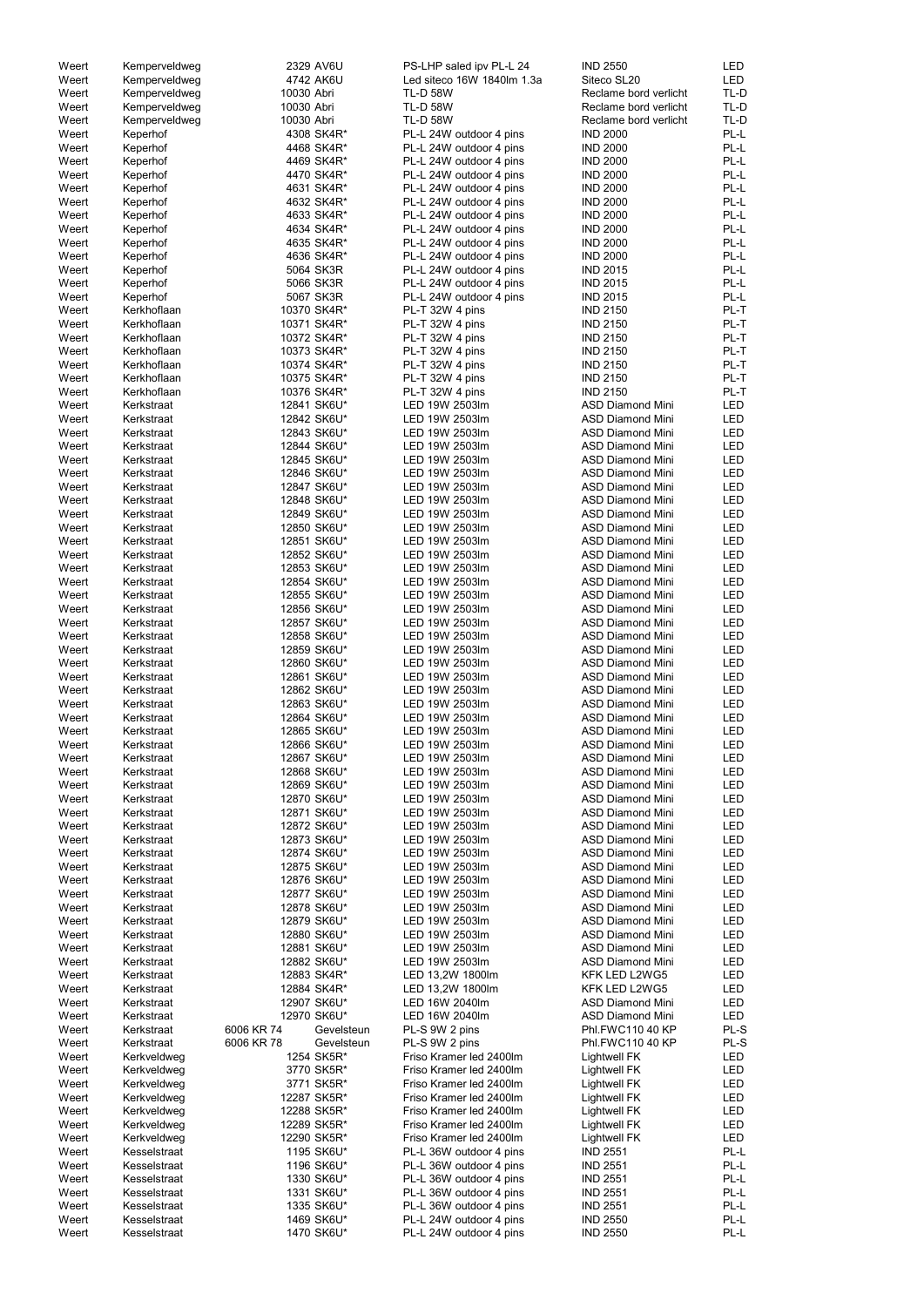| Weert |                 |            | 1471 SK6U*                            | PL-L 24W outdoor 4 pins |                                 | PL-L       |
|-------|-----------------|------------|---------------------------------------|-------------------------|---------------------------------|------------|
|       | Kesselstraat    |            |                                       |                         | <b>IND 2550</b>                 | PL-L       |
| Weert | Kesselstraat    |            | 1472 SK6U*                            | PL-L 24W outdoor 4 pins | <b>IND 2550</b>                 |            |
| Weert | Kesselstraat    |            | 1473 SK6U*                            | PL-L 24W outdoor 4 pins | <b>IND 2550</b>                 | PL-L       |
| Weert | Kesselstraat    |            | 1688 SK6U*                            | PL-L 24W outdoor 4 pins | <b>IND 2550</b>                 | PL-L       |
| Weert | Kesselstraat    |            | 1689 SK6U*                            | PL-L 24W outdoor 4 pins | <b>IND 2550</b>                 | PL-L       |
| Weert | Kesselstraat    |            | 1690 SK6U*                            | PL-L 24W outdoor 4 pins | <b>IND 2550</b>                 | PL-L       |
| Weert | Kesselstraat    | 6004 TW 49 | Gevelsteun                            | PL-S 9W 2 pins          | Phl.FWC110 40 KP                | PL-S       |
| Weert | Kesselstraat    | 6004 TW 59 | Gevelsteun                            | PL-S 9W 2 pins          | Phl.FWC110 40 KP                | PL-S       |
| Weert | Kesselstraat    | 6004 TW 67 | Gevelsteun                            | PL-S 9W 2 pins          | Phl.FWC110 40 KP                | PL-S       |
| Weert | Kesselstraat    | 6004 TX 22 | Gevelsteun                            | PL-S 9W 2 pins          | Phl.FWC110 40 KP                | PL-S       |
| Weert | Kessenichstraat |            | 3457 SK6U*                            | PL-L 24W outdoor 4 pins | <b>IND 2550</b>                 | PL-L       |
| Weert | Kessenichstraat |            | 3458 SK6U*                            | PL-L 24W outdoor 4 pins | <b>IND 2550</b>                 | PL-L       |
|       |                 |            |                                       |                         |                                 | PL-L       |
| Weert | Kessenichstraat |            | 3459 SK6U*                            | PL-L 24W outdoor 4 pins | <b>IND 2550</b>                 |            |
| Weert | Kessenichstraat |            | 3460 SK6U*                            | PL-L 24W outdoor 4 pins | <b>IND 2550</b>                 | PL-L       |
| Weert | Kessenichstraat |            | 3461 SK6U*                            | PL-L 24W outdoor 4 pins | <b>IND 2550</b>                 | PL-L       |
| Weert | Kessenichstraat |            | 3462 SK6U*                            | PL-L 24W outdoor 4 pins | <b>IND 2550</b>                 | PL-L       |
| Weert | Kessenichstraat |            | 3463 SK6U*                            | PL-L 24W outdoor 4 pins | <b>IND 2550</b>                 | PL-L       |
| Weert | Kessenichstraat |            | 3464 SK6U*                            | PL-L 24W outdoor 4 pins | <b>IND 2550</b>                 | PL-L       |
| Weert | Keulerstraat    |            | 12885 SK4R*                           | LED 13,2W 1800lm        | KFK LED L2WG5                   | LED        |
| Weert | Keulerstraat    |            | 12886 SK4R*                           | LED 13,2W 1800lm        | KFK LED L2WG5                   | LED        |
| Weert | Keulerstraat    |            | 12887 SK6U*                           | LED 18W 2271 lm         | <b>ASD Diamond Mini</b>         | LED        |
| Weert | Keulerstraat    |            | 12887 SK6U*                           | LED 18W 2271 lm         | <b>ASD Diamond Mini</b>         | <b>LED</b> |
| Weert | Keulerstraat    |            | 12888 SK6U*                           | LED 18W 2271lm          | <b>ASD Diamond Mini</b>         | <b>LED</b> |
| Weert | Keulerstraat    |            | 12889 SK6U*                           | LED 18W 2271lm          | <b>ASD Diamond Mini</b>         | <b>LED</b> |
| Weert | Keulerstraat    |            | 12890 SK6U*                           | LED 18W 2271lm          | <b>ASD Diamond Mini</b>         | <b>LED</b> |
|       |                 |            |                                       | LED 18W 2271lm          |                                 |            |
| Weert | Keulerstraat    |            | 12891 SK6U*                           |                         | <b>ASD Diamond Mini</b>         | LED        |
| Weert | Keulerstraat    |            | 12892 SK6U*                           | LED 18W 2271lm          | <b>ASD Diamond Mini</b>         | <b>LED</b> |
| Weert | Keulerstraat    |            | 12893 SK6U*                           | LED 18W 2271lm          | <b>ASD Diamond Mini</b>         | <b>LED</b> |
| Weert | Keulerstraat    |            | 12894 SK6U*                           | LED 18W 2271lm          | <b>ASD Diamond Mini</b>         | <b>LED</b> |
| Weert | Keulerstraat    |            | 12895 SK6U*                           | LED 18W 2271lm          | <b>ASD Diamond Mini</b>         | <b>LED</b> |
| Weert | Keulerstraat    |            | 12896 SK6U*                           | LED 18W 2271lm          | <b>ASD Diamond Mini</b>         | LED        |
| Weert | Keulerstraat    |            | 12897 SK6U*                           | LED 18W 2271lm          | <b>ASD Diamond Mini</b>         | LED        |
| Weert | Keulerstraat    | 6006 NE 37 | Gevelsteun                            | LED 9W                  | PHI BWC 110                     | <b>LED</b> |
| Weert | Keurboek        |            | 11740 staal conisch 6 m LED 12-1500NW |                         | Luma 12 led mini R4             | <b>LED</b> |
| Weert | Keurboek        |            | 11741 staal conisch 6 m LED 12-1500NW |                         | Luma 12 led mini R4             | <b>LED</b> |
| Weert | Keurboek        |            | 11742 staal conisch 6 m LED 12-1500NW |                         | Luma 12 led mini R4             | <b>LED</b> |
| Weert | Keurboek        |            | 11743 staal conisch 6 m LED 12-1500NW |                         | Luma 12 led mini R4             | <b>LED</b> |
|       |                 |            |                                       |                         |                                 |            |
| Weert | Keurboek        |            | 11744 staal conisch 6 m LED 12-1500NW |                         | Luma 12 led mini R4             | <b>LED</b> |
| Weert | Keurboek        |            | 11840 Staal conisch 4 m LED 12-1500NW |                         | Alura 16 led NW optiek 510. LED |            |
| Weert | Keurboek        |            | 11841 Staal conisch 4 m LED 12-1500NW |                         | Alura 16 led NW optiek 510. LED |            |
| Weert | Keurboek        |            | 11842 Staal conisch 4 m LED 12-1500NW |                         | Alura 16 led NW optiek 510. LED |            |
| Weert | Keurboek        |            | 11843 Staal conisch 4 m LED 12-1500NW |                         | Alura 16 led NW optiek 510. LED |            |
| Weert | Keurboek        | 12544 AK6U |                                       | LED 11W 1500lm          | Mini Luma, BGP 621              | LED        |
| Weert | Keurboek        | 12545 AK6U |                                       | LED 11W 1500lm          | Mini Luma, BGP 621              | LED        |
| Weert | Keurboek        | 12546 AK6U |                                       | LED 11W 1500lm          | Mini Luma, BGP 621              | LED        |
| Weert | Keurboek        | 12547 AK6U |                                       | LED 11W 1500lm          | Mini Luma, BGP 621              | <b>LED</b> |
| Weert | Keurboek        | 12548 AK6U |                                       | LED 11W 1500lm          | Mini Luma, BGP 621              | <b>LED</b> |
| Weert | Keurboek        | 12549 AK6U |                                       | LED 11W 1500lm          | Mini Luma, BGP 621              | LED        |
| Weert | Keurboek        | 12550 AK6U |                                       | LED 11W 1500lm          | Mini Luma, BGP 621              | LED        |
| Weert | Keurboek        | 12551 AK6U |                                       | LED 11W 1500lm          |                                 | LED        |
|       |                 |            |                                       |                         | Mini Luma, BGP 621              |            |
| Weert | Keurboek        | 12552 AK6U |                                       | LED 11W 1500lm          | Mini Luma, BGP 621              | LED        |
| Weert | Keurboek        | 12553 AK6U |                                       | LED 11W 1500lm          | Mini Luma, BGP 621              | LED        |
| Weert | Keurboek        | 12554 AK6U |                                       | LED 11W 1500lm          | Mini Luma, BGP 621              | LED        |
| Weert | Keurboek        | 12555 AK6U |                                       | LED 11W 1500lm          | Mini Luma, BGP 621              | LED        |
| Weert | Keurboek        | 12556 AK6U |                                       | LED 11W 1500lm          | Mini Luma, BGP 621              | LED        |
| Weert | Keurmeesterlaan |            | 11188 SK5R*                           | Stela Square 14LED      | Stela Square                    | LED        |
| Weert | Keurmeesterlaan |            | 11189 SK5R*                           | Stela Square 14LED      | Stela Square                    | LED        |
| Weert | Keurmeesterlaan |            | 11190 SK5R*                           | Stela Square 14LED      | Stela Square                    | LED        |
| Weert | Keurmeesterlaan |            | 11191 SK5R*                           | Stela Square 14LED      | Stela Square                    | LED        |
| Weert | Keurmeesterlaan |            | 11192 SK5R*                           | Stela Square 14LED      | Stela Square                    | LED        |
| Weert | Keurmeesterlaan |            | 11193 SK5R*                           | Stela Square 14LED      | Stela Square                    | LED        |
| Weert | Keurmeesterlaan |            | 11194 SK5R*                           | Stela Square 14LED      | Stela Square                    | LED        |
| Weert | Keurmeesterlaan |            | 11195 SK5R*                           | Stela Square 14LED      | Stela Square                    | LED        |
| Weert | Keurmeesterlaan |            | 11196 SK5R*                           | Stela Square 14LED      | Stela Square                    | <b>LED</b> |
| Weert | Keurmeesterlaan |            | 11197 SK5R*                           | Stela Square 14LED      | Stela Square                    | LED        |
|       |                 |            |                                       |                         |                                 |            |
| Weert | Keurmeesterlaan |            | 11198 SK5R*                           | Stela Square 14LED      | Stela Square                    | LED        |
| Weert | Keurmeesterlaan |            | 11199 SK5R*                           | Stela Square 14LED      | Stela Square                    | LED        |
| Weert | Keurmeesterlaan |            | 11200 SK5R*                           | Stela Square 14LED      | Stela Square                    | LED        |
| Weert | Kevelaerstraat  |            | 790 SK6U*                             | PL-L 24W outdoor 4 pins | <b>IND 2550</b>                 | PL-L       |
| Weert | Kevelaerstraat  |            | 1440 SK6U*                            | PL-L 24W outdoor 4 pins | <b>IND 2550</b>                 | PL-L       |
| Weert | Kevelaerstraat  |            | 1441 SK6U*                            | PL-L 24W outdoor 4 pins | <b>IND 2550</b>                 | PL-L       |
| Weert | Kevelaerstraat  |            | 2068 SK6U*                            | PL-L 24W outdoor 4 pins | <b>IND 2550</b>                 | PL-L       |
| Weert | Kevelaerstraat  |            | 2069 SK6U*                            | PL-L 24W outdoor 4 pins | <b>IND 2550</b>                 | PL-L       |
| Weert | Kevelaerstraat  |            | 3420 SK6U*                            | PL-L 24W outdoor 4 pins | <b>IND 2550</b>                 | PL-L       |
| Weert | Kevelaerstraat  |            | 3421 SK6U*                            | PL-L 24W outdoor 4 pins | <b>IND 2550</b>                 | PL-L       |
| Weert | Kevelaerstraat  |            | 3422 SK6U*                            | PL-L 24W outdoor 4 pins | <b>IND 2550</b>                 | PL-L       |
| Weert | Kevelaerstraat  |            | 3423 SK6U*                            | PL-L 24W outdoor 4 pins | <b>IND 2550</b>                 | PL-L       |
| Weert | Kevelaerstraat  |            | 3424 SK6U*                            | PL-L 24W outdoor 4 pins | <b>IND 2550</b>                 | PL-L       |
| Weert | Kevelaerstraat  |            | 5451 SK6U*                            | PL-L 24W outdoor 4 pins | <b>IND 2550</b>                 | PL-L       |
|       |                 |            |                                       | <b>TL-D 18W</b>         |                                 |            |
| Weert | Keverberg       |            | 809 SK4R*                             |                         | <b>IND 2050</b>                 | TL-D       |
| Weert | Keverberg       |            | 1864 SK6U*                            | PL-L 36W outdoor 4 pins | <b>IND 2500</b>                 | PL-L       |
| Weert | Keverberg       |            | 4871 SK6U*                            | PL-L 36W outdoor 4 pins | <b>IND 2500</b>                 | PL-L       |
| Weert | Keverberg       |            | 4872 SK4R*                            | Lumin Led               | <b>IND 2000</b>                 | LED        |
| Weert | Keverberg       |            | 4873 SK4R*                            | Lumin Led               | <b>IND 2000</b>                 | LED        |
| Weert | Keverberg       |            | 4874 SK4R*                            | Lumin Led               | <b>IND 2000</b>                 | LED        |
| Weert | Keverberg       |            | 4904 SK6U*                            | PL-L 36W outdoor 4 pins | <b>IND 2500</b>                 | PL-L       |
| Weert | Keverberg       |            | 4905 SK4R*                            | <b>TL-D 18W</b>         | <b>IND 2050</b>                 | TL-D       |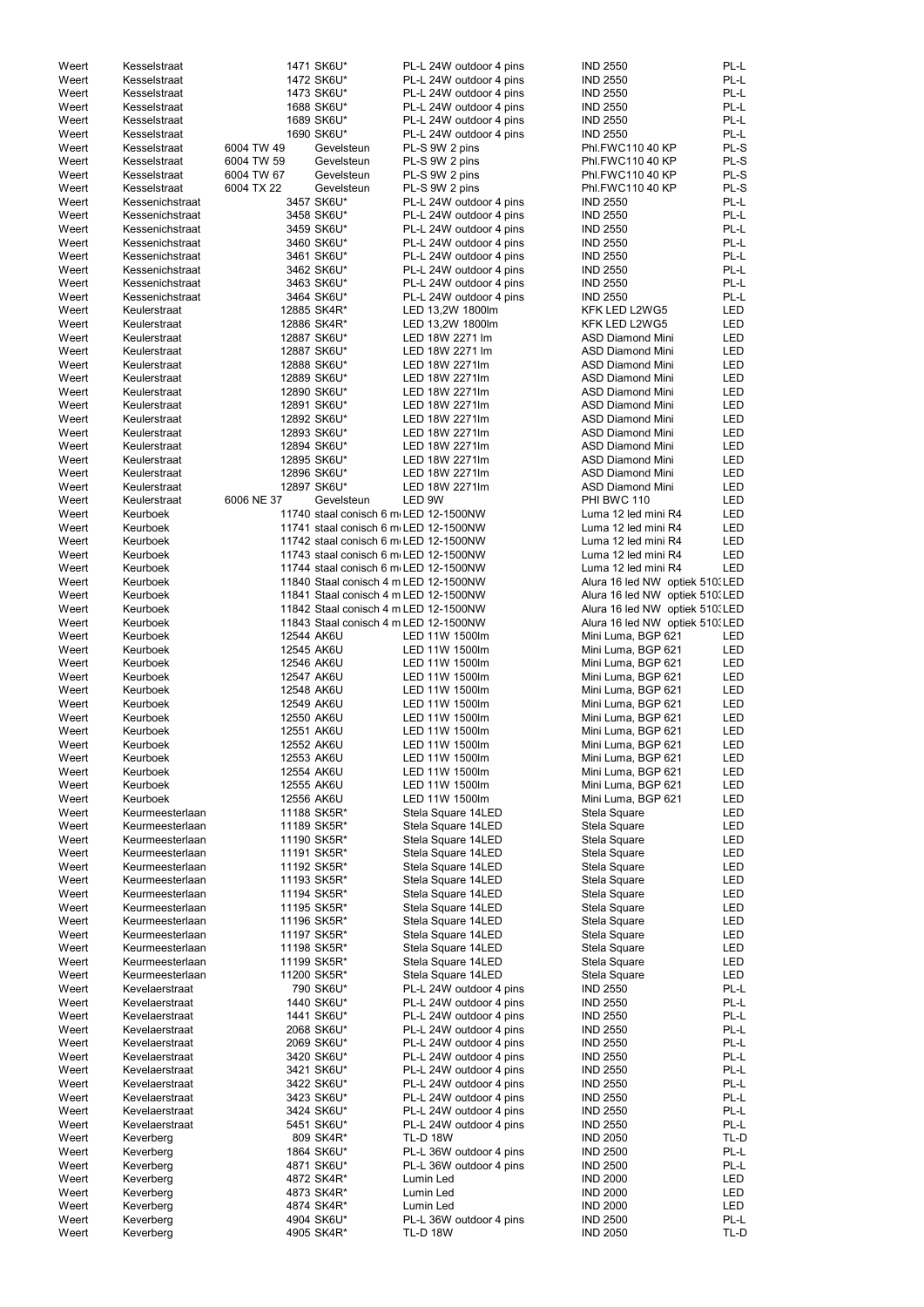| Weert          | Keverberg                        | 4923 SK6U*                | PL-L 36W outdoor 4 pins                            | <b>IND 2500</b>                            | PL-L              |
|----------------|----------------------------------|---------------------------|----------------------------------------------------|--------------------------------------------|-------------------|
| Weert          | Keverberg                        | 4924 SK6U*                | PL-L 36W outdoor 4 pins                            | <b>IND 2500</b>                            | PL-L              |
| Weert          | Keverberg                        | 4929 SK6U*                | PL-L 24W outdoor 4 pins                            | <b>IND 2550</b>                            | PL-L              |
| Weert          | Keverberg                        | 5997 SK6U*                | PL-L 36W outdoor 4 pins                            | <b>IND 2500</b>                            | PL-L              |
| Weert          | Keverberg                        | 5999 SK4R*                | Lumin Led                                          | <b>IND 2000</b>                            | <b>LED</b>        |
| Weert          | Keverberg                        | 6000 SK6U*                | <b>TL-D 18W</b>                                    | <b>IND 2500</b>                            | TL-D              |
| Weert          | Keverberg                        | 6001 SV3R                 | PL-L 24W outdoor 4 pins                            | <b>IND 2015</b>                            | PL-L              |
| Weert          | Keverberg                        | 8846 SK6U*                | PL-L 36W outdoor 4 pins                            | <b>IND 2500</b>                            | PL-L              |
| Weert          | Keverberg                        | 8848 SK4R*                | <b>TL-D 18W</b>                                    | <b>IND 2050</b>                            | TL-D              |
| Weert          | Keyserbosch                      | 4265 SK6U*                | PL-L 24W outdoor 4 pins                            | <b>IND 2550</b>                            | PL-L              |
| Weert          | Keyserbosch                      | 4266 SK6U*                | PL-L 24W outdoor 4 pins                            | <b>IND 2550</b>                            | PL-L              |
| Weert          | Keyserbosch                      | 4267 SK6U*                | PL-L 24W outdoor 4 pins                            | <b>IND 2550</b>                            | PL-L              |
| Weert          | Keyserbosch                      | 4268 SK6U*                | PL-L 24W outdoor 4 pins                            | <b>IND 2550</b>                            | PL-L              |
| Weert          | Keyserbosch                      | 4269 SK6U*                | PL-L 24W outdoor 4 pins                            | <b>IND 2550</b>                            | PL-L              |
| Weert          | Keyserbosch                      | 4270 SK6U*                | PL-L 24W outdoor 4 pins                            | <b>IND 2550</b>                            | PL-L              |
| Weert          | Keyserbosch                      | 4271 SK6U*                | PL-L 24W outdoor 4 pins                            | <b>IND 2550</b>                            | PL-L              |
| Weert          | Keyserbosch                      | 4386 SK6U*                | PL-L 24W outdoor 4 pins                            | <b>IND 2550</b>                            | PL-L              |
| Weert          | Keyserbosch                      | 4387 SK6U*                | PL-L 24W outdoor 4 pins                            | <b>IND 2550</b>                            | PL-L              |
| Weert          | Keyserbosch                      | 4818 SK6U*                | PL-L 24W outdoor 4 pins                            | <b>IND 2550</b>                            | PL-L              |
| Weert          | Keyserbosch                      | 4819 SK6U*                | PL-L 24W outdoor 4 pins                            | <b>IND 2550</b>                            | PL-L              |
| Weert<br>Weert | Keyserbosch                      | 4820 SK6U*<br>4821 SK6U*  | PL-L 24W outdoor 4 pins                            | <b>IND 2550</b><br><b>IND 2550</b>         | PL-L<br>PL-L      |
| Weert          | Keyserbosch                      | 4822 SK6U*                | PL-L 24W outdoor 4 pins<br>PL-L 24W outdoor 4 pins | <b>IND 2550</b>                            | PL-L              |
| Weert          | Keyserbosch<br>Keyserbosch       | 4823 SK6U*                | PL-L 24W outdoor 4 pins                            | <b>IND 2550</b>                            | PL-L              |
| Weert          | Keyserbosch                      | 4952 SK4R*                | PL-L 24W outdoor 4 pins                            | <b>IND 2000</b>                            | PL-L              |
| Weert          | Keyserbosch                      | 4953 SK4R*                | PL-L 24W outdoor 4 pins                            | <b>IND 2000</b>                            | PL-L              |
| Weert          | Keyserbosch                      | 4955 SK4R*                | PL-L 24W outdoor 4 pins                            | <b>IND 2000</b>                            | PL-L              |
| Weert          | Keyserbosch                      | 4960 SK3R                 | PL-L 24W outdoor 4 pins                            | <b>IND 2000</b>                            | PL-L              |
| Weert          | Keyserbosch                      | 5331 SK4R*                | PL-L 24W outdoor 4 pins                            | <b>IND 2000</b>                            | PL-L              |
| Weert          | Kievitlaan                       | 3797 SK6U*                | Brisa LC-N 11                                      | Brisa BR 932311011N                        | <b>LED</b>        |
| Weert          | Kievitlaan                       | 4894 SK6U*                | Brisa LC-N 11                                      | Brisa BR 932311011N                        | <b>LED</b>        |
| Weert          | Kievitlaan                       | 6993 SK6U*                | Brisa LC-N 11                                      | Brisa BR 932311011N                        | <b>LED</b>        |
| Weert          | Kievitlaan                       | 6994 SK6U*                | Brisa LC-N 11                                      | Brisa BR 932311011N                        | <b>LED</b>        |
| Weert          | Kievitlaan                       | 6995 SK6U*                | Brisa LC-N 11                                      | Brisa BR 932311011N                        | <b>LED</b>        |
| Weert          | Kievitlaan                       | 6996 SK6U*                | Brisa LC-N 11                                      | Brisa BR 932311011N                        | <b>LED</b>        |
| Weert          | Kievitlaan                       | 6997 SK6U*                | Brisa LC-N 11                                      | Brisa BR 932311011N                        | <b>LED</b>        |
| Weert          | Kievitlaan                       | 6998 SK6U*                | Brisa LC-N 11                                      | Brisa BR 932311011N                        | LED               |
| Weert          | Kievitlaan                       | 6999 SK6U*                | Brisa LC-N 11<br>Brisa LC-N 11                     | Brisa BR 932311011N<br>Brisa BR 932311011N | LED<br><b>LED</b> |
| Weert<br>Weert | Kievitlaan<br>Kievitlaan         | 7000 SK6U*<br>7001 SK6U*  | Brisa LC-N 11                                      | Brisa BR 932311011N                        | <b>LED</b>        |
| Weert          | Kievitlaan                       | 7002 SK6U*                | Brisa LC-N 11                                      | Brisa BR 932311011N                        | <b>LED</b>        |
| Weert          | Kievitlaan                       | 7022 SK6U*                | Brisa LC-N 11                                      | Brisa BR 932311011N                        | <b>LED</b>        |
| Weert          | Kievitlaan                       | 7023 SK6U*                | Brisa LC-N 11                                      | Brisa BR 932311011N                        | <b>LED</b>        |
| Weert          | Kievitlaan                       | 7024 SK4R*                | PL-L 24W outdoor 4 pins                            | <b>IND 2000</b>                            | PL-L              |
| Weert          | Kievitlaan                       | 7025 SK6U*                | Brisa LC-N 11                                      | Brisa BR 932311011N                        | <b>LED</b>        |
| Weert          | Kievitlaan                       | 7026 SK6U*                | Brisa LC-N 11                                      | Brisa BR 932311011N                        | <b>LED</b>        |
| Weert          | Kievitlaan                       | 7033 SK6U*                | Brisa LC-N 11                                      | Brisa BR 932311011N                        | <b>LED</b>        |
| Weert          | Kievitlaan                       | 7205 SK6U*                | Brisa LC-N 11                                      | Brisa BR 932311011N                        | LED               |
| Weert          | Kievitlaan                       | 7206 SK6U*                | Brisa LC-N 11                                      | Brisa BR 932311011N                        | <b>LED</b>        |
| Weert          | Kievitlaan                       | 7207 SK6U*                | Brisa LC-N 11                                      | Brisa BR 932311011N                        | LED               |
| Weert          | Kievitlaan                       | 7208 SK6U*                | Brisa LC-N 11                                      | Brisa BR 932311011N                        | LED               |
| Weert          | Kievitlaan                       | 7209 SK6U*                | Brisa LC-N 11                                      | Brisa BR 932311011N                        | LED               |
| Weert          | Kievitlaan                       | 7210 SK6U*                | Brisa LC-N 11                                      | Brisa BR 932311011N                        | LED               |
| Weert          | Kievitlaan                       | 7603 SK5R*                | PL-L 24W outdoor 4 pins                            | <b>IND 2600</b>                            | PL-L              |
| Weert          | Kievitlaan                       | 7604 SK5R*                | PL-L 24W outdoor 4 pins                            | <b>IND 2600</b>                            | PL-L              |
| Weert          | Kievitlaan                       | 7605 SK5R*                | PL-L 24W outdoor 4 pins                            | <b>IND 2600</b>                            | PL-L              |
| Weert          | Kievitlaan<br>Kievitlaan         | 7606 SK5R*                | PL-L 24W outdoor 4 pins                            | <b>IND 2600</b><br><b>IND 2600</b>         | PL-L<br>PL-L      |
| Weert          | Kievitlaan                       | 7607 SK5R*                | PL-L 24W outdoor 4 pins<br>PL-L 24W outdoor 4 pins | <b>IND 2600</b>                            | PL-L              |
| Weert<br>Weert | Kievitlaan                       | 7608 SK5R*<br>7609 SK5R*  | PL-L 24W outdoor 4 pins                            | <b>IND 2600</b>                            | PL-L              |
| Weert          | Kievitspeelweg                   | 793 SK6U*                 | Led White moonlight 21W                            | <b>INN Nicole</b>                          | LED               |
| Weert          | Kievitspeelweg                   | 2330 SK5U*                | PL-L 24W outdoor 4 pins                            | <b>IND 2600</b>                            | PL-L              |
| Weert          | Kievitspeelweg                   | 3617 SK6U*                | Led White moonlight 21W                            | <b>INN Nicole</b>                          | LED               |
| Weert          | Kievitspeelweg                   | 3991 SK6U*                | Led White moonlight 21W                            | <b>INN Nicole</b>                          | LED               |
| Weert          | Kievitspeelweg                   | 4210 SK6U*                | Led White moonlight 21W                            | <b>INN Nicole</b>                          | LED               |
| Weert          | Kievitspeelweg                   | 4211 SK5U*                | PL-L 24W outdoor 4 pins                            | <b>IND 2600</b>                            | PL-L              |
| Weert          | Kievitspeelweg                   | 4213 SK6U*                | Led White moonlight 21W                            | <b>INN Nicole</b>                          | LED               |
| Weert          | Kievitspeelweg                   | 5931 SK6U*                | PS-LHP saled ipv PL-L 24                           | <b>IND 2550</b>                            | LED               |
| Weert          | Kievitspeelweg                   | 5932 SK6U*                | Led White moonlight 21W                            | <b>INN Nicole</b>                          | LED               |
| Weert          | Kievitspeelweg                   | 8185 SK5U*                | PL-L 24W outdoor 4 pins                            | <b>IND 2600</b>                            | PL-L              |
| Weert          | Kievitspeelweg                   | 8186 SK5U*                | PL-L 24W outdoor 4 pins                            | <b>IND 2600</b>                            | PL-L              |
| Weert          | Kievitspeelweg                   | 8187 SK5U*                | PL-L 24W outdoor 4 pins                            | <b>IND 2600</b>                            | PL-L              |
| Weert          | Kievitspeelweg                   | 8188 SK5U*                | PL-L 24W outdoor 4 pins                            | <b>IND 2600</b>                            | PL-L              |
| Weert<br>Weert | Kievitspeelweg<br>Kievitspeelweg | 8189 SK5U*<br>10186 SK6U* | PL-L 24W outdoor 4 pins<br>Led White moonlight 21W | <b>IND 2600</b><br><b>INN Nicole</b>       | PL-L<br>LED       |
| Weert          | Klaproosstraat                   | 6307 SK4R*                | PL-L 24W outdoor 4 pins                            | <b>IND 2000</b>                            | PL-L              |
| Weert          | Klaproosstraat                   | 6308 SK4R*                | PL-L 24W outdoor 4 pins                            | <b>IND 2000</b>                            | PL-L              |
| Weert          | Klaproosstraat                   | 6309 SK4R*                | PL-L 24W outdoor 4 pins                            | <b>IND 2000</b>                            | PL-L              |
| Weert          | Klaproosstraat                   | 6310 SK4R*                | PL-L 24W outdoor 4 pins                            | <b>IND 2000</b>                            | PL-L              |
| Weert          | Klaproosstraat                   | 6311 SK4R*                | PL-L 24W outdoor 4 pins                            | <b>IND 2000</b>                            | PL-L              |
| Weert          | Klaproosstraat                   | 6418 SK4R*                | PL-L 24W outdoor 4 pins                            | <b>IND 2000</b>                            | PL-L              |
| Weert          | Klaproosstraat                   | 6448 SK4R*                | PL-L 24W outdoor 4 pins                            | <b>IND 2000</b>                            | PL-L              |
| Weert          | Klaproosstraat                   | 6452 SK4R*                | PL-L 24W outdoor 4 pins                            | <b>IND 2000</b>                            | PL-L              |
| Weert          | Klaproosstraat                   | 6453 SK4R*                | PL-L 24W outdoor 4 pins                            | <b>IND 2000</b>                            | PL-L              |
| Weert          | Klaproosstraat                   | 6454 SK4R*                | PL-L 24W outdoor 4 pins                            | <b>IND 2000</b>                            | PL-L              |
| Weert          | Klaproosstraat                   | 6455 SK4R*                | PL-L 24W outdoor 4 pins                            | <b>IND 2000</b>                            | PL-L              |
| Weert          | Klaproosstraat                   | 6456 SK4R*                | PL-L 24W outdoor 4 pins                            | <b>IND 2000</b>                            | PL-L              |
|                |                                  |                           |                                                    |                                            |                   |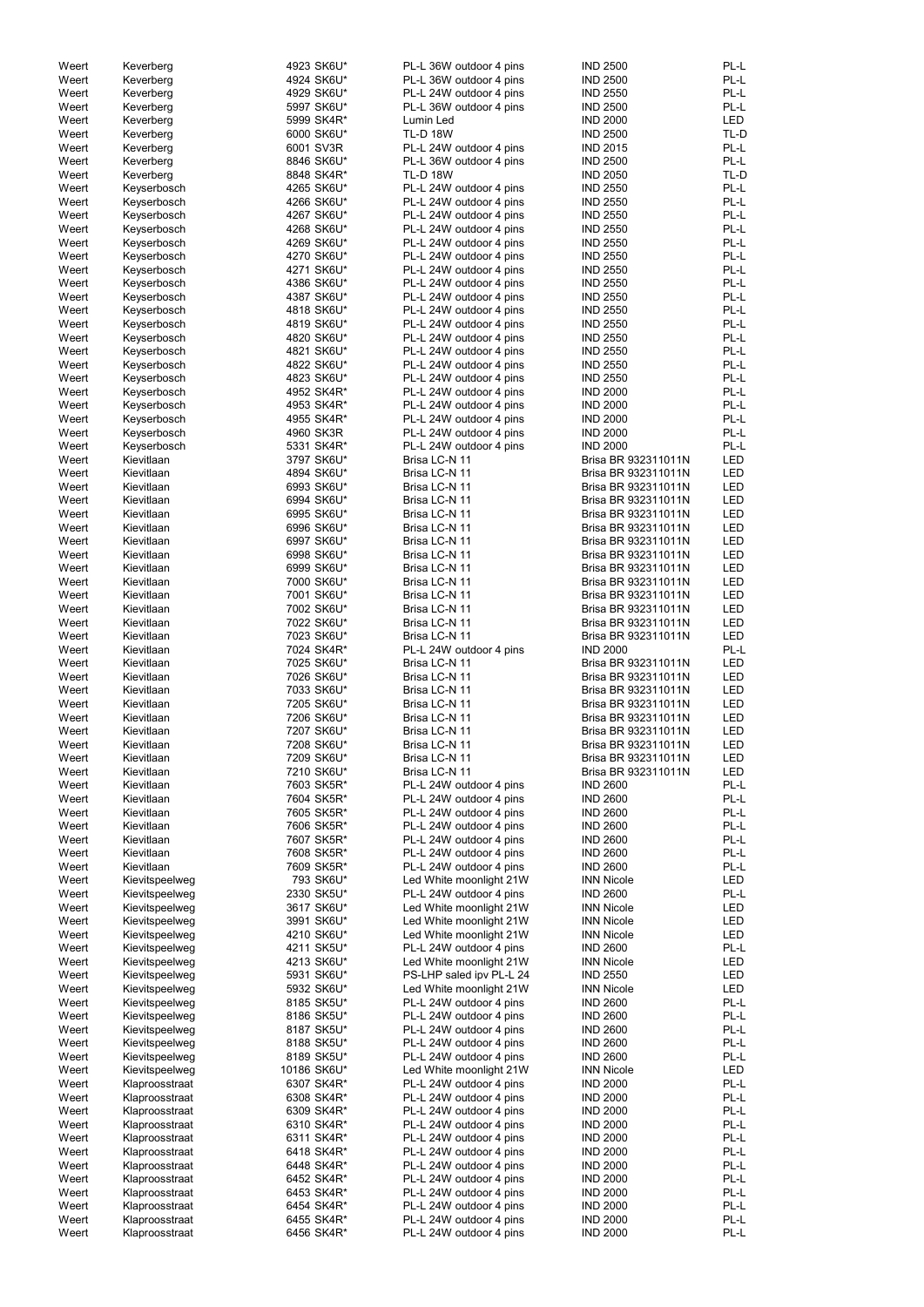| Weert | Klaproosstraat |            | 6457 SK4R*                            | PL-L 24W outdoor 4 pins | <b>IND 2000</b>                          | PL-L       |
|-------|----------------|------------|---------------------------------------|-------------------------|------------------------------------------|------------|
| Weert | Klaproosstraat |            | 6458 SK4R*                            | PL-L 24W outdoor 4 pins | <b>IND 2000</b>                          | PL-L       |
| Weert | Klaproosstraat |            | 6459 SK4R*                            | PL-L 24W outdoor 4 pins | <b>IND 2000</b>                          | PL-L       |
| Weert | Klaproosstraat |            | 6460 SK5R*                            | PL-L 24W outdoor 4 pins | <b>IND 2550</b>                          | PL-L       |
| Weert | Klaproosstraat |            | 6762 SK4R*                            | <b>TL-D 18W</b>         | <b>IND 2050</b>                          | TL-D       |
| Weert | Klaproosstraat |            | 9572 SK5R*                            | PL-L 24W outdoor 4 pins | <b>IND 2550</b>                          | PL-L       |
| Weert | Klaproosstraat | 6002 TV 12 | Gevelsteun                            | PL-S 9W 2 pins          | Phl.FWC110 40 KP                         | PL-S       |
| Weert | Klaproosstraat | 6002 TV 18 | Gevelsteun                            | PL-S 9W 2 pins          | Phl.FWC110 40 KP                         | PL-S       |
|       |                | 6002 TV 28 |                                       |                         | <b>Phl.FWC110 40 KP</b>                  | PL-S       |
| Weert | Klaproosstraat |            | Gevelsteun                            | PL-S 9W 2 pins          |                                          |            |
| Weert | Klaproosstraat | 6002 TV 66 | Gevelsteun                            | PL-S 9W 2 pins          | Phl.FWC110 40 KP                         | PL-S       |
| Weert | Klaproosstraat | 6002 TV 72 | Gevelsteun                            | PL-S 9W 2 pins          | Phl.FWC110 40 KP                         | PL-S       |
| Weert | Klaproosstraat | 6002 TV 74 | Gevelsteun                            | PL-S 9W 2 pins          | <b>Phl.FWC110 40 KP</b>                  | PL-S       |
| Weert | Klaproosstraat | 6002 TV 92 | Gevelsteun                            | PL-S 9W 2 pins          | Phl.FWC110 40 KP                         | PL-S       |
| Weert | Klaroenstraat  |            | 57 SK3R                               | PL-L 24W outdoor 4 pins | <b>IND 2015</b>                          | PL-L       |
| Weert | Klaroenstraat  |            | 5663 SK3R                             | PL-L 24W outdoor 4 pins | <b>IND 2015</b>                          | PL-L       |
| Weert | Klaroenstraat  |            | 5664 SK3R                             | PL-L 24W outdoor 4 pins | <b>IND 2015</b>                          | PL-L       |
| Weert | Klaroenstraat  |            | 5665 SK3R                             | PL-L 24W outdoor 4 pins | <b>IND 2015</b>                          | PL-L       |
|       |                |            |                                       |                         |                                          |            |
| Weert | Klaroenstraat  |            | 5666 SK3R                             | PL-L 24W outdoor 4 pins | <b>IND 2015</b>                          | PL-L       |
| Weert | Klaroenstraat  |            | 5667 SK3R                             | PL-L 24W outdoor 4 pins | <b>IND 2015</b>                          | PL-L       |
| Weert | Klaroenstraat  |            | 5668 SK3R                             | PL-L 24W outdoor 4 pins | <b>IND 2015</b>                          | PL-L       |
| Weert | Klaroenstraat  |            | 5669 SK3R                             | PL-L 24W outdoor 4 pins | <b>IND 2015</b>                          | PL-L       |
| Weert | Klaroenstraat  |            | 5670 SK3R                             | PL-L 24W outdoor 4 pins | <b>IND 2015</b>                          | PL-L       |
| Weert | Klaroenstraat  |            | 5671 SK3R                             | PL-L 24W outdoor 4 pins | <b>IND 2015</b>                          | PL-L       |
| Weert | Klaroenstraat  |            | 5672 SK3R                             | PL-L 24W outdoor 4 pins | <b>IND 2015</b>                          | PL-L       |
| Weert | Klaroenstraat  |            | 5673 SK3,5R                           | PL-L 24W outdoor 4 pins | <b>IND 2015</b>                          | PL-L       |
| Weert | Klaroenstraat  |            | 5674 SK3R                             | PL-L 24W outdoor 4 pins | <b>IND 2015</b>                          | PL-L       |
|       |                |            |                                       |                         |                                          |            |
| Weert | Klaroenstraat  |            | 5675 SK3R                             | PL-L 24W outdoor 4 pins | <b>IND 2015</b>                          | PL-L       |
| Weert | Klaroenstraat  |            | 5676 SK3R                             | PL-L 18W outdoor 4 pins | <b>IND 2400</b>                          | PL-L       |
| Weert | Klaroenstraat  |            | 5769 SV2,5R                           | PL-L 24W outdoor 4 pins | <b>IND 2015</b>                          | PL-L       |
| Weert | Klaroenstraat  |            | 5770 SV2,5R                           | PL-L 24W outdoor 4 pins | <b>IND 2015</b>                          | PL-L       |
| Weert | Klaroenstraat  |            | 7615 SV2,5R                           | PL-L 24W outdoor 4 pins | <b>IND 2015</b>                          | PL-L       |
| Weert | Klaroenstraat  |            | 7616 SV2,5R                           | PL-L 24W outdoor 4 pins | <b>IND 2015</b>                          | PL-L       |
| Weert | Klaroenstraat  |            | 7976 SV2,5R                           | PL-L 24W outdoor 4 pins | <b>IND 2015</b>                          | PL-L       |
| Weert | Klaroenstraat  | 6004 DN 34 | Gevelsteun                            | PL-S 9W 2 pins          | Phl.FWC110 40 KP                         | PL-S       |
|       |                |            |                                       |                         |                                          |            |
| Weert | Klaroenstraat  | 6004 DN 40 | Gevelsteun                            | PL-S 9W 2 pins          | Phl.FWC110 40 KP                         | PL-S       |
| Weert | Klaroenstraat  | 6004 DN 50 | Gevelsteun                            | PL-S 9W 2 pins          | Phl.FWC110 40 KP                         | PL-S       |
| Weert | Klaroenstraat  | 6004 DN 56 | Gevelsteun                            | LED 9W                  | PHI BWC 110                              | <b>LED</b> |
| Weert | Klavertje      |            | 11782 staal conisch 6 m LED 12-1500NW |                         | Luma 12 led mini R4                      | <b>LED</b> |
| Weert | Klavertje      |            | 11783 staal conisch 6 m LED 12-1500NW |                         | Luma 12 led mini R4                      | LED        |
| Weert | Klavertje      |            | 11784 staal conisch 6 m LED 12-1500NW |                         | Luma 12 led mini R4                      | <b>LED</b> |
| Weert | Klavertje      |            | 11785 staal conisch 6 m LED 12-1500NW |                         | Luma 12 led mini R4                      | <b>LED</b> |
| Weert | Klavertje      |            | 11786 staal conisch 6 m LED 12-1500NW |                         | Luma 12 led mini R4                      | <b>LED</b> |
| Weert | Kleefstraat    |            | 2563 SK6U*                            | PL-L 24W outdoor 4 pins | <b>IND 2550</b>                          | PL-L       |
|       |                |            |                                       |                         |                                          |            |
| Weert | Kleefstraat    |            | 2564 SK6U*                            | PL-L 24W outdoor 4 pins | <b>IND 2550</b>                          | PL-L       |
| Weert | Kleefstraat    |            | 2565 SK6U*                            | PL-L 24W outdoor 4 pins | <b>IND 2550</b>                          | PL-L       |
| Weert | Kleefstraat    |            | 2566 SK6U*                            | PL-L 24W outdoor 4 pins | <b>IND 2550</b>                          | PL-L       |
| Weert | Kleefstraat    |            | 2567 SK6U*                            | PL-L 24W outdoor 4 pins | <b>IND 2550</b>                          | PL-L       |
| Weert | Kleefstraat    |            | 2568 SK6U*                            | PL-L 24W outdoor 4 pins | <b>IND 2550</b>                          | PL-L       |
| Weert | Kleefstraat    |            | 2847 SK4R*                            | PL-L 24W outdoor 4 pins | <b>IND 2000</b>                          | PL-L       |
| Weert | Klein Leuken   |            | 5332 SK6U*                            | PL-L 18W outdoor 4 pins | <b>IND 2500</b>                          | PL-L       |
| Weert | Klein Leuken   |            | 5333 SK6U*                            | <b>TL-D 18W</b>         | <b>IND 2500</b>                          | TL-D       |
|       |                |            |                                       |                         |                                          | PL-L       |
| Weert | Klein Leuken   |            | 5334 SK6U*                            | PL-L 18W outdoor 4 pins | <b>IND 2500</b>                          |            |
| Weert | Klein Leuken   |            | 5335 SK6U*                            | <b>TL-D 18W</b>         | <b>IND 2500</b>                          | TL-D       |
| Weert | Klein Leuken   |            | 5871 SV2,5R                           | PL-L 24W outdoor 4 pins | <b>IND 2015</b>                          | PL-L       |
| Weert | Klein Leuken   |            | 5872 SV2,5R                           | PL-L 24W outdoor 4 pins | <b>IND 2015</b>                          | PL-L       |
| Weert | Klein Leuken   |            | 5873 SV2,5R                           | PL-L 24W outdoor 4 pins | <b>IND 2015</b>                          | PL-L       |
| Weert | Kleinehegsteeg |            | 6284 SK6U*                            | Led White moonlight 21W | <b>INN Nicole</b>                        | LED        |
| Weert | Kloosterstraat |            | 428 SK6U*                             | PL-L 24W outdoor 4 pins | <b>IND 2550</b>                          | PL-L       |
| Weert | Kloosterstraat |            | 429 SK6U*                             | PL-L 24W outdoor 4 pins | <b>IND 2550</b>                          | PL-L       |
| Weert | Kloosterstraat |            | 430 SK6U*                             | PL-L 24W outdoor 4 pins | <b>IND 2550</b>                          | PL-L       |
| Weert | Kloosterstraat |            | 431 SK6U*                             | PL-L 24W outdoor 4 pins | <b>IND 2550</b>                          | PL-L       |
| Weert | Kloosterstraat |            | 432 SK6U*                             | PL-L 24W outdoor 4 pins | <b>IND 2550</b>                          | PL-L       |
| Weert | Kloosterstraat |            | 434 SK6U*                             |                         | <b>IND 2550</b>                          | PL-L       |
|       |                |            |                                       | PL-L 24W outdoor 4 pins |                                          |            |
| Weert | Kloosterstraat |            | 435 SK6U*                             | PL-L 24W outdoor 4 pins | <b>IND 2550</b>                          | PL-L       |
| Weert | Kloosterstraat |            | 436 SK6U*                             | PL-L 24W outdoor 4 pins | <b>IND 2550</b>                          | PL-L       |
| Weert | Kloosterstraat |            | 875 SK6U*                             | PL-L 24W outdoor 4 pins | <b>IND 2550</b>                          | PL-L       |
| Weert | Kloosterstraat |            | 876 SK6U*                             | PL-L 24W outdoor 4 pins | <b>IND 2550</b>                          | PL-L       |
| Weert | Kloosterstraat |            | 3593 SK6U*                            | PL-L 24W outdoor 4 pins | <b>IND 2550</b>                          | PL-L       |
| Weert | Kloosterstraat |            | 3772 SK6U*                            | PL-L 24W outdoor 4 pins | <b>IND 2550</b>                          | PL-L       |
| Weert | Kloosterstraat |            | 3773 SK6U*                            | PL-L 24W outdoor 4 pins | <b>IND 2550</b>                          | PL-L       |
| Weert | Kloosterstraat |            | 3793 SK6U*                            | PL-L 24W outdoor 4 pins | <b>IND 2550</b>                          | PL-L       |
| Weert | Kloosterstraat |            | 5959 SK6U*                            | PL-L 24W outdoor 4 pins | <b>IND 2550</b>                          | PL-L       |
|       |                |            |                                       |                         |                                          |            |
| Weert | Kloosterstraat |            | 5960 SK6U*                            | PL-L 24W outdoor 4 pins | <b>IND 2550</b>                          | $PL-L$     |
| Weert | Kloosterstraat |            | 5961 SK6U*                            | PL-L 24W outdoor 4 pins | <b>IND 2550</b>                          | PL-L       |
| Weert | Kloosterstraat |            | 5962 SK6U*                            | PL-L 24W outdoor 4 pins | <b>IND 2550</b>                          | PL-L       |
| Weert | Kloosterstraat |            | 8313 SK6U*                            | PL-L 24W outdoor 4 pins | <b>IND 2550</b>                          | PL-L       |
| Weert | Kloosterstraat | 6004 KN 38 | Gevelsteun                            | PL-S 9W 2 pins          | Phl.FWC110 40 KP                         | PL-S       |
| Weert | Kloosterstraat | 6004 KN 44 | Gevelsteun                            | PL-S 9W 2 pins          | Phl.FWC110 40 KP                         | PL-S       |
| Weert | Kloosterstraat | 6004 KN 52 | Gevelsteun                            | PL-S 9W 2 pins          | Phl.FWC110 40 KP                         | PL-S       |
| Weert | Kloosterstraat | 6004 KN 58 | Gevelsteun                            | PL-S 9W 2 pins          | Phl.FWC110 40 KP                         | PL-S       |
|       |                |            |                                       |                         |                                          |            |
| Weert | Knoopkruid     |            | 12656 AK6U                            | LED 13W 1800lm          | Mini Luma, BGP 621                       | LED        |
| Weert | Knoopkruid     |            | 12657 AK6U                            | LED 13W 1800lm          | Mini Luma, BGP 621                       | LED        |
| Weert | Knoopkruid     |            | 12658 AK6U                            | LED 13W 1800lm          | Mini Luma, BGP 621                       | LED        |
| Weert | Knoopkruid     |            | 12659 AK6U                            | LED 11W 1500lm          | Mini Luma, BGP 621                       | LED        |
| Weert |                |            |                                       |                         |                                          |            |
|       | Knoopkruid     |            | 12660 AK6U                            | LED 11W 1500lm          | Mini Luma, BGP 621                       | LED        |
| Weert | Knoopkruid     |            | 12661 AK6U<br>12662 AK6U              | LED 11W 1500lm          | Mini Luma, BGP 621<br>Mini Luma, BGP 621 | LED        |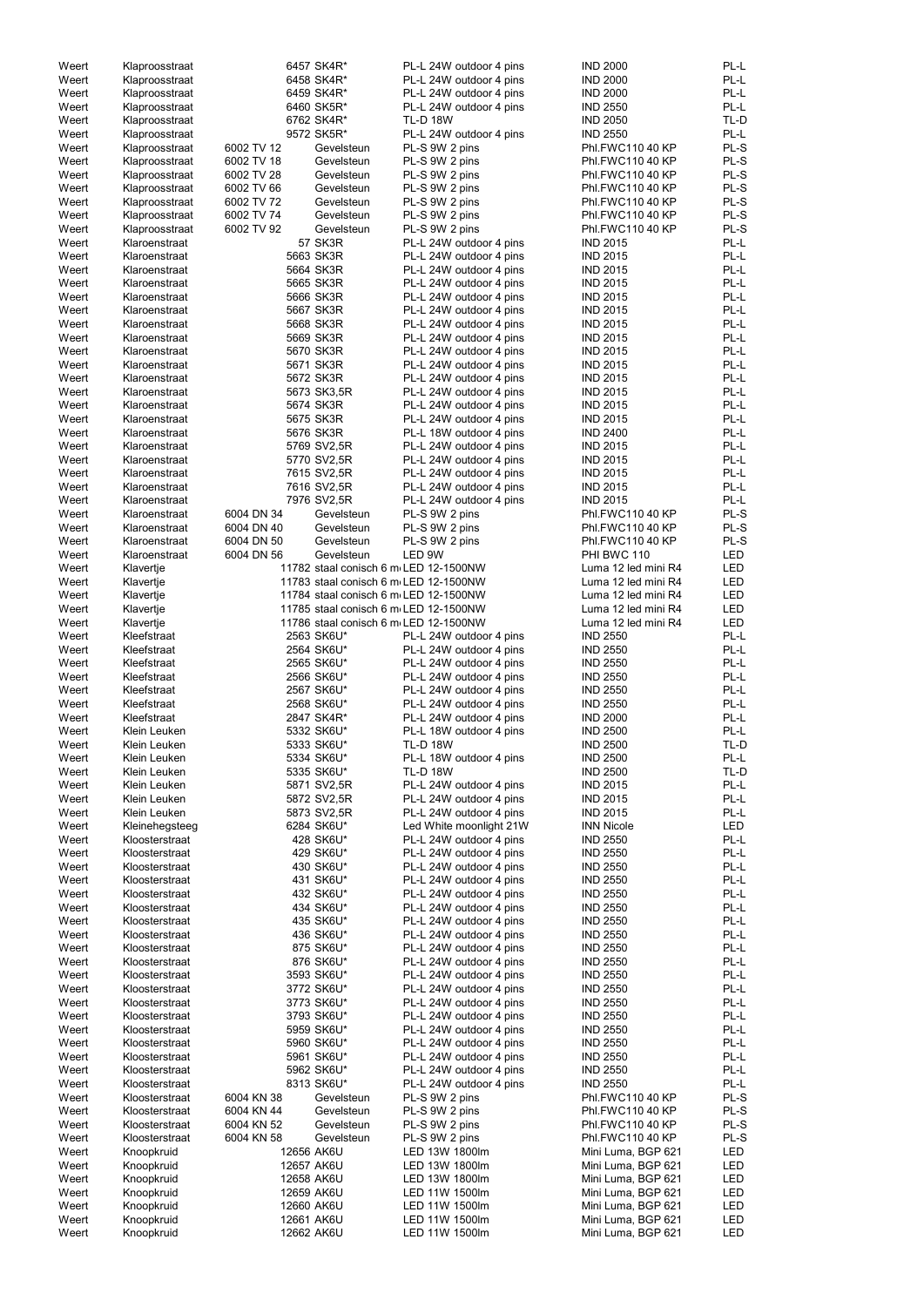| Weert | Knoopkruid     |            | 12663 AK6U                          | LED 11W 1500lm                                  | Mini Luma, BGP 621              | LED        |
|-------|----------------|------------|-------------------------------------|-------------------------------------------------|---------------------------------|------------|
| Weert | Knoopkruid     |            | 12664 AK6U                          | LED 11W 1500lm                                  | Mini Luma, BGP 621              | LED        |
| Weert | Knoopkruid     |            | 12667 AK6U                          | LED 11W 1500lm                                  | Mini Luma, BGP 621              | LED        |
| Weert | Knoopkruid     |            | 12668 AK6U                          | LED 11W 1500lm                                  | Mini Luma, BGP 621              | LED        |
| Weert | Knoopkruid     |            | 12669 AK6U                          | LED 11W 1500lm                                  | Mini Luma, BGP 621              | LED        |
|       |                |            |                                     |                                                 |                                 |            |
| Weert | Knoopkruid     |            | 12670 AK6U                          | LED 11W 1500lm                                  | Mini Luma, BGP 621              | LED        |
| Weert | Knoopkruid     |            | 12671 AK6U                          | LED 11W 1500lm                                  | Mini Luma, BGP 621              | LED        |
| Weert | Knoopkruid     |            | 12672 AK6U                          | LED 11W 1500lm                                  | Mini Luma, BGP 621              | <b>LED</b> |
| Weert | Knoopkruid     |            | 12675 AK4R                          | LED 28W 3600lm                                  | Alura 16 led NW optiek 510. LED |            |
|       |                |            |                                     |                                                 |                                 |            |
| Weert | Knoopkruid     |            | 12676 AK4R                          | LED 28W 3600lm                                  | Alura 16 led NW optiek 510. LED |            |
| Weert | Koekoeksweg    |            | 1132 SK6U*                          | Led siteco 16W 1840lm 1.3a                      | Siteco SL20                     | LED        |
| Weert | Koekoeksweg    |            | 1136 SK6U*                          | Led siteco 16W 1840lm 1.3a                      | Siteco SL20                     | LED        |
| Weert | Koekoeksweg    |            | 1137 SK6U*                          | Led siteco 16W 1840lm 1.3a                      | Siteco SL20                     | LED        |
|       |                |            |                                     |                                                 |                                 |            |
| Weert | Koekoeksweg    |            | 1138 SK6U*                          | Led siteco 16W 1840lm 1.3a                      | Siteco SL20                     | LED        |
| Weert | Koekoeksweg    |            | 1139 SK6U*                          | Led siteco 16W 1840lm 1.3a                      | Siteco SL20                     | LED        |
| Weert | Koekoeksweg    |            | 1140 SK6U*                          | Led siteco 16W 1840lm 1.3a                      | Siteco SL20                     | LED        |
| Weert | Koekoeksweg    |            | 1213 SK5U*                          | Led siteco 16W 1840lm 1.3a                      | Siteco SL20                     | LED        |
|       |                |            |                                     |                                                 |                                 |            |
| Weert | Koekoeksweg    |            | 2507 SV9U                           | SON Pia Plus 100W                               | <b>PHI SGS 203</b>              | SON        |
| Weert | Koekoeksweg    |            | 3820 SK6U*                          | Led siteco 16W 1840lm 1.3a                      | Siteco SL20                     | LED        |
| Weert | Koekoeksweg    |            | 3825 SK6U*                          | Led siteco 16W 1840lm 1.3a                      | Siteco SL20                     | LED        |
| Weert | Koekoeksweg    |            | 4068 SK6U*                          | Led siteco 16W 1840lm 1.3a                      | Siteco SL20                     | LED        |
|       |                |            |                                     |                                                 |                                 |            |
| Weert | Koekoeksweg    |            | 4069 SK6U*                          | Led siteco 16W 1840lm 1.3a                      | Siteco SL20                     | LED        |
| Weert | Koekoeksweg    |            | 4070 SK6U*                          | Led siteco 16W 1840lm 1.3a                      | Siteco SL20                     | LED        |
| Weert | Koekoeksweg    |            | 4071 SK6U*                          | Led siteco 16W 1840lm 1.3a                      | Siteco SL20                     | LED        |
| Weert | Koekoeksweg    |            | 5231 SV9U                           | SON Pia Plus 100W                               | PHI SGS 203                     | SON        |
|       |                |            |                                     |                                                 |                                 |            |
| Weert | Koekoeksweg    |            | 5231 SV9U                           | SON Pia Plus 100W                               | PHI SGS 203                     | SON        |
| Weert | Koekoeksweg    |            | 5716 SK6U*                          | Led siteco 16W 1840lm 1.3a                      | Siteco SL20                     | LED        |
| Weert | Koekoeksweg    |            | 8883 SK6U*                          | Led siteco 16W 1840lm 1.3a                      | Siteco SL20                     | LED        |
|       |                |            |                                     |                                                 |                                 |            |
| Weert | Koekoeksweg    |            | 9392 SK5U*                          | Led siteco 16W 1840lm 1.3a                      | Siteco SL20                     | LED        |
| Weert | Koekoeksweg    |            | 9699 SK5U*                          | Led White moonlight 21W                         | <b>INN Nicole</b>               | LED        |
| Weert | Koekoeksweg    |            | 9700 SK5U*                          | Led siteco 16W 1840lm 1.3a                      | Siteco SL20                     | LED        |
| Weert | Koekoeksweg    |            | 9701 SK5U*                          | Led siteco 16W 1840lm 1.3a                      | Siteco SL20                     | LED        |
|       |                |            |                                     |                                                 |                                 |            |
| Weert | Koelebeemdweg  |            | 777 SK6U*                           | Led siteco 16W 1840lm 1.3a                      | Siteco SL20                     | <b>LED</b> |
| Weert | Koelebeemdweg  |            | 778 AK6U                            | Led siteco 16W 1840lm 1.3a                      | Siteco SL20                     | LED        |
| Weert | Koelebeemdweg  |            | 3620 SK6U*                          | Led siteco 16W 1840lm 1.3a                      | Siteco SL20                     | LED        |
| Weert | Koelebeemdweg  |            | 5091 AV6U                           | Led siteco 16W 1840lm 1.3a                      | Siteco SL20                     | <b>LED</b> |
|       |                |            |                                     |                                                 |                                 |            |
| Weert | Koelebeemdweg  |            | 5092 AK6U                           | Led siteco 16W 1840lm 1.3a                      | Siteco SL20                     | LED        |
| Weert | Koenderstraat  |            |                                     | 12085 staal conisch 6 m Led White moonlight 21W | <b>INN Nicole</b>               | LED        |
| Weert | Koenderstraat  |            |                                     | 12085 staal conisch 6 m Led White moonlight 21W | <b>INN Nicole</b>               | LED        |
| Weert | Koenderstraat  |            |                                     | 12086 staal conisch 6 m Led White moonlight 21W | <b>INN Nicole</b>               | LED        |
|       |                |            |                                     |                                                 |                                 |            |
| Weert | Koenderstraat  |            |                                     | 12087 staal conisch 6 m Led White moonlight 21W | <b>INN Nicole</b>               | <b>LED</b> |
| Weert | Koenderstraat  |            |                                     | 12088 staal conisch 6 m PL-L 24W outdoor 4 pins | <b>IND 2550</b>                 | PL-L       |
| Weert | Koenderstraat  |            |                                     | 12088 staal conisch 6 m Led White moonlight 21W | <b>INN Nicole</b>               | <b>LED</b> |
|       |                |            |                                     |                                                 |                                 |            |
| Weert | Kokmeeuw       |            | 9350 SK6U*                          | PL-L 24W outdoor 4 pins                         | <b>IND 2550</b>                 | PL-L       |
| Weert | Kokmeeuw       |            | 9351 SK6U*                          | PL-L 24W outdoor 4 pins                         | <b>IND 2550</b>                 | PL-L       |
| Weert | Kokmeeuw       |            | 9352 SK6U*                          | PL-L 24W outdoor 4 pins                         | <b>IND 2550</b>                 | PL-L       |
| Weert | Kokmeeuw       | 6005 KD 2  | Gevelsteun                          | PL-S 9W 2 pins                                  | Phl.FWC110 40 KP                | PL-S       |
|       |                |            |                                     |                                                 |                                 |            |
| Weert | Kokmeeuw       | 6005 KD 36 | Gevelsteun                          | PL-S 9W 2 pins                                  | Phl.FWC110 40 KP                | PL-S       |
| Weert | Kokmeeuw       | 6005 KD 6  | Gevelsteun                          | LED 9W                                          | PHI BWC 110                     | <b>LED</b> |
| Weert | Konenhofstraat |            | 7235 SK4R*                          | PS-LHP saled ipv PL-L 24                        | <b>IND 2000</b>                 | <b>LED</b> |
|       | Konenhofstraat |            | 7236 SK4R*                          | PS-LHP saled ipv PL-L 24                        | <b>IND 2000</b>                 | <b>LED</b> |
| Weert |                |            |                                     |                                                 |                                 |            |
| Weert | Konenhofstraat |            | 7237 SK4R*                          | PS-LHP saled ipv PL-L 24                        | <b>IND 2000</b>                 | <b>LED</b> |
| Weert | Konenhofstraat |            | 7238 SK4R*                          | PS-LHP saled ipv PL-L 24                        | <b>IND 2000</b>                 | LED        |
| Weert | Konenhofstraat |            | 7239 SK4R*                          | PS-LHP saled ipv PL-L 24                        | <b>IND 2000</b>                 | LED        |
| Weert | Konenhofstraat |            |                                     | PS-LHP saled ipv PL-L 24                        | <b>IND 2000</b>                 | LED        |
|       |                |            | 7240 SK4R*                          |                                                 |                                 |            |
| Weert | Konenhofstraat |            | 7241 SK4R*                          |                                                 |                                 |            |
| Weert | Konenhofstraat |            |                                     | PS-LHP saled ipv PL-L 24                        | <b>IND 2000</b>                 | LED        |
| Weert |                | 6005 SB 10 | Gevelsteun                          | LED 9W                                          | PHI BWC 110                     | <b>LED</b> |
|       |                |            |                                     |                                                 |                                 |            |
|       | Koningshof     |            | 3667 SK4R*                          | PL-L 24W outdoor 4 pins                         | <b>IND 2000</b>                 | PL-L       |
| Weert | Koningshof     |            | 3668 SK4R*                          | PL-L 24W outdoor 4 pins                         | <b>IND 2000</b>                 | PL-L       |
| Weert | Koningshof     |            | 3669 SK4R*                          | PL-L 24W outdoor 4 pins                         | <b>IND 2000</b>                 | PL-L       |
| Weert | Koningshof     |            | 3670 SK4R*                          | PL-L 24W outdoor 4 pins                         | <b>IND 2000</b>                 | PL-L       |
| Weert | Koningshof     |            | 3671 SK4R*                          | PL-L 24W outdoor 4 pins                         | <b>IND 2000</b>                 | PL-L       |
|       |                |            |                                     |                                                 |                                 |            |
| Weert | Koningshof     |            | 3672 SK4R*                          | PL-L 24W outdoor 4 pins                         | <b>IND 2000</b>                 | PL-L       |
| Weert | Koningshof     |            | 3673 SK4R*                          | PL-L 24W outdoor 4 pins                         | <b>IND 2000</b>                 | PL-L       |
| Weert | Koolmeeshof    |            | 7028 SK4R*                          | <b>TL-D 18W</b>                                 | <b>IND 2000</b>                 | TL-D       |
|       | Koolmeeshof    |            |                                     |                                                 |                                 | PL-L       |
| Weert |                |            | 7029 SK4R*                          | PL-L 24W outdoor 4 pins                         | <b>IND 2000</b>                 |            |
| Weert | Koolmeeshof    |            | 7030 SK4R*                          | PL-L 24W outdoor 4 pins                         | <b>IND 2000</b>                 | PL-L       |
| Weert | Koolmeeshof    |            | 7031 SK4R*                          | PL-L 24W outdoor 4 pins                         | <b>IND 2000</b>                 | PL-L       |
| Weert | Korbeel        |            | 8608 SK5U*                          | PL-L 24W outdoor 4 pins                         | <b>IND 2600</b>                 | PL-L       |
| Weert | Korbeel        |            | 8609 SK5U*                          | PL-L 24W outdoor 4 pins                         | <b>IND 2600</b>                 | PL-L       |
|       |                |            |                                     |                                                 |                                 |            |
| Weert | Korbeel        |            | 8610 SK5U*                          | PL-L 24W outdoor 4 pins                         | <b>IND 2600</b>                 | PL-L       |
| Weert | Korbeel        |            | 8611 SK5U*                          | PL-L 24W outdoor 4 pins                         | <b>IND 2600</b>                 | PL-L       |
| Weert | Korbeel        |            | 8612 SK5U*                          | PL-L 24W outdoor 4 pins                         | <b>IND 2600</b>                 | PL-L       |
| Weert | Korbeel        |            | 8613 SK5U*                          | PL-L 24W outdoor 4 pins                         | <b>IND 2600</b>                 | PL-L       |
|       |                |            |                                     |                                                 |                                 |            |
| Weert | Korbeel        |            | 8614 SK5U*                          | PL-L 24W outdoor 4 pins                         | <b>IND 2600</b>                 | PL-L       |
| Weert | Korbeel        |            | 8620 SK5U*                          | PL-L 24W outdoor 4 pins                         | <b>IND 2600</b>                 | PL-L       |
| Weert | Korbeel        |            | 8621 SK5U*                          | PL-L 24W outdoor 4 pins                         | <b>IND 2600</b>                 | PL-L       |
| Weert | Korbeel        |            |                                     | PL-L 24W outdoor 4 pins                         | <b>IND 2600</b>                 | PL-L       |
|       |                |            | 8622 SK5U*                          |                                                 |                                 |            |
| Weert | Korbeel        |            | 8623 SK5U*                          | PL-L 24W outdoor 4 pins                         | <b>IND 2600</b>                 | PL-L       |
| Weert | Korbeel        |            | 8624 SK5U*                          | PL-L 24W outdoor 4 pins                         | <b>IND 2600</b>                 | PL-L       |
| Weert | Korbeel        |            | 8625 SK5U*                          | PL-L 24W outdoor 4 pins                         | <b>IND 2600</b>                 | PL-L       |
| Weert | Korbeel        |            | 8626 SK4R*                          | <b>TL-D 18W</b>                                 | <b>IND 2050</b>                 | TL-D       |
|       |                |            |                                     |                                                 |                                 |            |
| Weert | Korenaar       |            | 11758 Enkele Boogmast LED 12-1500NW |                                                 | Luma 12 led mini R4             | LED        |
| Weert | Korenaar       |            | 11759 Enkele Boogmast LED 12-1500NW |                                                 | Luma 12 led mini R4             | LED        |
| Weert | Korenaar       |            | 11760 Enkele Boogmast LED 12-1500NW |                                                 | Luma 12 led mini R4             | LED        |
| Weert | Korenaar       |            | 11761 Enkele Boogmast LED 12-1500NW |                                                 | Luma 12 led mini R4             | LED        |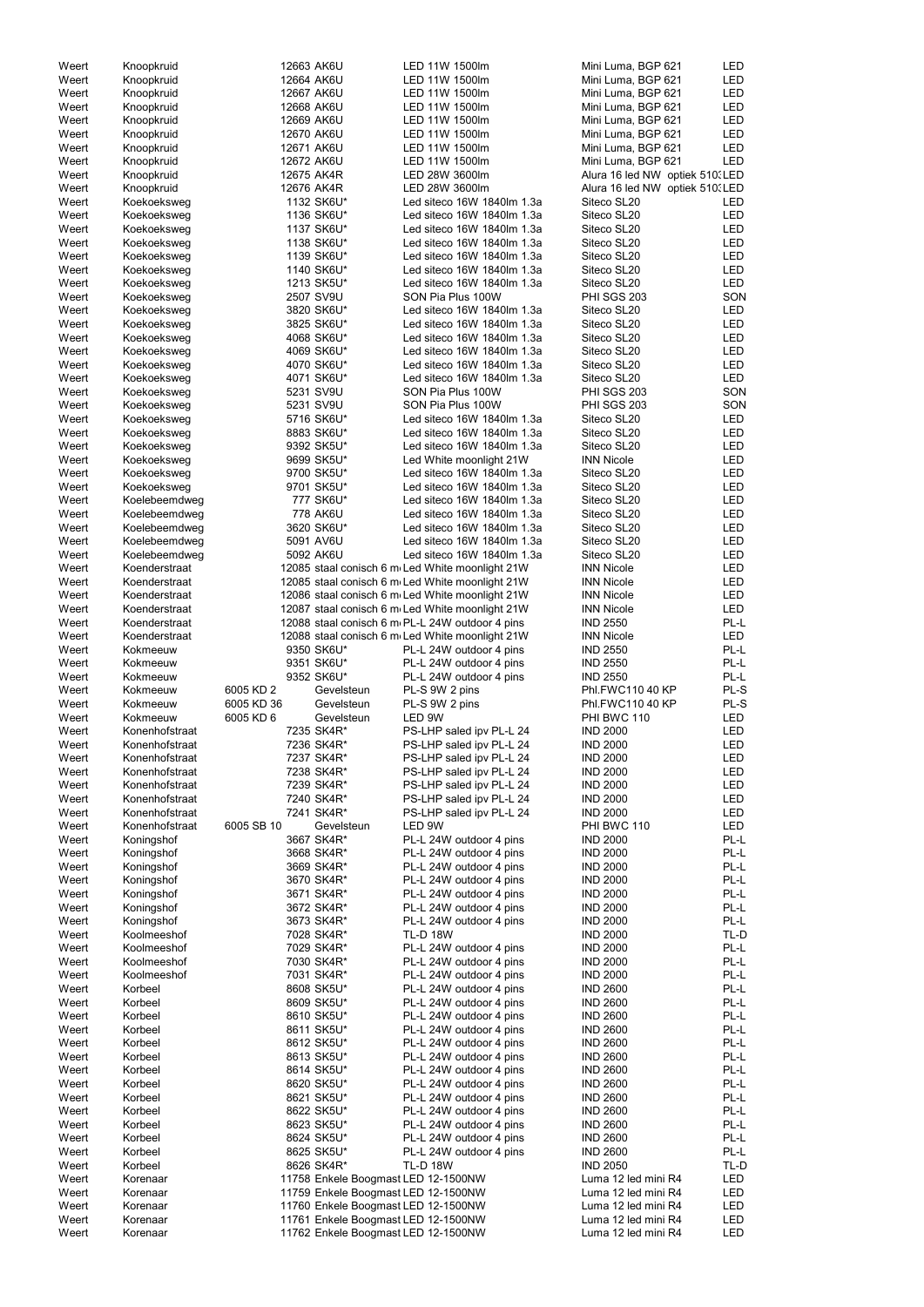| Weert          | Korenaar                 |            | 11763 Staal conisch 4 m LED 12-1500NW |                                                    | Alura 16 led NW optiek 510. LED    |              |
|----------------|--------------------------|------------|---------------------------------------|----------------------------------------------------|------------------------------------|--------------|
| Weert          | Korenaar                 |            | 11764 Staal conisch 4 m LED 12-1500NW |                                                    | Alura 16 led NW optiek 510. LED    |              |
| Weert          | Korenaar                 |            | 11799 staal conisch 6 m LED 12-1500NW |                                                    | Luma 12 led mini R4                | <b>LED</b>   |
| Weert          | Korenaar                 |            | 11800 staal conisch 6 m LED 12-1500NW |                                                    | Luma 12 led mini R4                | <b>LED</b>   |
|                |                          |            |                                       |                                                    |                                    |              |
| Weert          | Korenaar                 |            | 11801 staal conisch 6 m LED 12-1500NW |                                                    | Luma 12 led mini R4                | <b>LED</b>   |
| Weert          | Korenaar                 |            | 11812 staal conisch 6 m LED 12-1500NW |                                                    | Luma 12 led mini R4                | <b>LED</b>   |
| Weert          | Korenaar                 |            | 11813 staal conisch 6 m LED 12-1500NW |                                                    | Luma 12 led mini R4                | <b>LED</b>   |
| Weert          | Korenaar                 |            | 11814 staal conisch 6 m LED 12-1500NW |                                                    | Luma 12 led mini R4                | <b>LED</b>   |
|                |                          |            |                                       |                                                    |                                    |              |
| Weert          | Korenaar                 |            | 11815 Enkele Boogmast LED 12-1500NW   |                                                    | Luma 12 led mini R4                | LED          |
| Weert          | Korenaar                 |            | 11865 Staal conisch 4 m LED 12-1500NW |                                                    | Alura 16 led NW optiek 510. LED    |              |
| Weert          | Korenaar                 |            | 11866 Staal conisch 4 m LED 12-1500NW |                                                    | Alura 16 led NW optiek 510. LED    |              |
|                |                          |            |                                       |                                                    |                                    |              |
| Weert          | Korenaar                 |            | 11868 Staal conisch 4 m LED 12-1500NW |                                                    | Alura 16 led NW optiek 510. LED    |              |
| Weert          | Korenaar                 |            | 11869 Staal conisch 4 m LED 12-1500NW |                                                    | Alura 16 led NW optiek 510. LED    |              |
| Weert          | Korenaar                 | 12584 AK4R |                                       | LED 28W 3600lm                                     | Alura 16 led NW optiek 510. LED    |              |
| Weert          | Korenbloemstraat         |            | 6296 SK4R*                            | PL-L 24W outdoor 4 pins                            | <b>IND 2000</b>                    | PL-L         |
|                |                          |            |                                       |                                                    |                                    |              |
| Weert          | Korenbloemstraat         |            | 6297 SK4R*                            | PL-L 24W outdoor 4 pins                            | <b>IND 2000</b>                    | PL-L         |
| Weert          | Korenbloemstraat         |            | 6298 SK4R*                            | PL-L 24W outdoor 4 pins                            | <b>IND 2000</b>                    | PL-L         |
| Weert          | Korenbloemstraat         |            | 6464 SK4R*                            | PL-L 24W outdoor 4 pins                            | <b>IND 2000</b>                    | PL-L         |
|                |                          |            |                                       |                                                    |                                    |              |
| Weert          | Korenbloemstraat         |            | 6465 SK4R*                            | PL-L 24W outdoor 4 pins                            | <b>IND 2000</b>                    | PL-L         |
| Weert          | Korenbloemstraat         |            | 6466 SK4R*                            | PL-L 24W outdoor 4 pins                            | <b>IND 2000</b>                    | PL-L         |
| Weert          | Korenbloemstraat         |            | 6467 SK4R*                            | PL-L 24W outdoor 4 pins                            | <b>IND 2000</b>                    | PL-L         |
| Weert          | Korenbloemstraat         |            | 6468 SK4R*                            | PL-L 24W outdoor 4 pins                            | <b>IND 2000</b>                    | PL-L         |
|                |                          |            |                                       |                                                    |                                    |              |
| Weert          | Korenbloemstraat         |            | 6469 SK4R*                            | PL-L 24W outdoor 4 pins                            | <b>IND 2000</b>                    | PL-L         |
| Weert          | Korenbloemstraat         | 6002 WZ 10 | Gevelsteun                            | PL-S 9W 2 pins                                     | Phl.FWC110 40 KP                   | PL-S         |
| Weert          | Korenbloemstraat         | 6002 WZ 20 | Gevelsteun                            | PL-S 9W 2 pins                                     | Phl.FWC110 40 KP                   | PL-S         |
|                |                          |            |                                       |                                                    |                                    |              |
| Weert          | Korenbloemstraat         | 6002 WZ 24 | Gevelsteun                            | PL-S 9W 2 pins                                     | Phl.FWC110 40 KP                   | PL-S         |
| Weert          | Korenbloemstraat         | 6002 WZ 30 | Gevelsteun                            | PL-S 9W 2 pins                                     | Phl.FWC110 40 KP                   | PL-S         |
| Weert          | Korenbloemstraat         | 6002 WZ 32 | Gevelsteun                            | PL-S 9W 2 pins                                     | Phl.FWC110 40 KP                   | PL-S         |
|                |                          |            |                                       |                                                    |                                    |              |
| Weert          | Korenmarkt               |            | 50 Gevelsteun                         | SON Pia Plus 100W                                  | <b>PHI SGS 203</b>                 | SON          |
| Weert          | Korenmarkt               | 000092a    |                                       | Bambu530D DEA Tronic Retro 525mA 6296lm LED        | <b>DAE Tronic</b>                  | <b>LED</b>   |
| Weert          | Korenmarkt               | 000092a    |                                       | Bambu530D DEA Tronic Retro 525mA 6296lm LED        | <b>DAE Tronic</b>                  | <b>LED</b>   |
| Weert          | Korenmarkt               |            |                                       | 93 Bambu530D DEA Tronic Retro 525mA 6296lm LED     | <b>DAE Tronic</b>                  | <b>LED</b>   |
|                |                          |            |                                       |                                                    |                                    |              |
| Weert          | Korenmarkt               |            |                                       | 93 Bambu530D DEA Tronic Retro 525mA 6296lm LED     | <b>DAE Tronic</b>                  | <b>LED</b>   |
| Weert          | Korenmarkt               |            |                                       | 94 Bambu530D DEA Tronic Retro 525mA 6296lm LED     | <b>DAE Tronic</b>                  | <b>LED</b>   |
| Weert          | Korenmarkt               |            |                                       | 94 Bambu530D DEA Tronic Retro 525mA 6296lm LED     | <b>DAE Tronic</b>                  | LED          |
|                |                          |            |                                       |                                                    |                                    |              |
| Weert          | Korenmarkt               |            | 98 Gevelsteun                         | SON Pia Plus 100W                                  | PHI SGS 203                        | SON          |
| Weert          | Korenmarkt               |            |                                       | 3141 Bambu530D DEA Tronic Retro 525mA 6296lm LED   | <b>DAE Tronic</b>                  | LED          |
| Weert          | Korenmarkt               |            |                                       | 3141 Bambu530D DEA Tronic Retro 525mA 6296lm LED   | <b>DAE Tronic</b>                  | LED          |
|                |                          | 010522a    |                                       | <b>CDM-T 150W</b>                                  |                                    |              |
| Weert          | Korenmarkt               |            | Grondspot                             |                                                    | WE-EF ETC 140                      | <b>CDM</b>   |
| Weert          | Korenmarkt               | 010522b    | Grondspot                             | <b>CDM-T 150W</b>                                  | WE-EF ETC 140                      | <b>CDM</b>   |
| Weert          | Korenmarkt               | 0105221c   | Grondspot                             | <b>CDM-T 150W</b>                                  | WE-EF ETC 140                      | <b>CDM</b>   |
| Weert          |                          |            | 11816 staal conisch 6 m LED 12-1500NW |                                                    | Luma 12 led mini R4                | <b>LED</b>   |
|                | Korenmijt                |            |                                       |                                                    |                                    |              |
| Weert          | Korenmijt                |            | 11817 staal conisch 6 m LED 12-1500NW |                                                    | Luma 12 led mini R4                | <b>LED</b>   |
| Weert          | Korenmijt                |            | 11818 staal conisch 6 m LED 12-1500NW |                                                    | Luma 12 led mini R4                | <b>LED</b>   |
| Weert          | Korenmijt                |            | 11819 staal conisch 6 m LED 12-1500NW |                                                    | Luma 12 led mini R4                | <b>LED</b>   |
|                |                          |            |                                       |                                                    |                                    |              |
| Weert          | Korenmijt                |            | 11864 Staal conisch 4 m LED 12-1500NW |                                                    | Alura 16 led NW optiek 510. LED    |              |
| Weert          | Korenmolen               |            | 7645 AK8U                             | SON-T Plus 70W                                     | <b>IND 2600</b>                    | SON          |
| Weert          | Korenmolen               |            | 7646 SK4R*                            | PL-L 24W outdoor 4 pins                            | <b>IND 2000</b>                    | PL-L         |
|                |                          |            |                                       |                                                    |                                    |              |
| Weert          | Korenmolen               |            | 7647 SK5U*                            | PL-L 24W outdoor 4 pins                            | <b>IND 2600</b>                    | PL-L         |
| Weert          | Korenmolen               |            | 7648 SK5U*                            | PL-L 24W outdoor 4 pins                            | <b>IND 2600</b>                    | PL-L         |
| Weert          | Korenmolen               |            | 7649 SK5U*                            | PL-L 24W outdoor 4 pins                            | <b>IND 2600</b>                    | PL-L         |
| Weert          | Korenmolen               |            | 7650 SK4R*                            | PL-L 24W outdoor 4 pins                            | <b>IND 2000</b>                    | PL-L         |
|                |                          |            |                                       |                                                    |                                    |              |
| Weert          | Korenmolen               |            | 7651 SK4R*                            | PL-L 24W outdoor 4 pins                            | <b>IND 2000</b>                    | PL-L         |
| Weert          | Korenmolen               |            | 7652 SK5U*                            | PL-L 24W outdoor 4 pins                            | <b>IND 2600</b>                    | PL-L         |
| Weert          | Korenmolen               |            | 7653 SK5U*                            | PL-L 24W outdoor 4 pins                            | <b>IND 2600</b>                    | PL-L         |
|                | Korenmolen               |            |                                       |                                                    | <b>IND 2600</b>                    | PL-L         |
| Weert          |                          |            | 7654 SK5U*                            | PL-L 24W outdoor 4 pins                            |                                    |              |
| Weert          | Korenmolen               |            | 7655 SK4R*                            | PL-L 24W outdoor 4 pins                            | <b>IND 2000</b>                    | PL-L         |
| Weert          | Korenmolen               |            | 7656 SK4R*                            | PL-L 24W outdoor 4 pins                            | <b>IND 2000</b>                    | PL-L         |
| Weert          | Korenmolen               |            | 7657 SK4R*                            | PL-L 24W outdoor 4 pins                            | <b>IND 2000</b>                    | PL-L         |
|                |                          |            |                                       |                                                    |                                    |              |
| Weert          | Korenmolen               |            | 7794 SK4R*                            | PL-L 24W outdoor 4 pins                            | <b>IND 2000</b>                    | PL-L         |
| Weert          | Korenmolen               |            | 7795 SK4R*                            | PL-L 24W outdoor 4 pins                            | <b>IND 2000</b>                    | PL-L         |
| Weert          | Korenmolen               |            | 7816 SK4R*                            | PL-L 24W outdoor 4 pins                            | <b>IND 2000</b>                    | PL-L         |
| Weert          | Korenmolen               |            | 7886 SK4R*                            | PL-L 24W outdoor 4 pins                            | <b>IND 2000</b>                    | PL-L         |
|                |                          |            |                                       |                                                    |                                    |              |
| Weert          | Korenmolen               |            | 7887 SK4R*                            | PL-L 24W outdoor 4 pins                            | <b>IND 2000</b>                    | PL-L         |
| Weert          | Korenmolen               |            | 7888 SK4R*                            | PL-L 24W outdoor 4 pins                            | <b>IND 2000</b>                    | PL-L         |
| Weert          | Korenmolen               |            | 7889 SK4R*                            | PL-L 24W outdoor 4 pins                            | <b>IND 2000</b>                    | PL-L         |
|                |                          |            |                                       |                                                    |                                    |              |
| Weert          | Korenmolen               |            | 7890 SK4R*                            | PL-L 24W outdoor 4 pins                            | <b>IND 2000</b>                    | PL-L         |
| Weert          | Korenmolen               |            | 7891 SK5U*                            | PL-L 24W outdoor 4 pins                            | <b>IND 2600</b>                    | PL-L         |
| Weert          | Korenmolen               |            | 7892 SK4R*                            | PL-L 24W outdoor 4 pins                            | <b>IND 2000</b>                    | PL-L         |
|                | Korenmolen               |            | 7893 SK4R*                            |                                                    |                                    | PL-L         |
| Weert          |                          |            |                                       | PL-L 24W outdoor 4 pins                            | <b>IND 2000</b>                    |              |
| Weert          | Korenmolen               |            | 7894 SK4R*                            | PL-L 24W outdoor 4 pins                            | <b>IND 2000</b>                    | PL-L         |
| Weert          | Korenmolen               |            | 7895 SK4R*                            | PL-L 24W outdoor 4 pins                            | <b>IND 2000</b>                    | PL-L         |
| Weert          | Korenmolen               |            | 7896 SK5U*                            | PL-L 24W outdoor 4 pins                            | <b>IND 2600</b>                    | PL-L         |
|                |                          |            |                                       |                                                    |                                    |              |
| Weert          | Korenmolen               |            | 7897 SK4R*                            | PL-L 24W outdoor 4 pins                            | <b>IND 2000</b>                    | PL-L         |
| Weert          | Korenmolen               |            | 7898 SK4R*                            | PL-L 24W outdoor 4 pins                            | <b>IND 2000</b>                    | PL-L         |
| Weert          |                          |            | 7899 SK4R*                            | PL-L 24W outdoor 4 pins                            | <b>IND 2000</b>                    | PL-L         |
|                |                          |            |                                       |                                                    |                                    |              |
|                | Korenmolen               |            |                                       |                                                    |                                    |              |
| Weert          | Korenmolen               |            | 7900 SK4R*                            | PL-L 24W outdoor 4 pins                            | <b>IND 2000</b>                    | PL-L         |
| Weert          | Korenmolen               |            | 7901 SK4R*                            | PL-L 24W outdoor 4 pins                            | <b>IND 2000</b>                    | PL-L         |
|                |                          |            |                                       |                                                    |                                    |              |
| Weert          | Korenmolen               |            | 8116 SK5U*                            | PL-L 24W outdoor 4 pins                            | <b>IND 2600</b>                    | PL-L         |
| Weert          | Korenmolen               |            | 8117 SK5U*                            | PL-L 24W outdoor 4 pins                            | <b>IND 2600</b>                    | PL-L         |
| Weert          | Korenmolen               |            | 8118 SK5U*                            | PL-L 24W outdoor 4 pins                            | <b>IND 2600</b>                    | PL-L         |
|                |                          |            |                                       |                                                    |                                    |              |
| Weert          | Korenmolen               |            | 8119 SK5U*                            | PL-L 24W outdoor 4 pins                            | <b>IND 2600</b>                    | PL-L         |
| Weert          | Korenmolen               |            | 8120 SK5U*                            | PL-L 24W outdoor 4 pins                            | <b>IND 2600</b>                    | PL-L         |
| Weert          | Korenmolen               |            | 8121 SK5U*                            | PL-L 24W outdoor 4 pins                            | <b>IND 2600</b>                    | PL-L         |
| Weert          | Korenmolen               |            | 8122 SK5U*                            | PL-L 24W outdoor 4 pins                            | <b>IND 2600</b>                    | PL-L         |
|                |                          |            |                                       |                                                    |                                    |              |
| Weert<br>Weert | Korenmolen<br>Korenmolen |            | 8123 SK5U*<br>8124 SK5U*              | PL-L 24W outdoor 4 pins<br>PL-L 24W outdoor 4 pins | <b>IND 2600</b><br><b>IND 2600</b> | PL-L<br>PL-L |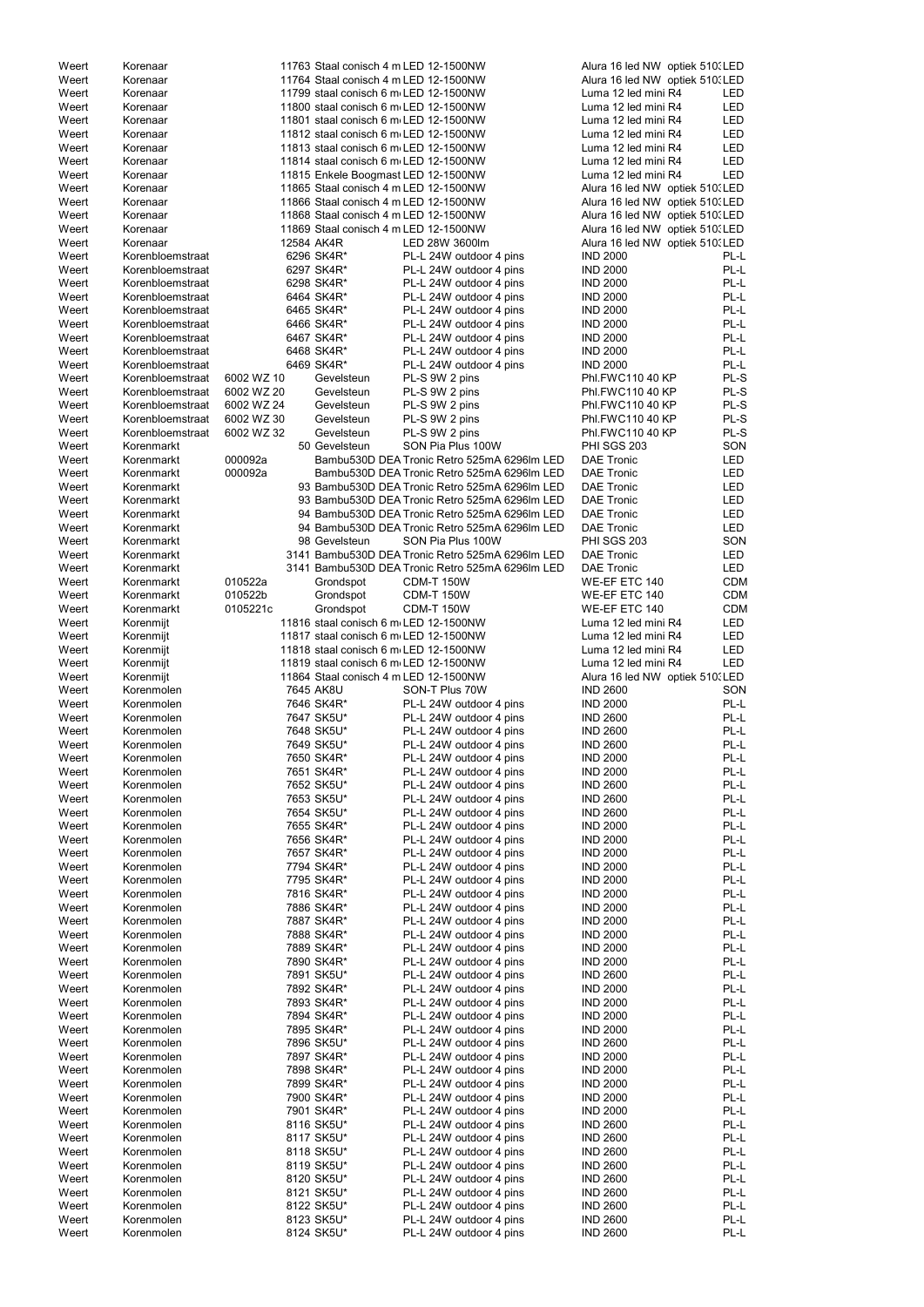| Weert          | Korenmolen               |         |            | 8170 SK4R*                            | PL-L 24W outdoor 4 pins                            | <b>IND 2000</b>                    | PL-L         |
|----------------|--------------------------|---------|------------|---------------------------------------|----------------------------------------------------|------------------------------------|--------------|
| Weert          | Korenmolen               |         |            | 8171 SK4R*                            | PL-L 24W outdoor 4 pins                            | <b>IND 2000</b>                    | PL-L         |
| Weert          | Korenmolen               |         |            | 8172 SK4R*                            | PL-L 24W outdoor 4 pins                            | <b>IND 2000</b>                    | PL-L         |
| Weert          | Korenmolen               |         |            | 8173 SK4R*                            | PL-L 24W outdoor 4 pins                            | <b>IND 2000</b>                    | PL-L         |
| Weert          | Korenmolen               |         |            | 8174 SK4R*                            | PL-L 24W outdoor 4 pins                            | <b>IND 2000</b>                    | PL-L         |
|                |                          |         |            |                                       |                                                    |                                    |              |
| Weert          | Korenmolen               |         |            | 8175 SK4R*                            | PL-L 24W outdoor 4 pins                            | <b>IND 2000</b>                    | PL-L         |
| Weert          | Korenmolen               |         |            | 8176 SK4R*                            | PL-L 24W outdoor 4 pins                            | <b>IND 2000</b>                    | PL-L         |
| Weert          | Korenmolen               |         |            | 8177 SK4R*                            | PL-L 24W outdoor 4 pins                            | <b>IND 2000</b>                    | PL-L         |
| Weert          | Korenmolen               |         |            | 8477 SK4R*                            | PL-L 24W outdoor 4 pins                            | <b>IND 2000</b>                    | PL-L         |
| Weert          | Korenmolen               |         |            | 8478 SK4R*                            | PL-L 24W outdoor 4 pins                            | <b>IND 2000</b>                    | PL-L         |
|                |                          |         |            |                                       |                                                    |                                    |              |
| Weert          | Korenmolen               |         |            | 10259 SK5U*                           | PL-L 24W outdoor 4 pins                            | <b>IND 2600</b>                    | PL-L         |
| Weert          | Korenmolen               |         |            | 10260 SK5U*                           | PL-L 24W outdoor 4 pins                            | <b>IND 2600</b>                    | PL-L         |
| Weert          | Korenmolen               |         |            | 10261 SK5U*                           | PL-L 24W outdoor 4 pins                            | <b>IND 2600</b>                    | PL-L         |
| Weert          | Korenmolen               |         |            | 10262 SK5U*                           | PL-L 24W outdoor 4 pins                            | <b>IND 2600</b>                    | PL-L         |
| Weert          | Kraanmeester             |         |            | 6633 SK6U*                            | Led siteco 16W 1840lm 1.3a                         | Siteco SL20                        | LED          |
|                |                          |         |            |                                       |                                                    |                                    |              |
| Weert          | Kraanmeester             |         |            | 6634 SK6U*                            | Led siteco 16W 1840lm 1.3a                         | Siteco SL20                        | LED          |
| Weert          | Kraanmeester             |         |            | 6635 SK6U*                            | Led siteco 16W 1840lm 1.3a                         | Siteco SL20                        | <b>LED</b>   |
| Weert          | Kraanweg                 | S001608 |            | SO6,5R                                | PL-L 36W outdoor 4 pins                            | Sch altra-2                        | PL-L         |
| Weert          | Kraanweg                 |         |            | 824 SK6U*                             | PL-L 18W outdoor 4 pins                            | <b>IND 2500</b>                    | PL-L         |
| Weert          | Kraanweg                 |         |            | 1075 SK6U*                            | Led White moonlight 21W                            | <b>INN Nicole</b>                  | LED          |
|                |                          |         |            |                                       |                                                    |                                    |              |
| Weert          | Kraanweg                 |         |            | 2434 SK6U*                            | PL-L 36W outdoor 4 pins                            | <b>IND 2500</b>                    | PL-L         |
| Weert          | Kraanweg                 |         |            | 4731 SK6U*                            | PL-L 18W outdoor 4 pins                            | <b>IND 2500</b>                    | PL-L         |
| Weert          | Kraanweg                 |         |            | 6818 SK6U*                            | PL-L 18W outdoor 4 pins                            | <b>IND 2500</b>                    | PL-L         |
| Weert          | Kraanweg                 |         |            | 6819 SK6U*                            | <b>TL-D 18W</b>                                    | <b>IND 2500</b>                    | TL-D         |
| Weert          | Kraanweg                 |         |            | 6820 SK6U*                            | <b>TL-D 18W</b>                                    | <b>IND 2500</b>                    | TL-D         |
|                |                          |         |            |                                       |                                                    |                                    |              |
| Weert          | Kraanweg                 |         |            | 6821 SK6U*                            | <b>TL-D 18W</b>                                    | <b>IND 2500</b>                    | TL-D         |
| Weert          | Kransakker               |         |            | 11820 staal conisch 6 m LED 12-1500NW |                                                    | Luma 12 led mini R4                | <b>LED</b>   |
| Weert          | Kransakker               |         |            | 11821 staal conisch 6 m LED 12-1500NW |                                                    | Luma 12 led mini R4                | <b>LED</b>   |
| Weert          | Kransakker               |         |            | 11822 staal conisch 6 m LED 12-1500NW |                                                    | Luma 12 led mini R4                | LED          |
| Weert          | Kransakker               |         |            | 11844 Staal conisch 4 m LED 12-1500NW |                                                    | Alura 16 led NW optiek 510. LED    |              |
| Weert          | Kransakker               |         |            | 11845 Staal conisch 4 m LED 12-1500NW |                                                    | Alura 16 led NW optiek 510. LED    |              |
|                |                          |         |            |                                       |                                                    |                                    |              |
| Weert          | Kransakker               |         |            | 11846 Staal conisch 4 m LED 12-1500NW |                                                    | Alura 16 led NW optiek 510. LED    |              |
| Weert          | Kransakker               |         |            | 11848 Staal conisch 4 m LED 12-1500NW |                                                    | Alura 16 led NW optiek 510. LED    |              |
| Weert          | Kransakker               |         |            | 11849 Staal conisch 4 m LED 12-1500NW |                                                    | Alura 16 led NW optiek 510. LED    |              |
| Weert          | Kransakker               |         |            | 11850 Staal conisch 4 m LED 12-1500NW |                                                    | Alura 16 led NW optiek 510. LED    |              |
|                |                          |         |            |                                       |                                                    |                                    |              |
| Weert          | Kransakker               |         |            | 11851 Staal conisch 4 m LED 12-1500NW |                                                    | Alura 16 led NW optiek 510. LED    |              |
| Weert          | Kransakker               |         |            | 11852 Staal conisch 4 m LED 12-1500NW |                                                    | Alura 16 led NW optiek 510. LED    |              |
| Weert          | Kransakker               |         |            | 11853 Staal conisch 4 m LED 12-1500NW |                                                    | Alura 16 led NW optiek 510. LED    |              |
| Weert          | Kransakker               |         |            | 11854 Staal conisch 4 m LED 12-1500NW |                                                    | Alura 16 led NW optiek 510. LED    |              |
| Weert          | Kransakker               |         |            | 11855 Staal conisch 4 m LED 12-1500NW |                                                    | Alura 16 led NW optiek 510. LED    |              |
|                | Kransakker               |         |            |                                       |                                                    |                                    |              |
| Weert          |                          |         |            | 11856 Staal conisch 4 m LED 12-1500NW |                                                    | Alura 16 led NW optiek 510. LED    |              |
| Weert          | Kransakker               |         |            | 11857 Staal conisch 4 m LED 12-1500NW |                                                    | Alura 16 led NW optiek 510. LED    |              |
| Weert          | Kransakker               |         |            | 11858 Staal conisch 4 m LED 12-1500NW |                                                    | Alura 16 led NW optiek 510. LED    |              |
| Weert          | Kransakker               |         |            | 11859 Staal conisch 4 m LED 12-1500NW |                                                    | Alura 16 led NW optiek 510. LED    |              |
| Weert          | Kransakker               |         |            | 11860 staal conisch 6 m LED 12-1500NW |                                                    | Luma 12 led mini R4                | LED          |
|                |                          |         |            |                                       |                                                    |                                    |              |
| Weert          | Kransakker               |         |            | 11861 staal conisch 6 m LED 12-1500NW |                                                    | Luma 12 led mini R4                | <b>LED</b>   |
| Weert          | Kransakker               |         |            | 11862 staal conisch 6 m LED 12-1500NW |                                                    | Luma 12 led mini R4                | <b>LED</b>   |
| Weert          | Kransakker               |         |            | 11863 staal conisch 6 m LED 12-1500NW |                                                    | Luma 12 led mini R4                | <b>LED</b>   |
| Weert          | Kransakker               |         |            | 12561 AK4R                            | LED 28W 3600lm                                     | Alura 16 led NW optiek 510. LED    |              |
| Weert          | Kransakker               |         |            | 12562 AK4R                            | LED 28W 3600lm                                     | Alura 16 led NW optiek 510. LED    |              |
|                |                          |         |            |                                       |                                                    |                                    |              |
| Weert          | Kransakker               |         |            | 12563 AK4R                            | LED 28W 3600lm                                     | Alura 16 led NW optiek 510. LED    |              |
| Weert          | Kransakker               |         |            | 12564 AK4R                            | LED 28W 3600lm                                     | Alura 16 led NW optiek 510. LED    |              |
| Weert          | Kransakker               |         |            | 12565 AK4R                            | LED 28W 3600lm                                     | Alura 16 led NW optiek 510. LED    |              |
| Weert          | Kransakker               |         |            | 12566 AK4R                            | LED 28W 3600lm                                     | Alura 16 led NW optiek 510. LED    |              |
| Weert          | Kransakker               |         |            | 12567 AK4R                            | LED 28W 3600lm                                     | Alura 16 led NW optiek 510. LED    |              |
| Weert          | Kransakker               |         |            | 12568 AK4R                            | LED 28W 3600lm                                     | Alura 16 led NW optiek 510. LED    |              |
|                |                          |         |            |                                       |                                                    |                                    |              |
| Weert          | Kransakker               |         |            | 12569 AK4R                            | LED 28W 3600lm                                     | Alura 16 led NW optiek 510. LED    |              |
| Weert          | Kransakker               |         | 12570 AK6U |                                       | LED 13W 1800lm                                     | Mini Luma, BGP 621                 | <b>LED</b>   |
| Weert          | Kransakker               |         |            | 12571 AK6U                            | LED 13W 1800lm                                     | Mini Luma, BGP 621                 | <b>LED</b>   |
| Weert          | Kransakker               |         |            | 12572 AK6U                            | LED 13W 1800lm                                     | Mini Luma, BGP 621                 | <b>LED</b>   |
| Weert          | Kransakker               |         |            | 12573 AK6U                            | LED 13W 1800lm                                     | Mini Luma, BGP 621                 | <b>LED</b>   |
| Weert          | Kransakker               |         |            | 12574 AK6U                            | LED 13W 1800lm                                     | Mini Luma, BGP 621                 | <b>LED</b>   |
|                |                          |         |            |                                       |                                                    |                                    |              |
| Weert          | Kransakker               |         |            | 12575 AK6U                            | LED 13W 1800lm                                     | Mini Luma, BGP 621                 | <b>LED</b>   |
| Weert          | Kransakker               |         | 12576 AK6U |                                       | LED 13W 1800lm                                     | Mini Luma, BGP 621                 | <b>LED</b>   |
| Weert          | Kransakker               |         | 12577 AK6U |                                       | LED 11W 1500lm                                     | Mini Luma, BGP 621                 | <b>LED</b>   |
| Weert          | Kransakker               |         | 12578 AK6U |                                       | LED 11W 1500lm                                     | Mini Luma, BGP 621                 | <b>LED</b>   |
| Weert          |                          |         |            | 12579 AK6U                            | LED 11W 1500lm                                     | Mini Luma, BGP 621                 | <b>LED</b>   |
| Weert          |                          |         |            |                                       |                                                    |                                    |              |
|                | Kransakker               |         |            |                                       |                                                    |                                    |              |
|                | Kransakker               |         |            | 12580 AK6U                            | LED 11W 1500lm                                     | Mini Luma, BGP 621                 | LED          |
| Weert          | Kransakker               |         |            | 12581 AK6U                            | LED 11W 1500lm                                     | Mini Luma, BGP 621                 | <b>LED</b>   |
| Weert          | Kransakker               |         |            | 12582 AK6U                            | LED 11W 1500lm                                     | Mini Luma, BGP 621                 | LED          |
|                | Kransakker               |         |            |                                       | LED 11W 1500lm                                     |                                    |              |
| Weert          |                          |         |            | 12583 AK6U                            |                                                    | Mini Luma, BGP 621                 | LED          |
| Weert          | Kransakker               |         |            | 12624 SK6U*                           | PL-L 36W outdoor 4 pins                            | <b>SCH Altr-2</b>                  | PL-L         |
| Weert          | Kransakker               |         |            | 12627 SK6U*                           | PL-L 55W outdoor 4 pins                            | <b>IND 2570</b>                    | PL-L         |
| Weert          | Kransakker               |         |            | 12630 SK6U*                           | PL-L 36W outdoor 4 pins                            | <b>IND 2500</b>                    | PL-L         |
| Weert          | Kransakker               |         |            | 12632 SK6U*                           | PS-LHP saled ipv PL-L 24                           | <b>IND 2550</b>                    | LED          |
| Weert          | Kromstraat               |         |            | <b>126 AK8U</b>                       | SON Pia Plus 100W                                  | <b>PHI SGS 203</b>                 | SON          |
|                |                          |         |            |                                       |                                                    |                                    |              |
| Weert          | Kromstraat               |         |            | <b>127 AK8U</b>                       | SON Pia Plus 100W                                  | PHI SGS 203                        | SON          |
| Weert          | Kromstraat               |         |            | 253 Gevelsteun                        | SON-T Plus 50W                                     | <b>IND 2600</b>                    | SON          |
| Weert          | Kromstraat               |         |            | 255 Gevelsteun                        | PL-L 24W outdoor 4 pins                            | <b>IND 2550</b>                    | PL-L         |
| Weert          | Kromstraat               |         |            | 2037 Gevelsteun                       | PL-L 24W outdoor 4 pins                            | <b>IND 2550</b>                    | PL-L         |
| Weert          | Kromstraat               |         |            | 2038 AK6U                             | SON-T Plus 50W                                     | <b>IND 2600</b>                    | SON          |
|                |                          |         |            |                                       |                                                    |                                    |              |
| Weert          | Kromstraat               |         |            | 2039 SK6U*                            | SON-T Plus 50W                                     | <b>IND 2600</b>                    | SON          |
| Weert          | Kromstraat               |         |            | 8230 SK4R*                            | PL-L 24W outdoor 4 pins                            | <b>IND 2000</b>                    | PL-L         |
| Weert          | Kromstraat               |         |            | 8231 SK4R*                            | PL-L 24W outdoor 4 pins                            | <b>IND 2000</b>                    | PL-L         |
| Weert          | Kromstraat               |         |            | 8232 SK4R*                            | <b>TL-D 18W</b>                                    | <b>IND 2050</b>                    | TL-D         |
| Weert<br>Weert | Kromstraat<br>Kromstraat |         |            | 8233 SK4R*<br>8234 SK4R*              | PL-L 24W outdoor 4 pins<br>PL-L 24W outdoor 4 pins | <b>IND 2000</b><br><b>IND 2000</b> | PL-L<br>PL-L |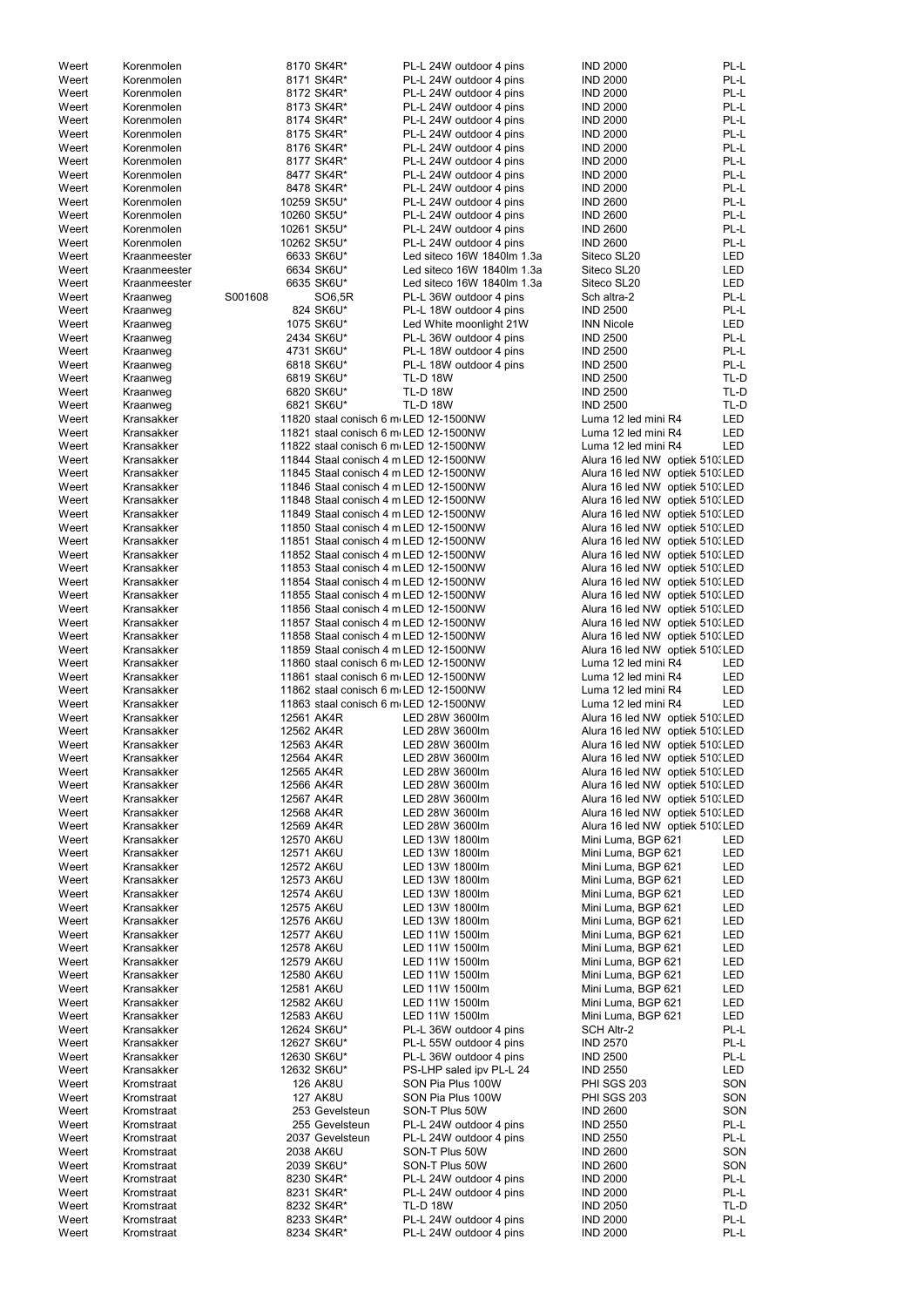| Weert          | Kromstraat                   |              | 8235 SK4R*                 | PL-L 24W outdoor 4 pins                                                                    | <b>IND 2000</b>                                      | PL-L              |
|----------------|------------------------------|--------------|----------------------------|--------------------------------------------------------------------------------------------|------------------------------------------------------|-------------------|
| Weert          | Kromstraat                   |              | 9075 SV5R                  | Led 11W 1322lm                                                                             | <b>ASD Diamond Micro</b>                             | LED               |
| Weert          | Kromstraat                   |              | 9076 SV5R                  | Led 11W 1322lm                                                                             | <b>ASD Diamond Micro</b>                             | LED               |
| Weert          | Kromstraat                   |              | 9077 SV5R                  | Led 11W 1322lm                                                                             | <b>ASD Diamond Micro</b>                             | LED               |
| Weert          | Kromstraat                   |              | 9078 SV5R                  | Led 11W 1322lm                                                                             | <b>ASD Diamond Micro</b>                             | LED               |
| Weert          | Kromstraat                   |              | 9079 SV5R                  | Led 11W 1322lm                                                                             | <b>ASD Diamond Micro</b>                             | LED               |
| Weert          | Kromstraat                   |              | 9080 SV5R                  | Led 11W 1322lm                                                                             | <b>ASD Diamond Micro</b>                             | LED               |
| Weert          | Kromstraat                   |              | 9080 SV5R                  | Led 11W 1322lm                                                                             | <b>ASD Diamond Micro</b>                             | LED               |
| Weert          | Kromstraat                   |              | 9081 SV5R                  | Led 11W 1322lm                                                                             | <b>ASD Diamond Micro</b>                             | LED               |
| Weert          | Kromstraat                   |              | 9082 SV5R                  | Led 11W 1322lm                                                                             | <b>ASD Diamond Micro</b>                             | LED               |
| Weert          | Kromstraat                   |              | 9083 SV5R                  | Led 11W 1322lm                                                                             | <b>ASD Diamond Micro</b>                             | <b>LED</b>        |
| Weert          | Kromstraat                   |              | 9083 SV5R                  | Led 11W 1322lm                                                                             | <b>ASD Diamond Micro</b>                             | LED               |
| Weert          | Kromstraat                   |              | 9084 SV5R                  | Led 11W 1322lm                                                                             | <b>ASD Diamond Micro</b>                             | <b>LED</b>        |
| Weert          | Kromstraat                   |              | 9085 SV5R                  | Led 11W 1322lm                                                                             | <b>ASD Diamond Micro</b>                             | LED               |
| Weert          | Kromstraat                   |              | 9086 SV5R                  | Led 11W 1322lm                                                                             | <b>ASD Diamond Micro</b>                             | <b>LED</b>        |
| Weert          | Kromstraat                   |              | 9086 SV5R                  | Led 11W 1322lm                                                                             | <b>ASD Diamond Micro</b>                             | LED               |
| Weert          | Kromstraat                   |              | 9087 SV5R                  | Led 11W 1322lm                                                                             | <b>ASD Diamond Micro</b>                             | LED               |
| Weert          | Kromstraat                   |              | 9088 SV5R                  | Led 11W 1322lm                                                                             | <b>ASD Diamond Micro</b>                             | LED               |
| Weert          | Kromstraat                   |              | 9090 SV5R<br>9091 SV5R     | Led 11W 1322lm<br>Led 11W 1322lm                                                           | <b>ASD Diamond Micro</b><br><b>ASD Diamond Micro</b> | LED               |
| Weert<br>Weert | Kromstraat<br>Kromstraat     |              | 9092 SV5R                  | Led 11W 1322lm                                                                             | <b>ASD Diamond Micro</b>                             | LED<br><b>LED</b> |
| Weert          | Kromstraat                   |              | 9092 SV5R                  | Led 11W 1322lm                                                                             | <b>ASD Diamond Micro</b>                             | LED               |
| Weert          | Kromstraat                   |              | 9093 SV5R                  | Led 11W 1322lm                                                                             | <b>ASD Diamond Micro</b>                             | LED               |
| Weert          | Kromstraat                   |              | 9889 SV5R                  | Led 11W 1322lm                                                                             | <b>ASD Diamond Micro</b>                             | LED               |
| Weert          | Kromstraat                   |              | 9889 SV5R                  | Led 11W 1322lm                                                                             | <b>ASD Diamond Micro</b>                             | <b>LED</b>        |
| Weert          | Kroonwiel                    |              | 8584 SK5U*                 | PL-L 24W outdoor 4 pins                                                                    | <b>IND 2600</b>                                      | PL-L              |
| Weert          | Kroonwiel                    |              | 8605 SK5U*                 | PL-L 24W outdoor 4 pins                                                                    | <b>IND 2600</b>                                      | PL-L              |
| Weert          | Kroonwiel                    |              | 8606 SK5U*                 | PL-L 24W outdoor 4 pins                                                                    | <b>IND 2600</b>                                      | PL-L              |
| Weert          | Kroonwiel                    |              | 8607 SK5U*                 | PL-L 24W outdoor 4 pins                                                                    | <b>IND 2600</b>                                      | PL-L              |
| Weert          | Kroonwiel                    |              | 8615 SK4R*                 | PL-L 24W outdoor 4 pins                                                                    | <b>IND 2000</b>                                      | PL-L              |
| Weert          | Kruisbergenweg               |              | 8264 SK5U*                 | Saled LSS ipv sox 26                                                                       | <b>IND 2600</b>                                      | <b>LED</b>        |
| Weert          | Kruispeelweg                 |              | 6104 SK6U*                 | Led White moonlight 21W                                                                    | <b>INN Nicole</b>                                    | LED               |
| Weert          | Kruispeelweg                 |              | 6105 SK6U*                 | Led White moonlight 21W                                                                    | <b>INN Nicole</b>                                    | <b>LED</b>        |
| Weert          | Kruisstraat                  |              | 571 SK6U*                  | PL-L 24W outdoor 4 pins                                                                    | <b>IND 2550</b>                                      | PL-L              |
| Weert          | Kruisstraat                  |              | 572 SK6U*                  | PL-L 24W outdoor 4 pins                                                                    | <b>IND 2550</b>                                      | PL-L              |
| Weert          | Kruisstraat                  |              | 573 SK6U*                  | PL-L 24W outdoor 4 pins                                                                    | <b>IND 2550</b>                                      | PL-L              |
| Weert          | Kruisstraat                  |              | 574 SK6U*                  | PL-L 24W outdoor 4 pins                                                                    | <b>IND 2550</b>                                      | PL-L              |
| Weert          | Kruisstraat                  |              | 1950 SK6U*                 | PL-L 24W outdoor 4 pins                                                                    | <b>IND 2550</b>                                      | PL-L              |
| Weert          | Kruisstraat                  |              | 2029 SK6U*                 | PL-L 24W outdoor 4 pins                                                                    | <b>IND 2550</b>                                      | PL-L              |
| Weert          | Kruisstraat                  |              | 2577 AK7,5U                | PL-L 36W outdoor 4 pins                                                                    | <b>IND 2551</b>                                      | PL-L              |
| Weert          | Kruisstraat                  |              | 2651 SK6U*                 | PL-L 24W outdoor 4 pins                                                                    | <b>IND 2550</b>                                      | PL-L              |
| Weert          | Kruisstraat                  |              | 2652 SK6U*                 | PL-L 24W outdoor 4 pins                                                                    | <b>IND 2550</b>                                      | PL-L              |
| Weert          | Kruisstraat                  |              | 2653 SK6U*                 | PL-L 24W outdoor 4 pins                                                                    | <b>IND 2550</b>                                      | PL-L              |
| Weert          | Kruisstraat                  |              | 2654 SK6U*                 | PL-L 24W outdoor 4 pins                                                                    | <b>IND 2550</b>                                      | PL-L              |
| Weert          | Kruisstraat                  |              | 2655 SK6U*                 | PL-L 24W outdoor 4 pins                                                                    | <b>IND 2550</b>                                      | PL-L              |
| Weert          | Kruisstraat                  |              | 2656 SK6U*                 | PL-L 24W outdoor 4 pins                                                                    | <b>IND 2550</b>                                      | PL-L              |
| Weert          | Kruisstraat                  |              | 12990 SK6U*                | LED 16W 2040lm                                                                             | <b>ASD Diamond Mini</b>                              | LED               |
| Weert          | Kruisstraat                  |              | 12991 SK6U*                | LED 16W 2040lm                                                                             | <b>ASD Diamond Mini</b>                              | LED               |
| Weert          | Kruisstraat                  |              | 12992 SK6U*                | LED 16W 2040lm                                                                             | <b>ASD Diamond Mini</b>                              | LED               |
| Weert          | Kruisstraat                  |              | 12993 SK6U*                | LED 16W 2040lm                                                                             | <b>ASD Diamond Mini</b>                              | LED               |
| Weert<br>Weert | Kruisstraat                  |              | 12994 SK6U*<br>12995 SK6U* | LED 16W 2040lm<br>LED 16W 2040lm                                                           | <b>ASD Diamond Mini</b><br><b>ASD Diamond Mini</b>   | LED               |
|                | Kruisstraat                  |              | 1160 SK6U*                 |                                                                                            | <b>INN Nicole</b>                                    | LED<br>LED        |
| Weert<br>Weert | Kuikenstraat<br>Kuikenstraat |              | 2797 SK6U*                 | Led White moonlight 21W<br>Led White moonlight 21W                                         | <b>INN Nicole</b>                                    | <b>LED</b>        |
| Weert          | Kumpehof                     |              | 12464 SK5R*                | Friso Kramer led 2400lm                                                                    | <b>Lightwell FK</b>                                  | LED               |
| Weert          | Kumpehof                     |              | 12465 SK5R*                | Friso Kramer led 2400lm                                                                    | <b>Lightwell FK</b>                                  | <b>LED</b>        |
| Weert          | Kumpehof                     |              | 12466 SK5R*                | Friso Kramer led 2400lm                                                                    | <b>Lightwell FK</b>                                  | <b>LED</b>        |
| Weert          | Kumpehof                     |              | 12467 SK5R*                | Friso Kramer led 2400lm                                                                    | <b>Lightwell FK</b>                                  | LED               |
| Weert          | Kumpehof                     |              | 12468 SK5R*                | Friso Kramer led 2400lm                                                                    | <b>Lightwell FK</b>                                  | LED               |
| Weert          | Kumpehof                     |              | 12469 SK5R*                | Friso Kramer led 2400lm                                                                    | <b>Lightwell FK</b>                                  | LED               |
| Weert          | Kumpehof                     |              | 12470 SK5R*                | Friso Kramer led 2400lm                                                                    | <b>Lightwell FK</b>                                  | LED               |
| Weert          | Kumpehof                     |              | 12471 SK5R*                | Friso Kramer led 2400lm                                                                    | <b>Lightwell FK</b>                                  | LED               |
| Weert          | Kumpehof                     |              | 12472 SK5R*                | Friso Kramer led 2400lm                                                                    | <b>Lightwell FK</b>                                  | LED               |
| Weert          | Kumpehof                     |              | 12473 SK5R*                | Friso Kramer led 2400lm                                                                    | <b>Lightwell FK</b>                                  | LED               |
| Weert          | Kumpehof                     |              | 12474 SK5R*                | Friso Kramer led 2400lm                                                                    | <b>Lightwell FK</b>                                  | LED               |
| Weert          | Kwartelstraat                |              | 6736 SK6U*                 | Brisa LC-N 11                                                                              | Brisa BR 932311011N                                  | LED               |
| Weert          | Kwartelstraat                |              | 6737 SK6U*                 | Brisa LC-N 11                                                                              | Brisa BR 932311011N                                  | LED               |
| Weert          | Kwartelstraat                |              | 6738 SK6U*                 | Brisa LC-N 11                                                                              | Brisa BR 932311011N                                  | LED               |
| Weert          | Kwartelstraat                |              | 6739 SK6U*                 | Brisa LC-N 11                                                                              | Brisa BR 932311011N                                  | LED               |
| Weert          | Kwartelstraat                |              | 6740 SK6U*                 | Brisa LC-N 11                                                                              | Brisa BR 932311011N                                  | <b>LED</b>        |
| Weert          | Kwartelstraat                |              | 6741 SK6U*                 | Brisa LC-N 11                                                                              | Brisa BR 932311011N                                  | LED               |
| Weert          | Kwartelstraat                |              | 6976 SK6U*                 | Brisa LC-N 11                                                                              | Brisa BR 932311011N                                  | LED               |
| Weert          | Kwartelstraat                | 6005 KS 12   | Gevelsteun                 | LED 9W                                                                                     | PHI BWC 110                                          | LED               |
| Weert          | Kwikstaart                   |              | 6746 SK4R*                 | PL-L 24W outdoor 4 pins                                                                    | <b>IND 2000</b>                                      | PL-L              |
| Weert          | Kwikstaart                   |              | 7069 SK4R*                 | PL-L 24W outdoor 4 pins                                                                    | <b>IND 2000</b>                                      | PL-L              |
| Weert          | Kwikstaart                   | 6005 KV 10   | AK3R                       | PL-L 18W outdoor 4 pins                                                                    | <b>IND 2400</b>                                      | PL-L              |
| Weert          | Kwikstaart                   | 6005 KV 10 1 | AK3R                       | PL-L 18W outdoor 4 pins                                                                    | <b>IND 2400</b>                                      | PL-L              |
| Weert          | Laarderheerd                 |              | 5735 SK4R*                 | Lumin Led                                                                                  | <b>IND 2000</b>                                      | LED               |
| Weert          | Laarderheerd                 |              |                            | 5736 SK5B80 Boogma PS-LHP saled ipv PL-L 24                                                | DZ ZENT 1L                                           | LED               |
| Weert<br>Weert | Laarderheerd<br>Laarderheerd |              |                            | 5737 SK5B80 Boogma PS-LHP saled ipv PL-L 24<br>6215 SK5B80 Boogma PS-LHP saled ipv PL-L 24 | DZ ZENT 1L<br>DZ ZENT 1L                             | LED<br>LED        |
| Weert          | Laarderheerd                 |              |                            | 6216 SK5B80 Boogma PS-LHP saled ipv PL-L 24                                                | DZ ZENT 1L                                           | LED               |
| Weert          | Laarderheerd                 |              |                            | 6217 SK5B80 Boogma PS-LHP saled ipv PL-L 24                                                | DZ ZENT 1L                                           | LED               |
| Weert          | Laarderheerd                 |              |                            | 6218 SK5B80 Boogma PS-LHP saled ipv PL-L 24                                                | DZ ZENT 1L                                           | LED               |
| Weert          | Laarderheerd                 |              |                            | 6219 SK5B80 Boogma PS-LHP saled ipv PL-L 24                                                | DZ ZENT 1L                                           | LED               |
| Weert          | Laarderheerd                 |              |                            | 6220 SK5B80 Boogma PS-LHP saled ipv PL-L 24                                                | DZ ZENT 1L                                           | LED               |
| Weert          | Laarderheerd                 |              |                            | 6897 SK5B80 Boogma PS-LHP saled ipv PL-L 24                                                | DZ ZENT 1L                                           | LED               |
|                |                              |              |                            |                                                                                            |                                                      |                   |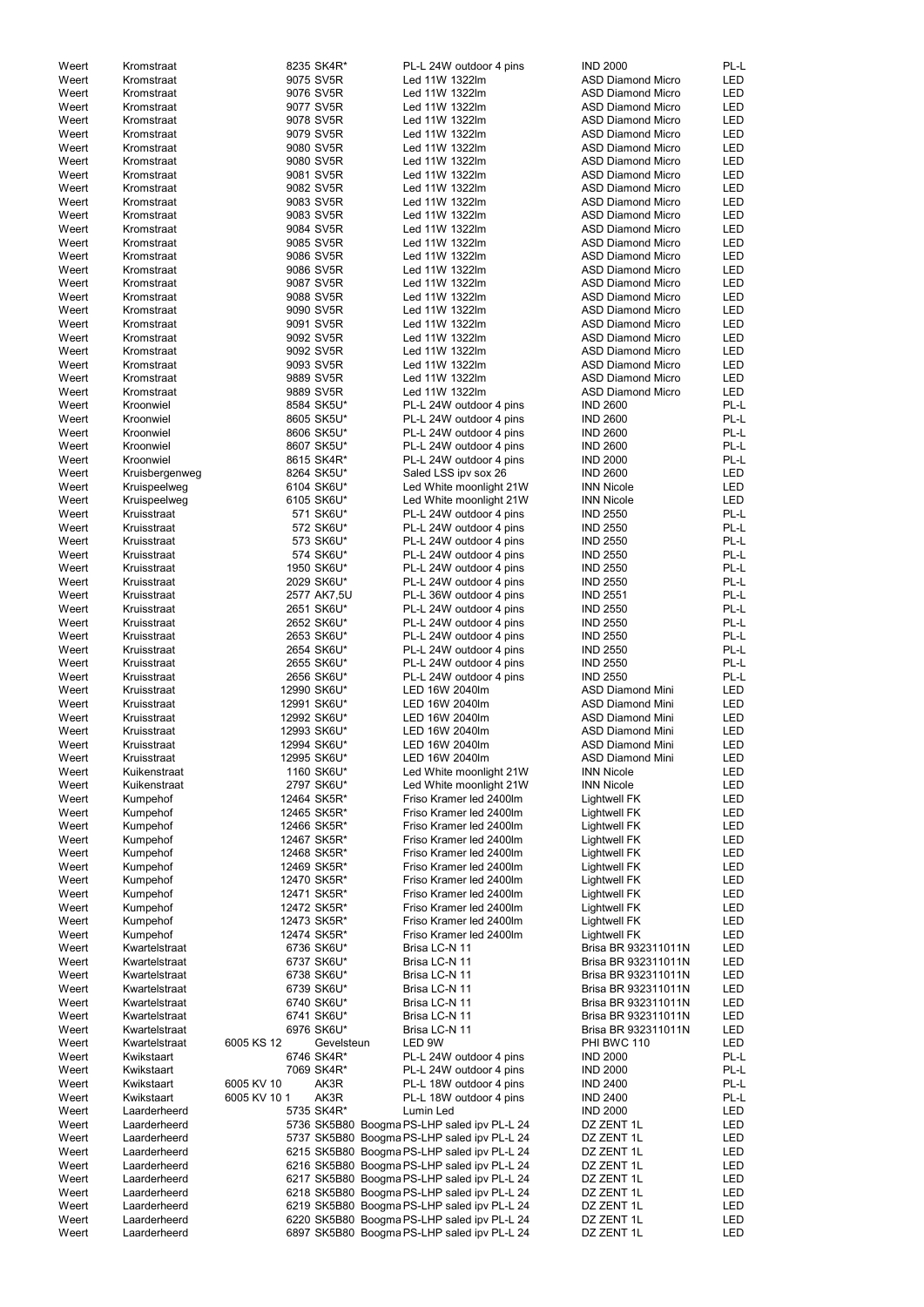|                | Laarderschans                              | 7478 SK5U*                 | PL-L 18W outdoor 4 pins                                  | <b>IND 2500</b>                                    | PL-L                     |
|----------------|--------------------------------------------|----------------------------|----------------------------------------------------------|----------------------------------------------------|--------------------------|
| Weert          | Laarderschans                              | 7479 SK5U*                 | PL-L 18W outdoor 4 pins                                  | <b>IND 2500</b>                                    | PL-L                     |
| Weert          | Laarderschans                              | 7480 SK5U*                 | <b>TL-D 18W</b>                                          | <b>IND 2500</b>                                    | TL-D                     |
| Weert<br>Weert | Laarderschans<br>Laarderschans             | 7481 SK5U*<br>7482 SK5U*   | <b>TL-D 18W</b><br>PL-L 18W outdoor 4 pins               | <b>IND 2500</b><br><b>IND 2500</b>                 | TL-D<br>PL-L             |
| Weert          | Laarderschans                              | 7662 SK4R*                 | PS-LHP saled ipv PL-L 24                                 | <b>IND 2000</b>                                    | LED                      |
| Weert          | Laarderschans                              | 7663 SK4R*                 | PS-LHP saled ipv PL-L 24                                 | <b>IND 2000</b>                                    | LED                      |
| Weert          | Laarderschans                              | 10389 SK6U*                | Saled BSS ipv Son 70                                     | <b>IND 2550</b>                                    | LED                      |
| Weert          | Laarderschans                              | 10390 SK6U*                | Saled BSS ipv Son 70                                     | <b>IND 2550</b>                                    | LED                      |
| Weert          | Laarderschans                              | 10391 SK6U*                | Saled BSS ipv Son 70                                     | <b>IND 2550</b>                                    | <b>LED</b>               |
| Weert          | Laarderschans                              | 10392 SK6U*                | Saled BSS ipv Son 70                                     | <b>IND 2550</b>                                    | <b>LED</b>               |
| Weert<br>Weert | Laarderschans<br>Laarderschans             | 10393 SK6U*<br>10394 SK6U* | Saled BSS ipv Son 70<br>Saled BSS ipv Son 70             | <b>IND 2550</b><br><b>IND 2550</b>                 | <b>LED</b><br><b>LED</b> |
| Weert          | Laarderschans                              | 10395 SK3,5R               | PL-L 18W outdoor 4 pins                                  | <b>IND 2400</b>                                    | PL-L                     |
| Weert          | Laarderschans                              | 10396 SK3,5R               | PL-L 18W outdoor 4 pins                                  | <b>IND 2400</b>                                    | PL-L                     |
| Weert          | Laarderweg                                 | 720 AK6U                   | Led siteco 16W 1840lm 1.3a                               | Siteco SL20                                        | LED                      |
| Weert          | Laarderweg                                 | 721 SK6U*                  | PS-LHP saled ipv PL-L 24                                 | <b>IND 2550</b>                                    | <b>LED</b>               |
| Weert          | Laarderweg                                 | 722 SK6U*                  | Led siteco 16W 1840lm 1.3a                               | Siteco SL20                                        | <b>LED</b>               |
| Weert<br>Weert | Laarderweg<br>Laarderweg                   | 1508 SK6U*<br>1697 SK6U*   | PS-LHP saled ipv PL-L 24<br>Led siteco 16W 1840lm 1.3a   | <b>IND 2550</b><br>Siteco SL20                     | <b>LED</b><br><b>LED</b> |
| Weert          | Laarderweg                                 | 1779 SK6U*                 | PS-LHP saled ipv PL-L 24                                 | <b>IND 2550</b>                                    | LED                      |
| Weert          | Laarderweg                                 | 2252 SK6U*                 | Led siteco 16W 1840lm 1.3a                               | Siteco SL20                                        | LED                      |
| Weert          | Laarderweg                                 | 2253 SK6U*                 | Led siteco 16W 1840lm 1.3a                               | Siteco SL20                                        | LED                      |
| Weert          | Laarderweg                                 | 2276 SK6U*                 | PS-LHP saled ipv PL-L 24                                 | <b>IND 2550</b>                                    | LED                      |
| Weert          | Laarderweg                                 | 5575 AV6U                  | Led siteco 16W 1840lm 1.3a<br>Led siteco 16W 1840lm 1.3a | Siteco SL20<br>Siteco SL20                         | LED                      |
| Weert<br>Weert | Laarderweg<br>Laarderweg                   | 5576 SK6U*<br>5577 SK6U*   | Led siteco 16W 1840lm 1.3a                               | Siteco SL20                                        | <b>LED</b><br><b>LED</b> |
| Weert          | Laarderweg                                 | 5578 AV6U                  | Led siteco 16W 1840lm 1.3a                               | Siteco SL20                                        | <b>LED</b>               |
| Weert          | Laarderweg                                 | 5580 SK6U*                 | PS-LHP saled ipv PL-L 24                                 | <b>IND 2550</b>                                    | <b>LED</b>               |
| Weert          | Laarderweg                                 | 5581 SK6U*                 | PS-LHP saled ipv PL-L 24                                 | <b>IND 2550</b>                                    | <b>LED</b>               |
| Weert          | Laarderweg                                 | 5582 SK6U*                 | PS-LHP saled ipv PL-L 24                                 | <b>IND 2550</b>                                    | <b>LED</b>               |
| Weert          | Lakenstraat                                | 3521 SK5R*                 | PL-L 24W outdoor 4 pins                                  | <b>IND 2600</b>                                    | PL-L                     |
| Weert<br>Weert | Lakenstraat<br>Lakenstraat                 | 3522 SK5R*<br>3523 SK5R*   | PL-L 24W outdoor 4 pins<br>PL-L 24W outdoor 4 pins       | <b>IND 2600</b><br><b>IND 2600</b>                 | PL-L<br>PL-L             |
| Weert          | Lakenstraat                                | 3524 SK5R*                 | PL-L 24W outdoor 4 pins                                  | <b>IND 2600</b>                                    | PL-L                     |
| Weert          | Lakenstraat                                | 3525 SK5R*                 | PL-L 24W outdoor 4 pins                                  | <b>IND 2600</b>                                    | PL-L                     |
| Weert          | Lakenstraat                                | 4098 SK5R*                 | PL-L 24W outdoor 4 pins                                  | <b>IND 2600</b>                                    | PL-L                     |
| Weert          | Lakenstraat                                | 4099 SK5R*                 | PL-L 24W outdoor 4 pins                                  | <b>IND 2600</b>                                    | PL-L                     |
| Weert<br>Weert | Lakenstraat<br>Lakenstraat                 | 4100 SK5R*<br>4101 SK5R*   | PL-L 24W outdoor 4 pins<br>PL-L 24W outdoor 4 pins       | <b>IND 2600</b><br><b>IND 2600</b>                 | PL-L<br>PL-L             |
| Weert          | Lakenstraat                                | 4102 SK5R*                 | PL-L 24W outdoor 4 pins                                  | <b>IND 2600</b>                                    | PL-L                     |
| Weert          | Lakenstraat                                | 4103 SK5R*                 | PL-L 24W outdoor 4 pins                                  | <b>IND 2600</b>                                    | PL-L                     |
| Weert          | Lambert Goofersstra                        | 12962 SK6U*                | LED 16W 2040lm                                           | <b>ASD Diamond Mini</b>                            | LED                      |
| Weert          | Lambert Goofersstra                        | 12963 SK6U*                | LED 16W 2040lm                                           | <b>ASD Diamond Mini</b>                            | <b>LED</b>               |
| Weert          | Lambert Goofersstra                        | 12964 SK6U*                | LED 16W 2040lm                                           | <b>ASD Diamond Mini</b>                            | <b>LED</b>               |
| Weert          | Lambert Goofersstra<br>Lambert Goofersstra | 12965 SK6U*                | LED 16W 2040lm<br>LED 16W 2040lm                         | <b>ASD Diamond Mini</b><br><b>ASD Diamond Mini</b> | <b>LED</b><br>LED        |
| Weert<br>Weert | Lambert Goofersstra                        | 12966 SK6U*<br>12967 SK6U* | LED 16W 2040lm                                           | <b>ASD Diamond Mini</b>                            | <b>LED</b>               |
| Weert          | Landsteinerstraat                          | 3679 SK5R*                 | PL-L 24W outdoor 4 pins                                  | <b>IND 2600</b>                                    | PL-L                     |
| Weert          | Landsteinerstraat                          | 3680 SK5R*                 | PL-L 24W outdoor 4 pins                                  | <b>IND 2600</b>                                    | PL-L                     |
| Weert          | Landsteinerstraat                          | 3681 SK5R*                 | PL-L 24W outdoor 4 pins                                  | <b>IND 2600</b>                                    | PL-L                     |
| Weert          | Landsteinerstraat                          | 6419 SK5R*                 | PL-L 24W outdoor 4 pins                                  | <b>IND 2600</b>                                    | PL-L                     |
| Weert          |                                            |                            |                                                          |                                                    |                          |
|                | Landsteinerstraat                          | 6420 SK5R*                 | PL-L 24W outdoor 4 pins                                  | <b>IND 2600</b>                                    | PL-L                     |
| Weert          | Langeniusstraat                            | 10580 SK4R*                | PL-L 24W outdoor 4 pins                                  | <b>IND 2000</b>                                    | PL-L                     |
| Weert<br>Weert | Langeniusstraat<br>Langeniusstraat         | 10581 SK6U*<br>10582 SK6U* | PL-L 24W outdoor 4 pins<br>PL-L 24W outdoor 4 pins       | <b>IND 2550</b><br><b>IND 2550</b>                 | PL-L<br>PL-L             |
| Weert          | Langeniusstraat                            | 10583 SK6U*                | PL-L 24W outdoor 4 pins                                  | <b>IND 2550</b>                                    | PL-L                     |
| Weert          | Langeniusstraat                            | 10584 SK6U*                | PL-L 24W outdoor 4 pins                                  | <b>IND 2550</b>                                    | PL-L                     |
| Weert          | 6006 JX 3<br>Langeniusstraat               | Gevelsteun                 | PL-S 9W 2 pins                                           | Phl.FWC110 40 KP                                   | PL-S                     |
| Weert          | Langepad                                   | 7755 SK5U*                 | PL-L 24W outdoor 4 pins                                  | <b>IND 2600</b>                                    | PL-L                     |
| Weert<br>Weert | Langepad                                   | 7756 SK5U*<br>7757 SK5U*   | PL-L 24W outdoor 4 pins<br>PL-L 24W outdoor 4 pins       | <b>IND 2600</b><br><b>IND 2600</b>                 | PL-L<br>PL-L             |
| Weert          | Langepad<br>Langepad                       | 7758 SK5U*                 | PL-L 24W outdoor 4 pins                                  | <b>IND 2600</b>                                    | PL-L                     |
| Weert          | Langepad                                   | 7759 SK5U*                 | PL-L 24W outdoor 4 pins                                  | <b>IND 2600</b>                                    | PL-L                     |
| Weert          | Langepad                                   | 7760 SK5U*                 | PL-L 24W outdoor 4 pins                                  | <b>IND 2600</b>                                    | PL-L                     |
| Weert          | Langepad                                   | 7761 SK5U*                 | PL-L 24W outdoor 4 pins                                  | <b>IND 2600</b>                                    | PL-L                     |
| Weert          | Langepad                                   | 7762 SK5U*                 | PL-L 24W outdoor 4 pins                                  | <b>IND 2600</b>                                    | PL-L                     |
| Weert<br>Weert | Langepad<br>Langepad                       | 7763 SK5U*<br>7764 SK5U*   | PL-L 24W outdoor 4 pins<br>PL-L 24W outdoor 4 pins       | <b>IND 2600</b><br><b>IND 2600</b>                 | PL-L<br>PL-L             |
| Weert          | Langepad                                   | 7765 SK5U*                 | PL-L 24W outdoor 4 pins                                  | <b>IND 2600</b>                                    | PL-L                     |
| Weert          | Langepad                                   | 7766 SK5U*                 | PL-L 24W outdoor 4 pins                                  | <b>IND 2600</b>                                    | PL-L                     |
| Weert          | Langepad                                   | 7767 SK4R*                 | PL-L 24W outdoor 4 pins                                  | <b>IND 2000</b>                                    | PL-L                     |
| Weert          | Langepad                                   | 7768 SK5U*                 | PL-L 24W outdoor 4 pins                                  | <b>IND 2600</b>                                    | PL-L                     |
| Weert<br>Weert | Langepad                                   | 7769 SK5U*<br>7770 SK5U*   | PL-L 24W outdoor 4 pins<br>PL-L 24W outdoor 4 pins       | <b>IND 2600</b><br><b>IND 2600</b>                 | PL-L<br>PL-L             |
| Weert          | Langepad<br>Langepad                       | 7771 SK5U*                 | PL-L 24W outdoor 4 pins                                  | <b>IND 2600</b>                                    | PL-L                     |
| Weert          | Langepad                                   | 7772 SK5U*                 | PL-L 24W outdoor 4 pins                                  | <b>IND 2600</b>                                    | PL-L                     |
| Weert          | Langepad                                   | 7773 SK5U*                 | PL-L 24W outdoor 4 pins                                  | <b>IND 2600</b>                                    | PL-L                     |
| Weert          | Langepad                                   | 7774 SK5U*                 | PL-L 24W outdoor 4 pins                                  | <b>IND 2600</b>                                    | PL-L                     |
| Weert          | Langepad                                   | 7775 SK5U*                 | PL-L 24W outdoor 4 pins                                  | <b>IND 2600</b>                                    | PL-L                     |
| Weert<br>Weert | Langepad                                   | 7776 SK5U*                 | PL-L 24W outdoor 4 pins<br>PL-L 24W outdoor 4 pins       | <b>IND 2600</b><br><b>IND 2600</b>                 | PL-L<br>PL-L             |
| Weert          | Langepad<br>Langepad                       | 7777 SK5U*<br>7778 SK5U*   | PL-L 24W outdoor 4 pins                                  | <b>IND 2600</b>                                    | PL-L                     |
| Weert          | Langepad                                   | 7779 SK5U*                 | PL-L 24W outdoor 4 pins                                  | <b>IND 2600</b>                                    | PL-L                     |
| Weert          | Langepad                                   | 7780 SK5U*                 | PL-L 24W outdoor 4 pins                                  | <b>IND 2600</b>                                    | PL-L                     |
| Weert<br>Weert | Langepad<br>Langepad                       | 7781 SK5U*<br>7782 SK5U*   | PL-L 24W outdoor 4 pins<br>PL-L 24W outdoor 4 pins       | <b>IND 2600</b><br><b>IND 2600</b>                 | PL-L<br>PL-L             |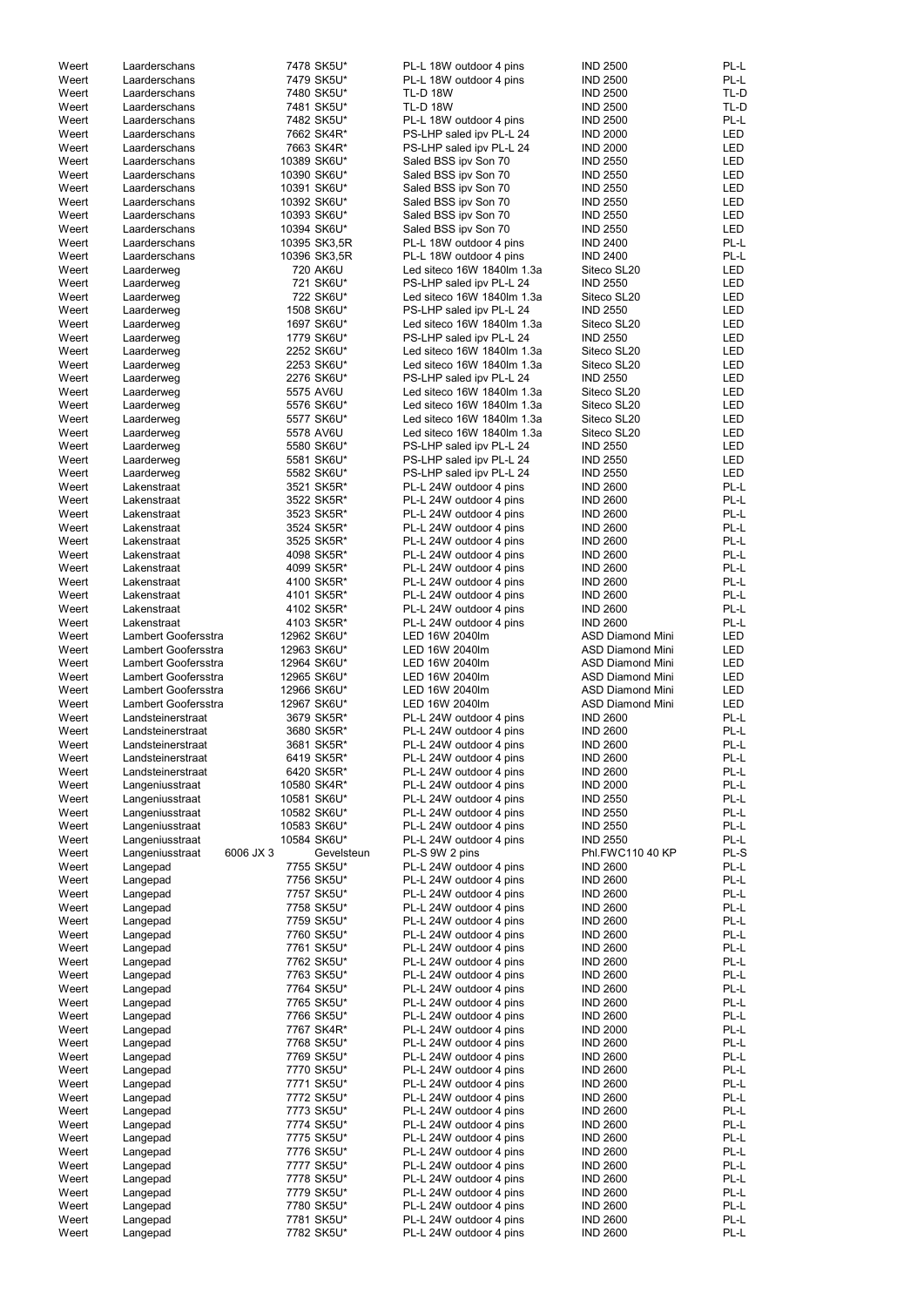| Weert |                 |            | 7783 SK5U*                   |                                                    | <b>IND 2600</b>                    | PL-L       |
|-------|-----------------|------------|------------------------------|----------------------------------------------------|------------------------------------|------------|
|       | Langepad        |            |                              | PL-L 24W outdoor 4 pins                            |                                    | PL-L       |
| Weert | Langepad        |            | 7784 SK5U*                   | PL-L 24W outdoor 4 pins<br>PL-L 24W outdoor 4 pins | <b>IND 2600</b><br><b>IND 2600</b> | PL-L       |
| Weert | Langepad        |            | 7785 SK5U*                   |                                                    |                                    | PL-L       |
| Weert | Langepad        |            | 7786 SK5U*                   | PL-L 24W outdoor 4 pins                            | <b>IND 2600</b>                    |            |
| Weert | Langepad        |            | 7787 SK5U*                   | PL-L 24W outdoor 4 pins                            | <b>IND 2600</b>                    | PL-L       |
| Weert | Langepad        |            | 7788 SK5U*                   | PL-L 24W outdoor 4 pins                            | <b>IND 2600</b>                    | PL-L       |
| Weert | Langepad        |            | 7789 SK5U*                   | PL-L 24W outdoor 4 pins                            | <b>IND 2600</b>                    | PL-L       |
| Weert | Langepad        |            | 7987 SK5U*                   | PL-L 24W outdoor 4 pins                            | <b>IND 2600</b>                    | PL-L       |
| Weert | Langepad        |            | 7988 SK5U*                   | PL-L 24W outdoor 4 pins                            | <b>IND 2600</b>                    | PL-L       |
| Weert | Langepad        |            | 7989 SK5U*                   | PL-L 24W outdoor 4 pins                            | <b>IND 2600</b>                    | PL-L       |
| Weert | Langepad        |            | 11312 SK4R*                  | PL-L 24W outdoor 4 pins                            | <b>IND 2000</b>                    | PL-L       |
| Weert | Langepad        |            | 11313 SK4R*                  | PL-L 24W outdoor 4 pins                            | <b>IND 2000</b>                    | PL-L       |
| Weert | Langpoort       |            | 54 SK10combizweep CDM-TT 70W |                                                    | <b>ARC 2680</b>                    | <b>CDM</b> |
| Weert | Langpoort       |            |                              | 54 SK10combizweep LED 11W 6500lm                   | Lichtbak (L02 VOP)                 | <b>LED</b> |
| Weert | Langpoort       |            | 69 SV10U*                    | CDM-TT 70W                                         | <b>ARC 2680</b>                    | <b>CDM</b> |
| Weert | Langpoort       |            | 70 LWW10U                    | SON-T Plus 100W                                    | IND ARC 2680                       | SON        |
| Weert | Langpoort       |            | 70 LWW10U                    | Led ANWB                                           | AGMI LVV vlag                      | LED        |
| Weert | Langpoort       |            | 70 LWW10U                    | Led ANWB                                           | AGMI LVV vlag                      | <b>LED</b> |
| Weert | Langpoort       |            | 70 LWW10U                    | Led ANWB                                           | AGMI LVV vlag                      | <b>LED</b> |
| Weert | Langpoort       |            | 70 LWW10U                    | Led ANWB                                           | AGMI LVV vlag                      | <b>LED</b> |
| Weert |                 |            |                              | 10090 SK10combizweep LED 11W 6500lm                | Lichtbak (L02 VOP)                 | <b>LED</b> |
|       | Langpoort       |            |                              |                                                    |                                    |            |
| Weert | Langpoort       |            | 12312 SK8U                   | Led 40-6000lm                                      | <b>SCH TECEO-1</b>                 | <b>LED</b> |
| Weert | Langpoort       |            | 12313 SK8U                   | Led 40-6000lm                                      | <b>SCH TECEO-1</b>                 | <b>LED</b> |
| Weert | Langstraat      |            |                              | 224 Tica DEA Samsor Tronic Retro 525mA 6296Im LED  | <b>DAE Tronic</b>                  | <b>LED</b> |
| Weert | Langstraat      |            |                              | 225 Tica DEA Samsor Tronic Retro 525mA 6296Im LED  | <b>DAE Tronic</b>                  | <b>LED</b> |
| Weert | Langstraat      |            |                              | 226 Tica DEA Samsor Tronic Retro 525mA 6296Im LED  | <b>DAE Tronic</b>                  | <b>LED</b> |
| Weert | Langstraat      |            |                              | 230 Tica DEA Samsor Tronic Retro 525mA 6296lm LED  | <b>DAE Tronic</b>                  | <b>LED</b> |
| Weert | Langstraat      |            |                              | 4519 Tica DEA Samsor Tronic Retro 525mA 6296Im LED | <b>DAE Tronic</b>                  | <b>LED</b> |
| Weert | Langstraat      |            |                              | 4520 Tica DEA Samsor Tronic Retro 525mA 6296Im LED | <b>DAE Tronic</b>                  | <b>LED</b> |
| Weert | Langstraat      |            |                              | 4521 Tica DEA Samsor Tronic Retro 525mA 6296Im LED | <b>DAE Tronic</b>                  | <b>LED</b> |
| Weert | Langstraat      |            |                              | 4522 Tica DEA Samsor Tronic Retro 525mA 6296Im LED | <b>DAE Tronic</b>                  | <b>LED</b> |
| Weert | Langstraat      |            |                              | 4523 Tica DEA Samsor Tronic Retro 525mA 6296Im LED | <b>DAE Tronic</b>                  | <b>LED</b> |
| Weert | Langstraat      |            |                              | 4524 Tica DEA Samsor Tronic Retro 525mA 6296Im LED | <b>DAE Tronic</b>                  | <b>LED</b> |
| Weert | Langstraat      |            |                              | 4525 Tica DEA Samsor Tronic Retro 525mA 6296Im LED | <b>DAE Tronic</b>                  | LED        |
| Weert | Langstraat      |            |                              | 4526 Tica DEA Samsor Tronic Retro 525mA 6296Im LED | <b>DAE Tronic</b>                  | <b>LED</b> |
| Weert | Langstraat      |            |                              | 8844 Tica DEA Samsor Tronic Retro 525mA 6296Im LED | <b>DAE Tronic</b>                  | LED        |
|       |                 |            |                              |                                                    |                                    |            |
| Weert | Laurenburg      |            | <b>1575 AK8U</b>             | SON-T Plus 50W                                     | <b>IND 2600</b>                    | SON        |
| Weert | Laurenburg      |            | 1576 AK8U                    | SON-T Plus 50W                                     | <b>IND 2600</b>                    | SON        |
| Weert | Laurenburg      |            | <b>1577 AK8U</b>             | SON-T Plus 70W                                     | <b>IND 2600</b>                    | SON        |
| Weert | Laurenburg      |            | 1578 AK8U                    | SON-T Plus 50W                                     | <b>IND 2600</b>                    | SON        |
| Weert | Laurenburg      |            | 1579 AK8U                    | SON-T Plus 50W                                     | <b>IND 2600</b>                    | SON        |
| Weert | Laurenburg      |            | 1580 AK8U                    | SON-T Plus 50W                                     | <b>IND 2600</b>                    | SON        |
| Weert | Laurenburg      |            | 1581 AK8U                    | SON-T Plus 50W                                     | <b>IND 2600</b>                    | SON        |
| Weert | Laurenburg      |            | 1582 AK8U                    | SON-T Plus 50W                                     | <b>IND 2600</b>                    | SON        |
| Weert | Laurenburg      |            | 1583 AK8U                    | SON-T Plus 50W                                     | <b>IND 2600</b>                    | SON        |
| Weert | Laurenburg      |            | 1584 AK8U                    | SON-T Plus 50W                                     | <b>IND 2600</b>                    | SON        |
| Weert | Laurenburg      |            | 1585 AK8U                    | SON-T Plus 50W                                     | <b>IND 2600</b>                    | SON        |
| Weert | Laurenburg      |            | 1586 AK8U                    | SON-T Plus 50W                                     | <b>IND 2600</b>                    | SON        |
| Weert | Laurenburg      |            | 1587 AK8U                    | SON-T Plus 70W                                     | <b>IND 2600</b>                    | SON        |
| Weert | Laurenburg      |            | 1588 AK8U                    | SON-T Plus 50W                                     | <b>IND 2600</b>                    | SON        |
| Weert | Laurenburg      |            | 3571 SK4R*                   | PL-L 24W outdoor 4 pins                            | <b>IND 2600</b>                    | PL-L       |
|       |                 |            |                              |                                                    |                                    | PL-L       |
| Weert | Laurenburg      |            | 3572 SK4R*                   | PL-L 24W outdoor 4 pins                            | <b>IND 2600</b>                    |            |
| Weert | Laurenburg      |            | 3573 SK4R*                   | PL-L 24W outdoor 4 pins                            | <b>IND 2600</b>                    | PL-L       |
| Weert | Laurenburg      |            | 3574 SK4R*                   | PL-L 24W outdoor 4 pins                            | <b>IND 2600</b>                    | PL-L       |
| Weert | Laurierstraat   |            | 6370 SK4R*                   | PL-L 24W outdoor 4 pins                            | <b>IND 2000</b>                    | PL-L       |
| Weert | Laurierstraat   |            | 6371 SK4R*                   | PL-L 24W outdoor 4 pins                            | <b>IND 2000</b>                    | PL-L       |
| Weert | Laurierstraat   |            | 6372 SK4R*                   | PL-L 24W outdoor 4 pins                            | <b>IND 2000</b>                    | PL-L       |
| Weert | Laurierstraat   |            | 6373 SK4R*                   | PL-L 24W outdoor 4 pins                            | <b>IND 2000</b>                    | PL-L       |
| Weert | Laurierstraat   |            | 6374 SK4R*                   | PL-L 24W outdoor 4 pins                            | <b>IND 2000</b>                    | PL-L       |
| Weert | Laurierstraat   |            | 6375 SK4R*                   | PL-L 24W outdoor 4 pins                            | <b>IND 2000</b>                    | PL-L       |
| Weert | Lavendelstraat  |            | 2771 SK4R*                   | PL-L 18W outdoor 4 pins                            | <b>IND 2400</b>                    | PL-L       |
| Weert | Lavendelstraat  |            | 6065 SK4R*                   | PL-L 24W outdoor 4 pins                            | <b>IND 2000</b>                    | PL-L       |
| Weert | Lavendelstraat  |            | 6066 SK4R*                   | PL-L 24W outdoor 4 pins                            | <b>IND 2000</b>                    | PL-L       |
| Weert | Lavendelstraat  |            | 6067 SK4R*                   | PL-L 24W outdoor 4 pins                            | <b>IND 2000</b>                    | PL-L       |
| Weert | Lavendelstraat  |            | 6068 SK4R*                   | PL-L 24W outdoor 4 pins                            | <b>IND 2000</b>                    | PL-L       |
| Weert | Lavendelstraat  |            | 6069 SK4R*                   | PL-L 24W outdoor 4 pins                            | <b>IND 2000</b>                    | PL-L       |
| Weert | Lavendelstraat  |            | 6070 SK4R*                   | PL-L 24W outdoor 4 pins                            | <b>IND 2000</b>                    | PL-L       |
| Weert | Lavendelstraat  |            | 6071 SK4R*                   | PL-L 24W outdoor 4 pins                            | <b>IND 2000</b>                    | PL-L       |
|       |                 |            |                              |                                                    |                                    |            |
| Weert | Lavendelstraat  | 6002 TM 24 | Gevelsteun                   | PL-S 9W 2 pins                                     | Phl.FWC110 40 KP                   | PL-S       |
| Weert | Lavendelstraat  | 6002 TM 4  | Gevelsteun                   | LED 9W                                             | PHI BWC 110                        | LED        |
| Weert | Leekushofstraat |            | 9804 SK6U*                   | PL-L 24W outdoor 4 pins                            | <b>IND 2550</b>                    | PL-L       |
| Weert | Leekushofstraat |            | 9805 SK6U*                   | PL-L 24W outdoor 4 pins                            | <b>IND 2550</b>                    | PL-L       |
| Weert | Leekushofstraat |            | 9806 SK6U*                   | PL-L 24W outdoor 4 pins                            | <b>IND 2550</b>                    | PL-L       |
| Weert | Leekushofstraat |            | 9807 SK6U*                   | PL-L 24W outdoor 4 pins                            | <b>IND 2550</b>                    | PL-L       |
| Weert | Leekushofstraat |            | 9808 SK6U*                   | PL-L 24W outdoor 4 pins                            | <b>IND 2550</b>                    | PL-L       |
| Weert | Leekushofstraat |            | 9809 SK6U*                   | PL-L 24W outdoor 4 pins                            | <b>IND 2550</b>                    | PL-L       |
| Weert | Leekushofstraat |            | 9810 SK6U*                   | PL-L 24W outdoor 4 pins                            | <b>IND 2550</b>                    | PL-L       |
| Weert | Leekushofstraat |            | 9811 SK6U*                   | PL-L 24W outdoor 4 pins                            | <b>IND 2550</b>                    | $PL-L$     |
| Weert | Leekushofstraat |            | 9812 SK6U*                   | PL-L 24W outdoor 4 pins                            | <b>IND 2550</b>                    | PL-L       |
| Weert | Leekushofstraat |            | 9813 SK6U*                   | PL-L 24W outdoor 4 pins                            | <b>IND 2550</b>                    | PL-L       |
| Weert | Leekushofstraat |            | 9814 SK6U*                   | PL-L 24W outdoor 4 pins                            | <b>IND 2550</b>                    | PL-L       |
| Weert | Leekushofstraat |            | 9815 SK6U*                   | PL-L 24W outdoor 4 pins                            | <b>IND 2550</b>                    | PL-L       |
| Weert | Leekushofstraat |            | 9831 SK6U*                   | PL-L 24W outdoor 4 pins                            | <b>IND 2550</b>                    | PL-L       |
|       |                 |            |                              | PL-L 24W outdoor 4 pins                            | <b>IND 2550</b>                    | PL-L       |
| Weert | Leekushofstraat |            | 9832 SK6U*                   |                                                    |                                    |            |
| Weert | Leekushofstraat |            | 9833 SK6U*                   | PL-L 24W outdoor 4 pins                            | <b>IND 2550</b>                    | PL-L       |
| Weert | Leenhof         |            | 3719 SK6U*                   | PL-L 24W outdoor 4 pins                            | <b>IND 2550</b>                    | PL-L       |
| Weert | Leenhof         |            | 10289 SK6U*                  | PL-L 24W outdoor 4 pins                            | <b>IND 2550</b>                    | PL-L       |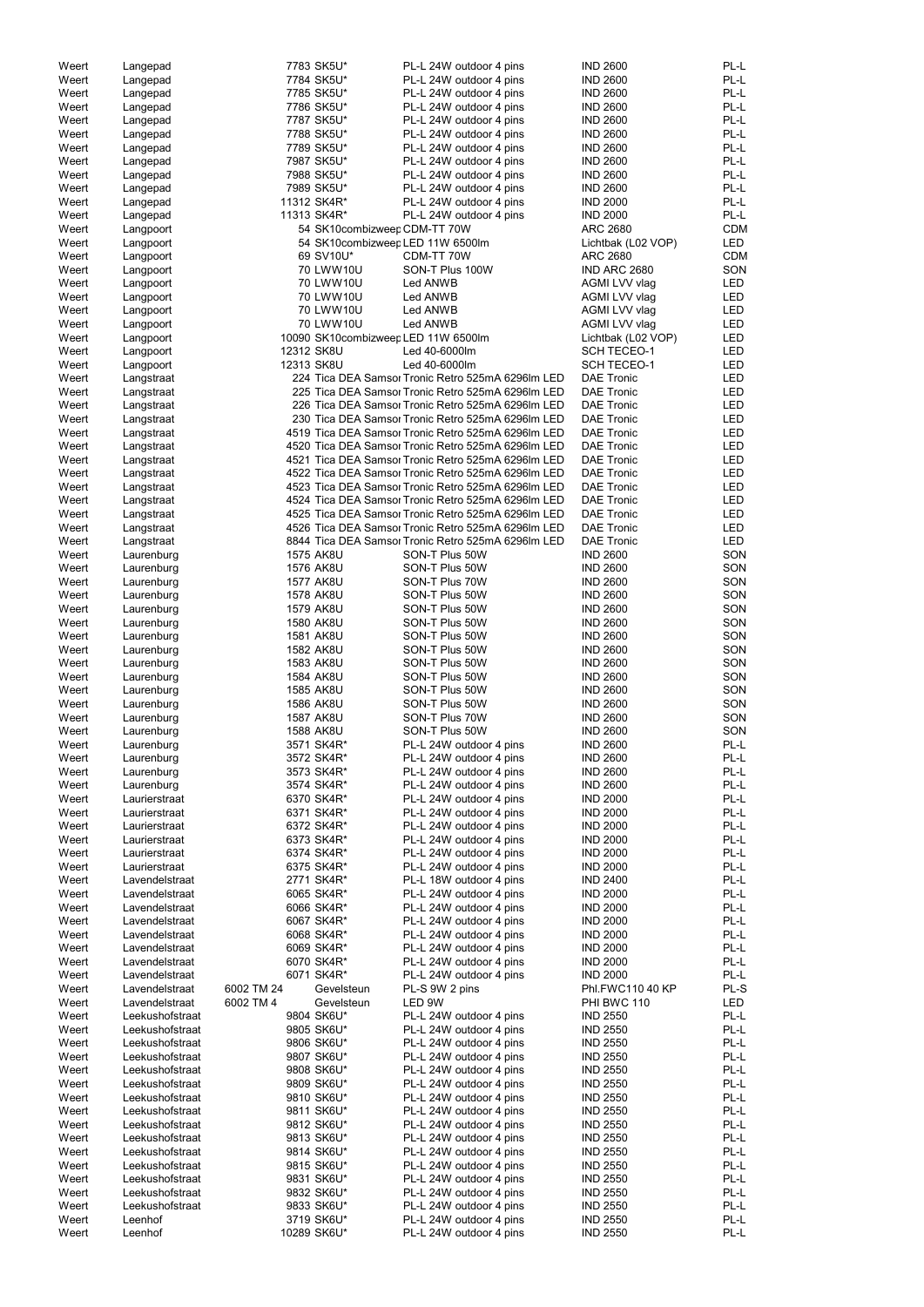| Weert | Leenhof                      |              | 10290 SK6U* | PL-L 24W outdoor 4 pins | <b>IND 2550</b>  | PL-L       |
|-------|------------------------------|--------------|-------------|-------------------------|------------------|------------|
| Weert | Leenhof                      |              | 10291 SK6U* | PL-L 24W outdoor 4 pins | <b>IND 2550</b>  | PL-L       |
| Weert | Leenhof                      |              | 10292 SK6U* | PL-L 24W outdoor 4 pins | <b>IND 2550</b>  | PL-L       |
| Weert | Leenhof                      |              | 10293 SK6U* | PL-L 24W outdoor 4 pins | <b>IND 2550</b>  | PL-L       |
|       |                              |              |             |                         |                  |            |
| Weert | Leenhof                      |              | 10294 SK6U* | PL-L 24W outdoor 4 pins | <b>IND 2550</b>  | PL-L       |
| Weert | Leenhof                      |              | 10295 SK4R* | PL-L 24W outdoor 4 pins | <b>IND 2000</b>  | PL-L       |
| Weert | Leenhof                      |              | 10296 SK4R* | PL-L 24W outdoor 4 pins | <b>IND 2000</b>  | PL-L       |
| Weert | Leenhof                      |              | 10297 SK4R* | PL-L 24W outdoor 4 pins | <b>IND 2000</b>  | PL-L       |
|       |                              |              |             |                         |                  |            |
| Weert | Leenhof                      |              | 10298 SK4R* | PL-L 24W outdoor 4 pins | <b>IND 2000</b>  | PL-L       |
| Weert | Leenhof                      |              | 10299 SK6U* | PL-L 24W outdoor 4 pins | <b>IND 2550</b>  | PL-L       |
| Weert | Leenhof                      |              | 10300 SK4R* | PL-L 24W outdoor 4 pins | <b>IND 2000</b>  | PL-L       |
|       |                              |              |             |                         |                  |            |
| Weert | Leenhof                      |              | 10301 SK4R* | PL-L 24W outdoor 4 pins | <b>IND 2000</b>  | PL-L       |
| Weert | Leenhof                      |              | 10302 SK4R* | PL-L 24W outdoor 4 pins | <b>IND 2000</b>  | PL-L       |
| Weert | Leenhof                      |              | 10303 SK6U* | PL-L 24W outdoor 4 pins | <b>IND 2550</b>  | PL-L       |
| Weert | Leenhof                      |              | 10304 SK6U* | PL-L 24W outdoor 4 pins | <b>IND 2550</b>  | PL-L       |
|       |                              |              |             |                         |                  |            |
| Weert | Leenhof                      |              | 10305 SK6U* | PL-L 24W outdoor 4 pins | <b>IND 2550</b>  | PL-L       |
| Weert | Leenhof                      |              | 10306 SK4R* | PL-L 24W outdoor 4 pins | <b>IND 2000</b>  | PL-L       |
| Weert | Leenhof                      |              | 10307 SK4R* | PL-L 24W outdoor 4 pins | <b>IND 2000</b>  | PL-L       |
| Weert | Leenhof                      |              | 10308 SK4R* | PL-L 24W outdoor 4 pins | <b>IND 2000</b>  | PL-L       |
|       |                              |              |             |                         |                  |            |
| Weert | Leenhof                      |              | 10309 SK4R* | PL-L 24W outdoor 4 pins | <b>IND 2000</b>  | PL-L       |
| Weert | Leenhof                      |              | 10310 SK4R* | PL-L 24W outdoor 4 pins | <b>IND 2000</b>  | PL-L       |
| Weert | Leenhof                      |              | 10311 SK6U* | PL-L 24W outdoor 4 pins | <b>IND 2550</b>  | PL-L       |
| Weert | Leenhof                      |              | 10312 SK6U* | PL-L 24W outdoor 4 pins | <b>IND 2550</b>  | PL-L       |
|       |                              |              |             |                         |                  |            |
| Weert | Leenhof                      |              | 10313 SK4R* | PL-L 24W outdoor 4 pins | <b>IND 2000</b>  | PL-L       |
| Weert | Leenhof                      |              | 10314 SK4R* | PL-L 24W outdoor 4 pins | <b>IND 2000</b>  | PL-L       |
| Weert | Leenhof                      |              | 10315 SK4R* | PL-L 24W outdoor 4 pins | <b>IND 2000</b>  | PL-L       |
| Weert | Leenhof                      |              | 10316 SK6U* | PL-L 24W outdoor 4 pins | <b>IND 2550</b>  | PL-L       |
|       |                              |              |             |                         |                  |            |
| Weert | Leenhof                      |              | 10317 SK6U* | PL-L 24W outdoor 4 pins | <b>IND 2550</b>  | PL-L       |
| Weert | Leeuwenbekstraat             |              | 6643 SK4R*  | Lumin Led               | <b>IND 2000</b>  | LED        |
| Weert | Leeuwenbekstraat             |              | 6644 SK4R*  | Lumin Led               | <b>IND 2000</b>  | <b>LED</b> |
| Weert |                              |              | 6645 SK4R*  |                         | <b>IND 2000</b>  | <b>LED</b> |
|       | Leeuwenbekstraat             |              |             | Lumin Led               |                  |            |
| Weert | Leeuwenbekstraat             |              | 6646 SK4R*  | Lumin Led               | <b>IND 2000</b>  | <b>LED</b> |
| Weert | Leeuwenbekstraat             |              | 6647 SK4R*  | Lumin Led               | <b>IND 2000</b>  | LED        |
| Weert | Leeuwenbekstraat             |              | 10161 SK4R* | Lumin Led               | <b>IND 2000</b>  | LED        |
| Weert |                              | 6002 WE 10   | Gevelsteun  | LED 9W                  | PHI BWC 110      | <b>LED</b> |
|       | Leeuwenbekstraat             |              |             |                         |                  |            |
| Weert | Leeuwerikhof                 |              | 7013 SK4R*  | PL-L 24W outdoor 4 pins | <b>IND 2000</b>  | PL-L       |
| Weert | Leeuwerikhof                 |              | 7014 SK4R*  | PL-L 24W outdoor 4 pins | <b>IND 2000</b>  | PL-L       |
| Weert | Leeuwerikhof                 |              | 7015 SK4R*  | PL-L 24W outdoor 4 pins | <b>IND 2000</b>  | PL-L       |
|       | Leeuwerikhof                 |              |             |                         | <b>IND 2000</b>  | PL-L       |
| Weert |                              |              | 7016 SK4R*  | PL-L 24W outdoor 4 pins |                  |            |
| Weert | Leeuwerikhof                 |              | 7017 SK4R*  | PL-L 24W outdoor 4 pins | <b>IND 2000</b>  | PL-L       |
| Weert | Leeuwerikhof                 |              | 7018 SK4R*  | PL-L 24W outdoor 4 pins | <b>IND 2000</b>  | PL-L       |
| Weert | Leeuwerikhof                 |              | 7027 SK4R*  | PL-L 24W outdoor 4 pins | <b>IND 2000</b>  | PL-L       |
|       |                              |              |             |                         |                  | PL-L       |
| Weert | Leliestraat                  |              | 6057 SK4R*  | PL-L 24W outdoor 4 pins | <b>IND 2000</b>  |            |
| Weert | Leliestraat                  |              | 6058 SK4R*  | PL-L 24W outdoor 4 pins | <b>IND 2000</b>  | PL-L       |
| Weert | Leliestraat                  |              | 6059 SK4R*  | PL-L 24W outdoor 4 pins | <b>IND 2000</b>  | PL-L       |
| Weert | Leliestraat                  |              | 6060 SK4R*  | PL-L 24W outdoor 4 pins | <b>IND 2000</b>  | PL-L       |
|       |                              |              |             |                         |                  |            |
| Weert | Leliestraat                  |              | 6103 SK4R*  | PL-L 24W outdoor 4 pins | <b>IND 2000</b>  | PL-L       |
| Weert | Leliestraat                  |              | 6333 SK4R*  | PL-L 24W outdoor 4 pins | <b>IND 2000</b>  | PL-L       |
| Weert | Leliestraat                  |              | 6334 SK4R*  | PL-L 24W outdoor 4 pins | <b>IND 2000</b>  | PL-L       |
| Weert | Leliestraat                  |              | 6335 SK4R*  | PL-L 24W outdoor 4 pins | <b>IND 2000</b>  | PL-L       |
|       |                              |              |             |                         |                  |            |
| Weert | Leliestraat                  |              | 6599 SK4R*  | PL-L 24W outdoor 4 pins | <b>IND 2000</b>  | PL-L       |
| Weert | Leliestraat                  |              | 6600 SK4R*  | PL-L 24W outdoor 4 pins | <b>IND 2000</b>  | PL-L       |
| Weert | Leliestraat                  | 6002 TL 37   | Gevelsteun  | PL-S 9W 2 pins          | Phl.FWC110 40 KP | PL-S       |
| Weert | Leliestraat                  | 6002 TL 43   | Gevelsteun  | PL-S 9W 2 pins          | Phl.FWC110 40 KP | PL-S       |
|       |                              |              |             |                         |                  |            |
| Weert | Leliestraat                  | 6002 TL 43 1 | Gevelsteun  | PL-S 9W 2 pins          | Phl.FWC110 40 KP | PL-S       |
| Weert | Leliestraat                  | 6002 TL 43 2 | Gevelsteun  | PL-S 9W 2 pins          | Phl.FWC110 40 KP | PL-S       |
| Weert | Leliestraat                  | 6002 TL 53   | Gevelsteun  | PL-S 9W 2 pins          | Phl.FWC110 40 KP | PL-S       |
| Weert | Leliestraat                  | 6002 TL 53 1 | Gevelsteun  | PL-S 9W 2 pins          | Phl.FWC110 40 KP | PL-S       |
|       |                              |              |             |                         |                  |            |
| Weert | Leo Driessenstraat           |              | 11037 SK6U* | PL-L 24W outdoor 4 pins | <b>IND 2550</b>  | PL-L       |
| Weert | Leo Driessenstraat           |              | 11038 SK6U* | PL-L 24W outdoor 4 pins | <b>IND 2550</b>  | PL-L       |
| Weert | Leo Driessenstraat           |              | 11039 SK6U* | PL-L 24W outdoor 4 pins | <b>IND 2550</b>  | PL-L       |
| Weert | Leo Driessenstraat           |              | 11040 SK6U* | PL-L 24W outdoor 4 pins | <b>IND 2550</b>  | PL-L       |
| Weert | Leo Driessenstraat           |              | 11041 SK4R* | PL-L 24W outdoor 4 pins | <b>IND 2000</b>  | PL-L       |
|       |                              |              |             |                         |                  |            |
| Weert | Leo Driessenstraat           |              | 11042 SK4R* | PL-L 24W outdoor 4 pins | <b>IND 2000</b>  | PL-L       |
| Weert | Leo Driessenstraat 6006 JV 3 |              | Gevelsteun  | PL-S 9W 2 pins          | Phl.FWC110 40 KP | PL-S       |
| Weert | Leo Driessenstraat 6006 JV 7 |              | Gevelsteun  | PL-S 9W 2 pins          | Phl.FWC110 40 KP | PL-S       |
| Weert | Leukerhof                    |              | 5357 SV2,5R | PL-L 24W outdoor 4 pins | <b>IND 2015</b>  | PL-L       |
|       |                              |              |             |                         |                  |            |
| Weert | Leukerhof                    |              | 5358 SV2,5R | PL-L 24W outdoor 4 pins | <b>IND 2015</b>  | PL-L       |
| Weert | Leukerhof                    |              | 5359 SV2,5R | PL-L 24W outdoor 4 pins | <b>IND 2015</b>  | PL-L       |
| Weert | Leukerhof                    |              | 5360 SV2,5R | PL-L 24W outdoor 4 pins | <b>IND 2015</b>  | PL-L       |
|       |                              |              |             |                         |                  |            |
| Weert | Leukerhof                    |              | 5437 SV2,5R | PL-L 24W outdoor 4 pins | <b>IND 2015</b>  | PL-L       |
| Weert | Leukerhof                    |              | 5438 SV2,5R | PL-L 24W outdoor 4 pins | <b>IND 2015</b>  | PL-L       |
| Weert | Leukerhof                    |              | 5439 SV2,5R | PL-L 24W outdoor 4 pins | <b>IND 2015</b>  | PL-L       |
| Weert | Leukerhof                    |              | 5440 SV2,5R | PL-L 24W outdoor 4 pins | <b>IND 2015</b>  | PL-L       |
|       |                              |              |             |                         |                  |            |
| Weert | Leukerhof                    |              | 5441 SV2,5R | PL-L 24W outdoor 4 pins | <b>IND 2015</b>  | PL-L       |
| Weert | Leukerhof                    |              | 5452 SK4R*  | PL-L 24W outdoor 4 pins | <b>IND 2000</b>  | PL-L       |
| Weert | Leukerhof                    |              | 5453 SK4R*  | PL-L 24W outdoor 4 pins | <b>IND 2000</b>  | PL-L       |
| Weert | Leukerhof                    |              | 5454 SK4R*  | PL-L 24W outdoor 4 pins | <b>IND 2000</b>  | PL-L       |
|       |                              |              |             |                         |                  |            |
| Weert | Leukerhof                    |              | 5455 SK4R*  | PL-L 24W outdoor 4 pins | <b>IND 2000</b>  | PL-L       |
| Weert | Leukerhof                    |              | 5456 SV2,5R | PL-L 24W outdoor 4 pins | <b>IND 2015</b>  | PL-L       |
| Weert | Leukerhof                    |              | 5457 SV2,5R | PL-L 24W outdoor 4 pins | <b>IND 2015</b>  | PL-L       |
| Weert | Leukerhof                    |              | 5458 SV2,5R | PL-L 24W outdoor 4 pins | <b>IND 2015</b>  | PL-L       |
|       |                              |              |             |                         |                  |            |
| Weert | Leukerhof                    |              | 5459 SV2,5R | PL-L 24W outdoor 4 pins | <b>IND 2015</b>  | PL-L       |
| Weert | Leukerhof                    |              | 5460 SV2,5R | PL-L 24W outdoor 4 pins | <b>IND 2015</b>  | PL-L       |
| Weert | Leukerhof                    |              | 5506 SV2,5R | PL-L 24W outdoor 4 pins | <b>IND 2015</b>  | PL-L       |
| Weert |                              |              | 5507 SV2,5R | PL-L 24W outdoor 4 pins | <b>IND 2015</b>  | PL-L       |
|       |                              |              |             |                         |                  |            |
| Weert | Leukerhof<br>Leukerhof       |              | 5508 SV2,5R | PL-L 24W outdoor 4 pins | <b>IND 2015</b>  | PL-L       |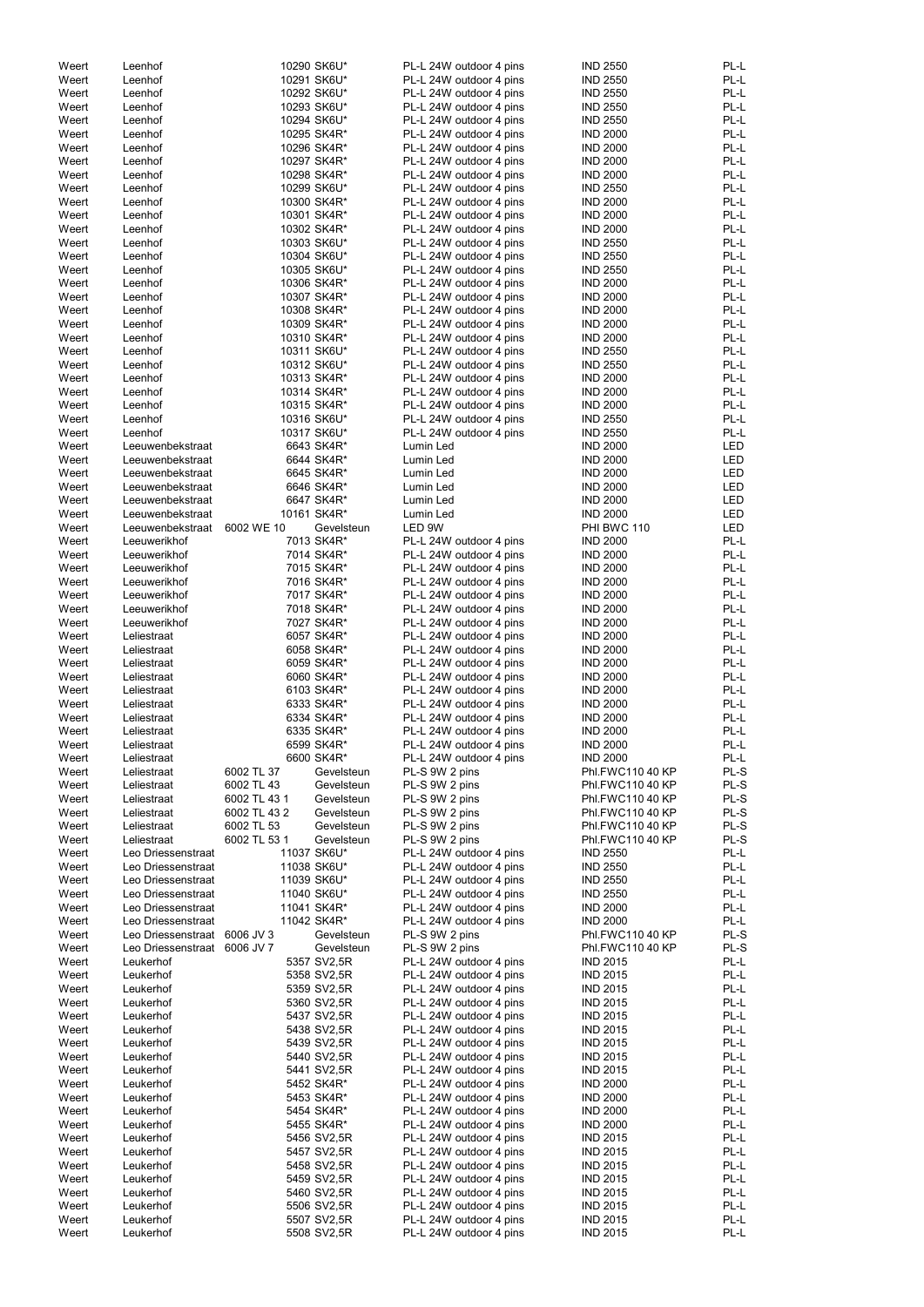| Weert | Leukerhof          |            | 5509 SV2,5R  | PL-L 24W outdoor 4 pins    | <b>IND 2015</b>    | PL-L       |
|-------|--------------------|------------|--------------|----------------------------|--------------------|------------|
| Weert | Leukerhof          |            | 5510 SV2,5R  | PL-L 24W outdoor 4 pins    | <b>IND 2015</b>    | PL-L       |
| Weert | Leukerhof          |            | 5511 SV2,5R  | PL-L 24W outdoor 4 pins    | <b>IND 2015</b>    | PL-L       |
|       |                    |            |              |                            |                    |            |
| Weert | Leukerhof          |            | 5512 SV2,5R  | PL-L 24W outdoor 4 pins    | <b>IND 2015</b>    | PL-L       |
| Weert | Leukerhof          |            | 5513 SV2,5R  | PL-L 24W outdoor 4 pins    | <b>IND 2015</b>    | PL-L       |
| Weert | Leukerhof          | 6004 DE 47 | Gevelsteun   | PL-L 18W outdoor 4 pins    | <b>IND 2400</b>    | PL-L       |
| Weert | Leukerschansstraat |            | 11078 SK6U*  | PL-T 32W 4 pins            | Evolo 2 AG 2018    | PL-T       |
|       |                    |            |              |                            |                    |            |
| Weert | Leukerschansstraat |            | 11079 SK6U*  | PL-T 32W 4 pins            | Evolo 2 AG 2018    | PL-T       |
| Weert | Leukerschansstraat |            | 11080 SK6U*  | PL-T 32W 4 pins            | Evolo 2 AG 2018    | PL-T       |
| Weert | Leukerschansstraat |            | 11081 SK6U*  | PL-T 32W 4 pins            | Evolo 2 AG 2018    | PL-T       |
|       |                    |            |              |                            |                    |            |
| Weert | Leukerschansstraat |            | 11082 SK6U*  | PL-T 32W 4 pins            | Evolo 2 AG 2018    | PL-T       |
| Weert | Leukerschansstraat |            | 11083 SK6U*  | PL-T 32W 4 pins            | Evolo 2 AG 2018    | PL-T       |
| Weert | Leukerschansstraat |            | 11084 SK6U*  | PL-T 32W 4 pins            | Evolo 2 AG 2018    | PL-T       |
|       |                    |            |              |                            |                    |            |
| Weert | Leukerschansstraat |            | 11085 SK6U*  | PL-T 32W 4 pins            | Evolo 2 AG 2018    | PL-T       |
| Weert | Leukerschansstraat |            | 11086 SK6U*  | PL-T 32W 4 pins            | Evolo 2 AG 2018    | PL-T       |
| Weert | Leukerschansstraat |            | 11087 SK6U*  | PL-T 32W 4 pins            | Evolo 2 AG 2018    | PL-T       |
|       |                    |            |              |                            |                    |            |
| Weert | Leukerschansstraat |            | 11088 SK6U*  | PL-T 32W 4 pins            | Evolo 2 AG 2018    | PL-T       |
| Weert | Leukerschansstraat |            | 11089 SK6U*  | PL-T 32W 4 pins            | Evolo 2 AG 2018    | PL-T       |
| Weert | Leukerschansstraat |            | 11090 SK6U*  | PL-T 32W 4 pins            | Evolo 2 AG 2018    | PL-T       |
| Weert | Leukerschansstraat |            | 11091 SK6U*  | PL-T 32W 4 pins            | Evolo 2 AG 2018    | PL-T       |
|       |                    |            |              |                            |                    |            |
| Weert | Leukerschansstraat |            | 11092 SK6U*  | PL-T 32W 4 pins            | Evolo 2 AG 2018    | PL-T       |
| Weert | Leukerschansstraat |            | 11093 SK6U*  | PL-T 32W 4 pins            | Evolo 2 AG 2018    | PL-T       |
| Weert | Leukerschansstraat |            | 11094 SK6U*  | PL-T 32W 4 pins            | Evolo 2 AG 2018    | PL-T       |
|       |                    |            |              |                            |                    |            |
| Weert | Leukerschansstraat |            | 11095 SK6U*  | PL-T 32W 4 pins            | Evolo 2 AG 2018    | PL-T       |
| Weert | Leukerschansstraat |            | 11096 SK6U*  | PL-T 32W 4 pins            | Evolo 2 AG 2018    | PL-T       |
| Weert | Leukerschansstraat |            | 11097 SK6U*  | PL-T 32W 4 pins            | Evolo 2 AG 2018    | PL-T       |
|       |                    |            |              |                            |                    |            |
| Weert | Leukerschansstraat |            | 11098 SK6U*  | PL-T 32W 4 pins            | Evolo 2 AG 2018    | PL-T       |
| Weert | Leukerschansstraat |            | 11099 SK6U*  | PL-T 32W 4 pins            | Evolo 2 AG 2018    | PL-T       |
| Weert | Leukerschansstraat |            | 11100 SK6U*  | PL-T 32W 4 pins            | Evolo 2 AG 2018    | PL-T       |
| Weert |                    |            |              |                            |                    | PL-T       |
|       | Leukerschansstraat |            | 11113 SK6U*  | PL-T 32W 4 pins            | Evolo 2 AG 2018    |            |
| Weert | Leukerschansstraat |            | 11114 SK6U*  | PL-T 32W 4 pins            | Evolo 2 AG 2018    | PL-T       |
| Weert | Leukerschansstraat |            | 11145 SK6U*  | PL-T 32W 4 pins            | Evolo 2 AG 2018    | PL-T       |
| Weert | Leukerschansstraat |            | 11425 SK6U*  | PL-T 32W 4 pins            | Evolo 2 AG 2018    | PL-T       |
|       |                    |            |              |                            |                    |            |
| Weert | Leukerschansstraat |            | 11426 SK6U*  | PL-T 32W 4 pins            | Evolo 2 AG 2018    | PL-T       |
| Weert | Leukerschansstraat |            | 11427 SK6U*  | PL-T 32W 4 pins            | Evolo 2 AG 2018    | PL-T       |
| Weert | Leukerschansstraat |            | 11428 SK6U*  | PL-T 32W 4 pins            | Evolo 2 AG 2018    | PL-T       |
|       |                    |            |              |                            |                    |            |
| Weert | Leukerschansstraat |            | 11429 SK6U*  | PL-T 32W 4 pins            | Evolo 2 AG 2018    | PL-T       |
| Weert | Leukerschansstraat |            | 11430 SK6U*  | PL-T 32W 4 pins            | Evolo 2 AG 2018    | PL-T       |
| Weert | Leukerschansstraat |            | 11431 SK6U*  | PL-T 32W 4 pins            | Evolo 2 AG 2018    | PL-T       |
|       |                    |            |              |                            |                    |            |
| Weert | Leukerschansstraat |            | 11432 SK6U*  | PL-T 32W 4 pins            | Evolo 2 AG 2018    | PL-T       |
| Weert | Leukerschansstraat |            | 11454 SK6U*  | PL-T 32W 4 pins            | Evolo 2 AG 2018    | PL-T       |
| Weert | Leukerschansstraat |            | 11884 SV10U* | Teceo 1 24-500mA           | <b>SCH TECEO-1</b> | LED        |
|       |                    |            | 11115 SK5R*  |                            |                    | <b>LED</b> |
| Weert | Leukersschanssteeg |            |              | Stela Square 10LED         | Stela Square       |            |
| Weert | Leukersschanssteeg |            | 11116 SK5R*  | Stela Square 10LED         | Stela Square       | LED        |
| Weert | Leukersschanssteeg |            | 11117 SK5R*  | Stela Square 10LED         | Stela Square       | LED        |
| Weert | Leukersschanssteeg |            | 11118 SK5R*  | Stela Square 10LED         | Stela Square       | LED        |
|       |                    |            |              |                            |                    |            |
| Weert | Leukersschanssteeg |            | 11119 SK5R*  | Stela Square 10LED         | Stela Square       | LED        |
| Weert | Leukersschanssteeg |            | 11120 SK5R*  | Stela Square 10LED         | Stela Square       | LED        |
| Weert | Leukersschanssteeg |            | 11121 SK5R*  | Stela Square 10LED         | Stela Square       | LED        |
|       |                    |            |              |                            |                    |            |
| Weert | Leukersschanssteeg |            | 11122 SK5R*  | Stela Square 10LED         | Stela Square       | LED        |
| Weert | Leukersschanssteeg |            | 11123 SK5R*  | Stela Square 10LED         | Stela Square       | LED        |
| Weert | Leukersschanssteeg |            | 11124 SK5R*  | Stela Square 10LED         | Stela Square       | LED        |
|       |                    |            |              |                            |                    |            |
| Weert | Leukerstraat       |            | 815 SK6U*    | Led siteco 16W 1840lm 1.3a | Siteco SL20        | LED        |
| Weert | Leukerstraat       |            | 816 SK6U*    | Led siteco 16W 1840lm 1.3a | Siteco SL20        | LED        |
| Weert | Leukerstraat       |            | 817 SK6U*    | Led siteco 16W 1840lm 1.3a | Siteco SL20        | LED        |
| Weert | Leukerstraat       |            | 818 SK6U*    | Led siteco 16W 1840lm 1.3a | Siteco SL20        | LED        |
|       |                    |            |              |                            |                    |            |
| Weert | Leukerstraat       |            | 819 SK6U*    | Led siteco 16W 1840lm 1.3a | Siteco SL20        | LED        |
| Weert | Leukerstraat       |            | 1076 AV6U    | Led White moonlight 21W    | <b>INN Nicole</b>  | <b>LED</b> |
| Weert | Leukerstraat       |            | 1078 AV6U    | Led White moonlight 21W    | <b>INN Nicole</b>  | LED        |
| Weert | Leukerstraat       |            | 1696 AV6U    | Led White moonlight 21W    | <b>INN Nicole</b>  | LED        |
|       |                    |            |              |                            |                    |            |
| Weert | Leukerstraat       |            | 5183 SK6U*   | Led siteco 16W 1840lm 1.3a | Siteco SL20        | LED        |
| Weert | Leukerstraat       |            | 5184 SK6U*   | Led siteco 16W 1840lm 1.3a | Siteco SL20        | <b>LED</b> |
| Weert | Leukerstraat       |            | 5185 SK6U*   | Led siteco 16W 1840lm 1.3a | Siteco SL20        | LED        |
|       |                    |            |              |                            |                    |            |
| Weert | Leukerstraat       |            | 5186 SK6U*   | Led siteco 16W 1840lm 1.3a | Siteco SL20        | LED        |
| Weert | Leukerstraat       |            | 5187 SK6U*   | Led siteco 16W 1840lm 1.3a | Siteco SL20        | LED        |
| Weert | Leukerstraat       |            | 5188 SK6U*   | Led siteco 16W 1840lm 1.3a | Siteco SL20        | LED        |
|       |                    |            |              | Led siteco 16W 1840lm 1.3a | Siteco SL20        |            |
| Weert | Leukerstraat       |            | 5189 SK6U*   |                            |                    | LED        |
| Weert | Leukerstraat       |            | 5190 SK6U*   | Led siteco 16W 1840lm 1.3a | Siteco SL20        | LED        |
| Weert | Leukerstraat       |            | 5191 SK6U*   | Led siteco 16W 1840lm 1.3a | Siteco SL20        | LED        |
| Weert | Leukerstraat       |            | 5192 SK6U*   | Led siteco 16W 1840lm 1.3a | Siteco SL20        | LED        |
|       |                    |            |              |                            |                    |            |
| Weert | Leukerstraat       |            | 5193 AK6U    | Led siteco 16W 1840lm 1.3a | Siteco SL20        | LED        |
| Weert | Leukerstraat       |            | 5194 SK6U*   | Led siteco 16W 1840lm 1.3a | Siteco SL20        | LED        |
| Weert | Leukerstraat       |            | 5195 SK6U*   | Led siteco 16W 1840lm 1.3a | Siteco SL20        | LED        |
|       |                    |            |              |                            |                    |            |
| Weert | Leukerstraat       |            | 5196 AK6U    | Led siteco 16W 1840lm 1.3a | Siteco SL20        | LED        |
| Weert | Leukerstraat       |            | 5197 AK6U    | Led siteco 16W 1840lm 1.3a | Siteco SL20        | LED        |
| Weert | Leukerstraat       |            | 5198 AK6U    | Led siteco 16W 1840lm 1.3a | Siteco SL20        | LED        |
|       |                    |            |              |                            |                    |            |
| Weert | Leukerstraat       |            | 5199 AK6U    | Led siteco 16W 1840lm 1.3a | Siteco SL20        | LED        |
| Weert | Leukerstraat       |            | 5200 AK6U    | Led siteco 16W 1840lm 1.3a | Siteco SL20        | LED        |
| Weert | Leukerstraat       |            | 5201 SK6U*   | Led siteco 16W 1840lm 1.3a | Siteco SL20        | LED        |
|       |                    |            |              |                            |                    |            |
| Weert | Leukerstraat       |            | 5743 SK6U*   | Led siteco 16W 1840lm 1.3a | Siteco SL20        | LED        |
| Weert | Leukerstraat       |            | 5744 SK6U*   | Led siteco 16W 1840lm 1.3a | Siteco SL20        | LED        |
| Weert | Leumehofstraat     |            | 10226 SK6U*  | PL-L 24W outdoor 4 pins    | <b>IND 2550</b>    | PL-L       |
| Weert | Leumehofstraat     |            | 10227 SK6U*  | PL-L 24W outdoor 4 pins    | <b>IND 2550</b>    | PL-L       |
|       |                    |            |              |                            |                    |            |
| Weert | Leumehofstraat     |            | 10228 SK6U*  | PL-L 24W outdoor 4 pins    | <b>IND 2550</b>    | PL-L       |
| Weert | Leumehofstraat     |            | 10229 SK6U*  | PL-L 24W outdoor 4 pins    | <b>IND 2550</b>    | PL-L       |
| Weert | Leumehofstraat     |            | 10230 SK6U*  | PL-L 24W outdoor 4 pins    | <b>IND 2550</b>    | PL-L       |
|       | Leumehofstraat     |            | 10231 SK6U*  | PL-L 24W outdoor 4 pins    | <b>IND 2550</b>    | PL-L       |
| Weert |                    |            |              |                            |                    |            |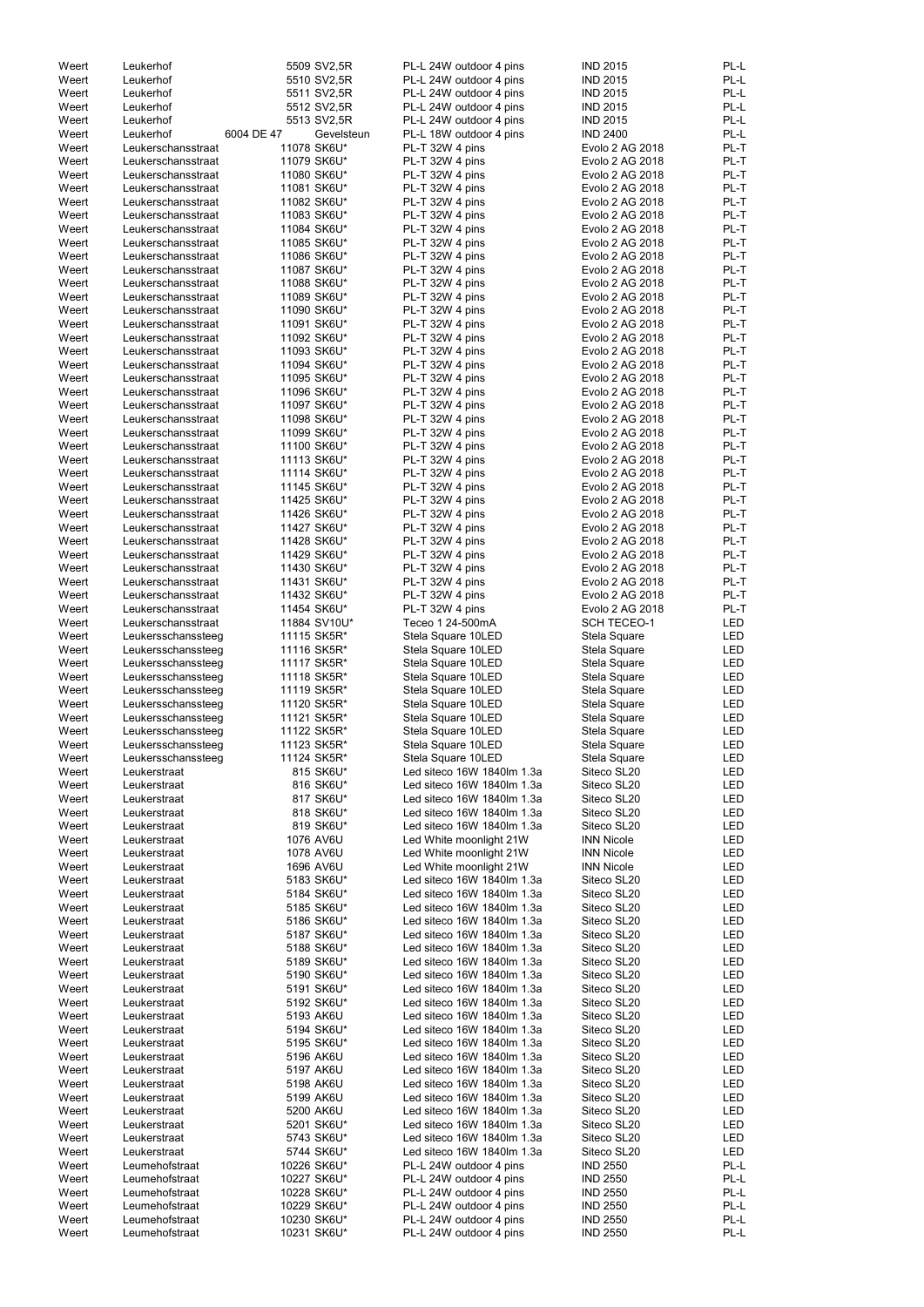| 10232 SK6U*<br>Weert<br>Leumehofstraat<br>10233 SK6U*<br>Weert<br>Leumehofstraat<br>PL-L 24W outdoor 4 pins<br><b>IND 2550</b><br>Weert<br>Leumehofstraat<br>10234 SK6U*<br>PL-L 24W outdoor 4 pins<br><b>IND 2550</b><br>10235 SK6U*<br>Leumehofstraat<br>PL-L 24W outdoor 4 pins<br><b>IND 2550</b><br>Weert<br>3714 SK6U*<br>Weert<br>Led siteco 16W 1840lm 1.3a<br>Siteco SL20<br>Leveroysedijk<br>3715 SK6U*<br>Led siteco 16W 1840lm 1.3a<br>Siteco SL20<br>Weert<br>Leveroysedijk<br>3716 SK6U*<br>Led siteco 16W 1840lm 1.3a<br>Weert<br>Siteco SL20<br>Leveroysedijk<br>3717 SK6U*<br>Led siteco 16W 1840lm 1.3a<br>Siteco SL20<br>Weert<br>Leveroysedijk<br>Led siteco 16W 1840lm 1.3a<br>Siteco SL20<br>Weert<br>Leveroysedijk<br>3718 SK6U*<br><b>IND 2000</b><br>Liebeek<br>5709 SK4R*<br>Lumin Led<br>Weert<br>Liebeek<br>6157 SK4R*<br>Lumin Led<br><b>IND 2000</b><br>Weert<br>Liebetehofstraat<br>10236 SK6U*<br>PL-L 24W outdoor 4 pins<br><b>IND 2550</b><br>Weert<br>Weert<br>Liebetehofstraat<br>10237 SK6U*<br>PL-L 24W outdoor 4 pins<br><b>IND 2550</b><br>Weert<br>Liebetehofstraat<br>10238 SK6U*<br>PL-L 24W outdoor 4 pins<br><b>IND 2550</b><br>Weert<br>Liebetehofstraat<br>10239 SK6U*<br>PL-L 24W outdoor 4 pins<br><b>IND 2550</b><br>Weert<br>Liebetehofstraat<br>10240 SK6U*<br>PL-L 24W outdoor 4 pins<br><b>IND 2550</b><br>Weert<br>Liebetehofstraat<br>10241 SK6U*<br>PL-L 24W outdoor 4 pins<br><b>IND 2550</b><br>10242 SK6U*<br>Weert<br>Liebetehofstraat<br>PL-L 24W outdoor 4 pins<br><b>IND 2550</b><br>10243 SK6U*<br>Weert<br>Liebetehofstraat<br>PL-L 24W outdoor 4 pins<br><b>IND 2550</b><br>10244 SK6U*<br>Weert<br>Liebetehofstraat<br>PL-L 24W outdoor 4 pins<br><b>IND 2550</b><br>10245 SK6U*<br>Weert<br>Liebetehofstraat<br>PL-L 24W outdoor 4 pins<br><b>IND 2550</b><br>10246 SK4R*<br>PL-L 24W outdoor 4 pins<br>Weert<br>Liebetehofstraat<br><b>IND 2000</b><br>Weert<br>Liebetehofstraat<br>10247 SK4R*<br>PL-L 24W outdoor 4 pins<br><b>IND 2000</b><br>Weert<br>Liebetehofstraat<br>10248 SK4R*<br>PL-L 24W outdoor 4 pins<br><b>IND 2000</b><br>Weert<br>Liebetehofstraat<br>10249 SK4R*<br>PL-L 24W outdoor 4 pins<br><b>IND 2000</b><br><b>IND 2000</b><br>Weert<br>Liebetehofstraat<br>10250 SK4R*<br>PL-L 24W outdoor 4 pins<br>1125 SK5U*<br>LW-SQS 232mA<br>Luxis Square<br>Weert<br>Limburglaan<br>Weert<br>Limburglaan<br>1126 SK5U*<br>LW-SQS 232mA<br>Luxis Square<br>Weert<br>Limburglaan<br>1127 SK5U*<br>LW-SQS 232mA<br>Luxis Square<br>1197 SK5U*<br>LW-SQS 232mA<br>Luxis Square<br>Weert<br>Limburglaan<br>PHI SGS 203<br>Weert<br>Limburglaan<br>1198 AK9U<br>SON Pia Plus 100W<br><b>PHI SGS 203</b><br>Weert<br>Limburglaan<br>1198 AK9U<br>SON Pia Plus 100W<br>Weert<br>Limburglaan<br>1199 SK5U*<br>LW-SQS 232mA<br>Luxis Square<br>Weert<br>Limburglaan<br>1200 SK5U*<br>LW-SQS 232mA<br>Luxis Square<br>Weert<br>Limburglaan<br>1201 SK5U*<br>LW-SQS 232mA<br>Luxis Square<br>1202 SK5U*<br>LW-SQS 232mA<br>Weert<br>Luxis Square<br>Limburglaan<br>Weert<br>1336 SK5U*<br>LW-SQS 232mA<br>Luxis Square<br>Limburglaan<br>1337 SK5U*<br>LW-SQS 232mA<br>Weert<br>Luxis Square<br>Limburglaan<br>1863 SK5U*<br>LW-SQS 232mA<br>Weert<br>Luxis Square<br>Limburglaan<br>1869 AK9U<br><b>PHI SGS 203</b><br>Weert<br>SON Pia Plus 100W<br>Limburglaan<br>1869 AK9U<br><b>PHI SGS 203</b><br>Weert<br>SON Pia Plus 100W<br>Limburglaan<br>2079 AK10U<br>Teceo 1 48-350mA<br><b>SCH TECEO-1</b><br>Weert<br>Limburglaan<br>3239 SK5U*<br>LW-SQS 232mA<br>Weert<br>Limburglaan<br>Luxis Square<br>3240 SK5U*<br>Weert<br>Limburglaan<br>LW-SQS 232mA<br>Luxis Square<br>Weert<br>Limburglaan<br>3241 SK5U*<br>LW-SQS 232mA<br>Luxis Square<br>Weert<br>Limburglaan<br>3242 SK5U*<br>LW-SQS 232mA<br>Luxis Square<br>Weert<br>Limburglaan<br>3243 SK5U*<br>LW-SQS 232mA<br>Luxis Square<br>Weert<br>Limburglaan<br>3244 SK5U*<br>LW-SQS 232mA<br>Luxis Square<br>Weert<br>Limburglaan<br>3245 SK5U*<br>LW-SQS 232mA<br>Luxis Square<br>Weert<br>Limburglaan<br>3246 SK5U*<br>LW-SQS 232mA<br>Luxis Square<br>Weert<br>Limburglaan<br>3247 SK5U*<br>LW-SQS 232mA<br>Luxis Square<br>Weert<br>Limburglaan<br>3248 SK5U*<br>LW-SQS 232mA<br>Luxis Square<br>Limburglaan<br>3249 SK5U*<br>LW-SQS 232mA<br>Luxis Square<br>Weert<br>3250 SK5U*<br>Weert<br>LW-SQS 232mA<br>Luxis Square<br>Limburglaan<br>3251 SK5U*<br>Weert<br>Limburglaan<br>LW-SQS 232mA<br>Luxis Square<br>3252 SK5U*<br>Weert<br>Limburglaan<br>LW-SQS 232mA<br>Luxis Square<br>3253 SK5U*<br>Weert<br>LW-SQS 232mA<br>Limburglaan<br>Luxis Square<br>6848 SK5U*<br>LW-SQS 232mA<br>Luxis Square<br>Weert<br>Limburglaan<br>7677 SK5U*<br>LW-SQS 232mA<br>Limburglaan<br>Luxis Square<br>Weert<br>LW-SQS 232mA<br>Limburglaan<br>7678 SK5U*<br>Luxis Square<br>Weert<br>7679 SK5U*<br>LW-SQS 232mA<br>Weert<br>Limburglaan<br>Luxis Square<br>Limburglaan<br>7680 SK5U*<br>LW-SQS 232mA<br>Weert<br>Luxis Square<br>Limburglaan<br>7681 SK5U*<br>LW-SQS 232mA<br>Luxis Square<br>Weert<br>Limburglaan<br>7682 SK5U*<br>LW-SQS 232mA<br>Luxis Square<br>Weert<br>Weert<br>Limburglaan<br>7683 SK5U*<br>LW-SQS 232mA<br>Luxis Square<br>Limburglaan<br>7685 SK5U*<br>LW-SQS 232mA<br>Luxis Square<br>Weert<br>Limburglaan<br>7686 SK5U*<br>LW-SQS 232mA<br>Luxis Square<br>Weert<br>7687 SK5U*<br>LW-SQS 232mA<br>Weert<br>Limburglaan<br>Luxis Square<br>7688 SK5U*<br>Limburglaan<br>LW-SQS 232mA<br>Luxis Square<br>Weert<br>7689 SK5U*<br>LW-SQS 232mA<br>Limburglaan<br>Luxis Square<br>Weert<br>7690 SK5U*<br>LW-SQS 232mA<br>Weert<br>Limburglaan<br>Luxis Square<br>7691 SK5U*<br>LW-SQS 232mA<br>Weert<br>Luxis Square<br>Limburglaan<br>7692 SK5U*<br>LW-SQS 232mA<br>Luxis Square<br>Weert<br>Limburglaan<br>7693 SK5U*<br>LW-SQS 232mA<br>Weert<br>Limburglaan<br>Luxis Square<br>Weert<br>Limburglaan<br>7694 SK5U*<br>LW-SQS 232mA<br>Luxis Square<br>7695 AK10U<br>Teceo 1 48-350mA<br><b>SCH TECEO-1</b><br>Weert<br>Limburglaan<br>Limburglaan<br>11003 SV8U*<br>CPO-TW 60W<br><b>IND Airtrace1</b><br>Weert<br>Limburglaan<br>11004 SV8U*<br><b>IND Airtrace1</b><br>Weert<br>CPO-TW 60W<br>Limburglaan<br>11005 SV8U*<br>CPO-TW 60W<br><b>IND Airtrace1</b><br>Weert<br>Weert<br>Limburglaan<br>6004 HA 13<br><b>Phl.FWC110 40 KP</b><br>Gevelsteun<br>PL-S 9W 2 pins<br>Weert<br>Limburglaan<br>6004 HA 23<br>Gevelsteun<br>PL-S 9W 2 pins<br>Phl.FWC110 40 KP<br>Weert<br>Limburglaan<br>6004 HA 23 1<br>Gevelsteun<br>PL-S 9W 2 pins<br>Phl.FWC110 40 KP<br>Weert<br>Limburglaan<br>6004 HA 31<br>Gevelsteun<br>PL-S 9W 2 pins<br>Phl.FWC110 40 KP<br>Weert<br>Limburglaan<br>6004 HE 104a<br>PL-S 9W 2 pins<br>Phl.FWC110 40 KP<br>Gevelsteun<br>Weert<br>Limburglaan<br>6004 HE 74<br>PL-S 9W 2 pins<br>Phl.FWC110 40 KP<br>Gevelsteun<br>Weert<br>Limburglaan<br>6004 HE 82<br>Phl.FWC110 40 KP<br>Gevelsteun<br>PL-S 9W 2 pins<br>6004 HE 88<br>LED 9W<br>PHI BWC 110 |       |             |            |                         |                 |            |
|---------------------------------------------------------------------------------------------------------------------------------------------------------------------------------------------------------------------------------------------------------------------------------------------------------------------------------------------------------------------------------------------------------------------------------------------------------------------------------------------------------------------------------------------------------------------------------------------------------------------------------------------------------------------------------------------------------------------------------------------------------------------------------------------------------------------------------------------------------------------------------------------------------------------------------------------------------------------------------------------------------------------------------------------------------------------------------------------------------------------------------------------------------------------------------------------------------------------------------------------------------------------------------------------------------------------------------------------------------------------------------------------------------------------------------------------------------------------------------------------------------------------------------------------------------------------------------------------------------------------------------------------------------------------------------------------------------------------------------------------------------------------------------------------------------------------------------------------------------------------------------------------------------------------------------------------------------------------------------------------------------------------------------------------------------------------------------------------------------------------------------------------------------------------------------------------------------------------------------------------------------------------------------------------------------------------------------------------------------------------------------------------------------------------------------------------------------------------------------------------------------------------------------------------------------------------------------------------------------------------------------------------------------------------------------------------------------------------------------------------------------------------------------------------------------------------------------------------------------------------------------------------------------------------------------------------------------------------------------------------------------------------------------------------------------------------------------------------------------------------------------------------------------------------------------------------------------------------------------------------------------------------------------------------------------------------------------------------------------------------------------------------------------------------------------------------------------------------------------------------------------------------------------------------------------------------------------------------------------------------------------------------------------------------------------------------------------------------------------------------------------------------------------------------------------------------------------------------------------------------------------------------------------------------------------------------------------------------------------------------------------------------------------------------------------------------------------------------------------------------------------------------------------------------------------------------------------------------------------------------------------------------------------------------------------------------------------------------------------------------------------------------------------------------------------------------------------------------------------------------------------------------------------------------------------------------------------------------------------------------------------------------------------------------------------------------------------------------------------------------------------------------------------------------------------------------------------------------------------------------------------------------------------------------------------------------------------------------------------------------------------------------------------------------------------------------------------------------------------------------------------------------------------------------------------------------------------------------------------------------------------------------------------------------------------------------------------------------------------------------------------------------------------------------------------------------------------------------------------------------------------------------------------------------------------------------------------------------------------------------------------------------------------------------------------------------------------------------------------------------------------------------------------------------------------------------------------------------------------------------------------------------------------------------------------------------------------------------------------------------------------------------------------------------------------------------------------------------------------------------------------------------------------------------------------------------------------------------------------------------------------------------------------------------------------------------------------------------------------------------------------------------------------------------------------------------------------------------------------------------------------------------------------------------------------------------------------------------------------------------------------------------------------------------------------------------------------------------------------------------------------------------------------------------------------------------------------------------------------------------------------------------------------------------------------------------------|-------|-------------|------------|-------------------------|-----------------|------------|
|                                                                                                                                                                                                                                                                                                                                                                                                                                                                                                                                                                                                                                                                                                                                                                                                                                                                                                                                                                                                                                                                                                                                                                                                                                                                                                                                                                                                                                                                                                                                                                                                                                                                                                                                                                                                                                                                                                                                                                                                                                                                                                                                                                                                                                                                                                                                                                                                                                                                                                                                                                                                                                                                                                                                                                                                                                                                                                                                                                                                                                                                                                                                                                                                                                                                                                                                                                                                                                                                                                                                                                                                                                                                                                                                                                                                                                                                                                                                                                                                                                                                                                                                                                                                                                                                                                                                                                                                                                                                                                                                                                                                                                                                                                                                                                                                                                                                                                                                                                                                                                                                                                                                                                                                                                                                                                                                                                                                                                                                                                                                                                                                                                                                                                                                                                                                                                                                                                                                                                                                                                                                                                                                                                                                                                                                                                                                                                                                                                                                                                                                                                                                                                                                                                                                                                                                                                                                                                                                                   |       |             |            | PL-L 24W outdoor 4 pins | <b>IND 2550</b> | PL-L       |
|                                                                                                                                                                                                                                                                                                                                                                                                                                                                                                                                                                                                                                                                                                                                                                                                                                                                                                                                                                                                                                                                                                                                                                                                                                                                                                                                                                                                                                                                                                                                                                                                                                                                                                                                                                                                                                                                                                                                                                                                                                                                                                                                                                                                                                                                                                                                                                                                                                                                                                                                                                                                                                                                                                                                                                                                                                                                                                                                                                                                                                                                                                                                                                                                                                                                                                                                                                                                                                                                                                                                                                                                                                                                                                                                                                                                                                                                                                                                                                                                                                                                                                                                                                                                                                                                                                                                                                                                                                                                                                                                                                                                                                                                                                                                                                                                                                                                                                                                                                                                                                                                                                                                                                                                                                                                                                                                                                                                                                                                                                                                                                                                                                                                                                                                                                                                                                                                                                                                                                                                                                                                                                                                                                                                                                                                                                                                                                                                                                                                                                                                                                                                                                                                                                                                                                                                                                                                                                                                                   |       |             |            |                         |                 | PL-L       |
|                                                                                                                                                                                                                                                                                                                                                                                                                                                                                                                                                                                                                                                                                                                                                                                                                                                                                                                                                                                                                                                                                                                                                                                                                                                                                                                                                                                                                                                                                                                                                                                                                                                                                                                                                                                                                                                                                                                                                                                                                                                                                                                                                                                                                                                                                                                                                                                                                                                                                                                                                                                                                                                                                                                                                                                                                                                                                                                                                                                                                                                                                                                                                                                                                                                                                                                                                                                                                                                                                                                                                                                                                                                                                                                                                                                                                                                                                                                                                                                                                                                                                                                                                                                                                                                                                                                                                                                                                                                                                                                                                                                                                                                                                                                                                                                                                                                                                                                                                                                                                                                                                                                                                                                                                                                                                                                                                                                                                                                                                                                                                                                                                                                                                                                                                                                                                                                                                                                                                                                                                                                                                                                                                                                                                                                                                                                                                                                                                                                                                                                                                                                                                                                                                                                                                                                                                                                                                                                                                   |       |             |            |                         |                 | PL-L       |
|                                                                                                                                                                                                                                                                                                                                                                                                                                                                                                                                                                                                                                                                                                                                                                                                                                                                                                                                                                                                                                                                                                                                                                                                                                                                                                                                                                                                                                                                                                                                                                                                                                                                                                                                                                                                                                                                                                                                                                                                                                                                                                                                                                                                                                                                                                                                                                                                                                                                                                                                                                                                                                                                                                                                                                                                                                                                                                                                                                                                                                                                                                                                                                                                                                                                                                                                                                                                                                                                                                                                                                                                                                                                                                                                                                                                                                                                                                                                                                                                                                                                                                                                                                                                                                                                                                                                                                                                                                                                                                                                                                                                                                                                                                                                                                                                                                                                                                                                                                                                                                                                                                                                                                                                                                                                                                                                                                                                                                                                                                                                                                                                                                                                                                                                                                                                                                                                                                                                                                                                                                                                                                                                                                                                                                                                                                                                                                                                                                                                                                                                                                                                                                                                                                                                                                                                                                                                                                                                                   |       |             |            |                         |                 |            |
|                                                                                                                                                                                                                                                                                                                                                                                                                                                                                                                                                                                                                                                                                                                                                                                                                                                                                                                                                                                                                                                                                                                                                                                                                                                                                                                                                                                                                                                                                                                                                                                                                                                                                                                                                                                                                                                                                                                                                                                                                                                                                                                                                                                                                                                                                                                                                                                                                                                                                                                                                                                                                                                                                                                                                                                                                                                                                                                                                                                                                                                                                                                                                                                                                                                                                                                                                                                                                                                                                                                                                                                                                                                                                                                                                                                                                                                                                                                                                                                                                                                                                                                                                                                                                                                                                                                                                                                                                                                                                                                                                                                                                                                                                                                                                                                                                                                                                                                                                                                                                                                                                                                                                                                                                                                                                                                                                                                                                                                                                                                                                                                                                                                                                                                                                                                                                                                                                                                                                                                                                                                                                                                                                                                                                                                                                                                                                                                                                                                                                                                                                                                                                                                                                                                                                                                                                                                                                                                                                   |       |             |            |                         |                 | PL-L       |
|                                                                                                                                                                                                                                                                                                                                                                                                                                                                                                                                                                                                                                                                                                                                                                                                                                                                                                                                                                                                                                                                                                                                                                                                                                                                                                                                                                                                                                                                                                                                                                                                                                                                                                                                                                                                                                                                                                                                                                                                                                                                                                                                                                                                                                                                                                                                                                                                                                                                                                                                                                                                                                                                                                                                                                                                                                                                                                                                                                                                                                                                                                                                                                                                                                                                                                                                                                                                                                                                                                                                                                                                                                                                                                                                                                                                                                                                                                                                                                                                                                                                                                                                                                                                                                                                                                                                                                                                                                                                                                                                                                                                                                                                                                                                                                                                                                                                                                                                                                                                                                                                                                                                                                                                                                                                                                                                                                                                                                                                                                                                                                                                                                                                                                                                                                                                                                                                                                                                                                                                                                                                                                                                                                                                                                                                                                                                                                                                                                                                                                                                                                                                                                                                                                                                                                                                                                                                                                                                                   |       |             |            |                         |                 | <b>LED</b> |
|                                                                                                                                                                                                                                                                                                                                                                                                                                                                                                                                                                                                                                                                                                                                                                                                                                                                                                                                                                                                                                                                                                                                                                                                                                                                                                                                                                                                                                                                                                                                                                                                                                                                                                                                                                                                                                                                                                                                                                                                                                                                                                                                                                                                                                                                                                                                                                                                                                                                                                                                                                                                                                                                                                                                                                                                                                                                                                                                                                                                                                                                                                                                                                                                                                                                                                                                                                                                                                                                                                                                                                                                                                                                                                                                                                                                                                                                                                                                                                                                                                                                                                                                                                                                                                                                                                                                                                                                                                                                                                                                                                                                                                                                                                                                                                                                                                                                                                                                                                                                                                                                                                                                                                                                                                                                                                                                                                                                                                                                                                                                                                                                                                                                                                                                                                                                                                                                                                                                                                                                                                                                                                                                                                                                                                                                                                                                                                                                                                                                                                                                                                                                                                                                                                                                                                                                                                                                                                                                                   |       |             |            |                         |                 | <b>LED</b> |
|                                                                                                                                                                                                                                                                                                                                                                                                                                                                                                                                                                                                                                                                                                                                                                                                                                                                                                                                                                                                                                                                                                                                                                                                                                                                                                                                                                                                                                                                                                                                                                                                                                                                                                                                                                                                                                                                                                                                                                                                                                                                                                                                                                                                                                                                                                                                                                                                                                                                                                                                                                                                                                                                                                                                                                                                                                                                                                                                                                                                                                                                                                                                                                                                                                                                                                                                                                                                                                                                                                                                                                                                                                                                                                                                                                                                                                                                                                                                                                                                                                                                                                                                                                                                                                                                                                                                                                                                                                                                                                                                                                                                                                                                                                                                                                                                                                                                                                                                                                                                                                                                                                                                                                                                                                                                                                                                                                                                                                                                                                                                                                                                                                                                                                                                                                                                                                                                                                                                                                                                                                                                                                                                                                                                                                                                                                                                                                                                                                                                                                                                                                                                                                                                                                                                                                                                                                                                                                                                                   |       |             |            |                         |                 | <b>LED</b> |
|                                                                                                                                                                                                                                                                                                                                                                                                                                                                                                                                                                                                                                                                                                                                                                                                                                                                                                                                                                                                                                                                                                                                                                                                                                                                                                                                                                                                                                                                                                                                                                                                                                                                                                                                                                                                                                                                                                                                                                                                                                                                                                                                                                                                                                                                                                                                                                                                                                                                                                                                                                                                                                                                                                                                                                                                                                                                                                                                                                                                                                                                                                                                                                                                                                                                                                                                                                                                                                                                                                                                                                                                                                                                                                                                                                                                                                                                                                                                                                                                                                                                                                                                                                                                                                                                                                                                                                                                                                                                                                                                                                                                                                                                                                                                                                                                                                                                                                                                                                                                                                                                                                                                                                                                                                                                                                                                                                                                                                                                                                                                                                                                                                                                                                                                                                                                                                                                                                                                                                                                                                                                                                                                                                                                                                                                                                                                                                                                                                                                                                                                                                                                                                                                                                                                                                                                                                                                                                                                                   |       |             |            |                         |                 | <b>LED</b> |
|                                                                                                                                                                                                                                                                                                                                                                                                                                                                                                                                                                                                                                                                                                                                                                                                                                                                                                                                                                                                                                                                                                                                                                                                                                                                                                                                                                                                                                                                                                                                                                                                                                                                                                                                                                                                                                                                                                                                                                                                                                                                                                                                                                                                                                                                                                                                                                                                                                                                                                                                                                                                                                                                                                                                                                                                                                                                                                                                                                                                                                                                                                                                                                                                                                                                                                                                                                                                                                                                                                                                                                                                                                                                                                                                                                                                                                                                                                                                                                                                                                                                                                                                                                                                                                                                                                                                                                                                                                                                                                                                                                                                                                                                                                                                                                                                                                                                                                                                                                                                                                                                                                                                                                                                                                                                                                                                                                                                                                                                                                                                                                                                                                                                                                                                                                                                                                                                                                                                                                                                                                                                                                                                                                                                                                                                                                                                                                                                                                                                                                                                                                                                                                                                                                                                                                                                                                                                                                                                                   |       |             |            |                         |                 |            |
|                                                                                                                                                                                                                                                                                                                                                                                                                                                                                                                                                                                                                                                                                                                                                                                                                                                                                                                                                                                                                                                                                                                                                                                                                                                                                                                                                                                                                                                                                                                                                                                                                                                                                                                                                                                                                                                                                                                                                                                                                                                                                                                                                                                                                                                                                                                                                                                                                                                                                                                                                                                                                                                                                                                                                                                                                                                                                                                                                                                                                                                                                                                                                                                                                                                                                                                                                                                                                                                                                                                                                                                                                                                                                                                                                                                                                                                                                                                                                                                                                                                                                                                                                                                                                                                                                                                                                                                                                                                                                                                                                                                                                                                                                                                                                                                                                                                                                                                                                                                                                                                                                                                                                                                                                                                                                                                                                                                                                                                                                                                                                                                                                                                                                                                                                                                                                                                                                                                                                                                                                                                                                                                                                                                                                                                                                                                                                                                                                                                                                                                                                                                                                                                                                                                                                                                                                                                                                                                                                   |       |             |            |                         |                 | <b>LED</b> |
|                                                                                                                                                                                                                                                                                                                                                                                                                                                                                                                                                                                                                                                                                                                                                                                                                                                                                                                                                                                                                                                                                                                                                                                                                                                                                                                                                                                                                                                                                                                                                                                                                                                                                                                                                                                                                                                                                                                                                                                                                                                                                                                                                                                                                                                                                                                                                                                                                                                                                                                                                                                                                                                                                                                                                                                                                                                                                                                                                                                                                                                                                                                                                                                                                                                                                                                                                                                                                                                                                                                                                                                                                                                                                                                                                                                                                                                                                                                                                                                                                                                                                                                                                                                                                                                                                                                                                                                                                                                                                                                                                                                                                                                                                                                                                                                                                                                                                                                                                                                                                                                                                                                                                                                                                                                                                                                                                                                                                                                                                                                                                                                                                                                                                                                                                                                                                                                                                                                                                                                                                                                                                                                                                                                                                                                                                                                                                                                                                                                                                                                                                                                                                                                                                                                                                                                                                                                                                                                                                   |       |             |            |                         |                 | <b>LED</b> |
|                                                                                                                                                                                                                                                                                                                                                                                                                                                                                                                                                                                                                                                                                                                                                                                                                                                                                                                                                                                                                                                                                                                                                                                                                                                                                                                                                                                                                                                                                                                                                                                                                                                                                                                                                                                                                                                                                                                                                                                                                                                                                                                                                                                                                                                                                                                                                                                                                                                                                                                                                                                                                                                                                                                                                                                                                                                                                                                                                                                                                                                                                                                                                                                                                                                                                                                                                                                                                                                                                                                                                                                                                                                                                                                                                                                                                                                                                                                                                                                                                                                                                                                                                                                                                                                                                                                                                                                                                                                                                                                                                                                                                                                                                                                                                                                                                                                                                                                                                                                                                                                                                                                                                                                                                                                                                                                                                                                                                                                                                                                                                                                                                                                                                                                                                                                                                                                                                                                                                                                                                                                                                                                                                                                                                                                                                                                                                                                                                                                                                                                                                                                                                                                                                                                                                                                                                                                                                                                                                   |       |             |            |                         |                 | <b>LED</b> |
|                                                                                                                                                                                                                                                                                                                                                                                                                                                                                                                                                                                                                                                                                                                                                                                                                                                                                                                                                                                                                                                                                                                                                                                                                                                                                                                                                                                                                                                                                                                                                                                                                                                                                                                                                                                                                                                                                                                                                                                                                                                                                                                                                                                                                                                                                                                                                                                                                                                                                                                                                                                                                                                                                                                                                                                                                                                                                                                                                                                                                                                                                                                                                                                                                                                                                                                                                                                                                                                                                                                                                                                                                                                                                                                                                                                                                                                                                                                                                                                                                                                                                                                                                                                                                                                                                                                                                                                                                                                                                                                                                                                                                                                                                                                                                                                                                                                                                                                                                                                                                                                                                                                                                                                                                                                                                                                                                                                                                                                                                                                                                                                                                                                                                                                                                                                                                                                                                                                                                                                                                                                                                                                                                                                                                                                                                                                                                                                                                                                                                                                                                                                                                                                                                                                                                                                                                                                                                                                                                   |       |             |            |                         |                 |            |
|                                                                                                                                                                                                                                                                                                                                                                                                                                                                                                                                                                                                                                                                                                                                                                                                                                                                                                                                                                                                                                                                                                                                                                                                                                                                                                                                                                                                                                                                                                                                                                                                                                                                                                                                                                                                                                                                                                                                                                                                                                                                                                                                                                                                                                                                                                                                                                                                                                                                                                                                                                                                                                                                                                                                                                                                                                                                                                                                                                                                                                                                                                                                                                                                                                                                                                                                                                                                                                                                                                                                                                                                                                                                                                                                                                                                                                                                                                                                                                                                                                                                                                                                                                                                                                                                                                                                                                                                                                                                                                                                                                                                                                                                                                                                                                                                                                                                                                                                                                                                                                                                                                                                                                                                                                                                                                                                                                                                                                                                                                                                                                                                                                                                                                                                                                                                                                                                                                                                                                                                                                                                                                                                                                                                                                                                                                                                                                                                                                                                                                                                                                                                                                                                                                                                                                                                                                                                                                                                                   |       |             |            |                         |                 | PL-L       |
|                                                                                                                                                                                                                                                                                                                                                                                                                                                                                                                                                                                                                                                                                                                                                                                                                                                                                                                                                                                                                                                                                                                                                                                                                                                                                                                                                                                                                                                                                                                                                                                                                                                                                                                                                                                                                                                                                                                                                                                                                                                                                                                                                                                                                                                                                                                                                                                                                                                                                                                                                                                                                                                                                                                                                                                                                                                                                                                                                                                                                                                                                                                                                                                                                                                                                                                                                                                                                                                                                                                                                                                                                                                                                                                                                                                                                                                                                                                                                                                                                                                                                                                                                                                                                                                                                                                                                                                                                                                                                                                                                                                                                                                                                                                                                                                                                                                                                                                                                                                                                                                                                                                                                                                                                                                                                                                                                                                                                                                                                                                                                                                                                                                                                                                                                                                                                                                                                                                                                                                                                                                                                                                                                                                                                                                                                                                                                                                                                                                                                                                                                                                                                                                                                                                                                                                                                                                                                                                                                   |       |             |            |                         |                 | PL-L       |
|                                                                                                                                                                                                                                                                                                                                                                                                                                                                                                                                                                                                                                                                                                                                                                                                                                                                                                                                                                                                                                                                                                                                                                                                                                                                                                                                                                                                                                                                                                                                                                                                                                                                                                                                                                                                                                                                                                                                                                                                                                                                                                                                                                                                                                                                                                                                                                                                                                                                                                                                                                                                                                                                                                                                                                                                                                                                                                                                                                                                                                                                                                                                                                                                                                                                                                                                                                                                                                                                                                                                                                                                                                                                                                                                                                                                                                                                                                                                                                                                                                                                                                                                                                                                                                                                                                                                                                                                                                                                                                                                                                                                                                                                                                                                                                                                                                                                                                                                                                                                                                                                                                                                                                                                                                                                                                                                                                                                                                                                                                                                                                                                                                                                                                                                                                                                                                                                                                                                                                                                                                                                                                                                                                                                                                                                                                                                                                                                                                                                                                                                                                                                                                                                                                                                                                                                                                                                                                                                                   |       |             |            |                         |                 | PL-L       |
|                                                                                                                                                                                                                                                                                                                                                                                                                                                                                                                                                                                                                                                                                                                                                                                                                                                                                                                                                                                                                                                                                                                                                                                                                                                                                                                                                                                                                                                                                                                                                                                                                                                                                                                                                                                                                                                                                                                                                                                                                                                                                                                                                                                                                                                                                                                                                                                                                                                                                                                                                                                                                                                                                                                                                                                                                                                                                                                                                                                                                                                                                                                                                                                                                                                                                                                                                                                                                                                                                                                                                                                                                                                                                                                                                                                                                                                                                                                                                                                                                                                                                                                                                                                                                                                                                                                                                                                                                                                                                                                                                                                                                                                                                                                                                                                                                                                                                                                                                                                                                                                                                                                                                                                                                                                                                                                                                                                                                                                                                                                                                                                                                                                                                                                                                                                                                                                                                                                                                                                                                                                                                                                                                                                                                                                                                                                                                                                                                                                                                                                                                                                                                                                                                                                                                                                                                                                                                                                                                   |       |             |            |                         |                 | PL-L       |
|                                                                                                                                                                                                                                                                                                                                                                                                                                                                                                                                                                                                                                                                                                                                                                                                                                                                                                                                                                                                                                                                                                                                                                                                                                                                                                                                                                                                                                                                                                                                                                                                                                                                                                                                                                                                                                                                                                                                                                                                                                                                                                                                                                                                                                                                                                                                                                                                                                                                                                                                                                                                                                                                                                                                                                                                                                                                                                                                                                                                                                                                                                                                                                                                                                                                                                                                                                                                                                                                                                                                                                                                                                                                                                                                                                                                                                                                                                                                                                                                                                                                                                                                                                                                                                                                                                                                                                                                                                                                                                                                                                                                                                                                                                                                                                                                                                                                                                                                                                                                                                                                                                                                                                                                                                                                                                                                                                                                                                                                                                                                                                                                                                                                                                                                                                                                                                                                                                                                                                                                                                                                                                                                                                                                                                                                                                                                                                                                                                                                                                                                                                                                                                                                                                                                                                                                                                                                                                                                                   |       |             |            |                         |                 | PL-L       |
|                                                                                                                                                                                                                                                                                                                                                                                                                                                                                                                                                                                                                                                                                                                                                                                                                                                                                                                                                                                                                                                                                                                                                                                                                                                                                                                                                                                                                                                                                                                                                                                                                                                                                                                                                                                                                                                                                                                                                                                                                                                                                                                                                                                                                                                                                                                                                                                                                                                                                                                                                                                                                                                                                                                                                                                                                                                                                                                                                                                                                                                                                                                                                                                                                                                                                                                                                                                                                                                                                                                                                                                                                                                                                                                                                                                                                                                                                                                                                                                                                                                                                                                                                                                                                                                                                                                                                                                                                                                                                                                                                                                                                                                                                                                                                                                                                                                                                                                                                                                                                                                                                                                                                                                                                                                                                                                                                                                                                                                                                                                                                                                                                                                                                                                                                                                                                                                                                                                                                                                                                                                                                                                                                                                                                                                                                                                                                                                                                                                                                                                                                                                                                                                                                                                                                                                                                                                                                                                                                   |       |             |            |                         |                 |            |
|                                                                                                                                                                                                                                                                                                                                                                                                                                                                                                                                                                                                                                                                                                                                                                                                                                                                                                                                                                                                                                                                                                                                                                                                                                                                                                                                                                                                                                                                                                                                                                                                                                                                                                                                                                                                                                                                                                                                                                                                                                                                                                                                                                                                                                                                                                                                                                                                                                                                                                                                                                                                                                                                                                                                                                                                                                                                                                                                                                                                                                                                                                                                                                                                                                                                                                                                                                                                                                                                                                                                                                                                                                                                                                                                                                                                                                                                                                                                                                                                                                                                                                                                                                                                                                                                                                                                                                                                                                                                                                                                                                                                                                                                                                                                                                                                                                                                                                                                                                                                                                                                                                                                                                                                                                                                                                                                                                                                                                                                                                                                                                                                                                                                                                                                                                                                                                                                                                                                                                                                                                                                                                                                                                                                                                                                                                                                                                                                                                                                                                                                                                                                                                                                                                                                                                                                                                                                                                                                                   |       |             |            |                         |                 | PL-L       |
|                                                                                                                                                                                                                                                                                                                                                                                                                                                                                                                                                                                                                                                                                                                                                                                                                                                                                                                                                                                                                                                                                                                                                                                                                                                                                                                                                                                                                                                                                                                                                                                                                                                                                                                                                                                                                                                                                                                                                                                                                                                                                                                                                                                                                                                                                                                                                                                                                                                                                                                                                                                                                                                                                                                                                                                                                                                                                                                                                                                                                                                                                                                                                                                                                                                                                                                                                                                                                                                                                                                                                                                                                                                                                                                                                                                                                                                                                                                                                                                                                                                                                                                                                                                                                                                                                                                                                                                                                                                                                                                                                                                                                                                                                                                                                                                                                                                                                                                                                                                                                                                                                                                                                                                                                                                                                                                                                                                                                                                                                                                                                                                                                                                                                                                                                                                                                                                                                                                                                                                                                                                                                                                                                                                                                                                                                                                                                                                                                                                                                                                                                                                                                                                                                                                                                                                                                                                                                                                                                   |       |             |            |                         |                 | PL-L       |
|                                                                                                                                                                                                                                                                                                                                                                                                                                                                                                                                                                                                                                                                                                                                                                                                                                                                                                                                                                                                                                                                                                                                                                                                                                                                                                                                                                                                                                                                                                                                                                                                                                                                                                                                                                                                                                                                                                                                                                                                                                                                                                                                                                                                                                                                                                                                                                                                                                                                                                                                                                                                                                                                                                                                                                                                                                                                                                                                                                                                                                                                                                                                                                                                                                                                                                                                                                                                                                                                                                                                                                                                                                                                                                                                                                                                                                                                                                                                                                                                                                                                                                                                                                                                                                                                                                                                                                                                                                                                                                                                                                                                                                                                                                                                                                                                                                                                                                                                                                                                                                                                                                                                                                                                                                                                                                                                                                                                                                                                                                                                                                                                                                                                                                                                                                                                                                                                                                                                                                                                                                                                                                                                                                                                                                                                                                                                                                                                                                                                                                                                                                                                                                                                                                                                                                                                                                                                                                                                                   |       |             |            |                         |                 | PL-L       |
|                                                                                                                                                                                                                                                                                                                                                                                                                                                                                                                                                                                                                                                                                                                                                                                                                                                                                                                                                                                                                                                                                                                                                                                                                                                                                                                                                                                                                                                                                                                                                                                                                                                                                                                                                                                                                                                                                                                                                                                                                                                                                                                                                                                                                                                                                                                                                                                                                                                                                                                                                                                                                                                                                                                                                                                                                                                                                                                                                                                                                                                                                                                                                                                                                                                                                                                                                                                                                                                                                                                                                                                                                                                                                                                                                                                                                                                                                                                                                                                                                                                                                                                                                                                                                                                                                                                                                                                                                                                                                                                                                                                                                                                                                                                                                                                                                                                                                                                                                                                                                                                                                                                                                                                                                                                                                                                                                                                                                                                                                                                                                                                                                                                                                                                                                                                                                                                                                                                                                                                                                                                                                                                                                                                                                                                                                                                                                                                                                                                                                                                                                                                                                                                                                                                                                                                                                                                                                                                                                   |       |             |            |                         |                 | PL-L       |
|                                                                                                                                                                                                                                                                                                                                                                                                                                                                                                                                                                                                                                                                                                                                                                                                                                                                                                                                                                                                                                                                                                                                                                                                                                                                                                                                                                                                                                                                                                                                                                                                                                                                                                                                                                                                                                                                                                                                                                                                                                                                                                                                                                                                                                                                                                                                                                                                                                                                                                                                                                                                                                                                                                                                                                                                                                                                                                                                                                                                                                                                                                                                                                                                                                                                                                                                                                                                                                                                                                                                                                                                                                                                                                                                                                                                                                                                                                                                                                                                                                                                                                                                                                                                                                                                                                                                                                                                                                                                                                                                                                                                                                                                                                                                                                                                                                                                                                                                                                                                                                                                                                                                                                                                                                                                                                                                                                                                                                                                                                                                                                                                                                                                                                                                                                                                                                                                                                                                                                                                                                                                                                                                                                                                                                                                                                                                                                                                                                                                                                                                                                                                                                                                                                                                                                                                                                                                                                                                                   |       |             |            |                         |                 |            |
|                                                                                                                                                                                                                                                                                                                                                                                                                                                                                                                                                                                                                                                                                                                                                                                                                                                                                                                                                                                                                                                                                                                                                                                                                                                                                                                                                                                                                                                                                                                                                                                                                                                                                                                                                                                                                                                                                                                                                                                                                                                                                                                                                                                                                                                                                                                                                                                                                                                                                                                                                                                                                                                                                                                                                                                                                                                                                                                                                                                                                                                                                                                                                                                                                                                                                                                                                                                                                                                                                                                                                                                                                                                                                                                                                                                                                                                                                                                                                                                                                                                                                                                                                                                                                                                                                                                                                                                                                                                                                                                                                                                                                                                                                                                                                                                                                                                                                                                                                                                                                                                                                                                                                                                                                                                                                                                                                                                                                                                                                                                                                                                                                                                                                                                                                                                                                                                                                                                                                                                                                                                                                                                                                                                                                                                                                                                                                                                                                                                                                                                                                                                                                                                                                                                                                                                                                                                                                                                                                   |       |             |            |                         |                 | PL-L       |
|                                                                                                                                                                                                                                                                                                                                                                                                                                                                                                                                                                                                                                                                                                                                                                                                                                                                                                                                                                                                                                                                                                                                                                                                                                                                                                                                                                                                                                                                                                                                                                                                                                                                                                                                                                                                                                                                                                                                                                                                                                                                                                                                                                                                                                                                                                                                                                                                                                                                                                                                                                                                                                                                                                                                                                                                                                                                                                                                                                                                                                                                                                                                                                                                                                                                                                                                                                                                                                                                                                                                                                                                                                                                                                                                                                                                                                                                                                                                                                                                                                                                                                                                                                                                                                                                                                                                                                                                                                                                                                                                                                                                                                                                                                                                                                                                                                                                                                                                                                                                                                                                                                                                                                                                                                                                                                                                                                                                                                                                                                                                                                                                                                                                                                                                                                                                                                                                                                                                                                                                                                                                                                                                                                                                                                                                                                                                                                                                                                                                                                                                                                                                                                                                                                                                                                                                                                                                                                                                                   |       |             |            |                         |                 | PL-L       |
|                                                                                                                                                                                                                                                                                                                                                                                                                                                                                                                                                                                                                                                                                                                                                                                                                                                                                                                                                                                                                                                                                                                                                                                                                                                                                                                                                                                                                                                                                                                                                                                                                                                                                                                                                                                                                                                                                                                                                                                                                                                                                                                                                                                                                                                                                                                                                                                                                                                                                                                                                                                                                                                                                                                                                                                                                                                                                                                                                                                                                                                                                                                                                                                                                                                                                                                                                                                                                                                                                                                                                                                                                                                                                                                                                                                                                                                                                                                                                                                                                                                                                                                                                                                                                                                                                                                                                                                                                                                                                                                                                                                                                                                                                                                                                                                                                                                                                                                                                                                                                                                                                                                                                                                                                                                                                                                                                                                                                                                                                                                                                                                                                                                                                                                                                                                                                                                                                                                                                                                                                                                                                                                                                                                                                                                                                                                                                                                                                                                                                                                                                                                                                                                                                                                                                                                                                                                                                                                                                   |       |             |            |                         |                 | PL-L       |
|                                                                                                                                                                                                                                                                                                                                                                                                                                                                                                                                                                                                                                                                                                                                                                                                                                                                                                                                                                                                                                                                                                                                                                                                                                                                                                                                                                                                                                                                                                                                                                                                                                                                                                                                                                                                                                                                                                                                                                                                                                                                                                                                                                                                                                                                                                                                                                                                                                                                                                                                                                                                                                                                                                                                                                                                                                                                                                                                                                                                                                                                                                                                                                                                                                                                                                                                                                                                                                                                                                                                                                                                                                                                                                                                                                                                                                                                                                                                                                                                                                                                                                                                                                                                                                                                                                                                                                                                                                                                                                                                                                                                                                                                                                                                                                                                                                                                                                                                                                                                                                                                                                                                                                                                                                                                                                                                                                                                                                                                                                                                                                                                                                                                                                                                                                                                                                                                                                                                                                                                                                                                                                                                                                                                                                                                                                                                                                                                                                                                                                                                                                                                                                                                                                                                                                                                                                                                                                                                                   |       |             |            |                         |                 | PL-L       |
|                                                                                                                                                                                                                                                                                                                                                                                                                                                                                                                                                                                                                                                                                                                                                                                                                                                                                                                                                                                                                                                                                                                                                                                                                                                                                                                                                                                                                                                                                                                                                                                                                                                                                                                                                                                                                                                                                                                                                                                                                                                                                                                                                                                                                                                                                                                                                                                                                                                                                                                                                                                                                                                                                                                                                                                                                                                                                                                                                                                                                                                                                                                                                                                                                                                                                                                                                                                                                                                                                                                                                                                                                                                                                                                                                                                                                                                                                                                                                                                                                                                                                                                                                                                                                                                                                                                                                                                                                                                                                                                                                                                                                                                                                                                                                                                                                                                                                                                                                                                                                                                                                                                                                                                                                                                                                                                                                                                                                                                                                                                                                                                                                                                                                                                                                                                                                                                                                                                                                                                                                                                                                                                                                                                                                                                                                                                                                                                                                                                                                                                                                                                                                                                                                                                                                                                                                                                                                                                                                   |       |             |            |                         |                 |            |
|                                                                                                                                                                                                                                                                                                                                                                                                                                                                                                                                                                                                                                                                                                                                                                                                                                                                                                                                                                                                                                                                                                                                                                                                                                                                                                                                                                                                                                                                                                                                                                                                                                                                                                                                                                                                                                                                                                                                                                                                                                                                                                                                                                                                                                                                                                                                                                                                                                                                                                                                                                                                                                                                                                                                                                                                                                                                                                                                                                                                                                                                                                                                                                                                                                                                                                                                                                                                                                                                                                                                                                                                                                                                                                                                                                                                                                                                                                                                                                                                                                                                                                                                                                                                                                                                                                                                                                                                                                                                                                                                                                                                                                                                                                                                                                                                                                                                                                                                                                                                                                                                                                                                                                                                                                                                                                                                                                                                                                                                                                                                                                                                                                                                                                                                                                                                                                                                                                                                                                                                                                                                                                                                                                                                                                                                                                                                                                                                                                                                                                                                                                                                                                                                                                                                                                                                                                                                                                                                                   |       |             |            |                         |                 | PL-L       |
|                                                                                                                                                                                                                                                                                                                                                                                                                                                                                                                                                                                                                                                                                                                                                                                                                                                                                                                                                                                                                                                                                                                                                                                                                                                                                                                                                                                                                                                                                                                                                                                                                                                                                                                                                                                                                                                                                                                                                                                                                                                                                                                                                                                                                                                                                                                                                                                                                                                                                                                                                                                                                                                                                                                                                                                                                                                                                                                                                                                                                                                                                                                                                                                                                                                                                                                                                                                                                                                                                                                                                                                                                                                                                                                                                                                                                                                                                                                                                                                                                                                                                                                                                                                                                                                                                                                                                                                                                                                                                                                                                                                                                                                                                                                                                                                                                                                                                                                                                                                                                                                                                                                                                                                                                                                                                                                                                                                                                                                                                                                                                                                                                                                                                                                                                                                                                                                                                                                                                                                                                                                                                                                                                                                                                                                                                                                                                                                                                                                                                                                                                                                                                                                                                                                                                                                                                                                                                                                                                   |       |             |            |                         |                 | PL-L       |
|                                                                                                                                                                                                                                                                                                                                                                                                                                                                                                                                                                                                                                                                                                                                                                                                                                                                                                                                                                                                                                                                                                                                                                                                                                                                                                                                                                                                                                                                                                                                                                                                                                                                                                                                                                                                                                                                                                                                                                                                                                                                                                                                                                                                                                                                                                                                                                                                                                                                                                                                                                                                                                                                                                                                                                                                                                                                                                                                                                                                                                                                                                                                                                                                                                                                                                                                                                                                                                                                                                                                                                                                                                                                                                                                                                                                                                                                                                                                                                                                                                                                                                                                                                                                                                                                                                                                                                                                                                                                                                                                                                                                                                                                                                                                                                                                                                                                                                                                                                                                                                                                                                                                                                                                                                                                                                                                                                                                                                                                                                                                                                                                                                                                                                                                                                                                                                                                                                                                                                                                                                                                                                                                                                                                                                                                                                                                                                                                                                                                                                                                                                                                                                                                                                                                                                                                                                                                                                                                                   |       |             |            |                         |                 | LED        |
|                                                                                                                                                                                                                                                                                                                                                                                                                                                                                                                                                                                                                                                                                                                                                                                                                                                                                                                                                                                                                                                                                                                                                                                                                                                                                                                                                                                                                                                                                                                                                                                                                                                                                                                                                                                                                                                                                                                                                                                                                                                                                                                                                                                                                                                                                                                                                                                                                                                                                                                                                                                                                                                                                                                                                                                                                                                                                                                                                                                                                                                                                                                                                                                                                                                                                                                                                                                                                                                                                                                                                                                                                                                                                                                                                                                                                                                                                                                                                                                                                                                                                                                                                                                                                                                                                                                                                                                                                                                                                                                                                                                                                                                                                                                                                                                                                                                                                                                                                                                                                                                                                                                                                                                                                                                                                                                                                                                                                                                                                                                                                                                                                                                                                                                                                                                                                                                                                                                                                                                                                                                                                                                                                                                                                                                                                                                                                                                                                                                                                                                                                                                                                                                                                                                                                                                                                                                                                                                                                   |       |             |            |                         |                 | <b>LED</b> |
|                                                                                                                                                                                                                                                                                                                                                                                                                                                                                                                                                                                                                                                                                                                                                                                                                                                                                                                                                                                                                                                                                                                                                                                                                                                                                                                                                                                                                                                                                                                                                                                                                                                                                                                                                                                                                                                                                                                                                                                                                                                                                                                                                                                                                                                                                                                                                                                                                                                                                                                                                                                                                                                                                                                                                                                                                                                                                                                                                                                                                                                                                                                                                                                                                                                                                                                                                                                                                                                                                                                                                                                                                                                                                                                                                                                                                                                                                                                                                                                                                                                                                                                                                                                                                                                                                                                                                                                                                                                                                                                                                                                                                                                                                                                                                                                                                                                                                                                                                                                                                                                                                                                                                                                                                                                                                                                                                                                                                                                                                                                                                                                                                                                                                                                                                                                                                                                                                                                                                                                                                                                                                                                                                                                                                                                                                                                                                                                                                                                                                                                                                                                                                                                                                                                                                                                                                                                                                                                                                   |       |             |            |                         |                 |            |
|                                                                                                                                                                                                                                                                                                                                                                                                                                                                                                                                                                                                                                                                                                                                                                                                                                                                                                                                                                                                                                                                                                                                                                                                                                                                                                                                                                                                                                                                                                                                                                                                                                                                                                                                                                                                                                                                                                                                                                                                                                                                                                                                                                                                                                                                                                                                                                                                                                                                                                                                                                                                                                                                                                                                                                                                                                                                                                                                                                                                                                                                                                                                                                                                                                                                                                                                                                                                                                                                                                                                                                                                                                                                                                                                                                                                                                                                                                                                                                                                                                                                                                                                                                                                                                                                                                                                                                                                                                                                                                                                                                                                                                                                                                                                                                                                                                                                                                                                                                                                                                                                                                                                                                                                                                                                                                                                                                                                                                                                                                                                                                                                                                                                                                                                                                                                                                                                                                                                                                                                                                                                                                                                                                                                                                                                                                                                                                                                                                                                                                                                                                                                                                                                                                                                                                                                                                                                                                                                                   |       |             |            |                         |                 | <b>LED</b> |
|                                                                                                                                                                                                                                                                                                                                                                                                                                                                                                                                                                                                                                                                                                                                                                                                                                                                                                                                                                                                                                                                                                                                                                                                                                                                                                                                                                                                                                                                                                                                                                                                                                                                                                                                                                                                                                                                                                                                                                                                                                                                                                                                                                                                                                                                                                                                                                                                                                                                                                                                                                                                                                                                                                                                                                                                                                                                                                                                                                                                                                                                                                                                                                                                                                                                                                                                                                                                                                                                                                                                                                                                                                                                                                                                                                                                                                                                                                                                                                                                                                                                                                                                                                                                                                                                                                                                                                                                                                                                                                                                                                                                                                                                                                                                                                                                                                                                                                                                                                                                                                                                                                                                                                                                                                                                                                                                                                                                                                                                                                                                                                                                                                                                                                                                                                                                                                                                                                                                                                                                                                                                                                                                                                                                                                                                                                                                                                                                                                                                                                                                                                                                                                                                                                                                                                                                                                                                                                                                                   |       |             |            |                         |                 | <b>LED</b> |
|                                                                                                                                                                                                                                                                                                                                                                                                                                                                                                                                                                                                                                                                                                                                                                                                                                                                                                                                                                                                                                                                                                                                                                                                                                                                                                                                                                                                                                                                                                                                                                                                                                                                                                                                                                                                                                                                                                                                                                                                                                                                                                                                                                                                                                                                                                                                                                                                                                                                                                                                                                                                                                                                                                                                                                                                                                                                                                                                                                                                                                                                                                                                                                                                                                                                                                                                                                                                                                                                                                                                                                                                                                                                                                                                                                                                                                                                                                                                                                                                                                                                                                                                                                                                                                                                                                                                                                                                                                                                                                                                                                                                                                                                                                                                                                                                                                                                                                                                                                                                                                                                                                                                                                                                                                                                                                                                                                                                                                                                                                                                                                                                                                                                                                                                                                                                                                                                                                                                                                                                                                                                                                                                                                                                                                                                                                                                                                                                                                                                                                                                                                                                                                                                                                                                                                                                                                                                                                                                                   |       |             |            |                         |                 | SON        |
|                                                                                                                                                                                                                                                                                                                                                                                                                                                                                                                                                                                                                                                                                                                                                                                                                                                                                                                                                                                                                                                                                                                                                                                                                                                                                                                                                                                                                                                                                                                                                                                                                                                                                                                                                                                                                                                                                                                                                                                                                                                                                                                                                                                                                                                                                                                                                                                                                                                                                                                                                                                                                                                                                                                                                                                                                                                                                                                                                                                                                                                                                                                                                                                                                                                                                                                                                                                                                                                                                                                                                                                                                                                                                                                                                                                                                                                                                                                                                                                                                                                                                                                                                                                                                                                                                                                                                                                                                                                                                                                                                                                                                                                                                                                                                                                                                                                                                                                                                                                                                                                                                                                                                                                                                                                                                                                                                                                                                                                                                                                                                                                                                                                                                                                                                                                                                                                                                                                                                                                                                                                                                                                                                                                                                                                                                                                                                                                                                                                                                                                                                                                                                                                                                                                                                                                                                                                                                                                                                   |       |             |            |                         |                 | SON        |
|                                                                                                                                                                                                                                                                                                                                                                                                                                                                                                                                                                                                                                                                                                                                                                                                                                                                                                                                                                                                                                                                                                                                                                                                                                                                                                                                                                                                                                                                                                                                                                                                                                                                                                                                                                                                                                                                                                                                                                                                                                                                                                                                                                                                                                                                                                                                                                                                                                                                                                                                                                                                                                                                                                                                                                                                                                                                                                                                                                                                                                                                                                                                                                                                                                                                                                                                                                                                                                                                                                                                                                                                                                                                                                                                                                                                                                                                                                                                                                                                                                                                                                                                                                                                                                                                                                                                                                                                                                                                                                                                                                                                                                                                                                                                                                                                                                                                                                                                                                                                                                                                                                                                                                                                                                                                                                                                                                                                                                                                                                                                                                                                                                                                                                                                                                                                                                                                                                                                                                                                                                                                                                                                                                                                                                                                                                                                                                                                                                                                                                                                                                                                                                                                                                                                                                                                                                                                                                                                                   |       |             |            |                         |                 |            |
|                                                                                                                                                                                                                                                                                                                                                                                                                                                                                                                                                                                                                                                                                                                                                                                                                                                                                                                                                                                                                                                                                                                                                                                                                                                                                                                                                                                                                                                                                                                                                                                                                                                                                                                                                                                                                                                                                                                                                                                                                                                                                                                                                                                                                                                                                                                                                                                                                                                                                                                                                                                                                                                                                                                                                                                                                                                                                                                                                                                                                                                                                                                                                                                                                                                                                                                                                                                                                                                                                                                                                                                                                                                                                                                                                                                                                                                                                                                                                                                                                                                                                                                                                                                                                                                                                                                                                                                                                                                                                                                                                                                                                                                                                                                                                                                                                                                                                                                                                                                                                                                                                                                                                                                                                                                                                                                                                                                                                                                                                                                                                                                                                                                                                                                                                                                                                                                                                                                                                                                                                                                                                                                                                                                                                                                                                                                                                                                                                                                                                                                                                                                                                                                                                                                                                                                                                                                                                                                                                   |       |             |            |                         |                 | <b>LED</b> |
|                                                                                                                                                                                                                                                                                                                                                                                                                                                                                                                                                                                                                                                                                                                                                                                                                                                                                                                                                                                                                                                                                                                                                                                                                                                                                                                                                                                                                                                                                                                                                                                                                                                                                                                                                                                                                                                                                                                                                                                                                                                                                                                                                                                                                                                                                                                                                                                                                                                                                                                                                                                                                                                                                                                                                                                                                                                                                                                                                                                                                                                                                                                                                                                                                                                                                                                                                                                                                                                                                                                                                                                                                                                                                                                                                                                                                                                                                                                                                                                                                                                                                                                                                                                                                                                                                                                                                                                                                                                                                                                                                                                                                                                                                                                                                                                                                                                                                                                                                                                                                                                                                                                                                                                                                                                                                                                                                                                                                                                                                                                                                                                                                                                                                                                                                                                                                                                                                                                                                                                                                                                                                                                                                                                                                                                                                                                                                                                                                                                                                                                                                                                                                                                                                                                                                                                                                                                                                                                                                   |       |             |            |                         |                 | <b>LED</b> |
|                                                                                                                                                                                                                                                                                                                                                                                                                                                                                                                                                                                                                                                                                                                                                                                                                                                                                                                                                                                                                                                                                                                                                                                                                                                                                                                                                                                                                                                                                                                                                                                                                                                                                                                                                                                                                                                                                                                                                                                                                                                                                                                                                                                                                                                                                                                                                                                                                                                                                                                                                                                                                                                                                                                                                                                                                                                                                                                                                                                                                                                                                                                                                                                                                                                                                                                                                                                                                                                                                                                                                                                                                                                                                                                                                                                                                                                                                                                                                                                                                                                                                                                                                                                                                                                                                                                                                                                                                                                                                                                                                                                                                                                                                                                                                                                                                                                                                                                                                                                                                                                                                                                                                                                                                                                                                                                                                                                                                                                                                                                                                                                                                                                                                                                                                                                                                                                                                                                                                                                                                                                                                                                                                                                                                                                                                                                                                                                                                                                                                                                                                                                                                                                                                                                                                                                                                                                                                                                                                   |       |             |            |                         |                 | <b>LED</b> |
|                                                                                                                                                                                                                                                                                                                                                                                                                                                                                                                                                                                                                                                                                                                                                                                                                                                                                                                                                                                                                                                                                                                                                                                                                                                                                                                                                                                                                                                                                                                                                                                                                                                                                                                                                                                                                                                                                                                                                                                                                                                                                                                                                                                                                                                                                                                                                                                                                                                                                                                                                                                                                                                                                                                                                                                                                                                                                                                                                                                                                                                                                                                                                                                                                                                                                                                                                                                                                                                                                                                                                                                                                                                                                                                                                                                                                                                                                                                                                                                                                                                                                                                                                                                                                                                                                                                                                                                                                                                                                                                                                                                                                                                                                                                                                                                                                                                                                                                                                                                                                                                                                                                                                                                                                                                                                                                                                                                                                                                                                                                                                                                                                                                                                                                                                                                                                                                                                                                                                                                                                                                                                                                                                                                                                                                                                                                                                                                                                                                                                                                                                                                                                                                                                                                                                                                                                                                                                                                                                   |       |             |            |                         |                 | <b>LED</b> |
|                                                                                                                                                                                                                                                                                                                                                                                                                                                                                                                                                                                                                                                                                                                                                                                                                                                                                                                                                                                                                                                                                                                                                                                                                                                                                                                                                                                                                                                                                                                                                                                                                                                                                                                                                                                                                                                                                                                                                                                                                                                                                                                                                                                                                                                                                                                                                                                                                                                                                                                                                                                                                                                                                                                                                                                                                                                                                                                                                                                                                                                                                                                                                                                                                                                                                                                                                                                                                                                                                                                                                                                                                                                                                                                                                                                                                                                                                                                                                                                                                                                                                                                                                                                                                                                                                                                                                                                                                                                                                                                                                                                                                                                                                                                                                                                                                                                                                                                                                                                                                                                                                                                                                                                                                                                                                                                                                                                                                                                                                                                                                                                                                                                                                                                                                                                                                                                                                                                                                                                                                                                                                                                                                                                                                                                                                                                                                                                                                                                                                                                                                                                                                                                                                                                                                                                                                                                                                                                                                   |       |             |            |                         |                 |            |
|                                                                                                                                                                                                                                                                                                                                                                                                                                                                                                                                                                                                                                                                                                                                                                                                                                                                                                                                                                                                                                                                                                                                                                                                                                                                                                                                                                                                                                                                                                                                                                                                                                                                                                                                                                                                                                                                                                                                                                                                                                                                                                                                                                                                                                                                                                                                                                                                                                                                                                                                                                                                                                                                                                                                                                                                                                                                                                                                                                                                                                                                                                                                                                                                                                                                                                                                                                                                                                                                                                                                                                                                                                                                                                                                                                                                                                                                                                                                                                                                                                                                                                                                                                                                                                                                                                                                                                                                                                                                                                                                                                                                                                                                                                                                                                                                                                                                                                                                                                                                                                                                                                                                                                                                                                                                                                                                                                                                                                                                                                                                                                                                                                                                                                                                                                                                                                                                                                                                                                                                                                                                                                                                                                                                                                                                                                                                                                                                                                                                                                                                                                                                                                                                                                                                                                                                                                                                                                                                                   |       |             |            |                         |                 | <b>LED</b> |
|                                                                                                                                                                                                                                                                                                                                                                                                                                                                                                                                                                                                                                                                                                                                                                                                                                                                                                                                                                                                                                                                                                                                                                                                                                                                                                                                                                                                                                                                                                                                                                                                                                                                                                                                                                                                                                                                                                                                                                                                                                                                                                                                                                                                                                                                                                                                                                                                                                                                                                                                                                                                                                                                                                                                                                                                                                                                                                                                                                                                                                                                                                                                                                                                                                                                                                                                                                                                                                                                                                                                                                                                                                                                                                                                                                                                                                                                                                                                                                                                                                                                                                                                                                                                                                                                                                                                                                                                                                                                                                                                                                                                                                                                                                                                                                                                                                                                                                                                                                                                                                                                                                                                                                                                                                                                                                                                                                                                                                                                                                                                                                                                                                                                                                                                                                                                                                                                                                                                                                                                                                                                                                                                                                                                                                                                                                                                                                                                                                                                                                                                                                                                                                                                                                                                                                                                                                                                                                                                                   |       |             |            |                         |                 | <b>LED</b> |
|                                                                                                                                                                                                                                                                                                                                                                                                                                                                                                                                                                                                                                                                                                                                                                                                                                                                                                                                                                                                                                                                                                                                                                                                                                                                                                                                                                                                                                                                                                                                                                                                                                                                                                                                                                                                                                                                                                                                                                                                                                                                                                                                                                                                                                                                                                                                                                                                                                                                                                                                                                                                                                                                                                                                                                                                                                                                                                                                                                                                                                                                                                                                                                                                                                                                                                                                                                                                                                                                                                                                                                                                                                                                                                                                                                                                                                                                                                                                                                                                                                                                                                                                                                                                                                                                                                                                                                                                                                                                                                                                                                                                                                                                                                                                                                                                                                                                                                                                                                                                                                                                                                                                                                                                                                                                                                                                                                                                                                                                                                                                                                                                                                                                                                                                                                                                                                                                                                                                                                                                                                                                                                                                                                                                                                                                                                                                                                                                                                                                                                                                                                                                                                                                                                                                                                                                                                                                                                                                                   |       |             |            |                         |                 | <b>LED</b> |
|                                                                                                                                                                                                                                                                                                                                                                                                                                                                                                                                                                                                                                                                                                                                                                                                                                                                                                                                                                                                                                                                                                                                                                                                                                                                                                                                                                                                                                                                                                                                                                                                                                                                                                                                                                                                                                                                                                                                                                                                                                                                                                                                                                                                                                                                                                                                                                                                                                                                                                                                                                                                                                                                                                                                                                                                                                                                                                                                                                                                                                                                                                                                                                                                                                                                                                                                                                                                                                                                                                                                                                                                                                                                                                                                                                                                                                                                                                                                                                                                                                                                                                                                                                                                                                                                                                                                                                                                                                                                                                                                                                                                                                                                                                                                                                                                                                                                                                                                                                                                                                                                                                                                                                                                                                                                                                                                                                                                                                                                                                                                                                                                                                                                                                                                                                                                                                                                                                                                                                                                                                                                                                                                                                                                                                                                                                                                                                                                                                                                                                                                                                                                                                                                                                                                                                                                                                                                                                                                                   |       |             |            |                         |                 | SON        |
|                                                                                                                                                                                                                                                                                                                                                                                                                                                                                                                                                                                                                                                                                                                                                                                                                                                                                                                                                                                                                                                                                                                                                                                                                                                                                                                                                                                                                                                                                                                                                                                                                                                                                                                                                                                                                                                                                                                                                                                                                                                                                                                                                                                                                                                                                                                                                                                                                                                                                                                                                                                                                                                                                                                                                                                                                                                                                                                                                                                                                                                                                                                                                                                                                                                                                                                                                                                                                                                                                                                                                                                                                                                                                                                                                                                                                                                                                                                                                                                                                                                                                                                                                                                                                                                                                                                                                                                                                                                                                                                                                                                                                                                                                                                                                                                                                                                                                                                                                                                                                                                                                                                                                                                                                                                                                                                                                                                                                                                                                                                                                                                                                                                                                                                                                                                                                                                                                                                                                                                                                                                                                                                                                                                                                                                                                                                                                                                                                                                                                                                                                                                                                                                                                                                                                                                                                                                                                                                                                   |       |             |            |                         |                 |            |
|                                                                                                                                                                                                                                                                                                                                                                                                                                                                                                                                                                                                                                                                                                                                                                                                                                                                                                                                                                                                                                                                                                                                                                                                                                                                                                                                                                                                                                                                                                                                                                                                                                                                                                                                                                                                                                                                                                                                                                                                                                                                                                                                                                                                                                                                                                                                                                                                                                                                                                                                                                                                                                                                                                                                                                                                                                                                                                                                                                                                                                                                                                                                                                                                                                                                                                                                                                                                                                                                                                                                                                                                                                                                                                                                                                                                                                                                                                                                                                                                                                                                                                                                                                                                                                                                                                                                                                                                                                                                                                                                                                                                                                                                                                                                                                                                                                                                                                                                                                                                                                                                                                                                                                                                                                                                                                                                                                                                                                                                                                                                                                                                                                                                                                                                                                                                                                                                                                                                                                                                                                                                                                                                                                                                                                                                                                                                                                                                                                                                                                                                                                                                                                                                                                                                                                                                                                                                                                                                                   |       |             |            |                         |                 | SON        |
|                                                                                                                                                                                                                                                                                                                                                                                                                                                                                                                                                                                                                                                                                                                                                                                                                                                                                                                                                                                                                                                                                                                                                                                                                                                                                                                                                                                                                                                                                                                                                                                                                                                                                                                                                                                                                                                                                                                                                                                                                                                                                                                                                                                                                                                                                                                                                                                                                                                                                                                                                                                                                                                                                                                                                                                                                                                                                                                                                                                                                                                                                                                                                                                                                                                                                                                                                                                                                                                                                                                                                                                                                                                                                                                                                                                                                                                                                                                                                                                                                                                                                                                                                                                                                                                                                                                                                                                                                                                                                                                                                                                                                                                                                                                                                                                                                                                                                                                                                                                                                                                                                                                                                                                                                                                                                                                                                                                                                                                                                                                                                                                                                                                                                                                                                                                                                                                                                                                                                                                                                                                                                                                                                                                                                                                                                                                                                                                                                                                                                                                                                                                                                                                                                                                                                                                                                                                                                                                                                   |       |             |            |                         |                 | LED        |
|                                                                                                                                                                                                                                                                                                                                                                                                                                                                                                                                                                                                                                                                                                                                                                                                                                                                                                                                                                                                                                                                                                                                                                                                                                                                                                                                                                                                                                                                                                                                                                                                                                                                                                                                                                                                                                                                                                                                                                                                                                                                                                                                                                                                                                                                                                                                                                                                                                                                                                                                                                                                                                                                                                                                                                                                                                                                                                                                                                                                                                                                                                                                                                                                                                                                                                                                                                                                                                                                                                                                                                                                                                                                                                                                                                                                                                                                                                                                                                                                                                                                                                                                                                                                                                                                                                                                                                                                                                                                                                                                                                                                                                                                                                                                                                                                                                                                                                                                                                                                                                                                                                                                                                                                                                                                                                                                                                                                                                                                                                                                                                                                                                                                                                                                                                                                                                                                                                                                                                                                                                                                                                                                                                                                                                                                                                                                                                                                                                                                                                                                                                                                                                                                                                                                                                                                                                                                                                                                                   |       |             |            |                         |                 | LED        |
|                                                                                                                                                                                                                                                                                                                                                                                                                                                                                                                                                                                                                                                                                                                                                                                                                                                                                                                                                                                                                                                                                                                                                                                                                                                                                                                                                                                                                                                                                                                                                                                                                                                                                                                                                                                                                                                                                                                                                                                                                                                                                                                                                                                                                                                                                                                                                                                                                                                                                                                                                                                                                                                                                                                                                                                                                                                                                                                                                                                                                                                                                                                                                                                                                                                                                                                                                                                                                                                                                                                                                                                                                                                                                                                                                                                                                                                                                                                                                                                                                                                                                                                                                                                                                                                                                                                                                                                                                                                                                                                                                                                                                                                                                                                                                                                                                                                                                                                                                                                                                                                                                                                                                                                                                                                                                                                                                                                                                                                                                                                                                                                                                                                                                                                                                                                                                                                                                                                                                                                                                                                                                                                                                                                                                                                                                                                                                                                                                                                                                                                                                                                                                                                                                                                                                                                                                                                                                                                                                   |       |             |            |                         |                 | <b>LED</b> |
|                                                                                                                                                                                                                                                                                                                                                                                                                                                                                                                                                                                                                                                                                                                                                                                                                                                                                                                                                                                                                                                                                                                                                                                                                                                                                                                                                                                                                                                                                                                                                                                                                                                                                                                                                                                                                                                                                                                                                                                                                                                                                                                                                                                                                                                                                                                                                                                                                                                                                                                                                                                                                                                                                                                                                                                                                                                                                                                                                                                                                                                                                                                                                                                                                                                                                                                                                                                                                                                                                                                                                                                                                                                                                                                                                                                                                                                                                                                                                                                                                                                                                                                                                                                                                                                                                                                                                                                                                                                                                                                                                                                                                                                                                                                                                                                                                                                                                                                                                                                                                                                                                                                                                                                                                                                                                                                                                                                                                                                                                                                                                                                                                                                                                                                                                                                                                                                                                                                                                                                                                                                                                                                                                                                                                                                                                                                                                                                                                                                                                                                                                                                                                                                                                                                                                                                                                                                                                                                                                   |       |             |            |                         |                 |            |
|                                                                                                                                                                                                                                                                                                                                                                                                                                                                                                                                                                                                                                                                                                                                                                                                                                                                                                                                                                                                                                                                                                                                                                                                                                                                                                                                                                                                                                                                                                                                                                                                                                                                                                                                                                                                                                                                                                                                                                                                                                                                                                                                                                                                                                                                                                                                                                                                                                                                                                                                                                                                                                                                                                                                                                                                                                                                                                                                                                                                                                                                                                                                                                                                                                                                                                                                                                                                                                                                                                                                                                                                                                                                                                                                                                                                                                                                                                                                                                                                                                                                                                                                                                                                                                                                                                                                                                                                                                                                                                                                                                                                                                                                                                                                                                                                                                                                                                                                                                                                                                                                                                                                                                                                                                                                                                                                                                                                                                                                                                                                                                                                                                                                                                                                                                                                                                                                                                                                                                                                                                                                                                                                                                                                                                                                                                                                                                                                                                                                                                                                                                                                                                                                                                                                                                                                                                                                                                                                                   |       |             |            |                         |                 | <b>LED</b> |
|                                                                                                                                                                                                                                                                                                                                                                                                                                                                                                                                                                                                                                                                                                                                                                                                                                                                                                                                                                                                                                                                                                                                                                                                                                                                                                                                                                                                                                                                                                                                                                                                                                                                                                                                                                                                                                                                                                                                                                                                                                                                                                                                                                                                                                                                                                                                                                                                                                                                                                                                                                                                                                                                                                                                                                                                                                                                                                                                                                                                                                                                                                                                                                                                                                                                                                                                                                                                                                                                                                                                                                                                                                                                                                                                                                                                                                                                                                                                                                                                                                                                                                                                                                                                                                                                                                                                                                                                                                                                                                                                                                                                                                                                                                                                                                                                                                                                                                                                                                                                                                                                                                                                                                                                                                                                                                                                                                                                                                                                                                                                                                                                                                                                                                                                                                                                                                                                                                                                                                                                                                                                                                                                                                                                                                                                                                                                                                                                                                                                                                                                                                                                                                                                                                                                                                                                                                                                                                                                                   |       |             |            |                         |                 | <b>LED</b> |
|                                                                                                                                                                                                                                                                                                                                                                                                                                                                                                                                                                                                                                                                                                                                                                                                                                                                                                                                                                                                                                                                                                                                                                                                                                                                                                                                                                                                                                                                                                                                                                                                                                                                                                                                                                                                                                                                                                                                                                                                                                                                                                                                                                                                                                                                                                                                                                                                                                                                                                                                                                                                                                                                                                                                                                                                                                                                                                                                                                                                                                                                                                                                                                                                                                                                                                                                                                                                                                                                                                                                                                                                                                                                                                                                                                                                                                                                                                                                                                                                                                                                                                                                                                                                                                                                                                                                                                                                                                                                                                                                                                                                                                                                                                                                                                                                                                                                                                                                                                                                                                                                                                                                                                                                                                                                                                                                                                                                                                                                                                                                                                                                                                                                                                                                                                                                                                                                                                                                                                                                                                                                                                                                                                                                                                                                                                                                                                                                                                                                                                                                                                                                                                                                                                                                                                                                                                                                                                                                                   |       |             |            |                         |                 | <b>LED</b> |
|                                                                                                                                                                                                                                                                                                                                                                                                                                                                                                                                                                                                                                                                                                                                                                                                                                                                                                                                                                                                                                                                                                                                                                                                                                                                                                                                                                                                                                                                                                                                                                                                                                                                                                                                                                                                                                                                                                                                                                                                                                                                                                                                                                                                                                                                                                                                                                                                                                                                                                                                                                                                                                                                                                                                                                                                                                                                                                                                                                                                                                                                                                                                                                                                                                                                                                                                                                                                                                                                                                                                                                                                                                                                                                                                                                                                                                                                                                                                                                                                                                                                                                                                                                                                                                                                                                                                                                                                                                                                                                                                                                                                                                                                                                                                                                                                                                                                                                                                                                                                                                                                                                                                                                                                                                                                                                                                                                                                                                                                                                                                                                                                                                                                                                                                                                                                                                                                                                                                                                                                                                                                                                                                                                                                                                                                                                                                                                                                                                                                                                                                                                                                                                                                                                                                                                                                                                                                                                                                                   |       |             |            |                         |                 |            |
|                                                                                                                                                                                                                                                                                                                                                                                                                                                                                                                                                                                                                                                                                                                                                                                                                                                                                                                                                                                                                                                                                                                                                                                                                                                                                                                                                                                                                                                                                                                                                                                                                                                                                                                                                                                                                                                                                                                                                                                                                                                                                                                                                                                                                                                                                                                                                                                                                                                                                                                                                                                                                                                                                                                                                                                                                                                                                                                                                                                                                                                                                                                                                                                                                                                                                                                                                                                                                                                                                                                                                                                                                                                                                                                                                                                                                                                                                                                                                                                                                                                                                                                                                                                                                                                                                                                                                                                                                                                                                                                                                                                                                                                                                                                                                                                                                                                                                                                                                                                                                                                                                                                                                                                                                                                                                                                                                                                                                                                                                                                                                                                                                                                                                                                                                                                                                                                                                                                                                                                                                                                                                                                                                                                                                                                                                                                                                                                                                                                                                                                                                                                                                                                                                                                                                                                                                                                                                                                                                   |       |             |            |                         |                 | LED        |
|                                                                                                                                                                                                                                                                                                                                                                                                                                                                                                                                                                                                                                                                                                                                                                                                                                                                                                                                                                                                                                                                                                                                                                                                                                                                                                                                                                                                                                                                                                                                                                                                                                                                                                                                                                                                                                                                                                                                                                                                                                                                                                                                                                                                                                                                                                                                                                                                                                                                                                                                                                                                                                                                                                                                                                                                                                                                                                                                                                                                                                                                                                                                                                                                                                                                                                                                                                                                                                                                                                                                                                                                                                                                                                                                                                                                                                                                                                                                                                                                                                                                                                                                                                                                                                                                                                                                                                                                                                                                                                                                                                                                                                                                                                                                                                                                                                                                                                                                                                                                                                                                                                                                                                                                                                                                                                                                                                                                                                                                                                                                                                                                                                                                                                                                                                                                                                                                                                                                                                                                                                                                                                                                                                                                                                                                                                                                                                                                                                                                                                                                                                                                                                                                                                                                                                                                                                                                                                                                                   |       |             |            |                         |                 | LED        |
|                                                                                                                                                                                                                                                                                                                                                                                                                                                                                                                                                                                                                                                                                                                                                                                                                                                                                                                                                                                                                                                                                                                                                                                                                                                                                                                                                                                                                                                                                                                                                                                                                                                                                                                                                                                                                                                                                                                                                                                                                                                                                                                                                                                                                                                                                                                                                                                                                                                                                                                                                                                                                                                                                                                                                                                                                                                                                                                                                                                                                                                                                                                                                                                                                                                                                                                                                                                                                                                                                                                                                                                                                                                                                                                                                                                                                                                                                                                                                                                                                                                                                                                                                                                                                                                                                                                                                                                                                                                                                                                                                                                                                                                                                                                                                                                                                                                                                                                                                                                                                                                                                                                                                                                                                                                                                                                                                                                                                                                                                                                                                                                                                                                                                                                                                                                                                                                                                                                                                                                                                                                                                                                                                                                                                                                                                                                                                                                                                                                                                                                                                                                                                                                                                                                                                                                                                                                                                                                                                   |       |             |            |                         |                 | LED        |
|                                                                                                                                                                                                                                                                                                                                                                                                                                                                                                                                                                                                                                                                                                                                                                                                                                                                                                                                                                                                                                                                                                                                                                                                                                                                                                                                                                                                                                                                                                                                                                                                                                                                                                                                                                                                                                                                                                                                                                                                                                                                                                                                                                                                                                                                                                                                                                                                                                                                                                                                                                                                                                                                                                                                                                                                                                                                                                                                                                                                                                                                                                                                                                                                                                                                                                                                                                                                                                                                                                                                                                                                                                                                                                                                                                                                                                                                                                                                                                                                                                                                                                                                                                                                                                                                                                                                                                                                                                                                                                                                                                                                                                                                                                                                                                                                                                                                                                                                                                                                                                                                                                                                                                                                                                                                                                                                                                                                                                                                                                                                                                                                                                                                                                                                                                                                                                                                                                                                                                                                                                                                                                                                                                                                                                                                                                                                                                                                                                                                                                                                                                                                                                                                                                                                                                                                                                                                                                                                                   |       |             |            |                         |                 | LED        |
|                                                                                                                                                                                                                                                                                                                                                                                                                                                                                                                                                                                                                                                                                                                                                                                                                                                                                                                                                                                                                                                                                                                                                                                                                                                                                                                                                                                                                                                                                                                                                                                                                                                                                                                                                                                                                                                                                                                                                                                                                                                                                                                                                                                                                                                                                                                                                                                                                                                                                                                                                                                                                                                                                                                                                                                                                                                                                                                                                                                                                                                                                                                                                                                                                                                                                                                                                                                                                                                                                                                                                                                                                                                                                                                                                                                                                                                                                                                                                                                                                                                                                                                                                                                                                                                                                                                                                                                                                                                                                                                                                                                                                                                                                                                                                                                                                                                                                                                                                                                                                                                                                                                                                                                                                                                                                                                                                                                                                                                                                                                                                                                                                                                                                                                                                                                                                                                                                                                                                                                                                                                                                                                                                                                                                                                                                                                                                                                                                                                                                                                                                                                                                                                                                                                                                                                                                                                                                                                                                   |       |             |            |                         |                 |            |
|                                                                                                                                                                                                                                                                                                                                                                                                                                                                                                                                                                                                                                                                                                                                                                                                                                                                                                                                                                                                                                                                                                                                                                                                                                                                                                                                                                                                                                                                                                                                                                                                                                                                                                                                                                                                                                                                                                                                                                                                                                                                                                                                                                                                                                                                                                                                                                                                                                                                                                                                                                                                                                                                                                                                                                                                                                                                                                                                                                                                                                                                                                                                                                                                                                                                                                                                                                                                                                                                                                                                                                                                                                                                                                                                                                                                                                                                                                                                                                                                                                                                                                                                                                                                                                                                                                                                                                                                                                                                                                                                                                                                                                                                                                                                                                                                                                                                                                                                                                                                                                                                                                                                                                                                                                                                                                                                                                                                                                                                                                                                                                                                                                                                                                                                                                                                                                                                                                                                                                                                                                                                                                                                                                                                                                                                                                                                                                                                                                                                                                                                                                                                                                                                                                                                                                                                                                                                                                                                                   |       |             |            |                         |                 | LED        |
|                                                                                                                                                                                                                                                                                                                                                                                                                                                                                                                                                                                                                                                                                                                                                                                                                                                                                                                                                                                                                                                                                                                                                                                                                                                                                                                                                                                                                                                                                                                                                                                                                                                                                                                                                                                                                                                                                                                                                                                                                                                                                                                                                                                                                                                                                                                                                                                                                                                                                                                                                                                                                                                                                                                                                                                                                                                                                                                                                                                                                                                                                                                                                                                                                                                                                                                                                                                                                                                                                                                                                                                                                                                                                                                                                                                                                                                                                                                                                                                                                                                                                                                                                                                                                                                                                                                                                                                                                                                                                                                                                                                                                                                                                                                                                                                                                                                                                                                                                                                                                                                                                                                                                                                                                                                                                                                                                                                                                                                                                                                                                                                                                                                                                                                                                                                                                                                                                                                                                                                                                                                                                                                                                                                                                                                                                                                                                                                                                                                                                                                                                                                                                                                                                                                                                                                                                                                                                                                                                   |       |             |            |                         |                 | <b>LED</b> |
|                                                                                                                                                                                                                                                                                                                                                                                                                                                                                                                                                                                                                                                                                                                                                                                                                                                                                                                                                                                                                                                                                                                                                                                                                                                                                                                                                                                                                                                                                                                                                                                                                                                                                                                                                                                                                                                                                                                                                                                                                                                                                                                                                                                                                                                                                                                                                                                                                                                                                                                                                                                                                                                                                                                                                                                                                                                                                                                                                                                                                                                                                                                                                                                                                                                                                                                                                                                                                                                                                                                                                                                                                                                                                                                                                                                                                                                                                                                                                                                                                                                                                                                                                                                                                                                                                                                                                                                                                                                                                                                                                                                                                                                                                                                                                                                                                                                                                                                                                                                                                                                                                                                                                                                                                                                                                                                                                                                                                                                                                                                                                                                                                                                                                                                                                                                                                                                                                                                                                                                                                                                                                                                                                                                                                                                                                                                                                                                                                                                                                                                                                                                                                                                                                                                                                                                                                                                                                                                                                   |       |             |            |                         |                 | LED        |
|                                                                                                                                                                                                                                                                                                                                                                                                                                                                                                                                                                                                                                                                                                                                                                                                                                                                                                                                                                                                                                                                                                                                                                                                                                                                                                                                                                                                                                                                                                                                                                                                                                                                                                                                                                                                                                                                                                                                                                                                                                                                                                                                                                                                                                                                                                                                                                                                                                                                                                                                                                                                                                                                                                                                                                                                                                                                                                                                                                                                                                                                                                                                                                                                                                                                                                                                                                                                                                                                                                                                                                                                                                                                                                                                                                                                                                                                                                                                                                                                                                                                                                                                                                                                                                                                                                                                                                                                                                                                                                                                                                                                                                                                                                                                                                                                                                                                                                                                                                                                                                                                                                                                                                                                                                                                                                                                                                                                                                                                                                                                                                                                                                                                                                                                                                                                                                                                                                                                                                                                                                                                                                                                                                                                                                                                                                                                                                                                                                                                                                                                                                                                                                                                                                                                                                                                                                                                                                                                                   |       |             |            |                         |                 | LED        |
|                                                                                                                                                                                                                                                                                                                                                                                                                                                                                                                                                                                                                                                                                                                                                                                                                                                                                                                                                                                                                                                                                                                                                                                                                                                                                                                                                                                                                                                                                                                                                                                                                                                                                                                                                                                                                                                                                                                                                                                                                                                                                                                                                                                                                                                                                                                                                                                                                                                                                                                                                                                                                                                                                                                                                                                                                                                                                                                                                                                                                                                                                                                                                                                                                                                                                                                                                                                                                                                                                                                                                                                                                                                                                                                                                                                                                                                                                                                                                                                                                                                                                                                                                                                                                                                                                                                                                                                                                                                                                                                                                                                                                                                                                                                                                                                                                                                                                                                                                                                                                                                                                                                                                                                                                                                                                                                                                                                                                                                                                                                                                                                                                                                                                                                                                                                                                                                                                                                                                                                                                                                                                                                                                                                                                                                                                                                                                                                                                                                                                                                                                                                                                                                                                                                                                                                                                                                                                                                                                   |       |             |            |                         |                 |            |
|                                                                                                                                                                                                                                                                                                                                                                                                                                                                                                                                                                                                                                                                                                                                                                                                                                                                                                                                                                                                                                                                                                                                                                                                                                                                                                                                                                                                                                                                                                                                                                                                                                                                                                                                                                                                                                                                                                                                                                                                                                                                                                                                                                                                                                                                                                                                                                                                                                                                                                                                                                                                                                                                                                                                                                                                                                                                                                                                                                                                                                                                                                                                                                                                                                                                                                                                                                                                                                                                                                                                                                                                                                                                                                                                                                                                                                                                                                                                                                                                                                                                                                                                                                                                                                                                                                                                                                                                                                                                                                                                                                                                                                                                                                                                                                                                                                                                                                                                                                                                                                                                                                                                                                                                                                                                                                                                                                                                                                                                                                                                                                                                                                                                                                                                                                                                                                                                                                                                                                                                                                                                                                                                                                                                                                                                                                                                                                                                                                                                                                                                                                                                                                                                                                                                                                                                                                                                                                                                                   |       |             |            |                         |                 | LED        |
|                                                                                                                                                                                                                                                                                                                                                                                                                                                                                                                                                                                                                                                                                                                                                                                                                                                                                                                                                                                                                                                                                                                                                                                                                                                                                                                                                                                                                                                                                                                                                                                                                                                                                                                                                                                                                                                                                                                                                                                                                                                                                                                                                                                                                                                                                                                                                                                                                                                                                                                                                                                                                                                                                                                                                                                                                                                                                                                                                                                                                                                                                                                                                                                                                                                                                                                                                                                                                                                                                                                                                                                                                                                                                                                                                                                                                                                                                                                                                                                                                                                                                                                                                                                                                                                                                                                                                                                                                                                                                                                                                                                                                                                                                                                                                                                                                                                                                                                                                                                                                                                                                                                                                                                                                                                                                                                                                                                                                                                                                                                                                                                                                                                                                                                                                                                                                                                                                                                                                                                                                                                                                                                                                                                                                                                                                                                                                                                                                                                                                                                                                                                                                                                                                                                                                                                                                                                                                                                                                   |       |             |            |                         |                 | LED        |
|                                                                                                                                                                                                                                                                                                                                                                                                                                                                                                                                                                                                                                                                                                                                                                                                                                                                                                                                                                                                                                                                                                                                                                                                                                                                                                                                                                                                                                                                                                                                                                                                                                                                                                                                                                                                                                                                                                                                                                                                                                                                                                                                                                                                                                                                                                                                                                                                                                                                                                                                                                                                                                                                                                                                                                                                                                                                                                                                                                                                                                                                                                                                                                                                                                                                                                                                                                                                                                                                                                                                                                                                                                                                                                                                                                                                                                                                                                                                                                                                                                                                                                                                                                                                                                                                                                                                                                                                                                                                                                                                                                                                                                                                                                                                                                                                                                                                                                                                                                                                                                                                                                                                                                                                                                                                                                                                                                                                                                                                                                                                                                                                                                                                                                                                                                                                                                                                                                                                                                                                                                                                                                                                                                                                                                                                                                                                                                                                                                                                                                                                                                                                                                                                                                                                                                                                                                                                                                                                                   |       |             |            |                         |                 | LED        |
|                                                                                                                                                                                                                                                                                                                                                                                                                                                                                                                                                                                                                                                                                                                                                                                                                                                                                                                                                                                                                                                                                                                                                                                                                                                                                                                                                                                                                                                                                                                                                                                                                                                                                                                                                                                                                                                                                                                                                                                                                                                                                                                                                                                                                                                                                                                                                                                                                                                                                                                                                                                                                                                                                                                                                                                                                                                                                                                                                                                                                                                                                                                                                                                                                                                                                                                                                                                                                                                                                                                                                                                                                                                                                                                                                                                                                                                                                                                                                                                                                                                                                                                                                                                                                                                                                                                                                                                                                                                                                                                                                                                                                                                                                                                                                                                                                                                                                                                                                                                                                                                                                                                                                                                                                                                                                                                                                                                                                                                                                                                                                                                                                                                                                                                                                                                                                                                                                                                                                                                                                                                                                                                                                                                                                                                                                                                                                                                                                                                                                                                                                                                                                                                                                                                                                                                                                                                                                                                                                   |       |             |            |                         |                 | LED        |
|                                                                                                                                                                                                                                                                                                                                                                                                                                                                                                                                                                                                                                                                                                                                                                                                                                                                                                                                                                                                                                                                                                                                                                                                                                                                                                                                                                                                                                                                                                                                                                                                                                                                                                                                                                                                                                                                                                                                                                                                                                                                                                                                                                                                                                                                                                                                                                                                                                                                                                                                                                                                                                                                                                                                                                                                                                                                                                                                                                                                                                                                                                                                                                                                                                                                                                                                                                                                                                                                                                                                                                                                                                                                                                                                                                                                                                                                                                                                                                                                                                                                                                                                                                                                                                                                                                                                                                                                                                                                                                                                                                                                                                                                                                                                                                                                                                                                                                                                                                                                                                                                                                                                                                                                                                                                                                                                                                                                                                                                                                                                                                                                                                                                                                                                                                                                                                                                                                                                                                                                                                                                                                                                                                                                                                                                                                                                                                                                                                                                                                                                                                                                                                                                                                                                                                                                                                                                                                                                                   |       |             |            |                         |                 | LED        |
|                                                                                                                                                                                                                                                                                                                                                                                                                                                                                                                                                                                                                                                                                                                                                                                                                                                                                                                                                                                                                                                                                                                                                                                                                                                                                                                                                                                                                                                                                                                                                                                                                                                                                                                                                                                                                                                                                                                                                                                                                                                                                                                                                                                                                                                                                                                                                                                                                                                                                                                                                                                                                                                                                                                                                                                                                                                                                                                                                                                                                                                                                                                                                                                                                                                                                                                                                                                                                                                                                                                                                                                                                                                                                                                                                                                                                                                                                                                                                                                                                                                                                                                                                                                                                                                                                                                                                                                                                                                                                                                                                                                                                                                                                                                                                                                                                                                                                                                                                                                                                                                                                                                                                                                                                                                                                                                                                                                                                                                                                                                                                                                                                                                                                                                                                                                                                                                                                                                                                                                                                                                                                                                                                                                                                                                                                                                                                                                                                                                                                                                                                                                                                                                                                                                                                                                                                                                                                                                                                   |       |             |            |                         |                 |            |
|                                                                                                                                                                                                                                                                                                                                                                                                                                                                                                                                                                                                                                                                                                                                                                                                                                                                                                                                                                                                                                                                                                                                                                                                                                                                                                                                                                                                                                                                                                                                                                                                                                                                                                                                                                                                                                                                                                                                                                                                                                                                                                                                                                                                                                                                                                                                                                                                                                                                                                                                                                                                                                                                                                                                                                                                                                                                                                                                                                                                                                                                                                                                                                                                                                                                                                                                                                                                                                                                                                                                                                                                                                                                                                                                                                                                                                                                                                                                                                                                                                                                                                                                                                                                                                                                                                                                                                                                                                                                                                                                                                                                                                                                                                                                                                                                                                                                                                                                                                                                                                                                                                                                                                                                                                                                                                                                                                                                                                                                                                                                                                                                                                                                                                                                                                                                                                                                                                                                                                                                                                                                                                                                                                                                                                                                                                                                                                                                                                                                                                                                                                                                                                                                                                                                                                                                                                                                                                                                                   |       |             |            |                         |                 | LED        |
|                                                                                                                                                                                                                                                                                                                                                                                                                                                                                                                                                                                                                                                                                                                                                                                                                                                                                                                                                                                                                                                                                                                                                                                                                                                                                                                                                                                                                                                                                                                                                                                                                                                                                                                                                                                                                                                                                                                                                                                                                                                                                                                                                                                                                                                                                                                                                                                                                                                                                                                                                                                                                                                                                                                                                                                                                                                                                                                                                                                                                                                                                                                                                                                                                                                                                                                                                                                                                                                                                                                                                                                                                                                                                                                                                                                                                                                                                                                                                                                                                                                                                                                                                                                                                                                                                                                                                                                                                                                                                                                                                                                                                                                                                                                                                                                                                                                                                                                                                                                                                                                                                                                                                                                                                                                                                                                                                                                                                                                                                                                                                                                                                                                                                                                                                                                                                                                                                                                                                                                                                                                                                                                                                                                                                                                                                                                                                                                                                                                                                                                                                                                                                                                                                                                                                                                                                                                                                                                                                   |       |             |            |                         |                 | LED        |
|                                                                                                                                                                                                                                                                                                                                                                                                                                                                                                                                                                                                                                                                                                                                                                                                                                                                                                                                                                                                                                                                                                                                                                                                                                                                                                                                                                                                                                                                                                                                                                                                                                                                                                                                                                                                                                                                                                                                                                                                                                                                                                                                                                                                                                                                                                                                                                                                                                                                                                                                                                                                                                                                                                                                                                                                                                                                                                                                                                                                                                                                                                                                                                                                                                                                                                                                                                                                                                                                                                                                                                                                                                                                                                                                                                                                                                                                                                                                                                                                                                                                                                                                                                                                                                                                                                                                                                                                                                                                                                                                                                                                                                                                                                                                                                                                                                                                                                                                                                                                                                                                                                                                                                                                                                                                                                                                                                                                                                                                                                                                                                                                                                                                                                                                                                                                                                                                                                                                                                                                                                                                                                                                                                                                                                                                                                                                                                                                                                                                                                                                                                                                                                                                                                                                                                                                                                                                                                                                                   |       |             |            |                         |                 | LED        |
|                                                                                                                                                                                                                                                                                                                                                                                                                                                                                                                                                                                                                                                                                                                                                                                                                                                                                                                                                                                                                                                                                                                                                                                                                                                                                                                                                                                                                                                                                                                                                                                                                                                                                                                                                                                                                                                                                                                                                                                                                                                                                                                                                                                                                                                                                                                                                                                                                                                                                                                                                                                                                                                                                                                                                                                                                                                                                                                                                                                                                                                                                                                                                                                                                                                                                                                                                                                                                                                                                                                                                                                                                                                                                                                                                                                                                                                                                                                                                                                                                                                                                                                                                                                                                                                                                                                                                                                                                                                                                                                                                                                                                                                                                                                                                                                                                                                                                                                                                                                                                                                                                                                                                                                                                                                                                                                                                                                                                                                                                                                                                                                                                                                                                                                                                                                                                                                                                                                                                                                                                                                                                                                                                                                                                                                                                                                                                                                                                                                                                                                                                                                                                                                                                                                                                                                                                                                                                                                                                   |       |             |            |                         |                 | LED        |
|                                                                                                                                                                                                                                                                                                                                                                                                                                                                                                                                                                                                                                                                                                                                                                                                                                                                                                                                                                                                                                                                                                                                                                                                                                                                                                                                                                                                                                                                                                                                                                                                                                                                                                                                                                                                                                                                                                                                                                                                                                                                                                                                                                                                                                                                                                                                                                                                                                                                                                                                                                                                                                                                                                                                                                                                                                                                                                                                                                                                                                                                                                                                                                                                                                                                                                                                                                                                                                                                                                                                                                                                                                                                                                                                                                                                                                                                                                                                                                                                                                                                                                                                                                                                                                                                                                                                                                                                                                                                                                                                                                                                                                                                                                                                                                                                                                                                                                                                                                                                                                                                                                                                                                                                                                                                                                                                                                                                                                                                                                                                                                                                                                                                                                                                                                                                                                                                                                                                                                                                                                                                                                                                                                                                                                                                                                                                                                                                                                                                                                                                                                                                                                                                                                                                                                                                                                                                                                                                                   |       |             |            |                         |                 |            |
|                                                                                                                                                                                                                                                                                                                                                                                                                                                                                                                                                                                                                                                                                                                                                                                                                                                                                                                                                                                                                                                                                                                                                                                                                                                                                                                                                                                                                                                                                                                                                                                                                                                                                                                                                                                                                                                                                                                                                                                                                                                                                                                                                                                                                                                                                                                                                                                                                                                                                                                                                                                                                                                                                                                                                                                                                                                                                                                                                                                                                                                                                                                                                                                                                                                                                                                                                                                                                                                                                                                                                                                                                                                                                                                                                                                                                                                                                                                                                                                                                                                                                                                                                                                                                                                                                                                                                                                                                                                                                                                                                                                                                                                                                                                                                                                                                                                                                                                                                                                                                                                                                                                                                                                                                                                                                                                                                                                                                                                                                                                                                                                                                                                                                                                                                                                                                                                                                                                                                                                                                                                                                                                                                                                                                                                                                                                                                                                                                                                                                                                                                                                                                                                                                                                                                                                                                                                                                                                                                   |       |             |            |                         |                 | LED        |
|                                                                                                                                                                                                                                                                                                                                                                                                                                                                                                                                                                                                                                                                                                                                                                                                                                                                                                                                                                                                                                                                                                                                                                                                                                                                                                                                                                                                                                                                                                                                                                                                                                                                                                                                                                                                                                                                                                                                                                                                                                                                                                                                                                                                                                                                                                                                                                                                                                                                                                                                                                                                                                                                                                                                                                                                                                                                                                                                                                                                                                                                                                                                                                                                                                                                                                                                                                                                                                                                                                                                                                                                                                                                                                                                                                                                                                                                                                                                                                                                                                                                                                                                                                                                                                                                                                                                                                                                                                                                                                                                                                                                                                                                                                                                                                                                                                                                                                                                                                                                                                                                                                                                                                                                                                                                                                                                                                                                                                                                                                                                                                                                                                                                                                                                                                                                                                                                                                                                                                                                                                                                                                                                                                                                                                                                                                                                                                                                                                                                                                                                                                                                                                                                                                                                                                                                                                                                                                                                                   |       |             |            |                         |                 | LED        |
|                                                                                                                                                                                                                                                                                                                                                                                                                                                                                                                                                                                                                                                                                                                                                                                                                                                                                                                                                                                                                                                                                                                                                                                                                                                                                                                                                                                                                                                                                                                                                                                                                                                                                                                                                                                                                                                                                                                                                                                                                                                                                                                                                                                                                                                                                                                                                                                                                                                                                                                                                                                                                                                                                                                                                                                                                                                                                                                                                                                                                                                                                                                                                                                                                                                                                                                                                                                                                                                                                                                                                                                                                                                                                                                                                                                                                                                                                                                                                                                                                                                                                                                                                                                                                                                                                                                                                                                                                                                                                                                                                                                                                                                                                                                                                                                                                                                                                                                                                                                                                                                                                                                                                                                                                                                                                                                                                                                                                                                                                                                                                                                                                                                                                                                                                                                                                                                                                                                                                                                                                                                                                                                                                                                                                                                                                                                                                                                                                                                                                                                                                                                                                                                                                                                                                                                                                                                                                                                                                   |       |             |            |                         |                 | <b>LED</b> |
|                                                                                                                                                                                                                                                                                                                                                                                                                                                                                                                                                                                                                                                                                                                                                                                                                                                                                                                                                                                                                                                                                                                                                                                                                                                                                                                                                                                                                                                                                                                                                                                                                                                                                                                                                                                                                                                                                                                                                                                                                                                                                                                                                                                                                                                                                                                                                                                                                                                                                                                                                                                                                                                                                                                                                                                                                                                                                                                                                                                                                                                                                                                                                                                                                                                                                                                                                                                                                                                                                                                                                                                                                                                                                                                                                                                                                                                                                                                                                                                                                                                                                                                                                                                                                                                                                                                                                                                                                                                                                                                                                                                                                                                                                                                                                                                                                                                                                                                                                                                                                                                                                                                                                                                                                                                                                                                                                                                                                                                                                                                                                                                                                                                                                                                                                                                                                                                                                                                                                                                                                                                                                                                                                                                                                                                                                                                                                                                                                                                                                                                                                                                                                                                                                                                                                                                                                                                                                                                                                   |       |             |            |                         |                 | <b>LED</b> |
|                                                                                                                                                                                                                                                                                                                                                                                                                                                                                                                                                                                                                                                                                                                                                                                                                                                                                                                                                                                                                                                                                                                                                                                                                                                                                                                                                                                                                                                                                                                                                                                                                                                                                                                                                                                                                                                                                                                                                                                                                                                                                                                                                                                                                                                                                                                                                                                                                                                                                                                                                                                                                                                                                                                                                                                                                                                                                                                                                                                                                                                                                                                                                                                                                                                                                                                                                                                                                                                                                                                                                                                                                                                                                                                                                                                                                                                                                                                                                                                                                                                                                                                                                                                                                                                                                                                                                                                                                                                                                                                                                                                                                                                                                                                                                                                                                                                                                                                                                                                                                                                                                                                                                                                                                                                                                                                                                                                                                                                                                                                                                                                                                                                                                                                                                                                                                                                                                                                                                                                                                                                                                                                                                                                                                                                                                                                                                                                                                                                                                                                                                                                                                                                                                                                                                                                                                                                                                                                                                   |       |             |            |                         |                 | <b>LED</b> |
|                                                                                                                                                                                                                                                                                                                                                                                                                                                                                                                                                                                                                                                                                                                                                                                                                                                                                                                                                                                                                                                                                                                                                                                                                                                                                                                                                                                                                                                                                                                                                                                                                                                                                                                                                                                                                                                                                                                                                                                                                                                                                                                                                                                                                                                                                                                                                                                                                                                                                                                                                                                                                                                                                                                                                                                                                                                                                                                                                                                                                                                                                                                                                                                                                                                                                                                                                                                                                                                                                                                                                                                                                                                                                                                                                                                                                                                                                                                                                                                                                                                                                                                                                                                                                                                                                                                                                                                                                                                                                                                                                                                                                                                                                                                                                                                                                                                                                                                                                                                                                                                                                                                                                                                                                                                                                                                                                                                                                                                                                                                                                                                                                                                                                                                                                                                                                                                                                                                                                                                                                                                                                                                                                                                                                                                                                                                                                                                                                                                                                                                                                                                                                                                                                                                                                                                                                                                                                                                                                   |       |             |            |                         |                 |            |
|                                                                                                                                                                                                                                                                                                                                                                                                                                                                                                                                                                                                                                                                                                                                                                                                                                                                                                                                                                                                                                                                                                                                                                                                                                                                                                                                                                                                                                                                                                                                                                                                                                                                                                                                                                                                                                                                                                                                                                                                                                                                                                                                                                                                                                                                                                                                                                                                                                                                                                                                                                                                                                                                                                                                                                                                                                                                                                                                                                                                                                                                                                                                                                                                                                                                                                                                                                                                                                                                                                                                                                                                                                                                                                                                                                                                                                                                                                                                                                                                                                                                                                                                                                                                                                                                                                                                                                                                                                                                                                                                                                                                                                                                                                                                                                                                                                                                                                                                                                                                                                                                                                                                                                                                                                                                                                                                                                                                                                                                                                                                                                                                                                                                                                                                                                                                                                                                                                                                                                                                                                                                                                                                                                                                                                                                                                                                                                                                                                                                                                                                                                                                                                                                                                                                                                                                                                                                                                                                                   |       |             |            |                         |                 | <b>LED</b> |
|                                                                                                                                                                                                                                                                                                                                                                                                                                                                                                                                                                                                                                                                                                                                                                                                                                                                                                                                                                                                                                                                                                                                                                                                                                                                                                                                                                                                                                                                                                                                                                                                                                                                                                                                                                                                                                                                                                                                                                                                                                                                                                                                                                                                                                                                                                                                                                                                                                                                                                                                                                                                                                                                                                                                                                                                                                                                                                                                                                                                                                                                                                                                                                                                                                                                                                                                                                                                                                                                                                                                                                                                                                                                                                                                                                                                                                                                                                                                                                                                                                                                                                                                                                                                                                                                                                                                                                                                                                                                                                                                                                                                                                                                                                                                                                                                                                                                                                                                                                                                                                                                                                                                                                                                                                                                                                                                                                                                                                                                                                                                                                                                                                                                                                                                                                                                                                                                                                                                                                                                                                                                                                                                                                                                                                                                                                                                                                                                                                                                                                                                                                                                                                                                                                                                                                                                                                                                                                                                                   |       |             |            |                         |                 | LED        |
|                                                                                                                                                                                                                                                                                                                                                                                                                                                                                                                                                                                                                                                                                                                                                                                                                                                                                                                                                                                                                                                                                                                                                                                                                                                                                                                                                                                                                                                                                                                                                                                                                                                                                                                                                                                                                                                                                                                                                                                                                                                                                                                                                                                                                                                                                                                                                                                                                                                                                                                                                                                                                                                                                                                                                                                                                                                                                                                                                                                                                                                                                                                                                                                                                                                                                                                                                                                                                                                                                                                                                                                                                                                                                                                                                                                                                                                                                                                                                                                                                                                                                                                                                                                                                                                                                                                                                                                                                                                                                                                                                                                                                                                                                                                                                                                                                                                                                                                                                                                                                                                                                                                                                                                                                                                                                                                                                                                                                                                                                                                                                                                                                                                                                                                                                                                                                                                                                                                                                                                                                                                                                                                                                                                                                                                                                                                                                                                                                                                                                                                                                                                                                                                                                                                                                                                                                                                                                                                                                   |       |             |            |                         |                 | LED        |
|                                                                                                                                                                                                                                                                                                                                                                                                                                                                                                                                                                                                                                                                                                                                                                                                                                                                                                                                                                                                                                                                                                                                                                                                                                                                                                                                                                                                                                                                                                                                                                                                                                                                                                                                                                                                                                                                                                                                                                                                                                                                                                                                                                                                                                                                                                                                                                                                                                                                                                                                                                                                                                                                                                                                                                                                                                                                                                                                                                                                                                                                                                                                                                                                                                                                                                                                                                                                                                                                                                                                                                                                                                                                                                                                                                                                                                                                                                                                                                                                                                                                                                                                                                                                                                                                                                                                                                                                                                                                                                                                                                                                                                                                                                                                                                                                                                                                                                                                                                                                                                                                                                                                                                                                                                                                                                                                                                                                                                                                                                                                                                                                                                                                                                                                                                                                                                                                                                                                                                                                                                                                                                                                                                                                                                                                                                                                                                                                                                                                                                                                                                                                                                                                                                                                                                                                                                                                                                                                                   |       |             |            |                         |                 | LED        |
|                                                                                                                                                                                                                                                                                                                                                                                                                                                                                                                                                                                                                                                                                                                                                                                                                                                                                                                                                                                                                                                                                                                                                                                                                                                                                                                                                                                                                                                                                                                                                                                                                                                                                                                                                                                                                                                                                                                                                                                                                                                                                                                                                                                                                                                                                                                                                                                                                                                                                                                                                                                                                                                                                                                                                                                                                                                                                                                                                                                                                                                                                                                                                                                                                                                                                                                                                                                                                                                                                                                                                                                                                                                                                                                                                                                                                                                                                                                                                                                                                                                                                                                                                                                                                                                                                                                                                                                                                                                                                                                                                                                                                                                                                                                                                                                                                                                                                                                                                                                                                                                                                                                                                                                                                                                                                                                                                                                                                                                                                                                                                                                                                                                                                                                                                                                                                                                                                                                                                                                                                                                                                                                                                                                                                                                                                                                                                                                                                                                                                                                                                                                                                                                                                                                                                                                                                                                                                                                                                   |       |             |            |                         |                 |            |
|                                                                                                                                                                                                                                                                                                                                                                                                                                                                                                                                                                                                                                                                                                                                                                                                                                                                                                                                                                                                                                                                                                                                                                                                                                                                                                                                                                                                                                                                                                                                                                                                                                                                                                                                                                                                                                                                                                                                                                                                                                                                                                                                                                                                                                                                                                                                                                                                                                                                                                                                                                                                                                                                                                                                                                                                                                                                                                                                                                                                                                                                                                                                                                                                                                                                                                                                                                                                                                                                                                                                                                                                                                                                                                                                                                                                                                                                                                                                                                                                                                                                                                                                                                                                                                                                                                                                                                                                                                                                                                                                                                                                                                                                                                                                                                                                                                                                                                                                                                                                                                                                                                                                                                                                                                                                                                                                                                                                                                                                                                                                                                                                                                                                                                                                                                                                                                                                                                                                                                                                                                                                                                                                                                                                                                                                                                                                                                                                                                                                                                                                                                                                                                                                                                                                                                                                                                                                                                                                                   |       |             |            |                         |                 | LED        |
|                                                                                                                                                                                                                                                                                                                                                                                                                                                                                                                                                                                                                                                                                                                                                                                                                                                                                                                                                                                                                                                                                                                                                                                                                                                                                                                                                                                                                                                                                                                                                                                                                                                                                                                                                                                                                                                                                                                                                                                                                                                                                                                                                                                                                                                                                                                                                                                                                                                                                                                                                                                                                                                                                                                                                                                                                                                                                                                                                                                                                                                                                                                                                                                                                                                                                                                                                                                                                                                                                                                                                                                                                                                                                                                                                                                                                                                                                                                                                                                                                                                                                                                                                                                                                                                                                                                                                                                                                                                                                                                                                                                                                                                                                                                                                                                                                                                                                                                                                                                                                                                                                                                                                                                                                                                                                                                                                                                                                                                                                                                                                                                                                                                                                                                                                                                                                                                                                                                                                                                                                                                                                                                                                                                                                                                                                                                                                                                                                                                                                                                                                                                                                                                                                                                                                                                                                                                                                                                                                   |       |             |            |                         |                 | LED        |
|                                                                                                                                                                                                                                                                                                                                                                                                                                                                                                                                                                                                                                                                                                                                                                                                                                                                                                                                                                                                                                                                                                                                                                                                                                                                                                                                                                                                                                                                                                                                                                                                                                                                                                                                                                                                                                                                                                                                                                                                                                                                                                                                                                                                                                                                                                                                                                                                                                                                                                                                                                                                                                                                                                                                                                                                                                                                                                                                                                                                                                                                                                                                                                                                                                                                                                                                                                                                                                                                                                                                                                                                                                                                                                                                                                                                                                                                                                                                                                                                                                                                                                                                                                                                                                                                                                                                                                                                                                                                                                                                                                                                                                                                                                                                                                                                                                                                                                                                                                                                                                                                                                                                                                                                                                                                                                                                                                                                                                                                                                                                                                                                                                                                                                                                                                                                                                                                                                                                                                                                                                                                                                                                                                                                                                                                                                                                                                                                                                                                                                                                                                                                                                                                                                                                                                                                                                                                                                                                                   |       |             |            |                         |                 | <b>LED</b> |
|                                                                                                                                                                                                                                                                                                                                                                                                                                                                                                                                                                                                                                                                                                                                                                                                                                                                                                                                                                                                                                                                                                                                                                                                                                                                                                                                                                                                                                                                                                                                                                                                                                                                                                                                                                                                                                                                                                                                                                                                                                                                                                                                                                                                                                                                                                                                                                                                                                                                                                                                                                                                                                                                                                                                                                                                                                                                                                                                                                                                                                                                                                                                                                                                                                                                                                                                                                                                                                                                                                                                                                                                                                                                                                                                                                                                                                                                                                                                                                                                                                                                                                                                                                                                                                                                                                                                                                                                                                                                                                                                                                                                                                                                                                                                                                                                                                                                                                                                                                                                                                                                                                                                                                                                                                                                                                                                                                                                                                                                                                                                                                                                                                                                                                                                                                                                                                                                                                                                                                                                                                                                                                                                                                                                                                                                                                                                                                                                                                                                                                                                                                                                                                                                                                                                                                                                                                                                                                                                                   |       |             |            |                         |                 | <b>CPO</b> |
|                                                                                                                                                                                                                                                                                                                                                                                                                                                                                                                                                                                                                                                                                                                                                                                                                                                                                                                                                                                                                                                                                                                                                                                                                                                                                                                                                                                                                                                                                                                                                                                                                                                                                                                                                                                                                                                                                                                                                                                                                                                                                                                                                                                                                                                                                                                                                                                                                                                                                                                                                                                                                                                                                                                                                                                                                                                                                                                                                                                                                                                                                                                                                                                                                                                                                                                                                                                                                                                                                                                                                                                                                                                                                                                                                                                                                                                                                                                                                                                                                                                                                                                                                                                                                                                                                                                                                                                                                                                                                                                                                                                                                                                                                                                                                                                                                                                                                                                                                                                                                                                                                                                                                                                                                                                                                                                                                                                                                                                                                                                                                                                                                                                                                                                                                                                                                                                                                                                                                                                                                                                                                                                                                                                                                                                                                                                                                                                                                                                                                                                                                                                                                                                                                                                                                                                                                                                                                                                                                   |       |             |            |                         |                 |            |
|                                                                                                                                                                                                                                                                                                                                                                                                                                                                                                                                                                                                                                                                                                                                                                                                                                                                                                                                                                                                                                                                                                                                                                                                                                                                                                                                                                                                                                                                                                                                                                                                                                                                                                                                                                                                                                                                                                                                                                                                                                                                                                                                                                                                                                                                                                                                                                                                                                                                                                                                                                                                                                                                                                                                                                                                                                                                                                                                                                                                                                                                                                                                                                                                                                                                                                                                                                                                                                                                                                                                                                                                                                                                                                                                                                                                                                                                                                                                                                                                                                                                                                                                                                                                                                                                                                                                                                                                                                                                                                                                                                                                                                                                                                                                                                                                                                                                                                                                                                                                                                                                                                                                                                                                                                                                                                                                                                                                                                                                                                                                                                                                                                                                                                                                                                                                                                                                                                                                                                                                                                                                                                                                                                                                                                                                                                                                                                                                                                                                                                                                                                                                                                                                                                                                                                                                                                                                                                                                                   |       |             |            |                         |                 | <b>CPO</b> |
|                                                                                                                                                                                                                                                                                                                                                                                                                                                                                                                                                                                                                                                                                                                                                                                                                                                                                                                                                                                                                                                                                                                                                                                                                                                                                                                                                                                                                                                                                                                                                                                                                                                                                                                                                                                                                                                                                                                                                                                                                                                                                                                                                                                                                                                                                                                                                                                                                                                                                                                                                                                                                                                                                                                                                                                                                                                                                                                                                                                                                                                                                                                                                                                                                                                                                                                                                                                                                                                                                                                                                                                                                                                                                                                                                                                                                                                                                                                                                                                                                                                                                                                                                                                                                                                                                                                                                                                                                                                                                                                                                                                                                                                                                                                                                                                                                                                                                                                                                                                                                                                                                                                                                                                                                                                                                                                                                                                                                                                                                                                                                                                                                                                                                                                                                                                                                                                                                                                                                                                                                                                                                                                                                                                                                                                                                                                                                                                                                                                                                                                                                                                                                                                                                                                                                                                                                                                                                                                                                   |       |             |            |                         |                 | <b>CPO</b> |
|                                                                                                                                                                                                                                                                                                                                                                                                                                                                                                                                                                                                                                                                                                                                                                                                                                                                                                                                                                                                                                                                                                                                                                                                                                                                                                                                                                                                                                                                                                                                                                                                                                                                                                                                                                                                                                                                                                                                                                                                                                                                                                                                                                                                                                                                                                                                                                                                                                                                                                                                                                                                                                                                                                                                                                                                                                                                                                                                                                                                                                                                                                                                                                                                                                                                                                                                                                                                                                                                                                                                                                                                                                                                                                                                                                                                                                                                                                                                                                                                                                                                                                                                                                                                                                                                                                                                                                                                                                                                                                                                                                                                                                                                                                                                                                                                                                                                                                                                                                                                                                                                                                                                                                                                                                                                                                                                                                                                                                                                                                                                                                                                                                                                                                                                                                                                                                                                                                                                                                                                                                                                                                                                                                                                                                                                                                                                                                                                                                                                                                                                                                                                                                                                                                                                                                                                                                                                                                                                                   |       |             |            |                         |                 | PL-S       |
|                                                                                                                                                                                                                                                                                                                                                                                                                                                                                                                                                                                                                                                                                                                                                                                                                                                                                                                                                                                                                                                                                                                                                                                                                                                                                                                                                                                                                                                                                                                                                                                                                                                                                                                                                                                                                                                                                                                                                                                                                                                                                                                                                                                                                                                                                                                                                                                                                                                                                                                                                                                                                                                                                                                                                                                                                                                                                                                                                                                                                                                                                                                                                                                                                                                                                                                                                                                                                                                                                                                                                                                                                                                                                                                                                                                                                                                                                                                                                                                                                                                                                                                                                                                                                                                                                                                                                                                                                                                                                                                                                                                                                                                                                                                                                                                                                                                                                                                                                                                                                                                                                                                                                                                                                                                                                                                                                                                                                                                                                                                                                                                                                                                                                                                                                                                                                                                                                                                                                                                                                                                                                                                                                                                                                                                                                                                                                                                                                                                                                                                                                                                                                                                                                                                                                                                                                                                                                                                                                   |       |             |            |                         |                 | PL-S       |
|                                                                                                                                                                                                                                                                                                                                                                                                                                                                                                                                                                                                                                                                                                                                                                                                                                                                                                                                                                                                                                                                                                                                                                                                                                                                                                                                                                                                                                                                                                                                                                                                                                                                                                                                                                                                                                                                                                                                                                                                                                                                                                                                                                                                                                                                                                                                                                                                                                                                                                                                                                                                                                                                                                                                                                                                                                                                                                                                                                                                                                                                                                                                                                                                                                                                                                                                                                                                                                                                                                                                                                                                                                                                                                                                                                                                                                                                                                                                                                                                                                                                                                                                                                                                                                                                                                                                                                                                                                                                                                                                                                                                                                                                                                                                                                                                                                                                                                                                                                                                                                                                                                                                                                                                                                                                                                                                                                                                                                                                                                                                                                                                                                                                                                                                                                                                                                                                                                                                                                                                                                                                                                                                                                                                                                                                                                                                                                                                                                                                                                                                                                                                                                                                                                                                                                                                                                                                                                                                                   |       |             |            |                         |                 |            |
|                                                                                                                                                                                                                                                                                                                                                                                                                                                                                                                                                                                                                                                                                                                                                                                                                                                                                                                                                                                                                                                                                                                                                                                                                                                                                                                                                                                                                                                                                                                                                                                                                                                                                                                                                                                                                                                                                                                                                                                                                                                                                                                                                                                                                                                                                                                                                                                                                                                                                                                                                                                                                                                                                                                                                                                                                                                                                                                                                                                                                                                                                                                                                                                                                                                                                                                                                                                                                                                                                                                                                                                                                                                                                                                                                                                                                                                                                                                                                                                                                                                                                                                                                                                                                                                                                                                                                                                                                                                                                                                                                                                                                                                                                                                                                                                                                                                                                                                                                                                                                                                                                                                                                                                                                                                                                                                                                                                                                                                                                                                                                                                                                                                                                                                                                                                                                                                                                                                                                                                                                                                                                                                                                                                                                                                                                                                                                                                                                                                                                                                                                                                                                                                                                                                                                                                                                                                                                                                                                   |       |             |            |                         |                 | PL-S       |
|                                                                                                                                                                                                                                                                                                                                                                                                                                                                                                                                                                                                                                                                                                                                                                                                                                                                                                                                                                                                                                                                                                                                                                                                                                                                                                                                                                                                                                                                                                                                                                                                                                                                                                                                                                                                                                                                                                                                                                                                                                                                                                                                                                                                                                                                                                                                                                                                                                                                                                                                                                                                                                                                                                                                                                                                                                                                                                                                                                                                                                                                                                                                                                                                                                                                                                                                                                                                                                                                                                                                                                                                                                                                                                                                                                                                                                                                                                                                                                                                                                                                                                                                                                                                                                                                                                                                                                                                                                                                                                                                                                                                                                                                                                                                                                                                                                                                                                                                                                                                                                                                                                                                                                                                                                                                                                                                                                                                                                                                                                                                                                                                                                                                                                                                                                                                                                                                                                                                                                                                                                                                                                                                                                                                                                                                                                                                                                                                                                                                                                                                                                                                                                                                                                                                                                                                                                                                                                                                                   |       |             |            |                         |                 | PL-S       |
|                                                                                                                                                                                                                                                                                                                                                                                                                                                                                                                                                                                                                                                                                                                                                                                                                                                                                                                                                                                                                                                                                                                                                                                                                                                                                                                                                                                                                                                                                                                                                                                                                                                                                                                                                                                                                                                                                                                                                                                                                                                                                                                                                                                                                                                                                                                                                                                                                                                                                                                                                                                                                                                                                                                                                                                                                                                                                                                                                                                                                                                                                                                                                                                                                                                                                                                                                                                                                                                                                                                                                                                                                                                                                                                                                                                                                                                                                                                                                                                                                                                                                                                                                                                                                                                                                                                                                                                                                                                                                                                                                                                                                                                                                                                                                                                                                                                                                                                                                                                                                                                                                                                                                                                                                                                                                                                                                                                                                                                                                                                                                                                                                                                                                                                                                                                                                                                                                                                                                                                                                                                                                                                                                                                                                                                                                                                                                                                                                                                                                                                                                                                                                                                                                                                                                                                                                                                                                                                                                   |       |             |            |                         |                 | PL-S       |
|                                                                                                                                                                                                                                                                                                                                                                                                                                                                                                                                                                                                                                                                                                                                                                                                                                                                                                                                                                                                                                                                                                                                                                                                                                                                                                                                                                                                                                                                                                                                                                                                                                                                                                                                                                                                                                                                                                                                                                                                                                                                                                                                                                                                                                                                                                                                                                                                                                                                                                                                                                                                                                                                                                                                                                                                                                                                                                                                                                                                                                                                                                                                                                                                                                                                                                                                                                                                                                                                                                                                                                                                                                                                                                                                                                                                                                                                                                                                                                                                                                                                                                                                                                                                                                                                                                                                                                                                                                                                                                                                                                                                                                                                                                                                                                                                                                                                                                                                                                                                                                                                                                                                                                                                                                                                                                                                                                                                                                                                                                                                                                                                                                                                                                                                                                                                                                                                                                                                                                                                                                                                                                                                                                                                                                                                                                                                                                                                                                                                                                                                                                                                                                                                                                                                                                                                                                                                                                                                                   |       |             |            |                         |                 | PL-S       |
|                                                                                                                                                                                                                                                                                                                                                                                                                                                                                                                                                                                                                                                                                                                                                                                                                                                                                                                                                                                                                                                                                                                                                                                                                                                                                                                                                                                                                                                                                                                                                                                                                                                                                                                                                                                                                                                                                                                                                                                                                                                                                                                                                                                                                                                                                                                                                                                                                                                                                                                                                                                                                                                                                                                                                                                                                                                                                                                                                                                                                                                                                                                                                                                                                                                                                                                                                                                                                                                                                                                                                                                                                                                                                                                                                                                                                                                                                                                                                                                                                                                                                                                                                                                                                                                                                                                                                                                                                                                                                                                                                                                                                                                                                                                                                                                                                                                                                                                                                                                                                                                                                                                                                                                                                                                                                                                                                                                                                                                                                                                                                                                                                                                                                                                                                                                                                                                                                                                                                                                                                                                                                                                                                                                                                                                                                                                                                                                                                                                                                                                                                                                                                                                                                                                                                                                                                                                                                                                                                   |       |             |            |                         |                 |            |
|                                                                                                                                                                                                                                                                                                                                                                                                                                                                                                                                                                                                                                                                                                                                                                                                                                                                                                                                                                                                                                                                                                                                                                                                                                                                                                                                                                                                                                                                                                                                                                                                                                                                                                                                                                                                                                                                                                                                                                                                                                                                                                                                                                                                                                                                                                                                                                                                                                                                                                                                                                                                                                                                                                                                                                                                                                                                                                                                                                                                                                                                                                                                                                                                                                                                                                                                                                                                                                                                                                                                                                                                                                                                                                                                                                                                                                                                                                                                                                                                                                                                                                                                                                                                                                                                                                                                                                                                                                                                                                                                                                                                                                                                                                                                                                                                                                                                                                                                                                                                                                                                                                                                                                                                                                                                                                                                                                                                                                                                                                                                                                                                                                                                                                                                                                                                                                                                                                                                                                                                                                                                                                                                                                                                                                                                                                                                                                                                                                                                                                                                                                                                                                                                                                                                                                                                                                                                                                                                                   |       |             |            |                         |                 | PL-S       |
|                                                                                                                                                                                                                                                                                                                                                                                                                                                                                                                                                                                                                                                                                                                                                                                                                                                                                                                                                                                                                                                                                                                                                                                                                                                                                                                                                                                                                                                                                                                                                                                                                                                                                                                                                                                                                                                                                                                                                                                                                                                                                                                                                                                                                                                                                                                                                                                                                                                                                                                                                                                                                                                                                                                                                                                                                                                                                                                                                                                                                                                                                                                                                                                                                                                                                                                                                                                                                                                                                                                                                                                                                                                                                                                                                                                                                                                                                                                                                                                                                                                                                                                                                                                                                                                                                                                                                                                                                                                                                                                                                                                                                                                                                                                                                                                                                                                                                                                                                                                                                                                                                                                                                                                                                                                                                                                                                                                                                                                                                                                                                                                                                                                                                                                                                                                                                                                                                                                                                                                                                                                                                                                                                                                                                                                                                                                                                                                                                                                                                                                                                                                                                                                                                                                                                                                                                                                                                                                                                   | Weert | Limburglaan | Gevelsteun |                         |                 | <b>LED</b> |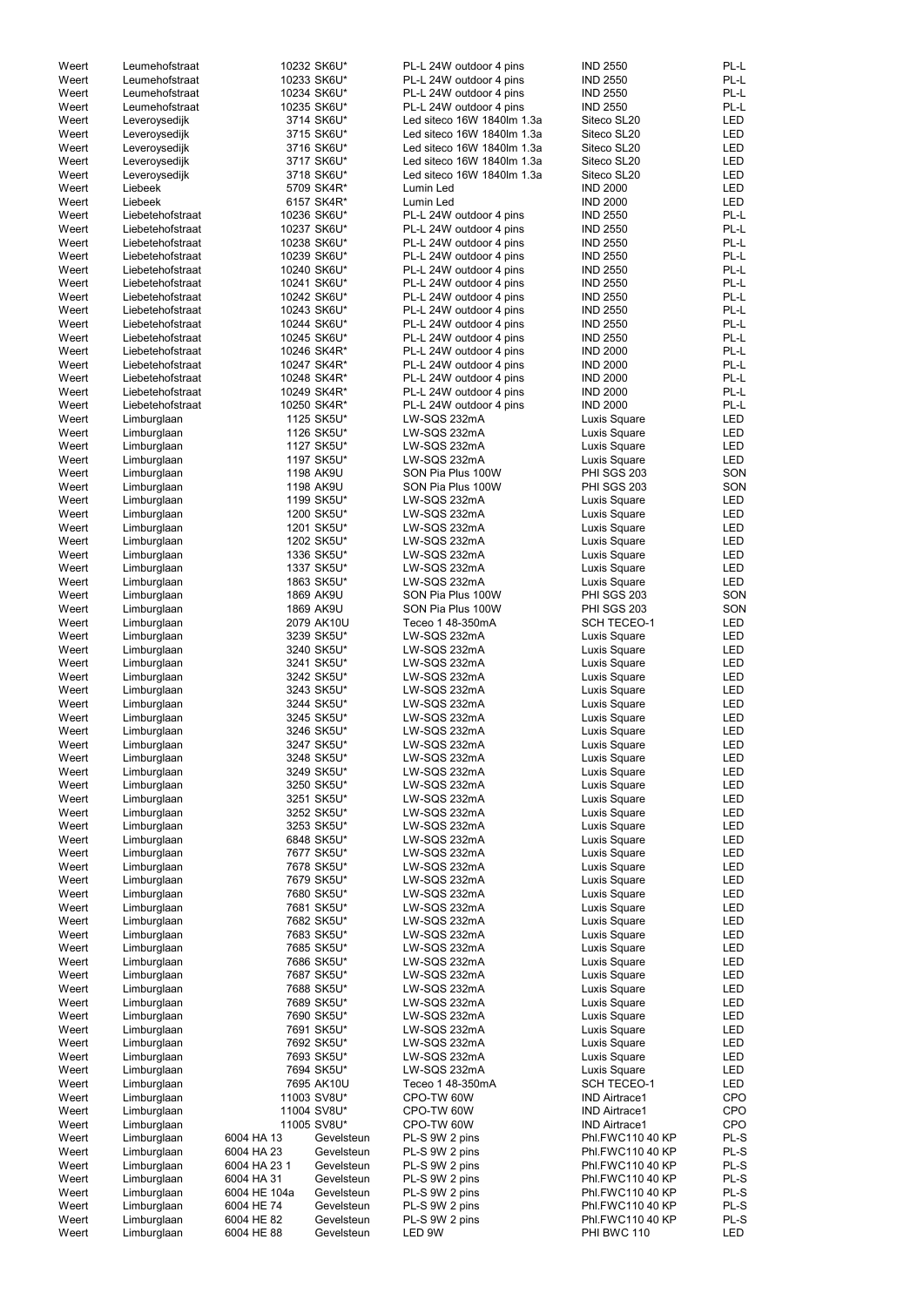| Weert          | Limburglaan                                | 6004 HE 92 | Gevelsteun                 | PL-S 9W 2 pins                                     | Phl.FWC110 40 KP                   | PL-S         |
|----------------|--------------------------------------------|------------|----------------------------|----------------------------------------------------|------------------------------------|--------------|
| Weert          | Limburglaan                                | 6004 HE 96 | Gevelsteun                 | PL-S 9W 2 pins                                     | Phl.FWC110 40 KP                   | PL-S         |
| Weert          | Limcostraat                                |            | 6386 SK5U*                 | PL-L 24W outdoor 4 pins                            | <b>IND 2600</b>                    | PL-L         |
| Weert          | Limcostraat                                |            | 7538 SK5U*                 | PL-L 24W outdoor 4 pins                            | <b>IND 2600</b>                    | PL-L         |
| Weert          | Limcostraat                                |            | 7539 SK5U*                 | PL-L 24W outdoor 4 pins                            | <b>IND 2600</b>                    | PL-L         |
| Weert          | Limcostraat                                | 6001 HT 3  | Gevelsteun                 | PL-S 9W 2 pins                                     | Phl.FWC110 40 KP                   | PL-S         |
| Weert          | Lindanusstraat                             |            | 12349 SK4,50R              | Friso Kramer led 1800lm                            | Lightwell FK                       | LED          |
| Weert          | Lindanusstraat                             |            | 12385 SK4,50R              | Friso Kramer led 1800lm                            | Lightwell FK                       | LED          |
| Weert          | Lindanusstraat                             |            | 12386 SK4,50R              | Friso Kramer led 1800lm                            | Lightwell FK                       | LED          |
| Weert          | Lindanusstraat                             |            | 12387 SK4,50R              | Friso Kramer led 1800lm                            | Lightwell FK                       | LED          |
| Weert          | Lindanusstraat                             |            | 12388 SK4,50R              | Friso Kramer led 1800lm                            | Lightwell FK                       | LED          |
| Weert          | Lindanusstraat                             |            | 12389 SK4,50R              | Friso Kramer led 1800lm                            | Lightwell FK                       | LED          |
| Weert          | Lindenhof                                  |            | 6631 SK5U*                 | PL-L 24W outdoor 4 pins                            | <b>IND 2600</b>                    | PL-L         |
| Weert          | Lindenhof                                  |            | 6632 SK5U*                 | PL-L 24W outdoor 4 pins                            | <b>IND 2600</b>                    | PL-L         |
| Weert          | Lindenhof                                  |            | 6665 SK5U*                 | PL-L 24W outdoor 4 pins                            | <b>IND 2600</b>                    | PL-L         |
| Weert          | Lindenhof                                  |            | 6666 SK4R*                 | PS-LHP saled ipv PL-L 24                           | <b>IND 2000</b>                    | <b>LED</b>   |
| Weert          | Lindenhof                                  |            | 6667 SK4R*                 | PS-LHP saled ipv PL-L 24                           | <b>IND 2000</b>                    | <b>LED</b>   |
| Weert          | Lindenhof                                  |            | 7251 SK5U*                 | PL-L 24W outdoor 4 pins                            | <b>IND 2600</b>                    | PL-L         |
| Weert          | Lindenhof                                  |            | 7252 SK5U*                 | PL-L 24W outdoor 4 pins                            | <b>IND 2600</b>                    | PL-L         |
| Weert          | Lindenhof                                  |            | 8178 SK5U*                 | PL-L 24W outdoor 4 pins                            | <b>IND 2600</b>                    | PL-L         |
| Weert          | Lindenhof                                  |            | 8179 SK5U*                 | PL-L 24W outdoor 4 pins                            | <b>IND 2600</b>                    | PL-L         |
| Weert          | Lindenhof                                  |            | 8180 SK5U*                 | PL-L 24W outdoor 4 pins                            | <b>IND 2600</b>                    | PL-L         |
| Weert          | Lindenhof                                  |            | 8181 SK5U*                 | PL-L 24W outdoor 4 pins                            | <b>IND 2600</b>                    | PL-L         |
| Weert          | Lindenhof                                  |            | 8182 SK5U*                 | PL-L 24W outdoor 4 pins                            | <b>IND 2600</b>                    | PL-L         |
| Weert          | Lindenhof                                  |            | 8183 SK5U*                 | PL-L 24W outdoor 4 pins                            | <b>IND 2600</b>                    | PL-L         |
| Weert          | Lindenhof                                  |            | 8184 SK5U*                 | PL-L 24W outdoor 4 pins                            | <b>IND 2600</b>                    | PL-L         |
| Weert          | Lindenhof                                  |            | 8220 SK4R*                 | PS-LHP saled ipv PL-L 24                           | <b>IND 2000</b>                    | LED          |
| Weert          | Lindenhof                                  |            | 8314 SK5U*                 | PL-L 24W outdoor 4 pins                            | <b>IND 2600</b>                    | PL-L         |
| Weert          | Lindenhof                                  |            | 8315 SK5U*                 | PL-L 24W outdoor 4 pins                            | <b>IND 2600</b>                    | PL-L         |
| Weert          | Lindenhof                                  |            | 8316 SK5U*                 | PL-L 24W outdoor 4 pins                            | <b>IND 2600</b>                    | PL-L         |
| Weert          | Lindenhof                                  |            | 8317 SK5U*                 | PL-L 24W outdoor 4 pins                            | <b>IND 2600</b>                    | PL-L         |
| Weert          | Looimolenstraat                            |            | 883 SK4R*                  | PL-L 24W outdoor 4 pins                            | <b>IND 2000</b>                    | PL-L         |
| Weert          | Looimolenstraat                            | 000883a    | SK4R*                      | PL-L 18W outdoor 4 pins                            | <b>IND 2000</b>                    | PL-L         |
| Weert          | Looimolenstraat                            | 000883b    | SK4R*                      | PL-L 18W outdoor 4 pins                            | <b>IND 2000</b>                    | PL-L         |
| Weert          | Looimolenstraat                            |            | 4065 SK5R*                 | Stela Square 14LED                                 | <b>IND Stela long</b>              | <b>LED</b>   |
| Weert          | Looimolenstraat                            |            | 6101 SK5R*                 | Stela Square 14LED                                 | <b>IND Stela long</b>              | <b>LED</b>   |
| Weert          | Looimolenstraat                            |            | 6568 SK6U*                 | PL-L 24W outdoor 4 pins                            | <b>IND 2550</b>                    | PL-L         |
| Weert          | Looimolenstraat                            |            | 11025 SK6U*                | PL-L 36W outdoor 4 pins                            | <b>IND 2551</b>                    | PL-L         |
| Weert          | Looimolenstraat                            |            | 11026 SK6U*                | PL-L 36W outdoor 4 pins                            | <b>IND 2551</b>                    | PL-L         |
| Weert<br>Weert | Looimolenstraat                            |            | 11027 SK6U*                | PL-L 36W outdoor 4 pins                            | <b>IND 2551</b><br><b>IND 2551</b> | PL-L<br>PL-L |
| Weert          | Looimolenstraat<br>Looimolenstraat         |            | 11028 SK6U*<br>11029 SK6U* | PL-L 36W outdoor 4 pins<br>PL-L 36W outdoor 4 pins | <b>IND 2551</b>                    | PL-L         |
| Weert          | Looimolenstraat                            |            | 11030 SK6U*                | PL-L 24W outdoor 4 pins                            | <b>IND 2550</b>                    | PL-L         |
| Weert          | Looimolenstraat                            |            | 11474 SK6U*                | PL-L 24W outdoor 4 pins                            | <b>IND 2550</b>                    | PL-L         |
| Weert          | Looimolenstraat                            |            | 11475 SK6U*                | PL-L 24W outdoor 4 pins                            | <b>IND 2550</b>                    | PL-L         |
| Weert          | Looimolenstraat                            |            | 11476 SK6U*                | PL-L 24W outdoor 4 pins                            | <b>IND 2550</b>                    | PL-L         |
| Weert          | Looimolenstraat                            |            | 11477 SK6U*                | PL-L 24W outdoor 4 pins                            | <b>IND 2550</b>                    | PL-L         |
| Weert          | Looimolenstraat                            |            | 11671 SK5R*                | Stela Square 14LED                                 | <b>IND Stela long</b>              | LED          |
| Weert          | Looimolenstraat                            |            | 11672 SK5R*                | Stela Square 14LED                                 | <b>IND Stela long</b>              | LED          |
| Weert          | Looimolenstraat                            |            | 11673 SK5R*                | Stela Square 14LED                                 | <b>IND Stela long</b>              | LED          |
| Weert          | Looimolenstraat                            |            | 11674 SK5R*                | Stela Square 14LED                                 | <b>IND Stela long</b>              | LED          |
| Weert          | Looimolenstraat                            |            | 11675 SK5R*                | Stela Square 14LED                                 | <b>IND Stela long</b>              | LED          |
| Weert          | Looimolenstraat                            |            | 11676 SK5R*                | Stela Round 18 Led                                 | <b>IND Stela Round</b>             | LED          |
| Weert          | Looimolenstraat                            |            | 11677 SK5R*                | Stela Round 18 Led                                 | <b>IND Stela Round</b>             | LED          |
| Weert          | Looimolenstraat                            |            | 11678 SK5R*                | Stela Square 14LED                                 | <b>IND Stela long</b>              | LED          |
| Weert          | Looimolenstraat                            |            | 11679 SK5R*                | Stela Square 14LED                                 | <b>IND Stela long</b>              | LED          |
| Weert          | Loonstraat                                 |            | 1235 SK6U*                 | <b>TL-D 18W</b>                                    | <b>IND 2500</b>                    | TL-D         |
| Weert          | Loonstraat                                 |            | 1240 SK6U*                 | PL-L 18W outdoor 4 pins                            | <b>IND 2500</b>                    | PL-L         |
| Weert          | Loonstraat                                 |            | 1515 SK6U*                 | PL-L 18W outdoor 4 pins                            | <b>IND 2500</b>                    | PL-L         |
| Weert          | Loonstraat                                 | 6004 VV 10 | Gevelsteun                 | PL-S 9W 2 pins                                     | Phl.FWC110 40 KP                   | PL-S         |
| Weert          | Loonstraat                                 | 6004 VV 16 | Gevelsteun                 | PL-S 9W 2 pins                                     | Phl.FWC110 40 KP                   | PL-S         |
| Weert          | Loonstraat                                 | 6004 VV 18 | Gevelsteun                 | PL-S 9W 2 pins                                     | Phl.FWC110 40 KP                   | PL-S         |
| Weert          | Loonstraat                                 | 6004 VV 4  | Gevelsteun                 | PL-S 9W 2 pins                                     | Phl.FWC110 40 KP                   | PL-S         |
| Weert          | Loozerheideweg                             |            | 11383 SV8U*                | PL-L 55W outdoor 4 pins                            | <b>IND 2570</b>                    | PL-L         |
| Weert          | Loozerheideweg                             |            | 11384 SV8U*                | PL-L 55W outdoor 4 pins                            | <b>IND 2570</b>                    | PL-L         |
| Weert          | Loozerheideweg                             |            | 11385 SV8U*                | PL-L 55W outdoor 4 pins                            | <b>IND 2570</b>                    | PL-L         |
| Weert          | Loozerheideweg                             |            | 11386 SV8U*                | PL-L 55W outdoor 4 pins                            | <b>IND 2570</b>                    | PL-L         |
| Weert          | Lorentzlaan                                |            | 4722 SK4R*                 | PL-L 18W outdoor 4 pins                            | <b>IND 2400</b>                    | PL-L         |
| Weert          | Lorentzlaan                                |            | 4722 SK4R*                 | PL-L 24W outdoor 4 pins                            | <b>IND 2000</b>                    | PL-L         |
| Weert          | Lorentzlaan                                |            | 4996 SK4R*                 | PL-L 24W outdoor 4 pins                            | <b>IND 2000</b>                    | PL-L         |
| Weert          | Lorentzlaan                                |            | 4997 SK4R*                 | PL-L 24W outdoor 4 pins                            | <b>IND 2000</b>                    | PL-L         |
| Weert          | Lorentzlaan                                |            | 5273 SK4R*                 | PL-L 24W outdoor 4 pins                            | <b>IND 2000</b>                    | PL-L         |
| Weert          | Lorentzlaan                                |            | 5306 SK4R*                 | PL-L 24W outdoor 4 pins                            | <b>IND 2000</b>                    | PL-L         |
| Weert          | Lorentzlaan                                |            | 5307 SK4R*                 | PL-L 24W outdoor 4 pins                            | <b>IND 2000</b>                    | PL-L         |
| Weert          | Lorentzlaan                                |            | 5308 SK4R*                 | PL-L 24W outdoor 4 pins                            | <b>IND 2000</b>                    | PL-L         |
| Weert          | Lorentzlaan                                |            | 5312 SK4R*                 | PL-L 24W outdoor 4 pins                            | <b>IND 2000</b>                    | PL-L         |
| Weert          | Louis Beerenbroucks                        |            | 590 SK4R*                  | PL-L 24W outdoor 4 pins                            | <b>IND 2000</b>                    | PL-L         |
| Weert          | Louis Beerenbroucks                        |            | 591 SK4R*                  | PL-L 24W outdoor 4 pins                            | <b>IND 2000</b>                    | PL-L         |
| Weert          | Louis Beerenbroucks                        |            | 592 SK4R*                  | PL-L 24W outdoor 4 pins                            | <b>IND 2000</b>                    | PL-L         |
| Weert          | Louis Beerenbroucks                        |            | 932 SK6U*                  | PL-L 24W outdoor 4 pins                            | <b>IND 2550</b>                    | PL-L         |
| Weert          | Louis Beerenbroucks                        |            | 2166 SK6U*                 | PL-L 24W outdoor 4 pins                            | <b>IND 2550</b>                    | PL-L         |
| Weert          | Louis Beerenbroucks                        |            | 2167 SK6U*                 | PL-L 24W outdoor 4 pins                            | <b>IND 2550</b>                    | PL-L         |
| Weert          | Louis Beerenbroucks                        |            | 2168 SK6U*                 | PL-L 24W outdoor 4 pins                            | <b>IND 2550</b>                    | PL-L         |
| Weert          | Louis Beerenbroucks<br>Louis Beerenbroucks |            | 2169 SK6U*                 | PL-L 24W outdoor 4 pins                            | <b>IND 2550</b>                    | PL-L<br>PL-L |
| Weert<br>Weert | Louis Beerenbroucks                        |            | 3194 SK4R*<br>3582 SK4R*   | PL-L 24W outdoor 4 pins<br>PL-L 24W outdoor 4 pins | <b>IND 2000</b><br><b>IND 2000</b> | PL-L         |
| Weert          | Louis Beerenbroucks                        |            | 3583 SK4R*                 | PL-L 24W outdoor 4 pins                            | <b>IND 2000</b>                    | PL-L         |
|                |                                            |            |                            |                                                    |                                    |              |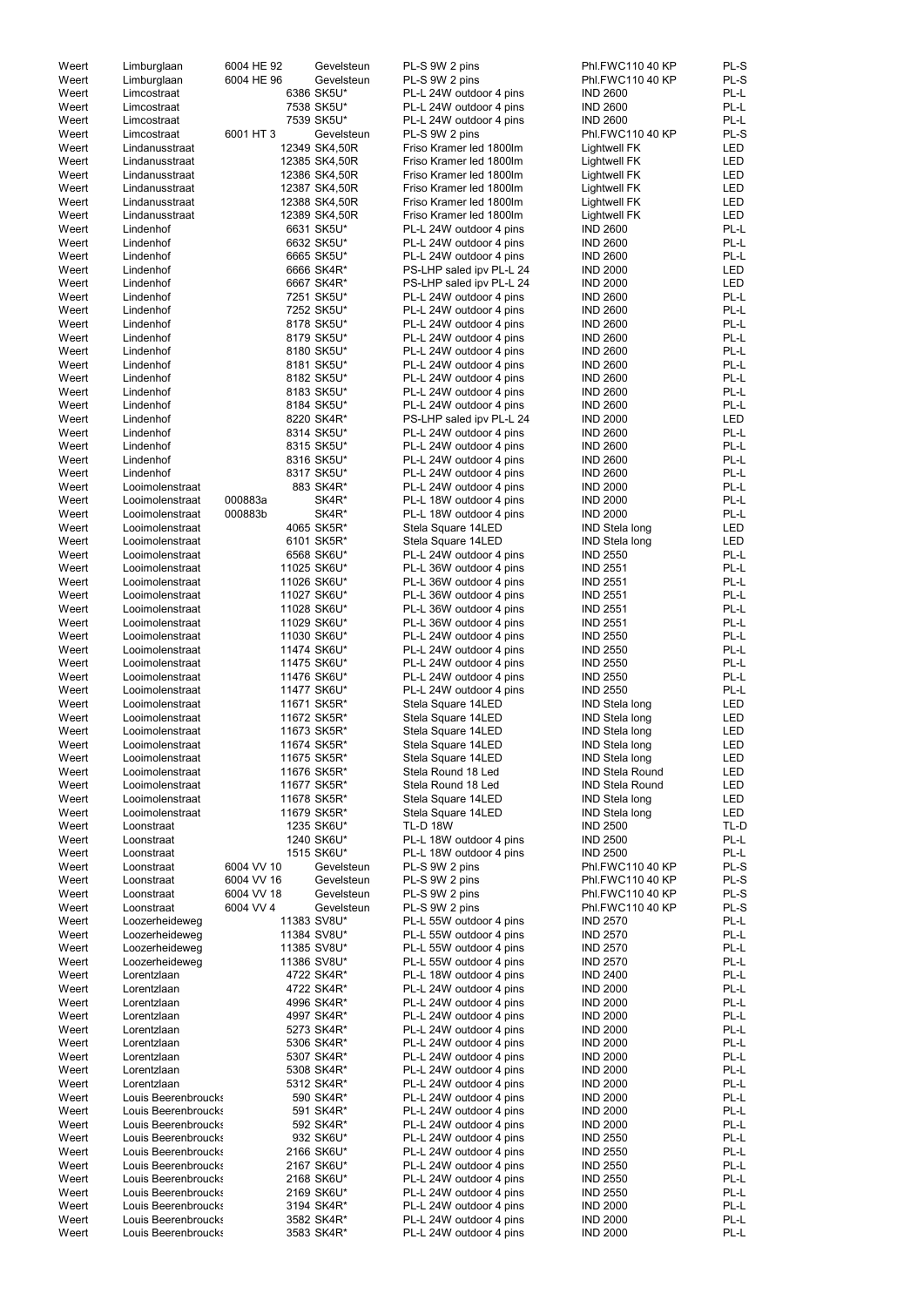| Weert | Louis Beerenbroucks             | 5261 SK4R*                            | PL-L 24W outdoor 4 pins | <b>IND 2000</b>       | PL-L       |
|-------|---------------------------------|---------------------------------------|-------------------------|-----------------------|------------|
| Weert |                                 |                                       |                         | <b>IND 2000</b>       | PL-L       |
|       | Louis Beerenbroucks             | 5262 SK4R*                            | PL-L 24W outdoor 4 pins |                       |            |
| Weert | Louis Beerenbroucks             | 5263 SK4R*                            | PL-L 24W outdoor 4 pins | <b>IND 2000</b>       | PL-L       |
| Weert | Louis Regoutstraat              | 408 SK6U*                             | Aresa-2 24led           | <b>SCH Aresa-2</b>    | <b>LED</b> |
| Weert | Louis Regoutstraat              | 409 SK6U*                             | PL-L 24W outdoor 4 pins | <b>IND 2550</b>       | PL-L       |
| Weert | Louis Regoutstraat              | 662 Gevelsteun                        | PL-L 24W outdoor 4 pins | <b>IND 2600</b>       | PL-L       |
| Weert | Louis Regoutstraat              | 4264 SK6U*                            | PL-L 24W outdoor 4 pins | <b>IND 2550</b>       | PL-L       |
| Weert | Louis Regoutstraat              | 12020 SK8U                            | Luma-2 8500lm           | Luma-2 R1             | <b>LED</b> |
| Weert | Louis Regoutstraat              | 12020 SK8U                            | <b>TL 30W</b>           | Reclame bord verlicht | TL         |
| Weert | Louis Regoutstraat              | 12020 SK8U                            | <b>TL 30W</b>           | Reclame bord verlicht | <b>TL</b>  |
| Weert | Louis Regoutstraat              | 12020 SK8U                            | <b>TL 30W</b>           | Reclame bord verlicht | <b>TL</b>  |
|       |                                 |                                       |                         |                       |            |
| Weert | Louis Regoutstraat              | 12021 SK8U                            | Luma-2 5500lm           | Luma-2 R1             | <b>LED</b> |
| Weert | Louis Regoutstraat              | 12021 SK8U                            | Luma-2 5500lm           | Luma-2 R1             | LED        |
| Weert | Louis Regoutstraat              | 12023 SK8U                            | Luma-2 5500lm           | Luma-2 R1             | <b>LED</b> |
| Weert | Louis Regoutstraat              | 12024 SK8U                            | Luma-2 8500lm           | Luma-2 R1             | <b>LED</b> |
| Weert | Louis Regoutstraat              | 12024 SK8U                            | <b>TL 30W</b>           | Reclame bord verlicht | <b>TL</b>  |
| Weert | Louis Regoutstraat              | 12024 SK8U                            | <b>TL 30W</b>           | Reclame bord verlicht | <b>TL</b>  |
| Weert | Louis Regoutstraat              | 12024 SK8U                            | <b>TL 30W</b>           | Reclame bord verlicht | <b>TL</b>  |
| Weert | Louis Regoutstraat              | 12025 SK8U                            | Luma-2 5500lm           | Luma-2 R1             | LED        |
| Weert | Louis Regoutstraat              | 12025 SK8U                            | Luma-2 5500lm           | Luma-2 R1             | LED        |
| Weert | Louis Regoutstraat              | 12030 SK8R                            | Luma-1 3500lm           | Luma-1 R3             | <b>LED</b> |
|       |                                 | 12030 SK8R                            |                         |                       |            |
| Weert | Louis Regoutstraat              |                                       | Luma-1 3500lm           | Luma-1 R3             | <b>LED</b> |
| Weert | Louis Regoutstraat              | 12031 SK8U                            | Luma-2 5500lm           | Luma-2 R1             | LED        |
| Weert | Louis Regoutstraat              | 12031 SK8U                            | Luma-2 5500lm           | Luma-2 R1             | LED        |
| Weert | Louis Regoutstraat              | 12032 SK8U                            | Luma-2 8500lm           | Luma-2 R1             | LED        |
| Weert | Louis Regoutstraat              | 12033 SK8U                            | Luma-2 8500lm           | Luma-2 R1             | <b>LED</b> |
| Weert | Louis Regoutstraat              | 12034 SK8U                            | Luma-2 8500lm           | Luma-2 R1             | <b>LED</b> |
| Weert | Louis Regoutstraat              | 12035 SK8U                            | Luma-2 8500lm           | Luma-2 R1             | <b>LED</b> |
| Weert | Louis Regoutstraat              | 12036 SK8U                            | Luma-2 8500lm           | Luma-2 R1             | <b>LED</b> |
| Weert | Louis Regoutstraat              | 12037 SK8U                            | Luma-2 8500lm           | Luma-2 R1             | <b>LED</b> |
| Weert | Louis Regoutstraat              | 12038 SK8U                            | Luma-2 8500lm           | Luma-2 R1             | <b>LED</b> |
|       |                                 | 12039 SK8U                            | Luma-2 8500lm           | Luma-2 R1             | <b>LED</b> |
| Weert | Louis Regoutstraat              |                                       |                         |                       |            |
| Weert | Louis Regoutstraat              | 12040 SK8U                            | Luma-2 8500lm           | Luma-2 R1             | <b>LED</b> |
| Weert | Louis Regoutstraat              | 12041 SK8U                            | Luma-2 8500lm           | Luma-2 R1             | <b>LED</b> |
| Weert | Louis Regoutstraat              | 12042 SK8U                            | Luma-2 8500lm           | Luma-2 R1             | <b>LED</b> |
| Weert | Louis Regoutstraat              | 12043 SK8U                            | Luma-2 8500lm           | Luma-2 R1             | LED        |
| Weert | Louis Regoutstraat              | 12044 SK8U                            | Luma-2 8500lm           | Luma-2 R1             | LED        |
| Weert | Louis Regoutstraat              | 12045 SK8U                            | Luma-2 8500lm           | Luma-2 R1             | <b>LED</b> |
| Weert | Louis Regoutstraat              | 12046 SK8U                            | Luma-2 8500lm           | Luma-2 R1             | <b>LED</b> |
| Weert | Louis Regoutstraat              | 12047 staal conisch 6 m Aresa-2 24led |                         | SCH Aresa-2           | <b>LED</b> |
| Weert | Louis Regoutstraat              | 12048 staal conisch 6 m Aresa-2 24led |                         | <b>SCH Aresa-2</b>    | <b>LED</b> |
|       |                                 |                                       |                         |                       |            |
| Weert | Louis Regoutstraat              | 12049 staal conisch 6 m Aresa-2 24led |                         | <b>SCH Aresa-2</b>    | <b>LED</b> |
| Weert | Louis Regoutstraat              | 12050 staal conisch 6 m Aresa-2 24led |                         | <b>SCH Aresa-2</b>    | <b>LED</b> |
| Weert | Louis Regoutstraat              | 12051 staal conisch 6 m Aresa-2 24led |                         | <b>SCH Aresa-2</b>    | LED        |
| Weert | Louis Regoutstraat              | 12052 staal conisch 6 m Aresa-2 24led |                         | SCH Aresa-2           | LED        |
| Weert | Louis Regoutstraat              | 12053 staal conisch 6 m Aresa-2 24led |                         | <b>SCH Aresa-2</b>    | <b>LED</b> |
| Weert | Louis Regoutstraat              | 12054 staal conisch 6 m Aresa-2 24led |                         | SCH Aresa-2           | <b>LED</b> |
| Weert | Louis Regoutstraat              | 12055 staal conisch 6 m Aresa-2 24led |                         | SCH Aresa-2           | LED        |
| Weert | Louis Regoutstraat              | 12069 Staal conisch 4 m Calla 30 led  |                         | <b>SCH Calla</b>      | <b>LED</b> |
| Weert | Louis Regoutstraat              | 12070 Staal conisch 4 m Calla 30 led  |                         | <b>SCH Calla</b>      | <b>LED</b> |
|       |                                 |                                       |                         |                       |            |
| Weert | Louis Regoutstraat              | 12071 Staal conisch 4 m Calla 30 led  |                         | <b>SCH Calla</b>      | <b>LED</b> |
| Weert | Louis Regoutstraat              | 12072 Staal conisch 4 m Calla 30 led  |                         | <b>SCH Calla</b>      | <b>LED</b> |
| Weert | Louis Regoutstraat              | 12073 Staal conisch 4 m Calla 30 led  |                         | <b>SCH Calla</b>      | <b>LED</b> |
| Weert | Louis Regoutstraat              | 12074 Staal conisch 4 m Calla 30 led  |                         | <b>SCH Calla</b>      | <b>LED</b> |
| Weert | Louis Regoutstraat              | 12075 Staal conisch 4 m Calla 30 led  |                         | <b>SCH Calla</b>      | <b>LED</b> |
| Weert | Louis Regoutstraat              | 12076 Staal conisch 4 m Calla 30 led  |                         | <b>SCH Calla</b>      | <b>LED</b> |
| Weert | Louis Regoutstraat              | 12077 Staal conisch 4 m Calla 30 led  |                         | <b>SCH Calla</b>      | <b>LED</b> |
| Weert | Louis Regoutstraat              | 12078 Staal conisch 4 m Calla 30led   |                         | <b>SCH Calla</b>      | <b>LED</b> |
| Weert | Louis Regoutstraat              | 12079 Staal conisch 4 m Calla 30led   |                         | <b>SCH Calla</b>      | <b>LED</b> |
| Weert | Louis Regoutstraat              | 12080 Staal conisch 4 m Calla 30 led  |                         | <b>SCH Calla</b>      | <b>LED</b> |
| Weert | Louis Regoutstraat              | 12081 Staal conisch 4 m Calla 30led   |                         | <b>SCH Calla</b>      | <b>LED</b> |
| Weert | Louis Regoutstraat              | 12082 Staal conisch 4 m Calla 30led   |                         | <b>SCH Calla</b>      | LED        |
| Weert | Louise de Colignystra           | 1499 SK6U*                            | PL-L 24W outdoor 4 pins | <b>IND 2550</b>       | PL-L       |
| Weert | Louise de Colignystra           | 1500 SK6U*                            | PL-L 24W outdoor 4 pins | <b>IND 2550</b>       | PL-L       |
|       |                                 |                                       |                         |                       | PL-L       |
| Weert | Louise de Colignystra           | 1501 SK6U*                            | PL-L 24W outdoor 4 pins | <b>IND 2550</b>       |            |
| Weert | Louise de Colignystra           | 1564 SK6U*                            | PL-L 24W outdoor 4 pins | <b>IND 2550</b>       | PL-L       |
| Weert | Louise de Colignystra           | 1565 SK6U*                            | PL-L 24W outdoor 4 pins | <b>IND 2550</b>       | PL-L       |
| Weert | Louise de Colignystra           | 1566 SK6U*                            | PL-L 24W outdoor 4 pins | <b>IND 2550</b>       | PL-L       |
| Weert | Louise de Colignystra           | 10353 SK6U*                           | PL-L 24W outdoor 4 pins | <b>IND 2550</b>       | PL-L       |
| Weert | Louise de Colignystr 6006 CA 13 | Gevelsteun                            | PL-S 9W 2 pins          | Phl.FWC110 40 KP      | PL-S       |
| Weert | Louise de Colignystr 6006 CA 15 | Gevelsteun                            | PL-S 9W 2 pins          | Phl.FWC110 40 KP      | PL-S       |
| Weert | Louise de Colignystr 6006 CA 3  | Gevelsteun                            | PL-S 9W 2 pins          | Phl.FWC110 40 KP      | PL-S       |
| Weert | Lozerweg                        | 1640 AK9U                             | LED 43W 5400lm          | Alexia                | <b>LED</b> |
| Weert | Lozerweg                        | 1641 SK8U                             | LED 43W 5400lm          | Alexia                | <b>LED</b> |
| Weert | Lozerweg                        | 1642 SV10U*                           | LED 43W 5400lm          | Alexia                | <b>LED</b> |
|       |                                 | 3611 AK9U                             | Led White moonlight 31W | <b>INN Nicole</b>     | <b>LED</b> |
| Weert | Lozerweg                        |                                       |                         |                       |            |
| Weert | Lozerweg                        | 5824 SV10U*                           | LED 43W 5400lm          | Alexia                | <b>LED</b> |
| Weert | Lozerweg                        | 5825 SV10U*                           | LED 43W 5400lm          | Alexia                | <b>LED</b> |
| Weert | Lozerweg                        | 5826 SV10U*                           | LED 43W 5400lm          | Alexia                | <b>LED</b> |
| Weert | Lozerweg                        | 5827 SV10U*                           | LED 43W 5400lm          | Alexia                | <b>LED</b> |
| Weert | Lozerweg                        | 5828 SV10U*                           | LED 43W 5400lm          | Alexia                | <b>LED</b> |
| Weert | Lozerweg                        | 5829 SV10U*                           | LED 43W 5400lm          | Alexia                | <b>LED</b> |
| Weert | Lozerweg                        | 5830 SV10U*                           | LED 43W 5400lm          | Alexia                | <b>LED</b> |
| Weert | Lozerweg                        | 5831 SV10U*                           | LED 43W 5400lm          | Alexia                | <b>LED</b> |
| Weert | Lozerweg                        | 5832 SV10U*                           | LED 43W 5400lm          | Alexia                | <b>LED</b> |
| Weert | Lozerweg                        | 5833 SV10U*                           | LED 43W 5400lm          | Alexia                | <b>LED</b> |
| Weert |                                 | 5834 SV10U*                           | LED 43W 5400lm          | Alexia                | <b>LED</b> |
|       | Lozerweg                        |                                       |                         |                       |            |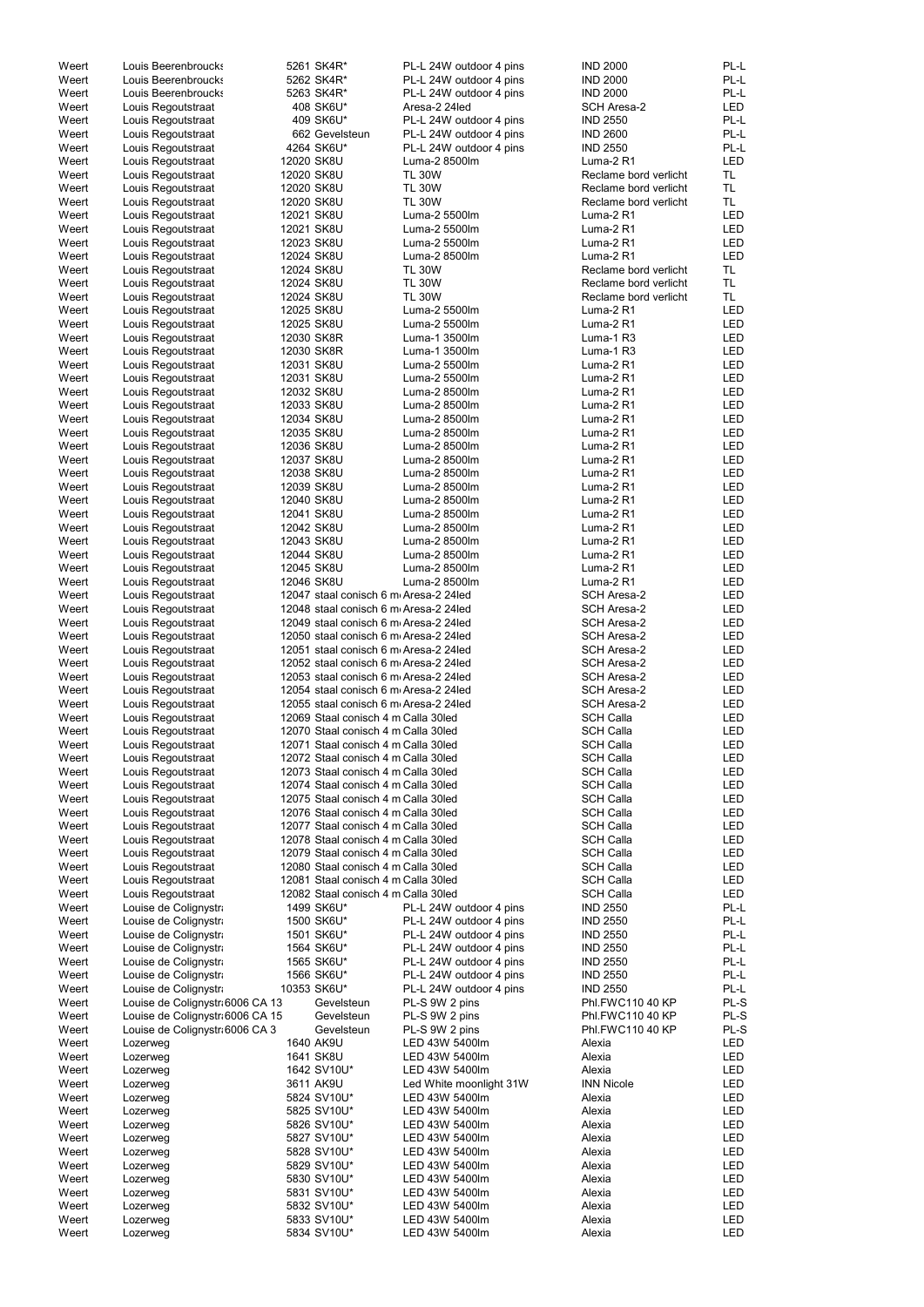| Weert | Lozerweg            |             | 5835 SV10U*     | LED 43W 5400lm             | Alexia                  | LED        |
|-------|---------------------|-------------|-----------------|----------------------------|-------------------------|------------|
| Weert | Lozerweg            |             | 5836 SV10U*     | LED 43W 5400lm             | Alexia                  | LED        |
| Weert | Lozerweg            |             | 5837 SV10U*     | LED 43W 5400lm             | Alexia                  | LED        |
| Weert |                     |             | 5838 SV10U*     | LED 43W 5400lm             | Alexia                  | <b>LED</b> |
|       | Lozerweg            |             |                 |                            |                         |            |
| Weert | Lozerweg            |             | 5839 SV10U*     | LED 43W 5400lm             | Alexia                  | <b>LED</b> |
| Weert | Lozerweg            |             | 5840 SV10U*     | LED 43W 5400lm             | Alexia                  | <b>LED</b> |
| Weert | Lozerweg            |             | 5841 SV10U*     | LED 43W 5400lm             | Alexia                  | <b>LED</b> |
|       |                     |             |                 |                            |                         | <b>LED</b> |
| Weert | Lozerweg            |             | 5842 SV10U*     | LED 43W 5400lm             | Alexia                  |            |
| Weert | Lozerweg            |             | 5843 SV10U*     | LED 43W 5400lm             | Alexia                  | <b>LED</b> |
| Weert | Lozerweg            |             | 5844 SV10U*     | LED 43W 5400lm             | Alexia                  | <b>LED</b> |
| Weert | Luikstraat          |             | 1298 SK6U*      | PL-L 24W outdoor 4 pins    | <b>IND 2550</b>         | PL-L       |
|       |                     |             |                 |                            |                         |            |
| Weert | Luikstraat          |             | 1299 SK6U*      | PL-L 24W outdoor 4 pins    | <b>IND 2550</b>         | PL-L       |
| Weert | Luikstraat          |             | 1434 SK6U*      | PL-L 24W outdoor 4 pins    | <b>IND 2550</b>         | PL-L       |
| Weert | Luikstraat          |             | 1673 SK6U*      | PL-L 24W outdoor 4 pins    | <b>IND 2550</b>         | PL-L       |
|       |                     |             |                 |                            |                         |            |
| Weert | Luikstraat          |             | 1675 SK6U*      | PL-L 24W outdoor 4 pins    | <b>IND 2550</b>         | PL-L       |
| Weert | Luikstraat          |             | 1676 SK6U*      | PL-L 24W outdoor 4 pins    | <b>IND 2550</b>         | PL-L       |
| Weert | Luikstraat          |             | 1677 SK6U*      | PL-L 24W outdoor 4 pins    | <b>IND 2550</b>         | PL-L       |
| Weert | Luikstraat          |             | 1678 SK6U*      | PL-L 24W outdoor 4 pins    | <b>IND 2550</b>         | PL-L       |
|       |                     |             |                 |                            |                         |            |
| Weert | Luikstraat          | 6001 VK 1   | Gevelsteun      | PL-S 9W 2 pins             | Phl.FWC110 40 KP        | PL-S       |
| Weert | Luikstraat          | 6004 VK 27  | Gevelsteun      | PL-S 9W 2 pins             | Phl.FWC110 40 KP        | PL-S       |
| Weert | Luikstraat          | 6004 VK 45  | Gevelsteun      | PL-S 9W 2 pins             | Phl.FWC110 40 KP        | PL-S       |
|       |                     |             |                 |                            |                         |            |
| Weert | Luikstraat          | 6004 VL 2   | Gevelsteun      | PL-S 9W 2 pins             | Phl.FWC110 40 KP        | PL-S       |
| Weert | Luikstraat          | 6004 VL 2 1 | Gevelsteun      | PL-S 9W 2 pins             | <b>Phl.FWC110 40 KP</b> | PL-S       |
| Weert | Luikstraat          | 6004 VL 26  | Gevelsteun      | PL-S 9W 2 pins             | Phl.FWC110 40 KP        | PL-S       |
| Weert | Luikstraat          | 6004 VL 30  | Gevelsteun      | PL-S 9W 2 pins             | <b>Phl.FWC110 40 KP</b> | PL-S       |
|       |                     |             |                 |                            |                         |            |
| Weert | Luikstraat          | 6004 VL 4   | Gevelsteun      | PL-S 9W 2 pins             | Phl.FWC110 40 KP        | PL-S       |
| Weert | Luikstraat          | 6004 VL 41  | Gevelsteun      | PL-S 9W 2 pins             | Phl.FWC110 40 KP        | PL-S       |
| Weert | Lutenakkersteeg     |             | 5918 SK6U*      | Led siteco 16W 1840lm 1.3a | Siteco SL20             | <b>LED</b> |
|       |                     |             |                 |                            |                         |            |
| Weert | Maalderijstraat     |             | 10442 SK6U*     | PL-L 80W outdoor 4 pins    | <b>IND 2571</b>         | PL-L       |
| Weert | Maalderijstraat     |             | 10458 SK6U*     | PL-L 80W outdoor 4 pins    | <b>IND 2571</b>         | PL-L       |
| Weert | Maalderijstraat     |             | 10459 SK6U*     | PL-L 80W outdoor 4 pins    | <b>IND 2571</b>         | PL-L       |
| Weert | Maalderijstraat     |             | 10460 SK6U*     | PL-L 80W outdoor 4 pins    | <b>IND 2571</b>         | PL-L       |
|       |                     |             |                 |                            |                         |            |
| Weert | Maarheezerhuttendij |             | 3642 SK6U*      | Valopaa led VP1011 2500lm  | Valopaa VL1011          | <b>LED</b> |
| Weert | Maarheezerhuttendij |             | 3643 SK6U*      | Valopaa led VP1011 2500lm  | Valopaa VL1011          | <b>LED</b> |
| Weert | Maarheezerhuttendij |             | 3644 SK6U*      | Valopaa led VP1011 2500lm  | Valopaa VL1011          | <b>LED</b> |
|       |                     |             |                 |                            |                         |            |
| Weert | Maarheezerhuttendij |             | 3645 SK6U*      | Valopaa led VP1011 2500lm  | Valopaa VL1011          | <b>LED</b> |
| Weert | Maarheezerhuttendij |             | 3646 SK6U*      | Valopaa led VP1011 2500lm  | Valopaa VL1011          | LED        |
| Weert | Maarheezerhuttendij |             | 3647 SK6U*      | Valopaa led VP1011 2500lm  | Valopaa VL1011          | LED        |
|       |                     |             |                 |                            |                         |            |
| Weert | Maarheezerhuttendij |             | 3648 SK6U*      | Valopaa led VP1011 2500lm  | Valopaa VL1011          | LED        |
| Weert | Maarheezerhuttendij |             | 3649 SK6U*      | Valopaa led VP1011 2500lm  | Valopaa VL1011          | LED        |
| Weert | Maarheezerhuttendij |             | 3650 SK6U*      | Valopaa led VP1011 2500lm  | Valopaa VL1011          | LED        |
|       |                     |             |                 |                            |                         | <b>LED</b> |
| Weert | Maarheezerhuttendij |             | 3651 SK6U*      | Valopaa led VP1011 2500lm  | Valopaa VL1011          |            |
| Weert | Maarheezerhuttendij |             | 3652 SK6U*      | Valopaa led VP1011 2500lm  | Valopaa VL1011          | <b>LED</b> |
| Weert | Maarheezerhuttendij |             | 3653 SK6U*      | Valopaa led VP1011 2500lm  | Valopaa VL1011          | LED        |
| Weert | Maarheezerhuttendij |             | 3654 SK6U*      | Valopaa led VP1011 2500lm  | Valopaa VL1011          | LED        |
|       |                     |             |                 |                            |                         |            |
| Weert | Maarheezerhuttendij |             | 3655 SK6U*      | Valopaa led VP1011 2500lm  | Valopaa VL1011          | <b>LED</b> |
| Weert | Maarheezerhuttendij |             | 3656 SK6U*      | Valopaa led VP1011 2500lm  | Valopaa VL1011          | <b>LED</b> |
| Weert | Maaseikerweg        |             | <b>185 AK8U</b> | LED 48-350mA 8496lm        | <b>SCH TECEO-1</b>      | <b>LED</b> |
|       |                     |             |                 |                            |                         |            |
| Weert | Maaseikerweg        |             | 186 AK7,5U      | LED 48-350mA 8496lm        | <b>SCH TECEO-1</b>      | <b>LED</b> |
| Weert | Maaseikerweg        |             | 187 AK7,5U      | LED 48-350mA 8496lm        | <b>SCH TECEO-1</b>      | <b>LED</b> |
| Weert | Maaseikerweg        |             | 188 AK7,5U      | LED 48-350mA 8496lm        | <b>SCH TECEO-1</b>      | LED        |
|       |                     |             |                 |                            |                         |            |
| Weert | Maaseikerweg        |             | 189 AK7,5U      | LED 48-350mA 8496lm        | <b>SCH TECEO-1</b>      | LED        |
| Weert | Maaseikerweg        |             | <b>190 AK8U</b> | LED 48-350mA 8496lm        | <b>SCH TECEO-1</b>      | LED        |
| Weert | Maaseikerweg        |             | 191 AK7,5U      | LED 48-350mA 8496lm        | <b>SCH TECEO-1</b>      | <b>LED</b> |
| Weert | Maaseikerweg        |             | 192 AK7,5U      | LED 48-350mA 8496lm        | <b>SCH TECEO-1</b>      | <b>LED</b> |
|       |                     |             |                 |                            |                         |            |
| Weert | Maaseikerweg        |             | 831 AK8U        | SON Pia Plus 100W          | <b>PHI SGS 203</b>      | SON        |
| Weert | Maaseikerweg        |             | 832 AK8U        | SON Pia Plus 100W          | <b>PHI SGS 203</b>      | SON        |
| Weert | Maaseikerweg        |             | 833 AK8U        | SON Pia Plus 100W          | <b>PHI SGS 203</b>      | SON        |
|       |                     |             |                 |                            |                         |            |
| Weert | Maaseikerweg        |             | 834 AK8U        | SON Pia Plus 100W          | PHI SGS 203             | SON        |
| Weert | Maaseikerweg        |             | 835 AK8U        | SON Pia Plus 100W          | <b>PHI SGS 203</b>      | SON        |
| Weert | Maaseikerweg        |             | 836 AK8U        | SON Pia Plus 100W          | <b>PHI SGS 203</b>      | SON        |
| Weert | Maaseikerweg        |             | 838 AK8U        | SON Pia Plus 100W          | <b>PHI SGS 203</b>      | SON        |
|       |                     |             |                 |                            |                         | <b>LED</b> |
| Weert | Maaseikerweg        |             | 850 SK6U*       | PS-LHP saled ipv PL-L 24   | <b>IND 2550</b>         |            |
| Weert | Maaseikerweg        |             | 851 SK6U*       | PS-LHP saled ipv PL-L 24   | <b>IND 2550</b>         | <b>LED</b> |
| Weert | Maaseikerweg        |             | 1042 AK10U      | Teceo 1 48-350mA           | <b>SCH TECEO-1</b>      | <b>LED</b> |
| Weert | Maaseikerweg        |             | 1042 AK10U      | Teceo 1 48-350mA           | <b>SCH TECEO-1</b>      | <b>LED</b> |
|       |                     |             |                 |                            |                         |            |
| Weert | Maaseikerweg        |             | 1314 AK8U       | SON Pia Plus 100W          | <b>PHI SGS 203</b>      | SON        |
| Weert | Maaseikerweg        |             | 1315 AK8U       | SON Pia Plus 100W          | <b>PHI SGS 203</b>      | SON        |
| Weert | Maaseikerweg        |             | 1316 AK8U       | SON Pia Plus 100W          | <b>PHI SGS 203</b>      | SON        |
|       |                     |             |                 |                            |                         |            |
| Weert | Maaseikerweg        |             | 1322 AK8U       | SON Pia Plus 100W          | <b>PHI SGS 203</b>      | SON        |
| Weert | Maaseikerweg        |             | 1323 AK8U       | SON Pia Plus 100W          | <b>PHI SGS 203</b>      | SON        |
| Weert | Maaseikerweg        |             | 1324 AK8U       | SON Pia Plus 100W          | <b>PHI SGS 203</b>      | SON        |
|       |                     |             | 1325 AK8U       | SON Pia Plus 100W          | PHI SGS 203             | SON        |
| Weert | Maaseikerweg        |             |                 |                            |                         |            |
| Weert | Maaseikerweg        |             | 1326 AK8U       | SON Pia Plus 100W          | <b>PHI SGS 203</b>      | SON        |
| Weert | Maaseikerweg        |             | 1327 AK8U       | SON Pia Plus 100W          | <b>PHI SGS 203</b>      | SON        |
| Weert | Maaseikerweg        |             | 2019 AK9U       | SON Pia Plus 100W          | <b>PHI SGS 203</b>      | SON        |
|       |                     |             |                 |                            |                         |            |
| Weert | Maaseikerweg        |             | 2020 AK9U       | SON Pia Plus 100W          | <b>PHI SGS 203</b>      | SON        |
| Weert | Maaseikerweg        |             | 2021 AK9U       | SON Pia Plus 100W          | <b>PHI SGS 203</b>      | SON        |
| Weert | Maaseikerweg        |             | 2022 AK10U      | SON Pia Plus 100W          | <b>PHI SGS 203</b>      | SON        |
|       |                     |             |                 |                            |                         |            |
| Weert | Maaseikerweg        |             | 2023 SV10U*     | LED 65W 8040lm             | <b>SCH TECEO-1</b>      | <b>LED</b> |
| Weert | Maaseikerweg        |             | 2046 AK8U       | SON Pia Plus 100W          | PHI SGS 203             | SON        |
| Weert | Maaseikerweg        |             | 2048 AK8U       | SON Pia Plus 100W          | <b>PHI SGS 203</b>      | SON        |
|       |                     |             |                 |                            |                         |            |
| Weert | Maaseikerweg        |             | 2049 AK8U       | SON Pia Plus 100W          | PHI SGS 203             | SON        |
| Weert | Maaseikerweg        |             | 2050 SV10U*     | SON Pia Plus 100W          | <b>PHI SGS 203</b>      | SON        |
| Weert | Maaseikerweg        |             | 2051 AK8U       | SON Pia Plus 100W          | <b>PHI SGS 203</b>      | SON        |
| Weert | Maaseikerweg        |             | 2052 AK8U       | SON Pia Plus 100W          | <b>PHI SGS 203</b>      | SON        |
|       |                     |             |                 |                            |                         |            |
| Weert | Maaseikerweg        |             | 2400 SV10U*     | LED 40-350mA 7080lm        | <b>SCH TECEO-1</b>      | LED        |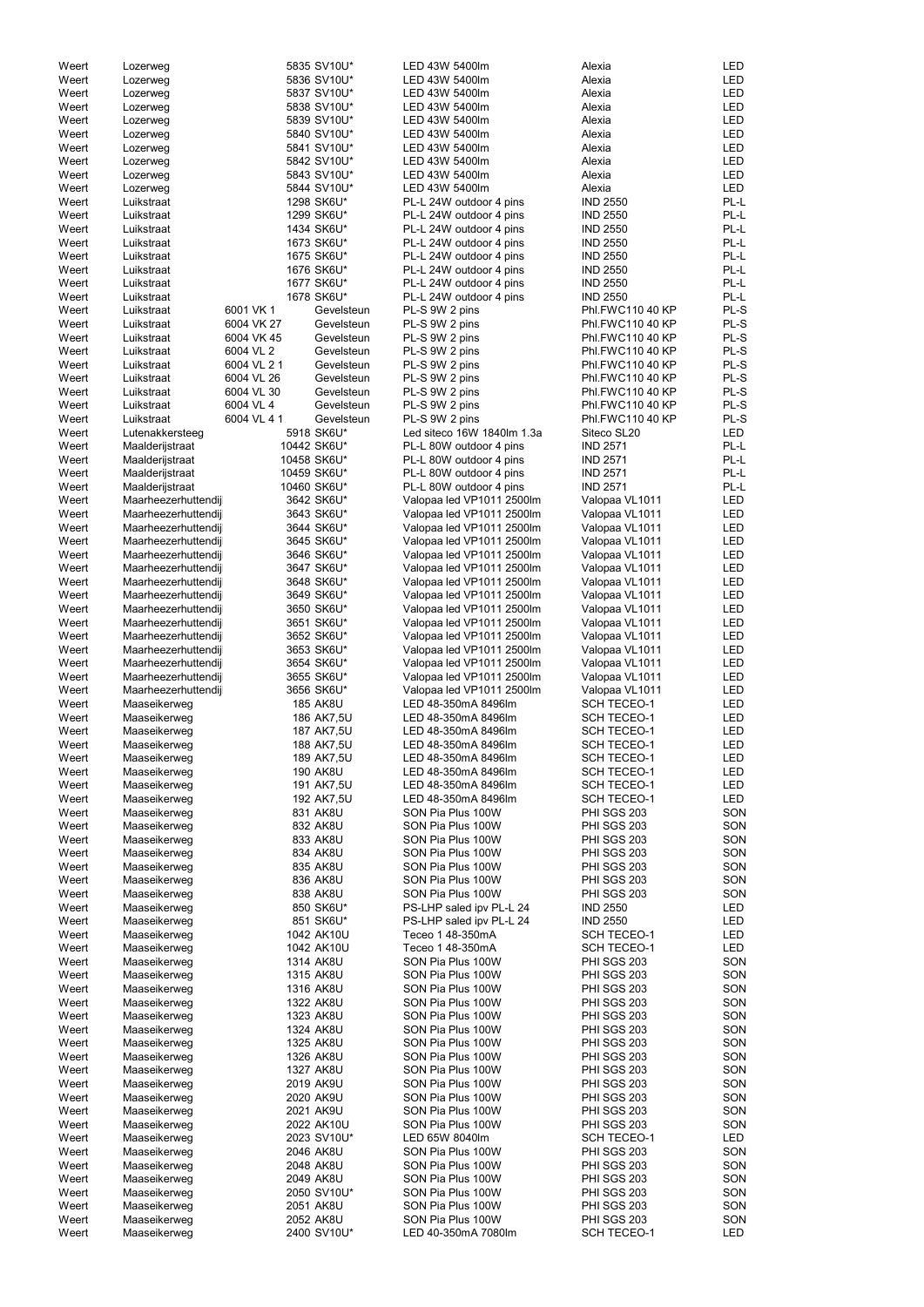| Weert | Maaseikerweg   | 2400 SV10U*  | LED 40-350mA 7080lm      | <b>SCH TECEO-1</b>              | LED        |
|-------|----------------|--------------|--------------------------|---------------------------------|------------|
| Weert | Maaseikerweg   | 2402 SV10U*  | LED 40-350mA 7080lm      | <b>SCH TECEO-1</b>              | <b>LED</b> |
| Weert | Maaseikerweg   | 2402 SV10U*  | LED 40-350mA 7080lm      | <b>SCH TECEO-1</b>              | <b>LED</b> |
| Weert | Maaseikerweg   | 2720 SK6U*   | PS-LHP saled ipv PL-L 24 | <b>IND 2550</b>                 | <b>LED</b> |
|       |                |              |                          |                                 |            |
| Weert | Maaseikerweg   | 2721 SK6U*   | PS-LHP saled ipv PL-L 24 | <b>IND 2550</b>                 | LED        |
| Weert | Maaseikerweg   | 3279 Tunnel  | SON-T Plus 50W           | IND 2850 tunnelarmatuur         | SON        |
| Weert | Maaseikerweg   | 4365 AK8U    | LED 48-350mA 8496lm      | <b>SCH TECEO-1</b>              | <b>LED</b> |
| Weert | Maaseikerweg   | 7584 AK8U    | Teceo 1 40-350mA         | <b>SCH TECEO-1</b>              | LED        |
|       |                | 7584 AK8U    | Teceo 1 40-350mA         |                                 | <b>LED</b> |
| Weert | Maaseikerweg   |              |                          | <b>SCH TECEO-1</b>              |            |
| Weert | Maaseikerweg   | 7585 AK8U    | Teceo 1 40-350mA         | <b>SCH TECEO-1</b>              | <b>LED</b> |
| Weert | Maaseikerweg   | 7585 AK8U    | Teceo 1 40-350mA         | <b>SCH TECEO-1</b>              | LED        |
| Weert | Maaseikerweg   | 9377 Tunnel  | SON-T Plus 50W           | IND 2850 tunnelarmatuur         | SON        |
|       |                |              |                          |                                 |            |
| Weert | Maaseikerweg   | 9510 AK8U    | SON Pia Plus 100W        | PHI SGS 203                     | SON        |
| Weert | Maaseikerweg   | 9992 LWW6,5  | Led ANWB                 | AGMI LVV vlag                   | <b>LED</b> |
| Weert | Maaseikerweg   | 9992 LWW6,5  | Led ANWB                 | AGMI LVV vlag                   | LED        |
| Weert | Maaseikerweg   | 9992 LWW6,5  | Led ANWB                 | AGMI LVV vlag                   | <b>LED</b> |
|       |                |              |                          |                                 |            |
| Weert | Maaseikerweg   | 9992 LWW6,5  | Led ANWB                 | AGMI LVV vlag                   | <b>LED</b> |
| Weert | Maaseikerweg   | 9992 LWW6,5  | Led ANWB                 | AGMI LVV vlag                   | <b>LED</b> |
| Weert | Maaseikerweg   | 9992 LWW6,5  | Led ANWB                 | AGMI LVV vlag                   | <b>LED</b> |
| Weert | Maaseikerweg   | 10113 VIP    | <b>TL-D 58W</b>          | Reclame bord verlicht           | TL-D       |
|       |                | 10113 VIP    |                          |                                 | TL-D       |
| Weert | Maaseikerweg   |              | <b>TL-D 58W</b>          | Reclame bord verlicht           |            |
| Weert | Maaseikerweg   | 10113 VIP    | <b>TL-D 58W</b>          | Reclame bord verlicht           | TL-D       |
| Weert | Maaseikerweg   | 11397 VIP    | <b>TL-D 58W</b>          | Reclame bord verlicht           | TL-D       |
| Weert | Maaseikerweg   | 11397 VIP    | <b>TL-D 58W</b>          | Reclame bord verlicht           | TL-D       |
| Weert | Maaseikerweg   | 11397 VIP    | <b>TL-D 58W</b>          | Reclame bord verlicht           | TL-D       |
|       |                |              |                          |                                 |            |
| Weert | Maaseikerweg   | 11971 SK8U   | <b>TL 30W</b>            | Reclame bord verlicht           | TL.        |
| Weert | Maaseikerweg   | 11971 SK8U   | <b>TL 30W</b>            | Reclame bord verlicht           | TL.        |
| Weert | Maaseikerweg   | 11971 SK8U   | <b>TL 30W</b>            | Reclame bord verlicht           | TL.        |
| Weert |                | 11971 SK8U   | Luma-2 8500lm            | Luma-2 R1                       | LED        |
|       | Maaseikerweg   |              |                          |                                 |            |
| Weert | Maaseikerweg   | 11972 SK8/6U | Luma-2 6500lm            | Luma-2 R3                       | LED        |
| Weert | Maaseikerweg   | 11972 SK8/6U | Luma-1 2350lm            | Luma-1 R3                       | <b>LED</b> |
| Weert | Maaseikerweg   | 11973 SK8/6U | Luma-2 6500lm            | Luma-2 R3                       | <b>LED</b> |
| Weert | Maaseikerweg   | 11973 SK8/6U | Luma-2 6500lm            | Luma-1 R3                       | <b>LED</b> |
|       |                |              |                          |                                 |            |
| Weert | Maaseikerweg   | 11974 SK8/6U | Luma-2 6500lm            | Luma-2 R3                       | <b>LED</b> |
| Weert | Maaseikerweg   | 11974 SK8/6U | Luma-1 2350lm            | Luma-1 R3                       | <b>LED</b> |
| Weert | Maaseikerweg   | 11975 SK8/6U | Luma-2 6500lm            | Luma-2 R3                       | <b>LED</b> |
| Weert |                | 11975 SK8/6U | Luma-1 2350lm            | Luma-1 R3                       | LED        |
|       | Maaseikerweg   |              |                          |                                 |            |
| Weert | Maaseikerweg   | 11976 SK8U   | Luma-2 6500lm            | Luma-1 R3                       | <b>LED</b> |
| Weert | Maaseikerweg   | 11976 SK8U   | Luma-2 6500lm            | Luma-2 R3                       | <b>LED</b> |
| Weert | Maaseikerweg   | 11977 SK8U   | Luma-2 6500lm            | Luma-2 R3                       | <b>LED</b> |
| Weert | Maaseikerweg   | 11977 SK8U   | Luma-2 6500lm            | Luma-1 R3                       | <b>LED</b> |
|       |                |              |                          |                                 |            |
| Weert | Maaseikerweg   | 12423 SK4R*  | Led                      | LT Bart                         | <b>LED</b> |
| Weert | Maaseikerweg   | 12424 SK4R*  | Led                      | LT Bart                         | <b>LED</b> |
| Weert | Maaseikerweg   | 12425 SK4R*  | Led                      | LT Bart                         | <b>LED</b> |
|       |                |              |                          |                                 |            |
| Weert | Maaseikerweg   | 12426 SK4R*  | Led                      | LT Bart                         | <b>LED</b> |
| Weert | Maaseikerweg   | 12427 SK4R*  | Led                      | LT Bart                         | <b>LED</b> |
| Weert | Maaseikerweg   | 12428 SK4R*  | Led                      | <b>LT Bart</b>                  | <b>LED</b> |
| Weert | Maasenweg      | 1044 SK6U*   | Brisa FFII16             | Brisa BRU3A12AG6                | LED        |
|       |                |              |                          |                                 |            |
| Weert | Maasenweg      | 10531 SK6U*  | Brisa FFII16             | Brisa BRU3A12AG6                | <b>LED</b> |
| Weert | Maasenweg      | 10532 SK6U*  | Brisa FFII16             | Brisa BRU3A12AG6                | <b>LED</b> |
| Weert | Maasenweg      | 10533 SK6U*  | Brisa FFII16             | Brisa BRU3A12AG6                | <b>LED</b> |
| Weert | Maasenweg      | 12630 AK6U   | LED 11W 1500lm           | Mini Luma, BGP 621              | <b>LED</b> |
|       |                |              |                          |                                 |            |
| Weert | Maasenweg      | 12631 AK6U   | LED 11W 1500lm           | Mini Luma, BGP 621              | <b>LED</b> |
| Weert | Maasenweg      | 12632 AK6U   | LED 11W 1500lm           | Mini Luma, BGP 621              | <b>LED</b> |
| Weert | Maasenweg      | 12633 AK6U   | LED 11W 1500lm           | Mini Luma, BGP 621              | <b>LED</b> |
| Weert | Maasenweg      | 12634 AK6U   | LED 11W 1500lm           | Mini Luma, BGP 621              | <b>LED</b> |
|       |                | 12635 AK6U   | LED 11W 1500lm           |                                 | <b>LED</b> |
| Weert | Maasenweg      |              |                          | Mini Luma, BGP 621              |            |
| Weert | Maasenweg      | 12636 AK6U   | LED 11W 1500lm           | Mini Luma, BGP 621              | <b>LED</b> |
| Weert | Maasenweg      | 12637 AK6U   | LED 11W 1500lm           | Mini Luma, BGP 621              | <b>LED</b> |
| Weert | Maasenweg      | 12638 AK6U   | LED 11W 1500lm           | Mini Luma, BGP 621              | <b>LED</b> |
| Weert | Maasenweg      | 12639 AK4R   | LED 28W 3600lm           | Alura 16 led NW optiek 510. LED |            |
|       |                |              |                          |                                 |            |
| Weert | Maasenweg      | 12643 AK4R   | LED 28W 3600lm           | Alura 16 led NW optiek 510. LED |            |
| Weert | Maasenweg      | 12644 AK4R   | LED 28W 3600lm           | Alura 16 led NW optiek 510. LED |            |
| Weert | Maasgouwstraat | 1086 SK6U*   | PL-L 24W outdoor 4 pins  | <b>IND 2550</b>                 | PL-L       |
| Weert | Maasgouwstraat | 1354 SK6U*   | PL-L 24W outdoor 4 pins  | <b>IND 2550</b>                 | PL-L       |
| Weert | Maasgouwstraat | 1355 SK6U*   | PL-L 24W outdoor 4 pins  | <b>IND 2550</b>                 | PL-L       |
|       |                |              |                          |                                 |            |
| Weert | Maasgouwstraat | 1356 SK6U*   | PL-L 24W outdoor 4 pins  | <b>IND 2550</b>                 | PL-L       |
| Weert | Maasgouwstraat | 8835 SK6U*   | PL-L 24W outdoor 4 pins  | <b>IND 2550</b>                 | PL-L       |
| Weert | Maaslandlaan   | 67 AK10U     | SON Pia Plus 100W        | <b>PHI SGS 203</b>              | SON        |
| Weert | Maaslandlaan   | 67 AK10U     | SON Pia Plus 100W        | PHI SGS 203                     | SON        |
|       |                |              |                          |                                 |            |
| Weert | Maaslandlaan   | 1145 SK5U*   | LED 10W 1350lm           | Luxis Square                    | <b>LED</b> |
| Weert | Maaslandlaan   | 1146 SK5U*   | LED 10W 1350lm           | Luxis Square                    | <b>LED</b> |
| Weert | Maaslandlaan   | 1147 SK5U*   | LED 10W 1350lm           | Luxis Square                    | LED        |
| Weert | Maaslandlaan   | 1148 SK5U*   | LED 10W 1350lm           | Luxis Square                    | LED        |
|       |                |              |                          |                                 |            |
| Weert | Maaslandlaan   | 1149 SK5U*   | LED 10W 1350lm           | Luxis Square                    | LED        |
| Weert | Maaslandlaan   | 1263 SK5U*   | LED 10W 1350lm           | Luxis Square                    | LED        |
| Weert | Maaslandlaan   | 1264 SK5U*   | LED 10W 1350lm           | Luxis Square                    | LED        |
| Weert | Maaslandlaan   | 1841 SK5U*   | LED 10W 1350lm           | Luxis Square                    | LED        |
|       |                |              |                          |                                 |            |
| Weert | Maaslandlaan   | 1842 SK5U*   | LED 10W 1350lm           | Luxis Square                    | LED        |
| Weert | Maaslandlaan   | 1843 SK5U*   | LED 10W 1350lm           | Luxis Square                    | LED        |
| Weert | Maaslandlaan   | 1844 SK5U*   | LED 10W 1350lm           | Luxis Square                    | LED        |
| Weert | Maaslandlaan   | 1845 SK5U*   | LED 10W 1350lm           | Luxis Square                    | LED        |
|       |                |              |                          |                                 |            |
| Weert | Maaslandlaan   | 1846 SK5U*   | LED 10W 1350lm           | Luxis Square                    | LED        |
| Weert | Maaslandlaan   | 1847 SK5U*   | LED 10W 1350lm           | Luxis Square                    | LED        |
| Weert | Maaslandlaan   | 1870 SK5U*   | LED 10W 1350lm           | Luxis Square                    | LED        |
| Weert | Maaslandlaan   | 2059 SK5U*   | LED 10W 1350lm           | Luxis Square                    | LED        |
|       |                |              |                          |                                 |            |
| Weert | Maaslandlaan   | 2060 SK5U*   | LED 10W 1350lm           | Luxis Square                    | <b>LED</b> |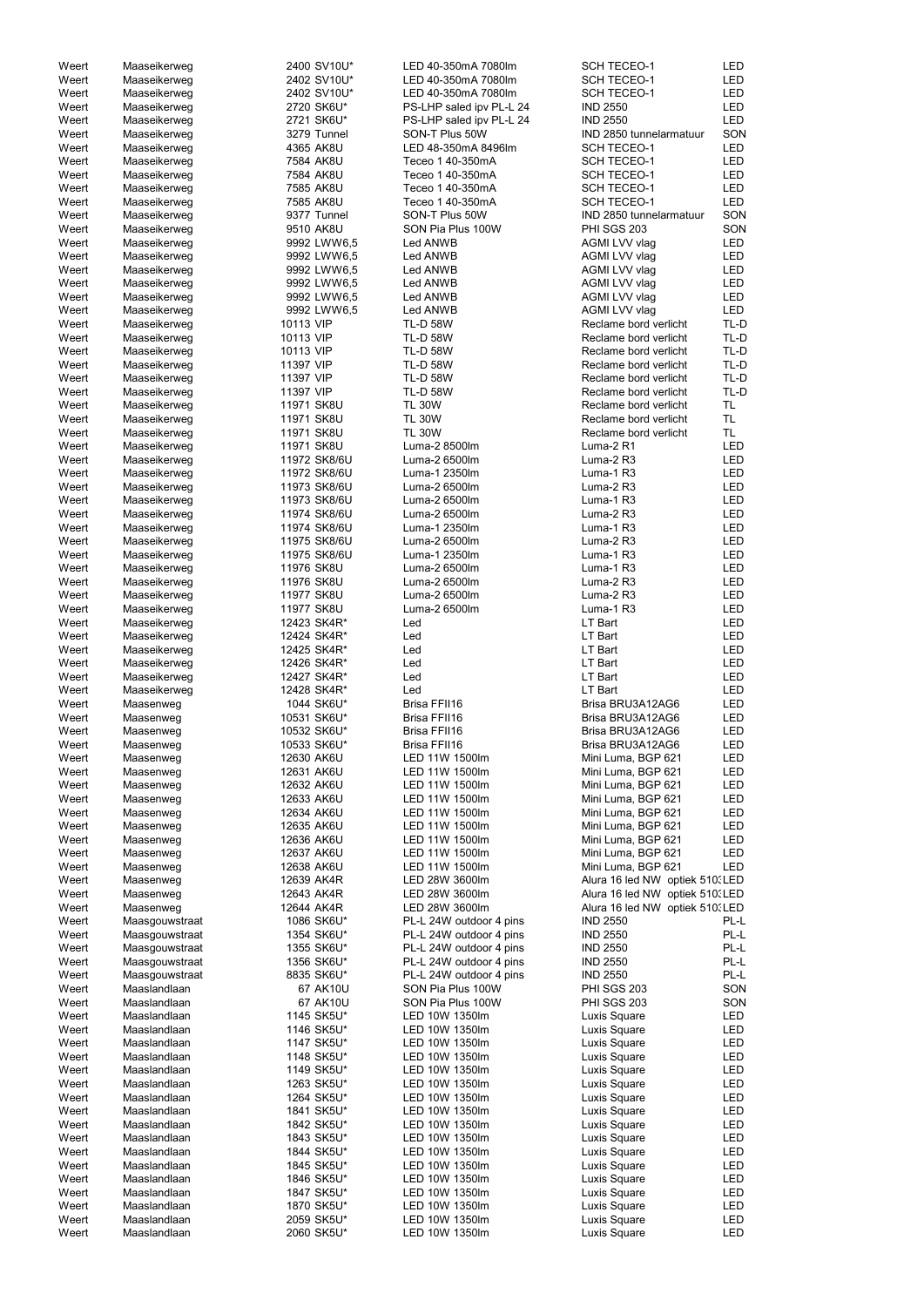| Weert | Maaslandlaan |            | 2061 SK5U*      | LED 10W 1350lm                           | Luxis Square                  | <b>LED</b> |
|-------|--------------|------------|-----------------|------------------------------------------|-------------------------------|------------|
| Weert | Maaslandlaan |            | 2062 SK5U*      | LED 10W 1350lm                           | Luxis Square                  | LED        |
| Weert | Maaslandlaan |            | 2063 SK5U*      | LED 10W 1350lm                           | Luxis Square                  | <b>LED</b> |
| Weert | Maaslandlaan |            | 2233 SK5U*      | LED 10W 1350lm                           | Luxis Square                  | <b>LED</b> |
| Weert | Maaslandlaan |            | 2234 SK5U*      | LED 10W 1350lm                           |                               | <b>LED</b> |
|       |              |            |                 |                                          | Luxis Square                  |            |
| Weert | Maaslandlaan |            | 2235 SK5U*      | LED 10W 1350lm                           | Luxis Square                  | <b>LED</b> |
| Weert | Maaslandlaan |            | 2236 SK5U*      | LED 10W 1350lm                           | Luxis Square                  | <b>LED</b> |
| Weert | Maaslandlaan |            | 2237 SV8U*      | diamont mini 44 Led                      | <b>ASD Diamond Mini</b>       | <b>LED</b> |
| Weert | Maaslandlaan |            | 2782 SV10U*     | LED 64W 7500lm                           | Alexia                        | <b>LED</b> |
| Weert | Maaslandlaan |            | 2782 SV10U*     | LED 64W 7500lm                           | Alexia                        | LED        |
| Weert | Maaslandlaan |            | 3896 SK5U*      | LED 10W 1350lm                           | Luxis Square                  | <b>LED</b> |
|       |              |            |                 |                                          |                               |            |
| Weert | Maaslandlaan |            | 3897 SK5U*      | LED 10W 1350lm                           | Luxis Square                  | <b>LED</b> |
| Weert | Maaslandlaan |            | 3898 SK5U*      | LED 10W 1350lm                           | Luxis Square                  | <b>LED</b> |
| Weert | Maaslandlaan |            | 3899 SK5U*      | LED 10W 1350lm                           | Luxis Square                  | <b>LED</b> |
| Weert | Maaslandlaan |            | 3900 SK5U*      | LED 10W 1350lm                           | Luxis Square                  | <b>LED</b> |
| Weert | Maaslandlaan |            | 3901 SK5U*      | LED 10W 1350lm                           | Luxis Square                  | <b>LED</b> |
|       |              |            | 3902 SK5U*      | LED 10W 1350lm                           |                               | <b>LED</b> |
| Weert | Maaslandlaan |            |                 |                                          | Luxis Square                  |            |
| Weert | Maaslandlaan |            | 3903 SK5U*      | LED 10W 1350lm                           | Luxis Square                  | LED        |
| Weert | Maaslandlaan |            | 3904 SK5U*      | LED 10W 1350lm                           | Luxis Square                  | <b>LED</b> |
| Weert | Maaslandlaan |            | 8006 SK5U*      | LED 10W 1350lm                           | Luxis Square                  | <b>LED</b> |
| Weert | Maaslandlaan |            | 8007 SK5U*      | LED 10W 1350lm                           | Luxis Square                  | <b>LED</b> |
| Weert | Maaslandlaan |            | 8008 SK5U*      | LED 10W 1350lm                           | Luxis Square                  | <b>LED</b> |
| Weert | Maaslandlaan |            | 8009 SK5U*      | LED 10W 1350lm                           |                               | <b>LED</b> |
|       |              |            |                 |                                          | Luxis Square                  |            |
| Weert | Maaslandlaan |            | 8010 SK5U*      | LED 10W 1350lm                           | Luxis Square                  | <b>LED</b> |
| Weert | Maaslandlaan |            | 8011 SK5U*      | LED 10W 1350lm                           | Luxis Square                  | <b>LED</b> |
| Weert | Maaslandlaan |            | 8012 SK5U*      | LED 10W 1350lm                           | Luxis Square                  | LED        |
| Weert | Maaslandlaan |            | 8013 SK5U*      | LED 10W 1350lm                           | Luxis Square                  | LED        |
| Weert | Maaslandlaan |            | 8014 SK5U*      | LED 10W 1350lm                           | Luxis Square                  | LED        |
|       |              |            |                 |                                          |                               |            |
| Weert | Maaslandlaan |            | 8015 SK5U*      | LED 10W 1350lm                           | Luxis Square                  | <b>LED</b> |
| Weert | Maaslandlaan |            | 8016 SK5U*      | LED 10W 1350lm                           | Luxis Square                  | <b>LED</b> |
| Weert | Maaslandlaan |            | 8017 SK5U*      | LED 10W 1350lm                           | Luxis Square                  | <b>LED</b> |
| Weert | Maaslandlaan |            | 8018 SK5U*      | LED 10W 1350lm                           | Luxis Square                  | <b>LED</b> |
| Weert | Maaslandlaan |            | 8019 SK5U*      | LED 10W 1350lm                           | Luxis Square                  | LED        |
| Weert | Maaslandlaan |            | 8020 SK5U*      | LED 10W 1350lm                           | Luxis Square                  | LED        |
|       |              |            |                 |                                          |                               |            |
| Weert | Maaslandlaan |            | 8021 SK5U*      | LED 10W 1350lm                           | Luxis Square                  | <b>LED</b> |
| Weert | Maaslandlaan |            | 8022 SK5U*      | LED 10W 1350lm                           | Luxis Square                  | <b>LED</b> |
| Weert | Maaslandlaan |            | 8023 SK5U*      | LED 10W 1350lm                           | Luxis Square                  | <b>LED</b> |
| Weert | Maaslandlaan |            | 8024 SK5U*      | LED 10W 1350lm                           | Luxis Square                  | <b>LED</b> |
| Weert | Maaslandlaan |            | 8025 SK5U*      | LED 10W 1350lm                           | Luxis Square                  | <b>LED</b> |
| Weert | Maaslandlaan |            | 8026 SK5U*      | LED 10W 1350lm                           | Luxis Square                  | <b>LED</b> |
|       |              |            |                 |                                          |                               |            |
| Weert | Maaslandlaan |            | 8027 SK5U*      | LED 10W 1350lm                           | Luxis Square                  | <b>LED</b> |
| Weert | Maaslandlaan |            | 8028 SK5U*      | LED 10W 1350lm                           | Luxis Square                  | LED        |
| Weert | Maaslandlaan |            | 8029 SK5U*      | LED 10W 1350lm                           | Luxis Square                  | LED        |
| Weert | Maaslandlaan |            | 8030 SK5U*      | LED 10W 1350lm                           | Luxis Square                  | LED        |
| Weert | Maaslandlaan |            | 8031 SK5U*      | LED 10W 1350lm                           | Luxis Square                  | LED        |
| Weert | Maaslandlaan |            | 8032 SK5U*      | LED 10W 1350lm                           | Luxis Square                  | <b>LED</b> |
|       |              |            |                 |                                          |                               |            |
| Weert | Maaslandlaan |            | 8033 SK5U*      | LED 10W 1350lm                           | Luxis Square                  | <b>LED</b> |
| Weert | Maaslandlaan |            | 8034 SK5U*      | LED 10W 1350lm                           | Luxis Square                  | <b>LED</b> |
| Weert | Maaslandlaan |            | 8035 SK5U*      | LED 10W 1350lm                           | Luxis Square                  | <b>LED</b> |
| Weert | Maaslandlaan |            | 8036 SK5U*      | LED 10W 1350lm                           | Luxis Square                  | <b>LED</b> |
| Weert | Maaslandlaan |            | 8037 SK5U*      | LED 10W 1350lm                           | Luxis Square                  | <b>LED</b> |
|       |              |            | 8038 SK5U*      | LED 10W 1350lm                           |                               | <b>LED</b> |
| Weert | Maaslandlaan |            |                 |                                          | Luxis Square                  |            |
| Weert | Maaslandlaan | 10031 Abri |                 | <b>TL-D 58W</b>                          | Reclame bord verlicht         | TL-D       |
| Weert | Maaslandlaan | 10031 Abri |                 | <b>TL-D 58W</b>                          | Reclame bord verlicht         | TL-D       |
| Weert | Maaslandlaan | 10031 Abri |                 | <b>TL-D 58W</b>                          | Reclame bord verlicht         | TL-D       |
| Weert | Maaslandlaan | 10032 Abri |                 | <b>TL-D 58W</b>                          | Reclame bord verlicht         | TL-D       |
| Weert | Maaslandlaan | 10032 Abri |                 | <b>TL-D 58W</b>                          | Reclame bord verlicht         | TL-D       |
|       |              | 10032 Abri |                 | <b>TL-D 58W</b>                          |                               | TL-D       |
| Weert | Maaslandlaan |            |                 |                                          | Reclame bord verlicht         |            |
| Weert | Maaslandlaan | 10033 Abri |                 | <b>TL-D 58W</b>                          | Reclame bord verlicht         | TL-D       |
| Weert | Maaslandlaan | 10033 Abri |                 | <b>TL-D 58W</b>                          | Reclame bord verlicht         | TL-D       |
| Weert | Maaslandlaan | 10033 Abri |                 | <b>TL-D 58W</b>                          | Reclame bord verlicht         | TL-D       |
| Weert | Maaslandlaan | 10062 VIP  |                 | <b>TL-D 58W</b>                          | Reclame bord verlicht         | TL-D       |
| Weert | Maaslandlaan | 10062 VIP  |                 | <b>TL-D 58W</b>                          | Reclame bord verlicht         | TL-D       |
|       |              |            |                 |                                          |                               |            |
| Weert | Maaslandlaan | 10062 VIP  |                 | <b>TL-D 58W</b>                          | Reclame bord verlicht         | TL-D       |
| Weert | Maaslandlaan |            | 11006 SV8U*     | CPO-TW 60W                               | <b>IND Airtrace1</b>          | <b>CPO</b> |
| Weert | Maaslandlaan |            | 11007 SV8U*     | CPO-TW 60W                               | <b>IND Airtrace1</b>          | <b>CPO</b> |
| Weert | Maaslandlaan | 6004 GC 8  | Gevelsteun      | PL-S 9W 2 pins                           | Phl.FWC110 40 KP              | PL-S       |
| Weert | Maaspoort    |            | 175 Gevelsteun  | Teceo 1 40-350mA                         | <b>SCH TECEO-1</b>            | LED        |
| Weert | Maaspoort    |            | 176 Gevelsteun  | Teceo 1 40-350mA                         | SCH TECEO-1                   | <b>LED</b> |
|       |              |            |                 |                                          |                               |            |
| Weert | Maaspoort    |            | 177 Gevelsteun  | Teceo 1 40-350mA                         | <b>SCH TECEO-1</b>            | <b>LED</b> |
| Weert | Maaspoort    |            | <b>178 AK8U</b> | Teceo 1 40-350mA                         | <b>SCH TECEO-1</b>            | <b>LED</b> |
| Weert | Maaspoort    |            | 179 Gevelsteun  | Teceo 1 40-350mA                         | <b>SCH TECEO-1</b>            | <b>LED</b> |
| Weert | Maaspoort    |            | <b>180 AK8U</b> | Teceo 1 40-350mA                         | <b>SCH TECEO-1</b>            | <b>LED</b> |
| Weert | Maaspoort    |            | <b>181 AK8U</b> | Teceo 1 40-350mA                         | <b>SCH TECEO-1</b>            | LED        |
|       |              |            |                 |                                          |                               |            |
| Weert | Maaspoort    |            | 182 Gevelsteun  | Teceo 1 40-350mA                         | <b>SCH TECEO-1</b>            | LED        |
| Weert | Maaspoort    |            | <b>183 AK8U</b> | Teceo 1 40-350mA                         | <b>SCH TECEO-1</b>            | LED        |
| Weert | Maaspoort    |            | 184 AK10U       | Teceo 1 48-350mA                         | <b>SCH TECEO-1</b>            | LED        |
| Weert | Maaspoort    |            | 184 AK10U       | Teceo 1 48-350mA                         | <b>SCH TECEO-1</b>            | LED        |
| Weert | Maaspoort    |            | 7549 AK9U       | Teceo 1 48-350mA                         | <b>SCH TECEO-1</b>            | LED        |
| Weert | Maaspoort    |            | 7549 AK9U       | Teceo 1 48-350mA                         | <b>SCH TECEO-1</b>            | LED        |
|       |              |            |                 |                                          |                               |            |
| Weert | Maaspoort    |            | 7550 Gevelsteun | Teceo 1 40-350mA                         | <b>SCH TECEO-1</b>            | <b>LED</b> |
| Weert | Maaspoort    |            | 7551 Gevelsteun | Teceo 1 40-350mA                         | <b>SCH TECEO-1</b>            | <b>LED</b> |
| Weert | Maaspoort    |            |                 | 7586 GY3R Haagse maph classic st 64 gold | <b>WRTRTR 1L model Vondel</b> | LED        |
| Weert | Maaspoort    |            |                 | 7587 GY3R Haagse maph classic st 64 gold | WRTRTR 1L model Vondel LED    |            |
| Weert | Maaspoort    |            |                 | 7588 GY3R Haagse maph classic st 64 gold | WRTRTR 1L model Vondel LED    |            |
| Weert | Maaspoort    |            |                 | 7589 GY3R Haagse maph classic st 64 gold | WRTRTR 1L model Vondel LED    |            |
|       |              |            |                 |                                          |                               |            |
| Weert | Maaspoort    |            |                 | 7590 GY3R Haagse maph classic st 64 gold | WRTRTR 1L model Vondel LED    |            |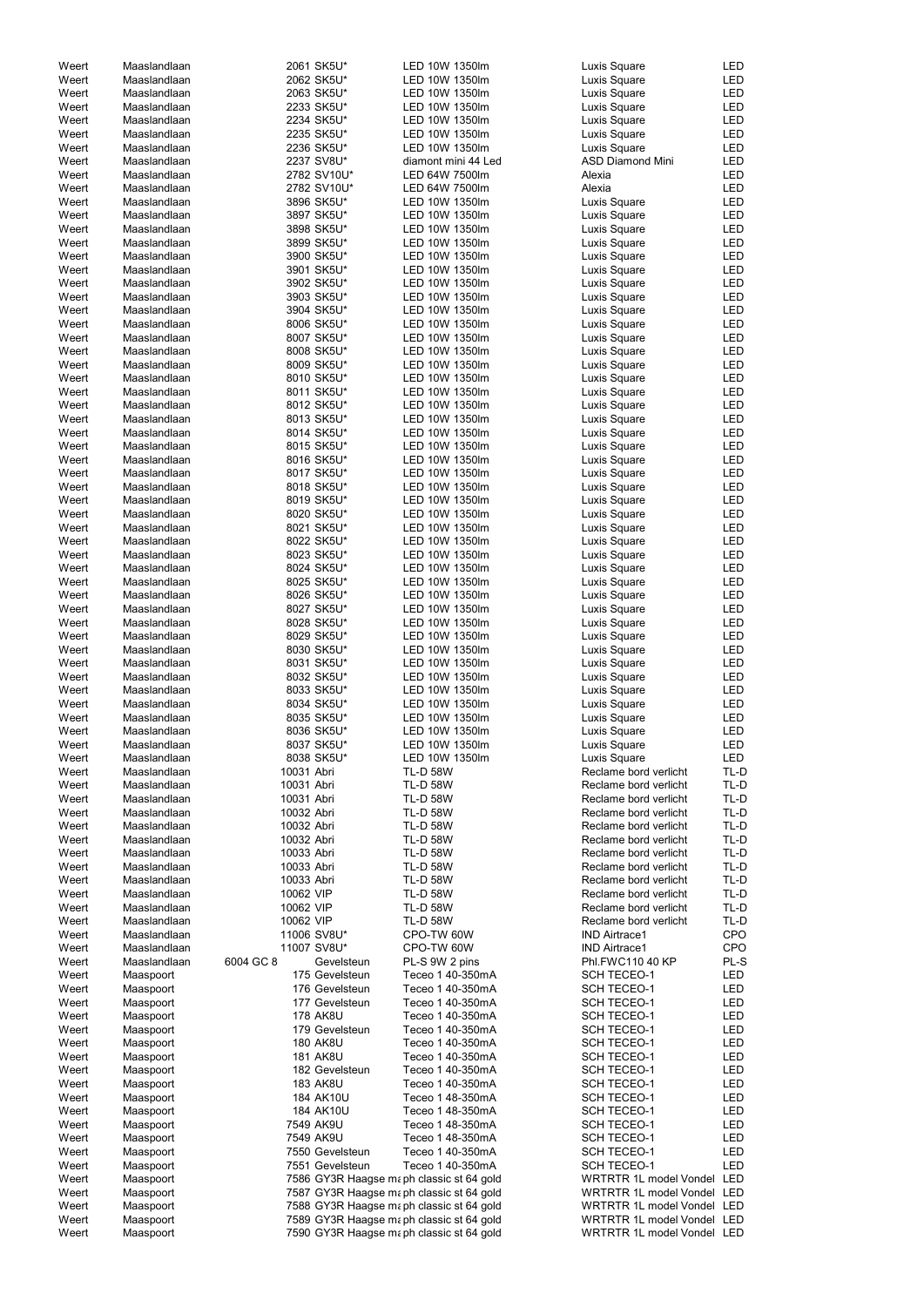| Weert | Maaspoort        |            |                                | 7591 GY3R Haagse maph classic st 64 gold | WRTRTR 1L model Vondel LED  |            |
|-------|------------------|------------|--------------------------------|------------------------------------------|-----------------------------|------------|
| Weert | Maaspoort        |            |                                | 7592 GY3R Haagse maph classic st 64 gold | WRTRTR 1L model Vondel LED  |            |
| Weert | Maaspoort        |            |                                | 7594 GY3R Haagse maph classic st 64 gold | WRTRTR 1L model Vondel LED  |            |
| Weert | Maaspoort        |            |                                | 7595 GY3R Haagse maph classic st 64 gold | WRTRTR 1L model Vondel LED  |            |
| Weert | Maaspoort        |            |                                |                                          | WRTRTR 1L model Vondel LED  |            |
|       |                  |            |                                | 7596 GY3R Haagse maph classic st 64 gold |                             |            |
| Weert | Maaspoort        |            |                                | 7597 GY3R Haagse maph classic st 64 gold | WRTRTR 1L model Vondel LED  |            |
| Weert | Maaspoort        |            | 10099 Pautomaat                | PL-L 36W outdoor 4 pins                  | Pautomaat                   | PL-L       |
| Weert | Maaspoort        |            | 10100 Pautomaat                | PL-L 36W outdoor 4 pins                  | Pautomaat                   | PL-L       |
| Weert | Maaspoort        |            | 10101 Pautomaat                | PL-L 36W outdoor 4 pins                  | Pautomaat                   | PL-L       |
| Weert | Maaspoort        |            | 10102 Pautomaat                | PL-L 36W outdoor 4 pins                  | Pautomaat                   | PL-L       |
| Weert | Maasstraat       | 000087a    |                                | Overspan verlicht SON-T Plus 70W         | ReveHang armatuur           | SON        |
| Weert | Maasstraat       |            | 7658 Gevelsteun                | PL-S 9W 2 pins                           | Phl.FWC110 40 KP            | PL-S       |
| Weert | Maasstraat       |            | 7659 Gevelsteun                | PL-S 9W 2 pins                           | Phl.FWC110 40 KP            | PL-S       |
| Weert | Maasstraat       |            | 7660 Gevelsteun                | PL-S 9W 2 pins                           | Phl.FWC110 40 KP            | PL-S       |
| Weert | Maasstraat       |            |                                | 10201 Overspan verlicht SON-T Plus 70W   | ReveHang armatuur           | SON        |
| Weert | Maasstraat       |            |                                | 10202 Overspan verlicht SON-T Plus 70W   | ReveHang armatuur           | SON        |
| Weert | Maasstraat       |            |                                | 10203 Overspan verlicht SON-T Plus 70W   | ReveHang armatuur           | SON        |
| Weert | Maasstraat       | 010204a    | Grondspot                      | Ph Par 38 750lm                          | grndspt Light International | LED        |
| Weert | Maasstraat       | 010204b    | Grondspot                      | Ph Par 38 750lm                          | grndspt Light International | <b>LED</b> |
| Weert | Maasstraat       |            |                                | 10205 Overspan verlicht SON-T Plus 70W   | ReveHang armatuur           | SON        |
| Weert | Maasstraat       |            |                                | 10205 Overspan verlicht SON-T Plus 70W   | ReveHang armatuur           | SON        |
| Weert | Maasstraat       |            |                                | 10205 Overspan verlicht SON-T Plus 70W   |                             | SON        |
|       |                  |            |                                |                                          | ReveHang armatuur           |            |
| Weert | Maasstraat       |            |                                | 10206 Overspan verlicht SON-T Plus 70W   | ReveHang armatuur           | SON        |
| Weert | Maasstraat       |            |                                | 10207 Overspan verlichti SON-T Plus 70W  | ReveHang armatuur           | SON        |
| Weert | Maasstraat       |            | 10208 Overspan verlicht Led 6W |                                          | DGA LEDspot Ares H65        | LED        |
| Weert | Maasstraat       |            | 10208 Overspan verlicht Led 6W |                                          | DGA LEDspot Ares H65        | <b>LED</b> |
| Weert | Maasstraat       |            |                                | 10208 Overspan verlicht SON-T Plus 70W   | ReveHang armatuur           | SON        |
| Weert | Maasstraat       |            |                                | 10209 Overspan verlicht SON-T Plus 70W   | ReveHang armatuur           | SON        |
| Weert | Maasstraat       |            |                                | 10210 Overspan verlicht SON-T Plus 70W   | ReveHang armatuur           | SON        |
| Weert | Maasstraat       | 010402c    | Grondspot                      | Ph Par 38 750lm                          | grndspt Light International | LED        |
| Weert | Maasstraat       | 010402d    | Grondspot                      | Ph Par 38 750lm                          | grndspt Light International | <b>LED</b> |
| Weert | Maasstraat       | 010402e    | Grondspot                      | Ph Par 38 750lm                          | grndspt Light International | <b>LED</b> |
| Weert | Maastrichtstraat |            | 1234 SK6U*                     | PL-L 36W outdoor 4 pins                  | <b>IND 2551</b>             | $PL-L$     |
| Weert | Maastrichtstraat |            | 1241 SK6U*                     | PL-L 36W outdoor 4 pins                  | <b>IND 2551</b>             | PL-L       |
| Weert | Maastrichtstraat |            | 1242 SK4R*                     | <b>TL-D 18W</b>                          | <b>IND 2050</b>             | TL-D       |
| Weert | Maastrichtstraat |            | 1243 SK4R*                     | <b>TL-D 18W</b>                          | <b>IND 2050</b>             | TL-D       |
|       |                  |            |                                | TL-D 18W                                 |                             |            |
| Weert | Maastrichtstraat |            | 1244 SK4R*                     |                                          | <b>IND 2050</b>             | TL-D       |
| Weert | Maastrichtstraat |            | 1265 SK6U*                     | PL-L 36W outdoor 4 pins                  | <b>IND 2551</b>             | PL-L       |
| Weert | Maastrichtstraat |            | 1266 SK6U*                     | PL-L 36W outdoor 4 pins                  | <b>IND 2551</b>             | PL-L       |
| Weert | Maastrichtstraat |            | 1267 SK6U*                     | PL-L 36W outdoor 4 pins                  | <b>IND 2551</b>             | PL-L       |
| Weert | Maastrichtstraat |            | 1268 SK4R*                     | PL-L 24W outdoor 4 pins                  | <b>IND 2000</b>             | PL-L       |
| Weert | Maastrichtstraat |            | 1269 SK4R*                     | <b>TL-D 18W</b>                          | <b>IND 2050</b>             | TL-D       |
| Weert | Maastrichtstraat |            | 1286 SK4R*                     | <b>TL-D 18W</b>                          | <b>IND 2050</b>             | TL-D       |
| Weert | Maastrichtstraat |            | 1432 SK6U*                     | PL-L 36W outdoor 4 pins                  | <b>IND 2551</b>             | PL-L       |
| Weert | Maastrichtstraat |            | 1433 SK6U*                     | PL-L 36W outdoor 4 pins                  | <b>IND 2551</b>             | PL-L       |
| Weert | Maastrichtstraat |            | 1665 SK6U*                     | PL-L 36W outdoor 4 pins                  | <b>IND 2551</b>             | PL-L       |
| Weert | Maastrichtstraat |            | 1666 SK6U*                     | PL-L 36W outdoor 4 pins                  | <b>IND 2551</b>             | PL-L       |
| Weert | Maastrichtstraat |            | 1698 SK4R*                     | <b>TL-D 18W</b>                          | <b>IND 2050</b>             | TL-D       |
| Weert | Maastrichtstraat |            | 1699 SK6U*                     | PL-L 36W outdoor 4 pins                  | <b>IND 2551</b>             | PL-L       |
| Weert | Maastrichtstraat |            | 1700 SK6U*                     | PL-L 36W outdoor 4 pins                  | <b>IND 2551</b>             | PL-L       |
| Weert | Maastrichtstraat |            | 1701 SK6U*                     | PL-L 36W outdoor 4 pins                  | <b>IND 2551</b>             | PL-L       |
|       |                  |            |                                |                                          |                             | PL-L       |
| Weert | Maastrichtstraat |            | 4327 SK6U*                     | PL-L 36W outdoor 4 pins                  | <b>IND 2551</b>             |            |
| Weert | Maastrichtstraat |            | 4328 SK4R*                     | <b>TL-D 18W</b>                          | <b>IND 2050</b>             | TL-D       |
| Weert | Maastrichtstraat |            | 5798 SK6U*                     | PL-L 36W outdoor 4 pins                  | <b>IND 2551</b>             | PL-L       |
| Weert | Maastrichtstraat |            | 5799 SK6U*                     | PL-L 36W outdoor 4 pins                  | <b>IND 2551</b>             | PL-L       |
| Weert | Maastrichtstraat |            | 5800 SK6U*                     | PL-L 36W outdoor 4 pins                  | <b>IND 2551</b>             | PL-L       |
| Weert | Maastrichtstraat |            | 8265 SK6U*                     | PL-L 36W outdoor 4 pins                  | <b>IND 2551</b>             | PL-L       |
| Weert | Maastrichtstraat |            | 8266 SK4R*                     | PL-L 18W outdoor 4 pins                  | <b>IND 2050</b>             | PL-L       |
| Weert | Maastrichtstraat |            | 8267 SK4R*                     | <b>TL-D 18W</b>                          | <b>IND 2050</b>             | TL-D       |
| Weert | Maastrichtstraat | 6004 VW 15 | Gevelsteun                     | PL-S 9W 2 pins                           | Phl.FWC110 40 KP            | PL-S       |
| Weert | Maastrichtstraat | 6004 VW 17 | Gevelsteun                     | PL-S 9W 2 pins                           | Phl.FWC110 40 KP            | PL-S       |
| Weert | Maastrichtstraat | 6004 VW 29 | Gevelsteun                     | PL-S 9W 2 pins                           | Phl.FWC110 40 KP            | PL-S       |
| Weert | Maastrichtstraat | 6004 VW 9  | Gevelsteun                     | LED 9W                                   | PHI BWC 110                 | <b>LED</b> |
| Weert | Maastrichtstraat | 6004 VX 65 | Gevelsteun                     | PL-S 9W 2 pins                           | Phl.FWC110 40 KP            | PL-S       |
| Weert | Madeliefhof      |            | 6601 SK4R*                     | PL-L 24W outdoor 4 pins                  | <b>IND 2000</b>             | PL-L       |
| Weert | Madeliefhof      |            | 6602 SK4R*                     | PL-L 24W outdoor 4 pins                  | <b>IND 2000</b>             | PL-L       |
| Weert | Madeliefhof      |            |                                |                                          |                             | PL-L       |
|       |                  |            | 6603 SK4R*                     | PL-L 24W outdoor 4 pins                  | <b>IND 2000</b>             | PL-L       |
| Weert | Madeliefhof      |            | 7218 SK4R*                     | PL-L 24W outdoor 4 pins                  | <b>IND 2000</b>             |            |
| Weert | Madeliefhof      |            | 7219 SK4R*                     | PL-L 24W outdoor 4 pins                  | <b>IND 2000</b>             | PL-L       |
| Weert | Madeliefhof      | 6002 TN 10 | Gevelsteun                     | PL-S 5W 2 pins                           | Mini Quad                   | PL-S       |
| Weert | Madeliefhof      | 6002 TN 10 | Gevelsteun                     | PL-S 5W 2 pins                           | Mini Quad                   | PL-S       |
| Weert | Madeliefhof      | 6002 TN 12 | Gevelsteun                     | PL-S 9W 2 pins                           | Phl.FWC110 40 KP            | PL-S       |
| Weert | Madeliefhof      | 6002 TN 14 | Gevelsteun                     | PL-S 9W 2 pins                           | Phl.FWC110 40 KP            | PL-S       |
| Weert | Madeliefhof      | 6002 TN 6  | Gevelsteun                     | PL-S 9W 2 pins                           | Phl.FWC110 40 KP            | PL-S       |
| Weert | Maesenburg       |            | 233 SK6U*                      | PL-L 36W outdoor 4 pins                  | <b>IND 2500</b>             | PL-L       |
| Weert | Maesenburg       |            | 234 SK6U*                      | PL-L 36W outdoor 4 pins                  | <b>IND 2500</b>             | PL-L       |
| Weert | Maesenburg       |            | 235 SV4R                       | PL-L 24W outdoor 4 pins                  | <b>IND 2000</b>             | PL-L       |
| Weert | Maesenburg       |            | 4688 SK6U*                     | PL-L 36W outdoor 4 pins                  | <b>IND 2500</b>             | PL-L       |
| Weert | Maesenburg       |            | 4689 SK6U*                     | PL-L 36W outdoor 4 pins                  | <b>IND 2500</b>             | PL-L       |
| Weert | Maesenburg       |            | 4715 SK6U*                     | PL-L 36W outdoor 4 pins                  | <b>IND 2500</b>             | PL-L       |
| Weert | Maesenburg       |            | 4888 SK4R*                     | PL-L 24W outdoor 4 pins                  | <b>IND 2000</b>             | PL-L       |
|       |                  |            |                                |                                          |                             |            |
| Weert | Maesenburg       |            | 8826 AK54R                     | PL-L 24W outdoor 4 pins                  | <b>IND 2000</b>             | PL-L       |
| Weert | Maesenburg       | 6002 XX 18 | Gevelsteun                     | PL-S 9W 2 pins                           | Phl.FWC110 40 KP            | PL-S       |
| Weert | Maesenburg       | 6002 XX 5  | Gevelsteun                     | PL-S 9W 2 pins                           | Phl.FWC110 40 KP            | PL-S       |
| Weert | Maesenburg       | 6002 XX 6  | Gevelsteun                     | PL-S 9W 2 pins                           | Phl.FWC110 40 KP            | PL-S       |
| Weert | Magdalenastraat  |            | 1401 SK6U*                     | PL-L 24W outdoor 4 pins                  | <b>IND 2550</b>             | PL-L       |
| Weert | Magdalenastraat  | 001401a    | SK3,5R                         | PL-L 18W outdoor 4 pins                  | <b>IND 2400</b>             | PL-L       |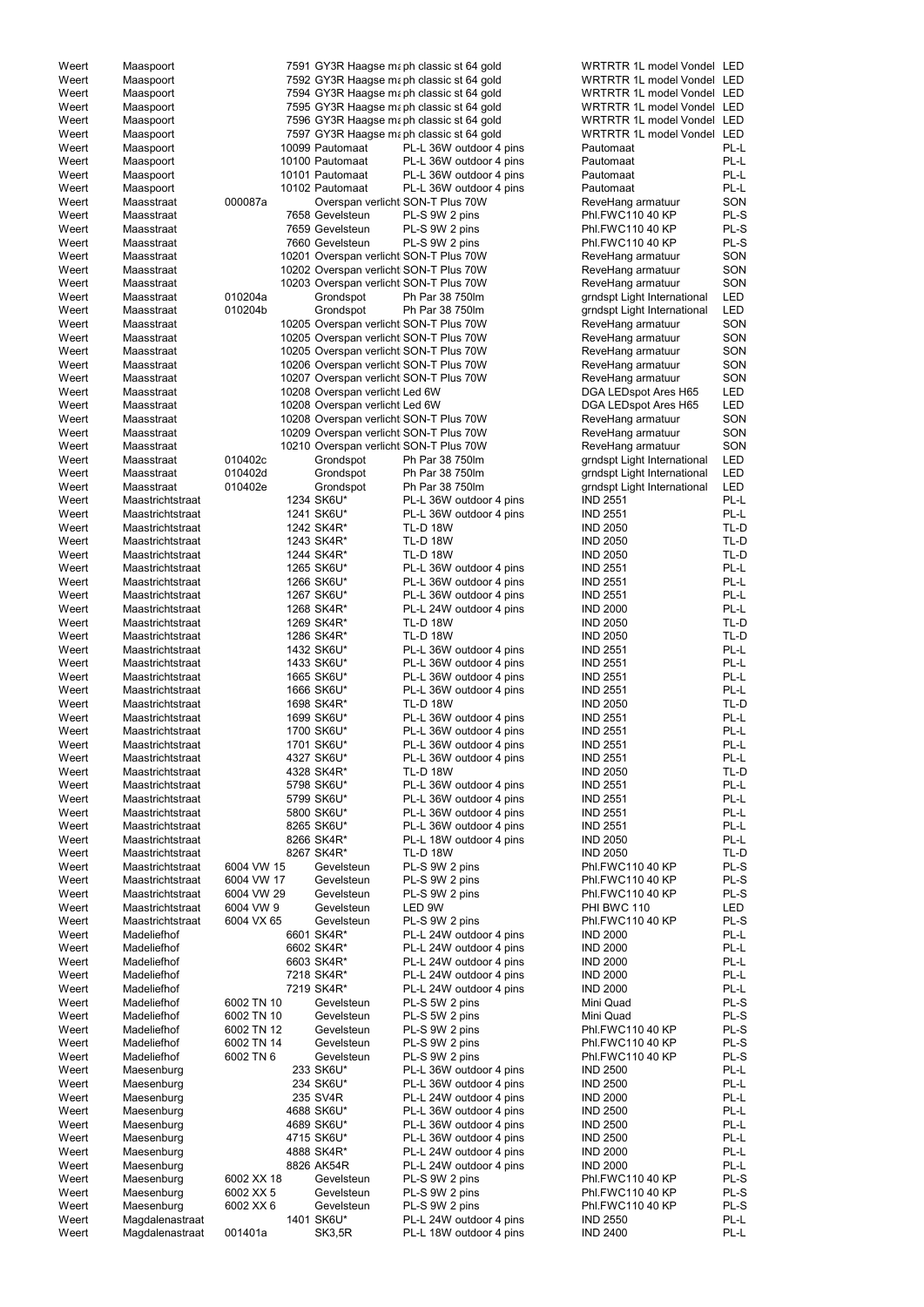| Weert          | Magdalenastraat              | 001401b      |            | <b>SK3,5R</b>            | PL-L 18W outdoor 4 pins                            | <b>IND 2400</b>                    | PL-L<br>PL-L |
|----------------|------------------------------|--------------|------------|--------------------------|----------------------------------------------------|------------------------------------|--------------|
| Weert          | Magdalenastraat              | 001401c      |            | SK3,5R                   | PL-L 18W outdoor 4 pins                            | <b>IND 2400</b>                    |              |
| Weert          | Magdalenastraat              |              |            | 1402 SK6U*               | PL-L 24W outdoor 4 pins                            | <b>IND 2550</b>                    | PL-L         |
| Weert          | Magdalenastraat              |              |            | 1403 SK6U*               | PL-L 24W outdoor 4 pins                            | <b>IND 2550</b>                    | PL-L         |
| Weert          | Magdalenastraat              | 001403a      |            | <b>SK3,5R</b>            | PL-L 18W outdoor 4 pins                            | <b>IND 2400</b>                    | PL-L         |
| Weert          | Magdalenastraat              | 001403b      |            | <b>SK3,5R</b>            | PL-L 18W outdoor 4 pins                            | <b>IND 2400</b>                    | PL-L         |
| Weert          | Magdalenastraat              | 001403c      |            | SK3,5R                   | PL-L 18W outdoor 4 pins                            | <b>IND 2400</b>                    | PL-L         |
| Weert          | Magdalenastraat              | 001403d      |            | SK3,5R                   | PL-L 18W outdoor 4 pins                            | <b>IND 2400</b>                    | PL-L         |
| Weert          | Magdalenastraat              |              |            | 1404 SK6U*               | PL-L 24W outdoor 4 pins                            | <b>IND 2550</b>                    | PL-L         |
| Weert          | Magdalenastraat              |              |            | 1405 SK6U*               | PL-L 24W outdoor 4 pins                            | <b>IND 2550</b>                    | PL-L         |
| Weert          | Magdalenastraat              | 001405a      |            | SK3,5R                   | PL-L 18W outdoor 4 pins                            | <b>IND 2400</b>                    | PL-L         |
| Weert          | Magdalenastraat              | 001405b      |            | <b>SK3,5R</b>            | PL-L 18W outdoor 4 pins                            | <b>IND 2400</b>                    | PL-L         |
| Weert          | Magdalenastraat              | 001405c      |            | <b>SK3,5R</b>            | PL-L 18W outdoor 4 pins                            | <b>IND 2400</b>                    | PL-L         |
| Weert          | Magdalenastraat              |              |            | 1406 SK6U*               | PL-L 24W outdoor 4 pins                            | <b>IND 2550</b>                    | PL-L         |
| Weert          | Magdalenastraat              |              |            | 1407 SK6U*               | PL-L 24W outdoor 4 pins                            | <b>IND 2550</b>                    | PL-L         |
| Weert          | Magdalenastraat              |              |            | 1408 SK6U*               | PL-L 24W outdoor 4 pins                            | <b>IND 2550</b>                    | PL-L         |
| Weert          | Magdalenastraat              |              |            | 1409 SK6U*               | PL-L 24W outdoor 4 pins                            | <b>IND 2550</b>                    | PL-L         |
| Weert          | Magdalenastraat              | 001409a      |            | <b>SK3,5R</b>            | PL-L 18W outdoor 4 pins                            | <b>IND 2400</b>                    | PL-L         |
| Weert          | Magdalenastraat              | 001409b      |            | SK3,5R                   | PL-L 18W outdoor 4 pins                            | <b>IND 2400</b>                    | PL-L         |
| Weert          | Magdalenastraat              | 001409c      |            | SK3,5R                   | PL-L 18W outdoor 4 pins                            | <b>IND 2400</b>                    | PL-L         |
| Weert          | Magdalenastraat              |              |            | 1410 SK6U*               | PL-L 24W outdoor 4 pins                            | <b>IND 2550</b>                    | PL-L         |
| Weert          | Magdalenastraat              |              |            | 1414 SK6U*               | PL-L 24W outdoor 4 pins                            | <b>IND 2550</b>                    | PL-L         |
| Weert          | Magdalenastraat              |              |            | 1415 SK6U*               | PL-L 24W outdoor 4 pins                            | <b>IND 2550</b>                    | PL-L         |
| Weert          | Magdalenastraat              |              |            | 1416 SK6U*               | PL-L 24W outdoor 4 pins                            | <b>IND 2550</b>                    | PL-L         |
| Weert          | Magdalenastraat              |              |            | 1417 SK4R*               | PL-L 24W outdoor 4 pins                            | <b>IND 2000</b>                    | PL-L         |
| Weert          | Magdalenastraat              |              |            | 1418 SK4R*               | PL-L 24W outdoor 4 pins                            | <b>IND 2000</b>                    | PL-L         |
| Weert          | Magdalenastraat              |              |            | 1419 SK4R*               | PL-L 24W outdoor 4 pins                            | <b>IND 2000</b>                    | PL-L         |
| Weert          | Magdalenastraat              |              |            | 1420 SK6U*               | PL-L 24W outdoor 4 pins                            | <b>IND 2550</b>                    | PL-L         |
|                |                              | 001420a      |            | SK3,5R                   |                                                    | <b>IND 2400</b>                    | PL-L         |
| Weert          | Magdalenastraat              |              |            |                          | PL-L 18W outdoor 4 pins                            |                                    |              |
| Weert          | Magdalenastraat              |              |            | 1421 SK6U*               | PL-L 24W outdoor 4 pins                            | <b>IND 2550</b>                    | PL-L<br>PL-L |
| Weert          | Magdalenastraat              |              |            | 1422 SK6U*               | PL-L 24W outdoor 4 pins                            | <b>IND 2550</b>                    |              |
| Weert          | Magdalenastraat              |              |            | 1423 SK6U*               | PL-L 24W outdoor 4 pins                            | <b>IND 2550</b>                    | PL-L         |
| Weert          | Magdalenastraat              |              |            | 8841 SK4R*               | PL-L 24W outdoor 4 pins                            | <b>IND 2000</b>                    | PL-L         |
| Weert          | Magdalenastraat              | 6004 JH 19   |            | Gevelsteun               | PL-S 9W 2 pins                                     | Phl.FWC110 40 KP                   | PL-S         |
| Weert          | Magdalenastraat              | 6004 JH 29   |            | Gevelsteun               | PL-S 9W 2 pins                                     | Phl.FWC110 40 KP                   | PL-S         |
| Weert          | Magdalenastraat              | 6004 JH 31   |            | Gevelsteun               | PL-S 9W 2 pins                                     | Phl.FWC110 40 KP                   | PL-S         |
| Weert          | Magdalenastraat              | 6004 JH 35   |            | Gevelsteun               | PL-S 9W 2 pins                                     | Phl.FWC110 40 KP                   | PL-S         |
| Weert          | Magdalenastraat              | 6004 JH 9    |            | Gevelsteun               | PL-S 9W 2 pins                                     | Phl.FWC110 40 KP                   | PL-S         |
| Weert          | Magdalenastraat              | 6004 JK 22   |            | Gevelsteun               | PL-S 9W 2 pins                                     | Phl.FWC110 40 KP                   | PL-S         |
| Weert          | Magdalenastraat              | 6004 JK 32   |            | Gevelsteun               | PL-S 9W 2 pins                                     | Phl.FWC110 40 KP                   | PL-S         |
| Weert          | Magdalenastraat              | 6004 JK 32 1 |            | Gevelsteun               | PL-S 9W 2 pins                                     | Phl.FWC110 40 KP                   | PL-S         |
| Weert          | Magdalenastraat              | 6004 JK 40   |            | Gevelsteun               | PL-S 9W 2 pins                                     | Phl.FWC110 40 KP                   | PL-S         |
| Weert          | Magdalenastraat              | 6004 JK 40 1 |            | Gevelsteun               | PL-S 9W 2 pins                                     | Phl.FWC110 40 KP                   | PL-S         |
| Weert          | Magdalenastraat              | 6004 JK 50   |            | Gevelsteun               | PL-S 9W 2 pins                                     | Phl.FWC110 40 KP                   | PL-S         |
| Weert          | Magdalenastraat              | 6004 JK 6    |            | Gevelsteun               | LED 9W                                             | PHI BWC 110                        | <b>LED</b>   |
| Weert          | Mantelmeeuw                  |              |            | 9355 SK6U*               | PL-L 24W outdoor 4 pins                            | <b>IND 2550</b>                    | PL-L         |
| Weert          | Mantelmeeuw                  |              |            | 9366 SK6U*               | PL-L 24W outdoor 4 pins                            | <b>IND 2550</b>                    | PL-L         |
| Weert          | Marconilaan                  |              |            | 9273 SV8U*               | AXia 4790lm 490mA                                  | SCH Axia 2.1                       | LED          |
| Weert          | Marconilaan                  |              |            | 9274 SV8U*               | AXia 4790lm 490mA                                  | SCH Axia 2.1                       | LED          |
| Weert          | Marconilaan                  |              |            | 9275 SV8U*               | AXia 4790lm 490mA                                  | SCH Axia 2.1                       | LED          |
| Weert          | Marconilaan                  |              |            | 9276 SV8U*               | AXia 4790lm 490mA                                  | SCH Axia 2.1                       | LED          |
| Weert          | Marconilaan                  |              |            | 9277 SV8U*               | AXia 4790lm 490mA                                  | SCH Axia 2.1                       | LED          |
| Weert          | Marconilaan                  |              |            | 9278 SV8U*               | AXia 4790lm 490mA                                  | SCH Axia 2.1                       | <b>LED</b>   |
| Weert          | Marconilaan                  |              |            | 9279 SV8U*               | AXia 4790lm 490mA                                  | SCH Axia 2.1                       | LED          |
|                |                              |              |            |                          |                                                    |                                    |              |
| Weert          | Marconilaan                  |              |            | 9280 SV8U*               | AXia 7805lm 890mA                                  | SCH Axia 2.1                       | <b>LED</b>   |
| Weert          | Marconilaan                  |              |            | 9280 SV8U*               | AXia 7805lm 890mA                                  | SCH Axia 2.1                       | LED          |
| Weert          | Marconilaan                  |              |            | 9281 SV10U*              | AXia 4790lm 490mA                                  | SCH Axia 2.1                       | LED          |
| Weert          | Marconilaan                  |              |            | 9282 SV10U*              | AXia 4790lm 490mA                                  | SCH Axia 2.1                       | LED          |
| Weert          | Marconilaan                  |              |            | 9283 SV10U*              | AXia 4790lm 490mA                                  | SCH Axia 2.1                       | LED          |
| Weert          | Marconilaan                  |              |            | 9299 SV8U*               | AXia 7805lm 890mA                                  | SCH Axia 2.1                       | LED          |
| Weert          | Marconilaan                  |              |            | 9300 SV8U*               | AXia 7805lm 890mA                                  | SCH Axia 2.1                       | LED          |
| Weert          | Marconilaan                  |              |            | 9300 SV8U*               | AXia 7805lm 890mA                                  | SCH Axia 2.1                       | LED          |
| Weert          | Marconilaan                  |              |            | 9301 SV8U*               | LED 24-350mA 3300lm                                | <b>SCH TECEO-1</b>                 | LED          |
| Weert          | Marconilaan                  |              |            | 9302 SV8U*               | LED 24-350mA 3300lm                                | <b>SCH TECEO-1</b>                 | LED          |
| Weert          | Marconilaan                  |              |            | 9965 SV8U*               | AXia 4790lm 490mA                                  | SCH Axia 2.1                       | LED          |
| Weert          | Marconilaan                  |              |            | 9966 SV8U*               | AXia 4790lm 490mA                                  | SCH Axia 2.1                       | LED          |
| Weert          | Marconilaan                  |              |            | 9967 SV8U*               | AXia 4790lm 490mA                                  | SCH Axia 2.1                       | LED          |
| Weert          |                              |              |            |                          |                                                    | SCH Axia 2.1                       |              |
| Weert          | Marconilaan                  |              | 9968 SV8U* |                          | AXia 4790lm 490mA                                  |                                    | LED          |
|                | Marconilaan                  |              |            | 9969 SV8U*               | AXia 4790lm 490mA                                  | SCH Axia 2.1                       | LED          |
| Weert          | Margrietlaan                 |              |            | 762 SK6U*                | PL-L 24W outdoor 4 pins                            | <b>IND 2550</b>                    | PL-L         |
| Weert          | Margrietlaan                 |              |            | 1491 SK6U*               | PL-L 24W outdoor 4 pins                            | <b>IND 2550</b>                    | PL-L         |
| Weert          | Margrietlaan                 |              |            | 1492 SK6U*               | PL-L 24W outdoor 4 pins                            | <b>IND 2550</b>                    | PL-L         |
| Weert          | Margrietlaan                 |              |            | 1493 SK6U*               | PL-L 24W outdoor 4 pins                            | <b>IND 2550</b>                    | PL-L         |
| Weert          | Margrietlaan                 |              |            | 1793 SK6U*               | PL-L 24W outdoor 4 pins                            | <b>IND 2550</b>                    | PL-L         |
| Weert          | Margrietlaan                 |              |            | 1794 SK6U*               | PL-L 24W outdoor 4 pins                            | <b>IND 2550</b>                    | PL-L         |
| Weert          | Margrietlaan                 |              |            | 1795 SK6U*               | PL-L 24W outdoor 4 pins                            | <b>IND 2550</b>                    | PL-L         |
| Weert          |                              |              |            |                          |                                                    | <b>IND 2550</b>                    | PL-L         |
|                | Margrietlaan                 |              |            | 1822 SK6U*               | PL-L 24W outdoor 4 pins                            |                                    |              |
| Weert          | Margrietlaan                 |              |            | 1823 SK6U*               | PL-L 24W outdoor 4 pins                            | <b>IND 2550</b>                    | PL-L         |
| Weert          | Margrietlaan                 |              |            | 1824 SK6U*               | PL-L 24W outdoor 4 pins                            | <b>IND 2550</b>                    | PL-L         |
| Weert          | Margrietlaan                 |              |            | 1825 SK6U*               | PL-L 24W outdoor 4 pins                            | <b>IND 2550</b>                    | PL-L         |
| Weert          | Margrietlaan                 |              |            | 2137 SK6U*               | PL-L 24W outdoor 4 pins                            | <b>IND 2550</b>                    | PL-L         |
| Weert          | Margrietlaan                 |              |            | 2138 SK6U*               | PL-L 24W outdoor 4 pins                            | <b>IND 2550</b>                    | PL-L         |
| Weert          | Margrietlaan                 |              |            | 2139 SK6U*               | PL-L 24W outdoor 4 pins                            | <b>IND 2550</b>                    | PL-L         |
| Weert          | Margrietlaan                 |              |            | 2140 SK6U*               | PL-L 24W outdoor 4 pins                            | <b>IND 2550</b>                    | PL-L         |
| Weert          | Margrietlaan                 |              |            | 2141 SK6U*               | PL-L 24W outdoor 4 pins                            | <b>IND 2550</b>                    | PL-L         |
| Weert<br>Weert | Margrietlaan<br>Margrietlaan |              |            | 2142 SK6U*<br>3628 SK6U* | PL-L 24W outdoor 4 pins<br>PL-L 24W outdoor 4 pins | <b>IND 2550</b><br><b>IND 2550</b> | PL-L<br>PL-L |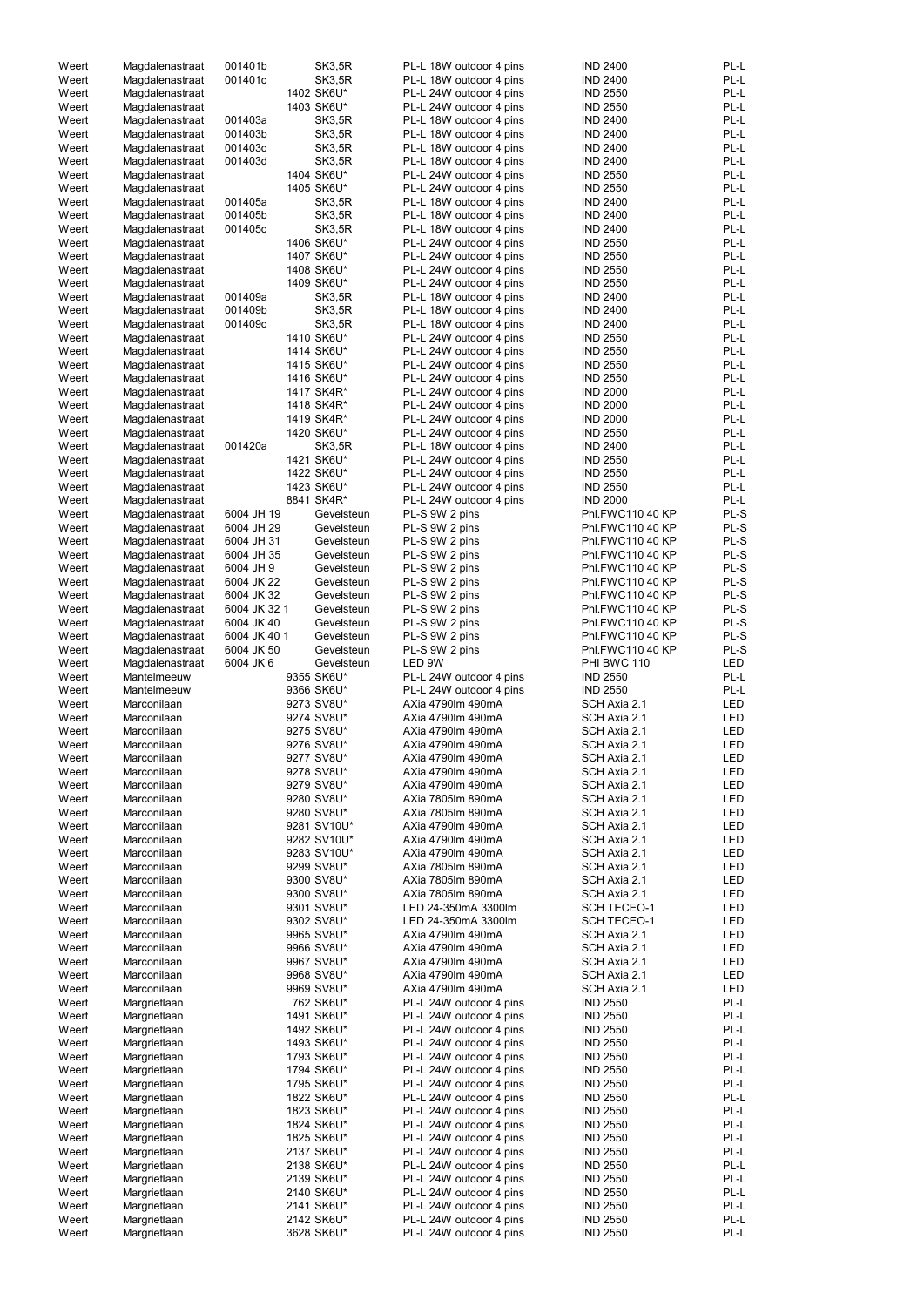|       |                     |            |                 |                                                | <b>IND 2550</b>   |            |
|-------|---------------------|------------|-----------------|------------------------------------------------|-------------------|------------|
| Weert | Margrietlaan        |            | 3629 SK6U*      | PL-L 24W outdoor 4 pins                        |                   | PL-L       |
| Weert | Margrietlaan        |            | 3630 SK6U*      | PL-L 24W outdoor 4 pins                        | <b>IND 2550</b>   | PL-L       |
| Weert | Margrietlaan        |            | 3631 SK6U*      | PL-L 24W outdoor 4 pins                        | <b>IND 2550</b>   | PL-L       |
| Weert | Margrietlaan        |            | 3632 SK6U*      | PL-L 24W outdoor 4 pins                        | <b>IND 2550</b>   | PL-L       |
| Weert | Margrietlaan        |            | 3633 SK6U*      | PL-L 24W outdoor 4 pins                        | <b>IND 2550</b>   | PL-L       |
| Weert | Margrietlaan        |            | 3634 SK6U*      | PL-L 24W outdoor 4 pins                        | <b>IND 2550</b>   | PL-L       |
| Weert | Margrietlaan        |            | 3635 SK6U*      | PL-L 24W outdoor 4 pins                        | <b>IND 2550</b>   | PL-L       |
|       |                     |            |                 |                                                |                   |            |
| Weert | Margrietlaan        |            | 3636 SK6U*      | PL-L 24W outdoor 4 pins                        | <b>IND 2550</b>   | PL-L       |
| Weert | Margrietlaan        |            | 5087 SK6U*      | PL-L 24W outdoor 4 pins                        | <b>IND 2550</b>   | PL-L       |
| Weert | Margrietlaan        |            | 5088 SK6U*      | PL-L 24W outdoor 4 pins                        | <b>IND 2550</b>   | PL-L       |
| Weert | Margrietlaan        | 6006 ZV 19 | Gevelsteun      | PL-S 9W 2 pins                                 | Phl.FWC110 40 KP  | PL-S       |
| Weert | Margrietlaan        | 6006 ZV 9  | Gevelsteun      | PL-S 9W 2 pins                                 | Phl.FWC110 40 KP  | PL-S       |
| Weert | Margrietlaan        | 6006 ZX 42 | Gevelsteun      | PL-S 9W 2 pins                                 | Phl.FWC110 40 KP  | PL-S       |
|       |                     | 6006 ZX 44 | Gevelsteun      |                                                | Phl.FWC110 40 KP  | PL-S       |
| Weert | Margrietlaan        |            |                 | PL-S 9W 2 pins                                 |                   |            |
| Weert | Margrietlaan        | 6006 ZX 46 | Gevelsteun      | PL-S 9W 2 pins                                 | Phl.FWC110 40 KP  | PL-S       |
| Weert | Maria Luytenstraat  |            | 596 SK6U*       | PL-L 24W outdoor 4 pins                        | <b>IND 2550</b>   | PL-L       |
| Weert | Maria Luytenstraat  |            | 597 SK6U*       | PL-L 24W outdoor 4 pins                        | <b>IND 2550</b>   | PL-L       |
| Weert | Maria Luytenstraat  |            | 598 SK6U*       | PL-L 24W outdoor 4 pins                        | <b>IND 2550</b>   | PL-L       |
| Weert | Maria Luytenstraat  |            | 599 SK6U*       | PL-L 24W outdoor 4 pins                        | <b>IND 2550</b>   | PL-L       |
| Weert |                     |            | 10552 SK3,5R    | PL-L 18W outdoor 4 pins                        | <b>IND 2400</b>   | PL-L       |
|       | Maria Luytenstraat  |            |                 |                                                |                   |            |
| Weert | Maria Luytenstraat  | 6006 KB 1  | Gevelsteun      | PL-S 9W 2 pins                                 | Phl.FWC110 40 KP  | PL-S       |
| Weert | Maria Luytenstraat  | 6006 KB 4  | Gevelsteun      | LED 9W                                         | PHI BWC 110       | <b>LED</b> |
| Weert | Maria Tesselschadel |            | 11421 SK6U*     | PL-T 32W 4 pins                                | Evolo 2 AG 2018   | PL-T       |
| Weert | Maria Tesselschadel |            | 11422 SK6U*     | PL-T 32W 4 pins                                | Evolo 2 AG 2018   | PL-T       |
| Weert | Maria Tesselschadel |            | 11423 SK6U*     | PL-T 32W 4 pins                                | Evolo 2 AG 2018   | PL-T       |
|       |                     |            |                 |                                                |                   |            |
| Weert | Maria Tesselschadel |            | 11424 SK6U*     | PL-T 32W 4 pins                                | Evolo 2 AG 2018   | PL-T       |
| Weert | Maria-Hart          |            | 947 SK4R*       | PL-L 24W outdoor 4 pins                        | <b>IND 2000</b>   | PL-L       |
| Weert | Maria-Hart          |            | 1970 SK4R*      | PL-L 24W outdoor 4 pins                        | <b>IND 2000</b>   | PL-L       |
| Weert | Maria-Hart          |            | 1971 SK4R*      | PL-L 24W outdoor 4 pins                        | <b>IND 2000</b>   | PL-L       |
| Weert | Maria-Hart          |            | 1972 SK4R*      | PL-L 24W outdoor 4 pins                        | <b>IND 2000</b>   | PL-L       |
| Weert | Mariannestraat      |            | 1529 SK6U*      | PL-L 24W outdoor 4 pins                        | <b>IND 2550</b>   | PL-L       |
|       |                     |            |                 |                                                |                   |            |
| Weert | Mariannestraat      |            | 1530 SK6U*      | PL-L 24W outdoor 4 pins                        | <b>IND 2550</b>   | PL-L       |
| Weert | Mariannestraat      |            | 1531 SK6U*      | PL-L 24W outdoor 4 pins                        | <b>IND 2550</b>   | PL-L       |
| Weert | Mariannestraat      |            | 1532 SK6U*      | PL-L 24W outdoor 4 pins                        | <b>IND 2550</b>   | PL-L       |
| Weert | Mariannestraat      |            | 1533 SK6U*      | PL-L 24W outdoor 4 pins                        | <b>IND 2550</b>   | PL-L       |
| Weert | Mariannestraat      |            | 1534 SK6U*      | PL-L 24W outdoor 4 pins                        | <b>IND 2550</b>   | PL-L       |
| Weert | Mariannestraat      |            | 1563 SK6U*      | PL-L 24W outdoor 4 pins                        | <b>IND 2550</b>   | PL-L       |
|       |                     |            |                 |                                                |                   |            |
| Weert | Maria-Wijngaard     |            | 171 SK6U*       | PL-L 24W outdoor 4 pins                        | <b>IND 2550</b>   | PL-L       |
| Weert | Maria-Wijngaard     |            | 413 SK6U*       | PL-L 24W outdoor 4 pins                        | <b>IND 2550</b>   | PL-L       |
| Weert | Maria-Wijngaard     |            | 414 SK6U*       | PL-L 24W outdoor 4 pins                        | <b>IND 2550</b>   | PL-L       |
| Weert | Maria-Wijngaard     |            | 948 SK6U*       | PL-L 24W outdoor 4 pins                        | <b>IND 2550</b>   | PL-L       |
| Weert | Maria-Wijngaard     |            | 1983 SK6U*      | PL-L 24W outdoor 4 pins                        | <b>IND 2550</b>   | PL-L       |
| Weert | Maria-Wijngaard     |            | 1984 SK6U*      |                                                | <b>IND 2550</b>   | PL-L       |
|       |                     |            |                 | PL-L 24W outdoor 4 pins                        |                   |            |
| Weert | Mariënhagelaan      |            | 260 SK4R*       | PS-LHP saled ipv PL-L 24                       | <b>IND 2000</b>   | <b>LED</b> |
| Weert | Mariënhagelaan      |            | 261 SK4R*       | PS-LHP saled ipv PL-L 24                       | <b>IND 2000</b>   | <b>LED</b> |
| Weert | Mariënhagelaan      |            | 315 SK6U*       | PL-L 24W outdoor 4 pins                        | <b>IND 2550</b>   | PL-L       |
| Weert | Mariënhagelaan      |            | 330 SK6U*       | PL-L 24W outdoor 4 pins                        | <b>IND 2550</b>   | PL-L       |
| Weert | Mariënhagelaan      |            | 331 SK6U*       | PL-L 24W outdoor 4 pins                        | <b>IND 2550</b>   | PL-L       |
|       |                     |            |                 |                                                |                   |            |
| Weert | Mariënhagelaan      |            | 927 SK4R*       | PS-LHP saled ipv PL-L 24                       | <b>IND 2000</b>   | <b>LED</b> |
| Weert | Mariënhagelaan      |            |                 | 959 staal conisch 6 m PL-L 24W outdoor 4 pins  | <b>IND 2550</b>   | PL-L       |
| Weert | Mariënhagelaan      |            | 4115 SK6U*      | PL-L 24W outdoor 4 pins                        | <b>IND 2550</b>   | PL-L       |
| Weert | Mariënhagelaan      |            | 4117 SK6U*      | PL-L 24W outdoor 4 pins                        | <b>IND 2550</b>   | PL-L       |
| Weert | Mariënhagelaan      |            |                 | 6521 staal conisch 6 m PL-L 24W outdoor 4 pins | <b>IND 2550</b>   | PL-L       |
| Weert | Mariënhagelaan      |            |                 | 6637 staal conisch 6 m PL-L 24W outdoor 4 pins | <b>IND 2550</b>   | PL-L       |
|       |                     |            |                 |                                                |                   |            |
| Weert | Mariënhagelaan      |            | 6638 SK6U*      | PL-L 24W outdoor 4 pins                        | <b>IND 2550</b>   | PL-L       |
| Weert | Mariënhagelaan      |            | 6817 SK4R*      | PS-LHP saled ipv PL-L 24                       | <b>IND 2000</b>   | <b>LED</b> |
| Weert | Mariënhagelaan      |            | 6981 SK4R*      | PL-L 24W outdoor 4 pins                        | <b>IND 2000</b>   | PL-L       |
| Weert | Mariënhagelaan      |            | 10182 SK4R*     | PL-L 24W outdoor 4 pins                        | <b>IND 2600</b>   | PL-L       |
| Weert | Mariënhagelaan      | 6001 TN 11 | Gevelsteun      | PL-S 9W 2 pins                                 | Phl.FWC110 40 KP  | PL-S       |
| Weert | Mariënhagelaan      | 6001 TN 17 | Gevelsteun      | PL-S 9W 2 pins                                 | Phl.FWC110 40 KP  | PL-S       |
| Weert | Mariënhagelaan      | 6001 TN 5  | Gevelsteun      |                                                | Phl.FWC110 40 KP  | PL-S       |
|       |                     |            |                 | PL-S 9W 2 pins                                 |                   |            |
| Weert | Mariënhagelaan      | 6001 TN 59 | Gevelsteun      | PL-S 9W 2 pins                                 | Phl.FWC110 40 KP  | PL-S       |
| Weert | Marishof            |            | 5692 SK4R*      | Lumin Led                                      | <b>IND 2000</b>   | <b>LED</b> |
| Weert | Marishof            |            | 5693 SK4R*      | Lumin Led                                      | <b>IND 2000</b>   | LED        |
| Weert | Marishof            |            | 5694 SK4R*      | Lumin Led                                      | <b>IND 2000</b>   | LED        |
| Weert | Markt               | 000027a    |                 | Bambu530 DEA S Tronic Retro 525mA 6296Im LED   | <b>DAE Tronic</b> | LED        |
| Weert | Markt               | 000027b    |                 | Bambu530 DEA S Tronic Retro 525mA 6296lm LED   | <b>DAE Tronic</b> | <b>LED</b> |
|       |                     |            |                 |                                                |                   |            |
| Weert | Markt               | 000086a    |                 | Led                                            | Patnos5 spot      | <b>LED</b> |
| Weert | Markt               | 000086b    |                 | Led                                            | Patnos5 spot      | <b>LED</b> |
| Weert | Markt               | 000086c    |                 | Led                                            | Patnos5 spot      | <b>LED</b> |
| Weert | Markt               |            | 87 Gevelsteun   | Tronic Retro 525mA 6296lm LED                  | <b>DAE Tronic</b> | LED        |
| Weert | Markt               |            | 90 Gevelsteun   | Tronic Retro 525mA 6296lm LED                  | <b>DAE Tronic</b> | <b>LED</b> |
|       |                     |            |                 |                                                |                   |            |
| Weert | Markt               |            | 232 Gevelsteun  | Tronic Retro 525mA 6296lm LED                  | <b>DAE Tronic</b> | <b>LED</b> |
| Weert | Markt               |            | 1045 Gevelsteun | Tronic Retro 525mA 6296lm LED                  | <b>DAE Tronic</b> | <b>LED</b> |
| Weert | Markt               |            | 1383 Gevelsteun | Tronic Retro 525mA 6296lm LED                  | <b>DAE Tronic</b> | LED        |
| Weert | Martinushof         |            | 6106 SK4R*      | PL-L 24W outdoor 4 pins                        | <b>IND 2000</b>   | PL-L       |
| Weert | Martinushof         |            | 6107 SK4R*      | PL-L 24W outdoor 4 pins                        | <b>IND 2000</b>   | PL-L       |
|       |                     |            |                 | PL-L 24W outdoor 4 pins                        |                   | PL-L       |
| Weert | Martinushof         |            | 6108 SK4R*      |                                                | <b>IND 2000</b>   |            |
| Weert | Martinushof         |            | 6109 SK4R*      | PL-L 24W outdoor 4 pins                        | <b>IND 2000</b>   | PL-L       |
| Weert | Martinushof         |            | 6511 SK4R*      | PL-L 24W outdoor 4 pins                        | <b>IND 2000</b>   | PL-L       |
| Weert | Martinushof         |            | 6611 SK4R*      | PL-L 24W outdoor 4 pins                        | <b>IND 2000</b>   | PL-L       |
| Weert | Martinushof         |            | 6612 SK4R*      | PL-L 24W outdoor 4 pins                        | <b>IND 2000</b>   | PL-L       |
| Weert | Martinushof         |            | 6613 SK4R*      | PL-L 24W outdoor 4 pins                        | <b>IND 2000</b>   | PL-L       |
| Weert | Martinushof         |            | 6614 SK4R*      | PL-L 24W outdoor 4 pins                        | <b>IND 2000</b>   | PL-L       |
|       |                     |            |                 |                                                |                   |            |
| Weert | Martinushof         |            | 6615 SK4R*      | PL-L 24W outdoor 4 pins                        | <b>IND 2000</b>   | PL-L       |
| Weert | Martinushof         | 6004 LE 16 | Gevelsteun      | LED 9W                                         | PHI BWC 110       | LED        |
| Weert | Martinushof         | 6004 LE 22 | Gevelsteun      | PL-S 9W 2 pins                                 | Phl.FWC110 40 KP  | PL-S       |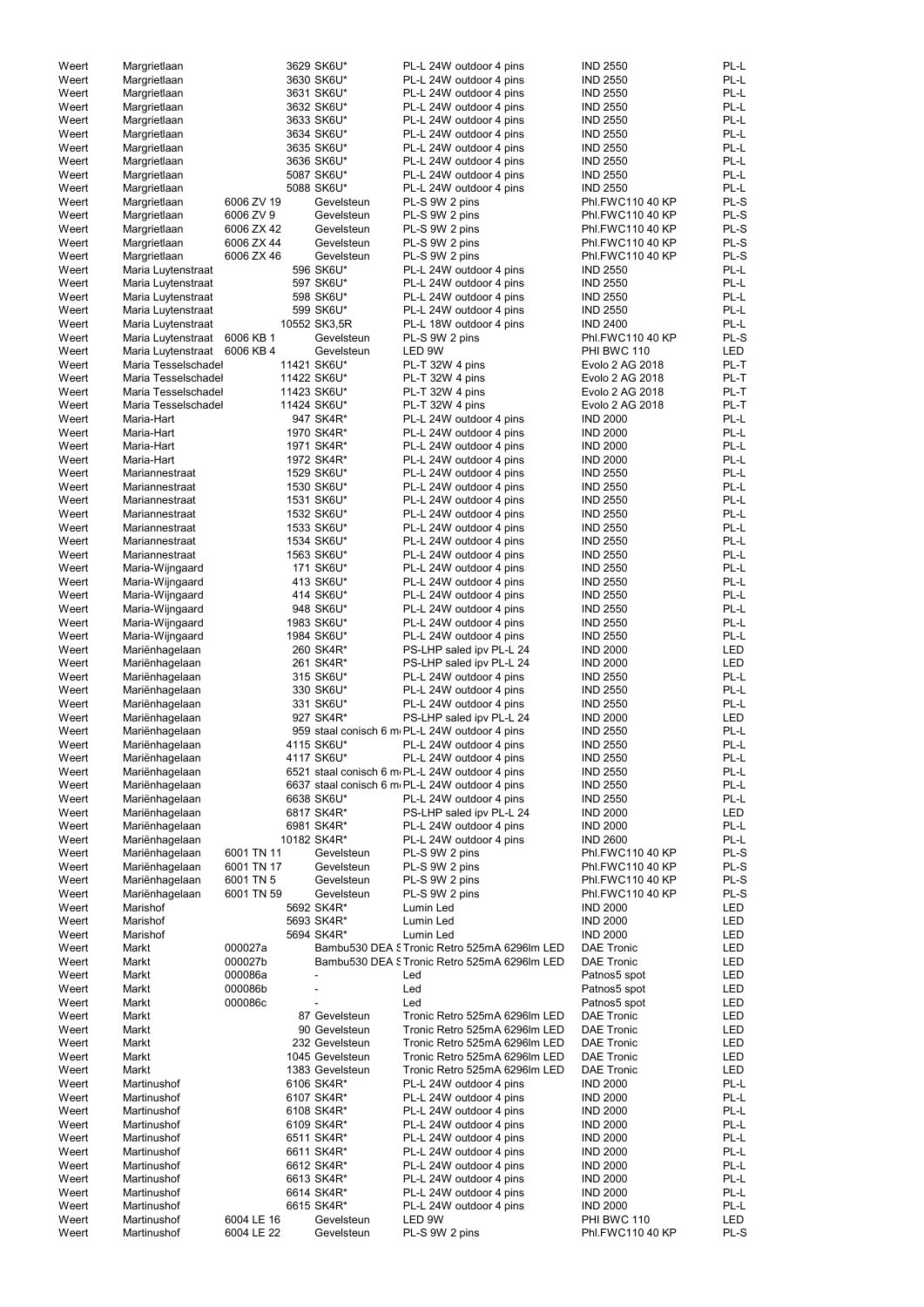| Weert          | Martinushof                      | 6004 LE 28               | Gevelsteun               | PL-S 9W 2 pins                                           | Phl.FWC110 40 KP       | PL-S         |
|----------------|----------------------------------|--------------------------|--------------------------|----------------------------------------------------------|------------------------|--------------|
| Weert          | Martinushof                      | 6004 LE 32               | Gevelsteun               | PL-S 9W 2 pins                                           | Phl.FWC110 40 KP       | PL-S         |
| Weert          | Martinushof                      | 6004 LE 36               | Gevelsteun               | PL-S 9W 2 pins                                           | Phl.FWC110 40 KP       | PL-S         |
| Weert          | Martinushof                      | 6004 LE 40               | Gevelsteun               | PL-S 9W 2 pins                                           | Phl.FWC110 40 KP       | PL-S         |
| Weert          | Martinushof                      | 6004 LE 52               | Gevelsteun               | PL-S 9W 2 pins                                           | Phl.FWC110 40 KP       | PL-S         |
| Weert          | Martinushof                      | 6004 LE 56               | Gevelsteun               | PL-S 9W 2 pins                                           | Phl.FWC110 40 KP       | PL-S         |
| Weert          | Mastenbroekweg                   |                          | 194 SK6U*                | Led siteco 16W 1840lm 1.3a                               | Siteco SL20            | <b>LED</b>   |
| Weert          | Mastenbroekweg                   |                          | 373 SK6U*                | Led siteco 16W 1840lm 1.3a                               | Siteco SL20            | <b>LED</b>   |
| Weert          | Mastenbroekweg                   |                          | 1249 SK6U*               | Led siteco 16W 1840lm 1.3a                               | Siteco SL20            | <b>LED</b>   |
| Weert          | Mastenbroekweg                   |                          | 1730 SK6U*               | Led siteco 16W 1840lm 1.3a                               | Siteco SL20            | <b>LED</b>   |
| Weert          | Mastenbroekweg                   |                          | 1731 SK6U*               | Led siteco 16W 1840lm 1.3a                               | Siteco SL20            | <b>LED</b>   |
| Weert          | Mastenbroekweg                   |                          | 4990 SK6U*               | Led siteco 16W 1840lm 1.3a                               | Siteco SL20            | <b>LED</b>   |
| Weert          | Mastenbroekweg                   |                          | 5523 SK6U*               | Led siteco 16W 1840lm 1.3a                               | Siteco SL20            | <b>LED</b>   |
| Weert          | Mastenbroekweg                   |                          | 5524 SK6U*               | Led siteco 16W 1840lm 1.3a                               | Siteco SL20            | <b>LED</b>   |
| Weert          | Mastenbroekweg                   |                          | 5525 SK6U*               | Led siteco 16W 1840lm 1.3a                               | Siteco SL20            | <b>LED</b>   |
| Weert          |                                  |                          | 8039 SK6U*               | Led siteco 16W 1840lm 1.3a                               | Siteco SL20            | <b>LED</b>   |
| Weert          | Mastenbroekweg                   |                          | 8040 SK6U*               | Led siteco 16W 1840lm 1.3a                               | Siteco SL20            | <b>LED</b>   |
|                | Mastenbroekweg                   |                          |                          |                                                          |                        |              |
| Weert          | Mastenbroekweg                   |                          | 8041 SK6U*               | Led siteco 16W 1840lm 1.3a<br>Led siteco 16W 1840lm 1.3a | Siteco SL20            | <b>LED</b>   |
| Weert          | Mastenbroekweg                   |                          | 8042 SK6U*               |                                                          | Siteco SL20            | <b>LED</b>   |
| Weert          | Mastenbroekweg                   |                          | 8043 SK6U*               | Led siteco 16W 1840lm 1.3a                               | Siteco SL20            | <b>LED</b>   |
| Weert          | Mastenbroekweg                   |                          | 8044 SK6U*               | Led siteco 16W 1840lm 1.3a                               | Siteco SL20            | <b>LED</b>   |
| Weert          | Mastenbroekweg                   |                          | 8045 SK6U*               | Led siteco 16W 1840lm 1.3a                               | Siteco SL20            | <b>LED</b>   |
| Weert          | Mathilde Wibautstraa             |                          | 11952 SK4R*              | LED 11W 1500lm                                           | KFK LED L2WG5          | <b>LED</b>   |
| Weert          | Mathilde Wibautstraa             |                          | 11953 SK4R*              | LED 11W 1500lm                                           | KFK LED L2WG5          | <b>LED</b>   |
| Weert          | Mathilde Wibautstraa             |                          | 11954 SK4R*              | LED 11W 1500lm                                           | KFK LED L2WG5          | <b>LED</b>   |
| Weert          | Mauritsstraat                    |                          | 1893 SK6U*               | PL-L 24W outdoor 4 pins                                  | <b>IND 2550</b>        | PL-L         |
| Weert          | Mauritsstraat                    |                          | 1894 SK6U*               | PL-L 24W outdoor 4 pins                                  | <b>IND 2550</b>        | PL-L         |
| Weert          | Mauritsstraat                    |                          | 1895 SK6U*               | PL-L 24W outdoor 4 pins                                  | <b>IND 2550</b>        | PL-L         |
| Weert          | Mauritsstraat                    |                          | 1896 SK6U*               | PL-L 24W outdoor 4 pins                                  | <b>IND 2550</b>        | PL-L         |
| Weert          | Mauritsstraat                    | 6006 EJ 1                | Gevelsteun               | PL-S 9W 2 pins                                           | Phl.FWC110 40 KP       | PL-S         |
| Weert          | Mauritsstraat                    | 6006 EJ 29               | Gevelsteun               | PL-S 9W 2 pins                                           | Phl.FWC110 40 KP       | PL-S         |
| Weert          | Mauritsstraat                    | 6006 EJ 5                | Gevelsteun               | PL-S 9W 2 pins                                           | Phl.FWC110 40 KP       | PL-S         |
| Weert          | Mauritsstraat                    | 6006 EK 10               | Gevelsteun               | PL-S 9W 2 pins                                           | Phl.FWC110 40 KP       | PL-S         |
| Weert          | Mauritsstraat                    | 6006 EK 30               | Gevelsteun               | LED 9W                                                   | PHI BWC 110            | <b>LED</b>   |
| Weert          | Mauritsstraat                    | 6006 EK 34               | Gevelsteun               | PL-S 9W 2 pins                                           | Phl.FWC110 40 KP       | PL-S         |
| Weert          | Meerkoethof                      |                          | 7003 SK4R*               | PL-L 24W outdoor 4 pins                                  | <b>IND 2000</b>        | PL-L         |
| Weert          | Meerkoethof                      |                          | 7004 SK4R*               | PL-L 24W outdoor 4 pins                                  | <b>IND 2000</b>        | PL-L         |
| Weert          | Meerkoethof                      |                          | 7005 SK4R*               | PL-L 24W outdoor 4 pins                                  | <b>IND 2000</b>        | PL-L         |
| Weert          | Meerkoethof                      |                          | 7006 SK4R*               | PL-L 24W outdoor 4 pins                                  | <b>IND 2000</b>        | PL-L         |
| Weert          | Meerkoethof                      |                          | 7007 SK4R*               | PL-L 24W outdoor 4 pins                                  | <b>IND 2000</b>        | PL-L         |
| Weert          | Meerssenhoven                    |                          | 4611 SK8U                | SON-T Plus 70W                                           | <b>IND 2600</b>        | SON          |
| Weert          | Meerssenhoven                    |                          | 4612 SK4R*               | PL-L 24W outdoor 4 pins                                  | <b>IND 2000</b>        | PL-L         |
| Weert          | Meerssenhoven                    |                          | 4613 SK4R*               | PL-L 24W outdoor 4 pins                                  | <b>IND 2000</b>        | PL-L         |
| Weert          | Meester Strijbosstraa            |                          | 6040 SK4R*               | Lumin Led                                                | <b>IND 2000</b>        | LED          |
|                |                                  |                          |                          |                                                          |                        | <b>LED</b>   |
| Weert          | Meester Strijbosstraa            |                          | 6041 SK4R*               | Lumin Led                                                | <b>IND 2000</b>        |              |
| Weert          | Meester Strijbosstraa            |                          | 6042 SK4R*               | Lumin Led                                                | <b>IND 2000</b>        | <b>LED</b>   |
| Weert          | Meester Strijbosstraa            |                          | 6043 SK4R*               | Lumin Led                                                | <b>IND 2000</b>        | LED          |
| Weert          | Meester Strijbosstraa            |                          | 6044 SK4R*               | Lumin Led                                                | <b>IND 2000</b>        | LED          |
| Weert          | Meester Strijbosstraa            |                          | 6045 SK4R*               | Lumin Led                                                | <b>IND 2000</b>        | <b>LED</b>   |
| Weert          | Meester Strijbosstraa            |                          | 6048 SK4R*               | Lumin Led                                                | <b>IND 2000</b>        | <b>LED</b>   |
| Weert          | Meester Strijbosstraa            |                          | 6049 SK4R*               | Lumin Led                                                | <b>IND 2000</b>        | <b>LED</b>   |
| Weert          | Meester Strijbosstraa            |                          | 6050 SK4R*               | Lumin Led                                                | <b>IND 2000</b>        | <b>LED</b>   |
| Weert          | Meester Strijbosstra: 6001 SR 40 |                          | Gevelsteun               | PL-S 9W 2 pins                                           | Phl.FWC110 40 KP       | PL-S         |
| Weert          | Meester Strijbosstra: 6001 ST 37 |                          | Gevelsteun               | PL-S 9W 2 pins                                           | Phl.FWC110 40 KP       | PL-S         |
| Weert          | Meester Strijbosstra: 6001 ST 47 |                          | Gevelsteun               | PL-S 9W 2 pins                                           | Phl.FWC110 40 KP       | PL-S         |
| Weert          | Meewisstraat                     |                          | 7466 SK5U*               | PL-L 24W outdoor 4 pins                                  | <b>IND 2600</b>        | PL-L         |
| Weert          | Meewisstraat                     |                          | 7467 SK5U*               | PL-L 24W outdoor 4 pins                                  | <b>IND 2600</b>        | PL-L         |
| Weert          | Meewisstraat                     |                          | 7468 SK5U*               | PL-L 24W outdoor 4 pins                                  | <b>IND 2600</b>        | PL-L         |
| Weert          | Meewisstraat                     | 6001 HR 4                | Gevelsteun               | PL-S 9W 2 pins                                           | Phl.FWC110 40 KP       | PL-S         |
| Weert          | Meewisstraat                     | 6001 HR 5                | Gevelsteun               | PL-S 9W 2 pins                                           | Phl.FWC110 40 KP       | PL-S         |
| Weert          | Meewisstraat                     | 6001 HR 6                | Gevelsteun               | PL-S 9W 2 pins                                           | Phl.FWC110 40 KP       | PL-S         |
| Weert          | Meewisstraat                     | 6001 HR 7                | Gevelsteun               | PL-S 9W 2 pins                                           | Phl.FWC110 40 KP       | PL-S         |
| Weert          | Meezenbroek                      |                          | 4921 SK4R*               | <b>TL-D 18W</b>                                          | <b>IND 2050</b>        | TL-D         |
| Weert          | Meezenbroek                      |                          | 4922 SK4R*               | <b>TL-D 18W</b>                                          | <b>IND 2050</b>        | TL-D         |
| Weert          | Meezenbroek                      |                          | 4989 SK6U*               | PL-L 36W outdoor 4 pins                                  | <b>IND 2500</b>        | PL-L         |
| Weert          | Meezenbroek                      |                          | 5146 SK6U*               | PL-L 36W outdoor 4 pins                                  | <b>IND 2500</b>        | PL-L         |
| Weert          | Meezenbroek                      |                          | 5147 SK4R*               | PL-L 24W outdoor 4 pins                                  | <b>IND 2000</b>        | PL-L         |
| Weert          |                                  |                          | 5148 SK4R*               | PL-L 24W outdoor 4 pins                                  | <b>IND 2000</b>        | PL-L         |
|                | Meezenbroek                      |                          |                          |                                                          |                        |              |
| Weert          | Meezenbroek                      |                          | 5989 SK6U*               | PL-L 36W outdoor 4 pins                                  | <b>IND 2500</b>        | PL-L         |
| Weert          | Meezenbroek                      |                          | 5990 SK6U*               | PL-L 36W outdoor 4 pins                                  | <b>IND 2500</b>        | PL-L         |
| Weert          | Meezenbroek                      |                          | 8845 SK6U*               | PL-L 36W outdoor 4 pins                                  | <b>IND 2500</b>        | PL-L         |
| Weert          | Meidoornstraat                   |                          | 6313 SK4R*               |                                                          | <b>IND 2000</b>        | PL-L         |
|                |                                  |                          |                          | PL-L 24W outdoor 4 pins                                  |                        |              |
| Weert          | Meidoornstraat                   |                          | 6314 SK4R*               | PL-L 24W outdoor 4 pins                                  | <b>IND 2000</b>        | PL-L         |
| Weert          | Meidoornstraat                   |                          | 6338 SK4R*               | PL-L 24W outdoor 4 pins                                  | <b>IND 2000</b>        | PL-L         |
| Weert          | Meidoornstraat                   |                          | 6339 SK4R*               | PL-L 24W outdoor 4 pins                                  | <b>IND 2000</b>        | PL-L         |
| Weert          | Meidoornstraat                   |                          | 6340 SK4R*               | PL-L 24W outdoor 4 pins                                  | <b>IND 2000</b>        | PL-L         |
| Weert          | Meidoornstraat                   |                          | 6341 SK4R*               | PL-L 24W outdoor 4 pins                                  | <b>IND 2000</b>        | PL-L         |
| Weert          | Meidoornstraat                   |                          | 6342 SK4R*               | PL-L 24W outdoor 4 pins                                  | <b>IND 2000</b>        | PL-L         |
| Weert          | Meidoornstraat                   |                          | 6343 SK4R*               | PL-L 24W outdoor 4 pins                                  | <b>IND 2000</b>        | PL-L         |
| Weert          | Meidoornstraat                   |                          | 6344 SK4R*               | PL-L 24W outdoor 4 pins                                  | <b>IND 2000</b>        | PL-L         |
| Weert          | Meidoornstraat                   |                          | 6404 SK4R*               | PL-L 24W outdoor 4 pins                                  | <b>IND 2000</b>        | PL-L         |
| Weert          | Meidoornstraat                   |                          | 6405 SK4R*               | PL-L 24W outdoor 4 pins                                  | <b>IND 2000</b>        | PL-L         |
| Weert          | Meidoornstraat                   |                          | 6639 SK4R*               | PL-L 24W outdoor 4 pins                                  | <b>IND 2000</b>        | PL-L         |
| Weert          | Meidoornstraat                   |                          | 6640 SK4R*               | PL-L 24W outdoor 4 pins                                  | <b>IND 2000</b>        | PL-L         |
| Weert          | Meidoornstraat                   | 6002 TZ 16               | Gevelsteun               | PL-S 9W 2 pins                                           | Phl.FWC110 40 KP       | PL-S         |
| Weert<br>Weert | Meidoornstraat<br>Meidoornstraat | 6002 TZ 30<br>6002 TZ 30 | Gevelsteun<br>Gevelsteun | PL-S 5W 2 pins<br>PL-S 5W 2 pins                         | Mini Quad<br>Mini Quad | PL-S<br>PL-S |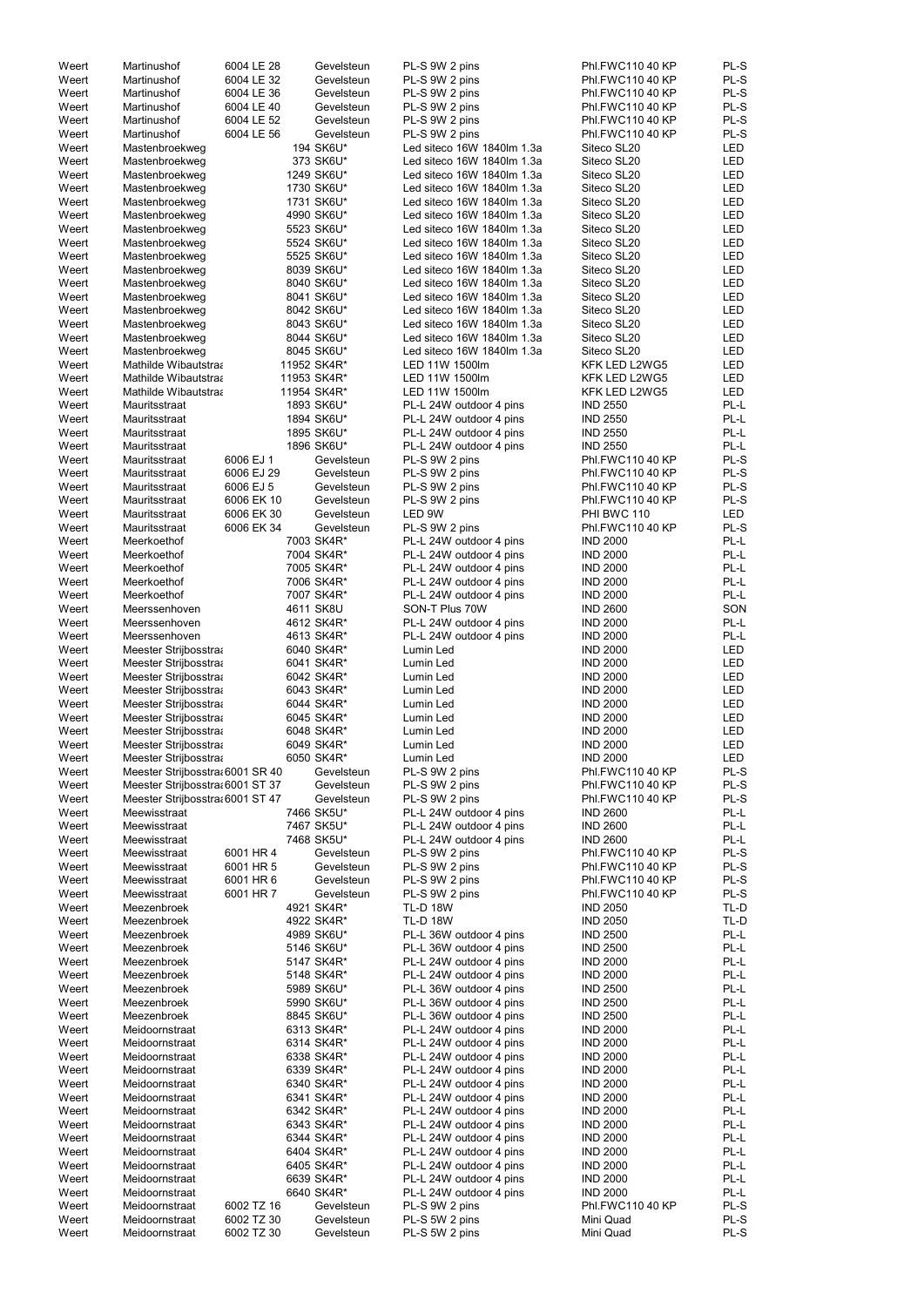| Weert | Meidoornstraat       | 6002 TZ 36 | Gevelsteun | PL-S 9W 2 pins                                  | Phl.FWC110 40 KP  | PL-S       |
|-------|----------------------|------------|------------|-------------------------------------------------|-------------------|------------|
| Weert | Meidoornstraat       | 6002 TZ 50 | Gevelsteun | PL-S 9W 2 pins                                  | Phl.FWC110 40 KP  | PL-S       |
| Weert | Meidoornstraat       | 6002 TZ 7  | Gevelsteun | PL-S 9W 2 pins                                  | Phl.FWC110 40 KP  | PL-S       |
| Weert | Meidoornstraat       | 6002 TZ 8  | Gevelsteun | PL-S 9W 2 pins                                  | Phl.FWC110 40 KP  | PL-S       |
|       |                      |            |            |                                                 |                   | <b>LED</b> |
| Weert | Meierijstraat        |            | 3955 SK4R* | Lumin Led                                       | <b>IND 2000</b>   |            |
| Weert | Meierijstraat        |            | 3956 SK6U* | PL-L 24W outdoor 4 pins                         | <b>IND 2550</b>   | PL-L       |
| Weert | Meierijstraat        |            | 3957 SK6U* | PL-L 24W outdoor 4 pins                         | <b>IND 2550</b>   | PL-L       |
| Weert | Meierijstraat        |            | 3958 SK6U* | PL-L 24W outdoor 4 pins                         | <b>IND 2550</b>   | PL-L       |
| Weert | Meierijstraat        |            | 3959 SK6U* | PL-L 24W outdoor 4 pins                         | <b>IND 2550</b>   | PL-L       |
| Weert | Meierijstraat        |            | 6139 SK4R* | Lumin Led                                       | <b>IND 2000</b>   | <b>LED</b> |
| Weert |                      |            | 6140 SK4R* | Lumin Led                                       | <b>IND 2000</b>   | <b>LED</b> |
|       | Meierijstraat        |            |            |                                                 |                   |            |
| Weert | Meierijstraat        |            | 6141 SK4R* | Lumin Led                                       | <b>IND 2000</b>   | <b>LED</b> |
| Weert | Meierijstraat        |            | 6143 SK4R* | Lumin Led                                       | <b>IND 2000</b>   | <b>LED</b> |
| Weert | Meijbaan             |            | 5299 SK4R* | PL-L 24W outdoor 4 pins                         | <b>IND 2000</b>   | PL-L       |
| Weert | Meijbaan             |            | 5300 SK4R* | PL-L 24W outdoor 4 pins                         | <b>IND 2000</b>   | PL-L       |
| Weert | Meijbaan             |            | 5361 SK4R* | PL-L 24W outdoor 4 pins                         | <b>IND 2000</b>   | PL-L       |
| Weert | Meikoel              |            |            | 110 Bambu530 DEA STronic Retro 525mA 6296lm LED | <b>DAE Tronic</b> | <b>LED</b> |
|       |                      |            |            |                                                 |                   |            |
| Weert | Mellenakkerweg       |            | 5965 SK4R* | PL-L 24W outdoor 4 pins                         | <b>IND 2000</b>   | PL-L       |
| Weert | Mellenakkerweg       |            | 6888 SK4R* | PL-L 24W outdoor 4 pins                         | <b>IND 2000</b>   | PL-L       |
| Weert | Mellenakkerweg       |            | 6889 SK4R* | PL-L 24W outdoor 4 pins                         | <b>IND 2000</b>   | PL-L       |
| Weert | Mellenakkerweg       |            | 6890 SK4R* | PL-L 24W outdoor 4 pins                         | <b>IND 2000</b>   | PL-L       |
| Weert | Mellenakkerweg       |            | 6891 SK4R* | PL-L 24W outdoor 4 pins                         | <b>IND 2000</b>   | PL-L       |
| Weert | Merefeltstraat       |            | 841 SK6U*  | PL-L 24W outdoor 4 pins                         | <b>IND 2550</b>   | PL-L       |
| Weert | Merefeltstraat       |            | 4661 SK6U* |                                                 | <b>IND 2550</b>   | PL-L       |
|       |                      |            |            | PL-L 24W outdoor 4 pins                         |                   |            |
| Weert | Merelhof             |            | 4531 SK4R* | PL-L 24W outdoor 4 pins                         | <b>IND 2000</b>   | PL-L       |
| Weert | Merelhof             |            | 5219 SK4R* | PL-L 24W outdoor 4 pins                         | <b>IND 2000</b>   | PL-L       |
| Weert | Merelhof             |            | 5221 SK4R* | PL-L 24W outdoor 4 pins                         | <b>IND 2000</b>   | PL-L       |
| Weert | Merelhof             |            | 5223 SK4R* | PL-L 24W outdoor 4 pins                         | <b>IND 2000</b>   | PL-L       |
| Weert | Merelhof             |            | 5225 SK4R* | PL-L 24W outdoor 4 pins                         | <b>IND 2000</b>   | PL-L       |
| Weert | Merelhof             |            | 7008 SK4R* | PL-L 24W outdoor 4 pins                         | <b>IND 2000</b>   | PL-L       |
|       |                      |            |            |                                                 |                   |            |
| Weert | Merelhof             |            | 7009 SK4R* | PL-L 24W outdoor 4 pins                         | <b>IND 2000</b>   | PL-L       |
| Weert | Merelhof             |            | 7010 SK4R* | PL-L 24W outdoor 4 pins                         | <b>IND 2000</b>   | PL-L       |
| Weert | Merelhof             |            | 7011 SK4R* | PL-L 24W outdoor 4 pins                         | <b>IND 2000</b>   | PL-L       |
| Weert | Merelhof             |            | 7012 SK4R* | PL-L 24W outdoor 4 pins                         | <b>IND 2000</b>   | PL-L       |
| Weert | Mertensweg           |            | 1088 SK4R* | PL-L 24W outdoor 4 pins                         | <b>IND 2000</b>   | PL-L       |
| Weert |                      |            | 5554 SK4R* |                                                 | <b>IND 2000</b>   | PL-L       |
|       | Mertensweg           |            |            | PL-L 24W outdoor 4 pins                         |                   |            |
| Weert | Mertensweg           |            | 7664 SK4R* | PL-L 24W outdoor 4 pins                         | <b>IND 2000</b>   | PL-L       |
| Weert | Mertensweg           |            | 7665 SK4R* | PL-L 24W outdoor 4 pins                         | <b>IND 2000</b>   | PL-L       |
| Weert | Mertensweg           |            | 7666 SK4R* | PL-L 24W outdoor 4 pins                         | <b>IND 2000</b>   | PL-L       |
| Weert | Mesdaghof            |            | 5698 SK4R* | PL-L 24W outdoor 4 pins                         | <b>IND 2000</b>   | PL-L       |
| Weert | Mesdaghof            |            | 5699 SK4R* | PL-L 24W outdoor 4 pins                         | <b>IND 2000</b>   | PL-L       |
| Weert |                      |            |            |                                                 | <b>IND 2000</b>   | LED        |
|       | Mgr. Callewaertstraa |            | 6046 SK4R* | Lumin Led                                       |                   |            |
| Weert | Mgr. Callewaertstraa |            | 6047 SK4R* | Lumin Led                                       | <b>IND 2000</b>   | LED        |
| Weert | Michaelpad           |            | 4511 SK4R* | PL-L 24W outdoor 4 pins                         | <b>IND 2000</b>   | PL-L       |
| Weert | Michaelpad           |            | 4512 SK4R* | PL-L 24W outdoor 4 pins                         | <b>IND 2000</b>   | PL-L       |
| Weert | Middelstestraat      |            | 240 SK6U*  | PL-L 24W outdoor 4 pins                         | <b>IND 2550</b>   | PL-L       |
| Weert | Middelstestraat      |            | 689 SK4R*  | PL-L 24W outdoor 4 pins                         | <b>IND 2000</b>   | PL-L       |
|       |                      |            |            |                                                 |                   | PL-L       |
| Weert | Middelstestraat      |            | 690 SK4R*  | PL-L 24W outdoor 4 pins                         | <b>IND 2000</b>   |            |
| Weert | Middelstestraat      |            | 691 SK4R*  | PL-L 24W outdoor 4 pins                         | <b>IND 2000</b>   | PL-L       |
| Weert | Middelstestraat      |            | 692 SK6U*  | PL-L 24W outdoor 4 pins                         | <b>IND 2550</b>   | PL-L       |
| Weert | Middelstestraat      |            | 693 SK6U*  | PL-L 24W outdoor 4 pins                         | <b>IND 2550</b>   | PL-L       |
| Weert | Middelstestraat      |            | 694 SK6U*  | PL-L 24W outdoor 4 pins                         | <b>IND 2550</b>   | PL-L       |
| Weert | Middelstestraat      |            | 695 SK6U*  | PL-L 24W outdoor 4 pins                         | <b>IND 2550</b>   | PL-L       |
|       |                      |            |            |                                                 |                   |            |
| Weert | Middelstestraat      |            | 696 SK6U*  | PL-L 24W outdoor 4 pins                         | <b>IND 2550</b>   | PL-L       |
| Weert | Middelstestraat      |            | 697 SK6U*  | PL-L 24W outdoor 4 pins                         | <b>IND 2550</b>   | PL-L       |
| Weert | Middelstestraat      |            | 698 SK6U*  | PL-L 24W outdoor 4 pins                         | <b>IND 2550</b>   | PL-L       |
| Weert | Middelstestraat      |            | 823 SK6U*  | PL-L 24W outdoor 4 pins                         | <b>IND 2550</b>   | PL-L       |
| Weert | Middelstestraat      |            | 888 SK6U*  | PL-L 24W outdoor 4 pins                         | <b>IND 2550</b>   | PL-L       |
| Weert | Middelstestraat      |            | 1034 SK6U* | PL-L 24W outdoor 4 pins                         | <b>IND 2550</b>   | PL-L       |
| Weert | Middelstestraat      |            | 1715 SK6U* | PL-L 24W outdoor 4 pins                         | <b>IND 2550</b>   | PL-L       |
|       |                      |            |            |                                                 |                   |            |
| Weert | Middelstestraat      |            | 2281 SK4R* | PL-L 24W outdoor 4 pins                         | <b>IND 2000</b>   | PL-L       |
| Weert | Middelstestraat      |            | 2662 SK6U* | PL-L 24W outdoor 4 pins                         | <b>IND 2550</b>   | PL-L       |
| Weert | Middelstestraat      |            | 2663 SK6U* | PL-L 24W outdoor 4 pins                         | <b>IND 2550</b>   | PL-L       |
| Weert | Middelstestraat      |            | 2664 SK6U* | PL-L 24W outdoor 4 pins                         | <b>IND 2550</b>   | PL-L       |
| Weert | Middelstestraat      |            | 2665 SK6U* | PL-L 24W outdoor 4 pins                         | <b>IND 2550</b>   | PL-L       |
| Weert | Middelstestraat      |            | 2667 SK6U* | PL-L 24W outdoor 4 pins                         | <b>IND 2550</b>   | PL-L       |
| Weert | Middelstestraat      |            | 2668 SK6U* | PL-L 24W outdoor 4 pins                         | <b>IND 2550</b>   | PL-L       |
| Weert |                      |            |            |                                                 |                   | PL-L       |
|       | Middelstestraat      |            | 2669 SK6U* | PL-L 24W outdoor 4 pins                         | <b>IND 2550</b>   |            |
| Weert | Middelstestraat      |            | 3375 SK6U* | PL-L 24W outdoor 4 pins                         | <b>IND 2550</b>   | PL-L       |
| Weert | Middelstestraat      |            | 3376 SK6U* | PL-L 24W outdoor 4 pins                         | <b>IND 2550</b>   | PL-L       |
| Weert | Middelstestraat      |            | 3377 SK6U* | PL-L 24W outdoor 4 pins                         | <b>IND 2550</b>   | PL-L       |
| Weert | Middelstestraat      |            | 3378 SK6U* | PL-L 24W outdoor 4 pins                         | <b>IND 2550</b>   | PL-L       |
| Weert | Middelstestraat      |            | 3379 SK4R* | PL-L 24W outdoor 4 pins                         | <b>IND 2000</b>   | PL-L       |
|       | Middelstestraat      |            |            | PL-L 24W outdoor 4 pins                         |                   | PL-L       |
| Weert |                      |            | 3380 SK6U* |                                                 | <b>IND 2550</b>   |            |
| Weert | Middelstestraat      |            | 3381 SK6U* | PL-L 24W outdoor 4 pins                         | <b>IND 2550</b>   | PL-L       |
| Weert | Middelstestraat      |            | 3382 SK6U* | PL-L 24W outdoor 4 pins                         | <b>IND 2550</b>   | PL-L       |
| Weert | Middelstestraat      |            | 3383 SK6U* | PL-L 24W outdoor 4 pins                         | <b>IND 2550</b>   | PL-L       |
| Weert | Middelstestraat      |            | 3384 SK6U* | PL-L 24W outdoor 4 pins                         | <b>IND 2550</b>   | PL-L       |
| Weert | Middelstestraat      |            | 4250 SK6U* | PL-L 24W outdoor 4 pins                         | <b>IND 2550</b>   | PL-L       |
|       |                      |            | 4251 SK6U* |                                                 |                   | PL-L       |
| Weert | Middelstestraat      |            |            | PL-L 24W outdoor 4 pins                         | <b>IND 2550</b>   |            |
| Weert | Middelstestraat      |            | 4252 SK6U* | PL-L 24W outdoor 4 pins                         | <b>IND 2550</b>   | PL-L       |
| Weert | Middelstestraat      |            | 4388 SK6U* | PL-L 24W outdoor 4 pins                         | <b>IND 2550</b>   | PL-L       |
| Weert | Middelstestraat      |            | 4389 SK6U* | PL-L 24W outdoor 4 pins                         | <b>IND 2550</b>   | PL-L       |
| Weert | Middelstestraat      |            | 4390 SK6U* | PL-L 24W outdoor 4 pins                         | <b>IND 2550</b>   | PL-L       |
| Weert | Middelstestraat      |            | 4391 SK6U* | PL-L 24W outdoor 4 pins                         | <b>IND 2550</b>   | PL-L       |
|       |                      |            |            |                                                 |                   |            |
| Weert | Middelstestraat      |            | 4532 SK6U* | PL-L 24W outdoor 4 pins                         | <b>IND 2550</b>   | PL-L       |
| Weert | Middelstestraat      |            | 4533 SK6U* | PL-L 24W outdoor 4 pins                         | <b>IND 2550</b>   | PL-L       |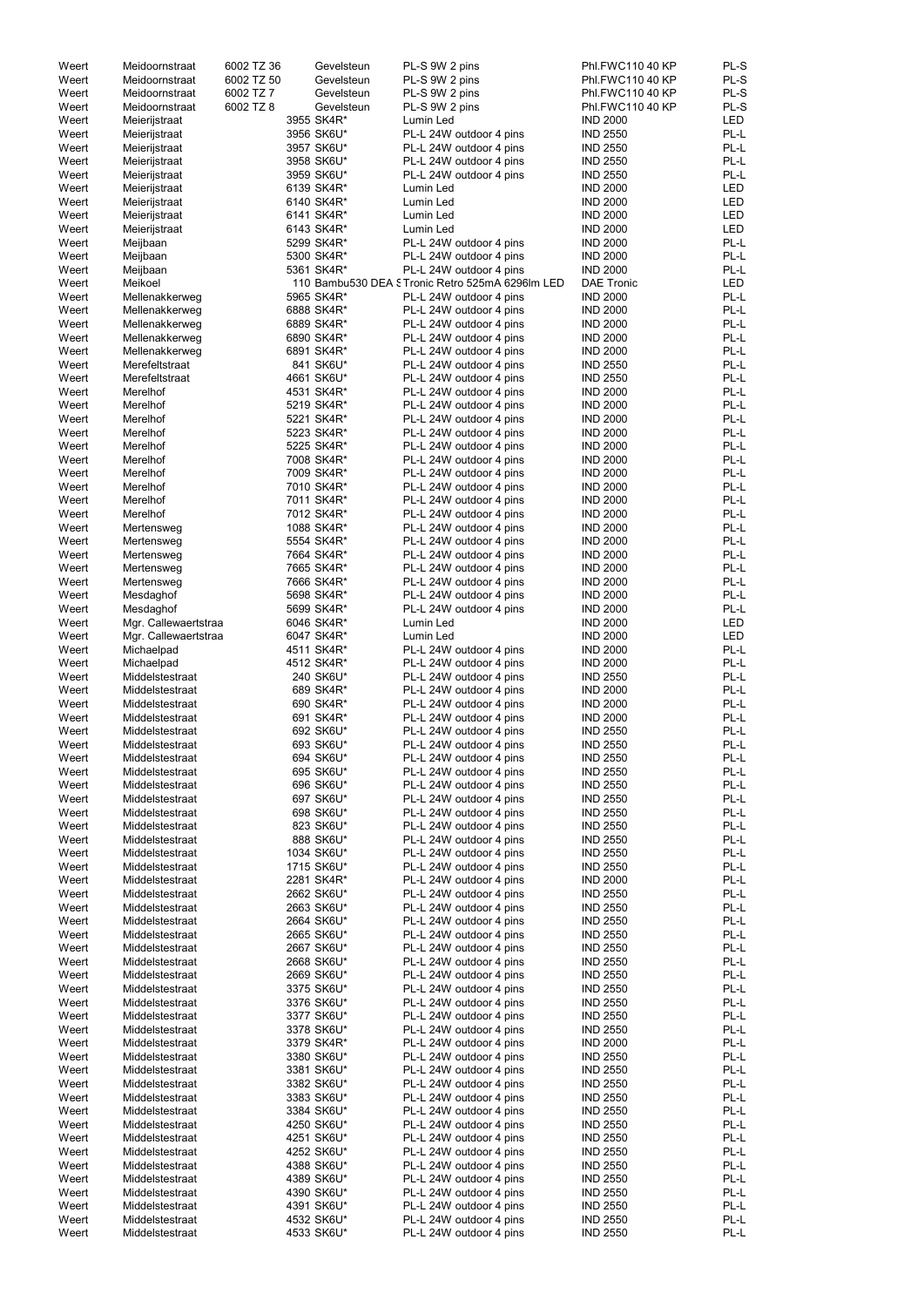| Weert | Middelstestraat    |             | 4534 SK6U*  | PL-L 24W outdoor 4 pins | <b>IND 2550</b>       | PL-L       |
|-------|--------------------|-------------|-------------|-------------------------|-----------------------|------------|
| Weert | Middelstestraat    |             | 4599 SK6U*  | PL-L 24W outdoor 4 pins | <b>IND 2550</b>       | PL-L       |
| Weert | Middelstestraat    |             | 4600 SK6U*  | PL-L 24W outdoor 4 pins | <b>IND 2550</b>       | PL-L       |
|       |                    |             |             |                         |                       |            |
| Weert | Middelstestraat    |             | 4902 SV9U   | Teceo 1 48-350mA        | <b>SCH TECEO-1</b>    | LED        |
| Weert | Middelstestraat    |             | 4902 SV9U   | Teceo 1 48-350mA        | <b>SCH TECEO-1</b>    | <b>LED</b> |
| Weert | Middelstestraat    |             | 4911 SK6U*  | PL-L 36W outdoor 4 pins | <b>IND 2551</b>       | PL-L       |
| Weert | Middelstestraat    |             | 4912 SK6U*  | PL-L 36W outdoor 4 pins | <b>IND 2551</b>       | PL-L       |
| Weert | Middelstestraat    |             | 4913 SK6U*  | PL-L 36W outdoor 4 pins | <b>IND 2551</b>       | PL-L       |
|       |                    |             |             |                         |                       |            |
| Weert | Middelstestraat    |             | 4914 SK6U*  | PL-L 36W outdoor 4 pins | <b>IND 2551</b>       | PL-L       |
| Weert | Middelstestraat    |             | 4915 SK6U*  | PL-L 36W outdoor 4 pins | <b>IND 2551</b>       | PL-L       |
| Weert | Middelstestraat    |             | 4916 AK8U   | PL-L 36W outdoor 4 pins | <b>IND 2551</b>       | PL-L       |
| Weert | Middelstestraat    |             | 5652 SK4R*  | PL-L 24W outdoor 4 pins | <b>IND 2000</b>       | PL-L       |
|       |                    |             |             |                         |                       |            |
| Weert | Middelstestraat    |             | 5653 SK4R*  | PL-L 24W outdoor 4 pins | <b>IND 2000</b>       | PL-L       |
| Weert | Middelstestraat    |             | 6007 SV2,5R | PL-L 24W outdoor 4 pins | <b>IND 2015</b>       | PL-L       |
| Weert | Middelstestraat    |             | 6008 SV2,5R | PL-L 24W outdoor 4 pins | <b>IND 2015</b>       | PL-L       |
| Weert | Middelstestraat    | 10034 Abri  |             | <b>TL-D 58W</b>         | Reclame bord verlicht | TL-D       |
|       |                    |             |             |                         |                       |            |
| Weert | Middelstestraat    | 10034 Abri  |             | <b>TL-D 58W</b>         | Reclame bord verlicht | TL-D       |
| Weert | Middelstestraat    | 10034 Abri  |             | <b>TL-D 58W</b>         | Reclame bord verlicht | TL-D       |
| Weert | Middelstestraat    | 10035 Abri  |             | <b>TL-D 58W</b>         | Reclame bord verlicht | TL-D       |
| Weert | Middelstestraat    | 10035 Abri  |             | <b>TL-D 58W</b>         | Reclame bord verlicht | TL-D       |
| Weert | Middelstestraat    | 10035 Abri  |             | <b>TL-D 58W</b>         | Reclame bord verlicht | TL-D       |
|       |                    |             |             |                         |                       |            |
| Weert | Middelstestraat    | 6004 BH 127 | Gevelsteun  | PL-S 9W 2 pins          | Phl.FWC110 40 KP      | PL-S       |
| Weert | Mimosastraat       |             | 6315 SK4R*  | PL-L 24W outdoor 4 pins | <b>IND 2000</b>       | PL-L       |
| Weert | Mimosastraat       |             | 6345 SK4R*  | PL-L 24W outdoor 4 pins | <b>IND 2000</b>       | PL-L       |
| Weert | Mimosastraat       |             | 6346 SK4R*  | PL-L 24W outdoor 4 pins | <b>IND 2000</b>       | PL-L       |
|       |                    |             |             |                         |                       |            |
| Weert | Mimosastraat       |             | 6347 SK4R*  | PL-L 24W outdoor 4 pins | <b>IND 2000</b>       | PL-L       |
| Weert | Mimosastraat       |             | 6348 SK4R*  | PL-L 24W outdoor 4 pins | <b>IND 2000</b>       | PL-L       |
| Weert | Mimosastraat       |             | 6349 SK4R*  | PL-L 24W outdoor 4 pins | <b>IND 2000</b>       | PL-L       |
| Weert | Mimosastraat       |             | 6350 SK4R*  | PL-L 24W outdoor 4 pins | <b>IND 2000</b>       | PL-L       |
|       |                    |             |             |                         |                       |            |
| Weert | Mimosastraat       |             | 6351 SK4R*  | PL-L 24W outdoor 4 pins | <b>IND 2000</b>       | PL-L       |
| Weert | Mimosastraat       |             | 6367 SK4R*  | PL-L 24W outdoor 4 pins | <b>IND 2000</b>       | PL-L       |
| Weert | Mimosastraat       |             | 6368 SK4R*  | PL-L 24W outdoor 4 pins | <b>IND 2000</b>       | PL-L       |
| Weert | Mimosastraat       |             | 6369 SK4R*  | PL-L 24W outdoor 4 pins | <b>IND 2000</b>       | PL-L       |
|       |                    |             |             |                         |                       |            |
| Weert | Mimosastraat       | 6002 TK 1   | Gevelsteun  | PL-S 9W 2 pins          | Phl.FWC110 40 KP      | PL-S       |
| Weert | Mimosastraat       | 6002 TK 16  | Gevelsteun  | PL-S 9W 2 pins          | Phl.FWC110 40 KP      | PL-S       |
| Weert | Mimosastraat       | 6002 TK 34  | Gevelsteun  | PL-S 9W 2 pins          | Phl.FWC110 40 KP      | PL-S       |
| Weert | Mimosastraat       | 6002 TK 35  | Gevelsteun  | LED 9W                  | PHI BWC 110           | LED        |
| Weert | Mimosastraat       | 6002 TK 7   | Gevelsteun  | LED 9W                  | PHI BWC 110           | LED        |
|       |                    |             |             |                         |                       |            |
| Weert | Mimosastraat       | 6002 TK 8   | Gevelsteun  | PL-S 9W 2 pins          | Phl.FWC110 40 KP      | PL-S       |
| Weert | Minderbroederslaan |             | 1001 SK6U*  | PL-L 36W outdoor 4 pins | <b>IND 2500</b>       | PL-L       |
| Weert | Minderbroederslaan |             | 1002 SK4R*  | PL-L 24W outdoor 4 pins | <b>IND 2000</b>       | PL-L       |
| Weert | Minderbroederslaan |             | 1003 SK4R*  |                         | <b>IND 2000</b>       | PL-L       |
|       |                    |             |             | PL-L 24W outdoor 4 pins |                       |            |
| Weert | Minderbroederslaan |             | 1004 SK4R*  | PL-L 24W outdoor 4 pins | <b>IND 2000</b>       | PL-L       |
| Weert | Minderbroederslaan |             | 2710 SK4R*  | PL-L 24W outdoor 4 pins | <b>IND 2000</b>       | PL-L       |
| Weert | Minderbroederslaan |             | 3185 SK4R*  | PL-L 24W outdoor 4 pins | <b>IND 2000</b>       | PL-L       |
| Weert | Minderbroederslaan |             |             |                         | <b>IND 2000</b>       | PL-L       |
|       |                    |             | 3186 SK4R*  | PL-L 24W outdoor 4 pins |                       |            |
| Weert | Minderbroederslaan |             | 3187 SK4R*  | PL-L 24W outdoor 4 pins | <b>IND 2000</b>       | PL-L       |
| Weert | Minderbroederslaan |             | 3188 SV5R   | PL-L 24W outdoor 4 pins | <b>IND 2550</b>       | PL-L       |
| Weert | Minderbroederslaan |             | 4769 SK4R*  | PL-L 24W outdoor 4 pins | <b>IND 2000</b>       | PL-L       |
|       |                    |             |             |                         |                       |            |
| Weert | Minderbroederslaan |             | 7471 SK4R*  | PL-L 24W outdoor 4 pins | <b>IND 2000</b>       | PL-L       |
| Weert | Minderbroederslaan |             | 7472 SK4R*  | PL-L 24W outdoor 4 pins | <b>IND 2000</b>       | PL-L       |
| Weert | Minderbroederslaan |             | 9393 SK5R*  | PL-L 24W outdoor 4 pins | <b>IND 2550</b>       | PL-L       |
| Weert | Minderbroederslaan |             | 9394 SK5R*  | PL-L 24W outdoor 4 pins | <b>IND 2550</b>       | PL-L       |
| Weert | Minderbroederslaan |             | 9599 SK4R*  |                         | <b>IND 2000</b>       | PL-L       |
|       |                    |             |             | PL-L 24W outdoor 4 pins |                       |            |
| Weert | Minderbroederslaan |             | 9600 SK4R*  | PL-L 24W outdoor 4 pins | <b>IND 2000</b>       | PL-L       |
| Weert | Minderbroederslaan |             | 9601 SK4R*  | PL-L 24W outdoor 4 pins | <b>IND 2000</b>       | PL-L       |
| Weert | Minderbroederslaan |             | 9602 SK4R*  | PL-L 24W outdoor 4 pins | <b>IND 2000</b>       | PL-L       |
| Weert | Minderbroederslaan |             | 9603 SK4R*  | PL-L 24W outdoor 4 pins | <b>IND 2000</b>       | PL-L       |
|       |                    |             |             |                         |                       |            |
| Weert | Minderbroederslaan |             | 10609 SK4R* | Stela Square 10LED      | Stela Square          | LED        |
| Weert | Minderbroederslaan |             | 10610 SK4R* | Stela Square 10LED      | Stela Square          | LED        |
| Weert | Minderbroederslaan |             | 10611 SK4R* | Stela Square 10LED      | Stela Square          | LED        |
| Weert | Minderbroederslaan |             | 10612 SK4R* | Stela Square 10LED      | Stela Square          | LED        |
| Weert | Moesdijk           |             | 4897 AK8U   | AXia 4790lm 490mA       | SCH Axia 2.1          | LED        |
|       |                    |             |             |                         |                       |            |
| Weert | Moesdijk           |             | 4901 SV9U   | Teceo 1 48-350mA        | SCH TECEO-1           | LED        |
| Weert | Moesdijk           |             | 4901 SV9U   | Teceo 1 48-350mA        | SCH TECEO-1           | LED        |
| Weert | Moesdijk           |             | 6730 SK8U   | AXia 4790lm 490mA       | SCH Axia 2.1          | LED        |
| Weert | Moesdijk           |             | 6731 SK8U   | AXia 4790lm 490mA       | SCH Axia 2.1          | LED        |
|       |                    |             |             |                         |                       |            |
| Weert | Moesdijk           |             | 6732 SK8U   | AXia 4790lm 490mA       | SCH Axia 2.1          | LED        |
| Weert | Moesdijk           |             | 6733 SK8U   | AXia 4790lm 490mA       | SCH Axia 2.1          | LED        |
| Weert | Moesdijk           |             | 6734 AK8U   | AXia 4790lm 490mA       | SCH Axia 2.1          | LED        |
| Weert | Moesdijk           |             | 7288 AK8U   | AXia 4790lm 490mA       | SCH Axia 2.1          | LED        |
|       |                    |             | 7289 AK8U   | AXia 4790lm 490mA       | SCH Axia 2.1          | LED        |
| Weert | Moesdijk           |             |             |                         |                       |            |
| Weert | Moesdijk           |             | 7290 AK8U   | AXia 4790lm 490mA       | SCH Axia 2.1          | <b>LED</b> |
| Weert | Moesdijk           |             | 7291 AK8U   | AXia 4790lm 490mA       | SCH Axia 2.1          | <b>LED</b> |
| Weert | Moesdijk           |             | 7292 AK8U   | AXia 4790lm 490mA       | SCH Axia 2.1          | <b>LED</b> |
| Weert | Moesdijk           |             | 7293 AK8U   | AXia 4790lm 490mA       | SCH Axia 2.1          | <b>LED</b> |
|       |                    |             |             |                         |                       |            |
| Weert | Moesdijk           |             | 7294 AK8U   | AXia 4790lm 490mA       | SCH Axia 2.1          | <b>LED</b> |
| Weert | Moesdijk           |             | 7295 AK8U   | AXia 4790lm 490mA       | SCH Axia 2.1          | <b>LED</b> |
| Weert | Moesdijk           |             | 7296 AK8U   | AXia 4790lm 490mA       | SCH Axia 2.1          | LED        |
| Weert | Moesdijk           |             | 7967 SV8U*  | AXia 4790lm 490mA       | SCH Axia 2.1          | LED        |
|       |                    |             |             |                         |                       |            |
| Weert | Moesdijk           |             | 7968 SV8U*  | AXia 4790lm 490mA       | SCH Axia 2.1          | LED        |
| Weert | Moesdijk           |             | 7969 AK8U   | AXia 4790lm 490mA       | SCH Axia 2.1          | <b>LED</b> |
| Weert | Moesdijk           |             | 7970 AK8U   | AXia 4790lm 490mA       | SCH Axia 2.1          | <b>LED</b> |
| Weert | Moesdijk           |             | 7971 AK8U   | AXia 4790lm 490mA       | SCH Axia 2.1          | LED        |
|       |                    |             |             |                         |                       |            |
| Weert | Moesdijk           |             | 7972 AK8U   | AXia 4790lm 490mA       | SCH Axia 2.1          | LED        |
| Weert | Moesdijk           |             | 7973 AK8U   | AXia 4790lm 490mA       | SCH Axia 2.1          | LED        |
| Weert | Moesdijk           |             | 8304 AK8U   | AXia 4790lm 490mA       | SCH Axia 2.1          | <b>LED</b> |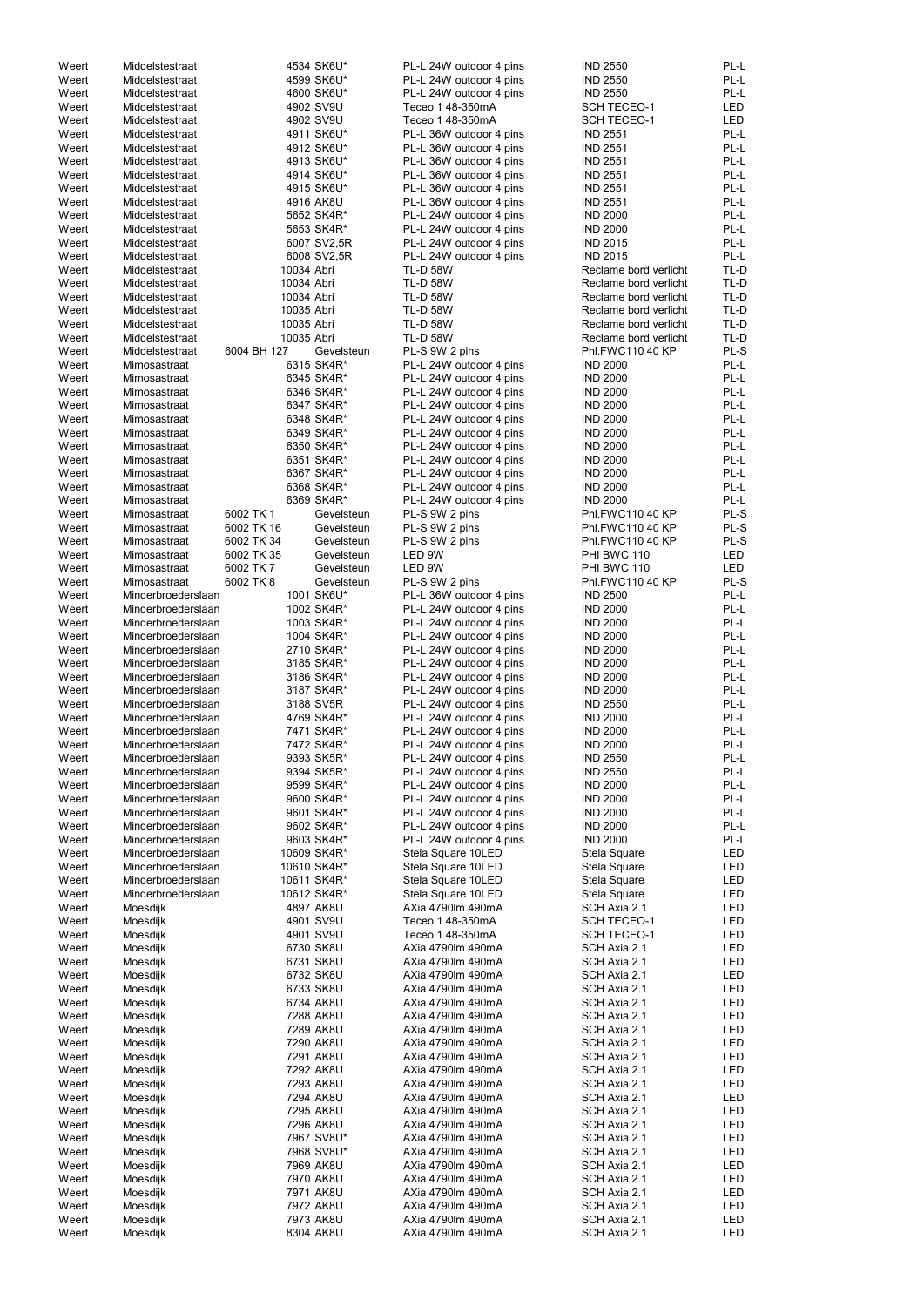| Weert | Moesdijk        | 8305 AK8U  | AXia 4790lm 490mA          | SCH Axia 2.1       | LED        |
|-------|-----------------|------------|----------------------------|--------------------|------------|
| Weert | Moesdijk        | 8306 AK8U  | AXia 4790lm 490mA          | SCH Axia 2.1       | <b>LED</b> |
| Weert | Moeselpeelweg   | 5552 AV6U  | Led siteco 16W 1840lm 1.3a | Siteco SL20        | <b>LED</b> |
| Weert | Moeselpeelweg   | 6317 SK6U* | Led siteco 16W 1840lm 1.3a | Siteco SL20        | <b>LED</b> |
| Weert | Moeselplein     | 2996 SK4R* | PL-L 24W outdoor 4 pins    | <b>IND 2000</b>    | PL-L       |
|       |                 |            |                            |                    |            |
| Weert | Moeselplein     | 2997 SK4R* | PL-L 24W outdoor 4 pins    | <b>IND 2000</b>    | PL-L       |
| Weert | Moeselplein     | 2998 SK4R* | PL-L 24W outdoor 4 pins    | <b>IND 2000</b>    | PL-L       |
| Weert | Moeselplein     | 2999 SK4R* | PL-L 24W outdoor 4 pins    | <b>IND 2000</b>    | PL-L       |
| Weert | Moeselplein     | 3000 SK4R* | PL-L 24W outdoor 4 pins    | <b>IND 2000</b>    | PL-L       |
| Weert | Moeselplein     | 3001 SK4R* | PL-L 24W outdoor 4 pins    | <b>IND 2000</b>    | PL-L       |
| Weert | Moeselplein     | 3744 SK6U* | PL-L 24W outdoor 4 pins    | <b>IND 2550</b>    | PL-L       |
|       |                 |            |                            |                    |            |
| Weert | Moeselplein     | 3745 SK6U* | PL-L 24W outdoor 4 pins    | <b>IND 2550</b>    | PL-L       |
| Weert | Moeselplein     | 3746 SK6U* | PL-L 24W outdoor 4 pins    | <b>IND 2550</b>    | PL-L       |
| Weert | Moeselplein     | 3747 SK6U* | PL-L 24W outdoor 4 pins    | <b>IND 2550</b>    | PL-L       |
| Weert | Moeselplein     | 3748 SK6U* | PL-L 24W outdoor 4 pins    | <b>IND 2550</b>    | PL-L       |
| Weert | Moeselschansweg | 5966 SK6U* | LED 10W 1350lm             | Luxis Square       | <b>LED</b> |
| Weert | Moeselschansweg | 6421 SK6U* | LED 10W 1350lm             | Luxis Square       | <b>LED</b> |
|       |                 |            |                            |                    |            |
| Weert | Moeselschansweg | 6422 SK6U* | LED 10W 1350lm             | Luxis Square       | <b>LED</b> |
| Weert | Moeselschansweg | 6423 SK6U* | LED 10W 1350lm             | Luxis Square       | <b>LED</b> |
| Weert | Moeselschansweg | 6424 SK6U* | LED 10W 1350lm             | Luxis Square       | <b>LED</b> |
| Weert | Moeselschansweg | 6617 SK6U* | LED 10W 1350lm             | Luxis Square       | <b>LED</b> |
| Weert | Moeselschansweg | 6618 SK6U* | LED 10W 1350lm             | Luxis Square       | <b>LED</b> |
| Weert | Moeselschansweg | 6619 SK6U* | LED 10W 1350lm             | Luxis Square       | <b>LED</b> |
|       |                 |            |                            |                    |            |
| Weert | Moeselschansweg | 6620 SK6U* | LED 10W 1350lm             | Luxis Square       | LED        |
| Weert | Moeselschansweg | 6621 SK6U* | LED 10W 1350lm             | Luxis Square       | LED        |
| Weert | Moeselschansweg | 6622 SK6U* | LED 10W 1350lm             | Luxis Square       | <b>LED</b> |
| Weert | Moeselschansweg | 6623 SK6U* | LED 10W 1350lm             | Luxis Square       | <b>LED</b> |
| Weert | Moeselschansweg | 6624 SK6U* | LED 10W 1350lm             | Luxis Square       | <b>LED</b> |
| Weert | Moeselschansweg | 6625 SK6U* | LED 10W 1350lm             | Luxis Square       | <b>LED</b> |
|       |                 |            |                            |                    |            |
| Weert | Moeselschansweg | 6626 SK6U* | LED 10W 1350lm             | Luxis Square       | <b>LED</b> |
| Weert | Moeselschansweg | 6781 SK6U* | LED 10W 1350lm             | Luxis Square       | <b>LED</b> |
| Weert | Moeselschansweg | 6816 SK6U* | LED 10W 1350lm             | Luxis Square       | <b>LED</b> |
| Weert | Moeselschansweg | 6863 SK6U* | LED 10W 1350lm             | Luxis Square       | LED        |
| Weert | Moeselschansweg | 6864 SK6U* | LED 10W 1350lm             | Luxis Square       | <b>LED</b> |
| Weert | Moeselschansweg | 6865 SK6U* | LED 10W 1350lm             | Luxis Square       | <b>LED</b> |
|       |                 |            |                            |                    |            |
| Weert | Moeselschansweg | 6866 SK6U* | <b>TL-D 18W</b>            | Luxis Square       | TL-D       |
| Weert | Moeselschansweg | 7062 SK6U* | LED 10W 1350lm             | Luxis Square       | LED        |
| Weert | Moeselschansweg | 7063 SK4R* | PL-L 24W outdoor 4 pins    | <b>IND 2000</b>    | PL-L       |
| Weert | Moeselschansweg | 7064 SK4R* | PL-L 24W outdoor 4 pins    | <b>IND 2000</b>    | PL-L       |
| Weert | Moeselschansweg | 7065 SK4R* | PL-L 24W outdoor 4 pins    | <b>IND 2000</b>    | PL-L       |
| Weert | Moeselschansweg | 7066 SK6U* | LED 10W 1350lm             | Luxis Square       | LED        |
|       |                 |            |                            |                    |            |
| Weert | Moeselschansweg | 7067 SK6U* | LED 10W 1350lm             | Luxis Square       | LED        |
| Weert | Molenakkerdreef | 1926 SV9U  | LED 56-350mA               | <b>SCH TECEO-2</b> | LED        |
| Weert | Molenakkerdreef | 1926 SV9U  | LED 56-350mA               | <b>SCH TECEO-2</b> | <b>LED</b> |
| Weert | Molenakkerdreef | 1927 SV9U  | LED 56-350mA               | <b>SCH TECEO-2</b> | <b>LED</b> |
| Weert | Molenakkerdreef | 6962 AK8U  | SON-T Plus 70W             | <b>IND 2600</b>    | SON        |
|       |                 |            | SON-T Plus 70W             | <b>IND 2600</b>    | SON        |
| Weert | Molenakkerdreef | 7492 AK8U  |                            |                    |            |
| Weert | Molenakkerdreef | 7493 AK8U  | SON-T Plus 70W             | <b>IND 2600</b>    | SON        |
| Weert | Molenakkerdreef | 7494 AK8U  | SON-T Plus 70W             | <b>IND 2600</b>    | SON        |
| Weert | Molenakkerdreef | 7506 AK8U  | SON-T Plus 70W             | <b>IND 2600</b>    | SON        |
| Weert | Molenakkerdreef | 7507 AK8U  | Led siteco 16W 1840lm 1.3a | Siteco SL20        | LED        |
| Weert | Molenakkerdreef | 7509 AK8U  | SON-T Plus 70W             | <b>IND 2600</b>    | SON        |
|       |                 |            |                            |                    |            |
| Weert | Molenakkerdreef | 7516 AK8U  | SON-T Plus 70W             | <b>IND 2600</b>    | SON        |
| Weert | Molenakkerdreef | 7517 AK8U  | SON-T Plus 70W             | <b>IND 2600</b>    | SON        |
| Weert | Molenakkerdreef | 7518 AK8U  | SON-T Plus 70W             | <b>IND 2600</b>    | SON        |
| Weert | Molenakkerdreef | 7519 AK8U  | SON-T Plus 70W             | <b>IND 2600</b>    | SON        |
| Weert | Molenakkerdreef | 7520 AK8U  | SON-T Plus 70W             | <b>IND 2600</b>    | SON        |
| Weert | Molenakkerdreef | 7521 AK8U  | SON-T Plus 70W             | <b>IND 2600</b>    | SON        |
|       |                 |            |                            |                    |            |
| Weert | Molenakkerdreef | 7522 AK8U  | SON-T Plus 70W             | <b>IND 2600</b>    | SON        |
| Weert | Molenakkerdreef | 7523 AK8U  | SON-T Plus 70W             | <b>IND 2600</b>    | SON        |
| Weert | Molenakkerdreef | 7524 AK8U  | SON-T Plus 70W             | <b>IND 2600</b>    | SON        |
| Weert | Molenakkerdreef | 7525 AK8U  | SON-T Plus 70W             | <b>IND 2600</b>    | SON        |
| Weert | Molenakkerdreef | 7552 AK8U  | SON-T Plus 70W             | <b>IND 2600</b>    | SON        |
| Weert | Molenakkerdreef | 7553 AK8U  | SON-T Plus 70W             | <b>IND 2600</b>    | SON        |
|       |                 |            |                            |                    |            |
| Weert | Molenakkerdreef | 7554 AK8U  | SON-T Plus 70W             | <b>IND 2600</b>    | SON        |
| Weert | Molenakkerdreef | 7555 AK8U  | SON-T Plus 70W             | <b>IND 2600</b>    | SON        |
| Weert | Molenakkerdreef | 7556 AK8U  | SON-T Plus 70W             | <b>IND 2600</b>    | SON        |
| Weert | Molenakkerdreef | 7557 AK8U  | Led siteco 16W 1840lm 1.3a | Siteco SL20        | <b>LED</b> |
| Weert | Molenakkerdreef | 7558 AK8U  | SON-T Plus 70W             | <b>IND 2600</b>    | SON        |
| Weert | Molenakkerdreef | 7559 AK8U  | SON-T Plus 70W             | <b>IND 2600</b>    | SON        |
|       |                 |            |                            |                    |            |
| Weert | Molenakkerdreef | 7560 AK8U  | SON-T Plus 70W             | <b>IND 2600</b>    | SON        |
| Weert | Molenakkerdreef | 7561 AK8U  | SON-T Plus 70W             | <b>IND 2600</b>    | SON        |
| Weert | Molenakkerdreef | 7562 AK8U  | SON-T Plus 70W             | <b>IND 2600</b>    | SON        |
| Weert | Molenakkerdreef | 7563 AK8U  | SON-T Plus 70W             | <b>IND 2600</b>    | SON        |
| Weert | Molenakkerdreef | 7564 AK8U  | SON-T Plus 70W             | <b>IND 2600</b>    | SON        |
|       |                 |            |                            |                    |            |
| Weert | Molenakkerdreef | 7565 AK8U  | SON-T Plus 70W             | <b>IND 2600</b>    | SON        |
| Weert | Molenakkerdreef | 7566 AK8U  | SON-T Plus 70W             | <b>IND 2600</b>    | SON        |
| Weert | Molenakkerdreef | 7567 AK8U  | SON-T Plus 70W             | <b>IND 2600</b>    | SON        |
| Weert | Molenakkerdreef | 7568 AK8U  | Led siteco 16W 1840lm 1.3a | Siteco SL20        | LED        |
| Weert | Molenakkerdreef | 7569 AK8U  | SON-T Plus 70W             | <b>IND 2600</b>    | SON        |
| Weert | Molenakkerdreef | 7570 AK8U  | SON-T Plus 70W             | <b>IND 2600</b>    | SON        |
|       |                 |            |                            |                    |            |
| Weert | Molenakkerdreef | 7571 AK8U  | SON-T Plus 70W             | <b>IND 2600</b>    | SON        |
| Weert | Molenakkerdreef | 7629 AK8U  | SON-T Plus 70W             | <b>IND 2600</b>    | SON        |
| Weert | Molenakkerdreef | 7630 AK8U  | SON-T Plus 70W             | <b>IND 2600</b>    | SON        |
| Weert | Molenakkerdreef | 7631 AK8U  | SON-T Plus 70W             | <b>IND 2600</b>    | SON        |
| Weert | Molenakkerdreef | 7632 AK8U  | SON-T Plus 70W             | <b>IND 2600</b>    | SON        |
| Weert | Molenakkerdreef | 7633 AK8U  | SON-T Plus 70W             | <b>IND 2600</b>    | SON        |
|       |                 |            |                            |                    |            |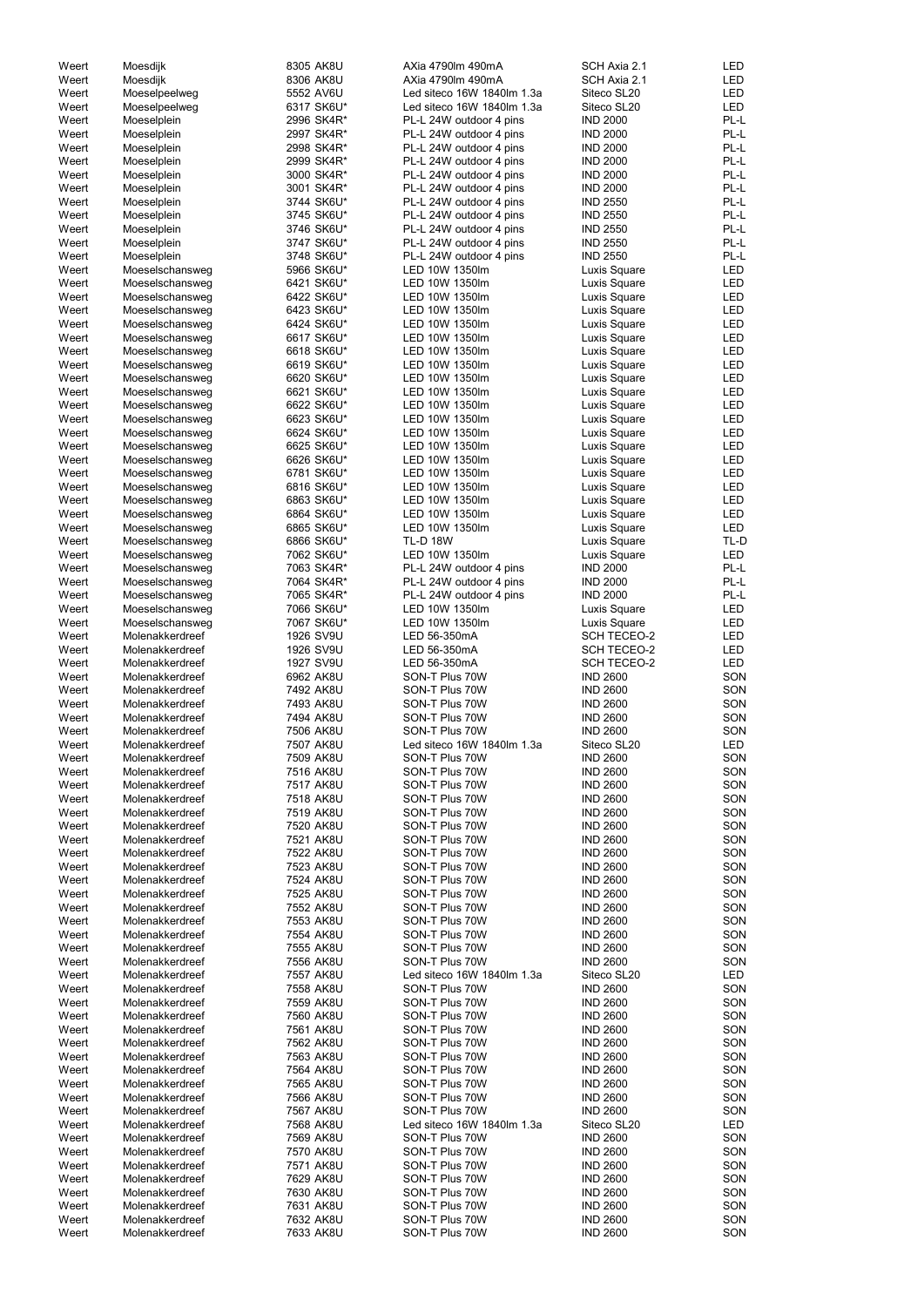| Weert          | Molenakkerdreef              | 7634 AK8U                          | SON-T Plus 70W             | <b>IND 2600</b>   | SON  |
|----------------|------------------------------|------------------------------------|----------------------------|-------------------|------|
| Weert          | Molenakkerdreef              | 7635 AK8U                          | SON-T Plus 70W             | <b>IND 2600</b>   | SON  |
| Weert          | Molenakkerdreef              | 7636 AK8U                          | SON-T Plus 70W             | <b>IND 2600</b>   | SON  |
| Weert          | Molenakkerdreef              | 7637 AK8U                          | SON-T Plus 70W             | <b>IND 2600</b>   | SON  |
|                | Molenakkerdreef              | 7638 AK8U                          | SON-T Plus 70W             | <b>IND 2600</b>   | SON  |
| Weert          |                              |                                    |                            |                   |      |
| Weert          | Molenakkerdreef              | 7639 AK8U                          | SON-T Plus 70W             | <b>IND 2600</b>   | SON  |
| Weert          | Molenakkerdreef              | 7640 AK8U                          | SON-T Plus 70W             | <b>IND 2600</b>   | SON  |
| Weert          | Molenakkerdreef              | 7644 AK8U                          | SON-T Plus 70W             | <b>IND 2600</b>   | SON  |
| Weert          | Molenakkerdreef              | 7796 AK8U                          | SON-T Plus 70W             | <b>IND 2600</b>   | SON  |
| Weert          | Molenakkerdreef              | 7803 AK8U                          | SON-T Plus 70W             | <b>IND 2600</b>   | SON  |
| Weert          | Molenakkerdreef              | 7804 AK8U                          | SON-T Plus 70W             | <b>IND 2600</b>   | SON  |
| Weert          | Molenakkerdreef              | 7805 AK8U                          | SON-T Plus 70W             | <b>IND 2600</b>   | SON  |
| Weert          | Molenakkerdreef              | 7806 AK8U                          | SON-T Plus 70W             | <b>IND 2600</b>   | SON  |
| Weert          | Molenakkerdreef              | 7807 AK8U                          | SON-T Plus 70W             | <b>IND 2600</b>   | SON  |
| Weert          | Molenakkerdreef              | 7808 AK8U                          | SON-T Plus 70W             | <b>IND 2600</b>   | SON  |
| Weert          | Molenakkerdreef              | 7809 AK8U                          | SON-T Plus 70W             | <b>IND 2600</b>   | SON  |
| Weert          | Molenakkerdreef              | 7810 AK8U                          | SON-T Plus 70W             | <b>IND 2600</b>   | SON  |
| Weert          | Molenakkerdreef              | 7811 AK8U                          | SON-T Plus 70W             | <b>IND 2600</b>   | SON  |
| Weert          | Molenakkerdreef              | 7812 AK8U                          | SON-T Plus 70W             | <b>IND 2600</b>   | SON  |
| Weert          | Molenakkerdreef              | 7813 AK8U                          | Led siteco 16W 1840lm 1.3a | Siteco SL20       | LED  |
| Weert          | Molenakkerdreef              | 7814 AK8U                          | SON-T Plus 70W             | <b>IND 2600</b>   | SON  |
| Weert          | Molenakkerdreef              | 7937 AK8U                          | SON-T Plus 70W             | <b>IND 2600</b>   | SON  |
| Weert          | Molenakkerdreef              | 7938 AK8U                          | SON-T Plus 70W             | <b>IND 2600</b>   | SON  |
|                |                              |                                    |                            |                   |      |
| Weert          | Molenakkerdreef              | 7939 AK8U                          | SON-T Plus 70W             | <b>IND 2600</b>   | SON  |
| Weert          | Molenakkerdreef              | 7940 AK8U                          | SON-T Plus 70W             | <b>IND 2600</b>   | SON  |
| Weert          | Molenakkerdreef              | 7941 AK8U                          | SON-T Plus 70W             | <b>IND 2600</b>   | SON  |
| Weert          | Molenakkerplein              | 8499 SK4R*                         | PL-L 24W outdoor 4 pins    | <b>IND 2000</b>   | PL-L |
| Weert          | Molenakkerplein              | 8550 SK4R*                         | PL-L 24W outdoor 4 pins    | <b>IND 2000</b>   | PL-L |
| Weert          | Molenakkerplein              | 8551 SK4R*                         | PL-L 24W outdoor 4 pins    | <b>IND 2000</b>   | PL-L |
| Weert          | Molenakkerplein              | 8552 SK4R*                         | PL-L 24W outdoor 4 pins    | <b>IND 2000</b>   | PL-L |
| Weert          | Molenakkerplein              | 8553 SK4R*                         | PL-L 24W outdoor 4 pins    | <b>IND 2000</b>   | PL-L |
| Weert          | Molenakkerplein              | 8554 SK4R*                         | PL-L 24W outdoor 4 pins    | <b>IND 2000</b>   | PL-L |
| Weert          | Molenakkerplein              | 8555 SK4R*                         | PL-L 24W outdoor 4 pins    | <b>IND 2000</b>   | PL-L |
| Weert          | Molenakkerplein              | 8556 SK4R*                         | PL-L 24W outdoor 4 pins    | <b>IND 2000</b>   | PL-L |
| Weert          | Molenakkerplein              | 8557 SK4R*                         | PL-L 24W outdoor 4 pins    | <b>IND 2000</b>   | PL-L |
| Weert          | Molenakkerplein              | 8558 SK4R*                         | PL-L 24W outdoor 4 pins    | <b>IND 2000</b>   | PL-L |
| Weert          | Molenakkerplein              | 8559 SK4R*                         | PL-L 24W outdoor 4 pins    | <b>IND 2000</b>   | PL-L |
| Weert          | Molenakkerplein              | 8560 SK4R*                         | PL-L 24W outdoor 4 pins    | <b>IND 2000</b>   | PL-L |
| Weert          | Molenakkerplein              | 8561 SK4R*                         | PL-L 24W outdoor 4 pins    | <b>IND 2000</b>   | PL-L |
| Weert          |                              | 8562 SK4R*                         | PL-L 24W outdoor 4 pins    | <b>IND 2000</b>   | PL-L |
|                | Molenakkerplein              |                                    |                            |                   | PL-L |
| Weert          | Molenakkerplein              | 8563 SK4R*                         | PL-L 24W outdoor 4 pins    | <b>IND 2000</b>   |      |
| Weert          | Molenakkerplein              | 8566 SK4R*                         | PL-L 24W outdoor 4 pins    | <b>IND 2000</b>   | PL-L |
| Weert          | Molenakkerplein              | 8567 SK4R*                         | PL-L 24W outdoor 4 pins    | <b>IND 2000</b>   | PL-L |
| Weert          | Molenakkerplein              | 8571 SK5U*                         | PL-L 24W outdoor 4 pins    | <b>IND 2600</b>   | PL-L |
| Weert          | Molenakkerplein              | 8572 SK4R*                         | PL-L 24W outdoor 4 pins    | <b>IND 2000</b>   | PL-L |
| Weert          | Molenakkerplein              | 8573 SK5U*                         | PL-L 24W outdoor 4 pins    | <b>IND 2600</b>   | PL-L |
| Weert          | Molenakkerplein              | 8574 SK4R*                         | PL-L 24W outdoor 4 pins    | <b>IND 2000</b>   | PL-L |
| Weert          | Molenakkerplein              | 8575 SK5U*                         | PL-L 24W outdoor 4 pins    | <b>IND 2600</b>   | PL-L |
| Weert          | Molenakkerplein              | 8576 SK4R*                         | PL-L 24W outdoor 4 pins    | <b>IND 2000</b>   | PL-L |
| Weert          | Molenakkerplein              | 8577 SK5U*                         | PL-L 24W outdoor 4 pins    | <b>IND 2600</b>   | PL-L |
| Weert          | Molenakkerplein              | 8578 SK4R*                         | PL-L 24W outdoor 4 pins    | <b>IND 2000</b>   | PL-L |
| Weert          | Molenakkerplein              | 8579 SK5U*                         | PL-L 24W outdoor 4 pins    | <b>IND 2600</b>   | PL-L |
| Weert          | Molenakkerplein              | 8580 SK4R*                         | PL-L 24W outdoor 4 pins    | <b>IND 2000</b>   | PL-L |
| Weert          | Molenakkerplein              | 8582 SK5U*                         | PL-L 24W outdoor 4 pins    | <b>IND 2600</b>   | PL-L |
| Weert          | Molenakkerplein              | 8583 SK5U*                         | PL-L 24W outdoor 4 pins    | <b>IND 2600</b>   | PL-L |
| Weert          | Molenbrugweg                 | 866 SK6U*                          | Led siteco 16W 1840lm 1.3a | Siteco SL20       | LED  |
|                |                              | 1071 SK6U*                         | Led siteco 16W 1840lm 1.3a | Siteco SL20       | LED  |
| Weert<br>Weert | Molenbrugweg<br>Molenbrugweg | 1072 AV6U                          | Led siteco 16W 1840lm 1.3a | Siteco SL20       | LED  |
|                |                              |                                    |                            |                   |      |
| Weert          | Molenbrugweg                 | 1073 AV6U                          | Led siteco 16W 1840lm 1.3a | Siteco SL20       | LED  |
| Weert          | Molenbrugweg                 | 1074 SK6U*                         | Led siteco 16W 1840lm 1.3a | Siteco SL20       | LED  |
| Weert          | Molenbrugweg                 | 4228 SK6U*                         | Led siteco 16W 1840lm 1.3a | Siteco SL20       | LED  |
| Weert          | Molendijk                    | 5687 SK3R                          | PL-L 24W outdoor 4 pins    | <b>IND 2015</b>   | PL-L |
| Weert          | Molendijk                    | 5688 SK3R                          | PL-L 24W outdoor 4 pins    | <b>IND 2015</b>   | PL-L |
| Weert          | Molendijk                    | 5689 SK3R                          | PL-L 24W outdoor 4 pins    | <b>IND 2015</b>   | PL-L |
| Weert          | Molendijk                    | 5690 SK3R                          | PL-L 24W outdoor 4 pins    | <b>IND 2015</b>   | PL-L |
| Weert          | Molendijk                    | 5691 SK3R                          | PL-L 24W outdoor 4 pins    | <b>IND 2015</b>   | PL-L |
| Weert          | Molendijk                    | 5767 SK3R                          | PL-L 24W outdoor 4 pins    | <b>IND 2015</b>   | PL-L |
| Weert          | Molendijk                    | 5768 SK3R                          | PL-L 24W outdoor 4 pins    | <b>IND 2015</b>   | PL-L |
| Weert          | Molendijk                    | 5865 SK3R                          | PL-L 24W outdoor 4 pins    | <b>IND 2015</b>   | PL-L |
| Weert          | Molenpoort                   | 5 SK6U*                            | PL-L 24W outdoor 4 pins    | <b>IND 2550</b>   | PL-L |
| Weert          | Molenpoort                   | 195 SK6U*                          | PL-L 18W outdoor 4 pins    | <b>IND 2500</b>   | PL-L |
| Weert          | Molenpoort                   | 366 SK6U*                          | PL-L 18W outdoor 4 pins    | <b>IND 2500</b>   | PL-L |
| Weert          | Molenpoort                   | 367 SK6U*                          | PL-L 18W outdoor 4 pins    | <b>IND 2500</b>   | PL-L |
| Weert          | Molenpoort                   | 368 SK6U*                          | <b>TL-D 18W</b>            | <b>IND 2500</b>   | TL-D |
| Weert          | Molenpoort                   | 2414 SK6U*                         | <b>TL-D 18W</b>            | <b>IND 2500</b>   | TL-D |
| Weert          |                              | 2415 SK6U*                         | PL-L 18W outdoor 4 pins    | <b>IND 2500</b>   | PL-L |
|                | Molenpoort                   |                                    | PL-L 24W outdoor 4 pins    |                   | PL-L |
| Weert          | Molenpoort                   | 3609 SK4R*                         |                            | <b>IND 2000</b>   |      |
| Weert          | Molenpoort                   | 6558 SK6U*                         | PL-L 18W outdoor 4 pins    | <b>IND 2500</b>   | PL-L |
| Weert          | Molenstraat                  | 244 Bambu530 DEA SSON-T Plus 100W  |                            | <b>DAE Tronic</b> | SON  |
| Weert          | Molenstraat                  | 245 Bambu530 DEA SSON-T Plus 100W  |                            | <b>DAE Tronic</b> | SON  |
| Weert          | Molenstraat                  | 1257 Bambu530 DEA SSON-T Plus 100W |                            | <b>DAE Tronic</b> | SON  |
| Weert          | Molenstraat                  | 4476 Bambu530 DEA SSON-T Plus 100W |                            | <b>DAE Tronic</b> | SON  |
| Weert          | Molenstraat                  | 8894 Gevelsteun                    | SON-T Plus 70W             | <b>IND 2600</b>   | SON  |
| Weert          | Molenveldstraat              | 324 SK6U*                          | PL-L 24W outdoor 4 pins    | <b>IND 2550</b>   | PL-L |
| Weert          | Molenveldstraat              | 325 AK6U                           | PL-L 24W outdoor 4 pins    | <b>IND 2550</b>   | PL-L |
| Weert          | Molenveldstraat              | 327 SK5U*                          | PL-L 24W outdoor 4 pins    | <b>IND 2550</b>   | PL-L |
| Weert          | Molenveldstraat              | 328 AK6U                           | PL-L 24W outdoor 4 pins    | <b>IND 2550</b>   | PL-L |
|                |                              |                                    |                            |                   |      |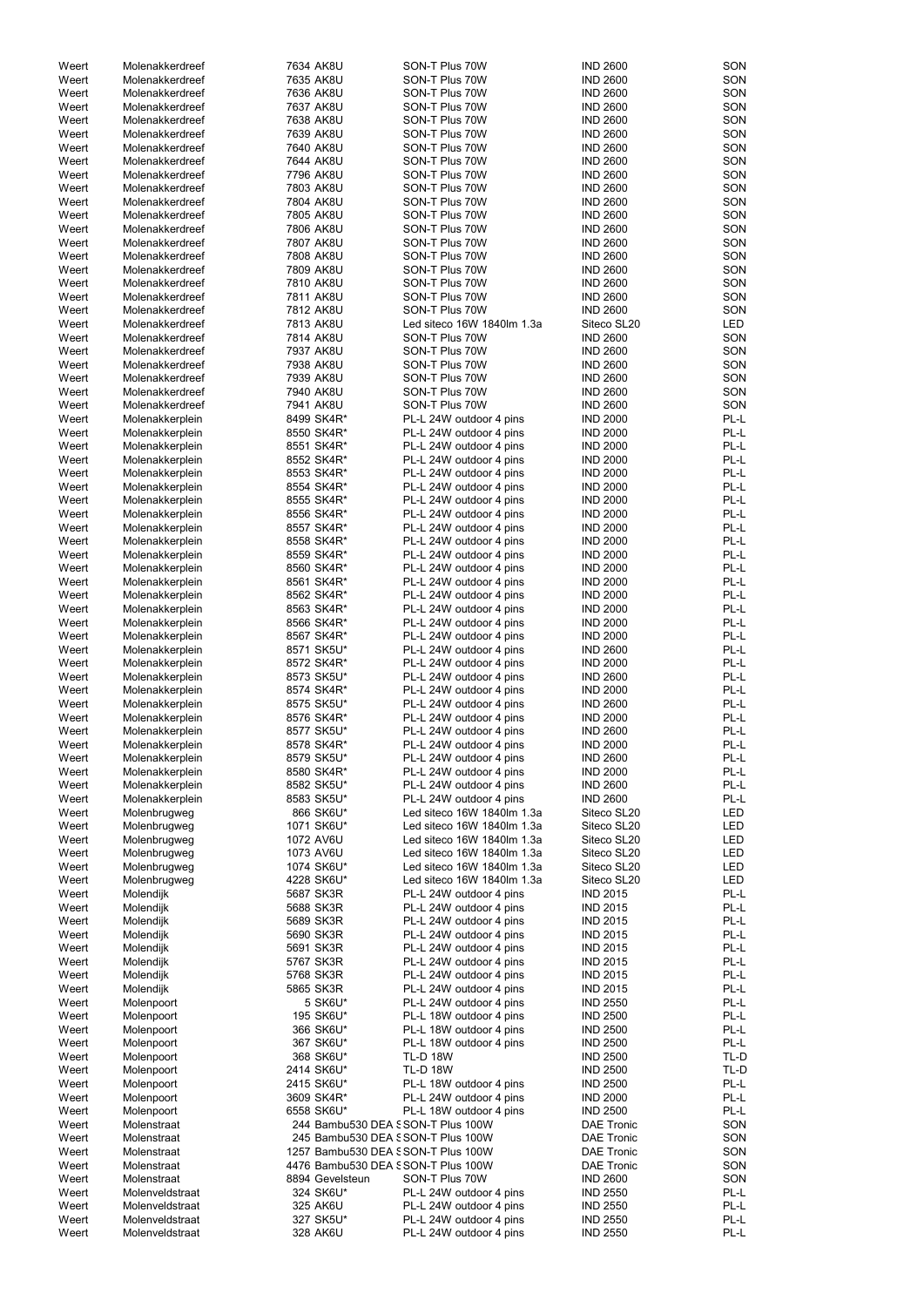| Weert          | Molenveldstraat          |            | 332 AK6U                 | PL-L 24W outdoor 4 pins                           | <b>IND 2550</b>              | PL-L       |
|----------------|--------------------------|------------|--------------------------|---------------------------------------------------|------------------------------|------------|
| Weert          | Molenveldstraat          |            | 333 SK6U*                | PL-L 24W outdoor 4 pins                           | <b>IND 2550</b>              | PL-L       |
| Weert          | Molenveldstraat          |            | 334 SK4R*                | PL-L 24W outdoor 4 pins                           | <b>IND 2000</b>              | PL-L       |
| Weert          | Molenveldstraat          |            | 1880 SK6U*               | PL-L 80W outdoor 4 pins                           | <b>IND 2571</b>              | PL-L       |
|                |                          |            |                          |                                                   |                              | PL-L       |
| Weert          | Molenveldstraat          |            | 1913 SK6U*               | PL-L 80W outdoor 4 pins                           | <b>IND 2571</b>              |            |
| Weert          | Molenveldstraat          |            | 1914 SK6U*               | PL-L 80W outdoor 4 pins                           | <b>IND 2571</b>              | PL-L       |
| Weert          | Molenveldstraat          |            | 2284 SK6U*               | PL-L 80W outdoor 4 pins                           | <b>IND 2571</b>              | PL-L       |
| Weert          | Molenveldstraat          |            | 2288 SK4R*               | PL-L 24W outdoor 4 pins                           | <b>IND 2000</b>              | PL-L       |
|                |                          |            |                          |                                                   |                              |            |
| Weert          | Molenveldstraat          |            | 2289 SK4R*               | PL-L 24W outdoor 4 pins                           | <b>IND 2000</b>              | PL-L       |
| Weert          | Molenveldstraat          |            | 2290 SK5U*               | PL-L 24W outdoor 4 pins                           | <b>IND 2600</b>              | PL-L       |
| Weert          | Molenveldstraat          |            | 2291 SK4R*               | PL-L 24W outdoor 4 pins                           | <b>IND 2000</b>              | PL-L       |
| Weert          | Molenveldstraat          |            |                          |                                                   |                              | PL-L       |
|                |                          |            | 2292 SK6U*               | PL-L 24W outdoor 4 pins                           | <b>IND 2550</b>              |            |
| Weert          | Molenveldstraat          |            | 2293 AK6U                | PL-L 24W outdoor 4 pins                           | <b>IND 2550</b>              | PL-L       |
| Weert          | Molenveldstraat          |            | 2294 AK6U                | PL-L 24W outdoor 4 pins                           | <b>IND 2550</b>              | PL-L       |
| Weert          | Molenveldstraat          |            | 2295 AK6U                | PL-L 24W outdoor 4 pins                           | <b>IND 2550</b>              | PL-L       |
|                |                          |            |                          |                                                   |                              |            |
| Weert          | Molenveldstraat          |            | 6354 AK6U                | PL-L 24W outdoor 4 pins                           | <b>IND 2550</b>              | PL-L       |
| Weert          | Molenveldstraat          |            | 6384 SK4R*               | PL-L 24W outdoor 4 pins                           | <b>IND 2000</b>              | PL-L       |
| Weert          | Molenveldstraat          |            | 6385 SK4R*               | PL-L 24W outdoor 4 pins                           | <b>IND 2000</b>              | PL-L       |
| Weert          | Molenveldstraat          |            |                          |                                                   | <b>IND 2600</b>              | PL-L       |
|                |                          |            | 7462 SK5U*               | PL-L 24W outdoor 4 pins                           |                              |            |
| Weert          | Molenveldstraat          |            | 7463 SK5U*               | PL-L 24W outdoor 4 pins                           | <b>IND 2600</b>              | PL-L       |
| Weert          | Molenveldstraat          |            | 7465 SK4R*               | PL-L 24W outdoor 4 pins                           | <b>IND 2000</b>              | PL-L       |
| Weert          | Molenveldstraat          |            | 10467 SK6U*              | PL-L 80W outdoor 4 pins                           | <b>IND 2571</b>              | PL-L       |
|                |                          |            |                          |                                                   |                              |            |
| Weert          | Molenveldstraat          |            | 10468 SK6U*              | PL-L 80W outdoor 4 pins                           | <b>IND 2571</b>              | PL-L       |
| Weert          | Molenveldstraat          |            | 10469 SK6U*              | PL-L 80W outdoor 4 pins                           | <b>IND 2571</b>              | PL-L       |
| Weert          | Molenveldstraat          |            | 10470 SK6U*              | PL-L 80W outdoor 4 pins                           | <b>IND 2571</b>              | PL-L       |
|                |                          |            |                          |                                                   |                              | PL-L       |
| Weert          | Molenveldstraat          |            | 10471 SK6U*              | PL-L 80W outdoor 4 pins                           | <b>IND 2571</b>              |            |
| Weert          | Molenveldstraat          |            | 10472 SK6U*              | PL-L 80W outdoor 4 pins                           | <b>IND 2571</b>              | PL-L       |
| Weert          | Molenveldstraat          |            | 10473 SK6U*              | PL-L 80W outdoor 4 pins                           | <b>IND 2571</b>              | PL-L       |
| Weert          | Molenveldstraat          |            | 11689 Cameramast         |                                                   |                              |            |
|                |                          |            |                          | Camera                                            | Camera                       | geen       |
| Weert          | Molenveldstraat          | 6001 HH 93 | Gevelsteun               | PL-S 9W 2 pins                                    | Phl.FWC110 40 KP             | PL-S       |
| Weert          | Molenveldstraat          | 6001 HH 97 | Gevelsteun               | PL-S 9W 2 pins                                    | Phl.FWC110 40 KP             | PL-S       |
| Weert          | Molenveldstraat          | 6001 HJ 2b | Gevelsteun               | PL-S 9W 2 pins                                    | Phl.FWC110 40 KP             | PL-S       |
|                |                          |            |                          |                                                   |                              |            |
| Weert          | Molenweg                 |            | 733 SK6U*                | Led White moonlight 21W                           | <b>INN Nicole</b>            | <b>LED</b> |
| Weert          | Molenweg                 |            | 9372 Tunnel              | ledvervanger TL-M 40W                             | Ind76502.101 Tunnelarm.      | <b>LED</b> |
| Weert          | Molenweg                 |            | 9372 Tunnel              | ledvervanger TL-M 40W                             | Ind76502.101 Tunnelarm.      | LED        |
|                |                          |            |                          |                                                   |                              |            |
| Weert          | Molenweg                 |            | 9373 Tunnel              | ledvervanger TL-M 40W                             | Ind76502.101 Tunnelarm.      | <b>LED</b> |
| Weert          | Molenweg                 |            | 9373 Tunnel              | ledvervanger TL-M 40W                             | Ind76502.101 Tunnelarm.      | LED        |
| Weert          | Molenweg                 |            | 9374 Tunnel              | ledvervanger TL-M 40W                             | Ind76502.101 Tunnelarm.      | LED        |
|                |                          |            | 9374 Tunnel              |                                                   | Ind76502.101 Tunnelarm.      | LED        |
| Weert          | Molenweg                 |            |                          | ledvervanger TL-M 40W                             |                              |            |
| Weert          | Molenweg                 |            | 9375 Tunnel              | ledvervanger TL-M 40W                             | Ind76502.101 Tunnelarm.      | <b>LED</b> |
| Weert          | Molenweg                 |            | 9375 Tunnel              | ledvervanger TL-M 40W                             | Ind76502.101 Tunnelarm.      | <b>LED</b> |
| Weert          | Montfortstraat           |            | 1123 SK6U*               | PL-L 24W outdoor 4 pins                           | <b>IND 2550</b>              | PL-L       |
|                |                          |            |                          |                                                   |                              |            |
| Weert          | Montfortstraat           |            | 1124 SK6U*               | PL-L 24W outdoor 4 pins                           | <b>IND 2550</b>              | PL-L       |
| Weert          | Montfortstraat           |            | 1332 SK6U*               | PL-L 24W outdoor 4 pins                           | <b>IND 2550</b>              | PL-L       |
| Weert          | Montfortstraat           |            | 1333 SK6U*               | PL-L 24W outdoor 4 pins                           | <b>IND 2550</b>              | PL-L       |
|                |                          |            |                          |                                                   |                              |            |
|                |                          |            |                          |                                                   |                              |            |
| Weert          | Montfortstraat           | 1334 SK6U* |                          | PL-L 24W outdoor 4 pins                           | <b>IND 2550</b>              | PL-L       |
| Weert          | Montfortstraat           | 6004 GL 1  | Gevelsteun               | PL-S 9W 2 pins                                    | Phl.FWC110 40 KP             | PL-S       |
|                |                          |            |                          |                                                   |                              |            |
| Weert          | Montfortstraat           | 6004 GM 10 | Gevelsteun               | PL-S 9W 2 pins                                    | Phl.FWC110 40 KP             | PL-S       |
| Weert          | Montfortstraat           | 6004 GM 18 | Gevelsteun               | PL-S 9W 2 pins                                    | Phl.FWC110 40 KP             | PL-S       |
| Weert          | Montfortstraat           | 6004 GM 2  | Gevelsteun               | PL-S 9W 2 pins                                    | Phl.FWC110 40 KP             | PL-S       |
| Weert          | Montfortstraat           | 6004 GM 22 | Gevelsteun               | PL-S 9W 2 pins                                    | Phl.FWC110 40 KP             | PL-S       |
|                |                          |            |                          |                                                   |                              |            |
| Weert          | Montfortstraat           | 6004 GM 26 | Gevelsteun               | PL-S 9W 2 pins                                    | Phl.FWC110 40 KP             | PL-S       |
| Weert          | Morregat                 |            |                          | 12437 Bega 8977 K3 led Bega 8977 K3 Led           | Bega 8977 K3 Led             | LED        |
| Weert          | Morregat                 |            |                          | 12438 Bega 8977 K3 led Bega 8977 K3 Led           | Bega 8977 K3 Led             | LED        |
|                |                          |            |                          |                                                   |                              |            |
| Weert          | Morregat                 |            |                          | 12439 Bega 8977 K3 led Bega 8977 K3 Led           | Bega 8977 K3 Led             | LED        |
| Weert          | Morregat                 |            |                          | 12440 Bega 8977 K3 led Bega 8977 K3 Led           | Bega 8977 K3 Led             | LED        |
| Weert          | Morregat                 |            |                          | 12441 Bega 8977 K3 led Bega 8977 K3 Led           | Bega 8977 K3 Led             | LED        |
| Weert          | Morregat                 |            |                          | 12442 Bega 8977 K3 led Bega 8977 K3 Led           | Bega 8977 K3 Led             | LED        |
|                |                          |            |                          |                                                   |                              |            |
| Weert          | Morregat                 |            |                          | 12443 Bega 8977 K3 led Bega 8977 K3 Led           | Bega 8977 K3 Led             | LED        |
| Weert          | Morregat                 |            |                          | 12444 Bega 8977 K3 led Bega 8977 K3 Led           | Bega 8977 K3 Led             | LED        |
| Weert          | Morregat                 |            |                          | 12445 Bega 8977 K3 led Bega 8977 K3 Led           | Bega 8977 K3 Led             | LED        |
| Weert          | Morregat                 |            |                          |                                                   | Bega 8977 K3 Led             | LED        |
|                |                          |            |                          | 12446 Bega 8977 K3 led Bega 8977 K3 Led           |                              |            |
| Weert          | Morregat                 |            |                          | 12447 Bega 8977 K3 led Bega 8977 K3 Led           | Bega 8977 K3 Led             | <b>LED</b> |
| Weert          | Multatulistraat          |            | 6026 SK4R*               | PL-L 24W outdoor 4 pins                           | <b>IND 2000</b>              | PL-L       |
| Weert          | Multatulistraat          |            | 6027 SK4R*               | PL-L 24W outdoor 4 pins                           | <b>IND 2000</b>              | PL-L       |
| Weert          | Multatulistraat          |            |                          |                                                   | <b>IND 2000</b>              | PL-L       |
|                |                          |            | 6091 SK4R*               | PL-L 24W outdoor 4 pins                           |                              |            |
| Weert          | Multatulistraat          |            | 6092 SK4R*               | PL-L 24W outdoor 4 pins                           | <b>IND 2000</b>              | PL-L       |
| Weert          | Multatulistraat          |            | 8269 SK5R*               | PL-L 24W outdoor 4 pins                           | <b>IND 2000</b>              | PL-L       |
| Weert          | Multatulistraat          |            | 8524 SK4R*               | PL-L 24W outdoor 4 pins                           | <b>IND 2000</b>              | PL-L       |
|                |                          |            |                          |                                                   |                              |            |
| Weert          | Multatulistraat          |            | 8525 SK5R*               | PL-L 24W outdoor 4 pins                           | <b>IND 2000</b>              | PL-L       |
| Weert          | Multatulistraat          |            | 8526 SK5R*               | PL-L 24W outdoor 4 pins                           | <b>IND 2000</b>              | PL-L       |
| Weert          | Muntpromenade            |            |                          | 248 Bambu530 DEA STronic Retro 525mA 6296Im LED   | <b>DAE Tronic</b>            | <b>LED</b> |
|                |                          |            |                          |                                                   |                              |            |
| Weert          | Muntpromenade            |            |                          | 1256 Bambu530 DEA STronic Retro 525mA 6296lm LED  | <b>DAE Tronic</b>            | <b>LED</b> |
| Weert          | Muntpromenade            |            |                          | 2095 Bambu530 DEA STronic Retro 525mA 6296lm LED  | <b>DAE Tronic</b>            | LED        |
| Weert          | Muntpromenade            |            |                          | 4478 Bambu530 DEA S Tronic Retro 525mA 6296lm LED | <b>DAE Tronic</b>            | <b>LED</b> |
|                |                          |            | 5594 Gevelsteun          |                                                   |                              |            |
| Weert          | Muntpromenade            |            |                          | SON-T Plus 70W                                    | <b>IND 2600</b>              | SON        |
| Weert          | Mussenberg               |            | 5553 SK4R*               | PL-L 24W outdoor 4 pins                           | <b>IND 2000</b>              | PL-L       |
| Weert          | Mussenberg               |            | 5677 SK6U*               | LED 10W 1350lm                                    | Luxis Square                 | LED        |
| Weert          | Mussenberg               |            | 6691 SK6U*               | LED 10W 1350lm                                    | Luxis Square                 | LED        |
|                |                          |            |                          |                                                   |                              |            |
| Weert          | Mussenberg               |            | 6692 SK6U*               | LED 10W 1350lm                                    | Luxis Square                 | LED        |
| Weert          | Mussenberg               |            | 6693 SK6U*               | LED 10W 1350lm                                    | Luxis Square                 | LED        |
| Weert          | Mussenberg               |            | 6694 SK6U*               | LED 10W 1350lm                                    | Luxis Square                 | LED        |
|                |                          |            |                          | LED 10W 1350lm                                    |                              |            |
| Weert          | Mussenberg               |            | 6778 SK6U*               |                                                   | Luxis Square                 | LED        |
| Weert          | Mussenberg               |            | 6779 SK6U*               | LED 10W 1350lm                                    | Luxis Square                 | LED        |
| Weert          | Mussenberg               |            | 6780 SK6U*               | LED 10W 1350lm                                    | Luxis Square                 | LED        |
| Weert<br>Weert | Mussenberg<br>Mussenberg |            | 6854 SK6U*<br>6855 SK6U* | LED 10W 1350lm<br>LED 10W 1350lm                  | Luxis Square<br>Luxis Square | LED<br>LED |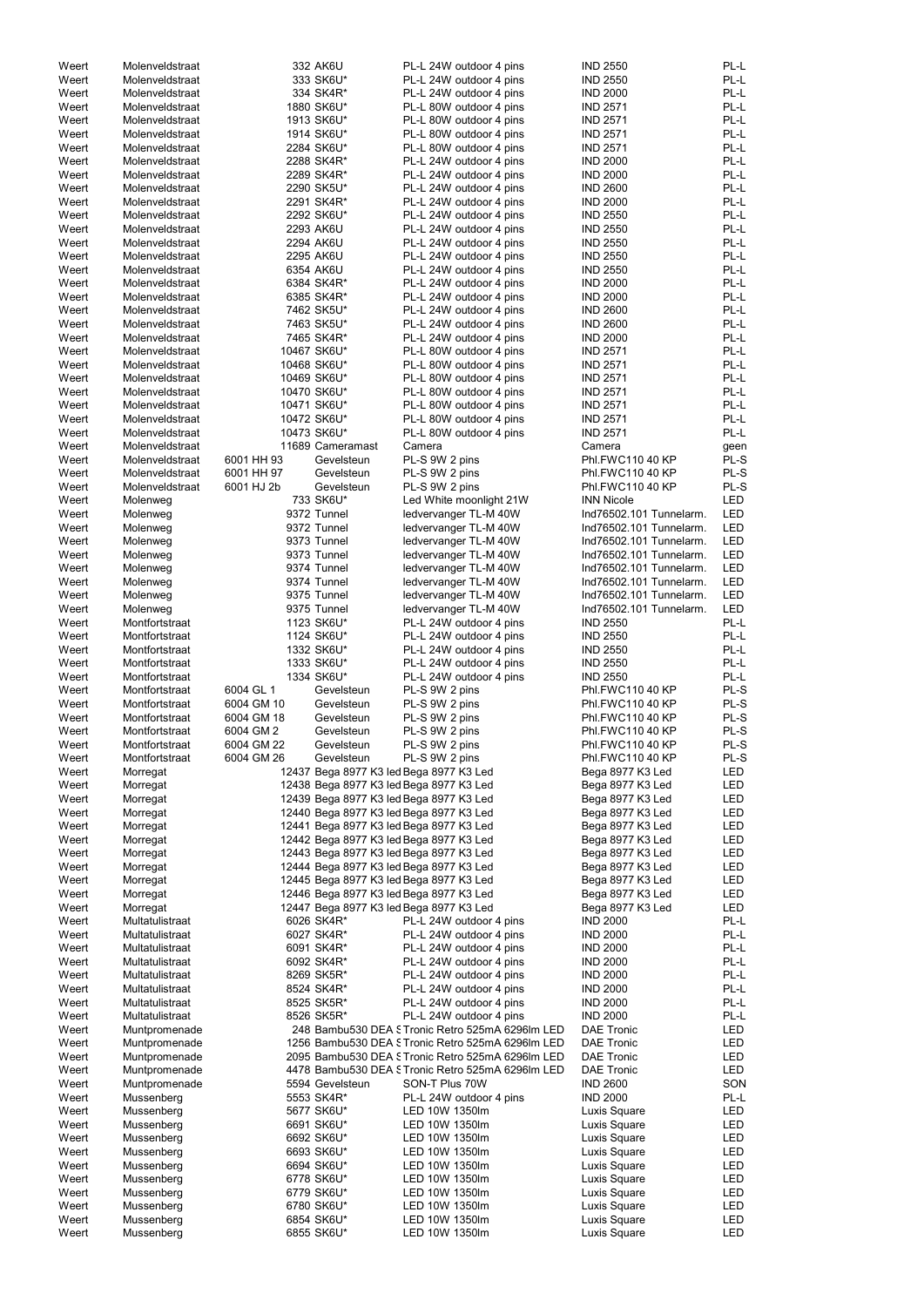| Weert          | Mussenberg                     |            | 6856 SK6U*               | LED 10W 1350lm          | Luxis Square          | LED        |
|----------------|--------------------------------|------------|--------------------------|-------------------------|-----------------------|------------|
| Weert          | Mussenberg                     |            | 6857 SK6U*               | LED 10W 1350lm          | Luxis Square          | <b>LED</b> |
| Weert          | Mussenberg                     |            | 6858 SK6U*               | LED 10W 1350lm          | <b>Luxis Square</b>   | LED        |
| Weert          | Mussenberg                     |            | 6859 SK6U*               | LED 10W 1350lm          | Luxis Square          | LED        |
| Weert          | Mussenberg                     |            | 6860 SK6U*               | LED 10W 1350lm          | Luxis Square          | LED        |
| Weert          | Mussenberg                     |            | 6861 SK6U*               | LED 10W 1350lm          | Luxis Square          | LED        |
| Weert          | Mussenberg                     |            | 6862 SK6U*               | LED 10W 1350lm          | Luxis Square          | LED        |
| Weert          | Mussenberg                     |            | 6906 SK4R*               | PL-L 24W outdoor 4 pins | <b>IND 2000</b>       | PL-L       |
| Weert          | Mussenberg                     |            | 6977 SK6U*               | LED 10W 1350lm          | Luxis Square          | LED        |
| Weert          | Mussenberg                     |            | 6978 SK6U*               | LED 10W 1350lm          | Luxis Square          | LED        |
| Weert          | Nachtegaal                     |            | 6627 SK6U*               | Brisa LC-N 11           | Brisa BR 932311011N   | LED        |
| Weert          | Nachtegaal                     |            | 6628 SK6U*               | Brisa LC-N 11           | Brisa BR 932311011N   | <b>LED</b> |
| Weert          |                                |            | 6629 SK6U*               | Brisa LC-N 11           | Brisa BR 932311011N   | LED        |
|                | Nachtegaal                     |            |                          |                         |                       |            |
| Weert          | Nachtegaal                     |            | 6742 SK6U*               | Brisa LC-N 11           | Brisa BR 932311011N   | <b>LED</b> |
| Weert          | Nachtegaal                     |            | 6743 SK6U*               | Brisa LC-N 11           | Brisa BR 932311011N   | <b>LED</b> |
| Weert          | Nachtegaal                     |            | 6744 SK6U*               | Brisa LC-N 11           | Brisa BR 932311011N   | <b>LED</b> |
| Weert          | Nachtegaal                     |            | 6745 SK6U*               | Brisa LC-N 11           | Brisa BR 932311011N   | <b>LED</b> |
| Weert          | Nachtegaal                     |            | 6747 SK6U*               | Brisa LC-N 11           | Brisa BR 932311011N   | <b>LED</b> |
| Weert          | Nachtegaal                     | 6005 KX 19 | Gevelsteun               | PL-S 9W 2 pins          | Phl.FWC110 40 KP      | PL-S       |
| Weert          | Nachtegaal                     | 6005 KX 27 | AK3R                     | PL-L 18W outdoor 4 pins | <b>IND 2400</b>       | PL-L       |
| Weert          | Narcisstraat                   |            | 5717 SK8U                | PL-L 36W outdoor 4 pins | <b>IND 2551</b>       | PL-L       |
| Weert          | Narcisstraat                   |            | 5718 SK8U                | PL-L 36W outdoor 4 pins | <b>IND 2551</b>       | PL-L       |
| Weert          | Narcisstraat                   |            | 5719 SK8U                | PL-L 36W outdoor 4 pins | <b>IND 2551</b>       | PL-L       |
| Weert          | Narcisstraat                   |            | 5720 SK8U                | PL-L 36W outdoor 4 pins | <b>IND 2551</b>       | PL-L       |
| Weert          | Nassaulaan                     |            | 1518 AK7,5U              | PL-L 36W outdoor 4 pins | <b>IND 2551</b>       | PL-L       |
| Weert          | Nassaulaan                     |            | 1519 AK7,5U              | PL-L 36W outdoor 4 pins | <b>IND 2551</b>       | PL-L       |
| Weert          | Nassaulaan                     |            | 1520 AK7,5U              | PL-L 36W outdoor 4 pins | <b>IND 2551</b>       | PL-L       |
|                |                                |            |                          |                         |                       |            |
| Weert          | Nassaulaan                     |            | 1521 AK8U                | PL-L 36W outdoor 4 pins | <b>IND 2551</b>       | PL-L       |
| Weert          | Nassaulaan                     |            | 1522 SV8U*               | PL-L 36W outdoor 4 pins | <b>IND 2551</b>       | PL-L       |
| Weert          | Nassaulaan                     |            | 1523 AK7,5U              | PL-L 36W outdoor 4 pins | <b>IND 2551</b>       | PL-L       |
| Weert          | Nassaulaan                     |            | 1562 AK7,5U              | PL-L 36W outdoor 4 pins | <b>IND 2551</b>       | PL-L       |
| Weert          | Nassaulaan                     |            | 1766 AK7,5U              | PL-L 36W outdoor 4 pins | <b>IND 2551</b>       | PL-L       |
| Weert          | Nassaulaan                     |            | 1767 AK7,5U              | PL-L 36W outdoor 4 pins | <b>IND 2551</b>       | PL-L       |
| Weert          | Nassaulaan                     |            | 1768 AK7,5U              | PL-L 36W outdoor 4 pins | <b>IND 2551</b>       | PL-L       |
| Weert          | Nassaulaan                     |            | 1769 AK7,5U              | PL-L 36W outdoor 4 pins | <b>IND 2551</b>       | PL-L       |
| Weert          | Nassaulaan                     |            | 2133 AK7,5U              | PL-L 36W outdoor 4 pins | <b>IND 2551</b>       | PL-L       |
| Weert          | Nassaulaan                     |            | 2134 AK7,5U              | PL-L 36W outdoor 4 pins | <b>IND 2551</b>       | PL-L       |
| Weert          | Nassaulaan                     |            | 2542 AK8U                | Teceo 1 40-350mA        | <b>SCH TECEO-1</b>    | <b>LED</b> |
| Weert          | Nassaulaan                     |            | 2542 AK8U                | Teceo 1 40-350mA        | <b>SCH TECEO-1</b>    | <b>LED</b> |
| Weert          | Nassaulaan                     |            | 2695 AK8U                | PL-L 36W outdoor 4 pins | <b>IND 2551</b>       | PL-L       |
| Weert          | Nassaulaan                     |            | 2696 AK7,5U              | PL-L 36W outdoor 4 pins | <b>IND 2551</b>       | PL-L       |
| Weert          | Nassaulaan                     |            | 2697 AK7,5U              | PL-L 36W outdoor 4 pins | <b>IND 2551</b>       | PL-L       |
|                | Nassaulaan                     |            |                          |                         |                       | PL-L       |
| Weert          |                                |            | 2698 AK7,5U              | PL-L 36W outdoor 4 pins | <b>IND 2551</b>       |            |
| Weert          | Nassaulaan                     |            | 2699 AK7,5U              | PL-L 36W outdoor 4 pins | <b>IND 2551</b>       | PL-L       |
| Weert          | Nassaulaan                     |            | 2700 AK7,5U              | PL-L 36W outdoor 4 pins | <b>IND 2551</b>       | PL-L       |
| Weert          | Nassaulaan                     |            | 2701 AK7,5U              | PL-L 36W outdoor 4 pins | <b>IND 2551</b>       | PL-L       |
| Weert          | Nassaulaan                     |            | 2702 AK7,5U              | PL-L 36W outdoor 4 pins | <b>IND 2551</b>       | PL-L       |
| Weert          | Nassaulaan                     |            | 2703 AK8U                | PL-L 36W outdoor 4 pins | <b>IND 2551</b>       | PL-L       |
| Weert          | Nassaulaan                     |            | 3774 SK4R*               | PL-L 24W outdoor 4 pins | <b>IND 2000</b>       | PL-L       |
| Weert          | Nassaulaan                     |            | 3775 SK4R*               | PL-L 24W outdoor 4 pins | <b>IND 2000</b>       | PL-L       |
| Weert          | Nassaulaan                     | 10036 Abri |                          | <b>TL-D 58W</b>         | Reclame bord verlicht | TL-D       |
| Weert          | Nassaulaan                     | 10036 Abri |                          | <b>TL-D 58W</b>         | Reclame bord verlicht | TL-D       |
| Weert          | Nassaulaan                     | 10036 Abri |                          | <b>TL-D 58W</b>         | Reclame bord verlicht | TL-D       |
| Weert          | Nassaulaan                     | 6006 CM 23 | Gevelsteun               | PL-S 9W 2 pins          | Phl.FWC110 40 KP      | PL-S       |
| Weert          | Nassaulaan                     | 6006 CM 31 | Gevelsteun               | PL-S 9W 2 pins          | Phl.FWC110 40 KP      | PL-S       |
| Weert          | Nassaulaan                     | 6006 CM 33 | Gevelsteun               | PL-S 9W 2 pins          | Phl.FWC110 40 KP      | PL-S       |
| Weert          | Nassaulaan                     | 6006 CM 35 | Gevelsteun               | PL-S 9W 2 pins          | Phl.FWC110 40 KP      | PL-S       |
|                |                                |            |                          |                         |                       |            |
| Weert          | Nazarethsteeg                  |            | 1100 SK6U*               | PL-L 18W outdoor 4 pins | <b>IND 2500</b>       | PL-L       |
| Weert          | Nazarethsteeg                  |            | 3191 SK6U*               | PL-L 18W outdoor 4 pins | <b>IND 2500</b>       | PL-L       |
| Weert          | Nazarethsteeg                  |            | 3766 SK6U*               | <b>TL-D 18W</b>         | <b>IND 2500</b>       | TL-D       |
| Weert          | Nazarethsteeg                  |            | 3767 SK6U*               | PL-L 18W outdoor 4 pins | <b>IND 2500</b>       | PL-L       |
| Weert          | Nazarethsteeg                  |            | 8190 SK6U*               | PL-L 18W outdoor 4 pins | <b>IND 2500</b>       | PL-L       |
| Weert          | Nazarethsteeg                  |            | 8191 SK6U*               | PL-L 18W outdoor 4 pins | <b>IND 2500</b>       | PL-L       |
| Weert          | Nazarethsteeg                  |            | 8192 SK6U*               | PL-L 18W outdoor 4 pins | <b>IND 2500</b>       | PL-L       |
| Weert          | Nederhoven                     |            | 4875 SK4R*               | PL-L 24W outdoor 4 pins | <b>IND 2000</b>       | PL-L       |
| Weert          | Nederhoven                     |            | 4876 SK4R*               | PL-L 24W outdoor 4 pins | <b>IND 2000</b>       | PL-L       |
| Weert          | Nederhoven                     |            | 4877 SK4R*               | PL-L 24W outdoor 4 pins | <b>IND 2000</b>       | PL-L       |
| Weert          | Nederhoven                     |            | 5179 SK4R*               | PL-L 24W outdoor 4 pins | <b>IND 2000</b>       | PL-L       |
| Weert          | Nederhoven                     |            | 5180 SK4R*               | PL-L 24W outdoor 4 pins | <b>IND 2000</b>       | PL-L       |
| Weert          | Nederhoven                     |            | 5181 SK4R*               | PL-L 24W outdoor 4 pins | <b>IND 2000</b>       | PL-L       |
| Weert          | Nederhoven                     |            |                          | PL-L 24W outdoor 4 pins | <b>IND 2000</b>       | PL-L       |
|                |                                |            | 5182 SK4R*               |                         |                       |            |
| Weert          | Nedermaaslaan                  |            | 1284 SK6U*               | PL-L 24W outdoor 4 pins | <b>IND 2550</b>       | PL-L       |
| Weert          | Nedermaaslaan                  |            | 1285 SK6U*               | PL-L 24W outdoor 4 pins | <b>IND 2550</b>       | PL-L       |
| Weert          | Nedermaaslaan                  |            | 1321 SK6U*               | PL-L 24W outdoor 4 pins | <b>IND 2550</b>       | PL-L       |
| Weert          | Nedermaaslaan                  |            | 1435 SK6U*               | PL-L 24W outdoor 4 pins | <b>IND 2550</b>       | PL-L       |
| Weert          | Nedermaaslaan                  |            | 1474 SK6U*               | PL-L 24W outdoor 4 pins | <b>IND 2550</b>       | PL-L       |
| Weert          | Nedermaaslaan                  |            | 1667 SK6U*               | PL-L 24W outdoor 4 pins | <b>IND 2550</b>       | PL-L       |
| Weert          | Nedermaaslaan                  |            | 1668 SK6U*               | PL-L 24W outdoor 4 pins | <b>IND 2550</b>       | PL-L       |
| Weert          | Nedermaaslaan                  |            | 1669 SK6U*               | PL-L 24W outdoor 4 pins | <b>IND 2550</b>       | PL-L       |
| Weert          | Nedermaaslaan                  |            | 1670 SK6U*               | PL-L 24W outdoor 4 pins | <b>IND 2550</b>       | PL-L       |
| Weert          | Nedermaaslaan                  |            | 1684 SK6U*               | PL-L 24W outdoor 4 pins | <b>IND 2550</b>       | PL-L       |
| Weert          | Nedermaaslaan                  |            | 1685 SK6U*               | PL-L 24W outdoor 4 pins | <b>IND 2550</b>       | PL-L       |
| Weert          | Nedermaaslaan                  |            | 1686 SK6U*               | PL-L 24W outdoor 4 pins | <b>IND 2550</b>       | PL-L       |
| Weert          | Nedermaaslaan                  |            | 2053 SK6U*               | PL-L 24W outdoor 4 pins | <b>IND 2550</b>       | PL-L       |
|                |                                |            |                          |                         |                       | PL-L       |
| Weert          | Nedermaaslaan                  |            | 2054 SK6U*               | PL-L 24W outdoor 4 pins | <b>IND 2550</b>       |            |
| Weert<br>Weert | Nedermaaslaan<br>Nedermaaslaan |            | 2055 SK6U*<br>2056 SK6U* | PL-L 24W outdoor 4 pins | <b>IND 2550</b>       | PL-L       |
|                |                                |            |                          | PL-L 24W outdoor 4 pins | <b>IND 2550</b>       | PL-L       |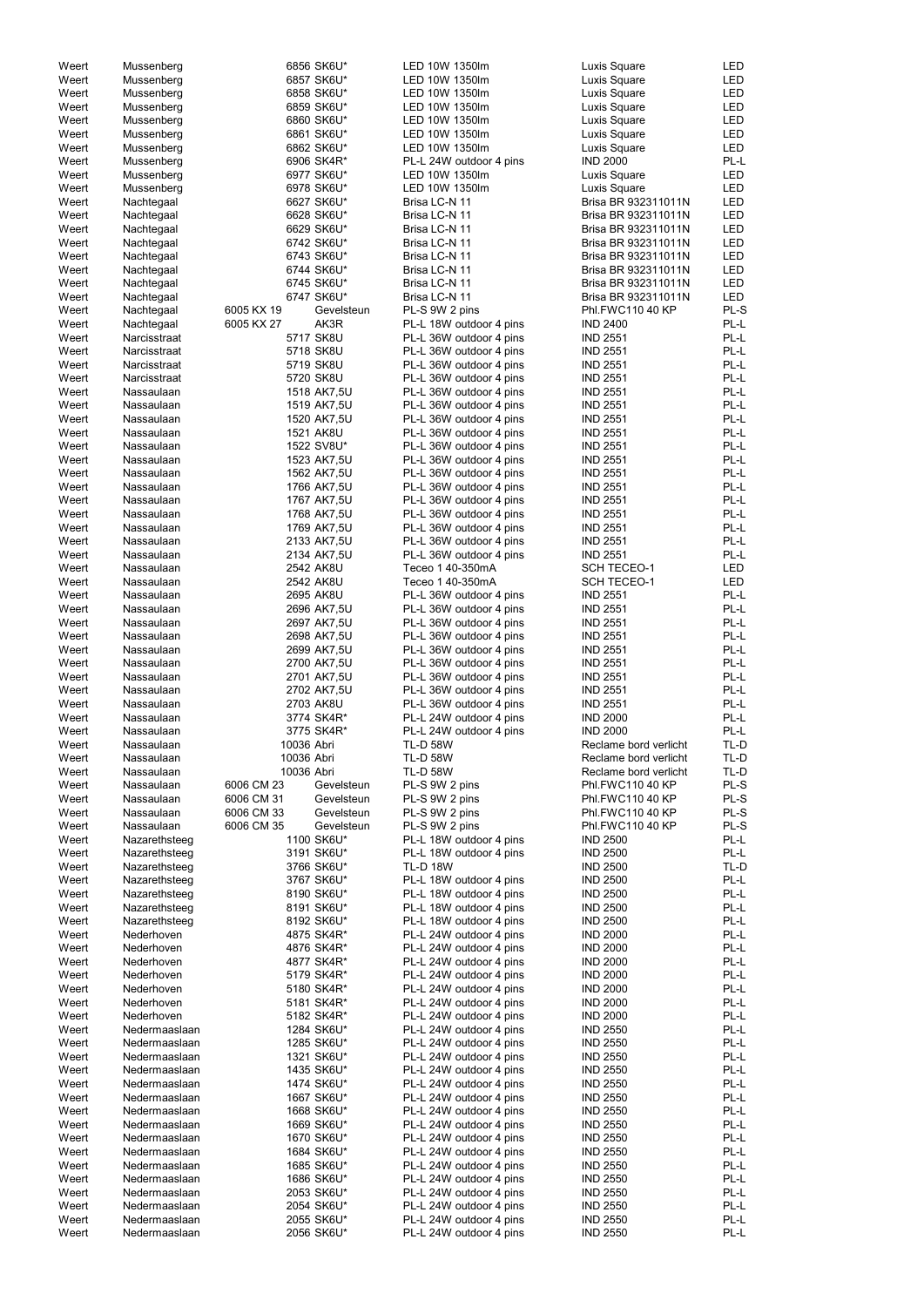| Weert          | Nedermaaslaan                    |            | 2057 SK6U*               | PL-L 24W outdoor 4 pins                                | <b>IND 2550</b>                    | PL-L         |
|----------------|----------------------------------|------------|--------------------------|--------------------------------------------------------|------------------------------------|--------------|
| Weert          | Nedermaaslaan                    |            | 2058 SK6U*               | PL-L 24W outdoor 4 pins                                | <b>IND 2550</b>                    | PL-L         |
| Weert          | Nedermaaslaan                    |            | 2844 SK4R*               | PL-L 24W outdoor 4 pins                                | <b>IND 2000</b>                    | PL-L         |
| Weert          | Nedermaaslaan                    |            | 2845 SK4R*               | PL-L 24W outdoor 4 pins                                | <b>IND 2000</b>                    | PL-L         |
| Weert          | Nedermaaslaan                    |            | 2846 SK4R*               | PL-L 24W outdoor 4 pins                                | <b>IND 2000</b>                    | PL-L         |
| Weert          | Nedermaaslaan                    | 6004 VM 29 | Gevelsteun               | PL-S 9W 2 pins                                         | Phl.FWC110 40 KP                   | PL-S         |
| Weert          | Nedermaaslaan                    | 6004 VM 31 | Gevelsteun               | PL-S 9W 2 pins                                         | Phl.FWC110 40 KP                   | PL-S         |
| Weert          | Nedermaaslaan                    | 6004 VN 18 | Gevelsteun               | PL-S 9W 2 pins                                         | Phl.FWC110 40 KP                   | PL-S         |
| Weert          | Nedermaaslaan                    | 6004 VN 26 | Gevelsteun               | PL-S 9W 2 pins                                         | Phl.FWC110 40 KP                   | PL-S         |
| Weert          | Neelenweg                        |            | 5611 AV6U                | Led siteco 16W 1840lm 1.3a                             | Siteco SL20                        | LED          |
| Weert          | Neelenweg                        |            | 5612 AV6U                | Led siteco 16W 1840lm 1.3a                             | Siteco SL20                        | <b>LED</b>   |
| Weert          | Neelkensbeemd                    |            | 3314 SK6U*               | PL-L 24W outdoor 4 pins                                | <b>IND 2550</b>                    | PL-L         |
| Weert          | Neelkensbeemd                    |            | 3315 SK6U*               | PL-L 24W outdoor 4 pins                                | <b>IND 2550</b>                    | PL-L         |
| Weert          | Neelkensbeemd                    |            | 3316 SK6U*               | PL-L 24W outdoor 4 pins                                | <b>IND 2550</b>                    | PL-L         |
| Weert          | Neelkensbeemd                    |            | 3317 SK6U*               | PL-L 24W outdoor 4 pins                                | <b>IND 2550</b>                    | PL-L         |
| Weert          | Neelkensbeemd                    |            | 3318 SK6U*               | PL-L 24W outdoor 4 pins                                | <b>IND 2550</b>                    | PL-L         |
| Weert          | Neerstraat                       |            | 3226 SK4R*               | <b>TL-D 18W</b>                                        | <b>IND 2050</b>                    | TL-D         |
| Weert          | Neerstraat                       |            | 3965 SK6U*               | PL-L 24W outdoor 4 pins                                | <b>IND 2550</b>                    | PL-L         |
| Weert          | Neerstraat                       |            | 3966 SK6U*               | PL-L 24W outdoor 4 pins                                | <b>IND 2550</b>                    | PL-L         |
| Weert          | Neerstraat                       |            | 3967 SK6U*               | PL-L 24W outdoor 4 pins                                | <b>IND 2550</b>                    | PL-L         |
| Weert          | Neerstraat                       |            | 3968 SK6U*               | PL-L 24W outdoor 4 pins                                | <b>IND 2550</b>                    | PL-L         |
| Weert          | Neerstraat                       |            | 3969 SK6U*               | PL-L 24W outdoor 4 pins                                | <b>IND 2550</b>                    | PL-L         |
| Weert          | Neerstraat                       |            | 3970 SK6U*               | PL-L 24W outdoor 4 pins                                | <b>IND 2550</b>                    | PL-L         |
| Weert          | Neerstraat                       |            | 3971 SK6U*               | PL-L 24W outdoor 4 pins                                | <b>IND 2550</b>                    | PL-L         |
| Weert          | Neerstraat                       |            | 3972 SK6U*               | PL-L 24W outdoor 4 pins                                | <b>IND 2550</b>                    | PL-L         |
| Weert          | Neerstraat                       |            | 3973 SK6U*               | PL-L 24W outdoor 4 pins                                | <b>IND 2550</b>                    | PL-L         |
| Weert          | Neerstraat                       |            | 3974 SK6U*               | PL-L 24W outdoor 4 pins                                | <b>IND 2550</b>                    | PL-L         |
| Weert          | Neerstraat                       |            | 3975 SK6U*               | PL-L 24W outdoor 4 pins                                | <b>IND 2550</b>                    | PL-L         |
| Weert          | Nelissenhofweg                   |            | 2448 AK10U               | SON Pia Plus 100W                                      | <b>PHI SGS 203</b>                 | SON          |
| Weert          | Nelissenhofweg                   |            | 2448 AK10U               | SON Pia Plus 100W                                      | <b>PHI SGS 203</b>                 | SON          |
| Weert          | Nelissenhofweg                   |            | 5023 SV5U                | Valopaa led VP1011 2500lm                              | Valopaa VL1011                     | LED          |
| Weert          | Nelissenhofweg                   |            | 5023 SV5U                | Valopaa led VP1011 2500lm                              | Valopaa VL1011                     | <b>LED</b>   |
| Weert          | Nelissenhofweg                   |            | 5024 AK5R                | Valopaa led VP1011 2500lm                              | Valopaa VL1011                     | LED          |
| Weert          | Nelissenhofweg                   |            | 5025 AK5R                | Valopaa led VP1011 2500lm                              | Valopaa VL1011                     | LED          |
| Weert          | Nelissenhofweg                   |            | 5026 AK5R                | Valopaa led VP1011 2500lm                              | Valopaa VL1011                     | LED          |
| Weert          | Nelissenhofweg                   |            | 5027 AK5R                | Valopaa led VP1011 2500lm                              | Valopaa VL1011                     | <b>LED</b>   |
| Weert          | Nelissenhofweg                   |            | 5028 AK5R                | Valopaa led VP1011 2500lm                              | Valopaa VL1011                     | <b>LED</b>   |
| Weert          | Nelissenhofweg                   |            | 5029 AK5R                | Valopaa led VP1011 2500lm                              | Valopaa VL1011                     | LED          |
| Weert          | Nelissenhofweg                   |            | 5030 AK5R                | Valopaa led VP1011 2500lm                              | Valopaa VL1011                     | LED          |
| Weert          | Nelissenhofweg                   |            | 5031 SV4R                | Valopaa led VP1011 2500lm                              | Valopaa VL1011                     | LED          |
| Weert          | Nelissenhofweg                   |            | 5032 AK5R                | Valopaa led VP1011 2500lm                              | Valopaa VL1011                     | LED<br>LED   |
| Weert          | Nelissenhofweg                   |            | 5033 AK5R                | Valopaa led VP1011 2500lm                              | Valopaa VL1011                     |              |
| Weert          | Nelissenhofweg                   |            | 5034 AK5R<br>5035 AK5R   | Valopaa led VP1011 2500lm                              | Valopaa VL1011                     | LED<br>LED   |
| Weert          | Nelissenhofweg                   |            | 5036 AK5R                | Valopaa led VP1011 2500lm<br>Valopaa led VP1011 2500lm | Valopaa VL1011                     | LED          |
| Weert<br>Weert | Nelissenhofweg<br>Nelissenhofweg |            | 5037 AK5R                | Valopaa led VP1011 2500lm                              | Valopaa VL1011                     | <b>LED</b>   |
| Weert          |                                  |            | 5038 AK5R                |                                                        | Valopaa VL1011                     |              |
| Weert          | Nelissenhofweg<br>Nelissenhofweg |            | 5039 AK5R                | Valopaa led VP1011 2500lm<br>Valopaa led VP1011 2500lm | Valopaa VL1011<br>Valopaa VL1011   | LED<br>LED   |
| Weert          | Nelissenhofweg                   |            | 5040 AK5R                | Valopaa led VP1011 2500lm                              | Valopaa VL1011                     | LED          |
| Weert          | Nelissenhofweg                   |            | 5041 AK5R                | Valopaa led VP1011 2500lm                              | Valopaa VL1011                     | LED          |
| Weert          | Nelissenhofweg                   |            | 5042 SK5R*               | Valopaa led VP1011 2500lm                              | Valopaa VL1011                     | LED          |
| Weert          | Nelissenhofweg                   |            | 5043 AK5R                | Valopaa led VP1011 2500lm                              | Valopaa VL1011                     | LED          |
| Weert          | Nelissenhofweg                   |            | 5044 SK5R*               | Valopaa led VP1011 2500lm                              | Valopaa VL1011                     | LED          |
| Weert          | Neranushof                       |            | 10588 SK4R*              | PL-L 24W outdoor 4 pins                                | <b>IND 2000</b>                    | PL-L         |
| Weert          | Neranushof                       |            | 10589 SK4R*              | PL-L 24W outdoor 4 pins                                | <b>IND 2000</b>                    | PL-L         |
| Weert          | Neuborgh                         |            | 4712 SK4R*               | PL-L 24W outdoor 4 pins                                | <b>IND 2000</b>                    | PL-L         |
| Weert          | Neuborgh                         |            | 4713 SK4R*               | PL-L 24W outdoor 4 pins                                | <b>IND 2000</b>                    | PL-L         |
| Weert          | Neuborgh                         |            | 4714 SK4R*               | PL-L 24W outdoor 4 pins                                | <b>IND 2000</b>                    | PL-L         |
| Weert          | Neuborgh                         | 6002 XV 16 | Gevelsteun               | PL-S 9W 2 pins                                         | Phl.FWC110 40 KP                   | PL-S         |
| Weert          | Neuborgh                         | 6002 XV 20 | Gevelsteun               | PL-S 9W 2 pins                                         | Phl.FWC110 40 KP                   | PL-S         |
| Weert          | Nierhoven                        |            | 4803 SK4R*               | PL-L 24W outdoor 4 pins                                | <b>IND 2000</b>                    | PL-L         |
| Weert          | Nierhoven                        |            | 4804 SK4R*               | PL-L 24W outdoor 4 pins                                | <b>IND 2000</b>                    | PL-L         |
| Weert          | Nierhoven                        |            | 4805 SK4R*               | PL-L 24W outdoor 4 pins                                | <b>IND 2000</b>                    | PL-L         |
| Weert          | Nierhoven                        |            | 4806 SK4R*               | PL-L 24W outdoor 4 pins                                | <b>IND 2000</b>                    | PL-L         |
| Weert          | Nierhoven                        |            | 4807 SK4R*               | PL-L 24W outdoor 4 pins                                | <b>IND 2000</b>                    | PL-L         |
| Weert          | Nierhoven                        |            | 4808 SK4R*               | PL-L 24W outdoor 4 pins                                | <b>IND 2000</b>                    | PL-L         |
| Weert          | Nieuwe Markt                     |            |                          | 111 Bambu530 DEA S Tronic Retro 525mA 6296lm LED       | <b>DAE Tronic</b>                  | LED          |
| Weert          | Nieuwe Markt                     |            | 236 Light                | Internation SON-T Plus 400W                            | <b>SILL 460</b>                    | SON          |
| Weert          | Nieuwe Markt                     |            | 237 Light                | Internation SON-T Plus 400W                            | <b>SILL 460</b>                    | SON          |
| Weert          | Nieuwe Markt                     |            | 238 Light                | Internation SON-T Plus 400W                            | <b>SILL 460</b>                    | SON          |
| Weert          | Nieuwe Markt                     |            |                          | 242 Bambu530 DEA S Tronic Retro 525mA 6296lm LED       | <b>DAE Tronic</b>                  | LED          |
| Weert          | Nieuwe Markt                     |            |                          | 243 Bambu530 DEA S Tronic Retro 525mA 6296lm LED       | <b>DAE Tronic</b>                  | LED          |
| Weert          | Nieuwe Markt                     |            | 716 Gevelsteun           | Tronic Retro 525mA 6296lm LED                          | <b>DAE Tronic</b>                  | LED          |
| Weert          | Nieuwe Markt                     |            |                          | 1887 Light Internation SON-T Plus 400W                 | <b>SILL 460</b>                    | SON          |
| Weert          | Nieuwe Markt                     |            | 2533 Gevelsteun          | Tronic Retro 525mA 6296lm LED                          | <b>DAE Tronic</b>                  | LED          |
| Weert          | Nieuwe Markt                     | 002533e    | Gevelsteun               | Tronic Retro 525mA 6296lm LED                          | <b>DAE Tronic</b>                  | LED          |
| Weert          | Nieuwe Markt                     | 002533x    | Gevelsteun               | Tronic Retro 525mA 6296lm LED                          | <b>DAE Tronic</b>                  | LED          |
| Weert          | Nieuwe Markt                     |            |                          | 2534 Bambu530 DEA STronic Retro 525mA 6296lm LED       | <b>DAE Tronic</b>                  | LED          |
| Weert          | Nieuwe Markt                     |            | 5134 Gevelsteun          | Tronic Retro 525mA 6296lm LED                          | <b>DAE Tronic</b>                  | LED          |
| Weert          | Nieuwe Markt                     |            |                          | 6918 Bambu530 DEA STronic Retro 525mA 6296Im LED       | <b>DAE Tronic</b>                  | LED          |
| Weert          | Nieuwe Markt                     |            | 12539 SK5R*              | Led Crius 36led                                        | Crius                              | LED          |
| Weert          | Nieuwe Markt                     |            | 12540 SK5R*              | Led Crius 36led                                        | Crius                              | LED          |
| Weert          | Nieuwenbroek                     |            | 5898 SV2,5R<br>5994 SV3R | PL-L 24W outdoor 4 pins                                | <b>IND 2015</b>                    | PL-L         |
| Weert          |                                  |            |                          | PL-L 24W outdoor 4 pins                                | <b>IND 2015</b>                    | PL-L         |
|                | Nieuwenbroek                     |            |                          |                                                        |                                    |              |
| Weert          | Nieuwenbroek                     |            | 5995 SV3R                | PL-L 24W outdoor 4 pins                                | <b>IND 2015</b>                    | PL-L         |
| Weert<br>Weert | Nieuwendijk<br>Nieuwendijk       |            | 5158 SK6U*<br>5159 AK6U  | PL-L 24W outdoor 4 pins<br>PL-L 24W outdoor 4 pins     | <b>IND 2550</b><br><b>IND 2550</b> | PL-L<br>PL-L |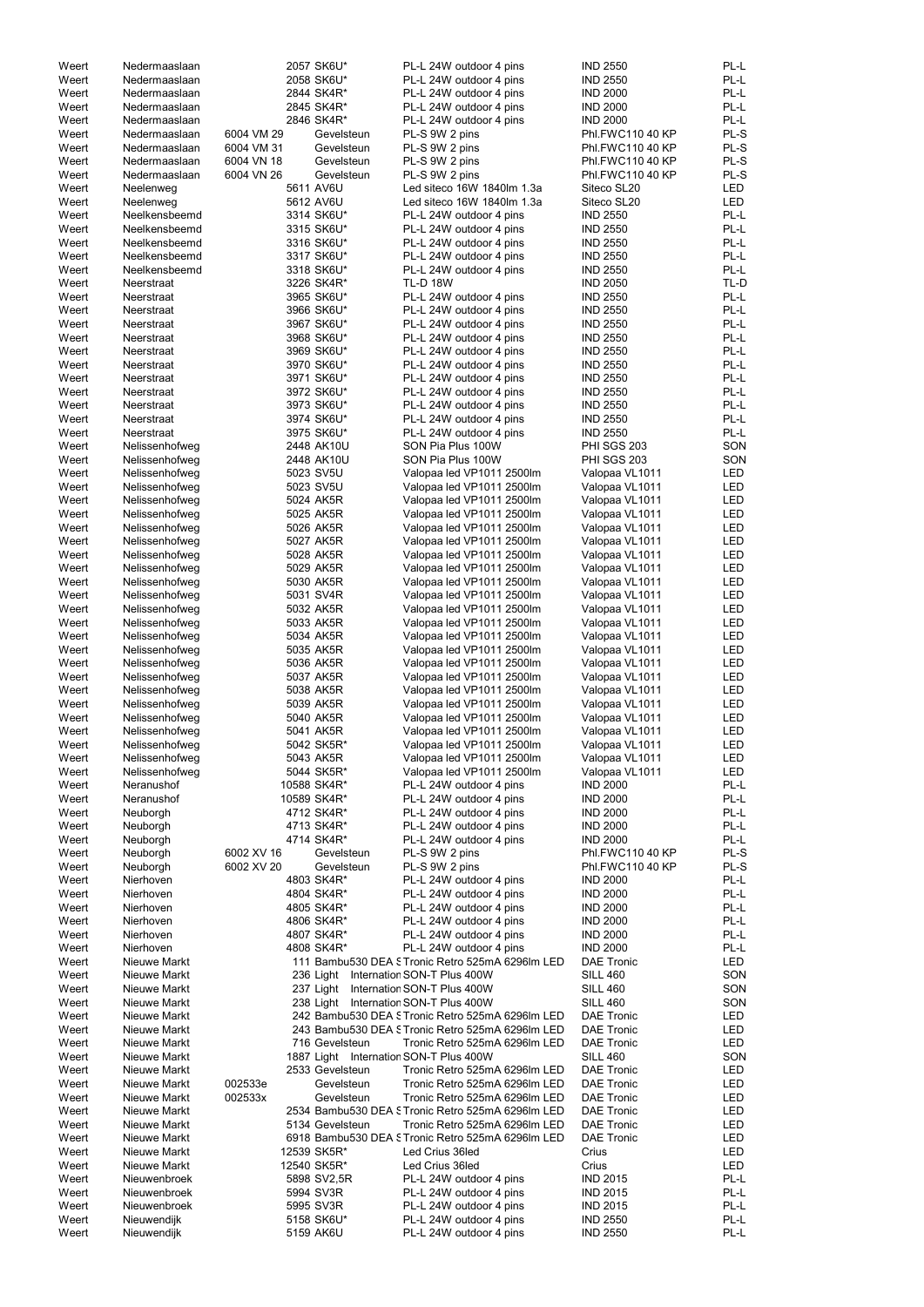| Weert          | Nieuwendijk                |            | 5160 AK6U                | PL-L 24W outdoor 4 pins                            | <b>IND 2550</b>                    | PL-L         |
|----------------|----------------------------|------------|--------------------------|----------------------------------------------------|------------------------------------|--------------|
| Weert          | Nieuwenheerd               |            | 1746 SK6U*               | PS-LHP saled ipv PL-L 24                           | <b>IND 2550</b>                    | <b>LED</b>   |
| Weert          | Nieuwenheerd               |            | 1747 SK6U*               | PS-LHP saled ipv PL-L 24                           | <b>IND 2550</b>                    | <b>LED</b>   |
| Weert          | Nieuwenheerd               |            | 1748 SK6U*               | PS-LHP saled ipv PL-L 24                           | <b>IND 2550</b>                    | <b>LED</b>   |
|                |                            |            |                          |                                                    |                                    |              |
| Weert          | Nieuwenheerd               |            | 1749 SK6U*               | PS-LHP saled ipv PL-L 24                           | <b>IND 2550</b>                    | <b>LED</b>   |
| Weert          | Nieuwenheerd               |            | 1750 SK6U*               | PS-LHP saled ipv PL-L 24                           | <b>IND 2550</b>                    | <b>LED</b>   |
| Weert          | Nieuwenheerd               |            | 1753 SK6U*               | PS-LHP saled ipv PL-L 24                           | <b>IND 2550</b>                    | <b>LED</b>   |
| Weert          | Nieuwenheerd               |            | 2092 SK6U*               | PS-LHP saled ipv PL-L 24                           | <b>IND 2550</b>                    | <b>LED</b>   |
|                |                            |            |                          |                                                    |                                    |              |
| Weert          | Nieuwenheerd               |            | 2093 SK6U*               | PS-LHP saled ipv PL-L 24                           | <b>IND 2550</b>                    | <b>LED</b>   |
| Weert          | Nieuwenheerd               |            | 2094 SK6U*               | PS-LHP saled ipv PL-L 24                           | <b>IND 2550</b>                    | <b>LED</b>   |
| Weert          | Nieuwenheerd               |            | 2227 SK6U*               | PS-LHP saled ipv PL-L 24                           | <b>IND 2550</b>                    | <b>LED</b>   |
|                |                            |            |                          |                                                    |                                    |              |
| Weert          | Nieuwenhove                |            | 1866 SK5R*               | PL-L 24W outdoor 4 pins                            | <b>IND 2600</b>                    | PL-L         |
| Weert          | Nieuwenhove                |            | 1925 SK6U*               | PL-L 36W outdoor 4 pins                            | <b>IND 2500</b>                    | PL-L         |
| Weert          | Nieuwenhove                |            | 4129 SK4R*               | PL-L 24W outdoor 4 pins                            | <b>IND 2000</b>                    | PL-L         |
| Weert          | Nieuwenhove                |            | 4592 SK6U*               | PL-L 24W outdoor 4 pins                            | <b>IND 2550</b>                    | PL-L         |
|                |                            |            |                          |                                                    |                                    |              |
| Weert          | Nieuwenhove                |            | 4593 SK6U*               | PL-L 36W outdoor 4 pins                            | <b>IND 2500</b>                    | PL-L         |
| Weert          | Nieuwenhove                |            | 4594 SK6U*               | PL-L 24W outdoor 4 pins                            | <b>IND 2550</b>                    | PL-L         |
| Weert          | Nieuwenhove                |            | 4595 SK6U*               | PL-L 24W outdoor 4 pins                            | <b>IND 2550</b>                    | PL-L         |
| Weert          | Nieuwenhove                |            | 4596 SK6U*               | PL-L 36W outdoor 4 pins                            | <b>IND 2500</b>                    | PL-L         |
|                |                            |            |                          |                                                    |                                    |              |
| Weert          | Nieuwenhove                |            | 4597 SK6U*               | PL-L 36W outdoor 4 pins                            | <b>IND 2500</b>                    | PL-L         |
| Weert          | Nieuwenhove                |            | 4609 SK6U*               | PL-L 24W outdoor 4 pins                            | <b>IND 2550</b>                    | PL-L         |
| Weert          | Nieuwenhove                |            | 4610 SK6U*               | PL-L 24W outdoor 4 pins                            | <b>IND 2550</b>                    | PL-L         |
|                |                            |            |                          |                                                    |                                    |              |
| Weert          | Nieuwenhove                |            | 4752 SK5R*               | PL-L 24W outdoor 4 pins                            | <b>IND 2000</b>                    | PL-L         |
| Weert          | Nieuwenhove                |            | 4753 SK9U                | SON-T Plus 70W                                     | <b>IND 2600</b>                    | SON          |
| Weert          | Nieuwenhove                |            | 4785 AK8U                | SON-T Plus 70W                                     | <b>IND 2600</b>                    | SON          |
| Weert          | Nieuwenhove                |            | 4786 SK4R*               | PL-L 24W outdoor 4 pins                            | <b>IND 2000</b>                    | PL-L         |
|                |                            |            |                          |                                                    |                                    |              |
| Weert          | Nieuwenhove                |            | 4787 SK4R*               | PL-L 24W outdoor 4 pins                            | <b>IND 2000</b>                    | PL-L         |
| Weert          | Nieuwenhove                |            | 4858 SK6U*               | PL-L 36W outdoor 4 pins                            | <b>IND 2500</b>                    | PL-L         |
| Weert          | Nieuwenhove                |            | 4884 SK6U*               | PL-L 24W outdoor 4 pins                            | <b>IND 2550</b>                    | PL-L         |
| Weert          | Nieuwenhove                |            | 4885 SK6U*               | PL-L 36W outdoor 4 pins                            | <b>IND 2500</b>                    | PL-L         |
|                |                            |            |                          |                                                    |                                    |              |
| Weert          | Nieuwenhove                |            | 4886 SK4R*               | PL-L 24W outdoor 4 pins                            | <b>IND 2000</b>                    | PL-L         |
| Weert          | Nieuwenhove                |            | 5341 SK4R*               | PL-L 24W outdoor 4 pins                            | <b>IND 2000</b>                    | PL-L         |
| Weert          | Nieuwenhove                |            | 5342 SK4R*               | PL-L 24W outdoor 4 pins                            | <b>IND 2000</b>                    | PL-L         |
|                |                            |            |                          |                                                    |                                    |              |
| Weert          | Nieuwenhove                |            | 9509 AK8U                | SON-T Plus 70W                                     | <b>IND 2600</b>                    | SON          |
| Weert          | Nieuwenhove                | 6002 XG 42 | Gevelsteun               | PL-S 9W 2 pins                                     | Phl.FWC110 40 KP                   | PL-S         |
| Weert          | Nieuwenhove                | 6002 XG 58 | Gevelsteun               | PL-S 9W 2 pins                                     | Phl.FWC110 40 KP                   | PL-S         |
| Weert          | Nieuwenhove                | 6002 XG 64 | Gevelsteun               | PL-S 9W 2 pins                                     | Phl.FWC110 40 KP                   | PL-S         |
|                |                            |            |                          |                                                    |                                    |              |
| Weert          | Nieuwstraat                |            | 309 SK4R*                | PL-L 24W outdoor 4 pins                            | <b>IND 2000</b>                    | PL-L         |
| Weert          | Nieuwstraat                |            | 310 SK4R*                | PL-L 24W outdoor 4 pins                            | <b>IND 2000</b>                    | PL-L         |
| Weert          | Nieuwstraat                |            | 311 SK4R*                | PL-L 24W outdoor 4 pins                            | <b>IND 2000</b>                    | PL-L         |
|                |                            |            |                          |                                                    |                                    |              |
| Weert          | Nieuwstraat                |            | 316 SK4R*                | PL-L 24W outdoor 4 pins                            | <b>IND 2000</b>                    | PL-L         |
| Weert          | Nieuwstraat                |            | 317 SK4R*                | PL-L 24W outdoor 4 pins                            | <b>IND 2000</b>                    | PL-L         |
| Weert          | Nieuwstraat                |            | 318 SK4R*                | PL-L 24W outdoor 4 pins                            | <b>IND 2000</b>                    | PL-L         |
| Weert          | Nieuwstraat                |            | 320 SK4R*                | PL-L 24W outdoor 4 pins                            | <b>IND 2000</b>                    | PL-L         |
|                |                            |            |                          |                                                    |                                    |              |
| Weert          | Nieuwstraat                |            | 2404 SK4R*               | PL-L 24W outdoor 4 pins                            | <b>IND 2000</b>                    | PL-L         |
| Weert          | Nieuwstraat                |            | 2405 SK4R*               | PL-L 24W outdoor 4 pins                            | <b>IND 2000</b>                    | PL-L         |
| Weert          | Nieuwstraat                |            | 2406 SK4R*               | PL-L 24W outdoor 4 pins                            | <b>IND 2000</b>                    | PL-L         |
|                |                            |            |                          |                                                    |                                    |              |
| Weert          | Nieuwstraat                |            | 2407 SK4R*               | PL-L 24W outdoor 4 pins                            | <b>IND 2000</b>                    | PL-L         |
| Weert          | Nieuwstraat                |            | 4895 SK6U*               | SON-T Plus 70W                                     | <b>IND 2600</b>                    | SON          |
| Weert          | Nieuwstraat                |            | 4896 SK6U*               | SON-T Plus 70W                                     | <b>IND 2600</b>                    | SON          |
| Weert          | Nieuwstraat                |            | 6355 SK4R*               | PL-L 24W outdoor 4 pins                            | <b>IND 2000</b>                    | PL-L         |
|                |                            |            |                          |                                                    |                                    |              |
| Weert          | Nieuwstraat                |            | 6356 SK4R*               | PL-L 24W outdoor 4 pins                            | <b>IND 2000</b>                    | PL-L         |
| Weert          | Nieuwstraat                |            | 7974 Gevelsteun          | PL-L 24W outdoor 4 pins                            | <b>IND 2600</b>                    | PL-L         |
| Weert          | Nieuwstraat                |            | 7975 SV4R                | PL-L 24W outdoor 4 pins                            | <b>IND 2600</b>                    | PL-L         |
|                |                            |            | Gevelsteun               |                                                    | Phl.FWC110 40 KP                   | PL-S         |
| Weert          | Nieuwstraat                | 6001 TV 17 |                          | PL-S 9W 2 pins                                     |                                    |              |
| Weert          | Nieuwstraat                | 6001 TW 59 | Gevelsteun               | PL-S 5W 2 pins                                     | Mini Quad                          | PL-S         |
| Weert          | Nieuwstraat                | 6001 TW 59 | Gevelsteun               | PL-S 5W 2 pins                                     | Mini Quad                          | PL-S         |
| Weert          | Nobellaan                  |            | 5001 SK5R*               | Friza 16Led 350mA                                  | <b>SCH FRIZA</b>                   | <b>LED</b>   |
|                |                            |            |                          |                                                    |                                    |              |
| Weert          | Nobellaan                  |            | 5049 SK5R*               | Friza 16Led 350mA                                  | <b>SCH FRIZA</b>                   | LED          |
| Weert          | Nobellaan                  |            | 5321 SK5R*               | Friza 16Led 350mA                                  | <b>SCH FRIZA</b>                   | LED          |
| Weert          | Nobellaan                  |            | 5322 SK5R*               | Friza 16Led 350mA                                  | <b>SCH FRIZA</b>                   | LED          |
| Weert          | Nobellaan                  |            | 5323 SK5R*               | Friza 16Led 350mA                                  | <b>SCH FRIZA</b>                   | LED          |
| Weert          | Nobellaan                  |            |                          | Friza 16Led 350mA                                  |                                    | <b>LED</b>   |
|                |                            |            | 5324 SK5R*               |                                                    | <b>SCH FRIZA</b>                   |              |
| Weert          | Nobellaan                  |            | 5325 SK5R*               | Friza 16Led 350mA                                  | <b>SCH FRIZA</b>                   | <b>LED</b>   |
| Weert          | Nobellaan                  |            | 5326 SK5R*               | Friza 16Led 350mA                                  | <b>SCH FRIZA</b>                   | <b>LED</b>   |
| Weert          | Nobellaan                  |            | 5327 SK5R*               | Friza 16Led 350mA                                  | <b>SCH FRIZA</b>                   | <b>LED</b>   |
|                |                            |            |                          |                                                    |                                    |              |
| Weert          | Nobellaan                  |            | 5328 SK5R*               | Friza 16Led 350mA                                  | <b>SCH FRIZA</b>                   | LED          |
| Weert          | Nobellaan                  |            | 5329 SK5R*               | Friza 16Led 350mA                                  | <b>SCH FRIZA</b>                   | LED          |
| Weert          | Nobellaan                  |            | 5330 SK5R*               | Friza 16Led 350mA                                  | <b>SCH FRIZA</b>                   | LED          |
| Weert          | Nobellaan                  |            | 5505 SK5R*               | Friza 16Led 350mA                                  | <b>SCH FRIZA</b>                   | LED          |
|                |                            |            |                          |                                                    |                                    |              |
| Weert          | Noorderlaan                |            | 1189 SK6U*               | PL-L 24W outdoor 4 pins                            | <b>IND 2550</b>                    | PL-L         |
| Weert          | Noorderlaan                |            | 1190 SK6U*               | PL-L 24W outdoor 4 pins                            | <b>IND 2550</b>                    | PL-L         |
| Weert          | Noorderlaan                |            | 1386 SK6U*               | PL-L 24W outdoor 4 pins                            | <b>IND 2550</b>                    | PL-L         |
|                |                            |            |                          | PL-L 24W outdoor 4 pins                            |                                    | PL-L         |
| Weert          | Noorderlaan                |            | 1387 SK6U*               |                                                    | <b>IND 2550</b>                    |              |
| Weert          | Noorderlaan                |            | 1388 SK6U*               | PL-L 24W outdoor 4 pins                            | <b>IND 2600</b>                    | PL-L         |
| Weert          | Noorderlaan                |            | 1389 SK6U*               | PL-L 24W outdoor 4 pins                            | <b>IND 2550</b>                    | PL-L         |
| Weert          | Noorderlaan                |            | 1390 SK6U*               | PL-L 24W outdoor 4 pins                            | <b>IND 2550</b>                    | PL-L         |
|                |                            |            |                          |                                                    |                                    |              |
| Weert          | Noorderlaan                |            | 1391 SK6U*               | PL-L 24W outdoor 4 pins                            | <b>IND 2550</b>                    | PL-L         |
| Weert          | Noorderlaan                |            | 1392 SK6U*               | PL-L 24W outdoor 4 pins                            | <b>IND 2550</b>                    | PL-L         |
| Weert          | Noorderlaan                |            | 1393 SK6U*               | PL-L 24W outdoor 4 pins                            | <b>IND 2550</b>                    | PL-L         |
|                |                            |            | 1394 SK6U*               |                                                    |                                    |              |
| Weert          | Noorderlaan                |            |                          | PL-L 24W outdoor 4 pins                            | <b>IND 2550</b>                    | PL-L         |
| Weert          | Noorderlaan                |            | 2548 SK6U*               | PL-L 24W outdoor 4 pins                            | <b>IND 2550</b>                    | PL-L         |
| Weert          | Noorderlaan                |            | 2549 SK6U*               | PL-L 24W outdoor 4 pins                            | <b>IND 2550</b>                    | PL-L         |
| Weert          | Noorderlaan                |            | 2550 SK6U*               | PL-L 24W outdoor 4 pins                            | <b>IND 2550</b>                    | PL-L         |
|                | Noorderlaan                |            |                          |                                                    |                                    |              |
| Weert          |                            |            | 2551 SK6U*               | PL-L 24W outdoor 4 pins                            | <b>IND 2550</b>                    | PL-L         |
|                |                            |            |                          |                                                    |                                    |              |
| Weert<br>Weert | Noorderlaan<br>Noorderlaan |            | 3117 SK6U*<br>3118 SK6U* | PL-L 24W outdoor 4 pins<br>PL-L 24W outdoor 4 pins | <b>IND 2550</b><br><b>IND 2550</b> | PL-L<br>PL-L |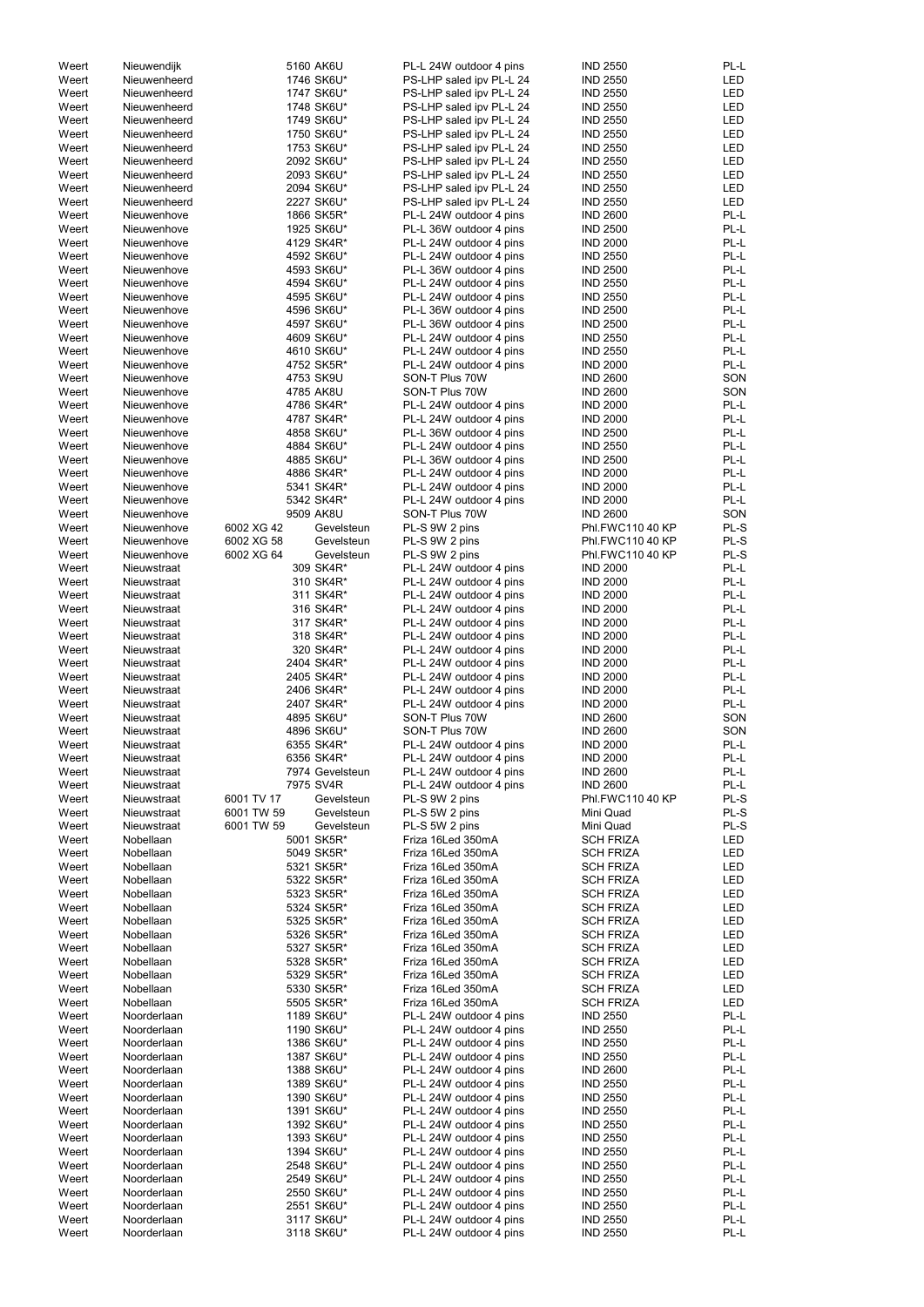| Weert | Noorderlaan  |              | 3119 SK6U*  | PL-L 24W outdoor 4 pins | <b>IND 2550</b>                 | PL-L       |
|-------|--------------|--------------|-------------|-------------------------|---------------------------------|------------|
| Weert | Noorderlaan  |              | 3120 SK6U*  | PL-L 24W outdoor 4 pins | <b>IND 2550</b>                 | PL-L       |
| Weert | Noorderlaan  |              | 3121 SK6U*  | PL-L 24W outdoor 4 pins | <b>IND 2550</b>                 | PL-L       |
| Weert | Noorderlaan  |              | 3122 SK6U*  | PL-L 24W outdoor 4 pins | <b>IND 2550</b>                 | PL-L       |
|       |              |              |             |                         |                                 |            |
| Weert | Noorderlaan  |              | 3123 SK6U*  | PL-L 24W outdoor 4 pins | <b>IND 2550</b>                 | PL-L       |
| Weert | Noorderlaan  |              | 3124 SK6U*  | PL-L 24W outdoor 4 pins | <b>IND 2550</b>                 | PL-L       |
| Weert | Noorderlaan  |              | 3125 SK6U*  | PL-L 24W outdoor 4 pins | <b>IND 2550</b>                 | PL-L       |
| Weert | Noorderlaan  |              | 3207 SK6U*  | PL-L 36W outdoor 4 pins | <b>IND 2551</b>                 | PL-L       |
|       |              |              |             |                         |                                 |            |
| Weert | Noorderlaan  |              | 8842 SK6U*  | PL-L 24W outdoor 4 pins | <b>IND 2550</b>                 | PL-L       |
| Weert | Noorderlaan  |              | 9773 SK4R*  | PL-L 24W outdoor 4 pins | <b>IND 2000</b>                 | PL-L       |
| Weert | Noorderlaan  | 6004 HV 42   | Gevelsteun  | PL-S 9W 2 pins          | Phl.FWC110 40 KP                | PL-S       |
|       |              |              |             |                         |                                 |            |
| Weert | Noorderlaan  | 6004 HV 48   | Gevelsteun  | PL-S 9W 2 pins          | Phl.FWC110 40 KP                | PL-S       |
| Weert | Noorderlaan  | 6004 HW 64   | Gevelsteun  | PL-S 9W 2 pins          | Phl.FWC110 40 KP                | PL-S       |
| Weert | Noorderlaan  | 6004 HW 74   | Gevelsteun  | LED 9W                  | PHI BWC 110                     | LED        |
| Weert |              | 6004 HW 78   | Gevelsteun  |                         | Phl.FWC110 40 KP                | PL-S       |
|       | Noorderlaan  |              |             | PL-S 9W 2 pins          |                                 |            |
| Weert | Noorderlaan  | 6004 HW 78 1 | Gevelsteun  | LED 9W                  | PHI BWC 110                     | <b>LED</b> |
| Weert | Noorderlaan  | 6004 HW 82   | Gevelsteun  | PL-S 9W 2 pins          | Phl.FWC110 40 KP                | PL-S       |
| Weert | Noorderlaan  | 6004 HW 86   | Gevelsteun  | PL-S 9W 2 pins          | Phl.FWC110 40 KP                | PL-S       |
|       |              |              |             |                         |                                 |            |
| Weert | Noordkade    |              | 1032 AK9U   | LED 56-350mA            | <b>SCH TECEO-2</b>              | LED        |
| Weert | Noordkade    |              | 1032 AK9U   | LED 56-350mA            | <b>SCH TECEO-2</b>              | <b>LED</b> |
| Weert | Noordkade    |              | 2429 SK4R*  | PL-L 24W outdoor 4 pins | <b>IND 2000</b>                 | PL-L       |
|       | Noordkade    |              | 2508 SK4R*  |                         | <b>IND 2000</b>                 | PL-L       |
| Weert |              |              |             | PL-L 24W outdoor 4 pins |                                 |            |
| Weert | Noordkade    |              | 7790 AK8U   | SON-T Plus 70W          | <b>IND 2600</b>                 | SON        |
| Weert | Noordkade    |              | 7791 AK8U   | SON-T Plus 70W          | <b>IND 2600</b>                 | SON        |
| Weert | Noordkade    |              | 7792 AK8U   | SON-T Plus 70W          | <b>IND 2600</b>                 | SON        |
|       |              |              |             |                         |                                 |            |
| Weert | Noordkade    |              | 7947 AK8U   | SON-T Plus 70W          | <b>IND 2600</b>                 | SON        |
| Weert | Noordkade    |              | 7948 AK8U   | SON-T Plus 70W          | <b>IND 2600</b>                 | SON        |
| Weert | Noordkade    |              | 7949 AK8U   | SON-T Plus 70W          | <b>IND 2600</b>                 | SON        |
|       |              |              |             |                         |                                 |            |
| Weert | Noordkade    |              | 7950 AK8U   | SON-T Plus 70W          | <b>IND 2600</b>                 | SON        |
| Weert | Noordkade    |              | 7951 AK8U   | SON-T Plus 70W          | <b>IND 2600</b>                 | SON        |
| Weert | Noordkade    |              | 7952 AK8U   | SON-T Plus 70W          | <b>IND 2600</b>                 | SON        |
| Weert | Noordkade    |              | 8671 AK8U   | SON-T Plus 70W          | <b>IND 2600</b>                 | SON        |
|       |              |              |             |                         |                                 |            |
| Weert | Noordkade    |              | 11530 SK6U* | Led 26W                 | Libra 2565 Retroled 24led W LED |            |
| Weert | Noordkade    |              | 11531 SK6U* | Led 26W                 | Libra 2565 Retroled 24led W LED |            |
| Weert | Noordkade    |              | 11532 SK6U* | Led 26W                 | Libra 2565 Retroled 24led W LED |            |
|       |              |              |             |                         |                                 |            |
| Weert | Noordkade    |              | 11533 SK6U* | Led 26W                 | Libra 2565 Retroled 24led W LED |            |
| Weert | Noordkade    |              | 11534 SK6U* | Led 26W                 | Libra 2565 Retroled 24led W LED |            |
| Weert | Noordkade    |              | 11535 SK6U* | Led 26W                 | Libra 2565 Retroled 24led W LED |            |
| Weert | Noordkade    |              | 11536 SK6U* | Led 26W                 | Libra 2565 Retroled 24led W LED |            |
|       |              |              |             |                         |                                 |            |
| Weert | Noordkade    |              | 11537 SK6U* | Led 26W                 | Libra 2565 Retroled 24led W LED |            |
| Weert | Noordkade    |              | 11538 SK6U* | Led 26W                 | Libra 2565 Retroled 24led W LED |            |
| Weert | Noordkade    |              | 11539 SK6U* | Led 26W                 | Libra 2565 Retroled 24led W LED |            |
|       |              |              |             |                         |                                 |            |
| Weert | Noordkade    |              | 11540 SK6U* | Led 26W                 | Libra 2565 Retroled 24led W LED |            |
| Weert | Noordkade    |              | 11541 SK6U* | Led 26W                 | Libra 2565 Retroled 24led W LED |            |
| Weert | Noordkade    |              | 11542 SK6U* | Led 26W                 | Libra 2565 Retroled 24led W LED |            |
|       | Noordkade    |              |             |                         |                                 |            |
| Weert |              |              | 11543 SK6U* | Led 26W                 | Libra 2565 Retroled 24led W LED |            |
| Weert | Noordkade    |              | 11544 SK6U* | Led 26W                 | Libra 2565 Retroled 24led W LED |            |
| Weert | Noordkade    |              | 11545 SK6U* | Led 26W                 | Libra 2565 Retroled 24led W LED |            |
| Weert | Noordkade    |              | 11546 SK6U* | Led 26W                 | Libra 2565 Retroled 24led W LED |            |
|       |              |              |             |                         |                                 |            |
| Weert | Noordkade    |              | 11547 SK6U* | Led 26W                 | Libra 2565 Retroled 24led W LED |            |
| Weert | Noordkade    |              | 11548 SK6U* | Led 26W                 | Libra 2565 Retroled 24led W LED |            |
| Weert | Noordkade    |              | 11549 SK6U* | Led 26W                 | Libra 2565 Retroled 24led W LED |            |
| Weert | Noordkade    |              | 11550 SK6U* | Led 26W                 | Libra 2565 Retroled 24led W LED |            |
|       |              |              |             |                         |                                 |            |
| Weert | Noordkade    |              | 11551 SK6U* | Led 26W                 | Libra 2565 Retroled 24led W LED |            |
| Weert | Noordkade    |              | 11552 SK6U* | Led 26W                 | Libra 2565 Retroled 24led W LED |            |
| Weert | Noordkade    |              | 11553 SK6U* | Led 26W                 | Libra 2565 Retroled 24led W LED |            |
|       |              |              |             |                         |                                 |            |
| Weert | Noordkade    |              | 11554 SK6U* | Led 26W                 | Libra 2565 Retroled 24led W LED |            |
| Weert | Noordkade    |              | 11555 SK6U* | Led 26W                 | Libra 2565 Retroled 24led W LED |            |
| Weert | Noordkade    |              | 11556 SK6U* | Led 26W                 | Libra 2565 Retroled 24led W LED |            |
| Weert | Noordkade    |              | 11557 SK6U* | Led 26W                 | Libra 2565 Retroled 24led W LED |            |
|       |              |              |             |                         |                                 |            |
| Weert | Noordkade    |              | 11558 SK6U* | Led 26W                 | Libra 2565 Retroled 24led W LED |            |
| Weert | Noordkade    |              | 11559 SK6U* | Led 26W                 | Libra 2565 Retroled 24led W LED |            |
| Weert | Noordkade    |              | 11560 SK6U* | Led 26W                 | Libra 2565 Retroled 24led W LED |            |
| Weert | N.t.b.       | 12612 AK4R   |             | LED 28W 3600lm          | Alura 16 led NW optiek 510. LED |            |
|       |              |              |             |                         |                                 |            |
| Weert | N.t.b.       | 12613 AK4R   |             | LED 19W 2400lm          | Alura 16 led NW optiek 510. LED |            |
| Weert | N.t.b.       | 12614 AK4R   |             | LED 19W 2400lm          | Alura 16 led NW optiek 510. LED |            |
| Weert | N.t.b.       | 12615 AK4R   |             | LED 19W 2400lm          | Alura 16 led NW optiek 510. LED |            |
|       |              |              |             |                         |                                 |            |
| Weert | N.t.b.       | 12616 AK4R   |             | LED 19W 2400lm          | Alura 16 led NW optiek 510. LED |            |
| Weert | N.t.b.       | 12617 AK4R   |             | LED 19W 2400lm          | Alura 16 led NW optiek 510. LED |            |
| Weert | N.t.b.       | 12618 AK4R   |             | LED 19W 2400lm          | Alura 16 led NW optiek 510. LED |            |
|       |              |              |             |                         |                                 |            |
| Weert | N.t.b.       | 12619 AK4R   |             | LED 19W 2400lm          | Alura 16 led NW optiek 510. LED |            |
| Weert | N.t.b.       | 12645 AK4R   |             | LED 19W 2400lm          | Alura 16 led NW optiek 510. LED |            |
| Weert | N.t.b.       | 12646 AK4R   |             | LED 19W 2400lm          | Alura 16 led NW optiek 510. LED |            |
|       | N.t.b.       | 12647 AK4R   |             | LED 19W 2400lm          |                                 |            |
| Weert |              |              |             |                         | Alura 16 led NW optiek 510. LED |            |
| Weert | N.t.b.       | 12648 AK4R   |             | LED 19W 2400lm          | Alura 16 led NW optiek 510. LED |            |
| Weert | N.t.b.       | 12649 AK4R   |             | LED 19W 2400lm          | Alura 16 led NW optiek 510. LED |            |
| Weert | N.t.b.       | 12650 AK4R   |             | LED 19W 2400lm          | Alura 16 led NW optiek 510. LED |            |
|       |              |              |             |                         |                                 |            |
| Weert | N.t.b.       | 12651 AK4R   |             | LED 19W 2400lm          | Alura 16 led NW optiek 510. LED |            |
| Weert | N.t.b.       | 12652 AK4R   |             | LED 19W 2400lm          | Alura 16 led NW optiek 510. LED |            |
| Weert | N.t.b.       | 12665 AK4R   |             | LED 28W 3600lm          | Alura 16 led NW optiek 510. LED |            |
|       |              |              |             |                         |                                 |            |
| Weert | N.t.b.       | 12666 AK4R   |             | LED 28W 3600lm          | Alura 16 led NW optiek 510. LED |            |
| Weert | Nunhemstraat |              | 3861 SK4R*  | PL-L 24W outdoor 4 pins | <b>IND 2000</b>                 | PL-L       |
| Weert | Nunhemstraat |              | 3862 SK4R*  | PL-L 24W outdoor 4 pins | <b>IND 2000</b>                 | PL-L       |
|       |              |              |             | PL-L 24W outdoor 4 pins |                                 | PL-L       |
| Weert | Nunhemstraat |              | 3909 SK4R*  |                         | <b>IND 2000</b>                 |            |
| Weert | Nunhemstraat |              | 3910 SK4R*  | PL-L 24W outdoor 4 pins | <b>IND 2000</b>                 | PL-L       |
| Weert | Nunhemstraat |              | 3911 SK4R*  | PL-L 24W outdoor 4 pins | <b>IND 2000</b>                 | PL-L       |
| Weert | Nunhemstraat |              | 3912 SK4R*  | PL-L 24W outdoor 4 pins | <b>IND 2000</b>                 | PL-L       |
|       |              |              |             |                         |                                 |            |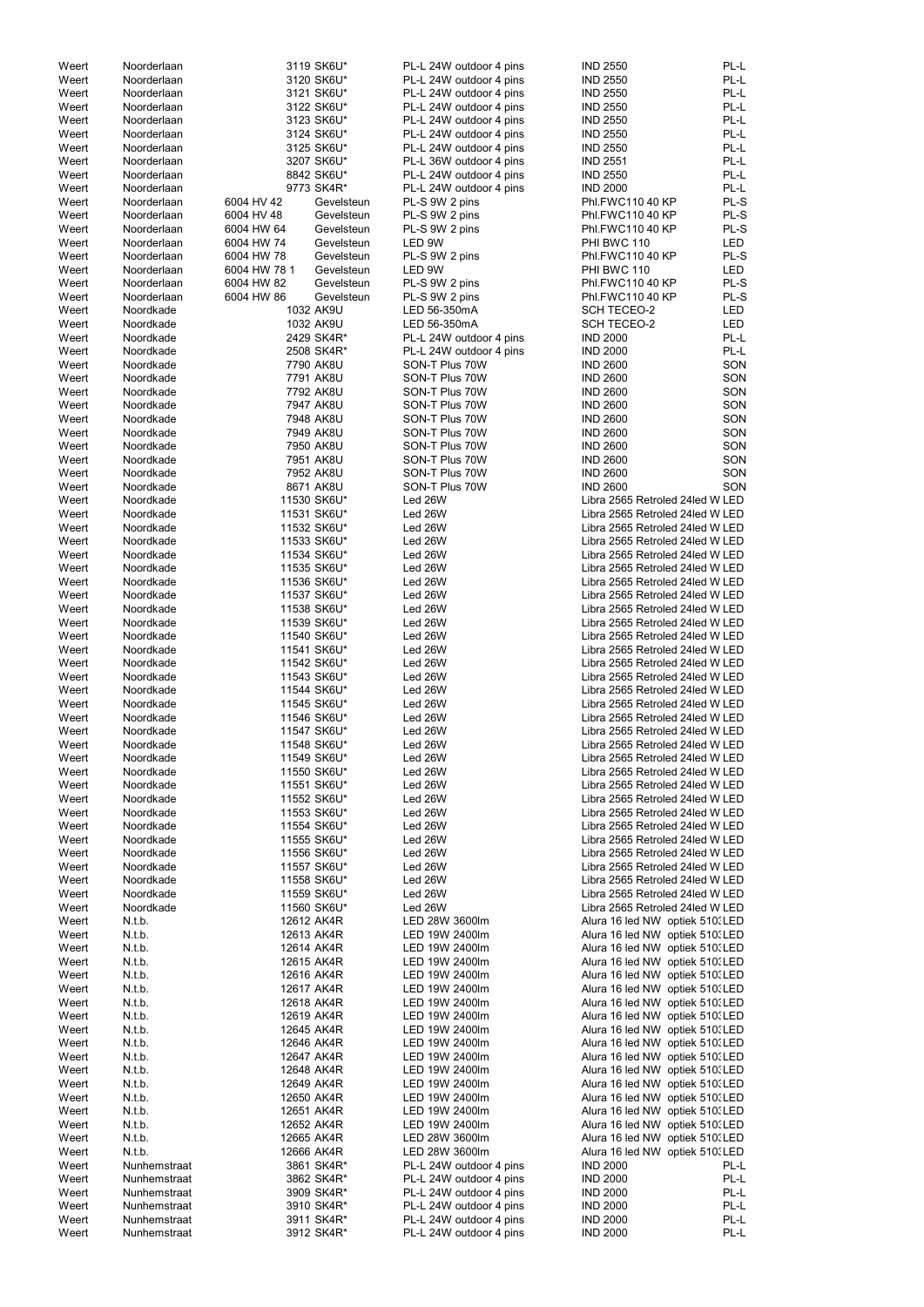| Weert |                    |           |             |                                                     |                   |            |
|-------|--------------------|-----------|-------------|-----------------------------------------------------|-------------------|------------|
|       | Nunhemstraat       |           | 3982 SK4R*  | PL-L 24W outdoor 4 pins                             | <b>IND 2000</b>   | PL-L       |
| Weert | Nunhemstraat       |           | 3983 SK4R*  | PL-L 24W outdoor 4 pins                             | <b>IND 2000</b>   | PL-L       |
| Weert | Nunhemstraat       |           | 3984 SK4R*  | PL-L 24W outdoor 4 pins                             | <b>IND 2000</b>   | PL-L       |
| Weert | Nunhemstraat       |           | 3985 SK4R*  | PL-L 24W outdoor 4 pins                             | <b>IND 2000</b>   | PL-L       |
| Weert | Observantenstraat  |           | 403 SK4R*   | PL-L 24W outdoor 4 pins                             | <b>IND 2000</b>   | PL-L       |
|       | Observantenstraat  |           |             |                                                     |                   |            |
| Weert |                    |           | 404 SK4R*   | PL-L 24W outdoor 4 pins                             | <b>IND 2000</b>   | PL-L       |
| Weert | Observantenstraat  |           | 405 SK4R*   | PL-L 24W outdoor 4 pins                             | <b>IND 2000</b>   | PL-L       |
| Weert | Observantenstraat  |           | 2704 SK4R*  | PL-L 24W outdoor 4 pins                             | <b>IND 2000</b>   | PL-L       |
| Weert | Observantenstraat  |           | 2705 SK4R*  | PL-L 24W outdoor 4 pins                             | <b>IND 2000</b>   | PL-L       |
| Weert | Observantenstraat  |           | 2706 SK4R*  | PL-L 24W outdoor 4 pins                             | <b>IND 2000</b>   | PL-L       |
| Weert | Observantenstraat  |           | 2707 SK4R*  | PL-L 24W outdoor 4 pins                             | <b>IND 2000</b>   | PL-L       |
|       | Observantenstraat  |           |             |                                                     |                   | PL-L       |
| Weert |                    |           | 2708 SK4R*  | PL-L 24W outdoor 4 pins                             | <b>IND 2000</b>   |            |
| Weert | Observantenstraat  |           | 2709 SK4R*  | PL-L 24W outdoor 4 pins                             | <b>IND 2000</b>   | PL-L       |
| Weert | Odahoevestraat     |           | 9779 SK5R*  | PL-L 24W outdoor 4 pins                             | <b>IND 2550</b>   | PL-L       |
| Weert | Odahoevestraat     |           | 9780 SK5R*  | PL-L 24W outdoor 4 pins                             | <b>IND 2550</b>   | PL-L       |
| Weert | Odahoevestraat     |           | 9781 SK5R*  | PL-L 24W outdoor 4 pins                             | <b>IND 2550</b>   | PL-L       |
| Weert | Odahoevestraat     |           | 9782 SK5R*  | PL-L 24W outdoor 4 pins                             | <b>IND 2550</b>   | PL-L       |
|       |                    |           |             |                                                     | <b>IND 2550</b>   | PL-L       |
| Weert | Odahoevestraat     |           | 9783 SK5R*  | PL-L 24W outdoor 4 pins                             |                   |            |
| Weert | Odahoevestraat     |           | 9784 SK5R*  | PL-L 24W outdoor 4 pins                             | <b>IND 2550</b>   | PL-L       |
| Weert | Odahoevestraat     |           | 9785 SK6U*  | PL-L 24W outdoor 4 pins                             | <b>IND 2550</b>   | PL-L       |
| Weert | Odahoevestraat     |           | 9786 SK6U*  | PL-L 24W outdoor 4 pins                             | <b>IND 2550</b>   | PL-L       |
| Weert | Odahoevestraat     |           | 9787 SK6U*  | PL-L 24W outdoor 4 pins                             | <b>IND 2550</b>   | PL-L       |
| Weert | Odahoevestraat     |           | 9788 SK6U*  | PL-L 24W outdoor 4 pins                             | <b>IND 2550</b>   | PL-L       |
|       |                    |           |             |                                                     |                   | PL-L       |
| Weert | Odahoevestraat     |           | 9789 SK6U*  | PL-L 24W outdoor 4 pins                             | <b>IND 2550</b>   |            |
| Weert | Odahoevestraat     |           | 9790 SK6U*  | PL-L 24W outdoor 4 pins                             | <b>IND 2550</b>   | PL-L       |
| Weert | Odahoevestraat     |           | 9791 SK6U*  | PL-L 24W outdoor 4 pins                             | <b>IND 2550</b>   | PL-L       |
| Weert | Odahoevestraat     |           | 9792 SK6U*  | PL-L 24W outdoor 4 pins                             | <b>IND 2550</b>   | PL-L       |
| Weert | Odahoevestraat     |           | 9793 SK6U*  | PL-L 24W outdoor 4 pins                             | <b>IND 2550</b>   | PL-L       |
| Weert | Odahoevestraat     |           | 9794 SK6U*  | PL-L 24W outdoor 4 pins                             | <b>IND 2550</b>   | PL-L       |
|       |                    |           |             |                                                     |                   |            |
| Weert | Odahoevestraat     |           | 9795 SK6U*  | PL-L 24W outdoor 4 pins                             | <b>IND 2550</b>   | PL-L       |
| Weert | Odahoevestraat     |           | 9796 SK6U*  | PL-L 24W outdoor 4 pins                             | <b>IND 2550</b>   | PL-L       |
| Weert | Odahoevestraat     |           | 9797 SK5R*  | PL-L 24W outdoor 4 pins                             | <b>IND 2550</b>   | PL-L       |
| Weert | Odahoevestraat     |           | 9798 SK5R*  | PL-L 24W outdoor 4 pins                             | <b>IND 2550</b>   | PL-L       |
| Weert | Odahoevestraat     |           | 9829 SK4R*  | Lumin Led                                           | <b>IND 2000</b>   | LED        |
| Weert | Odahoevestraat     |           | 9830 SK4R*  | Lumin Led                                           | <b>IND 2000</b>   | LED        |
|       |                    |           |             |                                                     |                   |            |
| Weert | Odahoevestraat     |           | 9834 SK6U*  | PL-L 24W outdoor 4 pins                             | <b>IND 2550</b>   | PL-L       |
| Weert | Odahoevestraat     |           | 9835 SK6U*  | PL-L 24W outdoor 4 pins                             | <b>IND 2550</b>   | PL-L       |
| Weert | Odahoevestraat     |           | 9843 SK6U*  | PL-L 24W outdoor 4 pins                             | <b>IND 2550</b>   | PL-L       |
| Weert | Odahoevestraat     |           | 9871 SK6U*  | PL-L 24W outdoor 4 pins                             | <b>IND 2550</b>   | PL-L       |
| Weert | Odahoevestraat     |           | 9872 SK6U*  | PL-L 24W outdoor 4 pins                             | <b>IND 2550</b>   | PL-L       |
| Weert | Odahoevestraat     |           | 9873 SK4R*  | Lumin Led                                           | <b>IND 2000</b>   | LED        |
|       |                    |           |             |                                                     |                   |            |
| Weert | Odahoevestraat     |           | 9874 SK4R*  | Lumin Led                                           | <b>IND 2000</b>   | LED        |
| Weert | Odahoevestraat     |           | 9875 SK4R*  | Lumin Led                                           | <b>IND 2000</b>   | LED        |
| Weert | Odahoevestraat     |           | 9876 SK4R*  | Lumin Led                                           | <b>IND 2000</b>   | LED        |
| Weert | Odahoevestraat     |           | 9877 SK6U*  | PL-L 24W outdoor 4 pins                             | <b>IND 2550</b>   | PL-L       |
| Weert | Odahoevestraat     |           | 9878 SK6U*  | PL-L 24W outdoor 4 pins                             | <b>IND 2550</b>   | PL-L       |
|       |                    |           |             |                                                     |                   | PL-L       |
| Weert | Odahoevestraat     |           | 9888 SK6U*  | PL-L 24W outdoor 4 pins                             | <b>IND 2550</b>   |            |
| Weert | Odahoevestraat     |           | 10172 SK4R* | PL-L 24W outdoor 4 pins                             | <b>IND 2550</b>   | PL-L       |
| Weert | Odahoevestraat     |           | 10173 SK4R* | PL-L 24W outdoor 4 pins                             | <b>IND 2000</b>   | PL-L       |
| Weert | Odamolenstraat     |           | 787 SK6U*   | Led siteco 16W 1840lm 1.3a                          | Siteco SL20       | LED        |
| Weert | Odamolenstraat     |           | 788 SK6U*   | Led siteco 16W 1840lm 1.3a                          | Siteco SL20       | LED        |
| Weert |                    |           | 1505 SK6U*  | Led siteco 16W 1840lm 1.3a                          | Siteco SL20       | LED        |
|       |                    |           |             |                                                     |                   | LED        |
|       | Odamolenstraat     |           |             |                                                     |                   |            |
| Weert | Odamolenstraat     | 1506 AV6U |             | Led siteco 16W 1840lm 1.3a                          | Siteco SL20       |            |
| Weert | Odamolenstraat     |           | 3160 SK6U*  | Led siteco 16W 1840lm 1.3a                          | Siteco SL20       | LED        |
| Weert | Odamolenstraat     |           | 3161 AV6U   | Led siteco 16W 1840lm 1.3a                          | Siteco SL20       | <b>LED</b> |
| Weert | Odamolenstraat     |           | 3162 AV6U   | Led siteco 16W 1840lm 1.3a                          | Siteco SL20       | LED        |
|       |                    |           |             |                                                     |                   |            |
| Weert | Odamolenstraat     |           | 3163 AV6U   | Led siteco 16W 1840lm 1.3a                          | Siteco SL20       | LED        |
| Weert | Odamolenstraat     |           | 3164 SK6U*  | Led siteco 16W 1840lm 1.3a                          | Siteco SL20       | LED        |
| Weert | Odamolenstraat     |           | 7953 SK6U*  | Led siteco 16W 1840lm 1.3a                          | Siteco SL20       | LED        |
| Weert | Odamolenstraat     |           | 7954 SK6U*  | Led siteco 16W 1840lm 1.3a                          | Siteco SL20       | LED        |
| Weert | Odamolenstraat     |           | 7955 SK6U*  | Led siteco 16W 1840lm 1.3a                          | Siteco SL20       | LED        |
| Weert | Odamolenstraat     |           | 7956 SK6U*  | Led siteco 16W 1840lm 1.3a                          | Siteco SL20       | LED        |
| Weert | Odamolenstraat     |           | 7957 SK6U*  | Led siteco 16W 1840lm 1.3a                          | Siteco SL20       | LED        |
|       |                    |           |             |                                                     |                   |            |
| Weert | Odamolenstraat     |           | 7958 SK6U*  | Led siteco 16W 1840lm 1.3a                          | Siteco SL20       | <b>LED</b> |
| Weert | Oelemarkt          |           |             | 10403 Bambu530 DEA STronic Retro 1000mA 9400lm LED  | <b>DAE Tronic</b> | <b>LED</b> |
| Weert | Oelemarkt          |           |             | 10404 Bambu530 DEA STronic Retro 1000mA 9400lm LED  | <b>DAE Tronic</b> | <b>LED</b> |
| Weert | Oelemarkt          |           |             | 10405 Bambu530 DEA STronic Retro 1000mA 9400lm LED  | <b>DAE Tronic</b> | LED        |
| Weert | Oelemarkt          |           |             | 10406 Bambu530 DEA STronic Retro 1000mA 9400lm LED  | <b>DAE Tronic</b> | <b>LED</b> |
| Weert | Oelemarkt          |           |             | 10407 Bambu530 DEA STronic Retro 1000mA 9400lm LED  | <b>DAE Tronic</b> | LED        |
|       |                    |           |             |                                                     |                   |            |
| Weert | Oelemarkt          |           |             | 10408 Bambu530 DEA STronic Retro 1000mA 9400lm LED  | <b>DAE Tronic</b> | <b>LED</b> |
| Weert | Oelemarkt          |           |             | 10409 Bambu530 DEA STronic Retro 1000mA 9400lm LED  | <b>DAE Tronic</b> | <b>LED</b> |
| Weert | Oelemarkt          |           |             | 10410 Bambu530 DEA STronic Retro 1000mA 9400lm LED  | <b>DAE Tronic</b> | LED        |
| Weert | Oelemarkt          |           |             | 10411 Bambu530 DEA S Tronic Retro 1000mA 9400lm LED | <b>DAE Tronic</b> | <b>LED</b> |
| Weert | Oelemarkt          |           |             | 10412 Bambu530 DEA STronic Retro 1000mA 9400lm LED  | <b>DAE Tronic</b> | LED        |
| Weert | Oelemarkt          |           |             | 10413 Bambu530 DEA STronic Retro 1000mA 9400lm LED  | <b>DAE Tronic</b> | LED        |
|       |                    |           |             |                                                     |                   |            |
| Weert | Oleanderhof        |           | 6941 SK4R*  | Lumin Led                                           | <b>IND 2000</b>   | LED        |
| Weert | Oleanderhof        |           | 6942 SK4R*  | Lumin Led                                           | <b>IND 2000</b>   | <b>LED</b> |
| Weert | Oleanderhof        |           | 6943 SK4R*  | Lumin Led                                           | <b>IND 2000</b>   | LED        |
| Weert | Onzelievevrouwehof |           | 11136 SK4R* | PL-L 24W outdoor 4 pins                             | <b>IND 2000</b>   | PL-L       |
| Weert | Onzelievevrouwehof |           | 11137 SK4R* | PL-L 24W outdoor 4 pins                             | <b>IND 2000</b>   | PL-L       |
|       |                    |           |             |                                                     |                   |            |
| Weert | Onzelievevrouwehof |           | 11138 SK4R* | PL-L 24W outdoor 4 pins                             | <b>IND 2000</b>   | PL-L       |
| Weert | Onzelievevrouwehof |           | 11139 SK4R* | PL-L 24W outdoor 4 pins                             | <b>IND 2000</b>   | PL-L       |
| Weert | Onzelievevrouwehof |           | 11140 SK4R* | PL-L 24W outdoor 4 pins                             | <b>IND 2000</b>   | PL-L       |
| Weert | Onzelievevrouwehof |           | 11141 SK4R* | PL-L 24W outdoor 4 pins                             | <b>IND 2000</b>   | PL-L       |
| Weert | Onzelievevrouwehof |           | 11142 SK4R* | PL-L 24W outdoor 4 pins                             | <b>IND 2000</b>   | PL-L       |
| Weert | Onzelievevrouwehof |           | 11143 SK4R* | PL-L 24W outdoor 4 pins                             | <b>IND 2000</b>   | PL-L       |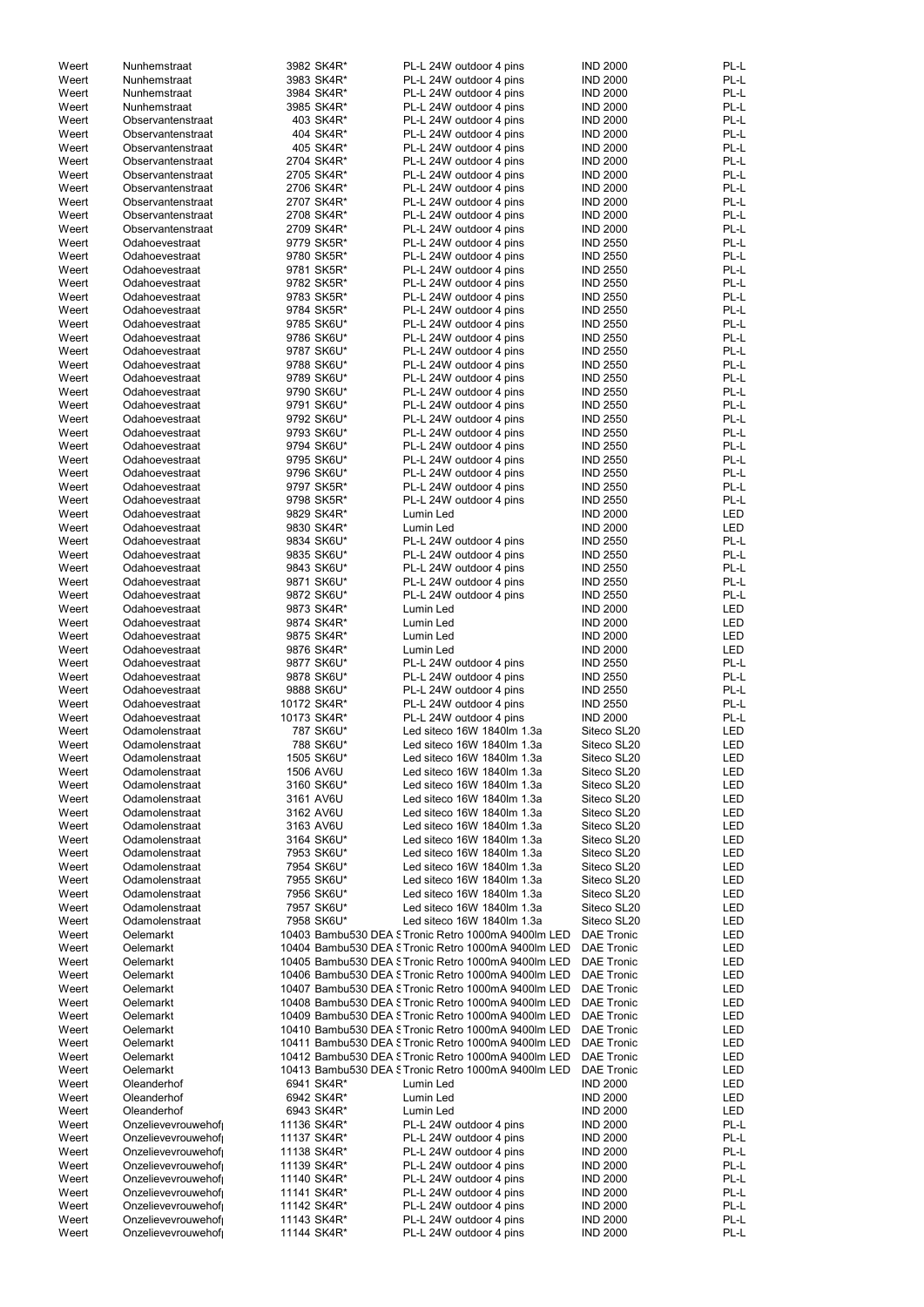| Weert | Onzelievevrouwehof          | 11185 SK5R* | Stela Square 10LED       | Stela Square                | <b>LED</b> |
|-------|-----------------------------|-------------|--------------------------|-----------------------------|------------|
| Weert | Onzelievevrouwehof          | 11186 SK5R* | Stela Square 10LED       | Stela Square                | <b>LED</b> |
| Weert | Onzelievevrouwehof          | 11187 SK5R* | Stela Square 10LED       | Stela Square                | <b>LED</b> |
| Weert | Onzelievevrouwehof          | 11444 SK4R* | PL-L 36W outdoor 4 pins  | I2000DIM (paaltop)          | PL-L       |
|       |                             |             |                          |                             |            |
| Weert | Onzelievevrouwehof          | 11445 SK4R* | PL-L 36W outdoor 4 pins  | I2000DIM (paaltop)          | PL-L       |
| Weert | Onzelievevrouwehof          | 11446 SK4R* | PL-L 36W outdoor 4 pins  | I2000DIM (paaltop)          | PL-L       |
| Weert | Onzelievevrouwehof          | 11447 SK4R* | PL-L 36W outdoor 4 pins  | I2000DIM (paaltop)          | PL-L       |
| Weert | Onzelievevrouwehof          | 11448 SK4R* | PL-L 36W outdoor 4 pins  | I2000DIM (paaltop)          | PL-L       |
|       |                             |             |                          |                             |            |
| Weert | Onzelievevrouwehof          | 11449 SK4R* | PL-L 36W outdoor 4 pins  | I2000DIM (paaltop)          | PL-L       |
| Weert | Onzelievevrouwehof          | 11450 SK4R* | PL-L 36W outdoor 4 pins  | I2000DIM (paaltop)          | PL-L       |
| Weert | Onzelievevrouwehof          | 11451 SK5R* | Stela Square 10LED       | Stela Square                | <b>LED</b> |
|       |                             |             |                          |                             |            |
| Weert | Onzelievevrouwehof          | 11452 SK5R* | Stela Square 10LED       | Stela Square                | <b>LED</b> |
| Weert | Onzelievevrouwehof          | 11453 SK5R* | Stela Square 10LED       | Stela Square                | <b>LED</b> |
| Weert | Onzelievevrouwestra         | 663 SV10U*  | LED 48-350mA 8496lm      | <b>SCH TECEO-1</b>          | <b>LED</b> |
|       |                             |             |                          |                             |            |
| Weert | Onzelievevrouwestra         | 664 SV10U*  | LED 48-350mA 8496lm      | <b>SCH TECEO-1</b>          | <b>LED</b> |
| Weert | Onzelievevrouwestra         | 1014 SV10U* | LED 48-350mA 8496lm      | <b>SCH TECEO-1</b>          | <b>LED</b> |
| Weert | Onzelievevrouwestra         | 1015 SV10U* | LED 48-350mA 8496lm      | <b>SCH TECEO-1</b>          | <b>LED</b> |
| Weert | Onzelievevrouwestra         | 1016 SV10U* | LED 48-350mA 8496lm      | <b>SCH TECEO-1</b>          | <b>LED</b> |
|       |                             |             |                          |                             |            |
| Weert | Onzelievevrouwestra         | 1017 SV10U* | LED 48-350mA 8496lm      | <b>SCH TECEO-1</b>          | <b>LED</b> |
| Weert | Onzelievevrouwestra         | 1018 SV10U* | LED 48-350mA 8496lm      | <b>SCH TECEO-1</b>          | <b>LED</b> |
| Weert | Onzelievevrouwestra         | 1019 SV10U* | LED 48-350mA 8496lm      | <b>SCH TECEO-1</b>          | <b>LED</b> |
| Weert | Onzelievevrouwestra         | 1743 SV10U* | LED 48-350mA 8496lm      | <b>SCH TECEO-1</b>          | <b>LED</b> |
|       |                             |             |                          |                             |            |
| Weert | Onzelievevrouwestra 001923a |             | LED 9W                   | grndspt Light International | <b>LED</b> |
| Weert | Onzelievevrouwestra 001923b |             | LED 9W                   | grndspt Light International | <b>LED</b> |
| Weert | Onzelievevrouwestra 001923c |             | LED 9W                   | grndspt Light International | <b>LED</b> |
|       |                             |             |                          |                             |            |
| Weert | Onzelievevrouwestra 001923d |             | LED 9W                   | grndspt Light International | <b>LED</b> |
| Weert | Onzelievevrouwestra         | 2401 SV10U* | LED 40-350mA 7080lm      | <b>SCH TECEO-1</b>          | <b>LED</b> |
| Weert | Onzelievevrouwestra         | 2401 SV10U* | LED 40-350mA 7080lm      | <b>SCH TECEO-1</b>          | <b>LED</b> |
|       |                             |             |                          |                             |            |
| Weert | Onzelievevrouwestra         | 9990 LWW6,5 | Led ANWB                 | AGMI LVV vlag               | <b>LED</b> |
| Weert | Onzelievevrouwestra         | 9990 LWW6,5 | Led ANWB                 | AGMI LVV vlag               | <b>LED</b> |
| Weert | Onzelievevrouwestra         | 9990 LWW6,5 | Led ANWB                 | AGMI LVV vlag               | <b>LED</b> |
| Weert | Onzelievevrouwestra         | 9990 LWW6,5 | Led ANWB                 | AGMI LVV vlag               | <b>LED</b> |
|       |                             |             |                          |                             |            |
| Weert | Onzelievevrouwestra         | 9990 LWW6,5 | Led ANWB                 | AGMI LVV vlag               | <b>LED</b> |
| Weert | Onzelievevrouwestra         | 9990 LWW6,5 | Led ANWB                 | AGMI LVV vlag               | <b>LED</b> |
| Weert | Oogststraat                 | 2473 SK6U*  | PL-L 24W outdoor 4 pins  | <b>IND 2550</b>             | PL-L       |
|       |                             |             |                          |                             |            |
| Weert | Oogststraat                 | 2474 SK6U*  | PL-L 24W outdoor 4 pins  | <b>IND 2550</b>             | PL-L       |
| Weert | Oogststraat                 | 2475 SK6U*  | PL-L 24W outdoor 4 pins  | <b>IND 2550</b>             | PL-L       |
| Weert | Oogststraat                 | 3230 SK6U*  | PL-L 24W outdoor 4 pins  | <b>IND 2550</b>             | PL-L       |
| Weert | Oogststraat                 | 3231 SK6U*  | PL-L 24W outdoor 4 pins  | <b>IND 2550</b>             | PL-L       |
|       |                             |             |                          |                             |            |
| Weert | Oogststraat                 | 3295 SK6U*  | PL-L 24W outdoor 4 pins  | <b>IND 2550</b>             | PL-L       |
| Weert | Op den Das                  | 4663 SK6U*  | PS-LHP saled ipv PL-L 24 | <b>IND 2550</b>             | <b>LED</b> |
| Weert | Op den Das                  | 4664 SK6U*  | PS-LHP saled ipv PL-L 24 | <b>IND 2550</b>             | <b>LED</b> |
|       |                             |             |                          |                             |            |
| Weert | Op den Das                  | 4665 AK6U   | PS-LHP saled ipv PL-L 24 | <b>IND 2550</b>             | <b>LED</b> |
| Weert | Op den Das                  | 4666 SK6U*  | PS-LHP saled ipv PL-L 24 | <b>IND 2550</b>             | <b>LED</b> |
| Weert | Op den Das                  | 4667 SK6U*  | PS-LHP saled ipv PL-L 24 | <b>IND 2550</b>             | <b>LED</b> |
|       |                             |             |                          |                             |            |
| Weert | Op den Das                  | 5276 SV8U*  | SON-T Plus 70W           | <b>IND 2600</b>             | SON        |
| Weert | Op den Das                  | 5277 SV8U*  | SON-T Plus 70W           | <b>IND 2600</b>             | SON        |
| Weert | Op den Das                  | 9395 SV8U*  | SON-T Plus 70W           | <b>IND 2600</b>             | SON        |
| Weert | Op den Das                  | 9396 SV8U*  | SON-T Plus 70W           | <b>IND 2600</b>             | SON        |
|       |                             |             |                          |                             |            |
| Weert | Ophovenstraat               | 4382 SK4R*  | PL-L 24W outdoor 4 pins  | <b>IND 2000</b>             | PL-L       |
| Weert | Ophovenstraat               | 4383 SK4R*  | PL-L 24W outdoor 4 pins  | <b>IND 2000</b>             | PL-L       |
| Weert | Ophovenstraat               | 4384 SK4R*  | PL-L 24W outdoor 4 pins  | <b>IND 2000</b>             | PL-L       |
|       |                             |             |                          |                             |            |
| Weert | Ophovenstraat               | 4385 SK4R*  | PL-L 24W outdoor 4 pins  | <b>IND 2000</b>             | PL-L       |
| Weert | Ophovenstraat               | 4826 SK4R*  | PL-L 24W outdoor 4 pins  | <b>IND 2000</b>             | PL-L       |
| Weert | Ophovenstraat               | 4827 SK4R*  | PL-L 24W outdoor 4 pins  | <b>IND 2000</b>             | PL-L       |
| Weert |                             | 4828 SK4R*  | PL-L 24W outdoor 4 pins  | <b>IND 2000</b>             | PL-L       |
|       | Ophovenstraat               |             |                          |                             |            |
| Weert | Oppergelrestraat            | 962 SK6U*   | PL-L 24W outdoor 4 pins  | <b>IND 2550</b>             | PL-L       |
| Weert | Oppergelrestraat            | 1112 SK6U*  | PL-L 24W outdoor 4 pins  | <b>IND 2550</b>             | PL-L       |
| Weert | Oppergelrestraat            | 1142 SK6U*  | PL-L 24W outdoor 4 pins  | <b>IND 2550</b>             | PL-L       |
|       |                             |             |                          |                             |            |
| Weert | Oppergelrestraat            | 1143 SK6U*  | PL-L 24W outdoor 4 pins  | <b>IND 2550</b>             | PL-L       |
| Weert | Oppergelrestraat            | 1340 SK6U*  | PL-L 24W outdoor 4 pins  | <b>IND 2550</b>             | PL-L       |
| Weert | Oppergelrestraat            | 1341 SK6U*  | PL-L 24W outdoor 4 pins  | <b>IND 2550</b>             | PL-L       |
| Weert | Oppergelrestraat            | 1342 SK6U*  | PL-L 24W outdoor 4 pins  | <b>IND 2550</b>             | PL-L       |
|       |                             |             |                          |                             |            |
| Weert | Oppergelrestraat            | 5461 SK6U*  | PL-L 24W outdoor 4 pins  | <b>IND 2550</b>             | PL-L       |
| Weert | Oranjeplein                 | 2497 AK8U   | PL-L 36W outdoor 4 pins  | <b>IND 2551</b>             | PL-L       |
| Weert | Oranjeplein                 | 2498 AK7,5U | PL-L 36W outdoor 4 pins  | <b>IND 2551</b>             | PL-L       |
| Weert |                             |             |                          | <b>IND 2551</b>             | PL-L       |
|       | Oranjeplein                 | 2499 AK7,5U | PL-L 36W outdoor 4 pins  |                             |            |
| Weert | Oranjeplein                 | 2500 AK7,5U | PL-L 36W outdoor 4 pins  | <b>IND 2551</b>             | PL-L       |
| Weert | Oranjeplein                 | 2501 AK7,5U | PL-L 36W outdoor 4 pins  | <b>IND 2551</b>             | PL-L       |
| Weert | Oranjeplein                 | 2502 AK7,5U | PL-L 36W outdoor 4 pins  | <b>IND 2551</b>             | PL-L       |
|       |                             |             |                          |                             |            |
| Weert | Oranjeplein                 | 2578 SK4R*  | <b>TL-D 18W</b>          | <b>IND 2050</b>             | TL-D       |
| Weert | Oranjeplein                 | 2579 SK4R*  | PL-L 24W outdoor 4 pins  | <b>IND 2000</b>             | PL-L       |
| Weert | Oranjeplein                 | 2580 SK4R*  | PL-L 24W outdoor 4 pins  | <b>IND 2000</b>             | PL-L       |
|       |                             |             |                          |                             |            |
| Weert | Oranjeplein                 | 2581 SK4R*  | PL-L 24W outdoor 4 pins  | <b>IND 2000</b>             | PL-L       |
| Weert | Oranjeplein                 | 2582 SK4R*  | PL-L 24W outdoor 4 pins  | <b>IND 2000</b>             | PL-L       |
| Weert | Oranjeplein                 | 2583 SK4R*  | PL-L 24W outdoor 4 pins  | <b>IND 2000</b>             | PL-L       |
|       |                             |             |                          |                             |            |
| Weert | Oranjeplein                 | 6768 SK4R*  | PL-L 24W outdoor 4 pins  | <b>IND 2000</b>             | PL-L       |
| Weert | Oranjeplein                 | 6769 SK4R*  | PL-L 24W outdoor 4 pins  | <b>IND 2000</b>             | PL-L       |
| Weert | Oranjeplein                 | 9413 SK5R*  | PL-L 24W outdoor 4 pins  | <b>IND 2550</b>             | PL-L       |
| Weert | Oranjeplein                 | 9414 SK5R*  | PL-L 24W outdoor 4 pins  | <b>IND 2550</b>             | PL-L       |
|       |                             |             |                          |                             |            |
| Weert | Oranjeplein                 | 9415 SK5R*  | PL-L 24W outdoor 4 pins  | <b>IND 2550</b>             | PL-L       |
| Weert | Orchideestraat              | 6076 SK4R*  | PL-L 24W outdoor 4 pins  | <b>IND 2000</b>             | PL-L       |
| Weert | Orchideestraat              | 6077 SK4R*  | PL-L 24W outdoor 4 pins  | <b>IND 2000</b>             | PL-L       |
|       |                             |             |                          |                             |            |
| Weert | Orchideestraat              | 6078 SK4R*  | PL-L 24W outdoor 4 pins  | <b>IND 2000</b>             | PL-L       |
| Weert | Orchideestraat              | 6079 SK4R*  | PL-L 24W outdoor 4 pins  | <b>IND 2000</b>             | PL-L       |
| Weert | Orchideestraat              | 6080 SK4R*  | PL-L 24W outdoor 4 pins  | <b>IND 2000</b>             | PL-L       |
| Weert | Orchideestraat              | 6305 SK4R*  | PL-L 24W outdoor 4 pins  | <b>IND 2000</b>             | PL-L       |
|       |                             |             |                          |                             |            |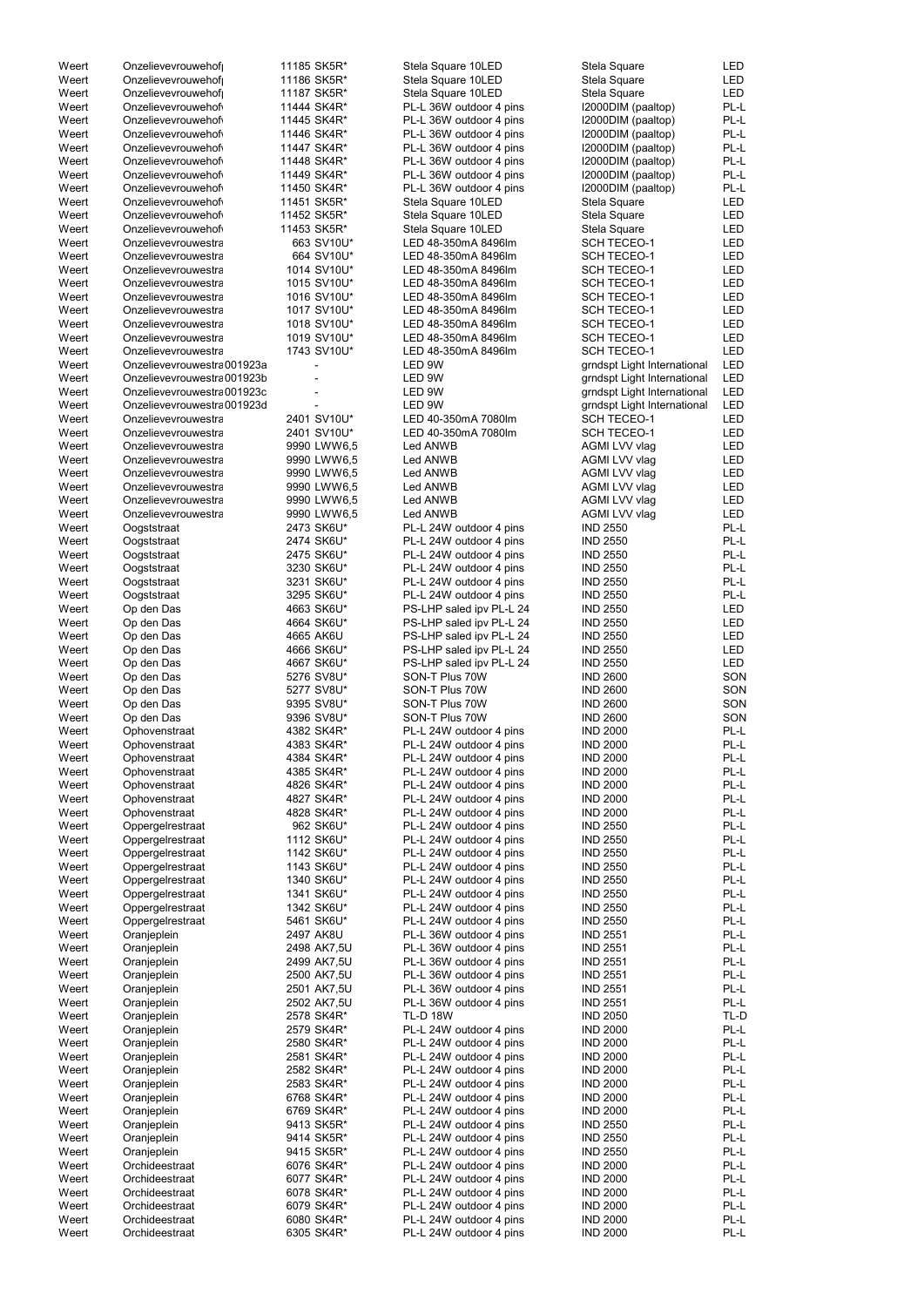| Weert          | Orchideestraat                  |              | 6306 SK4R*                 | PL-L 24W outdoor 4 pins                            | <b>IND 2000</b>                    | PL-L         |
|----------------|---------------------------------|--------------|----------------------------|----------------------------------------------------|------------------------------------|--------------|
| Weert          | Orchideestraat                  |              | 6312 SK4R*                 | PL-L 24W outdoor 4 pins                            | <b>IND 2000</b>                    | PL-L         |
| Weert          | Orchideestraat                  |              | 6446 SK4R*                 | PL-L 24W outdoor 4 pins                            | <b>IND 2000</b>                    | PL-L         |
| Weert          | Orchideestraat                  |              | 6447 SK4R*                 | PL-L 24W outdoor 4 pins                            | <b>IND 2000</b>                    | PL-L         |
|                |                                 |              |                            |                                                    |                                    |              |
| Weert          | Orchideestraat                  |              | 6449 SK4R*                 | PL-L 24W outdoor 4 pins                            | <b>IND 2000</b>                    | PL-L         |
| Weert          | Orchideestraat                  |              | 6450 SK4R*                 | PL-L 24W outdoor 4 pins                            | <b>IND 2000</b>                    | PL-L         |
| Weert          | Orchideestraat                  |              | 6451 SK4R*                 | PL-L 24W outdoor 4 pins                            | <b>IND 2000</b>                    | PL-L         |
| Weert          | Orchideestraat                  |              | 6472 SK4R*                 | PL-L 24W outdoor 4 pins                            | <b>IND 2000</b>                    | PL-L         |
|                |                                 |              |                            |                                                    |                                    |              |
| Weert          | Orchideestraat                  | 6002 TS 14   | Gevelsteun                 | PL-S 9W 2 pins                                     | Phl.FWC110 40 KP                   | PL-S         |
| Weert          | Orchideestraat                  | 6002 TS 14 1 | Gevelsteun                 | PL-S 5W 2 pins                                     | Mini Quad                          | PL-S         |
| Weert          | Orchideestraat                  | 6002 TS 14 1 | Gevelsteun                 | PL-S 5W 2 pins                                     | Mini Quad                          | PL-S         |
|                |                                 |              |                            |                                                    |                                    |              |
| Weert          | Orchideestraat                  | 6002 TS 22   | Gevelsteun                 | PL-S 9W 2 pins                                     | Phl.FWC110 40 KP                   | PL-S         |
| Weert          | Orchideestraat                  | 6002 TS 24   | Gevelsteun                 | PL-S 9W 2 pins                                     | Phl.FWC110 40 KP                   | PL-S         |
| Weert          | Orchideestraat                  | 6002 TS 38   | Gevelsteun                 | PL-S 9W 2 pins                                     | Phl.FWC110 40 KP                   | PL-S         |
|                |                                 |              |                            |                                                    |                                    |              |
| Weert          | Orchideestraat                  | 6002 TS 4    | Gevelsteun                 | PL-S 9W 2 pins                                     | Phl.FWC110 40 KP                   | PL-S         |
| Weert          | Orchideestraat                  | 6002 TS 44   | Gevelsteun                 | PL-S 9W 2 pins                                     | Phl.FWC110 40 KP                   | PL-S         |
| Weert          | Orchideestraat                  | 6002 TS 50   | Gevelsteun                 | PL-S 5W 2 pins                                     | Mini Quad                          | PL-S         |
| Weert          | Orchideestraat                  | 6002 TS 50   | Gevelsteun                 |                                                    | Mini Quad                          | PL-S         |
|                |                                 |              |                            | PL-S 5W 2 pins                                     |                                    |              |
| Weert          | Orchideestraat                  | 6002 TS 52   | Gevelsteun                 | PL-S 9W 2 pins                                     | Phl.FWC110 40 KP                   | PL-S         |
| Weert          | Orchideestraat                  | 6002 TS 6    | Gevelsteun                 | PL-S 9W 2 pins                                     | Phl.FWC110 40 KP                   | PL-S         |
| Weert          | Orchideestraat                  | 6002 TS 60   | Gevelsteun                 | PL-S 9W 2 pins                                     | Phl.FWC110 40 KP                   | PL-S         |
|                |                                 |              |                            |                                                    |                                    |              |
| Weert          | Orchideestraat                  | 6002 TS 60 1 | Gevelsteun                 | PL-S 9W 2 pins                                     | Phl.FWC110 40 KP                   | PL-S         |
| Weert          | Orchideestraat                  | 6002 TS 64   | Gevelsteun                 | PL-S 9W 2 pins                                     | Phl.FWC110 40 KP                   | PL-S         |
| Weert          | Orchideestraat                  | 6002 TT 17   | Gevelsteun                 | LED 9W                                             | PHI BWC 110                        | <b>LED</b>   |
|                | Orchideestraat                  | 6002 TT 25   | Gevelsteun                 | LED 9W                                             | PHI BWC 110                        | <b>LED</b>   |
| Weert          |                                 |              |                            |                                                    |                                    |              |
| Weert          | Otto van Thuringens             |              | 450 SK6U*                  | PL-L 24W outdoor 4 pins                            | <b>IND 2550</b>                    | PL-L         |
| Weert          | Otto van Thuringens             |              | 3325 SK6U*                 | PL-L 24W outdoor 4 pins                            | <b>IND 2550</b>                    | PL-L         |
| Weert          | Otto van Thuringens             |              | 3326 SK6U*                 | PL-L 24W outdoor 4 pins                            | <b>IND 2550</b>                    | PL-L         |
|                |                                 |              |                            |                                                    |                                    |              |
| Weert          | Otto van Thuringens             |              | 3327 SK6U*                 | PL-L 24W outdoor 4 pins                            | <b>IND 2550</b>                    | PL-L         |
| Weert          | Otto van Thuringens             |              | 3601 SK5R*                 | PL-L 24W outdoor 4 pins                            | <b>IND 2550</b>                    | PL-L         |
| Weert          | Otto van Thuringens             |              | 3602 SK5R*                 | PL-L 24W outdoor 4 pins                            | <b>IND 2550</b>                    | PL-L         |
|                |                                 |              |                            |                                                    |                                    |              |
| Weert          | Otto van Thuringens 6004 XP 2   |              | Gevelsteun                 | LED 9W                                             | PHI BWC 110                        | LED          |
| Weert          | Otto van Thuringens 6004 XP 2 1 |              | Gevelsteun                 | PL-S 9W 2 pins                                     | Phl.FWC110 40 KP                   | PL-S         |
| Weert          | Otto van Thuringens 6004 XP 6   |              | Gevelsteun                 | LED 9W                                             | PHI BWC 110                        | LED          |
|                |                                 |              |                            |                                                    |                                    | PL-S         |
| Weert          | Otto van Thuringens 6004 XP 8   |              | Gevelsteun                 | PL-S 9W 2 pins                                     | Phl.FWC110 40 KP                   |              |
| Weert          | Ottolaan                        |              | 3749 SK4R*                 | PL-L 24W outdoor 4 pins                            | <b>IND 2000</b>                    | PL-L         |
| Weert          | Ottolaan                        |              | 3750 SK4R*                 | PL-L 24W outdoor 4 pins                            | <b>IND 2000</b>                    | PL-L         |
| Weert          | Ottolaan                        |              | 3751 SK4R*                 | PL-L 24W outdoor 4 pins                            | <b>IND 2000</b>                    | PL-L         |
|                |                                 |              |                            |                                                    |                                    |              |
| Weert          | Ottolaan                        |              | 3752 SK4R*                 | PL-L 24W outdoor 4 pins                            | <b>IND 2000</b>                    | PL-L         |
| Weert          | Ottolaan                        |              | 3753 SK4R*                 | PL-L 24W outdoor 4 pins                            | <b>IND 2000</b>                    | PL-L         |
| Weert          | Ottolaan                        |              | 3754 SK4R*                 | PL-L 24W outdoor 4 pins                            | <b>IND 2000</b>                    | PL-L         |
|                |                                 |              |                            |                                                    |                                    |              |
| Weert          | Oud Boshoven                    |              | 1717 AV6U                  | Led siteco 16W 1840lm 1.3a                         | Siteco SL20                        | LED          |
|                |                                 |              |                            |                                                    |                                    |              |
| Weert          | Oud Boshoven                    |              | 3623 AV6U                  | Led siteco 16W 1840lm 1.3a                         | Siteco SL20                        | <b>LED</b>   |
|                |                                 |              |                            |                                                    |                                    |              |
| Weert          | Oud Boshoven                    |              | 5094 AV6U                  | Led siteco 16W 1840lm 1.3a                         | Siteco SL20                        | <b>LED</b>   |
| Weert          | Oud Boshoven                    |              | 5095 SK6U*                 | Led siteco 16W 1840lm 1.3a                         | Siteco SL20                        | <b>LED</b>   |
| Weert          | Oud Kerkhof                     |              |                            | 249 Bambu530 DEA STronic Retro 525mA 6296lm LED    | <b>DAE Tronic</b>                  | <b>LED</b>   |
|                |                                 |              |                            |                                                    |                                    |              |
| Weert          | Oud Kerkhof                     |              |                            | 5079 Bambu530 DEA S Tronic Retro 525mA 6296Im LED  | <b>DAE Tronic</b>                  | <b>LED</b>   |
| Weert          | Oud Kerkhof                     |              |                            | 6648 Bambu530 DEA STronic Retro 525mA 6296Im LED   | <b>DAE Tronic</b>                  | LED          |
| Weert          | Oud Kerkhof                     |              |                            | 10520 Bambu530 DEA STronic Retro 525mA 6296lm LED  | <b>DAE Tronic</b>                  | LED          |
|                |                                 |              |                            |                                                    |                                    |              |
| Weert          | Oud Kerkhof                     |              |                            | 10521 Bambu530 DEA STronic Retro 525mA 6296lm LED  | <b>DAE Tronic</b>                  | LED          |
| Weert          | Oud Kerkhof                     |              |                            | 10578 Bambu530 DEA STronic Retro 525mA 6296lm LED  | <b>DAE Tronic</b>                  | LED          |
| Weert          | Oud Kerkhof                     |              | 10638 Zuilkastje           | Led 6W                                             | DGA LEDspot Ares H65               | LED          |
|                |                                 |              |                            |                                                    |                                    |              |
| Weert          | Oud Kerkhof                     |              | 10638 Zuilkastje           | Led 6W                                             | DGA LEDspot Ares H65               | LED          |
| Weert          | Oud Kerkhof                     |              | 10638 Zuilkastje           | Led 6W                                             | DGA LEDspot Ares H65               | LED          |
| Weert          | Oud Kerkhof                     |              | 10638 Zuilkastje           | Led 6W                                             | DGA LEDspot Ares H65               | LED          |
| Weert          | Oude Graaf                      |              | 7441 AK8U                  | PL-L 55W outdoor 4 pins                            | <b>IND 2570</b>                    | PL-L         |
|                |                                 |              |                            |                                                    |                                    |              |
| Weert          | Oude Graaf                      |              | 7442 AK8U                  | PL-L 55W outdoor 4 pins                            | <b>IND 2570</b>                    | PL-L         |
| Weert          | Oude Graaf                      |              | 7443 AK8U                  | PL-L 55W outdoor 4 pins                            | <b>IND 2570</b>                    | PL-L         |
| Weert          | Oude Graaf                      |              | 7444 AK8U                  | PL-L 55W outdoor 4 pins                            | <b>IND 2570</b>                    | PL-L         |
| Weert          | <b>Oude Graaf</b>               |              | 7445 AK8U                  | PL-L 55W outdoor 4 pins                            | <b>IND 2570</b>                    | PL-L         |
|                |                                 |              |                            |                                                    |                                    |              |
| Weert          | Oude Graaf                      |              | 7446 AK8U                  | PL-L 55W outdoor 4 pins                            | <b>IND 2570</b>                    | PL-L         |
| Weert          | <b>Oude Graaf</b>               |              | 7447 AK8U                  | PL-L 55W outdoor 4 pins                            | <b>IND 2570</b>                    | PL-L         |
| Weert          | <b>Oude Graaf</b>               |              | 7448 AK8U                  | PL-L 55W outdoor 4 pins                            | <b>IND 2570</b>                    | PL-L         |
|                |                                 |              |                            |                                                    |                                    |              |
| Weert          | <b>Oude Graaf</b>               |              | 7449 AK8U                  | PL-L 55W outdoor 4 pins                            | <b>IND 2570</b>                    | PL-L         |
| Weert          | <b>Oude Graaf</b>               |              | 7450 AK8U                  | PL-L 55W outdoor 4 pins                            | <b>IND 2570</b>                    | PL-L         |
| Weert          | <b>Oude Graaf</b>               |              | 7451 AK8U                  | PL-L 55W outdoor 4 pins                            | <b>IND 2570</b>                    | PL-L         |
| Weert          | <b>Oude Graaf</b>               |              | 7452 AK8U                  | PL-L 55W outdoor 4 pins                            | <b>IND 2570</b>                    | PL-L         |
|                |                                 |              |                            |                                                    |                                    |              |
| Weert          | <b>Oude Graaf</b>               |              | 7453 AK8U                  | PL-L 55W outdoor 4 pins                            | <b>IND 2570</b>                    | PL-L         |
| Weert          | Oude Graaf                      |              | 7454 AK8U                  | PL-L 55W outdoor 4 pins                            | <b>IND 2570</b>                    | PL-L         |
| Weert          | Oude Graaf                      |              | 9121 SV8U*                 | PL-L 55W outdoor 4 pins                            | <b>IND 2570</b>                    | PL-L         |
|                |                                 |              |                            |                                                    |                                    |              |
| Weert          | Oude Graaf                      |              | 9799 SV8U*                 | PL-L 55W outdoor 4 pins                            | <b>IND 2570</b>                    | PL-L         |
| Weert          | Oude Graaf                      |              | 9800 SV8U*                 | PL-L 55W outdoor 4 pins                            | <b>IND 2570</b>                    | PL-L         |
| Weert          | <b>Oude Graaf</b>               |              | 9801 SV8U*                 | PL-L 55W outdoor 4 pins                            | <b>IND 2570</b>                    | PL-L         |
|                |                                 |              |                            |                                                    |                                    |              |
| Weert          | Oude Graaf                      |              | 11321 SV8U*                | PL-L 55W outdoor 4 pins                            | <b>IND 2570</b>                    | PL-L         |
| Weert          | Oude Graaf                      |              | 11322 SV8U*                | PL-L 55W outdoor 4 pins                            | <b>IND 2570</b>                    | PL-L         |
| Weert          | Oude Graaf                      |              | 11343 SV8U*                | PL-L 55W outdoor 4 pins                            | <b>IND 2570</b>                    | PL-L         |
|                |                                 |              |                            |                                                    |                                    |              |
| Weert          | Oude Graaf                      |              | 11344 SV8U*                | PL-L 55W outdoor 4 pins                            | <b>IND 2570</b>                    | PL-L         |
| Weert          | Oude Graaf                      |              | 11345 SV8U*                | PL-L 55W outdoor 4 pins                            | <b>IND 2570</b>                    | PL-L         |
| Weert          | Oude Graaf                      |              | 11346 SV8U*                | PL-L 55W outdoor 4 pins                            | <b>IND 2570</b>                    | PL-L         |
| Weert          | Oude Graaf                      |              | 11347 SV8U*                | PL-L 55W outdoor 4 pins                            | <b>IND 2570</b>                    | PL-L         |
|                |                                 |              |                            |                                                    |                                    |              |
| Weert          | <b>Oude Graaf</b>               |              | 11348 SV8U*                | PL-L 55W outdoor 4 pins                            | <b>IND 2570</b>                    | PL-L         |
| Weert          | <b>Oude Graaf</b>               |              | 11349 SV8U*                | PL-L 55W outdoor 4 pins                            | <b>IND 2570</b>                    | PL-L         |
| Weert          | <b>Oude Graaf</b>               |              | 11350 SV8U*                | PL-L 55W outdoor 4 pins                            | <b>IND 2570</b>                    | PL-L         |
|                |                                 |              |                            |                                                    |                                    |              |
| Weert          | Oude Graaf                      |              | 11351 SV8U*                | PL-L 55W outdoor 4 pins                            | <b>IND 2570</b>                    | PL-L         |
| Weert          | Oude Graaf                      |              | 11352 SV8U*                | PL-L 55W outdoor 4 pins                            | <b>IND 2570</b>                    | PL-L         |
| Weert<br>Weert | <b>Oude Graaf</b><br>Oude Graaf |              | 11353 SV8U*<br>11354 SV8U* | PL-L 55W outdoor 4 pins<br>PL-L 55W outdoor 4 pins | <b>IND 2570</b><br><b>IND 2570</b> | PL-L<br>PL-L |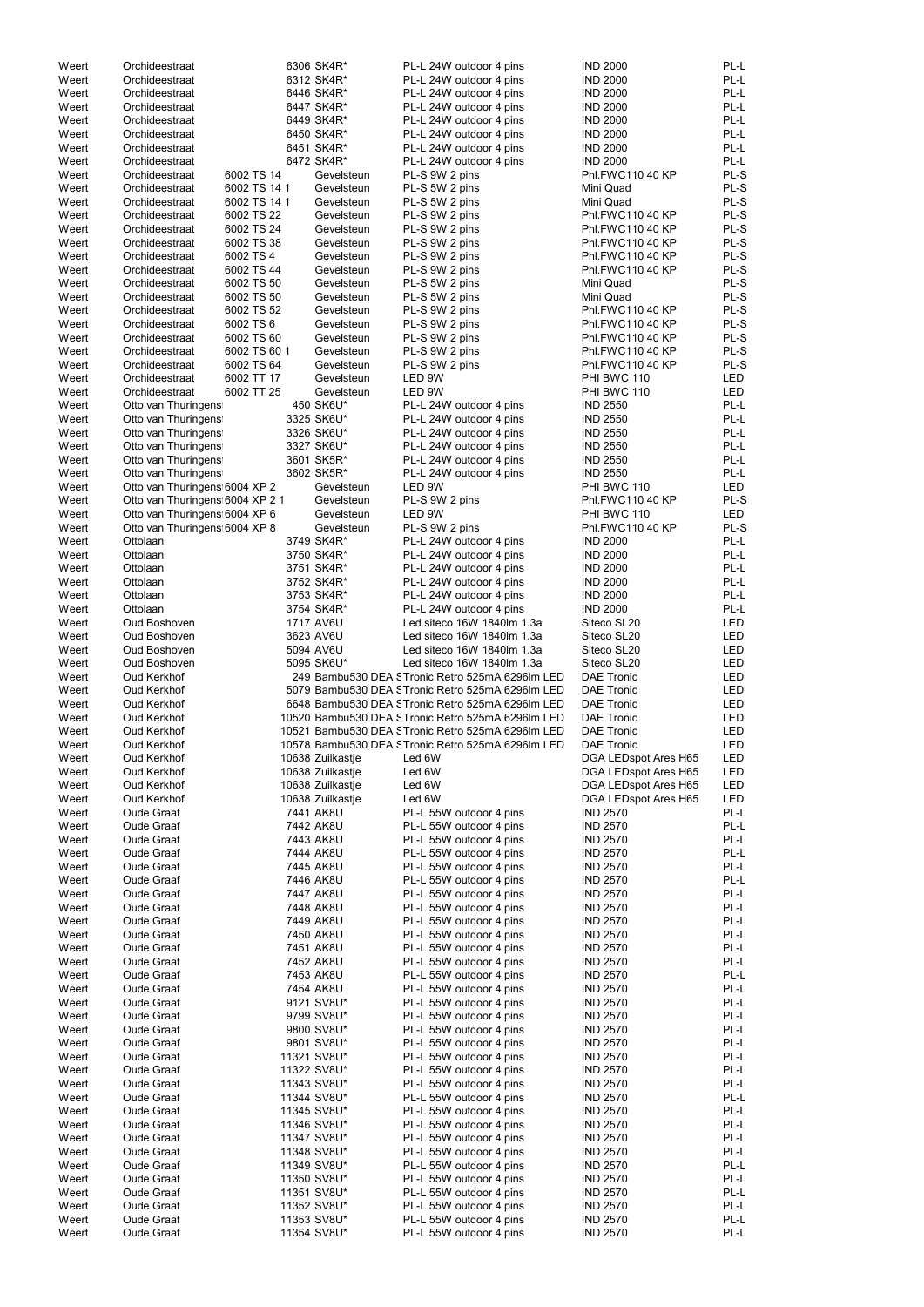| Weert | Oude Graaf                 | 11355 SV8U* | PL-L 55W outdoor 4 pins    | <b>IND 2570</b> | PL-L       |
|-------|----------------------------|-------------|----------------------------|-----------------|------------|
| Weert | <b>Oude Graaf</b>          | 11356 SV8U* | PL-L 55W outdoor 4 pins    | <b>IND 2570</b> | PL-L       |
| Weert | <b>Oude Graaf</b>          | 11357 SV8U* | PL-L 55W outdoor 4 pins    | <b>IND 2570</b> | PL-L       |
|       |                            |             |                            |                 |            |
| Weert | Oude Graaf                 | 11358 SV8U* | PL-L 55W outdoor 4 pins    | <b>IND 2570</b> | PL-L       |
| Weert | Oude Graaf                 | 11359 SV8U* | PL-L 55W outdoor 4 pins    | <b>IND 2570</b> | PL-L       |
| Weert | <b>Oude Graaf</b>          | 11360 SV8U* | PL-L 55W outdoor 4 pins    | <b>IND 2570</b> | PL-L       |
| Weert | <b>Oude Graaf</b>          | 11361 SV8U* | PL-L 55W outdoor 4 pins    | <b>IND 2570</b> | PL-L       |
| Weert | Oude Graaf                 | 11362 SV8U* | PL-L 55W outdoor 4 pins    | <b>IND 2570</b> | PL-L       |
| Weert | <b>Oude Graaf</b>          | 11363 SV8U* | PL-L 55W outdoor 4 pins    | <b>IND 2570</b> | PL-L       |
|       |                            |             |                            |                 |            |
| Weert | <b>Oude Graaf</b>          | 11364 SV8U* | PL-L 55W outdoor 4 pins    | <b>IND 2570</b> | PL-L       |
| Weert | <b>Oude Graaf</b>          | 11365 SV8U* | PL-L 55W outdoor 4 pins    | <b>IND 2570</b> | PL-L       |
| Weert | <b>Oude Graaf</b>          | 11366 SV8U* | PL-L 55W outdoor 4 pins    | <b>IND 2570</b> | PL-L       |
| Weert | <b>Oude Graaf</b>          | 11367 SV8U* | PL-L 55W outdoor 4 pins    | <b>IND 2570</b> | PL-L       |
| Weert | <b>Oude Graaf</b>          | 11368 SV8U* | PL-L 55W outdoor 4 pins    | <b>IND 2570</b> | PL-L       |
| Weert | <b>Oude Graaf</b>          | 11369 SV8U* | PL-L 55W outdoor 4 pins    | <b>IND 2570</b> | PL-L       |
| Weert | Oude Hushoverweg           | 757 SK4R*   | PL-L 24W outdoor 4 pins    | <b>IND 2000</b> | PL-L       |
|       |                            |             |                            |                 |            |
| Weert | Oude Hushoverweg           | 758 AK8U    | SON-T Plus 70W             | <b>IND 2600</b> | SON        |
| Weert | Oude Hushoverweg           | 759 AK8U    | SON-T Plus 70W             | <b>IND 2600</b> | SON        |
| Weert | Oude Hushoverweg           | 760 AK8U    | SON-T Plus 70W             | <b>IND 2600</b> | SON        |
| Weert | Oude Hushoverweg           | 761 AK8U    | SON-T Plus 70W             | <b>IND 2600</b> | SON        |
| Weert | Oude Hushoverweg           | 2783 AK8U   | SON-T Plus 70W             | <b>IND 2600</b> | SON        |
| Weert | Oude Hushoverweg           | 2784 AK8U   | SON-T Plus 70W             | <b>IND 2600</b> | SON        |
| Weert | Oude Hushoverweg           | 5555 AK8U   | SON-T Plus 70W             | <b>IND 2600</b> | SON        |
|       |                            |             |                            |                 |            |
| Weert | Oude Laarderweg            | 2724 SK6U*  | PL-L 24W outdoor 4 pins    | <b>IND 2550</b> | PL-L       |
| Weert | Oude Laarderweg            | 2725 SK6U*  | Led siteco 16W 1840lm 1.3a | Siteco SL20     | <b>LED</b> |
| Weert | Oude Laarderweg            | 5105 SK6U*  | PL-L 24W outdoor 4 pins    | <b>IND 2550</b> | PL-L       |
| Weert | Oude Laarderweg            | 5107 SK6U*  | PL-L 24W outdoor 4 pins    | <b>IND 2550</b> | PL-L       |
| Weert | Oude Laarderweg            | 5108 SK6U*  | PL-L 24W outdoor 4 pins    | <b>IND 2550</b> | PL-L       |
| Weert | Oude Laarderweg            | 5109 SK6U*  | PL-L 24W outdoor 4 pins    | <b>IND 2550</b> | PL-L       |
| Weert | Oude Laarderweg            | 5110 SK6U*  | PL-L 24W outdoor 4 pins    | <b>IND 2550</b> | PL-L       |
|       |                            |             |                            |                 |            |
| Weert | Oude Laarderweg            | 5111 SK6U*  | PL-L 24W outdoor 4 pins    | <b>IND 2550</b> | PL-L       |
| Weert | Oude Laarderweg            | 5112 SK6U*  | PL-L 24W outdoor 4 pins    | <b>IND 2550</b> | PL-L       |
| Weert | Oude Laarderweg            | 5113 SK6U*  | PL-L 24W outdoor 4 pins    | <b>IND 2550</b> | PL-L       |
| Weert | Oude Laarderweg            | 5135 SK4R*  | <b>TL-D 18W</b>            | <b>IND 2050</b> | TL-D       |
| Weert | Oude Laarderweg            | 5136 SK4R*  | PL-L 24W outdoor 4 pins    | <b>IND 2000</b> | PL-L       |
|       | Oude Laarderweg            | 6853 SK6U*  | PL-L 24W outdoor 4 pins    | <b>IND 2550</b> | PL-L       |
| Weert |                            |             |                            |                 |            |
| Weert | Oude Laarderweg            | 6964 SK4R*  | PL-L 24W outdoor 4 pins    | <b>IND 2000</b> | PL-L       |
| Weert | Oude Laarderweg            | 7986 SK5U*  | PL-L 24W outdoor 4 pins    | <b>IND 2600</b> | PL-L       |
| Weert | Oude Laarderweg            | 8664 SK4R*  | PL-L 24W outdoor 4 pins    | <b>IND 2000</b> | PL-L       |
| Weert | Oude Laarderweg            | 8672 SK6U*  | PL-L 24W outdoor 4 pins    | <b>IND 2550</b> | PL-L       |
| Weert | <b>Oude Laarderweg</b>     | 8673 SK6U*  | PL-L 24W outdoor 4 pins    | <b>IND 2550</b> | PL-L       |
| Weert | Oude Laarderweg            | 8674 SK6U*  | PL-L 24W outdoor 4 pins    | <b>IND 2550</b> | PL-L       |
|       |                            |             |                            |                 |            |
| Weert | Oude Laarderweg            | 8675 SK6U*  | PL-L 24W outdoor 4 pins    | <b>IND 2550</b> | PL-L       |
| Weert | Oude Laarderweg            | 8676 SK6U*  | PL-L 24W outdoor 4 pins    | <b>IND 2550</b> | PL-L       |
| Weert | Oude Laarderweg            | 8677 SK6U*  | PL-L 24W outdoor 4 pins    | <b>IND 2550</b> | PL-L       |
| Weert | <b>Oude Laarderweg</b>     | 8678 SK6U*  | PL-L 24W outdoor 4 pins    | <b>IND 2550</b> | PL-L       |
| Weert | Oude Laarderweg            | 8679 SK6U*  | PL-L 24W outdoor 4 pins    | <b>IND 2550</b> | PL-L       |
| Weert | Oude Laarderweg            | 8680 SK4R*  | PL-L 24W outdoor 4 pins    | <b>IND 2000</b> | PL-L       |
|       |                            |             |                            |                 |            |
| Weert | Oude Laarderweg            | 8681 SK4R*  | PL-L 24W outdoor 4 pins    | <b>IND 2000</b> | PL-L       |
| Weert | Oude Laarderweg            | 8696 SK4R*  | <b>TL-D 18W</b>            | <b>IND 2050</b> | TL-D       |
| Weert | Oude Laarderweg            | 8697 SK4R*  | <b>TL-D 18W</b>            | <b>IND 2050</b> | TL-D       |
| Weert | Oude Laarderweg            | 8698 SK4R*  | <b>TL-D 18W</b>            | <b>IND 2050</b> | TL-D       |
| Weert | Oude Laarderweg            | 9580 SK6U*  | PL-L 24W outdoor 4 pins    | <b>IND 2550</b> | PL-L       |
| Weert | Oude Laarderweg            | 9581 SK6U*  | PL-L 24W outdoor 4 pins    | <b>IND 2550</b> | PL-L       |
| Weert |                            |             |                            |                 | PL-L       |
|       | Oude Laarderweg            | 11473 SK5R* | PL-L 24W outdoor 4 pins    | <b>IND 2000</b> |            |
| Weert | <b>Oude Schuttenstraat</b> | 277 SK5R*   | PL-L 24W outdoor 4 pins    | <b>IND 2600</b> | PL-L       |
| Weert | <b>Oude Schuttenstraat</b> | 5763 SK5R*  | PL-L 24W outdoor 4 pins    | <b>IND 2600</b> | PL-L       |
| Weert | <b>Oude Schuttenstraat</b> | 5764 SK5R*  | PL-L 24W outdoor 4 pins    | <b>IND 2600</b> | PL-L       |
| Weert | Oudenakkerstraat           | 489 SK4R*   | PL-L 36W outdoor 4 pins    | <b>IND 2000</b> | PL-L       |
| Weert | Oudenakkerstraat           | 490 SK4R*   | PL-L 36W outdoor 4 pins    | <b>IND 2000</b> | PL-L       |
| Weert | Oudenakkerstraat           | 491 SK4R*   | PL-L 36W outdoor 4 pins    | <b>IND 2000</b> | PL-L       |
|       |                            |             |                            |                 |            |
| Weert | Oudenakkerstraat           | 584 SK6U*   | PL-L 24W outdoor 4 pins    | <b>IND 2550</b> | PL-L       |
| Weert | Oudenakkerstraat           | 585 SK6U*   | PL-L 24W outdoor 4 pins    | <b>IND 2550</b> | PL-L       |
| Weert | Oudenakkerstraat           | 586 SK6U*   | PL-L 24W outdoor 4 pins    | <b>IND 2550</b> | PL-L       |
| Weert | Oudenakkerstraat           | 587 SK6U*   | PL-L 24W outdoor 4 pins    | <b>IND 2550</b> | PL-L       |
| Weert | Oudenakkerstraat           | 588 SK6U*   | PL-L 24W outdoor 4 pins    | <b>IND 2550</b> | PL-L       |
| Weert | Oudenakkerstraat           | 2819 SK6U*  | PL-L 24W outdoor 4 pins    | <b>IND 2550</b> | PL-L       |
| Weert | Oudenakkerstraat           | 2820 SK6U*  | PL-L 24W outdoor 4 pins    | <b>IND 2550</b> | PL-L       |
| Weert | Oudenakkerstraat           | 2821 SK6U*  | PL-L 24W outdoor 4 pins    | <b>IND 2550</b> | PL-L       |
|       |                            |             |                            |                 |            |
| Weert | Oudenakkerstraat           | 2914 SK6U*  | PL-L 24W outdoor 4 pins    | <b>IND 2550</b> | PL-L       |
| Weert | Oudenakkerstraat           | 2915 SK6U*  | PL-L 24W outdoor 4 pins    | <b>IND 2550</b> | PL-L       |
| Weert | Oudenakkerstraat           | 2916 SK6U*  | PL-L 24W outdoor 4 pins    | <b>IND 2550</b> | PL-L       |
| Weert | Oudenakkerstraat           | 2926 SK4R*  | PL-L 36W outdoor 4 pins    | <b>IND 2000</b> | $PL-L$     |
| Weert | Oudenakkerstraat           | 2927 SK4R*  | PL-L 36W outdoor 4 pins    | <b>IND 2000</b> | PL-L       |
| Weert | Oudenakkerstraat           | 2928 SK4R*  | PL-L 36W outdoor 4 pins    | <b>IND 2000</b> | PL-L       |
|       | Oudenakkerstraat           | 2929 SK4R*  |                            |                 | PL-L       |
| Weert |                            |             | PL-L 36W outdoor 4 pins    | <b>IND 2000</b> |            |
| Weert | Oudenakkerstraat           | 2930 SK4R*  | PL-L 36W outdoor 4 pins    | <b>IND 2000</b> | PL-L       |
| Weert | Oudenakkerstraat           | 6125 SK4R*  | PL-L 24W outdoor 4 pins    | <b>IND 2000</b> | PL-L       |
| Weert | Oudenakkerstraat           | 6126 SK4R*  | PL-L 24W outdoor 4 pins    | <b>IND 2000</b> | PL-L       |
| Weert | Oudenakkerstraat           | 6127 SK4R*  | PL-L 24W outdoor 4 pins    | <b>IND 2000</b> | PL-L       |
| Weert | Oudenakkerstraat           | 11406 SK4R* | PL-L 36W outdoor 4 pins    | <b>IND 2000</b> | PL-L       |
|       |                            |             | Led siteco 16W 1840lm 1.3a |                 |            |
| Weert | Oudesteeg                  | 5919 SK6U*  |                            | Siteco SL20     | LED        |
| Weert | Oudesteeg                  | 5920 SK6U*  | Led siteco 16W 1840lm 1.3a | Siteco SL20     | LED        |
| Weert | Oudesteeg                  | 5921 SK6U*  | Led siteco 16W 1840lm 1.3a | Siteco SL20     | LED        |
| Weert | Oudesteeg                  | 9585 Tunnel | led Tube Core Pro          | Phl.TNL 2L      | LED        |
| Weert | Oudesteeg                  | 9586 Tunnel | led Tube Core Pro          | Phl.TNL 2L      | LED        |
| Weert | Overkwartierstraat         | 1108 SK6U*  | PL-L 24W outdoor 4 pins    | <b>IND 2550</b> | PL-L       |
|       |                            |             |                            |                 |            |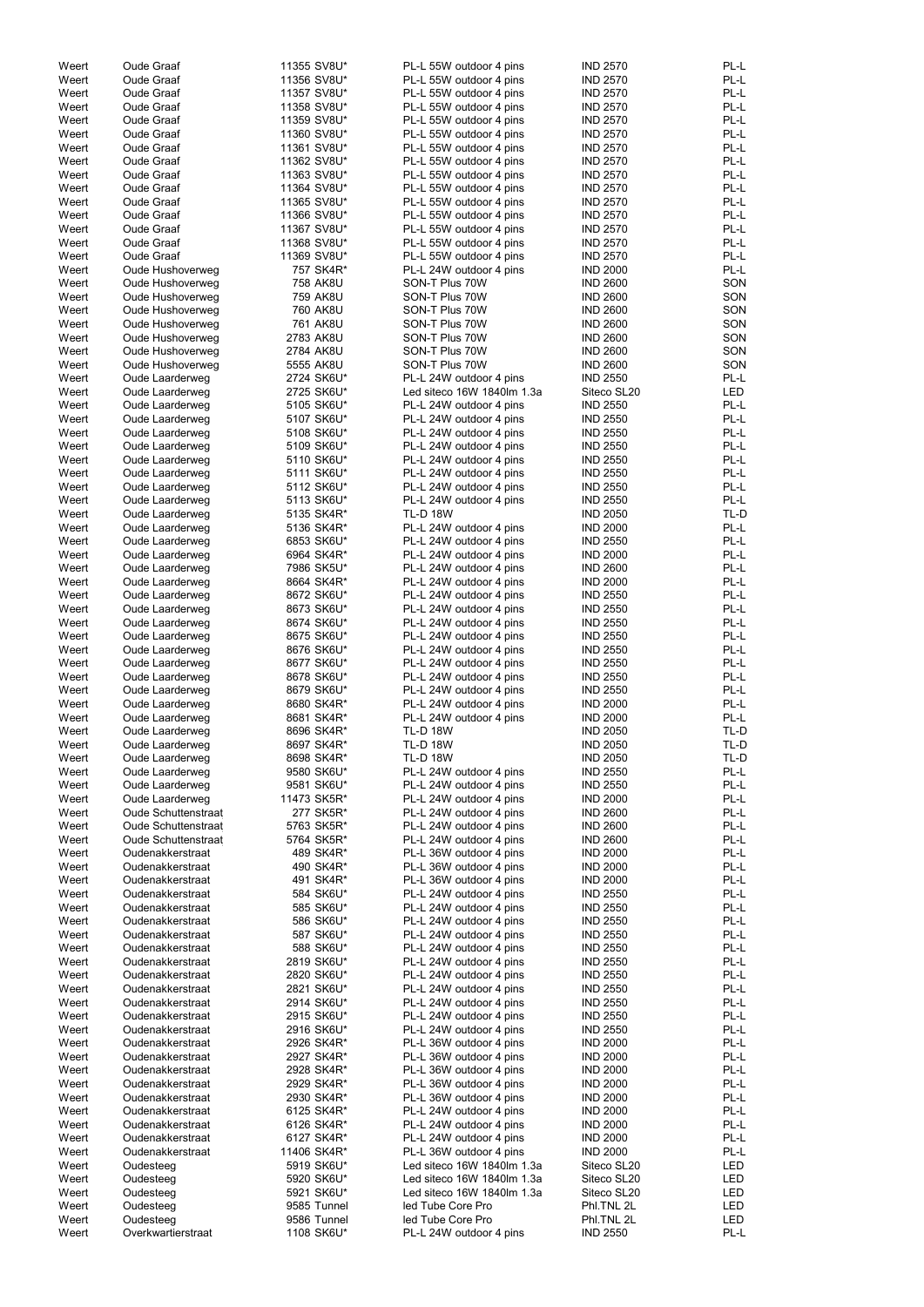| Weert | Overkwartierstraat |              | 1109 SK6U*                        | PL-L 24W outdoor 4 pins | <b>IND 2550</b>       | PL-L       |
|-------|--------------------|--------------|-----------------------------------|-------------------------|-----------------------|------------|
| Weert | Overkwartierstraat |              | 1350 SK6U*                        | PL-L 24W outdoor 4 pins | <b>IND 2550</b>       | PL-L       |
| Weert | Overkwartierstraat |              | 1351 SK6U*                        | PL-L 24W outdoor 4 pins | <b>IND 2550</b>       | PL-L       |
| Weert | Overkwartierstraat |              | 1352 SK6U*                        | PL-L 24W outdoor 4 pins | <b>IND 2550</b>       | PL-L       |
| Weert | Overkwartierstraat | 6004 HJ 8    | Gevelsteun                        | PL-S 9W 2 pins          | Phl.FWC110 40 KP      | PL-S       |
| Weert |                    |              | 12096 Staal conisch 4 m Lumin Led |                         | <b>IND 2000</b>       | <b>LED</b> |
|       | Overmazepad        |              |                                   |                         |                       |            |
| Weert | Overmazepad        |              | 12097 Staal conisch 4 m Lumin Led |                         | <b>IND 2000</b>       | LED        |
| Weert | Overmazepad        |              | 12098 Staal conisch 4 m Lumin Led |                         | <b>IND 2000</b>       | <b>LED</b> |
| Weert | Overmazestraat     |              | 1672 SK6U*                        | PL-L 24W outdoor 4 pins | <b>IND 2550</b>       | PL-L       |
| Weert | Overmazestraat     |              | 1674 SK6U*                        | PL-L 24W outdoor 4 pins | <b>IND 2550</b>       | PL-L       |
| Weert | Overweertstraat    |              | 348 SK6U*                         | PL-L 36W outdoor 4 pins | <b>IND 2551</b>       | PL-L       |
|       |                    |              |                                   |                         |                       |            |
| Weert | Overweertstraat    |              | 364 SK6U*                         | PL-L 36W outdoor 4 pins | <b>IND 2551</b>       | PL-L       |
| Weert | Overweertstraat    |              | 444 SK6U*                         | PL-L 36W outdoor 4 pins | <b>IND 2551</b>       | PL-L       |
| Weert | Overweertstraat    |              | 445 SK6U*                         | PL-L 36W outdoor 4 pins | <b>IND 2551</b>       | PL-L       |
| Weert | Overweertstraat    |              | 446 SK6U*                         | <b>TL-D 18W</b>         | <b>IND 2050</b>       | TL-D       |
| Weert | Overweertstraat    |              | 447 SK6U*                         | <b>TL-D 18W</b>         | <b>IND 2050</b>       | TL-D       |
| Weert | Overweertstraat    |              | 812 SK4R*                         | PL-L 24W outdoor 4 pins | <b>IND 2000</b>       | PL-L       |
|       |                    |              |                                   |                         |                       |            |
| Weert | Overweertstraat    |              | 813 SK6U*                         | PL-L 24W outdoor 4 pins | <b>IND 2550</b>       | PL-L       |
| Weert | Overweertstraat    |              | 1369 SK6U*                        | PL-L 36W outdoor 4 pins | <b>IND 2551</b>       | PL-L       |
| Weert | Overweertstraat    |              | 1370 SK6U*                        | PL-L 36W outdoor 4 pins | <b>IND 2551</b>       | PL-L       |
| Weert | Overweertstraat    |              | 1371 SK6U*                        | PL-L 36W outdoor 4 pins | <b>IND 2551</b>       | PL-L       |
| Weert | Overweertstraat    |              | 2516 SK3,5R                       | PL-L 18W outdoor 4 pins | <b>IND 2400</b>       | PL-L       |
| Weert | Overweertstraat    | 002516a      | <b>SK3,5R</b>                     | PL-L 18W outdoor 4 pins | <b>IND 2400</b>       | PL-L       |
|       |                    |              |                                   |                         |                       |            |
| Weert | Overweertstraat    |              | 2938 AK10U                        | LED 43W 5400lm          | Alexia                | <b>LED</b> |
| Weert | Overweertstraat    |              | 2938 AK10U                        | LED 43W 5400lm          | Alexia                | <b>LED</b> |
| Weert | Overweertstraat    |              | 3067 SK6U*                        | PL-L 24W outdoor 4 pins | <b>IND 2550</b>       | PL-L       |
| Weert | Overweertstraat    |              | 3068 SK6U*                        | PL-L 24W outdoor 4 pins | <b>IND 2550</b>       | PL-L       |
| Weert | Overweertstraat    |              | 3069 SK6U*                        | PL-L 24W outdoor 4 pins | <b>IND 2550</b>       | PL-L       |
|       |                    |              |                                   |                         |                       | PL-L       |
| Weert | Overweertstraat    |              | 3070 SK6U*                        | PL-L 24W outdoor 4 pins | <b>IND 2550</b>       |            |
| Weert | Overweertstraat    |              | 3071 SK6U*                        | PL-L 24W outdoor 4 pins | <b>IND 2550</b>       | PL-L       |
| Weert | Overweertstraat    |              | 3072 SK6U*                        | PL-L 24W outdoor 4 pins | <b>IND 2550</b>       | PL-L       |
| Weert | Overweertstraat    |              | 3073 SK6U*                        | PL-L 24W outdoor 4 pins | <b>IND 2550</b>       | PL-L       |
| Weert | Overweertstraat    |              | 3074 SK6U*                        | PL-L 24W outdoor 4 pins | <b>IND 2550</b>       | PL-L       |
| Weert | Overweertstraat    |              | 3075 SK6U*                        | PL-L 24W outdoor 4 pins | <b>IND 2550</b>       | PL-L       |
|       |                    |              | 3076 SK6U*                        |                         |                       | PL-L       |
| Weert | Overweertstraat    |              |                                   | PL-L 24W outdoor 4 pins | <b>IND 2550</b>       |            |
| Weert | Overweertstraat    |              | 3077 SK6U*                        | PL-L 24W outdoor 4 pins | <b>IND 2550</b>       | PL-L       |
| Weert | Overweertstraat    |              | 3078 SK6U*                        | PL-L 24W outdoor 4 pins | <b>IND 2550</b>       | PL-L       |
| Weert | Overweertstraat    |              | 3079 SK6U*                        | PL-L 24W outdoor 4 pins | <b>IND 2550</b>       | PL-L       |
| Weert | Overweertstraat    |              | 3080 SK6U*                        | PL-L 24W outdoor 4 pins | <b>IND 2550</b>       | PL-L       |
| Weert | Overweertstraat    |              | 3104 SK4R*                        | PL-L 24W outdoor 4 pins | <b>IND 2000</b>       | PL-L       |
|       |                    |              |                                   |                         |                       |            |
| Weert | Overweertstraat    |              | 3105 SK4R*                        | PL-L 24W outdoor 4 pins | <b>IND 2000</b>       | PL-L       |
| Weert | Overweertstraat    |              | 3106 SK4R*                        | PL-L 24W outdoor 4 pins | <b>IND 2000</b>       | PL-L       |
| Weert | Overweertstraat    |              | 3107 SK4R*                        | PL-L 24W outdoor 4 pins | <b>IND 2000</b>       | PL-L       |
| Weert | Overweertstraat    |              | 3108 SK4R*                        | PL-L 24W outdoor 4 pins | <b>IND 2000</b>       | PL-L       |
| Weert | Overweertstraat    |              | 3109 SK4R*                        | PL-L 24W outdoor 4 pins | <b>IND 2000</b>       | PL-L       |
| Weert |                    |              | 3110 SK4R*                        | PL-L 24W outdoor 4 pins | <b>IND 2000</b>       | PL-L       |
|       | Overweertstraat    |              |                                   |                         |                       |            |
| Weert | Overweertstraat    |              | 3111 SK4R*                        | PL-L 24W outdoor 4 pins | <b>IND 2000</b>       | PL-L       |
| Weert | Overweertstraat    |              | 3112 SK4R*                        | PL-L 24W outdoor 4 pins | <b>IND 2000</b>       | PL-L       |
| Weert | Overweertstraat    |              | 3113 SK6U*                        | PL-L 24W outdoor 4 pins | <b>IND 2550</b>       | PL-L       |
| Weert | Overweertstraat    |              | 3114 SK6U*                        | PL-L 36W outdoor 4 pins | <b>IND 2551</b>       | PL-L       |
| Weert | Overweertstraat    |              | 3115 SK6U*                        | PL-L 36W outdoor 4 pins | <b>IND 2551</b>       | PL-L       |
|       |                    |              |                                   |                         |                       |            |
| Weert | Overweertstraat    |              | 3116 SK6U*                        | PL-L 36W outdoor 4 pins | <b>IND 2551</b>       | PL-L       |
| Weert | Overweertstraat    |              | 3343 SK4R*                        | PL-L 18W outdoor 4 pins | <b>IND 2050</b>       | PL-L       |
| Weert | Overweertstraat    |              | 3344 SK4R*                        | PL-L 24W outdoor 4 pins | <b>IND 2000</b>       | PL-L       |
| Weert | Overweertstraat    |              | 3345 SK4R*                        | PL-L 24W outdoor 4 pins | <b>IND 2000</b>       | PL-L       |
| Weert | Overweertstraat    |              | 3346 SK4R*                        | PL-L 24W outdoor 4 pins | <b>IND 2000</b>       | PL-L       |
| Weert | Overweertstraat    |              | 3347 SK4R*                        | PL-L 24W outdoor 4 pins | <b>IND 2000</b>       | PL-L       |
|       |                    |              |                                   |                         |                       | TL-D       |
| Weert | Overweertstraat    |              | 8808 SK4R*                        | <b>TL-D 18W</b>         | <b>IND 2050</b>       |            |
| Weert | Overweertstraat    |              | 8809 SK4R*                        | <b>TL-D 18W</b>         | <b>IND 2050</b>       | TL-D       |
| Weert | Overweertstraat    |              | 8810 SK4R*                        | <b>TL-D 18W</b>         | <b>IND 2050</b>       | TL-D       |
| Weert | Overweertstraat    |              | 8811 SK4R*                        | <b>TL-D 18W</b>         | <b>IND 2050</b>       | TL-D       |
| Weert | Overweertstraat    |              | 8812 SK4R*                        | <b>TL-D 18W</b>         | <b>IND 2050</b>       | TL-D       |
| Weert | Overweertstraat    |              | 8813 SK4R*                        | <b>TL-D 18W</b>         | <b>IND 2050</b>       | TL-D       |
|       |                    |              |                                   |                         |                       |            |
| Weert | Overweertstraat    |              | 8814 SK4R*                        | <b>TL-D 18W</b>         | <b>IND 2050</b>       | TL-D       |
| Weert | Overweertstraat    |              | 8815 SK4R*                        | <b>TL-D 18W</b>         | <b>IND 2050</b>       | TL-D       |
| Weert | Overweertstraat    |              | 8816 SK4R*                        | PL-L 24W outdoor 4 pins | <b>IND 2000</b>       | PL-L       |
| Weert | Overweertstraat    | 10037 Abri   |                                   | <b>TL-D 58W</b>         | Reclame bord verlicht | TL-D       |
| Weert | Overweertstraat    | 10037 Abri   |                                   | <b>TL-D 58W</b>         | Reclame bord verlicht | TL-D       |
| Weert | Overweertstraat    | 10037 Abri   |                                   | <b>TL-D 58W</b>         | Reclame bord verlicht | TL-D       |
|       |                    |              |                                   |                         |                       |            |
| Weert | Overweertstraat    | 10038 Abri   |                                   | <b>TL-D 58W</b>         | Reclame bord verlicht | TL-D       |
| Weert | Overweertstraat    | 10038 Abri   |                                   | <b>TL-D 58W</b>         | Reclame bord verlicht | TL-D       |
| Weert | Overweertstraat    | 10038 Abri   |                                   | <b>TL-D 58W</b>         | Reclame bord verlicht | TL-D       |
| Weert | Overweertstraat    | 10039 Abri   |                                   | <b>TL-D 58W</b>         | Reclame bord verlicht | TL-D       |
| Weert | Overweertstraat    | 10039 Abri   |                                   | <b>TL-D 58W</b>         | Reclame bord verlicht | TL-D       |
| Weert |                    | 10039 Abri   |                                   | <b>TL-D 58W</b>         | Reclame bord verlicht |            |
|       | Overweertstraat    |              |                                   |                         |                       | TL-D       |
| Weert | Overweertstraat    |              | 11419 SK6U*                       | PL-L 24W outdoor 4 pins | <b>IND 2550</b>       | PL-L       |
| Weert | Overweertstraat    | 6004 XS 31   | Gevelsteun                        | PL-S 9W 2 pins          | Phl.FWC110 40 KP      | PL-S       |
| Weert | Overweertstraat    | 6004 XS 31 1 | Gevelsteun                        | PL-S 9W 2 pins          | Phl.FWC110 40 KP      | PL-S       |
| Weert | Overweertstraat    | 6004 xt 61   | Gevelsteun                        | PL-S 9W 2 pins          | Phl.FWC110 40 KP      | PL-S       |
| Weert | Overweertstraat    | 6004 XT 75   | Gevelsteun                        | PL-S 9W 2 pins          | Phl.FWC110 40 KP      | PL-S       |
|       |                    |              | Gevelsteun                        |                         |                       |            |
| Weert | Overweertstraat    | 6004 XT 79   |                                   | PL-S 9W 2 pins          | Phl.FWC110 40 KP      | PL-S       |
| Weert | Overweertstraat    | 6004 XT 79 1 | Gevelsteun                        | PL-S 9W 2 pins          | Phl.FWC110 40 KP      | PL-S       |
| Weert | Overweertstraat    | 6004 XX 30   | Gevelsteun                        | PL-S 9W 2 pins          | Phl.FWC110 40 KP      | PL-S       |
| Weert | Overweertstraat    | 6004 XX 46   | Gevelsteun                        | PL-S 9W 2 pins          | Phl.FWC110 40 KP      | PL-S       |
| Weert | Overweertstraat    | 6004 XX 46 1 | Gevelsteun                        | PL-S 9W 2 pins          | Phl.FWC110 40 KP      | PL-S       |
| Weert | Paltrokmolen       |              | 6963 SK4R*                        | PL-L 24W outdoor 4 pins | <b>IND 2000</b>       | PL-L       |
|       |                    |              |                                   |                         |                       | $PL-L$     |
| Weert | Paltrokmolen       |              | 8213 SK5U*                        | PL-L 24W outdoor 4 pins | <b>IND 2600</b>       |            |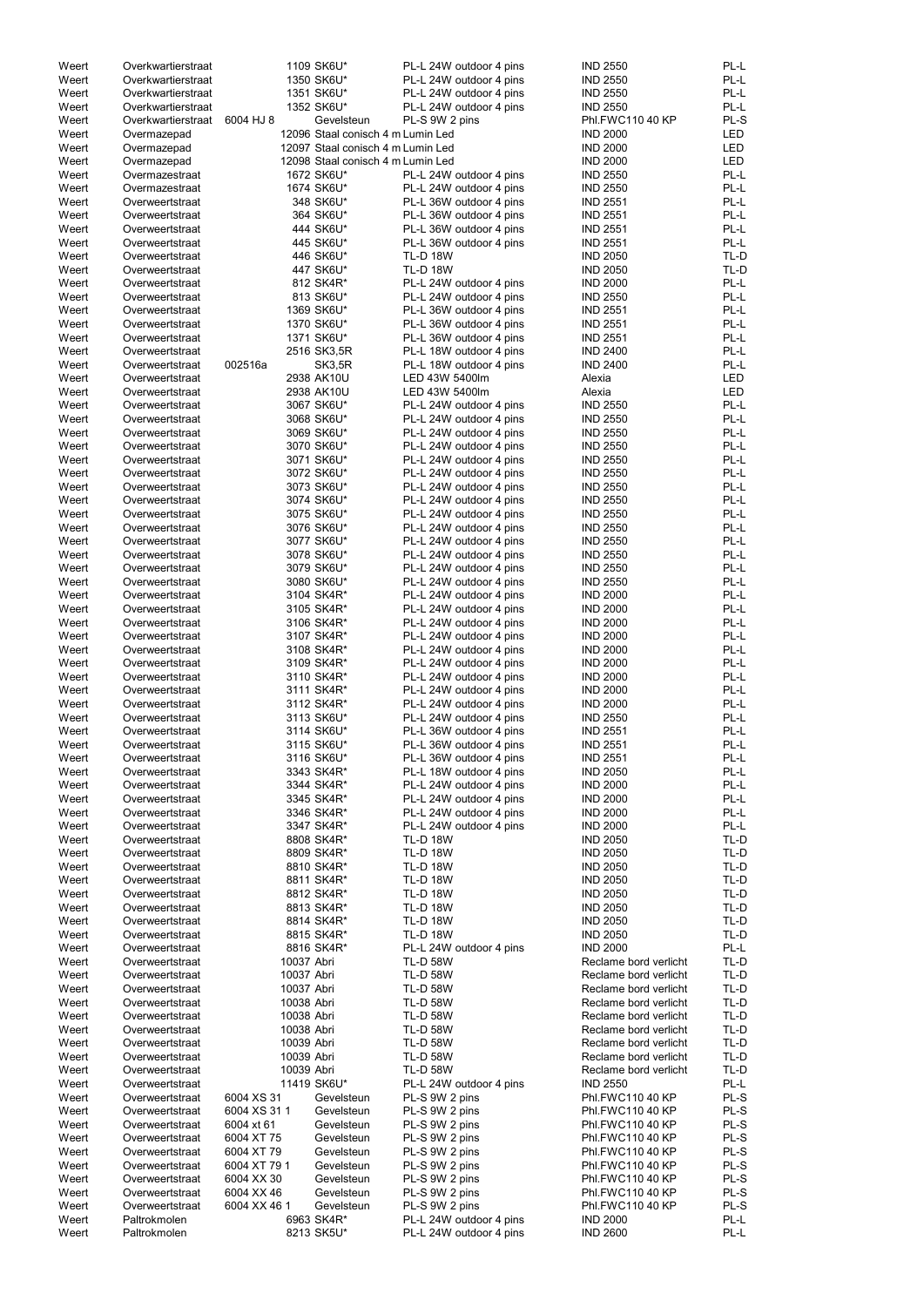| Weert          | Paltrokmolen               |                          | 8215 SK5U*                   | PL-L 24W outdoor 4 pins                            | <b>IND 2600</b>                                  | PL-L       |
|----------------|----------------------------|--------------------------|------------------------------|----------------------------------------------------|--------------------------------------------------|------------|
| Weert          | Paltrokmolen               |                          | 8216 SK5U*                   | PL-L 24W outdoor 4 pins                            | <b>IND 2600</b>                                  | PL-L       |
| Weert          | Paltrokmolen               |                          | 8217 SK5U*                   | PL-L 24W outdoor 4 pins                            | <b>IND 2600</b>                                  | PL-L       |
| Weert          | Paltrokmolen               |                          | 8411 SK5U*                   | PL-L 24W outdoor 4 pins                            | <b>IND 2600</b>                                  | PL-L       |
|                |                            |                          | 8412 SK4R*                   | PL-L 24W outdoor 4 pins                            |                                                  | PL-L       |
| Weert          | Paltrokmolen               |                          |                              |                                                    | <b>IND 2000</b>                                  |            |
| Weert          | Paltrokmolen               |                          | 8414 SK5U*                   | PL-L 24W outdoor 4 pins                            | <b>IND 2600</b>                                  | PL-L       |
| Weert          | Paltrokmolen               |                          | 8415 SK5U*                   | PL-L 24W outdoor 4 pins                            | <b>IND 2600</b>                                  | PL-L       |
| Weert          | Paltrokmolen               |                          | 8416 SK5U*                   | PL-L 24W outdoor 4 pins                            | <b>IND 2600</b>                                  | PL-L       |
| Weert          | Paltrokmolen               |                          | 8417 SK5U*                   | PL-L 24W outdoor 4 pins                            | <b>IND 2600</b>                                  | PL-L       |
| Weert          | Paltrokmolen               |                          | 8418 SK5U*                   | PL-L 24W outdoor 4 pins                            | <b>IND 2600</b>                                  | PL-L       |
| Weert          | Paltrokmolen               |                          | 8419 SK5U*                   | PL-L 24W outdoor 4 pins                            | <b>IND 2600</b>                                  | PL-L       |
| Weert          | Paltrokmolen               |                          | 8420 SK5U*                   | PL-L 24W outdoor 4 pins                            | <b>IND 2600</b>                                  | PL-L       |
|                |                            |                          |                              |                                                    |                                                  |            |
| Weert          | Paltrokmolen               |                          | 8421 SK4R*                   | PL-L 24W outdoor 4 pins                            | <b>IND 2000</b>                                  | PL-L       |
| Weert          | Paltrokmolen               |                          | 8422 SK4R*                   | PL-L 24W outdoor 4 pins                            | <b>IND 2000</b>                                  | PL-L       |
| Weert          | Paltrokmolen               |                          | 8423 SK5U*                   | PL-L 24W outdoor 4 pins                            | <b>IND 2600</b>                                  | PL-L       |
| Weert          | Paltrokmolen               |                          | 8424 SK4R*                   | PL-L 24W outdoor 4 pins                            | <b>IND 2000</b>                                  | PL-L       |
| Weert          | Paltrokmolen               |                          | 8425 SK4R*                   | PL-L 24W outdoor 4 pins                            | <b>IND 2000</b>                                  | PL-L       |
| Weert          | Paltrokmolen               |                          | 8462 SK5U*                   | PL-L 24W outdoor 4 pins                            | <b>IND 2600</b>                                  | PL-L       |
| Weert          | Paltrokmolen               |                          | 8463 SK5U*                   | PL-L 24W outdoor 4 pins                            | <b>IND 2600</b>                                  | PL-L       |
| Weert          | Paltrokmolen               |                          | 8479 SK4R*                   | <b>TL-D 18W</b>                                    | <b>IND 2050</b>                                  | TL-D       |
|                |                            |                          |                              |                                                    |                                                  |            |
| Weert          | Paltrokmolen               |                          | 8480 SK4R*                   | <b>TL-D 18W</b>                                    | <b>IND 2050</b>                                  | TL-D       |
| Weert          | Paltrokmolen               |                          | 8481 SK4R*                   | <b>TL-D 18W</b>                                    | <b>IND 2050</b>                                  | TL-D       |
| Weert          | Paltrokmolen               |                          | 8482 SK4R*                   | <b>TL-D 18W</b>                                    | <b>IND 2050</b>                                  | TL-D       |
| Weert          | Paltrokmolen               |                          | 8495 SK4R*                   | <b>TL-D 18W</b>                                    | <b>IND 2050</b>                                  | TL-D       |
| Weert          | Paltrokmolen               |                          | 8504 SK4R*                   | PL-L 24W outdoor 4 pins                            | <b>IND 2000</b>                                  | PL-L       |
| Weert          | Paltrokmolen               |                          | 8510 SK4R*                   | <b>TL-D 18W</b>                                    | <b>IND 2050</b>                                  | TL-D       |
| Weert          | Paltrokmolen               |                          | 8544 SK5U*                   | PL-L 24W outdoor 4 pins                            | <b>IND 2600</b>                                  | PL-L       |
|                | Paltrokmolen               |                          |                              |                                                    |                                                  | PL-L       |
| Weert          |                            |                          | 8545 SK5U*                   | PL-L 24W outdoor 4 pins                            | <b>IND 2600</b>                                  |            |
| Weert          | Paltrokmolen               |                          | 8546 SK5U*                   | PL-L 24W outdoor 4 pins                            | <b>IND 2600</b>                                  | PL-L       |
| Weert          | Paltrokmolen               |                          | 8547 SK5U*                   | PL-L 24W outdoor 4 pins                            | <b>IND 2600</b>                                  | PL-L       |
| Weert          | Paltrokmolen               |                          | 8548 SK5U*                   | PL-L 24W outdoor 4 pins                            | <b>IND 2600</b>                                  | PL-L       |
| Weert          | Paltrokmolen               |                          | 8549 SK5U*                   | PL-L 24W outdoor 4 pins                            | <b>IND 2600</b>                                  | PL-L       |
| Weert          | Paltrokmolen               |                          | 8665 SK4R*                   | <b>TL-D 18W</b>                                    | <b>IND 2050</b>                                  | TL-D       |
| Weert          | Paltrokmolen               |                          | 8666 SK5U*                   | PL-L 24W outdoor 4 pins                            | <b>IND 2600</b>                                  | PL-L       |
| Weert          | Paltrokmolen               |                          | 8667 SK5U*                   | PL-L 24W outdoor 4 pins                            | <b>IND 2600</b>                                  | PL-L       |
|                |                            |                          |                              |                                                    |                                                  |            |
| Weert          | Paltrokmolen               |                          | 8668 SK4R*                   | <b>TL-D 18W</b>                                    | <b>IND 2050</b>                                  | TL-D       |
| Weert          | Paltrokmolen               |                          | 8669 SK4R*                   | <b>TL-D 18W</b>                                    | <b>IND 2050</b>                                  | TL-D       |
| Weert          | Paltrokmolen               | 6003 CT 43               | Gevelsteun                   | PL-S 9W 2 pins                                     | <b>Phl.FWC110 40 KP</b>                          | PL-S       |
| Weert          | Paltrokmolen               | 6003 CT 47               | Gevelsteun                   | PL-S 9W 2 pins                                     | <b>Phl.FWC110 40 KP</b>                          | PL-S       |
| Weert          | Paltrokmolen               | 6003 CT 61               | Gevelsteun                   | PL-S 9W 2 pins                                     | <b>Phl.FWC110 40 KP</b>                          | PL-S       |
| Weert          | Paltrokmolen               | 6003 CT 67               | Gevelsteun                   | PL-S 9W 2 pins                                     | <b>Phl.FWC110 40 KP</b>                          | PL-S       |
| Weert          | Paltrokmolen               | 6003 CT 71               | Onbenoemde ma PL-S 9W 2 pins |                                                    | Phl.FWC110 40 KP                                 | PL-S       |
| Weert          | Paltrokmolen               | 6003 CV 101              | Gevelsteun                   | PL-S 9W 2 pins                                     | <b>Phl.FWC110 40 KP</b>                          | PL-S       |
|                |                            |                          |                              |                                                    |                                                  |            |
| Weert          | Paradijsstraatje           |                          | 252 SK4R*                    | PL-L 24W outdoor 4 pins                            | <b>IND 2000</b>                                  | PL-L       |
| Weert          | Paradijsstraatje           |                          | 1277 Gevelsteun              | SON-T Plus 50W                                     | <b>IND 2600</b>                                  | SON        |
| Weert          | Paradijsstraatje           |                          | 2098 SK4R*                   | PL-L 18W outdoor 4 pins                            | <b>IND 2050</b>                                  | PL-L       |
| Weert          | Paradijsstraatje           |                          | 2922 SK4R*                   | <b>TL-D 18W</b>                                    | <b>IND 2050</b>                                  | TL-D       |
| Weert          | Paradijsstraatje           |                          | 7546 SK4R*                   | <b>TL-D 18W</b>                                    | <b>IND 2050</b>                                  | TL-D       |
| Weert          | Paradijsstraatje           |                          | 7547 SK4R*                   | <b>TL-D 18W</b>                                    | <b>IND 2050</b>                                  | TL-D       |
| Weert          | Paradijsstraatje           |                          | 7548 SK4R*                   | <b>TL-D 18W</b>                                    | <b>IND 2050</b>                                  | TL-D       |
| Weert          | Paradijsstraatje           |                          | 8241 SK4R*                   | PL-L 18W outdoor 4 pins                            | <b>IND 2050</b>                                  | PL-L       |
|                |                            |                          |                              |                                                    |                                                  |            |
| Weert          | Parallelweg                |                          | 452 SK6U*                    | PL-L 18W outdoor 4 pins                            | <b>IND 2500</b>                                  | PL-L       |
| Weert          | Parallelweg                |                          | 453 SK6U*                    | LED 15W 1700lm                                     | <b>ASD Diamond Mini</b>                          | LED        |
| Weert          | Parallelweg                |                          | 454 SK6U*                    | LED 15W 1700lm                                     | <b>ASD Diamond Mini</b>                          | <b>LED</b> |
| Weert          | Parallelweg                |                          | 455 SK6U*                    | LED 15W 1700lm                                     | <b>ASD Diamond Mini</b>                          | LED        |
| Weert          | Parallelweg                |                          | 456 SK6U*                    | LED 15W 1700lm                                     | <b>ASD Diamond Mini</b>                          | <b>LED</b> |
| Weert          | Parallelweg                |                          |                              | 457 staal conisch 6 m LED 15W 1700lm               | <b>ASD Diamond Mini</b>                          | <b>LED</b> |
| Weert          | Parallelweg                |                          | 797 SK6U*                    | PL-L 18W outdoor 4 pins                            | <b>IND 2500</b>                                  | PL-L       |
| Weert          | Parallelweg                |                          | 798 SK6U*                    | PL-L 24W outdoor 4 pins                            | <b>IND 2550</b>                                  | PL-L       |
|                |                            |                          | 799 SK6U*                    |                                                    |                                                  | PL-L       |
| Weert          | Parallelweg                |                          | 800 SK6U*                    | PL-L 24W outdoor 4 pins<br>PL-L 18W outdoor 4 pins | <b>IND 2550</b><br><b>IND 2500</b>               | PL-L       |
| Weert          | Parallelweg                |                          |                              |                                                    |                                                  |            |
| Weert          | Parallelweg                |                          | 801 SK6U*                    | PL-L 18W outdoor 4 pins                            | <b>IND 2500</b>                                  | PL-L       |
| Weert          | Parallelweg                |                          | 802 SK6U*                    | PL-L 24W outdoor 4 pins                            | <b>IND 2550</b>                                  | PL-L       |
| Weert          | Parallelweg                |                          | 803 SK6U*                    | PL-L 24W outdoor 4 pins                            | <b>IND 2550</b>                                  | PL-L       |
| Weert          | Parallelweg                |                          | 804 SK6U*                    | PL-L 24W outdoor 4 pins                            | <b>IND 2550</b>                                  | PL-L       |
| Weert          | Parallelweg                |                          | 805 SK6U*                    | PL-L 24W outdoor 4 pins                            | <b>IND 2550</b>                                  | PL-L       |
| Weert          | Parallelweg                |                          | 806 SK6U*                    | PL-L 18W outdoor 4 pins                            | <b>IND 2500</b>                                  | PL-L       |
| Weert          | Parallelweg                |                          | 807 SK6U*                    | PL-L 24W outdoor 4 pins                            | <b>IND 2550</b>                                  | PL-L       |
| Weert          | Parallelweg                |                          | 808 SK6U*                    | LED 15W 1700lm                                     | <b>ASD Diamond Mini</b>                          | LED        |
|                |                            |                          |                              |                                                    |                                                  |            |
| Weert          | Parallelweg                |                          | 939 SK6U*                    | LED 15W 1700lm                                     | <b>ASD Diamond Mini</b>                          | LED        |
| Weert          | Parallelweg                |                          | 940 SK6U*                    | LED 15W 1700lm                                     | <b>ASD Diamond Mini</b>                          | <b>LED</b> |
| Weert          | Parallelweg                |                          | 941 SK6U*                    | LED 15W 1700lm                                     | <b>ASD Diamond Mini</b>                          | LED        |
| Weert          | Parallelweg                |                          | 4123 LWW10U                  | LL Ultimate T8 58W Aura                            | AGMI LVV vlag                                    | <b>LED</b> |
| Weert          | Parallelweg                |                          | 4123 LWW10U                  | LL Ultimate T8 58W Aura                            | AGMI LVV vlag                                    | LED        |
| Weert          |                            |                          | 4123 LWW10U                  | LL Ultimate T8 58W Aura                            | AGMI LVV vlag                                    | LED        |
|                | Parallelweg                |                          |                              |                                                    |                                                  |            |
|                |                            |                          |                              |                                                    |                                                  |            |
| Weert          | Parallelweg                |                          | 4123 LWW10U                  | LL Ultimate T8 58W Aura                            | AGMI LVV vlag                                    | LED        |
| Weert          | Parallelweg                |                          | 4123 LWW10U                  | DS-NW 85 8650lm                                    | Arc 94 RetroLed WRN 44                           | LED        |
| Weert          | Parallelweg                |                          | 4123 LWW10U                  | DS-NW 85 8650lm                                    | Arc 94 RetroLed WRN 44                           | LED        |
| Weert          | Parallelweg                |                          | 4125 AK8U                    | SON Pia Plus 100W                                  | <b>PHI SGS 203</b>                               | SON        |
| Weert          | Parallelweg                |                          | 4126 AK8U                    | SON Pia Plus 100W                                  | <b>PHI SGS 203</b>                               | SON        |
| Weert          | Parallelweg                |                          | 4127 AK7,5U                  | SON Pia Plus 100W                                  | PHI SGS 203                                      | SON        |
| Weert          | Parallelweg                |                          | 4261 SK6U*                   | LED 15W 1700lm                                     | <b>ASD Diamond Mini</b>                          | LED        |
|                |                            |                          |                              |                                                    |                                                  |            |
| Weert          | Parallelweg                |                          | 4262 SK6U*                   | LED 15W 1700lm                                     | <b>ASD Diamond Mini</b>                          | LED        |
| Weert          | Parallelweg                |                          | 4263 SK6U*                   | LED 15W 1700lm                                     | <b>ASD Diamond Mini</b>                          | LED        |
| Weert          | Parallelweg                |                          | 11688 Cameramast             | Camera                                             | Camera                                           | geen       |
| Weert<br>Weert | Parallelweg<br>Parallelweg | 12250 AK8U<br>12251 AK8U |                              | DS-NW 27 3350lm<br>DS-NW 27 3350lm                 | Arc 84 RetroLed WRN 28<br>Arc 84 RetroLed WRN 28 | LED<br>LED |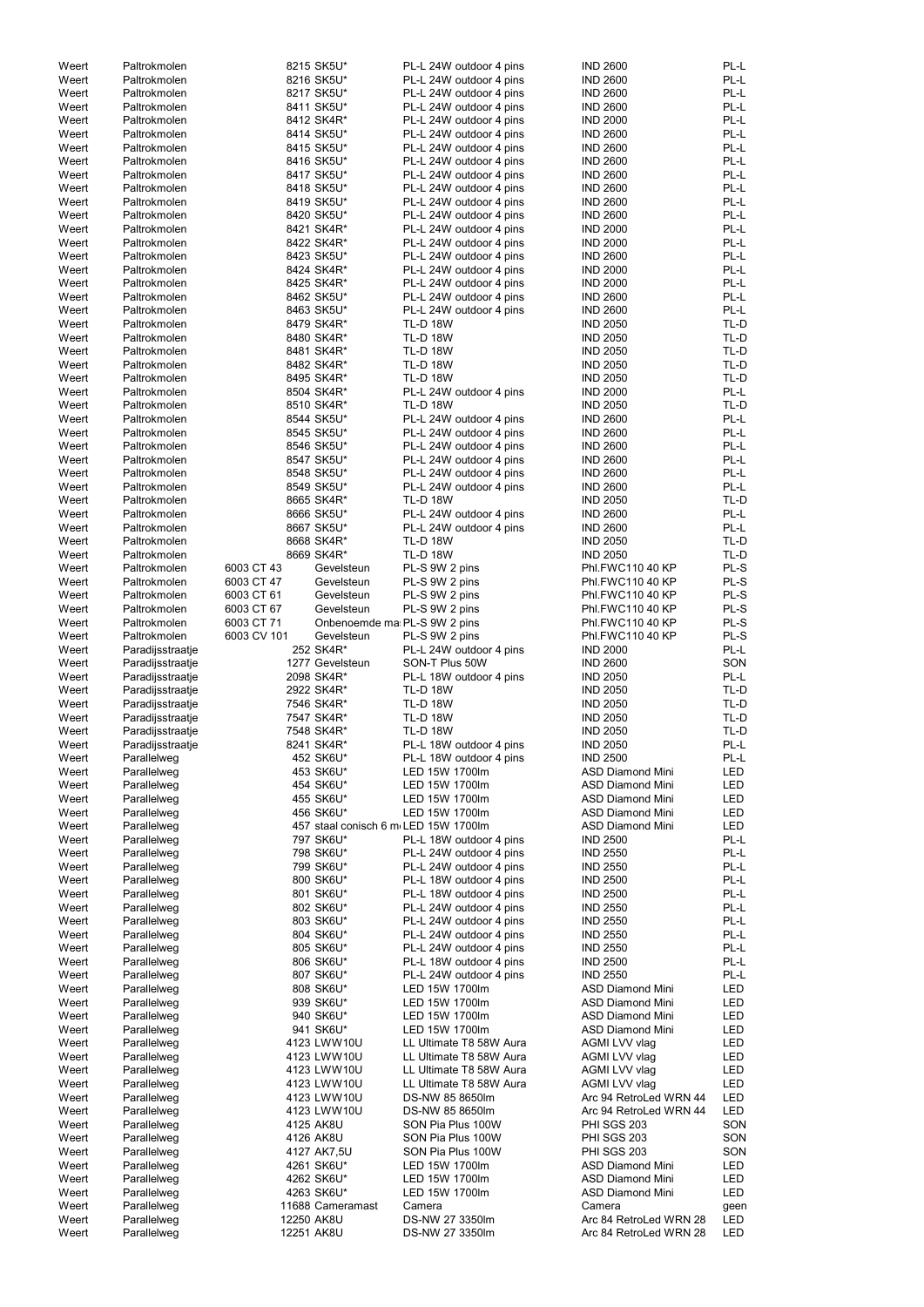| Weert | Parallelweg         |       | 12252 AK8U  | DS-NW 27 3350lm            | Arc 84 RetroLed WRN 28 | LED        |
|-------|---------------------|-------|-------------|----------------------------|------------------------|------------|
| Weert | Parallelweg         |       | 12253 AK8U  | DS-NW 27 3350lm            | Arc 84 RetroLed WRN 28 | LED        |
| Weert | Parallelweg         |       | 12254 AK8U  | DS-NW 27 3350lm            | Arc 84 RetroLed WRN 28 | LED        |
| Weert | Parallelweg         |       | 12255 AK8U  | Led ANWB                   | AGMI LVV vlag          | LED        |
|       |                     |       |             |                            |                        |            |
| Weert | Parallelweg         |       | 12255 AK8U  | Led ANWB                   | AGMI LVV vlag          | LED        |
| Weert | Parallelweg         |       | 12255 AK8U  | Led ANWB                   | AGMI LVV vlag          | LED        |
| Weert | Parallelweg         |       | 12255 AK8U  | DS-NW 27 3350lm            | Arc 84 RetroLed WRN 28 | LED        |
| Weert | Parallelweg         |       | 12255 AK8U  | Led ANWB                   | AGMI LVV vlag          | LED        |
| Weert | Parallelweg         |       | 12256 AK5R  | Moonlight 36W              | <b>INN Nicole</b>      | LED        |
|       |                     |       |             |                            |                        |            |
| Weert | Parallelweg         |       | 12257 AK5R  | Moonlight 36W              | <b>INN Nicole</b>      | LED        |
| Weert | Parallelweg         |       | 12258 AK5R  | Moonlight 36W              | <b>INN Nicole</b>      | LED        |
| Weert | Parallelweg         |       | 12259 AK5R  | Moonlight 36W              | <b>INN Nicole</b>      | LED        |
| Weert | Parklaan            | HBB01 | SK4R*       | PL-L 24W outdoor 4 pins    | <b>IND 2000</b>        | PL-L       |
| Weert | Parklaan            | HBB02 | SK4R*       | PL-L 24W outdoor 4 pins    | <b>IND 2000</b>        | PL-L       |
|       |                     |       |             |                            |                        |            |
| Weert | Parklaan            | HBB03 | SK4R*       | PL-L 24W outdoor 4 pins    | <b>IND 2000</b>        | PL-L       |
| Weert | Parklaan            | HBB04 | SK4R*       | PL-L 24W outdoor 4 pins    | <b>IND 2000</b>        | PL-L       |
| Weert | Parklaan            | HBB05 | SK4R*       | PL-L 24W outdoor 4 pins    | <b>IND 2000</b>        | PL-L       |
| Weert | Parklaan            | HBB06 | SK4R*       | PL-L 24W outdoor 4 pins    | <b>IND 2000</b>        | PL-L       |
| Weert | Parklaan            | HBB07 | SK4R*       | PL-L 24W outdoor 4 pins    | <b>IND 2000</b>        | PL-L       |
| Weert | Parklaan            | HBB08 | SK4R*       | PL-L 24W outdoor 4 pins    | <b>IND 2000</b>        | PL-L       |
|       |                     |       |             |                            |                        |            |
| Weert | Parklaan            | HBB09 | SK4R*       | PL-L 24W outdoor 4 pins    | <b>IND 2000</b>        | PL-L       |
| Weert | Parklaan            | HBB10 | SK4R*       | PL-L 24W outdoor 4 pins    | <b>IND 2000</b>        | PL-L       |
| Weert | Parklaan            |       | 650 SK5U*   | PL-L 24W outdoor 4 pins    | <b>IND 2550</b>        | PL-L       |
| Weert | Parklaan            |       | 1958 AK10U  | LED 43W 5400lm             | Alexia                 | LED        |
| Weert | Parklaan            |       | 1958 AK10U  | LED 43W 5400lm             | Alexia                 | LED        |
|       | Parklaan            |       | 1959 AK10U  | LED 43W 5400lm             | Alexia                 | LED        |
| Weert |                     |       |             |                            |                        |            |
| Weert | Parklaan            |       | 1959 AK10U  | LED 43W 5400lm             | Alexia                 | <b>LED</b> |
| Weert | Parklaan            |       | 2045 AK8U   | SON-T Plus 70W             | <b>IND 2600</b>        | SON        |
| Weert | Parklaan            |       | 4073 AK7,5U | SON-T Plus 70W             | <b>IND 2600</b>        | SON        |
| Weert | Parklaan            |       | 4074 AK7,5U | SON-T Plus 70W             | <b>IND 2600</b>        | SON        |
| Weert | Parklaan            |       | 4075 AK7,5U | SON-T Plus 70W             | <b>IND 2600</b>        | SON        |
|       |                     |       |             |                            |                        |            |
| Weert | Parklaan            |       | 4076 AK7,5U | SON-T Plus 70W             | <b>IND 2600</b>        | SON        |
| Weert | Parklaan            |       | 4077 AK7,5U | SON-T Plus 70W             | <b>IND 2600</b>        | SON        |
| Weert | Parklaan            |       | 5002 SV5U   | Led siteco 16W 1840lm 1.3a | Siteco SL20            | LED        |
| Weert | Parklaan            |       | 5003 SV5U   | Led siteco 16W 1840lm 1.3a | Siteco SL20            | LED        |
| Weert | Parklaan            |       | 5004 SV5U   | Led siteco 16W 1840lm 1.3a | Siteco SL20            | LED        |
|       |                     |       |             |                            |                        |            |
| Weert | Parklaan            |       | 5005 SV5U   | Led siteco 16W 1840lm 1.3a | Siteco SL20            | LED        |
| Weert | Parklaan            |       | 5006 SV5U   | Led siteco 16W 1840lm 1.3a | Siteco SL20            | LED        |
| Weert | Parklaan            |       | 5007 SV5U   | Led siteco 16W 1840lm 1.3a | Siteco SL20            | LED        |
| Weert | Parklaan            |       | 5008 SV5U   | Led siteco 16W 1840lm 1.3a | Siteco SL20            | LED        |
| Weert | Parklaan            |       | 5009 SV5U   | Led siteco 16W 1840lm 1.3a | Siteco SL20            | LED        |
| Weert | Parklaan            |       | 5010 SV5U   | Led siteco 16W 1840lm 1.3a | Siteco SL20            | LED        |
| Weert | Parklaan            |       | 5011 SV5U   | Led siteco 16W 1840lm 1.3a | Siteco SL20            | LED        |
|       |                     |       |             |                            |                        | LED        |
| Weert | Parklaan            |       | 5012 SV5U   | Led siteco 16W 1840lm 1.3a | Siteco SL20            |            |
| Weert | Parklaan            |       | 5013 SV5U   | Led siteco 16W 1840lm 1.3a | Siteco SL20            | LED        |
| Weert | Parklaan            |       | 5014 SV5U   | Led siteco 16W 1840lm 1.3a | Siteco SL20            | LED        |
| Weert | Parklaan            |       | 5015 SV5U   | Led siteco 16W 1840lm 1.3a | Siteco SL20            | LED        |
| Weert | Parklaan            |       | 5016 SV5U   | Led siteco 16W 1840lm 1.3a | Siteco SL20            | LED        |
| Weert | Parklaan            |       | 5017 SV5U   | Led siteco 16W 1840lm 1.3a | Siteco SL20            | LED        |
| Weert | Parklaan            |       | 5018 SV5U   | Led siteco 16W 1840lm 1.3a | Siteco SL20            | LED        |
|       |                     |       |             |                            |                        |            |
| Weert | Parklaan            |       | 5019 SV5U   | Led siteco 16W 1840lm 1.3a | Siteco SL20            | LED        |
| Weert | Parklaan            |       | 5020 SV5U   | Led siteco 16W 1840lm 1.3a | Siteco SL20            | LED        |
| Weert | Parklaan            |       | 5021 SV5U   | Led siteco 16W 1840lm 1.3a | Siteco SL20            | LED        |
| Weert | Parklaan            |       | 5022 SV5U   | Led siteco 16W 1840lm 1.3a | Siteco SL20            | LED        |
| Weert | Parklaan            |       | 11249 SK5R* | Led 14W                    | Stela Square           | LED        |
| Weert | Parklaan            |       | 11250 SK5R* | Led 14W                    | Stela Square           | LED        |
| Weert | Parklaan            |       | 11251 SK5R* | Led 14W                    |                        | LED        |
|       |                     |       |             |                            | Stela Square           |            |
| Weert | Parklaan            |       | 11252 SK5R* | Led 14W                    | Stela Square           | LED        |
| Weert | Parklaan            |       | 11253 SK5R* | Led 14W                    | Stela Square           | LED        |
| Weert | Parklaan            |       | 11254 SK5R* | Led 14W                    | Stela Square           | LED        |
| Weert | Parklaan            |       | 11255 SK5R* | Led 14W                    | Stela Square           | LED        |
| Weert | Parklaan            |       | 11256 SK5R* | Led 14W                    | Stela Square           | LED        |
| Weert | Parklaan            |       | 11257 SK5R* | Led 14W                    | Stela Square           | LED        |
|       |                     |       |             |                            |                        |            |
| Weert | Parklaan            |       | 11258 SK5R* | Stela Square 10LED         | Stela Square           | LED        |
| Weert | Parklaan            |       | 11259 SK5R* | Led 14W                    | Stela Square           | LED        |
| Weert | Parklaan            |       | 11260 SK5R* | Led 14W                    | Stela Square           | LED        |
| Weert | Parklaan            |       | 11261 SK5R* | Led 14W                    | Stela Square           | LED        |
| Weert | Parklaan            |       | 11262 SK5R* | Led 14W                    | Stela Square           | LED        |
| Weert | Parklaan            |       | 11263 SK5R* | Led 14W                    |                        | <b>LED</b> |
|       |                     |       |             |                            | Stela Square           |            |
| Weert | Parklaan            |       | 11271 SK6U* | PL-L 24W outdoor 4 pins    | <b>IND 2550</b>        | PL-L       |
| Weert | Parklaan            |       | 11272 SK6U* | PL-L 24W outdoor 4 pins    | <b>IND 2550</b>        | PL-L       |
| Weert | Parklaan            |       | 11273 SK6U* | PL-L 24W outdoor 4 pins    | <b>IND 2550</b>        | PL-L       |
| Weert | Parklaan            |       | 11274 SK6U* | PL-L 36W outdoor 4 pins    | <b>IND 2551</b>        | PL-L       |
| Weert | Parklaan            |       | 11275 SK6U* | PL-L 36W outdoor 4 pins    | <b>IND 2551</b>        | PL-L       |
| Weert | Parklaan            |       | 11276 SK6U* | PL-L 36W outdoor 4 pins    | <b>IND 2551</b>        | PL-L       |
| Weert | Parklaan            |       | 11277 SK6U* |                            | <b>IND 2551</b>        | PL-L       |
|       |                     |       |             | PL-L 36W outdoor 4 pins    |                        |            |
| Weert | Parklaan            |       | 11278 SK6U* | PL-L 36W outdoor 4 pins    | <b>IND 2551</b>        | PL-L       |
| Weert | Parklaan            |       | 11279 SK6U* | PL-L 36W outdoor 4 pins    | <b>IND 2551</b>        | PL-L       |
| Weert | Parklaan            |       | 11280 SK6U* | PL-L 36W outdoor 4 pins    | <b>IND 2551</b>        | PL-L       |
| Weert | Parklaan            |       | 11281 SK4R* | PL-L 36W outdoor 4 pins    | <b>IND 2000</b>        | PL-L       |
| Weert | Parklaan            |       | 11282 SK4R* | PL-L 36W outdoor 4 pins    | <b>IND 2000</b>        | PL-L       |
| Weert | Parklaan            |       | 11283 SK4R* | PL-L 36W outdoor 4 pins    | <b>IND 2000</b>        | PL-L       |
|       |                     |       |             | PL-L 36W outdoor 4 pins    |                        |            |
| Weert | Parklaan            |       | 11284 SK4R* |                            | <b>IND 2000</b>        | PL-L       |
| Weert | Parklaan            |       | 11285 SK4R* | PL-L 36W outdoor 4 pins    | <b>IND 2000</b>        | PL-L       |
| Weert | Pastoor Deckersstra |       | 7474 SK5U*  | PL-L 18W outdoor 4 pins    | <b>IND 2500</b>        | PL-L       |
| Weert | Pastoor Deckersstra |       | 7475 SK5U*  | PL-L 18W outdoor 4 pins    | <b>IND 2500</b>        | PL-L       |
| Weert | Pastoor Deckersstra |       | 7476 SK5U*  | PL-L 18W outdoor 4 pins    | <b>IND 2500</b>        | PL-L       |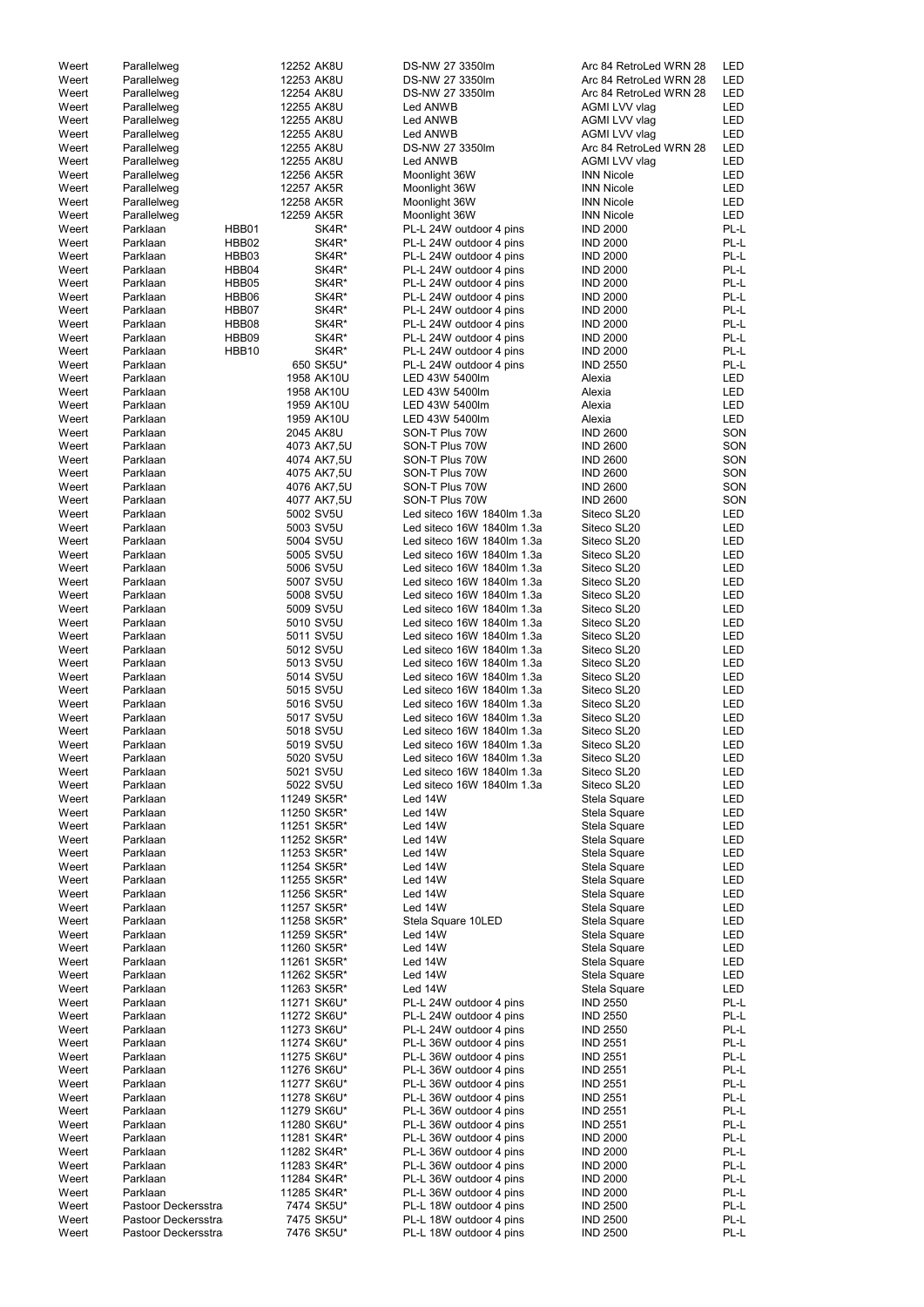| Weert          | Pastoor Deckersstra               | 7477 SK5U*               | <b>TL-D 18W</b>                                    | <b>IND 2500</b>                    | TL-D         |
|----------------|-----------------------------------|--------------------------|----------------------------------------------------|------------------------------------|--------------|
| Weert          | Pastoor Frantzenstra              | 10590 SK4R*              | PL-L 24W outdoor 4 pins                            | <b>IND 2000</b>                    | PL-L         |
|                |                                   | 10591 SK4R*              | PL-L 24W outdoor 4 pins                            |                                    | PL-L         |
| Weert          | <b>Pastoor Frantzenstra</b>       |                          |                                                    | <b>IND 2000</b>                    |              |
| Weert          | Pastoor Frantzenstra              | 10592 SK6U*              | PL-L 24W outdoor 4 pins                            | <b>IND 2550</b>                    | PL-L         |
| Weert          | <b>Pastoor Frantzenstra</b>       | 10593 SK4R*              | PL-L 24W outdoor 4 pins                            | <b>IND 2000</b>                    | PL-L         |
| Weert          | <b>Pastoor Frantzenstra</b>       | 10594 SK6U*              | PL-L 24W outdoor 4 pins                            | <b>IND 2550</b>                    | PL-L         |
|                |                                   |                          |                                                    |                                    |              |
| Weert          | <b>Pastoor Frantzenstra</b>       | 11058 SK6U*              | PL-L 24W outdoor 4 pins                            | <b>IND 2550</b>                    | PL-L         |
| Weert          | <b>Pastoor Frantzenstra</b>       | 11059 SK6U*              | PL-L 24W outdoor 4 pins                            | <b>IND 2550</b>                    | PL-L         |
| Weert          | Pastoor Frantzenstra              | 11060 SK6U*              | PL-L 24W outdoor 4 pins                            | <b>IND 2550</b>                    | PL-L         |
| Weert          | Pastoor Frantzenstra              | 11061 SK6U*              | PL-L 24W outdoor 4 pins                            | <b>IND 2550</b>                    | PL-L         |
|                |                                   |                          |                                                    |                                    |              |
| Weert          | <b>Pastoor Frantzenstra</b>       | 11062 SK6U*              | PL-L 24W outdoor 4 pins                            | <b>IND 2550</b>                    | PL-L         |
| Weert          | <b>Pastoor Frantzenstra</b>       | 11063 SK6U*              | PL-L 24W outdoor 4 pins                            | <b>IND 2550</b>                    | PL-L         |
| Weert          | <b>Pastoor Frantzenstra</b>       | 11064 SK6U*              | PL-L 24W outdoor 4 pins                            | <b>IND 2550</b>                    | PL-L         |
|                |                                   |                          |                                                    |                                    |              |
| Weert          | Pastoor Frantzenstra              | 11065 SK6U*              | PL-L 24W outdoor 4 pins                            | <b>IND 2550</b>                    | PL-L         |
| Weert          | Pastoor Frantzenstra              | 11066 SK4R*              | PL-L 24W outdoor 4 pins                            | <b>IND 2000</b>                    | PL-L         |
| Weert          | Pastoor Frantzenstra              | 11067 SK4R*              | PL-L 24W outdoor 4 pins                            | <b>IND 2000</b>                    | PL-L         |
|                |                                   |                          |                                                    |                                    |              |
| Weert          | Pastoor Frantzenstra              | 11068 SK4R*              | PL-L 24W outdoor 4 pins                            | <b>IND 2000</b>                    | PL-L         |
| Weert          | Pastoor Obersstraat               | 6407 SK5U*               | Led siteco 16W 1840lm 1.3a                         | Siteco SL20                        | <b>LED</b>   |
| Weert          | Pastoor Obersstraat               | 6408 SK5U*               | Led siteco 16W 1840lm 1.3a                         | Siteco SL20                        | <b>LED</b>   |
| Weert          | Pastoor Obersstraat               | 6409 SK5U*               | Led siteco 16W 1840lm 1.3a                         | Siteco SL20                        | <b>LED</b>   |
|                |                                   |                          |                                                    |                                    |              |
| Weert          | Pastoor Obersstraat               | 6410 SK5U*               | Led siteco 16W 1840lm 1.3a                         | Siteco SL20                        | <b>LED</b>   |
| Weert          | <b>Pastoor Obersstraat</b>        | 6411 SK5U*               | Led siteco 16W 1840lm 1.3a                         | Siteco SL20                        | <b>LED</b>   |
| Weert          | Pastoor Obersstraat               | 6673 SK4R*               | PS-LHP saled ipv PL-L 24                           | <b>IND 2000</b>                    | <b>LED</b>   |
|                |                                   |                          |                                                    |                                    |              |
| Weert          | Pastoor Obersstraat               | 6674 SK4R*               | PS-LHP saled ipv PL-L 24                           | <b>IND 2000</b>                    | <b>LED</b>   |
| Weert          | <b>Pastoor Obersstraat</b>        | 6675 SK5U*               | Led siteco 16W 1840lm 1.3a                         | Siteco SL20                        | <b>LED</b>   |
| Weert          | <b>Pastoor Obersstraat</b>        | 8226 SK5U*               | Led siteco 16W 1840lm 1.3a                         | Siteco SL20                        | <b>LED</b>   |
| Weert          | Pastoor Obersstraat               | 8227 SK5U*               | Led siteco 16W 1840lm 1.3a                         | Siteco SL20                        | <b>LED</b>   |
|                |                                   |                          |                                                    |                                    |              |
| Weert          | Pastoor Obersstraat 6003 PA 1     | Uniemast                 | LL Ultimate-II 18W Aura                            | <b>AGM PLH 1L</b>                  | <b>LED</b>   |
| Weert          | Pastoor Obersstraat 6003 PA 4     | Uniemast                 | LL Ultimate-II 18W Aura                            | <b>AGM PLH 1L</b>                  | <b>LED</b>   |
| Weert          | Pastoor Pontstraat                | 1161 SK4R*               | PS-LHP saled ipv PL-L 24                           | <b>IND 2000</b>                    | LED          |
|                |                                   |                          |                                                    |                                    | <b>LED</b>   |
| Weert          | Pastoor Pontstraat                | 3792 SK4R*               | PS-LHP saled ipv PL-L 24                           | <b>IND 2000</b>                    |              |
| Weert          | Pastoor Pontstraat                | 7981 SK4R*               | PS-LHP saled ipv PL-L 24                           | <b>IND 2000</b>                    | <b>LED</b>   |
| Weert          | Pastoor Pontstraat                | 8882 SK4R*               | <b>TL-D 18W</b>                                    | <b>IND 2050</b>                    | TL-D         |
| Weert          | Pastoor Rieterstraat              | 6221 SK4R*               | PL-L 24W outdoor 4 pins                            | <b>IND 2000</b>                    | PL-L         |
|                |                                   |                          |                                                    |                                    |              |
| Weert          | Pastoor Rieterstraat              | 6222 SK4R*               | PL-L 24W outdoor 4 pins                            | <b>IND 2000</b>                    | PL-L         |
| Weert          | Pastoor Rieterstraat              | 6223 SK4R*               | PL-L 24W outdoor 4 pins                            | <b>IND 2000</b>                    | PL-L         |
| Weert          | Pastoor Rieterstraat              | 6224 SK4R*               | PL-L 24W outdoor 4 pins                            | <b>IND 2000</b>                    | PL-L         |
|                |                                   | 6226 SK4R*               |                                                    |                                    | PL-L         |
| Weert          | Pastoor Rieterstraat              |                          | PL-L 24W outdoor 4 pins                            | <b>IND 2000</b>                    |              |
| Weert          | Pastoor Rieterstraat              | 6227 SK4R*               | PL-L 24W outdoor 4 pins                            | <b>IND 2000</b>                    | PL-L         |
| Weert          | Pastoor Rieterstraat              | 6228 SK4R*               | PL-L 24W outdoor 4 pins                            | <b>IND 2000</b>                    | PL-L         |
| Weert          | Pastoor Rieterstraat              | 6229 SK4R*               | PL-L 24W outdoor 4 pins                            | <b>IND 2000</b>                    | PL-L         |
|                |                                   |                          |                                                    |                                    |              |
| Weert          | Pastoor Rieterstraat              | 6230 SK4R*               | PL-L 24W outdoor 4 pins                            | <b>IND 2000</b>                    | PL-L         |
| Weert          | Pastoor Rieterstraat              | 6231 SK4R*               | PL-L 24W outdoor 4 pins                            | <b>IND 2000</b>                    | PL-L         |
| Weert          | Pastoor Rieterstraat              | 6232 SK4R*               | PL-L 24W outdoor 4 pins                            | <b>IND 2000</b>                    | PL-L         |
|                |                                   |                          |                                                    |                                    |              |
| Weert          | Pastoor Rieterstraat              | 6234 SK4R*               | PL-L 24W outdoor 4 pins                            | <b>IND 2000</b>                    | PL-L         |
| Weert          | Pastoor Rieterstraat              | 6235 SK4R*               | PL-L 24W outdoor 4 pins                            | <b>IND 2000</b>                    | PL-L         |
| Weert          | Pastoor Rieterstraat              | 6236 SK4R*               | PL-L 24W outdoor 4 pins                            | <b>IND 2000</b>                    | PL-L         |
|                |                                   |                          |                                                    |                                    |              |
| Weert          | Pastoor Rieterstraat              | 6237 SK4R*               | PL-L 24W outdoor 4 pins                            | <b>IND 2000</b>                    | PL-L         |
| Weert          | Pastoor Rieterstraat              | 6487 SK4R*               | PL-L 24W outdoor 4 pins                            | <b>IND 2000</b>                    | PL-L         |
| Weert          | Pastoor Rieterstraat              | 6488 SK4R*               | PL-L 24W outdoor 4 pins                            | <b>IND 2000</b>                    | PL-L         |
|                | Pastoor Rieterstraat 6002 CA 16   |                          |                                                    | Phl.FWC110 40 KP                   | PL-S         |
| Weert          |                                   | Gevelsteun               | PL-S 9W 2 pins                                     |                                    |              |
| Weert          | Pastoor Rieterstraat 6002 CA 20   | Gevelsteun               | PL-S 9W 2 pins                                     | Phl.FWC110 40 KP                   | PL-S         |
| Weert          | Pastoor Rieterstraat 6002 CA 22   | Gevelsteun               | PL-S 9W 2 pins                                     | Phl.FWC110 40 KP                   | PL-S         |
| Weert          | Pastoor Rieterstraat 6002 CA 42   | Gevelsteun               | LED 9W                                             | PHI BWC 110                        | <b>LED</b>   |
|                |                                   |                          |                                                    |                                    |              |
| Weert          | Pastoor Rieterstraat 6002 CB 43   | Gevelsteun               | LED 9W                                             | PHI BWC 110                        | <b>LED</b>   |
| Weert          | Pastoor Schipperssti              | 62 SK6U*                 | PL-L 18W outdoor 4 pins                            | <b>IND 2500</b>                    | PL-L         |
| Weert          | Pastoor Schipperssti              | 63 SK6U*                 | PL-L 18W outdoor 4 pins                            | <b>IND 2500</b>                    | PL-L         |
| Weert          | Pastoor Schipperssti              | 64 SK6U*                 | PL-L 18W outdoor 4 pins                            | <b>IND 2500</b>                    | PL-L         |
|                |                                   |                          |                                                    |                                    |              |
| Weert          | Pastoor Schipperssti              | 65 SK6U*                 | PL-L 18W outdoor 4 pins                            | <b>IND 2500</b>                    | PL-L         |
| Weert          | Pastoor Schipperssti              | 6661 SK4R*               | PS-LHP saled ipv PL-L 24                           | <b>IND 2000</b>                    | <b>LED</b>   |
| Weert          | Pastoor Schipperssti              | 6662 SK4R*               | PS-LHP saled ipv PL-L 24                           | <b>IND 2000</b>                    | <b>LED</b>   |
|                |                                   |                          |                                                    |                                    |              |
| Weert          | Pastoor Schipperssti              | 6663 SK4R*               | PS-LHP saled ipv PL-L 24                           | <b>IND 2000</b>                    | <b>LED</b>   |
| Weert          | Pastoor Schipperssti              | 6664 SK4R*               | PS-LHP saled ipv PL-L 24                           | <b>IND 2000</b>                    | <b>LED</b>   |
| Weert          | Pastoor Schipperssti              | 7485 SK6U*               | PL-L 18W outdoor 4 pins                            | <b>IND 2500</b>                    | PL-L         |
| Weert          | Pastoor Schipperssti              | 7486 SK6U*               | PL-L 18W outdoor 4 pins                            | <b>IND 2500</b>                    | PL-L         |
|                |                                   |                          |                                                    |                                    |              |
| Weert          | Pastoor Schipperssti              | 7487 SK6U*               | PL-L 18W outdoor 4 pins                            | <b>IND 2500</b>                    | PL-L         |
| Weert          | Pastoor Schippersstr 6006 VL 10   | Gevelsteun               | PL-S 9W 2 pins                                     | Phl.FWC110 40 KP                   | PL-S         |
| Weert          | Pastoor Schippersstr 6006 VL 10 1 | Gevelsteun               | PL-S 9W 2 pins                                     | Phl.FWC110 40 KP                   | PL-S         |
|                |                                   |                          |                                                    |                                    |              |
| Weert          | Pastoorshuisweg                   | 5292 SK6U*               | Led White moonlight 21W                            | <b>INN Nicole</b>                  | <b>LED</b>   |
| Weert          | Pater Coolenpad                   | 12534 SV4,75R            | Fortimo LED 1800lm                                 | <b>IND 2000</b>                    | <b>LED</b>   |
| Weert          | Pater Coolenpad                   | 12535 SV4,75R            | Fortimo LED 1800lm                                 | <b>IND 2000</b>                    | LED          |
|                |                                   |                          |                                                    |                                    |              |
| Weert          | Pater Coolenpad                   | 12536 SV4,75R            | Fortimo LED 1800lm                                 | <b>IND 2000</b>                    | <b>LED</b>   |
| Weert          | Pater Coolenpad                   | 12537 SV4,75R            | Fortimo LED 1800lm                                 | <b>IND 2000</b>                    | <b>LED</b>   |
| Weert          | Pater Coolenpad                   | 12538 SV4,75R            | Fortimo LED 1800lm                                 | <b>IND 2000</b>                    | LED          |
| Weert          |                                   | 335 SK6U*                | Led siteco 16W 1840lm 1.3a                         |                                    | LED          |
|                | Pater Kiggenstraat                |                          |                                                    | Siteco SL20                        |              |
| Weert          | Pater van den Bergs               | 9726 SK6U*               | PL-L 24W outdoor 4 pins                            | <b>IND 2550</b>                    | PL-L         |
| Weert          | Pater van den Bergs               | 9802 SK6U*               | PL-L 24W outdoor 4 pins                            | <b>IND 2550</b>                    | PL-L         |
| Weert          | Pater van den Bergs               | 9803 SK6U*               | PL-L 24W outdoor 4 pins                            | <b>IND 2550</b>                    | PL-L         |
|                |                                   |                          |                                                    |                                    |              |
| Weert          | Pater van den Bergs               | 10124 SK6U*              | PL-L 24W outdoor 4 pins                            | <b>IND 2550</b>                    | PL-L         |
| Weert          | Patersveld                        | 814 SK4R*                | PL-L 24W outdoor 4 pins                            | <b>IND 2000</b>                    | PL-L         |
| Weert          | Patersveld                        | 5968 SK4R*               | PL-L 24W outdoor 4 pins                            | <b>IND 2000</b>                    | PL-L         |
|                |                                   |                          |                                                    |                                    |              |
| Weert          | Patersveld                        | 5969 SK4R*               | PL-L 24W outdoor 4 pins                            | <b>IND 2000</b>                    | PL-L         |
| Weert          | Patersveld                        | 5971 SK4R*               | PL-L 24W outdoor 4 pins                            | <b>IND 2000</b>                    | PL-L         |
|                |                                   |                          |                                                    |                                    |              |
|                |                                   |                          |                                                    |                                    |              |
| Weert          | Patersveld                        | 5972 SK4R*               | PL-L 24W outdoor 4 pins                            | <b>IND 2000</b>                    | PL-L         |
| Weert          | Patersveld                        | 5973 SK4R*               | PL-L 24W outdoor 4 pins                            | <b>IND 2000</b>                    | PL-L         |
| Weert<br>Weert | Patersveld<br>Patersveld          | 6031 SK4R*<br>6032 SK4R* | PL-L 24W outdoor 4 pins<br>PL-L 24W outdoor 4 pins | <b>IND 2000</b><br><b>IND 2000</b> | PL-L<br>PL-L |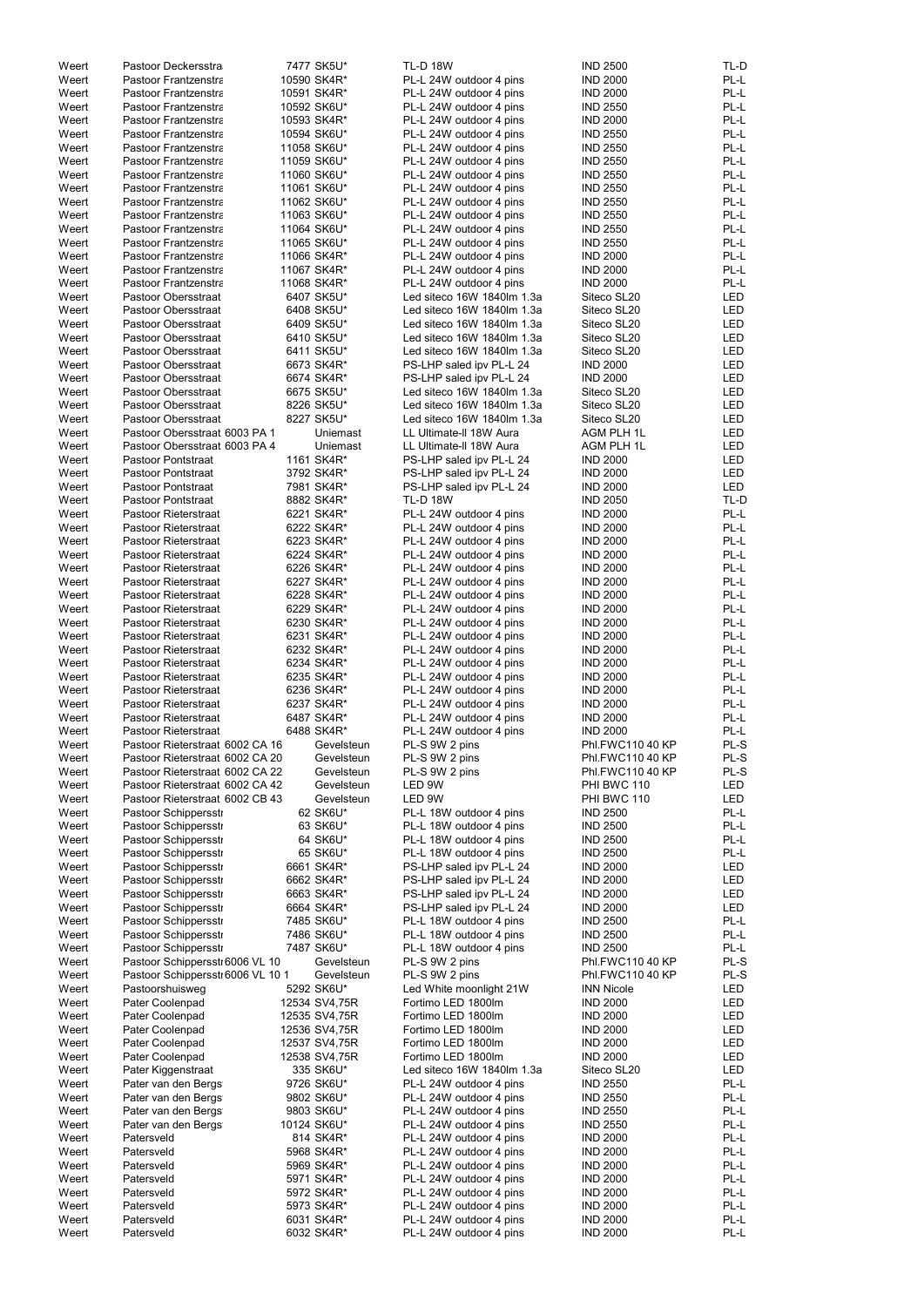| Weert | Patersveld          | 6035 SK4R*                  | PL-L 24W outdoor 4 pins    | <b>IND 2000</b>                  | PL-L |
|-------|---------------------|-----------------------------|----------------------------|----------------------------------|------|
| Weert | Patersveld          | 6036 SK4R*                  | PL-L 24W outdoor 4 pins    | <b>IND 2000</b>                  | PL-L |
| Weert | Patersveld          | 6037 SK4R*                  | PL-L 24W outdoor 4 pins    | <b>IND 2000</b>                  | PL-L |
| Weert | Patersveld          | 6038 SK4R*                  | PL-L 24W outdoor 4 pins    | <b>IND 2000</b>                  | PL-L |
|       |                     |                             |                            |                                  |      |
| Weert | Patersveld          | 6039 SK4R*                  | PL-L 24W outdoor 4 pins    | <b>IND 2000</b>                  | PL-L |
| Weert | Patersveld          | 6055 SK4R*                  | PL-L 24W outdoor 4 pins    | <b>IND 2000</b>                  | PL-L |
| Weert | Patersveld          | 10417 SK4R*                 | PL-L 24W outdoor 4 pins    | <b>IND 2000</b>                  | PL-L |
|       |                     |                             |                            |                                  | PL-L |
| Weert | Patrijshof          | 7199 SK4R*                  | PL-L 24W outdoor 4 pins    | <b>IND 2000</b>                  |      |
| Weert | Patrijshof          | 7200 SK4R*                  | PL-L 24W outdoor 4 pins    | <b>IND 2000</b>                  | PL-L |
| Weert | Patrijshof          | 7201 SK4R*                  | PL-L 24W outdoor 4 pins    | <b>IND 2000</b>                  | PL-L |
| Weert | Patrijshof          | 7202 SK4R*                  | PL-L 24W outdoor 4 pins    | <b>IND 2000</b>                  | PL-L |
|       |                     |                             |                            |                                  |      |
| Weert | Patrijshof          | 7203 SK4R*                  | PL-L 24W outdoor 4 pins    | <b>IND 2000</b>                  | PL-L |
| Weert | Patrijshof          | 7204 SK4R*                  | PL-L 24W outdoor 4 pins    | <b>IND 2000</b>                  | PL-L |
| Weert | Patronaatsplein     | 8852 SV5R                   | True force Core            | LSPAlbertslund Maxi grijs 1ILED  |      |
|       |                     | 8853 SV5R                   | True force Core            |                                  |      |
| Weert | Patronaatsplein     |                             |                            | LSPAlbertslund Maxi grijs 1I LED |      |
| Weert | Patronaatsplein     | 8854 SV5R                   | True force Core            | LSPAlbertslund Maxi grijs 1I LED |      |
| Weert | Patronaatsplein     | 8855 SV5R                   | True force Core            | LSPAlbertslund Maxi grijs 1I LED |      |
| Weert | Patronaatsplein     | 8856 SV5R                   | True force Core            | LSPAlbertslund Maxi grijs 1ILED  |      |
|       |                     |                             |                            |                                  |      |
| Weert | Patronaatsplein     | 8857 SV5R                   | True force Core            | LSPAlbertslund Maxi grijs 1I LED |      |
| Weert | Patronaatsplein     | 8858 SV5R                   | True force Core            | LSPAlbertslund Maxi grijs 1ILED  |      |
| Weert | Patronaatsplein     | 8859 SV5R                   | True force Core            | LSPAlbertslund Maxi grijs 1ILED  |      |
|       |                     |                             |                            |                                  |      |
| Weert | Patronaatsplein     | 8860 SV5R                   | True force Core            | LSPAlbertslund Maxi grijs 1ILED  |      |
| Weert | Patronaatsplein     | 8861 SV5R                   | True force Core            | LSPAlbertslund Maxi grijs 1ILED  |      |
| Weert | Patronaatsplein     | 8862 SV5R                   | True force Core            | LSPAlbertslund Maxi grijs 1ILED  |      |
| Weert |                     | 8863 SV5R                   | True force Core            |                                  |      |
|       | Patronaatsplein     |                             |                            | LSPAlbertslund Maxi grijs 1ILED  |      |
| Weert | Patronaatsplein     | 8864 SV5R                   | True force Core            | LSPAlbertslund Maxi grijs 1I LED |      |
| Weert | Patronaatsplein     | 8865 SV5R                   | True force Core            | LSPAlbertslund Maxi grijs 1l LED |      |
| Weert |                     | 8866 SV5R                   | True force Core            | LSPAlbertslund Maxi grijs 1l LED |      |
|       | Patronaatsplein     |                             |                            |                                  |      |
| Weert | Patronaatsplein     | 8867 SV5R                   | True force Core            | LSPAlbertslund Maxi grijs 1ILED  |      |
| Weert | Patronaatsplein     | 8868 SV5R                   | True force Core            | LSPAlbertslund Maxi grijs 1ILED  |      |
| Weert | Patronaatsplein     | 8869 SV5R                   | True force Core            | LSPAlbertslund Maxi grijs 1ILED  |      |
|       |                     |                             |                            |                                  |      |
| Weert | Patronaatsplein     | 8870 SV5R                   | True force Core            | LSPAlbertslund Maxi grijs 1ILED  |      |
| Weert | Patronaatsplein     | 8871 SV5R                   | True force Core            | LSPAlbertslund Maxi grijs 1ILED  |      |
| Weert | Patronaatsplein     | 8872 SV5R                   | True force Core            | LSPAlbertslund Maxi grijs 1I LED |      |
|       |                     | 8873 SV5R                   |                            |                                  |      |
| Weert | Patronaatsplein     |                             | True force Core            | LSPAlbertslund Maxi grijs 1ILED  |      |
| Weert | Patronaatsplein     | 8879 WND-PLFND ond TL-D 58W |                            | AGM PLH 1L                       | TL-D |
| Weert | Paulinestraat       | 2336 SK6U*                  | PL-L 24W outdoor 4 pins    | <b>IND 2550</b>                  | PL-L |
| Weert | Paulinestraat       | 2337 SK6U*                  | PL-L 24W outdoor 4 pins    | <b>IND 2550</b>                  | PL-L |
|       |                     |                             |                            |                                  |      |
| Weert | Paulinestraat       | 2338 SK6U*                  | PL-L 24W outdoor 4 pins    | <b>IND 2550</b>                  | PL-L |
| Weert | Paulinestraat       | 2339 SK6U*                  | PL-L 24W outdoor 4 pins    | <b>IND 2550</b>                  | PL-L |
| Weert | Paulinestraat       | 2340 SK6U*                  | PL-L 24W outdoor 4 pins    | <b>IND 2550</b>                  | PL-L |
|       | Paulus Potterstraat |                             |                            |                                  |      |
| Weert |                     | 2608 SK4R*                  | PL-L 24W outdoor 4 pins    | <b>IND 2000</b>                  | PL-L |
| Weert | Paulus Potterstraat | 2609 SK4R*                  | PL-L 24W outdoor 4 pins    | <b>IND 2000</b>                  | PL-L |
| Weert | Peelbeemd           | 6749 SK4R*                  | PL-L 24W outdoor 4 pins    | <b>IND 2000</b>                  | PL-L |
|       |                     |                             |                            |                                  |      |
| Weert | Peelbeemd           | 6750 SK4R*                  | PL-L 24W outdoor 4 pins    | <b>IND 2000</b>                  | PL-L |
| Weert | Peelbeemd           | 6751 SK4R*                  | PL-L 24W outdoor 4 pins    | <b>IND 2000</b>                  | PL-L |
| Weert | Peelbeemd           | 6870 SK4R*                  | PL-L 24W outdoor 4 pins    | <b>IND 2000</b>                  | PL-L |
|       |                     |                             |                            |                                  |      |
| Weert | Peelbeemd           | 6871 SK4R*                  | PL-L 24W outdoor 4 pins    | <b>IND 2000</b>                  | PL-L |
| Weert | Peelbeemd           | 6872 SK4R*                  | PL-L 24W outdoor 4 pins    | <b>IND 2000</b>                  | PL-L |
| Weert | Peelbeemd           | 6873 SK4R*                  | PL-L 24W outdoor 4 pins    | <b>IND 2000</b>                  | PL-L |
|       |                     |                             |                            |                                  |      |
| Weert | Peelterbaan         | 9096 SV8U*                  | PL-L 55W outdoor 4 pins    | <b>IND 2570</b>                  | PL-L |
| Weert | Peelterbaan         | 9097 SV8U*                  | PL-L 55W outdoor 4 pins    | <b>IND 2570</b>                  | PL-L |
| Weert | Peelterbaan         | 9098 SV8U*                  | PL-L 55W outdoor 4 pins    | <b>IND 2570</b>                  | PL-L |
|       |                     |                             |                            |                                  |      |
| Weert | Peelterbaan         | 9099 SV8U*                  | PL-L 55W outdoor 4 pins    | <b>IND 2570</b>                  | PL-L |
| Weert | Peelterbaan         | 9100 SV8U*                  | PL-L 55W outdoor 4 pins    | <b>IND 2570</b>                  | PL-L |
| Weert | Peelterbaan         | 9101 SV8U*                  | PL-L 55W outdoor 4 pins    | <b>IND 2570</b>                  | PL-L |
|       |                     |                             |                            |                                  |      |
| Weert | Peelterbaan         | 9102 SV8U*                  | PL-L 55W outdoor 4 pins    | <b>IND 2570</b>                  | PL-L |
| Weert | Peelterbaan         | 9103 SV8U*                  | PL-L 55W outdoor 4 pins    | <b>IND 2570</b>                  | PL-L |
| Weert | Peelterbaan         | 9104 SV8U*                  | PL-L 55W outdoor 4 pins    | <b>IND 2570</b>                  | PL-L |
|       |                     |                             |                            |                                  |      |
| Weert | Peelterbaan         | 9105 SV8U*                  | PL-L 55W outdoor 4 pins    | <b>IND 2570</b>                  | PL-L |
| Weert | Peelterbaan         | 9106 SV8U*                  | PL-L 55W outdoor 4 pins    | <b>IND 2570</b>                  | PL-L |
| Weert | Peelterbaan         | 9107 SV8U*                  | PL-L 55W outdoor 4 pins    | <b>IND 2570</b>                  | PL-L |
| Weert | Peelterbaan         | 9108 SV8U*                  | PL-L 55W outdoor 4 pins    | <b>IND 2570</b>                  | PL-L |
|       |                     |                             |                            |                                  |      |
| Weert | Peelterbaan         | 9109 SV8U*                  | PL-L 55W outdoor 4 pins    | <b>IND 2570</b>                  | PL-L |
| Weert | Peelterbaan         | 9110 SV8U*                  | PL-L 55W outdoor 4 pins    | <b>IND 2570</b>                  | PL-L |
| Weert | Peelterbaan         | 9111 SV8U*                  | PL-L 55W outdoor 4 pins    | <b>IND 2570</b>                  | PL-L |
|       |                     |                             |                            |                                  |      |
| Weert | Peelterbaan         | 11329 SV8U*                 | PL-L 55W outdoor 4 pins    | <b>IND 2570</b>                  | PL-L |
| Weert | Peelterbaan         | 11330 SV8U*                 | PL-L 55W outdoor 4 pins    | <b>IND 2570</b>                  | PL-L |
| Weert | Peelterbaan         | 11331 SV8U*                 | PL-L 55W outdoor 4 pins    | <b>IND 2570</b>                  | PL-L |
|       |                     |                             |                            |                                  |      |
| Weert | Peelterbaan         | 11332 SV8U*                 | PL-L 55W outdoor 4 pins    | <b>IND 2570</b>                  | PL-L |
| Weert | Peelterbaan         | 11333 SV8U*                 | PL-L 55W outdoor 4 pins    | <b>IND 2570</b>                  | PL-L |
| Weert | Peelterbaan         | 11334 SV8U*                 | PL-L 55W outdoor 4 pins    | <b>IND 2570</b>                  | PL-L |
| Weert | Peelterbaan         |                             | PL-L 55W outdoor 4 pins    | <b>IND 2570</b>                  | PL-L |
|       |                     | 11335 SV8U*                 |                            |                                  |      |
| Weert | Peelterbaan         | 11336 SV8U*                 | PL-L 55W outdoor 4 pins    | <b>IND 2570</b>                  | PL-L |
| Weert | Peelterbaan         | 11337 SV8U*                 | PL-L 55W outdoor 4 pins    | <b>IND 2570</b>                  | PL-L |
| Weert | Peelterbaan         | 11338 SV8U*                 | PL-L 55W outdoor 4 pins    | <b>IND 2570</b>                  | PL-L |
|       |                     |                             |                            |                                  |      |
| Weert | Peelterbaan         | 11339 SV8U*                 | PL-L 55W outdoor 4 pins    | <b>IND 2570</b>                  | PL-L |
| Weert | Peelterbaan         | 11340 SV8U*                 | PL-L 55W outdoor 4 pins    | <b>IND 2570</b>                  | PL-L |
| Weert | Peelterbaan         | 11341 SV8U*                 | PL-L 55W outdoor 4 pins    | <b>IND 2570</b>                  | PL-L |
|       |                     |                             |                            |                                  |      |
| Weert | Peelterbaan         | 11342 SV8U*                 | PL-L 55W outdoor 4 pins    | <b>IND 2570</b>                  | PL-L |
| Weert | Pelmersheideweg     | 168 SK6U*                   | Led siteco 16W 1840lm 1.3a | Siteco SL20                      | LED  |
| Weert | Pelmersheideweg     | 651 AV6U                    | Led siteco 16W 1840lm 1.3a | Siteco SL20                      | LED  |
|       |                     |                             |                            |                                  |      |
| Weert | Pelmersheideweg     | 675 SK6U*                   | Led siteco 16W 1840lm 1.3a | Siteco SL20                      | LED  |
| Weert | Pelmersheideweg     | 677 AK6U                    | Led siteco 16W 1840lm 1.3a | Siteco SL20                      | LED  |
| Weert | Pelmersheideweg     | 858 SK6U*                   | Led siteco 16W 1840lm 1.3a | Siteco SL20                      | LED  |
|       |                     |                             |                            |                                  |      |
| Weert | Pelmersheideweg     | 859 SK6U*                   | PL-L 18W outdoor 4 pins    | <b>IND 2500</b>                  | PL-L |
| Weert | Pelmersheideweg     | 860 SK6U*                   | PL-L 18W outdoor 4 pins    | <b>IND 2500</b>                  | PL-L |
|       |                     |                             |                            |                                  |      |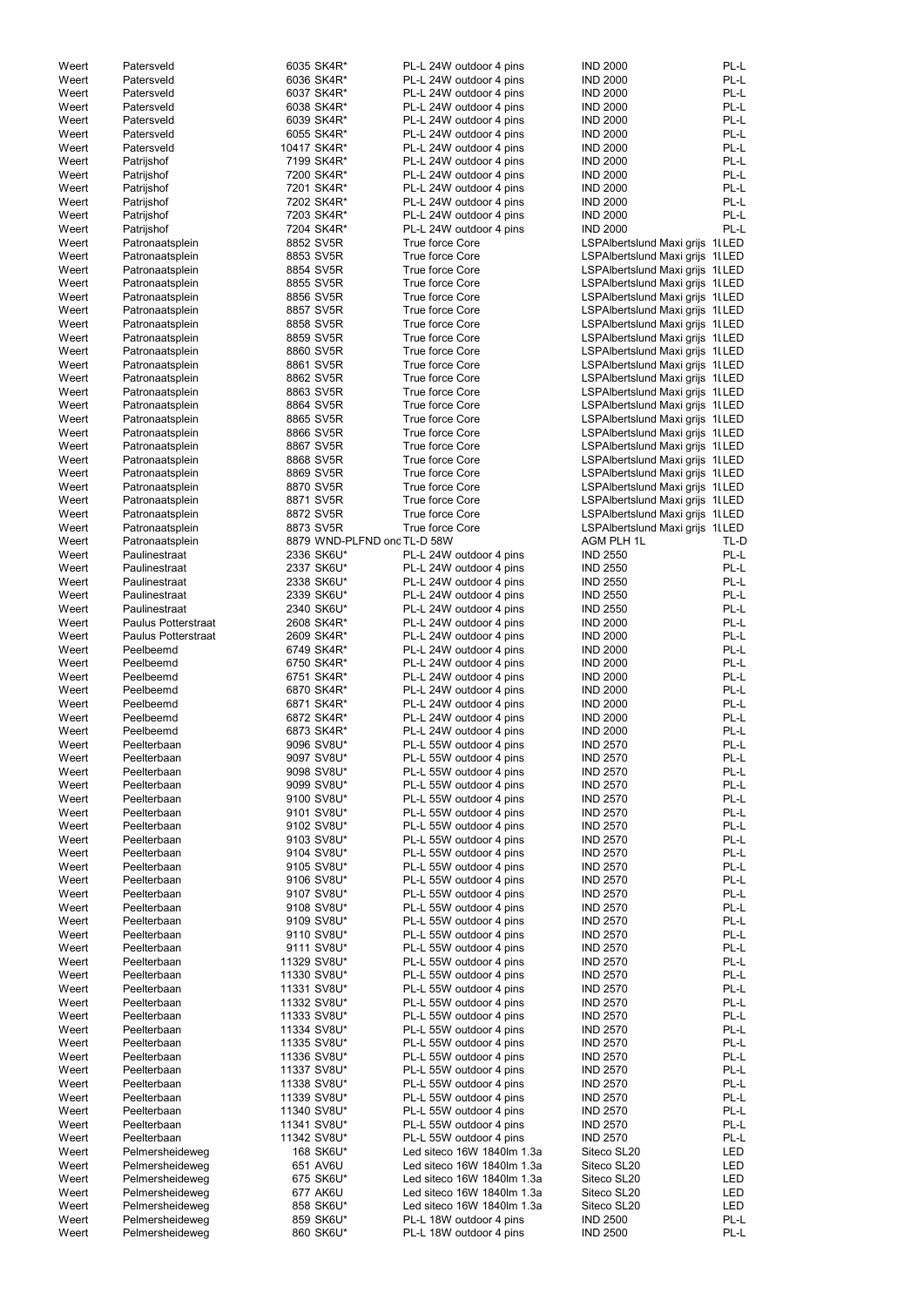| Weert | Pelmersheideweg       | 1483 SK6U*               | <b>TL-D 18W</b>            | <b>IND 2500</b>    | TL-D       |
|-------|-----------------------|--------------------------|----------------------------|--------------------|------------|
| Weert | Pelmersheideweg       | 3699 SK6U*               | Led siteco 16W 1840lm 1.3a | Siteco SL20        | <b>LED</b> |
| Weert | Pelmersheideweg       | 3992 SK6U*               | <b>TL-D 18W</b>            | <b>IND 2500</b>    | TL-D       |
|       |                       |                          |                            | <b>IND 2500</b>    | PL-L       |
| Weert | Pelmersheideweg       | 3993 SK6U*               | PL-L 18W outdoor 4 pins    |                    |            |
| Weert | Pelmersheideweg       | 4680 SK6U*               | Led siteco 16W 1840lm 1.3a | Siteco SL20        | LED        |
| Weert | Pelmersheideweg       | 4681 SK6U*               | Led siteco 16W 1840lm 1.3a | Siteco SL20        | LED        |
| Weert | Pelmersheideweg       | 5955 SK6U*               | PS-LHP saled ipv PL-L 24   | <b>IND 2550</b>    | <b>LED</b> |
| Weert | Penbalk               | 8581 SK4R*               | <b>TL-D 18W</b>            | <b>IND 2050</b>    | TL-D       |
|       |                       |                          |                            |                    |            |
| Weert | Penbalk               | 8627 SK4R*               | <b>TL-D 18W</b>            | <b>IND 2050</b>    | TL-D       |
| Weert | Penbalk               | 8633 SK5U*               | PL-L 24W outdoor 4 pins    | <b>IND 2600</b>    | PL-L       |
| Weert | Penbalk               | 8634 SK5U*               | PL-L 24W outdoor 4 pins    | <b>IND 2600</b>    | PL-L       |
| Weert | Penbalk               | 8635 SK5U*               | PL-L 24W outdoor 4 pins    | <b>IND 2600</b>    | PL-L       |
|       |                       |                          |                            |                    |            |
| Weert | Penbalk               | 8636 SK5U*               | PL-L 24W outdoor 4 pins    | <b>IND 2600</b>    | PL-L       |
| Weert | Penbalk               | 8637 SK5U*               | PL-L 24W outdoor 4 pins    | <b>IND 2600</b>    | PL-L       |
| Weert | Penbalk               | 8638 SK5U*               | PL-L 24W outdoor 4 pins    | <b>IND 2600</b>    | PL-L       |
| Weert | Penbalk               | 8639 SK5U*               | PL-L 24W outdoor 4 pins    | <b>IND 2600</b>    | PL-L       |
|       |                       |                          |                            |                    |            |
| Weert | Penbalk               | 8640 SK5U*               | PL-L 24W outdoor 4 pins    | <b>IND 2600</b>    | PL-L       |
| Weert | Penbalk               | 8641 SK5U*               | PL-L 24W outdoor 4 pins    | <b>IND 2600</b>    | PL-L       |
| Weert | Penbalk               | 8642 SK5U*               | PL-L 24W outdoor 4 pins    | <b>IND 2600</b>    | PL-L       |
| Weert | Penbalk               | 8643 SK5U*               | PL-L 24W outdoor 4 pins    | <b>IND 2600</b>    | PL-L       |
|       |                       |                          |                            |                    |            |
| Weert | Penbalk               | 8644 SK5U*               | PL-L 24W outdoor 4 pins    | <b>IND 2600</b>    | PL-L       |
| Weert | Penbalk               | 8645 SK5U*               | PL-L 24W outdoor 4 pins    | <b>IND 2600</b>    | PL-L       |
| Weert | Penbalk               | 8646 SK5U*               | PL-L 24W outdoor 4 pins    | <b>IND 2600</b>    | PL-L       |
| Weert | Penbalk               | 8647 SK6U*               | PL-L 24W outdoor 4 pins    | <b>IND 2600</b>    | PL-L       |
|       |                       |                          |                            |                    |            |
| Weert | Penitentenhof         | 10377 SK4R*              | PL-T 32W 4 pins            | <b>IND 2150</b>    | PL-T       |
| Weert | Penitentenhof         | 10378 SK4R*              | PL-T 32W 4 pins            | <b>IND 2150</b>    | PL-T       |
| Weert | Penitentenhof         | 10379 SK4R*              | PL-T 32W 4 pins            | <b>IND 2150</b>    | PL-T       |
| Weert | Penitentenhof         | 10380 SK4R*              | PL-T 32W 4 pins            | <b>IND 2150</b>    | PL-T       |
|       |                       |                          |                            |                    |            |
| Weert | Penitentenhof         | 10381 SK4R*              | PL-T 32W 4 pins            | <b>IND 2150</b>    | PL-T       |
| Weert | Penitentenhof         | 10382 SK4R*              | PL-T 32W 4 pins            | <b>IND 2150</b>    | PL-T       |
| Weert | Penitentenhof         | 10383 SK4R*              | PL-T 32W 4 pins            | <b>IND 2150</b>    | PL-T       |
| Weert | Penitentenhof         | 10384 SK4R*              | PL-T 32W 4 pins            | <b>IND 2150</b>    | PL-T       |
|       |                       |                          |                            |                    |            |
| Weert | Penitentenhof         | 10385 SK4R*              | PL-T 32W 4 pins            | <b>IND 2150</b>    | PL-T       |
| Weert | Penitentenhof         | 10386 SK4R*              | PL-T 32W 4 pins            | <b>IND 2150</b>    | PL-T       |
| Weert | Penitentenhof         | 10387 SK4R*              | PL-T 32W 4 pins            | <b>IND 2150</b>    | PL-T       |
| Weert | Penitentenstraat      | <b>112 AK8U</b>          | SON-T Plus 70W             | <b>IND 2600</b>    | SON        |
|       |                       |                          |                            |                    |            |
| Weert | Penitentenstraat      | <b>112 AK8U</b>          | SON-T Plus 70W             | <b>IND 2600</b>    | SON        |
| Weert | Penitentenstraat      | <b>112 AK8U</b>          | SON-T Plus 70W             | <b>IND 2600</b>    | SON        |
| Weert | Penitentenstraat      | <b>112 AK8U</b>          | SON-T Plus 70W             | <b>IND 2600</b>    | SON        |
| Weert | Penitentenstraat      | <b>119 AK8U</b>          | SON-T Plus 70W             | <b>IND 2600</b>    | SON        |
|       |                       |                          |                            |                    |            |
| Weert | Penitentenstraat      | <b>119 AK8U</b>          | SON-T Plus 70W             | <b>IND 2600</b>    | SON        |
| Weert | Penitentenstraat      | <b>119 AK8U</b>          | SON-T Plus 70W             | <b>IND 2600</b>    | SON        |
| Weert | Penitentenstraat      | <b>119 AK8U</b>          | SON-T Plus 70W             | <b>IND 2600</b>    | SON        |
| Weert | Penitentenstraat      | 354 SK6U*                | PL-L 18W outdoor 4 pins    | <b>IND 2500</b>    | PL-L       |
|       |                       |                          |                            |                    |            |
| Weert | Penitentenstraat      | 356 SK6U*                | PL-L 18W outdoor 4 pins    | <b>IND 2500</b>    | PL-L       |
| Weert | Penitentenstraat      | 357 SK6U*                | <b>TL-D 18W</b>            | <b>IND 2500</b>    | TL-D       |
| Weert | Penitentenstraat      | 358 SK6U*                | <b>TL-D 18W</b>            | <b>IND 2500</b>    | TL-D       |
|       |                       |                          |                            |                    |            |
| Weert | Penitentenstraat      | 359 SK6U*                | <b>TL-D 18W</b>            | <b>IND 2500</b>    | TL-D       |
| Weert | Penitentenstraat      | 360 SK6U*                | <b>TL-D 18W</b>            | <b>IND 2500</b>    | TL-D       |
| Weert | Penitentenstraat      | 1099 SK6U*               | <b>TL-D 18W</b>            | <b>IND 2500</b>    | TL-D       |
| Weert | Penitentenstraat      | 3603 SK6U*               | PL-L 18W outdoor 4 pins    | <b>IND 2500</b>    | PL-L       |
|       |                       |                          |                            |                    |            |
| Weert | Penitentenstraat      | 3604 SK6U*               | PL-L 18W outdoor 4 pins    | <b>IND 2500</b>    | PL-L       |
| Weert | Penitentenstraat      | 3605 SK6U*               | PL-L 18W outdoor 4 pins    | <b>IND 2500</b>    | PL-L       |
| Weert | Penitentenstraat      | 4329 SK6U*               | PL-L 18W outdoor 4 pins    | <b>IND 2500</b>    | PL-L       |
| Weert | Penitentenstraat      | 6770 SK6U*               | <b>TL-D 18W</b>            | <b>IND 2500</b>    | TL-D       |
|       |                       |                          |                            |                    |            |
| Weert | Penitentenstraat      | 6771 SK6U*               | <b>TL-D 18W</b>            | <b>IND 2500</b>    | TL-D       |
| Weert | Penitentenstraat      | 6772 SK6U*               | PL-L 18W outdoor 4 pins    | <b>IND 2500</b>    | PL-L       |
| Weert | Penitentenstraat      | 6773 SK6U*               | <b>TL-D 18W</b>            | <b>IND 2500</b>    | TL-D       |
| Weert | Penitentenstraat      | 6774 SK6U*               | PL-L 18W outdoor 4 pins    | <b>IND 2500</b>    | PL-L       |
| Weert | Penitentenstraat      | 6775 SK6U*               | <b>TL-D 18W</b>            | <b>IND 2500</b>    | TL-D       |
|       |                       |                          |                            |                    |            |
| Weert | Penitentenstraat      | 6776 SK6U*               | PL-L 18W outdoor 4 pins    | <b>IND 2500</b>    | PL-L       |
| Weert | Penitentenstraat      | 6777 SK6U*               | <b>TL-D 18W</b>            | <b>IND 2500</b>    | TL-D       |
| Weert | Philips van Hornestra | 146 SK4R*                | PL-L 36W outdoor 4 pins    | I2000DIM (paaltop) | PL-L       |
| Weert | Philips van Hornestra | 147 SK6U*                | PL-L 24W outdoor 4 pins    | <b>IND 2550</b>    | PL-L       |
| Weert | Philips van Hornestra | 148 SK6U*                | PL-L 24W outdoor 4 pins    | <b>IND 2550</b>    | PL-L       |
|       |                       |                          |                            |                    |            |
| Weert | Philips van Hornestra | 149 SK6U*                | PL-L 24W outdoor 4 pins    | <b>IND 2550</b>    | PL-L       |
| Weert | Philips van Hornestra | 150 SK6U*                | PL-L 24W outdoor 4 pins    | <b>IND 2550</b>    | PL-L       |
| Weert | Philips van Hornestra | 2931 SK6U*               | PL-L 24W outdoor 4 pins    | <b>IND 2550</b>    | PL-L       |
| Weert | Philips van Hornestra | 3794 SK4R*               | PL-L 36W outdoor 4 pins    | I2000DIM (paaltop) | PL-L       |
|       |                       |                          |                            |                    |            |
| Weert | Philips van Hornestra | 5647 SK4R*               | PL-L 36W outdoor 4 pins    | I2000DIM (paaltop) | PL-L       |
| Weert | Philips van Hornestra | 5648 SK6U*               | PL-L 24W outdoor 4 pins    | <b>IND 2550</b>    | PL-L       |
| Weert | Philips van Hornestra | 5649 SK4R*               | PL-L 36W outdoor 4 pins    | I2000DIM (paaltop) | PL-L       |
| Weert | Philips van Hornestra | 5650 SK4R*               | PL-L 36W outdoor 4 pins    | I2000DIM (paaltop) | PL-L       |
|       |                       |                          |                            |                    |            |
| Weert | Philips van Hornestra | 5651 SK4R*               | PL-L 36W outdoor 4 pins    | I2000DIM (paaltop) | PL-L       |
| Weert | Philips van Hornestra | 10354 SK6U*              | PL-L 24W outdoor 4 pins    | <b>IND 2550</b>    | PL-L       |
| Weert | Piet Heinstraat       | 2259 SK6U*               | PL-L 24W outdoor 4 pins    | <b>IND 2550</b>    | PL-L       |
| Weert | Piet Heinstraat       | 2260 SK6U*               | PL-L 24W outdoor 4 pins    | <b>IND 2550</b>    | PL-L       |
|       |                       |                          |                            |                    |            |
| Weert | Piet Heinstraat       | 2261 SK6U*               | PL-L 24W outdoor 4 pins    | <b>IND 2550</b>    | PL-L       |
| Weert | Piet Heinstraat       | 2262 SK6U*               | PL-L 24W outdoor 4 pins    | <b>IND 2550</b>    | PL-L       |
| Weert | Piet Heinstraat       | 2263 SK6U*               | PL-L 24W outdoor 4 pins    | <b>IND 2550</b>    | PL-L       |
| Weert | Piet Heinstraat       | 2264 SK6U*               | PL-L 24W outdoor 4 pins    | <b>IND 2550</b>    | PL-L       |
|       |                       |                          |                            |                    |            |
| Weert | Piet Heinstraat       | 9963 SK3,5R              | PL-L 18W outdoor 4 pins    | <b>IND 2400</b>    | PL-L       |
| Weert | Piet Heinstraat       | 6004 CK 15<br>Gevelsteun | PL-S 9W 2 pins             | Phl.FWC110 40 KP   | PL-S       |
| Weert | Pimpelmeeshof         | 1924 SK4R*               | PL-L 24W outdoor 4 pins    | <b>IND 2000</b>    | PL-L       |
| Weert | Pimpelmeeshof         | 3292 SK4R*               | PL-L 24W outdoor 4 pins    | <b>IND 2000</b>    | PL-L       |
|       |                       |                          |                            |                    |            |
| Weert | Pimpelmeeshof         | 3293 SK4R*               | PL-L 24W outdoor 4 pins    | <b>IND 2000</b>    | PL-L       |
| Weert | Pimpelmeeshof         | 3294 SK4R*               | PL-L 24W outdoor 4 pins    | <b>IND 2000</b>    | PL-L       |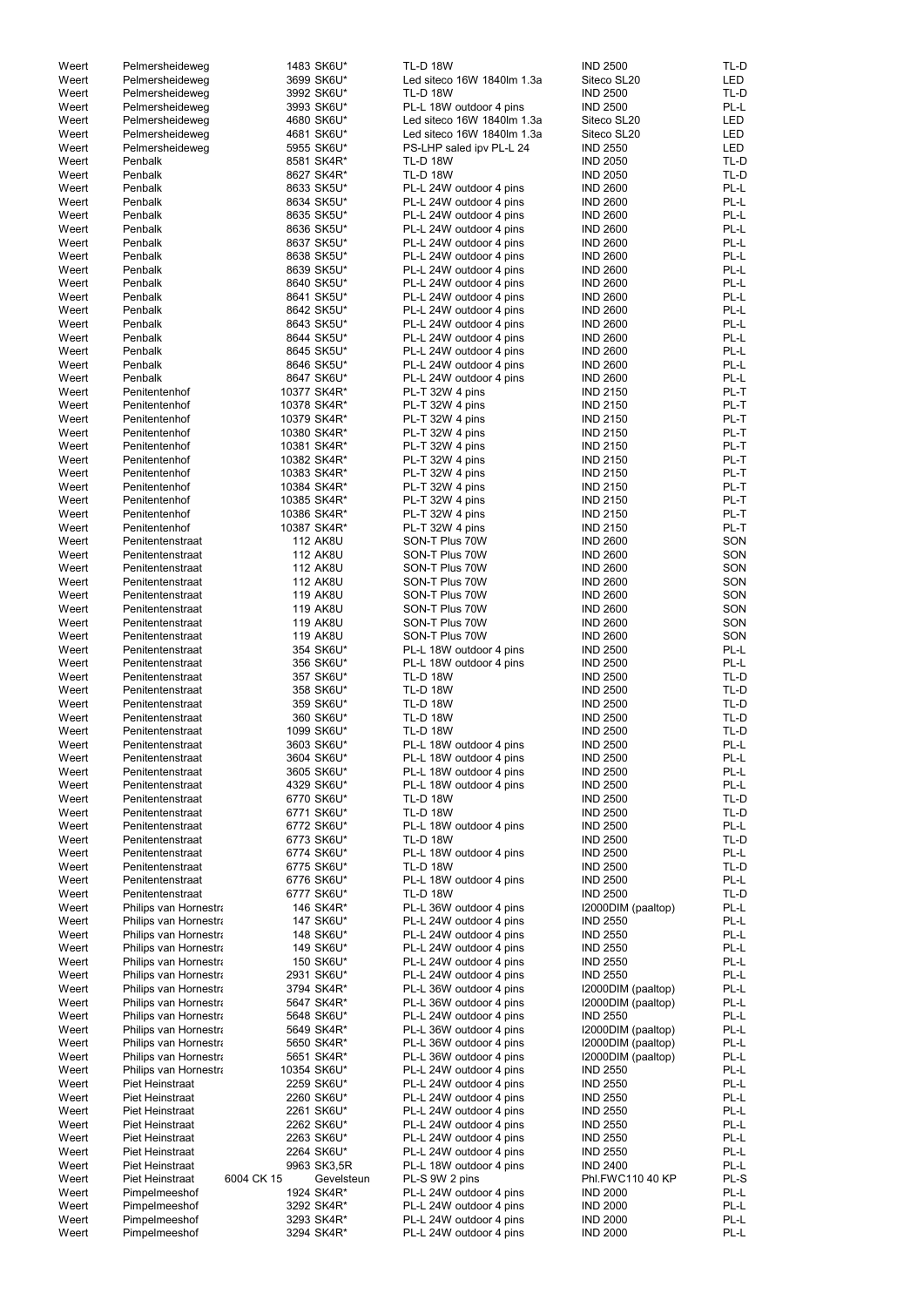| Weert | Pimpelmeeshof       | 9518 SK4R* | <b>TL-D 18W</b>         | <b>IND 2050</b>    | TL-D       |
|-------|---------------------|------------|-------------------------|--------------------|------------|
| Weert | Pimpelmeeshof       | 9519 SK4R* | <b>TL-D 18W</b>         | <b>IND 2050</b>    | TL-D       |
| Weert | Pimpelmeeshof       | 9520 SK4R* | <b>TL-D 18W</b>         | <b>IND 2050</b>    | TL-D       |
| Weert | Pimpelmeeshof       | 9521 SK4R* | <b>TL-D 18W</b>         | <b>IND 2050</b>    | TL-D       |
| Weert | Pinksterbloemstraat | 9853 SK6U* | PL-L 24W outdoor 4 pins | <b>IND 2550</b>    | PL-L       |
| Weert | Pinksterbloemstraat | 9855 SK6U* | PL-L 24W outdoor 4 pins | <b>IND 2550</b>    | PL-L       |
| Weert | Pinksterbloemstraat | 9856 SK6U* | PL-L 24W outdoor 4 pins | <b>IND 2550</b>    | PL-L       |
|       |                     |            |                         |                    |            |
| Weert | Pinksterbloemstraat | 9857 SK6U* | PL-L 24W outdoor 4 pins | <b>IND 2550</b>    | PL-L       |
| Weert | Pinksterbloemstraat | 9920 SK6U* | PL-L 24W outdoor 4 pins | <b>IND 2550</b>    | PL-L       |
| Weert | Pinksterbloemstraat | 9921 SK6U* | PL-L 24W outdoor 4 pins | <b>IND 2550</b>    | PL-L       |
| Weert | Pinksterbloemstraat | 9922 SK6U* | PL-L 24W outdoor 4 pins | <b>IND 2550</b>    | PL-L       |
| Weert | Pinksterbloemstraat | 9923 SK6U* | PL-L 24W outdoor 4 pins | <b>IND 2550</b>    | PL-L       |
| Weert | Pinksterbloemstraat | 9924 SK6U* | PL-L 24W outdoor 4 pins | <b>IND 2550</b>    | PL-L       |
|       |                     |            |                         |                    |            |
| Weert | Pinksterbloemstraat | 9925 SK6U* | PL-L 24W outdoor 4 pins | <b>IND 2550</b>    | PL-L       |
| Weert | Pius X-hof          | 7598 SK5U* | SON-T Plus 70W          | <b>IND 2600</b>    | SON        |
| Weert | Pius X-hof          | 7599 SK5U* | SON-T Plus 70W          | <b>IND 2600</b>    | SON        |
| Weert | Pius X-hof          | 7600 SK5U* | SON-T Plus 70W          | <b>IND 2600</b>    | SON        |
| Weert | Pius X-hof          | 7601 SK5U* | SON-T Plus 70W          | <b>IND 2600</b>    | SON        |
| Weert |                     | 4208 SK6U* |                         | <b>INN Nicole</b>  | <b>LED</b> |
|       | Pleunenweg          |            | Led White moonlight 21W |                    |            |
| Weert | Pleunenweg          | 4209 SK6U* | Led White moonlight 21W | <b>INN Nicole</b>  | <b>LED</b> |
| Weert | Pluimgierst         | 12653 AK6U | LED 11W 1500lm          | Mini Luma, BGP 621 | <b>LED</b> |
| Weert | Pluimgierst         | 12653 AK6U | LED 11W 1500lm          | Mini Luma, BGP 621 | LED        |
| Weert | Pluimgierst         | 12654 AK6U | LED 11W 1500lm          | Mini Luma, BGP 621 | <b>LED</b> |
| Weert | Pluimgierst         | 12654 AK6U | LED 11W 1500lm          | Mini Luma, BGP 621 | <b>LED</b> |
| Weert | Pluimgierst         | 12655 AK6U | LED 11W 1500lm          | Mini Luma, BGP 621 | <b>LED</b> |
|       |                     |            |                         |                    |            |
| Weert | Pluimgierst         | 12655 AK6U | LED 11W 1500lm          | Mini Luma, BGP 621 | <b>LED</b> |
| Weert | Pluimgierst         | 12679 AK6U | LED 11W 1500lm          | Mini Luma, BGP 621 | <b>LED</b> |
| Weert | Pluimgierst         | 12679 AK6U | LED 11W 1500lm          | Mini Luma, BGP 621 | <b>LED</b> |
| Weert | Pluimgierst         | 12680 AK6U | LED 11W 1500lm          | Mini Luma, BGP 621 | <b>LED</b> |
| Weert | Pluimgierst         | 12680 AK6U | LED 11W 1500lm          | Mini Luma, BGP 621 | <b>LED</b> |
| Weert | Pluimgierst         | 12681 AK6U | LED 11W 1500lm          | Mini Luma, BGP 621 | LED        |
|       |                     |            |                         |                    |            |
| Weert | Pluimgierst         | 12681 AK6U | LED 11W 1500lm          | Mini Luma, BGP 621 | <b>LED</b> |
| Weert | Pluimgierst         | 12682 AK6U | LED 11W 1500lm          | Mini Luma, BGP 621 | <b>LED</b> |
| Weert | Pluimgierst         | 12682 AK6U | LED 11W 1500lm          | Mini Luma, BGP 621 | <b>LED</b> |
| Weert | Pluimgierst         | 12683 AK6U | LED 11W 1500lm          | Mini Luma, BGP 621 | LED        |
| Weert | Pluimgierst         | 12683 AK6U | LED 11W 1500lm          | Mini Luma, BGP 621 | <b>LED</b> |
| Weert | Poldermansstraat    | 2597 SK6U* | PL-L 24W outdoor 4 pins | <b>IND 2550</b>    | PL-L       |
|       |                     |            |                         |                    |            |
| Weert | Poldermansstraat    | 2598 SK6U* | PL-L 24W outdoor 4 pins | <b>IND 2550</b>    | PL-L       |
| Weert | Poldermansstraat    | 5910 SK6U* | PL-L 24W outdoor 4 pins | <b>IND 2550</b>    | PL-L       |
| Weert | Poldermansstraat    | 5911 SK6U* | PL-L 24W outdoor 4 pins | <b>IND 2550</b>    | PL-L       |
| Weert | Poldermansstraat    | 5912 SK6U* | PL-L 24W outdoor 4 pins | <b>IND 2550</b>    | PL-L       |
| Weert | Poldermolen         | 7526 SK5U* | PL-L 24W outdoor 4 pins | <b>IND 2600</b>    | PL-L       |
| Weert | Poldermolen         | 7527 SK5U* | PL-L 24W outdoor 4 pins | <b>IND 2600</b>    | PL-L       |
|       |                     |            |                         |                    |            |
| Weert | Poldermolen         | 7528 SK5U* | PL-L 24W outdoor 4 pins | <b>IND 2600</b>    | PL-L       |
| Weert | Poldermolen         | 7529 SK5U* | PL-L 24W outdoor 4 pins | <b>IND 2600</b>    | PL-L       |
| Weert | Poldermolen         | 7530 SK4R* | PL-L 24W outdoor 4 pins | <b>IND 2000</b>    | PL-L       |
| Weert | Poldermolen         | 7531 SK4R* | PL-L 24W outdoor 4 pins | <b>IND 2000</b>    | PL-L       |
| Weert | Poldermolen         | 7532 SK4R* | PL-L 24W outdoor 4 pins | <b>IND 2000</b>    | PL-L       |
|       |                     |            |                         |                    | PL-L       |
| Weert | Poldermolen         | 7533 SK4R* | PL-L 24W outdoor 4 pins | <b>IND 2000</b>    |            |
| Weert | Poldermolen         | 7534 SK4R* | PL-L 24W outdoor 4 pins | <b>IND 2000</b>    | PL-L       |
| Weert | Poldermolen         | 7672 SK4R* | PL-L 24W outdoor 4 pins | <b>IND 2000</b>    | PL-L       |
| Weert | Poldermolen         | 7673 SK4R* | PL-L 24W outdoor 4 pins | <b>IND 2000</b>    | PL-L       |
| Weert | Poldermolen         | 7674 SK4R* | PL-L 24W outdoor 4 pins | <b>IND 2000</b>    | PL-L       |
| Weert | Poldermolen         | 7815 AK8U  | SON-T Plus 70W          | <b>IND 2600</b>    | SON        |
|       | Poldermolen         |            |                         |                    | PL-L       |
| Weert |                     | 7817 SK4R* | PL-L 24W outdoor 4 pins | <b>IND 2000</b>    |            |
| Weert | Poldermolen         | 7818 SK4R* | PL-L 24W outdoor 4 pins | <b>IND 2000</b>    | PL-L       |
| Weert | Poldermolen         | 7819 SK4R* | PL-L 24W outdoor 4 pins | <b>IND 2000</b>    | PL-L       |
| Weert | Poldermolen         | 7820 SK4R* | PL-L 24W outdoor 4 pins | <b>IND 2000</b>    | PL-L       |
| Weert | Poldermolen         | 7821 SK5U* | PL-L 24W outdoor 4 pins | <b>IND 2600</b>    | PL-L       |
| Weert | Poldermolen         | 7822 SK5U* | PL-L 24W outdoor 4 pins | <b>IND 2600</b>    | PL-L       |
| Weert | Poldermolen         | 7823 SK4R* |                         | <b>IND 2000</b>    | PL-L       |
|       |                     |            | PL-L 24W outdoor 4 pins |                    |            |
| Weert | Poldermolen         | 7824 SK4R* | PL-L 24W outdoor 4 pins | <b>IND 2000</b>    | PL-L       |
| Weert | Poldermolen         | 7825 SK4R* | PL-L 24W outdoor 4 pins | <b>IND 2000</b>    | PL-L       |
| Weert | Poldermolen         | 7826 SK4R* | PL-L 24W outdoor 4 pins | <b>IND 2000</b>    | PL-L       |
| Weert | Poldermolen         | 7827 SK4R* | PL-L 24W outdoor 4 pins | <b>IND 2000</b>    | PL-L       |
| Weert | Poldermolen         | 7828 SK4R* | PL-L 24W outdoor 4 pins | <b>IND 2000</b>    | PL-L       |
| Weert | Poldermolen         | 7829 SK5U* | PL-L 24W outdoor 4 pins | <b>IND 2600</b>    | PL-L       |
|       |                     |            |                         |                    |            |
| Weert | Poldermolen         | 7830 SK4R* | PL-L 24W outdoor 4 pins | <b>IND 2000</b>    | PL-L       |
| Weert | Poldermolen         | 7831 SK4R* | PL-L 24W outdoor 4 pins | <b>IND 2000</b>    | PL-L       |
| Weert | Poldermolen         | 7832 SK5U* | PL-L 24W outdoor 4 pins | <b>IND 2600</b>    | PL-L       |
| Weert | Poldermolen         | 7833 SK5U* | PL-L 24W outdoor 4 pins | <b>IND 2600</b>    | PL-L       |
| Weert | Poldermolen         | 7834 SK5U* | PL-L 24W outdoor 4 pins | <b>IND 2600</b>    | PL-L       |
| Weert | Poldermolen         | 7835 SK5U* | PL-L 24W outdoor 4 pins | <b>IND 2600</b>    | $PL-L$     |
|       |                     |            |                         |                    |            |
| Weert | Poldermolen         | 7836 SK4R* | PL-L 24W outdoor 4 pins | <b>IND 2000</b>    | PL-L       |
| Weert | Poldermolen         | 7837 SK4R* | PL-L 24W outdoor 4 pins | <b>IND 2000</b>    | PL-L       |
| Weert | Poldermolen         | 7838 SK4R* | PL-L 24W outdoor 4 pins | <b>IND 2000</b>    | PL-L       |
| Weert | Poldermolen         | 7839 SK4R* | PL-L 24W outdoor 4 pins | <b>IND 2000</b>    | PL-L       |
| Weert | Poldermolen         | 7840 SK4R* | PL-L 24W outdoor 4 pins | <b>IND 2000</b>    | PL-L       |
|       | Poldermolen         |            |                         |                    |            |
| Weert |                     | 7841 SK5U* | PL-L 24W outdoor 4 pins | <b>IND 2600</b>    | PL-L       |
| Weert | Poldermolen         | 7842 SK5U* | PL-L 24W outdoor 4 pins | <b>IND 2600</b>    | PL-L       |
| Weert | Poldermolen         | 7843 SK4R* | PL-L 24W outdoor 4 pins | <b>IND 2000</b>    | PL-L       |
| Weert | Poldermolen         | 7844 SK5U* | PL-L 24W outdoor 4 pins | <b>IND 2600</b>    | PL-L       |
| Weert | Poldermolen         | 7845 SK5U* | PL-L 24W outdoor 4 pins | <b>IND 2600</b>    | PL-L       |
| Weert | Poldermolen         | 7846 SK5U* | PL-L 24W outdoor 4 pins | <b>IND 2600</b>    | PL-L       |
|       |                     |            |                         |                    |            |
| Weert | Poldermolen         | 7847 SK5U* | PL-L 24W outdoor 4 pins | <b>IND 2600</b>    | PL-L       |
| Weert | Poldermolen         | 7848 SK5U* | PL-L 24W outdoor 4 pins | <b>IND 2600</b>    | PL-L       |
| Weert | Poldermolen         | 7849 SK4R* | PL-L 24W outdoor 4 pins | <b>IND 2000</b>    | PL-L       |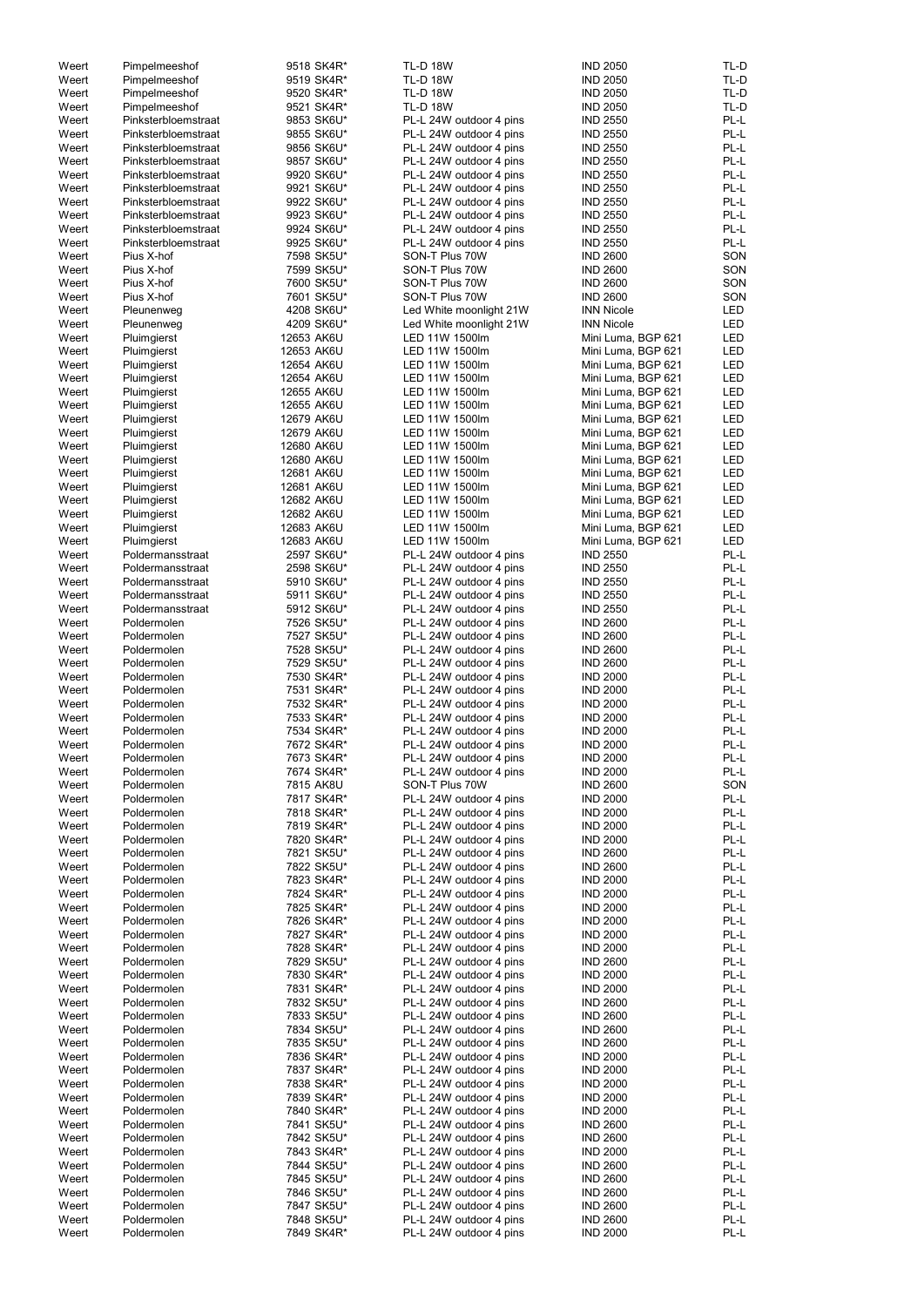| Weert | Poldermolen       |             | 7850 SK4R*      | PL-L 24W outdoor 4 pins    | <b>IND 2000</b>    | PL-L       |
|-------|-------------------|-------------|-----------------|----------------------------|--------------------|------------|
| Weert | Poldermolen       |             | 7851 SK4R*      | PL-L 24W outdoor 4 pins    | <b>IND 2000</b>    | PL-L       |
|       |                   |             |                 |                            |                    |            |
| Weert | Poldermolen       |             | 7852 SK4R*      | PL-L 24W outdoor 4 pins    | <b>IND 2000</b>    | PL-L       |
| Weert | Poldermolen       |             | 7853 SK4R*      | PL-L 24W outdoor 4 pins    | <b>IND 2000</b>    | PL-L       |
| Weert | Poldermolen       |             | 7854 SK4R*      | PL-L 24W outdoor 4 pins    | <b>IND 2000</b>    | PL-L       |
| Weert | Poldermolen       |             | 7855 SK4R*      | PL-L 24W outdoor 4 pins    | <b>IND 2000</b>    | PL-L       |
| Weert | Poldermolen       |             | 7856 SK4R*      | PL-L 24W outdoor 4 pins    | <b>IND 2000</b>    | PL-L       |
|       |                   |             |                 |                            |                    |            |
| Weert | Poldermolen       |             | 7857 SK4R*      | PL-L 24W outdoor 4 pins    | <b>IND 2000</b>    | PL-L       |
| Weert | Poldermolen       |             | 7942 SK5U*      | PL-L 24W outdoor 4 pins    | <b>IND 2600</b>    | PL-L       |
| Weert | Poldermolen       |             | 8799 SK4R*      | PL-L 24W outdoor 4 pins    | <b>IND 2000</b>    | PL-L       |
| Weert | Poorterhof        |             | 3159 SK4R*      | PL-L 24W outdoor 4 pins    | <b>IND 2000</b>    | PL-L       |
|       |                   |             |                 |                            |                    |            |
| Weert | Poorterhof        |             | 6656 SK4R*      | PL-L 24W outdoor 4 pins    | <b>IND 2000</b>    | PL-L       |
| Weert | Poorterhof        |             | 6657 SK4R*      | PL-L 24W outdoor 4 pins    | <b>IND 2000</b>    | PL-L       |
| Weert | Poorterhof        |             | 6698 SK4R*      | PL-L 24W outdoor 4 pins    | <b>IND 2000</b>    | PL-L       |
| Weert | Potgieterstraat   |             | 6089 SK4R*      | PL-L 24W outdoor 4 pins    | <b>IND 2000</b>    | PL-L       |
|       |                   |             |                 |                            |                    | PL-L       |
| Weert | Potgieterstraat   |             | 6090 SK4R*      | PL-L 24W outdoor 4 pins    | <b>IND 2000</b>    |            |
| Weert | Potgieterstraat   |             | 6438 SK4R*      | PL-L 24W outdoor 4 pins    | <b>IND 2000</b>    | PL-L       |
| Weert | Princenweg        |             | 779 AK7,5U      | Led Sox bulb               | PHI SRS 201        | <b>LED</b> |
| Weert | Princenweg        |             | 780 SV8U*       | Led Sox bulb               | <b>PHI SRS 201</b> | <b>LED</b> |
| Weert | Princenweg        |             | 781 SV8U*       | Led Sox bulb               | PHI SRS 201        | <b>LED</b> |
|       |                   |             |                 |                            |                    |            |
| Weert | Princenweg        |             | 782 AK8U        | Led Sox bulb               | PHI SRS 201        | <b>LED</b> |
| Weert | Princenweg        |             | 783 SV8U*       | Led Sox bulb               | <b>PHI SRS 201</b> | <b>LED</b> |
| Weert | Princenweg        |             | 784 SV8U*       | Led Sox bulb               | PHI SRS 201        | <b>LED</b> |
| Weert | Princenweg        |             | 987 AK7,5U      | Led Sox bulb               | PHI SRS 201        | <b>LED</b> |
|       |                   |             |                 |                            |                    |            |
| Weert | Princenweg        |             | 1708 SK8U       | Led Sox bulb               | PHI SRS 201        | LED        |
| Weert | Princenweg        |             | 2241 AK7,5U     | Led Sox bulb               | PHI SRS 201        | <b>LED</b> |
| Weert | Princenweg        |             | 2242 AK7,5U     | Led Sox bulb               | PHI SRS 201        | <b>LED</b> |
| Weert | Princenweg        |             | 3618 SK8U       | Led Sox bulb               | <b>PHI SRS 201</b> | <b>LED</b> |
|       |                   |             |                 |                            |                    |            |
| Weert | Princenweg        |             | 3619 SV8U*      | Led Sox bulb               | PHI SRS 201        | <b>LED</b> |
| Weert | Princenweg        |             | 3622 AK7,5U     | Led Sox bulb               | <b>PHI SRS 201</b> | <b>LED</b> |
| Weert | Princenweg        |             | 3800 AK7,5U     | Led Sox bulb               | <b>PHI SRS 201</b> | <b>LED</b> |
| Weert | Princenweg        |             | 4889 AK7,5U     | Led Sox bulb               | <b>PHI SRS 201</b> | <b>LED</b> |
|       |                   |             |                 |                            |                    |            |
| Weert | Princenweg        |             | 4890 AK7,5U     | Led Sox bulb               | PHI SRS 201        | <b>LED</b> |
| Weert | Princenweg        |             | 4891 AK7,5U     | Led Sox bulb               | <b>PHI SRS 201</b> | <b>LED</b> |
| Weert | Princenweg        |             | 4892 AK7,5U     | Led Sox bulb               | <b>PHI SRS 201</b> | <b>LED</b> |
| Weert | Princenweg        |             | 4893 AK7,5U     | Led Sox bulb               | <b>PHI SRS 201</b> | <b>LED</b> |
|       |                   |             |                 |                            |                    |            |
| Weert | Princenweg        |             | 5933 AK7,5U     | Led Sox bulb               | PHI SRS 201        | <b>LED</b> |
| Weert | Princenweg        |             | 5934 AK7,5U     | Led Sox bulb               | PHI SRS 201        | <b>LED</b> |
| Weert | Princenweg        |             | 5935 AK7,5U     | Led Sox bulb               | <b>PHI SRS 201</b> | <b>LED</b> |
| Weert | Princenweg        |             | 5936 AK7,5U     | Led Sox bulb               | PHI SRS 201        | <b>LED</b> |
|       |                   |             | 5937 SV8U*      | Led Sox bulb               |                    | <b>LED</b> |
| Weert | Princenweg        |             |                 |                            | <b>PHI SRS 201</b> |            |
| Weert | Prinsbisdomstraat |             | 1245 SK6U*      | PL-L 24W outdoor 4 pins    | <b>IND 2550</b>    | PL-L       |
| Weert | Prinsbisdomstraat |             | 1246 SK6U*      | PL-L 24W outdoor 4 pins    | <b>IND 2550</b>    | PL-L       |
| Weert | Prinsbisdomstraat |             | 1437 SK6U*      | PL-L 24W outdoor 4 pins    | <b>IND 2550</b>    | PL-L       |
|       |                   |             |                 |                            |                    | PL-L       |
| Weert | Prinsbisdomstraat |             | 3256 AK7,5U     | PL-L 36W outdoor 4 pins    | <b>IND 2551</b>    |            |
| Weert | Prinsbisdomstraat |             | 3257 AK7,5U     | PL-L 36W outdoor 4 pins    | <b>IND 2551</b>    | PL-L       |
| Weert | Prinsbisdomstraat |             | 3258 AK7,5U     | PL-L 36W outdoor 4 pins    | <b>IND 2551</b>    | PL-L       |
| Weert | Prinsbisdomstraat |             | 3259 AK7,5U     | PL-L 36W outdoor 4 pins    | <b>IND 2551</b>    | PL-L       |
|       |                   |             |                 |                            |                    |            |
| Weert | Prinsbisdomstraat |             | 3260 AK7,5U     | PL-L 36W outdoor 4 pins    | <b>IND 2551</b>    | PL-L       |
| Weert | Prinsbisdomstraat |             | 3261 SK8U       | PL-L 36W outdoor 4 pins    | <b>IND 2551</b>    | PL-L       |
| Weert | Prinsbisdomstraat |             | 3262 AK7,5U     | PL-L 36W outdoor 4 pins    | <b>IND 2551</b>    | PL-L       |
| Weert | Prinsbisdomstraat |             | 3263 AK7,5U     | PL-L 36W outdoor 4 pins    | <b>IND 2551</b>    | PL-L       |
| Weert |                   |             | 3994 SK4R*      | PL-L 24W outdoor 4 pins    | <b>IND 2000</b>    | PL-L       |
|       | Prinsbisdomstraat |             |                 |                            |                    |            |
| Weert | Prinsbisdomstraat |             | 3995 SK4R*      | PL-L 24W outdoor 4 pins    | <b>IND 2000</b>    | PL-L       |
| Weert | Prinsbisdomstraat | 6004 VP 1   | Gevelsteun      | PL-S 9W 2 pins             | Phl.FWC110 40 KP   | PL-S       |
| Weert | Prinsbisdomstraat | 6004 VP 122 | Gevelsteun      | PL-S 9W 2 pins             | Phl.FWC110 40 KP   | PL-S       |
| Weert | Prinsbisdomstraat | 6004 VP 130 | Gevelsteun      | PL-S 9W 2 pins             | Phl.FWC110 40 KP   | PL-S       |
|       |                   |             |                 |                            |                    |            |
| Weert | Prinsenhof        |             | 3637 SK4R*      | PL-L 24W outdoor 4 pins    | <b>IND 2000</b>    | PL-L       |
| Weert | Prinsenhof        |             | 3638 SK4R*      | PL-L 24W outdoor 4 pins    | <b>IND 2000</b>    | PL-L       |
| Weert | Prinsenhof        |             | 3639 SK4R*      | PL-L 24W outdoor 4 pins    | <b>IND 2000</b>    | PL-L       |
| Weert | Prinsenhof        |             | 3640 SK4R*      | PL-L 24W outdoor 4 pins    | <b>IND 2000</b>    | PL-L       |
| Weert | Prinsenhof        |             | 3641 SK4R*      | PL-L 24W outdoor 4 pins    | <b>IND 2000</b>    | PL-L       |
|       |                   |             |                 |                            |                    |            |
| Weert | Prinsenstraatje   |             | 3697 Gevelsteun | SON-T Plus 70W             | <b>IND 2600</b>    | SON        |
| Weert | Prinsenstraatje   |             | 3698 Gevelsteun | SON-T Plus 70W             | <b>IND 2600</b>    | SON        |
| Weert | Proostdijstraat   |             | 4961 SK4R*      | PL-L 24W outdoor 4 pins    | <b>IND 2000</b>    | PL-L       |
| Weert | Proostdijstraat   |             | 4962 SK4R*      | PL-L 24W outdoor 4 pins    | <b>IND 2000</b>    | PL-L       |
| Weert |                   |             | 4963 SK4R*      | PL-L 24W outdoor 4 pins    | <b>IND 2000</b>    | PL-L       |
|       | Proostdijstraat   |             |                 |                            |                    |            |
| Weert | Proostdijstraat   |             | 4964 SK3R       | PL-L 24W outdoor 4 pins    | <b>IND 2000</b>    | PL-L       |
| Weert | Pylsstraatje      |             | 3946 SK6U*      | Led siteco 16W 1840lm 1.3a | Siteco SL20        | <b>LED</b> |
| Weert | Pylsstraatje      |             | 8823 SK6U*      | Led siteco 16W 1840lm 1.3a | Siteco SL20        | <b>LED</b> |
| Weert | Rakerstraat       |             | 736 SK6U*       | Led siteco 16W 1840lm 1.3a | Siteco SL20        | LED        |
|       |                   |             |                 |                            |                    |            |
| Weert | Rakerstraat       |             | 737 SK6U*       | Led siteco 16W 1840lm 1.3a | Siteco SL20        | <b>LED</b> |
| Weert | Rakerstraat       |             | 873 SK6U*       | PS-LHP saled ipv PL-L 24   | <b>IND 2550</b>    | <b>LED</b> |
| Weert | Rakerstraat       |             | 2786 SK6U*      | Led siteco 16W 1840lm 1.3a | Siteco SL20        | LED        |
| Weert | Rakerstraat       |             | 2787 SK6U*      | Led siteco 16W 1840lm 1.3a | Siteco SL20        | LED        |
|       |                   |             |                 |                            |                    |            |
| Weert | Rakerstraat       |             | 4064 SK6U*      | Led siteco 16W 1840lm 1.3a | Siteco SL20        | LED        |
| Weert | Rakerstraat       |             | 4331 SK6U*      | PS-LHP saled ipv PL-L 24   | <b>IND 2550</b>    | LED        |
| Weert | Rakerstraat       |             | 4332 SK6U*      | PS-LHP saled ipv PL-L 24   | <b>IND 2550</b>    | LED        |
| Weert | Rakerstraat       |             | 4333 SK6U*      | PS-LHP saled ipv PL-L 24   | <b>IND 2550</b>    | LED        |
|       |                   |             |                 |                            |                    |            |
| Weert | Rakerstraat       |             | 4334 SK6U*      | PS-LHP saled ipv PL-L 24   | <b>IND 2550</b>    | LED        |
| Weert | Rakerstraat       |             | 5606 AV6U       | Led siteco 16W 1840lm 1.3a | Siteco SL20        | LED        |
| Weert | Rakerstraat       |             | 5607 SK6U*      | Led siteco 16W 1840lm 1.3a | Siteco SL20        | LED        |
| Weert | Rakerstraat       |             | 5608 SK6U*      | Led siteco 16W 1840lm 1.3a | Siteco SL20        | LED        |
|       |                   |             |                 |                            |                    |            |
| Weert | Rakerstraat       |             | 5609 SK6U*      | Led siteco 16W 1840lm 1.3a | Siteco SL20        | LED        |
| Weert | Rakerstraat       |             | 5610 SK6U*      | Led siteco 16W 1840lm 1.3a | Siteco SL20        | LED        |
| Weert | Rakerstraat       |             | 8817 SK5U*      | PS-LHP saled ipv PL-L 24   | <b>IND 2600</b>    | LED        |
| Weert | Rakerstraat       |             | 11681 SV8U*     | Led Street light ARC 1     | <b>ARC 2680</b>    | <b>LED</b> |
|       |                   |             |                 |                            |                    |            |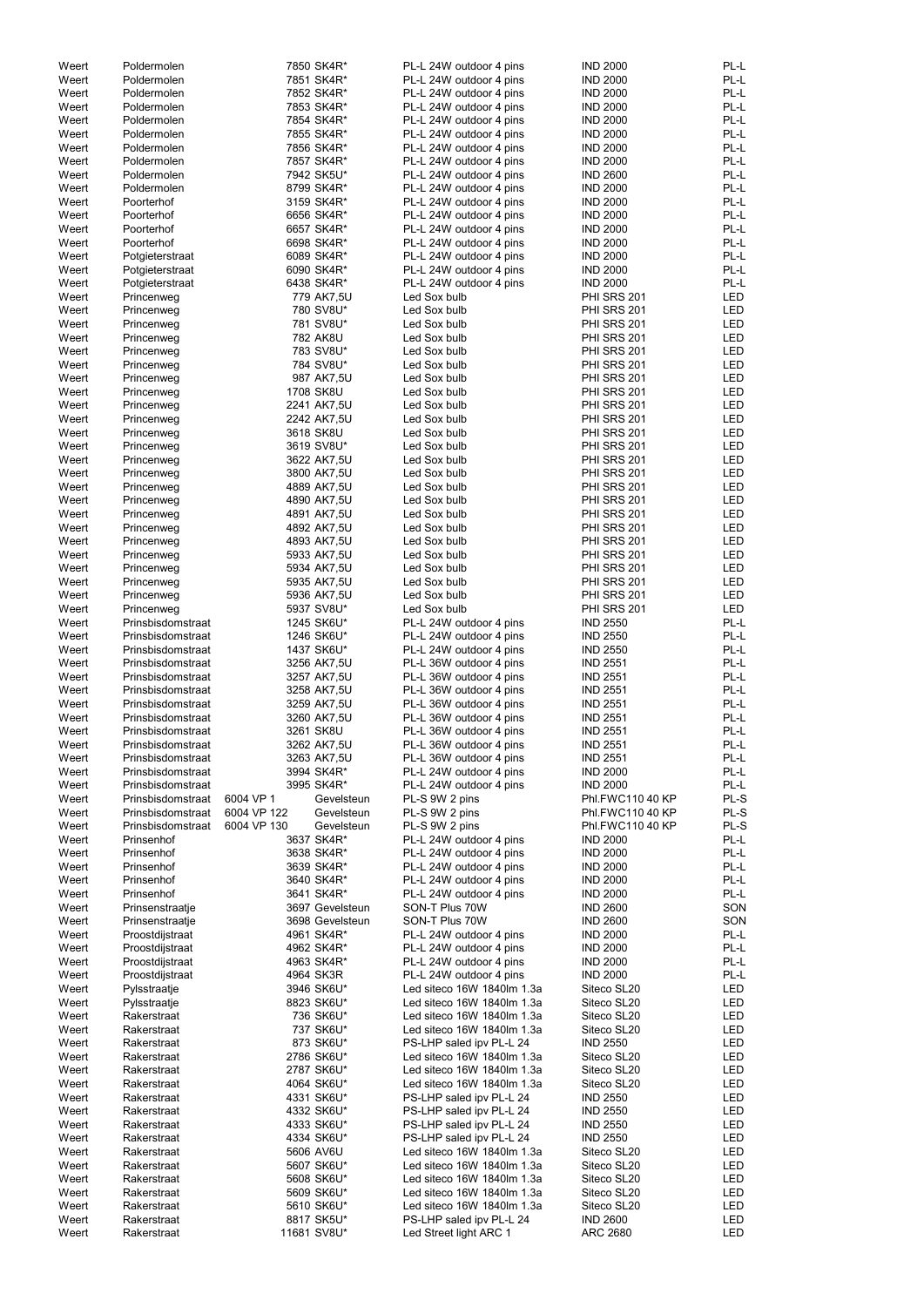| Weert | Rakerstraat       |             | 11681 SV8U*                  | Led Street light ARC 1     | <b>ARC 2680</b>  | LED        |
|-------|-------------------|-------------|------------------------------|----------------------------|------------------|------------|
| Weert | Rakerstraat       |             | 11682 SV8U*                  | Led Street light ARC 1     | <b>ARC 2680</b>  | LED        |
| Weert | Rakerstraat       |             | 11682 SV8U*                  | Led Street light ARC 1     | <b>ARC 2680</b>  | LED        |
| Weert | Rakerstraat       |             | 12083 SK6U*                  | Led siteco 16W 1840lm 1.3a | Siteco SL20      | <b>LED</b> |
| Weert | Rakerstraat       |             | 12084 SK6U*                  | Led siteco 16W 1840lm 1.3a | Siteco SL20      | LED        |
| Weert | Ranonkelhof       |             | 6947 SK4R*                   | Lumin Led                  | <b>IND 2000</b>  | LED        |
| Weert | Ranonkelhof       |             | 6948 SK4R*                   | Lumin Led                  | <b>IND 2000</b>  | LED        |
|       |                   |             |                              |                            |                  |            |
| Weert | Ranonkelhof       |             | 6949 SK4R*                   | Lumin Led                  | <b>IND 2000</b>  | LED        |
| Weert | Ravenburg         |             | 1000 AK8U                    | SON-T Plus 70W             | <b>IND 2600</b>  | SON        |
| Weert | Ravenburg         |             | 4686 SK4R*                   | Lumin Led                  | <b>IND 2000</b>  | <b>LED</b> |
| Weert | Ravenburg         |             | 4687 SK4R*                   | Lumin Led                  | <b>IND 2000</b>  | LED        |
| Weert | Ravenburg         |             | 4716 SK4R*                   | Lumin Led                  | <b>IND 2000</b>  | <b>LED</b> |
| Weert | Ravenburg         |             | 4755 SK4R*                   | Lumin Led                  | <b>IND 2000</b>  | <b>LED</b> |
|       |                   |             |                              |                            |                  |            |
| Weert | Ravenburg         |             | 4757 SK4R*                   | Lumin Led                  | <b>IND 2000</b>  | <b>LED</b> |
| Weert | Ravenburg         | 6002 XZ 11  | Gevelsteun                   | PL-S 9W 2 pins             | Phl.FWC110 40 KP | PL-S       |
| Weert | Recollectenstraat |             | 399 SK4R*                    | PL-L 24W outdoor 4 pins    | <b>IND 2000</b>  | PL-L       |
| Weert | Recollectenstraat |             | 400 SK4R*                    | PL-L 24W outdoor 4 pins    | <b>IND 2000</b>  | PL-L       |
| Weert | Recollectenstraat |             | 401 SK4R*                    | PL-L 24W outdoor 4 pins    | <b>IND 2000</b>  | PL-L       |
| Weert | Recollectenstraat |             | 402 SK4R*                    | PL-L 24W outdoor 4 pins    | <b>IND 2000</b>  | PL-L       |
|       |                   |             |                              |                            |                  |            |
| Weert | Recollectenstraat |             | 2968 SK4R*                   | PL-L 24W outdoor 4 pins    | <b>IND 2000</b>  | PL-L       |
| Weert | Recollectenstraat |             | 2969 SK4R*                   | PL-L 24W outdoor 4 pins    | <b>IND 2000</b>  | PL-L       |
| Weert | Recollectenstraat |             | 2970 SK4R*                   | PL-L 24W outdoor 4 pins    | <b>IND 2000</b>  | PL-L       |
| Weert | Recollectenstraat |             | 2971 SK4R*                   | PL-L 24W outdoor 4 pins    | <b>IND 2000</b>  | PL-L       |
| Weert | Recollectenstraat |             | 3843 SK4R*                   | PL-L 24W outdoor 4 pins    | <b>IND 2000</b>  | PL-L       |
|       |                   |             |                              |                            |                  |            |
| Weert | Recollectenstraat |             | 5120 SK4R*                   | PL-L 24W outdoor 4 pins    | <b>IND 2000</b>  | PL-L       |
| Weert | Recollectenstraat |             | 5121 SK4R*                   | PL-L 24W outdoor 4 pins    | <b>IND 2000</b>  | PL-L       |
| Weert | Rectorijstraat    |             | 4352 SK6U*                   | PS-LHP saled ipv PL-L 24   | <b>IND 2550</b>  | LED        |
| Weert | Rectorijstraat    |             | 4353 SK4R*                   | PS-LHP saled ipv PL-L 24   | <b>IND 2000</b>  | <b>LED</b> |
| Weert | Rectorijstraat    |             | 4354 SK4R*                   | PS-LHP saled ipv PL-L 24   | <b>IND 2000</b>  | <b>LED</b> |
|       |                   |             |                              |                            |                  |            |
| Weert | Rectorijstraat    |             | 4355 SK4R*                   | PS-LHP saled ipv PL-L 24   | <b>IND 2000</b>  | <b>LED</b> |
| Weert | Rectorijstraat    |             | 4357 SK4R*                   | PS-LHP saled ipv PL-L 24   | <b>IND 2000</b>  | LED        |
| Weert | Rectorijstraat    |             | 4552 SK6U*                   | PS-LHP saled ipv PL-L 24   | <b>IND 2550</b>  | LED        |
| Weert | Rectorijstraat    |             | 4553 SK6U*                   | PS-LHP saled ipv PL-L 24   | <b>IND 2550</b>  | <b>LED</b> |
| Weert | Rectorijstraat    |             | 4554 SK6U*                   | PS-LHP saled ipv PL-L 24   | <b>IND 2550</b>  | <b>LED</b> |
|       |                   |             |                              |                            |                  |            |
| Weert | Rectorijstraat    |             | 4555 SK6U*                   | PS-LHP saled ipv PL-L 24   | <b>IND 2550</b>  | <b>LED</b> |
| Weert | Rectorijstraat    |             | 4556 SK6U*                   | PS-LHP saled ipv PL-L 24   | <b>IND 2550</b>  | <b>LED</b> |
| Weert | Rectorijstraat    |             | 4557 SK6U*                   | PS-LHP saled ipv PL-L 24   | <b>IND 2550</b>  | LED        |
| Weert | Rectorijstraat    |             | 4558 SK6U*                   | PS-LHP saled ipv PL-L 24   | <b>IND 2550</b>  | LED        |
| Weert | Rectorijstraat    |             | 6676 SK4R*                   | PS-LHP saled ipv PL-L 24   | <b>IND 2000</b>  | <b>LED</b> |
|       |                   |             |                              |                            |                  |            |
| Weert | Rectorijstraat    |             | 6677 SK4R*                   | PS-LHP saled ipv PL-L 24   | <b>IND 2000</b>  | <b>LED</b> |
| Weert | Regentesselaan    |             | 471 SK6U*                    | PL-L 24W outdoor 4 pins    | <b>IND 2550</b>  | PL-L       |
| Weert | Regentesselaan    |             | 472 SK6U*                    | PL-L 24W outdoor 4 pins    | <b>IND 2550</b>  | PL-L       |
| Weert | Regentesselaan    |             | 473 SK6U*                    | PL-L 24W outdoor 4 pins    | <b>IND 2550</b>  | PL-L       |
| Weert | Regentesselaan    |             | 474 SK6U*                    | PL-L 24W outdoor 4 pins    | <b>IND 2550</b>  | PL-L       |
|       |                   |             |                              |                            |                  |            |
| Weert | Regentesselaan    |             | 475 SK6U*                    | PL-L 24W outdoor 4 pins    | <b>IND 2550</b>  | PL-L       |
| Weert | Regentesselaan    |             | 518 SK6U*                    | PL-L 24W outdoor 4 pins    | <b>IND 2550</b>  | PL-L       |
| Weert | Regentesselaan    |             | 935 Gevelsteun               | PL-L 24W outdoor 4 pins    | <b>IND 2550</b>  | PL-L       |
| Weert | Regentesselaan    |             | 936 Gevelsteun               | PL-L 24W outdoor 4 pins    | <b>IND 2550</b>  | PL-L       |
|       |                   |             |                              |                            |                  |            |
| Weert | Regentesselaan    |             | 937 Gevelsteun               | PL-L 24W outdoor 4 pins    | <b>IND 2550</b>  | PL-L       |
| Weert | Regentesselaan    |             | 938 Gevelsteun               | PL-L 24W outdoor 4 pins    | <b>IND 2550</b>  | PL-L       |
| Weert | Regentesselaan    |             | 2618 SK6U*                   | PL-L 24W outdoor 4 pins    | <b>IND 2550</b>  | PL-L       |
| Weert | Regentesselaan    |             | 2619 SK6U*                   | PL-L 24W outdoor 4 pins    | <b>IND 2550</b>  | PL-L       |
| Weert | Regentesselaan    |             | 2620 SK6U*                   | PL-L 24W outdoor 4 pins    | <b>IND 2550</b>  | PL-L       |
| Weert | Regentesselaan    |             | 2621 SK6U*                   | PL-L 24W outdoor 4 pins    | <b>IND 2550</b>  | PL-L       |
|       |                   |             |                              |                            |                  |            |
| Weert | Regentesselaan    |             | 2622 SK6U*                   | PL-L 24W outdoor 4 pins    | <b>IND 2550</b>  | PL-L       |
| Weert | Regentesselaan    |             | 3441 SK4R*                   | PL-L 24W outdoor 4 pins    | <b>IND 2000</b>  | PL-L       |
| Weert | Regentesselaan    |             | 3442 SK4R*                   | PL-L 24W outdoor 4 pins    | <b>IND 2000</b>  | PL-L       |
| Weert | Regentesselaan    |             | 5369 AV6U                    | PL-L 24W outdoor 4 pins    | <b>IND 2600</b>  | PL-L       |
| Weert | Regentesselaan    | 006965a     | Onbenoemde ma PL-S 5W 2 pins |                            | Mini Quad        | PL-S       |
| Weert |                   | 006965a     | Onbenoemde ma PL-S 5W 2 pins |                            | Mini Quad        | PL-S       |
|       | Regentesselaan    |             |                              |                            |                  |            |
| Weert | Regentesselaan    | 6006 AS 11  | Onbenoemde ma PL-S 5W 2 pins |                            | Mini Quad        | PL-S       |
| Weert | Regentesselaan    | 6006 AS 11  | Onbenoemde ma PL-S 5W 2 pins |                            | Mini Quad        | PL-S       |
| Weert | Regentesselaan    | 6006 AS 15  | Onbenoemde ma PL-S 5W 2 pins |                            | Mini Quad        | PL-S       |
| Weert | Regentesselaan    | 6006 AS 15  | Onbenoemde ma PL-S 5W 2 pins |                            | Mini Quad        | PL-S       |
| Weert | Regentesselaan    | 6006 AT 181 | Gevelsteun                   | PL-S 9W 2 pins             | Phl.FWC110 40 KP | PL-S       |
|       |                   | 6006 AT 20  | Gevelsteun                   | LED 9W                     | PHI BWC 110      | <b>LED</b> |
| Weert | Regentesselaan    |             |                              |                            |                  |            |
| Weert | Regentesselaan    | 6006 AT 4   | Gevelsteun                   | PL-S 9W 2 pins             | Phl.FWC110 40 KP | PL-S       |
| Weert | Regentesselaan    | 6006 AT 8   | Gevelsteun                   | PL-S 9W 2 pins             | Phl.FWC110 40 KP | PL-S       |
| Weert | Regentesselaan    | 6006 AT18   | Gevelsteun                   | PL-S 9W 2 pins             | Phl.FWC110 40 KP | PL-S       |
| Weert | Regulierenstraat  |             | 313 SK4R*                    | PL-L 24W outdoor 4 pins    | <b>IND 2000</b>  | PL-L       |
| Weert | Regulierenstraat  |             | 314 SK4R*                    | PL-L 24W outdoor 4 pins    | <b>IND 2000</b>  | PL-L       |
|       |                   |             |                              |                            | <b>IND 2000</b>  |            |
| Weert | Regulierenstraat  |             | 957 SK4R*                    | PL-L 24W outdoor 4 pins    |                  | PL-L       |
| Weert | Regulierenstraat  |             | 958 SK4R*                    | PL-L 24W outdoor 4 pins    | <b>IND 2000</b>  | $PL-L$     |
| Weert | Regulierenstraat  |             | 4776 SK4R*                   | PL-L 24W outdoor 4 pins    | <b>IND 2000</b>  | PL-L       |
| Weert | Regulierenstraat  |             | 6539 SK4R*                   | PL-L 24W outdoor 4 pins    | <b>IND 2000</b>  | PL-L       |
| Weert | Regulierenstraat  |             | 6540 SK4R*                   | PL-L 24W outdoor 4 pins    | <b>IND 2000</b>  | PL-L       |
|       |                   |             |                              | PL-L 18W outdoor 4 pins    | <b>IND 2400</b>  | PL-L       |
| Weert | Regulierenstraat  |             | 9964 SK3,5R                  |                            |                  |            |
| Weert | Reimersbeek       |             | 6161 SK4R*                   | Lumin Led                  | <b>IND 2000</b>  | LED        |
| Weert | Reimersbeek       |             | 6162 SK4R*                   | Lumin Led                  | <b>IND 2000</b>  | LED        |
| Weert | Rembrandtlaan     |             | 2182 AK7,5U                  | PL-L 36W outdoor 4 pins    | <b>IND 2551</b>  | PL-L       |
| Weert | Rembrandtlaan     |             | 2183 AK7,5U                  | PL-L 36W outdoor 4 pins    | <b>IND 2551</b>  | PL-L       |
|       | Rembrandtlaan     |             |                              |                            |                  | PL-L       |
| Weert |                   |             | 2184 AK7,5U                  | PL-L 36W outdoor 4 pins    | <b>IND 2551</b>  |            |
| Weert | Rembrandtlaan     |             | 2185 AK7,5U                  | PL-L 36W outdoor 4 pins    | <b>IND 2551</b>  | PL-L       |
| Weert | Rembrandtlaan     |             | 2186 AK7,5U                  | PL-L 36W outdoor 4 pins    | <b>IND 2551</b>  | PL-L       |
| Weert | Rembrandtlaan     |             | 2187 AK7,5U                  | PL-L 36W outdoor 4 pins    | <b>IND 2551</b>  | PL-L       |
| Weert | Rembrandtlaan     |             | 2188 AK7,5U                  | PL-L 36W outdoor 4 pins    | <b>IND 2551</b>  | PL-L       |
| Weert | Rembrandtlaan     |             | 2189 AK7,5U                  | PL-L 36W outdoor 4 pins    | <b>IND 2551</b>  | PL-L       |
|       |                   |             |                              |                            |                  |            |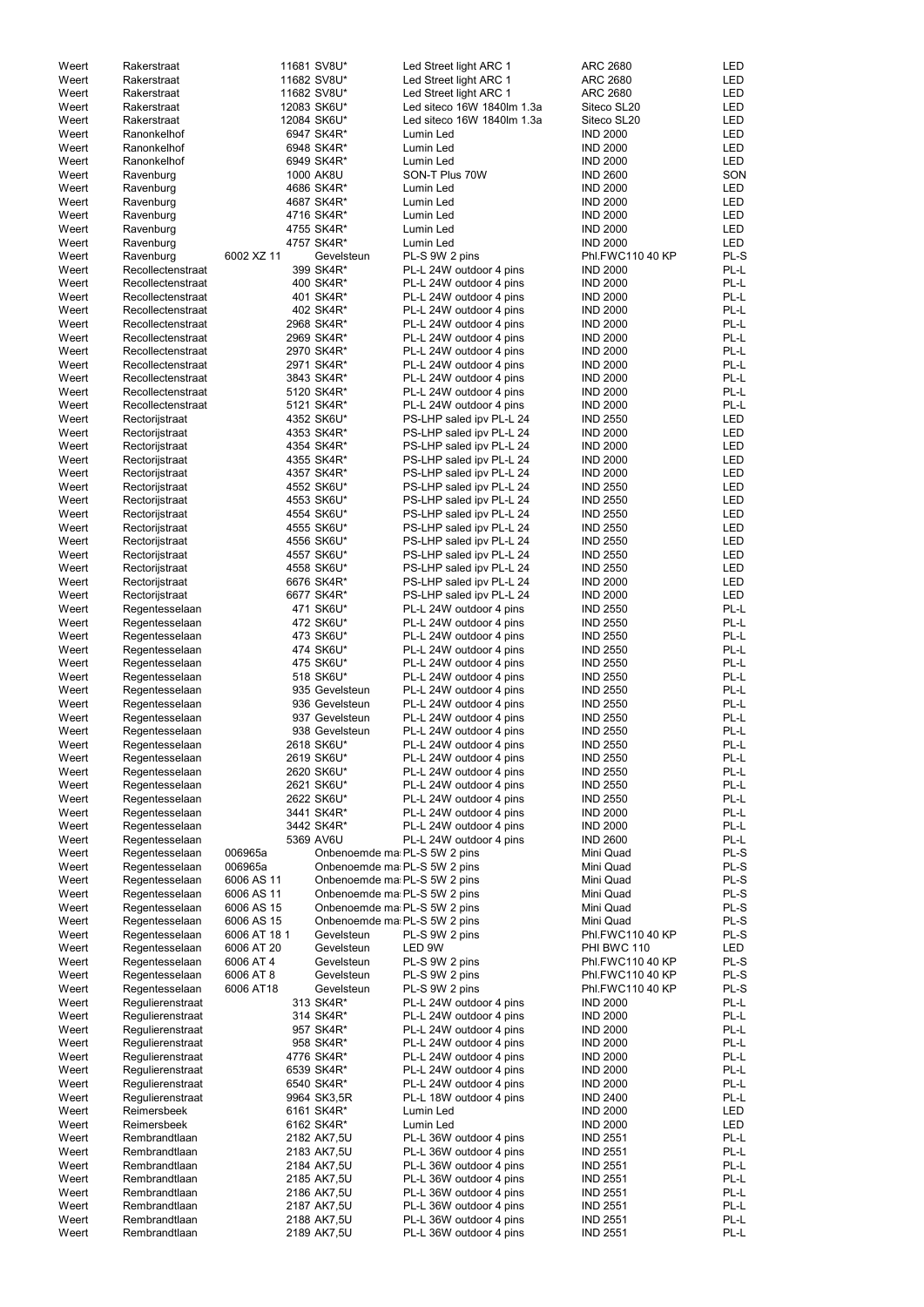|                |                          |                                                                            |                            | <b>IND 2551</b>                            | PL-L       |
|----------------|--------------------------|----------------------------------------------------------------------------|----------------------------|--------------------------------------------|------------|
| Weert          | Rembrandtlaan            | 2190 AK7,5U                                                                | PL-L 36W outdoor 4 pins    |                                            |            |
| Weert          | Rembrandtlaan            | 2191 AK7,5U                                                                | PL-L 36W outdoor 4 pins    | <b>IND 2551</b>                            | PL-L       |
| Weert          | Rembrandtlaan            | 2192 AK7,5U                                                                | PL-L 36W outdoor 4 pins    | <b>IND 2551</b>                            | PL-L       |
| Weert          | Rembrandtlaan            | 2193 AK7,5U                                                                | PL-L 36W outdoor 4 pins    | <b>IND 2551</b>                            | PL-L       |
| Weert          | Rembrandtlaan            | 2194 AK7,5U                                                                | PL-L 36W outdoor 4 pins    | <b>IND 2551</b>                            | PL-L       |
| Weert          | Rembrandtlaan            | 3801 AK7,5U                                                                | PL-L 36W outdoor 4 pins    | <b>IND 2551</b>                            | PL-L       |
| Weert          | Rembrandtlaan            | 3802 AK7,5U                                                                | PL-L 36W outdoor 4 pins    | <b>IND 2551</b>                            | PL-L       |
| Weert          | Rembrandtlaan            | 3803 AK7,5U                                                                | PL-L 36W outdoor 4 pins    | <b>IND 2551</b>                            | PL-L       |
| Weert          | Rembrandtlaan            | 3804 AK7,5U                                                                | PL-L 36W outdoor 4 pins    | <b>IND 2551</b>                            | PL-L       |
| Weert          | Rembrandtlaan            | 3805 AK7,5U                                                                | PL-L 36W outdoor 4 pins    | <b>IND 2551</b>                            | PL-L       |
| Weert          | Rembrandtlaan            |                                                                            |                            |                                            | PL-L       |
|                |                          | 3806 AK7,5U                                                                | PL-L 36W outdoor 4 pins    | <b>IND 2551</b>                            |            |
| Weert          | Rene van Chalonstra      | 5703 SK4R*                                                                 | PL-L 18W outdoor 4 pins    | <b>IND 2000</b>                            | PL-L       |
| Weert          | Rene van Chalonstra      | 5704 SK4R*                                                                 | PL-L 24W outdoor 4 pins    | <b>IND 2000</b>                            | PL-L       |
| Weert          | Rene van Chalonstra      | 5705 SK4R*                                                                 | PL-L 24W outdoor 4 pins    | <b>IND 2000</b>                            | PL-L       |
| Weert          | Rentmeesterlaan          | 8938 SV8U*                                                                 | AXia 4790lm 490mA          | SCH Axia 2.1                               | <b>LED</b> |
| Weert          | Rentmeesterlaan          | 8939 SV8U*                                                                 | AXia 4790lm 490mA          | SCH Axia 2.1                               | LED        |
| Weert          | Rentmeesterlaan          | 8940 SV8U*                                                                 | AXia 4790lm 490mA          | SCH Axia 2.1                               | <b>LED</b> |
| Weert          | Rentmeesterlaan          | 8941 SV8U*                                                                 | AXia 4790lm 490mA          | SCH Axia 2.1                               | LED        |
| Weert          | Rentmeesterlaan          | 8942 SV8U*                                                                 | AXia 4790lm 490mA          | SCH Axia 2.1                               | LED        |
| Weert          | Rentmeesterlaan          | 8943 SV8U*                                                                 | AXia 4790lm 490mA          | SCH Axia 2.1                               | LED        |
| Weert          | Rentmeesterlaan          | 8944 SV8U*                                                                 | AXia 4790lm 490mA          | SCH Axia 2.1                               | <b>LED</b> |
|                |                          | 9072 SK6U*                                                                 |                            | <b>IND 2500</b>                            | PL-L       |
| Weert          | Reynkesstraat            |                                                                            | PL-L 18W outdoor 4 pins    |                                            |            |
| Weert          | Reynkesstraat            | 9073 SK6U*                                                                 | PL-L 18W outdoor 4 pins    | <b>IND 2500</b>                            | PL-L       |
| Weert          | Reynkesstraat            | 9074 SK6U*                                                                 | PL-L 18W outdoor 4 pins    | <b>IND 2500</b>                            | PL-L       |
| Weert          | Rietstraat               | 740 SK6U*                                                                  | Led siteco 16W 1840lm 1.3a | Siteco SL20                                | LED        |
| Weert          | Rietstraat               | 1511 SK6U*                                                                 | PS-LHP saled ipv PL-L 24   | <b>IND 2550</b>                            | LED        |
| Weert          | Rietstraat               | 2243 SK6U*                                                                 | Led siteco 16W 1840lm 1.3a | Siteco SL20                                | <b>LED</b> |
| Weert          | Rietstraat               | 2244 SK6U*                                                                 | Led siteco 16W 1840lm 1.3a | Siteco SL20                                | LED        |
| Weert          | Rietstraat               | 2245 SK6U*                                                                 | Led siteco 16W 1840lm 1.3a | Siteco SL20                                | <b>LED</b> |
| Weert          | Rietstraat               | 2246 SK6U*                                                                 | Led siteco 16W 1840lm 1.3a | Siteco SL20                                | <b>LED</b> |
| Weert          | Rietstraat               | 2250 SK6U*                                                                 | PS-LHP saled ipv PL-L 24   | <b>IND 2550</b>                            | LED        |
|                |                          |                                                                            |                            |                                            |            |
| Weert          | Rietstraat               | 3436 SK6U*                                                                 | PS-LHP saled ipv PL-L 24   | <b>IND 2550</b>                            | LED        |
| Weert          | Rietstraat               | 3531 SK6U*                                                                 | PS-LHP saled ipv PL-L 24   | <b>IND 2550</b>                            | <b>LED</b> |
| Weert          | Rietstraat               | 3962 SK6U*                                                                 | Led siteco 16W 1840lm 1.3a | Siteco SL20                                | LED        |
| Weert          | Rietstraat               | 3963 SK6U*                                                                 | Led siteco 16W 1840lm 1.3a | Siteco SL20                                | LED        |
| Weert          | Rietstraat               | 5480 SK6U*                                                                 | Led siteco 16W 1840lm 1.3a | Siteco SL20                                | <b>LED</b> |
| Weert          | Rietstraat               | 5481 SK6U*                                                                 | Led siteco 16W 1840lm 1.3a | Siteco SL20                                | LED        |
| Weert          | Rietstraat               | 5482 SK6U*                                                                 | Led siteco 16W 1840lm 1.3a | Siteco SL20                                | LED        |
| Weert          | Rietstraat               | 5483 SK6U*                                                                 | Led siteco 16W 1840lm 1.3a | Siteco SL20                                | LED        |
| Weert          | Rietstraat               | 5484 SK6U*                                                                 | Led siteco 16W 1840lm 1.3a | Siteco SL20                                | LED        |
| Weert          | Rietstraat               | 5583 SK6U*                                                                 | PS-LHP saled ipv PL-L 24   | <b>IND 2550</b>                            | <b>LED</b> |
|                |                          |                                                                            |                            |                                            |            |
| Weert          | Rietstraat               | 6293 SK6U*                                                                 | PS-LHP saled ipv PL-L 24   | <b>IND 2550</b>                            | LED        |
| Weert          | Rietstraat               | 6294 SK6U*                                                                 | PS-LHP saled ipv PL-L 24   | <b>IND 2550</b>                            | LED        |
| Weert          | Rietstraat               | 6295 SK6U*                                                                 | PS-LHP saled ipv PL-L 24   | <b>IND 2550</b>                            | LED        |
| Weert          | Rietstraat               | 11823 Dubbele boogmas LED 12-2500NW                                        |                            | Luma 12 led mini R4                        | LED        |
| Weert          | Rietstraat               | 11823 Dubbele boogmas LED 12-2500NW                                        |                            | Luma 12 led mini R4                        | LED        |
| Weert          | Rietstraat               | 11824 Dubbele boogmas LED 12-2500NW                                        |                            | Luma 12 led mini R4                        | LED        |
| Weert          | Rietstraat               | 11824 Dubbele boogmas LED 12-2500NW                                        |                            | Luma 12 led mini R4                        | LED        |
| Weert          | Rietstraat               | 11825 Dubbele boogmas LED 12-2500NW                                        |                            | Luma 12 led mini R4                        | LED        |
| Weert          | Rietstraat               | 11825 Dubbele boogmas LED 12-2500NW                                        |                            | Luma 12 led mini R4                        | LED        |
|                |                          |                                                                            |                            |                                            |            |
| Weert          | Rietstraat               | 11826 SK6/4U                                                               | LED 12-2500NW              | Luma 12 led mini R4                        | LED        |
| Weert          | Rietstraat               | 11826 SK6/4U                                                               | LED 12-2500NW              | Luma 12 led mini R4                        | LED        |
| Weert          | Rietstraat               | 11827 SK6/4U                                                               | LED 12-2500NW              | Luma 12 led mini R4                        | <b>LED</b> |
| Weert          | Rietstraat               | 11827 SK6/4U                                                               | LED 12-2500NW              | Luma 12 led mini R4                        | LED        |
| Weert          | Rietstraat               | 11828 SK6/4U                                                               | LED 12-2500NW              | Luma 12 led mini R4                        | LED        |
| Weert          | Rietstraat               | 11828 SK6/4U                                                               | LED 12-2500NW              | Luma 12 led mini R4                        | LED        |
| Weert          | Rietstraat               | 11829 SK6/4U                                                               | LED 12-2500NW              | Luma 12 led mini R4                        | LED        |
| Weert          | Rietstraat               | 11829 SK6/4U                                                               | LED 12-2500NW              | Luma 12 led mini R4                        | <b>LED</b> |
| Weert          | Rietstraat               | 11830 SK6/4U                                                               | LED 12-2500NW              | Luma 12 led mini R4                        | LED        |
| Weert          | Rietstraat               | 11830 SK6/4U                                                               | LED 12-2500NW              | Luma 12 led mini R4                        | LED        |
| Weert          | Rietstraat               | 11831 SK6/4U                                                               | LED 12-2500NW              | Luma 12 led mini R4                        | LED        |
| Weert          | Rietstraat               | 11831 SK6/4U                                                               | LED 12-2500NW              | Luma 12 led mini R4                        | LED        |
| Weert          | Rietstraat               | 11832 SK6/4U                                                               | LED 12-2500NW              | Luma 12 led mini R4                        | LED        |
|                |                          |                                                                            |                            |                                            |            |
| Weert          | Rietstraat               | 11832 SK6/4U                                                               | LED 12-2500NW              | Luma 12 led mini R4                        | LED        |
| Weert          | Rietstraat               | 11834 SK6/4U                                                               | LED 12-2500NW              | Luma 12 led mini R4                        | LED        |
| Weert          | Rietstraat               | 11834 SK6/4U                                                               | LED 12-2500NW              | Luma 12 led mini R4                        | LED        |
| Weert          | Rietstraat               | 11835 SK6/4U                                                               | LED 12-2500NW              | Luma 12 led mini R4                        | LED        |
| Weert          | Rietstraat               | 11835 SK6/4U                                                               | LED 12-2500NW              | Luma 12 led mini R4                        | <b>LED</b> |
| Weert          | Rietstraat               | 11836 SK6/4U                                                               | LED 12-2500NW              | Luma 12 led mini R4                        | LED        |
| Weert          | Rietstraat               | 11836 SK6/4U                                                               | LED 12-2500NW              | Luma 12 led mini R4                        | LED        |
| Weert          | Rietstraat               | 11837 staal conisch 6 m LED 12-2500NW                                      |                            | Luma 12 led mini R4                        | LED        |
| Weert          | Rietstraat               | 11838 staal conisch 6 m LED 12-2500NW                                      |                            | Luma 12 led mini R4                        | LED        |
| Weert          | Rietstraat               | 11839 staal conisch 6 m LED 12-2500NW                                      |                            | Luma 12 led mini R4                        | <b>LED</b> |
|                |                          |                                                                            |                            |                                            |            |
| Weert          | Rietstraat               | 11879 Staal conisch 4 m LED 12-1500NW                                      |                            | Alura 16 led NW optiek 510. LED            |            |
| Weert          | Rietstraat               | 12291 SK6/4U                                                               | LED 12-2500NW              | Luma 12 led mini R4                        | LED        |
| Weert          | Rietstraat               | 12291 SK6/4U                                                               | LED 12-2500NW              | Luma 12 led mini R4                        | <b>LED</b> |
| Weert          | Rietstraat               | 12292 Dubbele boogmas LED 12-2500NW                                        |                            | Luma 12 led mini R4                        | <b>LED</b> |
|                |                          |                                                                            |                            | Luma 12 led mini R4                        | LED        |
| Weert          | Rietstraat               | 12292 Dubbele boogmas LED 12-2500NW                                        |                            |                                            |            |
| Weert          | Rietstraat               | 12293 Enkele Boogmast LED 12-2500NW                                        |                            | Luma 12 led mini R4                        | LED        |
| Weert          | Rietstraat               | 12294 Dubbele boogmas LED 12-2500NW                                        |                            | Luma 12 led mini R4                        | LED        |
|                |                          |                                                                            |                            |                                            |            |
| Weert          | Rietstraat               | 12294 Dubbele boogmas LED 12-2500NW                                        |                            | Luma 12 led mini R4                        | <b>LED</b> |
| Weert          | Rietstraat               | 12295 Enkele Boogmast LED 12-2500NW                                        |                            | Luma 12 led mini R4                        | <b>LED</b> |
| Weert          | Rietstraat               | 12296 Enkele Boogmast LED 12-2500NW                                        |                            | Luma 12 led mini R4                        | <b>LED</b> |
| Weert          | Rietstraat               | 12297 Dubbele boogmas LED 12-2500NW                                        |                            | Luma 12 led mini R4                        | <b>LED</b> |
| Weert          | Rietstraat               | 12297 Dubbele boogmas LED 12-2500NW                                        |                            | Luma 12 led mini R4                        | LED        |
| Weert<br>Weert | Rietstraat<br>Rietstraat | 12298 Enkele Boogmast LED 12-2500NW<br>12299 Dubbele boogmas LED 12-2500NW |                            | Luma 12 led mini R4<br>Luma 12 led mini R4 | LED<br>LED |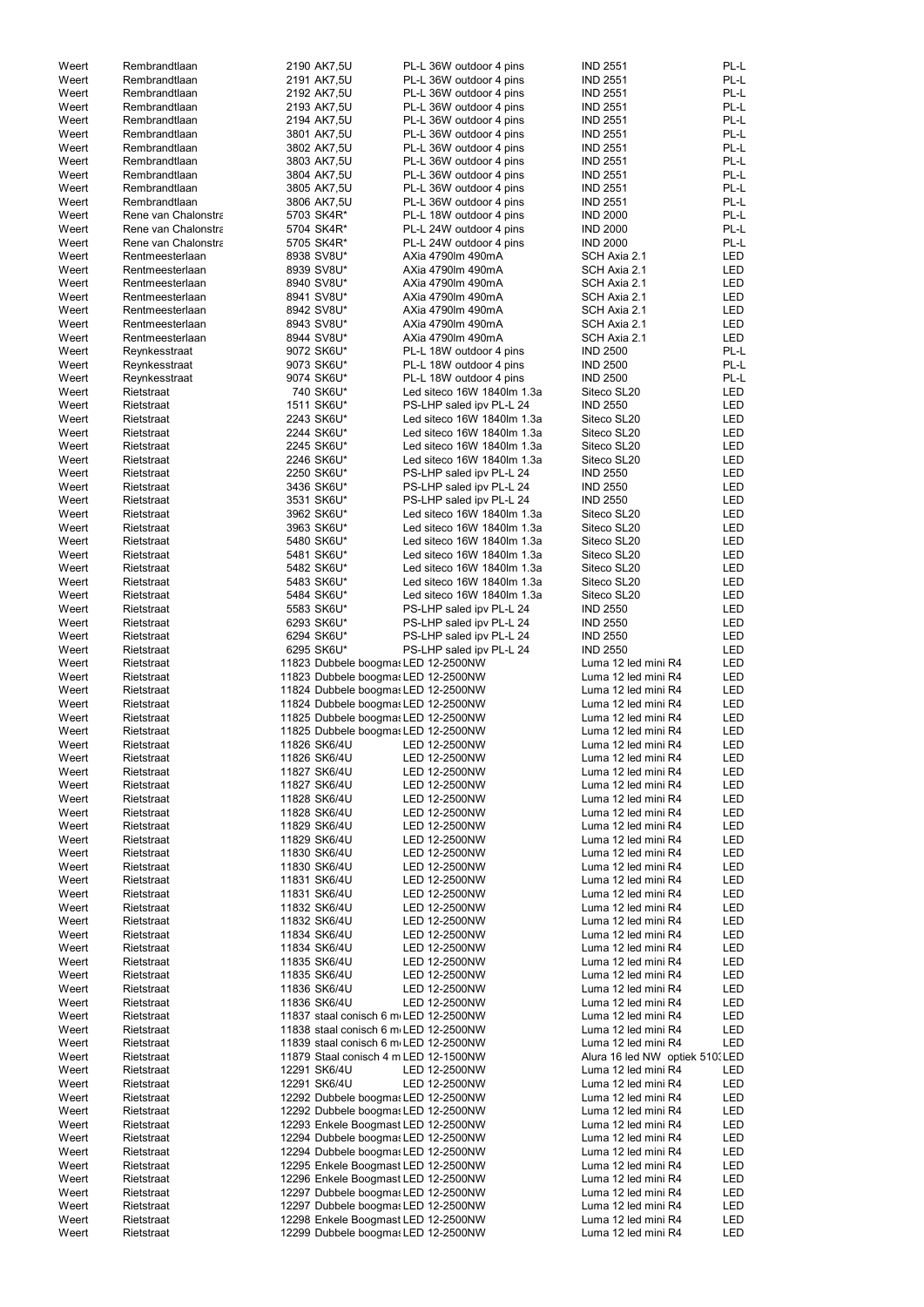| Weert | Rietstraat     |           |           | 12299 Dubbele boogmas LED 12-2500NW |                         | Luma 12 led mini R4   | LED        |
|-------|----------------|-----------|-----------|-------------------------------------|-------------------------|-----------------------|------------|
| Weert | Rietstraat     |           |           | 12300 Dubbele Boogma: LED 12-2500NW |                         | Luma 12 led mini R4   | <b>LED</b> |
| Weert | Rietstraat     |           |           | 12300 Dubbele Boogma: LED 12-2500NW |                         | Luma 12 led mini R4   | <b>LED</b> |
| Weert | Rietstraat     |           |           | 18833 SK6/4U                        | LED 12-2500NW           | Luma 12 led mini R4   | <b>LED</b> |
| Weert |                |           |           | 18833 SK6/4U                        | LED 12-2500NW           | Luma 12 led mini R4   | <b>LED</b> |
|       | Rietstraat     |           |           |                                     |                         |                       |            |
| Weert | Rietzanger     |           |           | 6806 SK6U*                          | Brisa LC-N 11           | Brisa BR 932311011N   | <b>LED</b> |
| Weert | Rietzanger     |           |           | 6807 SK6U*                          | Brisa LC-N 11           | Brisa BR 932311011N   | <b>LED</b> |
| Weert | Rietzanger     |           |           | 6808 SK6U*                          | Brisa LC-N 11           | Brisa BR 932311011N   | <b>LED</b> |
| Weert | Rietzanger     |           |           | 6907 SK6U*                          | Brisa LC-N 11           | Brisa BR 932311011N   | <b>LED</b> |
| Weert | Rietzanger     |           |           | 6908 SK6U*                          | Brisa LC-N 11           | Brisa BR 932311011N   | LED        |
|       |                |           |           |                                     |                         |                       | <b>LED</b> |
| Weert | Rietzanger     |           |           | 6909 SK6U*                          | Brisa LC-N 11           | Brisa BR 932311011N   |            |
| Weert | Rietzanger     |           |           | 6910 SK6U*                          | Brisa LC-N 11           | Brisa BR 932311011N   | <b>LED</b> |
| Weert | Rietzanger     |           |           | 7323 SK5R*                          | PL-L 24W outdoor 4 pins | <b>IND 2600</b>       | PL-L       |
| Weert | Rietzanger     |           |           | 7324 SK5R*                          | PL-L 24W outdoor 4 pins | <b>IND 2600</b>       | PL-L       |
| Weert | Rietzanger     |           |           | 7325 SK5R*                          | PL-L 24W outdoor 4 pins | <b>IND 2600</b>       | PL-L       |
| Weert | Rietzanger     |           |           | 7326 SK5R*                          | PL-L 24W outdoor 4 pins | <b>IND 2600</b>       | PL-L       |
| Weert | Rietzanger     |           |           | 7327 SK5R*                          | PL-L 24W outdoor 4 pins | <b>IND 2600</b>       | PL-L       |
|       |                |           |           |                                     |                         |                       |            |
| Weert | Rietzanger     | 6005 KJ 8 |           | Gevelsteun                          | PL-S 9W 2 pins          | Phl.FWC110 40 KP      | PL-S       |
| Weert | Rietzwenk      |           |           | 6867 SK4R*                          | PL-L 24W outdoor 4 pins | <b>IND 2000</b>       | PL-L       |
| Weert | Rietzwenk      |           |           | 6868 SK4R*                          | PL-L 24W outdoor 4 pins | <b>IND 2000</b>       | PL-L       |
| Weert | Rietzwenk      |           |           | 6869 SK4R*                          | PL-L 24W outdoor 4 pins | <b>IND 2000</b>       | PL-L       |
| Weert | Ringbaan Noord |           |           | 967 SV9U                            | Led Sox bulb            | PHI SRS 201 HF        | <b>LED</b> |
| Weert | Ringbaan Noord |           |           | 1438 SV9U                           | LED 43W 5400lm          | Alexia                | <b>LED</b> |
| Weert |                |           |           | 1438 SV9U                           | Led ANWB                | AGMI LVV vlag         | LED        |
|       | Ringbaan Noord |           |           |                                     |                         |                       |            |
| Weert | Ringbaan Noord |           |           | 1756 SV9U                           | Led Sox bulb            | PHI SRS 201 HF        | <b>LED</b> |
| Weert | Ringbaan Noord |           |           | 1757 SV9U                           | Led Sox bulb            | PHI SRS 201 HF        | <b>LED</b> |
| Weert | Ringbaan Noord |           |           | 2485 SV9U                           | Led Sox bulb            | PHI SRS 201 HF        | <b>LED</b> |
| Weert | Ringbaan Noord |           |           | 2486 AK10U                          | Led Sox bulb            | PHI SRS 201 HF        | <b>LED</b> |
| Weert | Ringbaan Noord |           |           | 2487 SV10U*                         | Led Sox bulb            | PHI SRS 201 HF        | <b>LED</b> |
|       |                |           |           |                                     |                         |                       | <b>LED</b> |
| Weert | Ringbaan Noord |           |           | 2488 SV10U*                         | Led Sox bulb            | PHI SRS 201 HF        |            |
| Weert | Ringbaan Noord |           |           | 2489 SV10U*                         | Led Sox bulb            | PHI SRS 201 HF        | <b>LED</b> |
| Weert | Ringbaan Noord |           |           | 2490 AK10U                          | <b>TL 30W</b>           | Reclame bord verlicht | TL.        |
| Weert | Ringbaan Noord |           |           | 2490 AK10U                          | <b>TL 30W</b>           | Reclame bord verlicht | TL.        |
| Weert | Ringbaan Noord |           |           | 2490 AK10U                          | <b>TL 30W</b>           | Reclame bord verlicht | TL.        |
| Weert | Ringbaan Noord |           |           | 2490 AK10U                          | Led Sox bulb            | PHI SRS 201 HF        | <b>LED</b> |
|       |                |           |           |                                     |                         |                       | <b>LED</b> |
| Weert | Ringbaan Noord |           |           | 2491 AK10U                          | Led Sox bulb            | PHI SRS 201 HF        |            |
| Weert | Ringbaan Noord |           |           | 3148 SV9U                           | LED 43W 5400lm          | Alexia                | <b>LED</b> |
| Weert | Ringbaan Noord |           |           | 3149 SV9U                           | LED 43W 5400lm          | Alexia                | <b>LED</b> |
| Weert | Ringbaan Noord |           |           | 3150 SV9U                           | LED 43W 5400lm          | Alexia                | <b>LED</b> |
| Weert | Ringbaan Noord |           |           | 5399 SV9U                           | Led Sox bulb            | PHI SRS 201 HF        | <b>LED</b> |
| Weert | Ringbaan Noord |           |           | 5400 SV9U                           | Led Sox bulb            | PHI SRS 201 HF        | LED        |
|       |                |           |           |                                     |                         |                       |            |
| Weert | Ringbaan Noord |           |           | 5401 SV9U                           | Led Sox bulb            | PHI SRS 201 HF        | <b>LED</b> |
| Weert | Ringbaan Noord |           |           | 5402 SV9U                           | Led Sox bulb            | PHI SRS 201 HF        | <b>LED</b> |
| Weert | Ringbaan Noord |           |           | 5403 SV9U                           | Led Sox bulb            | PHI SRS 201 HF        | <b>LED</b> |
| Weert | Ringbaan Noord |           |           | 5404 SV9U                           | Led Sox bulb            | PHI SRS 201 HF        | <b>LED</b> |
| Weert | Ringbaan Noord |           |           | 5405 SV9U                           | Led Sox bulb            | PHI SRS 201 HF        | <b>LED</b> |
| Weert | Ringbaan Noord |           |           | 5405 SV9U                           | Led Sox bulb            | PHI SRS 201 HF        | <b>LED</b> |
|       |                |           |           |                                     |                         |                       |            |
| Weert | Ringbaan Noord |           |           | 5406 SV9U                           | Led Sox bulb            | PHI SRS 201 HF        | <b>LED</b> |
| Weert | Ringbaan Noord |           |           | 5406 SV9U                           | Led Sox bulb            | PHI SRS 201 HF        | <b>LED</b> |
| Weert | Ringbaan Noord |           |           | 5407 SV9U                           | LED 43W 5400lm          | Alexia                | <b>LED</b> |
| Weert | Ringbaan Noord |           |           | 5407 SV9U                           | LED 43W 5400lm          | Alexia                | <b>LED</b> |
| Weert | Ringbaan Noord |           |           | 5408 SV9U                           | LED 43W 5400lm          | Alexia                | <b>LED</b> |
| Weert |                |           |           | 5408 SV9U                           | LED 43W 5400lm          | Alexia                | <b>LED</b> |
|       | Ringbaan Noord |           |           |                                     |                         |                       |            |
| Weert | Ringbaan Noord |           |           | 5502 SV9U                           | Led Sox bulb            | PHI SRS 201 HF        | <b>LED</b> |
| Weert | Ringbaan Noord |           |           | 5503 SV9U                           | Led Sox bulb            | PHI SRS 201 HF        | <b>LED</b> |
| Weert | Ringbaan Noord |           |           | 5504 SV10U*                         | Led Sox bulb            | PHI SRS 201 HF        | <b>LED</b> |
| Weert | Ringbaan Noord |           |           | 8400 SV9U                           | LED 43W 5400lm          | Alexia                | <b>LED</b> |
| Weert | Ringbaan Noord |           |           | 8400 SV9U                           | LED 43W 5400lm          | Alexia                | LED        |
| Weert |                |           |           | 8401 SV9U                           | LED 43W 5400lm          | Alexia                | <b>LED</b> |
|       | Ringbaan Noord |           |           |                                     |                         |                       |            |
| Weert | Ringbaan Noord |           |           | 8401 SV9U                           | LED 43W 5400lm          | Alexia                | LED        |
| Weert | Ringbaan Noord |           |           | 8402 SV9U                           | LED 43W 5400lm          | Alexia                | <b>LED</b> |
| Weert | Ringbaan Noord |           |           | 8402 SV9U                           | LED 43W 5400lm          | Alexia                | <b>LED</b> |
| Weert | Ringbaan Noord |           |           | 8403 AK10U                          | LED 43W 5400lm          | Alexia                | LED        |
| Weert | Ringbaan Noord |           |           | 8404 AK10U                          | LED 43W 5400lm          | Alexia                | LED        |
|       |                |           |           |                                     |                         |                       | <b>LED</b> |
| Weert | Ringbaan Noord |           |           | 8404 AK10U                          | LED 43W 5400lm          | Alexia                |            |
| Weert | Ringbaan Noord |           |           | 8405 AK10U                          | LED 43W 5400lm          | Alexia                | LED        |
| Weert | Ringbaan Noord |           |           | 8405 AK10U                          | LED 43W 5400lm          | Alexia                | <b>LED</b> |
| Weert | Ringbaan Noord |           |           | 8406 SV10U*                         | LED 43W 5400lm          | Alexia                | LED        |
| Weert | Ringbaan Noord |           |           | 8406 SV10U*                         | LED 43W 5400lm          | Alexia                | LED        |
| Weert | Ringbaan Noord |           |           | 8407 AK10U                          | Led Sox bulb            | PHI SRS 201 HF        | LED        |
|       |                |           |           |                                     |                         |                       |            |
| Weert | Ringbaan Noord |           |           | 8408 AK10U                          | Led Sox bulb            | PHI SRS 201 HF        | LED        |
| Weert | Ringbaan Noord |           |           | 8409 AK10U                          | Led Sox bulb            | PHI SRS 201 HF        | LED        |
| Weert | Ringbaan Noord |           |           | 8410 AK10U                          | Led Sox bulb            | PHI SRS 201 HF        | <b>LED</b> |
| Weert | Ringbaan Noord |           |           | 8825 SV9U                           | LED 43W 5400lm          | Alexia                | LED        |
| Weert | Ringbaan Noord |           |           | 9694 SK5R*                          | PL-L 24W outdoor 4 pins | <b>IND 2550</b>       | PL-L       |
| Weert | Ringbaan Noord |           |           | 9695 SK5R*                          | PL-L 24W outdoor 4 pins |                       | PL-L       |
|       |                |           |           |                                     |                         | <b>IND 2550</b>       |            |
| Weert | Ringbaan Noord |           |           | 9696 SK5R*                          | PL-L 24W outdoor 4 pins | <b>IND 2550</b>       | PL-L       |
| Weert | Ringbaan Noord |           |           | 9697 SK5R*                          | PL-L 24W outdoor 4 pins | <b>IND 2550</b>       | PL-L       |
| Weert | Ringbaan Noord |           |           | 9698 SK5R*                          | PL-L 24W outdoor 4 pins | <b>IND 2550</b>       | PL-L       |
| Weert | Ringbaan Noord |           |           | 9986 LWW6,5                         | Led ANWB                | AGMI LVV vlag         | LED        |
| Weert | Ringbaan Noord |           |           | 9986 LWW6,5                         | Led ANWB                | AGMI LVV vlag         | LED        |
|       |                |           |           |                                     |                         |                       |            |
| Weert | Ringbaan Noord |           |           | 9986 LWW6,5                         | Led ANWB                | AGMI LVV vlag         | LED        |
| Weert | Ringbaan Noord |           |           | 9986 LWW6,5                         | Led ANWB                | AGMI LVV vlag         | LED        |
| Weert | Ringbaan Noord |           |           | 9986 LWW6,5                         | Led ANWB                | AGMI LVV vlag         | LED        |
| Weert | Ringbaan Noord |           | 10065 VIP |                                     | <b>TL-D 58W</b>         | Reclame bord verlicht | TL-D       |
| Weert | Ringbaan Noord |           | 10065 VIP |                                     | <b>TL-D 58W</b>         | Reclame bord verlicht | TL-D       |
| Weert | Ringbaan Noord |           | 10065 VIP |                                     | <b>TL-D 58W</b>         | Reclame bord verlicht | TL-D       |
|       |                |           |           |                                     |                         |                       |            |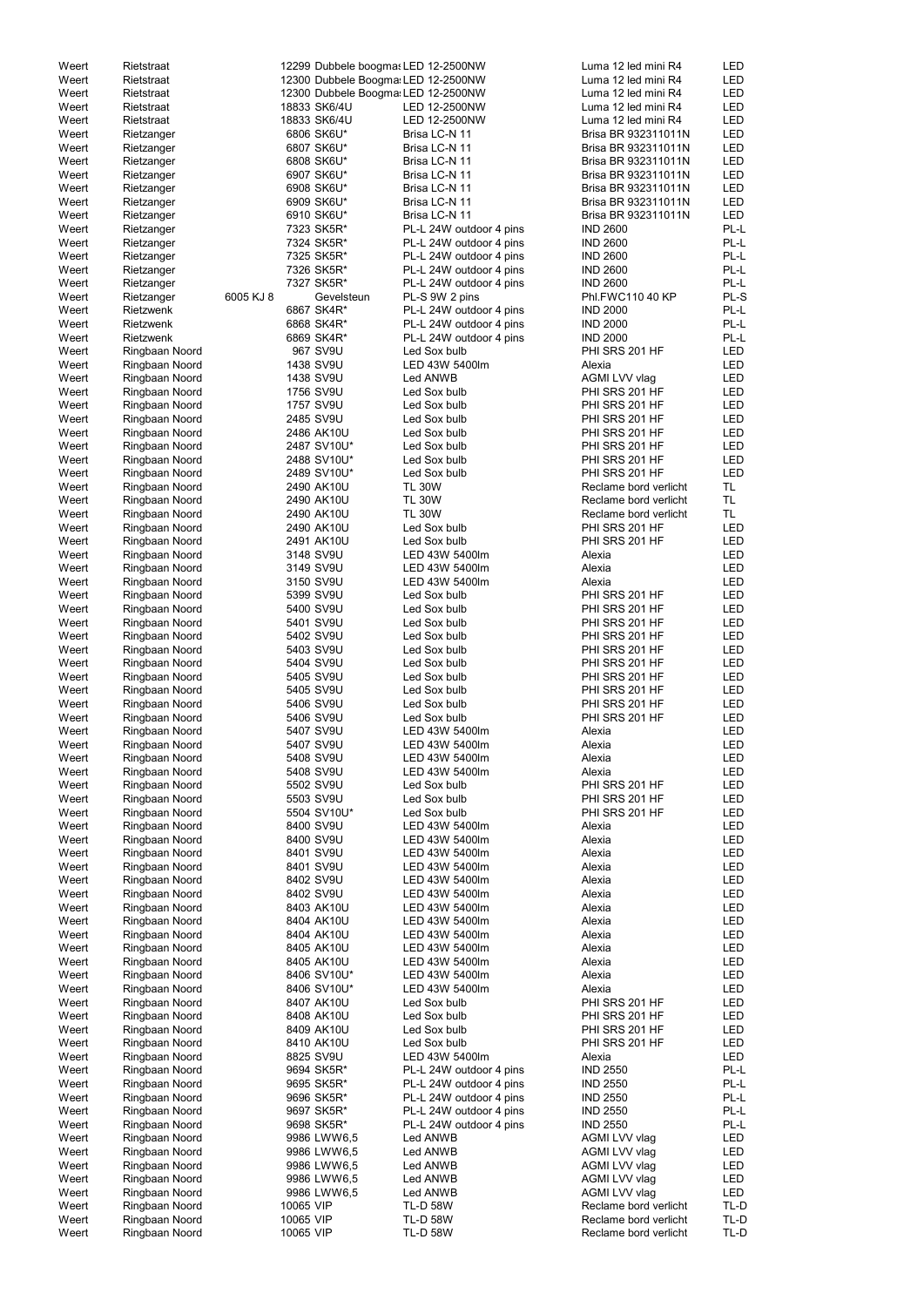| Weert          | Ringbaan Noord                   | 10550 SK5R*                  | PL-L 24W outdoor 4 pins              | <b>IND 2550</b>                          | PL-L       |
|----------------|----------------------------------|------------------------------|--------------------------------------|------------------------------------------|------------|
| Weert          | Ringbaan Noord                   | 10551 SK5R*                  | PL-L 24W outdoor 4 pins              | <b>IND 2550</b>                          | PL-L       |
| Weert          | Ringbaan Noord                   | 11571 Tekla                  | Piano 2 Led 96W                      | SCH Piano 2                              | LED        |
| Weert          | Ringbaan Noord                   | 11572 Tekla                  | Piano 2 Led 96W                      | SCH Piano 2                              | LED        |
| Weert          | Ringbaan Noord                   | 11573 Tekla                  | Piano 2 Led 96W                      | SCH Piano 2                              | <b>LED</b> |
|                |                                  |                              |                                      |                                          |            |
| Weert          | Ringbaan Noord                   | 11574 Tekla                  | Piano 2 Led 96W                      | SCH Piano 2                              | <b>LED</b> |
| Weert          | Ringbaan Noord                   | 11574 Tekla                  | <b>TL 30W</b>                        | Reclame bord verlicht                    | TL.        |
| Weert          | Ringbaan Noord                   | 11574 Tekla                  | <b>TL 30W</b>                        | Reclame bord verlicht                    | TL.        |
| Weert          | Ringbaan Noord                   | 11574 Tekla                  | <b>TL 30W</b>                        | Reclame bord verlicht                    | TL.        |
| Weert          | Ringbaan Noord                   | 11575 Tekla                  | Piano 2 Led 96W                      | SCH Piano 2                              | LED        |
|                |                                  |                              |                                      |                                          |            |
| Weert          | Ringbaan Noord                   | 11576 Tekla                  | Piano 2 Led 96W                      | SCH Piano 2                              | LED        |
| Weert          | Ringbaan Noord                   | 11577 Tekla                  | Piano 2 Led 96W                      | SCH Piano 2                              | LED        |
| Weert          | Ringbaan Noord                   | 11578 Tekla combi            | Piano 2 Led 64W                      | SCH Piano 2                              | LED        |
| Weert          | Ringbaan Noord                   | 11578 Tekla combi            | Led ANWB                             | AGMI LVV vlag                            | LED        |
| Weert          | Ringbaan Noord                   | 11578 Tekla combi            | Led ANWB                             | AGMI LVV vlag                            | LED        |
|                |                                  |                              |                                      |                                          |            |
| Weert          | Ringbaan Noord                   | 11578 Tekla combi            | Led ANWB                             | AGMI LVV vlag                            | LED        |
| Weert          | Ringbaan Noord                   | 11591 Tekla                  | Piano 2 Led 64W                      | SCH Piano 2                              | <b>LED</b> |
| Weert          | Ringbaan Noord                   | 11592 Tekla                  | Piano 2 Led 96W                      | SCH Piano 2                              | <b>LED</b> |
| Weert          | Ringbaan Noord                   | 11593 Tekla                  | Piano 2 Led 96W                      | SCH Piano 2                              | <b>LED</b> |
| Weert          |                                  | 11594 Tekla                  | Piano 2 Led 96W                      | SCH Piano 2                              | <b>LED</b> |
|                | Ringbaan Noord                   |                              |                                      |                                          |            |
| Weert          | Ringbaan Noord                   | 11594 Tekla                  | <b>TL 30W</b>                        | Reclame bord verlicht                    | TL.        |
| Weert          | Ringbaan Noord                   | 11594 Tekla                  | <b>TL 30W</b>                        | Reclame bord verlicht                    | TL.        |
| Weert          | Ringbaan Noord                   | 11594 Tekla                  | <b>TL 30W</b>                        | Reclame bord verlicht                    | TL.        |
| Weert          | Ringbaan Noord                   | 11595 Tekla                  | Piano 2 Led 96W                      | SCH Piano 2                              | <b>LED</b> |
|                |                                  |                              |                                      |                                          |            |
| Weert          | Ringbaan Noord                   | 11596 Tekla                  | Piano 2 Led 64W                      | SCH Piano 2                              | LED        |
| Weert          | Ringbaan Noord                   | 11597 Tekla                  | Piano 2 Led 64W                      | SCH Piano 2                              | LED        |
| Weert          | Ringbaan Noord                   | 11598 Tekla                  | Piano 2 Led 96W                      | SCH Piano 2                              | LED        |
| Weert          | Ringbaan Noord                   | 11599 Tekla                  | Piano 2 Led 96W                      | SCH Piano 2                              | LED        |
| Weert          | Ringbaan Noord                   | 11600 Tekla                  | Piano 2 Led 96W                      | SCH Piano 2                              | LED        |
|                |                                  |                              |                                      |                                          |            |
| Weert          | Ringbaan Noord                   | 11601 Tekla                  | Piano 2 Led 96W                      | SCH Piano 2                              | <b>LED</b> |
| Weert          | Ringbaan Noord                   | 11602 Tekla                  | Piano 2 Led 96W                      | SCH Piano 2                              | <b>LED</b> |
| Weert          | Ringbaan Noord                   | 11602 Tekla                  | <b>TL 30W</b>                        | Reclame bord verlicht                    | TL.        |
| Weert          | Ringbaan Noord                   | 11602 Tekla                  | <b>TL 30W</b>                        | Reclame bord verlicht                    | <b>TL</b>  |
| Weert          | Ringbaan Noord                   | 11602 Tekla                  | <b>TL 30W</b>                        | Reclame bord verlicht                    | TL.        |
|                |                                  |                              |                                      |                                          |            |
| Weert          | Ringbaan Noord                   | 11603 Tekla                  | Piano 2 Led 96W                      | SCH Piano 2                              | <b>LED</b> |
| Weert          | Ringbaan Noord                   | 11604 Tekla combi            | Piano 2 Led 64W                      | SCH Piano 2                              | <b>LED</b> |
| Weert          | Ringbaan Noord                   | 11604 Tekla combi            | Led ANWB                             | AGMI LVV vlag                            | LED        |
| Weert          | Ringbaan Noord                   | 12100 ZP-10ZP2               | LED 64-500mA                         | <b>SCH TECEO-2</b>                       | LED        |
| Weert          | Ringbaan Noord                   | 12100 ZP-10ZP2               | LED 64-500mA                         | <b>SCH TECEO-2</b>                       | LED        |
|                |                                  |                              |                                      |                                          |            |
| Weert          | Ringbaan Noord                   | 12101 ZP-10ZP2               | LED 64-500mA                         | <b>SCH TECEO-2</b>                       | LED        |
| Weert          | Ringbaan Noord                   | 12101 ZP-10ZP2               | LED 64-500mA                         | <b>SCH TECEO-2</b>                       | <b>LED</b> |
| Weert          | Ringbaan Noord                   | 12102 ZP-10ZP2               | LED 88-500mA                         | <b>SCH TECEO-2</b>                       | <b>LED</b> |
| Weert          | Ringbaan Noord                   | 12102 ZP-10ZP2               | LED 64-500mA                         | <b>SCH TECEO-2</b>                       | <b>LED</b> |
| Weert          | Ringbaan Noord                   | 12103 ZP-10ZP2               | LED 88-500mA                         | <b>SCH TECEO-2</b>                       | <b>LED</b> |
|                |                                  |                              |                                      |                                          |            |
| Weert          | Ringbaan Noord                   | 12103 ZP-10ZP2               | LED 64-500mA                         | <b>SCH TECEO-2</b>                       | LED        |
| Weert          | Ringbaan Noord                   | 12104 LWW6,5                 | Led ANWB                             | AGMI LVV vlag                            | LED        |
| Weert          | Ringbaan Noord                   | 12104 LWW6,5                 | Led ANWB                             | AGMI LVV vlag                            | LED        |
| Weert          | Ringbaan Noord                   | 12105 ZP-10ZP2               | LED 88-500mA                         | <b>SCH TECEO-2</b>                       | LED        |
|                |                                  |                              |                                      |                                          |            |
| Weert          | Ringbaan Noord                   | 12105 ZP-10ZP2               | LED 64-500mA                         | <b>SCH TECEO-2</b>                       | LED        |
| Weert          | Ringbaan Noord                   | 12106 LWW10U                 | Led ANWB                             | AGMI LVV vlag                            | LED        |
| Weert          | Ringbaan Noord                   | 12106 LWW10U                 | Teceo 1 48-500mA                     | SCH TECEO-1                              | LED        |
| Weert          | Ringbaan Noord                   | 12106 LWW10U                 | Teceo 1 48-500mA                     | <b>SCH TECEO-1</b>                       | LED        |
| Weert          | Ringbaan Noord                   | 12106 LWW10U                 | Led ANWB                             | AGMI LVV vlag                            | LED        |
|                |                                  |                              |                                      |                                          |            |
| Weert          | Ringbaan Noord                   | 12107 ZP-10ZP2               | Teceo 1 48-500mA                     | <b>SCH TECEO-1</b>                       | LED        |
| Weert          | Ringbaan Noord                   | 12108 ZP-10ZP2               | Teceo 1 48-500mA                     | <b>SCH TECEO-1</b>                       | LED        |
| Weert          | Ringbaan Noord                   | 12109 ZP-10ZP2               | Teceo 1 48-500mA                     | <b>SCH TECEO-1</b>                       | <b>LED</b> |
| Weert          | Ringbaan Noord                   | 12110 ZP-10ZP2               | LED 88-500mA                         | <b>SCH TECEO-2</b>                       | LED        |
| Weert          | Ringbaan Noord                   | 12110 ZP-10ZP2               | LED 64-500mA                         | <b>SCH TECEO-2</b>                       | LED        |
|                |                                  | 12111 ZP-10ZP2               | LED 88-500mA                         | <b>SCH TECEO-2</b>                       |            |
| Weert          | Ringbaan Noord                   |                              |                                      |                                          | LED        |
| Weert          | Ringbaan Noord                   | 12111 ZP-10ZP2               | LED 64-500mA                         | <b>SCH TECEO-2</b>                       | LED        |
| Weert          | Ringbaan Noord                   | 12112 ZP-10ZP2               | LED 64-500mA                         | <b>SCH TECEO-2</b>                       | LED        |
| Weert          | Ringbaan Noord                   | 12112 ZP-10ZP2               | LED 64-500mA                         | <b>SCH TECEO-2</b>                       | LED        |
| Weert          | Ringbaan Noord                   | 12113 ZP-10ZP2               | LED 64-500mA                         | <b>SCH TECEO-2</b>                       | LED        |
| Weert          | Ringbaan Noord                   | 12113 ZP-10ZP2               | LED 64-500mA                         | <b>SCH TECEO-2</b>                       | LED        |
| Weert          |                                  | 12114 ZP-10ZP2               | LED 64-500mA                         | <b>SCH TECEO-2</b>                       | LED        |
|                | Ringbaan Noord                   |                              |                                      |                                          |            |
| Weert          | Ringbaan Noord                   | 12114 ZP-10ZP2               | LED 64-500mA                         | <b>SCH TECEO-2</b>                       | LED        |
| Weert          | Ringbaan Noord                   | 12115 ZP-10ZP2               | LED 64-500mA                         | <b>SCH TECEO-2</b>                       | <b>LED</b> |
| Weert          | Ringbaan Noord                   | 12115 ZP-10ZP2               | LED 64-500mA                         | <b>SCH TECEO-2</b>                       | <b>LED</b> |
| Weert          | Ringbaan Noord                   | 12116 ZP-10ZP2               | LED 88-500mA                         | <b>SCH TECEO-2</b>                       | <b>LED</b> |
| Weert          | Ringbaan Noord                   | 12116 ZP-10ZP2               | LED 64-500mA                         | <b>SCH TECEO-2</b>                       | <b>LED</b> |
|                |                                  |                              |                                      |                                          |            |
| Weert          | Ringbaan Noord                   | 12117 ZP-10ZP2               | LED 64-500mA                         | <b>SCH TECEO-2</b>                       | LED        |
| Weert          | Ringbaan Noord                   | 12117 ZP-10ZP2               | LED 88-500mA                         | <b>SCH TECEO-2</b>                       | <b>LED</b> |
| Weert          | Ringbaan Noord                   | 12118 ZP-10ZP2               | LED 88-500mA                         | SCH TECEO-2                              | LED        |
| Weert          | Ringbaan Noord                   | 12118 ZP-10ZP2               | LED 64-500mA                         | <b>SCH TECEO-2</b>                       | LED        |
| Weert          | Ringbaan Noord                   | 12119 ZP-10ZP2               | LED 64-500mA                         | <b>SCH TECEO-2</b>                       | LED        |
|                |                                  |                              |                                      |                                          |            |
| Weert          | Ringbaan Noord                   | 12119 ZP-10ZP2               | LED 88-500mA                         | <b>SCH TECEO-2</b>                       | LED        |
| Weert          | Ringbaan Noord                   | 12120 ZP-10ZP2               | LED 64-500mA                         | <b>SCH TECEO-2</b>                       | LED        |
| Weert          | Ringbaan Noord                   | 12120 ZP-10ZP2               | Led ANWB                             | AGMI LVV vlag                            | LED        |
| Weert          | Ringbaan Noord                   | 12120 ZP-10ZP2               | LED 88-500mA                         | <b>SCH TECEO-2</b>                       | LED        |
|                |                                  |                              |                                      |                                          |            |
| Weert          | Ringbaan Noord                   | 12121 ZP-10ZP2               | Led ANWB                             | AGMI LVV vlag                            | LED        |
| Weert          | Ringbaan Noord                   | 12121 ZP-10ZP2               | Led ANWB                             | AGMI LVV vlag                            | LED        |
| Weert          | Ringbaan Noord                   | 12121 ZP-10ZP2               | Led ANWB                             | AGMI LVV vlag                            | LED        |
| Weert          | Ringbaan Noord                   | 12121 ZP-10ZP2               | Teceo 1 48-500mA                     | <b>SCH TECEO-1</b>                       | LED        |
| Weert          | Ringbaan Noord                   | 12121 ZP-10ZP2               | Teceo 1 48-500mA                     | SCH TECEO-1                              | LED        |
| Weert          |                                  |                              |                                      |                                          |            |
|                |                                  |                              |                                      |                                          |            |
|                | Ringbaan Noord                   | 12122 SV10U*                 | Teceo 1 48-500mA                     | <b>SCH TECEO-1</b>                       | LED        |
| Weert<br>Weert | Ringbaan Noord<br>Ringbaan Noord | 12124 SV10U*<br>12125 SV10U* | Teceo 1 48-500mA<br>Teceo 1 48-500mA | <b>SCH TECEO-1</b><br><b>SCH TECEO-1</b> | LED<br>LED |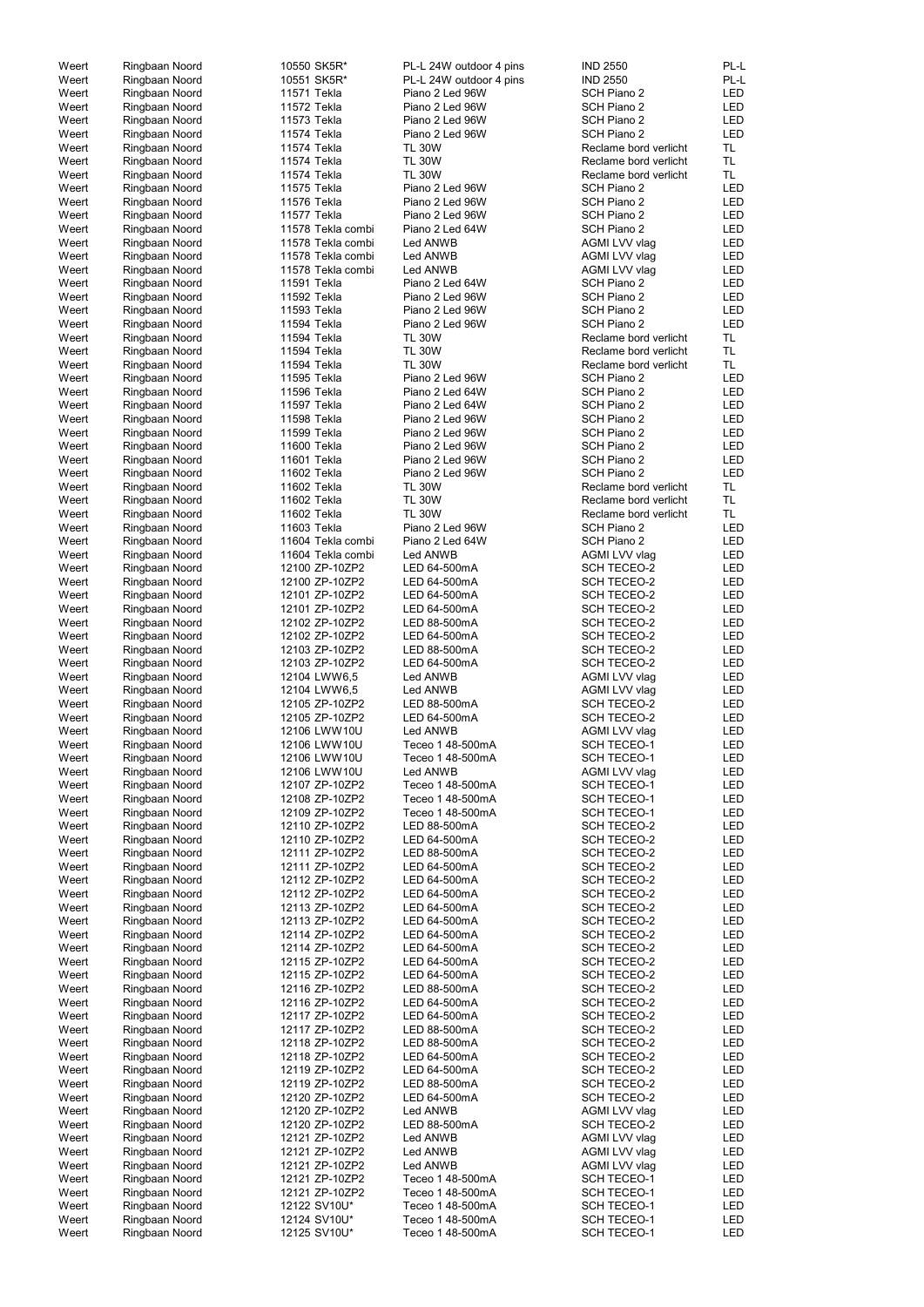| Weert          | Ringbaan Noord                 | 12126 SV10U*               | Teceo 1 48-500mA                 | <b>SCH TECEO-1</b>      | LED               |
|----------------|--------------------------------|----------------------------|----------------------------------|-------------------------|-------------------|
| Weert          | Ringbaan Noord                 | 12127 ZP-10ZP2             | LED 88-500mA                     | <b>SCH TECEO-2</b>      | <b>LED</b>        |
| Weert          | Ringbaan Noord                 | 12127 ZP-10ZP2             | LED 64-500mA                     | <b>SCH TECEO-2</b>      | <b>LED</b>        |
| Weert          | Ringbaan Noord                 | 12128 ZP-10ZP2             | LED 88-500mA                     | <b>SCH TECEO-2</b>      | <b>LED</b>        |
| Weert          | Ringbaan Noord                 | 12128 ZP-10ZP2             | LED 64-500mA                     | <b>SCH TECEO-2</b>      | <b>LED</b>        |
| Weert          | Ringbaan Noord                 | 12129 ZP-10ZP2             | LED 64-500mA                     | <b>SCH TECEO-2</b>      | <b>LED</b>        |
|                |                                |                            |                                  |                         |                   |
| Weert          | Ringbaan Noord                 | 12129 ZP-10ZP2             | LED 64-500mA                     | <b>SCH TECEO-2</b>      | <b>LED</b>        |
| Weert          | Ringbaan Noord                 | 12130 ZP-10ZP2             | LED 64-500mA                     | <b>SCH TECEO-2</b>      | <b>LED</b>        |
| Weert          | Ringbaan Noord                 | 12130 ZP-10ZP2             | LED 64-500mA                     | <b>SCH TECEO-2</b>      | <b>LED</b>        |
| Weert          | Ringbaan Noord                 | 12131 ZP-10ZP2             | LED 64-500mA                     | <b>SCH TECEO-2</b>      | <b>LED</b>        |
| Weert          | Ringbaan Noord                 | 12131 ZP-10ZP2             | LED 64-500mA                     | <b>SCH TECEO-2</b>      | LED               |
| Weert          | Ringbaan Noord                 | 12132 ZP-10ZP2             | LED 64-500mA                     | <b>SCH TECEO-2</b>      | <b>LED</b>        |
|                |                                |                            |                                  |                         |                   |
| Weert          | Ringbaan Noord                 | 12132 ZP-10ZP2             | LED 64-500mA                     | <b>SCH TECEO-2</b>      | <b>LED</b>        |
| Weert          | Ringbaan Noord                 | 12133 ZP-10ZP2             | LED 64-500mA                     | <b>SCH TECEO-2</b>      | <b>LED</b>        |
| Weert          | Ringbaan Noord                 | 12133 ZP-10ZP2             | LED 64-500mA                     | <b>SCH TECEO-2</b>      | <b>LED</b>        |
| Weert          | Ringbaan Noord                 | 12134 ZP-10ZP2             | LED 32-500mA                     | <b>SCH TECEO-1</b>      | <b>LED</b>        |
| Weert          | Ringbaan Noord                 | 12135 ZP-10ZP2             | LED 64-500mA                     | <b>SCH TECEO-2</b>      | <b>LED</b>        |
| Weert          | Ringbaan Noord                 | 12135 ZP-10ZP2             | LED 64-500mA                     | <b>SCH TECEO-2</b>      | <b>LED</b>        |
| Weert          | Ringbaan Noord                 | 12136 ZP-10ZP2             | LED 32-500mA                     | <b>SCH TECEO-1</b>      | <b>LED</b>        |
| Weert          | Ringbaan Noord                 | 12137 LWW10U               | LED 64-500mA                     | <b>SCH TECEO-2</b>      | <b>LED</b>        |
|                |                                |                            |                                  |                         |                   |
| Weert          | Ringbaan Noord                 | 12137 LWW10U               | Led ANWB                         | AGMI LVV vlag           | <b>LED</b>        |
| Weert          | Ringbaan Noord                 | 12137 LWW10U               | LED 64-500mA                     | <b>SCH TECEO-2</b>      | <b>LED</b>        |
| Weert          | Ringbaan Noord                 | 12137 LWW10U               | Led ANWB                         | AGMI LVV vlag           | <b>LED</b>        |
| Weert          | Ringbaan Noord                 | 12137 LWW10U               | Led ANWB                         | AGMI LVV vlag           | <b>LED</b>        |
| Weert          | Ringbaan Noord                 | 12138 ZP-10ZP2             | LED 32-500mA                     | <b>SCH TECEO-1</b>      | <b>LED</b>        |
| Weert          | Ringbaan Noord                 | 12139 ZP-10ZP2             | LED 64-500mA                     | <b>SCH TECEO-2</b>      | <b>LED</b>        |
| Weert          | Ringbaan Noord                 | 12139 ZP-10ZP2             | LED 64-500mA                     | <b>SCH TECEO-2</b>      | <b>LED</b>        |
|                |                                |                            |                                  |                         |                   |
| Weert          | Ringbaan Noord                 | 12175 ZP-6ZP1.5            | Teceo 1 24-500mA                 | <b>SCH TECEO-1</b>      | <b>LED</b>        |
| Weert          | Ringbaan Noord                 | 12176 ZP-6ZP1.5            | Teceo 1 24-500mA                 | <b>SCH TECEO-1</b>      | <b>LED</b>        |
| Weert          | Ringbaan Noord                 | 12177 ZP-6ZP1.5            | Teceo 1 24-500mA                 | <b>SCH TECEO-1</b>      | <b>LED</b>        |
| Weert          | Ringbaan Noord                 | 12178 ZP-6ZP1.5            | Teceo 1 24-500mA                 | <b>SCH TECEO-1</b>      | <b>LED</b>        |
| Weert          | Ringbaan Noord                 | 12179 ZP-6ZP1.5            | Teceo 1 24-500mA                 | <b>SCH TECEO-1</b>      | <b>LED</b>        |
| Weert          | Ringbaan Noord                 | 12180 ZP-6ZP1.5            | Teceo 1 24-500mA                 | <b>SCH TECEO-1</b>      | <b>LED</b>        |
| Weert          | Ringbaan Noord                 | 12181 ZP-6ZP1.5            | Teceo 1 24-500mA                 | <b>SCH TECEO-1</b>      | <b>LED</b>        |
| Weert          |                                | 12205 ONBENOEMDE NLed ANWB |                                  | AGMI LVV vlag           | <b>LED</b>        |
|                | Ringbaan Noord                 |                            |                                  |                         |                   |
| Weert          | Ringbaan Noord                 | 12205 ONBENOEMDE MLed ANWB |                                  | AGMI LVV vlag           | LED               |
| Weert          | Ringbaan Noord                 | 12686 SK6R                 | LED 15W 1800lm                   | <b>ASD Diamond Mini</b> | <b>LED</b>        |
| Weert          | Ringbaan Noord                 | 12687 SK6R                 | LED 15W 1800lm                   | <b>ASD Diamond Mini</b> | <b>LED</b>        |
| Weert          | Ringbaan Noord                 | 12688 SK6R                 | LED 15W 1800lm                   | <b>ASD Diamond Mini</b> | <b>LED</b>        |
| Weert          | Ringbaan Noord                 | 12689 SK6R                 | LED 15W 1800lm                   | <b>ASD Diamond Mini</b> | <b>LED</b>        |
| Weert          | Ringbaan Noord                 | 12690 SK6R                 | LED 15W 1800lm                   | <b>ASD Diamond Mini</b> | <b>LED</b>        |
| Weert          |                                | 12691 SK6R                 | LED 15W 1800lm                   | <b>ASD Diamond Mini</b> | <b>LED</b>        |
|                | Ringbaan Noord                 |                            |                                  |                         |                   |
| Weert          | Ringbaan Noord                 | 12692 SK6R                 | LED 15W 1800lm                   | <b>ASD Diamond Mini</b> | <b>LED</b>        |
| Weert          | Ringbaan Noord                 | 12693 SK6R                 | LED 15W 1800lm                   | <b>ASD Diamond Mini</b> | <b>LED</b>        |
| Weert          | Ringbaan Noord                 | 12694 SK6R                 | LED 15W 1800lm                   | <b>ASD Diamond Mini</b> | <b>LED</b>        |
| Weert          | Ringbaan Oost                  | 2443 AK10U                 | LED 43W 5400lm                   | Alexia                  | <b>LED</b>        |
| Weert          | Ringbaan Oost                  | 2443 AK10U                 | LED 43W 5400lm                   | Alexia                  | <b>LED</b>        |
| Weert          | Ringbaan Oost                  | 2444 AK10U                 | LED 43W 5400lm                   | Alexia                  | <b>LED</b>        |
| Weert          |                                |                            | LED 43W 5400lm                   | Alexia                  | <b>LED</b>        |
|                | Ringbaan Oost                  | 2444 AK10U                 |                                  |                         |                   |
| Weert          | Ringbaan Oost                  | 2843 SV9U                  | Led Sox bulb                     | PHI SRS 201 HF          | LED               |
| Weert          | Ringbaan Oost                  | 2843 SV9U                  | Led Sox bulb                     | PHI SRS 201 HF          | LED               |
| Weert          | Ringbaan Oost                  | 2870 SK6U*                 | Led siteco 16W 1840lm 1.3a       | Siteco SL20             | <b>LED</b>        |
| Weert          | Ringbaan Oost                  | 2871 SK6U*                 | Led siteco 16W 1840lm 1.3a       | Siteco SL20             | <b>LED</b>        |
| Weert          | Ringbaan Oost                  | 2872 SK6U*                 | Led siteco 16W 1840lm 1.3a       | Siteco SL20             | <b>LED</b>        |
| Weert          | Ringbaan Oost                  | 2873 SK6U*                 | Led siteco 16W 1840lm 1.3a       | Siteco SL20             | <b>LED</b>        |
| Weert          | Ringbaan Oost                  | 2874 SK6U*                 | Led siteco 16W 1840lm 1.3a       | Siteco SL20             | <b>LED</b>        |
|                |                                |                            |                                  |                         |                   |
| Weert          | Ringbaan Oost                  | 2875 SK6U*                 | Led siteco 16W 1840lm 1.3a       | Siteco SL20             | LED               |
| Weert          | Ringbaan Oost                  | 2876 SK6U*                 | Led siteco 16W 1840lm 1.3a       | Siteco SL20             | <b>LED</b>        |
| Weert          | Ringbaan Oost                  | 2877 SK6U*                 | Led siteco 16W 1840lm 1.3a       | Siteco SL20             | <b>LED</b>        |
| Weert          | Ringbaan Oost                  | 2878 SK6U*                 | Led siteco 16W 1840lm 1.3a       | Siteco SL20             | <b>LED</b>        |
| Weert          | Ringbaan Oost                  | 2879 SK6U*                 | Led siteco 16W 1840lm 1.3a       | Siteco SL20             | <b>LED</b>        |
| Weert          | Ringbaan Oost                  | 2880 SK6U*                 | Led siteco 16W 1840lm 1.3a       | Siteco SL20             | <b>LED</b>        |
| Weert          | Ringbaan Oost                  | 2881 SK6U*                 | Led siteco 16W 1840lm 1.3a       | Siteco SL20             | <b>LED</b>        |
| Weert          | Ringbaan Oost                  | 2882 SK6U*                 | Led siteco 16W 1840lm 1.3a       | Siteco SL20             | <b>LED</b>        |
| Weert          |                                |                            | Led siteco 16W 1840lm 1.3a       |                         |                   |
|                | Ringbaan Oost                  | 2883 SK6U*                 |                                  | Siteco SL20             | <b>LED</b>        |
| Weert          | Ringbaan Oost                  | 2884 SK6U*                 | Led siteco 16W 1840lm 1.3a       | Siteco SL20             | <b>LED</b>        |
| Weert          | Ringbaan Oost                  | 2885 SK6U*                 | Led siteco 16W 1840lm 1.3a       | Siteco SL20             | <b>LED</b>        |
| Weert          | Ringbaan Oost                  | 2886 SK6U*                 | Led siteco 16W 1840lm 1.3a       | Siteco SL20             | <b>LED</b>        |
| Weert          | Ringbaan Oost                  | 2887 SK6U*                 | Led siteco 16W 1840lm 1.3a       | Siteco SL20             | <b>LED</b>        |
| Weert          | Ringbaan Oost                  | 2888 SK6U*                 | Led siteco 16W 1840lm 1.3a       | Siteco SL20             | <b>LED</b>        |
| Weert          | Ringbaan Oost                  | 2889 SK6U*                 | Led siteco 16W 1840lm 1.3a       | Siteco SL20             | LED               |
| Weert          | Ringbaan Oost                  | 2890 SK6U*                 | Led siteco 16W 1840lm 1.3a       | Siteco SL20             | <b>LED</b>        |
|                |                                |                            |                                  |                         |                   |
| Weert          | Ringbaan Oost                  | 2891 SK6U*                 | Led siteco 16W 1840lm 1.3a       | Siteco SL20             | <b>LED</b>        |
| Weert          | Ringbaan Oost                  | 2892 SK6U*                 | Led siteco 16W 1840lm 1.3a       | Siteco SL20             | LED               |
| Weert          | Ringbaan Oost                  | 2893 SK6U*                 | Led siteco 16W 1840lm 1.3a       | Siteco SL20             | LED               |
| Weert          | Ringbaan Oost                  | 2894 SK6U*                 | Led siteco 16W 1840lm 1.3a       | Siteco SL20             | LED               |
| Weert          |                                | 2895 SK6U*                 | Led siteco 16W 1840lm 1.3a       | Siteco SL20             | LED               |
| Weert          |                                |                            |                                  | Siteco SL20             | LED               |
| Weert          | Ringbaan Oost                  |                            |                                  |                         |                   |
|                | Ringbaan Oost                  | 2896 SK6U*                 | Led siteco 16W 1840lm 1.3a       |                         |                   |
|                | Ringbaan Oost                  | 2897 SK6U*                 | Led siteco 16W 1840lm 1.3a       | Siteco SL20             | LED               |
| Weert          | Ringbaan Oost                  | 2898 SK6U*                 | Led siteco 16W 1840lm 1.3a       | Siteco SL20             | LED               |
| Weert          | Ringbaan Oost                  | 2899 SK6U*                 | Led siteco 16W 1840lm 1.3a       | Siteco SL20             | LED               |
| Weert          | Ringbaan Oost                  | 2932 SV9U                  | LED 64W 7500lm                   | Alexia                  | LED               |
| Weert          | Ringbaan Oost                  | 2932 SV9U                  | LED 43W 5400lm                   | Alexia                  | LED               |
|                |                                | 2933 SV10U*                |                                  |                         |                   |
| Weert          | Ringbaan Oost                  |                            | LED 43W 5400lm                   | Alexia                  | LED               |
| Weert          | Ringbaan Oost                  | 2933 SV10U*                | LED 64W 7500lm                   | Alexia                  | LED               |
| Weert<br>Weert | Ringbaan Oost<br>Ringbaan Oost | 2934 SV10U*<br>2934 SV10U* | LED 43W 5400lm<br>LED 43W 5400lm | Alexia<br>Alexia        | LED<br><b>LED</b> |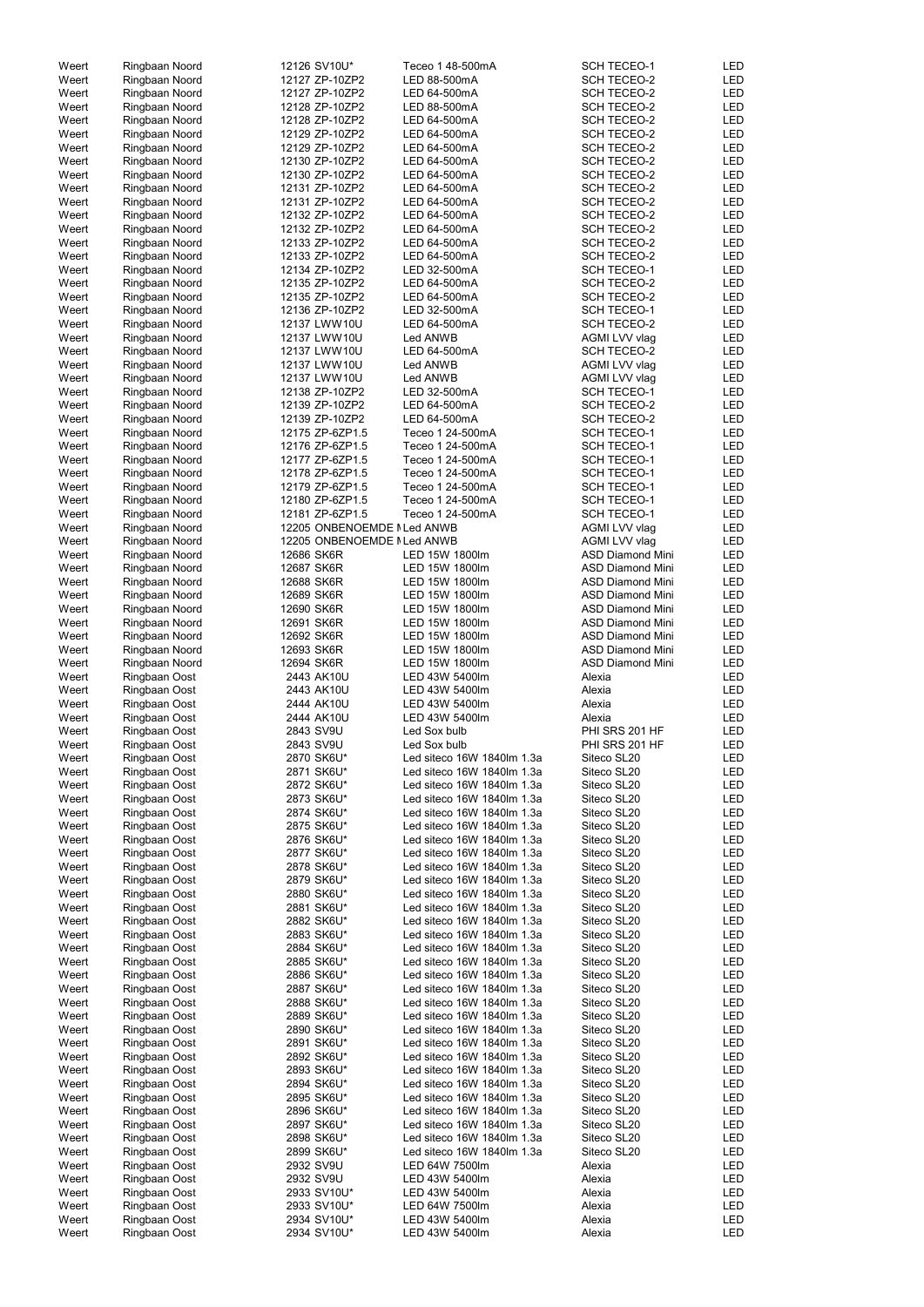| Weert          | Ringbaan Oost                  | 2935 SV10U*                | LED 43W 5400lm                                 | Alexia                                         | <b>LED</b>               |
|----------------|--------------------------------|----------------------------|------------------------------------------------|------------------------------------------------|--------------------------|
| Weert          | Ringbaan Oost                  | 2935 SV10U*                | LED 43W 5400lm                                 | Alexia                                         | LED                      |
| Weert<br>Weert | Ringbaan Oost<br>Ringbaan Oost | 2936 SV10U*<br>2937 SV10U* | retrofit unit SRS 201<br>retrofit unit SRS 201 | PHI SRS 201 HF<br>PHI SRS 201 HF               | <b>LED</b><br><b>LED</b> |
| Weert          | Ringbaan Oost                  | 2944 SV10U*                | retrofit unit SRS 201                          | PHI SRS 201 HF                                 | <b>LED</b>               |
| Weert          | Ringbaan Oost                  | 2945 SV9U                  | retrofit unit SRS 201                          | PHI SRS 201 HF                                 | LED                      |
| Weert          | Ringbaan Oost                  | 2946 SV9U                  | Led Sox bulb                                   | PHI SRS 201 HF                                 | <b>LED</b>               |
| Weert          | Ringbaan Oost                  | 2947 SV9U                  | Led Sox bulb                                   | PHI SRS 201 HF                                 | LED                      |
| Weert          | Ringbaan Oost                  | 2948 SV9U                  | Led Sox bulb                                   | PHI SRS 201 HF                                 | <b>LED</b>               |
| Weert          | Ringbaan Oost                  | 2949 SV9U                  | Led Sox bulb                                   | PHI SRS 201 HF                                 | LED                      |
| Weert<br>Weert | Ringbaan Oost<br>Ringbaan Oost | 2950 SV9U<br>2951 SV9U     | Led Sox bulb<br>Led Sox bulb                   | PHI SRS 201 HF<br>PHI SRS 201 HF               | <b>LED</b><br><b>LED</b> |
| Weert          | Ringbaan Oost                  | 2952 SV9U                  | Led Sox bulb                                   | PHI SRS 201 HF                                 | <b>LED</b>               |
| Weert          | Ringbaan Oost                  | 2953 SV9U                  | Led Sox bulb                                   | PHI SRS 201 HF                                 | <b>LED</b>               |
| Weert          | Ringbaan Oost                  | 2954 SV9U                  | Led Sox bulb                                   | PHI SRS 201 HF                                 | LED                      |
| Weert          | Ringbaan Oost                  | 2955 SV9U                  | Led Sox bulb                                   | PHI SRS 201 HF                                 | LED                      |
| Weert<br>Weert | Ringbaan Oost                  | 2956 SV8U*<br>2957 SV9U    | Led Sox bulb<br>Led Sox bulb                   | PHI SRS 201 HF<br>PHI SRS 201 HF               | <b>LED</b><br>LED        |
| Weert          | Ringbaan Oost<br>Ringbaan Oost | 2958 SV9U                  | Led Sox bulb                                   | PHI SRS 201 HF                                 | <b>LED</b>               |
| Weert          | Ringbaan Oost                  | 2959 SV9U                  | Led Sox bulb                                   | PHI SRS 201 HF                                 | LED                      |
| Weert          | Ringbaan Oost                  | 2960 SV9U                  | Led Sox bulb                                   | PHI SRS 201 HF                                 | <b>LED</b>               |
| Weert          | Ringbaan Oost                  | 2961 SV9U                  | Led Sox bulb                                   | PHI SRS 201 HF                                 | LED                      |
| Weert          | Ringbaan Oost                  | 2962 SV10U*                | LED 64W 7500lm                                 | Alexia                                         | <b>LED</b>               |
| Weert<br>Weert | Ringbaan Oost<br>Ringbaan Oost | 2962 SV10U*<br>3093 SV10U* | LED 64W 7500lm<br>LED 64W 7500lm               | Alexia<br>Alexia                               | <b>LED</b><br><b>LED</b> |
| Weert          | Ringbaan Oost                  | 3093 SV10U*                | LED 64W 7500lm                                 | Alexia                                         | LED                      |
| Weert          | Ringbaan Oost                  | 3094 SV9U                  | Led Sox bulb                                   | PHI SRS 201 HF                                 | <b>LED</b>               |
| Weert          | Ringbaan Oost                  | 3095 SV9U                  | Led Sox bulb                                   | PHI SRS 201 HF                                 | <b>LED</b>               |
| Weert          | Ringbaan Oost                  | 3096 SV9U                  | Led Sox bulb                                   | PHI SRS 201 HF                                 | <b>LED</b>               |
| Weert          | Ringbaan Oost                  | 3096 SV9U                  | Led Sox bulb                                   | PHI SRS 201 HF                                 | <b>LED</b>               |
| Weert<br>Weert | Ringbaan Oost<br>Ringbaan Oost | 3097 SV9U<br>3097 SV9U     | Led Sox bulb<br>Led Sox bulb                   | PHI SRS 201 HF<br>PHI SRS 201 HF               | <b>LED</b><br><b>LED</b> |
| Weert          | Ringbaan Oost                  | 3098 SV9U                  | Led Sox bulb                                   | PHI SRS 201 HF                                 | <b>LED</b>               |
| Weert          | Ringbaan Oost                  | 3099 SV9U                  | Led Sox bulb                                   | PHI SRS 201 HF                                 | <b>LED</b>               |
| Weert          | Ringbaan Oost                  | 3100 SV9U                  | Led Sox bulb                                   | PHI SRS 201 HF                                 | LED                      |
| Weert          | Ringbaan Oost                  | 3101 SV9U                  | Led Sox bulb                                   | PHI SRS 201 HF                                 | <b>LED</b>               |
| Weert<br>Weert | Ringbaan Oost                  | 3101 SV9U<br>3102 SV9U     | Led Sox bulb<br>Led Sox bulb                   | PHI SRS 201 HF<br>PHI SRS 201 HF               | LED<br>LED               |
| Weert          | Ringbaan Oost<br>Ringbaan Oost | 3102 SV9U                  | Led Sox bulb                                   | PHI SRS 201 HF                                 | <b>LED</b>               |
| Weert          | Ringbaan Oost                  | 3103 SV9U                  | Led Sox bulb                                   | PHI SRS 201 HF                                 | LED                      |
| Weert          | Ringbaan Oost                  | 3103 SV9U                  | Led Sox bulb                                   | PHI SRS 201 HF                                 | <b>LED</b>               |
| Weert          | Ringbaan Oost                  | 3365 LWW10U                | Led ANWB                                       | AGMI LVV vlag                                  | LED                      |
| Weert          | Ringbaan Oost                  | 3365 LWW10U                | Teceo 1 48-350mA                               | <b>SCH TECEO-1</b>                             | <b>LED</b>               |
| Weert<br>Weert | Ringbaan Oost<br>Ringbaan Oost | 3365 LWW10U<br>3365 LWW10U | Led ANWB<br>Teceo 1 48-350mA                   | AGMI LVV vlag<br><b>SCH TECEO-1</b>            | <b>LED</b><br><b>LED</b> |
| Weert          | Ringbaan Oost                  | 3546 LWW10U                | Led ANWB                                       | AGMI LVV vlag                                  | LED                      |
| Weert          | Ringbaan Oost                  | 3546 LWW10U                | Led ANWB                                       | AGMI LVV vlag                                  | LED                      |
| Weert          | Ringbaan Oost                  | 3546 LWW10U                | Led ANWB                                       | AGMI LVV vlag                                  | LED                      |
| Weert          | Ringbaan Oost                  | 3546 LWW10U                | Led ANWB                                       | AGMI LVV vlag                                  | LED                      |
| Weert<br>Weert | Ringbaan Oost<br>Ringbaan Oost | 3546 LWW10U<br>3546 LWW10U | Teceo 1 48-350mA<br>Teceo 1 48-350mA           | <b>SCH TECEO-1</b><br><b>SCH TECEO-1</b>       | LED<br>LED               |
| Weert          | Ringbaan Oost                  | 4006 SV10U*                | LED 32-500mA                                   | <b>SCH TECEO-1</b>                             | LED                      |
| Weert          | Ringbaan Oost                  | 4006 SV10U*                | LED 32-500mA                                   | <b>SCH TECEO-1</b>                             | <b>LED</b>               |
| Weert          | Ringbaan Oost                  | 4007 SV10U*                | LED 32-500mA                                   | <b>SCH TECEO-1</b>                             | <b>LED</b>               |
| Weert          | Ringbaan Oost                  | 4007 SV10U*                | LED 32-500mA                                   | <b>SCH TECEO-1</b>                             | <b>LED</b>               |
| Weert<br>Weert | Ringbaan Oost<br>Ringbaan Oost | 4007 SV10U*<br>4007 SV10U* | <b>TL 30W</b><br><b>TL 30W</b>                 | Reclame bord verlicht<br>Reclame bord verlicht | TL<br><b>TL</b>          |
| Weert          | Ringbaan Oost                  | 4007 SV10U*                | <b>TL 30W</b>                                  | Reclame bord verlicht                          | <b>TL</b>                |
| Weert          | Ringbaan Oost                  | 4008 SV10U*                | LED 32-500mA                                   | <b>SCH TECEO-1</b>                             | <b>LED</b>               |
| Weert          | Ringbaan Oost                  | 4008 SV10U*                | LED 32-500mA                                   | <b>SCH TECEO-1</b>                             | <b>LED</b>               |
| Weert          | Ringbaan Oost                  | 4009 SV10U*                | Teceo 1 24-500mA                               | <b>SCH TECEO-1</b>                             | <b>LED</b>               |
| Weert<br>Weert | Ringbaan Oost<br>Ringbaan Oost | 4009 SV10U*<br>4009 SV10U* | <b>TL 30W</b><br>LED 32-500mA                  | Reclame bord verlicht<br><b>SCH TECEO-1</b>    | TL<br><b>LED</b>         |
| Weert          | Ringbaan Oost                  | 4009 SV10U*                | <b>TL 30W</b>                                  | Reclame bord verlicht                          | TL.                      |
| Weert          | Ringbaan Oost                  | 4009 SV10U*                | <b>TL 30W</b>                                  | Reclame bord verlicht                          | <b>TL</b>                |
| Weert          | Ringbaan Oost                  | 4010 SV10U*                | LED 32-500mA                                   | <b>SCH TECEO-1</b>                             | <b>LED</b>               |
| Weert          | Ringbaan Oost                  | 4010 SV10U*                | LED 32-500mA                                   | <b>SCH TECEO-1</b>                             | LED                      |
| Weert          | Ringbaan Oost                  | 4011 SV10U*                | <b>TL 30W</b>                                  | Reclame bord verlicht                          | TL.                      |
| Weert<br>Weert | Ringbaan Oost<br>Ringbaan Oost | 4011 SV10U*<br>4011 SV10U* | <b>TL 30W</b><br>LED 32-500mA                  | Reclame bord verlicht<br><b>SCH TECEO-1</b>    | <b>TL</b><br><b>LED</b>  |
| Weert          | Ringbaan Oost                  | 4011 SV10U*                | <b>TL 30W</b>                                  | Reclame bord verlicht                          | TL.                      |
| Weert          | Ringbaan Oost                  | 4011 SV10U*                | LED 32-500mA                                   | <b>SCH TECEO-1</b>                             | <b>LED</b>               |
| Weert          | Ringbaan Oost                  | 4012 SV9U                  | <b>TL 30W</b>                                  | Reclame bord verlicht                          | <b>TL</b>                |
| Weert          | Ringbaan Oost                  | 4012 SV9U                  | <b>TL 30W</b>                                  | Reclame bord verlicht                          | TL                       |
| Weert<br>Weert | Ringbaan Oost<br>Ringbaan Oost | 4012 SV9U<br>4012 SV9U     | <b>TL 30W</b><br>LED 43W 5400lm                | Reclame bord verlicht<br>Alexia                | TL<br>LED                |
| Weert          | Ringbaan Oost                  | 4012 SV9U                  | LED 43W 5400lm                                 | Alexia                                         | LED                      |
| Weert          | Ringbaan Oost                  | 4013 SV10U*                | LED 43W 5400lm                                 | Alexia                                         | <b>LED</b>               |
| Weert          | Ringbaan Oost                  | 4013 SV10U*                | LED 43W 5400lm                                 | Alexia                                         | LED                      |
| Weert          | Ringbaan Oost                  | 4014 SV9U                  | LED 43W 5400lm                                 | Alexia                                         | LED                      |
| Weert          | Ringbaan Oost                  | 4014 SV9U                  | LED 43W 5400lm                                 | Alexia                                         | LED                      |
| Weert<br>Weert | Ringbaan Oost<br>Ringbaan Oost | 4015 SV9U<br>4015 SV9U     | LED 43W 5400lm<br>LED 43W 5400lm               | Alexia<br>Alexia                               | <b>LED</b><br>LED        |
| Weert          | Ringbaan Oost                  | 4016 SV9U                  | LED 43W 5400lm                                 | Alexia                                         | LED                      |
| Weert          | Ringbaan Oost                  | 4016 SV9U                  | LED 64W 7500lm                                 | Alexia                                         | LED                      |
| Weert          | Ringbaan Oost                  | 4017 SV9U                  | LED 43W 5400lm                                 | Alexia                                         | LED                      |
| Weert          | Ringbaan Oost                  | 4017 SV9U                  | LED 64W 7500lm                                 | Alexia                                         | LED                      |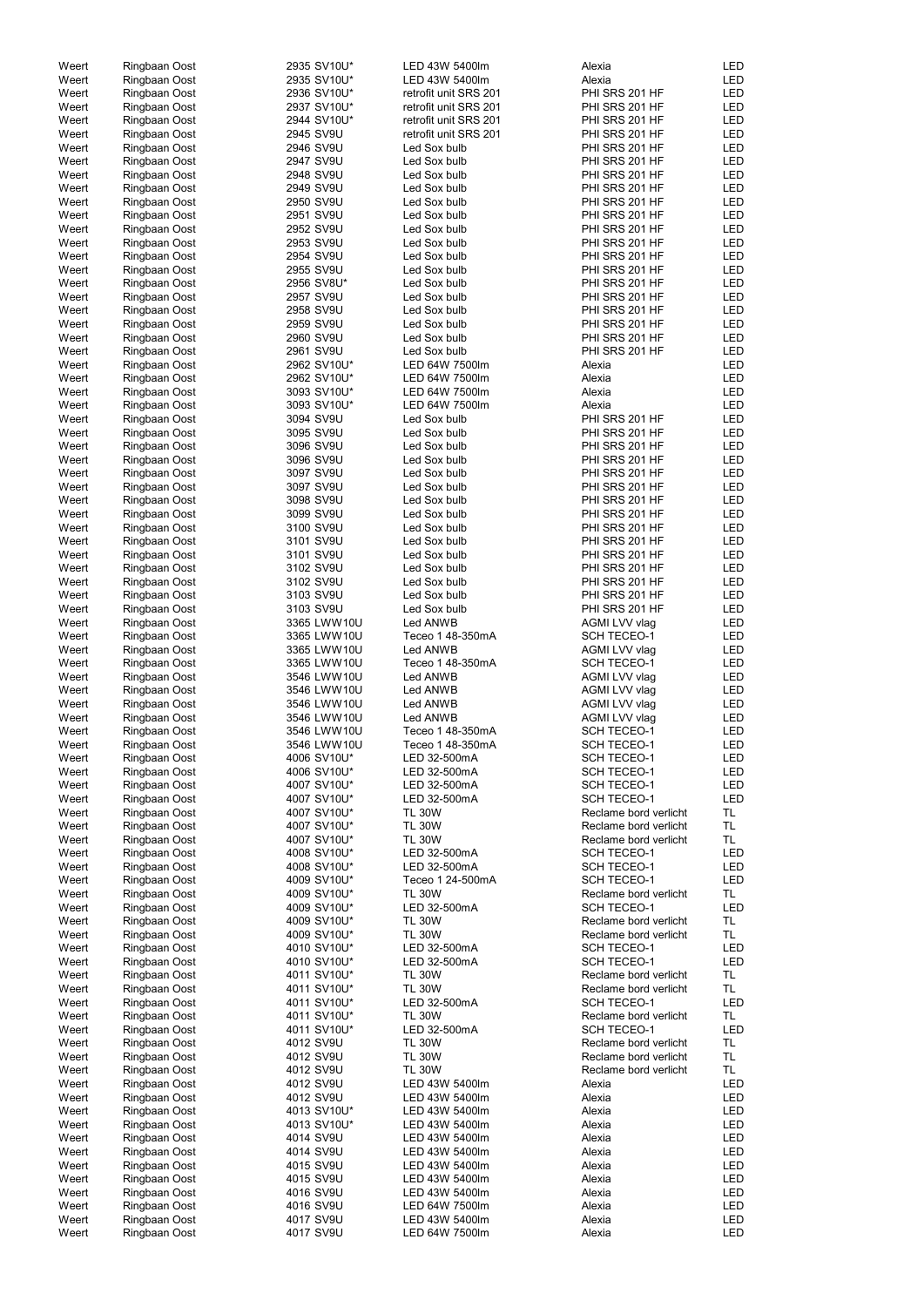| Weert | Ringbaan Oost | 4018 SV9U   | LED 43W 5400lm             | Alexia                  | LED        |
|-------|---------------|-------------|----------------------------|-------------------------|------------|
| Weert | Ringbaan Oost | 4018 SV9U   | LED 64W 7500lm             | Alexia                  | <b>LED</b> |
| Weert | Ringbaan Oost | 4019 SV9U   | LED 43W 5400lm             | Alexia                  | <b>LED</b> |
| Weert | Ringbaan Oost | 4019 SV9U   | LED 64W 7500lm             | Alexia                  | <b>LED</b> |
|       |               |             |                            |                         | <b>LED</b> |
| Weert | Ringbaan Oost | 4020 SV9U   | LED 43W 5400lm             | Alexia                  |            |
| Weert | Ringbaan Oost | 4020 SV9U   | LED 43W 5400lm             | Alexia                  | LED        |
| Weert | Ringbaan Oost | 4021 SV9U   | LED 43W 5400lm             | Alexia                  | LED        |
| Weert | Ringbaan Oost | 4021 SV9U   | LED 43W 5400lm             | Alexia                  | LED        |
| Weert | Ringbaan Oost | 4022 SV9U   | LED 43W 5400lm             | Alexia                  | <b>LED</b> |
| Weert | Ringbaan Oost | 4022 SV9U   | LED 43W 5400lm             | Alexia                  | <b>LED</b> |
|       |               |             |                            |                         |            |
| Weert | Ringbaan Oost | 4023 SV9U   | LED 43W 5400lm             | Alexia                  | <b>LED</b> |
| Weert | Ringbaan Oost | 4023 SV9U   | LED 43W 5400lm             | Alexia                  | LED        |
| Weert | Ringbaan Oost | 4024 SV9U   | LED 43W 5400lm             | Alexia                  | <b>LED</b> |
| Weert | Ringbaan Oost | 4024 SV9U   | LED 43W 5400lm             | Alexia                  | <b>LED</b> |
| Weert | Ringbaan Oost | 4025 SV9U   | LED 43W 5400lm             | Alexia                  | <b>LED</b> |
| Weert | Ringbaan Oost | 4025 SV9U   | LED 43W 5400lm             | Alexia                  | LED        |
|       |               |             |                            |                         |            |
| Weert | Ringbaan Oost | 4026 SV9U   | LED 43W 5400lm             | Alexia                  | <b>LED</b> |
| Weert | Ringbaan Oost | 4026 SV9U   | LED 43W 5400lm             | Alexia                  | <b>LED</b> |
| Weert | Ringbaan Oost | 4027 SV9U   | LED 43W 5400lm             | Alexia                  | <b>LED</b> |
| Weert | Ringbaan Oost | 4027 SV9U   | LED 43W 5400lm             | Alexia                  | <b>LED</b> |
| Weert | Ringbaan Oost | 4028 SV9U   | LED 43W 5400lm             | Alexia                  | LED        |
| Weert | Ringbaan Oost | 4028 SV9U   | LED 43W 5400lm             | Alexia                  | <b>LED</b> |
| Weert |               | 4029 SV9U   | LED 43W 5400lm             | Alexia                  | <b>LED</b> |
|       | Ringbaan Oost |             |                            |                         |            |
| Weert | Ringbaan Oost | 4029 SV9U   | LED 43W 5400lm             | Alexia                  | <b>LED</b> |
| Weert | Ringbaan Oost | 4030 SV10U* | LED 43W 5400lm             | Alexia                  | <b>LED</b> |
| Weert | Ringbaan Oost | 4030 SV10U* | LED 43W 5400lm             | Alexia                  | <b>LED</b> |
| Weert | Ringbaan Oost | 4031 SV9U   | LED 43W 5400lm             | Alexia                  | <b>LED</b> |
| Weert | Ringbaan Oost | 4031 SV9U   | LED 43W 5400lm             | Alexia                  | <b>LED</b> |
| Weert | Ringbaan Oost | 4032 SV9U   | LED 43W 5400lm             | Alexia                  | <b>LED</b> |
|       |               |             |                            |                         |            |
| Weert | Ringbaan Oost | 4032 SV9U   | LED 43W 5400lm             | Alexia                  | <b>LED</b> |
| Weert | Ringbaan Oost | 4050 SK6U*  | Led siteco 16W 1840lm 1.3a | Siteco SL20             | LED        |
| Weert | Ringbaan Oost | 4051 SK6U*  | Led siteco 16W 1840lm 1.3a | Siteco SL20             | LED        |
| Weert | Ringbaan Oost | 4052 SK6U*  | Led siteco 16W 1840lm 1.3a | Siteco SL20             | LED        |
| Weert | Ringbaan Oost | 4053 SK6U*  | Led siteco 16W 1840lm 1.3a | Siteco SL20             | <b>LED</b> |
| Weert | Ringbaan Oost | 4054 SK6U*  | Led siteco 16W 1840lm 1.3a | Siteco SL20             | <b>LED</b> |
|       |               |             |                            |                         |            |
| Weert | Ringbaan Oost | 4055 SK6U*  | Led siteco 16W 1840lm 1.3a | Siteco SL20             | <b>LED</b> |
| Weert | Ringbaan Oost | 4056 SK6U*  | Led siteco 16W 1840lm 1.3a | Siteco SL20             | LED        |
| Weert | Ringbaan Oost | 4057 SK6U*  | Led siteco 16W 1840lm 1.3a | Siteco SL20             | LED        |
| Weert | Ringbaan Oost | 4058 SK6U*  | Led siteco 16W 1840lm 1.3a | Siteco SL20             | LED        |
| Weert | Ringbaan Oost | 4059 SK6U*  | Led siteco 16W 1840lm 1.3a | Siteco SL20             | LED        |
| Weert | Ringbaan Oost | 4060 SK6U*  | Led siteco 16W 1840lm 1.3a | Siteco SL20             | LED        |
|       |               |             |                            |                         |            |
| Weert | Ringbaan Oost | 4061 SK6U*  | Led siteco 16W 1840lm 1.3a | Siteco SL20             | LED        |
| Weert | Ringbaan Oost | 4062 SK6U*  | Led siteco 16W 1840lm 1.3a | Siteco SL20             | LED        |
| Weert | Ringbaan Oost | 6249 SV9U   | Led Sox bulb               | PHI SRS 201 HF          | <b>LED</b> |
| Weert | Ringbaan Oost | 6249 SV9U   | Led Sox bulb               | PHI SRS 201 HF          | LED        |
| Weert | Ringbaan Oost | 6250 SV9U   | Led Sox bulb               | PHI SRS 201 HF          | <b>LED</b> |
| Weert | Ringbaan Oost | 6250 SV9U   | Led Sox bulb               | PHI SRS 201 HF          | <b>LED</b> |
|       |               |             |                            |                         |            |
| Weert | Ringbaan Oost | 6251 Tunnel | Led Sox bulb               | Ind76502.101 Tunnelarm. | <b>LED</b> |
| Weert | Ringbaan Oost | 6252 Tunnel | Ph True Force 4000lm       | Ind76502.101 Tunnelarm. | <b>LED</b> |
| Weert | Ringbaan Oost | 6253 Tunnel | Led Sox bulb               | Ind76502.101 Tunnelarm. | <b>LED</b> |
| Weert | Ringbaan Oost | 6254 Tunnel | Led Sox bulb               | Ind76502.101 Tunnelarm. | <b>LED</b> |
| Weert | Ringbaan Oost | 6255 Tunnel | Ph True Force 4000lm       | Ind76502.101 Tunnelarm. | <b>LED</b> |
|       |               | 6256 Tunnel | Led Sox bulb               | Ind76502.101 Tunnelarm. | <b>LED</b> |
| Weert | Ringbaan Oost |             |                            |                         |            |
| Weert | Ringbaan Oost | 6257 SV10U* | Led Sox bulb               | PHI SRS 201 HF          | <b>LED</b> |
| Weert | Ringbaan Oost | 6258 SV10U* | Led Sox bulb               | PHI SRS 201 HF          | <b>LED</b> |
| Weert | Ringbaan Oost | 6259 SV10U* | <b>TL 30W</b>              | Reclame bord verlicht   | TL         |
| Weert | Ringbaan Oost | 6259 SV10U* | <b>TL 30W</b>              | Reclame bord verlicht   | TL.        |
| Weert | Ringbaan Oost | 6259 SV10U* | <b>TL 30W</b>              | Reclame bord verlicht   | TL         |
|       |               |             | Led Sox bulb               |                         | LED        |
| Weert | Ringbaan Oost | 6259 SV10U* |                            | PHI SRS 201 HF          |            |
| Weert | Ringbaan Oost | 6541 AK10U  | Led Sox bulb               | PHI SRS 201 HF          | LED        |
| Weert | Ringbaan Oost | 6542 AK10U  | Luma-1 3500lm              | Luma 12 led mini R4     | LED        |
| Weert | Ringbaan Oost | 6543 AK10U  | Luma-1 3500lm              | Luma 12 led mini R4     | LED        |
| Weert | Ringbaan Oost | 7077 AK10U  | Led Sox bulb               | PHI SRS 201 HF          | LED        |
| Weert | Ringbaan Oost | 7078 AK10U  | Led Sox bulb               | PHI SRS 201 HF          | LED        |
| Weert | Ringbaan Oost | 7079 AK10U  | Led Sox bulb               | PHI SRS 201 HF          | LED        |
|       |               |             |                            |                         |            |
| Weert | Ringbaan Oost | 7080 AK10U  | Led Sox bulb               | PHI SRS 201 HF          | LED        |
| Weert | Ringbaan Oost | 7081 AK10U  | Led Sox bulb               | PHI SRS 201 HF          | <b>LED</b> |
| Weert | Ringbaan Oost | 7082 AK10U  | Led Sox bulb               | PHI SRS 201 HF          | <b>LED</b> |
| Weert | Ringbaan Oost | 7083 AK10U  | Led Sox bulb               | PHI SRS 201 HF          | <b>LED</b> |
| Weert | Ringbaan Oost | 7084 AK10U  | Led Sox bulb               | PHI SRS 201 HF          | <b>LED</b> |
|       |               |             |                            |                         |            |
| Weert | Ringbaan Oost | 7085 AK10U  | Led Sox bulb               | PHI SRS 201 HF          | <b>LED</b> |
| Weert | Ringbaan Oost | 7086 AK10U  | Led Sox bulb               | PHI SRS 201 HF          | LED        |
| Weert | Ringbaan Oost | 7087 AK10U  | Led Sox bulb               | PHI SRS 201 HF          | <b>LED</b> |
| Weert |               |             | Led Sox bulb               | PHI SRS 201 HF          | LED        |
| Weert | Ringbaan Oost | 7088 AK10U  |                            |                         |            |
| Weert |               |             |                            |                         |            |
|       | Ringbaan Oost | 7089 AK10U  | Led Sox bulb               | PHI SRS 201 HF          | LED        |
| Weert | Ringbaan Oost | 7090 AK10U  | Led Sox bulb               | PHI SRS 201 HF          | LED        |
| Weert | Ringbaan Oost | 7091 AK10U  | Led Sox bulb               | PHI SRS 201 HF          | LED        |
|       | Ringbaan Oost | 7495 AK10U  | Teceo 1 40-350mA           | SCH TECEO-1             | LED        |
| Weert | Ringbaan Oost | 7495 AK10U  | Teceo 1 40-350mA           | <b>SCH TECEO-1</b>      | LED        |
| Weert | Ringbaan Oost | 7496 AK10U  | Teceo 1 40-350mA           | <b>SCH TECEO-1</b>      | LED        |
|       |               |             |                            |                         |            |
| Weert | Ringbaan Oost | 7496 AK10U  | Teceo 1 40-350mA           | <b>SCH TECEO-1</b>      | LED        |
| Weert | Ringbaan Oost | 7497 AK10U  | Teceo 1 40-350mA           | <b>SCH TECEO-1</b>      | LED        |
| Weert | Ringbaan Oost | 7497 AK10U  | Teceo 1 40-350mA           | <b>SCH TECEO-1</b>      | LED        |
| Weert | Ringbaan Oost | 7498 AK10U  | Teceo 1 40-350mA           | <b>SCH TECEO-1</b>      | LED        |
| Weert | Ringbaan Oost | 7498 AK10U  | Teceo 1 40-350mA           | <b>SCH TECEO-1</b>      | LED        |
| Weert | Ringbaan Oost | 8088 SK5U*  | Led siteco 16W 1840lm 1.3a | Siteco SL20             | LED        |
| Weert | Ringbaan Oost | 8089 SK5U*  | Led siteco 16W 1840lm 1.3a | Siteco SL20             | LED        |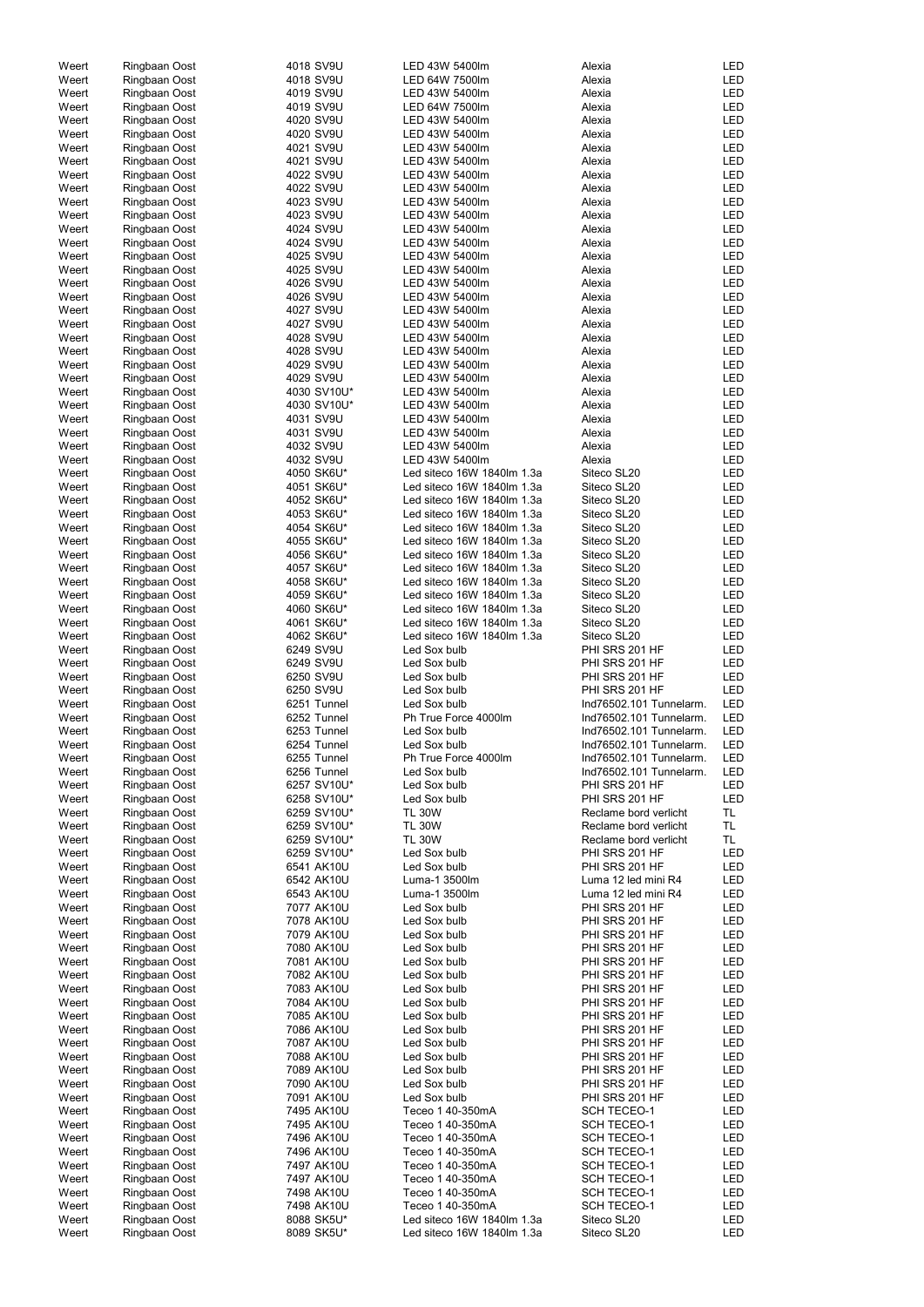| Weert          | Ringbaan Oost                  | 8090 SK5U*                 | Led siteco 16W 1840lm 1.3a                      | Siteco SL20                    | LED        |
|----------------|--------------------------------|----------------------------|-------------------------------------------------|--------------------------------|------------|
| Weert          | Ringbaan Oost                  | 8091 SK5U*                 | Led siteco 16W 1840lm 1.3a                      | Siteco SL20                    | LED        |
| Weert          | Ringbaan Oost                  | 8092 SK5U*                 | Led siteco 16W 1840lm 1.3a                      | Siteco SL20                    | <b>LED</b> |
|                |                                |                            | Led siteco 16W 1840lm 1.3a                      | Siteco SL20                    | <b>LED</b> |
| Weert          | Ringbaan Oost                  | 8093 SK5U*                 |                                                 |                                |            |
| Weert          | Ringbaan Oost                  | 8094 SK5U*                 | Led siteco 16W 1840lm 1.3a                      | Siteco SL20                    | <b>LED</b> |
| Weert          | Ringbaan Oost                  | 8095 SK5U*                 | Led siteco 16W 1840lm 1.3a                      | Siteco SL20                    | <b>LED</b> |
| Weert          | Ringbaan Oost                  | 9341 SK5R*                 | PL-L 24W outdoor 4 pins                         | <b>IND 2550</b>                | PL-L       |
| Weert          | Ringbaan Oost                  | 9342 SK5R*                 | PL-L 24W outdoor 4 pins                         | <b>IND 2550</b>                | PL-L       |
|                |                                | 9343 SK5R*                 | PL-L 24W outdoor 4 pins                         |                                | PL-L       |
| Weert          | Ringbaan Oost                  |                            |                                                 | <b>IND 2550</b>                |            |
| Weert          | Ringbaan Oost                  | 9344 SK5R*                 | PL-L 24W outdoor 4 pins                         | <b>IND 2550</b>                | PL-L       |
| Weert          | Ringbaan Oost                  | 9345 SK5R*                 | PL-L 24W outdoor 4 pins                         | <b>IND 2550</b>                | PL-L       |
| Weert          | Ringbaan Oost                  | 9346 SK5R*                 | PL-L 24W outdoor 4 pins                         | <b>IND 2550</b>                | PL-L       |
| Weert          | Ringbaan Oost                  | 9347 SK5R*                 | PL-L 24W outdoor 4 pins                         | <b>IND 2550</b>                | PL-L       |
|                |                                |                            |                                                 |                                |            |
| Weert          | Ringbaan Oost                  | 9348 SK5R*                 | PL-L 24W outdoor 4 pins                         | <b>IND 2550</b>                | PL-L       |
| Weert          | Ringbaan Oost                  | 9349 SK5R*                 | PL-L 24W outdoor 4 pins                         | <b>IND 2550</b>                | PL-L       |
| Weert          | Ringbaan Oost                  | 9989 LWW6,5                | Led ANWB                                        | AGMI LVV vlag                  | LED        |
| Weert          | Ringbaan Oost                  | 9989 LWW6,5                | Led ANWB                                        | AGMI LVV vlag                  | LED        |
|                |                                |                            |                                                 |                                |            |
| Weert          | Ringbaan Oost                  | 9989 LWW6,5                | Led ANWB                                        | AGMI LVV vlag                  | LED        |
| Weert          | Ringbaan Oost                  | 9989 LWW6,5                | Led ANWB                                        | AGMI LVV vlag                  | <b>LED</b> |
| Weert          | Ringbaan Oost                  | 10251 SK4R*                | PL-L 24W outdoor 4 pins                         | <b>IND 2550</b>                | PL-L       |
| Weert          | Ringbaan Oost                  | 10252 SV10R                | PL-L 24W outdoor 4 pins                         | <b>IND 2550</b>                | PL-L       |
| Weert          | Ringbaan Oost                  | 10252 SV10R                | PL-L 24W outdoor 4 pins                         | <b>IND 2550</b>                | PL-L       |
|                |                                |                            |                                                 |                                |            |
| Weert          | Ringbaan Oost                  | 10252 SV10R                | PL-L 24W outdoor 4 pins                         | <b>IND 2550</b>                | PL-L       |
| Weert          | Ringbaan Oost                  | 10252 SV10R                | PL-L 24W outdoor 4 pins                         | <b>IND 2550</b>                | PL-L       |
| Weert          | Ringbaan Oost                  | 10345 SK4R*                | PL-L 18W outdoor 4 pins                         | <b>IND 2400</b>                | PL-L       |
| Weert          | Ringbaan Oost                  | 10346 SK4R*                | PL-L 18W outdoor 4 pins                         | <b>IND 2400</b>                | PL-L       |
| Weert          | Ringbaan Oost                  | 10347 SK4R*                | PL-L 18W outdoor 4 pins                         | <b>IND 2400</b>                | PL-L       |
|                |                                |                            |                                                 |                                |            |
| Weert          | Ringbaan Oost                  | 10348 SK4R*                | PL-L 18W outdoor 4 pins                         | <b>IND 2400</b>                | PL-L       |
| Weert          | Ringbaan Oost                  | 10349 SK4R*                | PL-L 18W outdoor 4 pins                         | <b>IND 2400</b>                | PL-L       |
| Weert          | Ringbaan Oost                  | 10350 SK4R*                | PL-L 18W outdoor 4 pins                         | <b>IND 2400</b>                | PL-L       |
| Weert          | Ringbaan Oost                  | 10351 SK4R*                | PL-L 18W outdoor 4 pins                         | <b>IND 2400</b>                | PL-L       |
|                |                                |                            |                                                 | <b>IND 2400</b>                | PL-L       |
| Weert          | Ringbaan Oost                  |                            | 11961 Staal conisch 4 m PL-L 18W outdoor 4 pins |                                |            |
| Weert          | Ringbaan Oost                  |                            | 11962 Staal conisch 4 m PL-L 18W outdoor 4 pins | <b>IND 2400</b>                | PL-L       |
| Weert          | Ringbaan Oost                  |                            | 11963 Staal conisch 4 m PL-L 18W outdoor 4 pins | <b>IND 2400</b>                | PL-L       |
| Weert          | Ringbaan Oost                  |                            | 11964 Staal conisch 4 m PL-L 18W outdoor 4 pins | <b>IND 2400</b>                | PL-L       |
| Weert          | Ringbaan Oost                  |                            | 11965 Staal conisch 4 m PL-L 18W outdoor 4 pins | <b>IND 2400</b>                | PL-L       |
|                |                                |                            |                                                 |                                |            |
| Weert          | Ringbaan Oost                  |                            | 11966 Staal conisch 4 m PL-L 18W outdoor 4 pins | <b>IND 2400</b>                | PL-L       |
| Weert          | Ringbaan Oost                  |                            | 11967 Staal conisch 4 m PL-L 18W outdoor 4 pins | <b>IND 2400</b>                | PL-L       |
| Weert          | Ringbaan Oost                  |                            | 11968 Staal conisch 4 m PL-L 18W outdoor 4 pins | <b>IND 2400</b>                | PL-L       |
| Weert          | Ringbaan West                  | 2041 AK10U                 | Led Sox bulb                                    | PHI SRS 201 HF                 | LED        |
| Weert          | Ringbaan West                  | 2042 AK10U                 | LED 43W 5400lm                                  | Alexia                         | <b>LED</b> |
|                |                                |                            |                                                 |                                |            |
| Weert          | Ringbaan West                  | 2042 AK10U                 | LED 43W 5400lm                                  | Alexia                         | LED        |
| Weert          | Ringbaan West                  | 2043 AK10U                 | LED 43W 5400lm                                  | Alexia                         | LED        |
| Weert          | Ringbaan West                  | 2043 AK10U                 | LED 43W 5400lm                                  | Alexia                         | LED        |
| Weert          | Ringbaan West                  | 2044 AK10U                 | Led Sox bulb                                    | PHI SRS 201 HF                 | LED        |
|                |                                |                            |                                                 |                                |            |
| Weert          | Ringbaan West                  | 2103 SV9U                  | Led Sox bulb                                    | PHI SRS 201 HF                 | LED        |
| Weert          | Ringbaan West                  | 2104 SV10U*                | LED 43W 5400lm                                  | Alexia                         | LED        |
| Weert          | Ringbaan West                  | 2104 SV10U*                | LED 64W 7500lm                                  | Alexia                         | LED        |
| Weert          | Ringbaan West                  | 2105 SV10U*                | LED 43W 5400lm                                  | Alexia                         | LED        |
|                |                                |                            | LED 64W 7500lm                                  |                                | LED        |
| Weert          | Ringbaan West                  | 2105 SV10U*                |                                                 | Alexia                         |            |
| Weert          | Ringbaan West                  | 2106 SV9U                  | LED 43W 5400lm                                  | Alexia                         | LED        |
| Weert          | Ringbaan West                  | 2106 SV9U                  | LED 43W 5400lm                                  | Alexia                         | LED        |
| Weert          | Ringbaan West                  | 2107 LWW10U                | Led ANWB                                        | AGMI LVV vlag                  | LED        |
| Weert          | Ringbaan West                  | 2107 LWW10U                | Led ANWB                                        | AGMI LVV vlag                  | LED        |
|                |                                |                            |                                                 |                                |            |
| Weert          | Ringbaan West                  | 2107 LWW10U                | LED 43W 5400lm                                  | Alexia                         | LED        |
| Weert          | Ringbaan West                  | 2107 LWW10U                | LED 43W 5400lm                                  | Alexia                         | <b>LED</b> |
| Weert          | Ringbaan West                  | 2107 LWW10U                | Led ANWB                                        | AGMI LVV vlag                  | LED        |
| Weert          | Ringbaan West                  | 2107 LWW10U                | Led ANWB                                        | AGMI LVV vlag                  | <b>LED</b> |
| Weert          | Ringbaan West                  | 2107 LWW10U                | Led ANWB                                        | AGMI LVV vlag                  | LED        |
|                |                                |                            |                                                 |                                |            |
| Weert          | Ringbaan West                  | 2108 SV9U                  | LED 43W 5400lm                                  | Alexia                         | <b>LED</b> |
| Weert          | Ringbaan West                  | 2108 SV9U                  | LED 43W 5400lm                                  | Alexia                         | LED        |
| Weert          | Ringbaan West                  | 2455 SV9U                  | LED 43W 5400lm                                  | Alexia                         | <b>LED</b> |
| Weert          | Ringbaan West                  | 2455 SV9U                  | LED 43W 5400lm                                  | Alexia                         | <b>LED</b> |
| Weert          | Ringbaan West                  | 2456 SV9U                  | LED 43W 5400lm                                  | Alexia                         | <b>LED</b> |
| Weert          | Ringbaan West                  | 2456 SV9U                  | LED 43W 5400lm                                  | Alexia                         | <b>LED</b> |
|                |                                |                            |                                                 |                                |            |
| Weert          | Ringbaan West                  | 2457 SV9U                  | LED 43W 5400lm                                  | Alexia                         | LED        |
| Weert          | Ringbaan West                  | 2457 SV9U                  | LED 43W 5400lm                                  | Alexia                         | LED        |
| Weert          | Ringbaan West                  | 2458 SV9U                  | LED 43W 5400lm                                  | Alexia                         | <b>LED</b> |
| Weert          | Ringbaan West                  | 2458 SV9U                  | LED 43W 5400lm                                  | Alexia                         | LED        |
| Weert          |                                |                            |                                                 | Alexia                         | LED        |
|                |                                |                            |                                                 |                                |            |
|                | Ringbaan West                  | 2459 SV9U                  | LED 43W 5400lm                                  |                                |            |
| Weert          | Ringbaan West                  | 2459 SV9U                  | LED 43W 5400lm                                  | Alexia                         | LED        |
| Weert          | Ringbaan West                  | 2460 SV9U                  | LED 43W 5400lm                                  | Alexia                         | LED        |
| Weert          | Ringbaan West                  | 2460 SV9U                  | LED 43W 5400lm                                  | Alexia                         | LED        |
|                |                                |                            |                                                 |                                |            |
| Weert          | Ringbaan West                  | 2461 SV9U                  | LED 43W 5400lm                                  | Alexia                         | LED        |
| Weert          | Ringbaan West                  | 2461 SV9U                  | LED 43W 5400lm                                  | Alexia                         | LED        |
| Weert          | Ringbaan West                  | 2462 SV9U                  | LED 43W 5400lm                                  | Alexia                         | LED        |
| Weert          | Ringbaan West                  | 2462 SV9U                  | LED 43W 5400lm                                  | Alexia                         | LED        |
| Weert          | Ringbaan West                  | 2463 SV9U                  | LED 43W 5400lm                                  | Alexia                         | LED        |
|                |                                |                            |                                                 |                                |            |
| Weert          | Ringbaan West                  | 2463 SV9U                  | LED 43W 5400lm                                  | Alexia                         | LED        |
| Weert          | Ringbaan West                  | 2464 SV9U                  | LED 43W 5400lm                                  | Alexia                         | LED        |
| Weert          | Ringbaan West                  | 2464 SV9U                  | LED 43W 5400lm                                  | Alexia                         | LED        |
| Weert          | Ringbaan West                  | 2465 LWW6,5                | Led ANWB                                        | AGMI LVV vlag                  | LED        |
| Weert          | Ringbaan West                  | 2465 LWW6,5                | Led ANWB                                        | AGMI LVV vlag                  | LED        |
|                |                                |                            |                                                 |                                |            |
| Weert          | Ringbaan West                  | 2465 LWW6,5                | Led ANWB                                        | AGMI LVV vlag                  | LED        |
| Weert          | Ringbaan West                  | 2465 LWW6,5                | Led ANWB                                        | AGMI LVV vlag                  | LED        |
| Weert<br>Weert | Ringbaan West<br>Ringbaan West | 2465 LWW6,5<br>2465 LWW6,5 | Led ANWB<br>Led ANWB                            | AGMI LVV vlag<br>AGMI LVV vlag | LED<br>LED |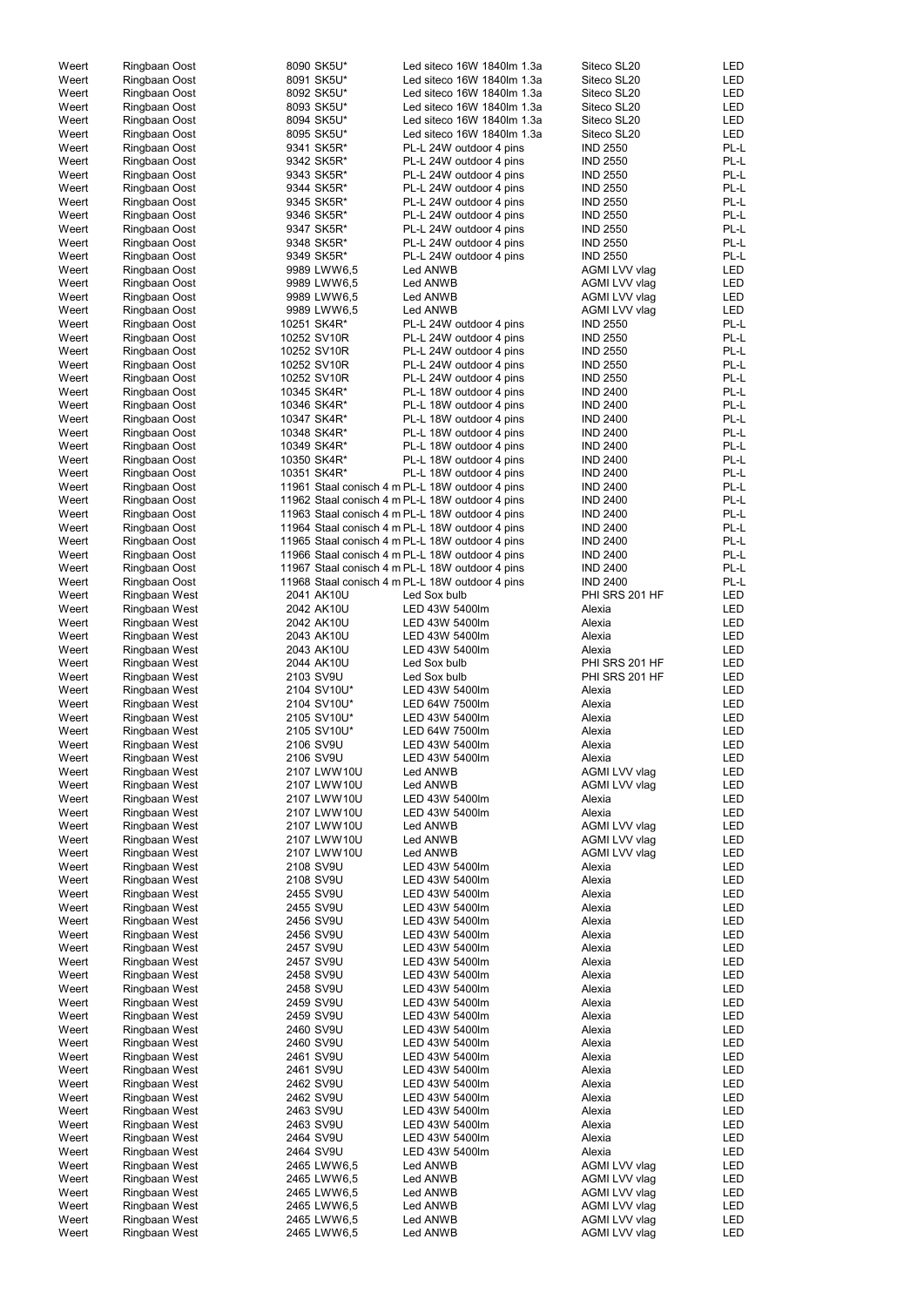| Weert | Ringbaan West | 2465 LWW6,5    | Led ANWB         | AGMI LVV vlag           | LED        |
|-------|---------------|----------------|------------------|-------------------------|------------|
| Weert | Ringbaan West | 2465 LWW6,5    | Led ANWB         | AGMI LVV vlag           | <b>LED</b> |
| Weert | Ringbaan West | 2466 SV9U      | LED 43W 5400lm   | Alexia                  | <b>LED</b> |
| Weert | Ringbaan West | 2466 SV9U      | LED 43W 5400lm   | Alexia                  | <b>LED</b> |
| Weert | Ringbaan West | 2467 SV9U      | LED 43W 5400lm   | Alexia                  | <b>LED</b> |
| Weert | Ringbaan West | 2467 SV9U      | LED 43W 5400lm   | Alexia                  | <b>LED</b> |
| Weert | Ringbaan West | 2468 SV9U      | LED 43W 5400lm   | Alexia                  | <b>LED</b> |
| Weert | Ringbaan West | 2468 SV9U      | LED 43W 5400lm   | Alexia                  | <b>LED</b> |
| Weert | Ringbaan West | 2469 SV9U      | LED 43W 5400lm   | Alexia                  | <b>LED</b> |
| Weert |               | 2469 SV9U      | LED 43W 5400lm   | Alexia                  | <b>LED</b> |
|       | Ringbaan West |                |                  |                         |            |
| Weert | Ringbaan West | 2470 SV9U      | LED 43W 5400lm   | Alexia                  | <b>LED</b> |
| Weert | Ringbaan West | 2470 SV9U      | LED 43W 5400lm   | Alexia                  | LED        |
| Weert | Ringbaan West | 2471 SV9U      | LED 43W 5400lm   | Alexia                  | <b>LED</b> |
| Weert | Ringbaan West | 2471 SV9U      | LED 43W 5400lm   | Alexia                  | <b>LED</b> |
| Weert | Ringbaan West | 2472 SV9U      | LED 43W 5400lm   | Alexia                  | <b>LED</b> |
| Weert | Ringbaan West | 2472 SV9U      | LED 43W 5400lm   | Alexia                  | <b>LED</b> |
| Weert | Ringbaan West | 2492 SV9U      | LED 43W 5400lm   | Alexia                  | <b>LED</b> |
| Weert | Ringbaan West | 2492 SV9U      | LED 43W 5400lm   | Alexia                  | <b>LED</b> |
| Weert | Ringbaan West | 2493 SV9U      | LED 64W 7500lm   | Alexia                  | <b>LED</b> |
| Weert | Ringbaan West | 2493 SV9U      | LED 43W 5400lm   | Alexia                  | <b>LED</b> |
| Weert | Ringbaan West | 2494 SV9U      | LED 43W 5400lm   | Alexia                  | <b>LED</b> |
| Weert | Ringbaan West | 2494 SV9U      | LED 64W 7500lm   | Alexia                  | <b>LED</b> |
| Weert | Ringbaan West | 2495 SV9U      | LED 64W 7500lm   | Alexia                  | <b>LED</b> |
| Weert | Ringbaan West | 2495 SV9U      | LED 43W 5400lm   | Alexia                  | <b>LED</b> |
| Weert | Ringbaan West | 2519 Tunnel    | Led Sox bulb     | Ind76502.101 Tunnelarm. | <b>LED</b> |
|       |               |                |                  |                         | <b>LED</b> |
| Weert | Ringbaan West | 2520 Tunnel    | Led Sox bulb     | Ind76502.101 Tunnelarm. |            |
| Weert | Ringbaan West | 2521 Tunnel    | Led Sox bulb     | Ind76502.101 Tunnelarm. | <b>LED</b> |
| Weert | Ringbaan West | 2522 Tunnel    | Led Sox bulb     | Ind76502.101 Tunnelarm. | <b>LED</b> |
| Weert | Ringbaan West | 2523 Tunnel    | Led Sox bulb     | Ind76502.101 Tunnelarm. | <b>LED</b> |
| Weert | Ringbaan West | 2524 Tunnel    | Led Sox bulb     | Ind76502.101 Tunnelarm. | <b>LED</b> |
| Weert | Ringbaan West | 2525 Tunnel    | Led Sox bulb     | Ind76502.101 Tunnelarm. | <b>LED</b> |
| Weert | Ringbaan West | 2526 Tunnel    | Led Sox bulb     | Ind76502.101 Tunnelarm. | <b>LED</b> |
| Weert | Ringbaan West | 2527 Tunnel    | Led Sox bulb     | Ind76502.101 Tunnelarm. | <b>LED</b> |
| Weert | Ringbaan West | 2528 Tunnel    | Led Sox bulb     | Ind76502.101 Tunnelarm. | <b>LED</b> |
| Weert | Ringbaan West | 2529 Tunnel    | Led Sox bulb     | Ind76502.101 Tunnelarm. | <b>LED</b> |
| Weert | Ringbaan West | 2530 Tunnel    | Led Sox bulb     | Ind76502.101 Tunnelarm. | <b>LED</b> |
| Weert | Ringbaan West | 3729 SV9U      | LED 43W 5400lm   | Alexia                  | <b>LED</b> |
| Weert | Ringbaan West | 3729 SV9U      | LED 43W 5400lm   | Alexia                  | <b>LED</b> |
| Weert | Ringbaan West | 3730 SV9U      | LED 43W 5400lm   | Alexia                  | <b>LED</b> |
| Weert | Ringbaan West | 3730 SV9U      | LED 43W 5400lm   | Alexia                  | <b>LED</b> |
| Weert | Ringbaan West | 3731 SV9U      | LED 43W 5400lm   | Alexia                  | <b>LED</b> |
| Weert | Ringbaan West | 3731 SV9U      | LED 43W 5400lm   | Alexia                  | <b>LED</b> |
| Weert |               | 7351 AK10U     | Led Sox bulb     | PHI SRS 201 HF          | <b>LED</b> |
|       | Ringbaan West |                |                  |                         |            |
| Weert | Ringbaan West | 7352 AK10U     | Led Sox bulb     | PHI SRS 201 HF          | <b>LED</b> |
| Weert | Ringbaan West | 7353 AK10U     | Led Sox bulb     | PHI SRS 201 HF          | <b>LED</b> |
| Weert | Ringbaan West | 7354 AK10U     | Led Sox bulb     | PHI SRS 201 HF          | LED        |
| Weert | Ringbaan West | 7355 AK10U     | Led Sox bulb     | PHI SRS 201 HF          | LED        |
| Weert | Ringbaan West | 7356 AK10U     | Led Sox bulb     | PHI SRS 201 HF          | <b>LED</b> |
| Weert | Ringbaan West | 7357 AK10U     | Led Sox bulb     | PHI SRS 201 HF          | <b>LED</b> |
| Weert | Ringbaan West | 7358 AK10U     | Led Sox bulb     | PHI SRS 201 HF          | LED        |
| Weert | Ringbaan West | 7359 AK10U     | Led Sox bulb     | PHI SRS 201 HF          | LED        |
| Weert | Ringbaan West | 7360 AK10U     | Led Sox bulb     | PHI SRS 201 HF          | <b>LED</b> |
| Weert | Ringbaan West | 7361 AK10U     | Led Sox bulb     | PHI SRS 201 HF          | <b>LED</b> |
| Weert | Ringbaan West | 7362 AK10U     | Led Sox bulb     | PHI SRS 201 HF          | LED        |
| Weert | Ringbaan West | 7363 AK10U     | Led Sox bulb     | PHI SRS 201 HF          | <b>LED</b> |
| Weert | Ringbaan West | 7364 AK10U     | Led Sox bulb     | PHI SRS 201 HF          | <b>LED</b> |
| Weert | Ringbaan West | 7365 AK10U     | Led Sox bulb     | PHI SRS 201 HF          | <b>LED</b> |
| Weert | Ringbaan West | 7366 AK10U     | Led Sox bulb     | PHI SRS 201 HF          | <b>LED</b> |
|       |               | 7367 AK10U     | Led Sox bulb     | PHI SRS 201 HF          | <b>LED</b> |
| Weert | Ringbaan West |                |                  |                         |            |
| Weert | Ringbaan West | 9987 LWW6,5    | Led ANWB         | AGMI LVV vlag           | LED        |
| Weert | Ringbaan West | 9987 LWW6,5    | Led ANWB         | AGMI LVV vlag           | LED        |
| Weert | Ringbaan West | 9987 LWW6,5    | Led ANWB         | AGMI LVV vlag           | LED        |
| Weert | Ringbaan West | 9987 LWW6,5    | Led ANWB         | AGMI LVV vlag           | LED        |
| Weert | Ringbaan West | 9987 LWW6,5    | Led ANWB         | AGMI LVV vlag           | LED        |
| Weert | Ringbaan West | 9987 LWW6,5    | Led ANWB         | AGMI LVV vlag           | LED        |
| Weert | Ringbaan West | 9987 LWW6,5    | Led ANWB         | AGMI LVV vlag           | LED        |
| Weert | Ringbaan West | 9987 LWW6,5    | Led ANWB         | AGMI LVV vlag           | <b>LED</b> |
| Weert | Ringbaan West | 10118 Uniemast | GI100W Gloeilamp | <b>VKL300</b>           | Gloeilamp  |
| Weert | Ringbaan West | 10121 Uniemast | GI100W Gloeilamp | <b>VKL300</b>           | Gloeilamp  |
| Weert | Ringbaan West | 10502 AK10U    | LED 43W 5400lm   | Alexia                  | LED        |
| Weert | Ringbaan West | 10503 AK10U    | LED 43W 5400lm   | Alexia                  | <b>LED</b> |
| Weert | Ringbaan West | 10504 AK10U    | LED 43W 5400lm   | Alexia                  | <b>LED</b> |
| Weert | Ringbaan West | 10505 AK10U    | LED 43W 5400lm   | Alexia                  | LED        |
| Weert | Ringbaan West | 11213 SK5R*    | Led 14W          | Stela Square            | LED        |
| Weert | Ringbaan West | 11214 SK5R*    | Led 14W          |                         | LED        |
|       |               |                |                  | Stela Square            |            |
| Weert | Ringbaan West | 11215 SK5R*    | Led 14W          | Stela Square            | LED        |
| Weert | Ringbaan West | 11216 SK5R*    | Led 14W          | Stela Square            | LED        |
| Weert | Ringbaan West | 11217 SK5R*    | Led 14W          | Stela Square            | LED        |
| Weert | Ringbaan West | 11218 SK5R*    | Led 14W          | Stela Square            | LED        |
| Weert | Ringbaan West | 11219 SK5R*    | Led 14W          | Stela Square            | LED        |
| Weert | Ringbaan West | 11220 SK5R*    | Led 14W          | Stela Square            | LED        |
| Weert | Ringbaan West | 11221 SK5R*    | Led 14W          | Stela Square            | LED        |
| Weert | Ringbaan West | 11222 SK5R*    | Led 14W          | Stela Square            | LED        |
| Weert | Ringbaan West | 11223 SK5R*    | Led 14W          | Stela Square            | LED        |
| Weert | Ringbaan West | 11224 SK5R*    | Led 14W          | Stela Square            | LED        |
| Weert | Ringbaan West | 11225 SK5R*    | Led 14W          | Stela Square            | LED        |
| Weert | Ringbaan West | 11226 SK5R*    | Led 14W          | Stela Square            | LED        |
|       |               |                |                  |                         |            |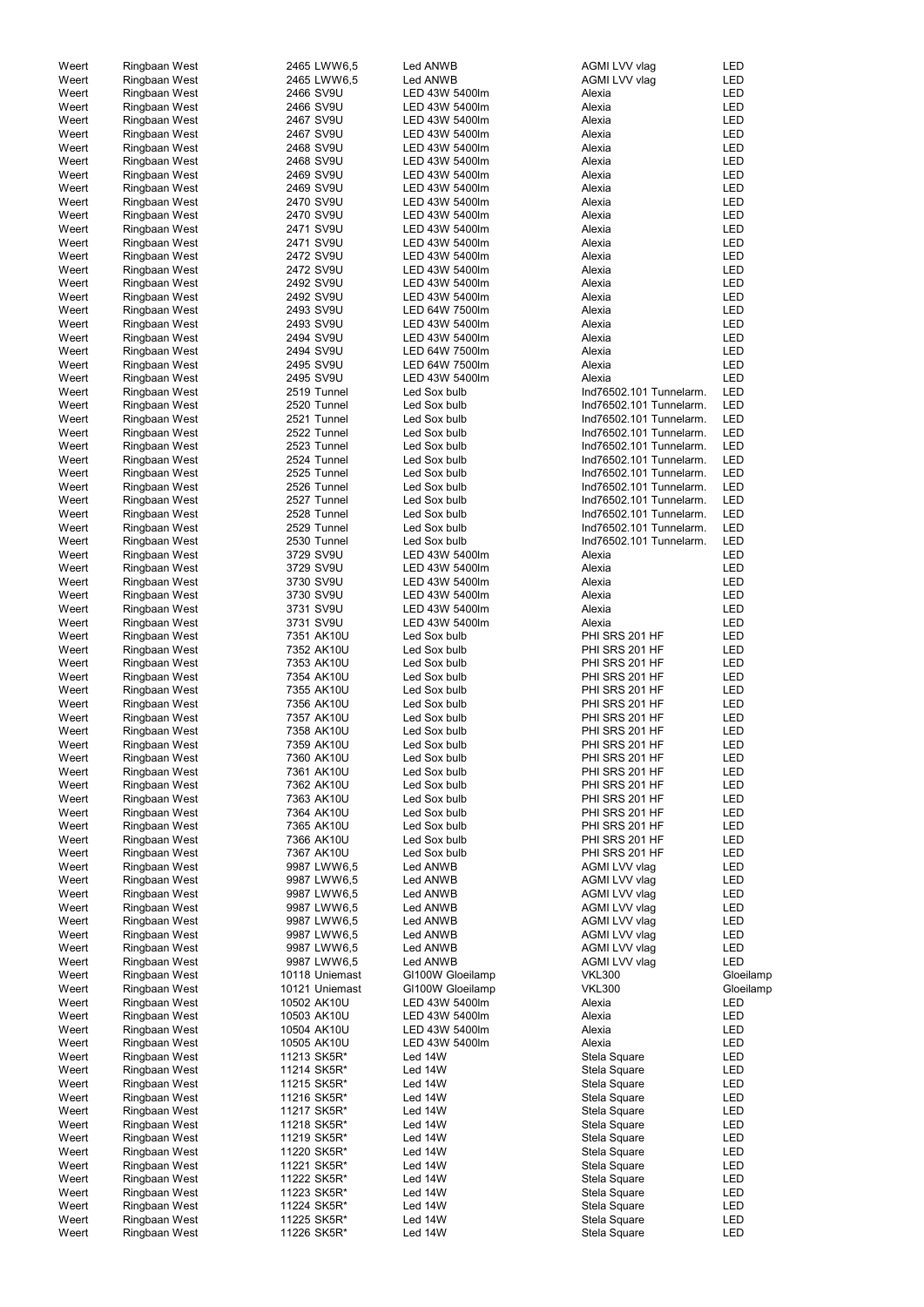| Weert          | Ringbaan West                  | 11227 SK5R*              | Led 14W                                            | Stela Square                       | <b>LED</b>   |
|----------------|--------------------------------|--------------------------|----------------------------------------------------|------------------------------------|--------------|
| Weert          | Ringbaan West                  | 11228 SK5R*              | Led 14W                                            | Stela Square                       | LED          |
| Weert          | Ringbaan West                  | 11229 SK5R*              | Led 14W                                            | Stela Square                       | LED          |
| Weert          | Ringbaan West                  | 11230 SK5R*              | Led 14W                                            | Stela Square                       | LED          |
|                |                                |                          |                                                    |                                    |              |
| Weert          | Ringbaan West                  | 11231 SK5R*              | Led 14W                                            | Stela Square                       | LED          |
| Weert          | Ringbaan West                  | 11232 SK5R*              | Led 14W                                            | Stela Square                       | LED          |
| Weert          | Ringbaan West                  | 11233 SK5R*              | Led 14W                                            | Stela Square                       | <b>LED</b>   |
| Weert          | Ringbaan West                  | 11234 SK5R*              | Led 14W                                            | Stela Square                       | <b>LED</b>   |
|                |                                |                          |                                                    |                                    |              |
| Weert          | Ringbaan West                  | 11235 SK5R*              | Led 14W                                            | Stela Square                       | <b>LED</b>   |
| Weert          | Ringbaan West                  | 11236 SK5R*              | Led 14W                                            | Stela Square                       | LED          |
| Weert          | Ringbaan West                  | 11237 SK5R*              | Led 14W                                            | Stela Square                       | <b>LED</b>   |
|                |                                |                          |                                                    |                                    |              |
| Weert          | Ringbaan West                  | 11238 SK5R*              | Stela Square 10LED                                 | Stela Square                       | <b>LED</b>   |
| Weert          | Ringbaan West                  | 11239 SK5R*              | Stela Square 10LED                                 | Stela Square                       | <b>LED</b>   |
| Weert          | Ringbaan West                  | 11240 SK5R*              | Stela Square 10LED                                 | Stela Square                       | LED          |
| Weert          | Ringbaan West                  | 11241 SK5R*              | Stela Square 10LED                                 | Stela Square                       | LED          |
|                |                                |                          |                                                    |                                    |              |
| Weert          | Ringbaan West                  | 11242 SK5R*              | Stela Square 10LED                                 | Stela Square                       | LED          |
| Weert          | Ringbaan West                  | 11243 SK5R*              | Stela Square 10LED                                 | Stela Square                       | LED          |
| Weert          | Ringbaan West                  | 11244 SK5R*              | Stela Square 10LED                                 | Stela Square                       | LED          |
|                |                                |                          |                                                    |                                    |              |
| Weert          | Ringbaan West                  | 11245 SK5R*              | Stela Square 10LED                                 | Stela Square                       | LED          |
| Weert          | Ringbaan West                  | 11246 SK5R*              | Stela Square 10LED                                 | Stela Square                       | LED          |
| Weert          | Ringbaan West                  | 11247 SK5R*              | Stela Square 10LED                                 | Stela Square                       | LED          |
| Weert          | Ringbaan West                  | 11248 SK5R*              | Led 14W                                            | Stela Square                       | LED          |
|                |                                |                          |                                                    |                                    |              |
| Weert          | Ringbaan West                  | 11402 AK10U              | Led Sox bulb                                       | PHI SRS 201 HF                     | LED          |
| Weert          | Ringbaan Zuid                  | 2024 LWW10U              | Led ANWB                                           | AGMI LVV vlag                      | LED          |
| Weert          | Ringbaan Zuid                  | 2024 LWW10U              | Led ANWB                                           | AGMI LVV vlag                      | LED          |
| Weert          | Ringbaan Zuid                  | 2024 LWW10U              | Led ANWB                                           | AGMI LVV vlag                      | LED          |
|                |                                |                          |                                                    |                                    |              |
| Weert          | Ringbaan Zuid                  | 2024 LWW10U              | Led ANWB                                           | AGMI LVV vlag                      | LED          |
| Weert          | Ringbaan Zuid                  | 2024 LWW10U              | LED 65W 8040lm                                     | <b>SCH TECEO-1</b>                 | LED          |
| Weert          | Ringbaan Zuid                  | 2024 LWW10U              | Led ANWB                                           | AGMI LVV vlag                      | LED          |
| Weert          | Ringbaan Zuid                  | 2024 LWW10U              | Led ANWB                                           | AGMI LVV vlag                      | LED          |
|                |                                |                          |                                                    |                                    |              |
| Weert          | Ringbaan Zuid                  | 2024 LWW10U              | Led ANWB                                           | AGMI LVV vlag                      | LED          |
| Weert          | Ringbaan Zuid                  | 2027 AK10U               | Led Sox bulb                                       | PHI SRS 201 HF                     | <b>LED</b>   |
| Weert          | Ringbaan Zuid                  | 2082 SV9U                | Led Sox bulb                                       | PHI SRS 201 HF                     | LED          |
|                |                                |                          |                                                    |                                    |              |
| Weert          | Ringbaan Zuid                  | 2083 AK10U               | LED 43W 5400lm                                     | Alexia                             | LED          |
| Weert          | Ringbaan Zuid                  | 2084 AK9U                | Led Sox bulb                                       | PHI SRS 201 HF                     | LED          |
| Weert          | Ringbaan Zuid                  | 2256 AK10U               | Led Sox bulb                                       | PHI SRS 201 HF                     | LED          |
| Weert          | Ringbaan Zuid                  | 2257 LWW10U              | Led ANWB                                           | AGMI LVV vlag                      | LED          |
|                |                                |                          |                                                    |                                    |              |
| Weert          | Ringbaan Zuid                  | 2257 LWW10U              | Led ANWB                                           | AGMI LVV vlag                      | LED          |
| Weert          | Ringbaan Zuid                  | 2257 LWW10U              | Led ANWB                                           | AGMI LVV vlag                      | LED          |
| Weert          | Ringbaan Zuid                  | 2257 LWW10U              | Led ANWB                                           | AGMI LVV vlag                      | <b>LED</b>   |
| Weert          | Ringbaan Zuid                  | 2257 LWW10U              | LED 65W 8040lm                                     | <b>SCH TECEO-1</b>                 | <b>LED</b>   |
|                |                                |                          |                                                    |                                    |              |
| Weert          | Ringbaan Zuid                  | 2257 LWW10U              | Led ANWB                                           | AGMI LVV vlag                      | <b>LED</b>   |
| Weert          | Ringbaan Zuid                  | 2257 LWW10U              | Led ANWB                                           | AGMI LVV vlag                      | LED          |
| Weert          | Ringbaan Zuid                  | 3612 AK10U               | Led Sox bulb                                       | PHI SRS 201 HF                     | <b>LED</b>   |
|                |                                |                          |                                                    |                                    |              |
| Weert          | Ringbaan Zuid                  | 6264 AK10U               | Led Sox bulb                                       | PHI SRS 201 HF                     | LED          |
| Weert          | Ringbaan Zuid                  | 6265 SV10U*              | Led Sox bulb                                       | PHI SRS 201 HF                     | <b>LED</b>   |
| Weert          | Ringbaan Zuid                  | 6266 AK10U               | <b>TL 30W</b>                                      | Reclame bord verlicht              | TL           |
|                |                                |                          |                                                    |                                    |              |
| Weert          | Ringbaan Zuid                  | 6266 AK10U               | <b>TL 30W</b>                                      | Reclame bord verlicht              | <b>TL</b>    |
| Weert          | Ringbaan Zuid                  | 6266 AK10U               | <b>TL 30W</b>                                      | Reclame bord verlicht              | <b>TL</b>    |
| Weert          | Ringbaan Zuid                  | 6266 AK10U               | Led Sox bulb                                       | PHI SRS 201 HF                     | LED          |
| Weert          | Ringbaan Zuid                  | 6267 AK10U               | Led Sox bulb                                       | PHI SRS 201 HF                     | LED          |
|                |                                |                          |                                                    |                                    |              |
| Weert          | Ringbaan Zuid                  | 6544 AK10U               | Luma-1 3500lm                                      | Luma 12 led mini R4                | LED          |
| Weert          | Ringbaan Zuid                  | 7070 AK10U               | Led Sox bulb                                       | PHI SRS 201 HF                     | LED          |
| Weert          | Ringbaan Zuid                  |                          | Led Sox bulb                                       | PHI SRS 201 HF                     |              |
| Weert          |                                |                          |                                                    |                                    |              |
|                |                                | 7071 AK10U               |                                                    |                                    | LED          |
|                | Ringbaan Zuid                  | 7072 AK10U               | Led Sox bulb                                       | PHI SRS 201 HF                     | LED          |
| Weert          | Ringbaan Zuid                  | 7073 AK10U               | Led Sox bulb                                       | PHI SRS 201 HF                     | <b>LED</b>   |
| Weert          | Ringbaan Zuid                  | 7074 AK10U               | Led Sox bulb                                       | PHI SRS 201 HF                     | <b>LED</b>   |
| Weert          | Ringbaan Zuid                  | 7075 AK10U               | Led Sox bulb                                       | PHI SRS 201 HF                     | LED          |
|                |                                |                          |                                                    |                                    |              |
| Weert          | Ringbaan Zuid                  | 7076 SV10U*              | Luma-1 3500lm                                      | Luma 12 led mini R4                | LED          |
| Weert          | Ringbaan Zuid                  | 9406 AK10U               | Led Sox bulb                                       | PHI SRS 201 HF                     | LED          |
| Weert          | Ringbaan Zuid                  | 9407 AK10U               | Led Sox bulb                                       | PHI SRS 201 HF                     | LED          |
| Weert          | Ringbaan Zuid                  | 9408 AK10U               | Led Sox bulb                                       | PHI SRS 201 HF                     | LED          |
|                |                                |                          |                                                    |                                    |              |
| Weert          | Ringbaan Zuid                  | 9409 AK10U               | Led Sox bulb                                       | PHI SRS 201 HF                     | LED          |
| Weert          | Ringbaan Zuid                  | 9416 AK10U               | Led Sox bulb                                       | PHI SRS 201 HF                     | LED          |
| Weert          | Ringbaan Zuid                  | 9417 AK10U               | LED 43W 5400lm                                     | Alexia                             | <b>LED</b>   |
|                |                                |                          | LED 43W 5400lm                                     |                                    |              |
| Weert          | Ringbaan Zuid                  | 9417 AK10U               |                                                    | Alexia                             | LED          |
| Weert          | Ringbaan Zuid                  | 9418 AK10U               | LED 43W 5400lm                                     | Alexia                             | LED          |
| Weert          | Ringbaan Zuid                  | 9418 AK10U               | LED 43W 5400lm                                     | Alexia                             | LED          |
| Weert          | Ringbaan Zuid                  | 9419 AK10U               | LED 43W 5400lm                                     | Alexia                             | LED          |
|                |                                |                          |                                                    |                                    |              |
| Weert          | Ringbaan Zuid                  | 9420 AK10U               | LED 43W 5400lm                                     | Alexia                             | LED          |
| Weert          | Ringbaan Zuid                  | 9421 AK10U               | LED 43W 5400lm                                     | Alexia                             | LED          |
| Weert          | Ringbaan Zuid                  | 9421 AK10U               | LED 43W 5400lm                                     | Alexia                             | LED          |
| Weert          | Ringbaan Zuid                  | 9422 AK10U               | Led Sox bulb                                       | PHI SRS 201 HF                     | LED          |
|                |                                |                          |                                                    |                                    |              |
| Weert          | Ringbaan Zuid                  | 9423 AK10U               | Led Sox bulb                                       | PHI SRS 201 HF                     | LED          |
| Weert          | Ringbaan Zuid                  | 9424 AK10U               | Led Sox bulb                                       | PHI SRS 201 HF                     | LED          |
| Weert          | Ringbaan Zuid                  | 9425 AK10U               | Led Sox bulb                                       | PHI SRS 201 HF                     | LED          |
| Weert          |                                | 9426 AK10U               | LED 43W 5400lm                                     | Alexia                             | LED          |
|                | Ringbaan Zuid                  |                          |                                                    |                                    |              |
| Weert          | Ringbaan Zuid                  | 9427 AK10U               | Led Sox bulb                                       | PHI SRS 201 HF                     | LED          |
| Weert          | Ringbaan Zuid                  | 9428 AK10U               | Led Sox bulb                                       | PHI SRS 201 HF                     | LED          |
| Weert          | Ringselvenweg                  | 9112 SV8U*               | PL-L 55W outdoor 4 pins                            | <b>IND 2570</b>                    | PL-L         |
|                |                                |                          |                                                    |                                    |              |
| Weert          | Ringselvenweg                  | 9113 SV8U*               | PL-L 55W outdoor 4 pins                            | <b>IND 2570</b>                    | PL-L         |
| Weert          | Ringselvenweg                  | 9114 SV8U*               | PL-L 55W outdoor 4 pins                            | <b>IND 2570</b>                    | PL-L         |
| Weert          | Ringselvenweg                  | 9115 SV8U*               | PL-L 55W outdoor 4 pins                            | <b>IND 2570</b>                    | PL-L         |
| Weert          | Ringselvenweg                  | 9116 SV8U*               | PL-L 55W outdoor 4 pins                            | <b>IND 2570</b>                    | PL-L         |
|                |                                |                          |                                                    |                                    |              |
| Weert          | Ringselvenweg                  | 9117 SV8U*               | PL-L 55W outdoor 4 pins                            | <b>IND 2570</b>                    | PL-L         |
| Weert<br>Weert | Ringselvenweg<br>Ringselvenweg | 9118 SV8U*<br>9119 SV8U* | PL-L 55W outdoor 4 pins<br>PL-L 55W outdoor 4 pins | <b>IND 2570</b><br><b>IND 2570</b> | PL-L<br>PL-L |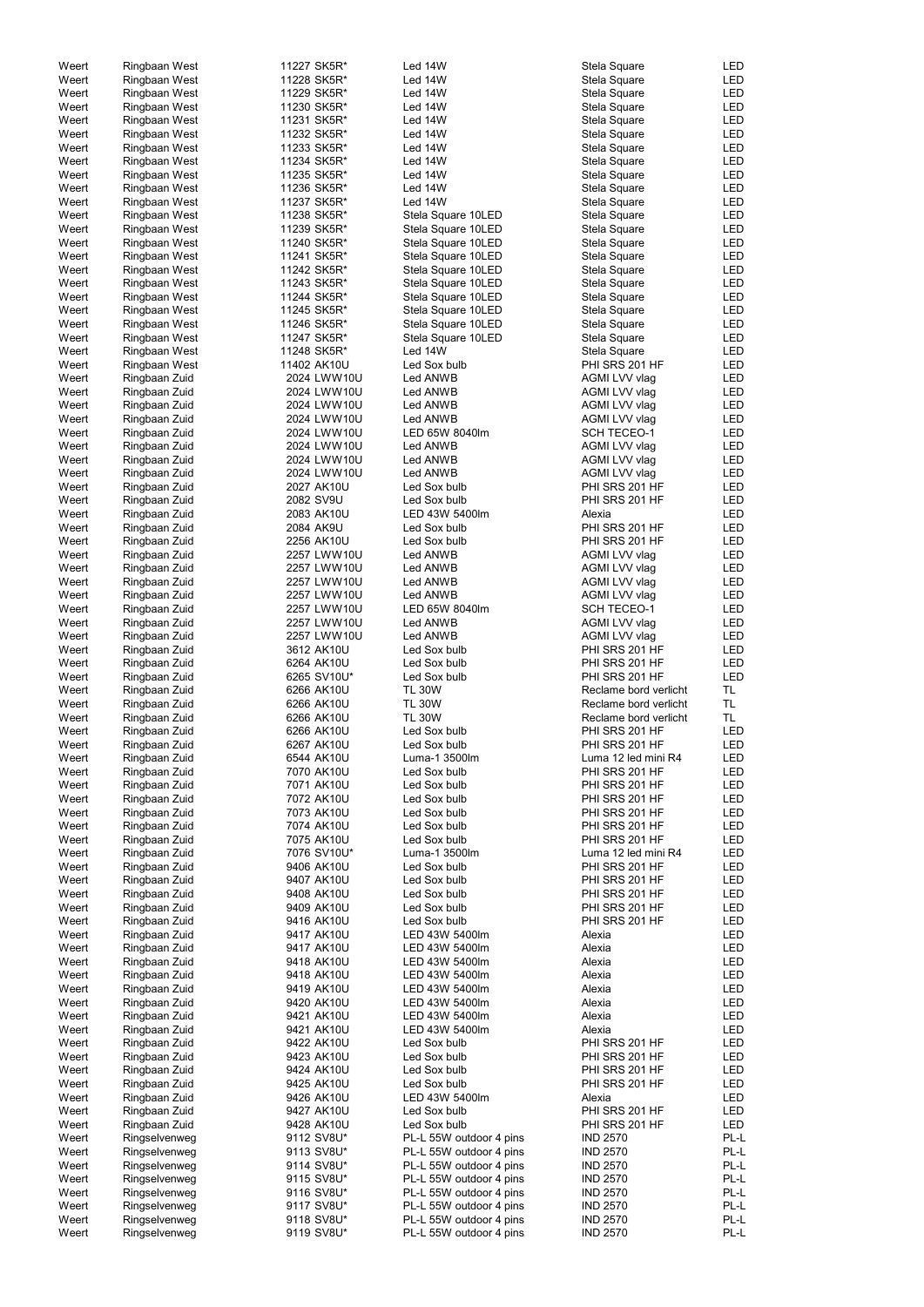| Weert          | Ringstraat                     | 1485 SK6U*           | Led siteco 16W 1840lm 1.3a           | SCH Axia 2.1                             | <b>LED</b>        |
|----------------|--------------------------------|----------------------|--------------------------------------|------------------------------------------|-------------------|
| Weert          |                                | 4575 SK6U*           | Led siteco 16W 1840lm 1.3a           | SCH Axia 2.1                             | <b>LED</b>        |
|                | Ringstraat                     |                      |                                      |                                          |                   |
| Weert          | Ringstraat                     | 4576 SK6U*           | Led siteco 16W 1840lm 1.3a           | SCH Axia 2.1                             | <b>LED</b>        |
| Weert          | Ringstraat                     | 4677 SK6U*           | Led siteco 16W 1840lm 1.3a           | SCH Axia 2.1                             | <b>LED</b>        |
| Weert          | Ringstraat                     | 4678 SK6U*           | Led siteco 16W 1840lm 1.3a           | SCH Axia 2.1                             | <b>LED</b>        |
| Weert          | Ringstraat                     | 4679 SK6U*           | Led siteco 16W 1840lm 1.3a           | SCH Axia 2.1                             | <b>LED</b>        |
| Weert          | Ringstraat                     | 8898 SK6U*           | Led siteco 16W 1840lm 1.3a           | SCH Axia 2.1                             | <b>LED</b>        |
| Weert          | Ringstraat                     | 9720 SK6U*           | Led siteco 16W 1840lm 1.3a           | SCH Axia 2.1                             | <b>LED</b>        |
| Weert          | Risseweg                       | 5615 AK7,5U          | AXia 4790lm 490mA                    | SCH Axia 2.1                             | LED               |
| Weert          | Risseweg                       | 5616 AK7,5U          | AXia 4790lm 490mA                    | SCH Axia 2.1                             | <b>LED</b>        |
| Weert          | Risseweg                       | 5617 AK7,5U          | AXia 4790lm 490mA                    | SCH Axia 2.1                             | <b>LED</b>        |
| Weert          | Risseweg                       | 5618 AK7,5U          | AXia 4790lm 490mA                    | SCH Axia 2.1                             | <b>LED</b>        |
|                |                                |                      |                                      |                                          |                   |
| Weert          | Risseweg                       | 5619 AK7,5U          | AXia 4790lm 490mA                    | SCH Axia 2.1                             | <b>LED</b>        |
| Weert          | Risseweg                       | 5620 AK7,5U          | AXia 4790lm 490mA                    | SCH Axia 2.1                             | <b>LED</b>        |
| Weert          | Risseweg                       | 5621 AK7,5U          | AXia 4790lm 490mA                    | SCH Axia 2.1                             | <b>LED</b>        |
| Weert          | Risseweg                       | 5801 AK7,5U          | AXia 4790lm 490mA                    | SCH Axia 2.1                             | LED               |
| Weert          | Risseweg                       | 5802 AK7,5U          | AXia 4790lm 490mA                    | SCH Axia 2.1                             | <b>LED</b>        |
| Weert          | Risseweg                       | 5803 AK7,5U          | AXia 4790lm 490mA                    | SCH Axia 2.1                             | <b>LED</b>        |
| Weert          | Risseweg                       | 5804 AK7,5U          | AXia 4790lm 490mA                    | SCH Axia 2.1                             | <b>LED</b>        |
| Weert          | Risseweg                       | 5805 AK8U            | AXia 4790lm 490mA                    | SCH Axia 2.1                             | <b>LED</b>        |
| Weert          | Risseweg                       | 5806 AK7,5U          | AXia 4790lm 490mA                    | SCH Axia 2.1                             | <b>LED</b>        |
| Weert          | Risseweg                       | 6213 AK8U            | AXia 4790lm 490mA                    | SCH Axia 2.1                             | <b>LED</b>        |
| Weert          | Risseweg                       | 6214 AK8U            | AXia 4790lm 490mA                    | SCH Axia 2.1                             | <b>LED</b>        |
| Weert          | Risseweg                       | 6500 AK8U            | AXia 4790lm 490mA                    | SCH Axia 2.1                             | <b>LED</b>        |
|                |                                | 6501 AK8U            | AXia 4790lm 490mA                    | SCH Axia 2.1                             | LED               |
| Weert          | Risseweg                       |                      |                                      |                                          |                   |
| Weert          | Risseweg                       | 6502 SV8U*           | AXia 4790lm 490mA                    | SCH Axia 2.1                             | <b>LED</b>        |
| Weert          | Risseweg                       | 6503 AK8U            | AXia 4790lm 490mA                    | SCH Axia 2.1                             | <b>LED</b>        |
| Weert          | Risseweg                       | 6504 AK8U            | AXia 4790lm 490mA                    | SCH Axia 2.1                             | <b>LED</b>        |
| Weert          | Risseweg                       | 6505 AK8U            | AXia 4790lm 490mA                    | SCH Axia 2.1                             | <b>LED</b>        |
| Weert          | Risseweg                       | 7328 AK8U            | AXia 4790lm 490mA                    | SCH Axia 2.1                             | <b>LED</b>        |
| Weert          | Risseweg                       | 7329 AK8U            | AXia 4790lm 490mA                    | SCH Axia 2.1                             | <b>LED</b>        |
| Weert          | Risseweg                       | 7330 AK8U            | AXia 4790lm 490mA                    | SCH Axia 2.1                             | <b>LED</b>        |
| Weert          | Risseweg                       | 7331 AK8U            | AXia 4790lm 490mA                    | SCH Axia 2.1                             | LED               |
| Weert          | Risseweg                       | 7332 AK8U            | AXia 4790lm 490mA                    | SCH Axia 2.1                             | LED               |
| Weert          | Risseweg                       | 7336 AK8U            | AXia 4790lm 490mA                    | SCH Axia 2.1                             | <b>LED</b>        |
| Weert          | Risseweg                       | 7337 AK8U            | AXia 4790lm 490mA                    | SCH Axia 2.1                             | <b>LED</b>        |
| Weert          | Risseweg                       | 7338 AK8U            | AXia 4790lm 490mA                    | SCH Axia 2.1                             | LED               |
| Weert          |                                | 7339 AK8U            | AXia 4790lm 490mA                    | SCH Axia 2.1                             |                   |
|                | Risseweg                       |                      |                                      |                                          | LED               |
| Weert          | Risseweg                       | 7340 AK8U            | AXia 4790lm 490mA                    | SCH Axia 2.1                             | <b>LED</b>        |
| Weert          | Risseweg                       | 7341 AK8U            | AXia 4790lm 490mA                    | SCH Axia 2.1                             | LED               |
| Weert          | Rissezijweg                    | 7333 AK8U            | AXia 4790lm 490mA                    | SCH Axia 2.1                             | <b>LED</b>        |
| Weert          | Rissezijweg                    | 7334 AK8U            | AXia 4790lm 490mA                    | SCH Axia 2.1                             | LED               |
| Weert          | Rissezijweg                    | 7335 AK8U            | AXia 4790lm 490mA                    | SCH Axia 2.1                             | <b>LED</b>        |
| Weert          | Roerdomp                       | 6719 SK4R*           | PL-L 24W outdoor 4 pins              | <b>IND 2000</b>                          | PL-L              |
| Weert          | Roerdomp                       | 6720 SK4R*           | PL-L 24W outdoor 4 pins              | <b>IND 2000</b>                          | PL-L              |
| Weert          | Roerdomp                       | 6721 SK4R*           | PL-L 24W outdoor 4 pins              | <b>IND 2000</b>                          | PL-L              |
| Weert          | Roerdomp                       | 6722 SK4R*           | PL-L 24W outdoor 4 pins              | <b>IND 2000</b>                          | PL-L              |
| Weert          | Roermondseweg                  | 406 SV9U             | Teceo 1 40-350mA                     | <b>SCH TECEO-1</b>                       | <b>LED</b>        |
| Weert          | Roermondseweg                  | 655 AK10U            | Teceo 1 48-350mA                     | <b>SCH TECEO-1</b>                       | <b>LED</b>        |
|                |                                |                      | Teceo 1 48-350mA                     | <b>SCH TECEO-1</b>                       | LED               |
| Weert          | Roermondseweg                  | 655 AK10U            |                                      |                                          |                   |
| Weert          | Roermondseweg                  | 656 AK8U             | Teceo 1 40-350mA                     | <b>SCH TECEO-1</b>                       | <b>LED</b>        |
| Weert          | Roermondseweg                  | 657 AK8U             | <b>TL 30W</b>                        | Reclame bord verlicht                    | TL.               |
| Weert          | Roermondseweg                  | 657 AK8U             | Teceo 1 40-350mA                     |                                          |                   |
| Weert          |                                |                      |                                      | <b>SCH TECEO-1</b>                       | <b>LED</b>        |
| Weert          | Roermondseweg                  | 657 AK8U             | <b>TL 30W</b>                        | Reclame bord verlicht                    | TL.               |
|                | Roermondseweg                  | 657 AK8U             | <b>TL 30W</b>                        | Reclame bord verlicht                    | <b>TL</b>         |
| Weert          | Roermondseweg                  | 658 AK8U             | Teceo 1 40-350mA                     | <b>SCH TECEO-1</b>                       | LED               |
| Weert          | Roermondseweg                  | 660 AK8U             | Teceo 1 40-350mA                     | <b>SCH TECEO-1</b>                       | LED               |
| Weert          | Roermondseweg                  | 665 AK9U             | <b>TL 30W</b>                        | Reclame bord verlicht                    | TL.               |
| Weert          | Roermondseweg                  | 665 AK9U             | <b>TL 30W</b>                        | Reclame bord verlicht                    | TL                |
| Weert          | Roermondseweg                  | 665 AK9U             | <b>TL 30W</b>                        | Reclame bord verlicht                    | <b>TL</b>         |
| Weert          | Roermondseweg                  | 665 AK9U             | Teceo 1 40-350mA                     | <b>SCH TECEO-1</b>                       | LED               |
|                |                                |                      | Teceo 1 40-350mA                     |                                          | <b>LED</b>        |
| Weert          | Roermondseweg                  | 666 SV9U             |                                      | <b>SCH TECEO-1</b>                       |                   |
| Weert          | Roermondseweg                  | 667 SV9U             | Teceo 1 40-350mA                     | <b>SCH TECEO-1</b>                       | <b>LED</b>        |
| Weert          | Roermondseweg                  | 668 SV9U             | Teceo 1 40-350mA                     | <b>SCH TECEO-1</b>                       | LED               |
| Weert          | Roermondseweg                  | 669 SV9U             | Teceo 1 40-350mA                     | <b>SCH TECEO-1</b>                       | <b>LED</b>        |
| Weert          | Roermondseweg                  | 670 LWW10U           | Teceo 1 40-350mA                     | <b>SCH TECEO-1</b>                       | <b>LED</b>        |
| Weert          | Roermondseweg                  | 671 SV9U             | Teceo 1 40-350mA                     | <b>SCH TECEO-1</b>                       | LED               |
| Weert          | Roermondseweg                  | 672 SV9U             | Teceo 1 40-350mA                     | <b>SCH TECEO-1</b>                       | <b>LED</b>        |
| Weert          | Roermondseweg                  | 674 SV9U             | Teceo 1 40-350mA                     | <b>SCH TECEO-1</b>                       | LED               |
| Weert          | Roermondseweg                  | 676 SV9U             | Teceo 1 40-350mA                     | <b>SCH TECEO-1</b>                       | <b>LED</b>        |
| Weert          | Roermondseweg                  | 676 SV9U             | <b>TL 30W</b>                        | Reclame bord verlicht                    | TL.               |
| Weert          | Roermondseweg                  | 676 SV9U             | <b>TL 30W</b>                        | Reclame bord verlicht                    | <b>TL</b>         |
| Weert          | Roermondseweg                  | 676 SV9U             | <b>TL 30W</b>                        | Reclame bord verlicht                    | <b>TL</b>         |
| Weert          | Roermondseweg                  | 678 SV9U             | Teceo 1 40-350mA                     | <b>SCH TECEO-1</b>                       | LED               |
| Weert          | Roermondseweg                  | 678 SV9U             | <b>TL 30W</b>                        | Reclame bord verlicht                    | TL                |
|                |                                |                      |                                      | Reclame bord verlicht                    |                   |
| Weert          | Roermondseweg                  | 678 SV9U             | <b>TL 30W</b>                        |                                          | TL                |
| Weert          | Roermondseweg                  | 678 SV9U             | <b>TL 30W</b>                        | Reclame bord verlicht                    | TL                |
| Weert          | Roermondseweg                  | 679 SV9U             | Teceo 1 40-350mA                     | SCH TECEO-1                              | LED               |
| Weert          | Roermondseweg                  | 679 SV9U             | Led reclamebord 16W                  | Reclame bord verlicht                    | LED               |
| Weert          | Roermondseweg                  | 680 SV9U             | Teceo 1 40-350mA                     | <b>SCH TECEO-1</b>                       | LED               |
| Weert          | Roermondseweg                  | 681 SV9U             | Teceo 1 40-350mA                     | <b>SCH TECEO-1</b>                       | LED               |
| Weert          | Roermondseweg                  | 682 SV9U             | Teceo 1 40-350mA                     | <b>SCH TECEO-1</b>                       | LED               |
| Weert          | Roermondseweg                  | 683 SV9U             | Teceo 1 40-350mA                     | <b>SCH TECEO-1</b>                       | LED               |
| Weert          | Roermondseweg                  | 684 SV9U             | Teceo 1 40-350mA                     | <b>SCH TECEO-1</b>                       | LED               |
| Weert          | Roermondseweg                  | 685 SV9U             | Teceo 1 40-350mA                     | <b>SCH TECEO-1</b>                       | LED               |
| Weert<br>Weert | Roermondseweg<br>Roermondseweg | 686 SV9U<br>687 SV9U | Teceo 1 40-350mA<br>Teceo 1 48-350mA | <b>SCH TECEO-1</b><br><b>SCH TECEO-1</b> | LED<br><b>LED</b> |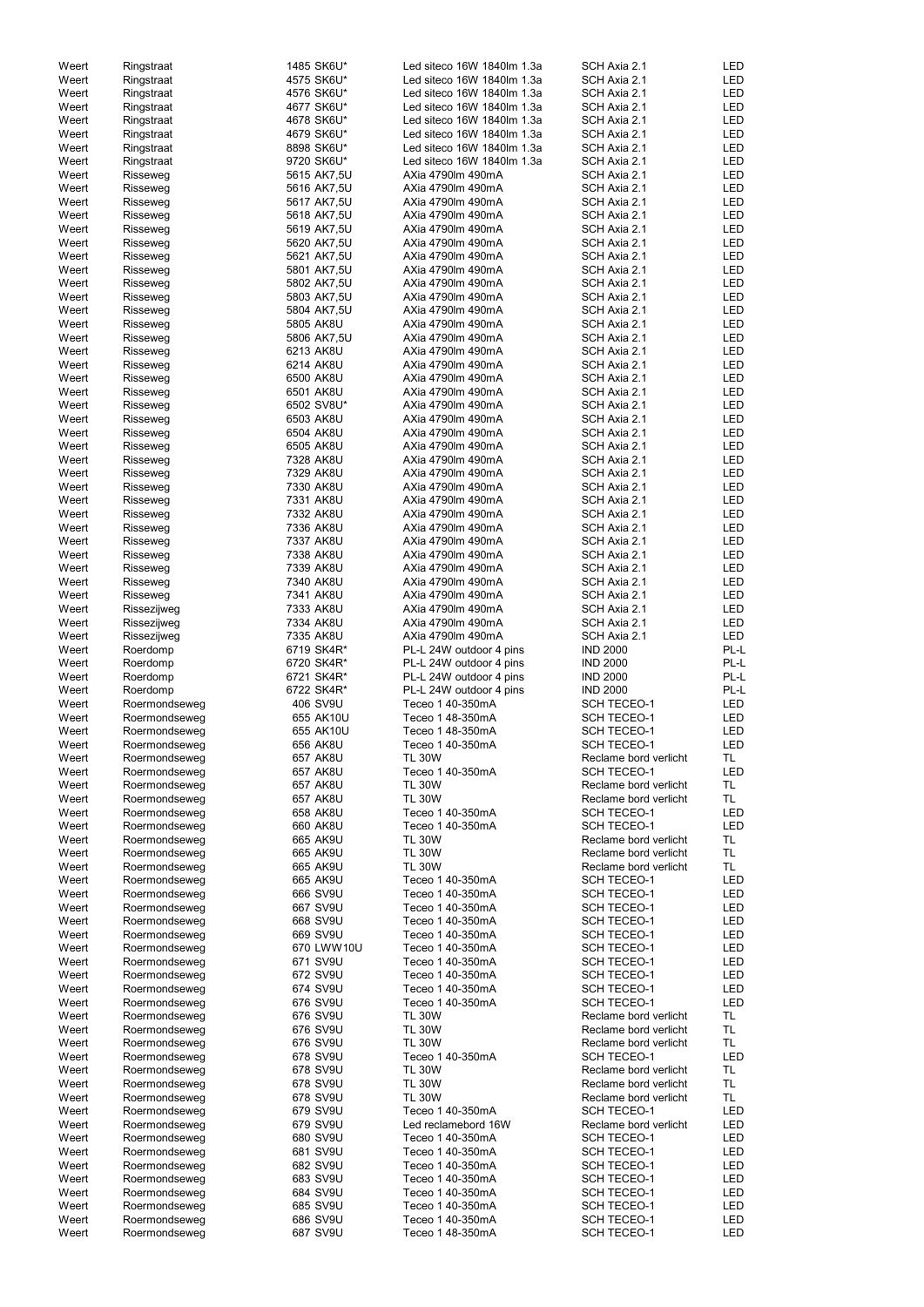| Weert | Roermondseweg    | 687 SV9U    | Teceo 1 48-350mA           | <b>SCH TECEO-1</b>    | LED        |
|-------|------------------|-------------|----------------------------|-----------------------|------------|
|       | Roermondseweg    | 688 SV9U    | Teceo 1 40-350mA           | <b>SCH TECEO-1</b>    | LED        |
| Weert |                  |             |                            |                       |            |
| Weert | Roermondseweg    | 1020 AK9U   | Teceo 1 40-350mA           | <b>SCH TECEO-1</b>    | LED        |
| Weert | Roermondseweg    | 1859 SV9U   | Teceo 1 40-350mA           | <b>SCH TECEO-1</b>    | <b>LED</b> |
| Weert | Roermondseweg    | 1860 AK9U   | <b>TL 30W</b>              | Reclame bord verlicht | TL.        |
| Weert | Roermondseweg    | 1860 AK9U   | <b>TL 30W</b>              | Reclame bord verlicht | TL.        |
|       |                  |             |                            |                       |            |
| Weert | Roermondseweg    | 1860 AK9U   | <b>TL 30W</b>              | Reclame bord verlicht | TL.        |
| Weert | Roermondseweg    | 1860 AK9U   | Teceo 1 40-350mA           | <b>SCH TECEO-1</b>    | LED        |
| Weert | Roermondseweg    | 1861 AK9U   | Teceo 1 40-350mA           | <b>SCH TECEO-1</b>    | LED        |
| Weert | Roermondseweg    | 1862 SV8U*  | Teceo 1 40-350mA           | <b>SCH TECEO-1</b>    | LED        |
|       |                  |             |                            |                       |            |
| Weert | Roermondseweg    | 1865 AK8U   | Teceo 1 40-350mA           | <b>SCH TECEO-1</b>    | LED        |
| Weert | Roermondseweg    | 1867 AK8U   | Teceo 1 40-350mA           | <b>SCH TECEO-1</b>    | LED        |
| Weert | Roermondseweg    | 1868 AK9U   | Teceo 1 40-350mA           | <b>SCH TECEO-1</b>    | LED        |
| Weert | Roermondseweg    | 1922 AK9U   | Teceo 1 48-350mA           | <b>SCH TECEO-1</b>    | LED        |
|       |                  |             |                            |                       |            |
| Weert | Roermondseweg    | 1923 LWW10U | Led ANWB                   | AGMI LVV vlag         | LED        |
| Weert | Roermondseweg    | 1923 LWW10U | Led ANWB                   | AGMI LVV vlag         | LED        |
| Weert | Roermondseweg    | 1923 LWW10U | Led ANWB                   | AGMI LVV vlag         | LED        |
| Weert | Roermondseweg    | 1923 LWW10U | Teceo 1 48-350mA           | <b>SCH TECEO-1</b>    | <b>LED</b> |
|       |                  |             |                            |                       | LED        |
| Weert | Roermondseweg    | 1923 LWW10U | Led ANWB                   | AGMI LVV vlag         |            |
| Weert | Roermondseweg    | 1923 LWW10U | Led ANWB                   | <b>AGMI LVV vlag</b>  | LED        |
| Weert | Roermondseweg    | 2075 AK8U   | Teceo 1 40-350mA           | <b>SCH TECEO-1</b>    | LED        |
| Weert | Roermondseweg    | 2670 SV9U   | Teceo 1 40-350mA           | <b>SCH TECEO-1</b>    | LED        |
| Weert | Roermondseweg    | 2670 SV9U   | <b>TL 30W</b>              | Reclame bord verlicht | TL.        |
|       |                  |             |                            |                       |            |
| Weert | Roermondseweg    | 2670 SV9U   | <b>TL 30W</b>              | Reclame bord verlicht | TL.        |
| Weert | Roermondseweg    | 2670 SV9U   | <b>TL 30W</b>              | Reclame bord verlicht | TL.        |
| Weert | Roermondseweg    | 3366 LWW10U | Teceo 1 48-350mA           | <b>SCH TECEO-1</b>    | LED        |
| Weert | Roermondseweg    | 3366 LWW10U | Led ANWB                   | AGMI LVV vlag         | LED        |
|       |                  |             |                            |                       |            |
| Weert | Roermondseweg    | 3366 LWW10U | Led ANWB                   | AGMI LVV vlag         | LED        |
| Weert | Roermondseweg    | 3366 LWW10U | Led ANWB                   | <b>AGMI LVV vlag</b>  | LED        |
| Weert | Roermondseweg    | 3366 LWW10U | Led ANWB                   | AGMI LVV vlag         | LED        |
| Weert | Roermondseweg    | 3366 LWW10U | Teceo 1 48-350mA           | <b>SCH TECEO-1</b>    | LED        |
| Weert |                  | 3518 SV9U   | Teceo 1 40-350mA           |                       | LED        |
|       | Roermondseweg    |             |                            | <b>SCH TECEO-1</b>    |            |
| Weert | Roermondseweg    | 3519 SV9U   | Teceo 1 40-350mA           | <b>SCH TECEO-1</b>    | LED        |
| Weert | Roermondseweg    | 3520 SV9U   | Teceo 1 40-350mA           | <b>SCH TECEO-1</b>    | LED        |
| Weert | Roermondseweg    | 3533 SV9U   | Teceo 1 40-350mA           | <b>SCH TECEO-1</b>    | LED        |
| Weert | Roermondseweg    | 3534 SV9U   | Teceo 1 40-350mA           | <b>SCH TECEO-1</b>    | LED        |
|       |                  |             |                            |                       |            |
| Weert | Roermondseweg    | 3535 SV9U   | Teceo 1 40-350mA           | <b>SCH TECEO-1</b>    | <b>LED</b> |
| Weert | Roermondseweg    | 3536 SV9U   | Teceo 1 40-350mA           | <b>SCH TECEO-1</b>    | LED        |
| Weert | Roermondseweg    | 3537 SV9U   | Teceo 1 40-350mA           | <b>SCH TECEO-1</b>    | <b>LED</b> |
| Weert | Roermondseweg    | 3538 SV9U   | Teceo 1 40-350mA           | <b>SCH TECEO-1</b>    | LED        |
|       |                  |             |                            |                       |            |
| Weert | Roermondseweg    | 3539 SV9U   | Teceo 1 40-350mA           | <b>SCH TECEO-1</b>    | LED        |
| Weert | Roermondseweg    | 3544 SV9U   | Teceo 1 40-350mA           | <b>SCH TECEO-1</b>    | LED        |
| Weert | Roermondseweg    | 3545 LWW10U | Led ANWB                   | AGMI LVV vlag         | <b>LED</b> |
| Weert | Roermondseweg    | 3545 LWW10U | Led ANWB                   | AGMI LVV vlag         | <b>LED</b> |
|       |                  |             |                            |                       |            |
| Weert | Roermondseweg    | 3545 LWW10U | Led ANWB                   | AGMI LVV vlag         | <b>LED</b> |
| Weert | Roermondseweg    | 3545 LWW10U | Teceo 1 48-350mA           | <b>SCH TECEO-1</b>    | LED        |
| Weert | Roermondseweg    | 3545 LWW10U | Teceo 1 48-350mA           | <b>SCH TECEO-1</b>    | <b>LED</b> |
| Weert | Roermondseweg    | 3545 LWW10U | Led ANWB                   | AGMI LVV vlag         | LED        |
|       |                  |             |                            |                       |            |
| Weert | Roermondseweg    | 3547 SV9U   | Teceo 1 40-350mA           | <b>SCH TECEO-1</b>    | LED        |
| Weert | Roermondseweg    | 3547 SV9U   | <b>TL 30W</b>              | Reclame bord verlicht | TL.        |
| Weert | Roermondseweg    | 3547 SV9U   | <b>TL 30W</b>              | Reclame bord verlicht | TL.        |
| Weert | Roermondseweg    | 3547 SV9U   | <b>TL 30W</b>              | Reclame bord verlicht | TL.        |
|       |                  |             |                            |                       | <b>LED</b> |
| Weert | Roermondseweg    | 3548 SV9U   | Teceo 1 40-350mA           | <b>SCH TECEO-1</b>    |            |
| Weert | Roermondseweg    | 3549 SV9U   | Teceo 1 40-350mA           | <b>SCH TECEO-1</b>    | <b>LED</b> |
| Weert |                  |             | Teceo 1 40-350mA           | <b>SCH TECEO-1</b>    |            |
|       | Roermondseweg    | 3550 SV10U* |                            |                       | <b>LED</b> |
| Weert |                  |             | Teceo 1 40-350mA           | <b>SCH TECEO-1</b>    | LED        |
|       | Roermondseweg    | 3551 SV9U   |                            |                       |            |
| Weert | Roermondseweg    | 3552 SV9U   | Teceo 1 40-350mA           | <b>SCH TECEO-1</b>    | LED        |
| Weert | Roermondseweg    | 4033 SV9U   | Teceo 1 40-350mA           | <b>SCH TECEO-1</b>    | LED        |
| Weert | Roermondseweg    | 4034 SV9U   | Teceo 1 40-350mA           | <b>SCH TECEO-1</b>    | LED        |
| Weert | Roermondseweg    | 4034 SV9U   | <b>TL 30W</b>              | Reclame bord verlicht | TL.        |
| Weert |                  | 4034 SV9U   | <b>TL 30W</b>              | Reclame bord verlicht | TL.        |
|       | Roermondseweg    |             |                            |                       |            |
| Weert | Roermondseweg    | 4034 SV9U   | <b>TL 30W</b>              | Reclame bord verlicht | TL         |
| Weert | Roermondseweg    | 4898 SV9U   | Teceo 1 40-350mA           | <b>SCH TECEO-1</b>    | LED        |
| Weert | Roermondseweg    | 4899 SV9U   | Teceo 1 40-350mA           | <b>SCH TECEO-1</b>    | LED        |
| Weert | Roermondseweg    | 4900 SV9U   | Teceo 1 48-350mA           | <b>SCH TECEO-1</b>    | LED        |
| Weert |                  |             | Teceo 1 48-350mA           | <b>SCH TECEO-1</b>    | LED        |
|       | Roermondseweg    | 4900 SV9U   |                            |                       |            |
| Weert | Roermondseweg    | 4903 SV9U   | Teceo 1 40-350mA           | <b>SCH TECEO-1</b>    | <b>LED</b> |
| Weert | Roermondseweg    | 10066 VIP   | <b>TL-D 58W</b>            | Reclame bord verlicht | TL-D       |
| Weert | Roermondseweg    | 10066 VIP   | <b>TL-D 58W</b>            | Reclame bord verlicht | TL-D       |
| Weert | Roermondseweg    | 10066 VIP   | <b>TL-D 58W</b>            | Reclame bord verlicht | TL-D       |
|       |                  |             |                            |                       |            |
| Weert | Roermondseweg    | 10076 VIP   | <b>TL-D 58W</b>            | Reclame bord verlicht | TL-D       |
| Weert | Roermondseweg    | 10076 VIP   | <b>TL-D 58W</b>            | Reclame bord verlicht | TL-D       |
| Weert | Roermondseweg    | 10076 VIP   | <b>TL-D 58W</b>            | Reclame bord verlicht | TL-D       |
| Weert | Roeventerpeelweg | 2476 SK6U*  | Led siteco 16W 1840lm 1.3a | Siteco SL20           | LED        |
|       |                  |             |                            |                       |            |
| Weert | Roeventerpeelweg | 4504 SK4R*  | <b>TL-M 40W</b>            | Onbekend (uitzoeken)  | TL-M       |
| Weert | Roeventerpeelweg | 4504 SK4R*  | <b>TL-M 40W</b>            | Onbekend (uitzoeken)  | TL-M       |
| Weert | Roeventerpeelweg | 4514 SK6U*  | Led siteco 16W 1840lm 1.3a | Siteco SL20           | LED        |
| Weert | Roeventerpeelweg | 4516 SK6U*  | Led siteco 16W 1840lm 1.3a | Siteco SL20           | LED        |
|       |                  |             |                            |                       |            |
| Weert | Roeventerpeelweg | 4517 SK6U*  | Led siteco 16W 1840lm 1.3a | Siteco SL20           | LED        |
| Weert | Roeventerpeelweg | 4518 SK6U*  | Led siteco 16W 1840lm 1.3a | Siteco SL20           | LED        |
| Weert | Roggelstraat     | 4658 SK4R*  | PL-L 24W outdoor 4 pins    | <b>IND 2000</b>       | PL-L       |
| Weert | Roggelstraat     | 4659 SK4R*  | PL-L 24W outdoor 4 pins    | <b>IND 2000</b>       | PL-L       |
| Weert |                  |             | PL-L 24W outdoor 4 pins    | <b>IND 2000</b>       | PL-L       |
|       | Roggelstraat     | 4660 SK4R*  |                            |                       |            |
| Weert | Roggelstraat     | 4945 SK4R*  | PL-L 24W outdoor 4 pins    | <b>IND 2000</b>       | PL-L       |
| Weert | Roggelstraat     | 4946 SK4R*  | PL-L 24W outdoor 4 pins    | <b>IND 2000</b>       | PL-L       |
| Weert | Roggelstraat     | 4947 SK4R*  | PL-L 24W outdoor 4 pins    | <b>IND 2000</b>       | PL-L       |
| Weert | Roggelstraat     | 4948 SK3R   | PL-L 24W outdoor 4 pins    | <b>IND 2000</b>       | PL-L       |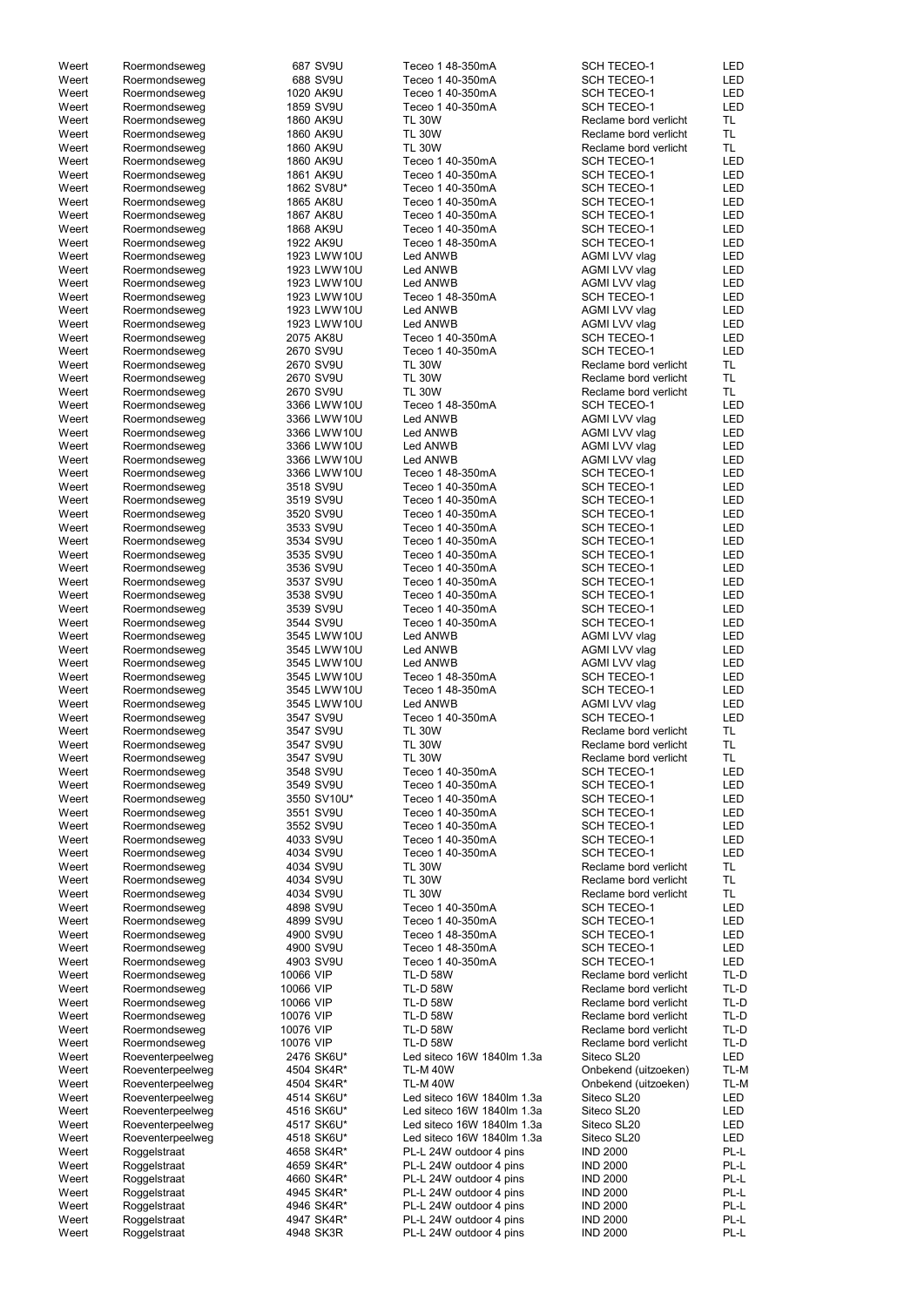| Weert | Roggelstraat       |            | 4949 SK3R   | PL-L 24W outdoor 4 pins               | <b>IND 2000</b>                 | PL-L       |
|-------|--------------------|------------|-------------|---------------------------------------|---------------------------------|------------|
| Weert | Roggelstraat       |            | 4950 SK4R*  | PL-L 24W outdoor 4 pins               | <b>IND 2000</b>                 | PL-L       |
| Weert | Roggelstraat       |            | 4951 SK4R*  | PL-L 24W outdoor 4 pins               | <b>IND 2000</b>                 | PL-L       |
| Weert | Roggelstraat       |            | 4954 SK4R*  | PL-L 24W outdoor 4 pins               | <b>IND 2000</b>                 | PL-L       |
| Weert | Romeinenstraat     |            | 3449 SK4R*  | PL-L 24W outdoor 4 pins               | <b>IND 2000</b>                 | PL-L       |
| Weert | Romeinenstraat     |            | 3450 SK4R*  | PL-L 24W outdoor 4 pins               | <b>IND 2000</b>                 | PL-L       |
|       |                    |            |             |                                       |                                 |            |
| Weert | Romeinenstraat     |            | 3451 SK4R*  | PL-L 24W outdoor 4 pins               | <b>IND 2000</b>                 | PL-L       |
| Weert | Romeinenstraat     |            | 3452 SK4R*  | PL-L 24W outdoor 4 pins               | <b>IND 2000</b>                 | PL-L       |
| Weert | Romeinenstraat     |            | 3453 SK4R*  | PL-L 24W outdoor 4 pins               | <b>IND 2000</b>                 | PL-L       |
| Weert | Romeinenstraat     |            | 3454 SK4R*  | PL-L 24W outdoor 4 pins               | <b>IND 2000</b>                 | PL-L       |
| Weert | Romeinenstraat     |            | 3455 SK4R*  | PL-L 24W outdoor 4 pins               | <b>IND 2000</b>                 | PL-L       |
| Weert | Romeinenstraat     |            | 3456 SK4R*  | PL-L 24W outdoor 4 pins               | <b>IND 2000</b>                 | PL-L       |
|       |                    |            |             |                                       |                                 |            |
| Weert | Romeinenstraat     | 6004 BB 11 | Gevelsteun  | PL-S 9W 2 pins                        | Phl.FWC110 40 KP                | PL-S       |
| Weert | Romeinenstraat     | 6004 BB 5  | Gevelsteun  | PL-S 9W 2 pins                        | Phl.FWC110 40 KP                | PL-S       |
| Weert | Roskam             |            |             | 11793 staal conisch 6 m LED 12-1500NW | Luma 12 led mini R4             | <b>LED</b> |
| Weert | Roskam             |            |             | 11794 staal conisch 6 m LED 12-1500NW | Luma 12 led mini R4             | <b>LED</b> |
| Weert | Roskam             |            |             | 11795 staal conisch 6 m LED 12-1500NW | Luma 12 led mini R4             | <b>LED</b> |
|       |                    |            |             |                                       | Luma 12 led mini R4             | <b>LED</b> |
| Weert | Roskam             |            |             | 11796 staal conisch 6 m LED 12-1500NW |                                 |            |
| Weert | Roskam             |            |             | 11797 staal conisch 6 m LED 12-1500NW | Luma 12 led mini R4             | <b>LED</b> |
| Weert | Roskam             |            |             | 11798 staal conisch 6 m LED 12-1500NW | Luma 12 led mini R4             | <b>LED</b> |
| Weert | Roskam             |            |             | 11874 Staal conisch 4 m LED 12-1500NW | Alura 16 led NW optiek 510. LED |            |
| Weert | Roskam             |            |             | 11875 Staal conisch 4 m LED 12-1500NW | Alura 16 led NW optiek 510. LED |            |
|       | Roskam             |            |             |                                       | Alura 16 led NW optiek 510(LED  |            |
| Weert |                    |            |             | 11876 Staal conisch 4 m LED 12-1500NW |                                 |            |
| Weert | Rubenslaan         |            | 2195 SK4R*  | PL-L 24W outdoor 4 pins               | <b>IND 2000</b>                 | PL-L       |
| Weert | Rubenslaan         |            | 2196 SK4R*  | PL-L 24W outdoor 4 pins               | <b>IND 2000</b>                 | PL-L       |
| Weert | Rubenslaan         |            | 2197 SK4R*  | PL-L 24W outdoor 4 pins               | <b>IND 2000</b>                 | PL-L       |
| Weert | Rubenslaan         |            | 2198 SK4R*  | PL-L 24W outdoor 4 pins               | <b>IND 2000</b>                 | PL-L       |
| Weert | Rubenslaan         |            |             |                                       | <b>IND 2000</b>                 | PL-L       |
|       |                    |            | 2199 SK4R*  | PL-L 24W outdoor 4 pins               |                                 |            |
| Weert | Rubenslaan         |            | 2200 SK4R*  | PL-L 24W outdoor 4 pins               | <b>IND 2000</b>                 | PL-L       |
| Weert | Rubenslaan         |            | 2201 SK4R*  | PL-L 24W outdoor 4 pins               | <b>IND 2000</b>                 | PL-L       |
| Weert | Rubenslaan         |            | 2202 SK4R*  | PL-L 24W outdoor 4 pins               | <b>IND 2000</b>                 | PL-L       |
| Weert | Rubenslaan         |            | 2203 SK4R*  | PL-L 24W outdoor 4 pins               | <b>IND 2000</b>                 | PL-L       |
|       |                    |            |             |                                       |                                 | PL-L       |
| Weert | Rubenslaan         |            | 2204 SK4R*  | PL-L 24W outdoor 4 pins               | <b>IND 2000</b>                 |            |
| Weert | Rubenslaan         |            | 2205 SK4R*  | PL-L 24W outdoor 4 pins               | <b>IND 2000</b>                 | PL-L       |
| Weert | Ruysdaelhof        |            | 5700 SK4R*  | Lumin Led                             | <b>IND 2000</b>                 | LED        |
| Weert | Ruysdaelhof        |            | 5701 SK4R*  | Lumin Led                             | <b>IND 2000</b>                 | <b>LED</b> |
| Weert | Ruysdaelhof        |            | 5702 SK4R*  | Lumin Led                             | <b>IND 2000</b>                 | LED        |
| Weert | Sabinastraat       |            | 1186 SK6U*  | PL-L 24W outdoor 4 pins               | <b>IND 2550</b>                 | PL-L       |
|       |                    |            |             |                                       |                                 |            |
| Weert | Sabinastraat       |            | 1187 SK6U*  | PL-L 24W outdoor 4 pins               | <b>IND 2550</b>                 | PL-L       |
| Weert | Sabinastraat       |            | 1188 SK6U*  | PL-L 24W outdoor 4 pins               | <b>IND 2550</b>                 | PL-L       |
| Weert | Sabinastraat       |            | 1429 SK6U*  | PL-L 24W outdoor 4 pins               | <b>IND 2550</b>                 | PL-L       |
| Weert | Sabinastraat       |            | 1430 SK6U*  | PL-L 24W outdoor 4 pins               | <b>IND 2550</b>                 | PL-L       |
| Weert | Sabinastraat       | 6004 JD 13 | Gevelsteun  | PL-S 9W 2 pins                        | Phl.FWC110 40 KP                | PL-S       |
|       |                    |            |             |                                       |                                 |            |
| Weert | Sabinastraat       | 6004 JD 5  | Gevelsteun  | PL-S 9W 2 pins                        | Phl.FWC110 40 KP                | PL-S       |
| Weert | Sabinastraat       | 6004 JE 10 | Gevelsteun  | PL-S 9W 2 pins                        | Phl.FWC110 40 KP                | PL-S       |
| Weert | Sabinastraat       | 6004 JE 12 | Gevelsteun  | PL-S 9W 2 pins                        | Phl.FWC110 40 KP                | PL-S       |
| Weert | Sabinastraat       | 6004 JE 2  | Gevelsteun  | PL-S 5W 2 pins                        | Mini Quad                       | PL-S       |
|       |                    |            | Gevelsteun  |                                       |                                 | PL-S       |
| Weert | Sabinastraat       | 6004 JE 2  |             | PL-S 5W 2 pins                        | Mini Quad                       |            |
| Weert | Sabinastraat       | 6004 JE 6  | Gevelsteun  | PL-S 5W 2 pins                        | Mini Quad                       | PL-S       |
| Weert | Sabinastraat       | 6004 JE 6  | Gevelsteun  | PL-S 5W 2 pins                        | Mini Quad                       | PL-S       |
| Weert | Saksen Weimarstraa |            | 3811 SK4R*  | PL-L 24W outdoor 4 pins               | <b>IND 2000</b>                 | PL-L       |
| Weert | Saksen Weimarstraa |            | 3812 SK4R*  | PL-L 24W outdoor 4 pins               | <b>IND 2000</b>                 | PL-L       |
| Weert | Saksen Weimarstraa |            | 3813 SK4R*  | PL-L 24W outdoor 4 pins               | <b>IND 2000</b>                 | PL-L       |
|       |                    |            |             |                                       |                                 |            |
| Weert | Saksen Weimarstraa |            | 3814 SK4R*  | PL-L 24W outdoor 4 pins               | <b>IND 2000</b>                 | PL-L       |
| Weert | Saksen Weimarstraa |            | 3815 SK4R*  | PL-L 24W outdoor 4 pins               | <b>IND 2000</b>                 | PL-L       |
| Weert | Saksen Weimarstraa |            | 3816 SK4R*  | PL-L 24W outdoor 4 pins               | <b>IND 2000</b>                 | PL-L       |
| Weert | Saliërshof         |            | 4194 SK4R*  | PL-L 24W outdoor 4 pins               | <b>IND 2000</b>                 | PL-L       |
| Weert | Saliërshof         |            | 4195 SK4R*  | PL-L 24W outdoor 4 pins               | <b>IND 2000</b>                 | PL-L       |
|       | Saliërshof         |            |             |                                       |                                 | PL-L       |
| Weert |                    |            | 4196 SK4R*  | PL-L 24W outdoor 4 pins               | <b>IND 2000</b>                 |            |
| Weert | Saliërshof         |            | 4197 SK4R*  | PL-L 24W outdoor 4 pins               | <b>IND 2000</b>                 | PL-L       |
| Weert | Saliërshof         |            | 4198 SK4R*  | PL-L 24W outdoor 4 pins               | <b>IND 2000</b>                 | PL-L       |
| Weert | Saliërshof         |            | 4199 SK4R*  | PL-L 24W outdoor 4 pins               | <b>IND 2000</b>                 | PL-L       |
| Weert | Saliërshof         |            | 4200 SK4R*  | PL-L 24W outdoor 4 pins               | <b>IND 2000</b>                 | PL-L       |
| Weert | Saliërshof         |            | 4201 SK4R*  | PL-L 24W outdoor 4 pins               | <b>IND 2000</b>                 | PL-L       |
| Weert | Savelstraat        |            | 2975 SK6U*  | PS-LHP saled ipv PL-L 24              | <b>IND 2550</b>                 | LED        |
|       |                    |            |             |                                       |                                 |            |
| Weert | Savelstraat        |            | 2976 SK6U*  | PS-LHP saled ipv PL-L 24              | <b>IND 2550</b>                 | LED        |
| Weert | Savelstraat        |            | 2977 SK6U*  | PS-LHP saled ipv PL-L 24              | <b>IND 2550</b>                 | LED        |
| Weert | Savelstraat        |            | 2978 SK6U*  | PS-LHP saled ipv PL-L 24              | <b>IND 2550</b>                 | LED        |
| Weert | Savelstraat        |            | 2979 SK6U*  | PS-LHP saled ipv PL-L 24              | <b>IND 2550</b>                 | LED        |
| Weert | Schaekenstraat     |            | 12984 SK6U* | LED 16W 2040lm                        | <b>ASD Diamond Mini</b>         | LED        |
| Weert | Schaekenstraat     |            |             | LED 16W 2040lm                        | <b>ASD Diamond Mini</b>         | LED        |
|       |                    |            | 12985 SK6U* |                                       |                                 |            |
| Weert | Schaekenstraat     |            | 12986 SK6U* | LED 16W 2040lm                        | <b>ASD Diamond Mini</b>         | <b>LED</b> |
| Weert | Schaekenstraat     |            | 12987 SK6U* | LED 16W 2040lm                        | <b>ASD Diamond Mini</b>         | LED        |
| Weert | Schaekenstraat     |            | 12988 SK6U* | LED 16W 2040lm                        | <b>ASD Diamond Mini</b>         | LED        |
| Weert | Schaekenstraat     |            | 12989 SK6U* | LED 16W 2040lm                        | <b>ASD Diamond Mini</b>         | LED        |
|       |                    | 6006 JA 1  |             | PL-S 5W 2 pins                        |                                 | PL-S       |
| Weert | Schaekenstraat     |            | Gevelsteun  |                                       | Mini Quad                       |            |
| Weert | Schaekenstraat     | 6006 JA 1  | Gevelsteun  | PL-S 5W 2 pins                        | Mini Quad                       | PL-S       |
| Weert | Schakenakkerweg    |            | 3961 SK6U*  | Led                                   | <b>INN Nicole</b>               | LED        |
| Weert | Schansbeemdweg     |            | 1906 SK4R*  | Lumin Led                             | <b>IND 2000</b>                 | LED        |
| Weert | Schansbeemdweg     |            | 4063 SK5R*  | Led siteco 16W 1840lm 1.3a            | Siteco SL20                     | LED        |
| Weert | Schansbeemdweg     |            | 4721 SV4R   | Lumin Led                             | <b>IND 2000</b>                 | LED        |
|       |                    |            |             |                                       |                                 |            |
| Weert | Schanshof          |            | 5202 SK4R*  | PL-L 24W outdoor 4 pins               | <b>IND 2000</b>                 | PL-L       |
| Weert | Schanshof          |            | 5203 SK4R*  | PL-L 24W outdoor 4 pins               | <b>IND 2000</b>                 | PL-L       |
| Weert | Schanshof          |            | 5204 SK4R*  | PL-L 24W outdoor 4 pins               | <b>IND 2000</b>                 | PL-L       |
| Weert | Schanshof          |            | 5205 SK4R*  | PL-L 24W outdoor 4 pins               | <b>IND 2000</b>                 | PL-L       |
| Weert | Schanshof          |            | 5206 SK4R*  | PL-L 24W outdoor 4 pins               | <b>IND 2000</b>                 | PL-L       |
| Weert | Schanshof          |            |             | PL-L 24W outdoor 4 pins               |                                 | PL-L       |
|       |                    |            | 5207 SK4R*  |                                       | <b>IND 2000</b>                 |            |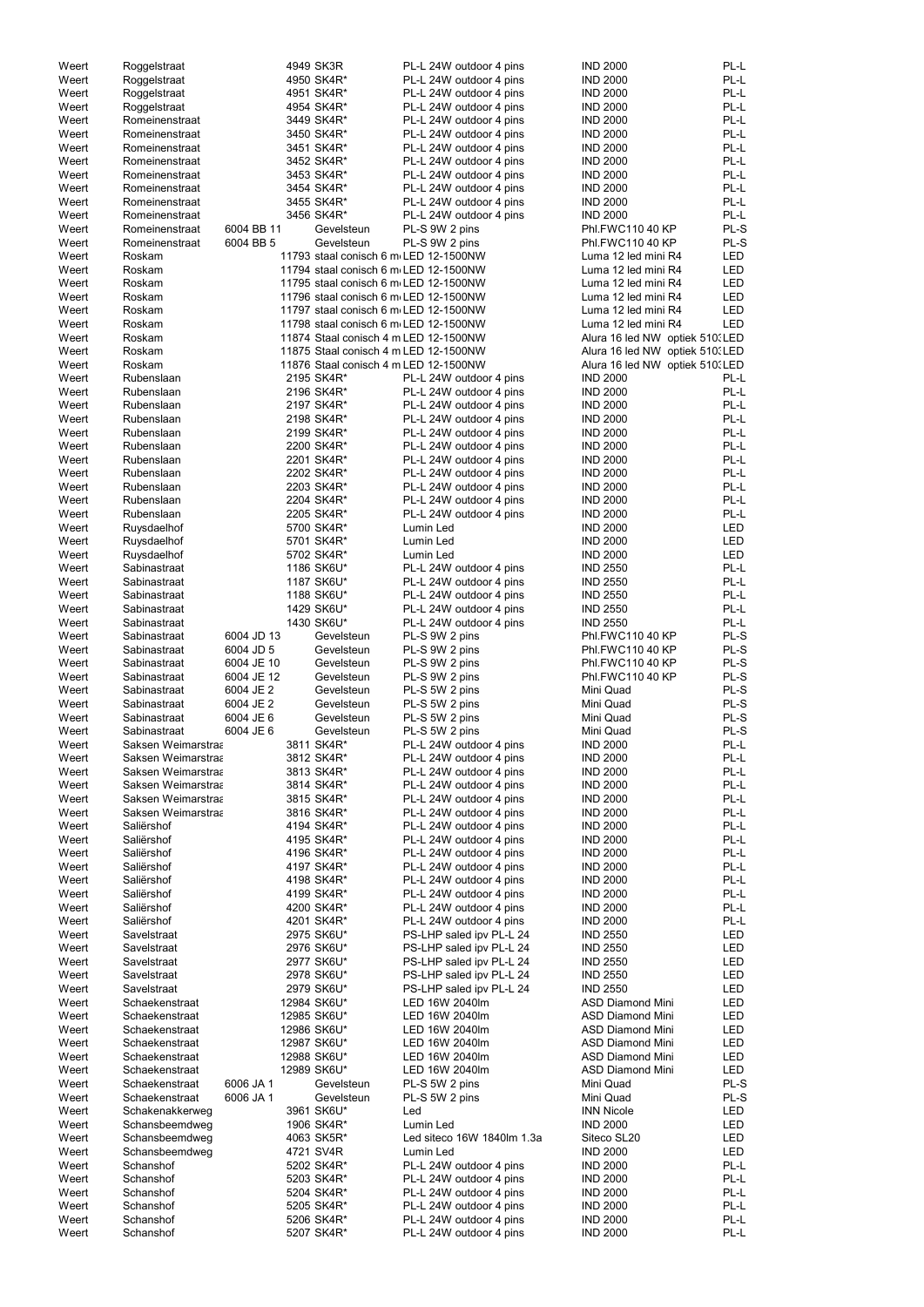| Weert | Schansmeesterlaan    | 10187 SK5R*              | PL-L 24W outdoor 4 pins                        | <b>IND 2550</b>                    | PL-L       |
|-------|----------------------|--------------------------|------------------------------------------------|------------------------------------|------------|
| Weert | Schansmeesterlaan    | 10188 SK5R*              | PL-L 24W outdoor 4 pins                        | <b>IND 2550</b>                    | PL-L       |
| Weert | Schansmeesterlaan    | 10189 SK5R*              | PL-L 24W outdoor 4 pins                        | <b>IND 2550</b>                    | PL-L       |
| Weert | Schansmeesterlaan    | 10190 SK5R*              | PL-L 24W outdoor 4 pins                        | <b>IND 2550</b>                    | PL-L       |
| Weert | Schansmeesterlaan    | 10191 SK5R*              | PL-L 24W outdoor 4 pins                        | <b>IND 2550</b>                    | PL-L       |
|       |                      |                          |                                                |                                    |            |
| Weert | Schansmeesterlaan    | 10192 SK5R*              | PL-L 24W outdoor 4 pins                        | <b>IND 2550</b>                    | PL-L       |
| Weert | Schansmeesterlaan    | 10193 SK5R*              | PL-L 24W outdoor 4 pins                        | <b>IND 2550</b>                    | PL-L       |
| Weert | Schansmeesterlaan    | 10194 SK5R*              | PL-L 24W outdoor 4 pins                        | <b>IND 2550</b>                    | PL-L       |
| Weert | Schansmeesterlaan    | 10195 SK5R*              | PL-L 24W outdoor 4 pins                        | <b>IND 2550</b>                    | PL-L       |
| Weert | Schansmeesterlaan    | 10196 SK5R*              | PL-L 24W outdoor 4 pins                        | <b>IND 2550</b>                    | PL-L       |
| Weert | Schansmeesterlaan    | 10197 SK5R*              | PL-L 24W outdoor 4 pins                        | <b>IND 2550</b>                    | PL-L       |
|       |                      |                          |                                                |                                    |            |
| Weert | Schansmeesterlaan    | 10198 SK5R*              | PL-L 24W outdoor 4 pins                        | <b>IND 2550</b>                    | PL-L       |
| Weert | Schansmeesterlaan    | 10199 SK5R*              | PL-L 24W outdoor 4 pins                        | <b>IND 2550</b>                    | PL-L       |
| Weert | Schansmeesterlaan    | 10200 SK5R*              | PL-L 24W outdoor 4 pins                        | <b>IND 2550</b>                    | PL-L       |
| Weert | Schatbeurderlaan     | 8925 AK8U                | AXia 4790lm 490mA                              | SCH Axia 2.1                       | LED        |
| Weert | Schatbeurderlaan     | 8926 AK8U                | AXia 4790lm 490mA                              | SCH Axia 2.1                       | <b>LED</b> |
| Weert | Schatbeurderlaan     | 8928 AK8U                | AXia 4790lm 490mA                              | SCH Axia 2.1                       | <b>LED</b> |
|       |                      |                          |                                                |                                    |            |
| Weert | Schatbeurderlaan     | 8929 AK8U                | AXia 4790lm 490mA                              | SCH Axia 2.1                       | LED        |
| Weert | Schatbeurderlaan     | 8930 AK8U                | AXia 4790lm 490mA                              | SCH Axia 2.1                       | <b>LED</b> |
| Weert | Schatbeurderlaan     | 8931 AK8U                | AXia 4790lm 490mA                              | SCH Axia 2.1                       | LED        |
| Weert | Schatbeurderlaan     | 8932 AK8U                | AXia 4790lm 490mA                              | SCH Axia 2.1                       | LED        |
| Weert | Schatbeurderlaan     | 9770 AK8U                | AXia 4790lm 490mA                              | SCH Axia 2.1                       | <b>LED</b> |
|       |                      |                          |                                                | SCH Axia 2.1                       |            |
| Weert | Schatbeurderlaan     | 9771 AK8U                | AXia 4790lm 490mA                              |                                    | LED        |
| Weert | Schatbeurderlaan     | 9772 AK8U                | AXia 4790lm 490mA                              | SCH Axia 2.1                       | LED        |
| Weert | Scheepsbouwkade      | 398 SK6U*                | Led siteco 16W 1840lm 1.3a                     | Siteco SL20                        | <b>LED</b> |
| Weert | Scheepsbouwkade      | 715 SK6U*                | Led siteco 16W 1840lm 1.3a                     | Siteco SL20                        | LED        |
| Weert | Scheepsbouwkade      | 8830 SK6U*               | Led siteco 16W 1840lm 1.3a                     | Siteco SL20                        | LED        |
| Weert | Scheepsbouwkade      | 9776 SK6U*               | Led siteco 16W 1840lm 1.3a                     | Siteco SL20                        | LED        |
|       |                      |                          |                                                |                                    |            |
| Weert | Scheepsbouwkade      | 10268 SK6U*              | Led siteco 16W 1840lm 1.3a                     | Siteco SL20                        | <b>LED</b> |
| Weert | Scheepsbouwkade      | 10513 SK5R*              | PL-L 24W outdoor 4 pins                        | <b>IND 2550</b>                    | PL-L       |
| Weert | Scheepsbouwkade      | 10514 SK5R*              | PL-L 24W outdoor 4 pins                        | <b>IND 2550</b>                    | PL-L       |
| Weert | Scheepsbouwkade      | 10515 SK5R*              | PL-L 24W outdoor 4 pins                        | <b>IND 2550</b>                    | PL-L       |
| Weert | Scheepsbouwkade      | 10516 SK5R*              | PL-L 24W outdoor 4 pins                        | <b>IND 2550</b>                    | PL-L       |
|       |                      |                          |                                                |                                    |            |
| Weert | Scheepsbouwkade      | 10517 SK5R*              | PL-L 24W outdoor 4 pins                        | <b>IND 2550</b>                    | PL-L       |
| Weert | Scheepsbouwkade      | 10518 SK5R*              | PL-L 24W outdoor 4 pins                        | <b>IND 2550</b>                    | PL-L       |
| Weert | Scheerderstraat      | 8348 SK6U*               | PL-L 36W outdoor 4 pins                        | <b>IND 2551</b>                    | PL-L       |
| Weert | Scheerderstraat      | 8349 SK6U*               | PL-L 24W outdoor 4 pins                        | <b>IND 2550</b>                    | PL-L       |
| Weert | Scheerderstraat      | 8351 SK6U*               | PL-L 24W outdoor 4 pins                        | <b>IND 2550</b>                    | PL-L       |
| Weert | Scheerderstraat      | 8352 SK4R*               | PL-L 24W outdoor 4 pins                        | <b>IND 2000</b>                    | PL-L       |
|       |                      |                          |                                                |                                    |            |
| Weert | Scheerderstraat      | 8353 SK4R*               | PL-L 24W outdoor 4 pins                        | <b>IND 2550</b>                    | PL-L       |
| Weert | Scheerderstraat      | 10333 SK6U*              | PL-L 24W outdoor 4 pins                        | <b>IND 2550</b>                    | PL-L       |
| Weert | Schepenlaan          | 8945 SV8U*               | AXia 4790lm 490mA                              | SCH Axia 2.1                       | <b>LED</b> |
| Weert | Schepenlaan          | 8946 SV8U*               | AXia 4790lm 490mA                              | SCH Axia 2.1                       | <b>LED</b> |
| Weert | Schepenlaan          | 8947 SV8U*               | AXia 4790lm 490mA                              | SCH Axia 2.1                       | LED        |
|       |                      |                          |                                                |                                    |            |
| Weert | Schepenlaan          | 8948 SV8U*               | AXia 4790lm 490mA                              | SCH Axia 2.1                       | LED        |
| Weert | Schepenlaan          | 8949 SV8U*               | AXia 4790lm 490mA                              | SCH Axia 2.1                       | LED        |
| Weert | Schepenlaan          | 8950 SV8U*               | AXia 4790lm 490mA                              | SCH Axia 2.1                       | LED        |
| Weert | Schepenlaan          | 8951 SV8U*               | AXia 4790lm 490mA                              | SCH Axia 2.1                       | LED        |
| Weert | Schepenlaan          | 8952 SV8U*               | AXia 4790lm 490mA                              | SCH Axia 2.1                       | <b>LED</b> |
|       |                      |                          |                                                |                                    |            |
| Weert | Schepenlaan          | 8953 SV8U*               | AXia 4790lm 490mA                              | SCH Axia 2.1                       | <b>LED</b> |
| Weert | Schepenlaan          | 8954 SV8U*               | AXia 4790lm 490mA                              | SCH Axia 2.1                       | <b>LED</b> |
| Weert | Schepenlaan          | 8955 SV8U*               | AXia 4790lm 490mA                              | SCH Axia 2.1                       | <b>LED</b> |
| Weert | Schepenlaan          | 8956 SV8U*               | AXia 4790lm 490mA                              | SCH Axia 2.1                       | <b>LED</b> |
| Weert | Schepenlaan          | 8957 SK5R*               | PL-L 24W outdoor 4 pins                        | <b>IND 2550</b>                    | PL-L       |
| Weert | Schepenlaan          | 8958 SK5R*               | PL-L 24W outdoor 4 pins                        | <b>IND 2550</b>                    | PL-L       |
|       |                      |                          |                                                |                                    |            |
| Weert | Schepenlaan          | 8959 SV8U*               | AXia 4790lm 490mA                              | SCH Axia 2.1                       | LED        |
| Weert | Schepenlaan          | 8960 SV8U*               | AXia 4790lm 490mA                              | SCH Axia 2.1                       | LED        |
| Weert | Schepenlaan          | 8961 SV8U*               | AXia 4790lm 490mA                              | SCH Axia 2.1                       | <b>LED</b> |
| Weert | Schepenlaan          | 8962 SV8U*               | AXia 4790lm 490mA                              | SCH Axia 2.1                       | <b>LED</b> |
| Weert | Schepenlaan          | 8963 SV8U*               | AXia 4790lm 490mA                              | SCH Axia 2.1                       | <b>LED</b> |
| Weert | Scholtissenhofstraat | 1951 SK6U*               | PL-L 24W outdoor 4 pins                        | <b>IND 2550</b>                    | PL-L       |
|       |                      |                          |                                                |                                    |            |
| Weert | Scholtissenhofstraat | 1952 SK6U*               | PL-L 24W outdoor 4 pins                        | <b>IND 2550</b>                    | PL-L       |
| Weert | Scholtissenhofstraat | 1953 SK6U*               | PL-L 24W outdoor 4 pins                        | <b>IND 2550</b>                    | PL-L       |
| Weert | Scholtissenhofstraat | 1954 SK6U*               | PL-L 24W outdoor 4 pins                        | <b>IND 2550</b>                    | PL-L       |
| Weert | Scholtissenhofstraat | 1955 SK6U*               | PL-L 24W outdoor 4 pins                        | <b>IND 2550</b>                    | PL-L       |
| Weert | Schonkenstraat       | 2251 SK6U*               | PS-LHP saled ipv PL-L 24                       | <b>IND 2550</b>                    | LED        |
| Weert | Schonkenstraat       | 5579 SK6U*               |                                                | <b>IND 2550</b>                    | <b>LED</b> |
|       |                      |                          | PS-LHP saled ipv PL-L 24                       |                                    |            |
| Weert | Schonkenweg          | 738 SK6U*                | PL-L 18W outdoor 4 pins                        | <b>IND 2500</b>                    | PL-L       |
| Weert | Schonkenweg          | 2247 SK6U*               | Led siteco 16W 1840lm 1.3a                     | Siteco SL20                        | LED        |
| Weert | Schonkenweg          | 2248 SK6U*               | Led siteco 16W 1840lm 1.3a                     | Siteco SL20                        | LED        |
| Weert | Schonkenweg          | 2774 SK6U*               | PS-LHP saled ipv PL-L 24                       | <b>IND 2550</b>                    | <b>LED</b> |
| Weert | Schonkenweg          | 6630 SK6U*               | PL-L 18W outdoor 4 pins                        | <b>IND 2500</b>                    | PL-L       |
|       |                      |                          |                                                |                                    |            |
| Weert | Schoolstraat         |                          | 96 Bambu530 DEA STronic Retro 525mA 6296lm LED | <b>DAE Tronic</b>                  | LED        |
| Weert | Schoolstraat         | 97 Gevelsteun            | SON-T Plus 70W                                 | <b>IND 2600</b>                    | SON        |
| Weert |                      | 99 Gevelsteun            | SON-T Plus 70W                                 | <b>IND 2600</b>                    | SON        |
|       | Schoolstraat         |                          | SON-T Plus 70W                                 | <b>IND 2600</b>                    | SON        |
|       | Schoolstraat         | 100 Gevelsteun           |                                                |                                    |            |
| Weert |                      |                          |                                                |                                    |            |
| Weert | Schoolstraat         | 301 Gevelsteun           | SON-T Plus 70W                                 | <b>IND 2600</b>                    | SON        |
| Weert | Schoolstraat         | 501 Gevelsteun           | SON-T Plus 70W                                 | <b>IND 2600</b>                    | SON        |
| Weert | Schoolstraat         | 1509 Gevelsteun          | SON-T Plus 70W                                 | <b>IND 2600</b>                    | SON        |
| Weert | Schoordijk           | 5811 SK6U*               | Led White moonlight 21W                        | <b>INN Nicole</b>                  | LED        |
|       |                      |                          |                                                |                                    |            |
| Weert | Schoordijk           | 5812 SK6U*               | Led White moonlight 21W                        | <b>INN Nicole</b>                  | LED        |
| Weert | Schoorweg            | 6302 SK6U*               | Led White moonlight 21W                        | <b>INN Nicole</b>                  | LED        |
| Weert | Schoutlaan           | 8904 SV8U*               | SON-T Plus 70W                                 | <b>IND 2600</b>                    | SON        |
| Weert | Schoutlaan           | 8905 SV8U*               | SON-T Plus 70W                                 | <b>IND 2600</b>                    | SON        |
| Weert | Schoutlaan           | 8906 SV8U*               | SON-T Plus 70W                                 | <b>IND 2600</b>                    | SON        |
| Weert | Schoutlaan           | 8907 SV8U*<br>8908 SV8U* | SON-T Plus 70W                                 | <b>IND 2600</b><br><b>IND 2600</b> | SON        |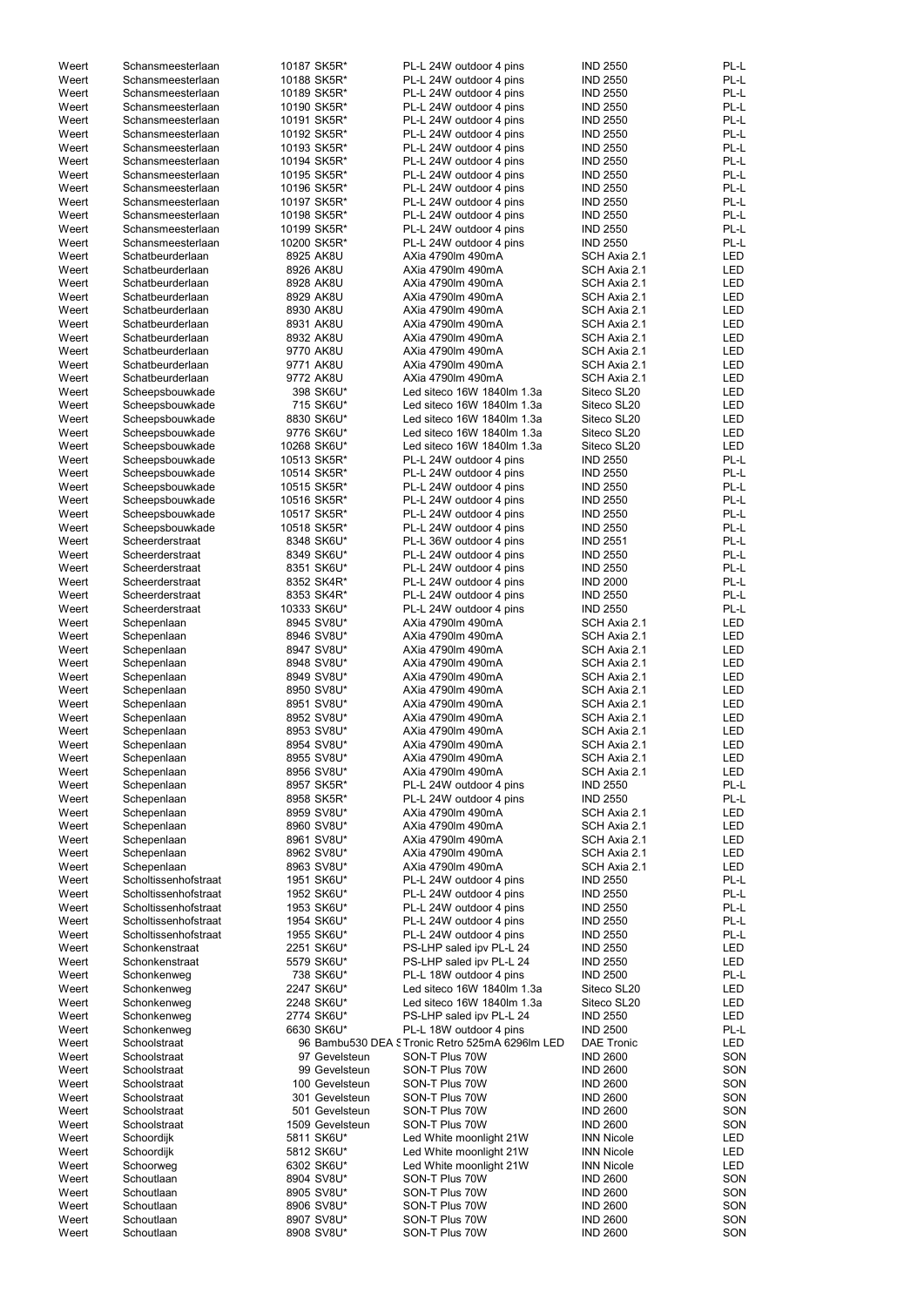| Weert | Schoutlaan                 |            | 8909 SV8U*      | SON-T Plus 70W             | <b>IND 2600</b>                      | SON    |
|-------|----------------------------|------------|-----------------|----------------------------|--------------------------------------|--------|
| Weert | Schoutlaan                 |            | 8910 SV10U*     | SON-T Plus 100W            | PHI SGS 203                          | SON    |
| Weert | Schoutlaan                 |            | 8912 SV10U*     | SON Pia Plus 100W          | PHI SGS 203                          | SON    |
| Weert | Schoutlaan                 |            | 8914 SV10U*     | SON-T Plus 150W            | <b>PHI SGS 203</b>                   | SON    |
| Weert | Schoutlaan                 |            | 8915 SV8U*      | SON-T Plus 70W             | <b>IND 2600</b>                      | SON    |
| Weert | Schoutlaan                 |            | 8916 SV8U*      | SON-T Plus 70W             | <b>IND 2600</b>                      | SON    |
| Weert | Schoutlaan                 |            | 8917 SV8U*      | SON-T Plus 70W             | <b>IND 2600</b>                      | SON    |
| Weert | Schoutlaan                 |            | 8918 SV8U*      | SON-T Plus 70W             | <b>IND 2600</b>                      | SON    |
| Weert | Schoutlaan                 |            | 8919 SV8U*      | SON-T Plus 70W             | <b>IND 2600</b>                      | SON    |
| Weert | Schoutlaan                 |            | 8920 SV8U*      | SON-T Plus 70W             | <b>IND 2600</b>                      | SON    |
| Weert | Schoutlaan                 |            | 8921 SV8U*      | SON-T Plus 70W             | <b>IND 2600</b>                      | SON    |
| Weert | Schoutlaan                 |            | 8922 SV8U*      | SON-T Plus 70W             | <b>IND 2600</b>                      | SON    |
| Weert | Schoutlaan                 |            | 8923 SV8U*      | SON-T Plus 70W             | <b>IND 2600</b>                      | SON    |
| Weert | Schoutlaan                 |            | 8924 AK9U       | SON Pia Plus 100W          | PHI SGS 203                          | SON    |
|       |                            |            | 8924 AK9U       |                            | PHI SGS 203                          | SON    |
| Weert | Schoutlaan                 |            |                 | SON Pia Plus 100W          |                                      |        |
| Weert | Schoutlaan                 |            | 8969 Grondspot  | CDM-TT 70W                 | Bega Grondspot CDM-TT 70 CDM         |        |
| Weert | Schoutlaan                 |            | 9959 SV8U*      | PL-L 55W outdoor 4 pins    | <b>IND 2570</b>                      | PL-L   |
| Weert | Schoutlaan                 |            | 9960 SV8U*      | PL-L 55W outdoor 4 pins    | <b>IND 2570</b>                      | PL-L   |
| Weert | Schoutlaan                 |            | 9961 SV8U*      | PL-L 55W outdoor 4 pins    | <b>IND 2570</b>                      | PL-L   |
| Weert | Schroevenakkerstra         |            | 1260 SK4R*      | PL-L 24W outdoor 4 pins    | <b>IND 2000</b>                      | PL-L   |
| Weert | Schroevenakkerstraa        |            | 1261 SK4R*      | PL-L 24W outdoor 4 pins    | <b>IND 2000</b>                      | PL-L   |
| Weert | Schroevenakkerstraa        |            | 1262 SK4R*      | PL-L 24W outdoor 4 pins    | <b>IND 2000</b>                      | PL-L   |
| Weert | <b>Schroevenakkerstra:</b> |            | 3391 SK4R*      | PL-L 24W outdoor 4 pins    | <b>IND 2000</b>                      | PL-L   |
| Weert | Schroevenakkerstra         |            | 3392 SK4R*      | PL-L 24W outdoor 4 pins    | <b>IND 2000</b>                      | PL-L   |
| Weert | Schuttebeemd               |            | 964 SK6U*       | PL-L 36W outdoor 4 pins    | <b>IND 2551</b>                      | PL-L   |
| Weert | Schuttebeemd               |            | 965 SK6U*       | PL-L 36W outdoor 4 pins    | <b>IND 2551</b>                      | PL-L   |
| Weert | Schuttebeemd               |            | 966 SK6U*       | PL-L 36W outdoor 4 pins    | <b>IND 2551</b>                      | PL-L   |
| Weert | Schuttebeemd               |            | 1121 SK6U*      | PL-L 24W outdoor 4 pins    | <b>IND 2550</b>                      | PL-L   |
| Weert | Schuttebeemd               |            | 1122 SK6U*      | PL-L 24W outdoor 4 pins    | <b>IND 2550</b>                      | PL-L   |
| Weert | Schuttebeemd               |            | 1218 SK6U*      | PL-L 36W outdoor 4 pins    | <b>IND 2551</b>                      | PL-L   |
| Weert | Schuttebeemd               |            | 1338 SK6U*      | PL-L 24W outdoor 4 pins    | <b>IND 2550</b>                      | PL-L   |
| Weert | Schuttebeemd               |            | 1339 SK6U*      | PL-L 24W outdoor 4 pins    | <b>IND 2550</b>                      | PL-L   |
| Weert | Schuttebeemd               |            | 1359 SK4R*      | <b>TL-D 18W</b>            | <b>IND 2050</b>                      | TL-D   |
| Weert | Schuttebeemd               |            | 1360 SK4R*      | <b>TL-D 18W</b>            | <b>IND 2050</b>                      | TL-D   |
| Weert | Schuttebeemd               |            | 1361 SK4R*      | <b>TL-D 18W</b>            | <b>IND 2050</b>                      | TL-D   |
| Weert | Schuttebeemd               |            | 1362 SK4R*      | <b>TL-D 18W</b>            | <b>IND 2050</b>                      | TL-D   |
| Weert | Schuttebeemd               |            | 1363 SK6U*      | PL-L 36W outdoor 4 pins    | <b>IND 2551</b>                      | PL-L   |
| Weert | Schuttebeemd               |            | 1364 SK6U*      | PL-L 36W outdoor 4 pins    | <b>IND 2551</b>                      | PL-L   |
| Weert | Schuttebeemd               |            | 1365 SK6U*      | PL-L 36W outdoor 4 pins    | <b>IND 2551</b>                      | PL-L   |
| Weert | Schuttebeemd               |            | 1366 SK6U*      | PL-L 36W outdoor 4 pins    | <b>IND 2551</b>                      | PL-L   |
| Weert | Schuttebeemd               |            | 1367 SK6U*      | PL-L 36W outdoor 4 pins    | <b>IND 2551</b>                      | PL-L   |
|       |                            |            |                 |                            |                                      |        |
| Weert | Schuttebeemd               |            | 1368 SK6U*      | PL-L 36W outdoor 4 pins    | <b>IND 2551</b>                      | PL-L   |
| Weert | Schuttebeemd               |            | 1465 SK6U*      | PL-L 24W outdoor 4 pins    | <b>IND 2550</b>                      | PL-L   |
| Weert | Schuttebeemd               |            | 1871 SK6U*      | PL-L 24W outdoor 4 pins    | <b>IND 2550</b>                      | PL-L   |
| Weert | Schuttebeemd               |            | 1872 SK6U*      | PL-L 24W outdoor 4 pins    | <b>IND 2550</b>                      | PL-L   |
| Weert | Schuttebeemd               |            | 1873 SK6U*      | PL-L 24W outdoor 4 pins    | <b>IND 2550</b>                      | PL-L   |
| Weert | Schuttebeemd               |            | 1874 SK6U*      | PL-L 24W outdoor 4 pins    | <b>IND 2550</b>                      | PL-L   |
| Weert | Schuttebeemd               |            | 1875 SK6U*      | PL-L 24W outdoor 4 pins    | <b>IND 2550</b>                      | PL-L   |
| Weert | Schuttebeemd               |            | 3213 SK6U*      | PL-L 24W outdoor 4 pins    | <b>IND 2550</b>                      | PL-L   |
| Weert | Schuttebeemd               |            | 3214 SK6U*      | PL-L 24W outdoor 4 pins    | <b>IND 2550</b>                      | PL-L   |
| Weert | Schuttebeemd               |            | 3215 SK6U*      | PL-L 24W outdoor 4 pins    | <b>IND 2550</b>                      | PL-L   |
| Weert | Schuttebeemd               |            | 3274 SK6U*      | PL-L 24W outdoor 4 pins    | <b>IND 2550</b>                      | PL-L   |
| Weert | Schuttebeemd               |            | 3275 SK6U*      | PL-L 24W outdoor 4 pins    | <b>IND 2550</b>                      | PL-L   |
| Weert | Schuttebeemd               |            | 3276 SK6U*      | PL-L 24W outdoor 4 pins    | <b>IND 2550</b>                      | PL-L   |
| Weert | Schuttebeemd               |            | 3277 SK6U*      | PL-L 24W outdoor 4 pins    | <b>IND 2550</b>                      | PL-L   |
| Weert | Schuttebeemd               |            | 3278 SK6U*      | PL-L 24W outdoor 4 pins    | <b>IND 2550</b>                      | PL-L   |
| Weert | Schuttebeemd               |            | 5725 SK6U*      | PL-L 24W outdoor 4 pins    | <b>IND 2550</b>                      | PL-L   |
| Weert | Schuttebeemd               |            | 5726 SK6U*      | PL-L 24W outdoor 4 pins    | <b>IND 2550</b>                      | PL-L   |
| Weert | Schuttebeemd               |            | 5727 SK6U*      | PL-L 24W outdoor 4 pins    | <b>IND 2550</b>                      | PL-L   |
| Weert | Schuttebeemd               |            | 5731 SK6U*      | PL-L 24W outdoor 4 pins    | <b>IND 2550</b>                      | PL-L   |
| Weert | Schuttebeemd               |            | 5731 SK6U*      | PL-L 24W outdoor 4 pins    | <b>IND 2550</b>                      | PL-L   |
| Weert | Schuttebeemd               |            | 8374 SK4R*      | <b>TL-D 18W</b>            | <b>IND 2050</b>                      | TL-D   |
| Weert | Schuttebeemd               |            | 8375 SK4R*      | <b>TL-D 18W</b>            | <b>IND 2050</b>                      | TL-D   |
| Weert | Schuttebeemd               |            | 8376 SK4R*      | <b>TL-D 18W</b>            | <b>IND 2050</b>                      | TL-D   |
| Weert | Schuttebeemd               |            | 8377 SK4R*      | PL-L 18W outdoor 4 pins    | <b>IND 2050</b>                      | PL-L   |
| Weert | Schuttebeemd               |            | 9718 Gevelsteun | PL-L 24W outdoor 4 pins    | <b>IND 2600</b>                      | PL-L   |
|       |                            | 6004 GT 36 |                 |                            |                                      | PL-S   |
| Weert | Schuttebeemd               |            | Gevelsteun      | PL-S 9W 2 pins             | Phl.FWC110 40 KP<br>Phl.FWC110 40 KP | PL-S   |
| Weert | Schuttebeemd               | 6004 GT 42 | Gevelsteun      | PL-S 9W 2 pins             |                                      |        |
| Weert | Schuttebeemd               | 6004 GT 48 | Gevelsteun      | PL-S 9W 2 pins             | PHI BWC 110                          | PL-S   |
| Weert | Schuttebeemd               | 6004 GT 54 | Gevelsteun      | PL-S 9W 2 pins             | Phl.FWC110 40 KP                     | PL-S   |
| Weert | Schuttebeemd               | 6004 GT 58 | Gevelsteun      | PL-S 9W 2 pins             | Phl.FWC110 40 KP                     | PL-S   |
| Weert | Schutterijlaan             |            | 5430 SK6U*      | PL-L 24W outdoor 4 pins    | <b>IND 2550</b>                      | PL-L   |
| Weert | Schutterijlaan             |            | 5431 SK6U*      | PL-L 24W outdoor 4 pins    | <b>IND 2550</b>                      | $PL-L$ |
| Weert | Schutterijlaan             |            | 5432 SK6U*      | PL-L 24W outdoor 4 pins    | <b>IND 2550</b>                      | PL-L   |
| Weert | Schutterijlaan             |            | 5433 SK6U*      | PL-L 24W outdoor 4 pins    | <b>IND 2550</b>                      | PL-L   |
| Weert | Schutterijlaan             |            | 5434 SK6U*      | PL-L 24W outdoor 4 pins    | <b>IND 2550</b>                      | PL-L   |
| Weert | Schutterijlaan             |            | 5435 AK6U       | PL-L 24W outdoor 4 pins    | <b>IND 2550</b>                      | PL-L   |
| Weert | Schutterijlaan             |            | 5436 SK6U*      | PL-L 24W outdoor 4 pins    | <b>IND 2550</b>                      | PL-L   |
| Weert | Sebaldusstraat             |            | 2341 SK6U*      | PL-L 24W outdoor 4 pins    | <b>IND 2550</b>                      | PL-L   |
| Weert | Sebaldusstraat             |            | 2342 SK6U*      | PL-L 24W outdoor 4 pins    | <b>IND 2550</b>                      | PL-L   |
| Weert | Sebaldusstraat             |            | 2343 SK6U*      | PL-L 24W outdoor 4 pins    | <b>IND 2550</b>                      | PL-L   |
| Weert | Sebaldusstraat             |            | 2344 SK6U*      | PL-L 24W outdoor 4 pins    | <b>IND 2550</b>                      | PL-L   |
| Weert | Sebaldusstraat             |            | 2345 SK6U*      | PL-L 24W outdoor 4 pins    | <b>IND 2550</b>                      | PL-L   |
| Weert | Sebaldusstraat             | 6004 CZ 13 | Gevelsteun      | PL-S 9W 2 pins             | Phl.FWC110 40 KP                     | PL-S   |
| Weert | Sebaldusstraat             | 6004 CZ 3  | Gevelsteun      | PL-S 9W 2 pins             | Phl.FWC110 40 KP                     | PL-S   |
| Weert | Seelenstraat               |            | 5233 SK6U*      | Led siteco 16W 1840lm 1.3a | Siteco SL20                          | LED    |
| Weert | Seelenstraat               |            | 5234 SK6U*      | Led siteco 16W 1840lm 1.3a | Siteco SL20                          | LED    |
|       |                            |            |                 |                            |                                      |        |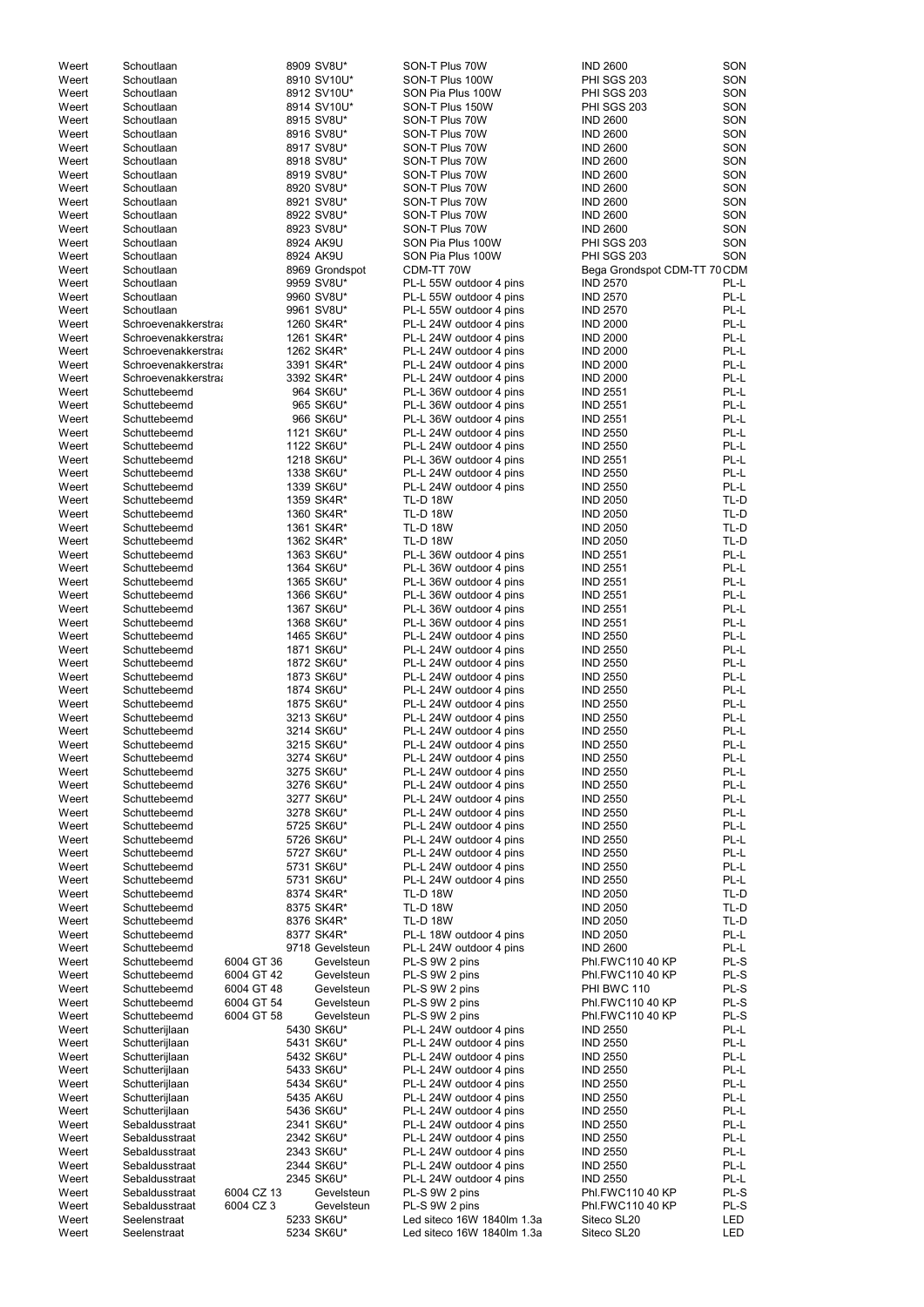| Weert | Seelenstraat                    | 5235 SK6U*   | Led siteco 16W 1840lm 1.3a | Siteco SL20             | LED        |
|-------|---------------------------------|--------------|----------------------------|-------------------------|------------|
| Weert | Seelenstraat                    | 5236 SK6U*   | Led siteco 16W 1840lm 1.3a | Siteco SL20             | LED        |
| Weert | Seelenstraat                    | 5237 SK6U*   | Led siteco 16W 1840lm 1.3a | Siteco SL20             | <b>LED</b> |
| Weert | Seelenstraat                    | 5238 AK6U    | Led siteco 16W 1840lm 1.3a | Siteco SL20             | LED        |
|       |                                 |              |                            |                         |            |
| Weert | Seelenstraat                    | 5239 SK6U*   | Led siteco 16W 1840lm 1.3a | Siteco SL20             | LED        |
| Weert | Seelenstraat                    | 5313 SK6U*   | Led siteco 16W 1840lm 1.3a | Siteco SL20             | <b>LED</b> |
| Weert | Seelenstraat                    | 5314 SK6U*   | Led siteco 16W 1840lm 1.3a | Siteco SL20             | <b>LED</b> |
| Weert | Serviliusstraat                 | 3030 AK7,5U  | PL-L 36W outdoor 4 pins    | <b>IND 2551</b>         | PL-L       |
| Weert | Serviliusstraat                 | 3031 AK7,5U  | PL-L 36W outdoor 4 pins    | <b>IND 2551</b>         | PL-L       |
|       |                                 |              |                            |                         |            |
| Weert | Serviliusstraat                 | 3032 AK7,5U  | PL-L 36W outdoor 4 pins    | <b>IND 2551</b>         | PL-L       |
| Weert | Serviliusstraat                 | 3033 SV8U*   | PL-L 36W outdoor 4 pins    | <b>IND 2551</b>         | PL-L       |
| Weert | Serviliusstraat                 | 3034 AK7,5U  | PL-L 36W outdoor 4 pins    | <b>IND 2551</b>         | PL-L       |
| Weert | Serviliusstraat                 | 3035 AK7,5U  | PL-L 36W outdoor 4 pins    | <b>IND 2551</b>         | PL-L       |
| Weert | Serviliusstraat                 | 3036 AK7,5U  | PL-L 36W outdoor 4 pins    | <b>IND 2551</b>         | PL-L       |
|       |                                 |              |                            |                         |            |
| Weert | Serviliusstraat                 | 3037 AK7,5U  | PL-L 36W outdoor 4 pins    | <b>IND 2551</b>         | PL-L       |
| Weert | Serviliusstraat                 | 3038 AK7,5U  | PL-L 36W outdoor 4 pins    | <b>IND 2551</b>         | PL-L       |
| Weert | Serviliusstraat                 | 3039 AK7,5U  | PL-L 36W outdoor 4 pins    | <b>IND 2551</b>         | PL-L       |
| Weert | Serviliusstraat                 | 3040 AK7,5U  | PL-L 36W outdoor 4 pins    | <b>IND 2551</b>         | PL-L       |
|       |                                 | 8849 SK4R*   |                            |                         |            |
| Weert | Serviliusstraat                 |              | LED 16W 2040lm             | <b>IND 2000</b>         | LED        |
| Weert | Serviliusstraat                 | 8850 SK4R*   | LED 16W 2040lm             | <b>IND 2000</b>         | <b>LED</b> |
| Weert | Serviliusstraat                 | 8851 SK4R*   | LED 16W 2040lm             | <b>IND 2000</b>         | <b>LED</b> |
| Weert | Serviliusstraat                 | 10614 SK3,5R | PL-L 18W outdoor 4 pins    | <b>IND 2400</b>         | PL-L       |
| Weert | Serviliusstraat                 | 10615 SK3,5R | PL-L 18W outdoor 4 pins    | <b>IND 2400</b>         | PL-L       |
| Weert | Serviliusstraat                 | 10616 SK3,5R | PL-L 18W outdoor 4 pins    | <b>IND 2400</b>         | PL-L       |
|       |                                 |              |                            |                         |            |
| Weert | Serviliusstraat                 | 10618 SK3,5R | PL-L 18W outdoor 4 pins    | <b>IND 2400</b>         | PL-L       |
| Weert | Serviliusstraat                 | 10619 SK3,5R | PL-L 18W outdoor 4 pins    | <b>IND 2400</b>         | PL-L       |
| Weert | Serviliusstraat                 | 10620 SK3,5R | PL-L 18W outdoor 4 pins    | <b>IND 2400</b>         | PL-L       |
| Weert | Serviliusstraat                 | 10621 SK3,5R | PL-L 18W outdoor 4 pins    | <b>IND 2400</b>         | PL-L       |
| Weert | Serviliusstraat                 | 10622 SK3,5R | PL-L 18W outdoor 4 pins    | <b>IND 2400</b>         | PL-L       |
|       |                                 |              |                            |                         |            |
| Weert | Serviliusstraat                 | 10624 SK3,5R | PL-L 18W outdoor 4 pins    | <b>IND 2400</b>         | PL-L       |
| Weert | Serviliusstraat                 | 10625 SK3,5R | PL-L 18W outdoor 4 pins    | <b>IND 2400</b>         | PL-L       |
| Weert | Serviliusstraat                 | 10626 SK3,5R | PL-L 18W outdoor 4 pins    | <b>IND 2400</b>         | PL-L       |
| Weert | Serviliusstraat                 | 10699 SK3,5R | PL-L 18W outdoor 4 pins    | <b>IND 2400</b>         | PL-L       |
| Weert |                                 | 10700 SK3,5R |                            |                         | PL-L       |
|       | Serviliusstraat                 |              | PL-L 18W outdoor 4 pins    | <b>IND 2400</b>         |            |
| Weert | Serviliusstraat                 | 11044 SK6U*  | PL-L 24W outdoor 4 pins    | <b>IND 2550</b>         | PL-L       |
| Weert | Serviliusstraat                 | 11045 SK6U*  | PL-L 24W outdoor 4 pins    | <b>IND 2550</b>         | PL-L       |
| Weert | Serviliusstraat                 | 11046 SK6U*  | PL-L 24W outdoor 4 pins    | <b>IND 2550</b>         | PL-L       |
| Weert | Serviliusstraat                 | 11047 SK4R*  | PL-L 24W outdoor 4 pins    | <b>IND 2000</b>         | PL-L       |
| Weert |                                 |              | LED 16W 2040lm             | <b>ASD Diamond Mini</b> | <b>LED</b> |
|       | Serviliusstraat                 | 12924 SK6U*  |                            |                         |            |
| Weert | Serviliusstraat                 | 12925 SK6U*  | LED 16W 2040lm             | <b>ASD Diamond Mini</b> | <b>LED</b> |
| Weert | Serviliusstraat                 | 12926 SK6U*  | LED 16W 2040lm             | <b>ASD Diamond Mini</b> | <b>LED</b> |
| Weert | Serviliusstraat                 | 12927 SK6U*  | LED 16W 2040lm             | <b>ASD Diamond Mini</b> | <b>LED</b> |
| Weert | Serviliusstraat                 | 12928 SK6U*  | LED 16W 2040lm             | <b>ASD Diamond Mini</b> | <b>LED</b> |
|       | Serviliusstraat                 |              |                            |                         |            |
| Weert |                                 | 12929 SK6U*  | LED 16W 2040lm             | <b>ASD Diamond Mini</b> | <b>LED</b> |
| Weert | Serviliusstraat                 | 12930 SK6U*  | LED 16W 2040lm             | <b>ASD Diamond Mini</b> | <b>LED</b> |
| Weert | Serviliusstraat                 | 12931 SK6U*  | LED 16W 2040lm             | <b>ASD Diamond Mini</b> | <b>LED</b> |
| Weert | Serviliusstraat<br>6006 KE 4    | Gevelsteun   | LED 9W                     | PHI BWC 110             | <b>LED</b> |
| Weert | s-Hertogenradestraa             | 1904 SK6U*   | PL-L 24W outdoor 4 pins    | <b>IND 2550</b>         | PL-L       |
|       |                                 |              |                            |                         |            |
| Weert | s-Hertogenradestraa             | 1905 SK6U*   | PL-L 24W outdoor 4 pins    | <b>IND 2550</b>         | PL-L       |
| Weert | s-Hertogenradestraa             | 2008 SK6U*   | PL-L 24W outdoor 4 pins    | <b>IND 2550</b>         | PL-L       |
| Weert | s-Hertogenradestraa             | 2009 SK6U*   | PL-L 24W outdoor 4 pins    | <b>IND 2550</b>         | PL-L       |
| Weert | s-Hertogenradestraa 6004 TS 6   | Gevelsteun   | PL-S 9W 2 pins             | Phl.FWC110 40 KP        | PL-S       |
| Weert | Siemkushofstraat                | 9824 SK4R*   | Lumin Led                  | <b>IND 2000</b>         | <b>LED</b> |
| Weert | Siemkushofstraat                | 9825 SK6U*   | PL-L 24W outdoor 4 pins    | <b>IND 2550</b>         | PL-L       |
|       |                                 |              |                            |                         |            |
| Weert | Siemkushofstraat                | 9826 SK6U*   | PL-L 24W outdoor 4 pins    | <b>IND 2550</b>         | PL-L       |
| Weert | Siemkushofstraat                | 9827 SK6U*   | PL-L 24W outdoor 4 pins    | <b>IND 2550</b>         | PL-L       |
| Weert | Siemkushofstraat                | 9828 SK4R*   | PL-L 24W outdoor 4 pins    | <b>IND 2000</b>         | PL-L       |
| Weert | Siemkushofstraat                | 9836 SK6U*   | PL-L 24W outdoor 4 pins    | <b>IND 2550</b>         | PL-L       |
| Weert | Siemkushofstraat                | 9837 SK6U*   | PL-L 24W outdoor 4 pins    | <b>IND 2550</b>         | PL-L       |
| Weert | Siemkushofstraat                | 9838 SK6U*   | PL-L 24W outdoor 4 pins    | <b>IND 2550</b>         | PL-L       |
|       |                                 |              |                            |                         |            |
| Weert | Siemkushofstraat                | 9839 SK6U*   | PL-L 24W outdoor 4 pins    | <b>IND 2550</b>         | PL-L       |
| Weert | Siemkushofstraat                | 9879 SK4R*   | Lumin Led                  | <b>IND 2000</b>         | LED        |
| Weert | Siemkushofstraat                | 9880 SK4R*   | Lumin Led                  | <b>IND 2000</b>         | <b>LED</b> |
| Weert | Siemkushofstraat                | 9881 SK6U*   | PL-L 24W outdoor 4 pins    | <b>IND 2550</b>         | PL-L       |
| Weert | Siemkushofstraat                | 9882 SK6U*   | PL-L 24W outdoor 4 pins    | <b>IND 2550</b>         | PL-L       |
| Weert | Siemkushofstraat                | 9883 SK6U*   | PL-L 24W outdoor 4 pins    | <b>IND 2550</b>         | PL-L       |
|       |                                 |              |                            |                         |            |
| Weert | Siemkushofstraat                | 10168 SK4R*  | PL-L 24W outdoor 4 pins    | <b>IND 2550</b>         | PL-L       |
| Weert | Siemkushofstraat                | 10169 SK4R*  | PL-L 24W outdoor 4 pins    | <b>IND 2550</b>         | PL-L       |
| Weert | Slachterijstraat                | 2287 SK6U*   | PL-L 80W outdoor 4 pins    | <b>IND 2571</b>         | PL-L       |
| Weert | Slachterijstraat                | 7455 SK6U*   | PL-L 80W outdoor 4 pins    | <b>IND 2571</b>         | PL-L       |
| Weert | Slachterijstraat                | 7456 SK6U*   | PL-L 80W outdoor 4 pins    | <b>IND 2571</b>         | PL-L       |
|       |                                 |              |                            |                         |            |
| Weert | Slachterijstraat                | 7457 SK6U*   | PL-L 80W outdoor 4 pins    | <b>IND 2571</b>         | PL-L       |
| Weert | Sleutelbloemstraat              | 9849 SK6U*   | Lumin Led                  | <b>IND 2550</b>         | LED        |
| Weert | Sleutelbloemstraat              | 9900 SK6U*   | Lumin Led                  | <b>IND 2550</b>         | LED        |
| Weert | Sleutelbloemstraat              | 9901 SK6U*   | Lumin Led                  | <b>IND 2550</b>         | LED        |
| Weert | Sleutelbloemstraat              | 9902 SK6U*   | Lumin Led                  | <b>IND 2550</b>         | <b>LED</b> |
|       |                                 |              |                            |                         |            |
| Weert | Sleutelbloemstraat<br>6002 CJ 7 | Gevelsteun   | PL-S 9W 2 pins             | Phl.FWC110 40 KP        | PL-S       |
| Weert | Slotstraat                      | 437 SK6U*    | PL-L 24W outdoor 4 pins    | <b>IND 2550</b>         | PL-L       |
| Weert | Slotstraat                      | 438 SK6U*    | PL-L 24W outdoor 4 pins    | <b>IND 2550</b>         | PL-L       |
| Weert | Slotstraat                      | 3594 SK6U*   | PL-L 24W outdoor 4 pins    | <b>IND 2550</b>         | PL-L       |
| Weert | Slotstraat                      | 3595 SK6U*   | PL-L 24W outdoor 4 pins    | <b>IND 2550</b>         | PL-L       |
|       |                                 |              |                            |                         |            |
| Weert | Slotstraat                      | 9397 SK6U*   | PL-L 24W outdoor 4 pins    | <b>IND 2550</b>         | PL-L       |
| Weert | Slotstraat                      | 10342 SK3,5R | PL-L 18W outdoor 4 pins    | <b>IND 2400</b>         | PL-L       |
| Weert | 6001 XV 29<br>Slotstraat        | Gevelsteun   | PL-S 9W 2 pins             | Phl.FWC110 40 KP        | PL-S       |
| Weert | Smalbeekpad                     | 8500 SK5U*   | PL-L 24W outdoor 4 pins    | <b>IND 2600</b>         | PL-L       |
| Weert | Smalbeekpad                     | 8501 SK5U*   | PL-L 24W outdoor 4 pins    | <b>IND 2600</b>         | PL-L       |
| Weert | Smalbeekpad                     | 8502 SK5U*   | PL-L 24W outdoor 4 pins    | <b>IND 2600</b>         | PL-L       |
|       |                                 |              |                            |                         |            |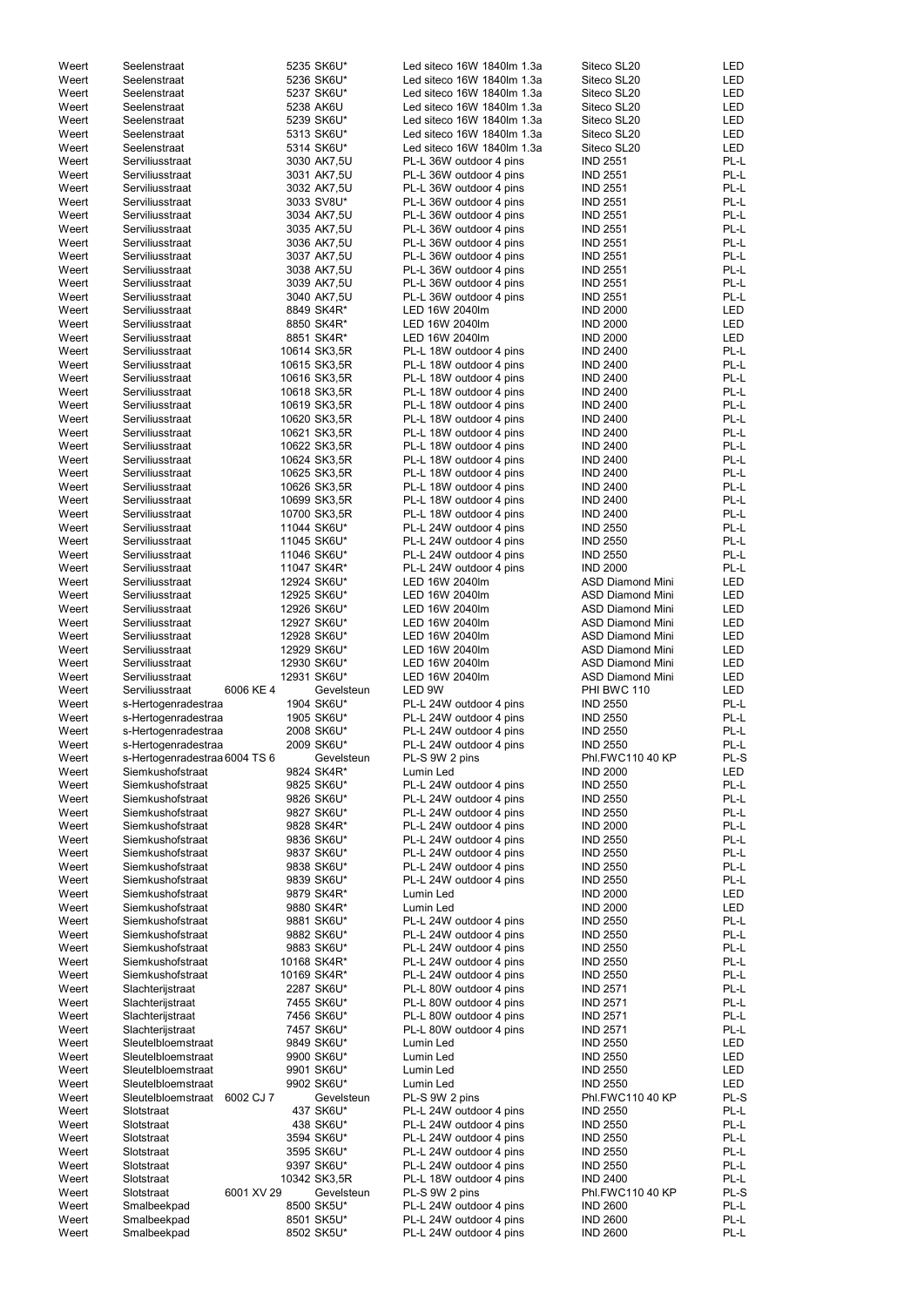| Weert          | Smalbeekpad                |              | 8505 SK5U*             | PL-L 24W outdoor 4 pins                            | <b>IND 2600</b>                    | PL-L         |
|----------------|----------------------------|--------------|------------------------|----------------------------------------------------|------------------------------------|--------------|
| Weert          | Smalbeekpad                |              | 8506 SK5U*             | PL-L 24W outdoor 4 pins                            | <b>IND 2600</b>                    | PL-L         |
| Weert          | Smalbeekpad                |              | 8507 SK5U*             | PL-L 24W outdoor 4 pins                            | <b>IND 2600</b>                    | PL-L         |
| Weert          | Smalbeekpad                |              | 8508 SK5U*             | PL-L 24W outdoor 4 pins                            | <b>IND 2600</b>                    | PL-L         |
| Weert          | Smalbeekpad                |              | 8511 SK5U*             | PL-L 24W outdoor 4 pins                            | <b>IND 2600</b>                    | PL-L         |
| Weert          | Smalbeekpad                |              | 8512 SK5U*             | PL-L 24W outdoor 4 pins                            | <b>IND 2600</b>                    | PL-L         |
| Weert          | Smalbeekpad                |              | 8513 SK5U*             | PL-L 24W outdoor 4 pins                            | <b>IND 2600</b>                    | PL-L         |
| Weert          | Smalbeekpad                |              | 8516 SK5U*             | PL-L 24W outdoor 4 pins                            | <b>IND 2600</b>                    | PL-L         |
| Weert          | Smalbeekpad                |              | 8517 SK5U*             | PL-L 24W outdoor 4 pins                            | <b>IND 2600</b>                    | PL-L         |
| Weert          | Smalbeekpad                |              | 8518 SK5U*             | PL-L 24W outdoor 4 pins                            | <b>IND 2600</b>                    | PL-L         |
| Weert          | Smalbeekpad                |              | 8521 SK5U*             | PL-L 24W outdoor 4 pins                            | <b>IND 2600</b>                    | PL-L         |
| Weert          | Smalbeekpad                |              | 8522 SK5U*             | PL-L 24W outdoor 4 pins                            | <b>IND 2600</b>                    | PL-L         |
| Weert          | Smeetjeshofstraat          |              | 862 SK4R*              | PS-LHP saled ipv PL-L 24                           | <b>IND 2000</b>                    | LED          |
| Weert          | Smeetjeshofstraat          |              | 7232 SK4R*             | PS-LHP saled ipv PL-L 24                           | <b>IND 2000</b>                    | LED          |
| Weert          | Smeetjeshofstraat          |              | 7233 SK4R*             | PS-LHP saled ipv PL-L 24                           | <b>IND 2000</b>                    | <b>LED</b>   |
| Weert          | Smeetjeshofstraat          |              | 7234 SK4R*             | PS-LHP saled ipv PL-L 24                           | <b>IND 2000</b>                    | LED          |
| Weert          | Smeetjeshofstraat          |              | 7667 SK4R*             | PS-LHP saled ipv PL-L 24                           | <b>IND 2000</b>                    | LED          |
| Weert          | Smeetjeshofstraat          |              | 7668 SK4R*             | PS-LHP saled ipv PL-L 24                           | <b>IND 2000</b>                    | LED          |
| Weert          | Smeetjeshofstraat          |              | 7669 SK4R*             | PS-LHP saled ipv PL-L 24                           | <b>IND 2000</b>                    | LED          |
| Weert          | Smeetspassage              |              |                        | 12455 DAE Farola BAMI Tronic led 10 1600lm         | <b>DAE Tronic</b>                  | LED          |
| Weert          | Smeetspassage              |              |                        | 12456 DAE Farola BAMI Tronic led 10 1600lm         | <b>DAE Tronic</b>                  | <b>LED</b>   |
| Weert          | Smeetspassage              |              |                        | 12457 DAE Farola BAMI Tronic led 10 1600lm         | <b>DAE Tronic</b>                  | LED          |
| Weert          | Smeetspassage              |              | 12458 Gevelsteun       | Tronic led 10 1600lm                               | <b>DAE Tronic</b>                  | LED          |
| Weert          | Smeetspassage              |              | 12459 Gevelsteun       | Tronic led 10 1600lm                               | <b>DAE Tronic</b>                  | LED          |
| Weert          | Smidse                     |              | 12585 SK6U*            | Saled LSS ipv sox 26                               | <b>SCH Altr-2</b>                  | LED          |
| Weert          | Smidse                     |              | 12587 SK6U*            | Saled LSS ipv sox 26                               | <b>SCH Altr-2</b>                  | LED          |
| Weert          | Smidse                     |              | 12590 SK6U*            | PS-LHP saled ipv PL-L 24                           | <b>IND 2550</b>                    | LED          |
| Weert          | Smidse                     |              | 12592 SK4R*            | PL-T 42W 4 pins                                    | PHI Decoscene DBP522               | PL-T         |
| Weert          | Smidse                     |              | 12594 SK4R*            | PL-T 42W 4 pins                                    | PHI Decoscene DBP522               | PL-T         |
| Weert          | Smidse                     |              | 12596 SK4R*            | PL-T 42W 4 pins                                    | PHI Decoscene DBP522               | PL-T         |
| Weert          | Smidse                     |              | 12619 SK6U*            | PS-LHP saled ipv PL-L 24                           | <b>IND 2550</b>                    | LED          |
| Weert          | Sophiestraat               |              | 1536 SK6U*             | PL-L 24W outdoor 4 pins                            | <b>IND 2550</b>                    | PL-L         |
| Weert          | Sophiestraat               |              | 1537 SK6U*             | PL-L 24W outdoor 4 pins                            | <b>IND 2550</b>                    | PL-L         |
| Weert          | Sophiestraat               |              | 1538 SK6U*             | PL-L 24W outdoor 4 pins                            | <b>IND 2550</b>                    | PL-L         |
| Weert          | Sophiestraat               |              | 1539 SK6U*             | PL-L 24W outdoor 4 pins                            | <b>IND 2550</b>                    | PL-L         |
| Weert          | Sophiestraat               |              | 1805 SK6U*             | PL-L 24W outdoor 4 pins                            | <b>IND 2550</b>                    | PL-L         |
| Weert          | Sophiestraat               |              | 1806 SK6U*             | PL-L 24W outdoor 4 pins                            | <b>IND 2550</b>                    | PL-L         |
| Weert          | Sophiestraat               |              | 1807 SK6U*             | PL-L 24W outdoor 4 pins                            | <b>IND 2550</b>                    | PL-L         |
| Weert          | Sophiestraat               |              | 1808 SK6U*             | PL-L 24W outdoor 4 pins                            | <b>IND 2550</b>                    | PL-L         |
| Weert          | Spechtebaan                |              | 4230 SK6U*             | Led White moonlight 21W                            | <b>INN Nicole</b>                  | <b>LED</b>   |
| Weert          | Spikstraat                 |              | 4606 AV6U              | Led White moonlight 21W                            | <b>INN Nicole</b>                  | <b>LED</b>   |
| Weert          | Spikstraat                 |              | 4607 SK6U*             | Led White moonlight 21W                            | <b>INN Nicole</b>                  | <b>LED</b>   |
| Weert          | Spinnerstraat              |              | 4090 SK4R*             | PL-L 24W outdoor 4 pins                            | <b>IND 2000</b>                    | PL-L         |
| Weert          | Spinnerstraat              |              | 4091 SK4R*             | PL-L 24W outdoor 4 pins                            | <b>IND 2000</b>                    | PL-L         |
| Weert          | Spinnerstraat              |              | 4092 SK4R*             | PL-L 24W outdoor 4 pins                            | <b>IND 2000</b>                    | PL-L         |
| Weert          | Spinnerstraat              |              | 4093 SK4R*             | PL-L 24W outdoor 4 pins                            | <b>IND 2000</b>                    | PL-L         |
| Weert          | Spoorstraat                |              | 321 SK6U*              | PL-L 24W outdoor 4 pins                            | <b>IND 2550</b>                    | PL-L         |
| Weert          | Spoorstraat                |              | 322 SK6U*              | PL-L 24W outdoor 4 pins                            | <b>IND 2550</b>                    | PL-L         |
| Weert          | Spoorstraat                |              | 323 SK6U*              | PL-L 24W outdoor 4 pins                            | <b>IND 2550</b>                    | PL-L         |
| Weert          | Spoorstraat                |              | 1917 SK6U*             | PL-L 24W outdoor 4 pins                            | <b>IND 2550</b>                    | PL-L         |
| Weert          | Spoorstraat                |              | 2408 SK6U*             | PL-L 24W outdoor 4 pins                            | <b>IND 2550</b>                    | PL-L         |
| Weert          | Spoorstraat                |              | 2409 SK6U*             | PL-L 24W outdoor 4 pins                            | <b>IND 2550</b>                    | PL-L         |
| Weert          | Spoorstraat                |              | 6322 SK6U*             | PL-L 24W outdoor 4 pins                            | <b>IND 2550</b>                    | PL-L         |
| Weert          | Spoorstraat                | 6001 VD 18   | 6323 SK4R*<br>AK3R     | PL-L 24W outdoor 4 pins                            | <b>IND 2000</b>                    | PL-L<br>PL-L |
| Weert<br>Weert | Spoorstraat<br>Spoorstraat | 6001 VD 18 1 | AK3R                   | PL-L 18W outdoor 4 pins<br>PL-L 18W outdoor 4 pins | <b>IND 2400</b><br><b>IND 2400</b> | PL-L         |
| Weert          | Spoorstraat                | 6001 VD 34   | Gevelsteun             | PL-S 9W 2 pins                                     | Phl.FWC110 40 KP                   | PL-S         |
| Weert          | Sportstraat                |              | 2176 AK8U              | SON-T Plus 70W                                     | <b>IND 2600</b>                    | SON          |
| Weert          | Sportstraat                |              | 2177 AK8U              | SON-T Plus 70W                                     | <b>IND 2600</b>                    | SON          |
| Weert          | Sportstraat                |              | 2178 AK8U              | SON-T Plus 70W                                     | <b>IND 2600</b>                    | SON          |
| Weert          | Sportstraat                |              | 3195 AK8U              | SON-T Plus 70W                                     | <b>IND 2600</b>                    | SON          |
| Weert          | Sportstraat                |              | 4968 SV9U              | Led Sox bulb                                       | <b>PHI SRS 201</b>                 | LED          |
| Weert          | Sportstraat                |              | 4968 SV9U              | Led Sox bulb                                       | <b>PHI SRS 201</b>                 | LED          |
| Weert          | Sportstraat                |              | 4969 SV9U              | Led Sox bulb                                       | <b>PHI SRS 201</b>                 | LED          |
| Weert          | Sportstraat                |              | 4969 SV9U              | Led Sox bulb                                       | <b>PHI SRS 201</b>                 | <b>LED</b>   |
| Weert          | Sportstraat                |              | 4970 SV9U              | Led Sox bulb                                       | <b>PHI SRS 201</b>                 | LED          |
| Weert          | Sportstraat                |              | 4972 SV9U              | Led Sox bulb                                       | <b>PHI SRS 201</b>                 | LED          |
| Weert          | Sportstraat                |              | 4974 SV9U              | Led Sox bulb                                       | <b>PHI SRS 201</b>                 | <b>LED</b>   |
| Weert          | Sportstraat                |              | 4974 SV9U              | Led Sox bulb                                       | <b>PHI SRS 201</b>                 | <b>LED</b>   |
| Weert          | Sportstraat                |              | 5050 SK6U*             | PL-L 24W outdoor 4 pins                            | <b>IND 2550</b>                    | PL-L         |
| Weert          | Sportstraat                |              | 5051 SK6U*             | PL-L 24W outdoor 4 pins                            | <b>IND 2550</b>                    | PL-L         |
| Weert          | Sportstraat                | 10072 VIP    |                        | <b>TL-D 58W</b>                                    | Reclame bord verlicht              | TL-D         |
| Weert          | Sportstraat                | 10072 VIP    |                        | <b>TL-D 58W</b>                                    | Reclame bord verlicht              | TL-D         |
| Weert          | Sportstraat                | 10072 VIP    |                        | <b>TL-D 58W</b>                                    | Reclame bord verlicht              | TL-D         |
| Weert          | Sportstraat                |              | 13131 Pallas 4 Special | Anna 4 segmenten                                   | Anna                               | LED          |
| Weert          | Sportstraat                |              | 13132 Pallas 4 Special | Anna 4 segmenten                                   | Anna                               | LED          |
| Weert          | Sportstraat                |              | 13133 Pallas 4 Special | Anna 4 segmenten                                   | Anna                               | LED          |
| Weert          | Sportstraat                |              | 13134 Pallas 4 Special | Anna 4 segmenten                                   | Anna                               | LED          |
| Weert          | Sportstraat                |              | 13135 Pallas 4 Special | Anna 4 segmenten                                   | Anna                               | LED          |
| Weert          | Sportstraat                |              | 13136 Pallas 4 Special | Anna 4 segmenten                                   | Anna                               | LED          |
| Weert          | Sportstraat                |              | 13137 Pallas 4 Special | Anna 4 segmenten                                   | Anna                               | LED          |
| Weert          | Sportstraat                |              | 13138 Pallas 4 Special | Anna 4 segmenten                                   | Anna                               | LED          |
| Weert          | Sprangstraat               |              | 276 SK6U*              | PL-L 24W outdoor 4 pins                            | <b>IND 2550</b>                    | PL-L         |
| Weert          | Sprangstraat               |              | 953 SK6U*              | PL-L 24W outdoor 4 pins                            | <b>IND 2550</b>                    | PL-L         |
| Weert          | Sprangstraat               |              | 1226 SK6U*             | PL-L 24W outdoor 4 pins                            | <b>IND 2550</b>                    | PL-L         |
| Weert          | Sprangstraat               |              | 1227 SK4R*             | PL-L 24W outdoor 4 pins                            | <b>IND 2000</b>                    | PL-L         |
| Weert          | Sprangstraat               |              | 1228 SK4R*             | PL-L 24W outdoor 4 pins                            | <b>IND 2000</b>                    | PL-L         |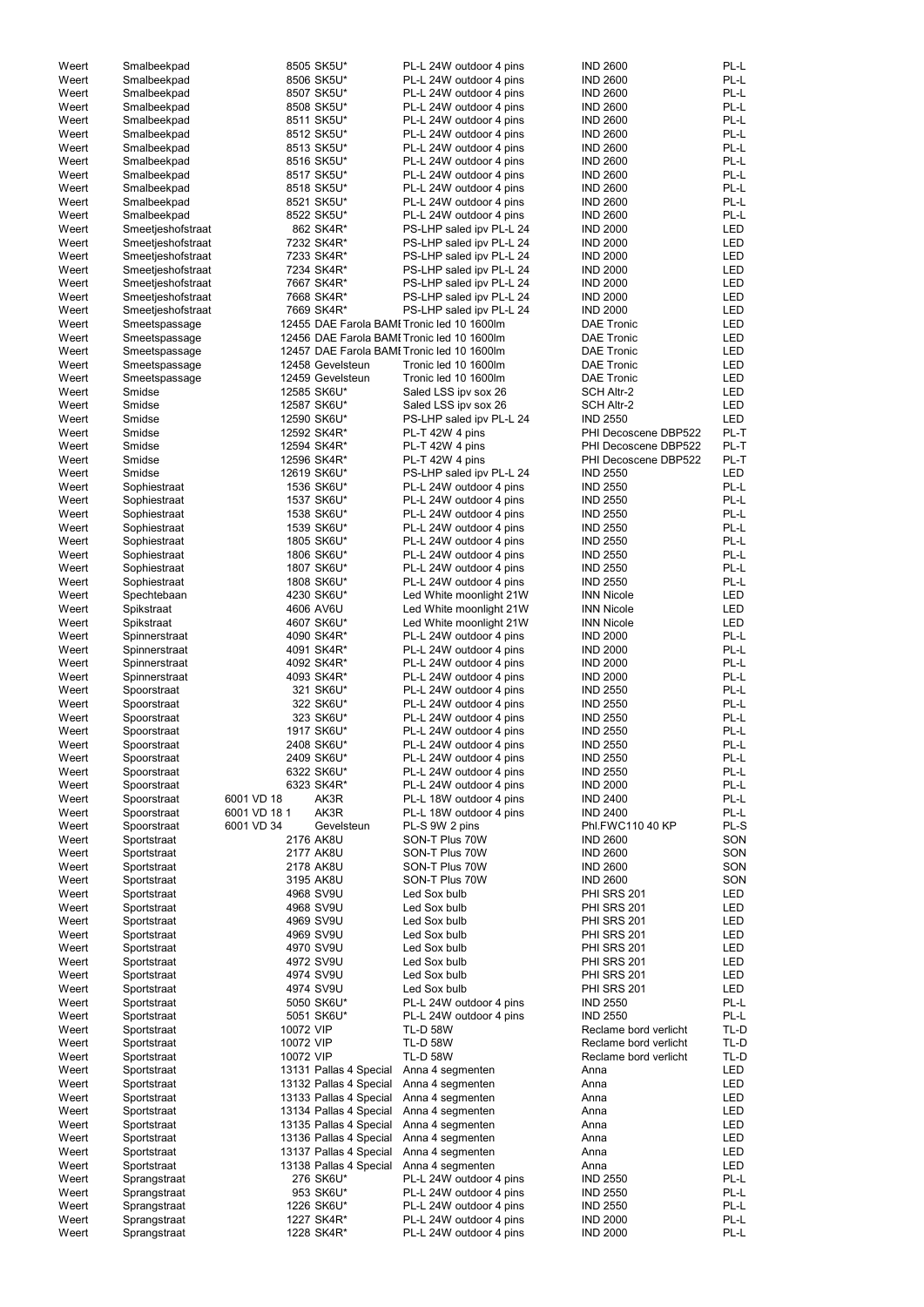| Weert | Sprangstraat         | 1229 SK6U*                             | PL-L 24W outdoor 4 pins                         | <b>IND 2550</b>         | PL-L       |
|-------|----------------------|----------------------------------------|-------------------------------------------------|-------------------------|------------|
| Weert | Sprangstraat         | 3328 SK6U*                             | PL-L 24W outdoor 4 pins                         | <b>IND 2550</b>         | PL-L       |
| Weert | Sprangstraat         | 4310 SK6U*                             | PL-L 24W outdoor 4 pins                         | <b>IND 2550</b>         | PL-L       |
| Weert |                      | 5284 SK4R*                             | PL-L 24W outdoor 4 pins                         | <b>IND 2000</b>         | PL-L       |
|       | Sprangstraat         |                                        |                                                 |                         |            |
| Weert | St. Antoniusstraat   | 12362 SK4,50R                          | Friso Kramer led 2400lm                         | <b>Lightwell FK</b>     | LED        |
| Weert | St. Antoniusstraat   | 12363 SK4,50R                          | Friso Kramer led 2400lm                         | <b>Lightwell FK</b>     | LED        |
| Weert | St. Antoniusstraat   | 12364 SK4,50R                          | Friso Kramer led 2400lm                         | <b>Lightwell FK</b>     | LED        |
| Weert | St. Antoniusstraat   | 12365 SK4,50R                          | Friso Kramer led 2400lm                         | <b>Lightwell FK</b>     | <b>LED</b> |
| Weert | St. Antoniusstraat   | 12366 SK4,50R                          | Friso Kramer led 2400lm                         | <b>Lightwell FK</b>     | LED        |
| Weert | St. Antoniusstraat   | 12367 SK4,50R                          | Friso Kramer led 2400lm                         | <b>Lightwell FK</b>     | <b>LED</b> |
| Weert | St. Antoniusstraat   | 12368 SK4,50R                          | Friso Kramer led 1800lm                         | <b>Lightwell FK</b>     | <b>LED</b> |
| Weert | St. Antoniusstraat   | 12369 SK4,50R                          | Friso Kramer led 1800lm                         | <b>Lightwell FK</b>     | LED        |
| Weert | St. Antoniusstraat   | 12370 SK4,50R                          | Friso Kramer led 2400lm                         | <b>Lightwell FK</b>     | <b>LED</b> |
| Weert | St. Antoniusstraat   | 12371 SK4,50R                          | Friso Kramer led 1800lm                         | <b>Lightwell FK</b>     | LED        |
| Weert | St. Antoniusstraat   | 12373 SK4,50R                          | Friso Kramer led 2400lm                         | <b>Lightwell FK</b>     | <b>LED</b> |
| Weert | St. Antoniusstraat   | 12374 SK4,50R                          | Friso Kramer led 1800lm                         | <b>Lightwell FK</b>     | <b>LED</b> |
| Weert | St. Antoniusstraat   | 12375 SK4,50R                          | Friso Kramer led 2400lm                         | <b>Lightwell FK</b>     | <b>LED</b> |
| Weert | St. Antoniusstraat   | 12376 SK4,50R                          | Friso Kramer led 1800lm                         | <b>Lightwell FK</b>     | <b>LED</b> |
| Weert | St. Antoniusstraat   | 12377 SK4,50R                          | Friso Kramer led 2400lm                         | <b>Lightwell FK</b>     | LED        |
| Weert | St. Antoniusstraat   | 12378 SK4,50R                          | Friso Kramer led 1800lm                         | <b>Lightwell FK</b>     | LED        |
| Weert | St. Antoniusstraat   | 12379 SK4,50R                          | Friso Kramer led 1800lm                         | <b>Lightwell FK</b>     | LED        |
| Weert |                      |                                        | Friso Kramer led 1800lm                         |                         | LED        |
|       | St. Antoniusstraat   | 12380 SK4,50R                          |                                                 | <b>Lightwell FK</b>     |            |
| Weert | St. Antoniusstraat   | 12381 SK4,50R                          | Friso Kramer led 1800lm                         | <b>Lightwell FK</b>     | <b>LED</b> |
| Weert | St. Antoniusstraat   | 12382 SK4,50R                          | Friso Kramer led 1800lm                         | <b>Lightwell FK</b>     | LED        |
| Weert | St. Antoniusstraat   | 12383 SK4,50R                          | Friso Kramer led 1800lm                         | <b>Lightwell FK</b>     | <b>LED</b> |
| Weert | St. Antoniusstraat   | 12384 SK4,50R                          | Friso Kramer led 1800lm                         | Lightwell FK            | <b>LED</b> |
| Weert | St. Apolloniastraat  | 1460 SK6U*                             | PL-L 24W outdoor 4 pins                         | <b>IND 2550</b>         | PL-L       |
| Weert | St. Apolloniastraat  | 1461 SK6U*                             | PL-L 24W outdoor 4 pins                         | <b>IND 2550</b>         | PL-L       |
| Weert | St. Apolloniastraat  | 1462 SK6U*                             | PL-L 24W outdoor 4 pins                         | <b>IND 2550</b>         | PL-L       |
| Weert | St. Apolloniastraat  | 1463 SK6U*                             | PL-L 24W outdoor 4 pins                         | <b>IND 2550</b>         | PL-L       |
| Weert | St. Apolloniastraat  | 2239 SK6U*                             | PL-L 24W outdoor 4 pins                         | <b>IND 2550</b>         | PL-L       |
| Weert | St. Apolloniastraat  | 2240 SK6U*                             | PL-L 24W outdoor 4 pins                         | <b>IND 2550</b>         | PL-L       |
| Weert | St. Barbaraplein     | 10534 SK4,50R                          | PS-C saled ipv PL-T 32                          | PHI PhTorino            | LED        |
| Weert | St. Barbaraplein     | 10534 SK4,50R                          | PS-C saled ipv PL-T 32                          | PHI PhTorino            | <b>LED</b> |
| Weert | St. Barbaraplein     | 10535 SK4,50R                          | PS-C saled ipv PL-T 32                          | PHI PhTorino            | LED        |
| Weert | St. Barbaraplein     | 10535 SK4,50R                          | PS-C saled ipv PL-T 32                          | PHI PhTorino            | <b>LED</b> |
| Weert |                      |                                        |                                                 | <b>PHI PhTorino</b>     |            |
|       | St. Barbaraplein     | 10536 SK4,50R                          | PS-C saled ipv PL-T 32                          |                         | LED        |
| Weert | St. Barbaraplein     | 10536 SK4,50R                          | PS-C saled ipv PL-T 32                          | PHI PhTorino            | LED        |
| Weert | St. Barbaraplein     | 10537 SK4,50R                          | PS-C saled ipv PL-T 32                          | PHI PhTorino            | LED        |
| Weert | St. Barbaraplein     | 10537 SK4,50R                          | PS-C saled ipv PL-T 32                          | PHI PhTorino            | <b>LED</b> |
| Weert | St. Barbaraplein     | 10538 SK4,50R                          | PS-C saled ipv PL-T 32                          | PHI PhTorino            | <b>LED</b> |
| Weert | St. Barbaraplein     | 10538 SK4,50R                          | PS-C saled ipv PL-T 32                          | PHI PhTorino            | <b>LED</b> |
| Weert | St. Barbaraplein     | 10539 SK4,50R                          | PS-C saled ipv PL-T 32                          | PHI PhTorino            | LED        |
| Weert | St. Barbaraplein     | 10539 SK4,50R                          | PS-C saled ipv PL-T 32                          | PHI PhTorino            | <b>LED</b> |
| Weert | St. Barbaraplein     | 10540 SK4,50R                          | PS-C saled ipv PL-T 32                          | PHI PhTorino            | LED        |
| Weert | St. Barbaraplein     | 10540 SK4,50R                          | PS-C saled ipv PL-T 32                          | PHI PhTorino            | LED        |
| Weert | St. Barbaraplein     | 10541 SK4,50R                          | PS-C saled ipv PL-T 32                          | PHI PhTorino            | LED        |
| Weert | St. Barbaraplein     | 10541 SK4,50R                          | PS-C saled ipv PL-T 32                          | PHI PhTorino            | <b>LED</b> |
| Weert | St. Barbaraplein     | 10542 SK4,50R                          | PS-C saled ipv PL-T 32                          | PHI PhTorino            | <b>LED</b> |
| Weert | St. Barbaraplein     | 10542 SK4,50R                          | PS-C saled ipv PL-T 32                          | PHI PhTorino            | <b>LED</b> |
| Weert | St. Barbaraplein     | 10543 SK4,50R                          | PS-C saled ipv PL-T 32                          | PHI PhTorino            | LED        |
|       |                      |                                        |                                                 |                         | <b>LED</b> |
| Weert | St. Barbaraplein     | 10543 SK4,50R                          | PS-C saled ipv PL-T 32                          | PHI PhTorino            |            |
| Weert | St. Barbaraplein     | 10544 SK4,50R                          | PS-C saled ipv PL-T 32                          | PHI PhTorino            | LED        |
| Weert | St. Barbaraplein     | 10544 SK4,50R                          | PS-C saled ipv PL-T 32                          | PHI PhTorino            | LED        |
| Weert | St. Barbaraplein     | 10545 SK4,50R                          | PS-C saled ipv PL-T 32                          | PHI PhTorino            | LED        |
| Weert | St. Barbaraplein     | 10545 SK4,50R                          | PS-C saled ipv PL-T 32                          | PHI PhTorino            | <b>LED</b> |
| Weert | St. Barbaraplein     | 10546 SK4,50R                          | PS-C saled ipv PL-T 32                          | PHI PhTorino            | <b>LED</b> |
| Weert | St. Barbaraplein     | 10546 SK4,50R                          | PS-C saled ipv PL-T 32                          | <b>PHI PhTorino</b>     | LED        |
| Weert | St. Barbaraplein     | 10547 SK4,50R                          | PS-C saled ipv PL-T 32                          | PHI PhTorino            | <b>LED</b> |
| Weert | St. Barbaraplein     | 10547 SK4,50R                          | PS-C saled ipv PL-T 32                          | PHI PhTorino            | LED        |
| Weert | St. Barbaraplein     | 10548 SK4,50R                          | PS-C saled ipv PL-T 32                          | PHI PhTorino            | <b>LED</b> |
| Weert | St. Barbaraplein     | 10548 SK4,50R                          | PS-C saled ipv PL-T 32                          | <b>PHI PhTorino</b>     | LED        |
| Weert | St. Barbaraplein     | 10549 SK4,50R                          | PS-C saled ipv PL-T 32                          | PHI PhTorino            | <b>LED</b> |
| Weert | St. Barbaraplein     | 10549 SK4,50R                          | PS-C saled ipv PL-T 32                          | PHI PhTorino            | LED        |
| Weert | St. Catharinastraat  | 12412 SK4,50R                          | Friso Kramer led 1800lm                         | Lightwell FK            | <b>LED</b> |
| Weert | St. Catharinastraat  | 12413 SK4,50R                          | Friso Kramer led 2400lm                         | <b>Lightwell FK</b>     | <b>LED</b> |
| Weert | St. Catharinastraat  | 12414 SK4,50R                          | Friso Kramer led 2400lm                         | <b>Lightwell FK</b>     | <b>LED</b> |
| Weert | St. Catharinastraat  | 12415 SK4,50R                          | Friso Kramer led 1800lm                         | <b>Lightwell FK</b>     | <b>LED</b> |
| Weert | St. Cornelisplein    |                                        | 1247 A+GTrend (mast Crius Led vervanger PL-c 26 | A+GTrend 6000 Industria | <b>LED</b> |
|       |                      |                                        |                                                 |                         | <b>LED</b> |
| Weert | St. Cornelisplein    |                                        | 1247 A+GTrend (mast Crius Led vervanger PL-c 26 | A+GTrend 6000 Industria |            |
| Weert | St. Cornelisplein    |                                        | 1248 A+GTrend (mast Crius Led vervanger PL-c 26 | A+GTrend 6000 Industria | <b>LED</b> |
| Weert | St. Cornelisplein    |                                        | 1248 A+GTrend (mast Crius Led vervanger PL-c 26 | A+GTrend 6000 Industria | LED        |
| Weert | St. Cornelisplein    |                                        | 2100 A+GTrend (mast Crius Led vervanger PL-c 26 | A+GTrend 6000 Industria | LED        |
| Weert | St. Cornelisplein    |                                        | 2100 A+GTrend (mast Crius Led vervanger PL-c 26 | A+GTrend 6000 Industria | LED        |
| Weert | St. Cornelisplein    |                                        | 3787 A+GTrend (mast Crius Led vervanger PL-c 26 | A+GTrend 6000 Industria | LED        |
| Weert | St. Cornelisplein    |                                        | 3787 A+GTrend (mast Crius Led vervanger PL-c 26 | A+GTrend 6000 Industria | LED        |
| Weert | St. Cornelisplein    | 4066 SV3R                              | PS-LHP saled ipv PL-L 24                        | <b>IND 2000</b>         | LED        |
| Weert | St. Cornelisplein    | 4067 SV3R                              | PS-LHP saled ipv PL-L 24                        | <b>IND 2000</b>         | LED        |
| Weert | St. Donatuskapelstra | 11779 Enkele Boogmast Luma mini 1600lm |                                                 | luma 12 led mini R5     | LED        |
| Weert | St. Donatuskapelstra | 11780 Enkele Boogmast Luma mini 1600lm |                                                 | luma 12 led mini R5     | LED        |
| Weert | St. Donatuskapelstra | 11781 Enkele Boogmast Luma mini 1600lm |                                                 | luma 12 led mini R5     | LED        |
| Weert | St. Donatuskapelstra | 11787 Enkele Boogmast Luma mini 1600lm |                                                 | luma 12 led mini R5     | LED        |
| Weert | St. Donatuskapelstra | 11788 Enkele Boogmast Luma mini 1600lm |                                                 | luma 12 led mini R5     | LED        |
| Weert | St. Donatuskapelstra | 11789 Enkele Boogmast Luma mini 1600lm |                                                 | luma 12 led mini R5     | LED        |
| Weert |                      | 11790 Enkele Boogmast Luma mini 1600lm |                                                 | luma 12 led mini R5     | LED        |
|       | St. Donatuskapelstra |                                        |                                                 | luma 12 led mini R5     |            |
| Weert | St. Donatuskapelstra | 11791 Enkele Boogmast Luma mini 1600lm |                                                 |                         | LED        |
| Weert | St. Donatuskapelstra | 11792 Enkele Boogmast Luma mini 1600lm |                                                 | luma 12 led mini R5     | LED        |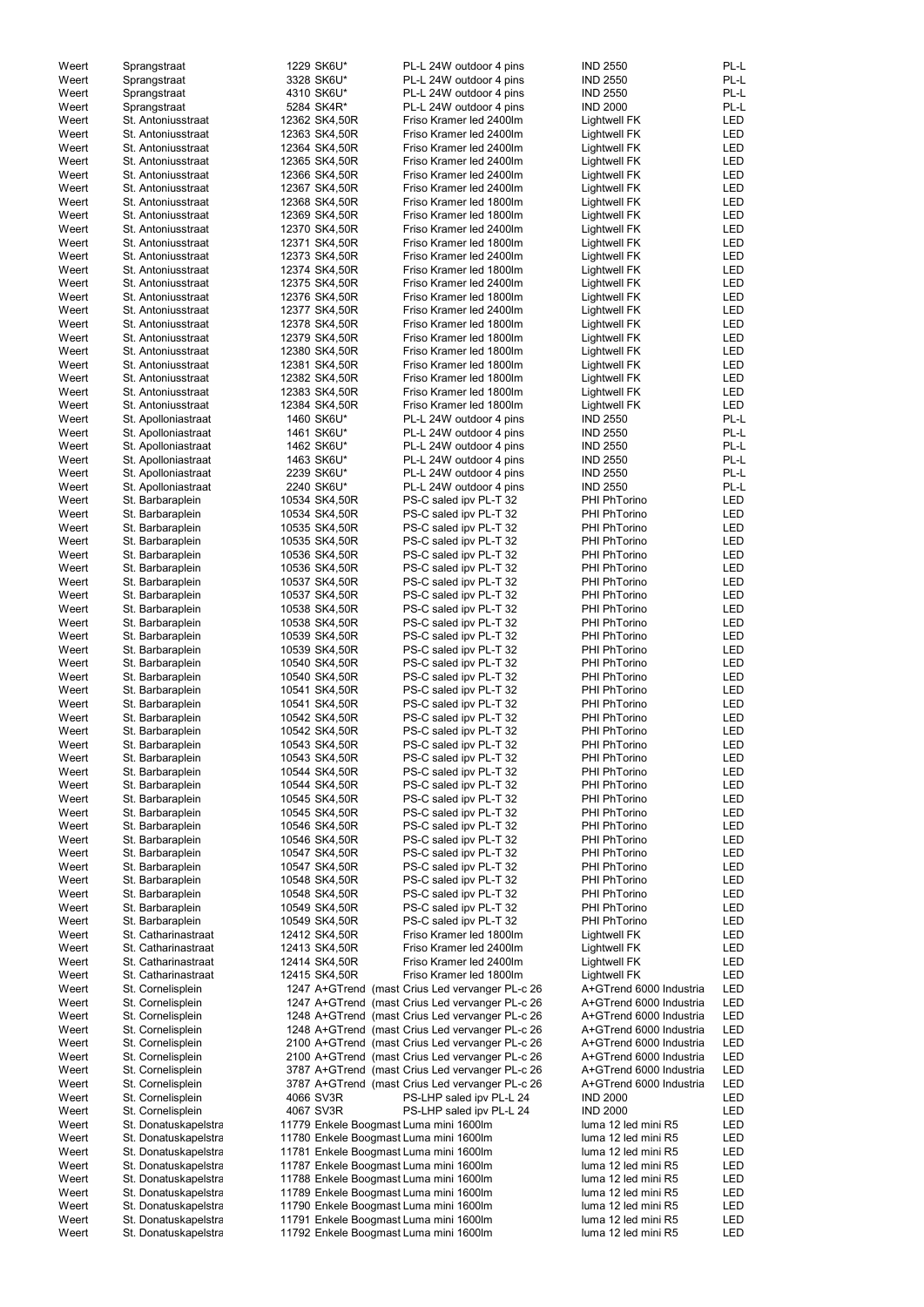| Weert | St. Donatuskapelstra |            |                 | 11870 Paaltop type 1204 Alura 16 led 1500lm | Alura 16 led NW optiek 510. LED |            |
|-------|----------------------|------------|-----------------|---------------------------------------------|---------------------------------|------------|
| Weert | St. Donatuskapelstra |            |                 | 11871 Paaltop type 1204 Alura 16 led 1500lm | Alura 16 led NW optiek 510. LED |            |
| Weert | St. Donatuskapelstra |            |                 | 11872 Paaltop type 1204 Alura 16 led 1500lm | Alura 16 led NW optiek 510. LED |            |
| Weert | St. Donatuskapelstra |            |                 | 11873 Paaltop type 1204 Alura 16 led 1500lm | Alura 16 led NW optiek 510. LED |            |
| Weert | St. Donatuskapelstra |            |                 | 11877 Paaltop type 1204 Alura 16 led 1500lm | Alura 16 led NW optiek 510. LED |            |
| Weert | St. Donatuskapelstra |            |                 | 11878 Paaltop type 1204 Alura 16 led 1500lm | Alura 16 led NW optiek 510. LED |            |
| Weert | St. Donatuskapelstra |            | 12620 AK6U      | LED 11W 1500lm                              | Mini Luma, BGP 621              | LED        |
| Weert | St. Donatuskapelstra |            | 12621 AK6U      | LED 13W 1800lm                              | Mini Luma, BGP 621              | <b>LED</b> |
| Weert | St. Donatuskapelstra |            | 12622 AK6U      | LED 13W 1800lm                              | Mini Luma, BGP 621              | <b>LED</b> |
| Weert | St. Donatuskapelstra |            | 12623 AK6U      | LED 13W 1800lm                              | Mini Luma, BGP 621              | <b>LED</b> |
| Weert | St. Donatuskapelstra |            | 12624 AK6U      | LED 13W 1800lm                              | Mini Luma, BGP 621              | <b>LED</b> |
| Weert | St. Donatuskapelstra |            | 12625 AK6U      | LED 13W 1800lm                              | Mini Luma, BGP 621              | <b>LED</b> |
| Weert | St. Donatuskapelstra |            | 12626 AK6U      | LED 13W 1800lm                              | Mini Luma, BGP 621              | <b>LED</b> |
| Weert | St. Donatuskapelstra |            | 12627 AK6U      | LED 13W 1800lm                              | Mini Luma, BGP 621              | <b>LED</b> |
| Weert | St. Donatuskapelstra |            | 12628 AK6U      | LED 13W 1800lm                              | Mini Luma, BGP 621              | <b>LED</b> |
| Weert | St. Donatuskapelstra |            | 12629 AK6U      | LED 13W 1800lm                              | Mini Luma, BGP 621              | <b>LED</b> |
| Weert | St. Hieronymusstraat |            | 12390 SK4,50R   | Friso Kramer led 1800lm                     | <b>Lightwell FK</b>             | <b>LED</b> |
| Weert | St. Hieronymusstraat |            | 12391 SK4,50R   | Friso Kramer led 2400lm                     | Lightwell FK                    | <b>LED</b> |
| Weert | St. Hieronymusstraat |            | 12392 SK4,50R   | Friso Kramer led 2400lm                     | Lightwell FK                    | <b>LED</b> |
| Weert | St. Hieronymusstraat |            | 12393 SK4,50R   | Friso Kramer led 2400lm                     | Lightwell FK                    | <b>LED</b> |
| Weert | St. Hieronymusstraat |            | 12394 SK4,50R   | Friso Kramer led 2400lm                     | Lightwell FK                    | <b>LED</b> |
| Weert | St. Hieronymusstraat |            | 12395 SK4,50R   | Friso Kramer led 1800lm                     | Lightwell FK                    | <b>LED</b> |
| Weert | St. Hieronymusstraat |            | 12396 SK4,50R   | Friso Kramer led 1800lm                     | Lightwell FK                    | <b>LED</b> |
| Weert | St. Hubertusstraat   |            | 12416 SK4,50R   | Friso Kramer led 1800lm                     | Lightwell FK                    | <b>LED</b> |
| Weert | St. Hubertusstraat   |            | 12417 SK4,50R   | Friso Kramer led 1800lm                     | Lightwell FK                    | <b>LED</b> |
| Weert | St. Hubertusstraat   |            | 12418 SK4,50R   | Friso Kramer led 1800lm                     | <b>Lightwell FK</b>             | <b>LED</b> |
| Weert | St. Hubertusstraat   |            | 12419 SK4,50R   | Friso Kramer led 1800lm                     | <b>Lightwell FK</b>             | <b>LED</b> |
| Weert | St. Hubertusstraat   |            | 12420 SK4,50R   | Friso Kramer led 1800lm                     | Lightwell FK                    | <b>LED</b> |
| Weert | St. Hubertusstraat   | 6001 BV 10 | Gevelsteun      | PL-S 9W 2 pins                              | Phl.FWC110 40 KP                | PL-S       |
| Weert | St. Hubertusstraat   | 6001 BV 18 | Gevelsteun      | PL-S 9W 2 pins                              | Phl.FWC110 40 KP                | PL-S       |
| Weert | St. Isidoruspassage  |            | 6652 SK4R*      | PL-L 24W outdoor 4 pins                     | <b>IND 2000</b>                 | PL-L       |
| Weert | St. Isidoruspassage  |            | 6653 SK4R*      | PL-L 24W outdoor 4 pins                     | <b>IND 2000</b>                 | PL-L       |
| Weert | St. Isidoruspassage  |            | 6654 SK4R*      | PL-L 24W outdoor 4 pins                     | <b>IND 2000</b>                 | PL-L       |
| Weert | St. Isidoruspassage  |            | 6655 SK4R*      | PL-L 24W outdoor 4 pins                     | <b>IND 2000</b>                 | PL-L       |
| Weert | St. Isidoruspassage  |            | 6685 SK5R*      | LED 22,5W 2400lm                            | Friso Kramer                    | <b>LED</b> |
| Weert | St. Isidoruspassage  |            | 6686 SK4R*      | PL-L 24W outdoor 4 pins                     | <b>IND 2000</b>                 | PL-L       |
| Weert | St. Isidoruspassage  |            | 6687 SK4R*      | PL-L 24W outdoor 4 pins                     | <b>IND 2000</b>                 | PL-L       |
| Weert | St. Isidoruspassage  |            | 6688 SK4R*      | PL-L 24W outdoor 4 pins                     | <b>IND 2000</b>                 | PL-L       |
| Weert | St. Isidoruspassage  |            | 6689 SK4R*      | PL-L 24W outdoor 4 pins                     | <b>IND 2000</b>                 | PL-L       |
| Weert | St. Isidoruspassage  |            | 6690 SK4R*      | PL-L 24W outdoor 4 pins                     | <b>IND 2000</b>                 | PL-L       |
| Weert | St. Jobstraat        |            | 1307 SV8U*      | PL-L 36W outdoor 4 pins                     | <b>IND 2551</b>                 | PL-L       |
| Weert | St. Jobstraat        |            | 1308 SV8U*      | PL-L 36W outdoor 4 pins                     | <b>IND 2551</b>                 | PL-L       |
| Weert | St. Jobstraat        |            | 1309 SV8U*      | PL-L 36W outdoor 4 pins                     | <b>IND 2551</b>                 | PL-L       |
| Weert | St. Jobstraat        |            | 1310 SV8U*      | PL-L 36W outdoor 4 pins                     | <b>IND 2551</b>                 | PL-L       |
| Weert | St. Jobstraat        |            | 1310 SV8U*      | PL-L 36W outdoor 4 pins                     | <b>IND 2551</b>                 | PL-L       |
| Weert | St. Jobstraat        |            | 2033 SV8U*      | diamont mini 44 Led                         | <b>ASD Diamond Mini</b>         | <b>LED</b> |
| Weert | St. Jobstraat        |            | 2034 SV8U*      | diamont mini 44 Led                         | <b>ASD Diamond Mini</b>         | <b>LED</b> |
| Weert | St. Jobstraat        |            | 2035 SV8U*      | diamont mini 44 Led                         | <b>ASD Diamond Mini</b>         | <b>LED</b> |
| Weert | St. Jobstraat        |            | 2036 SV8U*      | PL-L 36W outdoor 4 pins                     | <b>IND 2551</b>                 | PL-L       |
| Weert | St. Jobstraat        |            | 2160 SV8U*      | diamont mini 44 Led                         | <b>ASD Diamond Mini</b>         | <b>LED</b> |
| Weert | St. Jobstraat        |            | 2161 SV8U*      | diamont mini 44 Led                         | <b>ASD Diamond Mini</b>         | <b>LED</b> |
| Weert | St. Jobstraat        |            | 2162 SV8U*      | diamont mini 44 Led                         | <b>ASD Diamond Mini</b>         | <b>LED</b> |
| Weert | St. Jobstraat        |            | 2163 SV8U*      | diamont mini 44 Led                         | <b>ASD Diamond Mini</b>         | <b>LED</b> |
| Weert | St. Jobstraat        |            | 2164 SV8U*      | PL-L 36W outdoor 4 pins                     | <b>IND 2551</b>                 | PL-L       |
| Weert | St. Jobstraat        |            | 2165 SV8U*      | PL-L 36W outdoor 4 pins                     | <b>IND 2551</b>                 | PL-L       |
| Weert | St. Jobstraat        |            | 4868 SV10U*     | LED 64W 7500lm                              | Alexia                          | <b>LED</b> |
| Weert | St. Jobstraat        |            | 4868 SV10U*     | LED 64W 7500lm                              | Alexia                          | <b>LED</b> |
| Weert | St. Jobstraat        |            | 10040 Abri      | <b>TL-D 58W</b>                             | Reclame bord verlicht           | TL-D       |
| Weert | St. Jobstraat        |            | 10040 Abri      | <b>TL-D 58W</b>                             | Reclame bord verlicht           | TL-D       |
| Weert | St. Jobstraat        |            | 10040 Abri      | <b>TL-D 58W</b>                             | Reclame bord verlicht           | TL-D       |
| Weert | St. Jorisstraat      |            | 12397 SK4,50R   | Friso Kramer led 1800lm                     | <b>Lightwell FK</b>             | <b>LED</b> |
| Weert | St. Jorisstraat      |            | 12398 SK4,50R   | Friso Kramer led 1800lm                     | <b>Lightwell FK</b>             | <b>LED</b> |
| Weert | St. Jorisstraat      |            | 12399 SK4,50R   | Friso Kramer led 1800lm                     | <b>Lightwell FK</b>             | LED        |
| Weert | St. Jorisstraat      |            | 12400 SK4,50R   | Friso Kramer led 2400lm                     | <b>Lightwell FK</b>             | <b>LED</b> |
| Weert | St. Jorisstraat      |            | 12401 SK4,50R   | Friso Kramer led 2400lm                     | <b>Lightwell FK</b>             | LED        |
| Weert | St. Jorisstraat      |            | 12402 SK4,50R   | Friso Kramer led 2400lm                     | <b>Lightwell FK</b>             | <b>LED</b> |
| Weert | St. Jorisstraat      |            | 12403 SK4,50R   | Friso Kramer led 2400lm                     | <b>Lightwell FK</b>             | <b>LED</b> |
| Weert | St. Jorisstraat      |            | 12404 SK4,50R   | Friso Kramer led 2400lm                     | <b>Lightwell FK</b>             | <b>LED</b> |
| Weert | St. Jorisstraat      |            | 12405 SK4,50R   | Friso Kramer led 2400lm                     | <b>Lightwell FK</b>             | <b>LED</b> |
| Weert | St. Jorisstraat      |            | 12406 SK4,50R   | Friso Kramer led 2400lm                     | Lightwell FK                    | <b>LED</b> |
| Weert | St. Jorisstraat      |            | 12407 SK4,50R   | Friso Kramer led 2400lm                     | <b>Lightwell FK</b>             | LED        |
| Weert | St. Jorisstraat      |            | 12408 SK4,50R   | Friso Kramer led 2400lm                     | <b>Lightwell FK</b>             | <b>LED</b> |
| Weert | St. Jorisstraat      |            | 12409 SK4,50R   | Friso Kramer led 2400lm                     | <b>Lightwell FK</b>             | <b>LED</b> |
| Weert | St. Jorisstraat      |            | 12410 SK4,50R   | Friso Kramer led 2400lm                     | <b>Lightwell FK</b>             | LED        |
| Weert | St. Jorisstraat      |            | 12411 SK4,50R   | Friso Kramer led 2400lm                     | <b>Lightwell FK</b>             | LED        |
| Weert | St. Jozefskerkplein  |            | 2535 SK4R*      | PL-L 24W outdoor 4 pins                     | <b>IND 2000</b>                 | PL-L       |
| Weert | St. Jozefskerkplein  |            | 2536 SK4R*      | PL-L 24W outdoor 4 pins                     | <b>IND 2000</b>                 | PL-L       |
| Weert | St. Jozefskerkplein  |            | 10061 VIP       | <b>TL-D 58W</b>                             | Reclame bord verlicht           | TL-D       |
| Weert | St. Jozefskerkplein  |            | 10061 VIP       | <b>TL-D 58W</b>                             | Reclame bord verlicht           | TL-D       |
| Weert | St. Jozefskerkplein  |            | 10061 VIP       | <b>TL-D 58W</b>                             | Reclame bord verlicht           | TL-D       |
| Weert | St. Jozefskerkplein  | 010088a    |                 | CDM-T 70W                                   | 8756RBegaspot                   | <b>CDM</b> |
| Weert | St. Jozefskerkplein  | 010088b    |                 | CDM-T 70W                                   | 8756RBegaspot                   | <b>CDM</b> |
| Weert | St. Jozefskerkplein  | 010088c    |                 | CDM-T 70W                                   | 8756RBegaspot                   | <b>CDM</b> |
| Weert | St. Jozefskerkplein  | 010088d    |                 | CDM-T 70W                                   | 8756RBegaspot                   | <b>CDM</b> |
| Weert | St. Jozefskerkplein  | 010088e    |                 | CDM-T 70W                                   | 8756RBegaspot                   | <b>CDM</b> |
| Weert | St. Jozefskerkplein  | 010088f    |                 | CDM-T 70W                                   | 8756RBegaspot                   | <b>CDM</b> |
| Weert | St. Jozefskerkplein  |            | 11201 AC4000737 | <b>CDM-T 150W</b>                           | <b>BEGA 8208</b>                | <b>CDM</b> |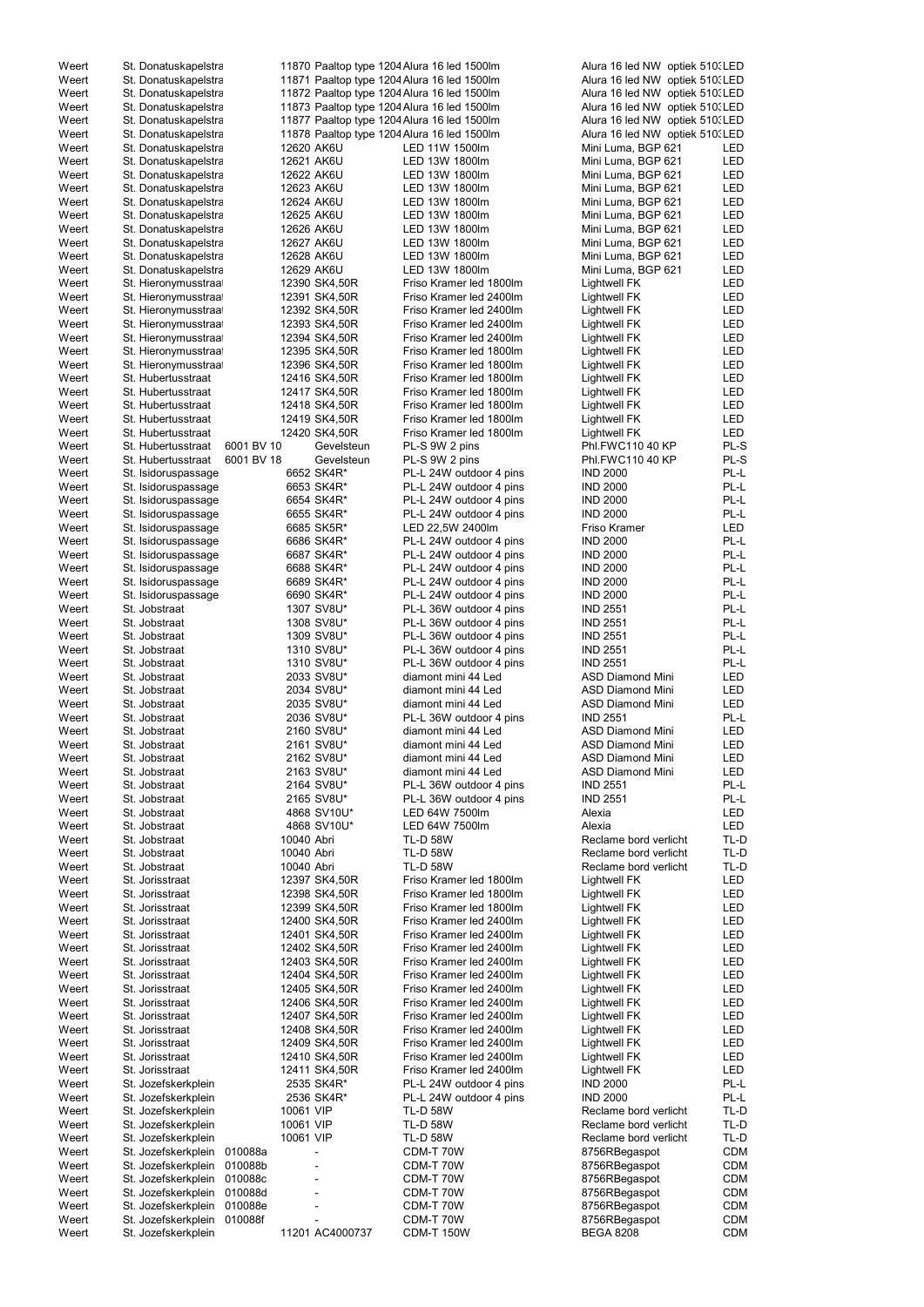| Weert | St. Jozefskerkplein | 11202 AC4000737  | <b>CDM-T 150W</b>       | <b>BEGA 8208</b>   | <b>CDM</b> |
|-------|---------------------|------------------|-------------------------|--------------------|------------|
| Weert | St. Jozefskerkplein | 11203 AC4000737  | <b>CDM-T 150W</b>       | <b>BEGA 8208</b>   | <b>CDM</b> |
| Weert | St. Jozefskerkplein | 11204 AC4000737  | <b>CDM-T 150W</b>       | <b>BEGA 8208</b>   | <b>CDM</b> |
|       |                     |                  |                         |                    |            |
| Weert | St. Jozefskerkplein | 11205 AC4000737  | <b>CDM-T 150W</b>       | <b>BEGA 8208</b>   | <b>CDM</b> |
| Weert | St. Jozefskerkplein | 11206 AC4000737  | <b>CDM-T 150W</b>       | <b>BEGA 8208</b>   | <b>CDM</b> |
| Weert | St. Jozefskerkplein | 11207 AC50008997 | <b>TL-D 36W</b>         | <b>BEGA 8997</b>   | TL-D       |
| Weert | St. Jozefskerkplein | 11207 AC50008997 | <b>TL-D 36W</b>         | <b>BEGA 8997</b>   | TL-D       |
|       |                     |                  |                         |                    |            |
| Weert | St. Jozefskerkplein | 11207 AC50008997 | <b>TL-D 36W</b>         | <b>BEGA 8997</b>   | TL-D       |
| Weert | St. Jozefskerkplein | 11208 AC50008997 | <b>TL-D 36W</b>         | <b>BEGA 8997</b>   | TL-D       |
| Weert | St. Jozefskerkplein | 11208 AC50008997 | <b>TL-D 36W</b>         | <b>BEGA 8997</b>   | TL-D       |
| Weert | St. Jozefskerkplein | 11208 AC50008997 | <b>TL-D 36W</b>         | <b>BEGA 8997</b>   | TL-D       |
|       |                     |                  |                         |                    |            |
| Weert | St. Jozefskerkplein | 11209 AC50008997 | <b>TL-D 36W</b>         | <b>BEGA 8997</b>   | TL-D       |
| Weert | St. Jozefskerkplein | 11209 AC50008997 | <b>TL-D 36W</b>         | <b>BEGA 8997</b>   | TL-D       |
| Weert | St. Jozefskerkplein | 11209 AC50008997 | <b>TL-D 36W</b>         | <b>BEGA 8997</b>   | TL-D       |
|       |                     |                  |                         |                    |            |
| Weert | St. Jozefskerkplein | 11210 AC50008997 | <b>TL-D 36W</b>         | <b>BEGA 8997</b>   | TL-D       |
| Weert | St. Jozefskerkplein | 11210 AC50008997 | <b>TL-D 36W</b>         | <b>BEGA 8997</b>   | TL-D       |
| Weert | St. Jozefskerkplein | 11210 AC50008997 | <b>TL-D 36W</b>         | <b>BEGA 8997</b>   | TL-D       |
| Weert | St. Jozefskerkplein | 11211 AC50008997 | <b>TL-D 36W</b>         | <b>BEGA 8997</b>   | TL-D       |
|       |                     |                  |                         |                    |            |
| Weert | St. Jozefskerkplein | 11211 AC50008997 | <b>TL-D 36W</b>         | <b>BEGA 8997</b>   | TL-D       |
| Weert | St. Jozefskerkplein | 11211 AC50008997 | <b>TL-D 36W</b>         | <b>BEGA 8997</b>   | TL-D       |
| Weert | St. Jozefskerkplein | 11212 AC50008997 | <b>TL-D 36W</b>         | <b>BEGA 8997</b>   | TL-D       |
| Weert | St. Jozefskerkplein | 11212 AC50008997 | <b>TL-D 36W</b>         | <b>BEGA 8997</b>   | TL-D       |
|       |                     |                  |                         |                    |            |
| Weert | St. Jozefskerkplein | 11212 AC50008997 | <b>TL-D 36W</b>         | <b>BEGA 8997</b>   | TL-D       |
| Weert | St. Jozefslaan      | 511 SK5U*        | LED 10W 1350lm          | Luxis Square       | <b>LED</b> |
| Weert | St. Jozefslaan      | 512 SK5U*        | LED 10W 1350lm          | Luxis Square       | LED        |
| Weert | St. Jozefslaan      | 513 SK5U*        | LED 10W 1350lm          | Luxis Square       | <b>LED</b> |
|       |                     |                  |                         |                    |            |
| Weert | St. Jozefslaan      | 514 SK6U*        | PL-L 24W outdoor 4 pins | <b>IND 2550</b>    | PL-L       |
| Weert | St. Jozefslaan      | 515 SK6U*        | PL-L 24W outdoor 4 pins | <b>IND 2550</b>    | PL-L       |
| Weert | St. Jozefslaan      | 516 SK6U*        | PL-L 24W outdoor 4 pins | <b>IND 2550</b>    | PL-L       |
| Weert | St. Jozefslaan      |                  |                         |                    | PL-L       |
|       |                     | 517 SK6U*        | PL-L 24W outdoor 4 pins | <b>IND 2550</b>    |            |
| Weert | St. Jozefslaan      | 519 SK5U*        | LED 10W 1350lm          | Luxis Square       | LED        |
| Weert | St. Jozefslaan      | 520 SK5U*        | LED 10W 1350lm          | Luxis Square       | LED        |
| Weert | St. Jozefslaan      | 521 SK5U*        | LED 10W 1350lm          | Luxis Square       | LED        |
|       |                     |                  |                         |                    |            |
| Weert | St. Jozefslaan      | 522 SK5U*        | LED 10W 1350lm          | Luxis Square       | <b>LED</b> |
| Weert | St. Jozefslaan      | 523 SK5U*        | LED 10W 1350lm          | Luxis Square       | LED        |
| Weert | St. Jozefslaan      | 524 SK5U*        | LED 10W 1350lm          | Luxis Square       | <b>LED</b> |
| Weert | St. Jozefslaan      | 525 SK5U*        | LED 10W 1350lm          | Luxis Square       | LED        |
|       |                     |                  |                         |                    |            |
| Weert | St. Jozefslaan      | 526 SK5U*        | LED 10W 1350lm          | Luxis Square       | LED        |
| Weert | St. Jozefslaan      | 527 SK5U*        | LED 10W 1350lm          | Luxis Square       | LED        |
| Weert | St. Jozefslaan      | 528 SK5U*        | LED 10W 1350lm          | Luxis Square       | LED        |
| Weert | St. Jozefslaan      | 529 SK5U*        | LED 10W 1350lm          | Luxis Square       | LED        |
|       |                     |                  |                         |                    |            |
| Weert | St. Jozefslaan      | 530 SK5U*        | LED 10W 1350lm          | Luxis Square       | LED        |
| Weert | St. Jozefslaan      | 531 SK5U*        | LED 10W 1350lm          | Luxis Square       | <b>LED</b> |
| Weert | St. Jozefslaan      | 1838 AK9U        | SON Pia Plus 100W       | <b>PHI SGS 203</b> | SON        |
|       |                     |                  | LED 10W 1350lm          |                    | <b>LED</b> |
| Weert | St. Jozefslaan      | 1978 SK5U*       |                         | Luxis Square       |            |
| Weert | St. Jozefslaan      | 1979 AK9U        | SON Pia Plus 100W       | <b>PHI SGS 203</b> | SON        |
| Weert | St. Jozefslaan      | 2030 SK5U*       | LED 10W 1350lm          | Luxis Square       | LED        |
| Weert | St. Jozefslaan      | 2032 SK5U*       | LED 10W 1350lm          | Luxis Square       | LED        |
|       |                     |                  |                         |                    |            |
| Weert | St. Jozefslaan      | 2076 AK9U        | SON Pia Plus 100W       | <b>PHI SGS 203</b> | SON        |
| Weert | St. Jozefslaan      | 2077 SV8U*       | SON Pia Plus 100W       | <b>PHI SGS 203</b> | SON        |
| Weert | St. Jozefslaan      | 2078 AK9U        | LED 43W 5400lm          | Alexia             | <b>LED</b> |
|       |                     |                  |                         |                    | <b>LED</b> |
| Weert | St. Jozefslaan      | 2078 AK9U        | LED 43W 5400lm          | Alexia             |            |
| Weert | St. Jozefslaan      | 3269 SK5U*       | LED 10W 1350lm          | Luxis Square       | LED        |
| Weert | St. Jozefslaan      | 3270 SK5U*       | LED 10W 1350lm          | Luxis Square       | LED        |
| Weert | St. Jozefslaan      | 3271 SK5U*       | LED 10W 1350lm          | Luxis Square       | LED        |
|       |                     |                  |                         |                    |            |
| Weert | St. Jozefslaan      | 3510 SK5U*       | LED 10W 1350lm          | Luxis Square       | LED        |
| Weert | St. Jozefslaan      | 3553 SK5U*       | LED 10W 1350lm          | Luxis Square       | LED        |
| Weert | St. Jozefslaan      | 3554 SK5U*       | LED 10W 1350lm          | Luxis Square       | LED        |
| Weert | St. Jozefslaan      | 6815 SK6U*       | PL-L 24W outdoor 4 pins | <b>IND 2550</b>    | PL-L       |
| Weert | St. Jozefslaan      | 7034 SK5U*       | LED 10W 1350lm          | Luxis Square       | <b>LED</b> |
|       |                     |                  |                         |                    |            |
| Weert | St. Jozefslaan      | 7035 SK5U*       | LED 10W 1350lm          | Luxis Square       | <b>LED</b> |
| Weert | St. Jozefslaan      | 7036 SK5U*       | LED 10W 1350lm          | Luxis Square       | LED        |
| Weert | St. Jozefslaan      | 7037 SK5U*       | LED 10W 1350lm          | Luxis Square       | LED        |
| Weert | St. Jozefslaan      | 7038 SK5U*       | LED 10W 1350lm          | Luxis Square       | <b>LED</b> |
|       |                     |                  |                         |                    |            |
| Weert | St. Jozefslaan      | 7039 SK5U*       | LED 10W 1350lm          | Luxis Square       | LED        |
| Weert | St. Jozefslaan      | 7040 SK5U*       | LED 10W 1350lm          | Luxis Square       | LED        |
| Weert | St. Jozefslaan      | 7041 SK5U*       | LED 10W 1350lm          | Luxis Square       | LED        |
| Weert | St. Jozefslaan      | 7042 SK5U*       | LED 10W 1350lm          | Luxis Square       | LED        |
|       |                     |                  |                         |                    |            |
| Weert | St. Jozefslaan      | 7043 SK5U*       | LED 10W 1350lm          | Luxis Square       | LED        |
| Weert | St. Jozefslaan      | 7044 SK5U*       | LED 10W 1350lm          | Luxis Square       | LED        |
| Weert | St. Jozefslaan      | 7045 SK5U*       | LED 10W 1350lm          | Luxis Square       | LED        |
|       | St. Jozefslaan      | 7046 SK5U*       | LED 10W 1350lm          |                    | LED        |
| Weert |                     |                  |                         | Luxis Square       |            |
| Weert | St. Jozefslaan      | 7047 SK5U*       | LED 10W 1350lm          | Luxis Square       | <b>LED</b> |
| Weert | St. Jozefslaan      | 7048 SK5U*       | LED 10W 1350lm          | Luxis Square       | LED        |
| Weert | St. Jozefslaan      | 7049 SK5U*       | LED 10W 1350lm          | Luxis Square       | LED        |
|       |                     |                  |                         |                    |            |
| Weert | St. Jozefslaan      | 7050 SK5U*       | LED 10W 1350lm          | Luxis Square       | <b>LED</b> |
| Weert | St. Jozefslaan      | 7051 SK5U*       | LED 10W 1350lm          | Luxis Square       | <b>LED</b> |
| Weert | St. Jozefslaan      | 7052 SK5U*       | LED 10W 1350lm          | Luxis Square       | <b>LED</b> |
| Weert | St. Jozefslaan      | 7053 SK5U*       | LED 10W 1350lm          | Luxis Square       | LED        |
|       |                     |                  |                         |                    |            |
| Weert | St. Jozefslaan      | 7054 SK5U*       | LED 10W 1350lm          | Luxis Square       | LED        |
| Weert | St. Jozefslaan      | 7055 SK5U*       | LED 10W 1350lm          | Luxis Square       | LED        |
| Weert | St. Jozefslaan      | 7056 SK5U*       | LED 10W 1350lm          | Luxis Square       | LED        |
| Weert | St. Jozefslaan      | 7057 SK5U*       | LED 10W 1350lm          | Luxis Square       | LED        |
|       |                     |                  |                         |                    |            |
| Weert | St. Jozefslaan      | 7058 SK5U*       | LED 10W 1350lm          | Luxis Square       | <b>LED</b> |
| Weert | St. Jozefslaan      | 7059 SK5U*       | LED 10W 1350lm          | Luxis Square       | LED        |
| Weert | St. Jozefslaan      | 7060 SK5U*       | LED 10W 1350lm          | Luxis Square       | LED        |
|       |                     |                  |                         |                    |            |
| Weert | St. Jozefslaan      | 7061 SK5U*       | LED 10W 1350lm          | Luxis Square       | LED        |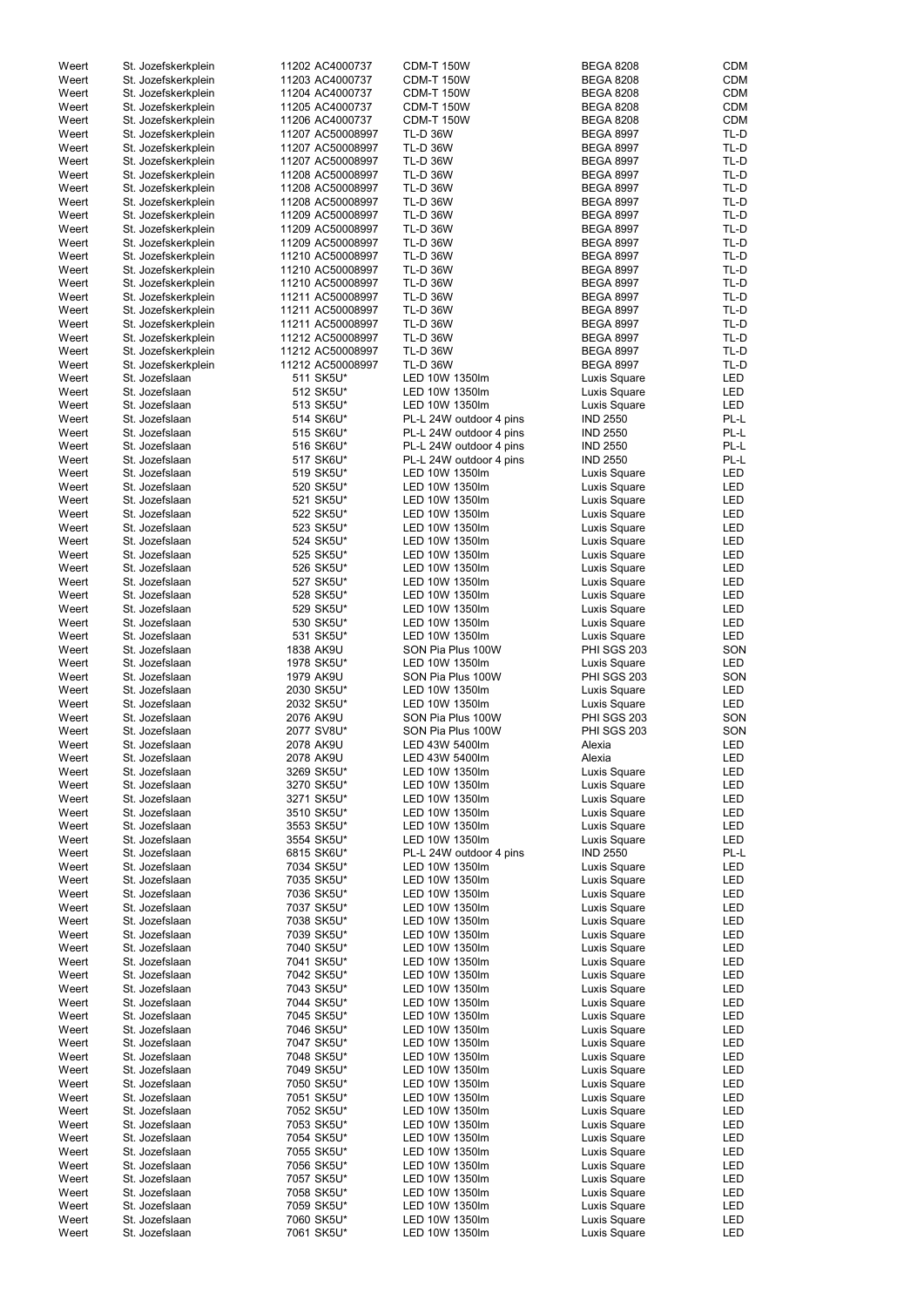| Weert          | St. Jozefslaan                       | 12976 SK6U*            | LED 18W 2271lm                     | <b>ASD Diamond Mini</b>            | LED        |
|----------------|--------------------------------------|------------------------|------------------------------------|------------------------------------|------------|
| Weert          | St. Jozefslaan                       | 12977 SK6U*            | LED 18W 2271lm                     | <b>ASD Diamond Mini</b>            | <b>LED</b> |
| Weert          | St. Jozefslaan                       | 12978 SK6U*            | LED 18W 2271lm                     | <b>ASD Diamond Mini</b>            | <b>LED</b> |
| Weert          | St. Jozefslaan                       | 12979 SK6U*            | LED 18W 2271lm                     | <b>ASD Diamond Mini</b>            | <b>LED</b> |
| Weert          | St. Jozefslaan                       | 12980 SK6U*            | LED 18W 2271lm                     | <b>ASD Diamond Mini</b>            | <b>LED</b> |
| Weert          | St. Jozefslaan                       | 12981 SK6U*            | LED 18W 2271lm                     | <b>ASD Diamond Mini</b>            | <b>LED</b> |
|                |                                      |                        |                                    |                                    |            |
| Weert          | St. Jozefslaan                       | 12982 SK6U*            | LED 18W 2271lm                     | <b>ASD Diamond Mini</b>            | <b>LED</b> |
| Weert          | St. Jozefslaan                       | 12983 SK6U*            | LED 18W 2271lm                     | <b>ASD Diamond Mini</b>            | LED        |
| Weert          | St. Louis                            | 2080 SV3R              | PL-L 24W outdoor 4 pins            | <b>IND 2000</b>                    | PL-L       |
| Weert          | St. Louis                            | 2081 SK5R*             | PL-L 36W outdoor 4 pins            | I2000DIM (paaltop)                 | PL-L       |
| Weert          | St. Louis                            | 6559 SV3R              | PL-L 24W outdoor 4 pins            | <b>IND 2000</b>                    | PL-L       |
| Weert          | St. Louis                            | 6560 SK5R*             | PL-L 36W outdoor 4 pins            | I2000DIM (paaltop)                 | PL-L       |
| Weert          | St. Louis                            | 6561 SV3R              | PL-L 24W outdoor 4 pins            | <b>IND 2000</b>                    | PL-L       |
|                |                                      |                        |                                    |                                    | PL-L       |
| Weert          | St. Louis                            | 6641 SV3R              | PL-L 24W outdoor 4 pins            | <b>IND 2000</b>                    |            |
| Weert          | St. Louis                            | 6642 SV3R              | PL-L 24W outdoor 4 pins            | <b>IND 2000</b>                    | PL-L       |
| Weert          | St. Luciastraat                      | 986 SK4R*              | PL-L 24W outdoor 4 pins            | <b>IND 2000</b>                    | PL-L       |
| Weert          | St. Luciastraat                      | 2238 SK4R*             | PL-L 24W outdoor 4 pins            | <b>IND 2000</b>                    | PL-L       |
| Weert          | St. Luciastraat                      | 3146 SV8U*             | PL-L 36W outdoor 4 pins            | <b>IND 2551</b>                    | PL-L       |
| Weert          | St. Luciastraat                      | 3147 SV9U              | LED 43W 5400lm                     | Alexia                             | <b>LED</b> |
| Weert          | St. Luciastraat                      | 3147 SV9U              | LED 43W 5400lm                     | Alexia                             | <b>LED</b> |
| Weert          | St. Luciastraat                      | 3151 SV8U*             | PL-L 36W outdoor 4 pins            | <b>IND 2551</b>                    | PL-L       |
|                |                                      |                        |                                    |                                    |            |
| Weert          | St. Luciastraat                      | 3152 SV8U*             | PL-L 36W outdoor 4 pins            | <b>IND 2551</b>                    | PL-L       |
| Weert          | St. Luciastraat                      | 3153 SV8U*             | PL-L 36W outdoor 4 pins            | <b>IND 2551</b>                    | PL-L       |
| Weert          | St. Luciastraat                      | 3154 SV8U*             | PL-L 36W outdoor 4 pins            | <b>IND 2551</b>                    | PL-L       |
| Weert          | St. Luciastraat                      | 3154 SV8U*             | PL-L 36W outdoor 4 pins            | <b>IND 2551</b>                    | PL-L       |
| Weert          | St. Luciastraat                      | 3155 SV8U*             | PL-L 36W outdoor 4 pins            | <b>IND 2551</b>                    | PL-L       |
| Weert          | St. Luciastraat                      | 3155 SV8U*             | PL-L 36W outdoor 4 pins            | <b>IND 2551</b>                    | PL-L       |
| Weert          | St. Luciastraat                      | 3156 SV8U*             | PL-L 36W outdoor 4 pins            | <b>IND 2551</b>                    | PL-L       |
| Weert          |                                      |                        |                                    |                                    | PL-L       |
|                | St. Luciastraat                      | 3157 SV8U*             | PL-L 36W outdoor 4 pins            | <b>IND 2551</b>                    |            |
| Weert          | St. Luciastraat                      | 3158 SV8U*             | PL-L 36W outdoor 4 pins            | <b>IND 2551</b>                    | PL-L       |
| Weert          | St. Luciastraat                      | 4169 SV8U*             | PL-L 36W outdoor 4 pins            | <b>IND 2551</b>                    | PL-L       |
| Weert          | St. Luciastraat                      | 4170 SV8U*             | PL-L 36W outdoor 4 pins            | <b>IND 2551</b>                    | PL-L       |
| Weert          | St. Luciastraat                      | 4171 SV8U*             | PL-L 36W outdoor 4 pins            | <b>IND 2551</b>                    | PL-L       |
| Weert          | St. Luciastraat                      | 4172 SV8U*             | PL-L 36W outdoor 4 pins            | <b>IND 2551</b>                    | PL-L       |
| Weert          | St. Luciastraat                      | 4173 SV8U*             | PL-L 36W outdoor 4 pins            | <b>IND 2551</b>                    | PL-L       |
| Weert          | St. Luciastraat                      | 4174 SV8U*             | PL-L 36W outdoor 4 pins            | <b>IND 2551</b>                    | PL-L       |
|                |                                      |                        |                                    |                                    |            |
| Weert          | St. Luciastraat                      | 4175 SV8U*             | PL-L 36W outdoor 4 pins            | <b>IND 2551</b>                    | PL-L       |
| Weert          | St. Luciastraat                      | 4176 SV8U*             | PL-L 36W outdoor 4 pins            | <b>IND 2551</b>                    | PL-L       |
| Weert          | St. Luciastraat                      | 4177 SV8U*             | PL-L 36W outdoor 4 pins            | <b>IND 2551</b>                    | PL-L       |
| Weert          | St. Luciastraat                      | 4178 SV8U*             | PL-L 36W outdoor 4 pins            | <b>IND 2551</b>                    | PL-L       |
| Weert          | St. Luciastraat                      | 4272 SV8U*             | PL-L 36W outdoor 4 pins            | <b>IND 2551</b>                    | PL-L       |
| Weert          | St. Luciastraat                      | 4283 SV8U*             | PL-L 36W outdoor 4 pins            | <b>IND 2551</b>                    | PL-L       |
| Weert          | St. Luciastraat                      | 4283 SV8U*             | PL-L 36W outdoor 4 pins            | <b>IND 2551</b>                    | PL-L       |
| Weert          | St. Luciastraat                      | 4284 SV8U*             |                                    |                                    | PL-L       |
|                |                                      |                        | PL-L 36W outdoor 4 pins            | <b>IND 2551</b>                    |            |
| Weert          | St. Luciastraat                      | 4285 SV8U*             | PL-L 36W outdoor 4 pins            | <b>IND 2551</b>                    | PL-L       |
| Weert          | St. Luciastraat                      | 4286 SV8U*             | PL-L 36W outdoor 4 pins            | <b>IND 2551</b>                    | PL-L       |
| Weert          | St. Luciastraat                      | 4287 SV8U*             | PL-L 36W outdoor 4 pins            | <b>IND 2551</b>                    | PL-L       |
| Weert          | St. Luciastraat                      | 4323 SK4R*             | PL-L 24W outdoor 4 pins            | <b>IND 2000</b>                    | PL-L       |
| Weert          | St. Luciastraat                      | 4326 SK4R*             | PL-L 24W outdoor 4 pins            | <b>IND 2000</b>                    | PL-L       |
| Weert          | St. Luciastraat                      | 5366 SK4R*             | PL-L 24W outdoor 4 pins            | <b>IND 2000</b>                    | PL-L       |
| Weert          | St. Luciastraat                      | 9692 SK5R*             | PL-L 24W outdoor 4 pins            | <b>IND 2550</b>                    | PL-L       |
|                |                                      |                        |                                    |                                    | PL-L       |
| Weert          | St. Luciastraat                      | 9693 SK5R*             | PL-L 24W outdoor 4 pins            | <b>IND 2550</b>                    |            |
| Weert          | St. Luciastraat                      | 10042 Abri             | <b>TL-D 58W</b>                    | Reclame bord verlicht              | TL-D       |
| Weert          | St. Luciastraat                      | 10042 Abri             | <b>TL-D 58W</b>                    | Reclame bord verlicht              | TL-D       |
| Weert          | St. Luciastraat                      | 10042 Abri             | <b>TL-D 58W</b>                    | Reclame bord verlicht              | TL-D       |
| Weert          | St. Luciastraat                      | 10069 VIP              | <b>TL-D 58W</b>                    | Reclame bord verlicht              | TL-D       |
| Weert          | St. Luciastraat                      | 10069 VIP              | <b>TL-D 58W</b>                    | Reclame bord verlicht              | TL-D       |
| Weert          | St. Luciastraat                      | 10069 VIP              | <b>TL-D 58W</b>                    | Reclame bord verlicht              | TL-D       |
| Weert          | St. Maartenslaan                     | 4133 AK9U              | SON-T Plus 100W                    | <b>ARC 2685</b>                    | SON        |
|                |                                      |                        |                                    |                                    |            |
| Weert          | St. Maartenslaan                     | 4134 AK9U              | SON-T Plus 100W                    | <b>ARC 2685</b>                    | SON        |
| Weert          | St. Maartenslaan                     | 4135 AK9U              | SON-T Plus 100W                    | <b>ARC 2685</b>                    | SON        |
| Weert          | St. Maartenslaan                     | 4136 AK9U              | SON-T Plus 100W                    | ARC 2685                           | SON        |
| Weert          | St. Maartenslaan                     | 4137 AK9U              | SON-T Plus 100W                    | ARC 2685                           | SON        |
| Weert          | St. Maartenslaan                     | 4138 AK9U              | SON-T Plus 100W                    | <b>ARC 2685</b>                    | SON        |
| Weert          | St. Maartenslaan                     | 4139 AK9U              | SON-T Plus 100W                    | ARC 2685                           | SON        |
| Weert          | St. Maartenslaan                     | 4140 AK9U              | SON-T Plus 100W                    | <b>ARC 2685</b>                    | SON        |
| Weert          | St. Maartenslaan                     | 4140 AK9U              | SON-T Plus 100W                    | <b>ARC 2685</b>                    | SON        |
|                |                                      |                        | SON-T Plus 100W                    |                                    | SON        |
| Weert          | St. Maartenslaan                     | 4145 AK9U              |                                    | ARC 2685                           |            |
| Weert          | St. Maartenslaan                     | 4146 AK9U              | SON-T Plus 100W                    | ARC 2685                           | SON        |
| Weert          | St. Maartenslaan                     | 4147 AK9U              | SON-T Plus 100W                    | ARC 2685                           | SON        |
| Weert          | St. Maartenslaan                     | 4148 AK9U              | SON-T Plus 100W                    | ARC 2685                           | SON        |
| Weert          | St. Maartenslaan                     | 4149 AK9U              | SON-T Plus 100W                    | <b>ARC 2685</b>                    | SON        |
| Weert          | St. Maartenslaan                     | 4150 AK9U              | SON-T Plus 100W                    | <b>ARC 2685</b>                    | SON        |
| Weert          |                                      |                        | SON-T Plus 100W                    | <b>ARC 2685</b>                    | SON        |
| Weert          |                                      |                        |                                    |                                    |            |
|                | St. Maartenslaan                     | 4151 AK9U              |                                    |                                    |            |
|                | St. Maartenslaan                     | 4152 AK9U              | SON-T Plus 100W                    | <b>ARC 2685</b>                    | SON        |
| Weert          | St. Maartenslaan                     | 4153 AK9U              | SON-T Plus 100W                    | ARC 2685                           | SON        |
| Weert          | St. Maartenslaan                     | 4154 AK9U              | SON-T Plus 100W                    | <b>ARC 2685</b>                    | SON        |
| Weert          | St. Maartenslaan                     | 4155 AK9U              | SON-T Plus 100W                    | <b>ARC 2685</b>                    | SON        |
| Weert          | St. Maartenslaan                     | 4157 SV10U*            | LED 40-350mA 7080lm                | <b>SCH TECEO-1</b>                 | LED        |
| Weert          | St. Maartenslaan                     | 4157 SV10U*            | LED 40-350mA 7080lm                | SCH TECEO-1                        | LED        |
|                |                                      |                        |                                    |                                    |            |
| Weert          | St. Maartenslaan                     | 4324 AK9U              | SON-T Plus 100W                    | ARC 2685                           | SON        |
| Weert          | St. Maartenslaan                     | 4358 SK4R*             | Lumin Led                          | <b>IND 2000</b>                    | LED        |
| Weert          | St. Maartenslaan                     | 4359 SK4R*             | Lumin Led                          | <b>IND 2000</b>                    | LED        |
| Weert          | St. Maartenslaan                     | 4360 SK4R*             | Lumin Led                          | <b>IND 2000</b>                    | LED        |
| Weert          | St. Maartenslaan                     | 4361 AK9U              | SON-T Plus 100W                    | <b>PHI SGS 203</b>                 | SON        |
| Weert<br>Weert | St. Maartenslaan<br>St. Maartenslaan | 4362 AK9U<br>4363 AK9U | SON-T Plus 100W<br>SON-T Plus 100W | <b>ARC 2685</b><br><b>ARC 2685</b> | SON<br>SON |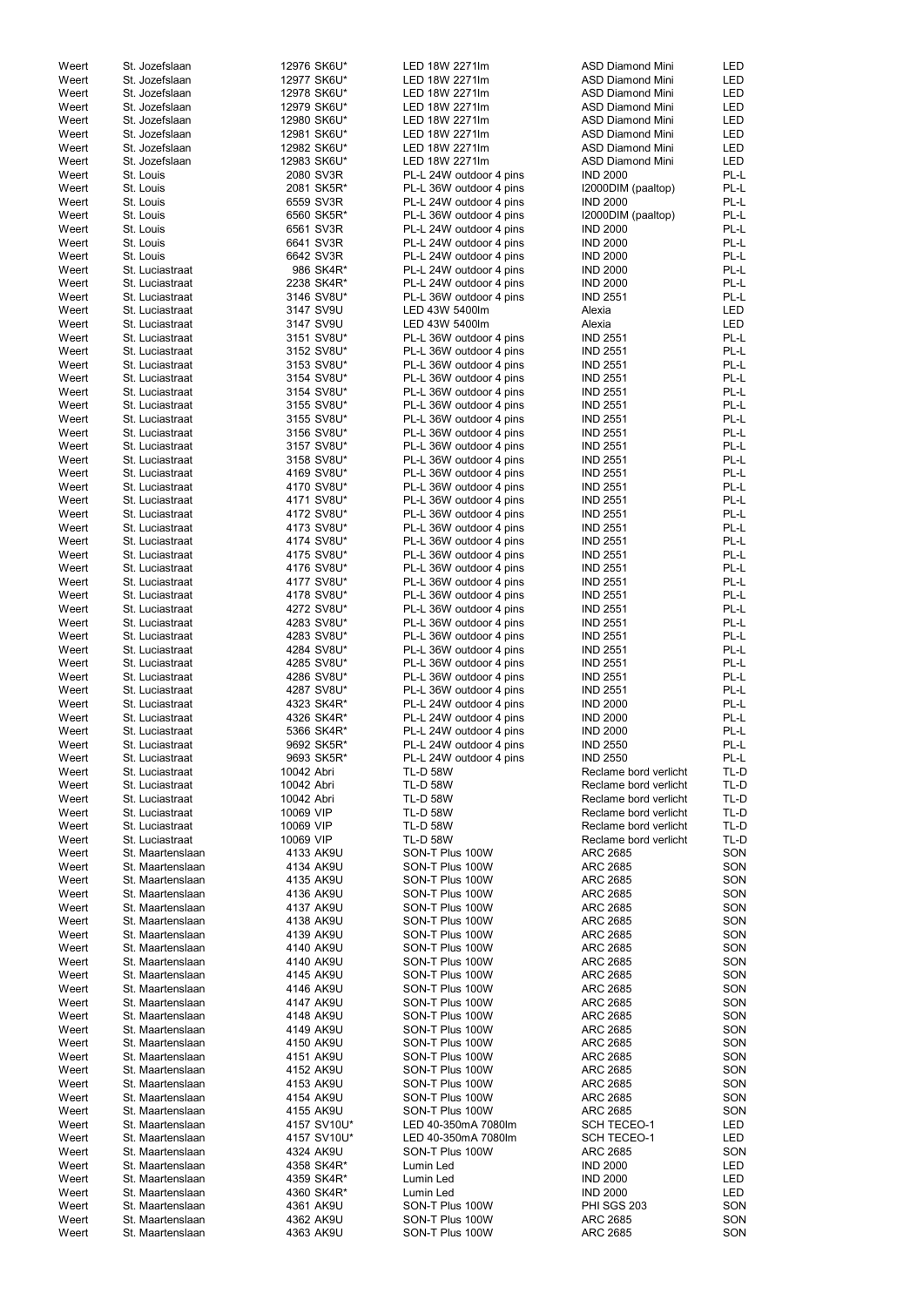| Weert          | St. Maartenslaan                     | 6002 SK4R*                     | Lumin Led                                          | <b>IND 2000</b>                          | LED         |
|----------------|--------------------------------------|--------------------------------|----------------------------------------------------|------------------------------------------|-------------|
| Weert          | St. Maartenslaan                     | 6003 SK4R*                     | Lumin Led                                          | <b>IND 2000</b>                          | <b>LED</b>  |
| Weert          | St. Maartenslaan                     | 6004 SK4R*                     | Lumin Led                                          | <b>IND 2000</b>                          | LED         |
| Weert          | St. Maartenslaan                     | 6005 SK4R*                     | Lumin Led                                          | <b>IND 2000</b>                          | LED         |
| Weert          | St. Maartenslaan                     | 6006 SK4R*                     | Lumin Led                                          | <b>IND 2000</b>                          | LED         |
| Weert          | St. Maartenslaan                     | 9983 LWW6,5                    | Led ANWB                                           | AGMI LVV vlag                            | LED         |
| Weert          | St. Maartenslaan                     | 9983 LWW6,5                    | Led ANWB                                           | AGMI LVV vlag                            | <b>LED</b>  |
| Weert          | St. Maartenslaan                     | 9983 LWW6,5                    | Led ANWB                                           | AGMI LVV vlag                            | LED         |
| Weert          | St. Maartenslaan                     | 9983 LWW6,5                    | Led ANWB                                           | AGMI LVV vlag                            | LED         |
| Weert          | St. Maartenslaan                     | 9983 LWW6,5                    | Led ANWB                                           | AGMI LVV vlag                            | LED         |
| Weert          | St. Maartenslaan                     | 12270 AK8U                     | DS-NW 85 8650lm                                    | Arc 94 RetroLed WRN 44                   | <b>LED</b>  |
| Weert          | St. Maartenslaan                     | 12272 AK8U                     | DS-NW 85 8650lm                                    | Arc 94 RetroLed WRN 44                   | <b>LED</b>  |
| Weert          | St. Maartenslaan                     | 12331 SK4,50R                  | Friso Kramer led 1800lm                            | Lightwell FK                             | LED         |
| Weert          | St. Maartenslaan                     | 12332 SK4,50R                  | Friso Kramer led 1800lm                            | Lightwell FK                             | LED         |
| Weert          | St. Maartenslaan                     | 12333 SK4,50R                  | Friso Kramer led 1800lm                            | <b>Lightwell FK</b>                      | LED         |
| Weert          | St. Maartenslaan                     | 12334 SK4,50R                  | Friso Kramer led 1800lm<br>Friso Kramer led 1800lm | <b>Lightwell FK</b>                      | LED         |
| Weert          | St. Maartenslaan                     | 12335 SK4,50R                  |                                                    | <b>Lightwell FK</b>                      | LED         |
| Weert<br>Weert | St. Maartenslaan<br>St. Maartenslaan | 12336 SK4,50R<br>12337 SK4,50R | Friso Kramer led 1800lm<br>Friso Kramer led 1800lm | <b>Lightwell FK</b>                      | LED<br>LED  |
| Weert          | St. Maartenslaan                     | 12338 SK4,50R                  | Friso Kramer led 1800lm                            | <b>Lightwell FK</b><br>Lightwell FK      | LED         |
| Weert          | St. Maartenslaan                     | 12339 SK4,50R                  | Friso Kramer led 1800lm                            | Lightwell FK                             | LED         |
| Weert          | St. Maartenslaan                     | 12340 SK4,50R                  | Friso Kramer led 1800lm                            | <b>Lightwell FK</b>                      | LED         |
| Weert          | St. Maartenslaan                     | 12341 SK4,50R                  | Friso Kramer led 1800lm                            | <b>Lightwell FK</b>                      | <b>LED</b>  |
| Weert          | St. Maartenslaan                     | 12342 SK4,50R                  | Friso Kramer led 1800lm                            | <b>Lightwell FK</b>                      | LED         |
| Weert          | St. Maartenslaan                     | 12343 SK4,50R                  | Friso Kramer led 1800lm                            | <b>Lightwell FK</b>                      | LED         |
| Weert          | St. Maartenslaan                     | 12344 SK4,50R                  | Friso Kramer led 2400lm                            | <b>Lightwell FK</b>                      | LED         |
| Weert          | St. Maartenslaan                     | 12345 SK4,50R                  | Friso Kramer led 2400lm                            | Lightwell FK                             | <b>LED</b>  |
| Weert          | St. Mathiasstraat                    | 1287 Staal conisch 4 m led 21W |                                                    | KFKLED1800-28/730                        | LED         |
| Weert          | St. Mathiasstraat                    | 1288 Staal conisch 4 m led 21W |                                                    | KFKLED1800-28/730                        | LED         |
| Weert          | St. Mathiasstraat                    | 1289 Staal conisch 4 m led 21W |                                                    | KFKLED1800-28/730                        | <b>LED</b>  |
| Weert          | St. Odaplein                         | 10081 Zuilkastje               | <b>HPLN 50W E27</b>                                | Onbekend (uitzoeken)                     | <b>HPLN</b> |
| Weert          | St. Odaplein                         | 010081a<br>Gevelsteun          | LED 9W                                             | PHI BWC 110                              | LED         |
| Weert          | St. Odaplein                         | 010081b<br>Gevelsteun          | LED 9W                                             | PHI BWC 110                              | <b>LED</b>  |
| Weert          | St. Odastraat                        | 988 SK4R*                      | PL-L 24W outdoor 4 pins                            | <b>IND 2000</b>                          | PL-L        |
| Weert          | St. Odastraat                        | 1486 SK4R*                     | PL-L 24W outdoor 4 pins                            | <b>IND 2000</b>                          | PL-L        |
| Weert          | St. Odastraat                        | 1507 SK4R*                     | PL-L 24W outdoor 4 pins                            | <b>IND 2000</b>                          | PL-L        |
| Weert          | St. Odastraat                        | 2070 SK6U*                     | PL-L 24W outdoor 4 pins                            | <b>IND 2550</b>                          | PL-L        |
| Weert          | St. Odastraat                        | 2071 SK6U*                     | PL-L 24W outdoor 4 pins                            | <b>IND 2550</b>                          | PL-L        |
| Weert          | St. Odastraat                        | 2072 SK6U*                     | PL-L 24W outdoor 4 pins                            | <b>IND 2550</b>                          | PL-L        |
| Weert          | St. Odastraat                        | 2073 SK6U*                     | PL-L 24W outdoor 4 pins                            | <b>IND 2550</b>                          | PL-L        |
| Weert          | St. Odastraat                        | 2074 SK6U*                     | PL-L 24W outdoor 4 pins                            | <b>IND 2550</b>                          | PL-L        |
| Weert          | St. Odastraat                        | 3947 SK6U*                     | PL-L 24W outdoor 4 pins                            | <b>IND 2550</b>                          | PL-L        |
| Weert          | St. Odastraat                        | 3948 SK6U*                     | PL-L 24W outdoor 4 pins                            | <b>IND 2550</b>                          | PL-L        |
| Weert          | St. Odastraat                        | 3949 SK6U*                     | PL-L 24W outdoor 4 pins                            | <b>IND 2550</b>                          | PL-L        |
| Weert          | St. Odastraat                        | 3950 SK6U*                     | PL-L 24W outdoor 4 pins                            | <b>IND 2550</b>                          | PL-L        |
| Weert          | St. Odastraat                        | 3951 AK6U                      | PL-L 24W outdoor 4 pins                            | <b>IND 2550</b>                          | PL-L        |
| Weert          | St. Odastraat                        | 3952 SK6U*                     | PL-L 24W outdoor 4 pins                            | <b>IND 2550</b>                          | PL-L        |
| Weert          | St. Odastraat                        | 3953 SK6U*                     | PL-L 24W outdoor 4 pins                            | <b>IND 2550</b>                          | PL-L        |
| Weert          | St. Paulusstraat                     | 10793 Pautomaat                | PL-C 13W 2 pins                                    | Reclame bord verlicht                    | PL-C        |
| Weert          | St. Paulusstraat                     | 10794 Pautomaat                | PL-C 13W 2 pins                                    | Reclame bord verlicht                    | PL-C        |
| Weert          | St. Paulusstraat                     | 12314 SK8U                     | Led 40-6000lm                                      | <b>SCH TECEO-1</b>                       | <b>LED</b>  |
| Weert          | St. Paulusstraat                     | 12315 SK8U                     | Led 40-6000lm                                      | <b>SCH TECEO-1</b>                       | <b>LED</b>  |
| Weert          | St. Paulusstraat                     | 12316 SK8U                     | Led 40-6000lm                                      | SCH TECEO-1                              | LED         |
| Weert          | St. Paulusstraat                     | 12317 SK8U                     | Led 40-6000lm                                      | SCH TECEO-1                              | LED         |
| Weert          | St. Paulusstraat                     | 12318 SK8U                     | Led 40-6000lm                                      | <b>SCH TECEO-1</b>                       | LED         |
| Weert          | St. Paulusstraat                     | 12319 SK8U                     | Led 40-6000lm                                      | <b>SCH TECEO-1</b>                       | LED         |
| Weert          | St. Paulusstraat                     | 12320 SK8U                     | Led 40-6000lm                                      | <b>SCH TECEO-1</b>                       | LED         |
| Weert          | St. Paulusstraat                     | 12321 SK8U                     | Led 40-6000lm                                      | <b>SCH TECEO-1</b>                       | LED         |
| Weert          | St. Paulusstraat                     | 12322 SK8U<br>12323 SK8U       | Led 40-6000lm                                      | <b>SCH TECEO-1</b><br><b>SCH TECEO-1</b> | LED<br>LED  |
| Weert<br>Weert | St. Paulusstraat<br>St. Paulusstraat | 12324 SK8U                     | Led 40-6000lm<br>Led 40-6000lm                     | <b>SCH TECEO-1</b>                       | <b>LED</b>  |
| Weert          | St. Paulusstraat                     | 12325 SK8U                     | Led 40-6000lm                                      | <b>SCH TECEO-1</b>                       | LED         |
| Weert          | St. Paulusstraat                     | 12326 SK4,50R                  | Friso Kramer led 1800lm                            | Lightwell FK                             | LED         |
| Weert          | St. Paulusstraat                     | 12327 SK4,50R                  | Friso Kramer led 1800lm                            | <b>Lightwell FK</b>                      | LED         |
| Weert          | St. Paulusstraat                     | 12328 SK4,50R                  | Friso Kramer led 1800lm                            | <b>Lightwell FK</b>                      | LED         |
| Weert          | St. Paulusstraat                     | 12329 SK4,50R                  | Friso Kramer led 1800lm                            | <b>Lightwell FK</b>                      | LED         |
| Weert          | St. Paulusstraat                     | 12330 SK4,50R                  | Friso Kramer led 1800lm                            | <b>Lightwell FK</b>                      | LED         |
| Weert          | St. Raphaelpad                       | 8875 Gevelsteun                | PL-L 24W outdoor 4 pins                            | <b>IND 2550</b>                          | PL-L        |
| Weert          | St. Raphaelpad                       | 8876 SK5R*                     | PL-L 24W outdoor 4 pins                            | <b>IND 2550</b>                          | PL-L        |
| Weert          | St. Raphaelpad                       | 8877 SK5R*                     | PL-L 24W outdoor 4 pins                            | <b>IND 2550</b>                          | PL-L        |
| Weert          | St. Raphaelpad                       | 8878 SK5R*                     | PL-L 24W outdoor 4 pins                            | <b>IND 2550</b>                          | PL-L        |
| Weert          | St. Rumoldusstraat                   | 361 SK6U*                      | <b>TL-D 18W</b>                                    | <b>IND 2500</b>                          | TL-D        |
| Weert          | St. Rumoldusstraat                   | 362 SK6U*                      | PL-L 18W outdoor 4 pins                            | <b>IND 2500</b>                          | PL-L        |
| Weert          | St. Rumoldusstraat                   | 365 SK4R*                      | PL-L 24W outdoor 4 pins                            | <b>IND 2000</b>                          | PL-L        |
| Weert          | St. Rumoldusstraat                   | 3606 SK6U*                     | PL-L 18W outdoor 4 pins                            | <b>IND 2500</b>                          | PL-L        |
| Weert          | St. Rumoldusstraat                   | 3607 SK6U*                     | PL-L 18W outdoor 4 pins                            | <b>IND 2500</b>                          | PL-L        |
| Weert          | St. Rumoldusstraat                   | 3608 SK6U*                     | <b>TL-D 18W</b>                                    | <b>IND 2500</b>                          | TL-D        |
| Weert          | St. Rumoldusstraat                   | 6767 SK6U*                     | PL-L 36W outdoor 4 pins                            | <b>IND 2550</b>                          | PL-L        |
| Weert          | St. Sebastiaanskape                  | 730 AV6U                       | Led White moonlight 21W                            | <b>INN Nicole</b>                        | LED         |
| Weert          | St. Sebastiaanskape                  | 731 SK6U*                      | Led White moonlight 21W                            | <b>INN Nicole</b>                        | LED         |
| Weert          | St. Sebastiaanskape                  | 732 SK6U*                      | Led White moonlight 21W                            | <b>INN Nicole</b>                        | LED         |
| Weert          | St. Sebastiaanskape                  | 2788 SK6U*                     | Led White moonlight 21W                            | <b>INN Nicole</b>                        | LED         |
| Weert          | St. Sebastiaanskape                  | 5596 SK6U*                     | Led White moonlight 21W                            | <b>INN Nicole</b>                        | LED         |
| Weert          | St. Sebastiaanskape                  | 5597 SK6U*                     | Led White moonlight 21W                            | <b>INN Nicole</b>                        | LED         |
| Weert          | St. Sebastiaanskape                  | 5598 AV6U                      | Led White moonlight 21W                            | <b>INN Nicole</b>                        | LED         |
| Weert          | St. Sebastiaanskape                  | 5599 AV6U                      | Led White moonlight 21W                            | <b>INN Nicole</b>                        | LED         |
| Weert          | St. Sebastiaanskape                  | 5600 SK6U*                     | Led White moonlight 21W                            | <b>INN Nicole</b>                        | LED         |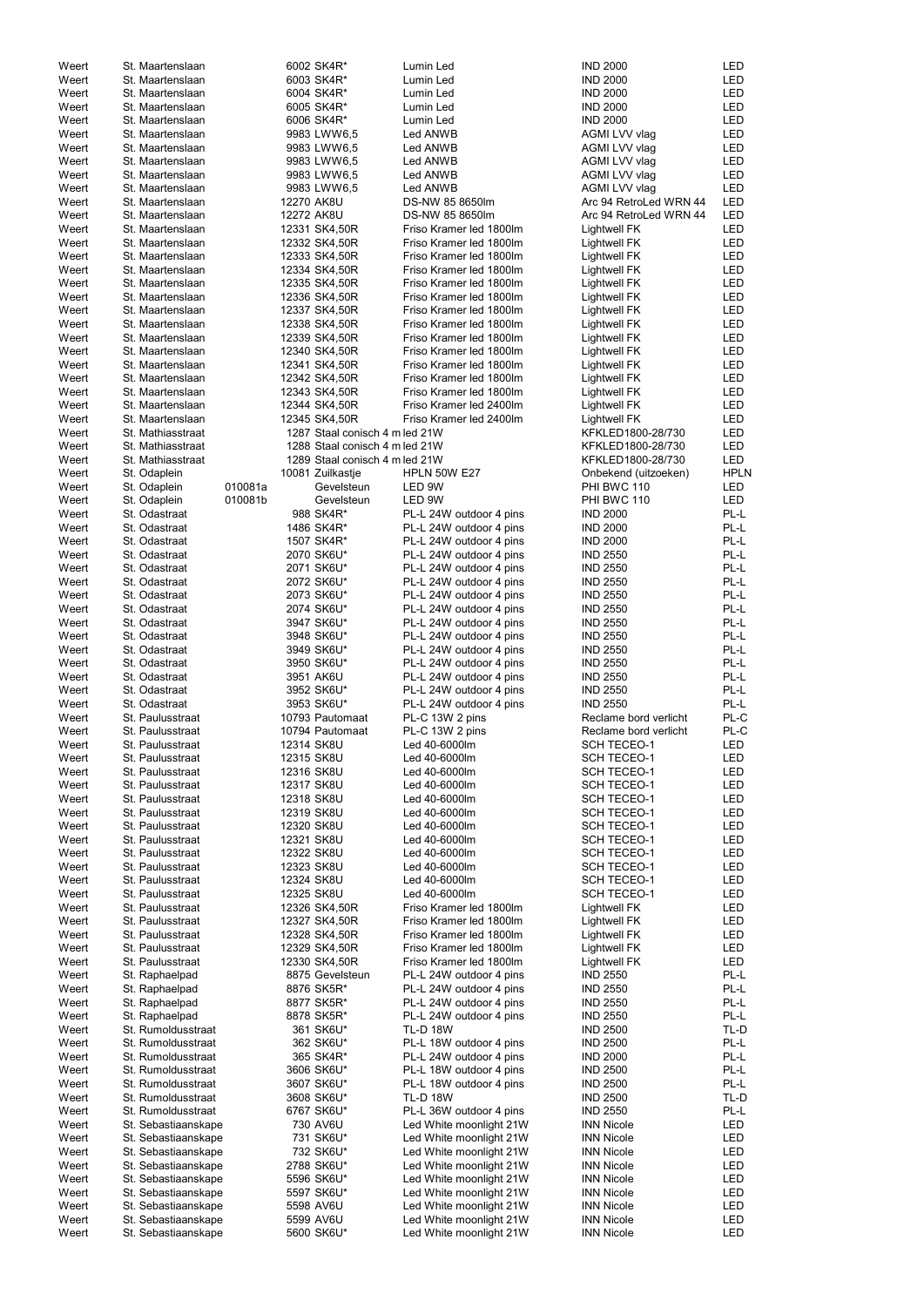| Weert          | St. Sebastiaanskape                         |           | 5678 SK6U*                            | Led White moonlight 21W                                                            | <b>INN Nicole</b>                                               | LED          |
|----------------|---------------------------------------------|-----------|---------------------------------------|------------------------------------------------------------------------------------|-----------------------------------------------------------------|--------------|
| Weert          | St. Sebastiaanskape                         |           | 5679 SK6U*                            | Led White moonlight 21W                                                            | <b>INN Nicole</b>                                               | <b>LED</b>   |
| Weert          | St. Sebastiaanskape                         |           | 11310 SK6U*                           | Led White moonlight 21W                                                            | <b>INN Nicole</b>                                               | LED          |
| Weert          | St. Servatiusstraat                         |           | 12354 SK4,50R                         | Friso Kramer led 1800lm                                                            | Lightwell FK                                                    | LED          |
| Weert          | St. Servatiusstraat                         |           | 12355 SK4,50R                         | Friso Kramer led 2400lm                                                            | Lightwell FK                                                    | <b>LED</b>   |
| Weert          | St. Servatiusstraat                         |           | 12356 SK4,50R                         | Friso Kramer led 2400lm                                                            | Lightwell FK                                                    | LED          |
| Weert          | St. Servatiusstraat                         |           | 12357 SK4,50R                         | Friso Kramer led 1800lm                                                            | Lightwell FK                                                    | LED          |
| Weert          | St. Servatiusstraat                         |           | 12358 SK4,50R                         | Friso Kramer led 1800lm                                                            | Lightwell FK                                                    | LED          |
| Weert          | St. Servatiusstraat                         |           | 12359 SK4,50R                         | Friso Kramer led 1800lm                                                            | <b>Lightwell FK</b>                                             | LED          |
| Weert          | St. Servatiusstraat                         |           | 12360 SK4,50R                         | Friso Kramer led 1800lm                                                            | <b>Lightwell FK</b>                                             | LED          |
| Weert          | St. Servatiusstraat                         |           | 12361 SK4,50R                         | Friso Kramer led 1800lm                                                            | Lightwell FK                                                    | LED          |
| Weert          | St. Theuniskapelweg                         |           | 3592 SV3R                             | PL-L 24W outdoor 4 pins                                                            | <b>IND 2015</b>                                                 | PL-L         |
| Weert          | St. Theuniskapelweg                         |           | 5979 SV3R                             | PL-L 24W outdoor 4 pins                                                            | <b>IND 2015</b>                                                 | PL-L         |
| Weert          | St. Theuniskapelweg                         |           | 5981 SV3R                             | PL-L 24W outdoor 4 pins                                                            | <b>IND 2015</b>                                                 | PL-L         |
| Weert          | St. Theuniskapelweg                         |           | 5982 SK4R*                            | PL-L 24W outdoor 4 pins                                                            | <b>IND 2000</b>                                                 | PL-L         |
| Weert<br>Weert | St. Theuniskapelweg                         |           | 6088 SK4R*<br>6437 SV3R               | PL-L 24W outdoor 4 pins<br>PL-L 24W outdoor 4 pins                                 | <b>IND 2000</b><br><b>IND 2015</b>                              | PL-L<br>PL-L |
| Weert          | St. Theuniskapelweg<br>St. Willibrordstraat |           | 12346 SK4,50R                         | Friso Kramer led 1800lm                                                            | Lightwell FK                                                    | LED          |
| Weert          | St. Willibrordstraat                        |           | 12347 SK4,50R                         | Friso Kramer led 1800lm                                                            | Lightwell FK                                                    | LED          |
| Weert          | St. Willibrordstraat                        |           | 12348 SK4,50R                         | Friso Kramer led 1800lm                                                            | Lightwell FK                                                    | LED          |
| Weert          | St. Willibrordstraat                        |           | 12350 SK4,50R                         | Friso Kramer led 1800lm                                                            | Lightwell FK                                                    | LED          |
| Weert          | St. Willibrordstraat                        |           | 12351 SK4,50R                         | Friso Kramer led 1800lm                                                            | Lightwell FK                                                    | LED          |
| Weert          | St. Willibrordstraat                        |           | 12352 SK4,50R                         | Friso Kramer led 1800lm                                                            | Lightwell FK                                                    | LED          |
| Weert          | St. Willibrordstraat                        |           | 12353 SK4,50R                         | Friso Kramer led 1800lm                                                            | Lightwell FK                                                    | LED          |
| Weert          | St. Willibrordstraat                        |           | 12421 SK4,50R                         | Friso Kramer led 1800lm                                                            | <b>Lightwell FK</b>                                             | <b>LED</b>   |
| Weert          | Stadhouderslaan                             |           | 1527 SK6U*                            | PL-L 24W outdoor 4 pins                                                            | <b>IND 2550</b>                                                 | PL-L         |
| Weert          | Stadhouderslaan                             |           | 1528 SK6U*                            | PL-L 24W outdoor 4 pins                                                            | <b>IND 2550</b>                                                 | PL-L         |
| Weert          | Stadhouderslaan                             |           | 1796 SK6U*                            | PL-L 24W outdoor 4 pins                                                            | <b>IND 2550</b>                                                 | PL-L         |
| Weert          | Stadhouderslaan                             |           | 1797 SK6U*                            | PL-L 24W outdoor 4 pins                                                            | <b>IND 2550</b>                                                 | PL-L         |
| Weert          | Stadhouderslaan                             |           | 1798 SK6U*                            | PL-L 24W outdoor 4 pins                                                            | <b>IND 2550</b>                                                 | PL-L         |
| Weert          | Stadhouderslaan                             |           | 1799 SK6U*                            | PL-L 24W outdoor 4 pins                                                            | <b>IND 2550</b>                                                 | PL-L         |
| Weert          | Stadhouderslaan                             |           | 1800 SK6U*                            | PL-L 24W outdoor 4 pins                                                            | <b>IND 2550</b>                                                 | PL-L         |
| Weert          | Stadhouderslaan                             |           | 1801 SK6U*                            | PL-L 24W outdoor 4 pins                                                            | <b>IND 2550</b>                                                 | PL-L         |
| Weert          | Stadhouderslaan                             |           | 1802 SK6U*                            | PL-L 24W outdoor 4 pins                                                            | <b>IND 2550</b>                                                 | PL-L         |
| Weert          | Stadhouderslaan                             |           | 1803 SK6U*                            | PL-L 24W outdoor 4 pins                                                            | <b>IND 2550</b>                                                 | PL-L         |
| Weert          | Stadhouderslaan                             |           | 3501 SK6U*                            | PL-L 24W outdoor 4 pins                                                            | <b>IND 2550</b>                                                 | PL-L         |
| Weert          | Stadhouderslaan                             |           | 3511 SK4R*<br>3512 SK4R*              | PL-L 24W outdoor 4 pins<br>PL-L 24W outdoor 4 pins                                 | <b>IND 2000</b><br><b>IND 2000</b>                              | PL-L<br>PL-L |
| Weert<br>Weert | Stadhouderslaan<br>Stadhouderslaan          |           | 3513 SK4R*                            | PL-L 24W outdoor 4 pins                                                            | <b>IND 2000</b>                                                 | PL-L         |
| Weert          | Stadhouderslaan                             |           | 3514 SK4R*                            | PL-L 24W outdoor 4 pins                                                            | <b>IND 2000</b>                                                 | PL-L         |
| Weert          | Stadhouderslaan                             |           | 3515 SK4R*                            | PL-L 24W outdoor 4 pins                                                            | <b>IND 2000</b>                                                 | PL-L         |
| Weert          | Stadhouderslaan                             |           | 3516 SK4R*                            | PL-L 24W outdoor 4 pins                                                            | <b>IND 2000</b>                                                 | PL-L         |
|                |                                             |           |                                       |                                                                                    |                                                                 |              |
|                |                                             |           |                                       |                                                                                    |                                                                 |              |
| Weert          | Stadhouderslaan                             |           | 3517 SK4R*                            | PL-L 24W outdoor 4 pins                                                            | <b>IND 2000</b>                                                 | PL-L         |
| Weert          | Stadhuispassage                             |           |                                       | 12236 DAE Farola BAMI Tronic led 10 1600lm                                         | <b>DAE Tronic</b>                                               | LED          |
| Weert<br>Weert | Stadhuispassage<br>Stadhuispassage          |           |                                       | 12237 Overspan verlicht DS-NW 28 3300lm<br>12239 Overspan verlicht DS-NW 28 3300lm | Harmony Classique RetroLe (LED<br>Harmony Classique RetroLe(LED |              |
| Weert          | Stadhuispassage                             |           |                                       | 12241 DAE Farola BAMI Tronic led 10 1600lm                                         | <b>DAE Tronic</b>                                               | LED          |
| Weert          | Stadhuispassage                             |           |                                       | 12242 DAE Farola BAMI Tronic led 10 1600lm                                         | <b>DAE Tronic</b>                                               | <b>LED</b>   |
| Weert          | Stadhuispassage                             |           |                                       | 12338 Overspan verlicht DS-NW 28 3300lm                                            | Harmony Classique RetroLe (LED                                  |              |
| Weert          | Stadhuisplein                               |           | 5845 SV3R                             | PL-L 24W outdoor 4 pins                                                            | <b>IND 2000</b>                                                 | PL-L         |
| Weert          | Stadhuisplein                               |           | 5846 SV3R                             | PL-L 24W outdoor 4 pins                                                            | <b>IND 2000</b>                                                 | PL-L         |
| Weert          | Stadhuisplein                               |           | 5847 SV3R                             | PL-L 24W outdoor 4 pins                                                            | <b>IND 2000</b>                                                 | PL-L         |
| Weert          | Stadhuisplein                               |           | 5848 Gevelsteun                       | Led 11W 1322lm                                                                     | <b>ASD Diamond Micro</b>                                        | LED          |
| Weert          | Stadhuisplein                               |           | 5849 SV3R                             | PL-L 24W outdoor 4 pins                                                            | <b>IND 2000</b>                                                 | PL-L         |
| Weert          | Stadhuisplein                               |           | 5850 SV3R                             | PL-L 24W outdoor 4 pins                                                            | <b>IND 2000</b>                                                 | PL-L         |
| Weert          | Stadhuisplein                               |           | 5851 SV5R                             | Led 11W 1322lm                                                                     | <b>ASD Diamond Micro</b>                                        | LED          |
| Weert          | Stadhuisplein                               |           | 5853 SV5R                             | Led 11W 1322lm                                                                     | <b>ASD Diamond Micro</b>                                        | LED          |
| Weert          | Stadhuisplein                               |           | 5854 SV5U                             | Led 11W 1322lm                                                                     | <b>ASD Diamond Micro</b>                                        | <b>LED</b>   |
| Weert          | Stadhuisplein                               |           | 5854 SV5U                             | Led 11W 1322lm                                                                     | <b>ASD Diamond Micro</b>                                        | LED          |
| Weert<br>Weert | Stadhuisplein                               |           | 5855 SV5U<br>5855 SV5U                | Led 11W 1322lm<br>Led 11W 1322lm                                                   | <b>ASD Diamond Micro</b><br><b>ASD Diamond Micro</b>            | LED<br>LED   |
| Weert          | Stadhuisplein<br>Stadhuisplein              |           | 5856 SV5R                             | Led 11W 1322lm                                                                     | <b>ASD Diamond Micro</b>                                        | LED          |
| Weert          | Stadhuisplein                               |           | 5857 Gevelsteun                       | brisa BR931312022a 1600lm                                                          | Brisa bike                                                      | <b>LED</b>   |
| Weert          | Stadhuisplein                               |           | 5858 SV5R                             | Led 11W 1322lm                                                                     | <b>ASD Diamond Micro</b>                                        | LED          |
| Weert          | Stadhuisplein                               |           | 5859 SV5R                             | Led 11W 1322lm                                                                     | <b>ASD Diamond Micro</b>                                        | LED          |
| Weert          | Stadhuisplein                               |           | 5860 Gevelsteun                       | brisa BR931312022a 1600lm                                                          | Brisa bike                                                      | LED          |
| Weert          | Stadhuisplein                               |           | 5861 SV5U                             | Led 11W 1322lm                                                                     | <b>ASD Diamond Micro</b>                                        | LED          |
| Weert          | Stadhuisplein                               |           | 5861 SV5U                             | Led 11W 1322lm                                                                     | <b>ASD Diamond Micro</b>                                        | LED          |
| Weert          | Stadhuisplein                               |           | 5862 Alumnium Cilindri LED 10W 1350lm |                                                                                    | Bega 5 Bol armaturen                                            | <b>LED</b>   |
| Weert          | Stadhuisplein                               |           | 5862 Alumnium Cilindri CDM-T 35W      |                                                                                    | Bega 5 Bol armaturen                                            | <b>CDM</b>   |
| Weert          | Stadhuisplein                               |           | 5862 Alumnium Cilindri CDM-T 35W      |                                                                                    | Bega 5 Bol armaturen                                            | <b>CDM</b>   |
| Weert          | Stadhuisplein                               |           | 5862 Alumnium Cilindri CDM-T 35W      |                                                                                    | Bega 5 Bol armaturen                                            | <b>CDM</b>   |
| Weert          | Stadhuisplein                               |           | 5862 Alumnium Cilindri CDM-T 35W      |                                                                                    | Bega 5 Bol armaturen                                            | <b>CDM</b>   |
| Weert          | Stadhuisplein                               |           | 5863 Gevelsteun                       | Led 11W 1322lm                                                                     | <b>ASD Diamond Micro</b>                                        | LED          |
| Weert          | Stadhuisplein                               |           | 10091 Pautomaat                       | PL-L 36W outdoor 4 pins                                                            | Pautomaat                                                       | PL-L         |
| Weert          | Stadhuisplein                               |           | 10092 Pautomaat                       | PL-L 36W outdoor 4 pins                                                            | Pautomaat                                                       | PL-L         |
| Weert          | Stalberg                                    |           | 411 AK8U                              | SON-T Plus 70W                                                                     | <b>IND 2600</b>                                                 | SON          |
| Weert          | Stalberg                                    |           | 712 SK4R*                             | PL-L 24W outdoor 4 pins                                                            | <b>IND 2000</b>                                                 | PL-L         |
| Weert<br>Weert | Stalberg<br>Stalberg                        |           | 4691 SK4R*<br>4692 SK4R*              | PL-L 24W outdoor 4 pins<br>PL-L 24W outdoor 4 pins                                 | <b>IND 2000</b><br><b>IND 2000</b>                              | PL-L<br>PL-L |
| Weert          | Stalberg                                    |           | 4693 SK4R*                            | PL-L 24W outdoor 4 pins                                                            | <b>IND 2000</b>                                                 | PL-L         |
| Weert          | Stalberg                                    |           | 4788 SK4R*                            | PL-L 24W outdoor 4 pins                                                            | <b>IND 2000</b>                                                 | PL-L         |
| Weert          | Stalberg                                    | 6002 XR 4 | Gevelsteun                            | PL-S 9W 2 pins                                                                     | Phl.FWC110 40 KP                                                | PL-S         |
| Weert          | Standaardmolen                              |           | 7624 SK5U*                            | PL-L 24W outdoor 4 pins                                                            | <b>IND 2600</b>                                                 | PL-L         |
| Weert          | Standaardmolen                              |           | 7625 SK5U*                            | PL-L 24W outdoor 4 pins                                                            | <b>IND 2600</b>                                                 | PL-L         |
| Weert<br>Weert | Standaardmolen<br>Standaardmolen            |           | 7626 SK5U*<br>7627 SK5U*              | PL-L 24W outdoor 4 pins<br>PL-L 24W outdoor 4 pins                                 | <b>IND 2600</b><br><b>IND 2600</b>                              | PL-L<br>PL-L |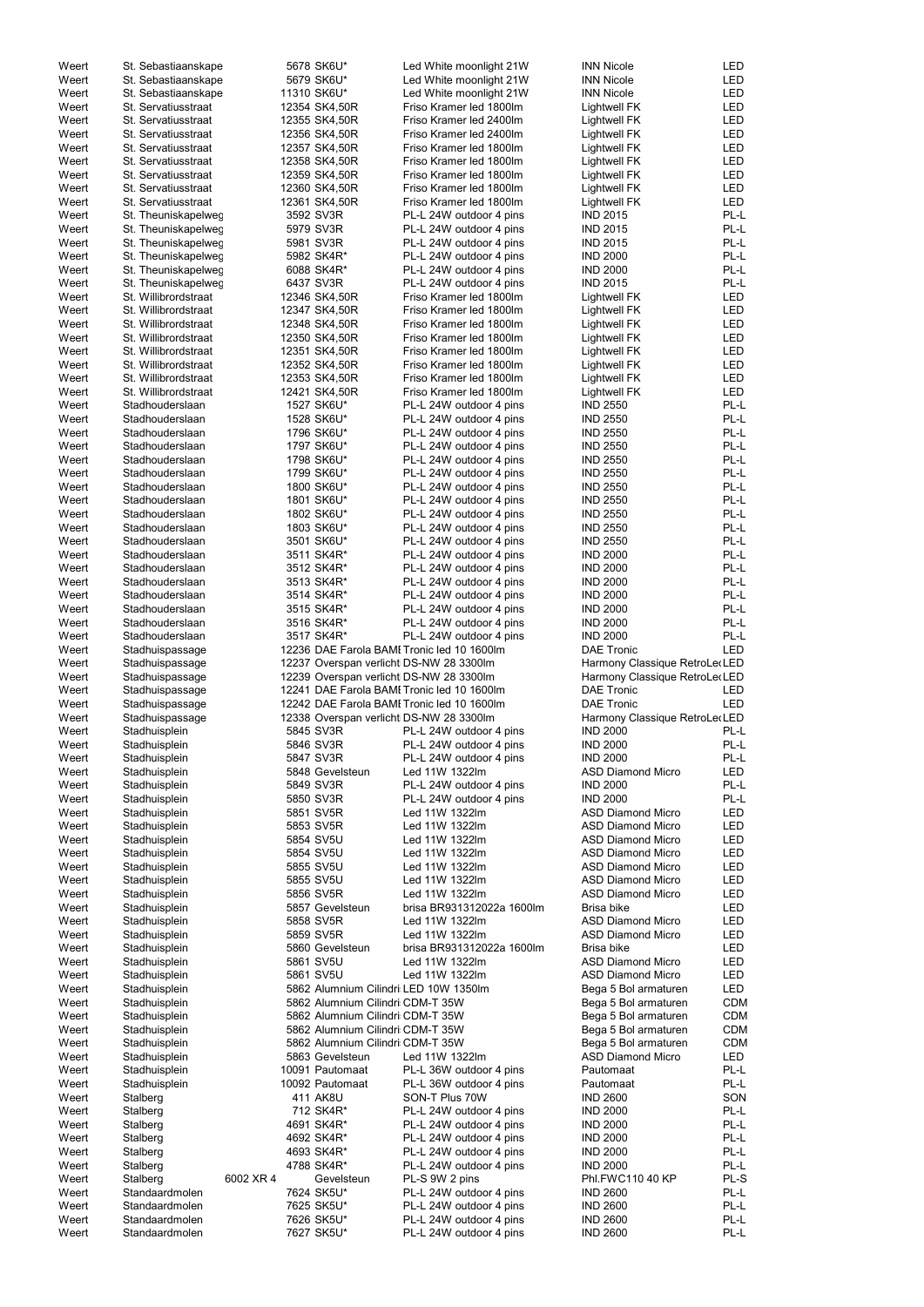| Weert | Standaardmolen |             | 7628 SK5U*                      | PL-L 24W outdoor 4 pins                    | <b>IND 2600</b>        | PL-L       |
|-------|----------------|-------------|---------------------------------|--------------------------------------------|------------------------|------------|
| Weert | Standaardmolen |             | 7930 SK5U*                      | PL-L 24W outdoor 4 pins                    | <b>IND 2600</b>        | PL-L       |
| Weert | Standaardmolen |             | 7931 SK5U*                      | PL-L 24W outdoor 4 pins                    | <b>IND 2600</b>        | PL-L       |
| Weert | Standaardmolen |             | 7932 SK5U*                      | PL-L 24W outdoor 4 pins                    | <b>IND 2600</b>        | PL-L       |
| Weert | Standaardmolen |             | 7933 SK5U*                      | PL-L 24W outdoor 4 pins                    | <b>IND 2600</b>        | PL-L       |
|       |                |             |                                 |                                            |                        |            |
| Weert | Standaardmolen |             | 7934 SK5U*                      | PL-L 24W outdoor 4 pins                    | <b>IND 2600</b>        | PL-L       |
| Weert | Standaardmolen |             | 7935 SK5U*                      | PL-L 24W outdoor 4 pins                    | <b>IND 2600</b>        | PL-L       |
| Weert | Standaardmolen |             | 7936 SK5U*                      | PL-L 24W outdoor 4 pins                    | <b>IND 2600</b>        | PL-L       |
| Weert | Standaardmolen |             | 7999 SK4R*                      | PL-L 24W outdoor 4 pins                    | <b>IND 2000</b>        | PL-L       |
|       |                |             |                                 |                                            |                        |            |
| Weert | Standaardmolen |             | 8000 SK5U*                      | PL-L 24W outdoor 4 pins                    | <b>IND 2600</b>        | PL-L       |
| Weert | Standaardmolen |             | 8001 SK4R*                      | PL-L 24W outdoor 4 pins                    | <b>IND 2000</b>        | PL-L       |
| Weert | Standaardmolen |             | 8002 SK5U*                      | PL-L 24W outdoor 4 pins                    | <b>IND 2600</b>        | PL-L       |
|       |                |             |                                 |                                            |                        |            |
| Weert | Standaardmolen |             | 8295 SK5U*                      | PL-L 24W outdoor 4 pins                    | <b>IND 2600</b>        | PL-L       |
| Weert | Standaardmolen |             | 8296 SK5U*                      | PL-L 24W outdoor 4 pins                    | <b>IND 2600</b>        | PL-L       |
| Weert | Standaardmolen |             | 8297 SK5U*                      | PL-L 24W outdoor 4 pins                    | <b>IND 2600</b>        | PL-L       |
| Weert | Standaardmolen |             | 8298 SK5U*                      | PL-L 24W outdoor 4 pins                    | <b>IND 2600</b>        | PL-L       |
|       |                |             |                                 |                                            |                        |            |
| Weert | Standaardmolen |             | 8299 SK4R*                      | PL-L 24W outdoor 4 pins                    | <b>IND 2000</b>        | PL-L       |
| Weert | Standaardmolen |             | 8300 SK4R*                      | PL-L 24W outdoor 4 pins                    | <b>IND 2000</b>        | PL-L       |
| Weert | Standaardmolen |             | 8301 SK4R*                      | PL-L 24W outdoor 4 pins                    | <b>IND 2000</b>        | PL-L       |
| Weert | Standaardmolen |             | 8302 SK5U*                      | PL-L 24W outdoor 4 pins                    | <b>IND 2600</b>        | PL-L       |
|       |                |             |                                 |                                            |                        |            |
| Weert | Standaardmolen |             | 8303 SK5U*                      | PL-L 24W outdoor 4 pins                    | <b>IND 2600</b>        | PL-L       |
| Weert | Standaardmolen |             | 8509 SK4R*                      | <b>TL-D 18W</b>                            | <b>IND 2050</b>        | TL-D       |
| Weert | Standaardmolen |             | 8515 SK4R*                      | <b>TL-D 18W</b>                            | <b>IND 2050</b>        | TL-D       |
| Weert | Standaardmolen |             |                                 |                                            | <b>IND 2000</b>        | PL-L       |
|       |                |             | 8520 SK4R*                      | PL-L 24W outdoor 4 pins                    |                        |            |
| Weert | Standaardmolen | 11034 SK5U* |                                 | PL-L 24W outdoor 4 pins                    | <b>IND 2600</b>        | PL-L       |
| Weert | Standaardmolen | 11035 SK4R* |                                 | PL-L 24W outdoor 4 pins                    | <b>IND 2000</b>        | PL-L       |
| Weert | Standaardmolen | 11036 SK4R* |                                 | PL-L 24W outdoor 4 pins                    | <b>IND 2000</b>        | PL-L       |
|       |                |             |                                 |                                            |                        |            |
| Weert | Standaardmolen | 6003 CL 51  | Gevelsteun                      | PL-S 9W 2 pins                             | Phl.FWC110 40 KP       | PL-S       |
| Weert | Stapershofpad  |             | 1255 SK5R*                      | Friso Kramer led 2400lm                    | Lightwell FK           | LED        |
| Weert | Stapershofpad  |             | 3769 SK5R*                      | Friso Kramer led 2400lm                    | <b>Lightwell FK</b>    | LED        |
| Weert | Stapershofpad  | 12285 SK5R* |                                 | Friso Kramer led 2400lm                    | <b>Lightwell FK</b>    | LED        |
|       |                |             |                                 |                                            |                        |            |
| Weert | Stapershofpad  | 12286 SK5R* |                                 | Friso Kramer led 2400lm                    | <b>Lightwell FK</b>    | <b>LED</b> |
| Weert | Stationsplein  |             | 10104 Pautomaat                 | PL-L 36W outdoor 4 pins                    | Pautomaat              | PL-L       |
| Weert | Stationsplein  |             |                                 | 12260 Tica DEA Samsor Tronic led 10 1600lm | <b>DAE Tronic</b>      | <b>LED</b> |
|       |                |             |                                 |                                            |                        |            |
| Weert | Stationsplein  |             |                                 | 12261 Tica DEA Samsor Tronic led 10 1600lm | <b>DAE Tronic</b>      | <b>LED</b> |
| Weert | Stationsplein  |             | 12262 UrbanScene syst CDM-T 70W |                                            | PHI UrbanScene CGP 705 | <b>CDM</b> |
| Weert | Stationsplein  |             | 12262 UrbanScene syst CDM-T 70W |                                            | PHI UrbanScene CGP 705 | <b>CDM</b> |
| Weert | Stationsplein  |             | 12262 UrbanScene syst CDM-T 70W |                                            | PHI UrbanScene CGP 705 | <b>CDM</b> |
|       |                |             |                                 |                                            |                        |            |
| Weert | Stationsplein  |             | 12262 UrbanScene syst CDM-T 70W |                                            | PHI UrbanScene CGP 705 | <b>CDM</b> |
| Weert | Stationsplein  |             | 12262 UrbanScene syst CDM-T 70W |                                            | PHI UrbanScene CGP 705 | <b>CDM</b> |
| Weert | Stationsplein  |             | 12263 UrbanScene syst CDM-T 70W |                                            | PHI UrbanScene CGP 705 | <b>CDM</b> |
|       |                |             |                                 |                                            |                        |            |
| Weert | Stationsplein  |             | 12263 UrbanScene syst CDM-T 70W |                                            | PHI UrbanScene CGP 705 | <b>CDM</b> |
|       |                |             |                                 |                                            |                        |            |
| Weert | Stationsplein  |             | 12263 UrbanScene syst CDM-T 70W |                                            | PHI UrbanScene CGP 705 | <b>CDM</b> |
|       |                |             |                                 |                                            |                        |            |
| Weert | Stationsplein  |             | 12263 UrbanScene syst CDM-T 70W |                                            | PHI UrbanScene CGP 705 | <b>CDM</b> |
| Weert | Stationsplein  |             | 12264 Grondspot                 | Rocca Midi 15 led 3500K 6145               | Rocca Midi             | LED        |
| Weert | Stationsplein  | 012264a     | Grondspot                       | Rocca Midi 15 led 3500K 6145               | Rocca Midi             | <b>LED</b> |
| Weert | Stationsplein  | 012264b     | Grondspot                       | Rocca Midi 15 led 3500K 6145               | Rocca Midi             | LED        |
|       |                |             |                                 |                                            |                        |            |
| Weert | Stationsplein  | 012264c     | Grondspot                       | Rocca Midi 15 led 3500K 6145               | Rocca Midi             | LED        |
| Weert | Stationsplein  | 012264d     | Grondspot                       | Rocca Midi 15 led 3500K 6145               | Rocca Midi             | LED        |
| Weert | Stationsplein  | 012264e     | Grondspot                       | Rocca Midi 15 led 3500K 6145               | Rocca Midi             | <b>LED</b> |
| Weert |                | 012264f     | Grondspot                       | Rocca Midi 15 led 3500K 6145               | Rocca Midi             | LED        |
|       | Stationsplein  |             |                                 |                                            |                        |            |
| Weert | Stationsplein  | 012264g     | Grondspot                       | Rocca Midi 15 led 3500K 6145               | Rocca Midi             | LED        |
| Weert | Stationsplein  | 012264h     | Grondspot                       | Rocca Midi 15 led 3500K 6145               | Rocca Midi             | LED        |
| Weert | Stationsplein  | 012264i     | Grondspot                       | Rocca Midi 15 led 3500K 6145               | Rocca Midi             | LED        |
|       |                |             |                                 |                                            |                        |            |
| Weert | Stationsplein  | 012264j     | Grondspot                       | Rocca Midi 15 led 3500K 6145               | Rocca Midi             | LED        |
| Weert | Stationsplein  |             | 12265 Grondspot                 | BBC200 LED-HB/WW                           | PHI Amazon             | LED        |
| Weert | Stationsplein  | 012265a     | Grondspot                       | BBC200 LED-HB/WW                           | PHI Amazon             | LED        |
| Weert | Stationsplein  | 012265aa    | Grondspot                       | BBC200 LED-HB/WW                           | PHI Amazon             | LED        |
|       |                |             |                                 |                                            |                        |            |
| Weert | Stationsplein  | 012265ab    | Grondspot                       | BBC200 LED-HB/WW                           | PHI Amazon             | LED        |
| Weert | Stationsplein  | 012265ac    | Grondspot                       | BBC200 LED-HB/WW                           | PHI Amazon             | LED        |
| Weert | Stationsplein  | 012265ad    | Grondspot                       | BBC200 LED-HB/WW                           | PHI Amazon             | LED        |
| Weert | Stationsplein  | 012265ae    | Grondspot                       | BBC200 LED-HB/WW                           | PHI Amazon             | LED        |
|       |                |             |                                 |                                            |                        |            |
| Weert | Stationsplein  | 012265af    | Grondspot                       | BBC200 LED-HB/WW                           | PHI Amazon             | LED        |
| Weert | Stationsplein  | 012265ag    | Grondspot                       | BBC200 LED-HB/WW                           | PHI Amazon             | LED        |
| Weert | Stationsplein  | 012265ah    | Grondspot                       | BBC200 LED-HB/WW                           | PHI Amazon             | LED        |
| Weert | Stationsplein  | 012265ai    | Grondspot                       | BBC200 LED-HB/WW                           | PHI Amazon             | LED        |
|       |                |             |                                 | BBC200 LED-HB/WW                           | PHI Amazon             |            |
| Weert | Stationsplein  | 012265aj    | Grondspot                       |                                            |                        | <b>LED</b> |
| Weert | Stationsplein  | 012265ak    | Grondspot                       | BBC200 LED-HB/WW                           | PHI Amazon             | LED        |
| Weert | Stationsplein  | 012265al    | Grondspot                       | BBC200 LED-HB/WW                           | PHI Amazon             | LED        |
| Weert | Stationsplein  | 012265am    | Grondspot                       | BBC200 LED-HB/WW                           | PHI Amazon             | LED        |
|       |                |             |                                 |                                            |                        |            |
| Weert | Stationsplein  | 012265an    | Grondspot                       | BBC200 LED-HB/WW                           | PHI Amazon             | LED        |
| Weert | Stationsplein  | 012265ao    | Grondspot                       | BBC200 LED-HB/WW                           | PHI Amazon             | LED        |
| Weert | Stationsplein  | 012265ap    | Grondspot                       | BBC200 LED-HB/WW                           | PHI Amazon             | LED        |
|       |                |             |                                 |                                            |                        |            |
| Weert | Stationsplein  | 012265aq    | Grondspot                       | BBC200 LED-HB/WW                           | PHI Amazon             | LED        |
| Weert | Stationsplein  | 012265b     | Grondspot                       | BBC200 LED-HB/WW                           | PHI Amazon             | LED        |
| Weert | Stationsplein  | 012265c     | Grondspot                       | BBC200 LED-HB/WW                           | PHI Amazon             | LED        |
| Weert | Stationsplein  | 012265d     | Grondspot                       | BBC200 LED-HB/WW                           | PHI Amazon             | LED        |
|       |                |             |                                 |                                            |                        |            |
| Weert | Stationsplein  | 012265e     | Grondspot                       | BBC200 LED-HB/WW                           | PHI Amazon             | LED        |
| Weert | Stationsplein  | 012265f     | Grondspot                       | BBC200 LED-HB/WW                           | PHI Amazon             | LED        |
| Weert | Stationsplein  | 012265g     | Grondspot                       | BBC200 LED-HB/WW                           | PHI Amazon             | LED        |
|       |                | 012265h     |                                 | BBC200 LED-HB/WW                           | PHI Amazon             |            |
| Weert | Stationsplein  |             | Grondspot                       |                                            |                        | LED        |
| Weert | Stationsplein  | 012265i     | Grondspot                       | BBC200 LED-HB/WW                           | PHI Amazon             | <b>LED</b> |
| Weert | Stationsplein  | 012265i     | Grondspot                       | BBC200 LED-HB/WW                           | PHI Amazon             | <b>LED</b> |
| Weert | Stationsplein  | 012265k     | Grondspot                       | BBC200 LED-HB/WW                           | PHI Amazon             | LED        |
|       |                |             |                                 |                                            |                        |            |
| Weert | Stationsplein  | 0122651     | Grondspot                       | BBC200 LED-HB/WW                           | PHI Amazon             | <b>LED</b> |
| Weert | Stationsplein  | 012265m     | Grondspot                       | BBC200 LED-HB/WW                           | PHI Amazon             | LED        |
| Weert | Stationsplein  | 012265n     | Grondspot                       | BBC200 LED-HB/WW                           | PHI Amazon             | <b>LED</b> |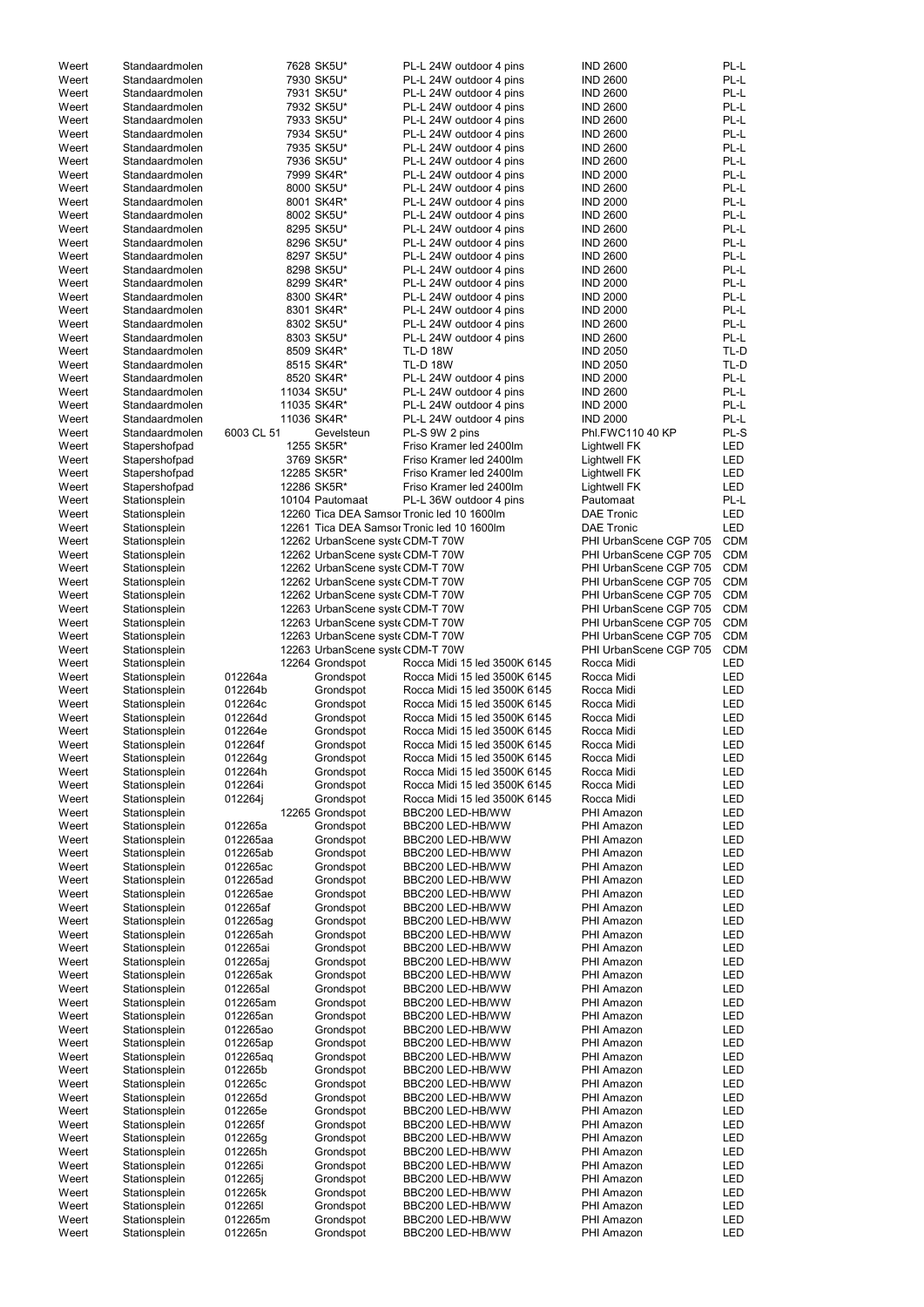| Weert | Stationsplein  | 012265o |            | Grondspot      | BBC200 LED-HB/WW                           | PHI Amazon             | LED        |
|-------|----------------|---------|------------|----------------|--------------------------------------------|------------------------|------------|
| Weert | Stationsplein  | 012265p |            | Grondspot      | BBC200 LED-HB/WW                           | PHI Amazon             | LED        |
|       |                |         |            |                |                                            |                        |            |
| Weert | Stationsplein  | 012265q |            | Grondspot      | BBC200 LED-HB/WW                           | PHI Amazon             | LED        |
| Weert | Stationsplein  | 012265r |            | Grondspot      | BBC200 LED-HB/WW                           | PHI Amazon             | LED        |
| Weert | Stationsplein  | 012265s |            | Grondspot      | BBC200 LED-HB/WW                           | PHI Amazon             | LED        |
| Weert | Stationsplein  | 012265t |            | Grondspot      | BBC200 LED-HB/WW                           | PHI Amazon             | LED        |
| Weert | Stationsplein  | 012265u |            | Grondspot      | BBC200 LED-HB/WW                           | PHI Amazon             | LED        |
| Weert | Stationsplein  | 012265v |            | Grondspot      | BBC200 LED-HB/WW                           | PHI Amazon             | LED        |
|       |                |         |            |                |                                            |                        |            |
| Weert | Stationsplein  | 012265w |            | Grondspot      | BBC200 LED-HB/WW                           | PHI Amazon             | LED        |
| Weert | Stationsplein  | 012265x |            | Grondspot      | BBC200 LED-HB/WW                           | PHI Amazon             | LED        |
| Weert | Stationsplein  | 012265y |            | Grondspot      | BBC200 LED-HB/WW                           | PHI Amazon             | LED        |
| Weert | Stationsplein  | 012265z |            | Grondspot      | BBC200 LED-HB/WW                           | PHI Amazon             | LED        |
|       |                |         |            |                |                                            |                        |            |
| Weert | Stationsplein  |         | 12266 AK8U |                | DS-NW 85 8650lm                            | Arc 94 RetroLed WRN 44 | <b>LED</b> |
| Weert | Stationsplein  |         | 12267 AK8U |                | DS-NW 85 8650lm                            | Arc 94 RetroLed WRN 44 | <b>LED</b> |
| Weert | Stationsplein  |         | 12268 AK8U |                | DS-NW 85 8650lm                            | Arc 94 RetroLed WRN 44 | LED        |
| Weert | Stationsplein  |         | 12269 AK8U |                | DS-NW 85 8650lm                            | Arc 94 RetroLed WRN 44 | LED        |
| Weert | Stationsplein  |         | 12271 AK8U |                | DS-NW 85 8650lm                            | Arc 94 RetroLed WRN 44 | <b>LED</b> |
|       |                |         |            |                |                                            |                        |            |
| Weert | Stationsplein  |         | 12273 AK8U |                | DS-NW 85 8650lm                            | Arc 94 RetroLed WRN 44 | <b>LED</b> |
| Weert | Stationsplein  |         | 12274 AK8U |                | DS-NW 85 8650lm                            | Arc 94 RetroLed WRN 44 | <b>LED</b> |
| Weert | Stationsplein  |         | 12275 AK8U |                | DS-NW 85 8650lm                            | Arc 94 RetroLed WRN 44 | <b>LED</b> |
| Weert | Stationsstraat |         |            | 218 Gevelsteun | CDO-TT Plus 70 City White                  | <b>IND 2600</b>        | CDO        |
| Weert | Stationsstraat |         |            | 219 AK9U       | CDO-TT Plus 70 City White                  | <b>IND 2600</b>        | CDO        |
|       |                |         |            |                |                                            |                        |            |
| Weert | Stationsstraat |         |            | 220 Gevelsteun | CDO-TT Plus 70 City White                  | <b>IND 2600</b>        | CDO        |
| Weert | Stationsstraat |         |            | 221 AK8U       | CDO-TT Plus 70 City White                  | <b>IND 2600</b>        | CDO        |
| Weert | Stationsstraat |         |            |                | 222 Tica DEA Samsor SON-T Plus 100W        | <b>DAE Tronic</b>      | SON        |
| Weert | Stationsstraat |         |            |                | 6701 Bambu530 DEA SSON-T Plus 100W         | <b>DAE Tronic</b>      | SON        |
|       |                |         |            |                |                                            |                        |            |
| Weert | Stationsstraat |         |            |                | 6702 Tica DEA Samsor SON-T Plus 100W       | <b>DAE Tronic</b>      | SON        |
| Weert | Stationsstraat |         |            |                | 6703 Tica DEA Samsor SON-T Plus 100W       | <b>DAE Tronic</b>      | SON        |
| Weert | Stationsstraat |         |            |                | 10130 Bambu530 DEA SSON-T Plus 70W         | <b>DAE Tronic</b>      | SON        |
| Weert | Stationsstraat |         |            |                | 10131 Bambu530 DEA SSON-T Plus 100W        | <b>DAE Tronic</b>      | SON        |
| Weert | Stationsstraat |         |            |                | 10132 Tica DEA Samsor SON-T Plus 100W      | <b>DAE Tronic</b>      | SON        |
|       |                |         |            |                |                                            |                        |            |
| Weert | Stationsstraat |         |            |                | 12281 Tica DEA Samsor Tronic led 10 1600lm | <b>DAE Tronic</b>      | LED        |
| Weert | Stationsstraat |         |            |                | 12282 Tica DEA Samsor Tronic led 10 1600lm | <b>DAE Tronic</b>      | LED        |
| Weert | Stationsstraat |         |            |                | 12283 Tica DEA Samsor Tronic led 10 1600lm | <b>DAE Tronic</b>      | LED        |
| Weert | Stationsstraat |         |            |                | 12284 Tica DEA Samsor Tronic led 10 1600lm | <b>DAE Tronic</b>      | LED        |
| Weert | Steenspil      |         |            | 8616 SK4R*     | PL-L 24W outdoor 4 pins                    | <b>IND 2000</b>        | PL-L       |
|       |                |         |            |                |                                            | <b>IND 2600</b>        |            |
| Weert | Steenspil      |         |            | 8617 SK5U*     | PL-L 24W outdoor 4 pins                    |                        | PL-L       |
| Weert | Steenspil      |         |            | 8618 SK5U*     | PL-L 24W outdoor 4 pins                    | <b>IND 2600</b>        | PL-L       |
| Weert | Steenspil      |         |            | 8619 SK5U*     | PL-L 24W outdoor 4 pins                    | <b>IND 2600</b>        | PL-L       |
| Weert | Steenspil      |         |            | 8629 SK4R*     | PL-L 24W outdoor 4 pins                    | <b>IND 2000</b>        | PL-L       |
| Weert | Steenspil      |         |            | 8630 SK5U*     | PL-L 24W outdoor 4 pins                    | <b>IND 2600</b>        | PL-L       |
| Weert | Steenspil      |         |            |                |                                            | <b>IND 2600</b>        | PL-L       |
|       |                |         |            | 8631 SK5U*     | PL-L 24W outdoor 4 pins                    |                        |            |
| Weert | Steenspil      |         |            | 8632 SK5U*     | PL-L 24W outdoor 4 pins                    | <b>IND 2600</b>        | PL-L       |
| Weert | Stekshofweg    |         |            | 1219 AK8U      | AXia 4790lm 490mA                          | SCH Axia 2.1           | LED        |
| Weert | Stekshofweg    |         |            | 1222 AK8U      | AXia 4790lm 490mA                          | SCH Axia 2.1           | LED        |
| Weert | Stekshofweg    |         |            | 1223 AK8U      | AXia 4790lm 490mA                          | SCH Axia 2.1           | LED        |
|       |                |         |            |                |                                            |                        |            |
| Weert | Stekshofweg    |         |            | 1225 AK8U      | AXia 4790lm 490mA                          | SCH Axia 2.1           | <b>LED</b> |
| Weert | Stellingmolen  |         |            | 8199 SK4R*     | <b>TL-D 18W</b>                            | <b>IND 2050</b>        | TL-D       |
| Weert | Stellingmolen  |         |            | 8200 SK5U*     | PL-L 24W outdoor 4 pins                    | <b>IND 2600</b>        | PL-L       |
| Weert | Stellingmolen  |         |            | 8201 SK5U*     | PL-L 24W outdoor 4 pins                    | <b>IND 2600</b>        | PL-L       |
| Weert | Stellingmolen  |         |            | 8202 SK5U*     | PL-L 24W outdoor 4 pins                    | <b>IND 2600</b>        | PL-L       |
|       |                |         |            |                |                                            |                        | PL-L       |
| Weert | Stellingmolen  |         |            | 8203 SK5U*     | PL-L 24W outdoor 4 pins                    | <b>IND 2600</b>        |            |
| Weert | Stellingmolen  |         |            | 8218 SK5U*     | PL-L 24W outdoor 4 pins                    | <b>IND 2600</b>        | PL-L       |
| Weert | Stellingmolen  |         |            | 8426 SK4R*     | PL-L 24W outdoor 4 pins                    | <b>IND 2000</b>        | PL-L       |
| Weert | Stellingmolen  |         |            | 8427 SK5U*     | PL-L 24W outdoor 4 pins                    | <b>IND 2600</b>        | PL-L       |
| Weert | Stellingmolen  |         |            | 8428 SK5U*     | PL-L 24W outdoor 4 pins                    | <b>IND 2600</b>        | PL-L       |
| Weert | Stellingmolen  |         |            | 8429 SK4R*     | PL-L 24W outdoor 4 pins                    | <b>IND 2000</b>        | PL-L       |
|       |                |         |            |                |                                            |                        | PL-L       |
| Weert | Stellingmolen  |         |            | 8430 SK5U*     | PL-L 24W outdoor 4 pins                    | <b>IND 2600</b>        |            |
| Weert | Stellingmolen  |         |            | 8431 SK4R*     | <b>TL-D 18W</b>                            | <b>IND 2050</b>        | TL-D       |
| Weert | Stellingmolen  |         |            | 8432 SK5U*     | PL-L 24W outdoor 4 pins                    | <b>IND 2600</b>        | PL-L       |
| Weert | Stellingmolen  |         |            | 8433 SK5U*     | PL-L 24W outdoor 4 pins                    | <b>IND 2600</b>        | PL-L       |
| Weert | Stellingmolen  |         |            | 8434 SK5U*     | PL-L 24W outdoor 4 pins                    | <b>IND 2600</b>        | PL-L       |
| Weert |                |         |            | 8435 SK5U*     | PL-L 24W outdoor 4 pins                    | <b>IND 2600</b>        | PL-L       |
|       | Stellingmolen  |         |            |                |                                            |                        |            |
| Weert | Stellingmolen  |         |            | 8436 SK5U*     | PL-L 24W outdoor 4 pins                    | <b>IND 2600</b>        | PL-L       |
| Weert | Stellingmolen  |         |            | 8460 SK5U*     | PL-L 24W outdoor 4 pins                    | <b>IND 2600</b>        | PL-L       |
| Weert | Stellingmolen  |         |            | 8461 SK5U*     | PL-L 24W outdoor 4 pins                    | <b>IND 2600</b>        | PL-L       |
| Weert | Stellingmolen  |         |            | 8468 SK4R*     | PL-L 24W outdoor 4 pins                    | <b>IND 2000</b>        | PL-L       |
| Weert | Stellingmolen  |         |            | 8475 SK4R*     | PL-L 18W outdoor 4 pins                    | <b>IND 2050</b>        | PL-L       |
|       |                |         |            |                |                                            |                        | TL-D       |
| Weert | Stellingmolen  |         |            | 8476 SK4R*     | <b>TL-D 18W</b>                            | <b>IND 2050</b>        |            |
| Weert | Stellingmolen  |         |            | 8503 SK4R*     | <b>TL-D 18W</b>                            | <b>IND 2050</b>        | TL-D       |
| Weert | Stellingmolen  |         |            | 8537 AK8U      | SON-T Plus 70W                             | <b>IND 2600</b>        | SON        |
| Weert | Stellingmolen  |         |            | 8538 SK5U*     | PL-L 24W outdoor 4 pins                    | <b>IND 2600</b>        | PL-L       |
| Weert | Stellingmolen  |         |            | 8539 SK5U*     | PL-L 24W outdoor 4 pins                    | <b>IND 2600</b>        | PL-L       |
| Weert | Stellingmolen  |         |            | 8540 SK5U*     | PL-L 24W outdoor 4 pins                    | <b>IND 2600</b>        | PL-L       |
|       |                |         |            |                |                                            |                        |            |
| Weert | Stellingmolen  |         |            | 8541 SK5U*     | PL-L 24W outdoor 4 pins                    | <b>IND 2600</b>        | PL-L       |
| Weert | Stellingmolen  |         |            | 8542 SK4R*     | PL-L 18W outdoor 4 pins                    | <b>IND 2050</b>        | PL-L       |
| Weert | Stellingmolen  |         |            | 8543 SK4R*     | PL-L 18W outdoor 4 pins                    | <b>IND 2050</b>        | PL-L       |
| Weert | Stevenshof     |         |            | 7227 SK4R*     | PL-L 24W outdoor 4 pins                    | <b>IND 2000</b>        | PL-L       |
| Weert | Stevenshof     |         |            | 7228 SK4R*     | PL-L 24W outdoor 4 pins                    | <b>IND 2000</b>        | PL-L       |
|       |                |         |            |                |                                            |                        |            |
| Weert | Stevenshof     |         |            | 7229 SK4R*     | PL-L 24W outdoor 4 pins                    | <b>IND 2000</b>        | PL-L       |
| Weert | Stevenshof     |         |            | 7230 SK4R*     | PL-L 24W outdoor 4 pins                    | <b>IND 2000</b>        | PL-L       |
| Weert | Stevenshof     |         |            | 7231 SK4R*     | PL-L 24W outdoor 4 pins                    | <b>IND 2000</b>        | PL-L       |
| Weert | Stienestraat   |         |            | 743 SK6U*      | Led siteco 16W 1840lm 1.3a                 | Siteco SL20            | LED        |
| Weert | Stienestraat   |         |            | 2793 SK6U*     | Led White moonlight 21W                    | <b>INN Nicole</b>      | LED        |
| Weert | Stienestraat   |         |            | 2794 SK6U*     |                                            | <b>INN Nicole</b>      | LED        |
|       |                |         |            |                | Led White moonlight 21W                    |                        |            |
| Weert | Stienestraat   |         |            | 2795 SK6U*     | Led White moonlight 21W                    | <b>INN Nicole</b>      | LED        |
| Weert | Stienestraat   |         |            | 2796 SK6U*     | Led White moonlight 21W                    | <b>INN Nicole</b>      | LED        |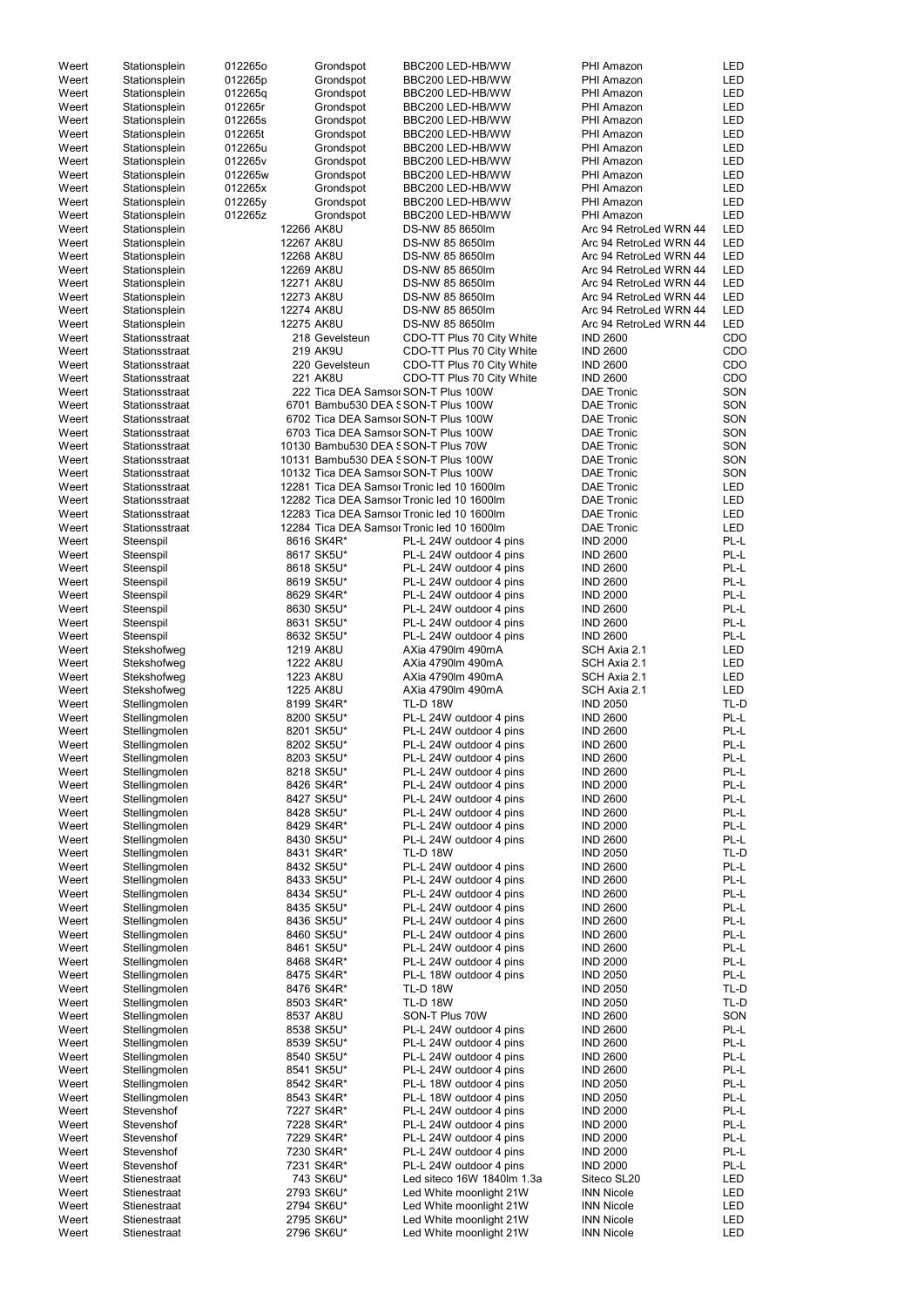| Weert | Stienestraat | 2798 SK6U*       | Led White moonlight 21W    | <b>INN Nicole</b>       | <b>LED</b> |
|-------|--------------|------------------|----------------------------|-------------------------|------------|
| Weert | Stienestraat | 7222 SK6U*       | Led White moonlight 21W    | <b>INN Nicole</b>       | <b>LED</b> |
|       |              |                  |                            |                         |            |
| Weert | Stienestraat | 7223 SK6U*       | Led White moonlight 21W    | <b>INN Nicole</b>       | <b>LED</b> |
| Weert | Stijgbeugel  | 12565 SK4R*      | PL-T 42W 4 pins            | PHI Decoscene DBP522    | PL-T       |
| Weert | Stijgbeugel  | 12568 SK4R*      | PL-T 42W 4 pins            | <b>IND 2037</b>         | PL-T       |
| Weert | Stormmeeuw   | 7433 SK5R*       | PL-L 24W outdoor 4 pins    | <b>IND 2600</b>         | PL-L       |
|       |              |                  |                            |                         |            |
| Weert | Stormmeeuw   | 7434 SK5R*       | PL-L 24W outdoor 4 pins    | <b>IND 2600</b>         | PL-L       |
| Weert | Stormmeeuw   | 7435 SK5R*       | PL-L 24W outdoor 4 pins    | <b>IND 2600</b>         | PL-L       |
| Weert | Stormmeeuw   | 7436 SK5R*       | PL-L 24W outdoor 4 pins    | <b>IND 2600</b>         | PL-L       |
| Weert |              |                  |                            |                         | PL-L       |
|       | Stormmeeuw   | 7437 SK5R*       | PL-L 24W outdoor 4 pins    | <b>IND 2600</b>         |            |
| Weert | Stormmeeuw   | 9353 SK6U*       | PL-L 24W outdoor 4 pins    | <b>IND 2550</b>         | PL-L       |
| Weert | Stormmeeuw   | 9354 SK5R*       | PL-L 24W outdoor 4 pins    | <b>IND 2050</b>         | PL-L       |
| Weert | Stormmeeuw   | 9358 SK6U*       | PL-L 24W outdoor 4 pins    | <b>IND 2550</b>         | PL-L       |
|       |              |                  |                            |                         |            |
| Weert | Stormmeeuw   | 9359 SK6U*       | PL-L 24W outdoor 4 pins    | <b>IND 2550</b>         | PL-L       |
| Weert | Stormmeeuw   | 9360 SK6U*       | PL-L 24W outdoor 4 pins    | <b>IND 2550</b>         | PL-L       |
| Weert | Stormmeeuw   | 9361 SK4R*       | PL-L 24W outdoor 4 pins    | <b>IND 2000</b>         | PL-L       |
| Weert | Stormmeeuw   | 9363 SK4R*       | PL-L 24W outdoor 4 pins    | <b>IND 2000</b>         | PL-L       |
|       |              |                  |                            |                         |            |
| Weert | Stormmeeuw   | 9367 SK5R*       | PL-L 24W outdoor 4 pins    | <b>IND 2600</b>         | PL-L       |
| Weert | Stormmeeuw   | 9368 SK5R*       | PL-L 24W outdoor 4 pins    | <b>IND 2600</b>         | PL-L       |
| Weert | Stormmeeuw   | 9369 SK5R*       | PL-L 24W outdoor 4 pins    | <b>IND 2600</b>         | PL-L       |
| Weert | Stormmeeuw   | 9370 SK5R*       | PL-L 24W outdoor 4 pins    | <b>IND 2600</b>         | PL-L       |
|       |              |                  |                            |                         |            |
| Weert | Stormmeeuw   | 9371 SK6U*       | PL-L 24W outdoor 4 pins    | <b>IND 2550</b>         | PL-L       |
| Weert | Straevenweg  | 1879 SK6U*       | PL-L 80W outdoor 4 pins    | <b>IND 2571</b>         | PL-L       |
| Weert | Straevenweg  | 10426 SK4R*      | PL-L 24W outdoor 4 pins    | <b>IND 2000</b>         | PL-L       |
| Weert |              | 10427 SK6U*      | PL-L 80W outdoor 4 pins    | <b>IND 2571</b>         | PL-L       |
|       | Straevenweg  |                  |                            |                         |            |
| Weert | Straevenweg  | 10428 SK4R*      | PL-L 24W outdoor 4 pins    | <b>IND 2000</b>         | PL-L       |
| Weert | Straevenweg  | 10429 SK4R*      | PL-L 24W outdoor 4 pins    | <b>IND 2000</b>         | PL-L       |
| Weert | Straevenweg  | 10431 SK4R*      | PL-L 24W outdoor 4 pins    | <b>IND 2000</b>         | PL-L       |
|       |              |                  |                            |                         |            |
| Weert | Straevenweg  | 10432 SK6U*      | PL-L 80W outdoor 4 pins    | <b>IND 2571</b>         | PL-L       |
| Weert | Straevenweg  | 10433 SK4R*      | PL-L 24W outdoor 4 pins    | <b>IND 2000</b>         | PL-L       |
| Weert | Straevenweg  | 10434 SK6U*      | PL-L 80W outdoor 4 pins    | <b>IND 2571</b>         | PL-L       |
| Weert | Straevenweg  | 10435 SK6U*      | PL-L 80W outdoor 4 pins    | <b>IND 2571</b>         | PL-L       |
|       |              |                  |                            |                         |            |
| Weert | Straevenweg  | 10436 SK4R*      | PL-L 24W outdoor 4 pins    | <b>IND 2000</b>         | PL-L       |
| Weert | Straevenweg  | 10437 SK6U*      | PL-L 80W outdoor 4 pins    | <b>IND 2571</b>         | PL-L       |
| Weert | Straevenweg  | 10438 SK6U*      | PL-L 80W outdoor 4 pins    | <b>IND 2571</b>         | PL-L       |
|       |              |                  |                            |                         |            |
| Weert | Straevenweg  | 10439 SK6U*      | PL-L 80W outdoor 4 pins    | <b>IND 2571</b>         | PL-L       |
| Weert | Straevenweg  | 10440 SK4R*      | PL-L 24W outdoor 4 pins    | <b>IND 2000</b>         | PL-L       |
| Weert | Straevenweg  | 10441 SK6U*      | PL-L 80W outdoor 4 pins    | <b>IND 2571</b>         | PL-L       |
| Weert | Straevenweg  | 10443 SK6U*      | PL-L 80W outdoor 4 pins    | <b>IND 2571</b>         | PL-L       |
|       |              |                  |                            |                         |            |
| Weert | Straevenweg  | 10444 SK4R*      | PL-L 24W outdoor 4 pins    | <b>IND 2000</b>         | PL-L       |
| Weert | Straevenweg  | 10445 SK6U*      | PL-L 80W outdoor 4 pins    | <b>IND 2571</b>         | PL-L       |
| Weert | Straevenweg  | 10446 SK4R*      | PL-L 24W outdoor 4 pins    | <b>IND 2000</b>         | PL-L       |
|       |              |                  |                            |                         | PL-L       |
| Weert | Straevenweg  | 10447 SK6U*      | PL-L 80W outdoor 4 pins    | <b>IND 2571</b>         |            |
| Weert | Straevenweg  | 10491 SK4R*      | PL-L 18W outdoor 4 pins    | <b>IND 2400</b>         | PL-L       |
| Weert | Straevenweg  | 11687 Cameramast | Camera                     | Camera                  | geen       |
| Weert | Streeksteeg  | 128 SK6U*        | Led White moonlight 21W    | <b>INN Nicole</b>       | LED        |
|       |              |                  |                            |                         |            |
| Weert | Streeksteeg  | 3960 SK6U*       | Led White moonlight 21W    | <b>INN Nicole</b>       | LED        |
| Weert | Suffolkweg   | 208 SV9U         | AXia 4790lm 490mA          | SCH Axia 2.1            | <b>LED</b> |
| Weert | Suffolkweg   | 211 SV9U         | AXia 4790lm 490mA          | SCH Axia 2.1            | <b>LED</b> |
| Weert | Suffolkweg   | 212 SV9U         | AXia 4790lm 490mA          | SCH Axia 2.1            | <b>LED</b> |
|       |              |                  |                            |                         |            |
| Weert | Suffolkweg   | 727 SK6U*        | LED 38W 4500lm             | <b>ASD Diamond Mini</b> | <b>LED</b> |
| Weert | Suffolkweg   | 1097 AK6U        | <b>TL-D 18W</b>            | <b>IND 2500</b>         | TL-D       |
| Weert | Suffolkweg   | 1098 AK6U        | <b>TL-D 18W</b>            | <b>IND 2500</b>         | TL-D       |
|       |              |                  |                            |                         |            |
| Weert | Suffolkweg   | 3350 AK6U        | <b>TL-D 18W</b>            | <b>IND 2500</b>         | TL-D       |
| Weert | Suffolkweg   | 8378 SV8U*       | AXia 4790lm 490mA          | SCH Axia 2.1            | <b>LED</b> |
| Weert | Suffolkweg   | 8379 SV8U*       | AXia 4790lm 490mA          | SCH Axia 2.1            | <b>LED</b> |
| Weert | Suffolkweg   | 8380 SK6U*       | Led siteco 16W 1840lm 1.3a | Siteco SL20             | <b>LED</b> |
| Weert | Suffolkweg   | 8381 SK6U*       | Led siteco 16W 1840lm 1.3a | Siteco SL20             | LED        |
|       |              |                  |                            |                         |            |
| Weert | Suffolkweg   | 8382 SK6U*       | Led siteco 16W 1840lm 1.3a | Siteco SL20             | <b>LED</b> |
| Weert | Suffolkweg   | 8383 SK6U*       | Led siteco 16W 1840lm 1.3a | Siteco SL20             | <b>LED</b> |
| Weert | Suffolkweg   | 8384 SK6U*       | Led siteco 16W 1840lm 1.3a | Siteco SL20             | <b>LED</b> |
| Weert | Suffolkweg   | 8385 SV5U        | AXia 4790lm 490mA          | SCH Axia 2.1            | <b>LED</b> |
|       |              |                  |                            |                         |            |
| Weert | Suffolkweg   | 8386 AK10U       | AXia 4790lm 490mA          | SCH Axia 2.1            | <b>LED</b> |
| Weert | Suffolkweg   | 8387 AK10U       | AXia 4790lm 490mA          | SCH Axia 2.1            | <b>LED</b> |
| Weert | Suffolkweg   | 8388 AK10U       | AXia 4790lm 490mA          | SCH Axia 2.1            | <b>LED</b> |
| Weert | Suffolkweg   | 8389 AK10U       | AXia 4790lm 490mA          | SCH Axia 2.1            | <b>LED</b> |
|       |              |                  |                            |                         |            |
| Weert | Suffolkweg   | 8390 AK10U       | AXia 4790lm 490mA          | SCH Axia 2.1            | <b>LED</b> |
| Weert | Suffolkweg   | 8391 AK10U       | AXia 4790lm 490mA          | SCH Axia 2.1            | <b>LED</b> |
| Weert | Suffolkweg   | 8392 AK10U       | AXia 4790lm 490mA          | SCH Axia 2.1            | <b>LED</b> |
| Weert | Suffolkweg   | 8393 AK10U       | AXia 4790lm 490mA          | SCH Axia 2.1            | <b>LED</b> |
|       |              |                  |                            |                         |            |
| Weert | Suffolkweg   | 8394 AK10U       | AXia 4790lm 490mA          | SCH Axia 2.1            | <b>LED</b> |
| Weert | Suffolkweg   | 8395 AK10U       | AXia 4790lm 490mA          | SCH Axia 2.1            | <b>LED</b> |
| Weert | Suffolkweg   | 8396 SV10U*      | AXia 4790lm 490mA          | SCH Axia 2.1            | <b>LED</b> |
|       | Suffolkweg   | 8397 AK10U       |                            |                         |            |
| Weert |              |                  | AXia 4790lm 490mA          | SCH Axia 2.1            | LED        |
| Weert | Suffolkweg   | 8398 SV9U        | LED 38W 4500lm             | <b>SCH TECEO-1</b>      | LED        |
| Weert | Suffolkweg   | 8398 SV9U        | LED 38W 4500lm             | <b>SCH TECEO-1</b>      | LED        |
| Weert | Suffolkweg   | 8399 SV9U        | LED 38W 4500lm             | <b>SCH TECEO-1</b>      | LED        |
|       |              |                  |                            |                         |            |
| Weert | Suffolkweg   | 8399 SV9U        | LED 38W 4500lm             | <b>SCH TECEO-1</b>      | LED        |
| Weert | Suffolkweg   | 8935 SV8U*       | AXia 4790lm 490mA          | SCH Axia 2.1            | <b>LED</b> |
| Weert | Suffolkweg   | 8936 SV8U*       | AXia 4790lm 490mA          | SCH Axia 2.1            | LED        |
| Weert | Suffolkweg   | 8937 SV8U*       | AXia 4790lm 490mA          | SCH Axia 2.1            | LED        |
|       |              |                  |                            |                         |            |
| Weert | Suffolkweg   | 13101 SK6U*      | LED 38W 4500lm             | <b>ASD Diamond Mini</b> | LED        |
| Weert | Suffolkweg   | 13102 SK6U*      | LED 38W 4500lm             | <b>ASD Diamond Mini</b> | LED        |
| Weert | Suffolkweg   | 13103 SK6U*      | LED 38W 4500lm             | <b>ASD Diamond Mini</b> | LED        |
| Weert | Suffolkweg   | 13104 SK6U*      | LED 38W 4500lm             | <b>ASD Diamond Mini</b> | LED        |
|       |              |                  |                            |                         |            |
| Weert | Suffolkweg   | 13105 SK6U*      | LED 38W 4500lm             | <b>ASD Diamond Mini</b> | LED        |
| Weert | Suffolkweg   | 13106 SK6U*      | LED 38W 4500lm             | <b>ASD Diamond Mini</b> | LED        |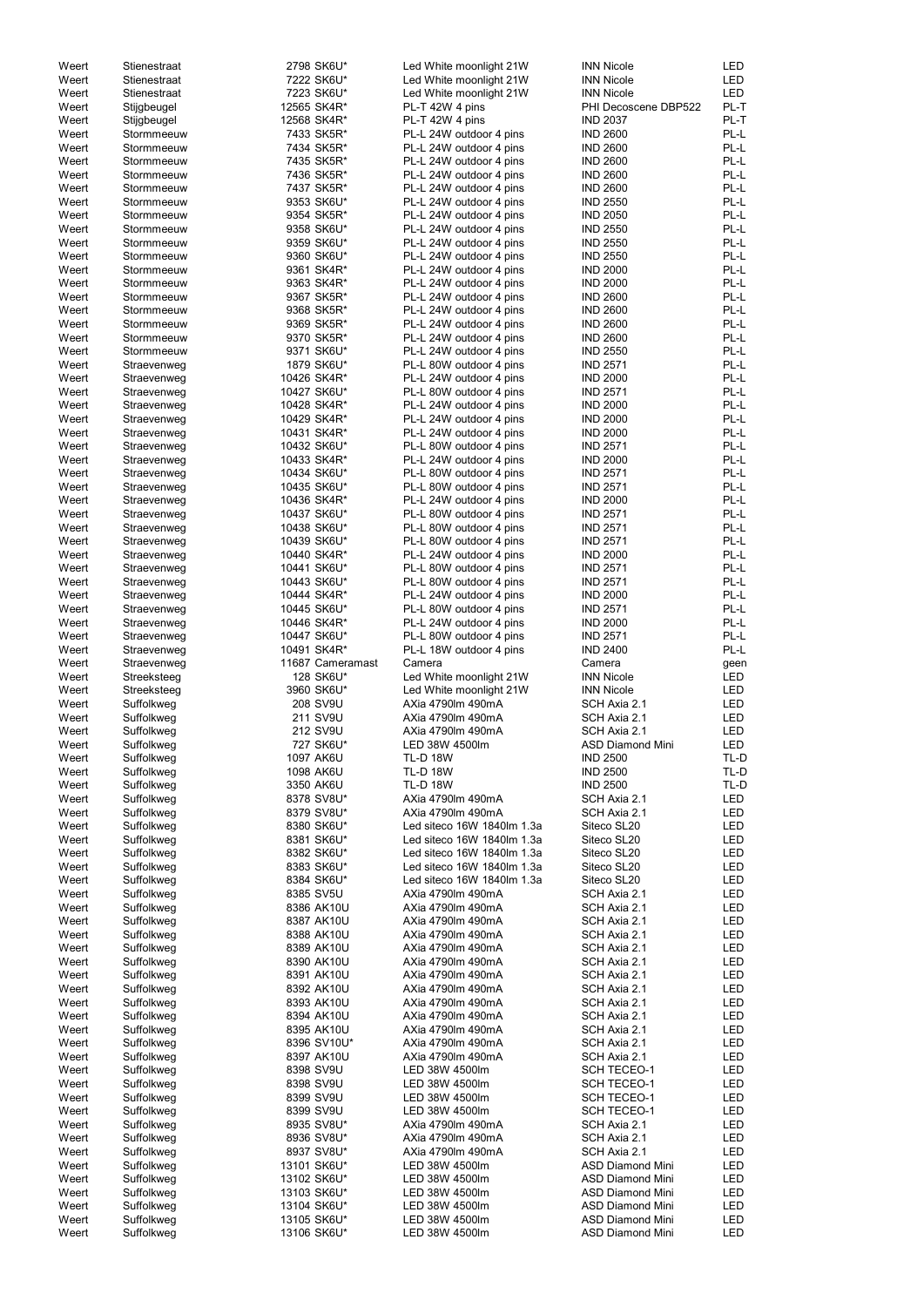| Weert<br>Weert |                            |             |                 |                                                    |                                    |              |
|----------------|----------------------------|-------------|-----------------|----------------------------------------------------|------------------------------------|--------------|
|                | Suffolkweg                 | 13107 SK6U* |                 | LED 38W 4500lm                                     | <b>ASD Diamond Mini</b>            | <b>LED</b>   |
|                | Suffolkweg                 | 13108 SK6U* |                 | LED 38W 4500lm                                     | <b>ASD Diamond Mini</b>            | LED          |
| Weert          | Suffolkweg                 | 13109 SK6U* |                 | LED 38W 4500lm                                     | <b>ASD Diamond Mini</b>            | LED          |
|                |                            |             |                 |                                                    |                                    |              |
| Weert          | Susanne Groeneweg          | 11069 SK4R* |                 | PL-L 36W outdoor 4 pins                            | I2000DIM (paaltop)                 | PL-L         |
| Weert          | Susanne Groeneweg          | 11070 SK4R* |                 | PL-L 36W outdoor 4 pins                            | I2000DIM (paaltop)                 | PL-L         |
| Weert          | Susanne Groeneweg          | 11071 SK4R* |                 | PL-L 36W outdoor 4 pins                            | I2000DIM (paaltop)                 | PL-L         |
| Weert          | Susanne Groeneweg          | 11072 SK5R* |                 | Stela Square 10LED                                 | Stela Square                       | <b>LED</b>   |
|                |                            |             |                 |                                                    |                                    |              |
| Weert          | Susanne Groeneweg          | 11073 SK5R* |                 | Stela Square 10LED                                 | Stela Square                       | LED          |
| Weert          | Susanne Groeneweg          | 11074 SK6U* |                 | PL-T 32W 4 pins                                    | Evolo 2 AG 2018                    | PL-T         |
| Weert          | Susanne Groeneweg          | 11075 SK6U* |                 | PL-T 32W 4 pins                                    | Evolo 2 AG 2018                    | PL-T         |
| Weert          | Susanne Groenewer          | 11076 SK6U* |                 | PL-T 32W 4 pins                                    | Evolo 2 AG 2018                    | PL-T         |
|                |                            |             |                 |                                                    |                                    |              |
| Weert          | Susanne Groenewer          | 11077 SK6U* |                 | PL-T 32W 4 pins                                    | Evolo 2 AG 2018                    | PL-T         |
| Weert          | Sutjensdwarsstraat         | 12903 SK6U* |                 | LED 16W 2040lm                                     | <b>ASD Diamond Mini</b>            | <b>LED</b>   |
| Weert          | Sutjensdwarsstraat         | 12904 SK6U* |                 | LED 16W 2040lm                                     | <b>ASD Diamond Mini</b>            | LED          |
|                |                            | 12905 SK6U* |                 | LED 16W 2040lm                                     | <b>ASD Diamond Mini</b>            | LED          |
| Weert          | Sutjensdwarsstraat         |             |                 |                                                    |                                    |              |
| Weert          | Sutjensdwarsstraat         | 12906 SK6U* |                 | LED 16W 2040lm                                     | <b>ASD Diamond Mini</b>            | LED          |
| Weert          | Sutjensstraat              | 12908 SK6U* |                 | LED 16W 2040lm                                     | <b>ASD Diamond Mini</b>            | LED          |
| Weert          | Sutjensstraat              | 12909 SK6U* |                 | LED 16W 2040lm                                     | <b>ASD Diamond Mini</b>            | LED          |
|                |                            |             |                 |                                                    |                                    |              |
| Weert          | Sutjensstraat              | 12910 SK6U* |                 | LED 16W 2040lm                                     | <b>ASD Diamond Mini</b>            | LED          |
| Weert          | Sutjensstraat              | 12911 SK6U* |                 | LED 16W 2040lm                                     | <b>ASD Diamond Mini</b>            | LED          |
| Weert          | Sutjensstraat              | 12912 SK6U* |                 | LED 16W 2040lm                                     | <b>ASD Diamond Mini</b>            | LED          |
| Weert          | Sutjensstraat              | 12913 SK6U* |                 | LED 16W 2040lm                                     | <b>ASD Diamond Mini</b>            | LED          |
|                |                            |             |                 |                                                    |                                    |              |
| Weert          | Sutjensstraat              | 12914 SK6U* |                 | LED 16W 2040lm                                     | <b>ASD Diamond Mini</b>            | LED          |
| Weert          | Sutjensstraat              | 12915 SK6U* |                 | LED 16W 2040lm                                     | <b>ASD Diamond Mini</b>            | <b>LED</b>   |
| Weert          | Sutjensstraat              | 12916 SK6U* |                 | LED 16W 2040lm                                     | <b>ASD Diamond Mini</b>            | <b>LED</b>   |
|                |                            |             |                 |                                                    |                                    |              |
| Weert          | Sutjensstraat              | 12917 SK6U* |                 | LED 16W 2040lm                                     | <b>ASD Diamond Mini</b>            | <b>LED</b>   |
| Weert          | Sutjensstraat              | 12918 SK6U* |                 | LED 16W 2040lm                                     | <b>ASD Diamond Mini</b>            | <b>LED</b>   |
| Weert          | Sutjensstraat              | 12919 SK6U* |                 | LED 16W 2040lm                                     | <b>ASD Diamond Mini</b>            | <b>LED</b>   |
| Weert          |                            |             |                 |                                                    |                                    |              |
|                | Sutjensstraat              | 12920 SK6U* |                 | LED 16W 2040lm                                     | <b>ASD Diamond Mini</b>            | <b>LED</b>   |
| Weert          | Sutjensstraat              | 12921 SK6U* |                 | LED 16W 2040lm                                     | <b>ASD Diamond Mini</b>            | <b>LED</b>   |
| Weert          | Sutjensstraat              | 12922 SK6U* |                 | LED 16W 2040lm                                     | <b>ASD Diamond Mini</b>            | <b>LED</b>   |
| Weert          | Sutjensstraat              | 12923 SK6U* |                 | LED 16W 2040lm                                     | <b>ASD Diamond Mini</b>            | LED          |
|                |                            |             |                 |                                                    |                                    |              |
| Weert          | Tamboerstraat              |             | 5869 SV2,5R     | PL-L 24W outdoor 4 pins                            | <b>IND 2015</b>                    | PL-L         |
| Weert          | Tamboerstraat              |             | 5870 SV2,5R     | PL-L 24W outdoor 4 pins                            | <b>IND 2015</b>                    | PL-L         |
| Weert          | Tamboerstraat              |             | 5905 SV2,5R     | PL-L 24W outdoor 4 pins                            | <b>IND 2015</b>                    | PL-L         |
|                |                            |             |                 |                                                    | <b>IND 2015</b>                    | PL-L         |
| Weert          | Tamboerstraat              |             | 5906 SV2,5R     | PL-L 24W outdoor 4 pins                            |                                    |              |
| Weert          | Tamboerstraat              |             | 5907 SV2,5R     | PL-L 24W outdoor 4 pins                            | <b>IND 2015</b>                    | PL-L         |
| Weert          | Ten Hove                   |             | 3532 Gevelsteun | PL-L 24W outdoor 4 pins                            | <b>IND 2600</b>                    | PL-L         |
| Weert          | Ten Hove                   |             | 4749 Gevelsteun | PL-L 24W outdoor 4 pins                            | <b>IND 2600</b>                    | PL-L         |
|                |                            |             |                 |                                                    |                                    |              |
| Weert          | Ten Hove                   | 4750 SK4R*  |                 | PL-L 24W outdoor 4 pins                            | <b>IND 2000</b>                    | PL-L         |
| Weert          | Ten Hove                   | 4751 SK5R*  |                 | PL-L 24W outdoor 4 pins                            | <b>IND 2000</b>                    | PL-L         |
| Weert          | Ten Hove                   | 6002 XH 26  | Gevelsteun      | PL-S 5W 2 pins                                     | Mini Quad                          | PL-S         |
|                |                            |             |                 |                                                    |                                    |              |
| Weert          | Ten Hove                   | 6002 XH 26  | Gevelsteun      | PL-S 5W 2 pins                                     | Mini Quad                          | PL-S         |
| Weert          | Ten Hove                   | 6002 XH 36  | Gevelsteun      | PL-S 9W 2 pins                                     | Phl.FWC110 40 KP                   | PL-S         |
| Weert          | Terborgh                   | 3936 SK4R*  |                 | Lumin Led                                          | <b>IND 2000</b>                    | <b>LED</b>   |
| Weert          | Terborgh                   | 4761 SK6U*  |                 | PL-L 36W outdoor 4 pins                            | <b>IND 2500</b>                    | PL-L         |
|                |                            |             |                 |                                                    |                                    |              |
| Weert          | Terborgh                   | 4762 SK6U*  |                 | PL-L 36W outdoor 4 pins                            | <b>IND 2500</b>                    | PL-L         |
| Weert          | Terborgh                   |             | 4777 SK6U*      | PL-L 36W outdoor 4 pins                            | <b>IND 2500</b>                    | PL-L         |
|                |                            |             |                 |                                                    |                                    |              |
|                |                            |             |                 |                                                    |                                    |              |
| Weert          | Terborgh                   | 4778 SK6U*  |                 | PL-L 36W outdoor 4 pins                            | <b>IND 2500</b>                    | PL-L         |
| Weert          | Terborgh                   | 4791 SK6U*  |                 | PL-L 36W outdoor 4 pins                            | <b>IND 2500</b>                    | PL-L         |
| Weert          | Terborgh                   | 4792 SK6U*  |                 | PL-L 36W outdoor 4 pins                            | <b>IND 2500</b>                    | PL-L         |
|                |                            |             |                 |                                                    |                                    |              |
| Weert          | Terborgh                   | 4887 SK6U*  |                 | PL-L 36W outdoor 4 pins                            | <b>IND 2500</b>                    | PL-L         |
| Weert          | Terborgh                   |             | 5336 SK6U*      | PL-L 36W outdoor 4 pins                            | <b>IND 2500</b>                    | PL-L         |
| Weert          | Terborgh                   |             | 5337 SK6U*      | PL-L 36W outdoor 4 pins                            | <b>IND 2500</b>                    | PL-L         |
| Weert          | Terborgh                   |             | 5338 SK6U*      | PL-L 36W outdoor 4 pins                            | <b>IND 2500</b>                    | PL-L         |
|                |                            |             |                 |                                                    |                                    |              |
| Weert          | Terborgh                   |             | 5339 SK4R*      | Lumin Led                                          | <b>IND 2000</b>                    | LED          |
| Weert          | Terborgh                   |             | 5340 SK4R*      | Lumin Led                                          | <b>IND 2000</b>                    | LED          |
| Weert          | Terborgh                   |             | 5639 SK6U*      | PL-L 36W outdoor 4 pins                            | <b>IND 2500</b>                    | PL-L         |
| Weert          | Terborgh                   |             | 5640 SK6U*      | PL-L 36W outdoor 4 pins                            | <b>IND 2500</b>                    | PL-L         |
| Weert          |                            | 8827 SK4R*  |                 | Lumin Led                                          | <b>IND 2000</b>                    | LED          |
|                | Terborgh                   |             |                 |                                                    |                                    |              |
| Weert          | Terborgh                   | 8828 SK4R*  |                 | Lumin Led                                          | <b>IND 2000</b>                    | LED          |
| Weert          | Terborgh                   | 8829 SK4R*  |                 | Lumin Led                                          | <b>IND 2000</b>                    | LED          |
| Weert          | Teugel                     | 12572 SK4R* |                 | PL-T 42W 4 pins                                    | PHI Decoscene DBP522               | PL-T         |
| Weert          | Teugel                     | 12574 SK4R* |                 | PL-T 42W 4 pins                                    | PHI Decoscene DBP522               | PL-T         |
|                |                            |             |                 |                                                    |                                    |              |
| Weert          | Theunishof                 | 2531 SV3R   |                 | PL-L 24W outdoor 4 pins                            | <b>IND 2015</b>                    | PL-L         |
| Weert          | Theunishof                 | 6009 SK6U*  |                 | PL-L 24W outdoor 4 pins                            | <b>IND 2550</b>                    | PL-L         |
| Weert          | Theunishof                 | 6010 SK6U*  |                 | PL-L 24W outdoor 4 pins                            | <b>IND 2550</b>                    | PL-L         |
|                |                            |             |                 |                                                    |                                    |              |
| Weert          | Theunishof                 | 6011 SK6U*  |                 | PL-L 24W outdoor 4 pins                            | <b>IND 2550</b>                    | PL-L         |
| Weert          | Theunishof                 | 6012 SK6U*  |                 | PL-L 24W outdoor 4 pins                            | <b>IND 2550</b>                    | PL-L         |
| Weert          | Theunishof                 | 6013 SK6U*  |                 | PL-L 24W outdoor 4 pins                            | <b>IND 2550</b>                    | PL-L         |
| Weert          | Theunishof                 | 6014 SK6U*  |                 | PL-L 24W outdoor 4 pins                            | <b>IND 2550</b>                    | PL-L         |
|                |                            |             |                 |                                                    |                                    |              |
| Weert          | Theunishof                 | 6015 SK6U*  |                 | PL-L 24W outdoor 4 pins                            | <b>IND 2550</b>                    | PL-L         |
| Weert          | Theunishof                 | 6016 SK6U*  |                 | PL-L 24W outdoor 4 pins                            | <b>IND 2550</b>                    | $PL-L$       |
| Weert          | Theunishof                 | 6017 SK6U*  |                 | PL-L 24W outdoor 4 pins                            | <b>IND 2550</b>                    | PL-L         |
|                | Theunishof                 |             |                 |                                                    |                                    | PL-L         |
| Weert          |                            |             | 6018 SK6U*      | PL-L 24W outdoor 4 pins                            | <b>IND 2550</b>                    |              |
| Weert          | Theunishof                 |             | 6019 SK6U*      | PL-L 24W outdoor 4 pins                            | <b>IND 2550</b>                    | PL-L         |
| Weert          | Theunishof                 |             | 6020 SK6U*      | PL-L 24W outdoor 4 pins                            | <b>IND 2550</b>                    | PL-L         |
| Weert          | Theunishof                 |             | 6021 SK6U*      | PL-L 24W outdoor 4 pins                            | <b>IND 2550</b>                    | PL-L         |
|                |                            |             |                 |                                                    |                                    |              |
| Weert          | Theunishof                 | 6708 SV3R   |                 | PL-L 24W outdoor 4 pins                            | <b>IND 2015</b>                    | PL-L         |
| Weert          | Thewenveldweg              | 4205 SK6U*  |                 | Led White moonlight 21W                            | <b>INN Nicole</b>                  | LED          |
| Weert          | Thewenveldweg              |             | 4206 SK6U*      | Led White moonlight 21W                            | <b>INN Nicole</b>                  | LED          |
|                |                            |             |                 |                                                    |                                    |              |
| Weert          | Thewenveldweg              | 4207 SK6U*  |                 | Led White moonlight 21W                            | <b>INN Nicole</b>                  | LED          |
| Weert          | Thornstraat                |             | 196 SK6U*       | PL-L 24W outdoor 4 pins                            | <b>IND 2550</b>                    | PL-L         |
| Weert          | Thornstraat                |             | 197 SK6U*       | PL-L 24W outdoor 4 pins                            | <b>IND 2550</b>                    | PL-L         |
|                | Thornstraat                |             |                 |                                                    |                                    |              |
| Weert          |                            |             | 1301 SK6U*      | PL-L 24W outdoor 4 pins                            | <b>IND 2550</b>                    | PL-L         |
| Weert<br>Weert | Thornstraat<br>Thornstraat | 1395 SK6U*  | 1302 SK6U*      | PL-L 24W outdoor 4 pins<br>PL-L 24W outdoor 4 pins | <b>IND 2550</b><br><b>IND 2550</b> | PL-L<br>PL-L |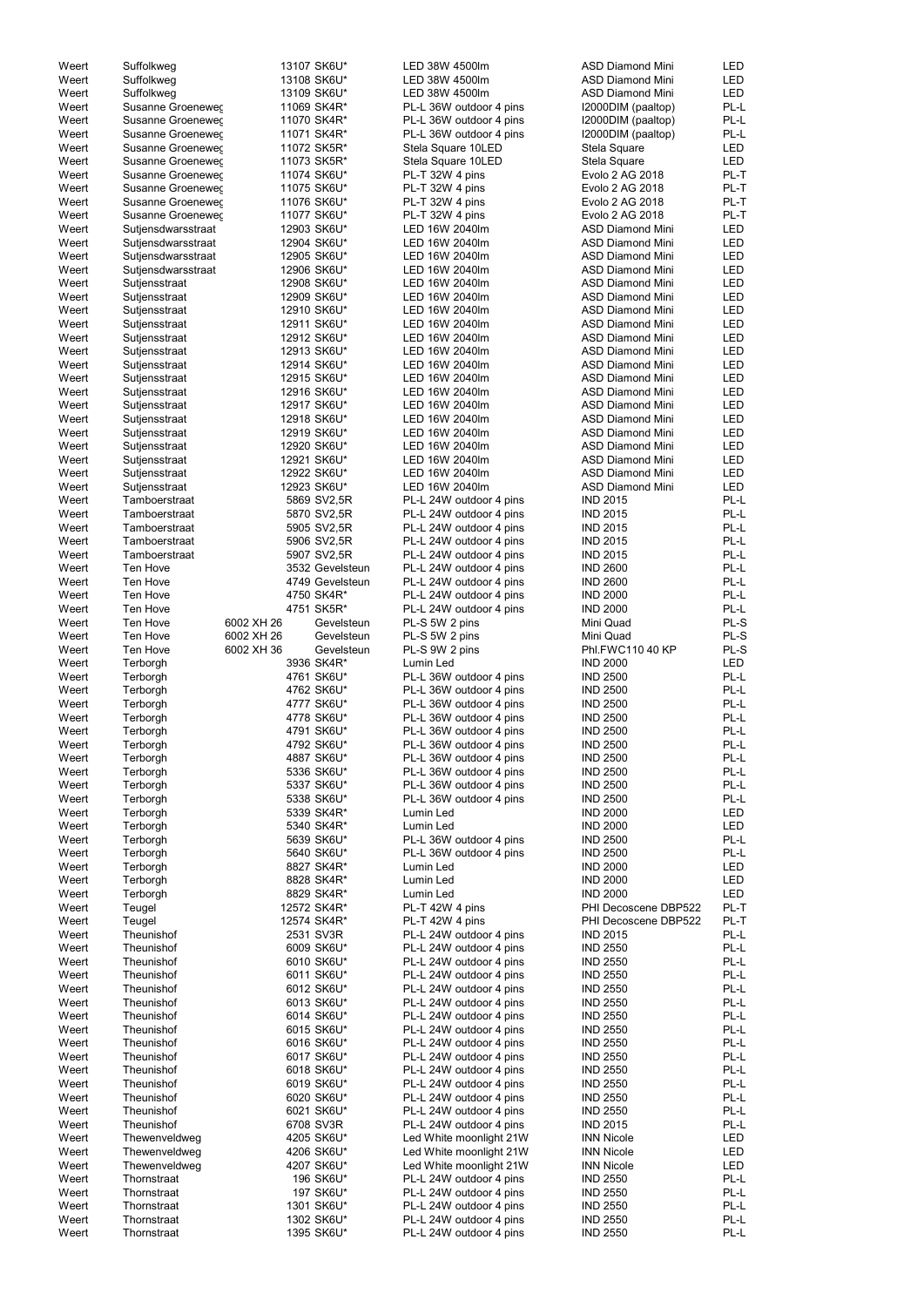| 1396 SK6U*<br><b>IND 2550</b><br>Weert<br>PL-L 24W outdoor 4 pins<br>Thornstraat<br>1397 SK6U*<br><b>IND 2550</b><br>Weert<br>PL-L 24W outdoor 4 pins<br>Thornstraat<br>1398 SK6U*<br><b>IND 2550</b><br>Weert<br>PL-L 24W outdoor 4 pins<br>Thornstraat<br>001398a<br>Weert<br><b>SK3,5R</b><br><b>IND 2400</b><br>Thornstraat<br>PL-L 18W outdoor 4 pins<br>PL-L<br>Weert<br>001398b<br><b>SK3,5R</b><br><b>IND 2400</b><br>Thornstraat<br>PL-L 18W outdoor 4 pins<br>PL-L<br>Weert<br>1399 SK6U*<br><b>IND 2550</b><br>Thornstraat<br>PL-L 24W outdoor 4 pins<br>1400 SK6U*<br><b>IND 2550</b><br>Weert<br>Thornstraat<br>PL-L 24W outdoor 4 pins<br>Weert<br>1431 SK6U*<br>PL-L 24W outdoor 4 pins<br><b>IND 2550</b><br>Thornstraat<br>Weert<br>Thornstraat<br>1679 SK6U*<br>PL-L 24W outdoor 4 pins<br><b>IND 2550</b><br>Weert<br>Thornstraat<br>1680 SK6U*<br>PL-L 24W outdoor 4 pins<br><b>IND 2550</b><br>PL-L<br>Weert<br>1681 SK6U*<br>PL-L 24W outdoor 4 pins<br><b>IND 2550</b><br>Thornstraat<br>PL-L<br>Weert<br>Thornstraat<br>1682 SK6U*<br>PL-L 24W outdoor 4 pins<br><b>IND 2550</b><br>Weert<br>Thornstraat<br>1683 SK6U*<br>PL-L 24W outdoor 4 pins<br><b>IND 2550</b><br>Weert<br>Thornstraat<br>2115 SK6U*<br>PL-L 24W outdoor 4 pins<br><b>IND 2550</b><br>2116 SK6U*<br>Weert<br>Thornstraat<br>PL-L 24W outdoor 4 pins<br><b>IND 2550</b><br>2117 SK6U*<br>Weert<br>Thornstraat<br>PL-L 24W outdoor 4 pins<br><b>IND 2550</b><br>PL-L<br>2558 SK6U*<br>Weert<br>Thornstraat<br>PL-L 24W outdoor 4 pins<br><b>IND 2550</b><br>2559 SK6U*<br>PL-L<br>Weert<br>Thornstraat<br>PL-L 24W outdoor 4 pins<br><b>IND 2550</b><br>2560 SK6U*<br><b>IND 2550</b><br>Weert<br>Thornstraat<br>PL-L 24W outdoor 4 pins<br>2561 SK6U*<br><b>IND 2550</b><br>Weert<br>Thornstraat<br>PL-L 24W outdoor 4 pins<br>2562 SK6U*<br>Weert<br>Thornstraat<br>PL-L 24W outdoor 4 pins<br><b>IND 2550</b><br>3331 SK6U*<br>Weert<br>Thornstraat<br>PL-L 24W outdoor 4 pins<br><b>IND 2550</b><br>PL-L<br>Weert<br>3332 SK6U*<br>PL-L 24W outdoor 4 pins<br><b>IND 2550</b><br>Thornstraat<br>PL-L<br>Weert<br>Thornstraat<br>3333 SK6U*<br>PL-L 24W outdoor 4 pins<br><b>IND 2550</b><br>Weert<br>Thornstraat<br>3334 SK6U*<br>PL-L 24W outdoor 4 pins<br><b>IND 2550</b><br>Weert<br>Thornstraat<br>3437 SK6U*<br>PL-L 24W outdoor 4 pins<br><b>IND 2550</b><br>Weert<br>Thornstraat<br>3438 SK6U*<br>PL-L 24W outdoor 4 pins<br><b>IND 2550</b><br>Weert<br>Thornstraat<br>3439 SK6U*<br>PL-L 24W outdoor 4 pins<br><b>IND 2550</b><br>PL-L<br>Weert<br>Thornstraat<br>3440 SK6U*<br>PL-L 24W outdoor 4 pins<br><b>IND 2550</b><br>PL-L<br>Thornstraat<br>6553 SK6U*<br><b>IND 2550</b><br>Weert<br>PL-L 24W outdoor 4 pins<br>Weert<br>Thornstraat<br>6554 SK6U*<br><b>IND 2550</b><br>PL-L 24W outdoor 4 pins<br>6555 SK6U*<br>Weert<br><b>IND 2550</b><br>Thornstraat<br>PL-L 24W outdoor 4 pins<br>6556 SK6U*<br>Weert<br><b>IND 2550</b><br>Thornstraat<br>PL-L 24W outdoor 4 pins<br>Weert<br>6004 JR 103<br>Gevelsteun<br>PL-S 9W 2 pins<br>Phl.FWC110 40 KP<br>Thornstraat<br>PL-S<br>Weert<br>6004 JR 121<br>Gevelsteun<br>PL-S 9W 2 pins<br>Phl.FWC110 40 KP<br>Thornstraat<br>PL-S<br>Weert<br>6004 JR 125<br>PL-S 9W 2 pins<br>Phl.FWC110 40 KP<br>Thornstraat<br>Gevelsteun<br>6004 JS 151<br>Weert<br>PL-S 9W 2 pins<br>Phl.FWC110 40 KP<br>Thornstraat<br>Gevelsteun<br>552 SK6U*<br>Weert<br>PL-L 24W outdoor 4 pins<br><b>IND 2550</b><br>Tijdigstraat<br>553 SK6U*<br>PL-L 24W outdoor 4 pins<br><b>IND 2550</b><br>Weert<br>Tijdigstraat<br><b>IND 2550</b><br>554 SK6U*<br>PL-L 24W outdoor 4 pins<br>Weert<br>Tijdigstraat<br>PL-L<br>555 SK6U*<br>PL-L 24W outdoor 4 pins<br><b>IND 2550</b><br>Weert<br>Tijdigstraat<br>556 SK6U*<br>PL-L 24W outdoor 4 pins<br><b>IND 2550</b><br>Weert<br>Tijdigstraat<br>10369 SK6U*<br>PL-L 24W outdoor 4 pins<br><b>IND 2550</b><br>Weert<br>Tijdigstraat<br><b>IND 2000</b><br>1378 SK4R*<br>PL-L 24W outdoor 4 pins<br>Weert<br>Tinnegietersweg<br>1379 SK6U*<br>LED 10W 1350lm<br>Luxis Square<br>Weert<br>Tinnegietersweg<br>LED<br>Tinnegietersweg<br>1380 SK6U*<br>LED 10W 1350lm<br>Luxis Square<br>Weert<br>Tinnegietersweg<br>1381 SK6U*<br>LED 10W 1350lm<br>Luxis Square<br>LED<br>Weert<br>5547 SK6U*<br>LED 10W 1350lm<br>Luxis Square<br>Weert<br>Tinnegietersweg<br>5548 SK6U*<br>LED 10W 1350lm<br>Luxis Square<br>Weert<br>Tinnegietersweg<br>5549 SK6U*<br>LED 10W 1350lm<br>Luxis Square<br>Weert<br>Tinnegietersweg<br><b>IND 2600</b><br>5550 AK5R<br>PL-L 24W outdoor 4 pins<br>Weert<br>Tinnegietersweg<br>5637 SK5R*<br><b>IND 2600</b><br>PL-L<br>Weert<br>Tinnegietersweg<br>PL-L 24W outdoor 4 pins<br><b>LED</b><br>6425 SK6U*<br>LED 10W 1350lm<br>Weert<br>Tinnegietersweg<br>Luxis Square<br>6426 SK6U*<br>LED 10W 1350lm<br>Luxis Square<br>Weert<br>Tinnegietersweg<br>6427 SK6U*<br>LED 10W 1350lm<br>Luxis Square<br>Weert<br>Tinnegietersweg<br>6522 SK6U*<br>LED 10W 1350lm<br>Luxis Square<br>Weert<br>Tinnegietersweg<br>6523 SK6U*<br>LED 10W 1350lm<br>Luxis Square<br>Weert<br>Tinnegietersweg<br>6524 SK6U*<br>LED 10W 1350lm<br>Luxis Square<br>LED<br>Weert<br>Tinnegietersweg<br>6525 SK6U*<br>LED 10W 1350lm<br>Luxis Square<br><b>LED</b><br>Weert<br>Tinnegietersweg<br>6526 SK6U*<br>LED 10W 1350lm<br>Luxis Square<br>Weert<br>Tinnegietersweg<br>6527 SK6U*<br>LED 10W 1350lm<br>Luxis Square<br>Weert<br>Tinnegietersweg<br>6528 SK6U*<br>LED 10W 1350lm<br>Luxis Square<br>Weert<br>Tinnegietersweg<br>6529 SK6U*<br>LED 10W 1350lm<br>Luxis Square<br>Weert<br>Tinnegietersweg<br>6764 SK5R*<br>PL-L 24W outdoor 4 pins<br><b>IND 2600</b><br>Weert<br>Tinnegietersweg<br>6765 SK5R*<br>PL-L 24W outdoor 4 pins<br><b>IND 2600</b><br>Weert<br>Tinnegietersweg<br>6849 SK4R*<br><b>IND 2000</b><br>Weert<br>Tinnegietersweg<br>PL-L 24W outdoor 4 pins<br>6850 SK4R*<br><b>IND 2000</b><br>Weert<br>Tinnegietersweg<br>PL-L 24W outdoor 4 pins<br>6851 SK4R*<br><b>IND 2000</b><br>Weert<br>Tinnegietersweg<br>PL-L 24W outdoor 4 pins<br>6852 SK4R*<br><b>IND 2000</b><br>Weert<br>Tinnegietersweg<br>PL-L 24W outdoor 4 pins<br>7068 SK4R*<br>PL-L 24W outdoor 4 pins<br><b>IND 2000</b><br>Weert<br>Tinnegietersweg<br>Weert<br>776 SK6U*<br>PL-L 24W outdoor 4 pins<br><b>IND 2550</b><br>Tobbersdijk<br>975 SK4R*<br>PL-L 24W outdoor 4 pins<br><b>IND 2000</b><br>Weert<br>Tobbersdijk<br><b>IND 2550</b><br>976 SK6U*<br>Weert<br>Tobbersdijk<br>PL-L 24W outdoor 4 pins<br>Weert<br>Tobbersdijk<br>977 SK6U*<br>PL-L 24W outdoor 4 pins<br><b>IND 2550</b><br>Tobbersdijk<br>PL-L 24W outdoor 4 pins<br>Weert<br>978 SK6U*<br><b>IND 2550</b><br>Tobbersdijk<br>PL-L 24W outdoor 4 pins<br>Weert<br>979 SK6U*<br><b>IND 2550</b><br><b>LED</b><br>Tobbersdijk<br>1712 SK6U*<br>Led siteco 16W 1840lm 1.3a<br>Siteco SL20<br>Weert<br>Led siteco 16W 1840lm 1.3a<br>Siteco SL20<br>Weert<br>Tobbersdijk<br>1713 SK6U*<br>Tobbersdijk<br>Led siteco 16W 1840lm 1.3a<br>Siteco SL20<br>Weert<br>1714 SK6U*<br>Tobbersdijk<br>PL-L 24W outdoor 4 pins<br><b>IND 2550</b><br>Weert<br>4544 SK6U*<br>Tobbersdijk<br>4811 SK4R*<br>PL-L 24W outdoor 4 pins<br>Weert<br><b>IND 2000</b><br>PL-L<br>Tobbersdijk<br>PL-L 24W outdoor 4 pins<br>Weert<br>4812 SK4R*<br><b>IND 2000</b><br>Weert<br>Tobbersdijk<br>4813 SK6U*<br>PL-L 24W outdoor 4 pins<br><b>IND 2550</b><br>Weert<br>Tobbersdijk<br>4814 SK6U*<br>PL-L 24W outdoor 4 pins<br><b>IND 2550</b><br>Weert<br>Tobbersdijk<br>4815 SK6U*<br>PL-L 24W outdoor 4 pins<br><b>IND 2550</b><br>Weert<br>Tobbersdijk<br>4816 SK6U*<br>PL-L 24W outdoor 4 pins<br><b>IND 2550</b><br>4817 SK6U* |       |             |  |                         |                 |            |
|---------------------------------------------------------------------------------------------------------------------------------------------------------------------------------------------------------------------------------------------------------------------------------------------------------------------------------------------------------------------------------------------------------------------------------------------------------------------------------------------------------------------------------------------------------------------------------------------------------------------------------------------------------------------------------------------------------------------------------------------------------------------------------------------------------------------------------------------------------------------------------------------------------------------------------------------------------------------------------------------------------------------------------------------------------------------------------------------------------------------------------------------------------------------------------------------------------------------------------------------------------------------------------------------------------------------------------------------------------------------------------------------------------------------------------------------------------------------------------------------------------------------------------------------------------------------------------------------------------------------------------------------------------------------------------------------------------------------------------------------------------------------------------------------------------------------------------------------------------------------------------------------------------------------------------------------------------------------------------------------------------------------------------------------------------------------------------------------------------------------------------------------------------------------------------------------------------------------------------------------------------------------------------------------------------------------------------------------------------------------------------------------------------------------------------------------------------------------------------------------------------------------------------------------------------------------------------------------------------------------------------------------------------------------------------------------------------------------------------------------------------------------------------------------------------------------------------------------------------------------------------------------------------------------------------------------------------------------------------------------------------------------------------------------------------------------------------------------------------------------------------------------------------------------------------------------------------------------------------------------------------------------------------------------------------------------------------------------------------------------------------------------------------------------------------------------------------------------------------------------------------------------------------------------------------------------------------------------------------------------------------------------------------------------------------------------------------------------------------------------------------------------------------------------------------------------------------------------------------------------------------------------------------------------------------------------------------------------------------------------------------------------------------------------------------------------------------------------------------------------------------------------------------------------------------------------------------------------------------------------------------------------------------------------------------------------------------------------------------------------------------------------------------------------------------------------------------------------------------------------------------------------------------------------------------------------------------------------------------------------------------------------------------------------------------------------------------------------------------------------------------------------------------------------------------------------------------------------------------------------------------------------------------------------------------------------------------------------------------------------------------------------------------------------------------------------------------------------------------------------------------------------------------------------------------------------------------------------------------------------------------------------------------------------------------------------------------------------------------------------------------------------------------------------------------------------------------------------------------------------------------------------------------------------------------------------------------------------------------------------------------------------------------------------------------------------------------------------------------------------------------------------------------------------------------------------------------------------------------------------------------------------------------------------------------------------------------------------------------------------------------------------------------------------------------------------------------------------------------------------------------------------------------------------------------------------------------------------------------------------------------------------------------------------------------------------------------------------------------------------------------------------------------------------------------------------------------------------------------------------------------------------------------------------------------------------------------------------------------------------------------------------------------------------------------------------------------------------------------------------------------------------------------------------------------------------------------------------------------------------------------------------------------------------------------------------------------------------------------------------------------------------------------------------------------------------------------------------------------------------------------------------------------------------------------------------------------------------------------------------------------------------------------------------------------------------------------------------------------------------------------------------------------------------------------------------------------------------------------------------------------------------------------------------------------------------------------------------------------------------------------------------------------------------------|-------|-------------|--|-------------------------|-----------------|------------|
|                                                                                                                                                                                                                                                                                                                                                                                                                                                                                                                                                                                                                                                                                                                                                                                                                                                                                                                                                                                                                                                                                                                                                                                                                                                                                                                                                                                                                                                                                                                                                                                                                                                                                                                                                                                                                                                                                                                                                                                                                                                                                                                                                                                                                                                                                                                                                                                                                                                                                                                                                                                                                                                                                                                                                                                                                                                                                                                                                                                                                                                                                                                                                                                                                                                                                                                                                                                                                                                                                                                                                                                                                                                                                                                                                                                                                                                                                                                                                                                                                                                                                                                                                                                                                                                                                                                                                                                                                                                                                                                                                                                                                                                                                                                                                                                                                                                                                                                                                                                                                                                                                                                                                                                                                                                                                                                                                                                                                                                                                                                                                                                                                                                                                                                                                                                                                                                                                                                                                                                                                                                                                                                                                                                                                                                                                                                                                                                                                                                                                                                                                                                                                                                                                                                                                                                                                                                                                                                                                                                                                                                                                                                                                                                                                                                                                                                                                                                                                                                                                                                                                                                                                                                                           |       |             |  |                         |                 | PL-L       |
|                                                                                                                                                                                                                                                                                                                                                                                                                                                                                                                                                                                                                                                                                                                                                                                                                                                                                                                                                                                                                                                                                                                                                                                                                                                                                                                                                                                                                                                                                                                                                                                                                                                                                                                                                                                                                                                                                                                                                                                                                                                                                                                                                                                                                                                                                                                                                                                                                                                                                                                                                                                                                                                                                                                                                                                                                                                                                                                                                                                                                                                                                                                                                                                                                                                                                                                                                                                                                                                                                                                                                                                                                                                                                                                                                                                                                                                                                                                                                                                                                                                                                                                                                                                                                                                                                                                                                                                                                                                                                                                                                                                                                                                                                                                                                                                                                                                                                                                                                                                                                                                                                                                                                                                                                                                                                                                                                                                                                                                                                                                                                                                                                                                                                                                                                                                                                                                                                                                                                                                                                                                                                                                                                                                                                                                                                                                                                                                                                                                                                                                                                                                                                                                                                                                                                                                                                                                                                                                                                                                                                                                                                                                                                                                                                                                                                                                                                                                                                                                                                                                                                                                                                                                                           |       |             |  |                         |                 | PL-L       |
|                                                                                                                                                                                                                                                                                                                                                                                                                                                                                                                                                                                                                                                                                                                                                                                                                                                                                                                                                                                                                                                                                                                                                                                                                                                                                                                                                                                                                                                                                                                                                                                                                                                                                                                                                                                                                                                                                                                                                                                                                                                                                                                                                                                                                                                                                                                                                                                                                                                                                                                                                                                                                                                                                                                                                                                                                                                                                                                                                                                                                                                                                                                                                                                                                                                                                                                                                                                                                                                                                                                                                                                                                                                                                                                                                                                                                                                                                                                                                                                                                                                                                                                                                                                                                                                                                                                                                                                                                                                                                                                                                                                                                                                                                                                                                                                                                                                                                                                                                                                                                                                                                                                                                                                                                                                                                                                                                                                                                                                                                                                                                                                                                                                                                                                                                                                                                                                                                                                                                                                                                                                                                                                                                                                                                                                                                                                                                                                                                                                                                                                                                                                                                                                                                                                                                                                                                                                                                                                                                                                                                                                                                                                                                                                                                                                                                                                                                                                                                                                                                                                                                                                                                                                                           |       |             |  |                         |                 | PL-L       |
|                                                                                                                                                                                                                                                                                                                                                                                                                                                                                                                                                                                                                                                                                                                                                                                                                                                                                                                                                                                                                                                                                                                                                                                                                                                                                                                                                                                                                                                                                                                                                                                                                                                                                                                                                                                                                                                                                                                                                                                                                                                                                                                                                                                                                                                                                                                                                                                                                                                                                                                                                                                                                                                                                                                                                                                                                                                                                                                                                                                                                                                                                                                                                                                                                                                                                                                                                                                                                                                                                                                                                                                                                                                                                                                                                                                                                                                                                                                                                                                                                                                                                                                                                                                                                                                                                                                                                                                                                                                                                                                                                                                                                                                                                                                                                                                                                                                                                                                                                                                                                                                                                                                                                                                                                                                                                                                                                                                                                                                                                                                                                                                                                                                                                                                                                                                                                                                                                                                                                                                                                                                                                                                                                                                                                                                                                                                                                                                                                                                                                                                                                                                                                                                                                                                                                                                                                                                                                                                                                                                                                                                                                                                                                                                                                                                                                                                                                                                                                                                                                                                                                                                                                                                                           |       |             |  |                         |                 | PL-L       |
|                                                                                                                                                                                                                                                                                                                                                                                                                                                                                                                                                                                                                                                                                                                                                                                                                                                                                                                                                                                                                                                                                                                                                                                                                                                                                                                                                                                                                                                                                                                                                                                                                                                                                                                                                                                                                                                                                                                                                                                                                                                                                                                                                                                                                                                                                                                                                                                                                                                                                                                                                                                                                                                                                                                                                                                                                                                                                                                                                                                                                                                                                                                                                                                                                                                                                                                                                                                                                                                                                                                                                                                                                                                                                                                                                                                                                                                                                                                                                                                                                                                                                                                                                                                                                                                                                                                                                                                                                                                                                                                                                                                                                                                                                                                                                                                                                                                                                                                                                                                                                                                                                                                                                                                                                                                                                                                                                                                                                                                                                                                                                                                                                                                                                                                                                                                                                                                                                                                                                                                                                                                                                                                                                                                                                                                                                                                                                                                                                                                                                                                                                                                                                                                                                                                                                                                                                                                                                                                                                                                                                                                                                                                                                                                                                                                                                                                                                                                                                                                                                                                                                                                                                                                                           |       |             |  |                         |                 |            |
|                                                                                                                                                                                                                                                                                                                                                                                                                                                                                                                                                                                                                                                                                                                                                                                                                                                                                                                                                                                                                                                                                                                                                                                                                                                                                                                                                                                                                                                                                                                                                                                                                                                                                                                                                                                                                                                                                                                                                                                                                                                                                                                                                                                                                                                                                                                                                                                                                                                                                                                                                                                                                                                                                                                                                                                                                                                                                                                                                                                                                                                                                                                                                                                                                                                                                                                                                                                                                                                                                                                                                                                                                                                                                                                                                                                                                                                                                                                                                                                                                                                                                                                                                                                                                                                                                                                                                                                                                                                                                                                                                                                                                                                                                                                                                                                                                                                                                                                                                                                                                                                                                                                                                                                                                                                                                                                                                                                                                                                                                                                                                                                                                                                                                                                                                                                                                                                                                                                                                                                                                                                                                                                                                                                                                                                                                                                                                                                                                                                                                                                                                                                                                                                                                                                                                                                                                                                                                                                                                                                                                                                                                                                                                                                                                                                                                                                                                                                                                                                                                                                                                                                                                                                                           |       |             |  |                         |                 |            |
|                                                                                                                                                                                                                                                                                                                                                                                                                                                                                                                                                                                                                                                                                                                                                                                                                                                                                                                                                                                                                                                                                                                                                                                                                                                                                                                                                                                                                                                                                                                                                                                                                                                                                                                                                                                                                                                                                                                                                                                                                                                                                                                                                                                                                                                                                                                                                                                                                                                                                                                                                                                                                                                                                                                                                                                                                                                                                                                                                                                                                                                                                                                                                                                                                                                                                                                                                                                                                                                                                                                                                                                                                                                                                                                                                                                                                                                                                                                                                                                                                                                                                                                                                                                                                                                                                                                                                                                                                                                                                                                                                                                                                                                                                                                                                                                                                                                                                                                                                                                                                                                                                                                                                                                                                                                                                                                                                                                                                                                                                                                                                                                                                                                                                                                                                                                                                                                                                                                                                                                                                                                                                                                                                                                                                                                                                                                                                                                                                                                                                                                                                                                                                                                                                                                                                                                                                                                                                                                                                                                                                                                                                                                                                                                                                                                                                                                                                                                                                                                                                                                                                                                                                                                                           |       |             |  |                         |                 |            |
|                                                                                                                                                                                                                                                                                                                                                                                                                                                                                                                                                                                                                                                                                                                                                                                                                                                                                                                                                                                                                                                                                                                                                                                                                                                                                                                                                                                                                                                                                                                                                                                                                                                                                                                                                                                                                                                                                                                                                                                                                                                                                                                                                                                                                                                                                                                                                                                                                                                                                                                                                                                                                                                                                                                                                                                                                                                                                                                                                                                                                                                                                                                                                                                                                                                                                                                                                                                                                                                                                                                                                                                                                                                                                                                                                                                                                                                                                                                                                                                                                                                                                                                                                                                                                                                                                                                                                                                                                                                                                                                                                                                                                                                                                                                                                                                                                                                                                                                                                                                                                                                                                                                                                                                                                                                                                                                                                                                                                                                                                                                                                                                                                                                                                                                                                                                                                                                                                                                                                                                                                                                                                                                                                                                                                                                                                                                                                                                                                                                                                                                                                                                                                                                                                                                                                                                                                                                                                                                                                                                                                                                                                                                                                                                                                                                                                                                                                                                                                                                                                                                                                                                                                                                                           |       |             |  |                         |                 | PL-L       |
|                                                                                                                                                                                                                                                                                                                                                                                                                                                                                                                                                                                                                                                                                                                                                                                                                                                                                                                                                                                                                                                                                                                                                                                                                                                                                                                                                                                                                                                                                                                                                                                                                                                                                                                                                                                                                                                                                                                                                                                                                                                                                                                                                                                                                                                                                                                                                                                                                                                                                                                                                                                                                                                                                                                                                                                                                                                                                                                                                                                                                                                                                                                                                                                                                                                                                                                                                                                                                                                                                                                                                                                                                                                                                                                                                                                                                                                                                                                                                                                                                                                                                                                                                                                                                                                                                                                                                                                                                                                                                                                                                                                                                                                                                                                                                                                                                                                                                                                                                                                                                                                                                                                                                                                                                                                                                                                                                                                                                                                                                                                                                                                                                                                                                                                                                                                                                                                                                                                                                                                                                                                                                                                                                                                                                                                                                                                                                                                                                                                                                                                                                                                                                                                                                                                                                                                                                                                                                                                                                                                                                                                                                                                                                                                                                                                                                                                                                                                                                                                                                                                                                                                                                                                                           |       |             |  |                         |                 | PL-L       |
|                                                                                                                                                                                                                                                                                                                                                                                                                                                                                                                                                                                                                                                                                                                                                                                                                                                                                                                                                                                                                                                                                                                                                                                                                                                                                                                                                                                                                                                                                                                                                                                                                                                                                                                                                                                                                                                                                                                                                                                                                                                                                                                                                                                                                                                                                                                                                                                                                                                                                                                                                                                                                                                                                                                                                                                                                                                                                                                                                                                                                                                                                                                                                                                                                                                                                                                                                                                                                                                                                                                                                                                                                                                                                                                                                                                                                                                                                                                                                                                                                                                                                                                                                                                                                                                                                                                                                                                                                                                                                                                                                                                                                                                                                                                                                                                                                                                                                                                                                                                                                                                                                                                                                                                                                                                                                                                                                                                                                                                                                                                                                                                                                                                                                                                                                                                                                                                                                                                                                                                                                                                                                                                                                                                                                                                                                                                                                                                                                                                                                                                                                                                                                                                                                                                                                                                                                                                                                                                                                                                                                                                                                                                                                                                                                                                                                                                                                                                                                                                                                                                                                                                                                                                                           |       |             |  |                         |                 | PL-L       |
|                                                                                                                                                                                                                                                                                                                                                                                                                                                                                                                                                                                                                                                                                                                                                                                                                                                                                                                                                                                                                                                                                                                                                                                                                                                                                                                                                                                                                                                                                                                                                                                                                                                                                                                                                                                                                                                                                                                                                                                                                                                                                                                                                                                                                                                                                                                                                                                                                                                                                                                                                                                                                                                                                                                                                                                                                                                                                                                                                                                                                                                                                                                                                                                                                                                                                                                                                                                                                                                                                                                                                                                                                                                                                                                                                                                                                                                                                                                                                                                                                                                                                                                                                                                                                                                                                                                                                                                                                                                                                                                                                                                                                                                                                                                                                                                                                                                                                                                                                                                                                                                                                                                                                                                                                                                                                                                                                                                                                                                                                                                                                                                                                                                                                                                                                                                                                                                                                                                                                                                                                                                                                                                                                                                                                                                                                                                                                                                                                                                                                                                                                                                                                                                                                                                                                                                                                                                                                                                                                                                                                                                                                                                                                                                                                                                                                                                                                                                                                                                                                                                                                                                                                                                                           |       |             |  |                         |                 | PL-L       |
|                                                                                                                                                                                                                                                                                                                                                                                                                                                                                                                                                                                                                                                                                                                                                                                                                                                                                                                                                                                                                                                                                                                                                                                                                                                                                                                                                                                                                                                                                                                                                                                                                                                                                                                                                                                                                                                                                                                                                                                                                                                                                                                                                                                                                                                                                                                                                                                                                                                                                                                                                                                                                                                                                                                                                                                                                                                                                                                                                                                                                                                                                                                                                                                                                                                                                                                                                                                                                                                                                                                                                                                                                                                                                                                                                                                                                                                                                                                                                                                                                                                                                                                                                                                                                                                                                                                                                                                                                                                                                                                                                                                                                                                                                                                                                                                                                                                                                                                                                                                                                                                                                                                                                                                                                                                                                                                                                                                                                                                                                                                                                                                                                                                                                                                                                                                                                                                                                                                                                                                                                                                                                                                                                                                                                                                                                                                                                                                                                                                                                                                                                                                                                                                                                                                                                                                                                                                                                                                                                                                                                                                                                                                                                                                                                                                                                                                                                                                                                                                                                                                                                                                                                                                                           |       |             |  |                         |                 |            |
|                                                                                                                                                                                                                                                                                                                                                                                                                                                                                                                                                                                                                                                                                                                                                                                                                                                                                                                                                                                                                                                                                                                                                                                                                                                                                                                                                                                                                                                                                                                                                                                                                                                                                                                                                                                                                                                                                                                                                                                                                                                                                                                                                                                                                                                                                                                                                                                                                                                                                                                                                                                                                                                                                                                                                                                                                                                                                                                                                                                                                                                                                                                                                                                                                                                                                                                                                                                                                                                                                                                                                                                                                                                                                                                                                                                                                                                                                                                                                                                                                                                                                                                                                                                                                                                                                                                                                                                                                                                                                                                                                                                                                                                                                                                                                                                                                                                                                                                                                                                                                                                                                                                                                                                                                                                                                                                                                                                                                                                                                                                                                                                                                                                                                                                                                                                                                                                                                                                                                                                                                                                                                                                                                                                                                                                                                                                                                                                                                                                                                                                                                                                                                                                                                                                                                                                                                                                                                                                                                                                                                                                                                                                                                                                                                                                                                                                                                                                                                                                                                                                                                                                                                                                                           |       |             |  |                         |                 |            |
|                                                                                                                                                                                                                                                                                                                                                                                                                                                                                                                                                                                                                                                                                                                                                                                                                                                                                                                                                                                                                                                                                                                                                                                                                                                                                                                                                                                                                                                                                                                                                                                                                                                                                                                                                                                                                                                                                                                                                                                                                                                                                                                                                                                                                                                                                                                                                                                                                                                                                                                                                                                                                                                                                                                                                                                                                                                                                                                                                                                                                                                                                                                                                                                                                                                                                                                                                                                                                                                                                                                                                                                                                                                                                                                                                                                                                                                                                                                                                                                                                                                                                                                                                                                                                                                                                                                                                                                                                                                                                                                                                                                                                                                                                                                                                                                                                                                                                                                                                                                                                                                                                                                                                                                                                                                                                                                                                                                                                                                                                                                                                                                                                                                                                                                                                                                                                                                                                                                                                                                                                                                                                                                                                                                                                                                                                                                                                                                                                                                                                                                                                                                                                                                                                                                                                                                                                                                                                                                                                                                                                                                                                                                                                                                                                                                                                                                                                                                                                                                                                                                                                                                                                                                                           |       |             |  |                         |                 |            |
|                                                                                                                                                                                                                                                                                                                                                                                                                                                                                                                                                                                                                                                                                                                                                                                                                                                                                                                                                                                                                                                                                                                                                                                                                                                                                                                                                                                                                                                                                                                                                                                                                                                                                                                                                                                                                                                                                                                                                                                                                                                                                                                                                                                                                                                                                                                                                                                                                                                                                                                                                                                                                                                                                                                                                                                                                                                                                                                                                                                                                                                                                                                                                                                                                                                                                                                                                                                                                                                                                                                                                                                                                                                                                                                                                                                                                                                                                                                                                                                                                                                                                                                                                                                                                                                                                                                                                                                                                                                                                                                                                                                                                                                                                                                                                                                                                                                                                                                                                                                                                                                                                                                                                                                                                                                                                                                                                                                                                                                                                                                                                                                                                                                                                                                                                                                                                                                                                                                                                                                                                                                                                                                                                                                                                                                                                                                                                                                                                                                                                                                                                                                                                                                                                                                                                                                                                                                                                                                                                                                                                                                                                                                                                                                                                                                                                                                                                                                                                                                                                                                                                                                                                                                                           |       |             |  |                         |                 | PL-L       |
|                                                                                                                                                                                                                                                                                                                                                                                                                                                                                                                                                                                                                                                                                                                                                                                                                                                                                                                                                                                                                                                                                                                                                                                                                                                                                                                                                                                                                                                                                                                                                                                                                                                                                                                                                                                                                                                                                                                                                                                                                                                                                                                                                                                                                                                                                                                                                                                                                                                                                                                                                                                                                                                                                                                                                                                                                                                                                                                                                                                                                                                                                                                                                                                                                                                                                                                                                                                                                                                                                                                                                                                                                                                                                                                                                                                                                                                                                                                                                                                                                                                                                                                                                                                                                                                                                                                                                                                                                                                                                                                                                                                                                                                                                                                                                                                                                                                                                                                                                                                                                                                                                                                                                                                                                                                                                                                                                                                                                                                                                                                                                                                                                                                                                                                                                                                                                                                                                                                                                                                                                                                                                                                                                                                                                                                                                                                                                                                                                                                                                                                                                                                                                                                                                                                                                                                                                                                                                                                                                                                                                                                                                                                                                                                                                                                                                                                                                                                                                                                                                                                                                                                                                                                                           |       |             |  |                         |                 | PL-L       |
|                                                                                                                                                                                                                                                                                                                                                                                                                                                                                                                                                                                                                                                                                                                                                                                                                                                                                                                                                                                                                                                                                                                                                                                                                                                                                                                                                                                                                                                                                                                                                                                                                                                                                                                                                                                                                                                                                                                                                                                                                                                                                                                                                                                                                                                                                                                                                                                                                                                                                                                                                                                                                                                                                                                                                                                                                                                                                                                                                                                                                                                                                                                                                                                                                                                                                                                                                                                                                                                                                                                                                                                                                                                                                                                                                                                                                                                                                                                                                                                                                                                                                                                                                                                                                                                                                                                                                                                                                                                                                                                                                                                                                                                                                                                                                                                                                                                                                                                                                                                                                                                                                                                                                                                                                                                                                                                                                                                                                                                                                                                                                                                                                                                                                                                                                                                                                                                                                                                                                                                                                                                                                                                                                                                                                                                                                                                                                                                                                                                                                                                                                                                                                                                                                                                                                                                                                                                                                                                                                                                                                                                                                                                                                                                                                                                                                                                                                                                                                                                                                                                                                                                                                                                                           |       |             |  |                         |                 | PL-L       |
|                                                                                                                                                                                                                                                                                                                                                                                                                                                                                                                                                                                                                                                                                                                                                                                                                                                                                                                                                                                                                                                                                                                                                                                                                                                                                                                                                                                                                                                                                                                                                                                                                                                                                                                                                                                                                                                                                                                                                                                                                                                                                                                                                                                                                                                                                                                                                                                                                                                                                                                                                                                                                                                                                                                                                                                                                                                                                                                                                                                                                                                                                                                                                                                                                                                                                                                                                                                                                                                                                                                                                                                                                                                                                                                                                                                                                                                                                                                                                                                                                                                                                                                                                                                                                                                                                                                                                                                                                                                                                                                                                                                                                                                                                                                                                                                                                                                                                                                                                                                                                                                                                                                                                                                                                                                                                                                                                                                                                                                                                                                                                                                                                                                                                                                                                                                                                                                                                                                                                                                                                                                                                                                                                                                                                                                                                                                                                                                                                                                                                                                                                                                                                                                                                                                                                                                                                                                                                                                                                                                                                                                                                                                                                                                                                                                                                                                                                                                                                                                                                                                                                                                                                                                                           |       |             |  |                         |                 | PL-L       |
|                                                                                                                                                                                                                                                                                                                                                                                                                                                                                                                                                                                                                                                                                                                                                                                                                                                                                                                                                                                                                                                                                                                                                                                                                                                                                                                                                                                                                                                                                                                                                                                                                                                                                                                                                                                                                                                                                                                                                                                                                                                                                                                                                                                                                                                                                                                                                                                                                                                                                                                                                                                                                                                                                                                                                                                                                                                                                                                                                                                                                                                                                                                                                                                                                                                                                                                                                                                                                                                                                                                                                                                                                                                                                                                                                                                                                                                                                                                                                                                                                                                                                                                                                                                                                                                                                                                                                                                                                                                                                                                                                                                                                                                                                                                                                                                                                                                                                                                                                                                                                                                                                                                                                                                                                                                                                                                                                                                                                                                                                                                                                                                                                                                                                                                                                                                                                                                                                                                                                                                                                                                                                                                                                                                                                                                                                                                                                                                                                                                                                                                                                                                                                                                                                                                                                                                                                                                                                                                                                                                                                                                                                                                                                                                                                                                                                                                                                                                                                                                                                                                                                                                                                                                                           |       |             |  |                         |                 |            |
|                                                                                                                                                                                                                                                                                                                                                                                                                                                                                                                                                                                                                                                                                                                                                                                                                                                                                                                                                                                                                                                                                                                                                                                                                                                                                                                                                                                                                                                                                                                                                                                                                                                                                                                                                                                                                                                                                                                                                                                                                                                                                                                                                                                                                                                                                                                                                                                                                                                                                                                                                                                                                                                                                                                                                                                                                                                                                                                                                                                                                                                                                                                                                                                                                                                                                                                                                                                                                                                                                                                                                                                                                                                                                                                                                                                                                                                                                                                                                                                                                                                                                                                                                                                                                                                                                                                                                                                                                                                                                                                                                                                                                                                                                                                                                                                                                                                                                                                                                                                                                                                                                                                                                                                                                                                                                                                                                                                                                                                                                                                                                                                                                                                                                                                                                                                                                                                                                                                                                                                                                                                                                                                                                                                                                                                                                                                                                                                                                                                                                                                                                                                                                                                                                                                                                                                                                                                                                                                                                                                                                                                                                                                                                                                                                                                                                                                                                                                                                                                                                                                                                                                                                                                                           |       |             |  |                         |                 |            |
|                                                                                                                                                                                                                                                                                                                                                                                                                                                                                                                                                                                                                                                                                                                                                                                                                                                                                                                                                                                                                                                                                                                                                                                                                                                                                                                                                                                                                                                                                                                                                                                                                                                                                                                                                                                                                                                                                                                                                                                                                                                                                                                                                                                                                                                                                                                                                                                                                                                                                                                                                                                                                                                                                                                                                                                                                                                                                                                                                                                                                                                                                                                                                                                                                                                                                                                                                                                                                                                                                                                                                                                                                                                                                                                                                                                                                                                                                                                                                                                                                                                                                                                                                                                                                                                                                                                                                                                                                                                                                                                                                                                                                                                                                                                                                                                                                                                                                                                                                                                                                                                                                                                                                                                                                                                                                                                                                                                                                                                                                                                                                                                                                                                                                                                                                                                                                                                                                                                                                                                                                                                                                                                                                                                                                                                                                                                                                                                                                                                                                                                                                                                                                                                                                                                                                                                                                                                                                                                                                                                                                                                                                                                                                                                                                                                                                                                                                                                                                                                                                                                                                                                                                                                                           |       |             |  |                         |                 |            |
|                                                                                                                                                                                                                                                                                                                                                                                                                                                                                                                                                                                                                                                                                                                                                                                                                                                                                                                                                                                                                                                                                                                                                                                                                                                                                                                                                                                                                                                                                                                                                                                                                                                                                                                                                                                                                                                                                                                                                                                                                                                                                                                                                                                                                                                                                                                                                                                                                                                                                                                                                                                                                                                                                                                                                                                                                                                                                                                                                                                                                                                                                                                                                                                                                                                                                                                                                                                                                                                                                                                                                                                                                                                                                                                                                                                                                                                                                                                                                                                                                                                                                                                                                                                                                                                                                                                                                                                                                                                                                                                                                                                                                                                                                                                                                                                                                                                                                                                                                                                                                                                                                                                                                                                                                                                                                                                                                                                                                                                                                                                                                                                                                                                                                                                                                                                                                                                                                                                                                                                                                                                                                                                                                                                                                                                                                                                                                                                                                                                                                                                                                                                                                                                                                                                                                                                                                                                                                                                                                                                                                                                                                                                                                                                                                                                                                                                                                                                                                                                                                                                                                                                                                                                                           |       |             |  |                         |                 | PL-L       |
|                                                                                                                                                                                                                                                                                                                                                                                                                                                                                                                                                                                                                                                                                                                                                                                                                                                                                                                                                                                                                                                                                                                                                                                                                                                                                                                                                                                                                                                                                                                                                                                                                                                                                                                                                                                                                                                                                                                                                                                                                                                                                                                                                                                                                                                                                                                                                                                                                                                                                                                                                                                                                                                                                                                                                                                                                                                                                                                                                                                                                                                                                                                                                                                                                                                                                                                                                                                                                                                                                                                                                                                                                                                                                                                                                                                                                                                                                                                                                                                                                                                                                                                                                                                                                                                                                                                                                                                                                                                                                                                                                                                                                                                                                                                                                                                                                                                                                                                                                                                                                                                                                                                                                                                                                                                                                                                                                                                                                                                                                                                                                                                                                                                                                                                                                                                                                                                                                                                                                                                                                                                                                                                                                                                                                                                                                                                                                                                                                                                                                                                                                                                                                                                                                                                                                                                                                                                                                                                                                                                                                                                                                                                                                                                                                                                                                                                                                                                                                                                                                                                                                                                                                                                                           |       |             |  |                         |                 | PL-L       |
|                                                                                                                                                                                                                                                                                                                                                                                                                                                                                                                                                                                                                                                                                                                                                                                                                                                                                                                                                                                                                                                                                                                                                                                                                                                                                                                                                                                                                                                                                                                                                                                                                                                                                                                                                                                                                                                                                                                                                                                                                                                                                                                                                                                                                                                                                                                                                                                                                                                                                                                                                                                                                                                                                                                                                                                                                                                                                                                                                                                                                                                                                                                                                                                                                                                                                                                                                                                                                                                                                                                                                                                                                                                                                                                                                                                                                                                                                                                                                                                                                                                                                                                                                                                                                                                                                                                                                                                                                                                                                                                                                                                                                                                                                                                                                                                                                                                                                                                                                                                                                                                                                                                                                                                                                                                                                                                                                                                                                                                                                                                                                                                                                                                                                                                                                                                                                                                                                                                                                                                                                                                                                                                                                                                                                                                                                                                                                                                                                                                                                                                                                                                                                                                                                                                                                                                                                                                                                                                                                                                                                                                                                                                                                                                                                                                                                                                                                                                                                                                                                                                                                                                                                                                                           |       |             |  |                         |                 | PL-L       |
|                                                                                                                                                                                                                                                                                                                                                                                                                                                                                                                                                                                                                                                                                                                                                                                                                                                                                                                                                                                                                                                                                                                                                                                                                                                                                                                                                                                                                                                                                                                                                                                                                                                                                                                                                                                                                                                                                                                                                                                                                                                                                                                                                                                                                                                                                                                                                                                                                                                                                                                                                                                                                                                                                                                                                                                                                                                                                                                                                                                                                                                                                                                                                                                                                                                                                                                                                                                                                                                                                                                                                                                                                                                                                                                                                                                                                                                                                                                                                                                                                                                                                                                                                                                                                                                                                                                                                                                                                                                                                                                                                                                                                                                                                                                                                                                                                                                                                                                                                                                                                                                                                                                                                                                                                                                                                                                                                                                                                                                                                                                                                                                                                                                                                                                                                                                                                                                                                                                                                                                                                                                                                                                                                                                                                                                                                                                                                                                                                                                                                                                                                                                                                                                                                                                                                                                                                                                                                                                                                                                                                                                                                                                                                                                                                                                                                                                                                                                                                                                                                                                                                                                                                                                                           |       |             |  |                         |                 | PL-L       |
|                                                                                                                                                                                                                                                                                                                                                                                                                                                                                                                                                                                                                                                                                                                                                                                                                                                                                                                                                                                                                                                                                                                                                                                                                                                                                                                                                                                                                                                                                                                                                                                                                                                                                                                                                                                                                                                                                                                                                                                                                                                                                                                                                                                                                                                                                                                                                                                                                                                                                                                                                                                                                                                                                                                                                                                                                                                                                                                                                                                                                                                                                                                                                                                                                                                                                                                                                                                                                                                                                                                                                                                                                                                                                                                                                                                                                                                                                                                                                                                                                                                                                                                                                                                                                                                                                                                                                                                                                                                                                                                                                                                                                                                                                                                                                                                                                                                                                                                                                                                                                                                                                                                                                                                                                                                                                                                                                                                                                                                                                                                                                                                                                                                                                                                                                                                                                                                                                                                                                                                                                                                                                                                                                                                                                                                                                                                                                                                                                                                                                                                                                                                                                                                                                                                                                                                                                                                                                                                                                                                                                                                                                                                                                                                                                                                                                                                                                                                                                                                                                                                                                                                                                                                                           |       |             |  |                         |                 |            |
|                                                                                                                                                                                                                                                                                                                                                                                                                                                                                                                                                                                                                                                                                                                                                                                                                                                                                                                                                                                                                                                                                                                                                                                                                                                                                                                                                                                                                                                                                                                                                                                                                                                                                                                                                                                                                                                                                                                                                                                                                                                                                                                                                                                                                                                                                                                                                                                                                                                                                                                                                                                                                                                                                                                                                                                                                                                                                                                                                                                                                                                                                                                                                                                                                                                                                                                                                                                                                                                                                                                                                                                                                                                                                                                                                                                                                                                                                                                                                                                                                                                                                                                                                                                                                                                                                                                                                                                                                                                                                                                                                                                                                                                                                                                                                                                                                                                                                                                                                                                                                                                                                                                                                                                                                                                                                                                                                                                                                                                                                                                                                                                                                                                                                                                                                                                                                                                                                                                                                                                                                                                                                                                                                                                                                                                                                                                                                                                                                                                                                                                                                                                                                                                                                                                                                                                                                                                                                                                                                                                                                                                                                                                                                                                                                                                                                                                                                                                                                                                                                                                                                                                                                                                                           |       |             |  |                         |                 |            |
|                                                                                                                                                                                                                                                                                                                                                                                                                                                                                                                                                                                                                                                                                                                                                                                                                                                                                                                                                                                                                                                                                                                                                                                                                                                                                                                                                                                                                                                                                                                                                                                                                                                                                                                                                                                                                                                                                                                                                                                                                                                                                                                                                                                                                                                                                                                                                                                                                                                                                                                                                                                                                                                                                                                                                                                                                                                                                                                                                                                                                                                                                                                                                                                                                                                                                                                                                                                                                                                                                                                                                                                                                                                                                                                                                                                                                                                                                                                                                                                                                                                                                                                                                                                                                                                                                                                                                                                                                                                                                                                                                                                                                                                                                                                                                                                                                                                                                                                                                                                                                                                                                                                                                                                                                                                                                                                                                                                                                                                                                                                                                                                                                                                                                                                                                                                                                                                                                                                                                                                                                                                                                                                                                                                                                                                                                                                                                                                                                                                                                                                                                                                                                                                                                                                                                                                                                                                                                                                                                                                                                                                                                                                                                                                                                                                                                                                                                                                                                                                                                                                                                                                                                                                                           |       |             |  |                         |                 |            |
|                                                                                                                                                                                                                                                                                                                                                                                                                                                                                                                                                                                                                                                                                                                                                                                                                                                                                                                                                                                                                                                                                                                                                                                                                                                                                                                                                                                                                                                                                                                                                                                                                                                                                                                                                                                                                                                                                                                                                                                                                                                                                                                                                                                                                                                                                                                                                                                                                                                                                                                                                                                                                                                                                                                                                                                                                                                                                                                                                                                                                                                                                                                                                                                                                                                                                                                                                                                                                                                                                                                                                                                                                                                                                                                                                                                                                                                                                                                                                                                                                                                                                                                                                                                                                                                                                                                                                                                                                                                                                                                                                                                                                                                                                                                                                                                                                                                                                                                                                                                                                                                                                                                                                                                                                                                                                                                                                                                                                                                                                                                                                                                                                                                                                                                                                                                                                                                                                                                                                                                                                                                                                                                                                                                                                                                                                                                                                                                                                                                                                                                                                                                                                                                                                                                                                                                                                                                                                                                                                                                                                                                                                                                                                                                                                                                                                                                                                                                                                                                                                                                                                                                                                                                                           |       |             |  |                         |                 | PL-L       |
|                                                                                                                                                                                                                                                                                                                                                                                                                                                                                                                                                                                                                                                                                                                                                                                                                                                                                                                                                                                                                                                                                                                                                                                                                                                                                                                                                                                                                                                                                                                                                                                                                                                                                                                                                                                                                                                                                                                                                                                                                                                                                                                                                                                                                                                                                                                                                                                                                                                                                                                                                                                                                                                                                                                                                                                                                                                                                                                                                                                                                                                                                                                                                                                                                                                                                                                                                                                                                                                                                                                                                                                                                                                                                                                                                                                                                                                                                                                                                                                                                                                                                                                                                                                                                                                                                                                                                                                                                                                                                                                                                                                                                                                                                                                                                                                                                                                                                                                                                                                                                                                                                                                                                                                                                                                                                                                                                                                                                                                                                                                                                                                                                                                                                                                                                                                                                                                                                                                                                                                                                                                                                                                                                                                                                                                                                                                                                                                                                                                                                                                                                                                                                                                                                                                                                                                                                                                                                                                                                                                                                                                                                                                                                                                                                                                                                                                                                                                                                                                                                                                                                                                                                                                                           |       |             |  |                         |                 | PL-L       |
|                                                                                                                                                                                                                                                                                                                                                                                                                                                                                                                                                                                                                                                                                                                                                                                                                                                                                                                                                                                                                                                                                                                                                                                                                                                                                                                                                                                                                                                                                                                                                                                                                                                                                                                                                                                                                                                                                                                                                                                                                                                                                                                                                                                                                                                                                                                                                                                                                                                                                                                                                                                                                                                                                                                                                                                                                                                                                                                                                                                                                                                                                                                                                                                                                                                                                                                                                                                                                                                                                                                                                                                                                                                                                                                                                                                                                                                                                                                                                                                                                                                                                                                                                                                                                                                                                                                                                                                                                                                                                                                                                                                                                                                                                                                                                                                                                                                                                                                                                                                                                                                                                                                                                                                                                                                                                                                                                                                                                                                                                                                                                                                                                                                                                                                                                                                                                                                                                                                                                                                                                                                                                                                                                                                                                                                                                                                                                                                                                                                                                                                                                                                                                                                                                                                                                                                                                                                                                                                                                                                                                                                                                                                                                                                                                                                                                                                                                                                                                                                                                                                                                                                                                                                                           |       |             |  |                         |                 | PL-L       |
|                                                                                                                                                                                                                                                                                                                                                                                                                                                                                                                                                                                                                                                                                                                                                                                                                                                                                                                                                                                                                                                                                                                                                                                                                                                                                                                                                                                                                                                                                                                                                                                                                                                                                                                                                                                                                                                                                                                                                                                                                                                                                                                                                                                                                                                                                                                                                                                                                                                                                                                                                                                                                                                                                                                                                                                                                                                                                                                                                                                                                                                                                                                                                                                                                                                                                                                                                                                                                                                                                                                                                                                                                                                                                                                                                                                                                                                                                                                                                                                                                                                                                                                                                                                                                                                                                                                                                                                                                                                                                                                                                                                                                                                                                                                                                                                                                                                                                                                                                                                                                                                                                                                                                                                                                                                                                                                                                                                                                                                                                                                                                                                                                                                                                                                                                                                                                                                                                                                                                                                                                                                                                                                                                                                                                                                                                                                                                                                                                                                                                                                                                                                                                                                                                                                                                                                                                                                                                                                                                                                                                                                                                                                                                                                                                                                                                                                                                                                                                                                                                                                                                                                                                                                                           |       |             |  |                         |                 | PL-L       |
|                                                                                                                                                                                                                                                                                                                                                                                                                                                                                                                                                                                                                                                                                                                                                                                                                                                                                                                                                                                                                                                                                                                                                                                                                                                                                                                                                                                                                                                                                                                                                                                                                                                                                                                                                                                                                                                                                                                                                                                                                                                                                                                                                                                                                                                                                                                                                                                                                                                                                                                                                                                                                                                                                                                                                                                                                                                                                                                                                                                                                                                                                                                                                                                                                                                                                                                                                                                                                                                                                                                                                                                                                                                                                                                                                                                                                                                                                                                                                                                                                                                                                                                                                                                                                                                                                                                                                                                                                                                                                                                                                                                                                                                                                                                                                                                                                                                                                                                                                                                                                                                                                                                                                                                                                                                                                                                                                                                                                                                                                                                                                                                                                                                                                                                                                                                                                                                                                                                                                                                                                                                                                                                                                                                                                                                                                                                                                                                                                                                                                                                                                                                                                                                                                                                                                                                                                                                                                                                                                                                                                                                                                                                                                                                                                                                                                                                                                                                                                                                                                                                                                                                                                                                                           |       |             |  |                         |                 |            |
|                                                                                                                                                                                                                                                                                                                                                                                                                                                                                                                                                                                                                                                                                                                                                                                                                                                                                                                                                                                                                                                                                                                                                                                                                                                                                                                                                                                                                                                                                                                                                                                                                                                                                                                                                                                                                                                                                                                                                                                                                                                                                                                                                                                                                                                                                                                                                                                                                                                                                                                                                                                                                                                                                                                                                                                                                                                                                                                                                                                                                                                                                                                                                                                                                                                                                                                                                                                                                                                                                                                                                                                                                                                                                                                                                                                                                                                                                                                                                                                                                                                                                                                                                                                                                                                                                                                                                                                                                                                                                                                                                                                                                                                                                                                                                                                                                                                                                                                                                                                                                                                                                                                                                                                                                                                                                                                                                                                                                                                                                                                                                                                                                                                                                                                                                                                                                                                                                                                                                                                                                                                                                                                                                                                                                                                                                                                                                                                                                                                                                                                                                                                                                                                                                                                                                                                                                                                                                                                                                                                                                                                                                                                                                                                                                                                                                                                                                                                                                                                                                                                                                                                                                                                                           |       |             |  |                         |                 |            |
|                                                                                                                                                                                                                                                                                                                                                                                                                                                                                                                                                                                                                                                                                                                                                                                                                                                                                                                                                                                                                                                                                                                                                                                                                                                                                                                                                                                                                                                                                                                                                                                                                                                                                                                                                                                                                                                                                                                                                                                                                                                                                                                                                                                                                                                                                                                                                                                                                                                                                                                                                                                                                                                                                                                                                                                                                                                                                                                                                                                                                                                                                                                                                                                                                                                                                                                                                                                                                                                                                                                                                                                                                                                                                                                                                                                                                                                                                                                                                                                                                                                                                                                                                                                                                                                                                                                                                                                                                                                                                                                                                                                                                                                                                                                                                                                                                                                                                                                                                                                                                                                                                                                                                                                                                                                                                                                                                                                                                                                                                                                                                                                                                                                                                                                                                                                                                                                                                                                                                                                                                                                                                                                                                                                                                                                                                                                                                                                                                                                                                                                                                                                                                                                                                                                                                                                                                                                                                                                                                                                                                                                                                                                                                                                                                                                                                                                                                                                                                                                                                                                                                                                                                                                                           |       |             |  |                         |                 |            |
|                                                                                                                                                                                                                                                                                                                                                                                                                                                                                                                                                                                                                                                                                                                                                                                                                                                                                                                                                                                                                                                                                                                                                                                                                                                                                                                                                                                                                                                                                                                                                                                                                                                                                                                                                                                                                                                                                                                                                                                                                                                                                                                                                                                                                                                                                                                                                                                                                                                                                                                                                                                                                                                                                                                                                                                                                                                                                                                                                                                                                                                                                                                                                                                                                                                                                                                                                                                                                                                                                                                                                                                                                                                                                                                                                                                                                                                                                                                                                                                                                                                                                                                                                                                                                                                                                                                                                                                                                                                                                                                                                                                                                                                                                                                                                                                                                                                                                                                                                                                                                                                                                                                                                                                                                                                                                                                                                                                                                                                                                                                                                                                                                                                                                                                                                                                                                                                                                                                                                                                                                                                                                                                                                                                                                                                                                                                                                                                                                                                                                                                                                                                                                                                                                                                                                                                                                                                                                                                                                                                                                                                                                                                                                                                                                                                                                                                                                                                                                                                                                                                                                                                                                                                                           |       |             |  |                         |                 | PL-L       |
|                                                                                                                                                                                                                                                                                                                                                                                                                                                                                                                                                                                                                                                                                                                                                                                                                                                                                                                                                                                                                                                                                                                                                                                                                                                                                                                                                                                                                                                                                                                                                                                                                                                                                                                                                                                                                                                                                                                                                                                                                                                                                                                                                                                                                                                                                                                                                                                                                                                                                                                                                                                                                                                                                                                                                                                                                                                                                                                                                                                                                                                                                                                                                                                                                                                                                                                                                                                                                                                                                                                                                                                                                                                                                                                                                                                                                                                                                                                                                                                                                                                                                                                                                                                                                                                                                                                                                                                                                                                                                                                                                                                                                                                                                                                                                                                                                                                                                                                                                                                                                                                                                                                                                                                                                                                                                                                                                                                                                                                                                                                                                                                                                                                                                                                                                                                                                                                                                                                                                                                                                                                                                                                                                                                                                                                                                                                                                                                                                                                                                                                                                                                                                                                                                                                                                                                                                                                                                                                                                                                                                                                                                                                                                                                                                                                                                                                                                                                                                                                                                                                                                                                                                                                                           |       |             |  |                         |                 | PL-L       |
|                                                                                                                                                                                                                                                                                                                                                                                                                                                                                                                                                                                                                                                                                                                                                                                                                                                                                                                                                                                                                                                                                                                                                                                                                                                                                                                                                                                                                                                                                                                                                                                                                                                                                                                                                                                                                                                                                                                                                                                                                                                                                                                                                                                                                                                                                                                                                                                                                                                                                                                                                                                                                                                                                                                                                                                                                                                                                                                                                                                                                                                                                                                                                                                                                                                                                                                                                                                                                                                                                                                                                                                                                                                                                                                                                                                                                                                                                                                                                                                                                                                                                                                                                                                                                                                                                                                                                                                                                                                                                                                                                                                                                                                                                                                                                                                                                                                                                                                                                                                                                                                                                                                                                                                                                                                                                                                                                                                                                                                                                                                                                                                                                                                                                                                                                                                                                                                                                                                                                                                                                                                                                                                                                                                                                                                                                                                                                                                                                                                                                                                                                                                                                                                                                                                                                                                                                                                                                                                                                                                                                                                                                                                                                                                                                                                                                                                                                                                                                                                                                                                                                                                                                                                                           |       |             |  |                         |                 | PL-L       |
|                                                                                                                                                                                                                                                                                                                                                                                                                                                                                                                                                                                                                                                                                                                                                                                                                                                                                                                                                                                                                                                                                                                                                                                                                                                                                                                                                                                                                                                                                                                                                                                                                                                                                                                                                                                                                                                                                                                                                                                                                                                                                                                                                                                                                                                                                                                                                                                                                                                                                                                                                                                                                                                                                                                                                                                                                                                                                                                                                                                                                                                                                                                                                                                                                                                                                                                                                                                                                                                                                                                                                                                                                                                                                                                                                                                                                                                                                                                                                                                                                                                                                                                                                                                                                                                                                                                                                                                                                                                                                                                                                                                                                                                                                                                                                                                                                                                                                                                                                                                                                                                                                                                                                                                                                                                                                                                                                                                                                                                                                                                                                                                                                                                                                                                                                                                                                                                                                                                                                                                                                                                                                                                                                                                                                                                                                                                                                                                                                                                                                                                                                                                                                                                                                                                                                                                                                                                                                                                                                                                                                                                                                                                                                                                                                                                                                                                                                                                                                                                                                                                                                                                                                                                                           |       |             |  |                         |                 | PL-S       |
|                                                                                                                                                                                                                                                                                                                                                                                                                                                                                                                                                                                                                                                                                                                                                                                                                                                                                                                                                                                                                                                                                                                                                                                                                                                                                                                                                                                                                                                                                                                                                                                                                                                                                                                                                                                                                                                                                                                                                                                                                                                                                                                                                                                                                                                                                                                                                                                                                                                                                                                                                                                                                                                                                                                                                                                                                                                                                                                                                                                                                                                                                                                                                                                                                                                                                                                                                                                                                                                                                                                                                                                                                                                                                                                                                                                                                                                                                                                                                                                                                                                                                                                                                                                                                                                                                                                                                                                                                                                                                                                                                                                                                                                                                                                                                                                                                                                                                                                                                                                                                                                                                                                                                                                                                                                                                                                                                                                                                                                                                                                                                                                                                                                                                                                                                                                                                                                                                                                                                                                                                                                                                                                                                                                                                                                                                                                                                                                                                                                                                                                                                                                                                                                                                                                                                                                                                                                                                                                                                                                                                                                                                                                                                                                                                                                                                                                                                                                                                                                                                                                                                                                                                                                                           |       |             |  |                         |                 |            |
|                                                                                                                                                                                                                                                                                                                                                                                                                                                                                                                                                                                                                                                                                                                                                                                                                                                                                                                                                                                                                                                                                                                                                                                                                                                                                                                                                                                                                                                                                                                                                                                                                                                                                                                                                                                                                                                                                                                                                                                                                                                                                                                                                                                                                                                                                                                                                                                                                                                                                                                                                                                                                                                                                                                                                                                                                                                                                                                                                                                                                                                                                                                                                                                                                                                                                                                                                                                                                                                                                                                                                                                                                                                                                                                                                                                                                                                                                                                                                                                                                                                                                                                                                                                                                                                                                                                                                                                                                                                                                                                                                                                                                                                                                                                                                                                                                                                                                                                                                                                                                                                                                                                                                                                                                                                                                                                                                                                                                                                                                                                                                                                                                                                                                                                                                                                                                                                                                                                                                                                                                                                                                                                                                                                                                                                                                                                                                                                                                                                                                                                                                                                                                                                                                                                                                                                                                                                                                                                                                                                                                                                                                                                                                                                                                                                                                                                                                                                                                                                                                                                                                                                                                                                                           |       |             |  |                         |                 |            |
|                                                                                                                                                                                                                                                                                                                                                                                                                                                                                                                                                                                                                                                                                                                                                                                                                                                                                                                                                                                                                                                                                                                                                                                                                                                                                                                                                                                                                                                                                                                                                                                                                                                                                                                                                                                                                                                                                                                                                                                                                                                                                                                                                                                                                                                                                                                                                                                                                                                                                                                                                                                                                                                                                                                                                                                                                                                                                                                                                                                                                                                                                                                                                                                                                                                                                                                                                                                                                                                                                                                                                                                                                                                                                                                                                                                                                                                                                                                                                                                                                                                                                                                                                                                                                                                                                                                                                                                                                                                                                                                                                                                                                                                                                                                                                                                                                                                                                                                                                                                                                                                                                                                                                                                                                                                                                                                                                                                                                                                                                                                                                                                                                                                                                                                                                                                                                                                                                                                                                                                                                                                                                                                                                                                                                                                                                                                                                                                                                                                                                                                                                                                                                                                                                                                                                                                                                                                                                                                                                                                                                                                                                                                                                                                                                                                                                                                                                                                                                                                                                                                                                                                                                                                                           |       |             |  |                         |                 |            |
|                                                                                                                                                                                                                                                                                                                                                                                                                                                                                                                                                                                                                                                                                                                                                                                                                                                                                                                                                                                                                                                                                                                                                                                                                                                                                                                                                                                                                                                                                                                                                                                                                                                                                                                                                                                                                                                                                                                                                                                                                                                                                                                                                                                                                                                                                                                                                                                                                                                                                                                                                                                                                                                                                                                                                                                                                                                                                                                                                                                                                                                                                                                                                                                                                                                                                                                                                                                                                                                                                                                                                                                                                                                                                                                                                                                                                                                                                                                                                                                                                                                                                                                                                                                                                                                                                                                                                                                                                                                                                                                                                                                                                                                                                                                                                                                                                                                                                                                                                                                                                                                                                                                                                                                                                                                                                                                                                                                                                                                                                                                                                                                                                                                                                                                                                                                                                                                                                                                                                                                                                                                                                                                                                                                                                                                                                                                                                                                                                                                                                                                                                                                                                                                                                                                                                                                                                                                                                                                                                                                                                                                                                                                                                                                                                                                                                                                                                                                                                                                                                                                                                                                                                                                                           |       |             |  |                         |                 | PL-S       |
|                                                                                                                                                                                                                                                                                                                                                                                                                                                                                                                                                                                                                                                                                                                                                                                                                                                                                                                                                                                                                                                                                                                                                                                                                                                                                                                                                                                                                                                                                                                                                                                                                                                                                                                                                                                                                                                                                                                                                                                                                                                                                                                                                                                                                                                                                                                                                                                                                                                                                                                                                                                                                                                                                                                                                                                                                                                                                                                                                                                                                                                                                                                                                                                                                                                                                                                                                                                                                                                                                                                                                                                                                                                                                                                                                                                                                                                                                                                                                                                                                                                                                                                                                                                                                                                                                                                                                                                                                                                                                                                                                                                                                                                                                                                                                                                                                                                                                                                                                                                                                                                                                                                                                                                                                                                                                                                                                                                                                                                                                                                                                                                                                                                                                                                                                                                                                                                                                                                                                                                                                                                                                                                                                                                                                                                                                                                                                                                                                                                                                                                                                                                                                                                                                                                                                                                                                                                                                                                                                                                                                                                                                                                                                                                                                                                                                                                                                                                                                                                                                                                                                                                                                                                                           |       |             |  |                         |                 | PL-L       |
|                                                                                                                                                                                                                                                                                                                                                                                                                                                                                                                                                                                                                                                                                                                                                                                                                                                                                                                                                                                                                                                                                                                                                                                                                                                                                                                                                                                                                                                                                                                                                                                                                                                                                                                                                                                                                                                                                                                                                                                                                                                                                                                                                                                                                                                                                                                                                                                                                                                                                                                                                                                                                                                                                                                                                                                                                                                                                                                                                                                                                                                                                                                                                                                                                                                                                                                                                                                                                                                                                                                                                                                                                                                                                                                                                                                                                                                                                                                                                                                                                                                                                                                                                                                                                                                                                                                                                                                                                                                                                                                                                                                                                                                                                                                                                                                                                                                                                                                                                                                                                                                                                                                                                                                                                                                                                                                                                                                                                                                                                                                                                                                                                                                                                                                                                                                                                                                                                                                                                                                                                                                                                                                                                                                                                                                                                                                                                                                                                                                                                                                                                                                                                                                                                                                                                                                                                                                                                                                                                                                                                                                                                                                                                                                                                                                                                                                                                                                                                                                                                                                                                                                                                                                                           |       |             |  |                         |                 | PL-L       |
|                                                                                                                                                                                                                                                                                                                                                                                                                                                                                                                                                                                                                                                                                                                                                                                                                                                                                                                                                                                                                                                                                                                                                                                                                                                                                                                                                                                                                                                                                                                                                                                                                                                                                                                                                                                                                                                                                                                                                                                                                                                                                                                                                                                                                                                                                                                                                                                                                                                                                                                                                                                                                                                                                                                                                                                                                                                                                                                                                                                                                                                                                                                                                                                                                                                                                                                                                                                                                                                                                                                                                                                                                                                                                                                                                                                                                                                                                                                                                                                                                                                                                                                                                                                                                                                                                                                                                                                                                                                                                                                                                                                                                                                                                                                                                                                                                                                                                                                                                                                                                                                                                                                                                                                                                                                                                                                                                                                                                                                                                                                                                                                                                                                                                                                                                                                                                                                                                                                                                                                                                                                                                                                                                                                                                                                                                                                                                                                                                                                                                                                                                                                                                                                                                                                                                                                                                                                                                                                                                                                                                                                                                                                                                                                                                                                                                                                                                                                                                                                                                                                                                                                                                                                                           |       |             |  |                         |                 | PL-L       |
|                                                                                                                                                                                                                                                                                                                                                                                                                                                                                                                                                                                                                                                                                                                                                                                                                                                                                                                                                                                                                                                                                                                                                                                                                                                                                                                                                                                                                                                                                                                                                                                                                                                                                                                                                                                                                                                                                                                                                                                                                                                                                                                                                                                                                                                                                                                                                                                                                                                                                                                                                                                                                                                                                                                                                                                                                                                                                                                                                                                                                                                                                                                                                                                                                                                                                                                                                                                                                                                                                                                                                                                                                                                                                                                                                                                                                                                                                                                                                                                                                                                                                                                                                                                                                                                                                                                                                                                                                                                                                                                                                                                                                                                                                                                                                                                                                                                                                                                                                                                                                                                                                                                                                                                                                                                                                                                                                                                                                                                                                                                                                                                                                                                                                                                                                                                                                                                                                                                                                                                                                                                                                                                                                                                                                                                                                                                                                                                                                                                                                                                                                                                                                                                                                                                                                                                                                                                                                                                                                                                                                                                                                                                                                                                                                                                                                                                                                                                                                                                                                                                                                                                                                                                                           |       |             |  |                         |                 |            |
|                                                                                                                                                                                                                                                                                                                                                                                                                                                                                                                                                                                                                                                                                                                                                                                                                                                                                                                                                                                                                                                                                                                                                                                                                                                                                                                                                                                                                                                                                                                                                                                                                                                                                                                                                                                                                                                                                                                                                                                                                                                                                                                                                                                                                                                                                                                                                                                                                                                                                                                                                                                                                                                                                                                                                                                                                                                                                                                                                                                                                                                                                                                                                                                                                                                                                                                                                                                                                                                                                                                                                                                                                                                                                                                                                                                                                                                                                                                                                                                                                                                                                                                                                                                                                                                                                                                                                                                                                                                                                                                                                                                                                                                                                                                                                                                                                                                                                                                                                                                                                                                                                                                                                                                                                                                                                                                                                                                                                                                                                                                                                                                                                                                                                                                                                                                                                                                                                                                                                                                                                                                                                                                                                                                                                                                                                                                                                                                                                                                                                                                                                                                                                                                                                                                                                                                                                                                                                                                                                                                                                                                                                                                                                                                                                                                                                                                                                                                                                                                                                                                                                                                                                                                                           |       |             |  |                         |                 |            |
|                                                                                                                                                                                                                                                                                                                                                                                                                                                                                                                                                                                                                                                                                                                                                                                                                                                                                                                                                                                                                                                                                                                                                                                                                                                                                                                                                                                                                                                                                                                                                                                                                                                                                                                                                                                                                                                                                                                                                                                                                                                                                                                                                                                                                                                                                                                                                                                                                                                                                                                                                                                                                                                                                                                                                                                                                                                                                                                                                                                                                                                                                                                                                                                                                                                                                                                                                                                                                                                                                                                                                                                                                                                                                                                                                                                                                                                                                                                                                                                                                                                                                                                                                                                                                                                                                                                                                                                                                                                                                                                                                                                                                                                                                                                                                                                                                                                                                                                                                                                                                                                                                                                                                                                                                                                                                                                                                                                                                                                                                                                                                                                                                                                                                                                                                                                                                                                                                                                                                                                                                                                                                                                                                                                                                                                                                                                                                                                                                                                                                                                                                                                                                                                                                                                                                                                                                                                                                                                                                                                                                                                                                                                                                                                                                                                                                                                                                                                                                                                                                                                                                                                                                                                                           |       |             |  |                         |                 | PL-L       |
|                                                                                                                                                                                                                                                                                                                                                                                                                                                                                                                                                                                                                                                                                                                                                                                                                                                                                                                                                                                                                                                                                                                                                                                                                                                                                                                                                                                                                                                                                                                                                                                                                                                                                                                                                                                                                                                                                                                                                                                                                                                                                                                                                                                                                                                                                                                                                                                                                                                                                                                                                                                                                                                                                                                                                                                                                                                                                                                                                                                                                                                                                                                                                                                                                                                                                                                                                                                                                                                                                                                                                                                                                                                                                                                                                                                                                                                                                                                                                                                                                                                                                                                                                                                                                                                                                                                                                                                                                                                                                                                                                                                                                                                                                                                                                                                                                                                                                                                                                                                                                                                                                                                                                                                                                                                                                                                                                                                                                                                                                                                                                                                                                                                                                                                                                                                                                                                                                                                                                                                                                                                                                                                                                                                                                                                                                                                                                                                                                                                                                                                                                                                                                                                                                                                                                                                                                                                                                                                                                                                                                                                                                                                                                                                                                                                                                                                                                                                                                                                                                                                                                                                                                                                                           |       |             |  |                         |                 | PL-L       |
|                                                                                                                                                                                                                                                                                                                                                                                                                                                                                                                                                                                                                                                                                                                                                                                                                                                                                                                                                                                                                                                                                                                                                                                                                                                                                                                                                                                                                                                                                                                                                                                                                                                                                                                                                                                                                                                                                                                                                                                                                                                                                                                                                                                                                                                                                                                                                                                                                                                                                                                                                                                                                                                                                                                                                                                                                                                                                                                                                                                                                                                                                                                                                                                                                                                                                                                                                                                                                                                                                                                                                                                                                                                                                                                                                                                                                                                                                                                                                                                                                                                                                                                                                                                                                                                                                                                                                                                                                                                                                                                                                                                                                                                                                                                                                                                                                                                                                                                                                                                                                                                                                                                                                                                                                                                                                                                                                                                                                                                                                                                                                                                                                                                                                                                                                                                                                                                                                                                                                                                                                                                                                                                                                                                                                                                                                                                                                                                                                                                                                                                                                                                                                                                                                                                                                                                                                                                                                                                                                                                                                                                                                                                                                                                                                                                                                                                                                                                                                                                                                                                                                                                                                                                                           |       |             |  |                         |                 | PL-L       |
|                                                                                                                                                                                                                                                                                                                                                                                                                                                                                                                                                                                                                                                                                                                                                                                                                                                                                                                                                                                                                                                                                                                                                                                                                                                                                                                                                                                                                                                                                                                                                                                                                                                                                                                                                                                                                                                                                                                                                                                                                                                                                                                                                                                                                                                                                                                                                                                                                                                                                                                                                                                                                                                                                                                                                                                                                                                                                                                                                                                                                                                                                                                                                                                                                                                                                                                                                                                                                                                                                                                                                                                                                                                                                                                                                                                                                                                                                                                                                                                                                                                                                                                                                                                                                                                                                                                                                                                                                                                                                                                                                                                                                                                                                                                                                                                                                                                                                                                                                                                                                                                                                                                                                                                                                                                                                                                                                                                                                                                                                                                                                                                                                                                                                                                                                                                                                                                                                                                                                                                                                                                                                                                                                                                                                                                                                                                                                                                                                                                                                                                                                                                                                                                                                                                                                                                                                                                                                                                                                                                                                                                                                                                                                                                                                                                                                                                                                                                                                                                                                                                                                                                                                                                                           |       |             |  |                         |                 | <b>LED</b> |
|                                                                                                                                                                                                                                                                                                                                                                                                                                                                                                                                                                                                                                                                                                                                                                                                                                                                                                                                                                                                                                                                                                                                                                                                                                                                                                                                                                                                                                                                                                                                                                                                                                                                                                                                                                                                                                                                                                                                                                                                                                                                                                                                                                                                                                                                                                                                                                                                                                                                                                                                                                                                                                                                                                                                                                                                                                                                                                                                                                                                                                                                                                                                                                                                                                                                                                                                                                                                                                                                                                                                                                                                                                                                                                                                                                                                                                                                                                                                                                                                                                                                                                                                                                                                                                                                                                                                                                                                                                                                                                                                                                                                                                                                                                                                                                                                                                                                                                                                                                                                                                                                                                                                                                                                                                                                                                                                                                                                                                                                                                                                                                                                                                                                                                                                                                                                                                                                                                                                                                                                                                                                                                                                                                                                                                                                                                                                                                                                                                                                                                                                                                                                                                                                                                                                                                                                                                                                                                                                                                                                                                                                                                                                                                                                                                                                                                                                                                                                                                                                                                                                                                                                                                                                           |       |             |  |                         |                 |            |
|                                                                                                                                                                                                                                                                                                                                                                                                                                                                                                                                                                                                                                                                                                                                                                                                                                                                                                                                                                                                                                                                                                                                                                                                                                                                                                                                                                                                                                                                                                                                                                                                                                                                                                                                                                                                                                                                                                                                                                                                                                                                                                                                                                                                                                                                                                                                                                                                                                                                                                                                                                                                                                                                                                                                                                                                                                                                                                                                                                                                                                                                                                                                                                                                                                                                                                                                                                                                                                                                                                                                                                                                                                                                                                                                                                                                                                                                                                                                                                                                                                                                                                                                                                                                                                                                                                                                                                                                                                                                                                                                                                                                                                                                                                                                                                                                                                                                                                                                                                                                                                                                                                                                                                                                                                                                                                                                                                                                                                                                                                                                                                                                                                                                                                                                                                                                                                                                                                                                                                                                                                                                                                                                                                                                                                                                                                                                                                                                                                                                                                                                                                                                                                                                                                                                                                                                                                                                                                                                                                                                                                                                                                                                                                                                                                                                                                                                                                                                                                                                                                                                                                                                                                                                           |       |             |  |                         |                 |            |
|                                                                                                                                                                                                                                                                                                                                                                                                                                                                                                                                                                                                                                                                                                                                                                                                                                                                                                                                                                                                                                                                                                                                                                                                                                                                                                                                                                                                                                                                                                                                                                                                                                                                                                                                                                                                                                                                                                                                                                                                                                                                                                                                                                                                                                                                                                                                                                                                                                                                                                                                                                                                                                                                                                                                                                                                                                                                                                                                                                                                                                                                                                                                                                                                                                                                                                                                                                                                                                                                                                                                                                                                                                                                                                                                                                                                                                                                                                                                                                                                                                                                                                                                                                                                                                                                                                                                                                                                                                                                                                                                                                                                                                                                                                                                                                                                                                                                                                                                                                                                                                                                                                                                                                                                                                                                                                                                                                                                                                                                                                                                                                                                                                                                                                                                                                                                                                                                                                                                                                                                                                                                                                                                                                                                                                                                                                                                                                                                                                                                                                                                                                                                                                                                                                                                                                                                                                                                                                                                                                                                                                                                                                                                                                                                                                                                                                                                                                                                                                                                                                                                                                                                                                                                           |       |             |  |                         |                 |            |
|                                                                                                                                                                                                                                                                                                                                                                                                                                                                                                                                                                                                                                                                                                                                                                                                                                                                                                                                                                                                                                                                                                                                                                                                                                                                                                                                                                                                                                                                                                                                                                                                                                                                                                                                                                                                                                                                                                                                                                                                                                                                                                                                                                                                                                                                                                                                                                                                                                                                                                                                                                                                                                                                                                                                                                                                                                                                                                                                                                                                                                                                                                                                                                                                                                                                                                                                                                                                                                                                                                                                                                                                                                                                                                                                                                                                                                                                                                                                                                                                                                                                                                                                                                                                                                                                                                                                                                                                                                                                                                                                                                                                                                                                                                                                                                                                                                                                                                                                                                                                                                                                                                                                                                                                                                                                                                                                                                                                                                                                                                                                                                                                                                                                                                                                                                                                                                                                                                                                                                                                                                                                                                                                                                                                                                                                                                                                                                                                                                                                                                                                                                                                                                                                                                                                                                                                                                                                                                                                                                                                                                                                                                                                                                                                                                                                                                                                                                                                                                                                                                                                                                                                                                                                           |       |             |  |                         |                 | LED        |
|                                                                                                                                                                                                                                                                                                                                                                                                                                                                                                                                                                                                                                                                                                                                                                                                                                                                                                                                                                                                                                                                                                                                                                                                                                                                                                                                                                                                                                                                                                                                                                                                                                                                                                                                                                                                                                                                                                                                                                                                                                                                                                                                                                                                                                                                                                                                                                                                                                                                                                                                                                                                                                                                                                                                                                                                                                                                                                                                                                                                                                                                                                                                                                                                                                                                                                                                                                                                                                                                                                                                                                                                                                                                                                                                                                                                                                                                                                                                                                                                                                                                                                                                                                                                                                                                                                                                                                                                                                                                                                                                                                                                                                                                                                                                                                                                                                                                                                                                                                                                                                                                                                                                                                                                                                                                                                                                                                                                                                                                                                                                                                                                                                                                                                                                                                                                                                                                                                                                                                                                                                                                                                                                                                                                                                                                                                                                                                                                                                                                                                                                                                                                                                                                                                                                                                                                                                                                                                                                                                                                                                                                                                                                                                                                                                                                                                                                                                                                                                                                                                                                                                                                                                                                           |       |             |  |                         |                 | LED        |
|                                                                                                                                                                                                                                                                                                                                                                                                                                                                                                                                                                                                                                                                                                                                                                                                                                                                                                                                                                                                                                                                                                                                                                                                                                                                                                                                                                                                                                                                                                                                                                                                                                                                                                                                                                                                                                                                                                                                                                                                                                                                                                                                                                                                                                                                                                                                                                                                                                                                                                                                                                                                                                                                                                                                                                                                                                                                                                                                                                                                                                                                                                                                                                                                                                                                                                                                                                                                                                                                                                                                                                                                                                                                                                                                                                                                                                                                                                                                                                                                                                                                                                                                                                                                                                                                                                                                                                                                                                                                                                                                                                                                                                                                                                                                                                                                                                                                                                                                                                                                                                                                                                                                                                                                                                                                                                                                                                                                                                                                                                                                                                                                                                                                                                                                                                                                                                                                                                                                                                                                                                                                                                                                                                                                                                                                                                                                                                                                                                                                                                                                                                                                                                                                                                                                                                                                                                                                                                                                                                                                                                                                                                                                                                                                                                                                                                                                                                                                                                                                                                                                                                                                                                                                           |       |             |  |                         |                 | LED        |
|                                                                                                                                                                                                                                                                                                                                                                                                                                                                                                                                                                                                                                                                                                                                                                                                                                                                                                                                                                                                                                                                                                                                                                                                                                                                                                                                                                                                                                                                                                                                                                                                                                                                                                                                                                                                                                                                                                                                                                                                                                                                                                                                                                                                                                                                                                                                                                                                                                                                                                                                                                                                                                                                                                                                                                                                                                                                                                                                                                                                                                                                                                                                                                                                                                                                                                                                                                                                                                                                                                                                                                                                                                                                                                                                                                                                                                                                                                                                                                                                                                                                                                                                                                                                                                                                                                                                                                                                                                                                                                                                                                                                                                                                                                                                                                                                                                                                                                                                                                                                                                                                                                                                                                                                                                                                                                                                                                                                                                                                                                                                                                                                                                                                                                                                                                                                                                                                                                                                                                                                                                                                                                                                                                                                                                                                                                                                                                                                                                                                                                                                                                                                                                                                                                                                                                                                                                                                                                                                                                                                                                                                                                                                                                                                                                                                                                                                                                                                                                                                                                                                                                                                                                                                           |       |             |  |                         |                 | PL-L       |
|                                                                                                                                                                                                                                                                                                                                                                                                                                                                                                                                                                                                                                                                                                                                                                                                                                                                                                                                                                                                                                                                                                                                                                                                                                                                                                                                                                                                                                                                                                                                                                                                                                                                                                                                                                                                                                                                                                                                                                                                                                                                                                                                                                                                                                                                                                                                                                                                                                                                                                                                                                                                                                                                                                                                                                                                                                                                                                                                                                                                                                                                                                                                                                                                                                                                                                                                                                                                                                                                                                                                                                                                                                                                                                                                                                                                                                                                                                                                                                                                                                                                                                                                                                                                                                                                                                                                                                                                                                                                                                                                                                                                                                                                                                                                                                                                                                                                                                                                                                                                                                                                                                                                                                                                                                                                                                                                                                                                                                                                                                                                                                                                                                                                                                                                                                                                                                                                                                                                                                                                                                                                                                                                                                                                                                                                                                                                                                                                                                                                                                                                                                                                                                                                                                                                                                                                                                                                                                                                                                                                                                                                                                                                                                                                                                                                                                                                                                                                                                                                                                                                                                                                                                                                           |       |             |  |                         |                 |            |
|                                                                                                                                                                                                                                                                                                                                                                                                                                                                                                                                                                                                                                                                                                                                                                                                                                                                                                                                                                                                                                                                                                                                                                                                                                                                                                                                                                                                                                                                                                                                                                                                                                                                                                                                                                                                                                                                                                                                                                                                                                                                                                                                                                                                                                                                                                                                                                                                                                                                                                                                                                                                                                                                                                                                                                                                                                                                                                                                                                                                                                                                                                                                                                                                                                                                                                                                                                                                                                                                                                                                                                                                                                                                                                                                                                                                                                                                                                                                                                                                                                                                                                                                                                                                                                                                                                                                                                                                                                                                                                                                                                                                                                                                                                                                                                                                                                                                                                                                                                                                                                                                                                                                                                                                                                                                                                                                                                                                                                                                                                                                                                                                                                                                                                                                                                                                                                                                                                                                                                                                                                                                                                                                                                                                                                                                                                                                                                                                                                                                                                                                                                                                                                                                                                                                                                                                                                                                                                                                                                                                                                                                                                                                                                                                                                                                                                                                                                                                                                                                                                                                                                                                                                                                           |       |             |  |                         |                 |            |
|                                                                                                                                                                                                                                                                                                                                                                                                                                                                                                                                                                                                                                                                                                                                                                                                                                                                                                                                                                                                                                                                                                                                                                                                                                                                                                                                                                                                                                                                                                                                                                                                                                                                                                                                                                                                                                                                                                                                                                                                                                                                                                                                                                                                                                                                                                                                                                                                                                                                                                                                                                                                                                                                                                                                                                                                                                                                                                                                                                                                                                                                                                                                                                                                                                                                                                                                                                                                                                                                                                                                                                                                                                                                                                                                                                                                                                                                                                                                                                                                                                                                                                                                                                                                                                                                                                                                                                                                                                                                                                                                                                                                                                                                                                                                                                                                                                                                                                                                                                                                                                                                                                                                                                                                                                                                                                                                                                                                                                                                                                                                                                                                                                                                                                                                                                                                                                                                                                                                                                                                                                                                                                                                                                                                                                                                                                                                                                                                                                                                                                                                                                                                                                                                                                                                                                                                                                                                                                                                                                                                                                                                                                                                                                                                                                                                                                                                                                                                                                                                                                                                                                                                                                                                           |       |             |  |                         |                 |            |
|                                                                                                                                                                                                                                                                                                                                                                                                                                                                                                                                                                                                                                                                                                                                                                                                                                                                                                                                                                                                                                                                                                                                                                                                                                                                                                                                                                                                                                                                                                                                                                                                                                                                                                                                                                                                                                                                                                                                                                                                                                                                                                                                                                                                                                                                                                                                                                                                                                                                                                                                                                                                                                                                                                                                                                                                                                                                                                                                                                                                                                                                                                                                                                                                                                                                                                                                                                                                                                                                                                                                                                                                                                                                                                                                                                                                                                                                                                                                                                                                                                                                                                                                                                                                                                                                                                                                                                                                                                                                                                                                                                                                                                                                                                                                                                                                                                                                                                                                                                                                                                                                                                                                                                                                                                                                                                                                                                                                                                                                                                                                                                                                                                                                                                                                                                                                                                                                                                                                                                                                                                                                                                                                                                                                                                                                                                                                                                                                                                                                                                                                                                                                                                                                                                                                                                                                                                                                                                                                                                                                                                                                                                                                                                                                                                                                                                                                                                                                                                                                                                                                                                                                                                                                           |       |             |  |                         |                 | LED        |
|                                                                                                                                                                                                                                                                                                                                                                                                                                                                                                                                                                                                                                                                                                                                                                                                                                                                                                                                                                                                                                                                                                                                                                                                                                                                                                                                                                                                                                                                                                                                                                                                                                                                                                                                                                                                                                                                                                                                                                                                                                                                                                                                                                                                                                                                                                                                                                                                                                                                                                                                                                                                                                                                                                                                                                                                                                                                                                                                                                                                                                                                                                                                                                                                                                                                                                                                                                                                                                                                                                                                                                                                                                                                                                                                                                                                                                                                                                                                                                                                                                                                                                                                                                                                                                                                                                                                                                                                                                                                                                                                                                                                                                                                                                                                                                                                                                                                                                                                                                                                                                                                                                                                                                                                                                                                                                                                                                                                                                                                                                                                                                                                                                                                                                                                                                                                                                                                                                                                                                                                                                                                                                                                                                                                                                                                                                                                                                                                                                                                                                                                                                                                                                                                                                                                                                                                                                                                                                                                                                                                                                                                                                                                                                                                                                                                                                                                                                                                                                                                                                                                                                                                                                                                           |       |             |  |                         |                 | LED        |
|                                                                                                                                                                                                                                                                                                                                                                                                                                                                                                                                                                                                                                                                                                                                                                                                                                                                                                                                                                                                                                                                                                                                                                                                                                                                                                                                                                                                                                                                                                                                                                                                                                                                                                                                                                                                                                                                                                                                                                                                                                                                                                                                                                                                                                                                                                                                                                                                                                                                                                                                                                                                                                                                                                                                                                                                                                                                                                                                                                                                                                                                                                                                                                                                                                                                                                                                                                                                                                                                                                                                                                                                                                                                                                                                                                                                                                                                                                                                                                                                                                                                                                                                                                                                                                                                                                                                                                                                                                                                                                                                                                                                                                                                                                                                                                                                                                                                                                                                                                                                                                                                                                                                                                                                                                                                                                                                                                                                                                                                                                                                                                                                                                                                                                                                                                                                                                                                                                                                                                                                                                                                                                                                                                                                                                                                                                                                                                                                                                                                                                                                                                                                                                                                                                                                                                                                                                                                                                                                                                                                                                                                                                                                                                                                                                                                                                                                                                                                                                                                                                                                                                                                                                                                           |       |             |  |                         |                 | LED        |
|                                                                                                                                                                                                                                                                                                                                                                                                                                                                                                                                                                                                                                                                                                                                                                                                                                                                                                                                                                                                                                                                                                                                                                                                                                                                                                                                                                                                                                                                                                                                                                                                                                                                                                                                                                                                                                                                                                                                                                                                                                                                                                                                                                                                                                                                                                                                                                                                                                                                                                                                                                                                                                                                                                                                                                                                                                                                                                                                                                                                                                                                                                                                                                                                                                                                                                                                                                                                                                                                                                                                                                                                                                                                                                                                                                                                                                                                                                                                                                                                                                                                                                                                                                                                                                                                                                                                                                                                                                                                                                                                                                                                                                                                                                                                                                                                                                                                                                                                                                                                                                                                                                                                                                                                                                                                                                                                                                                                                                                                                                                                                                                                                                                                                                                                                                                                                                                                                                                                                                                                                                                                                                                                                                                                                                                                                                                                                                                                                                                                                                                                                                                                                                                                                                                                                                                                                                                                                                                                                                                                                                                                                                                                                                                                                                                                                                                                                                                                                                                                                                                                                                                                                                                                           |       |             |  |                         |                 | LED        |
|                                                                                                                                                                                                                                                                                                                                                                                                                                                                                                                                                                                                                                                                                                                                                                                                                                                                                                                                                                                                                                                                                                                                                                                                                                                                                                                                                                                                                                                                                                                                                                                                                                                                                                                                                                                                                                                                                                                                                                                                                                                                                                                                                                                                                                                                                                                                                                                                                                                                                                                                                                                                                                                                                                                                                                                                                                                                                                                                                                                                                                                                                                                                                                                                                                                                                                                                                                                                                                                                                                                                                                                                                                                                                                                                                                                                                                                                                                                                                                                                                                                                                                                                                                                                                                                                                                                                                                                                                                                                                                                                                                                                                                                                                                                                                                                                                                                                                                                                                                                                                                                                                                                                                                                                                                                                                                                                                                                                                                                                                                                                                                                                                                                                                                                                                                                                                                                                                                                                                                                                                                                                                                                                                                                                                                                                                                                                                                                                                                                                                                                                                                                                                                                                                                                                                                                                                                                                                                                                                                                                                                                                                                                                                                                                                                                                                                                                                                                                                                                                                                                                                                                                                                                                           |       |             |  |                         |                 |            |
|                                                                                                                                                                                                                                                                                                                                                                                                                                                                                                                                                                                                                                                                                                                                                                                                                                                                                                                                                                                                                                                                                                                                                                                                                                                                                                                                                                                                                                                                                                                                                                                                                                                                                                                                                                                                                                                                                                                                                                                                                                                                                                                                                                                                                                                                                                                                                                                                                                                                                                                                                                                                                                                                                                                                                                                                                                                                                                                                                                                                                                                                                                                                                                                                                                                                                                                                                                                                                                                                                                                                                                                                                                                                                                                                                                                                                                                                                                                                                                                                                                                                                                                                                                                                                                                                                                                                                                                                                                                                                                                                                                                                                                                                                                                                                                                                                                                                                                                                                                                                                                                                                                                                                                                                                                                                                                                                                                                                                                                                                                                                                                                                                                                                                                                                                                                                                                                                                                                                                                                                                                                                                                                                                                                                                                                                                                                                                                                                                                                                                                                                                                                                                                                                                                                                                                                                                                                                                                                                                                                                                                                                                                                                                                                                                                                                                                                                                                                                                                                                                                                                                                                                                                                                           |       |             |  |                         |                 |            |
|                                                                                                                                                                                                                                                                                                                                                                                                                                                                                                                                                                                                                                                                                                                                                                                                                                                                                                                                                                                                                                                                                                                                                                                                                                                                                                                                                                                                                                                                                                                                                                                                                                                                                                                                                                                                                                                                                                                                                                                                                                                                                                                                                                                                                                                                                                                                                                                                                                                                                                                                                                                                                                                                                                                                                                                                                                                                                                                                                                                                                                                                                                                                                                                                                                                                                                                                                                                                                                                                                                                                                                                                                                                                                                                                                                                                                                                                                                                                                                                                                                                                                                                                                                                                                                                                                                                                                                                                                                                                                                                                                                                                                                                                                                                                                                                                                                                                                                                                                                                                                                                                                                                                                                                                                                                                                                                                                                                                                                                                                                                                                                                                                                                                                                                                                                                                                                                                                                                                                                                                                                                                                                                                                                                                                                                                                                                                                                                                                                                                                                                                                                                                                                                                                                                                                                                                                                                                                                                                                                                                                                                                                                                                                                                                                                                                                                                                                                                                                                                                                                                                                                                                                                                                           |       |             |  |                         |                 |            |
|                                                                                                                                                                                                                                                                                                                                                                                                                                                                                                                                                                                                                                                                                                                                                                                                                                                                                                                                                                                                                                                                                                                                                                                                                                                                                                                                                                                                                                                                                                                                                                                                                                                                                                                                                                                                                                                                                                                                                                                                                                                                                                                                                                                                                                                                                                                                                                                                                                                                                                                                                                                                                                                                                                                                                                                                                                                                                                                                                                                                                                                                                                                                                                                                                                                                                                                                                                                                                                                                                                                                                                                                                                                                                                                                                                                                                                                                                                                                                                                                                                                                                                                                                                                                                                                                                                                                                                                                                                                                                                                                                                                                                                                                                                                                                                                                                                                                                                                                                                                                                                                                                                                                                                                                                                                                                                                                                                                                                                                                                                                                                                                                                                                                                                                                                                                                                                                                                                                                                                                                                                                                                                                                                                                                                                                                                                                                                                                                                                                                                                                                                                                                                                                                                                                                                                                                                                                                                                                                                                                                                                                                                                                                                                                                                                                                                                                                                                                                                                                                                                                                                                                                                                                                           |       |             |  |                         |                 | LED        |
|                                                                                                                                                                                                                                                                                                                                                                                                                                                                                                                                                                                                                                                                                                                                                                                                                                                                                                                                                                                                                                                                                                                                                                                                                                                                                                                                                                                                                                                                                                                                                                                                                                                                                                                                                                                                                                                                                                                                                                                                                                                                                                                                                                                                                                                                                                                                                                                                                                                                                                                                                                                                                                                                                                                                                                                                                                                                                                                                                                                                                                                                                                                                                                                                                                                                                                                                                                                                                                                                                                                                                                                                                                                                                                                                                                                                                                                                                                                                                                                                                                                                                                                                                                                                                                                                                                                                                                                                                                                                                                                                                                                                                                                                                                                                                                                                                                                                                                                                                                                                                                                                                                                                                                                                                                                                                                                                                                                                                                                                                                                                                                                                                                                                                                                                                                                                                                                                                                                                                                                                                                                                                                                                                                                                                                                                                                                                                                                                                                                                                                                                                                                                                                                                                                                                                                                                                                                                                                                                                                                                                                                                                                                                                                                                                                                                                                                                                                                                                                                                                                                                                                                                                                                                           |       |             |  |                         |                 | LED        |
|                                                                                                                                                                                                                                                                                                                                                                                                                                                                                                                                                                                                                                                                                                                                                                                                                                                                                                                                                                                                                                                                                                                                                                                                                                                                                                                                                                                                                                                                                                                                                                                                                                                                                                                                                                                                                                                                                                                                                                                                                                                                                                                                                                                                                                                                                                                                                                                                                                                                                                                                                                                                                                                                                                                                                                                                                                                                                                                                                                                                                                                                                                                                                                                                                                                                                                                                                                                                                                                                                                                                                                                                                                                                                                                                                                                                                                                                                                                                                                                                                                                                                                                                                                                                                                                                                                                                                                                                                                                                                                                                                                                                                                                                                                                                                                                                                                                                                                                                                                                                                                                                                                                                                                                                                                                                                                                                                                                                                                                                                                                                                                                                                                                                                                                                                                                                                                                                                                                                                                                                                                                                                                                                                                                                                                                                                                                                                                                                                                                                                                                                                                                                                                                                                                                                                                                                                                                                                                                                                                                                                                                                                                                                                                                                                                                                                                                                                                                                                                                                                                                                                                                                                                                                           |       |             |  |                         |                 | LED        |
|                                                                                                                                                                                                                                                                                                                                                                                                                                                                                                                                                                                                                                                                                                                                                                                                                                                                                                                                                                                                                                                                                                                                                                                                                                                                                                                                                                                                                                                                                                                                                                                                                                                                                                                                                                                                                                                                                                                                                                                                                                                                                                                                                                                                                                                                                                                                                                                                                                                                                                                                                                                                                                                                                                                                                                                                                                                                                                                                                                                                                                                                                                                                                                                                                                                                                                                                                                                                                                                                                                                                                                                                                                                                                                                                                                                                                                                                                                                                                                                                                                                                                                                                                                                                                                                                                                                                                                                                                                                                                                                                                                                                                                                                                                                                                                                                                                                                                                                                                                                                                                                                                                                                                                                                                                                                                                                                                                                                                                                                                                                                                                                                                                                                                                                                                                                                                                                                                                                                                                                                                                                                                                                                                                                                                                                                                                                                                                                                                                                                                                                                                                                                                                                                                                                                                                                                                                                                                                                                                                                                                                                                                                                                                                                                                                                                                                                                                                                                                                                                                                                                                                                                                                                                           |       |             |  |                         |                 | <b>LED</b> |
|                                                                                                                                                                                                                                                                                                                                                                                                                                                                                                                                                                                                                                                                                                                                                                                                                                                                                                                                                                                                                                                                                                                                                                                                                                                                                                                                                                                                                                                                                                                                                                                                                                                                                                                                                                                                                                                                                                                                                                                                                                                                                                                                                                                                                                                                                                                                                                                                                                                                                                                                                                                                                                                                                                                                                                                                                                                                                                                                                                                                                                                                                                                                                                                                                                                                                                                                                                                                                                                                                                                                                                                                                                                                                                                                                                                                                                                                                                                                                                                                                                                                                                                                                                                                                                                                                                                                                                                                                                                                                                                                                                                                                                                                                                                                                                                                                                                                                                                                                                                                                                                                                                                                                                                                                                                                                                                                                                                                                                                                                                                                                                                                                                                                                                                                                                                                                                                                                                                                                                                                                                                                                                                                                                                                                                                                                                                                                                                                                                                                                                                                                                                                                                                                                                                                                                                                                                                                                                                                                                                                                                                                                                                                                                                                                                                                                                                                                                                                                                                                                                                                                                                                                                                                           |       |             |  |                         |                 | PL-L       |
|                                                                                                                                                                                                                                                                                                                                                                                                                                                                                                                                                                                                                                                                                                                                                                                                                                                                                                                                                                                                                                                                                                                                                                                                                                                                                                                                                                                                                                                                                                                                                                                                                                                                                                                                                                                                                                                                                                                                                                                                                                                                                                                                                                                                                                                                                                                                                                                                                                                                                                                                                                                                                                                                                                                                                                                                                                                                                                                                                                                                                                                                                                                                                                                                                                                                                                                                                                                                                                                                                                                                                                                                                                                                                                                                                                                                                                                                                                                                                                                                                                                                                                                                                                                                                                                                                                                                                                                                                                                                                                                                                                                                                                                                                                                                                                                                                                                                                                                                                                                                                                                                                                                                                                                                                                                                                                                                                                                                                                                                                                                                                                                                                                                                                                                                                                                                                                                                                                                                                                                                                                                                                                                                                                                                                                                                                                                                                                                                                                                                                                                                                                                                                                                                                                                                                                                                                                                                                                                                                                                                                                                                                                                                                                                                                                                                                                                                                                                                                                                                                                                                                                                                                                                                           |       |             |  |                         |                 |            |
|                                                                                                                                                                                                                                                                                                                                                                                                                                                                                                                                                                                                                                                                                                                                                                                                                                                                                                                                                                                                                                                                                                                                                                                                                                                                                                                                                                                                                                                                                                                                                                                                                                                                                                                                                                                                                                                                                                                                                                                                                                                                                                                                                                                                                                                                                                                                                                                                                                                                                                                                                                                                                                                                                                                                                                                                                                                                                                                                                                                                                                                                                                                                                                                                                                                                                                                                                                                                                                                                                                                                                                                                                                                                                                                                                                                                                                                                                                                                                                                                                                                                                                                                                                                                                                                                                                                                                                                                                                                                                                                                                                                                                                                                                                                                                                                                                                                                                                                                                                                                                                                                                                                                                                                                                                                                                                                                                                                                                                                                                                                                                                                                                                                                                                                                                                                                                                                                                                                                                                                                                                                                                                                                                                                                                                                                                                                                                                                                                                                                                                                                                                                                                                                                                                                                                                                                                                                                                                                                                                                                                                                                                                                                                                                                                                                                                                                                                                                                                                                                                                                                                                                                                                                                           |       |             |  |                         |                 | PL-L       |
|                                                                                                                                                                                                                                                                                                                                                                                                                                                                                                                                                                                                                                                                                                                                                                                                                                                                                                                                                                                                                                                                                                                                                                                                                                                                                                                                                                                                                                                                                                                                                                                                                                                                                                                                                                                                                                                                                                                                                                                                                                                                                                                                                                                                                                                                                                                                                                                                                                                                                                                                                                                                                                                                                                                                                                                                                                                                                                                                                                                                                                                                                                                                                                                                                                                                                                                                                                                                                                                                                                                                                                                                                                                                                                                                                                                                                                                                                                                                                                                                                                                                                                                                                                                                                                                                                                                                                                                                                                                                                                                                                                                                                                                                                                                                                                                                                                                                                                                                                                                                                                                                                                                                                                                                                                                                                                                                                                                                                                                                                                                                                                                                                                                                                                                                                                                                                                                                                                                                                                                                                                                                                                                                                                                                                                                                                                                                                                                                                                                                                                                                                                                                                                                                                                                                                                                                                                                                                                                                                                                                                                                                                                                                                                                                                                                                                                                                                                                                                                                                                                                                                                                                                                                                           |       |             |  |                         |                 | PL-L       |
|                                                                                                                                                                                                                                                                                                                                                                                                                                                                                                                                                                                                                                                                                                                                                                                                                                                                                                                                                                                                                                                                                                                                                                                                                                                                                                                                                                                                                                                                                                                                                                                                                                                                                                                                                                                                                                                                                                                                                                                                                                                                                                                                                                                                                                                                                                                                                                                                                                                                                                                                                                                                                                                                                                                                                                                                                                                                                                                                                                                                                                                                                                                                                                                                                                                                                                                                                                                                                                                                                                                                                                                                                                                                                                                                                                                                                                                                                                                                                                                                                                                                                                                                                                                                                                                                                                                                                                                                                                                                                                                                                                                                                                                                                                                                                                                                                                                                                                                                                                                                                                                                                                                                                                                                                                                                                                                                                                                                                                                                                                                                                                                                                                                                                                                                                                                                                                                                                                                                                                                                                                                                                                                                                                                                                                                                                                                                                                                                                                                                                                                                                                                                                                                                                                                                                                                                                                                                                                                                                                                                                                                                                                                                                                                                                                                                                                                                                                                                                                                                                                                                                                                                                                                                           |       |             |  |                         |                 | PL-L       |
|                                                                                                                                                                                                                                                                                                                                                                                                                                                                                                                                                                                                                                                                                                                                                                                                                                                                                                                                                                                                                                                                                                                                                                                                                                                                                                                                                                                                                                                                                                                                                                                                                                                                                                                                                                                                                                                                                                                                                                                                                                                                                                                                                                                                                                                                                                                                                                                                                                                                                                                                                                                                                                                                                                                                                                                                                                                                                                                                                                                                                                                                                                                                                                                                                                                                                                                                                                                                                                                                                                                                                                                                                                                                                                                                                                                                                                                                                                                                                                                                                                                                                                                                                                                                                                                                                                                                                                                                                                                                                                                                                                                                                                                                                                                                                                                                                                                                                                                                                                                                                                                                                                                                                                                                                                                                                                                                                                                                                                                                                                                                                                                                                                                                                                                                                                                                                                                                                                                                                                                                                                                                                                                                                                                                                                                                                                                                                                                                                                                                                                                                                                                                                                                                                                                                                                                                                                                                                                                                                                                                                                                                                                                                                                                                                                                                                                                                                                                                                                                                                                                                                                                                                                                                           |       |             |  |                         |                 | PL-L       |
|                                                                                                                                                                                                                                                                                                                                                                                                                                                                                                                                                                                                                                                                                                                                                                                                                                                                                                                                                                                                                                                                                                                                                                                                                                                                                                                                                                                                                                                                                                                                                                                                                                                                                                                                                                                                                                                                                                                                                                                                                                                                                                                                                                                                                                                                                                                                                                                                                                                                                                                                                                                                                                                                                                                                                                                                                                                                                                                                                                                                                                                                                                                                                                                                                                                                                                                                                                                                                                                                                                                                                                                                                                                                                                                                                                                                                                                                                                                                                                                                                                                                                                                                                                                                                                                                                                                                                                                                                                                                                                                                                                                                                                                                                                                                                                                                                                                                                                                                                                                                                                                                                                                                                                                                                                                                                                                                                                                                                                                                                                                                                                                                                                                                                                                                                                                                                                                                                                                                                                                                                                                                                                                                                                                                                                                                                                                                                                                                                                                                                                                                                                                                                                                                                                                                                                                                                                                                                                                                                                                                                                                                                                                                                                                                                                                                                                                                                                                                                                                                                                                                                                                                                                                                           |       |             |  |                         |                 | PL-L       |
|                                                                                                                                                                                                                                                                                                                                                                                                                                                                                                                                                                                                                                                                                                                                                                                                                                                                                                                                                                                                                                                                                                                                                                                                                                                                                                                                                                                                                                                                                                                                                                                                                                                                                                                                                                                                                                                                                                                                                                                                                                                                                                                                                                                                                                                                                                                                                                                                                                                                                                                                                                                                                                                                                                                                                                                                                                                                                                                                                                                                                                                                                                                                                                                                                                                                                                                                                                                                                                                                                                                                                                                                                                                                                                                                                                                                                                                                                                                                                                                                                                                                                                                                                                                                                                                                                                                                                                                                                                                                                                                                                                                                                                                                                                                                                                                                                                                                                                                                                                                                                                                                                                                                                                                                                                                                                                                                                                                                                                                                                                                                                                                                                                                                                                                                                                                                                                                                                                                                                                                                                                                                                                                                                                                                                                                                                                                                                                                                                                                                                                                                                                                                                                                                                                                                                                                                                                                                                                                                                                                                                                                                                                                                                                                                                                                                                                                                                                                                                                                                                                                                                                                                                                                                           |       |             |  |                         |                 | PL-L       |
|                                                                                                                                                                                                                                                                                                                                                                                                                                                                                                                                                                                                                                                                                                                                                                                                                                                                                                                                                                                                                                                                                                                                                                                                                                                                                                                                                                                                                                                                                                                                                                                                                                                                                                                                                                                                                                                                                                                                                                                                                                                                                                                                                                                                                                                                                                                                                                                                                                                                                                                                                                                                                                                                                                                                                                                                                                                                                                                                                                                                                                                                                                                                                                                                                                                                                                                                                                                                                                                                                                                                                                                                                                                                                                                                                                                                                                                                                                                                                                                                                                                                                                                                                                                                                                                                                                                                                                                                                                                                                                                                                                                                                                                                                                                                                                                                                                                                                                                                                                                                                                                                                                                                                                                                                                                                                                                                                                                                                                                                                                                                                                                                                                                                                                                                                                                                                                                                                                                                                                                                                                                                                                                                                                                                                                                                                                                                                                                                                                                                                                                                                                                                                                                                                                                                                                                                                                                                                                                                                                                                                                                                                                                                                                                                                                                                                                                                                                                                                                                                                                                                                                                                                                                                           |       |             |  |                         |                 |            |
|                                                                                                                                                                                                                                                                                                                                                                                                                                                                                                                                                                                                                                                                                                                                                                                                                                                                                                                                                                                                                                                                                                                                                                                                                                                                                                                                                                                                                                                                                                                                                                                                                                                                                                                                                                                                                                                                                                                                                                                                                                                                                                                                                                                                                                                                                                                                                                                                                                                                                                                                                                                                                                                                                                                                                                                                                                                                                                                                                                                                                                                                                                                                                                                                                                                                                                                                                                                                                                                                                                                                                                                                                                                                                                                                                                                                                                                                                                                                                                                                                                                                                                                                                                                                                                                                                                                                                                                                                                                                                                                                                                                                                                                                                                                                                                                                                                                                                                                                                                                                                                                                                                                                                                                                                                                                                                                                                                                                                                                                                                                                                                                                                                                                                                                                                                                                                                                                                                                                                                                                                                                                                                                                                                                                                                                                                                                                                                                                                                                                                                                                                                                                                                                                                                                                                                                                                                                                                                                                                                                                                                                                                                                                                                                                                                                                                                                                                                                                                                                                                                                                                                                                                                                                           |       |             |  |                         |                 | PL-L       |
|                                                                                                                                                                                                                                                                                                                                                                                                                                                                                                                                                                                                                                                                                                                                                                                                                                                                                                                                                                                                                                                                                                                                                                                                                                                                                                                                                                                                                                                                                                                                                                                                                                                                                                                                                                                                                                                                                                                                                                                                                                                                                                                                                                                                                                                                                                                                                                                                                                                                                                                                                                                                                                                                                                                                                                                                                                                                                                                                                                                                                                                                                                                                                                                                                                                                                                                                                                                                                                                                                                                                                                                                                                                                                                                                                                                                                                                                                                                                                                                                                                                                                                                                                                                                                                                                                                                                                                                                                                                                                                                                                                                                                                                                                                                                                                                                                                                                                                                                                                                                                                                                                                                                                                                                                                                                                                                                                                                                                                                                                                                                                                                                                                                                                                                                                                                                                                                                                                                                                                                                                                                                                                                                                                                                                                                                                                                                                                                                                                                                                                                                                                                                                                                                                                                                                                                                                                                                                                                                                                                                                                                                                                                                                                                                                                                                                                                                                                                                                                                                                                                                                                                                                                                                           |       |             |  |                         |                 | PL-L       |
|                                                                                                                                                                                                                                                                                                                                                                                                                                                                                                                                                                                                                                                                                                                                                                                                                                                                                                                                                                                                                                                                                                                                                                                                                                                                                                                                                                                                                                                                                                                                                                                                                                                                                                                                                                                                                                                                                                                                                                                                                                                                                                                                                                                                                                                                                                                                                                                                                                                                                                                                                                                                                                                                                                                                                                                                                                                                                                                                                                                                                                                                                                                                                                                                                                                                                                                                                                                                                                                                                                                                                                                                                                                                                                                                                                                                                                                                                                                                                                                                                                                                                                                                                                                                                                                                                                                                                                                                                                                                                                                                                                                                                                                                                                                                                                                                                                                                                                                                                                                                                                                                                                                                                                                                                                                                                                                                                                                                                                                                                                                                                                                                                                                                                                                                                                                                                                                                                                                                                                                                                                                                                                                                                                                                                                                                                                                                                                                                                                                                                                                                                                                                                                                                                                                                                                                                                                                                                                                                                                                                                                                                                                                                                                                                                                                                                                                                                                                                                                                                                                                                                                                                                                                                           |       |             |  |                         |                 | PL-L       |
|                                                                                                                                                                                                                                                                                                                                                                                                                                                                                                                                                                                                                                                                                                                                                                                                                                                                                                                                                                                                                                                                                                                                                                                                                                                                                                                                                                                                                                                                                                                                                                                                                                                                                                                                                                                                                                                                                                                                                                                                                                                                                                                                                                                                                                                                                                                                                                                                                                                                                                                                                                                                                                                                                                                                                                                                                                                                                                                                                                                                                                                                                                                                                                                                                                                                                                                                                                                                                                                                                                                                                                                                                                                                                                                                                                                                                                                                                                                                                                                                                                                                                                                                                                                                                                                                                                                                                                                                                                                                                                                                                                                                                                                                                                                                                                                                                                                                                                                                                                                                                                                                                                                                                                                                                                                                                                                                                                                                                                                                                                                                                                                                                                                                                                                                                                                                                                                                                                                                                                                                                                                                                                                                                                                                                                                                                                                                                                                                                                                                                                                                                                                                                                                                                                                                                                                                                                                                                                                                                                                                                                                                                                                                                                                                                                                                                                                                                                                                                                                                                                                                                                                                                                                                           |       |             |  |                         |                 | PL-L       |
|                                                                                                                                                                                                                                                                                                                                                                                                                                                                                                                                                                                                                                                                                                                                                                                                                                                                                                                                                                                                                                                                                                                                                                                                                                                                                                                                                                                                                                                                                                                                                                                                                                                                                                                                                                                                                                                                                                                                                                                                                                                                                                                                                                                                                                                                                                                                                                                                                                                                                                                                                                                                                                                                                                                                                                                                                                                                                                                                                                                                                                                                                                                                                                                                                                                                                                                                                                                                                                                                                                                                                                                                                                                                                                                                                                                                                                                                                                                                                                                                                                                                                                                                                                                                                                                                                                                                                                                                                                                                                                                                                                                                                                                                                                                                                                                                                                                                                                                                                                                                                                                                                                                                                                                                                                                                                                                                                                                                                                                                                                                                                                                                                                                                                                                                                                                                                                                                                                                                                                                                                                                                                                                                                                                                                                                                                                                                                                                                                                                                                                                                                                                                                                                                                                                                                                                                                                                                                                                                                                                                                                                                                                                                                                                                                                                                                                                                                                                                                                                                                                                                                                                                                                                                           |       |             |  |                         |                 | PL-L       |
|                                                                                                                                                                                                                                                                                                                                                                                                                                                                                                                                                                                                                                                                                                                                                                                                                                                                                                                                                                                                                                                                                                                                                                                                                                                                                                                                                                                                                                                                                                                                                                                                                                                                                                                                                                                                                                                                                                                                                                                                                                                                                                                                                                                                                                                                                                                                                                                                                                                                                                                                                                                                                                                                                                                                                                                                                                                                                                                                                                                                                                                                                                                                                                                                                                                                                                                                                                                                                                                                                                                                                                                                                                                                                                                                                                                                                                                                                                                                                                                                                                                                                                                                                                                                                                                                                                                                                                                                                                                                                                                                                                                                                                                                                                                                                                                                                                                                                                                                                                                                                                                                                                                                                                                                                                                                                                                                                                                                                                                                                                                                                                                                                                                                                                                                                                                                                                                                                                                                                                                                                                                                                                                                                                                                                                                                                                                                                                                                                                                                                                                                                                                                                                                                                                                                                                                                                                                                                                                                                                                                                                                                                                                                                                                                                                                                                                                                                                                                                                                                                                                                                                                                                                                                           |       |             |  |                         |                 | PL-L       |
|                                                                                                                                                                                                                                                                                                                                                                                                                                                                                                                                                                                                                                                                                                                                                                                                                                                                                                                                                                                                                                                                                                                                                                                                                                                                                                                                                                                                                                                                                                                                                                                                                                                                                                                                                                                                                                                                                                                                                                                                                                                                                                                                                                                                                                                                                                                                                                                                                                                                                                                                                                                                                                                                                                                                                                                                                                                                                                                                                                                                                                                                                                                                                                                                                                                                                                                                                                                                                                                                                                                                                                                                                                                                                                                                                                                                                                                                                                                                                                                                                                                                                                                                                                                                                                                                                                                                                                                                                                                                                                                                                                                                                                                                                                                                                                                                                                                                                                                                                                                                                                                                                                                                                                                                                                                                                                                                                                                                                                                                                                                                                                                                                                                                                                                                                                                                                                                                                                                                                                                                                                                                                                                                                                                                                                                                                                                                                                                                                                                                                                                                                                                                                                                                                                                                                                                                                                                                                                                                                                                                                                                                                                                                                                                                                                                                                                                                                                                                                                                                                                                                                                                                                                                                           |       |             |  |                         |                 |            |
|                                                                                                                                                                                                                                                                                                                                                                                                                                                                                                                                                                                                                                                                                                                                                                                                                                                                                                                                                                                                                                                                                                                                                                                                                                                                                                                                                                                                                                                                                                                                                                                                                                                                                                                                                                                                                                                                                                                                                                                                                                                                                                                                                                                                                                                                                                                                                                                                                                                                                                                                                                                                                                                                                                                                                                                                                                                                                                                                                                                                                                                                                                                                                                                                                                                                                                                                                                                                                                                                                                                                                                                                                                                                                                                                                                                                                                                                                                                                                                                                                                                                                                                                                                                                                                                                                                                                                                                                                                                                                                                                                                                                                                                                                                                                                                                                                                                                                                                                                                                                                                                                                                                                                                                                                                                                                                                                                                                                                                                                                                                                                                                                                                                                                                                                                                                                                                                                                                                                                                                                                                                                                                                                                                                                                                                                                                                                                                                                                                                                                                                                                                                                                                                                                                                                                                                                                                                                                                                                                                                                                                                                                                                                                                                                                                                                                                                                                                                                                                                                                                                                                                                                                                                                           |       |             |  |                         |                 |            |
|                                                                                                                                                                                                                                                                                                                                                                                                                                                                                                                                                                                                                                                                                                                                                                                                                                                                                                                                                                                                                                                                                                                                                                                                                                                                                                                                                                                                                                                                                                                                                                                                                                                                                                                                                                                                                                                                                                                                                                                                                                                                                                                                                                                                                                                                                                                                                                                                                                                                                                                                                                                                                                                                                                                                                                                                                                                                                                                                                                                                                                                                                                                                                                                                                                                                                                                                                                                                                                                                                                                                                                                                                                                                                                                                                                                                                                                                                                                                                                                                                                                                                                                                                                                                                                                                                                                                                                                                                                                                                                                                                                                                                                                                                                                                                                                                                                                                                                                                                                                                                                                                                                                                                                                                                                                                                                                                                                                                                                                                                                                                                                                                                                                                                                                                                                                                                                                                                                                                                                                                                                                                                                                                                                                                                                                                                                                                                                                                                                                                                                                                                                                                                                                                                                                                                                                                                                                                                                                                                                                                                                                                                                                                                                                                                                                                                                                                                                                                                                                                                                                                                                                                                                                                           |       |             |  |                         |                 | LED        |
|                                                                                                                                                                                                                                                                                                                                                                                                                                                                                                                                                                                                                                                                                                                                                                                                                                                                                                                                                                                                                                                                                                                                                                                                                                                                                                                                                                                                                                                                                                                                                                                                                                                                                                                                                                                                                                                                                                                                                                                                                                                                                                                                                                                                                                                                                                                                                                                                                                                                                                                                                                                                                                                                                                                                                                                                                                                                                                                                                                                                                                                                                                                                                                                                                                                                                                                                                                                                                                                                                                                                                                                                                                                                                                                                                                                                                                                                                                                                                                                                                                                                                                                                                                                                                                                                                                                                                                                                                                                                                                                                                                                                                                                                                                                                                                                                                                                                                                                                                                                                                                                                                                                                                                                                                                                                                                                                                                                                                                                                                                                                                                                                                                                                                                                                                                                                                                                                                                                                                                                                                                                                                                                                                                                                                                                                                                                                                                                                                                                                                                                                                                                                                                                                                                                                                                                                                                                                                                                                                                                                                                                                                                                                                                                                                                                                                                                                                                                                                                                                                                                                                                                                                                                                           |       |             |  |                         |                 | LED        |
|                                                                                                                                                                                                                                                                                                                                                                                                                                                                                                                                                                                                                                                                                                                                                                                                                                                                                                                                                                                                                                                                                                                                                                                                                                                                                                                                                                                                                                                                                                                                                                                                                                                                                                                                                                                                                                                                                                                                                                                                                                                                                                                                                                                                                                                                                                                                                                                                                                                                                                                                                                                                                                                                                                                                                                                                                                                                                                                                                                                                                                                                                                                                                                                                                                                                                                                                                                                                                                                                                                                                                                                                                                                                                                                                                                                                                                                                                                                                                                                                                                                                                                                                                                                                                                                                                                                                                                                                                                                                                                                                                                                                                                                                                                                                                                                                                                                                                                                                                                                                                                                                                                                                                                                                                                                                                                                                                                                                                                                                                                                                                                                                                                                                                                                                                                                                                                                                                                                                                                                                                                                                                                                                                                                                                                                                                                                                                                                                                                                                                                                                                                                                                                                                                                                                                                                                                                                                                                                                                                                                                                                                                                                                                                                                                                                                                                                                                                                                                                                                                                                                                                                                                                                                           |       |             |  |                         |                 | PL-L       |
|                                                                                                                                                                                                                                                                                                                                                                                                                                                                                                                                                                                                                                                                                                                                                                                                                                                                                                                                                                                                                                                                                                                                                                                                                                                                                                                                                                                                                                                                                                                                                                                                                                                                                                                                                                                                                                                                                                                                                                                                                                                                                                                                                                                                                                                                                                                                                                                                                                                                                                                                                                                                                                                                                                                                                                                                                                                                                                                                                                                                                                                                                                                                                                                                                                                                                                                                                                                                                                                                                                                                                                                                                                                                                                                                                                                                                                                                                                                                                                                                                                                                                                                                                                                                                                                                                                                                                                                                                                                                                                                                                                                                                                                                                                                                                                                                                                                                                                                                                                                                                                                                                                                                                                                                                                                                                                                                                                                                                                                                                                                                                                                                                                                                                                                                                                                                                                                                                                                                                                                                                                                                                                                                                                                                                                                                                                                                                                                                                                                                                                                                                                                                                                                                                                                                                                                                                                                                                                                                                                                                                                                                                                                                                                                                                                                                                                                                                                                                                                                                                                                                                                                                                                                                           |       |             |  |                         |                 | PL-L       |
|                                                                                                                                                                                                                                                                                                                                                                                                                                                                                                                                                                                                                                                                                                                                                                                                                                                                                                                                                                                                                                                                                                                                                                                                                                                                                                                                                                                                                                                                                                                                                                                                                                                                                                                                                                                                                                                                                                                                                                                                                                                                                                                                                                                                                                                                                                                                                                                                                                                                                                                                                                                                                                                                                                                                                                                                                                                                                                                                                                                                                                                                                                                                                                                                                                                                                                                                                                                                                                                                                                                                                                                                                                                                                                                                                                                                                                                                                                                                                                                                                                                                                                                                                                                                                                                                                                                                                                                                                                                                                                                                                                                                                                                                                                                                                                                                                                                                                                                                                                                                                                                                                                                                                                                                                                                                                                                                                                                                                                                                                                                                                                                                                                                                                                                                                                                                                                                                                                                                                                                                                                                                                                                                                                                                                                                                                                                                                                                                                                                                                                                                                                                                                                                                                                                                                                                                                                                                                                                                                                                                                                                                                                                                                                                                                                                                                                                                                                                                                                                                                                                                                                                                                                                                           |       |             |  |                         |                 |            |
|                                                                                                                                                                                                                                                                                                                                                                                                                                                                                                                                                                                                                                                                                                                                                                                                                                                                                                                                                                                                                                                                                                                                                                                                                                                                                                                                                                                                                                                                                                                                                                                                                                                                                                                                                                                                                                                                                                                                                                                                                                                                                                                                                                                                                                                                                                                                                                                                                                                                                                                                                                                                                                                                                                                                                                                                                                                                                                                                                                                                                                                                                                                                                                                                                                                                                                                                                                                                                                                                                                                                                                                                                                                                                                                                                                                                                                                                                                                                                                                                                                                                                                                                                                                                                                                                                                                                                                                                                                                                                                                                                                                                                                                                                                                                                                                                                                                                                                                                                                                                                                                                                                                                                                                                                                                                                                                                                                                                                                                                                                                                                                                                                                                                                                                                                                                                                                                                                                                                                                                                                                                                                                                                                                                                                                                                                                                                                                                                                                                                                                                                                                                                                                                                                                                                                                                                                                                                                                                                                                                                                                                                                                                                                                                                                                                                                                                                                                                                                                                                                                                                                                                                                                                                           |       |             |  |                         |                 |            |
|                                                                                                                                                                                                                                                                                                                                                                                                                                                                                                                                                                                                                                                                                                                                                                                                                                                                                                                                                                                                                                                                                                                                                                                                                                                                                                                                                                                                                                                                                                                                                                                                                                                                                                                                                                                                                                                                                                                                                                                                                                                                                                                                                                                                                                                                                                                                                                                                                                                                                                                                                                                                                                                                                                                                                                                                                                                                                                                                                                                                                                                                                                                                                                                                                                                                                                                                                                                                                                                                                                                                                                                                                                                                                                                                                                                                                                                                                                                                                                                                                                                                                                                                                                                                                                                                                                                                                                                                                                                                                                                                                                                                                                                                                                                                                                                                                                                                                                                                                                                                                                                                                                                                                                                                                                                                                                                                                                                                                                                                                                                                                                                                                                                                                                                                                                                                                                                                                                                                                                                                                                                                                                                                                                                                                                                                                                                                                                                                                                                                                                                                                                                                                                                                                                                                                                                                                                                                                                                                                                                                                                                                                                                                                                                                                                                                                                                                                                                                                                                                                                                                                                                                                                                                           |       |             |  |                         |                 | PL-L       |
|                                                                                                                                                                                                                                                                                                                                                                                                                                                                                                                                                                                                                                                                                                                                                                                                                                                                                                                                                                                                                                                                                                                                                                                                                                                                                                                                                                                                                                                                                                                                                                                                                                                                                                                                                                                                                                                                                                                                                                                                                                                                                                                                                                                                                                                                                                                                                                                                                                                                                                                                                                                                                                                                                                                                                                                                                                                                                                                                                                                                                                                                                                                                                                                                                                                                                                                                                                                                                                                                                                                                                                                                                                                                                                                                                                                                                                                                                                                                                                                                                                                                                                                                                                                                                                                                                                                                                                                                                                                                                                                                                                                                                                                                                                                                                                                                                                                                                                                                                                                                                                                                                                                                                                                                                                                                                                                                                                                                                                                                                                                                                                                                                                                                                                                                                                                                                                                                                                                                                                                                                                                                                                                                                                                                                                                                                                                                                                                                                                                                                                                                                                                                                                                                                                                                                                                                                                                                                                                                                                                                                                                                                                                                                                                                                                                                                                                                                                                                                                                                                                                                                                                                                                                                           |       |             |  |                         |                 | PL-L       |
|                                                                                                                                                                                                                                                                                                                                                                                                                                                                                                                                                                                                                                                                                                                                                                                                                                                                                                                                                                                                                                                                                                                                                                                                                                                                                                                                                                                                                                                                                                                                                                                                                                                                                                                                                                                                                                                                                                                                                                                                                                                                                                                                                                                                                                                                                                                                                                                                                                                                                                                                                                                                                                                                                                                                                                                                                                                                                                                                                                                                                                                                                                                                                                                                                                                                                                                                                                                                                                                                                                                                                                                                                                                                                                                                                                                                                                                                                                                                                                                                                                                                                                                                                                                                                                                                                                                                                                                                                                                                                                                                                                                                                                                                                                                                                                                                                                                                                                                                                                                                                                                                                                                                                                                                                                                                                                                                                                                                                                                                                                                                                                                                                                                                                                                                                                                                                                                                                                                                                                                                                                                                                                                                                                                                                                                                                                                                                                                                                                                                                                                                                                                                                                                                                                                                                                                                                                                                                                                                                                                                                                                                                                                                                                                                                                                                                                                                                                                                                                                                                                                                                                                                                                                                           |       |             |  |                         |                 | PL-L       |
|                                                                                                                                                                                                                                                                                                                                                                                                                                                                                                                                                                                                                                                                                                                                                                                                                                                                                                                                                                                                                                                                                                                                                                                                                                                                                                                                                                                                                                                                                                                                                                                                                                                                                                                                                                                                                                                                                                                                                                                                                                                                                                                                                                                                                                                                                                                                                                                                                                                                                                                                                                                                                                                                                                                                                                                                                                                                                                                                                                                                                                                                                                                                                                                                                                                                                                                                                                                                                                                                                                                                                                                                                                                                                                                                                                                                                                                                                                                                                                                                                                                                                                                                                                                                                                                                                                                                                                                                                                                                                                                                                                                                                                                                                                                                                                                                                                                                                                                                                                                                                                                                                                                                                                                                                                                                                                                                                                                                                                                                                                                                                                                                                                                                                                                                                                                                                                                                                                                                                                                                                                                                                                                                                                                                                                                                                                                                                                                                                                                                                                                                                                                                                                                                                                                                                                                                                                                                                                                                                                                                                                                                                                                                                                                                                                                                                                                                                                                                                                                                                                                                                                                                                                                                           |       |             |  |                         |                 | PL-L       |
|                                                                                                                                                                                                                                                                                                                                                                                                                                                                                                                                                                                                                                                                                                                                                                                                                                                                                                                                                                                                                                                                                                                                                                                                                                                                                                                                                                                                                                                                                                                                                                                                                                                                                                                                                                                                                                                                                                                                                                                                                                                                                                                                                                                                                                                                                                                                                                                                                                                                                                                                                                                                                                                                                                                                                                                                                                                                                                                                                                                                                                                                                                                                                                                                                                                                                                                                                                                                                                                                                                                                                                                                                                                                                                                                                                                                                                                                                                                                                                                                                                                                                                                                                                                                                                                                                                                                                                                                                                                                                                                                                                                                                                                                                                                                                                                                                                                                                                                                                                                                                                                                                                                                                                                                                                                                                                                                                                                                                                                                                                                                                                                                                                                                                                                                                                                                                                                                                                                                                                                                                                                                                                                                                                                                                                                                                                                                                                                                                                                                                                                                                                                                                                                                                                                                                                                                                                                                                                                                                                                                                                                                                                                                                                                                                                                                                                                                                                                                                                                                                                                                                                                                                                                                           | Weert | Tobbersdijk |  | PL-L 24W outdoor 4 pins | <b>IND 2550</b> | PL-L       |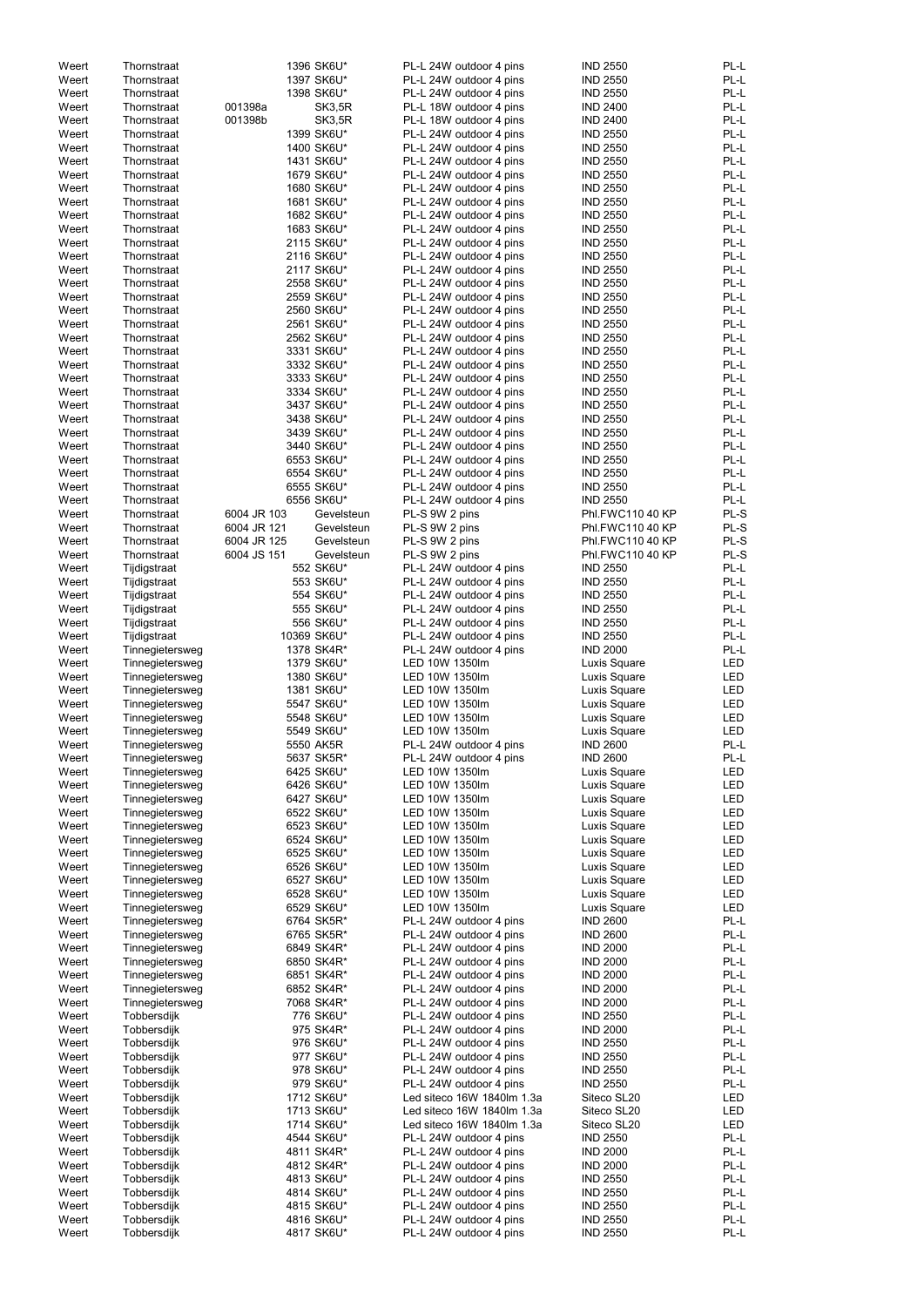| Weert | Tobbersdijk    |       | 5942 SK6U*  | PL-L 24W outdoor 4 pins    | <b>IND 2550</b>    | PL-L       |
|-------|----------------|-------|-------------|----------------------------|--------------------|------------|
| Weert | Tobbersdijk    |       | 5943 SK6U*  | Led siteco 16W 1840lm 1.3a | Siteco SL20        | <b>LED</b> |
| Weert | Tobbersdijk    |       | 5944 SK6U*  | Led siteco 16W 1840lm 1.3a | Siteco SL20        | <b>LED</b> |
| Weert | Tobbersdijk    |       | 5945 SK6U*  | Led siteco 16W 1840lm 1.3a | Siteco SL20        | <b>LED</b> |
|       |                |       |             |                            |                    |            |
| Weert | Tobbersdijk    |       | 10269 SK6U* | PL-L 24W outdoor 4 pins    | <b>IND 2550</b>    | PL-L       |
| Weert | Tongerenstraat |       | 5282 SK6U*  | PL-L 24W outdoor 4 pins    | <b>IND 2550</b>    | PL-L       |
| Weert | Tongerenstraat |       | 5283 SK6U*  | PL-L 24W outdoor 4 pins    | <b>IND 2550</b>    | PL-L       |
| Weert | Tooroplaan     |       | 2222 SK4R*  | PL-L 24W outdoor 4 pins    | <b>IND 2000</b>    | PL-L       |
|       |                |       |             |                            |                    |            |
| Weert | Tooroplaan     |       | 2223 SK4R*  | PL-L 24W outdoor 4 pins    | <b>IND 2000</b>    | PL-L       |
| Weert | Tooroplaan     |       | 2224 SK4R*  | PL-L 24W outdoor 4 pins    | <b>IND 2000</b>    | PL-L       |
| Weert | Tooroplaan     |       | 2600 SK4R*  | PL-L 24W outdoor 4 pins    | <b>IND 2000</b>    | PL-L       |
|       |                |       |             |                            |                    |            |
| Weert | Tooroplaan     |       | 2601 SK4R*  | PL-L 24W outdoor 4 pins    | <b>IND 2000</b>    | PL-L       |
| Weert | Tooroplaan     |       | 2602 SK4R*  | PL-L 24W outdoor 4 pins    | <b>IND 2000</b>    | PL-L       |
| Weert | Tooroplaan     |       | 2603 SK4R*  | PL-L 24W outdoor 4 pins    | <b>IND 2000</b>    | PL-L       |
| Weert |                |       | 2604 SK4R*  | PL-L 24W outdoor 4 pins    | <b>IND 2000</b>    | PL-L       |
|       | Tooroplaan     |       |             |                            |                    |            |
| Weert | Tooroplaan     |       | 2605 SK4R*  | PL-L 24W outdoor 4 pins    | <b>IND 2000</b>    | PL-L       |
| Weert | Tooroplaan     |       | 2606 SK4R*  | PL-L 24W outdoor 4 pins    | <b>IND 2000</b>    | PL-L       |
| Weert | Tooroplaan     |       | 2607 SK4R*  | PL-L 24W outdoor 4 pins    | <b>IND 2000</b>    | PL-L       |
|       |                |       |             |                            |                    |            |
| Weert | Tooroplaan     |       | 2610 SK4R*  | PL-L 24W outdoor 4 pins    | <b>IND 2000</b>    | PL-L       |
| Weert | Tooroplaan     |       | 2611 SK4R*  | PL-L 24W outdoor 4 pins    | <b>IND 2000</b>    | PL-L       |
| Weert | Tooroplaan     |       | 2612 SK4R*  | PL-L 24W outdoor 4 pins    | <b>IND 2000</b>    | PL-L       |
|       |                |       | 2613 SK4R*  |                            | <b>IND 2000</b>    | PL-L       |
| Weert | Tooroplaan     |       |             | PL-L 24W outdoor 4 pins    |                    |            |
| Weert | Tooroplaan     |       | 2614 SK4R*  | PL-L 24W outdoor 4 pins    | <b>IND 2000</b>    | PL-L       |
| Weert | Tooroplaan     |       | 2615 SK4R*  | PL-L 24W outdoor 4 pins    | <b>IND 2000</b>    | PL-L       |
| Weert | Tooroplaan     |       | 5279 SK4R*  | PL-L 24W outdoor 4 pins    | <b>IND 2000</b>    | PL-L       |
|       |                |       |             |                            |                    |            |
| Weert | Tooroplaan     |       | 5280 SK4R*  | PL-L 24W outdoor 4 pins    | <b>IND 2000</b>    | PL-L       |
| Weert | Tooroplaan     |       | 5516 SK4R*  | PL-L 24W outdoor 4 pins    | <b>IND 2000</b>    | PL-L       |
| Weert | Tooroplaan     |       | 5517 SK4R*  | PL-L 24W outdoor 4 pins    | <b>IND 2000</b>    | PL-L       |
|       |                |       |             |                            |                    |            |
| Weert | Tooroplaan     |       | 5518 SK4R*  | PL-L 24W outdoor 4 pins    | <b>IND 2000</b>    | PL-L       |
| Weert | Tooroplaan     |       | 5519 SK4R*  | PL-L 24W outdoor 4 pins    | <b>IND 2000</b>    | PL-L       |
| Weert | Tooroplaan     |       | 5520 SK4R*  | PL-L 24W outdoor 4 pins    | <b>IND 2000</b>    | PL-L       |
|       |                |       |             |                            |                    |            |
| Weert | Tooroplaan     |       | 5521 SK4R*  | PL-L 24W outdoor 4 pins    | <b>IND 2000</b>    | PL-L       |
| Weert | Tooroplaan     |       | 5522 SK4R*  | PL-L 24W outdoor 4 pins    | <b>IND 2000</b>    | PL-L       |
| Weert | Tooroplaan     |       | 5695 SK4R*  | PL-L 24W outdoor 4 pins    | <b>IND 2000</b>    | PL-L       |
| Weert | Trancheeweg    |       | 6569 SK6U*  | Led siteco 16W 1840lm 1.3a | Siteco SL20        | <b>LED</b> |
|       |                |       |             |                            |                    |            |
| Weert | Trancheeweg    |       | 6570 SK6U*  | Led siteco 16W 1840lm 1.3a | Siteco SL20        | <b>LED</b> |
| Weert | Trancheeweg    |       | 6571 SK6U*  | Led siteco 16W 1840lm 1.3a | Siteco SL20        | <b>LED</b> |
| Weert | Trancheeweg    |       | 6572 SK6U*  | Led siteco 16W 1840lm 1.3a | Siteco SL20        | LED        |
|       |                |       |             |                            |                    |            |
| Weert | Trancheeweg    |       | 6573 SK6U*  | Led siteco 16W 1840lm 1.3a | Siteco SL20        | <b>LED</b> |
| Weert | Trancheeweg    |       | 6574 SK6U*  | Led siteco 16W 1840lm 1.3a | Siteco SL20        | <b>LED</b> |
| Weert | Trancheeweg    |       | 6575 SK6U*  | Led siteco 16W 1840lm 1.3a | Siteco SL20        | <b>LED</b> |
|       |                |       |             |                            |                    |            |
| Weert | Trancheeweg    |       | 6576 SK6U*  | Led siteco 16W 1840lm 1.3a | Siteco SL20        | <b>LED</b> |
| Weert | Trancheeweg    |       | 6577 SK6U*  | Led siteco 16W 1840lm 1.3a | Siteco SL20        | <b>LED</b> |
| Weert | Trancheeweg    |       | 6578 SK6U*  | Led siteco 16W 1840lm 1.3a | Siteco SL20        | <b>LED</b> |
|       |                |       |             |                            | Siteco SL20        | <b>LED</b> |
| Weert | Trancheeweg    |       | 6579 SK6U*  | Led siteco 16W 1840lm 1.3a |                    |            |
| Weert | Trancheeweg    |       | 6580 SK6U*  | Led siteco 16W 1840lm 1.3a | Siteco SL20        | <b>LED</b> |
| Weert | Trancheeweg    |       | 6581 SK6U*  | Led siteco 16W 1840lm 1.3a | Siteco SL20        | <b>LED</b> |
| Weert | Trancheeweg    |       | 6582 SK6U*  | Led siteco 16W 1840lm 1.3a | Siteco SL20        | LED        |
|       |                |       |             |                            |                    |            |
| Weert | Trancheeweg    |       | 6583 SK6U*  | Led siteco 16W 1840lm 1.3a | Siteco SL20        | LED        |
| Weert | Trancheeweg    |       | 6584 SK6U*  | Led siteco 16W 1840lm 1.3a | Siteco SL20        | LED        |
| Weert | Trancheeweg    |       | 6585 SK6U*  | Led siteco 16W 1840lm 1.3a | Siteco SL20        | <b>LED</b> |
|       |                |       |             |                            |                    |            |
| Weert | Trancheeweg    |       | 6586 SK6U*  | Led siteco 16W 1840lm 1.3a | Siteco SL20        | <b>LED</b> |
| Weert | Trancheeweg    |       | 6587 SK6U*  | Led siteco 16W 1840lm 1.3a | Siteco SL20        | <b>LED</b> |
| Weert | Trancheeweg    |       | 6588 LWW10U | Led White moonlight 31W    | <b>INN Nicole</b>  | <b>LED</b> |
|       |                |       |             |                            |                    |            |
| Weert | Trancheeweg    |       | 6589 SK6U*  | Led siteco 16W 1840lm 1.3a | Siteco SL20        | <b>LED</b> |
| Weert | Trancheeweg    |       | 8228 SK6U*  | Led siteco 16W 1840lm 1.3a | Siteco SL20        | LED        |
| Weert | Trancheeweg    |       | 8229 SK6U*  | Led siteco 16W 1840lm 1.3a | Siteco SL20        | LED        |
| Weert | Trancheeweg    |       | 9195 SK6U*  | Led siteco 16W 1840lm 1.3a | Siteco SL20        | LED        |
|       |                |       |             |                            |                    |            |
| Weert | Trancheeweg    |       | 12453 SK6U* | Led siteco 16W 1840lm 1.3a | Siteco SL20        | <b>LED</b> |
| Weert | Trancheeweg    |       | 12454 SK6U* | Led siteco 16W 1840lm 1.3a | Siteco SL20        | <b>LED</b> |
| Weert | Trancheeweg    | 6579a | SV8U*       | Led Sox bulb               | <b>PHI SRS 201</b> | <b>LED</b> |
| Weert | Trancheeweg    | 6579b | SV8U*       | Led Sox bulb               | PHI SRS 201        | LED        |
|       |                |       |             |                            |                    |            |
| Weert | Trancheeweg    | 6579c | SV8U*       | Led Sox bulb               | <b>PHI SRS 201</b> | <b>LED</b> |
| Weert | Trancheeweg    | 6579d | SV8U*       | Led Sox bulb               | <b>PHI SRS 201</b> | LED        |
| Weert | Tromplaan      |       | 114 SK4R*   | PL-L 24W outdoor 4 pins    | <b>IND 2000</b>    | PL-L       |
|       |                |       |             |                            |                    |            |
| Weert | Tromplaan      |       | 115 SK4R*   | PL-L 24W outdoor 4 pins    | <b>IND 2000</b>    | PL-L       |
| Weert | Tromplaan      |       | 117 SK4R*   | PL-L 24W outdoor 4 pins    | <b>IND 2000</b>    | PL-L       |
| Weert | Tromplaan      |       | 992 SK4R*   | PL-L 24W outdoor 4 pins    | <b>IND 2000</b>    | PL-L       |
|       |                |       |             |                            | <b>IND 2000</b>    | PL-L       |
| Weert | Tromplaan      |       | 993 SK4R*   | PL-L 24W outdoor 4 pins    |                    |            |
| Weert | Tromplaan      |       | 1877 SK6U*  | PL-L 24W outdoor 4 pins    | <b>IND 2550</b>    | PL-L       |
| Weert | Tromplaan      |       | 1878 SK6U*  | PL-L 24W outdoor 4 pins    | <b>IND 2550</b>    | PL-L       |
| Weert | Tromplaan      |       | 2151 SK6U*  | PL-L 24W outdoor 4 pins    | <b>IND 2550</b>    | PL-L       |
|       |                |       |             |                            |                    |            |
| Weert | Tromplaan      |       | 2152 SK6U*  | PL-L 24W outdoor 4 pins    | <b>IND 2550</b>    | PL-L       |
| Weert | Tromplaan      |       | 2153 SK6U*  | PL-L 24W outdoor 4 pins    | <b>IND 2550</b>    | PL-L       |
| Weert | Tromplaan      |       | 2154 SK6U*  | PL-L 24W outdoor 4 pins    | <b>IND 2550</b>    | PL-L       |
|       |                |       |             |                            |                    |            |
| Weert | Tromplaan      |       | 2155 SK6U*  | PL-L 24W outdoor 4 pins    | <b>IND 2550</b>    | PL-L       |
| Weert | Tromplaan      |       | 2156 SK6U*  | PL-L 24W outdoor 4 pins    | <b>IND 2550</b>    | PL-L       |
| Weert | Tromplaan      |       | 2170 SK6U*  | PL-L 24W outdoor 4 pins    | <b>IND 2550</b>    | PL-L       |
|       |                |       |             |                            |                    |            |
| Weert | Tromplaan      |       | 2171 SK6U*  | PL-L 24W outdoor 4 pins    | <b>IND 2550</b>    | PL-L       |
| Weert | Tromplaan      |       | 2172 SK6U*  | PL-L 24W outdoor 4 pins    | <b>IND 2550</b>    | PL-L       |
| Weert | Tromplaan      |       | 2173 SK6U*  | PL-L 24W outdoor 4 pins    | <b>IND 2550</b>    | PL-L       |
| Weert | Tromplaan      |       | 2174 SK6U*  | PL-L 24W outdoor 4 pins    | <b>IND 2550</b>    | PL-L       |
|       |                |       |             |                            |                    |            |
| Weert | Tromplaan      |       | 2175 SK6U*  | PL-L 24W outdoor 4 pins    | <b>IND 2550</b>    | PL-L       |
| Weert | Tromplaan      |       | 2179 SK6U*  | PL-L 24W outdoor 4 pins    | <b>IND 2550</b>    | PL-L       |
| Weert | Tromplaan      |       | 2258 SK6U*  | PL-L 24W outdoor 4 pins    | <b>IND 2550</b>    | PL-L       |
|       |                |       |             |                            |                    |            |
| Weert | Tromplaan      |       | 2274 SK6U*  | PL-L 24W outdoor 4 pins    | <b>IND 2550</b>    | PL-L       |
| Weert | Tromplaan      |       | 2317 SK6U*  | PL-L 24W outdoor 4 pins    | <b>IND 2550</b>    | PL-L       |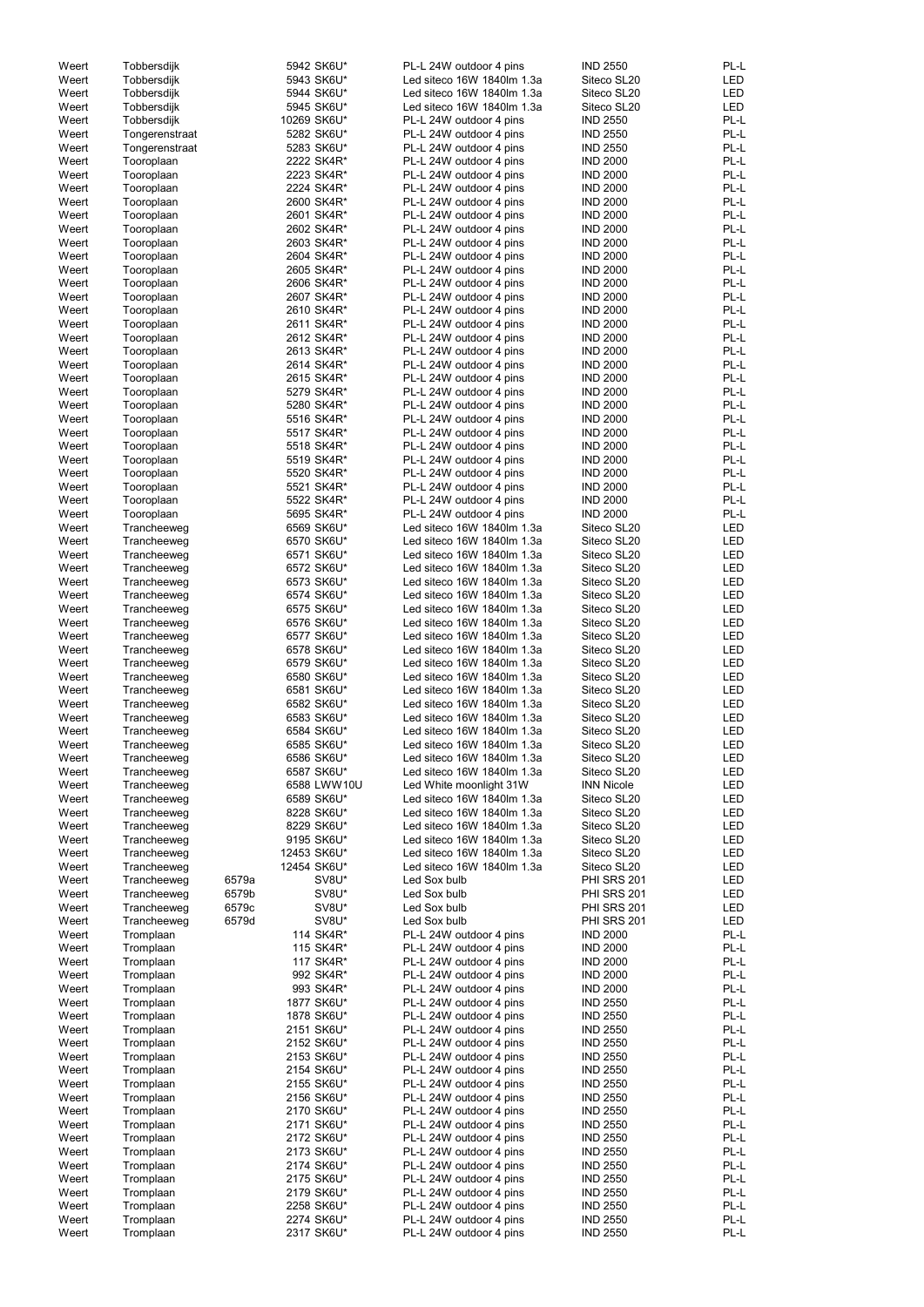| Weert | Tromplaan                      |            | 2375 SK6U*     | PL-L 24W outdoor 4 pins    | <b>IND 2550</b>    | PL-L       |
|-------|--------------------------------|------------|----------------|----------------------------|--------------------|------------|
| Weert | Tromplaan                      |            | 2376 SK6U*     | PL-L 24W outdoor 4 pins    | <b>IND 2550</b>    | PL-L       |
| Weert | Tromplaan                      |            | 2377 SK6U*     | PL-L 24W outdoor 4 pins    | <b>IND 2550</b>    | PL-L       |
| Weert | Tromplaan                      |            | 2378 SK6U*     | PL-L 24W outdoor 4 pins    | <b>IND 2550</b>    | PL-L       |
|       |                                |            | 2379 SK6U*     |                            | <b>IND 2550</b>    | PL-L       |
| Weert | Tromplaan                      |            |                | PL-L 24W outdoor 4 pins    |                    |            |
| Weert | Tromplaan                      |            | 2380 SK6U*     | PL-L 24W outdoor 4 pins    | <b>IND 2550</b>    | PL-L       |
| Weert | Tromplaan                      |            | 2381 SK6U*     | PL-L 24W outdoor 4 pins    | <b>IND 2550</b>    | PL-L       |
| Weert | Tromplaan                      |            | 2382 SK6U*     | PL-L 24W outdoor 4 pins    | <b>IND 2550</b>    | PL-L       |
| Weert | Tromplaan                      |            | 2383 SK6U*     | PL-L 24W outdoor 4 pins    | <b>IND 2550</b>    | PL-L       |
|       |                                |            |                |                            |                    | PL-L       |
| Weert | Tromplaan                      |            | 2514 SK3,5R    | PL-L 18W outdoor 4 pins    | <b>IND 2400</b>    |            |
| Weert | Tromplaan                      | 002514a    | <b>SK3,5R</b>  | PL-L 18W outdoor 4 pins    | <b>IND 2400</b>    | PL-L       |
| Weert | Tromplaan                      | 002514b    | <b>SK3,5R</b>  | PL-L 18W outdoor 4 pins    | <b>IND 2400</b>    | PL-L       |
| Weert | Tromplaan                      |            | 2640 SK6U*     | PL-L 24W outdoor 4 pins    | <b>IND 2550</b>    | PL-L       |
|       |                                |            | 2641 SK6U*     | PL-L 24W outdoor 4 pins    | <b>IND 2550</b>    | PL-L       |
| Weert | Tromplaan                      |            |                |                            |                    |            |
| Weert | Tromplaan                      |            | 2642 SK6U*     | PL-L 24W outdoor 4 pins    | <b>IND 2550</b>    | PL-L       |
| Weert | Tromplaan                      |            | 2643 SK6U*     | PL-L 24W outdoor 4 pins    | <b>IND 2550</b>    | PL-L       |
| Weert | Tromplaan                      |            | 3356 SK6U*     | PL-L 24W outdoor 4 pins    | <b>IND 2550</b>    | PL-L       |
| Weert | Tromplaan                      |            | 3357 SK6U*     | PL-L 24W outdoor 4 pins    | <b>IND 2550</b>    | PL-L       |
|       |                                |            |                |                            |                    |            |
| Weert | Tromplaan                      |            | 3358 SK6U*     | PL-L 24W outdoor 4 pins    | <b>IND 2550</b>    | PL-L       |
| Weert | Tromplaan                      |            | 3359 SK6U*     | PL-L 24W outdoor 4 pins    | <b>IND 2550</b>    | PL-L       |
| Weert | Tromplaan                      |            | 3360 SK6U*     | PL-L 24W outdoor 4 pins    | <b>IND 2550</b>    | PL-L       |
| Weert | Tromplaan                      |            | 3361 SK6U*     | PL-L 24W outdoor 4 pins    | <b>IND 2550</b>    | PL-L       |
| Weert |                                |            | 3362 SK6U*     | PL-L 24W outdoor 4 pins    | <b>IND 2550</b>    | PL-L       |
|       | Tromplaan                      |            |                |                            |                    |            |
| Weert | Tromplaan                      |            | 3363 SK6U*     | PL-L 24W outdoor 4 pins    | <b>IND 2550</b>    | PL-L       |
| Weert | Tromplaan                      |            | 3431 SK6U*     | PL-L 24W outdoor 4 pins    | <b>IND 2550</b>    | PL-L       |
| Weert | Tromplaan                      |            | 3432 SK6U*     | PL-L 24W outdoor 4 pins    | <b>IND 2550</b>    | PL-L       |
| Weert | Tromplaan                      |            | 3584 SK6U*     | PL-L 24W outdoor 4 pins    | <b>IND 2550</b>    | PL-L       |
|       |                                |            |                |                            |                    |            |
| Weert | Tromplaan                      |            | 3585 SK6U*     | PL-L 24W outdoor 4 pins    | <b>IND 2550</b>    | PL-L       |
| Weert | Tromplaan                      |            | 3586 SK6U*     | PL-L 24W outdoor 4 pins    | <b>IND 2550</b>    | PL-L       |
| Weert | Tromplaan                      |            | 3587 SK6U*     | PL-L 24W outdoor 4 pins    | <b>IND 2550</b>    | PL-L       |
| Weert | Tromplaan                      |            | 3588 SK6U*     | PL-L 24W outdoor 4 pins    | <b>IND 2550</b>    | PL-L       |
| Weert |                                |            | 3589 SK6U*     | PL-L 24W outdoor 4 pins    | <b>IND 2550</b>    | PL-L       |
|       | Tromplaan                      |            |                |                            |                    |            |
| Weert | Tromplaan                      |            | 3590 SK6U*     | PL-L 24W outdoor 4 pins    | <b>IND 2550</b>    | PL-L       |
| Weert | Tromplaan                      |            | 3591 SK6U*     | PL-L 24W outdoor 4 pins    | <b>IND 2550</b>    | PL-L       |
| Weert | Tromplaan                      |            | 4335 SK6U*     | PL-L 24W outdoor 4 pins    | <b>IND 2550</b>    | PL-L       |
| Weert | Tromplaan                      |            | 4336 SK6U*     | PL-L 24W outdoor 4 pins    | <b>IND 2550</b>    | PL-L       |
|       |                                |            |                |                            |                    |            |
| Weert | Tromplaan                      |            | 4337 SK6U*     | PL-L 24W outdoor 4 pins    | <b>IND 2550</b>    | PL-L       |
| Weert | Tromplaan                      |            | 4338 SK6U*     | PL-L 24W outdoor 4 pins    | <b>IND 2550</b>    | PL-L       |
| Weert | Tromplaan                      |            | 4368 SK4R*     | PL-L 24W outdoor 4 pins    | <b>IND 2000</b>    | PL-L       |
| Weert | Tromplaan                      |            | 4369 SK4R*     | PL-L 24W outdoor 4 pins    | <b>IND 2000</b>    | PL-L       |
|       |                                |            | 4370 SK4R*     | PL-L 24W outdoor 4 pins    | <b>IND 2000</b>    | PL-L       |
| Weert | Tromplaan                      |            |                |                            |                    |            |
| Weert | Tromplaan                      |            | 4371 SK4R*     | PL-L 24W outdoor 4 pins    | <b>IND 2000</b>    | PL-L       |
| Weert | Tromplaan                      |            | 4447 SK4R*     | PL-L 24W outdoor 4 pins    | <b>IND 2000</b>    | PL-L       |
| Weert | Tromplaan                      |            | 4448 SK4R*     | PL-L 24W outdoor 4 pins    | <b>IND 2000</b>    | PL-L       |
| Weert | Tromplaan                      |            | 4449 SK4R*     | PL-L 24W outdoor 4 pins    | <b>IND 2000</b>    | PL-L       |
|       |                                |            |                |                            |                    |            |
| Weert | Tromplaan                      |            | 4450 SK4R*     | PL-L 24W outdoor 4 pins    | <b>IND 2000</b>    | PL-L       |
| Weert | Tromplaan                      |            | 4451 SK4R*     | PL-L 24W outdoor 4 pins    | <b>IND 2000</b>    | PL-L       |
| Weert | Tromplaan                      |            | 4492 SK6U*     | PL-L 24W outdoor 4 pins    | <b>IND 2550</b>    | PL-L       |
| Weert | Tromplaan                      |            | 4493 SK6U*     | PL-L 24W outdoor 4 pins    | <b>IND 2550</b>    | PL-L       |
|       |                                |            |                |                            |                    |            |
| Weert | Tromplaan                      |            | 5514 SV2,5R    | PL-L 24W outdoor 4 pins    | <b>IND 2015</b>    | PL-L       |
| Weert | Tromplaan                      |            | 5515 SV2,5R    | PL-L 24W outdoor 4 pins    | <b>IND 2015</b>    | PL-L       |
| Weert | Tromplaan                      |            | 5796 SV2,5R    | PL-L 24W outdoor 4 pins    | <b>IND 2015</b>    | PL-L       |
| Weert | Tromplaan                      |            | 5797 SV2,5R    | PL-L 24W outdoor 4 pins    | <b>IND 2015</b>    | PL-L       |
| Weert | Tromplaan                      | 6004 EL 11 | Gevelsteun     | PL-S 9W 2 pins             | Phl.FWC110 40 KP   | PL-S       |
|       |                                |            |                |                            |                    |            |
| Weert | Tromplaan                      | 6004 EL 7  | Gevelsteun     | PL-S 9W 2 pins             | Phl.FWC110 40 KP   | PL-S       |
| Weert | Tromplaan                      | 6004 EP 12 | Gevelsteun     | PL-S 9W 2 pins             | Phl.FWC110 40 KP   | PL-S       |
| Weert | Trumpertweg                    |            | 1693 SK6U*     | Led siteco 16W 1840lm 1.3a | Siteco SL20        | <b>LED</b> |
| Weert | Trumpertweg                    |            | 1694 SK6U*     | Led siteco 16W 1840lm 1.3a | Siteco SL20        | <b>LED</b> |
| Weert | Trumpertweg                    |            | 1695 SK6U*     | Led siteco 16W 1840lm 1.3a | Siteco SL20        | LED        |
|       |                                |            |                |                            |                    |            |
| Weert | Trumpertweg                    |            | 11658 ZP-10ZP2 | LED 56-500mA               | <b>SCH TECEO-2</b> | <b>LED</b> |
| Weert | Trumpertweg                    |            | 11659 ZP-10ZP2 | LED 56-500mA               | <b>SCH TECEO-2</b> | LED        |
| Weert | Trumpertweg                    |            | 11660 ZP-10ZP2 | LED 56-500mA               | <b>SCH TECEO-2</b> | LED        |
| Weert | Trumpertweg                    |            | 11661 ZP-10ZP2 | LED 56-500mA               | <b>SCH TECEO-2</b> | LED        |
| Weert | Trumpertweg                    |            | 11662 ZP-10ZP2 | LED 56-500mA               | <b>SCH TECEO-2</b> | LED        |
|       |                                |            | 109 SK4R*      |                            | <b>IND 2000</b>    | LED        |
| Weert | Truppertstraat                 |            |                | PS-LHP saled ipv PL-L 24   |                    |            |
| Weert | Truppertstraat                 |            | 2333 SK6U*     | Led White moonlight 21W    | <b>INN Nicole</b>  | LED        |
| Weert | Truppertstraat                 |            | 2334 SK6U*     | PS-LHP saled ipv PL-L 24   | <b>IND 2550</b>    | LED        |
| Weert | Truppertstraat                 |            | 2335 SK6U*     | PS-LHP saled ipv PL-L 24   | <b>IND 2550</b>    | <b>LED</b> |
| Weert | Truppertstraat                 |            | 3283 SK6U*     | Led White moonlight 21W    | <b>INN Nicole</b>  | LED        |
|       |                                |            |                |                            |                    |            |
| Weert | Truppertstraat                 |            | 4212 SK6U*     | Led White moonlight 21W    | <b>INN Nicole</b>  | LED        |
| Weert | Truppertstraat                 |            | 4288 SK6U*     | PS-LHP saled ipv PL-L 24   | <b>IND 2550</b>    | LED        |
| Weert | Truppertstraat                 |            | 4289 SK6U*     | PS-LHP saled ipv PL-L 24   | <b>IND 2550</b>    | <b>LED</b> |
| Weert | Truppertstraat                 |            | 4290 SK6U*     | PS-LHP saled ipv PL-L 24   | <b>IND 2550</b>    | <b>LED</b> |
| Weert | Truppertstraat                 |            | 4291 SK6U*     | PS-LHP saled ipv PL-L 24   | <b>IND 2550</b>    | LED        |
|       |                                |            |                |                            |                    |            |
| Weert | Truppertstraat                 |            | 4292 SK6U*     | PS-LHP saled ipv PL-L 24   | <b>IND 2550</b>    | LED        |
| Weert | Truppertstraat                 |            | 4293 SK6U*     | PS-LHP saled ipv PL-L 24   | <b>IND 2550</b>    | LED        |
| Weert | Truppertstraat                 |            | 4294 SK6U*     | PS-LHP saled ipv PL-L 24   | <b>IND 2550</b>    | LED        |
| Weert | Truppertstraat                 |            | 4295 SK6U*     | PS-LHP saled ipv PL-L 24   | <b>IND 2550</b>    | LED        |
|       |                                |            |                | PS-LHP saled ipv PL-L 24   |                    |            |
| Weert | Truppertstraat                 |            | 4296 SK6U*     |                            | <b>IND 2550</b>    | LED        |
| Weert | Truppertstraat                 |            | 4297 SK6U*     | PS-LHP saled ipv PL-L 24   | <b>IND 2550</b>    | LED        |
| Weert | Truyenhoekweg                  | S001632    | SO6,5R         | PL-L 36W outdoor 4 pins    | Sch altra-2        | PL-L       |
|       |                                |            |                | PL-L 36W outdoor 4 pins    | Sch altra-2        | PL-L       |
| Weert |                                |            |                |                            |                    |            |
|       | Truyenhoekweg                  | S001633    | SO6,5R         |                            |                    |            |
| Weert | Truyenhoekweg                  |            | 821 SK6U*      | Led siteco 16W 1840lm 1.3a | Siteco SL20        | LED        |
| Weert | Truyenhoekweg                  |            | 3696 SK6U*     | Led siteco 16W 1840lm 1.3a | Siteco SL20        | LED        |
| Weert | Truyenhoekweg                  |            | 6212 SK6U*     | Led White moonlight 21W    | <b>INN Nicole</b>  | LED        |
| Weert | Truyenhoekweg<br>Tuinderstraat |            | 11960 SK6U*    | Moonlight 36W              | <b>INN Nicole</b>  | LED        |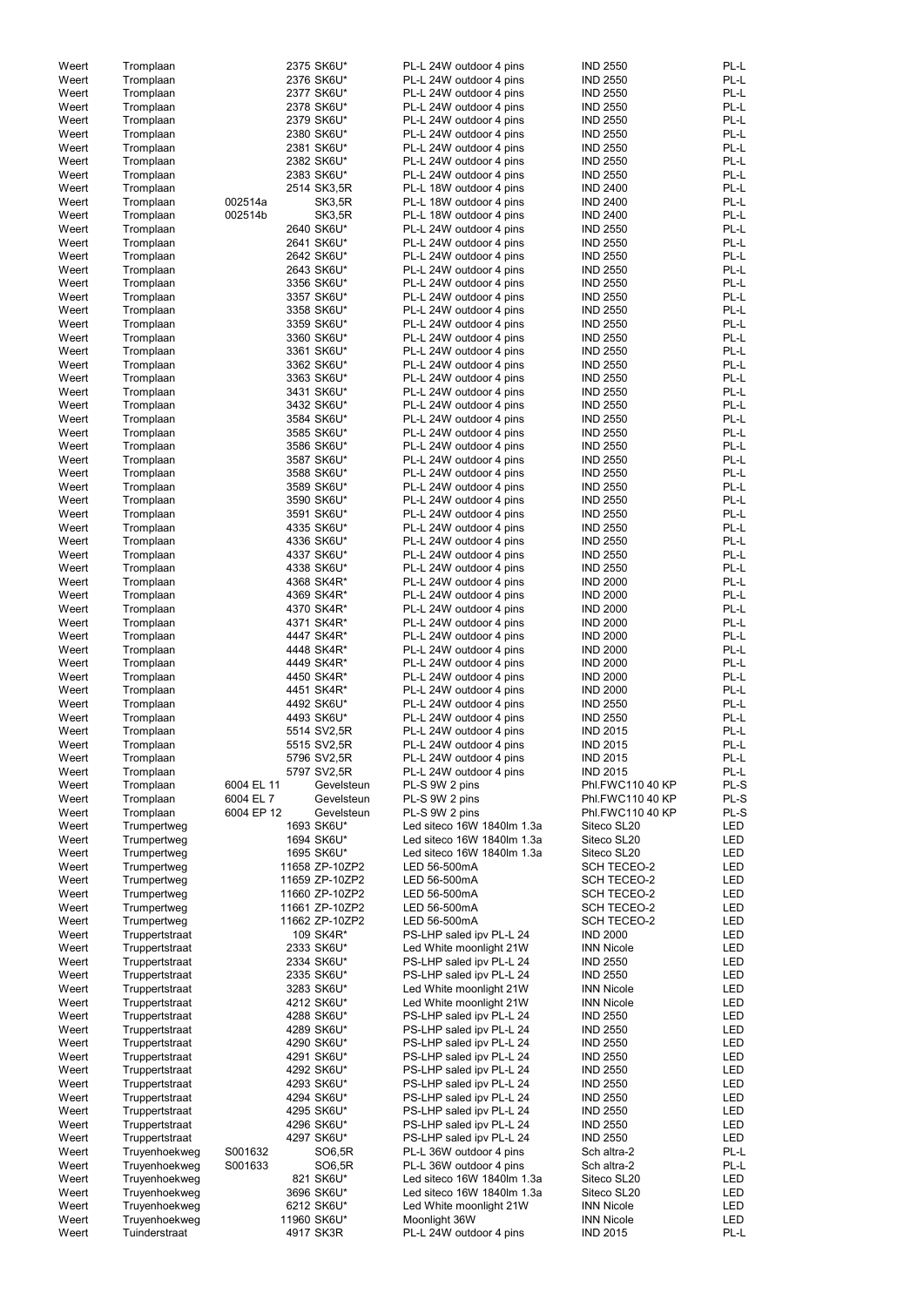| Weert          | Tuinderstraat                    |                           | 4918 SK3R              | PL-L 24W outdoor 4 pins                            | <b>IND 2015</b>           | PL-L        |
|----------------|----------------------------------|---------------------------|------------------------|----------------------------------------------------|---------------------------|-------------|
| Weert          | Tuinderstraat                    |                           | 4919 SK3R              | PL-L 24W outdoor 4 pins                            | <b>IND 2015</b>           | PL-L        |
| Weert          | Tuinderstraat                    |                           | 4920 SK3R              | PL-L 24W outdoor 4 pins                            | <b>IND 2015</b>           | PL-L        |
| Weert          | Tuindorpstraat                   |                           | 329 SK4R*              | PL-L 24W outdoor 4 pins                            | <b>IND 2000</b>           | PL-L        |
|                |                                  |                           |                        |                                                    |                           |             |
| Weert          | Tuindorpstraat                   |                           | 6594 SK4R*             | PL-L 24W outdoor 4 pins                            | <b>IND 2000</b>           | PL-L        |
| Weert          | Tuindorpstraat                   |                           | 6595 SK4R*             | PL-L 24W outdoor 4 pins                            | <b>IND 2000</b>           | PL-L        |
| Weert          | Tuindorpstraat                   |                           | 6596 SK4R*             | PL-L 24W outdoor 4 pins                            | <b>IND 2000</b>           | PL-L        |
| Weert          | Tuindorpstraat                   |                           | 6597 SK4R*             | PL-L 24W outdoor 4 pins                            | <b>IND 2000</b>           | PL-L        |
| Weert          | Tuindorpstraat                   | 6001 TS 6                 | Gevelsteun             | PL-S 9W 2 pins                                     | Phl.FWC110 40 KP          | PL-S        |
| Weert          |                                  | 6001 TS 7                 | Gevelsteun             |                                                    | Phl.FWC110 40 KP          | PL-S        |
|                | Tuindorpstraat                   |                           |                        | PL-S 9W 2 pins                                     |                           |             |
| Weert          | Tulpstraat                       |                           | 6148 SK4R*             | Lumin Led                                          | <b>IND 2000</b>           | <b>LED</b>  |
| Weert          | Tulpstraat                       |                           | 6149 SK4R*             | Lumin Led                                          | <b>IND 2000</b>           | <b>LED</b>  |
| Weert          | Tulpstraat                       |                           | 6150 SK4R*             | Lumin Led                                          | <b>IND 2000</b>           | <b>LED</b>  |
| Weert          | Tulpstraat                       | 6002 WS 11                | Gevelsteun             | PL-S 5W 2 pins                                     | Mini Quad                 | PL-S        |
|                |                                  | 6002 WS 11                | Gevelsteun             |                                                    | Mini Quad                 | PL-S        |
| Weert          | Tulpstraat                       |                           |                        | PL-S 5W 2 pins                                     |                           |             |
| Weert          | Tulpstraat                       | 6002 WS 111               | Gevelsteun             | PL-S 9W 2 pins                                     | Phl.FWC110 40 KP          | PL-S        |
| Weert          | Tulpstraat                       | 6002 WS 17                | Gevelsteun             | PL-S 9W 2 pins                                     | Phl.FWC110 40 KP          | PL-S        |
| Weert          | Tulpstraat                       | 6002 WS 9                 | Gevelsteun             | PL-S 9W 2 pins                                     | Phl.FWC110 40 KP          | PL-S        |
| Weert          | Tungeler Dorpsstraa              |                           | 169 SK6U*              | Led siteco 16W 1840lm 1.3a                         | Siteco SL20               | <b>LED</b>  |
|                |                                  |                           |                        |                                                    |                           |             |
| Weert          | Tungeler Dorpsstraa              |                           | 300 SK6U*              | Led siteco 16W 1840lm 1.3a                         | Siteco SL20               | <b>LED</b>  |
| Weert          | Tungeler Dorpsstraa              |                           | 626 SK6U*              | Led siteco 16W 1840lm 1.3a                         | Siteco SL20               | <b>LED</b>  |
| Weert          | Tungeler Dorpsstraa              |                           | 673 SK6U*              | Led siteco 16W 1840lm 1.3a                         | Siteco SL20               | <b>LED</b>  |
| Weert          | Tungeler Dorpsstraa              |                           | 852 SK6U*              | PS-C saled ipv PL-T 32                             | <b>IND 2550</b>           | <b>LED</b>  |
| Weert          | Tungeler Dorpsstraa              |                           | 853 SK6U*              | PS-C saled ipv PL-T 32                             | <b>IND 2550</b>           | <b>LED</b>  |
|                |                                  |                           |                        |                                                    |                           |             |
| Weert          | Tungeler Dorpsstraa              |                           | 854 SK6U*              | PS-C saled ipv PL-T 32                             | <b>IND 2550</b>           | <b>LED</b>  |
| Weert          | Tungeler Dorpsstraa              |                           | 855 SK6U*              | PS-C saled ipv PL-T 32                             | <b>IND 2550</b>           | <b>LED</b>  |
| Weert          | Tungeler Dorpsstraa              |                           | 856 SK6U*              | PS-C saled ipv PL-T 32                             | <b>IND 2550</b>           | <b>LED</b>  |
| Weert          | Tungeler Dorpsstraa              |                           | 857 SK6U*              | PS-C saled ipv PL-T 32                             | <b>IND 2550</b>           | <b>LED</b>  |
| Weert          |                                  |                           | 944 SK6U*              |                                                    | <b>IND 2550</b>           | <b>LED</b>  |
|                | Tungeler Dorpsstraa              |                           |                        | PS-C saled ipv PL-T 32                             |                           |             |
| Weert          | Tungeler Dorpsstraa              |                           | 946 SK6U*              | PS-C saled ipv PL-T 32                             | <b>IND 2550</b>           | <b>LED</b>  |
| Weert          | Tungeler Dorpsstraa              |                           | 997 SK6U*              | PS-C saled ipv PL-T 32                             | <b>IND 2550</b>           | <b>LED</b>  |
| Weert          | Tungeler Dorpsstraa              |                           | 1005 SK6U*             | PS-C saled ipv PL-T 32                             | <b>IND 2550</b>           | <b>LED</b>  |
| Weert          | Tungeler Dorpsstraa              |                           | 1009 SK6U*             | PS-C saled ipv PL-T 32                             | <b>IND 2550</b>           | <b>LED</b>  |
|                |                                  |                           |                        |                                                    | <b>IND 2550</b>           | <b>LED</b>  |
| Weert          | Tungeler Dorpsstraa              |                           | 1128 SK6U*             | PS-C saled ipv PL-T 32                             |                           |             |
| Weert          | Tungeler Dorpsstraa              |                           | 1206 SK6U*             | PS-C saled ipv PL-T 32                             | <b>IND 2550</b>           | <b>LED</b>  |
| Weert          | Tungeler Dorpsstraa              |                           | 1207 SK6U*             | PS-C saled ipv PL-T 32                             | <b>IND 2550</b>           | <b>LED</b>  |
| Weert          | Tungeler Dorpsstraa              |                           | 1208 SK6U*             | PS-C saled ipv PL-T 32                             | <b>IND 2550</b>           | LED         |
| Weert          | Tungeler Dorpsstraa              |                           | 1836 SK6U*             | Led siteco 16W 1840lm 1.3a                         | Siteco SL20               | LED         |
|                |                                  |                           |                        |                                                    |                           | <b>LED</b>  |
| Weert          | Tungeler Dorpsstraa              |                           | 2676 SK6U*             | PS-C saled ipv PL-T 32                             | <b>IND 2550</b>           |             |
| Weert          | Tungeler Dorpsstraa              |                           | 2677 SK6U*             | PS-C saled ipv PL-T 32                             | <b>IND 2550</b>           | <b>LED</b>  |
| Weert          | Tungeler Dorpsstraa              |                           | 2678 SK6U*             | PS-C saled ipv PL-T 32                             | <b>IND 2550</b>           | <b>LED</b>  |
| Weert          | Tungeler Dorpsstraa              |                           | 2679 SK6U*             | PS-C saled ipv PL-T 32                             | <b>IND 2550</b>           | <b>LED</b>  |
| Weert          | Tungeler Dorpsstraa              |                           | 2680 SK6U*             | PS-C saled ipv PL-T 32                             | <b>IND 2550</b>           | <b>LED</b>  |
|                |                                  |                           |                        |                                                    |                           |             |
| Weert          | Tungeler Dorpsstraa              |                           | 2681 SK6U*             | PS-C saled ipv PL-T 32                             | <b>IND 2550</b>           | <b>LED</b>  |
| Weert          | Tungeler Dorpsstraa              |                           | 2682 SK6U*             | PS-C saled ipv PL-T 32                             | <b>IND 2550</b>           | <b>LED</b>  |
| Weert          | Tungeler Dorpsstraa              |                           | 2683 SK6U*             | PS-C saled ipv PL-T 32                             | <b>IND 2550</b>           | LED         |
| Weert          | Tungeler Dorpsstraa              |                           | 2684 SK6U*             | PS-C saled ipv PL-T 32                             | <b>IND 2550</b>           | <b>LED</b>  |
|                |                                  |                           |                        |                                                    |                           | <b>LED</b>  |
| Weert          | Tungeler Dorpsstraa              |                           | 2685 SK6U*             | PS-C saled ipv PL-T 32                             | <b>IND 2550</b>           |             |
| Weert          | Tungeler Dorpsstraa              |                           | 2686 SK6U*             | PS-C saled ipv PL-T 32                             | <b>IND 2550</b>           | <b>LED</b>  |
| Weert          | Tungeler Dorpsstraa              |                           | 2687 SK6U*             | PS-C saled ipv PL-T 32                             | <b>IND 2550</b>           | <b>LED</b>  |
| Weert          | Tungeler Dorpsstraa              |                           | 2688 SK6U*             | PS-C saled ipv PL-T 32                             | <b>IND 2550</b>           | <b>LED</b>  |
| Weert          | Tungeler Dorpsstraa              |                           | 2689 SK6U*             | PS-C saled ipv PL-T 32                             | <b>IND 2550</b>           | LED         |
| Weert          |                                  |                           | 2690 SK6U*             |                                                    | <b>IND 2550</b>           | <b>LED</b>  |
|                | Tungeler Dorpsstraa              |                           |                        | PS-C saled ipv PL-T 32                             |                           |             |
| Weert          | Tungeler Dorpsstraa              |                           | 2691 SK6U*             | PS-C saled ipv PL-T 32                             | <b>IND 2550</b>           | LED         |
| Weert          | Tungeler Dorpsstraa              |                           | 2692 SK4R*             | PS-LHP saled ipv PL-L 24                           | <b>IND 2000</b>           | <b>LED</b>  |
| Weert          | Tungeler Dorpsstraa              |                           | 2693 SK6U*             | PS-C saled ipv PL-T 32                             | <b>IND 2550</b>           | <b>LED</b>  |
| Weert          | Tungeler Dorpsstraa              |                           | 2694 SK6U*             | PS-C saled ipv PL-T 32                             | <b>IND 2550</b>           | <b>LED</b>  |
| Weert          | Tungeler Dorpsstraa              |                           | 3330 SK4R*             | PS-LHP saled ipv PL-L 24                           | <b>IND 2000</b>           | <b>LED</b>  |
|                |                                  |                           |                        |                                                    |                           |             |
| Weert          | Tungeler Dorpsstraa              |                           | 3986 SK6U*             | PS-C saled ipv PL-T 32                             | <b>IND 2550</b>           | LED         |
| Weert          | Tungeler Dorpsstraa              |                           | 3987 SK6U*             | PS-C saled ipv PL-T 32                             | <b>IND 2550</b>           | <b>LED</b>  |
| Weert          | Tungeler Dorpsstraa              |                           | 3988 SK6U*             | PS-C saled ipv PL-T 32                             | <b>IND 2550</b>           | <b>LED</b>  |
| Weert          | Tungeler Dorpsstraa              |                           | 3989 SK6U*             | PS-C saled ipv PL-T 32                             | <b>IND 2550</b>           | <b>LED</b>  |
| Weert          | Tungeler Dorpsstraa              |                           | 3990 SK6U*             | PS-C saled ipv PL-T 32                             | <b>IND 2550</b>           | <b>LED</b>  |
| Weert          | Tungeler Dorpsstraa              |                           | 4204 SK6U*             | Led siteco 16W 1840lm 1.3a                         | Siteco SL20               | <b>LED</b>  |
|                |                                  |                           |                        |                                                    |                           |             |
| Weert          | Tungeler Dorpsstraa              |                           | 4307 SK6U*             | PS-C saled ipv PL-T 32                             | <b>IND 2550</b>           | <b>LED</b>  |
| Weert          | Tungeler Dorpsstraa              |                           | 5899 SK6U*             | PS-C saled ipv PL-T 32                             | <b>IND 2550</b>           | <b>LED</b>  |
|                |                                  |                           | 5900 SK6U*             | PS-C saled ipv PL-T 32                             | <b>IND 2550</b>           | <b>LED</b>  |
| Weert          | Tungeler Dorpsstraa              |                           |                        |                                                    |                           | <b>LED</b>  |
| Weert          | Tungeler Dorpsstraa              |                           | 5901 SK6U*             | PS-C saled ipv PL-T 32                             | <b>IND 2550</b>           |             |
|                |                                  |                           |                        |                                                    |                           |             |
| Weert          | Tungeler Dorpsstraa              |                           | 5902 SK6U*             | PS-C saled ipv PL-T 32                             | <b>IND 2550</b>           | LED         |
| Weert          | Tungeler Dorpsstraa              |                           | 5903 SK6U*             | PS-C saled ipv PL-T 32                             | <b>IND 2550</b>           | <b>LED</b>  |
| Weert          | Tungeler Dorpsstraa              |                           | 5904 SK6U*             | PS-C saled ipv PL-T 32                             | <b>IND 2550</b>           | <b>LED</b>  |
| Weert          | Tungeler Dorpsstraa              | 10073 VIP                 |                        | <b>TL-D 58W</b>                                    | Reclame bord verlicht     | TL-D        |
| Weert          | Tungeler Dorpsstraa              | 10073 VIP                 |                        | <b>TL-D 58W</b>                                    | Reclame bord verlicht     | $TL-D$      |
|                |                                  |                           |                        |                                                    |                           |             |
| Weert          | Tungeler Dorpsstraa              | 10073 VIP                 |                        | <b>TL-D 58W</b>                                    | Reclame bord verlicht     | TL-D        |
| Weert          | Tungeler Dorpsstraa 010537a      |                           |                        | Led 14W                                            | WE-EF ETC 130             | LED         |
| Weert          | Tungeler Dorpsstraa 010537b      |                           |                        | Led 14W                                            | WE-EF ETC 130             | <b>LED</b>  |
| Weert          | Tungelerschans                   |                           | 6412 SK4R*             | PS-LHP saled ipv PL-L 24                           | <b>IND 2000</b>           | LED         |
| Weert          |                                  |                           | 6413 SK4R*             |                                                    | <b>IND 2000</b>           | LED         |
|                | Tungelerschans                   |                           |                        | PS-LHP saled ipv PL-L 24                           |                           |             |
| Weert          | Tungelerschans                   |                           | 6414 SK4R*             | PS-LHP saled ipv PL-L 24                           | <b>IND 2000</b>           | LED         |
| Weert          | Tungelerschans                   |                           | 6658 SK4R*             | PS-LHP saled ipv PL-L 24                           | <b>IND 2000</b>           | <b>LED</b>  |
| Weert          | Tungelerschans                   |                           | 6659 SK4R*             | PS-LHP saled ipv PL-L 24                           | <b>IND 2000</b>           | LED         |
| Weert          | Tungelerschans                   |                           | 6660 SK4R*             | PS-LHP saled ipv PL-L 24                           | <b>IND 2000</b>           | <b>LED</b>  |
| Weert          | Tungelerschans                   |                           | 7242 SK4R*             | PS-LHP saled ipv PL-L 24                           | <b>IND 2000</b>           | <b>LED</b>  |
|                |                                  |                           |                        |                                                    |                           |             |
| Weert          | Tungelerschans                   |                           | 7243 SK4R*             | PS-LHP saled ipv PL-L 24                           | <b>IND 2000</b>           | LED         |
| Weert          | Tungelerschans                   | 6005 PT 22                | Uniemast               | LL Ultimate-II 18W Aura                            | AGM PLH 1L                | <b>LED</b>  |
| Weert<br>Weert | Tungelerschans<br>Tungelerschans | 6005 PT 22 1<br>6005 PT 9 | Gevelsteun<br>Uniemast | PL-L 24W outdoor 4 pins<br>LL Ultimate-II 18W Aura | Sch altra-2<br>AGM PLH 1L | PL-L<br>LED |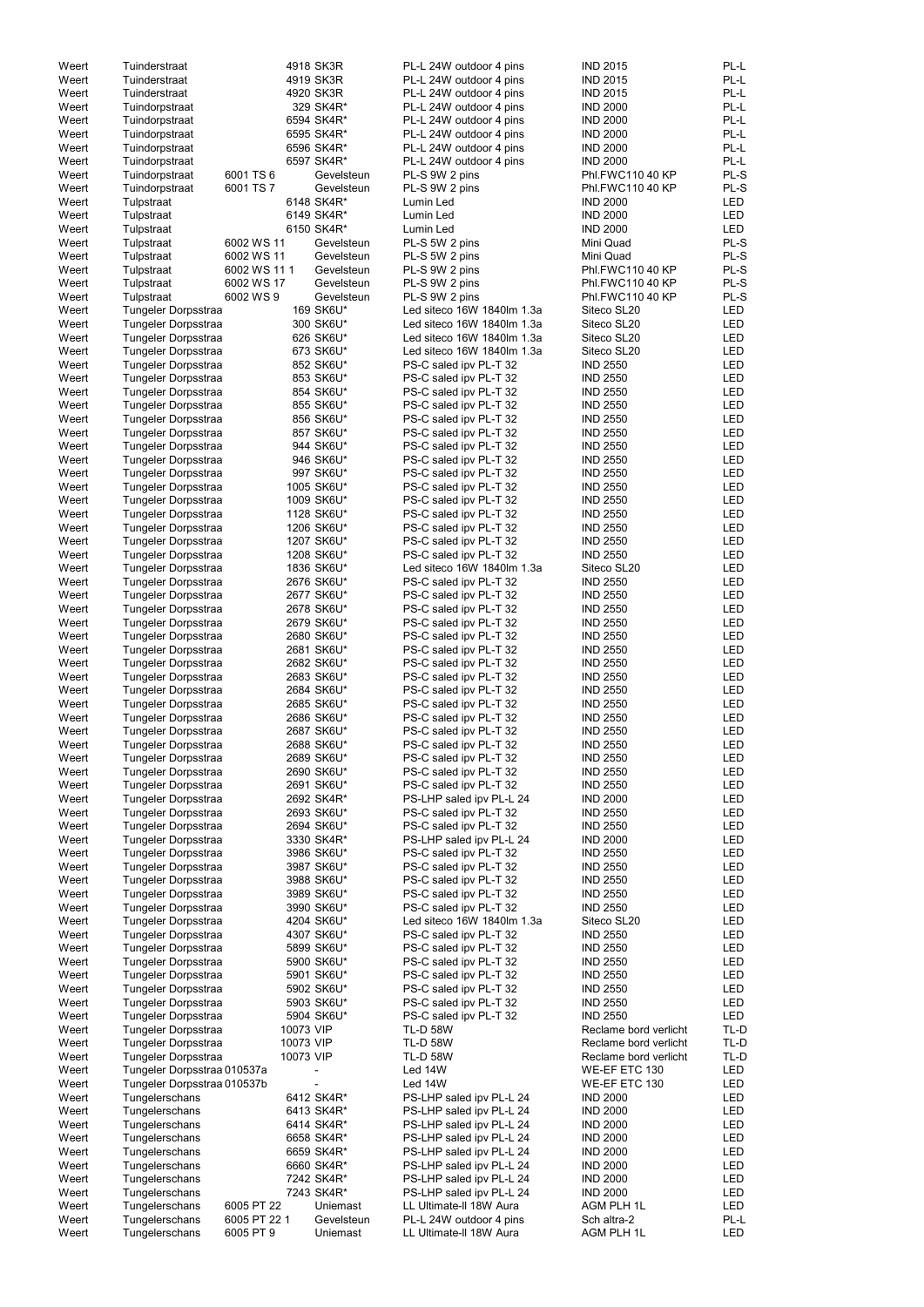| Weert          | Tuurkesweg                     |                 |            | 869 SK6U*                               | Led siteco 16W 1840lm 1.3a                         | Siteco SL20                        | <b>LED</b>   |
|----------------|--------------------------------|-----------------|------------|-----------------------------------------|----------------------------------------------------|------------------------------------|--------------|
| Weert          | Tuurkesweg                     |                 |            | 870 SK6U*                               | Led siteco 16W 1840lm 1.3a                         | Siteco SL20                        | <b>LED</b>   |
| Weert          | Tuurkesweg                     |                 |            | 1209 SK6U*                              | Led siteco 16W 1840lm 1.3a                         | Siteco SL20                        | <b>LED</b>   |
| Weert          | Tuurkesweg                     |                 |            | 1210 SK6U*                              | Led siteco 16W 1840lm 1.3a                         | Siteco SL20                        | <b>LED</b>   |
| Weert          | Tuurkesweg                     |                 |            | 1211 SK6U*                              | Led siteco 16W 1840lm 1.3a                         | Siteco SL20                        | <b>LED</b>   |
| Weert          | Tuurkesweg                     |                 |            | 2332 SK6U*                              | Led siteco 16W 1840lm 1.3a                         | Siteco SL20                        | <b>LED</b>   |
| Weert          | Tuurkesweg                     |                 |            | 4471 SK6U*                              | Led siteco 16W 1840lm 1.3a                         | Siteco SL20                        | <b>LED</b>   |
| Weert          | Tuurkesweg                     |                 |            | 4472 SK6U*                              | Led siteco 16W 1840lm 1.3a                         | Siteco SL20                        | <b>LED</b>   |
|                |                                |                 |            |                                         | Led siteco 16W 1840lm 1.3a                         |                                    |              |
| Weert          | Tuurkesweg                     |                 |            | 5423 SK6U*                              |                                                    | Siteco SL20                        | LED          |
| Weert          | Tuurkesweg                     |                 |            | 5424 SK6U*                              | Led siteco 16W 1840lm 1.3a                         | Siteco SL20                        | <b>LED</b>   |
| Weert          | Tuurkesweg                     |                 |            | 5784 SK6U*                              | Led siteco 16W 1840lm 1.3a                         | Siteco SL20                        | <b>LED</b>   |
| Weert          | Twijnderstraat                 |                 |            | 8320 SK6U*                              | PL-L 36W outdoor 4 pins                            | <b>IND 2551</b>                    | PL-L         |
| Weert          | Twijnderstraat                 |                 |            | 8321 SK6U*                              | PL-L 36W outdoor 4 pins                            | <b>IND 2551</b>                    | PL-L         |
| Weert          | Twijnderstraat                 |                 |            | 8356 SK4R*                              | PL-L 24W outdoor 4 pins                            | <b>IND 2000</b>                    | PL-L         |
| Weert          | Twijnderstraat                 |                 |            | 8357 SK4R*                              | PL-L 24W outdoor 4 pins                            | <b>IND 2000</b>                    | PL-L         |
| Weert          | Twijnderstraat                 |                 |            | 8358 SK4R*                              | PL-L 24W outdoor 4 pins                            | <b>IND 2000</b>                    | PL-L         |
| Weert          | Twijnderstraat                 |                 |            | 8359 SK4R*                              | PL-L 24W outdoor 4 pins                            | <b>IND 2000</b>                    | PL-L         |
| Weert          | Twijnderstraat                 |                 |            | 8360 SK4R*                              | PL-L 24W outdoor 4 pins                            | <b>IND 2000</b>                    | PL-L         |
| Weert          | Twijnderstraat                 |                 |            | 8361 SK4R*                              | PL-L 24W outdoor 4 pins                            | <b>IND 2000</b>                    | PL-L         |
| Weert          | Twijnderstraat                 |                 |            | 8362 SK4R*                              | PL-L 24W outdoor 4 pins                            | <b>IND 2000</b>                    | PL-L         |
| Weert          | Twijnderstraat                 |                 |            | 8363 SK4R*                              | PL-L 24W outdoor 4 pins                            | <b>IND 2000</b>                    | PL-L         |
| Weert          | Twijnderstraat                 |                 |            | 8364 SK4R*                              | PL-L 24W outdoor 4 pins                            | <b>IND 2000</b>                    | PL-L         |
| Weert          | Twijnderstraat                 |                 | 12028 SK8R |                                         | Luma-1 2500lm                                      | Luma-1 R3                          | LED          |
| Weert          | Twijnderstraat                 |                 | 12028 SK8R |                                         | Luma-1 2500lm                                      | Luma-1 R3                          | <b>LED</b>   |
|                |                                |                 |            |                                         |                                                    |                                    |              |
| Weert          | Twijnderstraat                 |                 | 12029 SK8R |                                         | Luma-1 2500lm                                      | Luma-1 R3                          | LED          |
| Weert          | Twijnderstraat                 |                 | 12029 SK8R |                                         | Luma-1 2500lm                                      | Luma-1 R3                          | <b>LED</b>   |
| Weert          | Uilenweg                       |                 |            | 949 SK4R*                               | PL-L 18W outdoor 4 pins                            | <b>IND 2000</b>                    | PL-L         |
| Weert          | Uilenweg                       |                 |            | 1215 SK4R*                              | <b>TL-D 18W</b>                                    | <b>IND 2050</b>                    | TL-D         |
| Weert          | Uilenweg                       |                 |            | 1216 SK4R*                              | <b>TL-D 18W</b>                                    | <b>IND 2050</b>                    | TL-D         |
| Weert          | Uilenweg                       |                 |            | 1217 SK4R*                              | <b>TL-D 18W</b>                                    | <b>IND 2050</b>                    | TL-D         |
| Weert          | Uilenweg                       |                 |            | 2446 AK7,5U                             | PL-L 36W outdoor 4 pins                            | <b>IND 2551</b>                    | PL-L         |
| Weert          | Uilenweg                       |                 |            | 2447 AK10U                              | SON Pia Plus 100W                                  | PHI SGS 203                        | SON          |
| Weert          | Uilenweg                       |                 |            | 2447 AK10U                              | SON Pia Plus 100W                                  | PHI SGS 203                        | SON          |
| Weert          | Uilenweg                       |                 |            | 2799 AK7,5U                             | PL-L 36W outdoor 4 pins                            | <b>IND 2551</b>                    | PL-L         |
| Weert          | Uilenweg                       |                 |            | 2800 AK7,5U                             | PL-L 36W outdoor 4 pins                            | <b>IND 2551</b>                    | PL-L         |
| Weert          | Uilenweg                       |                 |            | 2801 AK7,5U                             | PL-L 36W outdoor 4 pins                            | <b>IND 2551</b>                    | PL-L         |
| Weert          | Uilenweg                       |                 |            | 2802 AK7,5U                             | PL-L 36W outdoor 4 pins                            | <b>IND 2551</b>                    | PL-L         |
| Weert          | Uilenweg                       |                 |            | 2803 AK7,5U                             | PL-L 36W outdoor 4 pins                            | <b>IND 2551</b>                    | PL-L         |
| Weert          | Uilenweg                       |                 |            | 2804 AK7,5U                             | PL-L 36W outdoor 4 pins                            | <b>IND 2551</b>                    | PL-L         |
|                |                                |                 |            |                                         |                                                    |                                    | PL-L         |
| Weert          | Uilenweg                       |                 |            | 2805 AK7,5U                             | PL-L 36W outdoor 4 pins                            | <b>IND 2551</b>                    |              |
| Weert          | Uilenweg                       |                 |            | 2806 AK7,5U                             | PL-L 36W outdoor 4 pins                            | <b>IND 2551</b>                    | PL-L         |
| Weert          | Uilenweg                       |                 |            | 2807 AK7,5U                             | PL-L 36W outdoor 4 pins                            | <b>IND 2551</b>                    | PL-L         |
| Weert          | Uilenweg                       |                 |            | 2808 AK7,5U                             | PL-L 36W outdoor 4 pins                            | <b>IND 2551</b>                    | PL-L         |
| Weert          | Ursulinenhof                   | ka3             |            | Gevelsteun                              | <b>HPLN 50W E27</b>                                | Onbekend (uitzoeken)               | <b>HPLN</b>  |
| Weert          | Ursulinenhof                   | Ka4             |            | Gevelsteun                              | <b>HPLN 50W E27</b>                                | Onbekend (uitzoeken)               | <b>HPLN</b>  |
| Weert          | Ursulinenhof                   | ur 18           |            | Grondspot                               | Ph Par 38 750lm                                    | Bega grndspt 8012                  | LED          |
| Weert          | Ursulinenhof                   | ur 19           |            | Grondspot                               | Ph Par 38 750lm                                    | Bega grndspt 8012                  | <b>LED</b>   |
| Weert          | Ursulinenhof                   | ur10            |            | Grondspot                               | SON Pia Plus 70W                                   | 8040Bega spot a sym.               | SON          |
| Weert          | Ursulinenhof                   | ur14            |            | WND-PLFND ond HPLN 80W 830              |                                                    | LSPmaxihang Nyhavn                 | <b>HPLN</b>  |
| Weert          | Ursulinenhof                   | ur15            |            | WND-PLFND ond HPLN 80W 830              |                                                    | LSPmaxihang Nyhavn                 | <b>HPLN</b>  |
| Weert          | Ursulinenhof                   | ur16            |            | WND-PLFND ond HPLN 80W 830              |                                                    | LSPmaxihang Nyhavn                 | <b>HPLN</b>  |
| Weert          | Ursulinenhof                   | ur17            |            | WND-PLFND ond HPLN 80W 830              |                                                    | LSPmaxihang Nyhavn                 | <b>HPLN</b>  |
| Weert          | Ursulinenhof                   | ur <sub>6</sub> |            | <b>SV3,2R</b>                           | <b>HPLN 80W 830</b>                                | <b>LSPboulevard Nyhavn</b>         | <b>HPLN</b>  |
| Weert          | Ursulinenhof                   | ur7             |            | SV3,2R                                  | <b>HPLN 80W 830</b>                                | <b>LSPboulevard Nyhavn</b>         | <b>HPLN</b>  |
| Weert          | Ursulinenhof                   | ur8             |            | Grondspot                               | Osram Par classic A100                             | 8040Bega spot a sym.               | <b>LED</b>   |
|                |                                |                 |            |                                         |                                                    |                                    |              |
| Weert          | Ursulinenhof                   | ur9             |            | Grondspot                               | Osram Par classic A100                             | 8040Bega spot a sym.               | LED          |
| Weert          | Ursulinenhof                   |                 |            |                                         | 12221 DAE Farola BAMI Tronic led 10 1600lm         | <b>DAE Tronic</b>                  | <b>LED</b>   |
| Weert          | Ursulinenhof                   |                 |            |                                         | 12222 DAE Farola BAMI Tronic led 10 1600lm         | <b>DAE Tronic</b>                  | <b>LED</b>   |
| Weert          | Ursulinenhof                   |                 |            |                                         | 12223 DAE Farola BAMI Tronic led 10 1600lm         | <b>DAE Tronic</b>                  | <b>LED</b>   |
| Weert          | Ursulinenhof                   |                 |            |                                         | 12224 DAE Farola BAMI Tronic led 10 1600lm         | <b>DAE Tronic</b>                  | <b>LED</b>   |
| Weert          | Ursulinenhof                   |                 |            | 12225 Gevelsteun                        | Tronic led 10 1600lm                               | <b>DAE Tronic</b>                  | <b>LED</b>   |
| Weert          | Ursulinenhof                   |                 |            |                                         | 12226 DAE Farola BAMI Tronic led 10 1600lm         | <b>DAE Tronic</b>                  | LED          |
| Weert          | Ursulinenhof                   |                 |            |                                         | 12227 DAE Farola BAMI Tronic led 10 1600lm         | <b>DAE Tronic</b>                  | <b>LED</b>   |
| Weert          | Ursulinenhof                   |                 |            |                                         | 12228 DAE Farola BAMI Tronic led 10 1600lm         | <b>DAE Tronic</b>                  | <b>LED</b>   |
| Weert          | Ursulinenhof                   |                 |            |                                         | 12229 DAE Farola BAMI Tronic led 10 1600lm         | <b>DAE Tronic</b>                  | <b>LED</b>   |
| Weert          | Ursulinenhof                   |                 |            |                                         | 12230 DAE Farola BAMI Tronic led 10 1600lm         | <b>DAE Tronic</b>                  | <b>LED</b>   |
| Weert          | Ursulinenhof                   |                 |            | 12231 Grondspot                         | Rocca Midi 15 led 3500K 6145                       | Rocca Midi                         | <b>LED</b>   |
| Weert          | Ursulinenhof                   | 012231a         |            | Grondspot                               | Rocca Midi 15 led 3500K 6145                       | Rocca Midi                         | <b>LED</b>   |
| Weert          | Ursulinenhof                   | 012231b         |            | Grondspot                               | Rocca Midi 15 led 3500K 6145                       | Rocca Midi                         | <b>LED</b>   |
| Weert          | Ursulinenhof                   | 012231c         |            | Grondspot                               | Rocca Midi 15 led 3500K 6145                       | Rocca Midi                         | <b>LED</b>   |
| Weert          | Ursulinenhof                   |                 |            | 13156 Special, 7m cilind LED 24W 1987Im |                                                    |                                    |              |
|                |                                |                 |            |                                         |                                                    | Focus-Lighting, Turn Street I LED  |              |
| Weert          | Ursulinenhof                   |                 |            | 13156 Special, 7m cilind LED 24W 1987Im |                                                    | Focus-Lighting, Turn Street I LED  |              |
| Weert          | Ursulinenhof                   |                 |            |                                         | 13156 Special, 7m cilind LED 34,5W 2849lm          | Focus-Lighting, Turn Spot H& LED   |              |
| Weert          | Ursulinenhof                   |                 |            |                                         | 13156 Special, 7m cilind LED 34,5W 2849lm          | Focus-Lighting, Turn Spot H& LED   |              |
| Weert          | Ursulinenhof                   |                 |            |                                         | 13156 Special, 7m cilind LED 18,7W 1980lm          | Focus-Lighting, Turn Spot H&LED    |              |
| Weert          |                                |                 |            | 1083 SK4R*                              | Lumin Led                                          | <b>IND 2000</b>                    | <b>LED</b>   |
| Weert          | Vaalsbroek                     |                 |            |                                         |                                                    |                                    | LED          |
| Weert          | Vaalsbroek                     |                 |            | 1792 SK4R*                              | Lumin Led                                          | <b>IND 2000</b>                    |              |
|                | Vaalsbroek                     |                 |            | 4925 SK6U*                              | PL-L 36W outdoor 4 pins                            | <b>IND 2500</b>                    | PL-L         |
| Weert          | Vaalsbroek                     |                 |            | 4926 SK6U*                              | PL-L 36W outdoor 4 pins                            | <b>IND 2500</b>                    | PL-L         |
| Weert          | Vaalsbroek                     |                 |            | 4927 SK6U*                              | PL-L 36W outdoor 4 pins                            | <b>IND 2500</b>                    | PL-L         |
| Weert          | Vaalsbroek                     |                 |            | 5569 SK4R*                              | PL-L 24W outdoor 4 pins                            | <b>IND 2000</b>                    | PL-L         |
| Weert          |                                |                 |            |                                         | PL-L 24W outdoor 4 pins                            | <b>IND 2000</b>                    | PL-L         |
|                | Vaalsbroek                     |                 |            | 5570 SK4R*                              |                                                    |                                    |              |
| Weert          | Vaalsbroek                     |                 |            | 5571 SK4R*                              | Lumin Led                                          | <b>IND 2000</b>                    | <b>LED</b>   |
| Weert          | Vaalsbroek                     |                 |            | 5572 SK4R*                              | PL-L 24W outdoor 4 pins                            | <b>IND 2000</b>                    | PL-L         |
| Weert          | Vaalsbroek                     |                 |            | 5573 SK4R*                              | PL-L 24W outdoor 4 pins                            | <b>IND 2000</b>                    | PL-L         |
| Weert<br>Weert | Valenakkerweg<br>Valenakkerweg |                 |            | 1910 SK6U*<br>1911 SK6U*                | PL-L 24W outdoor 4 pins<br>PL-L 24W outdoor 4 pins | <b>IND 2550</b><br><b>IND 2550</b> | PL-L<br>PL-L |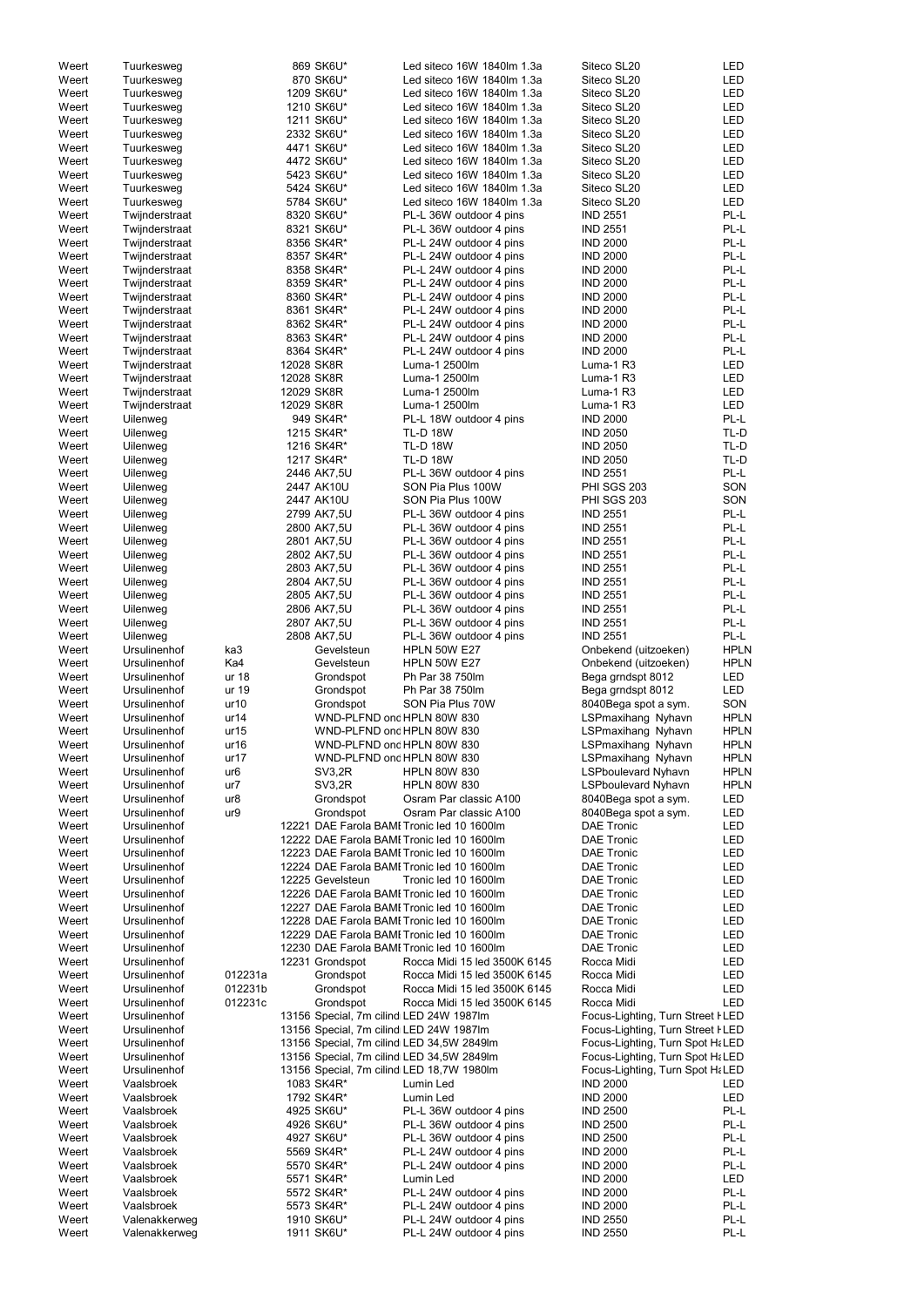| Weert | Valenakkerweg    |              | 1912 SK6U*      | PL-L 24W outdoor 4 pins       | <b>IND 2550</b>         | PL-L       |
|-------|------------------|--------------|-----------------|-------------------------------|-------------------------|------------|
| Weert | Valenakkerweg    |              | 2149 SK6U*      | PL-L 24W outdoor 4 pins       | <b>IND 2550</b>         | PL-L       |
| Weert |                  |              | 3503 SK6U*      |                               |                         | PL-L       |
|       | Valenakkerweg    |              |                 | PL-L 24W outdoor 4 pins       | <b>IND 2550</b>         |            |
| Weert | Valenakkerweg    |              | 3504 SK6U*      | PL-L 24W outdoor 4 pins       | <b>IND 2550</b>         | PL-L       |
| Weert | Valenakkerweg    |              | 3505 SK6U*      | PL-L 24W outdoor 4 pins       | <b>IND 2550</b>         | PL-L       |
| Weert | Valenakkerweg    |              | 3506 SK6U*      | PL-L 24W outdoor 4 pins       | <b>IND 2550</b>         | PL-L       |
| Weert | Valenakkerweg    |              | 3507 SK6U*      | PL-L 24W outdoor 4 pins       | <b>IND 2550</b>         | PL-L       |
|       |                  |              |                 |                               |                         |            |
| Weert | Valkenburgstraat |              | 1024 SK6U*      | PL-L 24W outdoor 4 pins       | <b>IND 2550</b>         | PL-L       |
| Weert | Valkenburgstraat |              | 1025 SK6U*      | PL-L 24W outdoor 4 pins       | <b>IND 2550</b>         | PL-L       |
| Weert | Valkenburgstraat |              | 1026 SK6U*      | PL-L 24W outdoor 4 pins       | <b>IND 2550</b>         | PL-L       |
| Weert | Valkenburgstraat |              | 1475 SK6U*      | PL-L 24W outdoor 4 pins       | <b>IND 2550</b>         | PL-L       |
|       |                  |              |                 |                               |                         |            |
| Weert | Valkenburgstraat |              | 1476 SK6U*      | PL-L 24W outdoor 4 pins       | <b>IND 2550</b>         | PL-L       |
| Weert | Valkenburgstraat |              | 1477 SK6U*      | PL-L 24W outdoor 4 pins       | <b>IND 2550</b>         | PL-L       |
| Weert | Valkenburgstraat |              | 1478 SK6U*      | PL-L 24W outdoor 4 pins       | <b>IND 2550</b>         | PL-L       |
| Weert | Valkenburgstraat |              | 1653 SK6U*      | PL-L 24W outdoor 4 pins       | <b>IND 2550</b>         | PL-L       |
| Weert | Valkenburgstraat | 6004 VA 13   | Gevelsteun      | PL-S 9W 2 pins                | Phl.FWC110 40 KP        | PL-S       |
|       |                  |              |                 |                               |                         |            |
| Weert | Valkenburgstraat | 6004 VA 3    | Gevelsteun      | PL-S 9W 2 pins                | Phl.FWC110 40 KP        | PL-S       |
| Weert | Van Berlostraat  |              | 5499 Gevelsteun | PL-L 36W outdoor 4 pins       | <b>IND 2551</b>         | PL-L       |
| Weert | Van Berlostraat  |              | 5500 SK5R*      | PL-L 36W outdoor 4 pins       | <b>IND 2551</b>         | PL-L       |
| Weert | Van Berlostraat  |              | 5501 Gevelsteun | PL-L 36W outdoor 4 pins       | <b>IND 2551</b>         | PL-L       |
|       |                  |              |                 |                               |                         |            |
| Weert | Van Berlostraat  |              | 8489 Gevelsteun | Tronic Retro 525mA 6296lm LED | <b>DAE Tronic</b>       | LED        |
| Weert | Van Berlostraat  |              | 8490 Gevelsteun | Tronic Retro 525mA 6296lm LED | <b>DAE Tronic</b>       | LED        |
| Weert | Van Berlostraat  |              | 8491 Gevelsteun | Tronic Retro 525mA 6296lm LED | <b>DAE Tronic</b>       | <b>LED</b> |
| Weert | Van Bommelstraat |              | 209 SK4R*       | PL-L 24W outdoor 4 pins       | <b>IND 2000</b>         | PL-L       |
| Weert | Van Bommelstraat |              | 210 SK4R*       | PL-L 24W outdoor 4 pins       | <b>IND 2000</b>         | PL-L       |
|       |                  |              |                 |                               |                         |            |
| Weert | Van Bommelstraat |              | 4273 SK4R*      | PL-L 24W outdoor 4 pins       | <b>IND 2000</b>         | PL-L       |
| Weert | Van Bommelstraat |              | 4274 SK4R*      | PL-L 24W outdoor 4 pins       | <b>IND 2000</b>         | PL-L       |
| Weert | Van Goghlaan     |              | 4420 AK7,5U     | PL-L 36W outdoor 4 pins       | <b>IND 2551</b>         | PL-L       |
| Weert | Van Goghlaan     |              | 4421 AK7,5U     | PL-L 36W outdoor 4 pins       | <b>IND 2551</b>         | PL-L       |
|       |                  |              |                 |                               |                         |            |
| Weert | Van Goghlaan     |              | 4422 AK7,5U     | PL-L 36W outdoor 4 pins       | <b>IND 2551</b>         | PL-L       |
| Weert | Van Goghlaan     |              | 4423 AK7,5U     | PL-L 36W outdoor 4 pins       | <b>IND 2551</b>         | PL-L       |
| Weert | Van Goghlaan     |              | 4424 AK7,5U     | PL-L 36W outdoor 4 pins       | <b>IND 2551</b>         | PL-L       |
| Weert | Van Goghlaan     |              | 4425 AK7,5U     | PL-L 36W outdoor 4 pins       | <b>IND 2551</b>         | PL-L       |
|       |                  |              |                 |                               |                         |            |
| Weert | Van Goghlaan     |              | 4426 AK7,5U     | PL-L 36W outdoor 4 pins       | <b>IND 2551</b>         | PL-L       |
| Weert | Van Goghlaan     |              | 4427 AK7,5U     | PL-L 36W outdoor 4 pins       | <b>IND 2551</b>         | PL-L       |
| Weert | Van Goghlaan     |              | 4428 AK7,5U     | PL-L 36W outdoor 4 pins       | <b>IND 2551</b>         | PL-L       |
| Weert | Van Goghlaan     |              | 4429 AK7,5U     | PL-L 36W outdoor 4 pins       | <b>IND 2551</b>         | PL-L       |
|       |                  |              | 4430 SV8U*      | PL-L 36W outdoor 4 pins       | <b>IND 2551</b>         | PL-L       |
| Weert | Van Goghlaan     |              |                 |                               |                         |            |
| Weert | Van Goghlaan     |              | 4431 AK7,5U     | PL-L 36W outdoor 4 pins       | <b>IND 2551</b>         | PL-L       |
| Weert | Van Goghlaan     |              | 4432 AK7,5U     | PL-L 36W outdoor 4 pins       | <b>IND 2551</b>         | PL-L       |
| Weert | Van Goghlaan     |              | 4433 AK7,5U     | PL-L 36W outdoor 4 pins       | <b>IND 2551</b>         | PL-L       |
| Weert | Van Goghlaan     |              | 4434 AK7,5U     | PL-L 36W outdoor 4 pins       | <b>IND 2551</b>         | PL-L       |
|       |                  |              |                 |                               |                         |            |
| Weert | Van Goghlaan     |              | 4435 AK7,5U     | PL-L 36W outdoor 4 pins       | <b>IND 2551</b>         | PL-L       |
| Weert | Van Goghlaan     |              | 5389 AK7,5U     | PL-L 36W outdoor 4 pins       | <b>IND 2551</b>         | PL-L       |
| Weert | Van Goghlaan     |              | 5390 SV8U*      | PL-L 36W outdoor 4 pins       | <b>IND 2551</b>         | PL-L       |
| Weert | Van Goghlaan     |              | 5391 AK7,5U     | PL-L 36W outdoor 4 pins       | <b>IND 2551</b>         | PL-L       |
|       |                  |              |                 |                               |                         |            |
| Weert | Van Goghlaan     |              | 5392 AK7,5U     | PL-L 36W outdoor 4 pins       | <b>IND 2551</b>         | PL-L       |
| Weert | Van Goghlaan     |              | 5393 AK7,5U     | PL-L 36W outdoor 4 pins       | <b>IND 2551</b>         | PL-L       |
| Weert | Van Goghlaan     |              | 5394 AK7,5U     | PL-L 36W outdoor 4 pins       | <b>IND 2551</b>         | PL-L       |
| Weert | Van Goghlaan     |              | 5395 AK7,5U     | PL-L 36W outdoor 4 pins       | <b>IND 2551</b>         | PL-L       |
|       |                  |              |                 |                               |                         |            |
| Weert | Van Goghlaan     |              | 5396 SV8U*      | PL-L 36W outdoor 4 pins       | <b>IND 2551</b>         | PL-L       |
| Weert | Van Goghlaan     |              | 5397 AK7,5U     | PL-L 36W outdoor 4 pins       | <b>IND 2551</b>         | PL-L       |
| Weert | Van Goghlaan     |              | 5398 AK7,5U     | PL-L 36W outdoor 4 pins       | <b>IND 2551</b>         | PL-L       |
| Weert | Van Halenstraat  |              | 1021 SK6U*      | PL-L 24W outdoor 4 pins       | <b>IND 2550</b>         | PL-L       |
| Weert |                  |              |                 |                               |                         | PL-L       |
|       | Van Halenstraat  |              | 1022 SK6U*      | PL-L 24W outdoor 4 pins       | <b>IND 2550</b>         |            |
| Weert | Van Halenstraat  |              | 2297 SK6U*      | PL-L 24W outdoor 4 pins       | <b>IND 2550</b>         | PL-L       |
| Weert | Van Halenstraat  |              | 2298 SK6U*      | PL-L 24W outdoor 4 pins       | <b>IND 2550</b>         | PL-L       |
| Weert | Van Halenstraat  |              | 3176 SK6U*      | PL-L 24W outdoor 4 pins       | <b>IND 2550</b>         | PL-L       |
| Weert | Van Halenstraat  |              | 3177 SK6U*      | PL-L 24W outdoor 4 pins       | <b>IND 2550</b>         | PL-L       |
| Weert | Van Halenstraat  |              | 3178 SK6U*      | PL-L 24W outdoor 4 pins       | <b>IND 2550</b>         | PL-L       |
|       |                  |              |                 |                               |                         |            |
| Weert | Van Halenstraat  |              | 3179 SK6U*      | PL-L 24W outdoor 4 pins       | <b>IND 2550</b>         | PL-L       |
| Weert | Van Halenstraat  |              | 3180 SK6U*      | PL-L 24W outdoor 4 pins       | <b>IND 2550</b>         | PL-L       |
| Weert | Van Halenstraat  |              | 3184 SK6U*      | PL-L 24W outdoor 4 pins       | <b>IND 2550</b>         | PL-L       |
| Weert | Van Halenstraat  |              | 5118 SK6U*      | PL-L 24W outdoor 4 pins       | <b>IND 2550</b>         | PL-L       |
|       |                  |              |                 |                               |                         | PL-L       |
| Weert | Van Halenstraat  |              | 5119 SK6U*      | PL-L 24W outdoor 4 pins       | <b>IND 2550</b>         |            |
| Weert | Van Halenstraat  |              | 8836 SK4R*      | PL-L 24W outdoor 4 pins       | <b>IND 2000</b>         | PL-L       |
| Weert | Van Halenstraat  |              | 10181 SK6U*     | PL-L 24W outdoor 4 pins       | <b>IND 2550</b>         | PL-L       |
| Weert | Van Halenstraat  |              | 10585 SK4R*     | PL-L 24W outdoor 4 pins       | <b>IND 2000</b>         | PL-L       |
| Weert | Van Halenstraat  |              | 10586 SK4R*     | PL-L 24W outdoor 4 pins       | <b>IND 2000</b>         | PL-L       |
|       |                  |              |                 |                               |                         |            |
| Weert | Van Halenstraat  |              | 10587 SK4R*     | PL-L 24W outdoor 4 pins       | <b>IND 2000</b>         | PL-L       |
| Weert | Van Halenstraat  |              | 10596 SK6U*     | PL-L 24W outdoor 4 pins       | <b>IND 2550</b>         | PL-L       |
| Weert | Van Halenstraat  |              | 10597 SK6U*     | PL-L 24W outdoor 4 pins       | <b>IND 2550</b>         | PL-L       |
| Weert | Van Halenstraat  |              | 10613 SK3,5R    | PL-L 18W outdoor 4 pins       | <b>IND 2400</b>         | $PL-L$     |
|       |                  |              |                 |                               |                         |            |
| Weert | Van Halenstraat  |              | 10617 SK3,5R    | PL-L 18W outdoor 4 pins       | <b>IND 2400</b>         | PL-L       |
| Weert | Van Halenstraat  |              | 10623 SK3,5R    | PL-L 18W outdoor 4 pins       | <b>IND 2400</b>         | PL-L       |
| Weert | Van Halenstraat  |              | 11043 SK6U*     | PL-L 24W outdoor 4 pins       | <b>IND 2550</b>         | PL-L       |
| Weert | Van Halenstraat  |              | 12960 SK6U*     | LED 16W 2040lm                | <b>ASD Diamond Mini</b> | LED        |
|       | Van Halenstraat  |              |                 |                               |                         |            |
| Weert |                  |              | 12961 SK6U*     | LED 16W 2040lm                | <b>ASD Diamond Mini</b> | LED        |
| Weert | Van Halenstraat  | 6006 JE 67   | Gevelsteun      | PL-S 9W 2 pins                | Phl.FWC110 40 KP        | PL-S       |
| Weert | Van Halenstraat  | 6006 JW 17   | Gevelsteun      | PL-S 9W 2 pins                | Phl.FWC110 40 KP        | PL-S       |
| Weert | Van Halenstraat  | 6006 JW 27   | AK3R            | PL-L 18W outdoor 4 pins       | <b>IND 2400</b>         | PL-L       |
| Weert | Van Halenstraat  | 6006 JW 3    | Gevelsteun      | PL-S 9W 2 pins                | Phl.FWC110 40 KP        | PL-S       |
|       |                  |              |                 |                               |                         |            |
| Weert | Van Halenstraat  | 6006 JW 41   | AK3R            | PL-L 18W outdoor 4 pins       | <b>IND 2400</b>         | PL-L       |
| Weert | Van Halenstraat  | 6006 JW 57   | Gevelsteun      | PL-S 9W 2 pins                | Phl.FWC110 40 KP        | PL-S       |
| Weert | Van Halenstraat  | 6006 JW 57 1 | AK3R            | PL-L 18W outdoor 4 pins       | <b>IND 2400</b>         | PL-L       |
| Weert | Van Halenstraat  | 6006 JW 59   | Gevelsteun      | PL-S 9W 2 pins                | Phl.FWC110 40 KP        | PL-S       |
|       |                  |              |                 |                               |                         |            |
| Weert | Van Halenstraat  | 6006 JW 63   | Gevelsteun      | PL-S 9W 2 pins                | Phl.FWC110 40 KP        | PL-S       |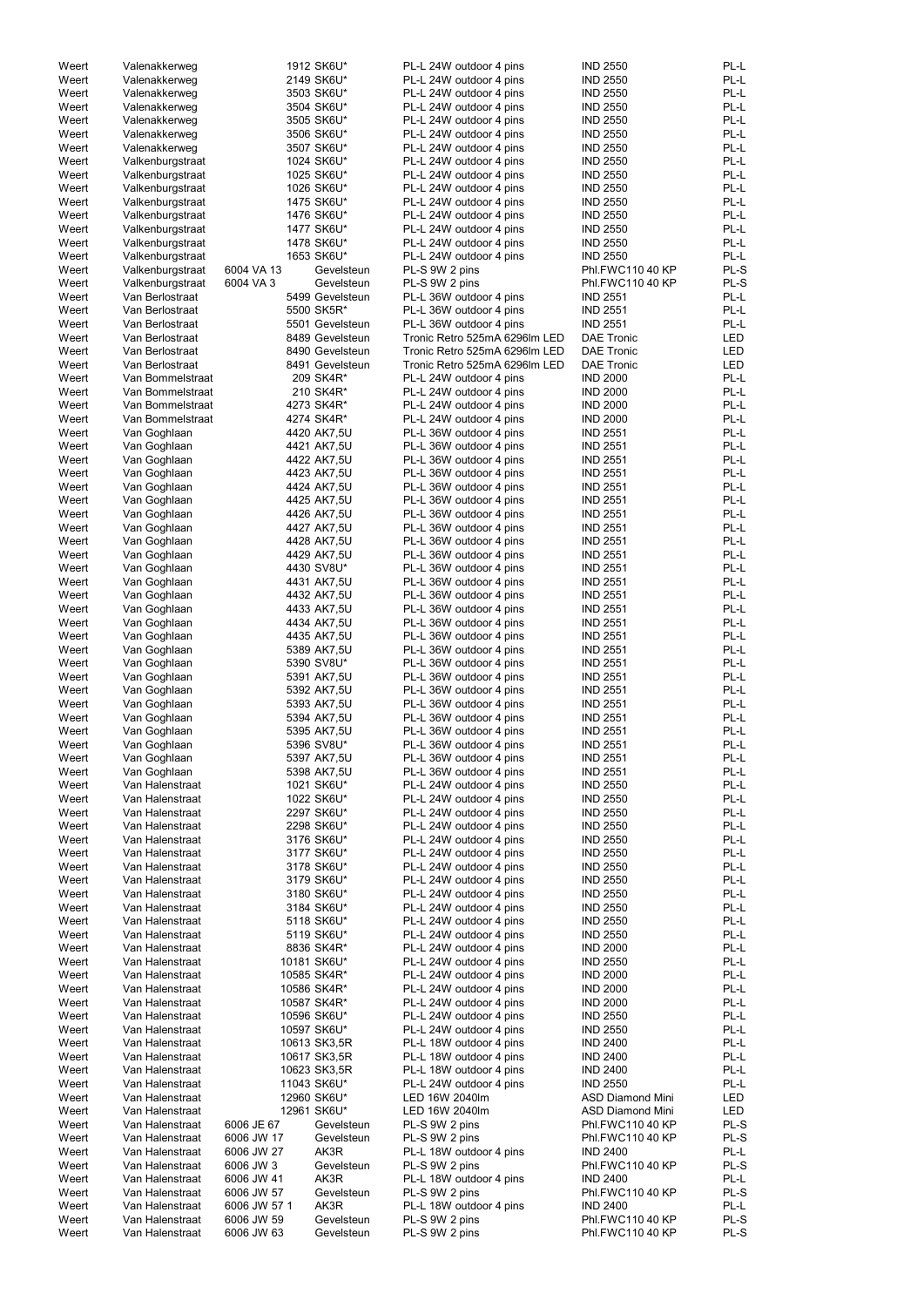| Weert          | Van Halenstraat                    | 6006 JW 71 |            | Gevelsteun    | PL-S 9W 2 pins                                     | Phl.FWC110 40 KP                   | PL-S         |
|----------------|------------------------------------|------------|------------|---------------|----------------------------------------------------|------------------------------------|--------------|
| Weert          | Van Halenstraat                    | 6006 JW 75 |            | Gevelsteun    | PL-S 9W 2 pins                                     | Phl.FWC110 40 KP                   | PL-S         |
| Weert          | Van Heemskerckstra                 |            |            | 4378 SK4R*    | PL-L 24W outdoor 4 pins                            | <b>IND 2000</b>                    | PL-L         |
| Weert          | Van Heemskerckstra                 |            |            | 4379 SK4R*    | PL-L 24W outdoor 4 pins                            | <b>IND 2000</b>                    | PL-L         |
|                |                                    |            |            |               |                                                    |                                    |              |
| Weert          | Van Heemskerckstra                 |            |            | 4380 SK4R*    | PL-L 24W outdoor 4 pins                            | <b>IND 2000</b>                    | PL-L         |
| Weert          | Van Heemskerckstra                 |            |            | 4937 SK4R*    | PL-L 24W outdoor 4 pins                            | <b>IND 2000</b>                    | PL-L         |
| Weert          | Van Heemskerckstra                 |            |            | 4938 SK4R*    | PL-L 24W outdoor 4 pins                            | <b>IND 2000</b>                    | PL-L         |
| Weert          |                                    |            |            |               |                                                    | <b>IND 2000</b>                    | PL-L         |
|                | Van Heemskerckstra                 |            |            | 4939 SK4R*    | PL-L 24W outdoor 4 pins                            |                                    |              |
| Weert          | Van Heemskerckstra                 |            |            | 4940 SK4R*    | PL-L 24W outdoor 4 pins                            | <b>IND 2000</b>                    | PL-L         |
| Weert          | Van Heemskerckstra                 |            |            | 4941 SK4R*    | PL-L 24W outdoor 4 pins                            | <b>IND 2000</b>                    | PL-L         |
| Weert          | Van Heukelomstraat                 |            |            | 12303 SK4R*   | LED 13,2W 1800lm                                   | KFK LED L2WG5                      | LED          |
|                |                                    |            |            |               |                                                    |                                    |              |
| Weert          | Van Heukelomstraat                 |            |            | 12304 SK4R*   | LED 13,2W 1800lm                                   | KFK LED L2WG5                      | LED          |
| Weert          | Van Heukelomstraat                 |            |            | 12305 SK4R*   | LED 13,2W 1800lm                                   | KFK LED L2WG5                      | LED          |
| Weert          | Van Heukelomstraat                 |            |            | 12306 SK4R*   | LED 13,2W 1800lm                                   | KFK LED L2WG5                      | LED          |
|                |                                    |            |            |               |                                                    |                                    |              |
| Weert          | Van Heukelomstraat                 |            |            | 12307 SK4R*   | LED 13,2W 1800lm                                   | KFK LED L2WG5                      | LED          |
| Weert          | Van Heukelomstraat                 |            |            | 12308 SK4R*   | LED 13,2W 1800lm                                   | KFK LED L2WG5                      | LED          |
| Weert          | Van Heukelomstraat                 |            |            | 12309 SK4R*   | LED 13,2W 1800lm                                   | KFK LED L2WG5                      | LED          |
|                |                                    |            |            |               |                                                    |                                    |              |
| Weert          | Van Heukelomstraat                 |            |            | 12310 SK4R*   | LED 13,2W 1800lm                                   | KFK LED L2WG5                      | <b>LED</b>   |
| Weert          | Van Kinsbergenstraa                |            |            | 1130 SK4R*    | PL-L 24W outdoor 4 pins                            | <b>IND 2000</b>                    | PL-L         |
| Weert          | Van Kinsbergenstraa                |            |            | 1131 SK4R*    | PL-L 24W outdoor 4 pins                            | <b>IND 2000</b>                    | PL-L         |
| Weert          | Van Kinsbergenstraa 001131a        |            |            | SK3,5R        | PL-L 18W outdoor 4 pins                            | <b>IND 2400</b>                    | PL-L         |
|                |                                    |            |            |               |                                                    |                                    |              |
| Weert          | Van Kinsbergenstras 001131b        |            |            | SK3,5R        | PL-L 18W outdoor 4 pins                            | <b>IND 2400</b>                    | PL-L         |
| Weert          | Van Kinsbergenstraa 001131c        |            |            | <b>SK3,5R</b> | PL-L 18W outdoor 4 pins                            | <b>IND 2400</b>                    | PL-L         |
| Weert          | Van Kinsbergenstraa                |            |            | 3225 SK4R*    | PL-L 24W outdoor 4 pins                            | <b>IND 2000</b>                    | PL-L         |
|                |                                    |            |            |               |                                                    |                                    |              |
| Weert          | Van Kinsbergenstraa                |            |            | 4372 SK6U*    | PL-L 24W outdoor 4 pins                            | <b>IND 2550</b>                    | PL-L         |
| Weert          | Van Kinsbergenstraa                |            |            | 4376 SK6U*    | PL-L 24W outdoor 4 pins                            | <b>IND 2550</b>                    | PL-L         |
| Weert          | Van Kinsbergenstraa                |            |            | 4377 SK6U*    | PL-L 24W outdoor 4 pins                            | <b>IND 2550</b>                    | PL-L         |
| Weert          |                                    |            |            |               |                                                    | <b>IND 2550</b>                    | PL-L         |
|                | Van Kinsbergenstraa                |            |            | 4381 SK6U*    | PL-L 24W outdoor 4 pins                            |                                    |              |
| Weert          | Van Kinsbergenstraa                |            |            | 4486 SK6U*    | PL-L 24W outdoor 4 pins                            | <b>IND 2550</b>                    | PL-L         |
| Weert          | Van Kinsbergenstraa                |            |            | 4487 SK6U*    | PL-L 24W outdoor 4 pins                            | <b>IND 2550</b>                    | PL-L         |
| Weert          | Van Kinsbergenstraa                |            |            | 4488 SK6U*    | PL-L 24W outdoor 4 pins                            | <b>IND 2550</b>                    | PL-L         |
|                |                                    |            |            |               |                                                    |                                    |              |
| Weert          | Van Kinsbergenstraa                |            |            | 4489 SK6U*    | PL-L 24W outdoor 4 pins                            | <b>IND 2550</b>                    | PL-L         |
| Weert          | Van Kinsbergenstraa                |            |            | 4490 SK6U*    | PL-L 24W outdoor 4 pins                            | <b>IND 2550</b>                    | PL-L         |
| Weert          | Van Kinsbergenstraa                |            |            | 4491 SK6U*    | PL-L 24W outdoor 4 pins                            | <b>IND 2550</b>                    | PL-L         |
|                |                                    |            |            |               |                                                    |                                    |              |
| Weert          | Van Kinsbergenstraa                |            |            | 4936 SK4R*    | PL-L 24W outdoor 4 pins                            | <b>IND 2000</b>                    | PL-L         |
| Weert          | Van Kinsbergenstras 004936a        |            |            | <b>SK3,5R</b> | PL-L 18W outdoor 4 pins                            | <b>IND 2400</b>                    | PL-L         |
| Weert          | Van Kinsbergenstras 004936b        |            |            | <b>SK3,5R</b> | PL-L 18W outdoor 4 pins                            | <b>IND 2400</b>                    | PL-L         |
| Weert          |                                    |            |            |               |                                                    | <b>IND 2400</b>                    | PL-L         |
|                | Van Kinsbergenstras 004936c        |            |            | SK3,5R        | PL-L 18W outdoor 4 pins                            |                                    |              |
| Weert          | Van Kinsbergenstraa                |            |            | 10128 SK3,5R  | PL-L 18W outdoor 4 pins                            | <b>IND 2400</b>                    | PL-L         |
| Weert          | Van Kinsbergenstraa 010128a        |            |            | SK3,5R        | PL-L 18W outdoor 4 pins                            | <b>IND 2400</b>                    | PL-L         |
| Weert          |                                    |            |            | SK3,5R        |                                                    | <b>IND 2400</b>                    | PL-L         |
|                | Van Kinsbergenstras 010128b        |            |            |               | PL-L 18W outdoor 4 pins                            |                                    |              |
| Weert          | Van Mecklenburglaa                 |            |            | 1804 SK6U*    | PL-L 24W outdoor 4 pins                            | <b>IND 2550</b>                    | PL-L         |
| Weert          | Van Mecklenburglaa                 |            |            | 1809 SK6U*    | PL-L 24W outdoor 4 pins                            | <b>IND 2550</b>                    | PL-L         |
| Weert          | Van Mecklenburglaa                 |            |            | 1810 SK6U*    | PL-L 24W outdoor 4 pins                            | <b>IND 2550</b>                    | PL-L         |
|                |                                    |            |            |               |                                                    |                                    |              |
| Weert          | Van Mecklenburglaa                 |            |            | 1811 SK6U*    | PL-L 24W outdoor 4 pins                            | <b>IND 2550</b>                    | PL-L         |
| Weert          | Van Mecklenburglaa                 |            |            | 1986 SK6U*    | PL-L 24W outdoor 4 pins                            | <b>IND 2550</b>                    | PL-L         |
| Weert          | Van Mecklenburglaa                 |            |            | 5082 SK6U*    | PL-L 24W outdoor 4 pins                            | <b>IND 2550</b>                    | PL-L         |
|                |                                    |            |            |               |                                                    |                                    |              |
| Weert          | Van Mecklenburglaa                 |            |            | 5083 SK6U*    | PL-L 24W outdoor 4 pins                            | <b>IND 2550</b>                    | PL-L         |
| Weert          | Van Mecklenburglaa                 |            |            | 5084 SK6U*    | PL-L 24W outdoor 4 pins                            | <b>IND 2550</b>                    | PL-L         |
| Weert          | Van Mecklenburglaa                 |            |            | 5085 SK6U*    | PL-L 24W outdoor 4 pins                            | <b>IND 2550</b>                    | PL-L         |
|                |                                    |            |            |               |                                                    | <b>IND 2550</b>                    | PL-L         |
| Weert          | Van Mecklenburglaa                 |            |            | 5086 SK6U*    | PL-L 24W outdoor 4 pins                            |                                    |              |
| Weert          | Van Mecklenburglaa                 |            |            | 5089 SK4R*    | Lumin Led                                          | <b>IND 2000</b>                    | LED          |
| Weert          | Van Mecklenburglaa                 |            |            | 5090 SK4R*    | Lumin Led                                          | <b>IND 2000</b>                    | LED          |
| Weert          | Van Mecklenburglaa 6006 GE 1       |            |            | Gevelsteun    | PL-S 9W 2 pins                                     | Phl.FWC110 40 KP                   | PL-S         |
|                |                                    |            |            |               |                                                    |                                    |              |
| Weert          | Van Schendelstraat                 |            |            | 6028 SV3R     | PL-L 24W outdoor 4 pins                            | <b>IND 2015</b>                    | PL-L         |
| Weert          | Van Schendelstraat                 |            |            | 6029 SV3R     | PL-L 24W outdoor 4 pins                            | <b>IND 2015</b>                    | PL-L         |
| Weert          | Van Schendelstraat                 |            |            | 6030 SV3R     | PL-L 24W outdoor 4 pins                            | <b>IND 2015</b>                    | PL-L         |
|                |                                    |            |            |               |                                                    |                                    | PL-L         |
| Weert          | Van Schendelstraat                 |            |            | 6093 SV3R     | PL-L 24W outdoor 4 pins                            | <b>IND 2015</b>                    |              |
| Weert          | Veldbeemd                          |            |            | 6884 SK4R*    | PL-L 24W outdoor 4 pins                            | <b>IND 2000</b>                    | PL-L         |
| Weert          | Veldbeemd                          |            |            | 6885 SK4R*    | PL-L 24W outdoor 4 pins                            | <b>IND 2000</b>                    | PL-L         |
| Weert          | Veldbeemd                          |            |            | 6886 SK4R*    | PL-L 24W outdoor 4 pins                            | <b>IND 2000</b>                    | PL-L         |
|                |                                    |            |            |               |                                                    |                                    | PL-L         |
| Weert          | Veldbeemd                          |            |            | 6887 SK4R*    | PL-L 24W outdoor 4 pins                            | <b>IND 2000</b>                    |              |
| Weert          | Veldbloemstraat                    |            |            | 9845 SK6U*    | PL-L 24W outdoor 4 pins                            | <b>IND 2550</b>                    | PL-L         |
| Weert          | Veldbloemstraat                    |            |            | 9846 SK6U*    | PL-L 24W outdoor 4 pins                            | <b>IND 2550</b>                    | PL-L         |
| Weert          | Veldbloemstraat                    |            |            | 9847 SK6U*    | PL-L 24W outdoor 4 pins                            | <b>IND 2550</b>                    | PL-L         |
|                |                                    |            |            |               |                                                    |                                    |              |
| Weert          | Veldbloemstraat                    |            |            | 9848 SK6U*    | PL-L 24W outdoor 4 pins                            | <b>IND 2550</b>                    | PL-L         |
| Weert          | Veldbloemstraat                    |            |            | 9852 SK6U*    | PL-L 24W outdoor 4 pins                            | <b>IND 2550</b>                    | PL-L         |
| Weert          | Veldbloemstraat                    |            |            | 9854 SK6U*    | PL-L 24W outdoor 4 pins                            | <b>IND 2550</b>                    | PL-L         |
|                |                                    |            |            |               |                                                    |                                    |              |
| Weert          | Veldbloemstraat                    |            |            | 9858 SK6U*    | PL-L 24W outdoor 4 pins                            | <b>IND 2550</b>                    | PL-L         |
| Weert          | Veldbloemstraat                    |            |            | 9861 SK6U*    | PL-L 24W outdoor 4 pins                            | <b>IND 2550</b>                    | PL-L         |
| Weert          | Veldbloemstraat                    |            |            | 9862 SK6U*    | PL-L 24W outdoor 4 pins                            | <b>IND 2550</b>                    | PL-L         |
|                |                                    |            |            |               |                                                    |                                    |              |
| Weert          | Veldbloemstraat                    |            |            | 9863 SK6U*    | PL-L 24W outdoor 4 pins                            | <b>IND 2550</b>                    | PL-L         |
| Weert          | Veldbloemstraat                    |            |            | 9864 SK6U*    | PL-L 24W outdoor 4 pins                            | <b>IND 2550</b>                    | PL-L         |
| Weert          | Veldbloemstraat                    |            |            | 9892 SK6U*    | PL-L 24W outdoor 4 pins                            | <b>IND 2550</b>                    | PL-L         |
| Weert          | Veldbloemstraat                    |            |            | 9893 SK6U*    | PL-L 24W outdoor 4 pins                            | <b>IND 2550</b>                    | PL-L         |
|                |                                    |            |            |               |                                                    |                                    |              |
| Weert          | Veldbloemstraat                    |            |            | 9895 SK6U*    | PL-L 24W outdoor 4 pins                            | <b>IND 2550</b>                    | PL-L         |
| Weert          | Veldbloemstraat                    |            |            | 9896 SK6U*    | PL-L 24W outdoor 4 pins                            | <b>IND 2550</b>                    | PL-L         |
| Weert          | Veldbloemstraat                    |            |            | 9897 SK6U*    | PL-L 24W outdoor 4 pins                            | <b>IND 2550</b>                    | PL-L         |
|                |                                    |            |            |               |                                                    |                                    |              |
| Weert          | Veldbloemstraat                    |            |            | 9898 SK6U*    | PL-L 24W outdoor 4 pins                            | <b>IND 2550</b>                    | PL-L         |
| Weert          | Veldbloemstraat                    |            |            | 9899 SK6U*    | PL-L 24W outdoor 4 pins                            | <b>IND 2550</b>                    | PL-L         |
| Weert          | Veldbloemstraat                    |            |            | 9927 SK6U*    | PL-L 24W outdoor 4 pins                            | <b>IND 2550</b>                    | PL-L         |
| Weert          | Veldbloemstraat                    |            |            | 9928 SK6U*    | PL-L 24W outdoor 4 pins                            | <b>IND 2550</b>                    | PL-L         |
|                |                                    |            |            |               |                                                    |                                    |              |
| Weert          | Veldbloemstraat                    |            |            | 9929 SK6U*    | PL-L 24W outdoor 4 pins                            | <b>IND 2550</b>                    | PL-L         |
| Weert          | Veldbloemstraat                    |            |            | 9930 SK6U*    | PL-L 24W outdoor 4 pins                            | <b>IND 2550</b>                    | PL-L         |
| Weert          | Veldbloemstraat                    |            |            | 9931 SK6U*    | PL-L 24W outdoor 4 pins                            | <b>IND 2550</b>                    | PL-L         |
|                |                                    |            |            |               |                                                    |                                    |              |
|                |                                    |            |            |               |                                                    |                                    |              |
| Weert<br>Weert | Veldbloemstraat<br>Veldbloemstraat |            | 9932 SK6U* | 9933 SK6U*    | PL-L 24W outdoor 4 pins<br>PL-L 24W outdoor 4 pins | <b>IND 2550</b><br><b>IND 2550</b> | PL-L<br>PL-L |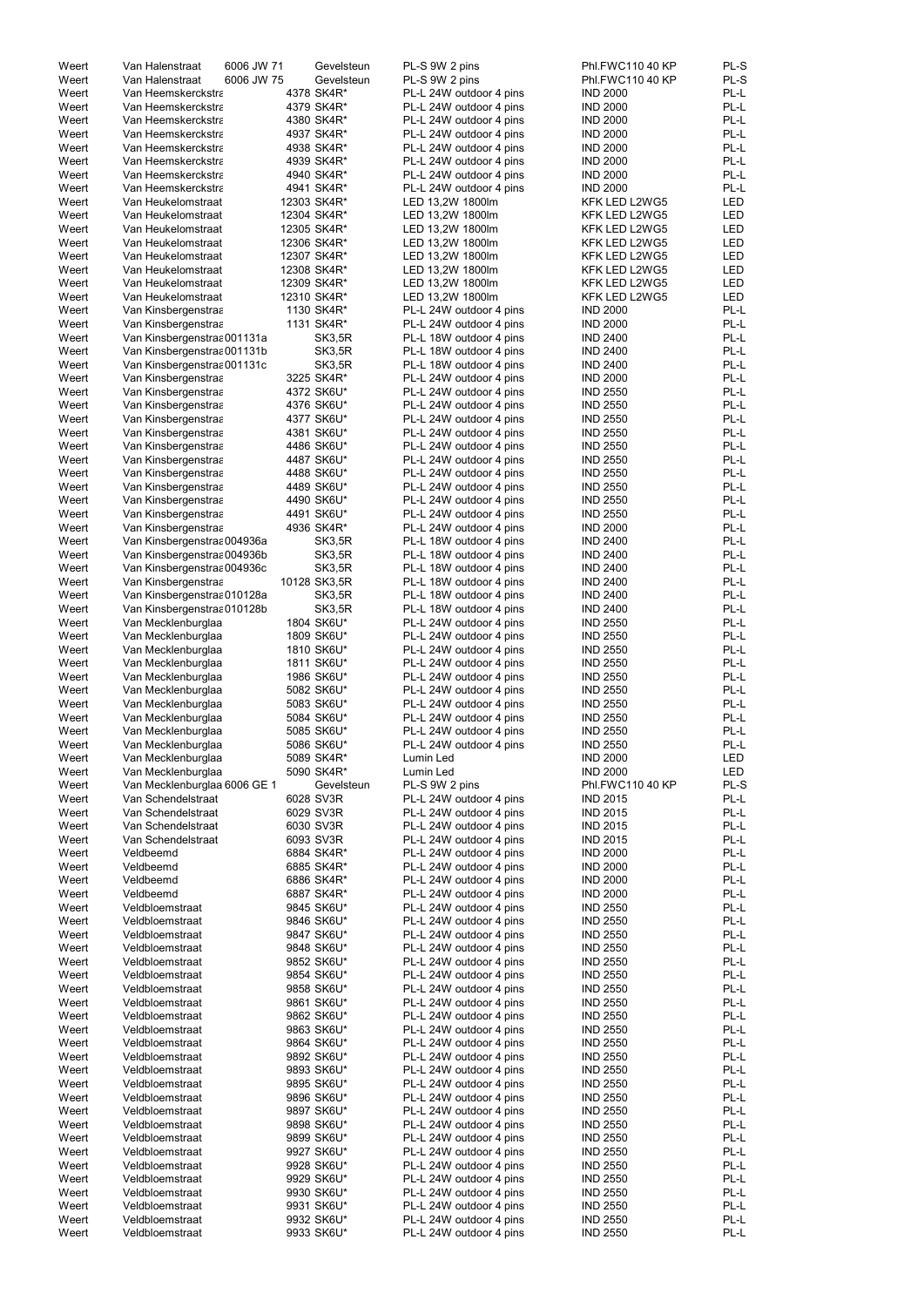| Weert | Veldbloemstraat       |            | 9934 SK6U*      | PL-L 24W outdoor 4 pins                       | <b>IND 2550</b>         | PL-L       |
|-------|-----------------------|------------|-----------------|-----------------------------------------------|-------------------------|------------|
| Weert | Veldbloemstraat       |            | 9935 SK6U*      | PL-L 24W outdoor 4 pins                       | <b>IND 2550</b>         | PL-L       |
| Weert | Veldbloemstraat       |            | 9936 SK6U*      | PL-L 24W outdoor 4 pins                       | <b>IND 2550</b>         | PL-L       |
| Weert | Veldbloemstraat       |            | 9937 SK6U*      | PL-L 24W outdoor 4 pins                       | <b>IND 2550</b>         | PL-L       |
| Weert | Veldbloemstraat       |            | 9938 SK6U*      | PL-L 24W outdoor 4 pins                       | <b>IND 2550</b>         | PL-L       |
|       |                       |            |                 |                                               |                         |            |
| Weert | Veldbloemstraat       |            | 9939 SK6U*      | PL-L 24W outdoor 4 pins                       | <b>IND 2550</b>         | PL-L       |
| Weert | Veldbloemstraat       |            | 9940 SK6U*      | PL-L 24W outdoor 4 pins                       | <b>IND 2550</b>         | PL-L       |
| Weert | Veldbloemstraat       |            | 9941 SK6U*      | PL-L 24W outdoor 4 pins                       | <b>IND 2550</b>         | PL-L       |
| Weert | Veldbloemstraat       |            | 9942 SK4R*      | Lumin Led                                     | <b>IND 2000</b>         | <b>LED</b> |
| Weert | Veldbloemstraat       |            | 10162 SK4R*     | PL-L 24W outdoor 4 pins                       | <b>IND 2550</b>         | PL-L       |
| Weert | Veldbloemstraat       |            | 10163 SK4R*     | PL-L 24W outdoor 4 pins                       | <b>IND 2550</b>         | PL-L       |
|       | Veldbloemstraat       |            |                 | PL-L 24W outdoor 4 pins                       |                         | PL-L       |
| Weert |                       |            | 10164 SK4R*     |                                               | <b>IND 2550</b>         |            |
| Weert | Venboordstraat        |            | 1484 SK6U*      | Led White moonlight 21W                       | <b>INN Nicole</b>       | LED        |
| Weert | Venboordstraat        |            | 5956 SK6U*      | Led White moonlight 21W                       | <b>INN Nicole</b>       | <b>LED</b> |
| Weert | Venboordstraat        |            | 5957 SK6U*      | Led White moonlight 21W                       | <b>INN Nicole</b>       | <b>LED</b> |
| Weert | Vermeerlaan           |            | 5654 SK4R*      | PL-L 24W outdoor 4 pins                       | <b>IND 2000</b>         | PL-L       |
| Weert | Vermeerlaan           |            | 5655 SK4R*      | PL-L 24W outdoor 4 pins                       | <b>IND 2000</b>         | PL-L       |
| Weert | Vermeerlaan           |            | 5656 SK4R*      | PL-L 24W outdoor 4 pins                       | <b>IND 2000</b>         | PL-L       |
|       |                       |            |                 |                                               |                         |            |
| Weert | Vermeerlaan           |            | 5657 SK4R*      | PL-L 24W outdoor 4 pins                       | <b>IND 2000</b>         | PL-L       |
| Weert | Vermeerlaan           |            | 5658 SK4R*      | PL-L 24W outdoor 4 pins                       | <b>IND 2000</b>         | PL-L       |
| Weert | Vermeerlaan           |            | 5659 SK4R*      | PL-L 24W outdoor 4 pins                       | <b>IND 2000</b>         | PL-L       |
| Weert | Vermeerlaan           |            | 5660 SK4R*      | PL-L 24W outdoor 4 pins                       | <b>IND 2000</b>         | PL-L       |
| Weert | Verstraetenweg        |            | 5125 Gevelsteun | SON-T Plus 70W                                | <b>IND 2600</b>         | SON        |
| Weert | Verstraetenweg        |            | 5126 Gevelsteun | SON-T Plus 70W                                | <b>IND 2600</b>         | SON        |
| Weert |                       |            | 5127 Gevelsteun | SON-T Plus 70W                                | <b>IND 2600</b>         | SON        |
|       | Verstraetenweg        |            |                 |                                               |                         |            |
| Weert | Victor de Stuersstraa |            | 118 SK5U*       | PL-L 36W outdoor 4 pins                       | <b>IND 2500</b>         | PL-L       |
| Weert | Victor de Stuersstraa |            | 484 SK4R*       | PL-L 24W outdoor 4 pins                       | <b>IND 2000</b>         | PL-L       |
| Weert | Victor de Stuersstraa |            | 485 SK4R*       | PL-L 24W outdoor 4 pins                       | <b>IND 2000</b>         | PL-L       |
| Weert | Victor de Stuersstraa |            | 486 SK4R*       | PL-L 24W outdoor 4 pins                       | <b>IND 2000</b>         | PL-L       |
| Weert | Victor de Stuersstraa |            |                 | 487 staal conisch 6 m PL-L 36W outdoor 4 pins | <b>IND 2500</b>         | PL-L       |
| Weert | Victor de Stuersstraa |            | 488 SK5U*       | PL-L 36W outdoor 4 pins                       | <b>IND 2500</b>         | PL-L       |
|       |                       |            |                 |                                               |                         |            |
| Weert | Victor de Stuersstraa |            | 496 SK5U*       | PL-L 36W outdoor 4 pins                       | <b>IND 2500</b>         | PL-L       |
| Weert | Victor de Stuersstraa |            | 497 SK5U*       | PL-L 36W outdoor 4 pins                       | <b>IND 2500</b>         | PL-L       |
| Weert | Victor de Stuersstraa |            | 498 SK5U*       | PL-L 36W outdoor 4 pins                       | <b>IND 2500</b>         | PL-L       |
| Weert | Victor de Stuersstraa |            | 1273 SK5U*      | PL-L 36W outdoor 4 pins                       | <b>IND 2500</b>         | PL-L       |
| Weert | Victor de Stuersstraa |            | 2101 SK5U*      | PL-L 36W outdoor 4 pins                       | <b>IND 2500</b>         | PL-L       |
| Weert | Victor de Stuersstraa |            | 2102 SK5U*      | PL-L 36W outdoor 4 pins                       | <b>IND 2500</b>         | PL-L       |
|       |                       |            |                 |                                               |                         |            |
| Weert | Victor de Stuersstraa |            | 2120 SK5U*      | PL-L 36W outdoor 4 pins                       | <b>IND 2500</b>         | PL-L       |
| Weert | Victor de Stuersstraa |            | 3575 SK5U*      | PL-L 36W outdoor 4 pins                       | <b>IND 2500</b>         | PL-L       |
| Weert | Victor de Stuersstraa |            | 3576 SK4R*      | PL-L 24W outdoor 4 pins                       | <b>IND 2000</b>         | PL-L       |
| Weert | Victor de Stuersstraa |            | 3577 SK4R*      | PL-L 24W outdoor 4 pins                       | <b>IND 2000</b>         | PL-L       |
| Weert | Victor de Stuersstraa |            | 3625 SK5U*      | PL-L 36W outdoor 4 pins                       | <b>IND 2500</b>         | PL-L       |
| Weert | Victor de Stuersstraa |            |                 |                                               |                         | PL-L       |
|       |                       |            | 3627 SK5U*      | PL-L 36W outdoor 4 pins                       | <b>IND 2500</b>         |            |
| Weert | Victor de Stuersstraa |            | 5355 SK5U*      | PL-L 36W outdoor 4 pins                       | <b>IND 2500</b>         | PL-L       |
| Weert | Victor de Stuersstraa |            | 5908 SK4R*      | PL-L 24W outdoor 4 pins                       | <b>IND 2000</b>         | PL-L       |
| Weert | Victor de Stuersstraa |            | 8895 SK5U*      | PL-L 36W outdoor 4 pins                       | <b>IND 2500</b>         | PL-L       |
| Weert | Victor de Stuersstraa |            | 8896 SK5U*      | PL-L 36W outdoor 4 pins                       | <b>IND 2500</b>         | PL-L       |
| Weert | Victor de Stuersstraa |            | 8897 SK5U*      | PL-L 36W outdoor 4 pins                       | <b>IND 2500</b>         | PL-L       |
|       |                       |            |                 |                                               |                         |            |
| Weert | Victor de Stuersstraa |            | 12898 SK6U*     | LED 18W 2271lm                                | <b>ASD Diamond Mini</b> | <b>LED</b> |
| Weert | Victor de Stuersstraa |            | 12899 SK6U*     | LED 18W 2271lm                                | <b>ASD Diamond Mini</b> | <b>LED</b> |
| Weert | Victor de Stuersstraa |            | 12900 SK6U*     | LED 18W 2271lm                                | <b>ASD Diamond Mini</b> | LED        |
| Weert | Victor de Stuersstraa |            | 12901 SK6U*     | LED 18W 2271lm                                | <b>ASD Diamond Mini</b> | <b>LED</b> |
| Weert | Victor de Stuersstraa |            | 12902 SK6U*     | LED 18W 2271lm                                | <b>ASD Diamond Mini</b> | LED        |
| Weert | Vijverhof             |            | 6879 SK6U*      | PS-LHP saled ipv PL-L 24                      | <b>IND 2550</b>         | <b>LED</b> |
|       |                       |            |                 |                                               |                         |            |
| Weert | Vijverhof             |            | 6880 SK6U*      | PS-LHP saled ipv PL-L 24                      | <b>IND 2550</b>         | LED        |
| Weert | Vijverhof             |            | 6881 SK6U*      | PS-LHP saled ipv PL-L 24                      | <b>IND 2550</b>         | <b>LED</b> |
| Weert | Vijverhof             |            | 6882 SK6U*      | PS-LHP saled ipv PL-L 24                      | <b>IND 2550</b>         | <b>LED</b> |
| Weert | Villartshove          |            | 423 SK4R*       | PL-L 24W outdoor 4 pins                       | <b>IND 2015</b>         | PL-L       |
| Weert | Villartshove          |            | 4781 SK3R       | PL-L 24W outdoor 4 pins                       | <b>IND 2015</b>         | PL-L       |
| Weert | Villartshove          |            | 4793 SK3R       | PL-L 24W outdoor 4 pins                       | <b>IND 2015</b>         | PL-L       |
| Weert | Villartshove          |            | 4852 SK3R       | PL-L 24W outdoor 4 pins                       | <b>IND 2015</b>         | PL-L       |
| Weert | Villartshove          |            | 4853 SK3,5R     | PL-L 24W outdoor 4 pins                       | <b>IND 2015</b>         | PL-L       |
|       |                       |            |                 |                                               |                         |            |
| Weert | Villartshove          |            | 4854 SK3R       | PL-L 24W outdoor 4 pins                       | <b>IND 2015</b>         | PL-L       |
| Weert | Villartshove          |            | 4855 AK3R       | PL-L 24W outdoor 4 pins                       | <b>IND 2015</b>         | PL-L       |
| Weert | Villartshove          |            | 4856 SK3R       | PL-L 24W outdoor 4 pins                       | <b>IND 2015</b>         | PL-L       |
| Weert | Villartshove          |            | 4857 AK3R       | PL-L 24W outdoor 4 pins                       | <b>IND 2015</b>         | PL-L       |
| Weert | Villartshove          |            | 4859 SK4R*      | PL-L 24W outdoor 4 pins                       | <b>IND 2000</b>         | PL-L       |
| Weert | Villartshove          |            | 4860 SK4R*      | PL-L 24W outdoor 4 pins                       | <b>IND 2000</b>         | PL-L       |
|       |                       |            |                 |                                               |                         |            |
| Weert | Villartshove          |            | 4861 SK4R*      | PL-L 24W outdoor 4 pins                       | <b>IND 2000</b>         | PL-L       |
| Weert | Villartshove          |            | 4862 SK4R*      | PL-L 24W outdoor 4 pins                       | <b>IND 2000</b>         | PL-L       |
| Weert | Villartshove          |            | 4863 SK4R*      | PL-L 24W outdoor 4 pins                       | <b>IND 2000</b>         | PL-L       |
| Weert | Villartshove          |            | 8204 SK5U*      | PL-L 24W outdoor 4 pins                       | <b>IND 2600</b>         | PL-L       |
| Weert | Villartshove          | 6002 XH 26 | Gevelsteun      | PL-S 9W 2 pins                                | Phl.FWC110 40 KP        | $PL-S$     |
| Weert | Villartshove          | 6002 XH 34 | Gevelsteun      | PL-S 9W 2 pins                                | Phl.FWC110 40 KP        | PL-S       |
|       |                       |            |                 |                                               |                         |            |
| Weert | Villartshove          | 6002 XH 40 | Gevelsteun      | PL-S 9W 2 pins                                | Phl.FWC110 40 KP        | PL-S       |
| Weert | Violierstraat         |            | 6239 SK4R*      | PL-L 24W outdoor 4 pins                       | <b>IND 2000</b>         | PL-L       |
| Weert | Violierstraat         |            | 6240 SK4R*      | PL-L 24W outdoor 4 pins                       | <b>IND 2000</b>         | PL-L       |
| Weert | Violierstraat         |            | 6241 SK4R*      | PL-L 24W outdoor 4 pins                       | <b>IND 2000</b>         | PL-L       |
| Weert | Violierstraat         |            | 6242 SK4R*      | PL-L 24W outdoor 4 pins                       | <b>IND 2000</b>         | PL-L       |
| Weert | Violierstraat         |            | 6243 SK4R*      | PL-L 24W outdoor 4 pins                       | <b>IND 2000</b>         | PL-L       |
|       |                       |            |                 |                                               |                         |            |
| Weert | Violierstraat         |            | 6244 SK4R*      | PL-L 24W outdoor 4 pins                       | <b>IND 2000</b>         | PL-L       |
| Weert | Violierstraat         |            | 6245 SK4R*      | PL-L 24W outdoor 4 pins                       | <b>IND 2000</b>         | PL-L       |
| Weert | Violierstraat         |            | 6246 SK4R*      | PL-L 24W outdoor 4 pins                       | <b>IND 2000</b>         | PL-L       |
| Weert | Violierstraat         |            | 6247 SK4R*      | PL-L 24W outdoor 4 pins                       | <b>IND 2000</b>         | PL-L       |
| Weert | Violierstraat         |            | 6248 SK4R*      | PL-L 24W outdoor 4 pins                       | <b>IND 2000</b>         | PL-L       |
| Weert | Violierstraat         |            | 6268 SK4R*      | PL-L 24W outdoor 4 pins                       | <b>IND 2000</b>         | PL-L       |
| Weert |                       |            |                 |                                               |                         |            |
|       | Violierstraat         | 6002 TR 21 | Gevelsteun      | PL-S 9W 2 pins                                | Phl.FWC110 40 KP        | PL-S       |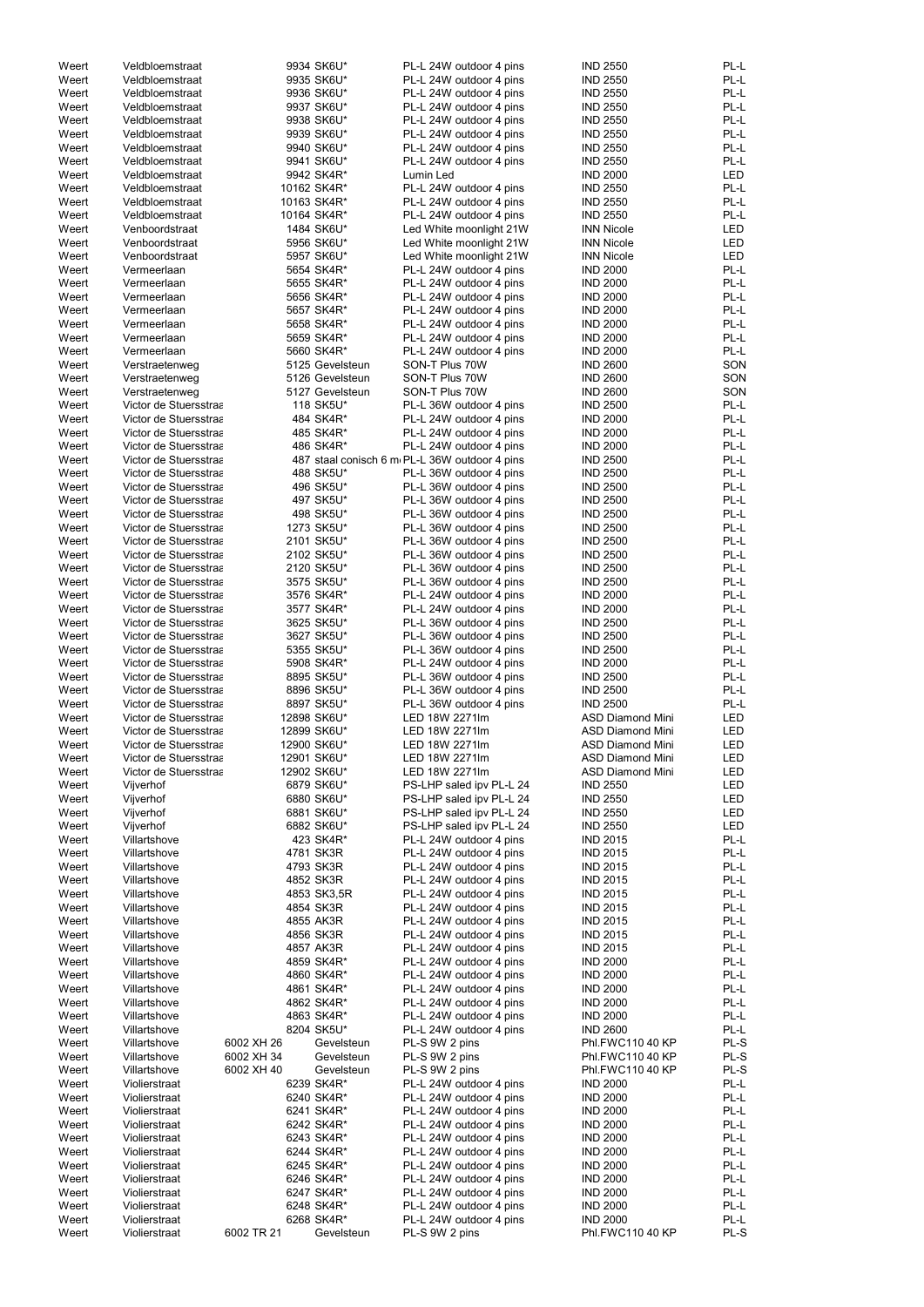| Weert | Violierstraat | 6002 TR 27   | Gevelsteun                            | PL-S 9W 2 pins            | Phl.FWC110 40 KP      | PL-S       |
|-------|---------------|--------------|---------------------------------------|---------------------------|-----------------------|------------|
| Weert | Violierstraat | 6002 TR 35   | Gevelsteun                            | PL-S 9W 2 pins            | Phl.FWC110 40 KP      | PL-S       |
| Weert | Violierstraat | 6002 TR 37   | Gevelsteun                            | PL-S 9W 2 pins            | Phl.FWC110 40 KP      | PL-S       |
| Weert | Violierstraat | 6002 TR 37 1 | Gevelsteun                            | PL-S 9W 2 pins            | Phl.FWC110 40 KP      | PL-S       |
| Weert | Violierstraat | 6002 TR 37 2 | Gevelsteun                            |                           | Phl.FWC110 40 KP      | PL-S       |
|       |               |              |                                       | PL-S 9W 2 pins            |                       |            |
| Weert | Vlaskam       |              | 11765 staal conisch 6 m LED 12-1500NW |                           | Luma 12 led mini R4   | LED        |
| Weert | Vlaskam       |              | 11766 staal conisch 6 m LED 12-1500NW |                           | Luma 12 led mini R4   | <b>LED</b> |
| Weert | Vlaskam       |              | 11767 staal conisch 6 m LED 12-1500NW |                           | Luma 12 led mini R4   | <b>LED</b> |
| Weert | Vlaskam       |              | 11768 staal conisch 6 m LED 12-1500NW |                           | Luma 12 led mini R4   | <b>LED</b> |
| Weert | Vlaskam       |              | 11769 staal conisch 6 m LED 12-1500NW |                           | Luma 12 led mini R4   | <b>LED</b> |
| Weert | Vlasvenweg    |              | 1156 SK6U*                            | Led White moonlight 21W   | <b>INN Nicole</b>     | <b>LED</b> |
| Weert | Vliesvenweg   |              | 9127 SV8U*                            | PL-L 55W outdoor 4 pins   | <b>IND 2570</b>       | PL-L       |
|       |               |              |                                       |                           |                       |            |
| Weert | Vliesvenweg   |              | 9128 SV8U*                            | PL-L 55W outdoor 4 pins   | <b>IND 2570</b>       | PL-L       |
| Weert | Vliesvenweg   |              | 9129 SV8U*                            | PL-L 55W outdoor 4 pins   | <b>IND 2570</b>       | PL-L       |
| Weert | Vliesvenweg   |              | 9130 SV8U*                            | PL-L 55W outdoor 4 pins   | <b>IND 2570</b>       | PL-L       |
| Weert | Vliesvenweg   |              | 9131 SV8U*                            | PL-L 55W outdoor 4 pins   | <b>IND 2570</b>       | PL-L       |
| Weert | Vliesvenweg   |              | 9132 SV8U*                            | PL-L 55W outdoor 4 pins   | <b>IND 2570</b>       | PL-L       |
| Weert | Vliesvenweg   |              | 9133 SV8U*                            | PL-L 55W outdoor 4 pins   | <b>IND 2570</b>       | PL-L       |
| Weert | Vogelsbleek   |              | 1964 SV8U*                            | PL-L 36W outdoor 4 pins   | <b>IND 2551</b>       | PL-L       |
| Weert | Vogelsbleek   |              | 1965 SV8U*                            | PL-L 36W outdoor 4 pins   | <b>IND 2551</b>       | PL-L       |
|       |               |              |                                       |                           |                       |            |
| Weert | Vogelsbleek   |              | 1966 SV8U*                            | PL-L 36W outdoor 4 pins   | <b>IND 2551</b>       | PL-L       |
| Weert | Vogelsbleek   |              | 1967 SV8U*                            | PL-L 36W outdoor 4 pins   | <b>IND 2551</b>       | PL-L       |
| Weert | Vogelsbleek   |              | 1968 SV8U*                            | PL-L 36W outdoor 4 pins   | <b>IND 2551</b>       | PL-L       |
| Weert | Vogelsbleek   |              | 1969 SV8U*                            | PL-L 36W outdoor 4 pins   | <b>IND 2551</b>       | PL-L       |
| Weert | Vogelsbleek   |              | 1973 SV8U*                            | PL-L 36W outdoor 4 pins   | <b>IND 2551</b>       | PL-L       |
| Weert | Vogelsbleek   |              | 1974 SV8U*                            | PL-L 36W outdoor 4 pins   | <b>IND 2551</b>       | PL-L       |
| Weert | Vogelsbleek   |              | 1975 SV8U*                            | PL-L 36W outdoor 4 pins   | <b>IND 2551</b>       | PL-L       |
| Weert | Vogelsbleek   |              | 1976 SV8U*                            | PL-L 36W outdoor 4 pins   | <b>IND 2551</b>       | PL-L       |
|       |               |              |                                       |                           |                       |            |
| Weert | Vogelsbleek   |              | 1977 SV8U*                            | PL-L 36W outdoor 4 pins   | <b>IND 2551</b>       | PL-L       |
| Weert | Vogelsbleek   |              | 2538 SV8U*                            | PL-L 36W outdoor 4 pins   | <b>IND 2551</b>       | PL-L       |
| Weert | Vogelsbleek   |              | 2539 SV8U*                            | PL-L 36W outdoor 4 pins   | <b>IND 2551</b>       | PL-L       |
| Weert | Vogelsbleek   |              | 2540 SV8U*                            | PL-L 36W outdoor 4 pins   | <b>IND 2551</b>       | PL-L       |
| Weert | Vogelsbleek   |              | 2541 SV8U*                            | PL-L 36W outdoor 4 pins   | <b>IND 2551</b>       | PL-L       |
| Weert | Vogelsbleek   |              | 8310 SK4R*                            | PL-L 24W outdoor 4 pins   | <b>IND 2000</b>       | PL-L       |
| Weert | Vogelsbleek   |              | 8311 SK4R*                            | PL-L 24W outdoor 4 pins   | <b>IND 2000</b>       | PL-L       |
|       | Vogelsbleek   | 10023 Abri   |                                       | <b>TL-D 58W</b>           |                       | TL-D       |
| Weert |               |              |                                       |                           | Reclame bord verlicht |            |
| Weert | Vogelsbleek   | 10023 Abri   |                                       | <b>TL-D 58W</b>           | Reclame bord verlicht | TL-D       |
| Weert | Vogelsbleek   | 10023 Abri   |                                       | <b>TL-D 58W</b>           | Reclame bord verlicht | TL-D       |
| Weert | Vogelsbleek   | 10047 Abri   |                                       | <b>TL-D 58W</b>           | Reclame bord verlicht | TL-D       |
| Weert | Vogelsbleek   | 10047 Abri   |                                       | <b>TL-D 58W</b>           | Reclame bord verlicht | TL-D       |
| Weert | Vogelsbleek   | 10047 Abri   |                                       | <b>TL-D 58W</b>           | Reclame bord verlicht | TL-D       |
| Weert | Vogelsbleek   | 10074 VIP    |                                       | <b>TL-D 58W</b>           | Reclame bord verlicht | TL-D       |
| Weert | Vogelsbleek   | 10074 VIP    |                                       | <b>TL-D 58W</b>           | Reclame bord verlicht | TL-D       |
| Weert |               | 10074 VIP    |                                       | <b>TL-D 58W</b>           | Reclame bord verlicht | TL-D       |
|       | Vogelsbleek   |              |                                       |                           |                       |            |
| Weert | Volderstraat  |              | 4000 SK6U*                            | PL-L 24W outdoor 4 pins   | <b>IND 2550</b>       | PL-L       |
| Weert | Volderstraat  |              | 4001 SK6U*                            | PL-L 24W outdoor 4 pins   | <b>IND 2550</b>       | PL-L       |
| Weert | Volderstraat  |              | 4002 SK6U*                            | PL-L 24W outdoor 4 pins   | <b>IND 2550</b>       | PL-L       |
| Weert | Volderstraat  |              | 4003 SK6U*                            | PL-L 24W outdoor 4 pins   | <b>IND 2550</b>       | PL-L       |
| Weert | Volderstraat  |              | 4004 SK6U*                            | PL-L 24W outdoor 4 pins   | <b>IND 2550</b>       | PL-L       |
| Weert | Volderstraat  |              | 4005 SK6U*                            | PL-L 24W outdoor 4 pins   | <b>IND 2550</b>       | PL-L       |
| Weert | Voltstraat    |              | 9253 SV8U*                            | AXia 4790lm 490mA         | SCH Axia 2.1          | LED        |
|       |               |              |                                       |                           |                       |            |
| Weert | Voltstraat    |              | 9254 SV8U*                            | AXia 4790lm 490mA         | SCH Axia 2.1          | LED        |
| Weert | Voltstraat    |              | 9255 SV8U*                            | AXia 4790lm 490mA         | SCH Axia 2.1          | LED        |
| Weert | Voltstraat    |              | 9256 SV8U*                            | AXia 4790lm 490mA         | SCH Axia 2.1          | LED        |
| Weert | Voogdenstraat |              | 299 SK6U*                             | PL-L 24W outdoor 4 pins   | <b>IND 2550</b>       | PL-L       |
| Weert | Voogdenstraat |              | 1144 SK6U*                            | PL-L 24W outdoor 4 pins   | <b>IND 2550</b>       | PL-L       |
| Weert | Voogdenstraat |              | 3322 SK4R*                            | PL-L 24W outdoor 4 pins   | <b>IND 2000</b>       | PL-L       |
| Weert | Voogdenstraat |              | 3323 SK4R*                            | PL-L 24W outdoor 4 pins   | <b>IND 2000</b>       | PL-L       |
| Weert | Voogdenstraat |              | 3324 SK4R*                            | PL-L 24W outdoor 4 pins   | <b>IND 2000</b>       | PL-L       |
| Weert | Voorburcht    |              | 4676 SK4R*                            | PL-L 24W outdoor 4 pins   | <b>IND 2000</b>       | PL-L       |
| Weert | Voorburcht    |              | 5574 SK4R*                            | PL-L 24W outdoor 4 pins   | <b>IND 2000</b>       | PL-L       |
|       |               |              |                                       |                           |                       |            |
| Weert | Voorburcht    |              | 5680 SK4R*                            | PL-L 24W outdoor 4 pins   | <b>IND 2000</b>       | PL-L       |
| Weert | Voorburcht    |              | 5681 SK4R*                            | PL-L 24W outdoor 4 pins   | <b>IND 2000</b>       | PL-L       |
| Weert | Voorburcht    |              | 5682 SK4R*                            | PL-L 24W outdoor 4 pins   | <b>IND 2000</b>       | PL-L       |
| Weert | Voorburcht    |              | 5683 SK4R*                            | PL-L 24W outdoor 4 pins   | <b>IND 2000</b>       | PL-L       |
| Weert | Voorburcht    |              | 5706 SK4R*                            | <b>TL-D 18W</b>           | <b>IND 2050</b>       | TL-D       |
| Weert | Voorburcht    |              | 5707 SK4R*                            | <b>TL-D 18W</b>           | <b>IND 2050</b>       | TL-D       |
| Weert | Voorburcht    |              | 5708 SK4R*                            | PL-L 24W outdoor 4 pins   | <b>IND 2000</b>       | PL-L       |
| Weert | Voorburcht    |              | 5710 SK4R*                            | PL-L 24W outdoor 4 pins   | <b>IND 2000</b>       | PL-L       |
| Weert | Voorburcht    |              | 5711 SK4R*                            | PL-L 24W outdoor 4 pins   | <b>IND 2000</b>       | PL-L       |
|       |               |              |                                       |                           |                       |            |
| Weert | Voorburcht    |              | 6154 SK4R*                            | PL-L 24W outdoor 4 pins   | <b>IND 2000</b>       | PL-L       |
| Weert | Voorburcht    |              | 6155 SK4R*                            | PL-L 24W outdoor 4 pins   | <b>IND 2000</b>       | PL-L       |
| Weert | Voorburcht    |              | 6156 SK4R*                            | PL-L 24W outdoor 4 pins   | <b>IND 2000</b>       | PL-L       |
| Weert | Voorburcht    |              | 6158 SK4R*                            | PL-L 24W outdoor 4 pins   | <b>IND 2000</b>       | PL-L       |
| Weert | Voorburcht    |              | 6159 SK4R*                            | PL-L 24W outdoor 4 pins   | <b>IND 2000</b>       | PL-L       |
| Weert | Voorburcht    |              | 6160 SK4R*                            | Lumin Led                 | <b>IND 2000</b>       | LED        |
| Weert | Voorhoeveweg  |              | 2809 SK6U*                            | Valopaa led VP1011 1500lm | Valopaa VL1011        | LED        |
|       |               |              |                                       |                           |                       |            |
| Weert | Voorhoeveweg  |              | 2810 SK6U*                            | Valopaa led VP1011 2500lm | Valopaa VL1011        | LED        |
| Weert | Voorhoeveweg  |              | 12478 SK6U*                           | Valopaa led VP1011 1500lm | Valopaa VL1011        | LED        |
| Weert | Voorhoeveweg  |              | 12479 SK6U*                           | Valopaa led VP1011 1500lm | Valopaa VL1011        | LED        |
| Weert | Voorhoeveweg  |              | 12480 SK6U*                           | Valopaa led VP1011 1500lm | Valopaa VL1011        | LED        |
| Weert | Voorhoeveweg  |              | 12831 SK6U*                           | Valopaa led VP1011 1500lm | Valopaa VL1011        | LED        |
| Weert | Voorhoeveweg  |              | 12833 SK6U*                           | Valopaa led VP1011 1500lm | Valopaa VL1011        | LED        |
| Weert | Voorhoeveweg  |              | 12834 SK6U*                           | Valopaa led VP1011 1500lm | Valopaa VL1011        | LED        |
| Weert | Voorhoeveweg  |              | 12835 SK6U*                           | Valopaa led VP1011 1500lm | Valopaa VL1011        | LED        |
| Weert | Voorhoeveweg  |              | 12836 SK6U*                           | Valopaa led VP1011 1500lm | Valopaa VL1011        | LED        |
|       | Voorhoeveweg  |              | 12837 SK6U*                           | Valopaa led VP1011 1500lm | Valopaa VL1011        | LED        |
| Weert |               |              |                                       |                           |                       |            |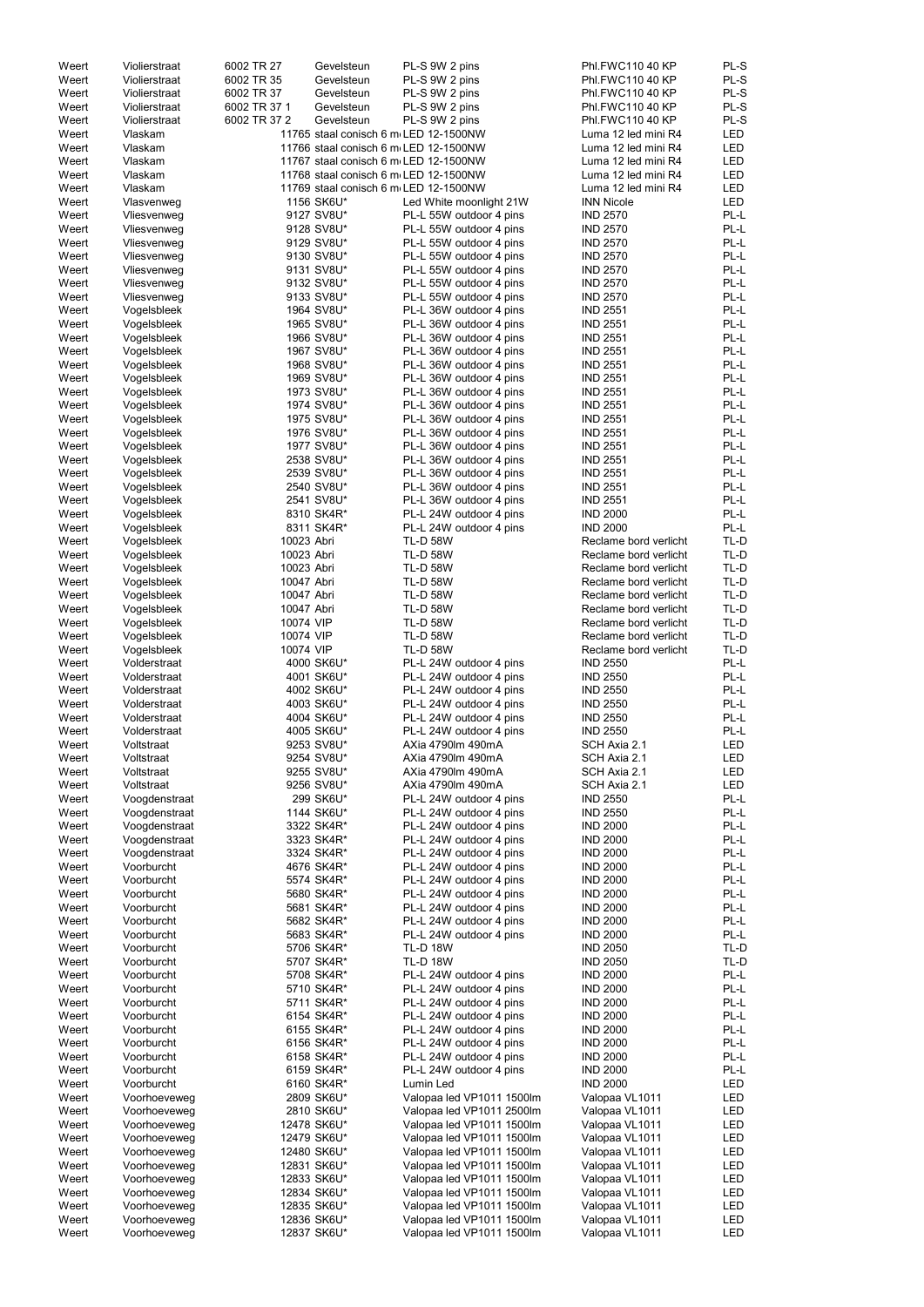| Weert          |                                |                           |                                                    |                                    |              |
|----------------|--------------------------------|---------------------------|----------------------------------------------------|------------------------------------|--------------|
|                | Voorstestraat                  | 699 SK6U*                 | PL-L 24W outdoor 4 pins                            | <b>IND 2550</b>                    | PL-L         |
| Weert          | Voorstestraat                  | 700 SK6U*                 | PL-L 24W outdoor 4 pins                            | <b>IND 2550</b>                    | PL-L         |
| Weert          | Voorstestraat                  | 701 SK6U*                 | PL-L 24W outdoor 4 pins                            | <b>IND 2550</b>                    | PL-L         |
| Weert          | Voorstestraat                  | 702 SK6U*                 | PL-L 24W outdoor 4 pins                            | <b>IND 2550</b>                    | PL-L         |
|                |                                |                           |                                                    |                                    |              |
| Weert          | Voorstestraat                  | 703 SK6U*                 | PL-L 24W outdoor 4 pins                            | <b>IND 2550</b>                    | PL-L         |
| Weert          | Voorstestraat                  | 704 SK6U*                 | PL-L 24W outdoor 4 pins                            | <b>IND 2550</b>                    | PL-L         |
| Weert          | Voorstestraat                  | 705 SK6U*                 | PL-L 24W outdoor 4 pins                            | <b>IND 2550</b>                    | PL-L         |
| Weert          | Voorstestraat                  | 2265 SK6U*                | PL-L 24W outdoor 4 pins                            | <b>IND 2550</b>                    | PL-L         |
| Weert          | Voorstestraat                  | 2266 SK6U*                | PL-L 24W outdoor 4 pins                            | <b>IND 2550</b>                    | PL-L         |
| Weert          | Voorstestraat                  | 2267 SK6U*                | PL-L 24W outdoor 4 pins                            | <b>IND 2550</b>                    | PL-L         |
|                |                                |                           |                                                    |                                    | PL-L         |
| Weert          | Voorstestraat                  | 2268 SK6U*                | PL-L 24W outdoor 4 pins                            | <b>IND 2550</b>                    |              |
| Weert          | Voorstestraat                  | 2269 SK6U*                | PL-L 24W outdoor 4 pins                            | <b>IND 2550</b>                    | PL-L         |
| Weert          | Voorstestraat                  | 2277 SK4R*                | PL-L 24W outdoor 4 pins                            | <b>IND 2000</b>                    | PL-L         |
| Weert          | Voorstestraat                  | 2278 SK4R*                | PL-L 24W outdoor 4 pins                            | <b>IND 2000</b>                    | PL-L         |
| Weert          | Voorstestraat                  | 2279 SK4R*                | PL-L 24W outdoor 4 pins                            | <b>IND 2000</b>                    | PL-L         |
| Weert          | Voorstestraat                  | 2280 SK4R*                | PL-L 24W outdoor 4 pins                            | <b>IND 2000</b>                    | PL-L         |
| Weert          | Voorstestraat                  | 2323 SK6U*                | PL-L 24W outdoor 4 pins                            | <b>IND 2550</b>                    | PL-L         |
|                |                                |                           |                                                    |                                    |              |
| Weert          | Voorstestraat                  | 2324 SK6U*                | PL-L 24W outdoor 4 pins                            | <b>IND 2550</b>                    | PL-L         |
| Weert          | Voorstestraat                  | 2325 SK6U*                | PL-L 24W outdoor 4 pins                            | <b>IND 2550</b>                    | PL-L         |
| Weert          | Voorstestraat                  | 2477 SK6U*                | PL-L 24W outdoor 4 pins                            | <b>IND 2550</b>                    | PL-L         |
| Weert          | Voorstestraat                  | 2635 SK6U*                | PL-L 24W outdoor 4 pins                            | <b>IND 2550</b>                    | PL-L         |
| Weert          | Voorstestraat                  | 2636 SK6U*                | PL-L 24W outdoor 4 pins                            | <b>IND 2550</b>                    | PL-L         |
| Weert          | Voorstestraat                  | 2637 SK6U*                | PL-L 24W outdoor 4 pins                            | <b>IND 2550</b>                    | PL-L         |
| Weert          | Voorstestraat                  | 2638 SK6U*                | PL-L 24W outdoor 4 pins                            | <b>IND 2550</b>                    | PL-L         |
|                |                                |                           |                                                    |                                    |              |
| Weert          | Voorstestraat                  | 2639 SK6U*                | PL-L 24W outdoor 4 pins                            | <b>IND 2550</b>                    | PL-L         |
| Weert          | Voorstestraat                  | 2644 SK6U*                | PL-L 24W outdoor 4 pins                            | <b>IND 2550</b>                    | PL-L         |
| Weert          | Voorstestraat                  | 2645 SK6U*                | PL-L 24W outdoor 4 pins                            | <b>IND 2550</b>                    | PL-L         |
| Weert          | Voorstestraat                  | 2646 SK6U*                | PL-L 24W outdoor 4 pins                            | <b>IND 2550</b>                    | PL-L         |
| Weert          | Voorstestraat                  | 2647 SK6U*                | PL-L 24W outdoor 4 pins                            | <b>IND 2550</b>                    | PL-L         |
| Weert          | Voorstestraat                  | 2648 SK6U*                | PL-L 24W outdoor 4 pins                            | <b>IND 2550</b>                    | PL-L         |
|                |                                |                           |                                                    |                                    |              |
| Weert          | Voorstestraat                  | 2649 SK6U*                | PL-L 24W outdoor 4 pins                            | <b>IND 2550</b>                    | PL-L         |
| Weert          | Voorstestraat                  | 2650 SK6U*                | PL-L 24W outdoor 4 pins                            | <b>IND 2550</b>                    | PL-L         |
| Weert          | Voorstestraat                  | 3348 SK6U*                | PL-L 24W outdoor 4 pins                            | <b>IND 2550</b>                    | PL-L         |
| Weert          | Voorstestraat                  | 3349 SK6U*                | PL-L 24W outdoor 4 pins                            | <b>IND 2550</b>                    | PL-L         |
| Weert          | Voorstestraat                  | 12524 SK6U*               | Valopaa led VP1011 1500lm                          | Valopaa VL1011                     | LED          |
| Weert          | Voorstestraat                  | 12524 SK6U*               | Valopaa led VP1011 1500lm                          | Valopaa VL1011                     | <b>LED</b>   |
|                |                                |                           |                                                    |                                    |              |
| Weert          | Voorstestraat                  | 12525 SK6U*               | Valopaa led VP1011 1500lm                          | Valopaa VL1011                     | LED          |
| Weert          | Voorstestraat                  | 12525 SK6U*               | Valopaa led VP1011 1500lm                          | Valopaa VL1011                     | LED          |
| Weert          | Voorstestraat                  | 12526 SK6U*               | Valopaa led VP1011 1500lm                          | Valopaa VL1011                     | LED          |
| Weert          | Voorstestraat                  | 12526 SK6U*               | Valopaa led VP1011 1500lm                          | Valopaa VL1011                     | LED          |
| Weert          | Voorstestraat                  | 12527 SK6U*               | Valopaa led VP1011 1500lm                          | Valopaa VL1011                     | LED          |
| Weert          | Voorstestraat                  | 12527 SK6U*               | Valopaa led VP1011 1500lm                          | Valopaa VL1011                     | LED          |
|                |                                |                           |                                                    |                                    |              |
| Weert          | Voorstestraat                  | 6004 CB 71<br>Gevelsteun  | PL-S 9W 2 pins                                     | Phl.FWC110 40 KP                   | PL-S         |
| Weert          | Voorstestraat                  | 6004 CC 105<br>Gevelsteun | PL-S 9W 2 pins                                     | Phl.FWC110 40 KP                   | PL-S         |
| Weert          | Vosseweg                       | 3291 SK6U*                | PL-L 18W outdoor 4 pins                            | <b>IND 2500</b>                    | PL-L         |
| Weert          | Vosseweg                       | 5964 SK6U*                | Led siteco 16W 1840lm 1.3a                         | Siteco SL20                        | <b>LED</b>   |
| Weert          | Vosseweg                       | 6376 SK6U*                | PL-L 18W outdoor 4 pins                            | <b>IND 2500</b>                    | PL-L         |
| Weert          | Vosseweg                       | 6377 SK6U*                | PL-L 18W outdoor 4 pins                            | <b>IND 2500</b>                    | PL-L         |
|                |                                |                           |                                                    |                                    |              |
| Weert          | Vosseweg                       | 6545 SK6U*                | <b>TL-D 18W</b>                                    | <b>IND 2500</b>                    | TL-D         |
| Weert          |                                |                           |                                                    | <b>IND 2500</b>                    | TL-D         |
|                | Vosseweg                       | 6951 SK6U*                | <b>TL-D 18W</b>                                    |                                    |              |
| Weert          | Vosseweg                       | 6952 SK6U*                | PL-L 18W outdoor 4 pins                            | <b>IND 2500</b>                    | PL-L         |
|                |                                |                           |                                                    |                                    | TL-D         |
| Weert          | Vosseweg                       | 6953 SK6U*                | <b>TL-D 18W</b>                                    | <b>IND 2500</b>                    |              |
| Weert          | Vosseweg                       | 6954 SK6U*                | PL-L 18W outdoor 4 pins                            | <b>IND 2500</b>                    | PL-L         |
| Weert          | Vosseweg                       | 6955 SK6U*                | PL-L 18W outdoor 4 pins                            | <b>IND 2500</b>                    | PL-L         |
| Weert          | Vosseweg                       | 6956 SK6U*                | PL-L 18W outdoor 4 pins                            | <b>IND 2500</b>                    | PL-L         |
| Weert          | Vosseweg                       | 6957 SK6U*                | PL-L 18W outdoor 4 pins                            | <b>IND 2500</b>                    | PL-L         |
| Weert          | Vosseweg                       | 6958 SK6U*                | PL-L 18W outdoor 4 pins                            | <b>IND 2500</b>                    | PL-L         |
| Weert          |                                |                           |                                                    | <b>IND 2500</b>                    | PL-L         |
|                | Vosseweg                       | 6959 SK6U*                | PL-L 18W outdoor 4 pins                            |                                    |              |
| Weert          | Vrakkerstraat                  | 769 SK6U*                 | PL-L 24W outdoor 4 pins                            | <b>IND 2550</b>                    | PL-L         |
| Weert          | Vrakkerstraat                  | 791 SK4R*                 | PL-L 24W outdoor 4 pins                            | <b>IND 2000</b>                    | PL-L         |
| Weert          | Vrakkerstraat                  | 973 SK6U*                 | PL-L 24W outdoor 4 pins                            | <b>IND 2550</b>                    | PL-L         |
| Weert          | Vrakkerstraat                  | 974 SK6U*                 | PL-L 24W outdoor 4 pins                            | <b>IND 2550</b>                    | PL-L         |
| Weert          | Vrakkerstraat                  | 984 SK4R*                 | PL-L 24W outdoor 4 pins                            | <b>IND 2000</b>                    | PL-L         |
| Weert          | Vrakkerstraat                  | 985 SK4R*                 | <b>TL-D 18W</b>                                    | <b>IND 2050</b>                    | TL-D         |
| Weert          | Vrakkerstraat                  | 2388 SK6U*                | PL-L 24W outdoor 4 pins                            | <b>IND 2550</b>                    | PL-L         |
|                |                                |                           |                                                    |                                    |              |
| Weert          | Vrakkerstraat                  | 2389 SK6U*                | PL-L 24W outdoor 4 pins                            | <b>IND 2550</b>                    | PL-L         |
| Weert          | Vrakkerstraat                  | 4685 SK4R*                | PL-L 24W outdoor 4 pins                            | <b>IND 2000</b>                    | PL-L         |
| Weert          | Vrakkerstraat                  | 4717 SK4R*                | PL-L 24W outdoor 4 pins                            | <b>IND 2000</b>                    | PL-L         |
| Weert          | Vrakkerstraat                  | 4718 SK4R*                | PL-L 24W outdoor 4 pins                            | <b>IND 2000</b>                    | PL-L         |
| Weert          | Vrakkerstraat                  | 4719 SK4R*                | PL-L 24W outdoor 4 pins                            | <b>IND 2000</b>                    | PL-L         |
| Weert          | Vrakkerstraat                  | 4720 SK4R*                | PL-L 24W outdoor 4 pins                            | <b>IND 2000</b>                    | PL-L         |
| Weert          | Vrakkerstraat                  |                           | PL-L 24W outdoor 4 pins                            |                                    | PL-L         |
|                |                                | 4832 SK6U*                |                                                    | <b>IND 2550</b>                    |              |
| Weert          | Vrakkerstraat                  | 4833 SK6U*                | PL-L 24W outdoor 4 pins                            | <b>IND 2550</b>                    | PL-L         |
| Weert          | Vrakkerstraat                  | 4834 SK6U*                | PL-L 24W outdoor 4 pins                            | <b>IND 2550</b>                    | PL-L         |
| Weert          | Vrakkerstraat                  | 4835 SK6U*                | PL-L 24W outdoor 4 pins                            | <b>IND 2550</b>                    | PL-L         |
| Weert          | Vrakkerstraat                  | 4836 SK6U*                | PL-L 24W outdoor 4 pins                            | <b>IND 2550</b>                    | PL-L         |
| Weert          | Vrakkerstraat                  | 4851 SK6U*                | Led siteco 16W 1840lm 1.3a                         | Siteco SL20                        | LED          |
|                | Vrakkerstraat                  |                           | Led siteco 16W 1840lm 1.3a                         |                                    |              |
| Weert          |                                | 5963 SK6U*                |                                                    | Siteco SL20                        | LED          |
| Weert          | Vrakkerstraat                  | 6273 SK6U*                | PL-L 24W outdoor 4 pins                            | <b>IND 2550</b>                    | PL-L         |
| Weert          | Vrakkerstraat                  | 6274 SK6U*                | PL-L 24W outdoor 4 pins                            | <b>IND 2550</b>                    | PL-L         |
| Weert          | Vrakkerstraat                  | 6275 SK6U*                | PL-L 24W outdoor 4 pins                            | <b>IND 2550</b>                    | PL-L         |
| Weert          | Vrakkerstraat                  | 6276 SK6U*                | PL-L 24W outdoor 4 pins                            | <b>IND 2550</b>                    | PL-L         |
| Weert          | Vrakkerstraat                  | 6277 SK6U*                | PL-L 24W outdoor 4 pins                            | <b>IND 2550</b>                    | PL-L         |
|                |                                |                           |                                                    |                                    |              |
| Weert          | Vrakkerstraat                  | 6278 SK6U*                | PL-L 24W outdoor 4 pins                            | <b>IND 2550</b>                    | PL-L         |
| Weert          | Vrakkerstraat                  | 6279 SK6U*                | PL-L 24W outdoor 4 pins                            | <b>IND 2550</b>                    | PL-L         |
| Weert<br>Weert | Vrakkerstraat<br>Vrakkerstraat | 6280 SK6U*<br>6281 SK6U*  | PL-L 24W outdoor 4 pins<br>PL-L 24W outdoor 4 pins | <b>IND 2550</b><br><b>IND 2550</b> | PL-L<br>PL-L |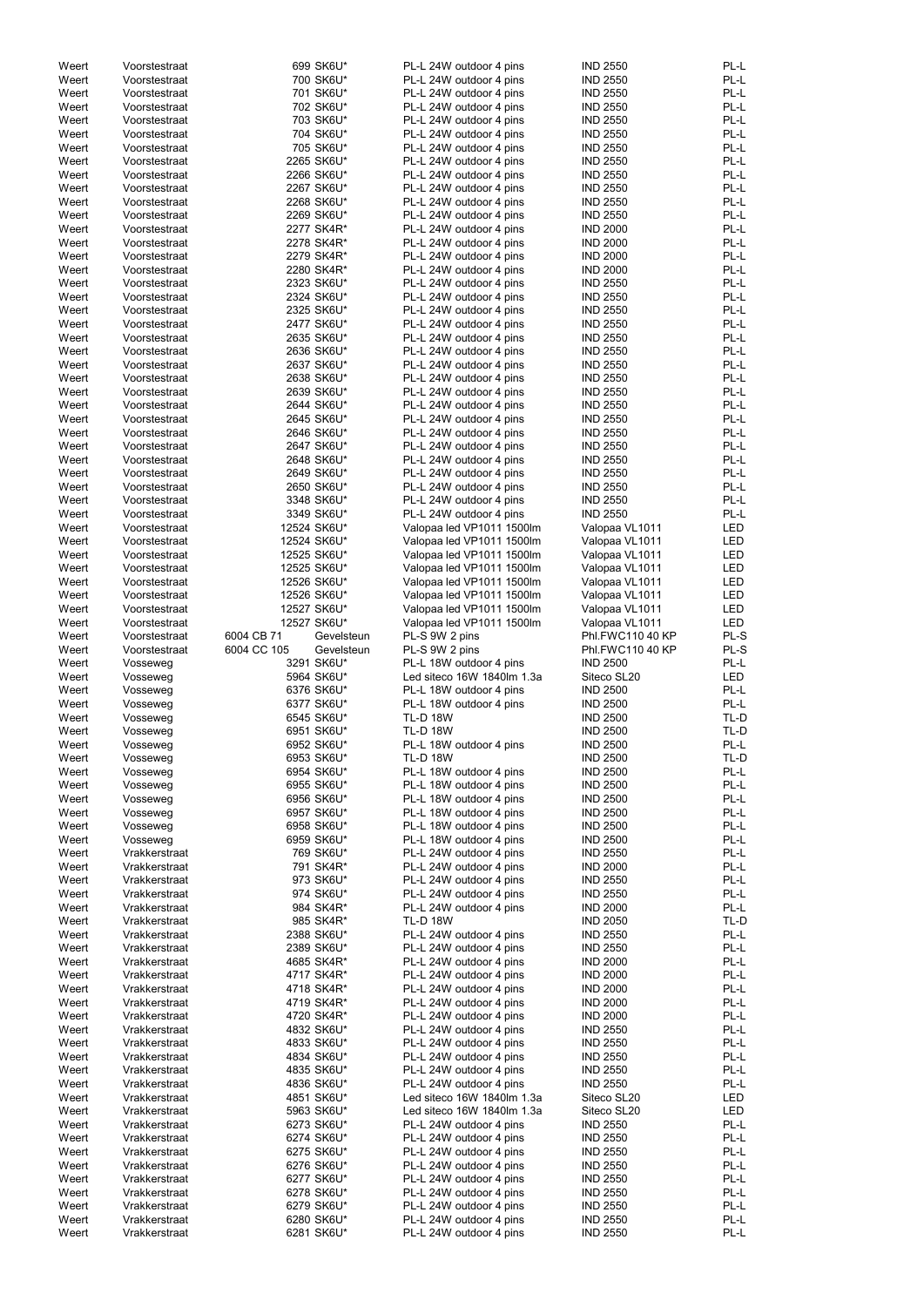| Weert          | Vrakkerstraat              | 6282 SK6U*               |                                       | PL-L 24W outdoor 4 pins          | <b>IND 2550</b>                          | PL-L       |
|----------------|----------------------------|--------------------------|---------------------------------------|----------------------------------|------------------------------------------|------------|
| Weert          | Vrakkerstraat              | 6822 SK6U*               |                                       | PL-L 24W outdoor 4 pins          | <b>IND 2550</b>                          | PL-L       |
| Weert          | Vrakkerstraat              | 6823 SK6U*               |                                       | PL-L 24W outdoor 4 pins          | <b>IND 2550</b>                          | PL-L       |
| Weert          | Vrakkerstraat              | 6824 SK6U*               |                                       | PL-L 24W outdoor 4 pins          | <b>IND 2550</b>                          | PL-L       |
| Weert          | Vrakkerstraat              | 6825 SK6U*               |                                       | PL-L 24W outdoor 4 pins          | <b>IND 2550</b>                          | PL-L       |
|                |                            | 8205 SK6U*               |                                       |                                  |                                          | <b>LED</b> |
| Weert          | Vrakkerstraat              |                          |                                       | Led siteco 16W 1840lm 1.3a       | Siteco SL20                              |            |
| Weert          | Vrakkerstraat              | 9926 SK6U*               |                                       | PL-L 24W outdoor 4 pins          | <b>IND 2550</b>                          | PL-L       |
| Weert          | Vrakkerveld                | 5584 SK5U*               |                                       | PL-L 24W outdoor 4 pins          | <b>IND 2600</b>                          | PL-L       |
| Weert          | Vrakkerveld                | 5585 SK5U*               |                                       | PL-L 24W outdoor 4 pins          | <b>IND 2600</b>                          | PL-L       |
| Weert          | Vrakkerveld                | 5586 SK5U*               |                                       | PL-L 24W outdoor 4 pins          | <b>IND 2600</b>                          | PL-L       |
| Weert          | Vrakkerveld                | 5587 SK4R*               |                                       | PL-L 24W outdoor 4 pins          | <b>IND 2000</b>                          | PL-L       |
|                | Vrakkerveld                | 5588 SV10U*              |                                       | SON Pia Plus 100W                | PHI SGS 203                              | SON        |
| Weert          |                            |                          |                                       |                                  |                                          |            |
| Weert          | Vrakkerveld                | 5588 SV10U*              |                                       | SON Pia Plus 100W                | <b>PHI SGS 203</b>                       | SON        |
| Weert          | Vrakkerveld                | 5589 SV10U*              |                                       | SON Pia Plus 100W                | <b>PHI SGS 203</b>                       | SON        |
| Weert          | Vrakkerveld                | 5589 SV10U*              |                                       | SON Pia Plus 100W                | <b>PHI SGS 203</b>                       | SON        |
| Weert          | Vrakkerveld                | 5590 SK4R*               |                                       | PL-L 24W outdoor 4 pins          | <b>IND 2000</b>                          | PL-L       |
| Weert          | Vrakkerveld                | 5591 SK4R*               |                                       | PL-L 24W outdoor 4 pins          | <b>IND 2000</b>                          | PL-L       |
| Weert          | Vrakkerveld                | 5592 SK4R*               |                                       | PL-L 24W outdoor 4 pins          | <b>IND 2000</b>                          | PL-L       |
|                |                            |                          |                                       |                                  |                                          |            |
| Weert          | Vrakkerveld                | 6320 SK4R*               |                                       | PL-L 24W outdoor 4 pins          | <b>IND 2000</b>                          | PL-L       |
| Weert          | Vrakkerveld                | 6321 SK4R*               |                                       | PL-L 24W outdoor 4 pins          | <b>IND 2000</b>                          | PL-L       |
| Weert          | Vrakkerveld                | 6497 SV10U*              |                                       | SON Pia Plus 100W                | PHI SGS 203                              | SON        |
| Weert          | Vrakkerveld                | 6497 SV10U*              |                                       | SON Pia Plus 100W                | PHI SGS 203                              | SON        |
| Weert          | Vrakkerveld                | 6498 SK4R*               |                                       | PL-L 24W outdoor 4 pins          | <b>IND 2000</b>                          | PL-L       |
| Weert          | Vrakkerveld                | 6499 SK4R*               |                                       | PL-L 24W outdoor 4 pins          | <b>IND 2000</b>                          | PL-L       |
|                |                            |                          |                                       |                                  |                                          | PL-L       |
| Weert          | Vrakkerveld                | 6763 SK4R*               |                                       | PL-L 24W outdoor 4 pins          | <b>IND 2000</b>                          |            |
| Weert          | Vrakkerveld                | 7220 SV4R                |                                       | PL-L 24W outdoor 4 pins          | <b>IND 2000</b>                          | PL-L       |
| Weert          | Vrakkerveld                | 7964 SK4R*               |                                       | PL-L 24W outdoor 4 pins          | <b>IND 2000</b>                          | PL-L       |
| Weert          | Vrakkerveld                | 8195 SK4R*               |                                       | PL-L 24W outdoor 4 pins          | <b>IND 2000</b>                          | PL-L       |
| Weert          | Vrakkerveld                | 8196 SK5U*               |                                       | PL-L 24W outdoor 4 pins          | <b>IND 2600</b>                          | PL-L       |
| Weert          | Vrakkerveld                | 8197 SK4R*               |                                       | PL-L 24W outdoor 4 pins          | <b>IND 2000</b>                          | PL-L       |
|                |                            |                          |                                       |                                  |                                          |            |
| Weert          | Vrakkerveld                | 8198 SK4R*               |                                       | PL-L 24W outdoor 4 pins          | <b>IND 2000</b>                          | PL-L       |
| Weert          | Vrakkerveld                | 8307 SK5U*               |                                       | PL-L 24W outdoor 4 pins          | <b>IND 2600</b>                          | PL-L       |
| Weert          | Vrakkerveld                | 8308 SK5U*               |                                       | PL-L 24W outdoor 4 pins          | <b>IND 2600</b>                          | PL-L       |
| Weert          | Vrakkerveld                | 8309 SV10U*              |                                       | SON Pia Plus 100W                | PHI SGS 203                              | SON        |
| Weert          | Vrakkerveld                | 8309 SV10U*              |                                       | SON Pia Plus 100W                | <b>PHI SGS 203</b>                       | SON        |
| Weert          | Vrakkerveld                | 8312 SV10U*              |                                       | SON Pia Plus 100W                | <b>PHI SGS 203</b>                       | SON        |
|                |                            |                          |                                       |                                  |                                          |            |
| Weert          | Vrakkerveld                | 8312 SV10U*              |                                       | SON Pia Plus 100W                | <b>PHI SGS 203</b>                       | SON        |
| Weert          | Vrakkerveld                | 8824 SV10U*              |                                       | SON Pia Plus 100W                | PHI SGS 203                              | SON        |
| Weert          | Vrakkerveld                | 8824 SV10U*              |                                       | SON Pia Plus 100W                | <b>PHI SGS 203</b>                       | SON        |
| Weert          | Vrakkerveld                | 9400 SK5R*               |                                       | PL-L 24W outdoor 4 pins          | <b>IND 2550</b>                          | PL-L       |
| Weert          | Vrakkerveld                | 9401 SK5R*               |                                       | PL-L 24W outdoor 4 pins          | <b>IND 2550</b>                          | PL-L       |
| Weert          | Vrakkerveld                | 9402 SK5R*               |                                       | PL-L 24W outdoor 4 pins          | <b>IND 2550</b>                          | PL-L       |
|                |                            |                          |                                       |                                  |                                          |            |
| Weert          | Vrakkerveld                | 9403 SK5R*               |                                       | PL-L 24W outdoor 4 pins          | <b>IND 2550</b>                          | PL-L       |
| Weert          | Vrakkerveld                | 9404 SK5R*               |                                       | PL-L 24W outdoor 4 pins          | <b>IND 2550</b>                          | PL-L       |
| Weert          | Vrakkerveld                | 9405 SK5R*               |                                       | PL-L 24W outdoor 4 pins          | <b>IND 2550</b>                          | PL-L       |
| Weert          | Vrakkerveld                | 9582 SV10U*              |                                       | SON Pia Plus 100W                | <b>PHI SGS 203</b>                       | SON        |
| Weert          | Vrakkerveld                | 10663 SK5R*              |                                       | PL-L 24W outdoor 4 pins          | <b>IND 2550</b>                          | PL-L       |
| Weert          | Vrakkerveld                | 11457 SK4R*              |                                       | PL-L 24W outdoor 4 pins          | <b>IND 2000</b>                          | PL-L       |
|                |                            |                          |                                       |                                  |                                          |            |
| Weert          | Vrakkerveld                |                          | 11528 staal conisch 6 m Brisa LC-n 19 |                                  | <b>Brisa Led</b>                         | <b>LED</b> |
| Weert          | Vrakkerveld                |                          | 11529 staal conisch 6 m Brisa LC-n 19 |                                  | <b>Brisa Led</b>                         | <b>LED</b> |
| Weert          | Walburgisstraat            | 1191 SK6U*               |                                       | PL-L 24W outdoor 4 pins          | <b>IND 2550</b>                          | PL-L       |
| Weert          | Walburgisstraat            | 1372 SK6U*               |                                       | PL-L 24W outdoor 4 pins          | <b>IND 2550</b>                          | PL-L       |
| Weert          | Walburgisstraat            | 1373 SK6U*               |                                       | PL-L 24W outdoor 4 pins          | <b>IND 2550</b>                          | PL-L       |
|                |                            | 1374 SK6U*               |                                       | PL-L 24W outdoor 4 pins          | <b>IND 2550</b>                          | PL-L       |
| Weert          | Walburgisstraat            |                          |                                       |                                  |                                          |            |
| Weert          | Walburgisstraat            | 1377 SK6U*               |                                       | PL-L 24W outdoor 4 pins          | <b>IND 2550</b>                          | PL-L       |
| Weert          | Walburgisstraat            | 6004 JC 16               | Gevelsteun                            | PL-S 9W 2 pins                   | Phl.FWC110 40 KP                         | PL-S       |
| Weert          | Walburgpassage             | 7383 SK6U*               |                                       | SON-T Plus 50W                   | <b>IND 2600</b>                          | SON        |
| Weert          | Walburgpassage             | 7384 SK6U*               |                                       | SON-T Plus 50W                   | <b>IND 2600</b>                          | SON        |
| Weert          | Walburgpassage             | 9094 SK5R*               |                                       | Led 11W 1322lm                   | <b>ASD Diamond Micro</b>                 | <b>LED</b> |
| Weert          | Walburgpassage             | 10142 SK5R*              |                                       | PL-L 24W outdoor 4 pins          | <b>IND 2550</b>                          | PL-L       |
| Weert          |                            | 10143 SK5R*              |                                       | PL-L 24W outdoor 4 pins          | <b>IND 2550</b>                          | PL-L       |
|                | Walburgpassage             |                          |                                       |                                  |                                          |            |
| Weert          | Waldeck Pyrmontstra        | 3755 SK4R*               |                                       | PL-L 24W outdoor 4 pins          | <b>IND 2000</b>                          | PL-L       |
| Weert          | Waldeck Pyrmontstra        | 3756 SK4R*               |                                       | PL-L 24W outdoor 4 pins          | <b>IND 2000</b>                          | PL-L       |
| Weert          | <b>Waldeck Pyrmontstra</b> | 3757 SK4R*               |                                       | PL-L 24W outdoor 4 pins          | <b>IND 2000</b>                          | PL-L       |
| Weert          | Waldeck Pyrmontstra        | 3758 SK4R*               |                                       | PL-L 24W outdoor 4 pins          | <b>IND 2000</b>                          | PL-L       |
| Weert          | <b>Waldeck Pyrmontstra</b> | 3759 SK4R*               |                                       | PL-L 24W outdoor 4 pins          | <b>IND 2000</b>                          | PL-L       |
| Weert          | <b>Waldeck Pyrmontstra</b> | 3760 SK4R*               |                                       | PL-L 24W outdoor 4 pins          | <b>IND 2000</b>                          | PL-L       |
|                |                            |                          |                                       |                                  |                                          |            |
| Weert          | Walramstraat               | 3674 SK4R*               |                                       | PL-L 24W outdoor 4 pins          | <b>IND 2000</b>                          | PL-L       |
| Weert          | Walramstraat               | 3675 SK4R*               |                                       | PL-L 24W outdoor 4 pins          | <b>IND 2000</b>                          | PL-L       |
| Weert          | Walramstraat               | 3761 SK4R*               |                                       | PL-L 24W outdoor 4 pins          | <b>IND 2000</b>                          | PL-L       |
| Weert          | Walramstraat               | 3762 SK4R*               |                                       | PL-L 24W outdoor 4 pins          | <b>IND 2000</b>                          | PL-L       |
| Weert          | Walramstraat               | 3763 SK4R*               |                                       | PL-L 24W outdoor 4 pins          | <b>IND 2000</b>                          | PL-L       |
| Weert          | Walramstraat               | 3817 SK4R*               |                                       | PL-L 24W outdoor 4 pins          | <b>IND 2000</b>                          | PL-L       |
|                |                            |                          |                                       |                                  |                                          |            |
| Weert          | Walramstraat               | 3818 SK4R*               |                                       | PL-L 24W outdoor 4 pins          | <b>IND 2000</b>                          | PL-L       |
| Weert          | Walramstraat               | 3819 SK4R*               |                                       | PL-L 24W outdoor 4 pins          | <b>IND 2000</b>                          | PL-L       |
| Weert          | Warmoezenierstraat         | 647 SK3R                 |                                       | PL-L 24W outdoor 4 pins          | <b>IND 2015</b>                          | PL-L       |
| Weert          | Warmoezenierstraat         | 648 SK3R                 |                                       | PL-L 24W outdoor 4 pins          | <b>IND 2015</b>                          | PL-L       |
| Weert          | Warmoezenierstraat         | 649 SK3R                 |                                       | PL-L 24W outdoor 4 pins          | <b>IND 2015</b>                          | PL-L       |
|                |                            |                          |                                       |                                  |                                          |            |
| Weert          | Warmoezenierstraat         | 717 SK3R                 |                                       | PL-L 24W outdoor 4 pins          | <b>IND 2015</b>                          | PL-L       |
| Weert          | Warmoezenierstraat         | 718 SK3R                 |                                       | PL-L 24W outdoor 4 pins          | <b>IND 2015</b>                          | PL-L       |
| Weert          | Warmoezenierstraat         | 719 SK3R                 |                                       | PL-L 24W outdoor 4 pins          | <b>IND 2015</b>                          | PL-L       |
| Weert          | Warmoezenierstraat         | 1090 SK3R                |                                       | PL-L 24W outdoor 4 pins          | <b>IND 2015</b>                          | PL-L       |
| Weert          |                            |                          |                                       |                                  |                                          | PL-L       |
|                | Warmoezenierstraat         | 1464 SK3R                |                                       | PL-L 24W outdoor 4 pins          | <b>IND 2015</b>                          |            |
|                |                            |                          |                                       |                                  |                                          |            |
| Weert          | Warmoezenierstraat         | 3220 SK3R                |                                       | PL-L 24W outdoor 4 pins          | <b>IND 2015</b>                          | PL-L       |
| Weert          | Waterpeper                 | 12673 AK6U               |                                       | LED 11W 1500lm                   | Mini Luma, BGP 621                       | LED        |
| Weert<br>Weert | Waterpeper<br>Waterpeper   | 12673 AK6U<br>12674 AK6U |                                       | LED 11W 1500lm<br>LED 11W 1500lm | Mini Luma, BGP 621<br>Mini Luma, BGP 621 | LED<br>LED |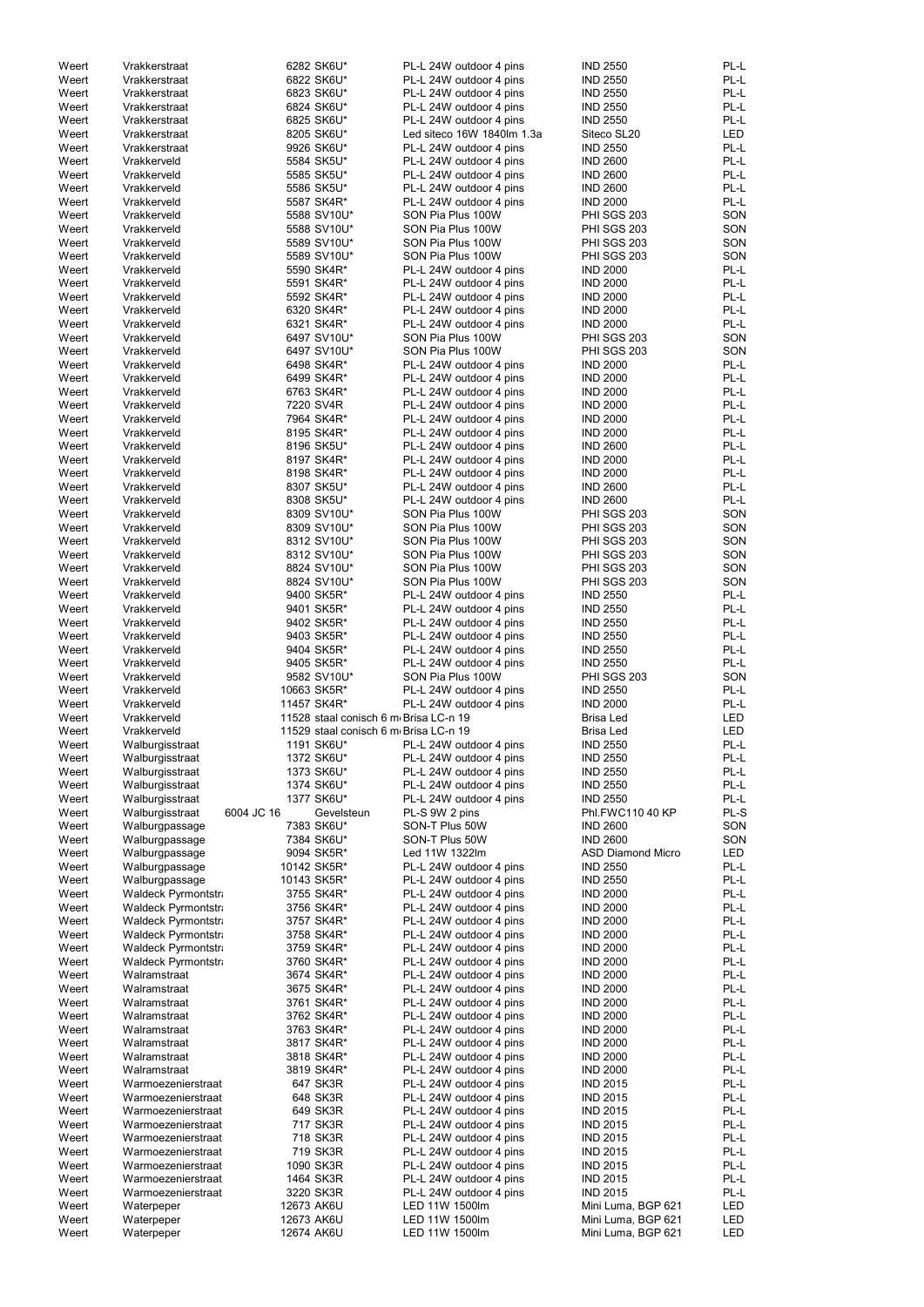|       |                   |            |              | LED 11W 1500lm          |                                 |            |
|-------|-------------------|------------|--------------|-------------------------|---------------------------------|------------|
| Weert | Waterpeper        | 12674 AK6U |              |                         | Mini Luma, BGP 621              | <b>LED</b> |
| Weert | Waterpeper        | 12677 AK6U |              | LED 11W 1500lm          | Mini Luma, BGP 621              | <b>LED</b> |
| Weert | Waterpeper        | 12678 AK6U |              | LED 11W 1500lm          | Mini Luma, BGP 621              | <b>LED</b> |
| Weert | Watersnip         |            | 6695 SK4R*   | PL-L 24W outdoor 4 pins | <b>IND 2000</b>                 | PL-L       |
| Weert | Watersnip         |            | 6696 SK4R*   | PL-L 24W outdoor 4 pins | <b>IND 2000</b>                 | PL-L       |
| Weert | Watersnip         |            | 6697 SK4R*   | PL-L 24W outdoor 4 pins | <b>IND 2000</b>                 | PL-L       |
| Weert | Watersnip         |            | 6809 SK4R*   | PL-L 24W outdoor 4 pins | <b>IND 2000</b>                 | PL-L       |
| Weert |                   |            |              | LED 19W 2400lm          |                                 |            |
|       | Weegbree          | 12640 AK4R |              |                         | Alura 16 led NW optiek 510. LED |            |
| Weert | Weegbree          | 12641 AK4R |              | LED 19W 2400lm          | Alura 16 led NW optiek 510. LED |            |
| Weert | Weegbree          | 12642 AK4R |              | LED 19W 2400lm          | Alura 16 led NW optiek 510. LED |            |
| Weert | Weerterbeekweg    |            | 341 SK4R*    | PL-L 24W outdoor 4 pins | <b>IND 2000</b>                 | PL-L       |
| Weert | Weerterbeekweg    |            | 342 SK4R*    | PL-L 24W outdoor 4 pins | <b>IND 2000</b>                 | PL-L       |
| Weert | Weerterbeekweg    |            | 6382 SK6U*   | PL-L 80W outdoor 4 pins | <b>IND 2571</b>                 | PL-L       |
|       |                   |            |              |                         |                                 |            |
| Weert | Weerterbeekweg    |            | 10461 SK6U*  | PL-L 80W outdoor 4 pins | <b>IND 2571</b>                 | PL-L       |
| Weert | Weerterbeekweg    |            | 10462 SK6U*  | PL-L 80W outdoor 4 pins | <b>IND 2571</b>                 | PL-L       |
| Weert | Weerterbeekweg    |            | 10463 SK6U*  | PL-L 80W outdoor 4 pins | <b>IND 2571</b>                 | PL-L       |
| Weert | Weerterbeekweg    |            | 10464 SK6U*  | PL-L 80W outdoor 4 pins | <b>IND 2571</b>                 | PL-L       |
| Weert | Weerterbeekweg    |            | 10465 SK6U*  | PL-L 80W outdoor 4 pins | <b>IND 2571</b>                 | PL-L       |
| Weert | Weerterbeekweg    |            | 10466 SK6U*  | PL-L 80W outdoor 4 pins | <b>IND 2571</b>                 | PL-L       |
|       |                   |            |              |                         |                                 |            |
| Weert | Weerterbeekweg    |            | 10628 SK3,5R | PL-L 18W outdoor 4 pins | <b>IND 2400</b>                 | PL-L       |
| Weert | Weerterbeekweg    | 6001 VH 1  | Gevelsteun   | PL-S 9W 2 pins          | Phl.FWC110 40 KP                | PL-S       |
| Weert | Weerterveldstraat |            | 336 SK4R*    | PL-L 24W outdoor 4 pins | <b>IND 2000</b>                 | PL-L       |
| Weert | Weerterveldstraat |            | 337 SK4R*    | PL-L 24W outdoor 4 pins | <b>IND 2000</b>                 | PL-L       |
| Weert | Weerterveldstraat |            | 338 SK4R*    | PL-L 24W outdoor 4 pins | <b>IND 2000</b>                 | PL-L       |
| Weert | Weerterveldstraat |            | 2775 SK3,5R  | PL-L 18W outdoor 4 pins | <b>IND 2400</b>                 | PL-L       |
|       |                   |            |              |                         |                                 |            |
| Weert | Weerterveldstraat |            | 6353 SK4R*   | PL-L 24W outdoor 4 pins | <b>IND 2000</b>                 | PL-L       |
| Weert | Weerterveldstraat |            | 6357 SK4R*   | PL-L 24W outdoor 4 pins | <b>IND 2000</b>                 | PL-L       |
| Weert | Weerterveldstraat |            | 6358 SK4R*   | PL-L 24W outdoor 4 pins | <b>IND 2000</b>                 | PL-L       |
| Weert | Weerterveldstraat |            | 9976 SK4R*   | PL-L 18W outdoor 4 pins | <b>IND 2400</b>                 | PL-L       |
| Weert | Weerterveldstraat | 009976a    | SK4R*        | PL-L 18W outdoor 4 pins | <b>IND 2400</b>                 | PL-L       |
|       |                   |            |              |                         |                                 |            |
| Weert | Weerterveldstraat | 009976b    | SK4R*        | PL-L 18W outdoor 4 pins | <b>IND 2400</b>                 | PL-L       |
| Weert | Weerterveldstraat | 009976c    | SK4R*        | PL-L 18W outdoor 4 pins | <b>IND 2400</b>                 | PL-L       |
| Weert | Weerterveldstraat | 6001 VE 25 | Gevelsteun   | PL-S 9W 2 pins          | Phl.FWC110 40 KP                | PL-S       |
| Weert | Weijerbeemd       |            | 7908 SK4R*   | PL-L 24W outdoor 4 pins | <b>IND 2000</b>                 | PL-L       |
| Weert | Weijerbeemd       |            | 7909 SK4R*   | PL-L 24W outdoor 4 pins | <b>IND 2000</b>                 | PL-L       |
| Weert | Weijerbeemd       |            | 7910 SK4R*   | PL-L 24W outdoor 4 pins | <b>IND 2000</b>                 | PL-L       |
|       |                   |            |              |                         |                                 |            |
| Weert | Weijerbeemd       |            | 7911 SK4R*   | PL-L 24W outdoor 4 pins | <b>IND 2000</b>                 | PL-L       |
| Weert | Werkmeestershof   |            | 4465 SK4R*   | PL-L 24W outdoor 4 pins | <b>IND 2000</b>                 | PL-L       |
| Weert | Werkmeestershof   |            | 4466 SK4R*   | PL-L 24W outdoor 4 pins | <b>IND 2000</b>                 | PL-L       |
| Weert | Werkmeestershof   |            | 4467 SK4R*   | PL-L 24W outdoor 4 pins | <b>IND 2000</b>                 | PL-L       |
| Weert | Werkmeestershof   |            | 4637 SK4R*   | PL-L 24W outdoor 4 pins | <b>IND 2000</b>                 | PL-L       |
|       |                   |            |              |                         |                                 | PL-L       |
| Weert | Werkmeestershof   |            | 4638 SK4R*   | PL-L 24W outdoor 4 pins | <b>IND 2000</b>                 |            |
| Weert | Werkmeestershof   |            | 4639 SK4R*   | PL-L 24W outdoor 4 pins | <b>IND 2000</b>                 | PL-L       |
| Weert | Werkmeestershof   |            | 4640 SK4R*   | PL-L 24W outdoor 4 pins | <b>IND 2000</b>                 | PL-L       |
| Weert | Werkmeestershof   |            | 4641 SK4R*   | PL-L 24W outdoor 4 pins | <b>IND 2000</b>                 | PL-L       |
| Weert | Werkmeestershof   |            | 4642 SK4R*   | PL-L 24W outdoor 4 pins | <b>IND 2000</b>                 | PL-L       |
| Weert | Werkmeestershof   |            | 5063 SK3R    | PL-L 24W outdoor 4 pins | <b>IND 2015</b>                 | PL-L       |
|       |                   |            | 5065 SK3R    |                         | <b>IND 2015</b>                 | PL-L       |
| Weert | Werkmeestershof   |            |              | PL-L 24W outdoor 4 pins |                                 |            |
| Weert | Wertastraat       |            | 955 SK4R*    | <b>TL-D 18W</b>         | <b>IND 2050</b>                 | TL-D       |
| Weert | Wertastraat       |            | 1236 SK4R*   | <b>TL-D 18W</b>         | <b>IND 2050</b>                 | TL-D       |
| Weert | Wertastraat       |            | 4309 SK6U*   | PL-L 36W outdoor 4 pins | <b>IND 2551</b>                 | PL-L       |
| Weert | Wertastraat       |            | 4662 SK4R*   | PL-L 18W outdoor 4 pins | <b>IND 2050</b>                 | PL-L       |
| Weert | Wertastraat       |            | 4983 SK6U*   | PL-L 36W outdoor 4 pins | <b>IND 2551</b>                 | PL-L       |
| Weert | Wertastraat       |            | 4985 SK6U*   | PL-L 36W outdoor 4 pins | <b>IND 2551</b>                 | PL-L       |
|       |                   |            |              |                         |                                 |            |
| Weert | Wertastraat       |            | 4986 SK6U*   | PL-L 36W outdoor 4 pins | <b>IND 2551</b>                 | PL-L       |
| Weert | Wertastraat       |            | 4987 SK6U*   | PL-L 36W outdoor 4 pins | <b>IND 2551</b>                 | PL-L       |
| Weert | Wertastraat       |            | 4988 SK6U*   | PL-L 36W outdoor 4 pins | <b>IND 2551</b>                 | PL-L       |
| Weert | Wessemstraat      |            | 990 SK6U*    | PL-L 24W outdoor 4 pins | <b>IND 2550</b>                 | PL-L       |
| Weert | Wessemstraat      |            | 1230 SK6U*   | PL-L 24W outdoor 4 pins | <b>IND 2550</b>                 | PL-L       |
| Weert | Wessemstraat      |            | 1231 SK6U*   | PL-L 24W outdoor 4 pins | <b>IND 2550</b>                 | PL-L       |
| Weert | Wessemstraat      |            | 1232 SK6U*   |                         | <b>IND 2550</b>                 | PL-L       |
|       |                   |            |              | PL-L 24W outdoor 4 pins |                                 |            |
| Weert | Wessemstraat      |            | 1233 SK6U*   | PL-L 24W outdoor 4 pins | <b>IND 2550</b>                 | PL-L       |
| Weert | Wessemstraat      |            | 4311 SK6U*   | PL-L 24W outdoor 4 pins | <b>IND 2550</b>                 | PL-L       |
| Weert | Wessemstraat      |            | 5286 SK4R*   | PL-L 24W outdoor 4 pins | <b>IND 2000</b>                 | PL-L       |
| Weert | Wessemstraat      |            | 5287 SK4R*   | PL-L 24W outdoor 4 pins | <b>IND 2000</b>                 | PL-L       |
| Weert | Wessemstraat      |            | 5288 SK4R*   | PL-L 24W outdoor 4 pins | <b>IND 2000</b>                 | PL-L       |
|       |                   |            |              |                         |                                 |            |
| Weert | Wetering          |            | 7421 AK9U    | PL-L 55W outdoor 4 pins | <b>IND 2570</b>                 | PL-L       |
| Weert | Wetering          |            | 9174 SV8U*   | PL-L 55W outdoor 4 pins | <b>IND 2570</b>                 | PL-L       |
| Weert | Wetering          |            | 9175 SV8U*   | PL-L 55W outdoor 4 pins | <b>IND 2570</b>                 | PL-L       |
| Weert | Wetering          |            | 9176 SV8U*   | PL-L 55W outdoor 4 pins | <b>IND 2570</b>                 | PL-L       |
| Weert | Wetering          |            | 9177 SV8U*   | PL-L 55W outdoor 4 pins | <b>IND 2570</b>                 | PL-L       |
| Weert | Wetering          |            | 9178 SV8U*   | PL-L 55W outdoor 4 pins | <b>IND 2570</b>                 | PL-L       |
|       |                   |            |              |                         |                                 |            |
| Weert | Wetering          |            | 9179 SV8U*   | PL-L 55W outdoor 4 pins | <b>IND 2570</b>                 | PL-L       |
| Weert | Wetering          |            | 9180 SV8U*   | PL-L 55W outdoor 4 pins | <b>IND 2570</b>                 | PL-L       |
| Weert | Wetering          |            | 9181 SV8U*   | PL-L 55W outdoor 4 pins | <b>IND 2570</b>                 | PL-L       |
| Weert | Wetering          |            | 9182 SV8U*   | PL-L 55W outdoor 4 pins | <b>IND 2570</b>                 | PL-L       |
| Weert | Wetering          |            | 9183 SV8U*   | PL-L 55W outdoor 4 pins | <b>IND 2570</b>                 | PL-L       |
| Weert | Wetering          |            | 9184 SV8U*   | PL-L 55W outdoor 4 pins | <b>IND 2570</b>                 | PL-L       |
|       |                   |            |              |                         |                                 |            |
| Weert | Wetering          |            | 9185 SV8U*   | PL-L 55W outdoor 4 pins | <b>IND 2570</b>                 | PL-L       |
| Weert | Wetering          |            | 9186 SV8U*   | PL-L 55W outdoor 4 pins | <b>IND 2570</b>                 | PL-L       |
| Weert | Wetering          |            | 9187 SV8U*   | PL-L 55W outdoor 4 pins | <b>IND 2570</b>                 | PL-L       |
| Weert | Wetering          |            | 9188 SV8U*   | PL-L 55W outdoor 4 pins | <b>IND 2570</b>                 | PL-L       |
| Weert | Wetering          |            | 9189 SV8U*   | PL-L 55W outdoor 4 pins | <b>IND 2570</b>                 | PL-L       |
| Weert | Wetering          |            | 9190 SV8U*   | PL-L 55W outdoor 4 pins | <b>IND 2570</b>                 | PL-L       |
|       |                   |            |              | PL-L 55W outdoor 4 pins |                                 |            |
| Weert | Wetering          |            | 9191 SV8U*   |                         | <b>IND 2570</b>                 | PL-L       |
| Weert | Wetering          |            | 9192 SV8U*   | PL-L 55W outdoor 4 pins | <b>IND 2570</b>                 | PL-L       |
| Weert | Wetering          |            | 9193 SV8U*   | PL-L 55W outdoor 4 pins | <b>IND 2570</b>                 | PL-L       |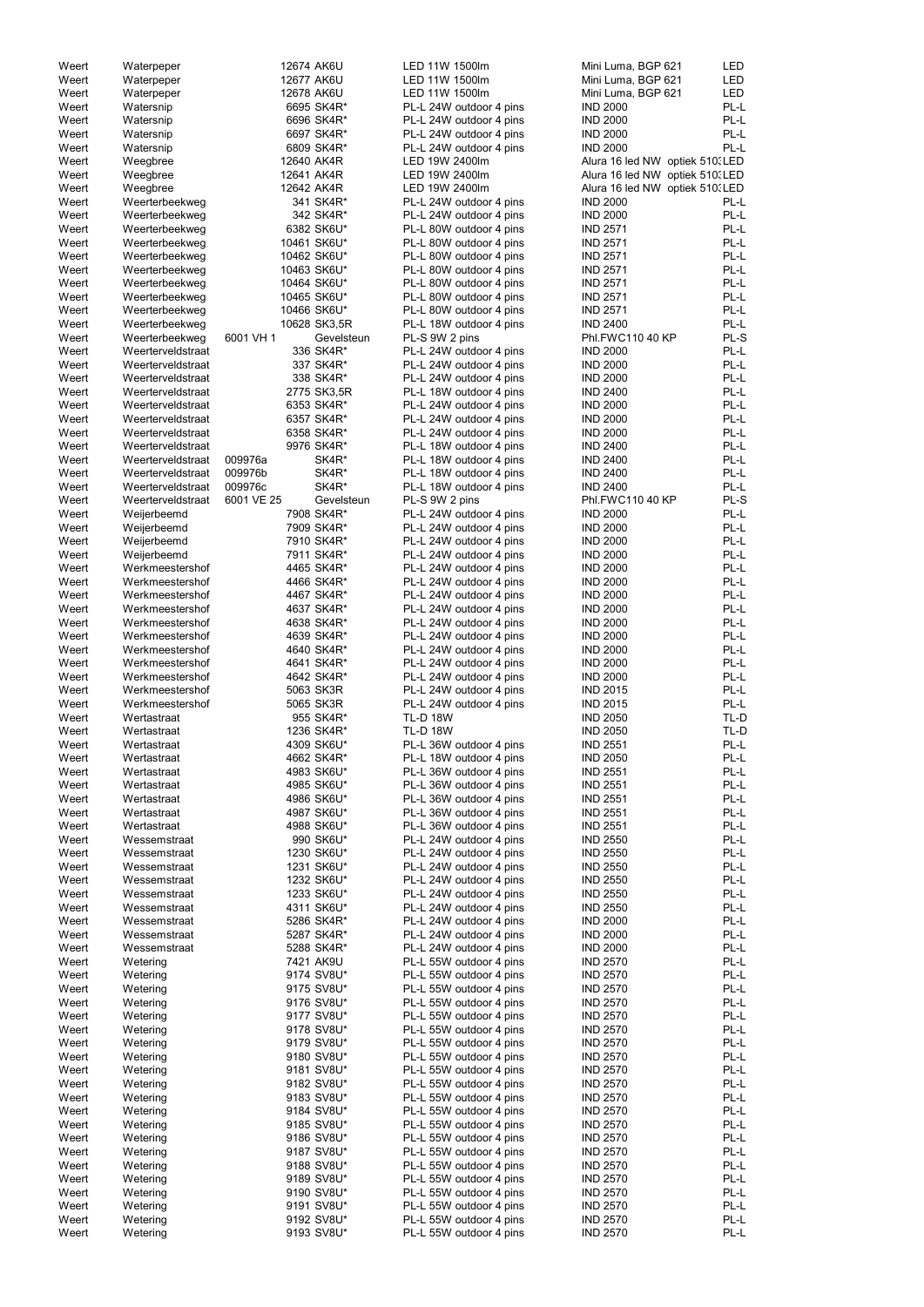| Weert | Wetering            | 9194 SV8U*  | PL-L 55W outdoor 4 pins    | <b>IND 2570</b>       | PL-L       |
|-------|---------------------|-------------|----------------------------|-----------------------|------------|
| Weert | Weverstraat         | 4078 SK4R*  | PL-L 24W outdoor 4 pins    | <b>IND 2000</b>       | PL-L       |
| Weert | Weverstraat         | 4079 SK4R*  | PL-L 24W outdoor 4 pins    | <b>IND 2000</b>       | PL-L       |
| Weert | Weverstraat         | 4080 SK4R*  | PL-L 24W outdoor 4 pins    | <b>IND 2000</b>       | PL-L       |
|       |                     |             |                            |                       |            |
| Weert | Weverstraat         | 4081 SK4R*  | PL-L 24W outdoor 4 pins    | <b>IND 2000</b>       | PL-L       |
| Weert | Weverstraat         | 4082 SK4R*  | PL-L 24W outdoor 4 pins    | <b>IND 2000</b>       | PL-L       |
| Weert | Weystraat           | 7617 SK6U*  | Led siteco 16W 1840lm 1.3a | Siteco SL20           | LED        |
| Weert | Weystraat           | 7618 SK6U*  | Led siteco 16W 1840lm 1.3a | Siteco SL20           | LED        |
| Weert |                     | 7619 SK6U*  | Led siteco 16W 1840lm 1.3a | Siteco SL20           | LED        |
|       | Weystraat           |             |                            |                       |            |
| Weert | Weystraat           | 7620 SK6U*  | Led siteco 16W 1840lm 1.3a | Siteco SL20           | <b>LED</b> |
| Weert | Weystraat           | 7621 SK6U*  | Led siteco 16W 1840lm 1.3a | Siteco SL20           | LED        |
| Weert | Weystraat           | 7978 SK6U*  | Led siteco 16W 1840lm 1.3a | Siteco SL20           | <b>LED</b> |
| Weert | Weystraat           | 7979 SK6U*  | Led siteco 16W 1840lm 1.3a | Siteco SL20           | LED        |
|       |                     |             |                            |                       |            |
| Weert | Weystraat           | 7980 SK6U*  | Led siteco 16W 1840lm 1.3a | Siteco SL20           | <b>LED</b> |
| Weert | Weystraat           | 8270 SK6U*  | Led siteco 16W 1840lm 1.3a | Siteco SL20           | <b>LED</b> |
| Weert | Weystraat           | 8271 SK6U*  | Led siteco 16W 1840lm 1.3a | Siteco SL20           | <b>LED</b> |
| Weert | Wiekendreef         | 3937 AK8U   | SON-T Plus 70W             | <b>IND 2600</b>       | SON        |
|       | Wiekendreef         |             |                            |                       |            |
| Weert |                     | 7797 AK8U   | SON-T Plus 70W             | <b>IND 2600</b>       | SON        |
| Weert | Wiekendreef         | 7798 AK8U   | SON-T Plus 70W             | <b>IND 2600</b>       | SON        |
| Weert | Wiekendreef         | 7799 AK8U   | SON-T Plus 70W             | <b>IND 2600</b>       | SON        |
| Weert | Wiekendreef         | 7800 AK8U   | SON-T Plus 70W             | <b>IND 2600</b>       | SON        |
| Weert | Wiekendreef         | 7801 AK8U   | SON-T Plus 70W             | <b>IND 2600</b>       | SON        |
|       |                     |             |                            |                       |            |
| Weert | Wiekendreef         | 7802 AK8U   | SON-T Plus 70W             | <b>IND 2600</b>       | SON        |
| Weert | Wiekendreef         | 7944 AK8U   | SON-T Plus 70W             | <b>IND 2600</b>       | SON        |
| Weert | Wiekendreef         | 7945 AK8U   | SON-T Plus 70W             | <b>IND 2600</b>       | SON        |
| Weert | Wiekendreef         | 7946 AK8U   | SON-T Plus 70W             | <b>IND 2600</b>       | SON        |
|       |                     |             |                            |                       |            |
| Weert | Wiekendreef         | 7946 AK8U   | PL-L 24W outdoor 4 pins    | Onbekend (uitzoeken)  | PL-L       |
| Weert | Wiekendreef         | 8569 AK8U   | SON-T Plus 70W             | <b>IND 2600</b>       | SON        |
| Weert | Wiekendreef         | 8570 AK8U   | SON-T Plus 70W             | <b>IND 2600</b>       | SON        |
| Weert | Wiekendreef         | 8585 AK8U   | SON-T Plus 70W             | <b>IND 2600</b>       | SON        |
| Weert | Wiekendreef         | 8586 AK8U   | SON-T Plus 70W             | <b>IND 2600</b>       | SON        |
|       |                     |             |                            |                       |            |
| Weert | Wiekendreef         | 8587 AK8U   | SON-T Plus 70W             | <b>IND 2600</b>       | SON        |
| Weert | Wiekendreef         | 8588 AK8U   | SON-T Plus 70W             | <b>IND 2600</b>       | SON        |
| Weert | Wiekendreef         | 8589 AK8U   | SON-T Plus 70W             | <b>IND 2600</b>       | SON        |
| Weert | Wiekendreef         | 8590 AK8U   | SON-T Plus 70W             | <b>IND 2600</b>       | SON        |
|       |                     |             |                            |                       |            |
| Weert | Wiekendreef         | 8591 AK8U   | SON-T Plus 70W             | <b>IND 2600</b>       | SON        |
| Weert | Wiekendreef         | 8592 SK4R*  | PL-L 24W outdoor 4 pins    | <b>IND 2000</b>       | PL-L       |
| Weert | Wiekendreef         | 8593 SK4R*  | PL-L 24W outdoor 4 pins    | <b>IND 2000</b>       | PL-L       |
| Weert | Wiekendreef         | 8594 SK4R*  | PL-L 24W outdoor 4 pins    | <b>IND 2000</b>       | PL-L       |
|       | Wiekendreef         |             |                            |                       | PL-L       |
| Weert |                     | 8595 SK4R*  | PL-L 24W outdoor 4 pins    | <b>IND 2000</b>       |            |
| Weert | Wiekendreef         | 8596 SK4R*  | PL-L 24W outdoor 4 pins    | <b>IND 2000</b>       | PL-L       |
| Weert | Wiekendreef         | 8597 SK4R*  | PL-L 24W outdoor 4 pins    | <b>IND 2000</b>       | PL-L       |
| Weert | Wiekendreef         | 8598 SK4R*  | PL-L 24W outdoor 4 pins    | <b>IND 2000</b>       | PL-L       |
| Weert | Wiekendreef         | 8599 SK4R*  | PL-L 24W outdoor 4 pins    | <b>IND 2000</b>       | PL-L       |
|       |                     |             |                            |                       |            |
| Weert | Wiekendreef         | 8600 SK4R*  | PL-L 24W outdoor 4 pins    | <b>IND 2000</b>       | PL-L       |
| Weert | Wiekendreef         | 8601 SK4R*  | PL-L 24W outdoor 4 pins    | <b>IND 2000</b>       | PL-L       |
| Weert | Wiekendreef         | 8602 SK4R*  | PL-L 24W outdoor 4 pins    | <b>IND 2000</b>       | PL-L       |
| Weert | Wiekendreef         | 8603 SK4R*  | PL-L 24W outdoor 4 pins    | <b>IND 2000</b>       | PL-L       |
|       |                     |             |                            |                       |            |
| Weert | Wiekendreef         | 8648 AK8U   | SON-T Plus 70W             | <b>IND 2600</b>       | SON        |
| Weert | Wiekendreef         | 8649 AK8U   | SON-T Plus 70W             | <b>IND 2600</b>       | SON        |
| Weert | Wiekendreef         | 8650 AK8U   | SON-T Plus 70W             | <b>IND 2600</b>       | SON        |
| Weert | Wiekendreef         | 8651 AK8U   | SON-T Plus 70W             | <b>IND 2600</b>       | SON        |
|       | Wiekendreef         |             | SON Pia Plus 100W          | <b>PHI SGS 203</b>    | SON        |
| Weert |                     | 8652 AK10U  |                            |                       |            |
| Weert | Wiekendreef         | 9583 SK4R*  | PL-L 24W outdoor 4 pins    | <b>IND 2000</b>       | PL-L       |
| Weert | Wiekendreef         | 10064 VIP   | <b>TL-D 58W</b>            | Reclame bord verlicht | TL-D       |
| Weert | Wiekendreef         | 10064 VIP   | <b>TL-D 58W</b>            | Reclame bord verlicht | TL-D       |
| Weert | Wiekendreef         | 10064 VIP   | <b>TL-D 58W</b>            | Reclame bord verlicht | TL-D       |
|       |                     |             |                            |                       |            |
| Weert | Wiekendreef         | 10137 SK4R* | PL-L 24W outdoor 4 pins    | <b>IND 2000</b>       | PL-L       |
| Weert | Wiekendreef         | 10138 SK4R* | PL-L 24W outdoor 4 pins    | <b>IND 2000</b>       | PL-L       |
| Weert | Wiekendreef         | 10139 SK4R* | PL-L 24W outdoor 4 pins    | <b>IND 2000</b>       | PL-L       |
| Weert | Wijffelterbroekdijk | 1212 SK6U*  | Led White moonlight 21W    | <b>INN Nicole</b>     | LED        |
| Weert | Wijffelterbroekdijk | 2921 SK6U*  | Led White moonlight 21W    | <b>INN Nicole</b>     | <b>LED</b> |
| Weert | Wijffelterbroekdijk | 6110 SK6U*  | Led White moonlight 21W    | <b>INN Nicole</b>     | <b>LED</b> |
|       |                     |             |                            |                       |            |
| Weert | Wijffelterbroekdijk | 6111 SK6U*  | Led White moonlight 21W    | <b>INN Nicole</b>     | <b>LED</b> |
| Weert | Wijffelterbroekdijk | 6112 SK6U*  | Led White moonlight 21W    | <b>INN Nicole</b>     | <b>LED</b> |
| Weert | Wildingsteeg        | 11125 SK5R* | Stela Square 10LED         | Stela Square          | <b>LED</b> |
| Weert | Wildingsteeg        | 11126 SK5R* | Stela Square 10LED         | Stela Square          | LED        |
| Weert | Wildingsteeg        | 11127 SK5R* | Stela Square 10LED         | Stela Square          | <b>LED</b> |
|       |                     |             |                            |                       |            |
| Weert | Wildingsteeg        | 11128 SK5R* | Stela Square 10LED         | Stela Square          | <b>LED</b> |
| Weert | Wildingsteeg        | 11129 SK5R* | Stela Square 10LED         | Stela Square          | LED        |
| Weert | Wildingsteeg        | 11130 SK5R* | Stela Square 10LED         | Stela Square          | <b>LED</b> |
| Weert | Wildingsteeg        | 11131 SK5R* | Stela Square 10LED         | Stela Square          | <b>LED</b> |
|       |                     |             |                            |                       |            |
| Weert | Wildingsteeg        | 11132 SK5R* | Stela Square 10LED         | Stela Square          | <b>LED</b> |
| Weert | Wildingsteeg        | 11133 SK5R* | Stela Square 10LED         | Stela Square          | LED        |
| Weert | Wildingsteeg        | 11134 SK5R* | Stela Square 10LED         | Stela Square          | LED        |
| Weert | Wildingweg          | 11435 SK5R* | Stela Square 10LED         | Stela Square          | LED        |
| Weert | Wildingweg          | 11436 SK5R* | Stela Square 10LED         | Stela Square          | LED        |
|       |                     |             |                            |                       |            |
| Weert | Wildingweg          | 11437 SK5R* | Stela Square 10LED         | Stela Square          | LED        |
| Weert | Wildingweg          | 11438 SK6U* | PL-T 32W 4 pins            | Evolo 2 AG 2018       | PL-T       |
| Weert | Wildingweg          | 11439 SK6U* | PL-T 32W 4 pins            | Evolo 2 AG 2018       | PL-T       |
| Weert |                     | 11440 SK5R* | Stela Square 10LED         | Stela Square          | LED        |
|       | Wildingweg          |             |                            |                       |            |
| Weert | Wildingweg          | 11441 SK5R* | Stela Square 10LED         | Stela Square          | LED        |
| Weert | Wildingweg          | 11442 SK5R* | Stela Square 10LED         | Stela Square          | LED        |
| Weert | Wildingweg          | 11443 SK5R* | Stela Square 10LED         | Stela Square          | LED        |
| Weert | Wilgenroos          | 6461 SK4R*  | PL-L 24W outdoor 4 pins    | <b>IND 2000</b>       | PL-L       |
|       |                     |             |                            |                       |            |
| Weert | Wilgenroos          | 6462 SK4R*  | PL-L 24W outdoor 4 pins    | <b>IND 2000</b>       | PL-L       |
| Weert | Wilgenroos          | 6463 SK4R*  | PL-L 24W outdoor 4 pins    | <b>IND 2000</b>       | PL-L       |
|       |                     |             |                            |                       |            |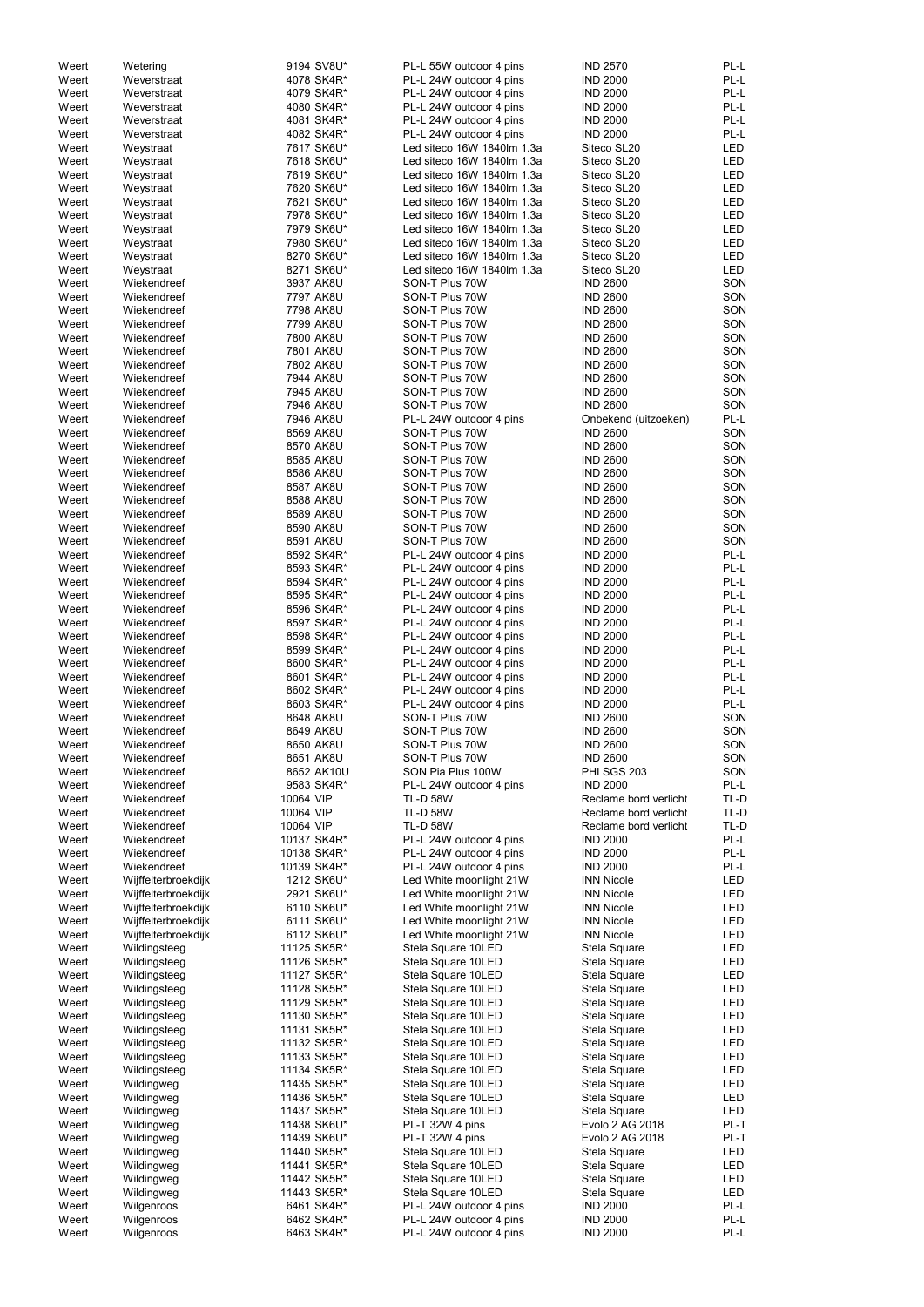| Weert | Wilhelmina Druckerh        |           | 11433 SK6U*                          | PL-T 32W 4 pins                            | Evolo 2 AG 2018            | PL-T       |
|-------|----------------------------|-----------|--------------------------------------|--------------------------------------------|----------------------------|------------|
| Weert | <b>Wilhelmina Druckerr</b> |           | 11434 SK6U*                          | PL-T 32W 4 pins                            | Evolo 2 AG 2018            | PL-T       |
|       |                            |           |                                      |                                            |                            |            |
| Weert | Wilhelmina Smitstra        |           | 11146 SK6U*                          | PL-T 32W 4 pins                            | Evolo 2 AG 2018            | PL-T       |
| Weert | Wilhelmina Smitstraa       |           | 11147 SK6U*                          | PL-T 32W 4 pins                            | Evolo 2 AG 2018            | PL-T       |
| Weert | Wilhelmina Smitstra        |           | 11148 SK6U*                          | PL-T 32W 4 pins                            | Evolo 2 AG 2018            | PL-T       |
| Weert | Wilhelmina Smitstra        |           | 11149 SK6U*                          | PL-T 32W 4 pins                            | Evolo 2 AG 2018            | PL-T       |
| Weert | Wilhelmina Smitstraa       |           | 11150 SK6U*                          | PL-T 32W 4 pins                            | Evolo 2 AG 2018            | PL-T       |
| Weert | Wilhelmina Smitstraa       |           | 11151 SK6U*                          | PL-T 32W 4 pins                            | Evolo 2 AG 2018            | PL-T       |
| Weert | Wilhelmina Smitstraa       |           | 11152 SK6U*                          | PL-T 32W 4 pins                            | Evolo 2 AG 2018            | PL-T       |
| Weert | Wilhelmina Smitstraa       |           | 11153 SK6U*                          | PL-T 32W 4 pins                            | Evolo 2 AG 2018            | PL-T       |
| Weert | Wilhelmina Smitstraa       |           | 11154 SK6U*                          | PL-T 32W 4 pins                            | Evolo 2 AG 2018            | PL-T       |
| Weert | Wilhelmina Smitstraa       |           | 11155 SK6U*                          | PL-T 32W 4 pins                            | Evolo 2 AG 2018            | PL-T       |
|       |                            |           |                                      |                                            |                            |            |
| Weert | Wilhelmina Smitstra        |           | 11156 SK6U*                          | PL-T 32W 4 pins                            | Evolo 2 AG 2018            | PL-T       |
| Weert | Wilhelmina Smitstraa       |           | 11157 SK6U*                          | PL-T 32W 4 pins                            | Evolo 2 AG 2018            | PL-T       |
| Weert | Wilhelminaplein            |           |                                      | 12243 DAE Farola BAMI Tronic led 10 1600lm | <b>DAE Tronic</b>          | <b>LED</b> |
| Weert | Wilhelminaplein            |           |                                      | 12244 DAE Farola BAMI Tronic led 10 1600lm | <b>DAE Tronic</b>          | <b>LED</b> |
| Weert | Wilhelminaplein            |           |                                      | 12245 DAE Farola BAMI Tronic led 10 1600lm | <b>DAE Tronic</b>          | LED        |
| Weert | Wilhelminaplein            |           |                                      | 12246 DAE Farola BAMI Tronic led 10 1600lm | <b>DAE Tronic</b>          | <b>LED</b> |
| Weert | Wilhelminasingel           |           | 7 AK9U                               | Led Street light ARC 1                     | <b>ARC 2685</b>            | <b>LED</b> |
| Weert | Wilhelminasingel           |           | 8 AK9U                               | Led Street light ARC 1                     | <b>ARC 2685</b>            | LED        |
| Weert | Wilhelminasingel           |           | 9 AK9U                               | Led Street light ARC 1                     | <b>ARC 2685</b>            | <b>LED</b> |
| Weert | Wilhelminasingel           |           | <b>10 AK9U</b>                       | Led Street light ARC 1                     | <b>ARC 2685</b>            | LED        |
|       |                            |           |                                      |                                            |                            |            |
| Weert | Wilhelminasingel           |           | <b>11 AK9U</b>                       | Led Street light ARC 1                     | <b>ARC 2685</b>            | <b>LED</b> |
| Weert | Wilhelminasingel           |           | <b>12 AK9U</b>                       | Led Street light ARC 1                     | <b>ARC 2685</b>            | <b>LED</b> |
| Weert | Wilhelminasingel           |           | <b>13 AK9U</b>                       | Led Street light ARC 1                     | <b>ARC 2685</b>            | <b>LED</b> |
| Weert | Wilhelminasingel           |           | <b>14 AK9U</b>                       | Led Street light ARC 1                     | <b>ARC 2685</b>            | <b>LED</b> |
| Weert | Wilhelminasingel           |           | <b>15 AK9U</b>                       | Led Street light ARC 1                     | <b>ARC 2685</b>            | <b>LED</b> |
| Weert | Wilhelminasingel           |           | <b>16 AK9U</b>                       | Led Street light ARC 1                     | <b>ARC 2685</b>            | <b>LED</b> |
| Weert | Wilhelminasingel           |           | <b>17 AK9U</b>                       | Led Street light ARC 1                     | <b>ARC 2685</b>            | <b>LED</b> |
| Weert | Wilhelminasingel           |           | <b>18 AK9U</b>                       | Led Street light ARC 1                     | <b>ARC 2685</b>            | <b>LED</b> |
| Weert | Wilhelminasingel           |           | <b>19 AK9U</b>                       | Led Street light ARC 1                     | <b>ARC 2685</b>            | LED        |
| Weert |                            |           | <b>20 AK9U</b>                       | Led Street light ARC 1                     | <b>ARC 2685</b>            | <b>LED</b> |
|       | Wilhelminasingel           |           |                                      |                                            |                            |            |
| Weert | Wilhelminasingel           |           | 21 AK9U                              | LED 45W                                    | <b>ARC 2685</b>            | <b>LED</b> |
| Weert | Wilhelminasingel           |           | <b>22 AK9U</b>                       | LED 45W                                    | <b>ARC 2685</b>            | <b>LED</b> |
| Weert | Wilhelminasingel           |           | <b>22 AK9U</b>                       | <b>TL 30W</b>                              | Reclame bord verlicht      | TL         |
| Weert | Wilhelminasingel           |           | 22 AK9U                              | <b>TL 30W</b>                              | Reclame bord verlicht      | TL         |
| Weert | Wilhelminasingel           |           | <b>22 AK9U</b>                       | <b>TL 30W</b>                              | Reclame bord verlicht      | <b>TL</b>  |
| Weert | Wilhelminasingel           |           | 23 AK9U                              | <b>LED 45W</b>                             | <b>ARC 2685</b>            | LED        |
| Weert | Wilhelminasingel           |           | 24 AK9U                              | LED 45W                                    | ARC 2685                   | LED        |
| Weert | Wilhelminasingel           |           | <b>25 AK9U</b>                       | <b>LED 45W</b>                             | ARC 2685                   | LED        |
| Weert |                            |           | 30 AK9U                              | <b>LED 45W</b>                             | <b>ARC 2685</b>            | <b>LED</b> |
|       | Wilhelminasingel           |           |                                      |                                            |                            |            |
| Weert | Wilhelminasingel           |           | 31 AK9U                              | <b>LED 45W</b>                             | <b>ARC 2685</b>            | <b>LED</b> |
| Weert | Wilhelminasingel           |           | 32 AK9U                              | <b>LED 45W</b>                             | <b>ARC 2685</b>            | <b>LED</b> |
| Weert | Wilhelminasingel           |           | 33 AK9U                              | <b>LED 45W</b>                             | <b>ARC 2685</b>            | LED        |
| Weert | Wilhelminasingel           |           | 34 AK9U                              | <b>LED 45W</b>                             | ARC 2685                   | LED        |
| Weert | Wilhelminasingel           |           | 35 AK9U                              | <b>LED 45W</b>                             | ARC 2685                   | <b>LED</b> |
| Weert | Wilhelminasingel           |           | <b>36 AK8U</b>                       | LED 45W                                    | ARC 2685                   | <b>LED</b> |
| Weert | Wilhelminasingel           |           | <b>37 AK8U</b>                       | LED 45W                                    | <b>ARC 2685</b>            | <b>LED</b> |
| Weert | Wilhelminasingel           |           | <b>38 AK8U</b>                       | LED 45W                                    | <b>ARC 2685</b>            | <b>LED</b> |
|       |                            |           |                                      |                                            | <b>ARC 2685</b>            |            |
| Weert | Wilhelminasingel           |           | <b>39 AK8U</b>                       | LED 45W                                    |                            | <b>LED</b> |
| Weert | Wilhelminasingel           |           | <b>39 AK8U</b>                       | <b>TL 30W</b>                              | Reclame bord verlicht      | TL.        |
| Weert | Wilhelminasingel           |           | <b>39 AK8U</b>                       | <b>TL 30W</b>                              | Reclame bord verlicht      | <b>TL</b>  |
| Weert | Wilhelminasingel           |           | <b>39 AK8U</b>                       | <b>TL 30W</b>                              | Reclame bord verlicht      | TL.        |
| Weert | Wilhelminasingel           |           | <b>40 AK8U</b>                       | <b>LED 45W</b>                             | <b>ARC 2685</b>            | LED        |
| Weert | Wilhelminasingel           |           | 42 SV10U*                            | <b>LED 45W</b>                             | ARC 2685                   | LED        |
| Weert | Wilhelminasingel           |           | 44 SV10U*                            | CDM-TT 70W                                 | <b>ARC 2680</b>            | <b>CDM</b> |
| Weert | Wilhelminasingel           |           | <b>45 AK8U</b>                       | <b>LED 45W</b>                             | ARC 2685                   | LED        |
| Weert | Wilhelminasingel           |           | 46 SV8U*                             | LED 45W                                    | ARC 2685                   | <b>LED</b> |
| Weert | Wilhelminasingel           |           | 47 AK8U                              | <b>LED 45W</b>                             | <b>ARC 2685</b>            | LED        |
| Weert |                            |           | <b>48 AK8U</b>                       | LED 45W                                    | <b>ARC 2685</b>            | <b>LED</b> |
|       | Wilhelminasingel           |           |                                      | LED 45W                                    | IND ARC 2680               | LED        |
| Weert | Wilhelminasingel           |           | 49 Pallas 8 Special                  |                                            |                            |            |
| Weert | Wilhelminasingel           |           | 52 SV10U*                            | LED 45W                                    | <b>ARC 2685</b>            | LED        |
| Weert | Wilhelminasingel           |           | 53 SV10U*                            | CDM-TT 70W                                 | <b>ARC 2680</b>            | <b>CDM</b> |
| Weert | Wilhelminasingel           |           | 3208 SK6U*                           | PL-L 24W outdoor 4 pins                    | <b>IND 2550</b>            | PL-L       |
| Weert | Wilhelminasingel           |           | 6567 WND-PLFND ond TL-D 58W          |                                            | Trilux2L                   | TL-D       |
| Weert | Wilhelminasingel           |           | 6567 WND-PLFND ond TL-D 58W          |                                            | Trilux2L                   | TL-D       |
| Weert | Wilhelminasingel           |           | 6567 WND-PLFND ond TL-D 58W          |                                            | Trilux2L                   | TL-D       |
| Weert | Wilhelminasingel           |           | 6567 WND-PLFND ond TL-D 58W          |                                            | Trilux2L                   | TL-D       |
| Weert | Wilhelminasingel           |           | 6567 WND-PLFND ond TL-D 58W          |                                            | AGM PLH 2L                 | TL-D       |
| Weert | Wilhelminasingel           |           | 6567 WND-PLFND ond TL-D 58W          |                                            | AGM PLH 2L                 | TL-D       |
| Weert | Wilhelminasingel           |           | 9981 SV10U*                          | LED 45W                                    | <b>ARC 2685</b>            | LED        |
| Weert | Wilhelminasingel           |           | 9981 SV10U*                          | Led ANWB                                   | AGMI LVV vlag              | LED        |
| Weert | Wilhelminasingel           |           | 9981 SV10U*                          |                                            | AGMI LVV vlag              | LED        |
|       |                            |           |                                      | Led ANWB                                   |                            |            |
| Weert | Wilhelminasingel           |           | 9981 SV10U*                          | Led ANWB                                   | AGMI LVV vlag              | LED        |
| Weert | Wilhelminasingel           |           | 9981 SV10U*                          | Led ANWB                                   | AGMI LVV vlag              | LED        |
| Weert | Wilhelminasingel           |           | 9981 SV10U*                          | Led ANWB                                   | AGMI LVV vlag              | LED        |
| Weert | Wilhelminasingel           | 10071 VIP |                                      | <b>TL-D 58W</b>                            | Reclame bord verlicht      | TL-D       |
| Weert | Wilhelminasingel           | 10071 VIP |                                      | <b>TL-D 58W</b>                            | Reclame bord verlicht      | TL-D       |
| Weert | Wilhelminasingel           | 10071 VIP |                                      | <b>TL-D 58W</b>                            | Reclame bord verlicht      | TL-D       |
| Weert | Wilhelminasingel           |           |                                      | 10075 Tica DEA Samsor SON-T Plus 100W      | <b>DAE Tronic</b>          | SON        |
| Weert | Wilhelminasingel           |           | 10106 Pautomaat                      | PL-L 36W outdoor 4 pins                    | Pautomaat                  | PL-L       |
| Weert | Wilhelminasingel           |           | 11395 Parkeerverwijsbor Led vol/vrij |                                            |                            | LED        |
|       |                            |           |                                      |                                            | parkeerverwijzing vol/vrij |            |
| Weert | Wilhelminasingel           |           | 11565 Parkeerverwijsbor Led vol/vrij |                                            | parkeerverwijzing vol/vrij | <b>LED</b> |
| Weert | Wilhelminasingel           |           | 11567 Parkeerverwijsbor Led vol/vrij |                                            | parkeerverwijzing vol/vrij | LED        |
| Weert | Wilhelminasingel           |           |                                      | 12235 DAE Farola BAMI Tronic led 10 1600lm | <b>DAE Tronic</b>          | LED        |
| Weert | Wilhelminastraat           |           | 302 SK5R*                            | LED 33W 3100lm                             | Friso Kramer               | LED        |
| Weert | Wilhelminastraat           |           | 303 SK5R*                            | LED 33W 3100lm                             | Friso Kramer               | LED        |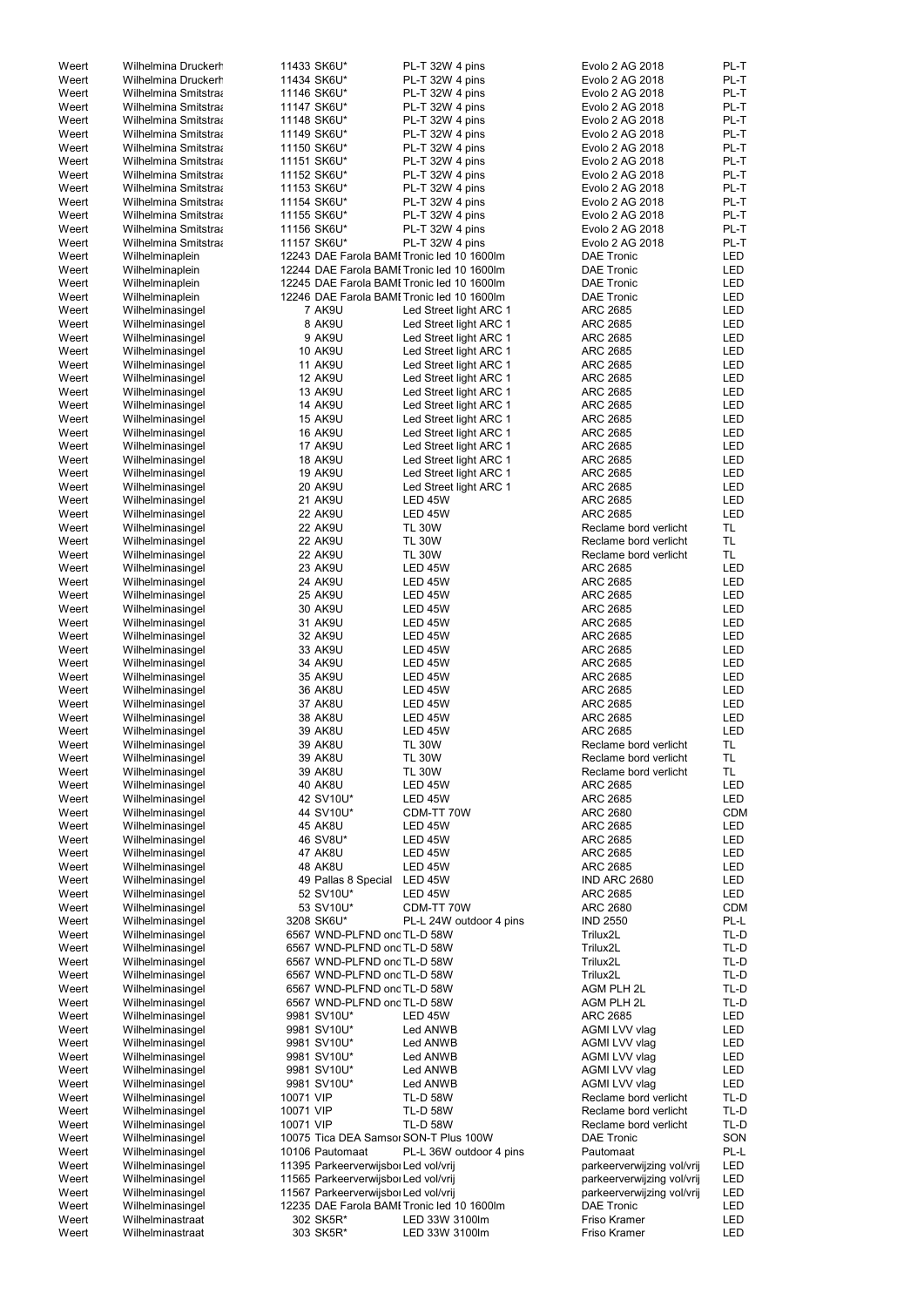| Weert | Wilhelminastraat                | 304 SK5R*       | LED 33W 3100lm           | Friso Kramer            | LED        |
|-------|---------------------------------|-----------------|--------------------------|-------------------------|------------|
| Weert | Wilhelminastraat                | 305 SK6U*       | PS-LHP saled ipv PL-L 24 | <b>IND 2550</b>         | LED        |
| Weert | Wilhelminastraat                | 306 AK6U        | PS-LHP saled ipv PL-L 24 | <b>IND 2550</b>         | LED        |
| Weert | Wilhelminastraat                | 307 AK6U        | PS-LHP saled ipv PL-L 24 | <b>IND 2550</b>         | LED        |
| Weert | Wilhelminastraat                | 308 SK5R*       | LED 22,5W 2400lm         | Friso Kramer            | LED        |
| Weert | Wilhelminastraat                | 2300 SK5R*      | LED 22,5W 2400lm         | Friso Kramer            | LED        |
| Weert | Wilhelminastraat                | 2301 AK6U       | PS-LHP saled ipv PL-L 24 | <b>IND 2550</b>         | LED        |
| Weert | Wilhelminastraat                | 2302 SK5R*      | LED 33W 3100lm           | Friso Kramer            | <b>LED</b> |
| Weert | Wilhelminastraat                | 2303 SK5R*      | LED 33W 3100lm           | Friso Kramer            | <b>LED</b> |
| Weert | Wilhelminastraat                | 2304 SK5R*      | LED 33W 3100lm           | Friso Kramer            | <b>LED</b> |
| Weert | Wilhelminastraat                | 2313 SK5R*      | LED 33W 3100lm           | Friso Kramer            | LED        |
|       | Wilhelminastraat                |                 |                          | <b>IND 2500</b>         | PL-L       |
| Weert |                                 | 4870 SK6U*      | PL-L 18W outdoor 4 pins  |                         |            |
| Weert | Wilhelminastraat                | 6262 SK5R*      | LED 33W 3100lm           | <b>Friso Kramer</b>     | LED        |
| Weert | Wilhelminastraat                | 6263 SK5R*      | LED 33W 3100lm           | Friso Kramer            | LED        |
| Weert | Wilhelminastraat                | 6352 AK6U       | PS-LHP saled ipv PL-L 24 | <b>IND 2550</b>         | LED        |
| Weert | Wilhelminastraat                | 7580 Gevelsteun | LED 16W 2040lm           | <b>ASD Diamond Mini</b> | LED        |
| Weert | 6001 HE 24<br>Wilhelminastraat  | Gevelsteun      | PL-S 5W 2 pins           | Mini Quad               | PL-S       |
| Weert | 6001 HE 24<br>Wilhelminastraat  | Gevelsteun      | PL-S 5W 2 pins           | Mini Quad               | PL-S       |
| Weert | Willem de Rijkestraa            | 1832 SK6U*      | PL-L 24W outdoor 4 pins  | <b>IND 2550</b>         | PL-L       |
| Weert | Willem de Rijkestraa            | 1833 SK6U*      | PL-L 24W outdoor 4 pins  | <b>IND 2550</b>         | PL-L       |
| Weert | Willem de Rijkestraa            | 1834 SK6U*      | PL-L 24W outdoor 4 pins  | <b>IND 2550</b>         | PL-L       |
| Weert | Willem de Rijkestraa            | 1835 SK6U*      | PL-L 24W outdoor 4 pins  | <b>IND 2550</b>         | PL-L       |
| Weert | Willem de Rijkestraa 6006 ZN 14 | Gevelsteun      | PL-S 9W 2 pins           | Phl.FWC110 40 KP        | PL-S       |
| Weert | Willem de Rijkestraa 6006 ZN 8  | Gevelsteun      | PL-S 9W 2 pins           | Phl.FWC110 40 KP        | PL-S       |
| Weert | Willem de Zwijgerstr            | 1553 SK6U*      | PL-L 24W outdoor 4 pins  | <b>IND 2550</b>         | PL-L       |
| Weert | Willem de Zwijgerstr            | 1554 SK6U*      | PL-L 24W outdoor 4 pins  | <b>IND 2550</b>         | PL-L       |
| Weert | Willem de Zwijgerstr            | 1555 SK6U*      | PL-L 24W outdoor 4 pins  | <b>IND 2550</b>         | PL-L       |
| Weert | Willem de Zwijgerstr            | 1556 SK6U*      | PL-L 24W outdoor 4 pins  | <b>IND 2550</b>         | PL-L       |
| Weert | Willem de Zwijgerstr            | 1557 SK6U*      | PL-L 24W outdoor 4 pins  | <b>IND 2550</b>         | PL-L       |
| Weert | Willem de Zwijgerstr            | 1558 SK6U*      | PL-L 24W outdoor 4 pins  | <b>IND 2550</b>         | PL-L       |
| Weert | Willem de Zwijgerstr            | 1559 SK6U*      | PL-L 24W outdoor 4 pins  | <b>IND 2550</b>         | PL-L       |
| Weert | Willem de Zwijgerstr            | 1560 SK6U*      | PL-L 24W outdoor 4 pins  | <b>IND 2550</b>         | PL-L       |
| Weert | Willem de Zwijgerstr            | 1561 SK6U*      | PL-L 24W outdoor 4 pins  | <b>IND 2550</b>         | PL-L       |
| Weert | Willem de Zwijgerstr            | 1771 SK6U*      | PL-L 24W outdoor 4 pins  | <b>IND 2550</b>         | PL-L       |
| Weert | Willem de Zwijgerstr            | 1772 SK6U*      | PL-L 24W outdoor 4 pins  | <b>IND 2550</b>         | PL-L       |
| Weert | Willem de Zwijgerstr            | 2113 SK6U*      | PL-L 24W outdoor 4 pins  | <b>IND 2550</b>         | PL-L       |
| Weert | Willem de Zwijgerstr            | 2114 SK6U*      | PL-L 24W outdoor 4 pins  | <b>IND 2550</b>         | PL-L       |
| Weert | Willem de Zwijgerstr            | 2571 SK4R*      | PL-L 24W outdoor 4 pins  | <b>IND 2000</b>         | PL-L       |
| Weert | Willem de Zwijgerstr            | 2572 SK5R*      | PL-L 24W outdoor 4 pins  | <b>IND 2550</b>         | PL-L       |
| Weert | Willem de Zwijgerstr            | 2573 SK5R*      | PL-L 24W outdoor 4 pins  | <b>IND 2550</b>         | PL-L       |
| Weert | Willem de Zwijgerstr            | 2574 SK5R*      | PL-L 24W outdoor 4 pins  | <b>IND 2550</b>         | PL-L       |
| Weert | Willem de Zwijgerstr            | 3776 SK4R*      | PL-L 24W outdoor 4 pins  | <b>IND 2000</b>         | PL-L       |
| Weert | Willem de Zwijgerstr            | 7349 SK4R*      | PL-L 24W outdoor 4 pins  | <b>IND 2000</b>         | PL-L       |
| Weert | Willem de Zwijgerstr            | 7350 SK4R*      | PL-L 24W outdoor 4 pins  | <b>IND 2000</b>         | PL-L       |
| Weert | Willem de Zwijgerstr 6006 CL 12 | Gevelsteun      | PL-S 9W 2 pins           | Phl.FWC110 40 KP        | PL-S       |
| Weert | Willem de Zwijgerstr 6006 CL 16 | Gevelsteun      | PL-S 9W 2 pins           | Phl.FWC110 40 KP        | PL-S       |
| Weert | Willem de Zwijgerstr 6006 CL 24 | Gevelsteun      | PL-S 9W 2 pins           | <b>Phl.FWC110 40 KP</b> | PL-S       |
| Weert | Willem de Zwijgerstr 6006 CL 53 | Gevelsteun      | PL-S 9W 2 pins           | Phl.FWC110 40 KP        | PL-S       |
| Weert |                                 | Gevelsteun      |                          | Phl.FWC110 40 KP        | PL-S       |
|       | Willem de Zwijgerstr 6006 CL 57 |                 | PL-S 9W 2 pins           |                         | PL-S       |
| Weert | Willem de Zwijgerstr 6006 CL 59 | Gevelsteun      | PL-S 9W 2 pins           | Phl.FWC110 40 KP        | PL-S       |
| Weert | Willem de Zwijgerstr 6006 CL 65 | Gevelsteun      | PL-S 9W 2 pins           | Phl.FWC110 40 KP        |            |
| Weert | Willem de Zwijgerstr 6006 CL 67 | Gevelsteun      | PL-S 9W 2 pins           | Phl.FWC110 40 KP        | PL-S       |
| Weert | Willem de Zwijgerstr 6006 CL 75 | Gevelsteun      | PL-S 9W 2 pins           | Phl.FWC110 40 KP        | PL-S       |
| Weert | Willem de Zwijgerstr 6006 CL 81 | Gevelsteun      | PL-S 9W 2 pins           | Phl.FWC110 40 KP        | PL-S       |
| Weert | Willem I straat                 | 350 SK4R*       | PL-L 24W outdoor 4 pins  | <b>IND 2000</b>         | PL-L       |
| Weert | Willem I straat                 | 351 SK4R*       | PL-L 24W outdoor 4 pins  | <b>IND 2000</b>         | PL-L       |
| Weert | Willem I straat                 | 352 SK4R*       | PL-L 24W outdoor 4 pins  | <b>IND 2000</b>         | PL-L       |
| Weert | Willem I straat                 | 353 SK4R*       | PL-L 24W outdoor 4 pins  | <b>IND 2000</b>         | PL-L       |
| Weert | Willem I straat                 | 355 SK6U*       | <b>TL-D 18W</b>          | <b>IND 2500</b>         | TL-D       |
| Weert | Willem I straat                 | 826 SK4R*       | PL-L 24W outdoor 4 pins  | <b>IND 2000</b>         | PL-L       |
| Weert | Willem I straat                 | 999 SK4R*       | PL-L 24W outdoor 4 pins  | <b>IND 2000</b>         | PL-L       |
| Weert | Willem I straat                 | 1599 SK4R*      | PL-L 24W outdoor 4 pins  | <b>IND 2000</b>         | PL-L       |
| Weert | Willem I straat                 | 2412 SK4R*      | PL-L 24W outdoor 4 pins  | <b>IND 2000</b>         | PL-L       |
| Weert | Willem I straat                 | 6753 SK6U*      | PL-L 18W outdoor 4 pins  | <b>IND 2500</b>         | PL-L       |
| Weert | Willem I straat                 | 6754 SK6U*      | PL-L 18W outdoor 4 pins  | <b>IND 2500</b>         | PL-L       |
| Weert | Willem I straat                 | 6766 SK4R*      | PL-L 24W outdoor 4 pins  | <b>IND 2000</b>         | PL-L       |
| Weert | Willem I straat<br>6001 VT 22   | Gevelsteun      | PL-S 9W 2 pins           | Phl.FWC110 40 KP        | PL-S       |
| Weert | 6001 VT 22 1<br>Willem I straat | Gevelsteun      | PL-S 9W 2 pins           | Phl.FWC110 40 KP        | PL-S       |
| Weert | Willem I straat<br>6001 VT 22 2 | Gevelsteun      | PL-S 9W 2 pins           | Phl.FWC110 40 KP        | PL-S       |
| Weert | Willem van Hornestr             | 142 SK4R*       | PL-L 24W outdoor 4 pins  | <b>IND 2000</b>         | PL-L       |
| Weert | Willem van Hornestr             | 143 SK4R*       | PL-L 24W outdoor 4 pins  | <b>IND 2000</b>         | PL-L       |
| Weert | Willem van Hornestr             | 144 SK4R*       | PL-L 24W outdoor 4 pins  | <b>IND 2000</b>         | PL-L       |
| Weert | Willem van Hornestr             | 1085 SK4R*      | PL-L 24W outdoor 4 pins  | <b>IND 2000</b>         | PL-L       |
| Weert | Willem van Hornestr             | 3795 SK4R*      | PL-L 24W outdoor 4 pins  | <b>IND 2000</b>         | PL-L       |
| Weert | Willem van Hornestr             | 5595 SK4R*      | PL-L 24W outdoor 4 pins  | <b>IND 2000</b>         | PL-L       |
| Weert | Willem van Hornestr             | 5643 SK4R*      | PL-L 24W outdoor 4 pins  | <b>IND 2000</b>         | PL-L       |
| Weert | Willem van Hornestr             | 5644 SK4R*      | PL-L 24W outdoor 4 pins  | <b>IND 2000</b>         | PL-L       |
| Weert | Willemshof                      | 3351 SK5R*      | PL-L 24W outdoor 4 pins  | <b>IND 2600</b>         | PL-L       |
| Weert | Willemshof                      | 3352 SK5R*      | PL-L 24W outdoor 4 pins  | <b>IND 2600</b>         | PL-L       |
| Weert | Willemshof                      | 3353 SK5R*      | PL-L 24W outdoor 4 pins  | <b>IND 2600</b>         | PL-L       |
| Weert |                                 | 3354 SK5R*      | PL-L 24W outdoor 4 pins  | <b>IND 2600</b>         | PL-L       |
|       | Willemshof                      |                 |                          |                         |            |
| Weert | Willemshof                      | 3682 SK5R*      | PL-L 24W outdoor 4 pins  | <b>IND 2600</b>         | PL-L       |
| Weert | Willemshof                      | 3683 SK5R*      | PL-L 24W outdoor 4 pins  | <b>IND 2600</b>         | PL-L       |
| Weert | Willemshof                      | 3684 SK5R*      | PL-L 24W outdoor 4 pins  | <b>IND 2600</b>         | PL-L       |
| Weert | Willemshof                      | 3685 SK5R*      | PL-L 24W outdoor 4 pins  | <b>IND 2600</b>         | PL-L       |
| Weert | Willemshof                      | 3686 SK5R*      | PL-L 24W outdoor 4 pins  | <b>IND 2600</b>         | PL-L       |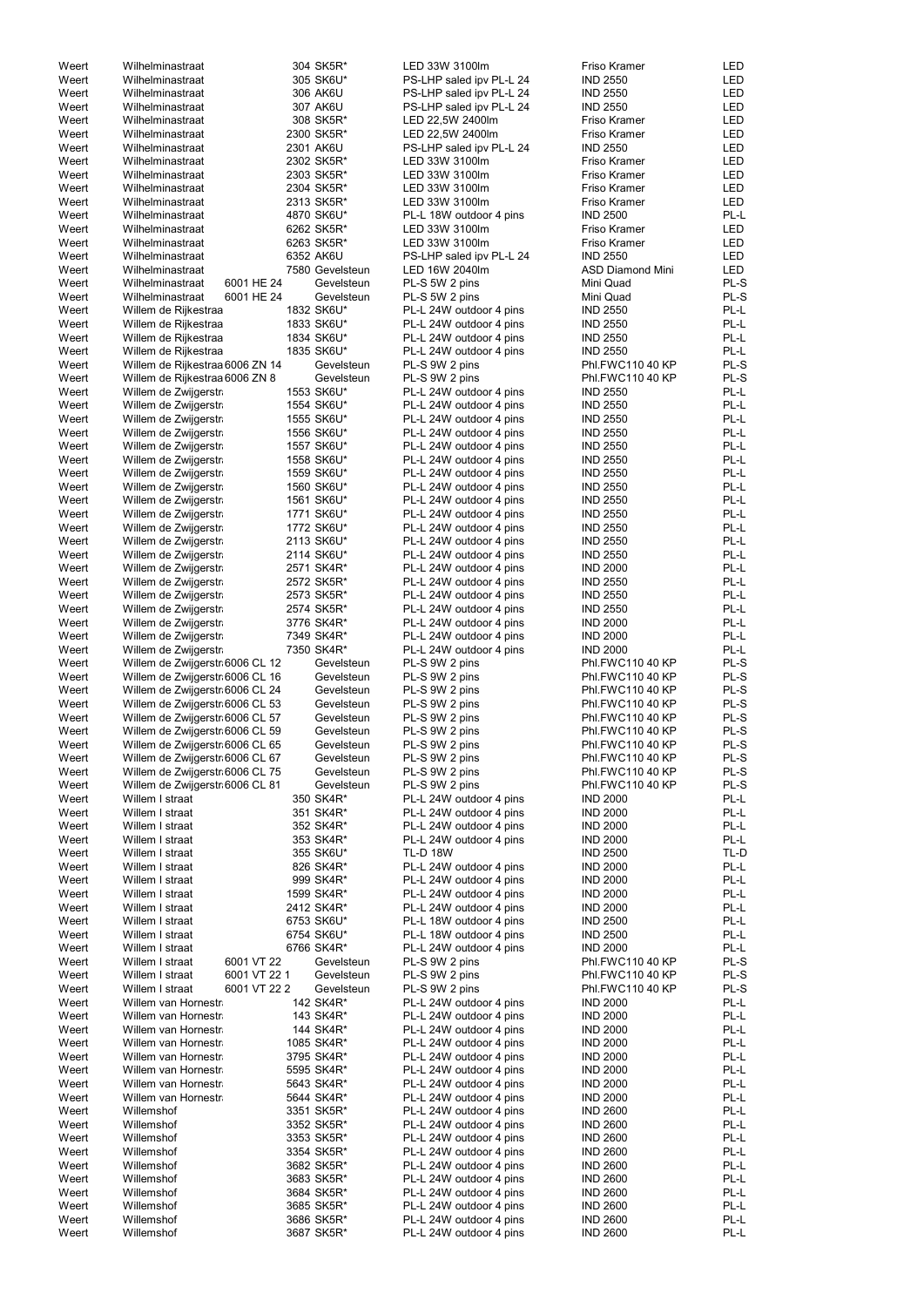| Weert | Willemshof         | 3688 SK5R*  | PL-L 24W outdoor 4 pins    | <b>IND 2600</b>    | PL-L       |
|-------|--------------------|-------------|----------------------------|--------------------|------------|
| Weert | Willemshof         | 3689 SK5R*  | PL-L 24W outdoor 4 pins    | <b>IND 2600</b>    | PL-L       |
|       |                    |             | PL-L 24W outdoor 4 pins    |                    | PL-L       |
| Weert | Willemshof         | 3690 SK5R*  |                            | <b>IND 2600</b>    |            |
| Weert | Willemshof         | 3691 SK5R*  | PL-L 24W outdoor 4 pins    | <b>IND 2600</b>    | PL-L       |
| Weert | Willemshof         | 3692 SK5R*  | PL-L 24W outdoor 4 pins    | <b>IND 2600</b>    | PL-L       |
| Weert | Willemshof         | 3693 SK5R*  | PL-L 24W outdoor 4 pins    | <b>IND 2600</b>    | PL-L       |
| Weert | Willemshof         | 3694 SK5R*  | PL-L 24W outdoor 4 pins    | <b>IND 2600</b>    | PL-L       |
| Weert | Willemshof         |             |                            |                    | PL-L       |
|       |                    | 3695 SK5R*  | PL-L 24W outdoor 4 pins    | <b>IND 2600</b>    |            |
| Weert | Willinkhof         | 6826 SK4R*  | PL-L 24W outdoor 4 pins    | <b>IND 2000</b>    | PL-L       |
| Weert | Willinkhof         | 6827 SK4R*  | PL-L 24W outdoor 4 pins    | <b>IND 2000</b>    | PL-L       |
| Weert | Willinkhof         | 6828 SK4R*  | PL-L 24W outdoor 4 pins    | <b>IND 2000</b>    | PL-L       |
| Weert | Willinkhof         |             |                            |                    | PL-L       |
|       |                    | 6829 SK4R*  | PL-L 24W outdoor 4 pins    | <b>IND 2000</b>    |            |
| Weert | Willinkhof         | 6830 SK4R*  | LED Bart kegel 1800lm      | LT Bart            | <b>LED</b> |
| Weert | Windesheimstraat   | 412 SK6U*   | PL-L 24W outdoor 4 pins    | <b>IND 2550</b>    | PL-L       |
| Weert | Windesheimstraat   | 1985 SK6U*  | PL-L 24W outdoor 4 pins    | <b>IND 2550</b>    | PL-L       |
| Weert | Windesheimstraat   | 7965 SV10U* | SON Pia Plus 100W          | <b>PHI SGS 203</b> | SON        |
|       |                    |             |                            |                    |            |
| Weert | Windesheimstraat   | 7966 SV10U* | SON Pia Plus 100W          | PHI SGS 203        | SON        |
| Weert | Windmolen          | 8726 SK4R*  | PL-L 24W outdoor 4 pins    | <b>IND 2000</b>    | PL-L       |
| Weert | Windmolen          | 8727 SK5U*  | PL-L 24W outdoor 4 pins    | <b>IND 2600</b>    | PL-L       |
| Weert | Windmolen          | 8728 SK5U*  | PL-L 24W outdoor 4 pins    | <b>IND 2600</b>    | PL-L       |
|       |                    |             |                            |                    |            |
| Weert | Windmolen          | 8729 SK5U*  | PL-L 24W outdoor 4 pins    | <b>IND 2600</b>    | PL-L       |
| Weert | Windmolen          | 8730 SK4R*  | PL-L 24W outdoor 4 pins    | <b>IND 2000</b>    | PL-L       |
| Weert | Windmolen          | 8731 SK4R*  | PL-L 24W outdoor 4 pins    | <b>IND 2000</b>    | PL-L       |
| Weert | Windmolen          | 8732 SK4R*  | PL-L 24W outdoor 4 pins    | <b>IND 2000</b>    | PL-L       |
|       | Windmolen          |             |                            |                    | PL-L       |
| Weert |                    | 8733 SK4R*  | PL-L 24W outdoor 4 pins    | <b>IND 2000</b>    |            |
| Weert | Windmolen          | 8734 SK5U*  | PL-L 24W outdoor 4 pins    | <b>IND 2600</b>    | PL-L       |
| Weert | Windmolen          | 8735 SK5U*  | PL-L 24W outdoor 4 pins    | <b>IND 2600</b>    | PL-L       |
| Weert | Windmolen          | 8736 SK4R*  | PL-L 24W outdoor 4 pins    | <b>IND 2000</b>    | PL-L       |
| Weert | Windmolen          | 8737 SK5R*  | PL-L 24W outdoor 4 pins    | <b>IND 2000</b>    | PL-L       |
|       |                    |             |                            |                    |            |
| Weert | Windmolen          | 8738 SK4R*  | PL-L 24W outdoor 4 pins    | <b>IND 2000</b>    | PL-L       |
| Weert | Windmolen          | 8739 SK4R*  | PL-L 24W outdoor 4 pins    | <b>IND 2000</b>    | PL-L       |
| Weert | Windmolen          | 8740 SK4R*  | PL-L 24W outdoor 4 pins    | <b>IND 2000</b>    | PL-L       |
| Weert | Windmolen          | 8741 SK5U*  | PL-L 24W outdoor 4 pins    | <b>IND 2600</b>    | PL-L       |
|       |                    |             |                            |                    |            |
| Weert | Windmolen          | 8742 SK5U*  | PL-L 24W outdoor 4 pins    | <b>IND 2600</b>    | PL-L       |
| Weert | Windmolen          | 8743 SK5U*  | PL-L 24W outdoor 4 pins    | <b>IND 2600</b>    | PL-L       |
| Weert | Windmolen          | 8744 SK4R*  | PL-L 24W outdoor 4 pins    | <b>IND 2000</b>    | PL-L       |
| Weert | Windmolen          | 8745 SK4R*  | PL-L 24W outdoor 4 pins    | <b>IND 2000</b>    | PL-L       |
|       |                    |             |                            |                    | PL-L       |
| Weert | Windmolen          | 8746 SK4R*  | PL-L 24W outdoor 4 pins    | <b>IND 2000</b>    |            |
| Weert | Windmolen          | 8747 SK4R*  | PL-L 24W outdoor 4 pins    | <b>IND 2000</b>    | PL-L       |
| Weert | Windmolen          | 8748 SK4R*  | PL-L 24W outdoor 4 pins    | <b>IND 2000</b>    | PL-L       |
| Weert | Windmolen          | 8749 SK5U*  | PL-L 24W outdoor 4 pins    | <b>IND 2600</b>    | PL-L       |
| Weert | Windmolen          | 8750 SK5U*  | PL-L 24W outdoor 4 pins    | <b>IND 2600</b>    | PL-L       |
|       |                    |             |                            |                    |            |
| Weert | Windmolen          | 8751 SK5U*  | PL-L 24W outdoor 4 pins    | <b>IND 2600</b>    | PL-L       |
| Weert | Windmolen          | 8752 SK4R*  | PL-L 24W outdoor 4 pins    | <b>IND 2000</b>    | PL-L       |
| Weert | Windmolen          | 8753 SK4R*  | PL-L 24W outdoor 4 pins    | <b>IND 2000</b>    | PL-L       |
| Weert | Windmolen          | 8754 SK4R*  | PL-L 24W outdoor 4 pins    | <b>IND 2000</b>    | PL-L       |
|       |                    |             |                            |                    |            |
| Weert | Windmolen          | 8755 SK4R*  | PL-L 24W outdoor 4 pins    | <b>IND 2000</b>    | PL-L       |
| Weert | Windmolen          | 8756 SK5U*  | PL-L 24W outdoor 4 pins    | <b>IND 2600</b>    | PL-L       |
| Weert | Windmolen          | 8757 SK5U*  | PL-L 24W outdoor 4 pins    | <b>IND 2600</b>    | PL-L       |
| Weert | Windmolen          | 8758 SK4R*  | PL-L 24W outdoor 4 pins    | <b>IND 2000</b>    | PL-L       |
|       |                    |             |                            |                    |            |
| Weert | Windmolen          | 8759 SK4R*  | PL-L 24W outdoor 4 pins    | <b>IND 2000</b>    | PL-L       |
| Weert | Windmolen          | 8760 SK4R*  | PL-L 24W outdoor 4 pins    | <b>IND 2000</b>    | PL-L       |
| Weert | Windmolen          | 8761 SK5U*  | PL-L 24W outdoor 4 pins    | <b>IND 2600</b>    | PL-L       |
| Weert | Windmolen          | 8762 SK5U*  | PL-L 24W outdoor 4 pins    | <b>IND 2600</b>    | PL-L       |
| Weert | Windmolen          | 8763 SK5U*  | PL-L 24W outdoor 4 pins    | <b>IND 2600</b>    | PL-L       |
|       |                    |             |                            |                    |            |
| Weert | Windmolen          | 8764 SK5U*  | PL-L 24W outdoor 4 pins    | <b>IND 2600</b>    | PL-L       |
| Weert | Windmolen          | 8765 SK5U*  | PL-L 24W outdoor 4 pins    | <b>IND 2600</b>    | PL-L       |
| Weert | Windmolen          | 8766 SK5R*  | PL-L 24W outdoor 4 pins    | <b>IND 2550</b>    | PL-L       |
| Weert | Windmolen          | 8767 SK5R*  | PL-L 24W outdoor 4 pins    | <b>IND 2550</b>    | PL-L       |
| Weert |                    | 8768 SK5R*  | PL-L 24W outdoor 4 pins    | <b>IND 2550</b>    | PL-L       |
|       | Windmolen          |             |                            |                    |            |
| Weert | Windmolen          | 8769 SK5R*  | PL-L 24W outdoor 4 pins    | <b>IND 2550</b>    | PL-L       |
| Weert | Windmolen          | 8770 SK5R*  | PL-L 24W outdoor 4 pins    | <b>IND 2550</b>    | PL-L       |
| Weert | Windmolen          | 8771 SK5R*  | PL-L 24W outdoor 4 pins    | <b>IND 2550</b>    | PL-L       |
| Weert | Windmolen          | 8772 SK5R*  | PL-L 24W outdoor 4 pins    | <b>IND 2550</b>    | PL-L       |
| Weert | Windmolen          | 8773 SK5R*  | PL-L 24W outdoor 4 pins    | <b>IND 2550</b>    | PL-L       |
|       |                    |             |                            |                    |            |
| Weert | Windmolen          | 8774 SK5R*  | PL-L 24W outdoor 4 pins    | <b>IND 2550</b>    | PL-L       |
| Weert | Wittevrouwenstraat | 410 SK6U*   | PL-L 24W outdoor 4 pins    | <b>IND 2550</b>    | PL-L       |
| Weert | Wittevrouwenstraat | 5751 SK6U*  | PL-L 24W outdoor 4 pins    | <b>IND 2550</b>    | PL-L       |
| Weert | Wittevrouwenstraat | 5752 SK6U*  | PL-L 24W outdoor 4 pins    | <b>IND 2550</b>    | PL-L       |
|       |                    |             |                            |                    |            |
| Weert | Witvennenveld      | 11314 SV8U* | PL-L 55W outdoor 4 pins    | <b>IND 2570</b>    | PL-L       |
| Weert | Witvennenveld      | 11315 SV8U* | PL-L 55W outdoor 4 pins    | <b>IND 2570</b>    | PL-L       |
| Weert | Witvennenveld      | 11316 SV8U* | PL-L 55W outdoor 4 pins    | <b>IND 2570</b>    | PL-L       |
| Weert | Witvennenveld      | 11317 SV8U* | PL-L 55W outdoor 4 pins    | <b>IND 2570</b>    | PL-L       |
| Weert | Witvennenveld      | 11318 SV8U* | PL-L 55W outdoor 4 pins    | <b>IND 2570</b>    | PL-L       |
|       |                    |             |                            |                    |            |
| Weert | Witvennenveld      | 11319 SV8U* | PL-L 55W outdoor 4 pins    | <b>IND 2570</b>    | PL-L       |
| Weert | Witvennenveld      | 11320 SV8U* | PL-L 55W outdoor 4 pins    | <b>IND 2570</b>    | PL-L       |
| Weert | Witvennenveld      | 11323 SV8U* | PL-L 55W outdoor 4 pins    | <b>IND 2570</b>    | PL-L       |
| Weert | Witvennenveld      | 11324 SV8U* | PL-L 55W outdoor 4 pins    | <b>IND 2570</b>    | PL-L       |
|       |                    |             |                            |                    |            |
| Weert | Witvennenveld      | 11325 SV8U* | PL-L 55W outdoor 4 pins    | <b>IND 2570</b>    | PL-L       |
| Weert | Witvennenveld      | 11326 SV8U* | PL-L 55W outdoor 4 pins    | <b>IND 2570</b>    | PL-L       |
| Weert | Witvennenveld      | 11327 SV8U* | PL-L 55W outdoor 4 pins    | <b>IND 2570</b>    | PL-L       |
| Weert | Witvennenveld      | 11328 SV8U* | PL-L 55W outdoor 4 pins    | <b>IND 2570</b>    | PL-L       |
| Weert |                    | 1709 AK8U   | Led Sox bulb               | <b>PHI SRS 201</b> | LED        |
|       | Witvennenweg       |             |                            |                    |            |
| Weert | Witvennenweg       | 1710 SK6U*  | Led siteco 16W 1840lm 1.3a | Siteco SL20        | LED        |
| Weert | Witvennenweg       | 1711 SK6U*  | Led siteco 16W 1840lm 1.3a | Siteco SL20        | LED        |
| Weert | Wollekamer         | 4458 SK4R*  | PL-L 24W outdoor 4 pins    | <b>IND 2000</b>    | PL-L       |
| Weert | Wollekamer         | 4459 SK4R*  | <b>TL-D 18W</b>            | <b>IND 2050</b>    | TL-D       |
|       |                    |             |                            |                    |            |